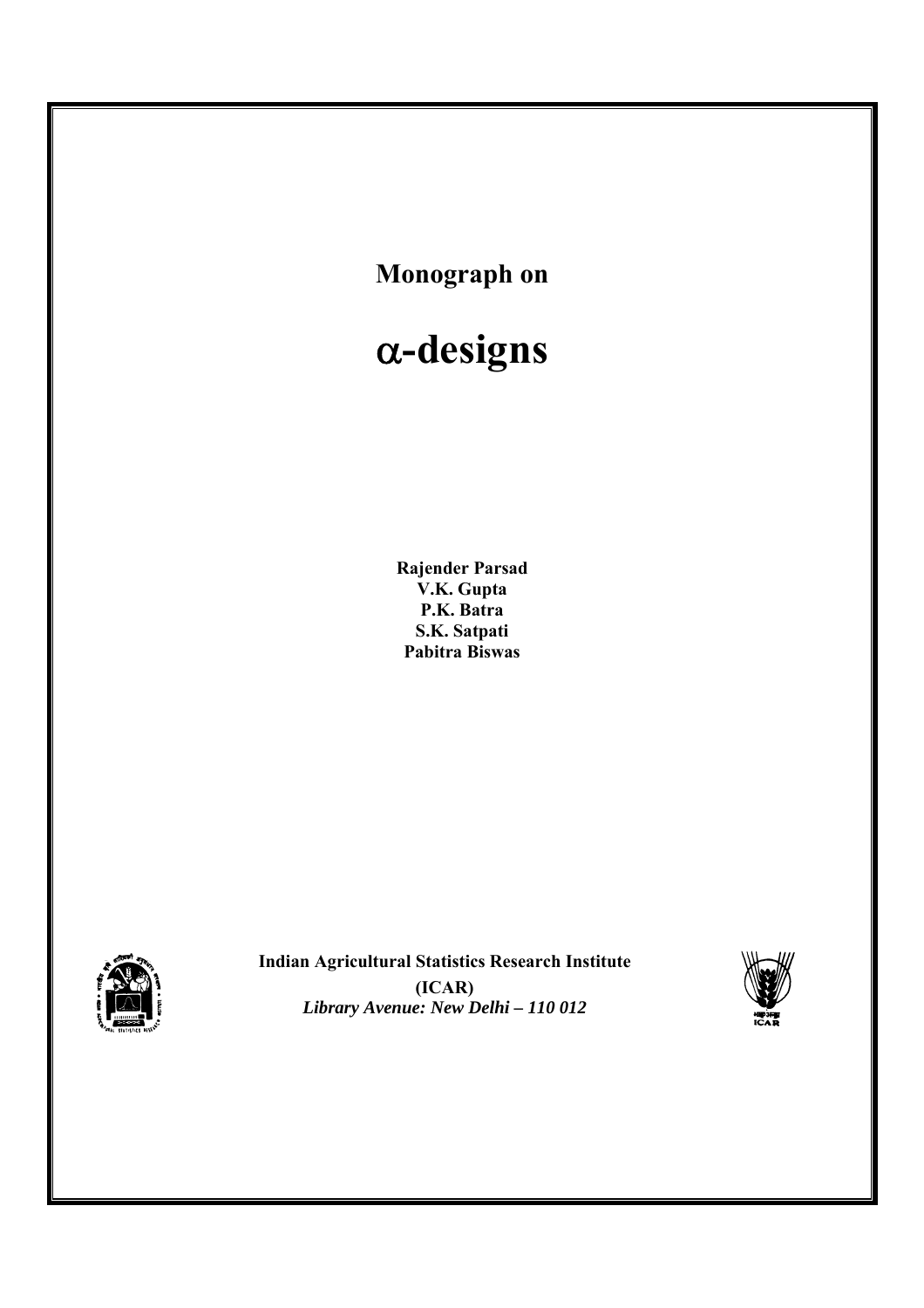# **PREAMBLE**

It gives me a great pleasure to write a few lines about this monograph which is concerned with certain resolvable incomplete block designs, called Alpha  $(\alpha)$  designs. As the brief introduction below shows, such designs have a great utility. Indeed, here, the application has motivated this effort.

In designed experiments the two main sources of variability in the data generated are the *treatments* and the *experimental material*. Variability due to treatments arises because several treatments are tried in the experiment and it is expected that the treatment effects are different. This is a deliberate attempt on the part of the experimenter to generate variability. If all the treatments were expected to be same, then the experimenter would not run the experiment. However, the other major component of variability needs to be explained through the model. This can be explained by way of designing the experiment properly.

It has been observed that in many crop improvement programs conducted in the National Agricultural Research System (NARS), initial varietal trials and advanced varietal trials are generally conducted using a Randomized Complete Block (RCB) design. The analysis of the data generated reveals that the percent coefficient of variation (CV) in a large number of such experiments is high and consequently the precision of treatment comparisons is low. This amounts to saying that the error sum of squares is large compared to the sum of squares attributable to the model. Hence, small treatment differences may not be detected as significant.

Because of the above, in practice, a large number of trials get rejected because of high CV, resulting in a tremendous loss of resources and time. Generally in these experiments the block mean squares are small as compared to error mean squares meaning thereby that the blocking has not been effective in the sense that the blocks have not been formed properly. In field trials, the formation of blocks, size and shape of plots should be preceded by uniformity trials to determine the fertility pattern through a contour map. In most situations, particularly in the plains, the contour maps show the variations in the fertility in patches rather than a uniform pattern. Therefore, there is a need for effective control of the variation in the experimental material through proper blocking.

Incomplete block designs (like balanced incomplete block (BIB) design, partially balanced incomplete block (PBIB) design, cyclic design, etc.) are useful in such situations. However, one may argue that in these designs the demonstration of a varietal effect in the field cannot be done as all the treatments are not appearing in adjacent pieces of land. To overcome this problem, resolvable block designs with smaller block sizes may be used.

Resolvable block designs offer a great deal of flexibility in the sense that, by using them, experiments can be conducted with one replication at a time, with different replications applied at different places or at different points of time. For example, field trials with large number of crop varieties cannot always be laid out in a single location or in a single season. Therefore, it is desired that variation due to location or time periods may also be controlled along with controlling variation within location or within time period. This can be handled by using resolvable block designs. Here, locations or time periods may be taken as replications and the variation within a location or a time period can be taken care of by blocking within the replication.

In an agricultural field experiment, the land may be divided into a number of large areas corresponding to the replications and then each area may be subdivided into incomplete blocks. These designs are also quite useful for varietal trials conducted in the NARS and help in improving the precision of treatment comparisons.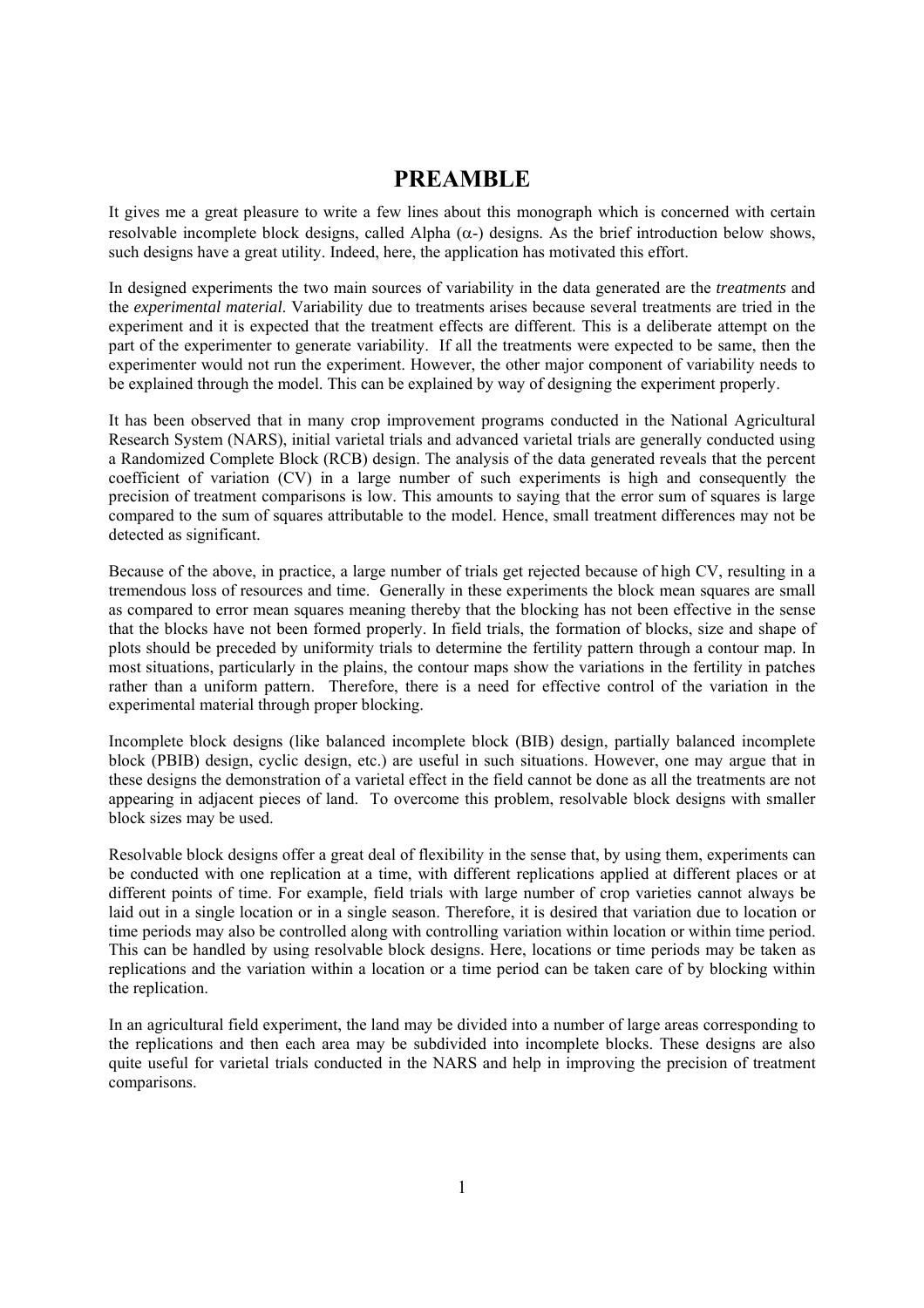Square Lattice Design and the Rectangular Lattice Design are resolvable PBIB designs. These designs are very useful to the experimenters for conducting their experiments and can be used both in initial and in advanced varietal trials. These designs, however, demand that the number of treatments  $\nu$  satisfy the restriction  $v = s^2$  or  $v = s(s-1)$ , where *s* is a prime number. A more general class of resolvable incomplete block designs is  $\alpha$ -designs. These designs are available for  $v = pq$ , *p* and *q* being positive integers. Thus,  $\alpha$ -designs are available whenever the number of treatments is a composite number. Square Lattice and Rectangular Lattice designs are special cases of  $\alpha$ -designs.

A big stumbling block to the experimenters in the adoption of these designs is the fact that the layout of these designs is not readily available. The experimenters also feel that the analysis of the data generated from these designs and interpretation of results may be a problem. However, with the advent of statistical software packages, the analysis of data generated from any designed experiment is no longer a problem.

There is, therefore, a need to prepare a catalogue of alpha designs giving the layout of the design so that the experimenters can make use of these important designs in their experiments. These designs are incomplete block designs and their generation is not unique. It is, therefore, important to generate an alpha design that has some optimality property or has high efficiency. The authors have addressed this problem also and have reported designs with high A-efficiency.

The authors do not claim that the designs presented are the most efficient. Indeed it may be possible to generate an  $\alpha$ -design with more A-efficiency than a corresponding design included in this monograph. However, the designs reported have relatively high A-efficiency.

The present monograph on  $\alpha$ -designs is an attempt by the authors to provide a good catalog of nice  $\alpha$ designs. The authors have provided a ready-made solution to the experimenters for planning and designing their experiments. The designs included in the monograph are, however, restricted to the case where the number of treatments is smaller than 150, the number of replications is smaller than 5, and the block size is smaller than 10. As mentioned before, the designs have high A-efficiency.

The authors have to be congratulated for doing a nice job which is sure to be very helpful to experimenters and practicing statisticians.

> JAGDISH N. Srivastava Editor-in-Chief: Journal of Statistical Planning and Inference (CNS Research Professor Emeritus, Colorado State University) Antioch, CA, USA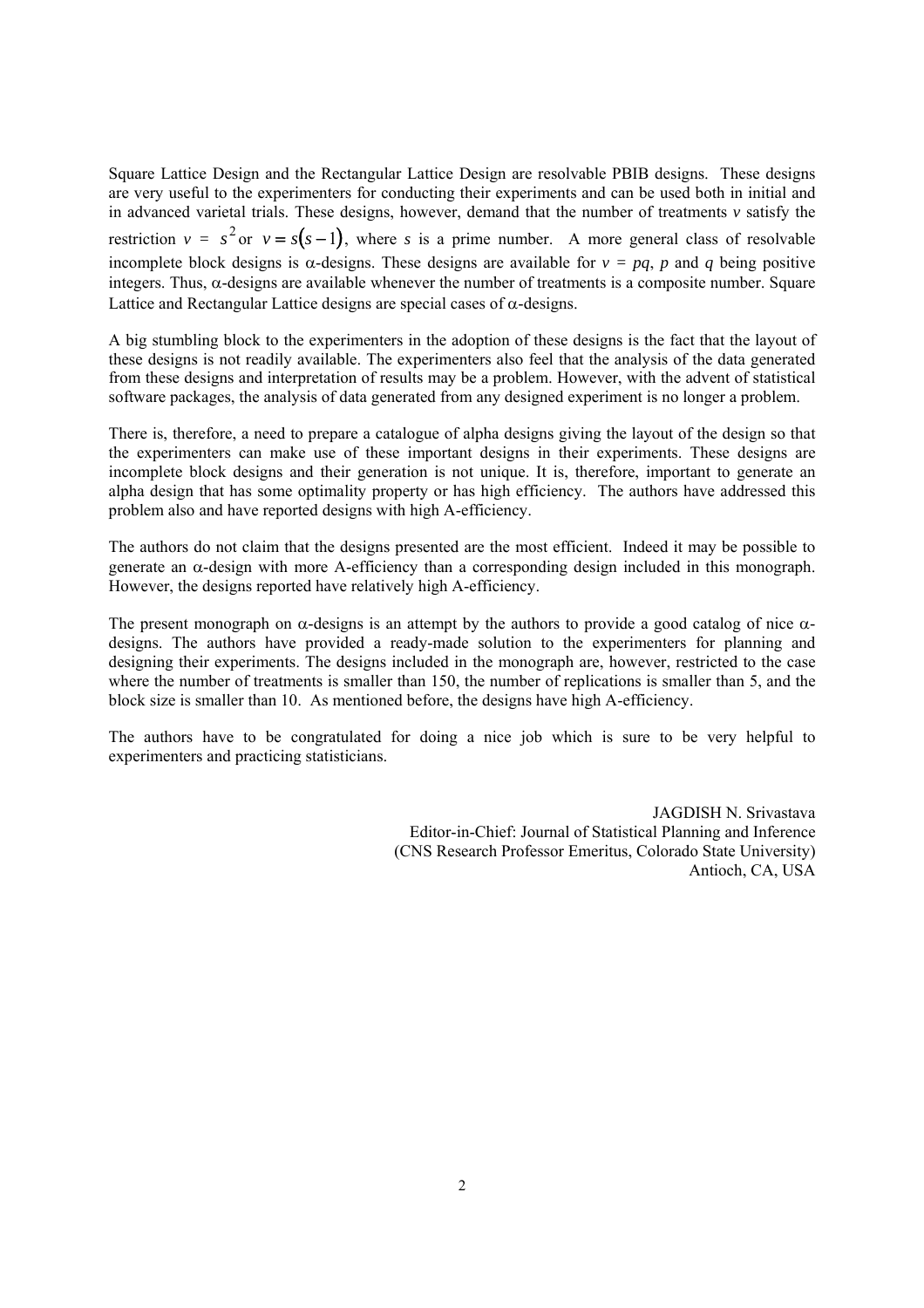# **FOREWORD**

The Indian Agricultural Statistics Research Institute is a premier Institute in the discipline of Agricultural Statistics and Computer Applications in the country. The Institute has been engaged in conducting research and organizing teaching and training programmes in Agricultural Statistics with special emphasis on Experimental Designs, Sampling Techniques, Statistical Genetics, Crop Forecasting Techniques, Econometrics, Statistical Computing and Computer Applications. For disseminating the research in Agricultural Statistics and Computer Applications to the scientists of the National Agricultural Research System for helping them improve the quality of agricultural research, the Institute has taken a lead in developing Statistical Software Packages for generating designs and analysis of data.

Designing an experiment is an essential component of every scientific investigation in agriculture and allied sciences. It is through the data collected from designed experiments that valid inferences are drawn. The institute has made many significant contributions in the field of experimental designs. In order to make research globally competitive, it is essential that sound statistical methodologies be adopted for the collection and analysis of data.

The Institute has established itself in the world of Statistics so far as research in Experimental Designs is concerned. Many notable contributions have been made in the field of experimental designs at this Institute and a number of research papers have appeared in international statistical journals of repute. As many as 4 textbooks and one handbook on Design of Experiments have been published by the scientists of this Institute. An electronic book on Design and Analysis of Agricultural Experiments has also been developed. The scientists of the Institute have also developed a website 'DESIGN RESOURCES' for the benefit of scientists all over the world (http://www.iasri.res.in/design). The main objective of this design resources server is to develop a WEB DESIGN in NARS.

The Institute has also become a veteran in rigorously undertaking the consultancy and advisory services for the agricultural research personnel. The Institute has a vast experience of organizing several training programmes for the scientists of National Agricultural research System (NARS) with a view to improve the experimentation by adopting efficient, cost effective and robust designs and to use sound, sophisticated analytical techniques for the statistical analysis of data.

Encouraged with the adoption of efficient designs and sophisticated analytical techniques, we have thought of bring out monographs on topics of current interest. To make research in agricultural sciences more meaningful using sophisticated statistical methodologies for analyses, user friendly monographs are very useful.

The present monograph on α-designs is a valiant attempt in providing the layout of the resolvable designs to the experimenters and practicing statistician. The  $\alpha$ -designs are resolvable block designs and are quite useful for controlling the heterogeneity in the experimental material and simultaneously retaining the demonstration property of the treatment response in agricultural field experiments especially in varietal trials. Seeing the high percentage of the experiments with smaller block mean squares as compared to error mean square and high CV in the National Agricultural Research System. This monograph on  $\alpha$ -designs will be quite useful for improving the status of experimentation in National Agricultural Research System.

This monograph will serve as a ready reckoner to the experimenters and practicing statisticians. I take this opportunity to congratulate the authors for doing a wonderful job.

ليسية المساوية المساوية المساوية المساوية المساوية المساوية المساوية المساوية المساوية المساوية المساوية المساو<br>**1990 (S.D. SHARMA)** بالمساوية المساوية المساوية المساوية المساوية المساوية المساوية المساوية المساوية المساو

**February 17, 2007 Director, IASRI**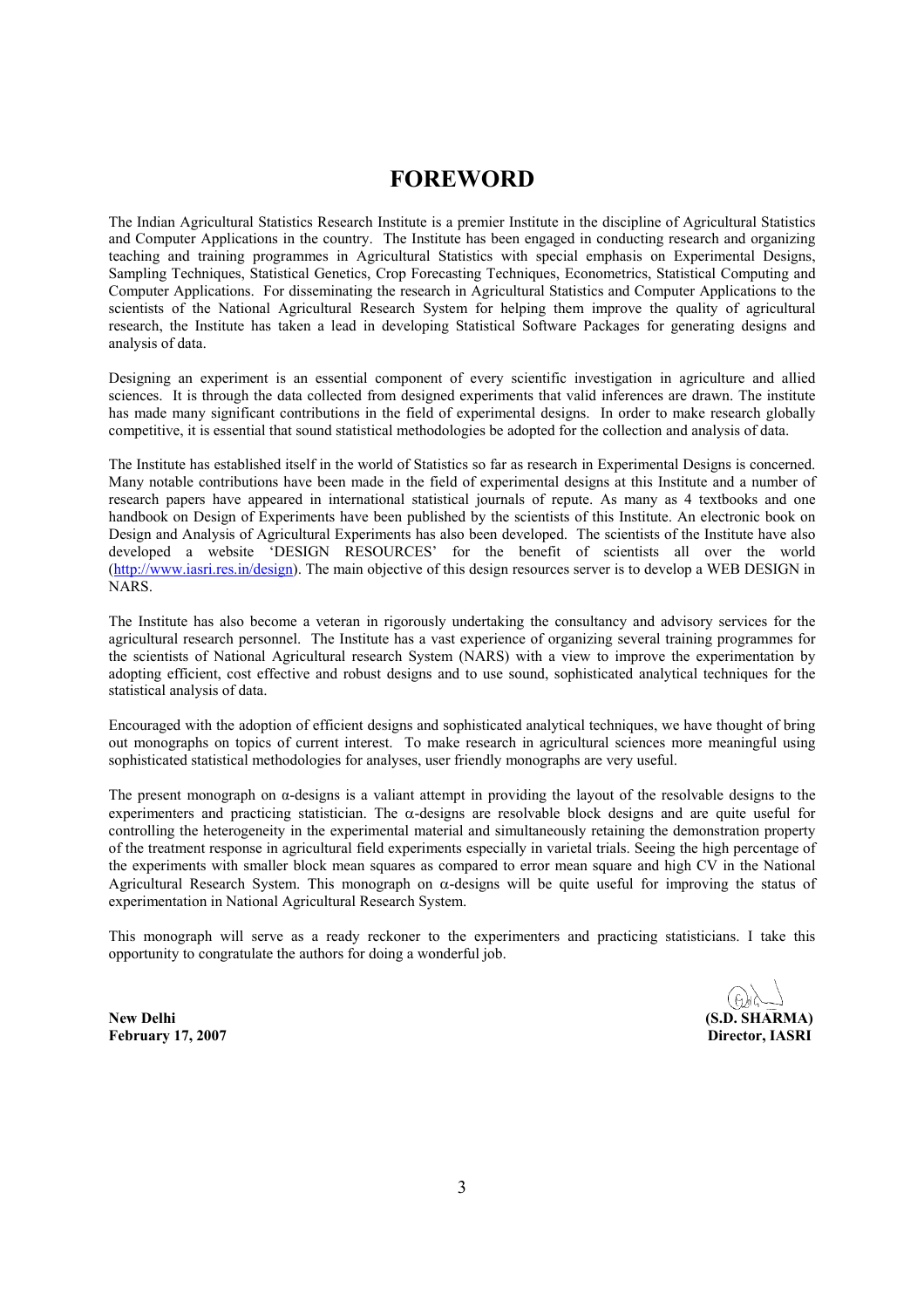# **PREFACE**

This monograph on  $\alpha$ -designs is an outcome of the various discussions held and advisory services provided to scientists in the National Agricultural Research System. During a workshop of the All India Co-ordinated Research Project on Rapeseed and Mustard; National Research Centre on Rapeseed and Mustard, Bharatpur, held at Pant Nagar, through the presentations and the discussions held, it was realized that  $\alpha$ -designs would be very useful for the experiments conducted on Rapeseed and Mustard varietal trials. In fact these designs will be very useful for any varietal trial.  $\alpha$ -designs are essentially resolvable designs with each resolvable group a complete replicate. But each replicate comprises of several blocks and randomization of treatments is made within each block in the resolvable group. On the face of it, these designs look like Randomized Complete Block (RCB) designs, but these are not matterof-factly RCB designs. In RCB design, the randomization of treatments is done within each of the blocks in the replication. A large number of experiments are conducted in this fashion, but the randomization of treatments is not done as per the requirement of the  $\alpha$ -designs. However, if the experimenters modify the randomization process of treatments, they can derive a lot of useful information from such experiments and improve the precision of comparisons reducing thereby considerably the coefficient of variation (CV) of the experiment. Discussions on the usefulness of these designs were held during the meeting of the Committee constituted to finalize evaluation of Bt. Cotton entries into AICRP's. As a follow up action scientists from Division of Crop Improvement, Central Institute of Cotton Research, Nagpur, were advised on the designing of four experiments to be conducted with cotton varieties. First two of these experiments are to be conducted to morphologically characterize varieties and hybrids with respect to about 45 morphological characters both qualitative and quantitative and document the database as a part of Distinctness, Uniformity and Stability (DUS) testing.

However, it may not be possible for the experimenters to lay their hands on these  $\alpha$ -designs. The construction of these designs is not easy. An experimenter has to get associated with a statistician to get a randomized layout of this design. For the benefit of the experimenters, we got motivated to prepare a catalogue of  $\alpha$ -designs for reasonable number of treatments and replications. In this catalogue we have restricted to number of treatments less than or equal to 150, number of replications less than or equal to 5 and the block size less than or equal to 10. For the benefit of experimenters, complete layout of the designs is given. These designs have been generated by using an intelligent computer algorithm. The designs reported are highly efficient. Indeed it is possible to generate a design for given parameters with a better efficiency than that of the design reported. Many designs generated are already known in the literature.

The authors wish to thank all the scientists of NARS with whom we had several useful discussions. It is expected that this catalogue will prove to be of immense value to the experimenters in their experimentation. The authors are also indebted to all the scientists, students and research associates who have helped directly or indirectly in the preparation of this monograph. The authors also wish to thank Dr. SD Sharma, Director, IASRI for providing facilities and encouraging us to prepare this monograph.

Any suggestions for improvement of the presentation of the material are welcome.

-Authors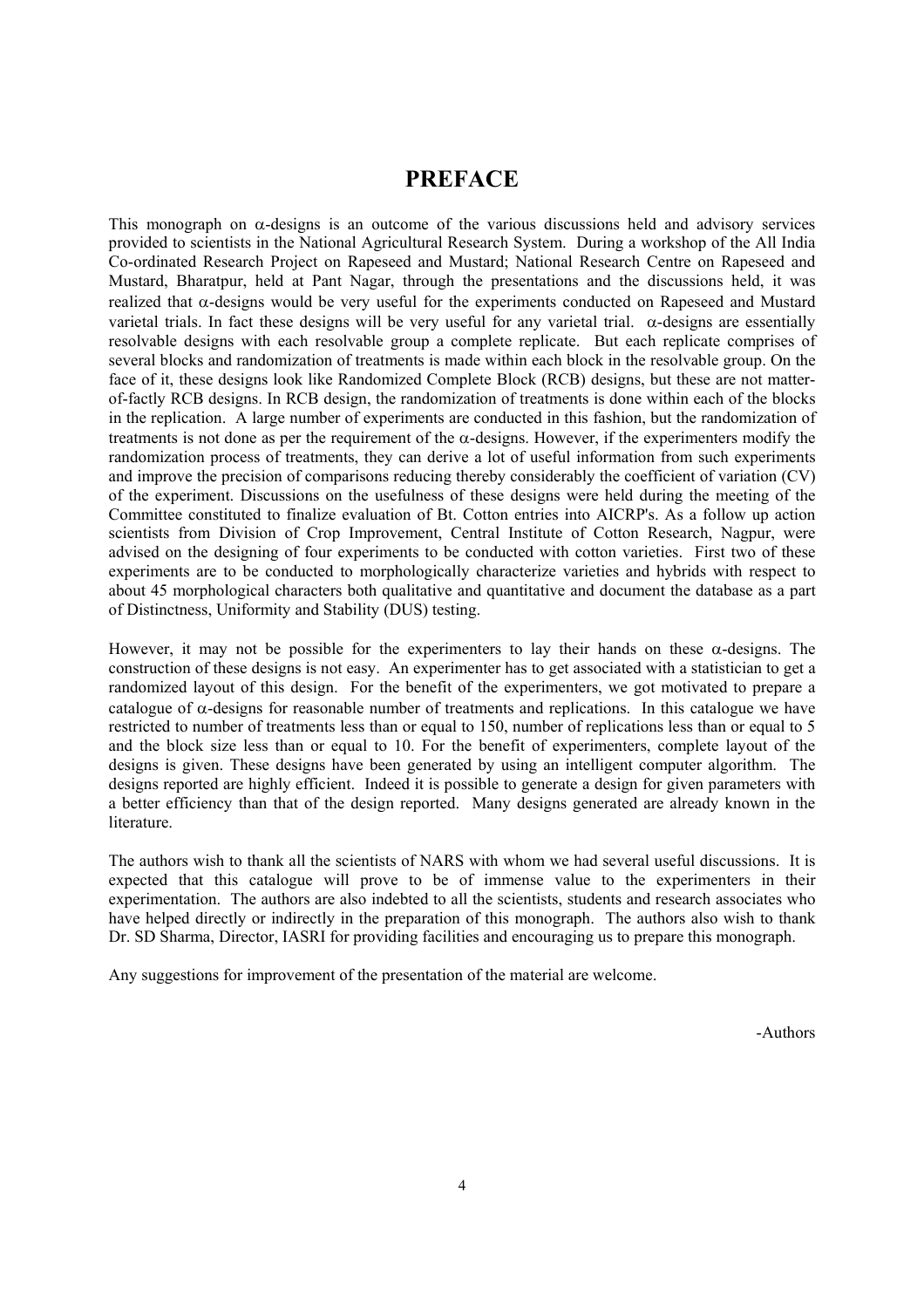# **CONTENTS**

- **1.** Introduction
- **2.** Construction of  $\alpha$ -designs
- **3.** Randomization of  $\alpha$ -designs
- **4.** Lower bound to A-and D-efficiency of the designs
- **5.** Catalogue of  $\alpha$ -designs
- **6.** Discussion
- **7.** Analysis

 Summary सारांष References

## **Appendix**

- Table 1:  $\alpha$ -designs for  $6 \le v \le 150$ ,  $2 \le r \le 5$ ,  $3 \le k \le 10$  and  $2 \le s \le 15$  along with lower bounds to A-and D-efficiency (where  $v = sk$ )
- Table 2:  $\alpha$ -arrays for generating designs with  $v \le 150$ ,  $s \le 15$ ,  $k \le 10$ ,  $r \le 5$
- Table 3: Block layouts of  $\alpha$ -designs
- Table 4: The list of resolvable designs available in literature that are less efficient than the corresponding  $\alpha$ -designs
- Table 5: List of PBIB(2) designs whose resolvable solutions are unknown although  $\alpha$ -designs with corresponding parameter exists

Table 6: Catalogue of the more efficient designs than the corresponding  $\alpha$ -designs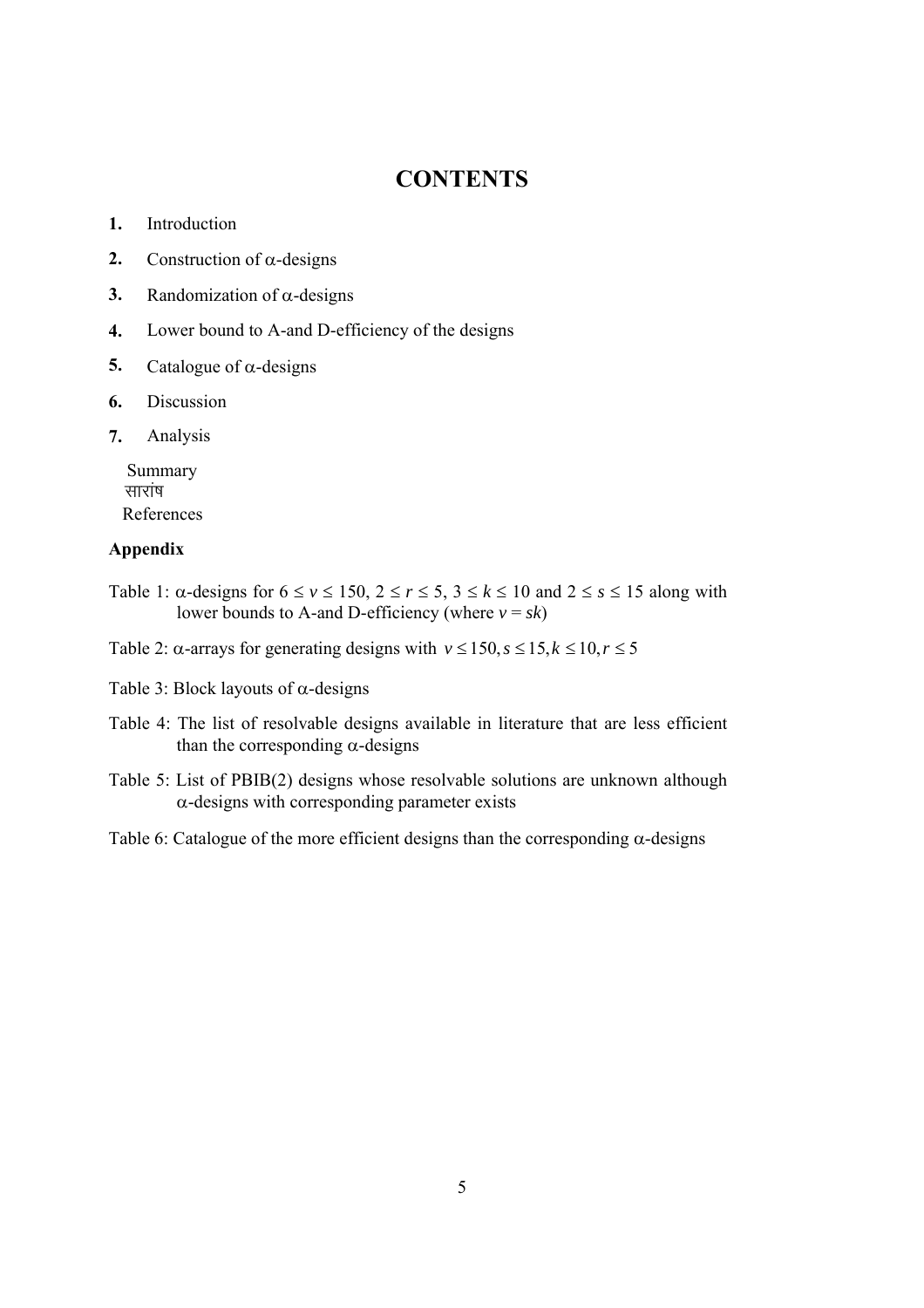# **-Designs**

## **1. Introduction**

Block designs are useful in one-way elimination of heterogeneity settings. A block design is said to be complete, if it contains every treatment once in each block. A block design is said to be incomplete if it has at least one block that does not contain all the treatments. Most commonly used block designs are randomized complete block (RCB) designs, balanced incomplete block (BIB) designs, partially balanced incomplete block (PBIB) designs, lattice designs, etc. In block designs, the idea is to form blocks in a manner such that experimental units within a block are as homogeneous as possible, so that between block variations can be isolated from the error component. This results into reduction of the error component, which in turn enhances the precision of the comparison of treatment effects.

Another useful concept in the context of incomplete block designs is that of resolvability wherein, the blocks can be grouped such that with in each group, every treatment appears exactly once. This concept is due to Bose (1942) who defined it for BIB designs. Resolvable block designs have a lot of practical significance as these designs allow performing an experiment one replication at a time. For example, field trials with large number of crop varieties cannot always be laid out in a single location or a single season. Therefore, it is desired that variation due to location or time periods may also be controlled alongwith controlling within location or time period variation. This can be handled by using resolvable block designs. Here, locations or time periods may be taken as replications and the variation within a location or a time period can be taken care of by blocking. In some experimental situations, it may not be feasible to run the entire experiment in one session. The experiment may have to be run in different sessions. Resolvable designs become useful in this situation. A single replication may be run in one session. If an experiment has to be discontinued at any point of time then all the treatments would have occurred equally often (provided the design is connected upto that session). Accuracy will also be increased if the experimental material can be arranged so that replicates are relatively homogeneous. In an agricultural experiment, for example, the land may be divided into a number of large areas corresponding to the replications and then each area is subdivided into blocks.

In National Agricultural Research System (NARS), a large number of experiments are conducted for improvement of crop varieties. A large number of varieties in these trials are fixed, *i.e*., not at the choice of statistician, and are large enough to require use of incomplete block designs or some other method of controlling the variability in the experimental units. Number of replications are also fixed based on the availability of land and other experimental resources. Further, it has been seen that in many crop improvement programmes, initial varietal trials and advanced varietal trials are generally conducted using a RCB design. The analysis of the data reveals that the coefficient of variation (CV) in many of these experiments is high and as a consequence, the precision of treatment comparisons is low. This amounts to saying that the error sum of squares is large compared to the sum of squares attributable to the model and hence, small treatment differences may not be detected as significant. A large number of trials are rejected due to high CV.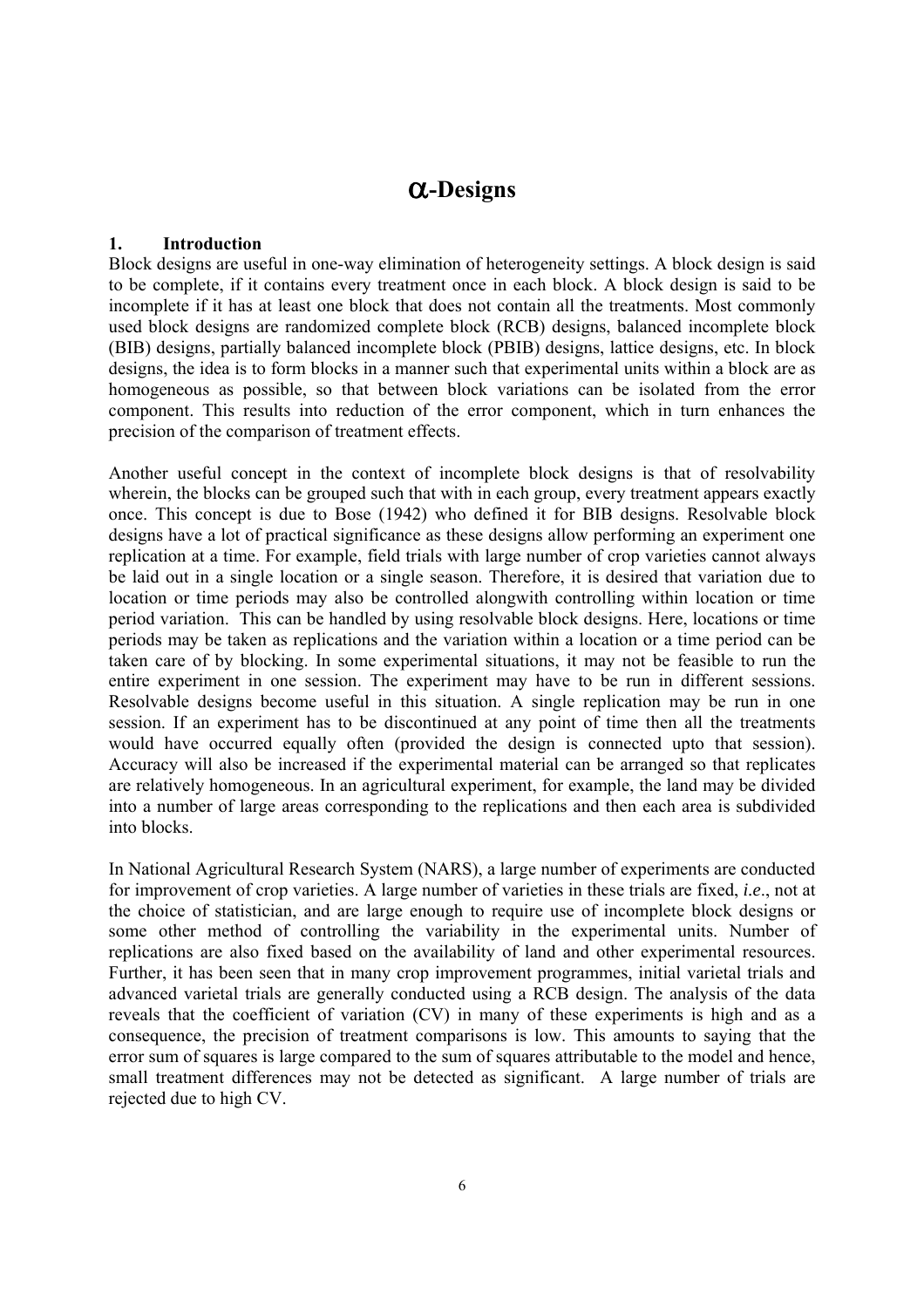It is hypothesized that the fundamental problem in these experiments is that the between block variations are non-significant in a large number of the cases. In any experimentation, nonsignificance of block effects or a high value of CV may arise due to:

- 1. Bad management of the controllable factors during experimentation (managerial aspects)
- 2. Faulty formation of blocks (designing)
- 3. Lack of identification of ancillary information that could have been used as covariate (analysis of covariance).

The first point may be taken care of if the experimenter is very cautious and experienced. Analysis of covariance is an analytical procedure and is very effective in controlling the experimental error although it has nothing to do with the designing of the experiment. The most important point which has to be taken care of during the allocation of treatments to different experimental units is to adopt proper blocking techniques. In field trials, the formation of blocks, *i.e.,* shape and size should be preceded by uniformity trials to determine the fertility pattern through a contour map. In most situations particularly in the plains, the contour maps show the variations in the fertility patches rather than in a single direction. Therefore, there is a need to effectively control the variation through blocking.

This necessitates the use of incomplete block designs like BIB designs, PBIB designs, cyclic designs, etc. One may, however, argue that in these designs the purpose of demonstration of a variety effect in the field cannot be done as all the treatments are not appearing in adjacent piece of land. To overcome this problem, it is recommended that resolvable block designs with smaller block sizes may be used. We now give some definitions and examples relating to resolvable block designs.

**Definition 1.1:** [Bose, (1942)]. A BIB design is called **resolvable** if the *b* blocks of a BIB design can be divided into *r* groups such that each of the *v* treatments occur exactly once in each group. Clearly,  $b/r = x$ , where *x* is the number of blocks in each resolvable group.

The concept of resolvability was extended to other block designs like PBIB designs and cyclic designs. In general, a proper block design is said to be resolvable if its *b* blocks can be grouped into *r* sets of blocks, each set containing  $b/r = x$  blocks, such that every treatment appears in each set precisely once.

**Example 1.1**: Following BIB design with parameters  $v = 4$ ,  $b = 6$ ,  $r = 3$ ,  $k = 2$ ,  $\lambda = 1$  is resolvable. The columns represent blocks and the symbols within blocks are treatments in the block.

|         | <b>Replication I</b> |                | <b>Replication II</b> | <b>Replication III</b> |                 |  |
|---------|----------------------|----------------|-----------------------|------------------------|-----------------|--|
| Block-I | <b>Block-II</b>      | <b>Block-I</b> | <b>Block-II</b>       | <b>Block-I</b>         | <b>Block-II</b> |  |
|         |                      |                |                       |                        |                 |  |
|         |                      |                |                       |                        |                 |  |

**Example 1.2:** Following group divisible design with parameters  $v = b = 4$ ,  $r = k = 2$ ,  $\lambda_1 = 0$ ,  $\lambda_2 = 1$ ,  $m = 2$ ,  $n = 2$  is resolvable. The columns represent blocks and the symbols within blocks are treatments in the block.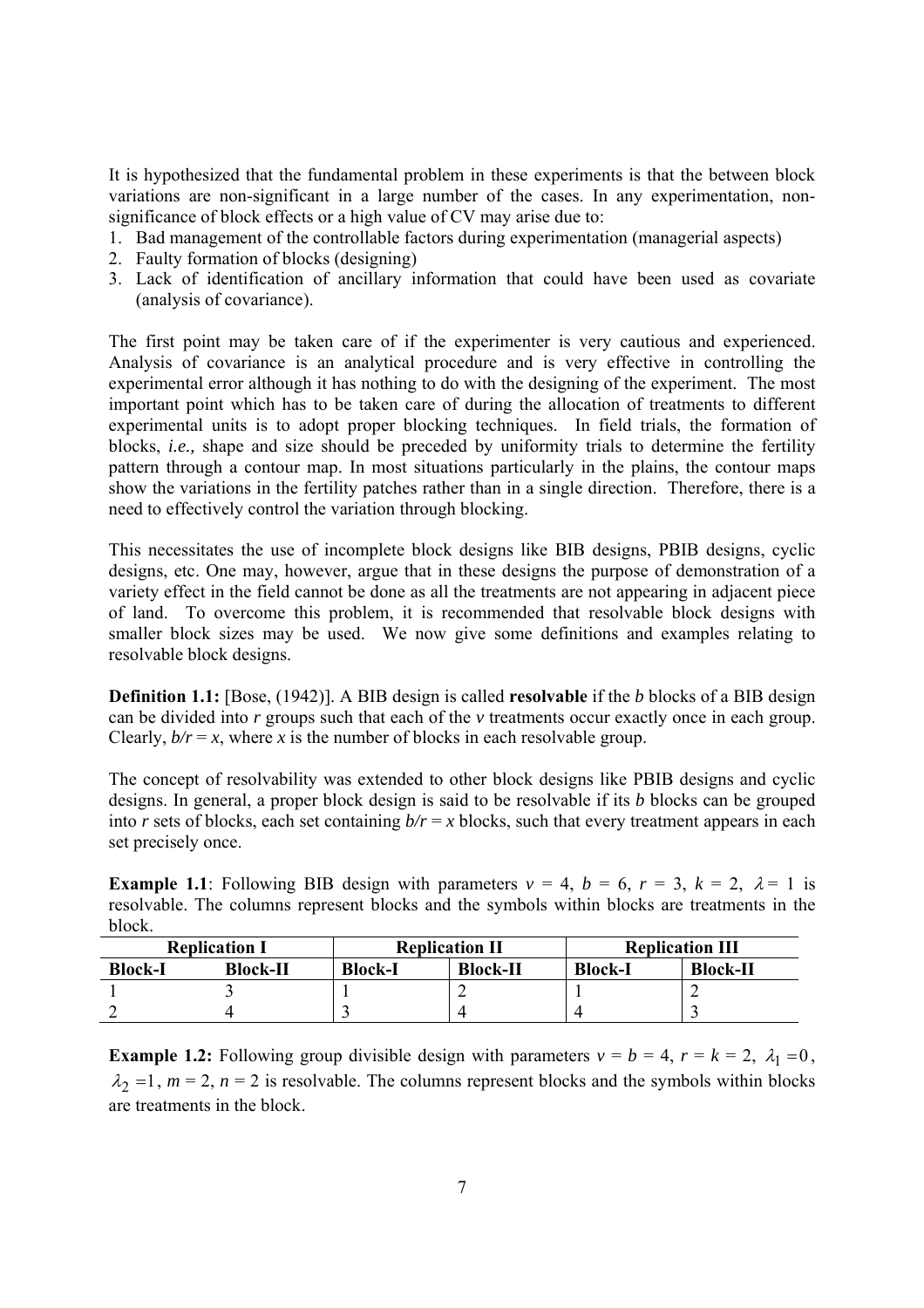|                | <b>Replication-I</b> | <b>Replication-II</b> |                 |  |  |
|----------------|----------------------|-----------------------|-----------------|--|--|
| <b>Block-I</b> | <b>Block-II</b>      | <b>Block-I</b>        | <b>Block-II</b> |  |  |
|                |                      |                       |                 |  |  |
|                |                      |                       |                 |  |  |

**Example 1.3:** An experimenter is interested in comparing 12 genotypes. A total of 36 experimental units are available that can be arranged in 6 blocks of 6 plots each. A resolvable block design with block contents is:

|                | <b>Replication-I</b> |                | <b>Replication-II</b> |                | <b>Replication -III</b> |
|----------------|----------------------|----------------|-----------------------|----------------|-------------------------|
| <b>Block-I</b> | <b>Block-II</b>      | <b>Block-I</b> | <b>Block-II</b>       | <b>Block-I</b> | <b>Block-II</b>         |
|                |                      |                |                       |                |                         |
|                |                      |                |                       |                |                         |
|                |                      |                |                       |                |                         |
|                |                      |                |                       |                |                         |
|                | l O                  |                |                       |                |                         |
|                |                      |                |                       |                |                         |

Resolvable block designs have been studied by various authors in the literature. Lattice designs introduced by Yates (1936) especially for varietal trials are resolvable. Lattice designs are available for a limited number of varieties and block sizes. The simple  $(r = 2)$  and triple lattices  $(r = 3)$  require *v*, the number of varieties, to be of the order  $s^2$ , the number of blocks in each replication and the block size *k* is *s*. Further conditions are imposed on *v* in quadruple and higher order lattices. Harshbarger (1949) extended the principle of square lattice designs to simple and triple rectangular lattice designs with  $v = s(s-1)$  and  $k = s-1$ .

Bose and Nair (1962) have described and tabulated a series of two-replicate resolvable designs. These designs usefully augment the simple, square and rectangular lattices. David (1967) observed that cyclic designs are also resolvable designs but under the restrictions that *k* is multiple of *r*. For an excellent literature on cyclic and computer generated designs a reference may be made to John and Williams (1995) and references cited therein.

Kageyama (1972) gave a list of resolvable BIB designs. Clatworthy (1973) provided information on the resolvability of the two associate PBIB designs. Parsad et al. (2000) provided a comprehensive list of resolvable binary balanced block designs including BIB designs. Nigam et al. (2006) gave the catalogues of resolvable BIB designs and binary balanced block designs for  $v \leq 10$  alongwith their block contents. They have also shown that resolvable block designs are very useful for on-farm trials.

In agricultural experiments, particularly concerning varietal trials, a large number of varieties are to be tested simultaneously, thus increasing the size of experimentation. For efficient experimentation it is desirable to conduct these trials using resolvable block designs. As number of varieties is not fixed and experimenter has to choose number of replications as per experimental resources, several efficient designs such as Lattice designs, BIB designs, cyclic designs etc. may not meet the requirements of the experimenter.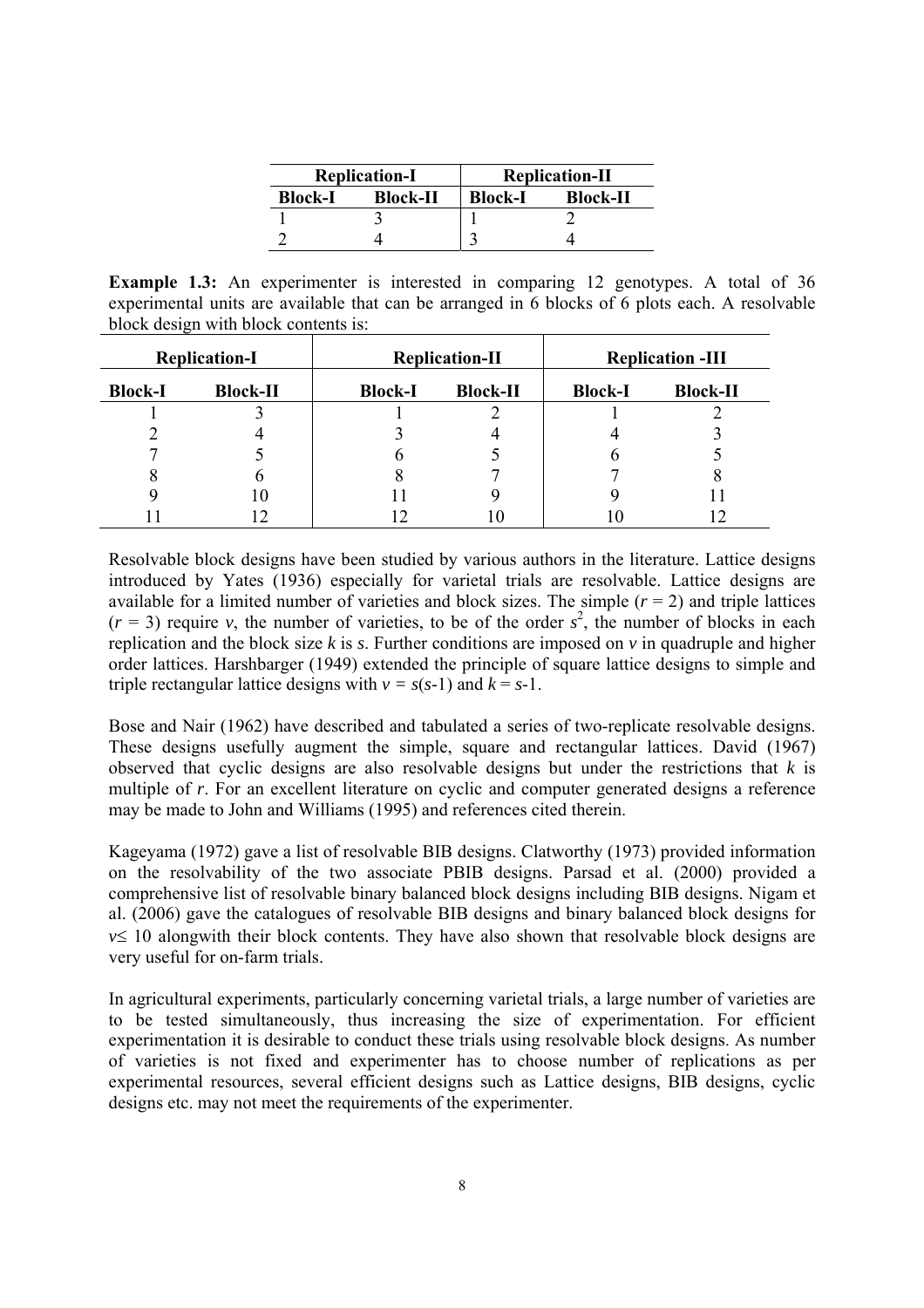To meet up the requirements of the experimenter, it is desirable to generate special kind of resolvable designs, called  $\alpha$ -designs, given by Patterson and Williams (1976). It is a wide class of resolvable block designs for which *v* and *b* have common integer multiple  $s \ge 2$ . Clearly  $v = ks$ and  $b = rs$ , *k, r* and *s* are the parameters of  $\alpha$ -design. In the sequel we describe the construction of  $\alpha$ -designs.

#### **2. Construction of -designs**

For constructing  $\alpha$ -designs for  $v = ks$  treatments, in *r* replications we start with  $k \times r$  array called  $\alpha$ -array with element integer modulo *s*. An  $\alpha$ -design is completely determined by an  $k \times r$ -array. By each column of this array we develop one replication of *s*-blocks each of size *k*. Therefore, we have *r*-replications of *rs*-blocks of size *k* each. For the sake of completeness, we define the following:

**Array:** Arrangement of elements in rows and columns is called array. An array taken for developing designs is called generating array.

**Reduced array:** Generating array with all elements equal to zero in the first row and first column is called as the reduced array.

Under a suitable relabelling or permutation of elements, all arrays can be represented as reduced arrays, thereby restricting the search of designs to reduced arrays only. For example, consider the following generating array for  $s = 3$ 

| 1              | $\overline{0}$ | 1 |
|----------------|----------------|---|
| $\overline{c}$ | $\overline{2}$ | 1 |
| $\overline{0}$ | 1              | 1 |
| 1              | 0              | 2 |

First add 2 to the elements of columns 1 and 3 reducing the sum to modulo 3 when necessary. We get the following array.

| $\theta$<br>0 |
|---------------|

Now add 2 to the elements in row 2 and 1 to those in row 3 and reduce each element modulo 3 when necessary. The resulting array is the reduced array used for this example. The reduced array can be generated by arbitrary allocation of symbols in a  $k \times r$  array modulo *s* by fixing the entries in the first row and first column as zero. As far as possible all the *r*-1 columns of *k*-1 size each should be distinct. The design obtainable from this array may then be checked for Aefficiency. If the A-efficiency is poor, then one can select another reduced array, till the design with desired A-efficiency is obtained. Indian Agricultural Statistics Research Institute (IASRI) has developed a computer algorithm based on exchange and interchange procedure to generate efficient  $\alpha$ -designs. The designs presented here are obtained through the computer algorithm, trial and error solutions or from the arrays available in the literature. The procedure of generation of  $\alpha$ -designs from reduced  $\alpha$ -array and terminology involved are described in the sequel.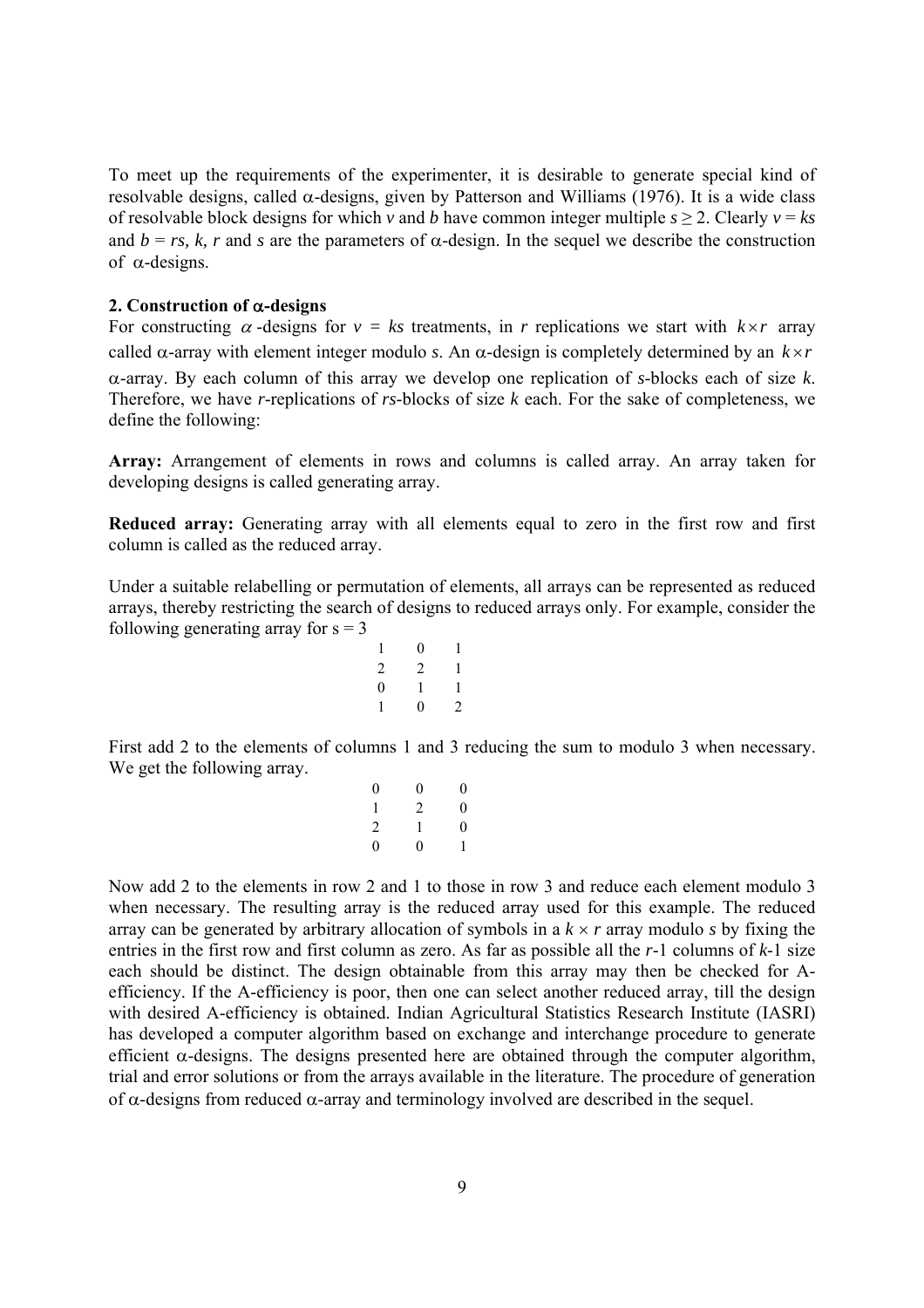- 1.  $\alpha$ -array: It is an  $k \times r$  array of elements consisting of residue class of *s*, *i.e.*, the elements can be 0, 1, 2, …, *s*-1. If the first row and first column of that array consists of zeros as elements, then that array is called reduced array. We will describe the construction of the  $\alpha$ -designs by the help of the reduced array. We can determine the concurrences of the different treatment pairs by the  $\alpha$ -array.
- 2. **Intermediate Array:** Construction of that intermediate array is the intermediate step to develop  $\alpha$ -design. One can have  $(s-1)$  new columns from a column of  $\alpha$ -array by developing the column cyclically modulo *s*. By this way we can construct  $r(s-1)$  new columns by cyclically developing each column of the  $\alpha$ -array modulo *s*. This arrangement of  $k \times sr$  array is called intermediate array.
- 3.  $\alpha$ -Design: Now, take the intermediate array and add  $(1 + (j 1)s)$  to the elements of *j*<sup>th</sup> row of that array  $(j = 1, 2, ..., k)$ . This gives us an array of size  $(k \times sr)$ . Now taking one to one correspondence between the treatments and the elements of the final array, we get an  $\alpha$ design with the parameters  $v = ks$ ,  $b = rs, r, k$ .

The steps of construction are described with the help of following example:

**Example 2.1:** Consider the construction of an  $\alpha$  -design for  $v = 12$ ,  $b = 12$ ,  $r = 3$ ,  $k = 3$ ,  $s = 4$ . The generating array  $\alpha$  for this design is

| $\boldsymbol{0}$ | 0 | 0 |
|------------------|---|---|
| $\boldsymbol{0}$ | 2 | 3 |
| $\boldsymbol{0}$ | 3 | 1 |

Given this generating array, develop the intermediate array  $\alpha^*$  by cyclically developing each column modulo *s*. The intermediate array  $\alpha^*$  is

|  | $0 \t 1 \t 2 \t 3 \t 0 \t 1 \t 2 \t 3 \t 0 \t 1 \t 2 \t 3$ |  |  |  |  |  |
|--|------------------------------------------------------------|--|--|--|--|--|
|  | $0 \t 1 \t 2 \t 3 \t 2 \t 3 \t 0 \t 1 \t 3 \t 0 \t 1 \t 2$ |  |  |  |  |  |
|  | 0 1 2 3 3 0 1 2 1 2 3 0                                    |  |  |  |  |  |

Now add  $(1 + (j-1)s)$  to the elements of *j*<sup>th</sup> row of that array  $(j = 1, 2, ..., k)$ . The  $\alpha$ -design with columns as blocks is

| <b>Replication-I</b> |                |                |                              | <b>Replication-II</b> |                |               | <b>Replication-III</b> |    |            |            |             |
|----------------------|----------------|----------------|------------------------------|-----------------------|----------------|---------------|------------------------|----|------------|------------|-------------|
| - B1                 | B <sub>2</sub> | B <sub>3</sub> | <b>B4</b>                    | <b>B5</b>             |                | <b>B6 B7</b>  | <b>B8</b>              | B9 | <b>B10</b> | <b>B11</b> | <b>B</b> 12 |
|                      |                |                |                              |                       |                | $\mathcal{R}$ | 4                      |    |            |            |             |
| $\sim$               |                |                | 8                            | $\overline{7}$        | 8 <sup>8</sup> |               | <sub>6</sub>           | 8  |            |            |             |
| Q                    | 10             |                | 12                           | 12 <sup>7</sup>       | -9             | 10            |                        | 10 |            |            |             |
|                      |                |                | B#: denotes the block number |                       |                |               |                        |    |            |            |             |

We are developing  $\alpha$ -design from the  $\alpha$ -array by cyclically developing modulo *s* the initial blocks corresponding to a column of  $\alpha$ -array and adding  $1+(j-1)s$  to the *j*<sup>th</sup> place of each of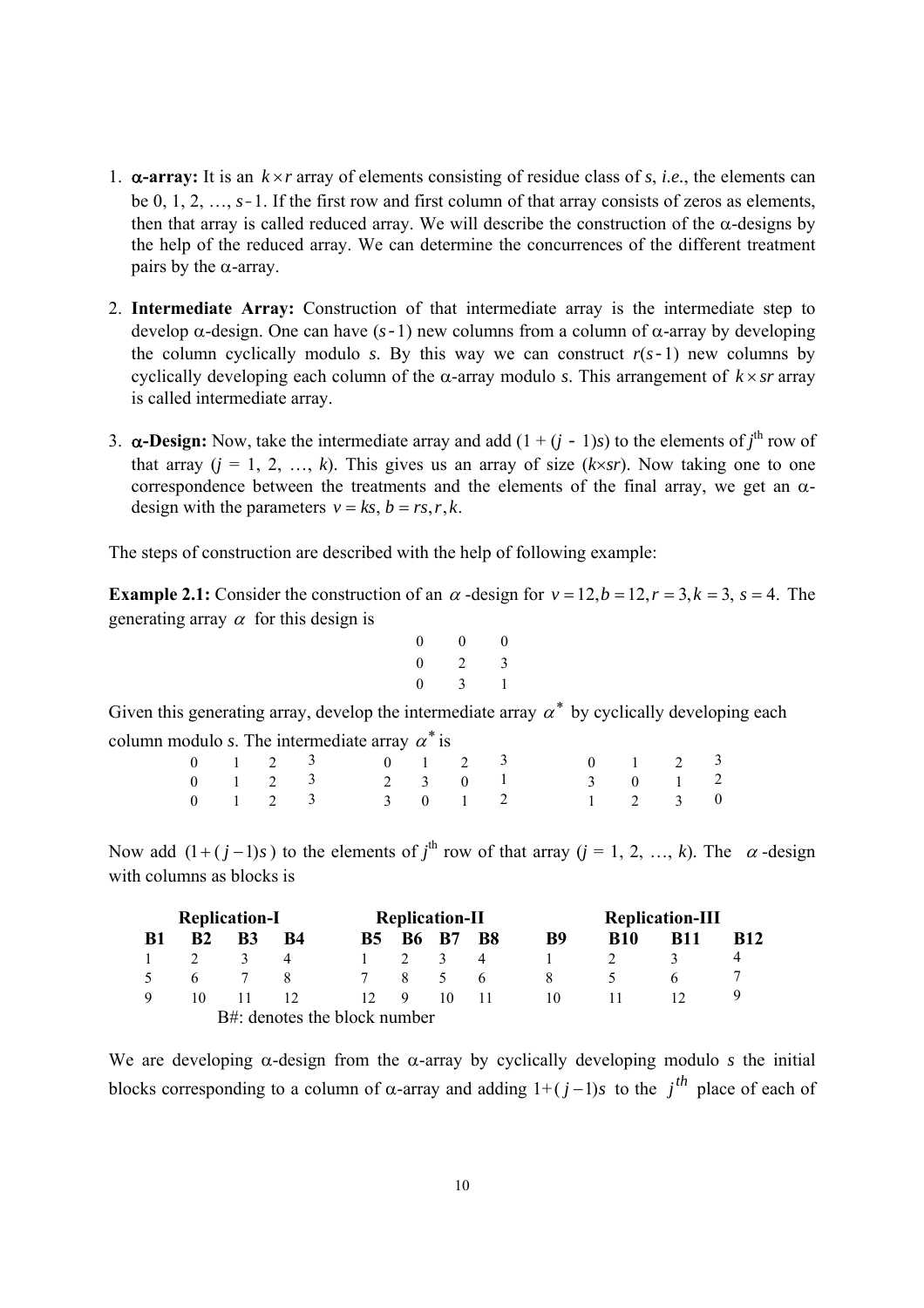the developed blocks. Therefore, some of the concurrences, at least  $k\begin{bmatrix} 3 \\ 2 \end{bmatrix}$ J  $\lambda$  $\parallel$ V ſ  $k\binom{s}{2}$  are zero. To be clearer, consider the following example:

**Example 2.2:** Consider an  $3 \times 4$   $\alpha$ -array with  $k = 3$ ,  $r = 4$ ,  $s = 3$  as  $0 \t2 \t1 \t2$ 0 1 2 2 0 0 0 0

Take  $3<sup>rd</sup>$  column as initial set: then developing cyclically modulo 3 we get

| $\overline{0}$ |                | $\overline{2}$   |
|----------------|----------------|------------------|
| $\overline{2}$ | $\overline{0}$ | $\mathbf{1}$     |
| 1              | 2              | $\boldsymbol{0}$ |

Now add  $1+(j-1)s = 1+3(j-1)$  to the elements in the *j*<sup>th</sup> row for  $j = 1, 2, 3$ :

| $\mathbf{1}$ | $\overline{2}$ | 3              |
|--------------|----------------|----------------|
| 6            | 4              | 5              |
| 8            | 9              | $\overline{7}$ |

The treatments 1, 2, 3; 4, 5, 6 and 7, 8, 9 will appear in different blocks in any of the replications and hence never occur together in a block.

In some cases, the replications get repeated in  $\alpha$ -designs. The conditions for repeated replications in  $\alpha$ -designs are described in the sequel. A typical  $\alpha$ -design is generated by using the reduced array or  $\alpha$ -array. In that array, the first row and first column is a zero-vector. The  $\alpha$ -array constitutes the residue class of *s* as elements. Therefore, we have to choose  $(k-1)$  elements from *s*-elements to form a column of the  $\alpha$ -array. Distinct choice of these columns gives different replications.

Let number of distinct columns of size  $(k-1)$  produced from the modulo residue *s* be  $m = s^{(k-1)}$ . Out of these total number of distinct columns, one column will be of all zeroes that is already taken as the first column of the  $\alpha$ -array. Therefore, we have to select  $(r-1)$  distinct columns out of remaining  $(m-1)$  columns. Therefore, if  $r-1 > m-1$  or  $r > m$ , repetition of a column in the  $\alpha$ -array is must.

To be clearer, consider the following example:

**Example 2.3:** Consider a  $\alpha$ -design with parameters  $v = 6$ ,  $b = 10$ ,  $r = 5$ ,  $k = 3$  to be obtained from  $3 \times 5$   $\alpha$ -array having elements of modulo class 2, *i.e.*,  $s = 2$ . The elements of modulo class 2 are 0 and 1. Each replication of the array is obtained from columns of the  $\alpha$ -array. In a column of an  $\alpha$ -array the first element is always 0. Therefore, from the remaining  $(k-1) = 2$  elements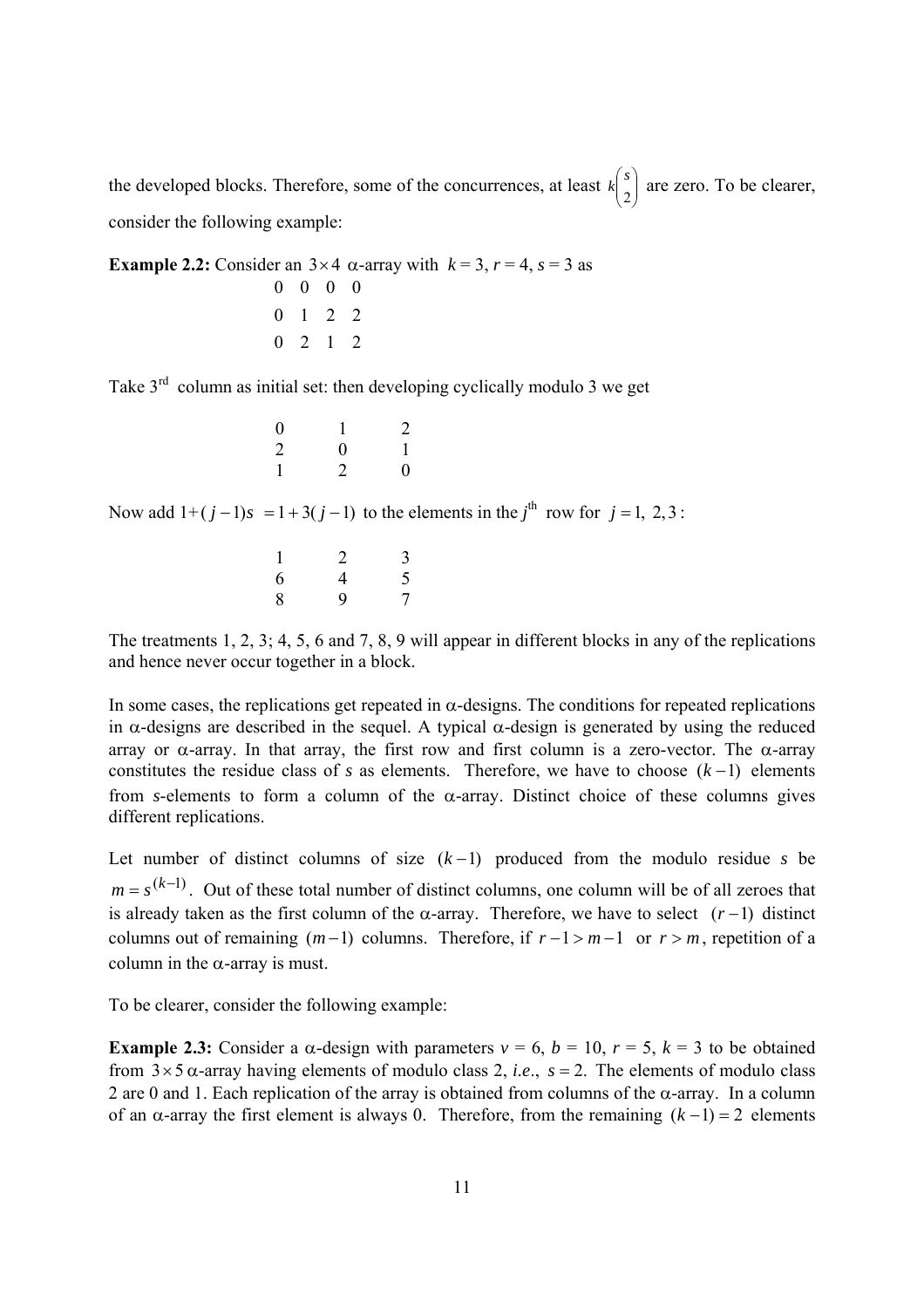we have to choose out of  $s = 2$  elements, *i.e.*, {0, 1}. Different choices of such is  $s^{k-1} = 2^2 = 4$ . *i.e.*,  $(0,0)$ ;  $(0,1)$ ;  $(1,0)$ ;  $(1,1)$ . Now we can get 4-distinct replications by choosing the 4-columns of the  $\alpha$ -arrays as

| (0,0) | (0,1) |  |
|-------|-------|--|
|       |       |  |
|       |       |  |
|       |       |  |

Each of the above column is used to get different replications of the  $\alpha$ -design. Now 5<sup>th</sup> column of the  $\alpha$ -array can be either one of them. Therefore, one replication always gets repeated to construct 5-replicate  $\alpha$ -design for  $k = 3$  and  $s = 2$ .

## **Dual of an -design**

It is interesting to note that the dual of an  $\alpha$ -design is also an  $\alpha$ -design. Williams (1975) has shown that the dual of an  $\alpha$ -design obtained through an  $k \times r$ ,  $\alpha$ -array can be obtained by generating an  $r \times k$  array from  $k \times r$   $\alpha$ -array with elements as  $s - \alpha(q, p)$  modulo *s*, where  $\alpha$ (*p*,*q*) are the elements of the generating array  $\alpha$ . To make the exposition clear, consider the following example.

**Example 2.4:** Consider the  $3 \times 4\alpha$ -array with  $k = 3$ ,  $r = 4$ ,  $s = 3$  given in Example 2.2 as

$$
\begin{array}{cccc}\n0 & 0 & 0 & 0 \\
0 & 1 & 2 & 2 \\
0 & 2 & 1 & 2\n\end{array}
$$

Now dual of this array is a  $4 \times 3$  array with  $k^* = 4$ ,  $r^* = 3$ ,  $s^* = 3$  with elements as

$$
\begin{array}{cccc}\n0 & 0 & 0 \\
0 & 2 & 1 \\
0 & 1 & 2 \\
0 & 1 & 1\n\end{array}
$$

## **3.** Randomization of  $\alpha$ -design

For an  $\alpha$ -design, there are four stages of randomization viz.

- i) Randomize the treatments, i.e., Random allocation of treatments to treatment numbers.
- ii) Randomize the replications
- iii) Randomize the blocks within each replication. Separate randomization should be done for each replication.
- iv) Randomize the treatments to experimental units within each block. Separate randomization should be done for each of the blocks.

The randomization of the  $\alpha$ -design is done by generating random numbers or by the random number tables. This is explained through the randomization of  $\alpha$ -design given in Example 2.1.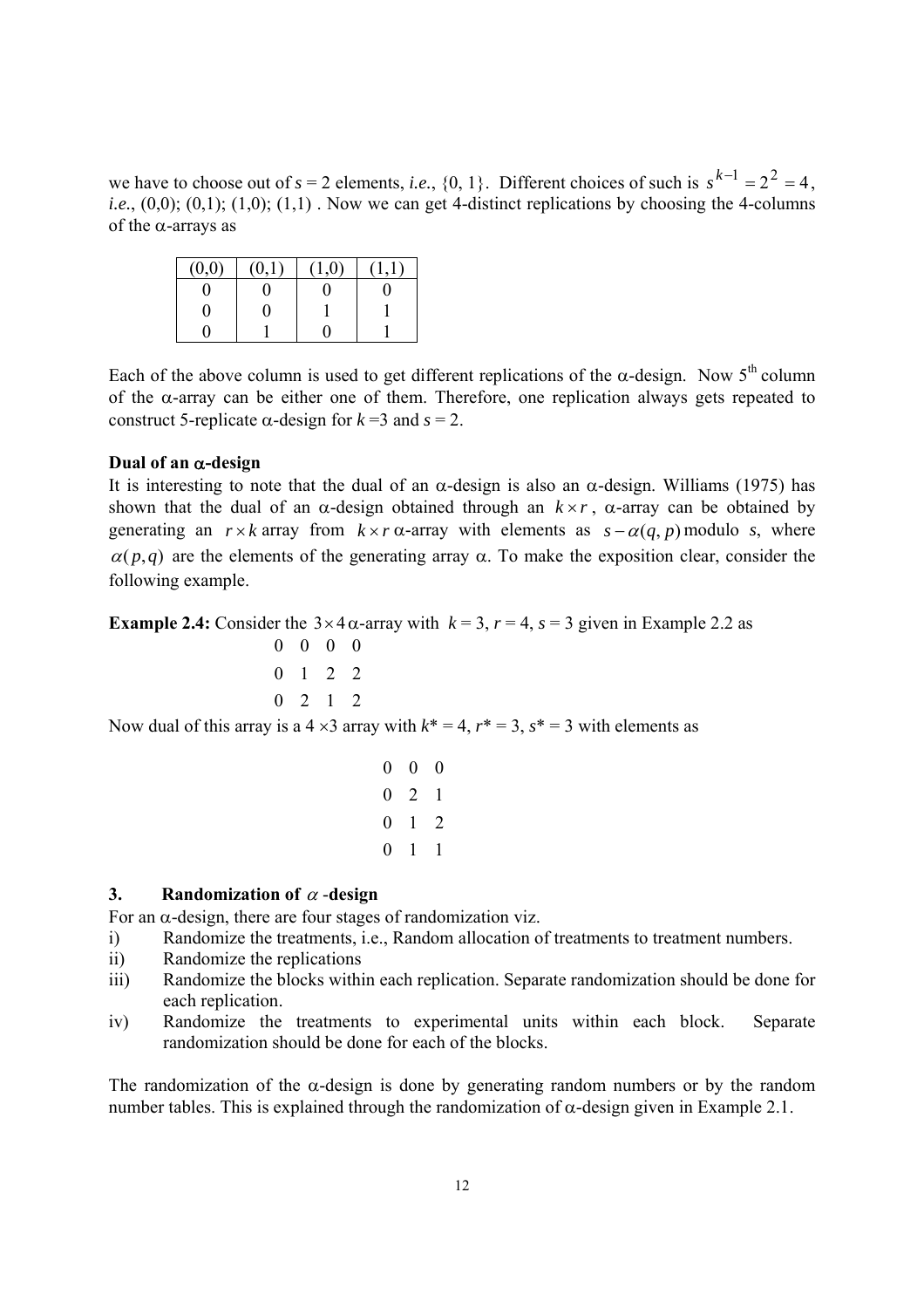Step 1: Assume that the treatments have been numbered randomly. Step 2: Randomize the replicates.

Generate random numbers 1 to 3. Let the numbers be {2, 1 and 3}. Then arrange the replication 2 as replication 1; replication 1 as replication 2 and replication 3 as replication 3. The layout of the design after implementation of this step is:

| <b>Replication-I</b> |  |             | <b>Replication-II</b> |   |    |             |  | <b>Replication-III</b> |                |  |  |
|----------------------|--|-------------|-----------------------|---|----|-------------|--|------------------------|----------------|--|--|
|                      |  | B1 B2 B3 B4 |                       |   |    | B5 B6 B7 B8 |  |                        | B9 B10 B11 B12 |  |  |
|                      |  |             |                       |   |    |             |  |                        |                |  |  |
|                      |  |             |                       |   |    |             |  |                        |                |  |  |
|                      |  |             |                       | Ч | 10 |             |  | 10                     |                |  |  |

Step 3: Randomize the blocks.

Generate 3 sets of 4-distinct random numbers less than equal to 4. Let the numbers be {3, 1, 2, 4}, {3, 2, 4, 1} and {4, 1, 2, 3}. Randomize each of the blocks by these sets of the random numbers. Use first set to randomize the blocks within replication 1, second set to randomize the blocks of replication 2 and use third set to randomize the blocks within replication 3. The resulting layout of the design is:

| <b>Replication-I</b> |  |             |  |  | <b>Replication-II</b> |                    | <b>Replication-III</b> |                |  |  |
|----------------------|--|-------------|--|--|-----------------------|--------------------|------------------------|----------------|--|--|
|                      |  | B1 B2 B3 B4 |  |  |                       | <b>B5 B6 B7 B8</b> |                        | B9 B10 B11 B12 |  |  |
|                      |  |             |  |  |                       |                    |                        |                |  |  |
|                      |  |             |  |  |                       |                    |                        |                |  |  |
|                      |  |             |  |  |                       |                    |                        |                |  |  |

Step 4: Randomize the treatments within each block.

Generate 12 sets of 3-random numbers each. Let the sets be  $\{1, 3, 2\}$ ;  $\{3, 1, 2\}$ ;  $\{3, 2, 1\}$ ;  $\{2, 1$ , 3}; {1, 2, 3}; {3, 1, 2}; {2, 3, 1}; {3, 2, 1};{3, 2, 1}; {2, 1, 3}; {1, 3, 2}; {3, 1, 2}. Use these sets to randomize the treatments within blocks.

| <b>Replication-I</b> |  |             |  |     | <b>Replication-II</b> |  | <b>Replication-III</b> |  |  |  |
|----------------------|--|-------------|--|-----|-----------------------|--|------------------------|--|--|--|
|                      |  | B1 B2 B3 B4 |  |     | B5 B6 B7 B8           |  | B9 B10 B11 B12         |  |  |  |
|                      |  |             |  | 10. | $\mathbf{x}$          |  |                        |  |  |  |
| 10                   |  |             |  |     |                       |  |                        |  |  |  |
|                      |  |             |  |     |                       |  |                        |  |  |  |

At the end of the step 4 we get randomized layout plan of the  $\alpha$ -design. This plan can now be implemented for experimentation.

## **4. Lower bounds to A- and D-efficiency of the designs**

Different  $\alpha$ -designs with given parameters  $\nu$ ,  $k$ ,  $r$  can be obtained from different generating arrays. The designs would have different A-and D-efficiencies. The choice of an appropriate design can thus be based on the lower bound to the average efficiency of the designs.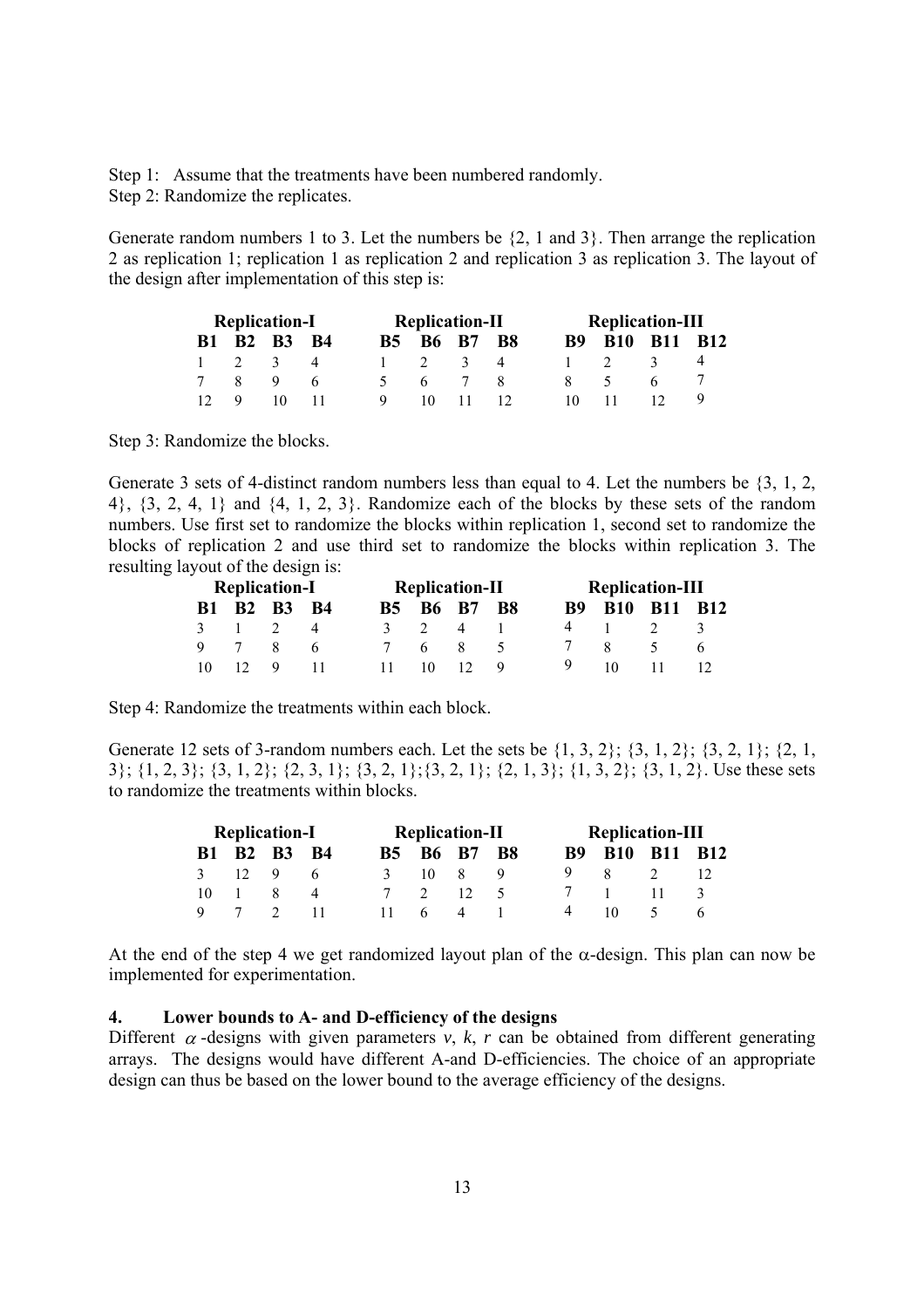Let  $\mathbf{D}$  (*v, b, k*) denotes the class of connected block designs in which *v* treatments are arranged in *b* blocks each of size *k*. A design  $d^* \in D(v, b, k)$  is said to be A-optimal if it has minimum value of trace of variance-covariance matrix of the best linear unbiased estimate (BLUE) of treatment contrasts of interest over all possible combinatorial solutions of designs **D** (*v, b, k*). Similarly a design  $d^* \in D(v, b, k)$  is said to be D-optimal if it minimizes the determinant of the variancecovariance matrix of BLUE of treatment contrasts of interest.

Resolvable block designs have a nested blocking structure, *i.e*., the incomplete blocks within each replicate are randomized separately for each replicate. Such randomization process is appropriate for an experimental layout where the replicates are separate entities. Thus, the blocks of one replicate have no relation to those of another. However, for computation of efficiency, we can make use of the results of general block designs. We shall now discuss the concept of lower bound of the A-[D-] efficiency due to Rathore (2004) and Rathore *et al*. (2006). They obtained lower bound to A-[D-] efficiency of  $d \in \mathbf{D}$  (*v*, *b*, *k*); the class of connected block designs in which *v* treatments are arranged in *b* blocks each of size *k*. These bounds are obtained on the lines of Cheng and Wu (1981).

It can easily be shown that the problem of obtaining an A-[D-] optimal design for making all possible pairwise treatment comparisons is equivalent to the problem of obtaining an A-[D-] optimal design for a complete set of orthonormal treatment contrasts **Pτ** ;  $P'P = I_{\nu-1}$ ,  $PP' = I_{\nu} - 11'/\nu$ . For inferring on complete set of orthonormal treatment contrasts, a design is said to be A-optimal if it minimizes the sum of reciprocals of the non-zero eigenvalues of the **C**-matrix over **D** ( $v$ ,  $b$ ,  $k$ ) and is said to be D-optimal if it minimizes the inverse of the product of the nonzero eigenvalues of **C**-matrix over **D** (*v, b, k*). For a connected block design *d*,

let  $\theta_1, \theta_2, \dots, \theta_{\nu-1}$  be the non-zero eigenvalues of **C**. Now define  $\phi_A(d)$ *v i*  $\sum \theta_i$  $\overline{a}$  $=$  $=\sum_{i=1}^{v-1}\theta_i^{-}$ 1  $\phi_{\rm A}(d) = \sum_{i=1}^{n} \theta_i^{-1}$  and

 $\prod$  $\overline{\phantom{0}}$  $=$  $=\prod_{i=1}^{v-1}\theta_i^{-i}$ 1  $(d) = \prod_{i=1}^{v-1} \theta_i^{-1}$ *i*  $\phi_D(d) = \prod_i \theta_i^{-1}$ . Then, a design is A- [D-] optimal if it minimizes the  $\phi_A(d)[\phi_D(d)]$  over **D** 

(*v, b, k*). The A-efficiency {  $e_A(d)$  } and D-efficiency {  $e_D(d)$ } of any design *d* over  $\mathbf{D}(v, b, k)$  is defined as

$$
e_A(d) = \frac{\phi_A(d_A^*)}{\phi_A(d)} \text{ and } e_D(d) = \left[\frac{\phi_D(d_D^*)}{\phi_D(d)}\right]^{1/(v-1)}
$$
(3.1)

where,  $d_A^*$  and  $d_D^*$  are the A-optimal and D-optimal design over  $D(v, b, k)$ , respectively.

Using the arithmetic, harmonic and geometric means inequality, and following the lines of Cheng and Wu (1981), the *A*-efficiency { $e_A(d)$ } and D-efficiency { $e_D(d)$ } of any design *d* over **D** (*v, b, k*) are given by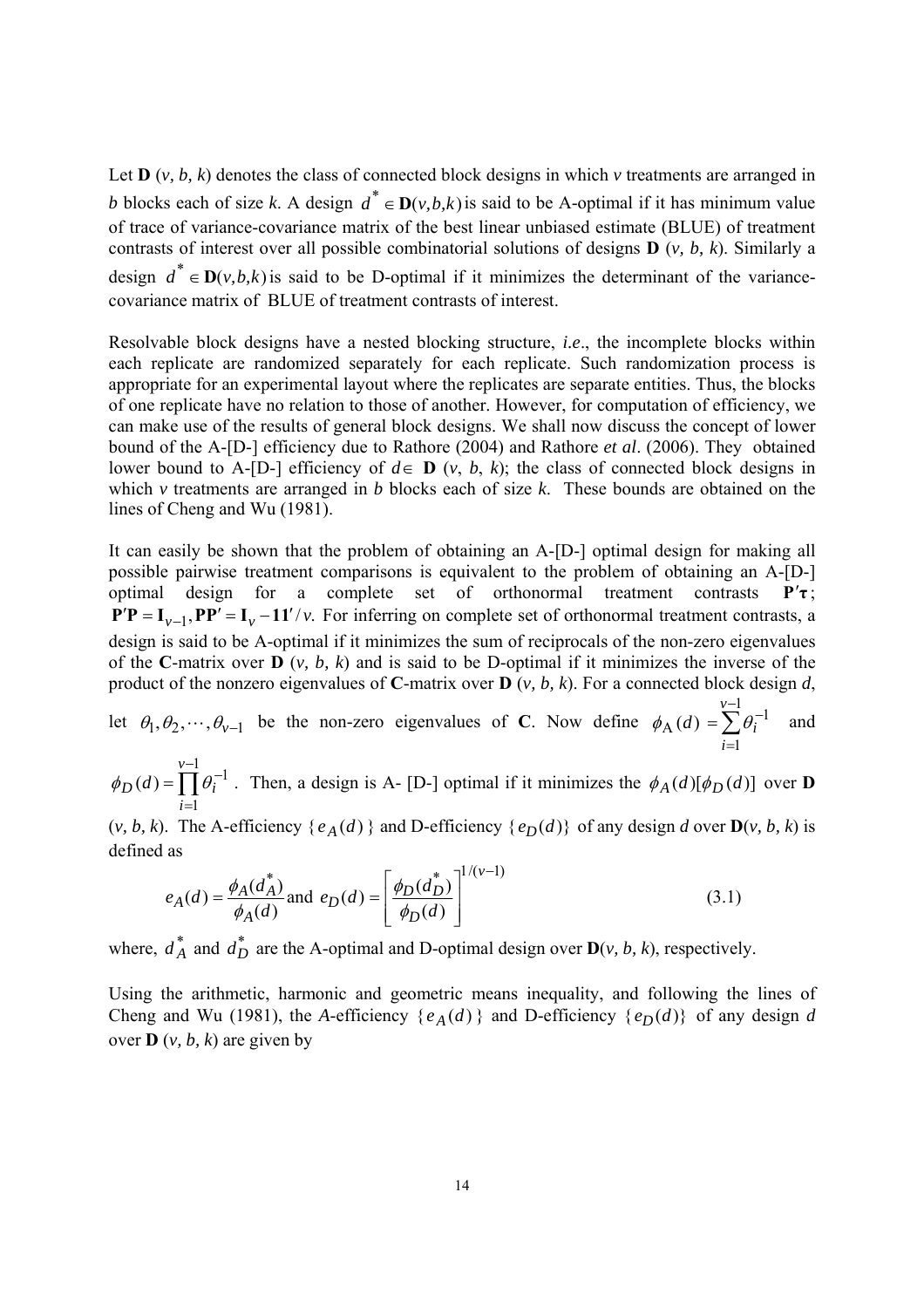$$
e'_{A}(d) = \frac{(v-1)^2}{\{b(k-1)\phi_A(d)\}} \quad \text{and} \tag{3.2}
$$

$$
e'_D(d) = \frac{(v-1)}{[b(k-1)\{\phi_D(d)\}}^{1/(v-1)}\tag{3.3}
$$

It may be noted here that Cheng and Wu (1981) obtained lower bounds to the A- and Defficiencies in the class of connected binary proper block designs but here the lower bounds correspond to the class of connected proper block designs. This is because for any proper block design *d*, trace  $(C_d) \leq b(k-1)$ .

If the given design *d* is a BIB design, then,  $\phi_A(d) = k(v-1) / \lambda v$  and  $\phi_D(d) = (k/\lambda v)^{(v-1)}$ . For a BIB design,  $\lambda = r(k -1)/(v -1)$  and  $vr = bk$ . Therefore,  $\phi_A(d) = k(v-1)^2 / \{vr(k-1)\}$  $=(v-1)^2/\{b(k-1)\}\$  and  $\phi_D(d) = \{k(v-1)/vr(k-1)\}^{(v-1)} = ((v-1)/b(k-1))^{(v-1)}$ . Clearly for a BIB design both  $e'_A$  and  $e'_D$  are equal to 1.0000.

#### 5. Catalogue of  $\alpha$ -designs

Here, the  $\alpha$ -designs with high values of lower bounds to A-efficiency and D-efficiency in the class **D**  $(v, b, k)$  are obtained and presented. We have prepared a comprehensive list of  $\alpha$ -designs for  $v \le 150$ ,  $k \le 10$ ,  $r \le 5$  and  $s \le 15$  along with lower bounds to A- and D-efficiencies; concurrences and generating arrays. The layout of these designs along with block contents has also been prepared. The distribution of designs in different efficiency ranges is:

| Frequency<br><b>Class</b> | < 0.8000 | $0.8000 -$<br>0.8500 | 0.9000 | 0.9500 | $\mid 0.8500 - \mid 0.9000 - \mid 0.9500 - \mid 0.9750 - \mid >0.9900$<br>0.9750 | 0.9900 |    | <b>Total</b> |
|---------------------------|----------|----------------------|--------|--------|----------------------------------------------------------------------------------|--------|----|--------------|
| <b>A-Efficiency</b>       |          |                      | 43     | .16    |                                                                                  | .02    |    | 448          |
| D-Efficiency              |          |                      | 10     | 49     | .23                                                                              | 203    | 58 | 448          |

The catalogue of parameters of  $\alpha$ -designs along with lower bounds to A- and D-efficiencies and concurrences is given in Table 1 (Appendix). The generating  $\alpha$ -arrays are given in Table 2 (Appendix). The block contents of the designs are given in Table 3 (Appendix). In Tables 1 and 3, the resolvable partially balanced incomplete block designs with 2-associate classes {PBIB(2)} designs of Clatworthy (1973); Square Lattice designs and Rectangular Lattice designs that have equal lower bounds to A- and D-efficiencies to that of corresponding  $\alpha$ -designs are also given in remarks column.

#### **5.1 Comparison of the new designs with existing designs**

The designs obtained have been compared with corresponding square lattice designs, rectangular lattice designs, resolvable PBIB(2) designs given in Clatworthy (1973) and the  $\alpha$ -designs obtainable from basic arrays given by Patterson et al. (1978) and from dualization of these basic arrays. The more efficient designs have been marked with \*\*\* in Tables 1 and 3.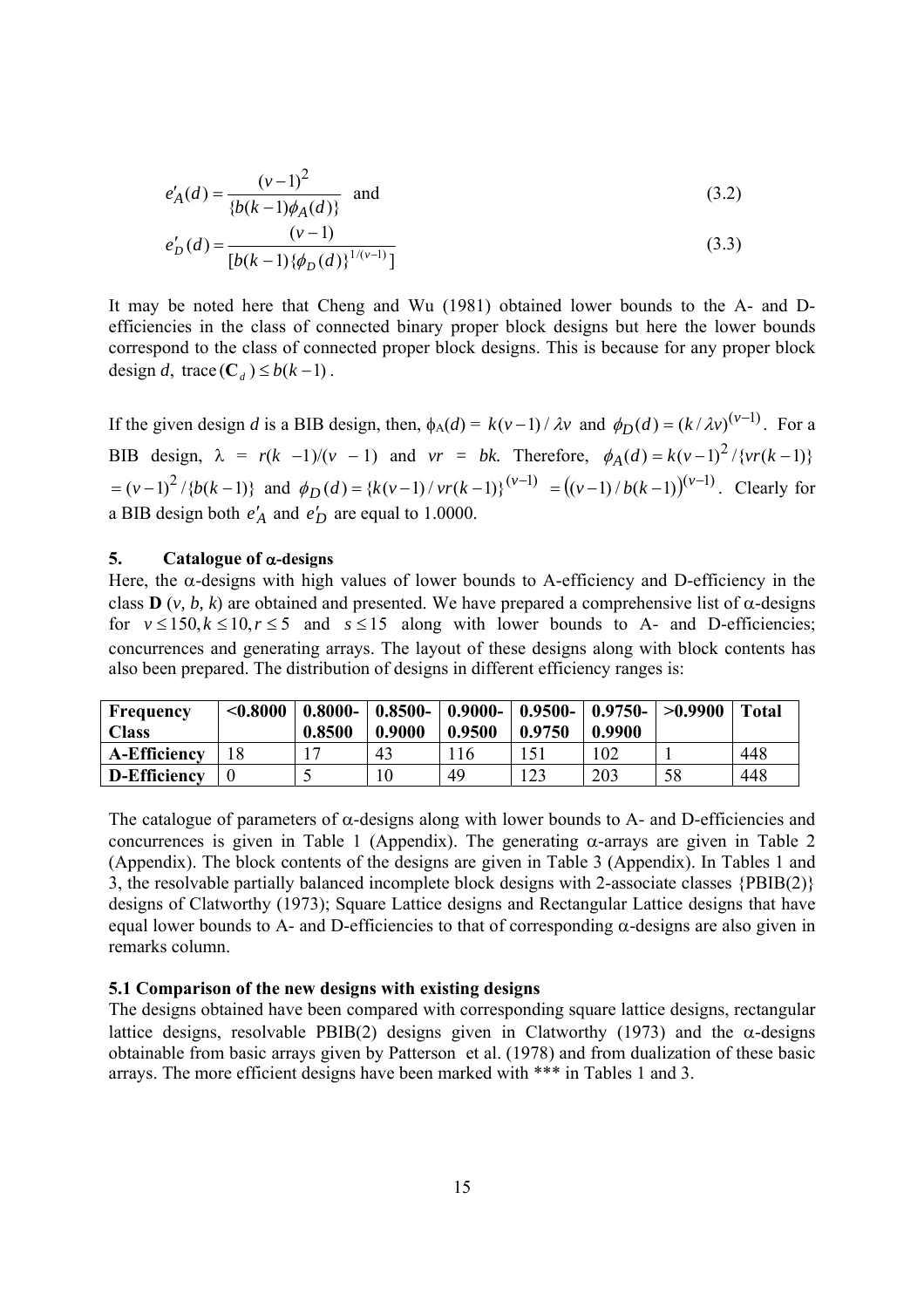Eleven designs are more efficient than the corresponding resolvable PBIB (2) designs (S11, S38, S69, S114, LS8, LS30, LS54, LS76, LS89, LS126 and LS140). These PBIB(2) designs are given at serial numbers 1 to 11 in Table 4 (Appendix). It is interesting to note here that for the PBIB(2) designs based on Latin square association scheme the concurrences of the treatments were 0 or 2 and for singular group divisible designs the concurrences were either 1 or 5. Further all the designs LS8, LS30, LS54, LS76, LS89, LS126 and LS140 were obtained by taking two copies of a design with 2-replications.

Patterson et al. (1978) gave 11 basic arrays which provide 33  $\alpha$ -designs for  $v = 25, k = 5, r = 2,3,4$ ;  $v = 36, k = 6, r = 2,3,4$ ;  $v = 49, k = 7, r = 2,3,4$ ;  $v = 64, k = 8, r = 2,3,4$ ;  $v = 81, k = 9, r = 2, 3, 4$ ;  $v = 99, k = 9, r = 2, 3, 4$ ;  $v = 96, k = 8, r = 2, 3, 4$ ;  $v = 91, k = 7, r = 2, 3, 4$ ;  $v = 98, k = 7, r = 2, 3, 4$  and  $v = 90, k = 6, r = 2, 3, 4$ .

The designs with  $r = 4$  can be obtained from the basic array itself. The designs with  $r = 3$  $(r = 2)$  can be obtained by taking any of the 3 columns (2 columns) of the basic arrays. We obtained designs with all possible combinations and listed designs with highest lower bound to A-efficiency for each of the parametric combinations. These listed designs were then compared with the designs generated in the present investigation. 10 designs were found to be more efficient than the designs obtainable from basic arrays. Less efficient  $\alpha$ -designs designs are given from serial numbers 12 to 21 in Table 4.

Further 88 more  $\alpha$ -designs with  $k = 3$  and  $k = 4$  can be obtained from dual of these 11 basic arrays. To generate  $\alpha$ -design for  $k = 4$  from the dual of the basic array of Patterson et al. (1978), we have taken first 5 rows to generate 5-replicate designs, first 4-rows to generate 4-replicate designs, first 3-rows to generate 3-replicate designs and first 2-rows of the dual of the array to get 2-replicate designs.

To get efficient  $\alpha$ -designs for  $k = 3$ , we have taken most efficient combination of 3-columns out of 4-columns of the subset of the basic array that is used to generate  $\alpha$ -design for  $k = 4$ . 48 designs (29 with  $k = 4$  and 19 with  $k = 3$ ) are more efficient than the designs obtainable by dualization of basic arrays. These designs are given at serial numbers from 22 to 69 in Table 4.

25 designs have been obtained for which no corresponding resolvable solution of PBIB(2) designs is available in literature. The list of corresponding PBIB(2) designs is S28, S86, SR18, SR41, SR52, SR58, SR66, SR75, SR80, R42, R70, R97, R109, R139, T14, T16, T20, T44, T48, T49, T72, T73, T86, T87 and M16. The parameters of the non-resolvable PBIB (2) designs are given in Table 5 (Appendix). The  $\alpha$ -designs corresponding to these designs are also marked as \$ in Tables 1 and 3.

There are 32 resolvable designs available in the literature (18 PBIB(2) designs, 10 square lattice designs and 4 rectangular lattice designs) that are more efficient than the corresponding  $\alpha$ designs. The parameters of the more efficient resolvable block designs are given in Table 6 (Appendix).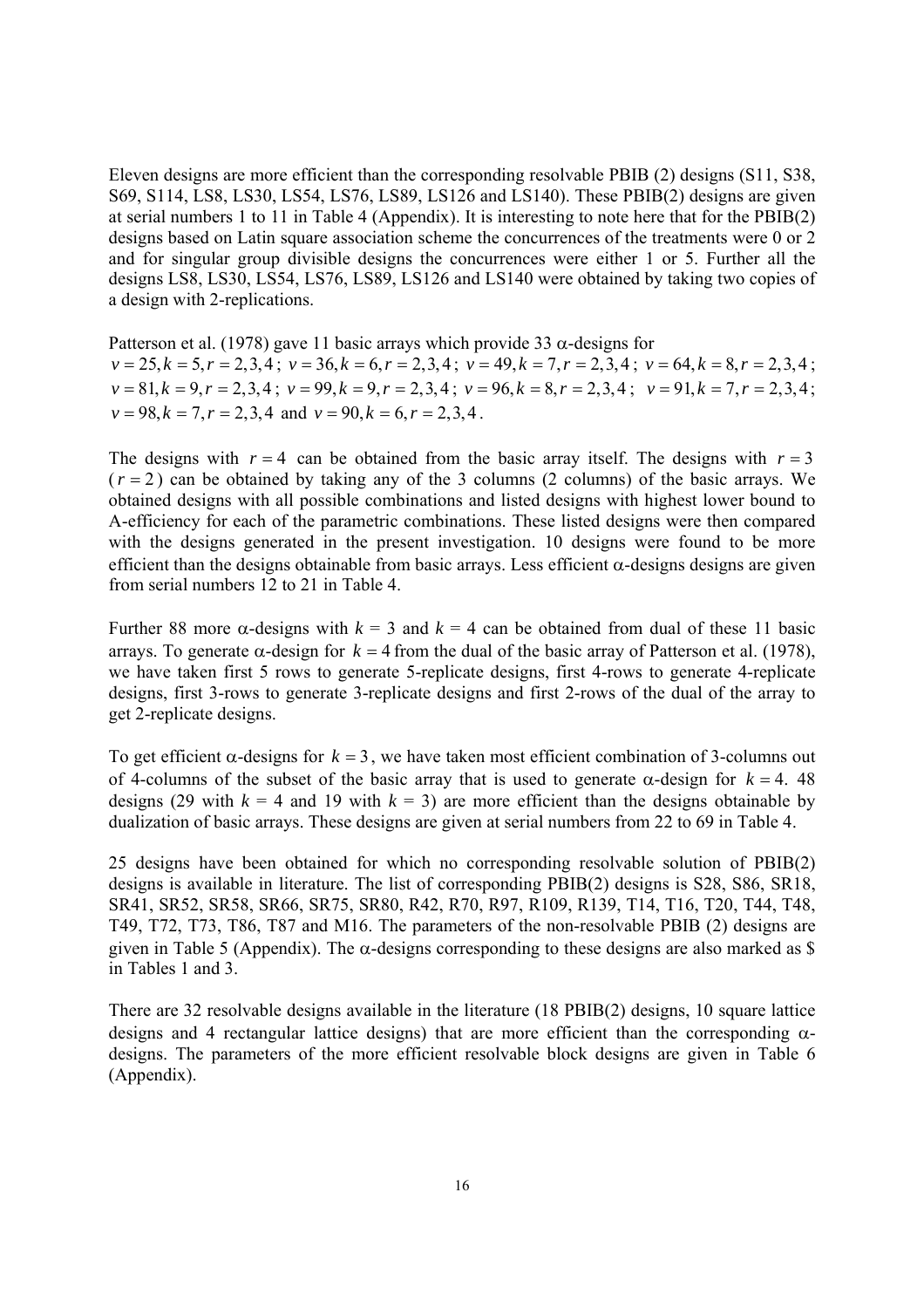Throughout Tables 1, 3, 4, 5 and 6, the designs  $X#$  denotes the design of Type X at serial number  $#$  in Clatworthy (1973).

## **6. Discussion**

In some cases, the treatments may be partitioned into two sets. The one set consists of the new treatments/varieties/entries or new material called test treatments and other set may consists of the already existing treatments or check varieties, called control treatments. The experimenter is interested in verifying whether or not any of the test treatments can replace the control treatments. Initial varietal trials (IVT) and advanced varietal trial-I (AVT-I) are common examples of such trials. In IVT the material/entry from the breeders is taken and is compared with already released varieties or check varieties. Material that is found superior to the check varieties is promoted to AVT-I. Again in AVT-I, the entries promoted to AVT-I are compared with best performing check. For such experimental situations, one may take an  $\alpha$ -design in test treatments or new entries and reinforce each block of the design by the control treatments or check varieties. Such designs are known as reinforced  $\alpha$ -designs.

For multi-location trials, if there are some entries which are common to all environments and there are some additional entries then one may select an  $\alpha$ -design for the number of entries that are common to all the environments and reinforcing the additional environment specific additional entries to all the blocks within an environment.

# **7. Analysis**

The analysis of  $\alpha$ -designs can be performed as per procedure of general block designs. The only change with respect to analysis is that the block sum of squares will be bifurcated into sum of squares due to replications and sum of squares between blocks within replications. As replications versus blocks (within replications) and replications versus treatments classifications

are orthogonal, therefore, sum of squares due to replications is given by  $\sum$  $=$  $\overline{\phantom{a}}$ *r j <sup>j</sup> CF v R* 1 2 , where *r* is

the number of replications. Blocks within replication sum of squares can be obtained by subtraction and both these classifications are tested against mean square error. An outline of the analysis of variance Table is given as **ANOVA** 

|                            | ANOVA                 |
|----------------------------|-----------------------|
| <b>Source of Variation</b> | Degrees of<br>Freedom |
| Replications               | $r - 1$               |
| Blocks within replications | $r(s-1)$              |
| Treatments                 | $v-1$ or sk-1         |
| Error                      | $r$ sk-sk- $rs+1$     |
| Total                      | $vr-1$ or $rsk-1$     |

All possible pairwise treatment (entries) comparisons can be made easily. The entries that are significantly different from the check and have higher adjusted means are promoted to the next stage.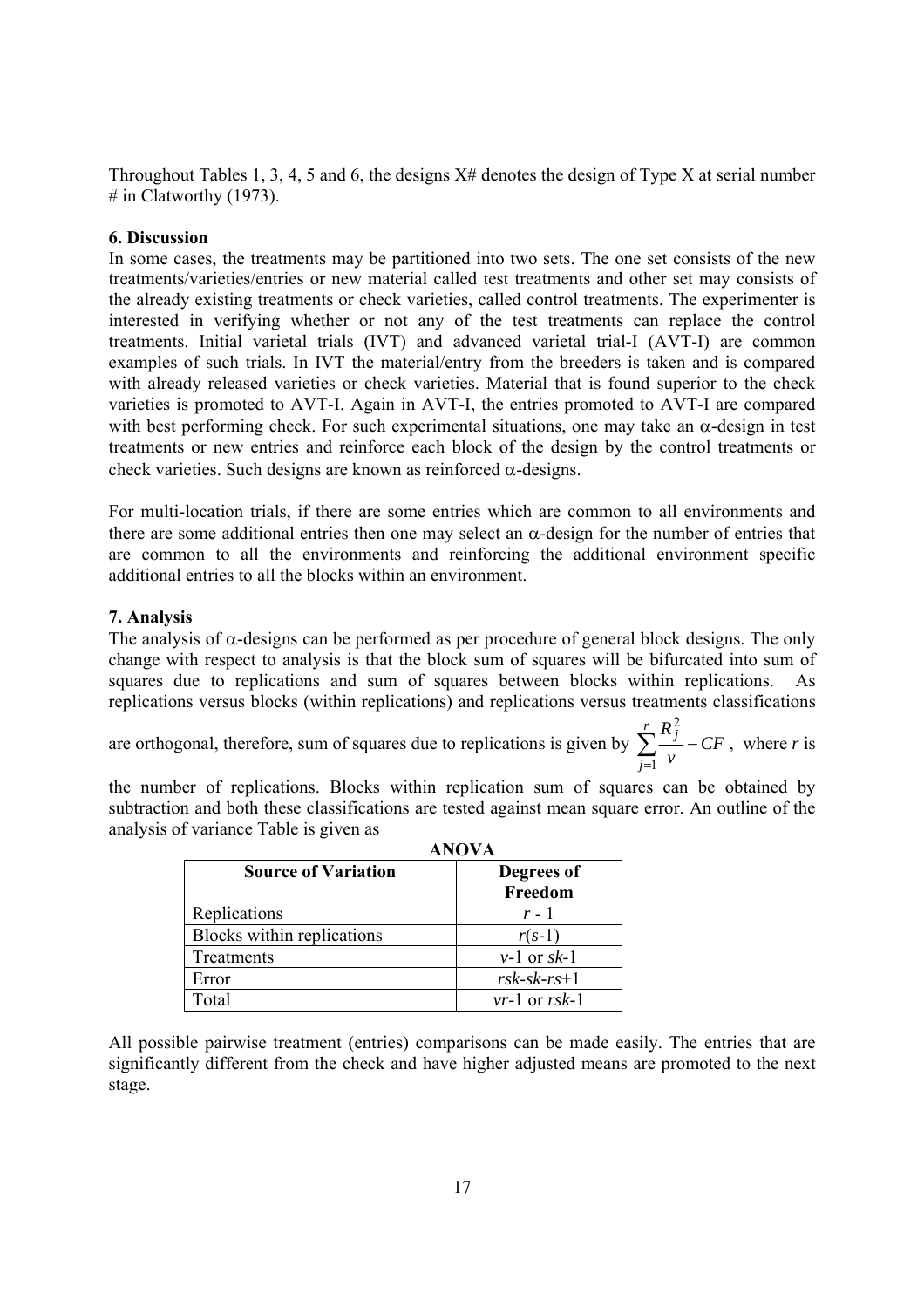#### **Summary**

 $\alpha$ -designs are essentially resolvable block designs. In a resolvable block design, the blocks can be grouped such that in each group, every treatment appears exactly once. Resolvable block designs allow performing an experiment one replication at a time. For example, field trials with large number of crop varieties cannot always be laid out in a single location or a single season. Therefore, it is desired that variation due to location or time periods may also be controlled along with controlling within location or time period variation. This can be handled by using resolvable block designs. Here, locations or time periods may be taken as replications and the variation within a location or a time period can be taken care of by blocking. In an agricultural experiment, for example, the land may be divided into a number of large areas corresponding to the replications and then each area is subdivided into blocks. These designs are also quite useful for varietal trials conducted in the NARS and will help in improving the precision of treatment comparisons. A critical look at the experimentation in the NARS reveals that alpha designs have not found much favour from the experimenters. It may possibly be due to the fact that the experimenters may find it difficult to lay their hands on these  $\alpha$ -designs. The construction of these designs is not easy. An experimenter has to get associated with a statistician to get a randomized layout of this design. For the benefit of the experimenters, a comprehensive catalogue of  $\alpha$ -designs for  $6 \le v (= sk) \le 150$ ,  $2 \le r \le 5$ ,  $3 \le k \le 10$  and  $2 \le s \le 15$  has been prepared along with lower bounds to A- and D- efficiencies and generating arrays.

The layout of these designs along with block contents has also been prepared. The designs obtained have been compared with corresponding Square Lattice, Rectangular Lattice, Resolvable two-associate Partially Balanced Incomplete Block  $\{PBIB (2)\}\$  designs and the  $\alpha$ -designs obtainable from basic arrays given by Patterson et al. (1978). Eleven designs are more efficient than the corresponding resolvable PBIB (2) designs (S11, S38, S69, S114, LS8, LS30, LS54, LS76, LS89, LS126 and LS140). It is interesting to note here that for the PBIB (2) designs based on Latin square association scheme, the concurrences of the treatments were 0 or 2 and for singular group divisible designs the concurrences are either 1 or 5. Further all the designs LS8, LS30, LS54, LS76, LS89, LS126 and LS140 were obtained by taking two copies of a design with 2-replications. 10 designs were found to be more efficient than the designs obtainable from basic arrays. 48 designs (29 with  $k = 4$  and 19 with  $k = 3$ ) are more efficient than the designs obtainable by dualization of basic arrays. 25 designs have been obtained for which no corresponding resolvable solution of PBIB(2) designs is available in literature. The list of corresponding resolvable PBIB(2) designs is S28, S86, SR18, SR41, SR52, SR58, SR66, SR75, SR80, R42, R70, R97, R109, R139, T14, T16, T20, T44, T48, T49, T72, T73, T86, T87 and M16. Here X# denotes the design of type X at serial number  $\#$  in Clatworthy(1973).

#### **Lkkjka'k**

यह मोनोग्राफ एक विषेष प्रकार की रिजॉल्वेबल अपर्ण ब्लॉक अभिकल्पनाओं से संबंधित है जिन्हें एल्फा अभिकल्पनाएँ कहते हैं। रिजॉल्वेबल ब्लॉक अभिकल्पना एक ऐसी ब्लॉक अभिकल्पना होती है जिसमें ब्लॉकों को इस तरह से वर्गीकृत किया जा सकता है कि ब्लॉकों के प्रत्येक समुह में प्रत्येक ट्रीटमेंट केवल एक Cki  $v$ krk  $a$ SA रिजॉल्वेबल ब्लॉक अभिकल्पनाओं की सहायता से एक पुनरावृत्ति को एक बार लेकर भी परीक्षण किये जा सकते हैं। उदाहरणतया, कृषि खेत परीक्षणों में फसलों की बड़ी संख्या में प्रजातियों को एक ही स्थान या एक ही मौसम में लगा पाना सम्भव नहीं होता है। अतः यह वांछनीय है कि स्थान अथवा समयावधि के अन्तर्गत विचरण नियन्त्रण के साथ–साथ स्थान अथवा समयावधि के कारण होने वाले विचरण को भी नियंत्रित किया जाए। यह रिज़ॉल्वेबल ब्लॉक अभिकल्पनाओं के उपयोग द्वारा सम्भव हो सकता है। यहाँ पर, स्थान व समयावधि को पुनरावृत्ति के रूप में लिया जा सकता है तथा स्थान अथवा एक समयावधि के अन्तर्गत विचरण को ब्लॉकिंग द्वारा नियंत्रित किया जा सकता है । एक कृषि खेत परीक्षण में भूमि को पुनरावृत्ति आकार के अनुसार बडे भूखण्डों में बांटकर, प्रत्येक भूखण्ड को ब्लॉकों में उपविभाजित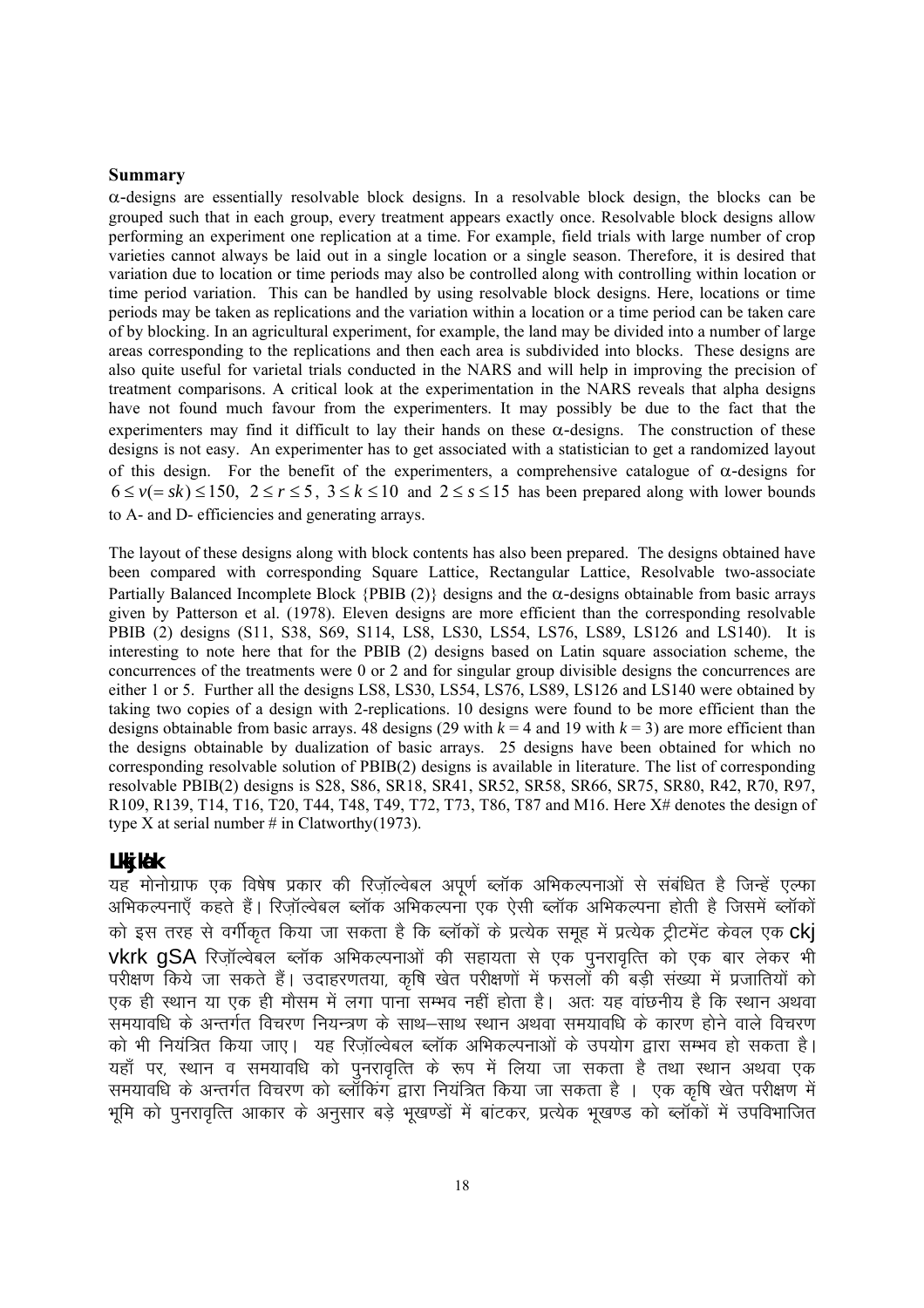कर एल्फा अभिकल्पनाओं का उपयोग किया जा सकता है। ये अभिकल्पनाएँ राष्ट्रीय कृषि अनुसंधान प्रणाली के अन्तर्गत किये जाने वाले परीक्षणों विषेषकर प्रजाति संबंधी परीक्षणों के लिए बहुत उपयोगी हैं साथ ही ये रिज़ॉल्वेबल ब्लॉक अभिकल्पनाएँ, ट्रीटमेन्ट्स की तुलनाओं की परिषुद्धता में सुधार लाने के लिए भी उपयोगी होंगी । राष्ट्रीय कृषि अनुसंधान प्रणाली में परीक्षणों के अवलोकन से ज्ञात होता है कि परीक्षणकर्ताओं ने एल्फा अभिकल्पनाओं को अधिक नहीं अपनाया है । इन अभिकल्पनाओं की संरचना सुलभ न होना इसका एक कारण हो सकता है । परीक्षणकर्ता को इन अभिकल्पनाओं का यादच्छिकृत लेआउट तैयार करने में कठिनाई होना इसका दसरा कारण हो सकता है । इसलिए परीक्षणकर्ताओं एवं सांख्यिकीविदों की सुविधा के लिए ए– एवं डी–दक्षताओं के लोअर बाउंड्स तथा एल्फा अरेज तैयार करने के साथ-साथ ट्रीटमेन्ट्स की संख्या 6 से 150, पुनरावृत्ति संख्या 5 से कम और ब्लॉक आकार 3 से 10 के बीच की एल्फा अभिकल्पनाओं का एक कैटालॉग तैयार किया गया है । जइन अभिकल्पनाओं की सम्पर्ण लेआउट (ब्लॉक कंटैन्ट सहित) तैयार कर परीक्षणकर्ताओं के लाभार्थ इस मोनोग्राफ में दी गई है ।

इन अभिकल्पनाओं की तुलना वर्ग जालक, आयताकार जालक, रिजॉल्वेबल टू–एसोसिएट क्लास पार्षियली बैलेन्स्ड अपूर्ण ब्लॉक {पी.बी.आई.बी (2)} अभिकल्पनाओं तथा पैटर्सन, विलियम्स एवं हटर (1978, जनरल ऑफ एग्रीकल्चरल साईंस, 90, 395–499) द्वारा दी गई बेसिक एल्फा अरेज से प्राप्त एल्फा अभिकल्पनाओं के साथ की गई । रिजॉल्वेबल पी.बी.आई.बी (2)  $(S11, S38, S69, S114, LSS, LSS0, LSS4, LST6,$ LS89, LS126 and LS140) अभिकल्पनाओं की तुलना में 11 एल्फा अभिकल्पनाएँ अधिक दक्ष पाई गई। 10 अभिकल्पनाएँ बेसिक अरेज़ से प्राप्त अभिकल्पनाओं की तुलना में अधिक दक्ष पाई गई। 48 अभिकल्पनाएँ (29, ब्लॉक आकार = 4 एवं 19, ब्लॉक आकार = 3) बेसिक अरेज़ के डयूलाईजेषन )द्वारा <u>प्राप्त अभिकल्पनाओं की तलना में अधिक दक्ष है। 25 ऐसी एल्फा अभिकल्पनाएँ प्राप्त की गई जिनके लिए</u> उन्हीं प्राचलों वाली पी.बी.आई.बी (2) अभिकल्पनाओं (S28, S86, SR18, SR41, SR52, SR58, SR66, SR75, SR80, R42, R70, R97, R109, R139, T14, T16, T20, T44, T48, T49, T72, T73, T86, T87 एवं M16) के रिजॉल्वेबल हल नहीं है। यहां पर S#, SR#, R#, T#, LS#, कलेटवर्दी(1973) में कम संख्या # पर कमषः सिन्ग्यूलर ग्रूप डिविजिबल, सैमीरेगुलर ग्रूप डिविजिबल, रेगुलर ग्रूप डिविजिबल, ट्राईन्ग्युलर एवं लैटिन वर्ग टाईप अभिकल्पना को दर्षाता है।

#### **References**

- Bose, R.C.(1942). A note on the resolvability of balanced incomplete block designs. *Sankhya*, **6**, 105-110.
- Bose, R.C. and Nair, K.R.(1962). Resolvable incomplete block designs with two replications. *Sankhya*, **A 24**, 9-24.
- Cheng, C.S. and Wu, C.F.(1981). Nearly balanced incomplete block designs. *Biometrika,* **68**, 493-500.
- Clatworthy, W.H.(1973). *Table of two-associate partially balanced designs*. NBS Applied Maths Series No. **63**. Washington D.C.

David, H.A. (1967). Resolvable cyclic designs. *Sankhya,***A 29**, 191-198.

Harshbarger, B.(1949). Triple rectangular lattice. *Biometrics*, **5**, 1-13.

- John, J.A. and Williams, E.R.(1995). *Cyclic and Computer Generated Designs*. Chapman and Hall, London.
- Kageyama, S.(1972). A survey of resolvable solutions of balanced incomplete block designs. *Inter*. *Stat*. *Rev*., **40**(**3**), 206-273.
- Nigam, A.K., Parsad, R. and Gupta, V.K.(2006). *Design and analysis of on station and on farm agricultural research experiments*: *a revisit*. Joint publication of IASDS, Lucknow and IASRI, New Delhi.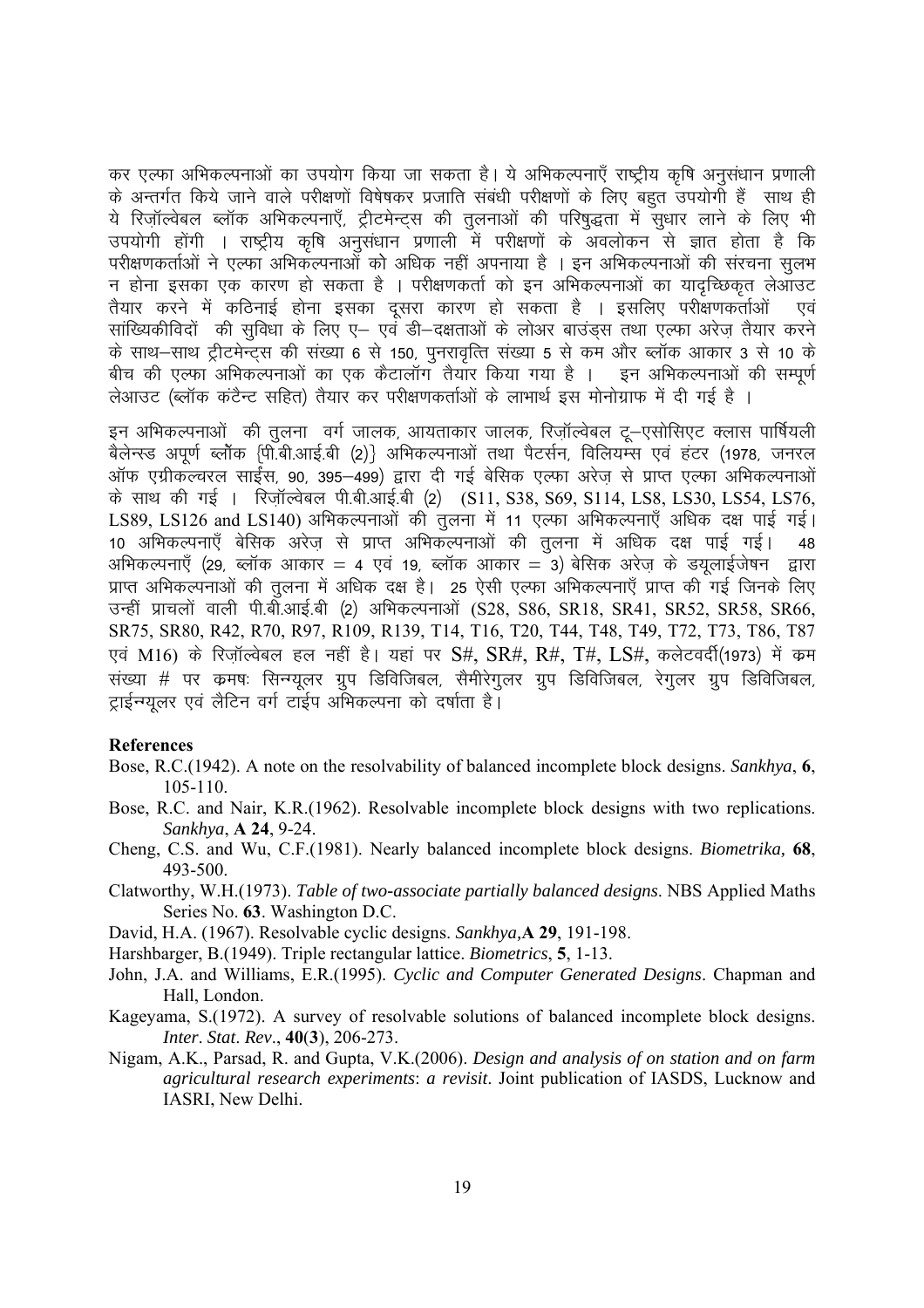- Parsad, R., Gupta, V.K. and Khanduri, O.P.(2000). *Construction of variance balanced block designs*: *computer algorithm for construction*. Technical Report, IASRI, New Delhi.
- Patterson, H.D. and Williams, E.R.(1976). A new class of resolvable incomplete block designs. *Biometrika*, **63**(**1**), 83-92.
- Patterson, H.D., Williams, E.R. and Hunter, E.A.(1978). Block designs for variety trails. *J*. *Agric*. *Sci*., **90**, 395-400.
- Rathore, A.(2004). *Development of algorithm for computer aided search of optimal/nearly optimal designs*. Unpublished Ph.D. Thesis, I.A.R.I., New Delhi.
- Rathore, A., Parsad, R. and Gupta, V.K.(2006). Computer aided search of efficient block designs for making all possible pairwise treatment comparison. *J. Stat. & Appl.:* a publication of Forum of Interdisciplinary Mathematics, **1(1)**, 15-33.
- Williams, E.R.(1975). *A new class of resolvable block designs.* Ph.D. Thesis, University of Edinburgh.
- Yates, F.(1936). A method of arranging variety trials involving large number of varieties. *J*. *Agric*. *Sci.*, **26**, 424-455.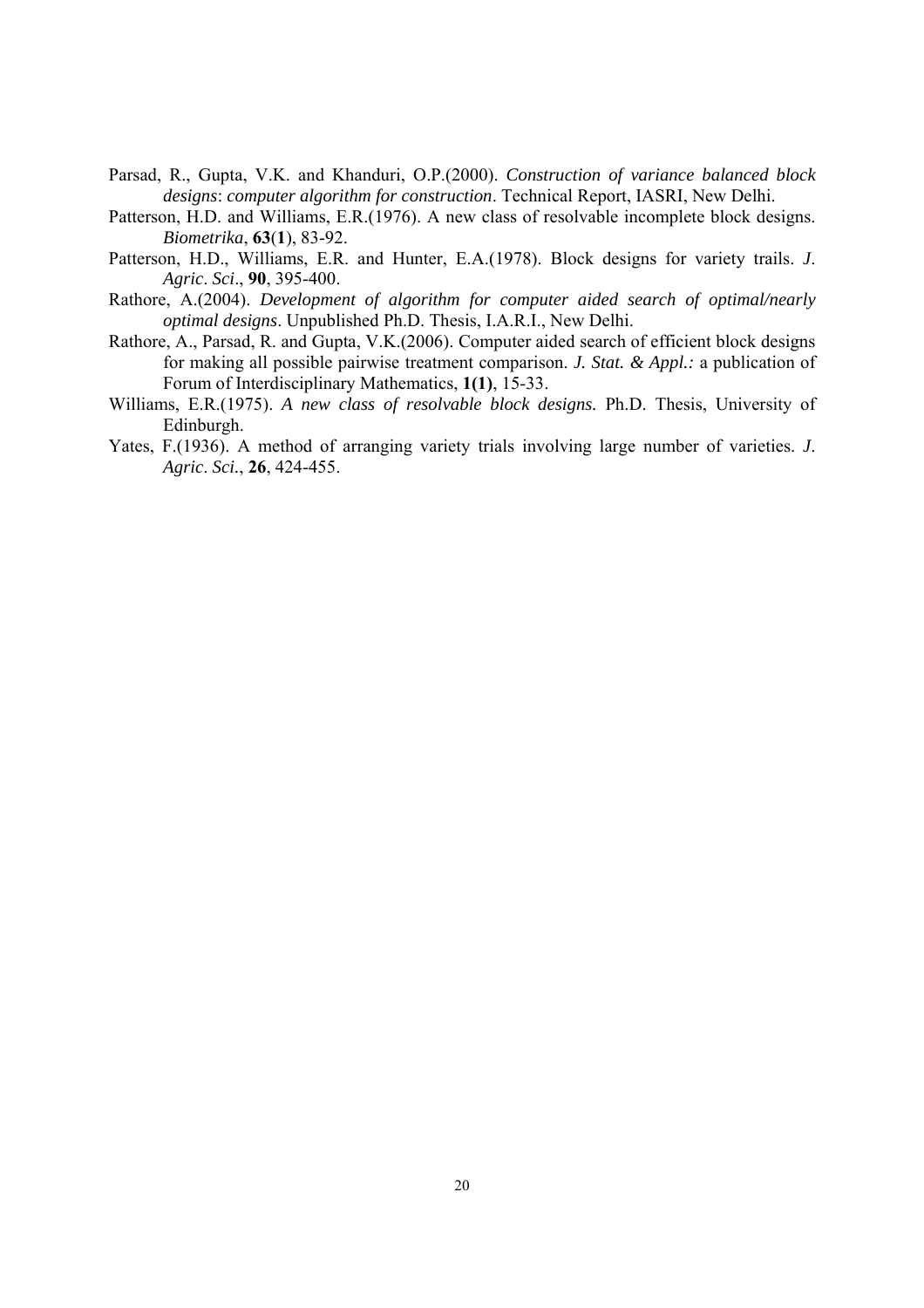| S.No.                   | v              | b              | r                                               | k                       | <b>A-Efficiency</b> | <b>D-Efficiency</b> | Remarks                              |
|-------------------------|----------------|----------------|-------------------------------------------------|-------------------------|---------------------|---------------------|--------------------------------------|
| 1                       | 6              | $\overline{4}$ | $\overline{2}$                                  | 3                       | 0.8333              | 0.9253              | $\alpha(0,1,2)$ \$                   |
| $\overline{2}$          | 6              | 6              | $\mathfrak{Z}$                                  | $\mathfrak{Z}$          | 0.9294              | 0.9651              | $\alpha(0,1,2)$ \$                   |
| $\overline{\mathbf{3}}$ | 6              | $\,8\,$        | $\overline{4}$                                  | $\overline{\mathbf{3}}$ | 0.9615              | 0.9801              | $\alpha(0,2)$ , SR19                 |
| $\overline{4}$          | 6              | 10             | 5                                               | $\overline{\mathbf{3}}$ | 0.9466              | 0.9737              | $\alpha(0,2,3)$                      |
| 5                       | 9              | 6              | $\overline{c}$                                  | 3                       | 0.8889              | 0.9428              | $\alpha(0,1)$ , LS7, Square-Lattice  |
| 6                       | $\overline{9}$ | $\overline{9}$ | $\overline{\mathbf{3}}$                         | $\overline{\mathbf{3}}$ | 0.9697              | 0.9837              | $\alpha(0,1)$ , SR23, Square-Lattice |
| $\boldsymbol{7}$        | 9              | 12             | $\overline{4}$                                  | $\mathfrak{Z}$          | 0.9412              | 0.9710              | $\alpha(0,1,2)$                      |
| $\overline{8}$          | $\overline{9}$ | 15             | $\overline{5}$                                  | $\overline{3}$          | 0.9552              | 0.9768              | $\alpha(0,1,2)$                      |
| 9                       | 12             | 8              | $\overline{c}$                                  | 3                       | 0.8176              | 0.9123              | $\alpha(0,1)$ , Rect.-Lattice        |
| 10                      | 12             | 12             | $\overline{3}$                                  | $\overline{\mathbf{3}}$ | 0.9241              | 0.9628              | $\alpha(0,1)$                        |
| 11                      | 12             | 16             | $\overline{4}$                                  | $\mathfrak{Z}$          | 0.9513              | 0.9753              | $\alpha(0,1,2)$                      |
| 12                      | 12             | 20             | $\overline{5}$                                  | $\overline{\mathbf{3}}$ | 0.9592              | 0.9788              | $\alpha$ (0,1,2)\$                   |
| 13                      | 15             | 10             | $\mathfrak{2}% \left( \mathfrak{2}\right) ^{2}$ | $\overline{\mathbf{3}}$ | 0.7645              | 0.8914              | $\alpha(0,1);$                       |
| 14                      | 15             | 15             | $\overline{\mathbf{3}}$                         | $\overline{3}$          | 0.9067              | 0.9533              | $\alpha(0,1)$ \$;                    |
| 15                      | 15             | 20             | $\overline{4}$                                  | $\mathfrak{Z}$          | 0.9554              | 0.9767              | $\alpha(0,1)$ \$;                    |
| 16                      | 15             | 25             | 5                                               | 3                       | 0.9800              | 0.9890              | $\alpha(0,1)$ ;, SR28                |
| 17                      | 18             | 12             | $\overline{2}$                                  | 3                       | 0.7410              | 0.8799              | $\alpha(0,1);$                       |
| 18                      | 18             | 18             | $\mathfrak{Z}$                                  | $\mathfrak{Z}$          | 0.8915              | 0.9459              | $\alpha(0,1);$                       |
| 19                      | 18             | 24             | $\overline{4}$                                  | $\overline{3}$          | 0.9386              | 0.9689              | $\alpha(0,1);$                       |
| 20                      | 18             | 30             | $\overline{5}$                                  | 3                       | 0.9644              | 0.9816              | $\alpha(0,1);$                       |
| 21                      | 21             | 14             | $\overline{2}$                                  | $\overline{\mathbf{3}}$ | 0.7353              | 0.8741              | $\alpha(0,1);$                       |
| 22                      | 21             | 21             | $\overline{\mathbf{3}}$                         | $\overline{\mathbf{3}}$ | 0.8856              | 0.9421              | $\alpha(0,1);$                       |
| 23                      | 21             | 28             | $\overline{4}$                                  | $\overline{3}$          | 0.9351              | 0.9660              | $\alpha(0,1)$ **;                    |
| 24                      | 21             | 35             | 5                                               | 3                       | 0.9559              | 0.9773              | $\alpha(0,1)$ \$;                    |
| 25                      | 24             | 16             | $\overline{2}$                                  | $\overline{\mathbf{3}}$ | 0.7110              | 0.8651              | $\alpha(0,1);$                       |
| 26                      | 24             | 24             | $\mathfrak{Z}$                                  | $\mathfrak{Z}$          | 0.8712              | 0.9361              | $\alpha(0,1);$                       |
| 27                      | 24             | 32             | $\overline{4}$                                  | $\mathfrak{Z}$          | 0.9264              | 0.9619              | $\alpha(0,1)$ ***                    |
| 28                      | 24             | 40             | $\overline{5}$                                  | $\overline{\mathbf{3}}$ | 0.9488              | 0.9738              | $\alpha(0,1)$ ***                    |
| 29                      | 27             | 18             | $\mathfrak{2}$                                  | $\mathfrak{Z}$          | 0.6916              | 0.8580              | $\alpha(0,1);$                       |
| 30                      | 27             | 27             | $\overline{\mathbf{3}}$                         | $\overline{\mathbf{3}}$ | 0.8607              | 0.9315              | $\alpha(0,1)$ ***                    |
| 31                      | 27             | 36             | 4                                               | $\mathfrak{Z}$          | 0.9243              | 0.9603              | $\alpha(0,1);$                       |
| 32                      | 27             | 45             | $\overline{5}$                                  | 3                       | 0.9436              | 0.9711              | $\alpha(0,1)$ ***                    |
| 33                      | 30             | 20             | $\sqrt{2}$                                      | $\overline{\mathbf{3}}$ | 0.6734              | 0.8519              | $\alpha(0,1)$ ***                    |
| 34                      | 30             | 30             | $\overline{3}$                                  | $\overline{\mathbf{3}}$ | 0.8511              | 0.9276              | $\alpha(0,1);$                       |
| 35                      | 30             | 40             | $\overline{4}$                                  | $\overline{3}$          | 0.9170              | 0.9571              | $\alpha(0,1)$ **:                    |
| 36                      | 30             | 50             | 5                                               | 3                       | 0.9401              | 0.9692              | $\alpha(0,1)$ ***                    |
| 37                      | 33             | 22             | $\overline{2}$                                  | $\overline{3}$          | 0.6542              | 0.8462              | $\alpha(0,1);$                       |
| 38                      | 33             | 33             | $\overline{\mathbf{3}}$                         | $\overline{\mathbf{3}}$ | 0.8471              | 0.9253              | $\alpha(0,1);$                       |
| 39                      | 33             | 44             | $\overline{4}$                                  | 3                       | 0.9108              | 0.9544              | $\alpha(0,1);$                       |
| 40                      | 33             | 55             | $\overline{5}$                                  | $\overline{\mathbf{3}}$ | 0.9364              | 0.9674              | $\alpha(0,1)$ ***                    |
| 41                      | 36             | 24             | $\sqrt{2}$                                      | $\mathfrak{Z}$          | 0.6509              | 0.8434              | $\alpha(0,1)$ ***                    |
| 42                      | 36             | 36             | $\mathfrak{Z}$                                  | 3                       | 0.8403              | 0.9225              | $\alpha(0,1)$ ***                    |
| 43                      | 36             | 48             | $\overline{4}$                                  | $\mathfrak{Z}$          | 0.9052              | 0.9520              | $\alpha(0,1);$                       |
| 44                      | 36             | 60             | 5                                               | $\mathfrak{Z}$          | 0.9334              | 0.9658              | $\alpha(0,1)$ ***                    |
| 45                      | 39             | 26             | $\overline{c}$                                  | $\mathfrak{Z}$          | 0.6458              | 0.8406              | $\alpha(0,1);$                       |
| 46                      | 39             | 39             | 3                                               | 3                       | 0.8343              | 0.9202              | $\alpha(0,1)$ ***                    |
| 47                      | 39             | 52             | $\overline{4}$                                  | $\mathfrak{Z}$          | 0.9011              | 0.9502              | $\alpha(0,1)$ ***                    |

Table 1:  $\alpha$ -designs for  $6\leq v \leq 150$ ,  $2\leq r \leq 5$ ,  $3\leq k \leq 10$  and  $2\leq s \leq 15$  along with lower bounds to A- and D**efficiency**(where  $v = sk$ )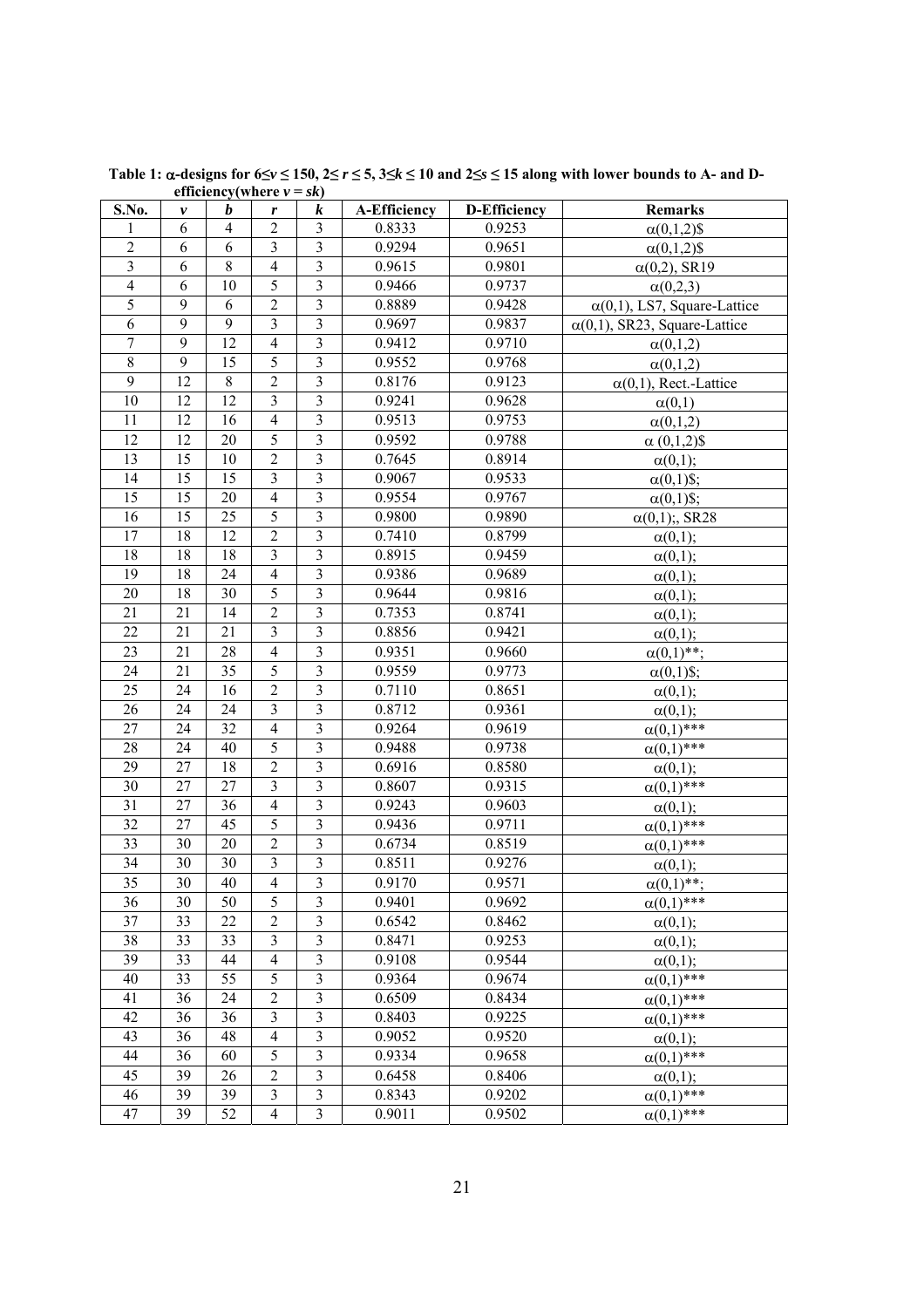| S.No.           | v       | $\boldsymbol{b}$ | r                       | $\boldsymbol{k}$         | <b>A-Efficiency</b> | <b>D-Efficiency</b> | <b>Remarks</b>                       |
|-----------------|---------|------------------|-------------------------|--------------------------|---------------------|---------------------|--------------------------------------|
| 48              | 39      | 65               | 5                       | 3                        | 0.9327              | 0.9652              | $\alpha(0,1)$ ***                    |
| 49              | 42      | 28               | $\overline{2}$          | $\overline{\mathbf{3}}$  | 0.6342              | 0.8371              | $\alpha(0,1);$                       |
| 50              | 42      | 42               | $\mathfrak{Z}$          | $\mathfrak{Z}$           | 0.8320              | 0.9187              | $\alpha(0,1);$                       |
| $\overline{51}$ | 42      | 56               | $\overline{4}$          | $\overline{\mathbf{3}}$  | 0.8969              | 0.9484              | $\alpha(0,1)$ ***                    |
| 52              | 42      | 70               | 5                       | $\mathfrak{Z}$           | 0.9307              | 0.9642              | $\alpha(0,1)$ ***                    |
| 53              | 45      | 30               | $\overline{2}$          | $\mathfrak{Z}$           | 0.6242              | 0.8341              | $\alpha(0,1)$ ***                    |
| 54              | 45      | 45               | $\mathfrak{Z}$          | $\mathfrak{Z}$           | 0.8285              | 0.9172              | $\alpha(0,1)$ ***                    |
| 55              | 45      | 60               | $\overline{4}$          | $\overline{\mathbf{3}}$  | 0.8935              | 0.9469              | $\alpha(0,1);$                       |
| 56              | 45      | 75               | 5                       | $\mathfrak{Z}$           | 0.9268              | 0.9627              | $\alpha(0,1)$ ***                    |
| 57              | $\,8\,$ | $\overline{4}$   | $\overline{2}$          | $\overline{\mathbf{4}}$  | 0.9074              | 0.9571              | $\alpha(0,1,2)$                      |
| 58              | 8       | 6                | $\mathfrak{Z}$          | $\overline{\mathbf{4}}$  | 0.9608              | 0.9806              | $\alpha(0,1,2)$ , S6                 |
| 59              | 8       | $\,8\,$          | $\overline{4}$          | $\overline{4}$           | 0.9800              | 0.9898              | $\alpha(0,2)$ , SR36                 |
| 60              | 8       | 10               | 5                       | $\overline{4}$           | 0.9703              | 0.9856              | $\alpha(0,2,3)$ \$                   |
| 61              | 12      | 6                | $\overline{c}$          | $\overline{4}$           | 0.8655              | 0.9388              | $\alpha(0,1,2)$                      |
| 62              | 12      | $\overline{9}$   | $\overline{\mathbf{3}}$ | $\overline{4}$           | 0.9380              | 0.9705              | $\alpha(0,1,3)$ \$                   |
| 63              | 12      | 12               | $\overline{4}$          | $\overline{4}$           | 0.9644              | 0.9829              | $\alpha(0,1,2)$ \$                   |
| 64              | 12      | 15               | $\overline{5}$          | $\overline{4}$           | 0.9747              | 0.9870              | $\alpha(0,1,2)$                      |
| 65              | 16      | 8                | $\mathbf 2$             | $\overline{4}$           | 0.8929              | 0.9473              | $\alpha(0,1)$ , LS28, Square-Lattice |
| 66              | 16      | 12               | $\overline{\mathbf{3}}$ | $\overline{4}$           | 0.9422              | 0.9717              | $\alpha(0,1,2)$ \$                   |
| 67              | 16      | 16               | $\overline{4}$          | $\overline{\mathcal{A}}$ | 0.9623              | 0.9816              | $\alpha(0,1,2)$                      |
| 68              | 16      | 20               | $\overline{5}$          | $\overline{4}$           | 0.9760              | 0.9878              | $\alpha(0,1,2)$                      |
| 69              | 20      | 10               | $\mathbf 2$             | $\overline{\mathcal{A}}$ | 0.8575              | 0.9333              | $\alpha(0,1)$ ;, Rect.-Lattice       |
| $70\,$          | 20      | 15               | $\overline{\mathbf{3}}$ | $\overline{4}$           | 0.9433              | 0.9715              | $\alpha(0,1)$ ;, Rect.-Lattice       |
| 71              | 20      | 20               | $\overline{4}$          | $\overline{4}$           | 0.9735              | 0.9862              | $\alpha(0,1);$                       |
| 72              | 20      | 25               | $\overline{5}$          | $\overline{\mathbf{4}}$  | 0.9890              | 0.9941              | $\alpha(0,1)$ ;, SR46                |
| 73              | 24      | $\overline{12}$  | $\overline{2}$          | $\overline{\mathbf{4}}$  | 0.8307              | 0.9232              | $\alpha(0,1);$                       |
| 74              | 24      | 18               | $\overline{\mathbf{3}}$ | $\overline{\mathbf{4}}$  | 0.9283              | 0.9649              | $\alpha(0,1);$                       |
| $\overline{75}$ | 24      | 24               | $\overline{4}$          | $\overline{4}$           | 0.9619              | 0.9809              | $\alpha$ (0,1);                      |
| 76              | 24      | 30               | 5                       | $\overline{4}$           | 0.9782              | 0.9890              | $\alpha(0,1);$                       |
| 77              | 28      | 14               | $\overline{2}$          | $\overline{4}$           | 0.8182              | 0.9172              | $\alpha(0,1)$ ***                    |
| 78              | 28      | 21               | $\overline{\mathbf{3}}$ | $\overline{4}$           | 0.9205              | 0.9611              | $\alpha(0,1)$ ***                    |
| 79              | 28      | 28               | $\overline{4}$          | $\overline{4}$           | 0.9555              | 0.9775              | $\alpha(0,1)$ ***                    |
| $80\,$          | 28      | 35               | 5                       | $\overline{4}$           | 0.9730              | 0.9862              | $\alpha(0,1);$                       |
| 81              | 32      | 16               | $\overline{2}$          | $\overline{4}$           | 0.8016              | 0.9113              | $\alpha(0,1);$                       |
| 82              | 32      | 24               | $\overline{3}$          | $\overline{4}$           | 0.9123              | 0.9575              | $\alpha(0,1)$ ***                    |
| 83              | 32      | 32               | 4                       | 4                        | 0.9496              | 0.9747              | $\alpha(0,1);$                       |
| 84              | 32      | 40               | 5                       | 4                        | 0.9668              | 0.9833              | $\alpha(0,1)$ ***                    |
| 85              | 36      | 18               | $\sqrt{2}$              | $\overline{\mathcal{L}}$ | 0.7899              | 0.9069              | $\alpha(0,1)$ ***                    |
| 86              | 36      | 27               | $\overline{3}$          | $\overline{\mathcal{L}}$ | 0.9112              | 0.9563              | $\alpha(0,1)$ ***                    |
| 87              | 36      | 36               | $\overline{4}$          | $\overline{4}$           | 0.9460              | $\overline{0.9729}$ | $\alpha(0,1)$ ***                    |
| 88              | 36      | 45               | $\overline{5}$          | 4                        | 0.9633              | 0.9815              | $\alpha(0,1)$ ***                    |
| 89              | 40      | 20               | $\mathbf 2$             | $\overline{4}$           | 0.7831              | 0.9039              | $\alpha(0,1)$ ***                    |
| 90              | 40      | 30               | $\overline{3}$          | $\overline{4}$           | 0.9010              | 0.9525              | $\alpha(0,1)$ ***                    |
| 91              | 40      | 40               | $\overline{4}$          | 4                        | 0.9420              | 0.9710              | $\alpha(0,1)$ ***                    |
| 92              | 40      | 50               | 5                       | $\overline{4}$           | 0.9602              | 0.9800              | $\alpha(0,1)$ ***                    |
| 93              | 44      | 22               | $\sqrt{2}$              | 4                        | 0.7783              | 0.9016              | $\alpha(0,1)$ ***                    |
| 94              | 44      | 33               | $\mathfrak{Z}$          | $\overline{4}$           | 0.9022              | 0.9523              | $\alpha(0,1)$ ***                    |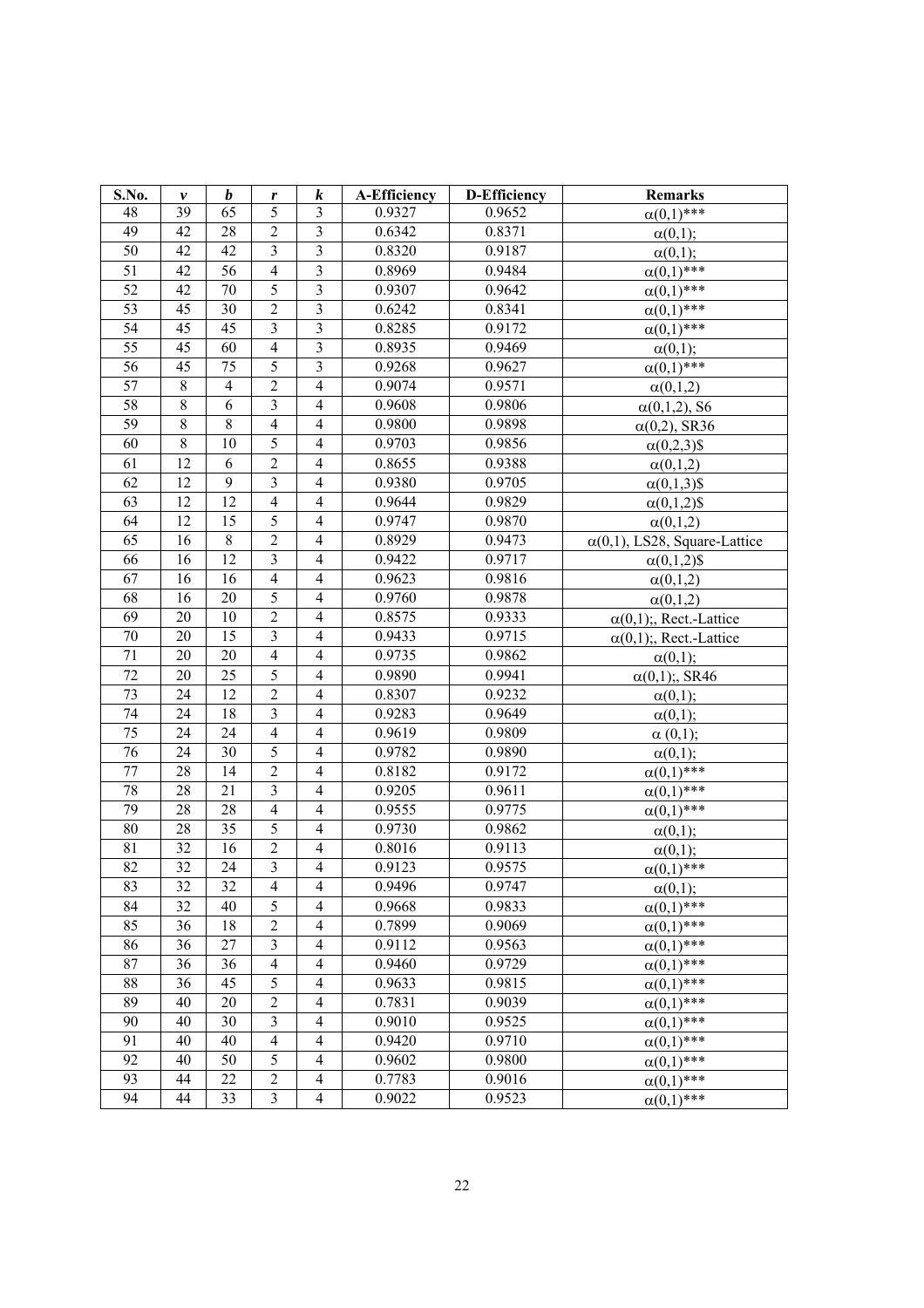| S.No. | v               | $\boldsymbol{b}$ | r                        | $\boldsymbol{k}$         | <b>A-Efficiency</b> | <b>D-Efficiency</b> | Remarks                                         |
|-------|-----------------|------------------|--------------------------|--------------------------|---------------------|---------------------|-------------------------------------------------|
| 95    | 44              | 44               | $\overline{4}$           | 4                        | 0.9390              | 0.9696              | $\alpha(0,1)$ ***                               |
| 96    | 44              | 55               | 5                        | $\overline{4}$           | 0.9575              | 0.9786              | $\alpha(0,1);$                                  |
| 97    | 48              | 24               | $\sqrt{2}$               | $\overline{4}$           | 0.7758              | 0.8999              | $\alpha(0,1)$ ***                               |
| 98    | 48              | 36               | $\overline{3}$           | $\overline{\mathcal{A}}$ | 0.8971              | 0.9503              | $\alpha(0,1)$ ***                               |
| 99    | 48              | 48               | $\overline{4}$           | 4                        | 0.9365              | 0.9683              | $\alpha(0,1)$ ***                               |
| 100   | 48              | 60               | 5                        | $\overline{\mathcal{A}}$ | 0.9562              | 0.9779              | $\alpha(0,1)$ ***                               |
| 101   | 52              | 26               | $\overline{2}$           | $\overline{4}$           | 0.7748              | 0.8987              | $\alpha(0,1)$ ***                               |
| 102   | 52              | 39               | $\overline{\mathbf{3}}$  | $\overline{4}$           | 0.8931              | 0.9487              | $\alpha(0,1)$ ***                               |
| 103   | 52              | 52               | $\overline{4}$           | $\overline{\mathcal{A}}$ | 0.9335              | 0.9671              | $\alpha(0,1)$ **:                               |
| 104   | 52              | 65               | 5                        | $\overline{4}$           | 0.9539              | 0.9768              | $\alpha(0,1)$ **;                               |
| 105   | 56              | 28               | $\overline{2}$           | $\overline{\mathcal{A}}$ | 0.7612              | 0.8952              | $\alpha(0,1);$                                  |
| 106   | 56              | 42               | $\overline{\mathbf{3}}$  | $\overline{4}$           | 0.8898              | 0.9473              | $\alpha(0,1)$ ***                               |
| 107   | 56              | $\overline{56}$  | $\overline{\mathcal{L}}$ | $\overline{4}$           | 0.9317              | 0.9662              | $\alpha(0,1)$ ***                               |
| 108   | 56              | 70               | $\overline{5}$           | $\overline{\mathcal{A}}$ | 0.9517              | 0.9758              | $\alpha(0,1)$ ***                               |
| 109   | 60              | 30               | $\overline{2}$           | $\overline{4}$           | 0.7629              | 0.8947              | $\alpha(0,1)$ ***                               |
| 110   | 60              | 45               | $\overline{3}$           | $\overline{4}$           | 0.8868              | 0.9461              | $\alpha(0,1)$ ***                               |
| 111   | 60              | 60               | $\overline{4}$           | $\overline{\mathcal{A}}$ | 0.9305              | 0.9655              | $\alpha(0,1)$ ***                               |
| 112   | 60              | 75               | 5                        | $\overline{4}$           | 0.9501              | 0.9750              | $\alpha(0,1)$ ***                               |
| 113   | 10              | $\overline{4}$   | $\overline{2}$           | 5                        | 0.9067              | 0.9600              | $\alpha(0,1,2)$                                 |
| 114   | 10              | 6                | 3                        | 5                        | 0.9550              | 0.9792              | $\alpha(0,1,2,3)$ \$                            |
| 115   | 10              | $\,$ 8 $\,$      | $\overline{4}$           | $\overline{5}$           | 0.9720              | 0.9867              | $\alpha(0,2,4)$ \$                              |
| 116   | 10              | 10               | $\overline{5}$           | 5                        | 0.9770              | 0.9889              | $\alpha(0,1,2,3,4)$ \$                          |
| 117   | 15              | 6                | $\overline{2}$           | $\overline{5}$           | 0.8909              | 0.9515              | $\alpha(0,1,2)$ \$                              |
| 118   | 15              | 9                | $\overline{3}$           | 5                        | 0.9515              | 0.9766              | $\alpha(0,1,3)$                                 |
| 119   | 15              | 12               | $\overline{4}$           | $\overline{5}$           | 0.9726              | 0.9863              | $\alpha(0,1,2)$ \$                              |
| 120   | $\overline{15}$ | $\overline{15}$  | 5                        | $\overline{5}$           | 0.9834              | 0.9915              | $\alpha(0,1,2)$                                 |
| 121   | 20              | $\,$ 8 $\,$      | $\overline{c}$           | 5                        | 0.8848              | 0.9479              | $\alpha(0,1,2)$                                 |
| 122   | 20              | 12               | $\overline{3}$           | $\overline{5}$           | 0.9492              | 0.9754              | $\alpha(0,1,2)$                                 |
| 123   | 20              | 16               | $\overline{4}$           | $\overline{5}$           | 0.9671              | 0.9840              | $\alpha(0,1,2)$ \$                              |
| 124   | 20              | 20               | $\overline{5}$           | $\overline{5}$           | 0.9838              | 0.9918              | $\alpha(0,1,2)$                                 |
| 125   | 25              | 10               | $\overline{c}$           | 5                        | 0.9000              | 0.9524              | $\alpha(0,1)$ ;, LS 51, Square-Lattice          |
| 126   | 25              | 15               | $\overline{\mathbf{3}}$  | $\overline{5}$           | 0.9600              | 0.9798              | $\alpha(0,1)$ ;, LS52, square-Lattice           |
| 127   | 25              | 20               | $\overline{4}$           | 5                        | 0.9818              | 0.9906              | $\alpha(0,1)$ ;, LS53, LS61, Square-<br>Lattice |
| 128   | 25              | 25               | 5                        | 5                        | 0.9931              | 0.9964              | $\alpha(0,1)$ , Square-Lattice                  |
| 129   | 30              | 12               | 2                        | 5                        | 0.8797              | 0.9448              | $\alpha(0,1)$ , Rect.-Lattice                   |
| 130   | 30              | 18               | $\overline{3}$           | 5                        | 0.9478              | 0.9745              | $\alpha(0,1)$                                   |
| 131   | 30              | 24               | 4                        | 5                        | 0.9690              | 0.9846              | $\alpha(0,1,2)$                                 |
| 132   | 30              | 30               | $\overline{5}$           | $\overline{5}$           | 0.9746              | 0.9874              | $\alpha(0,1,2)$                                 |
| 133   | 35              | 14               | $\mathbf 2$              | 5                        | 0.8639              | 0.9390              | $\alpha(0,1)$                                   |
| 134   | 35              | 21               | $\overline{3}$           | $\overline{5}$           | 0.9406              | 0.9712              | $\alpha(0,1)$                                   |
| 135   | 35              | 28               | $\overline{4}$           | $\overline{5}$           | 0.9658              | 0.9832              | $\alpha(0,1)$                                   |
| 136   | 35              | 35               | 5                        | $\overline{5}$           | 0.9771              | 0.9887              | $\alpha(0,1,2)$                                 |
| 137   | 40              | 16               | $\overline{2}$           | 5                        | 0.8536              | 0.9350              | $\alpha(0,1)$                                   |
| 138   | 40              | 24               | $\mathfrak{Z}$           | 5                        | 0.9337              | 0.9683              | $\alpha(0,1)$                                   |
| 139   | 40              | 32               | $\overline{4}$           | $\overline{5}$           | 0.9610              | 0.9810              | $\alpha(0,1)$                                   |
| 140   | 40              | 40               | 5                        | 5                        | 0.9718              | 0.9860              | $\alpha(0,1,2)$                                 |
| 141   | 45              | 18               | $\overline{2}$           | 5                        | 0.8439              | 0.9315              | $\alpha(0,1)$                                   |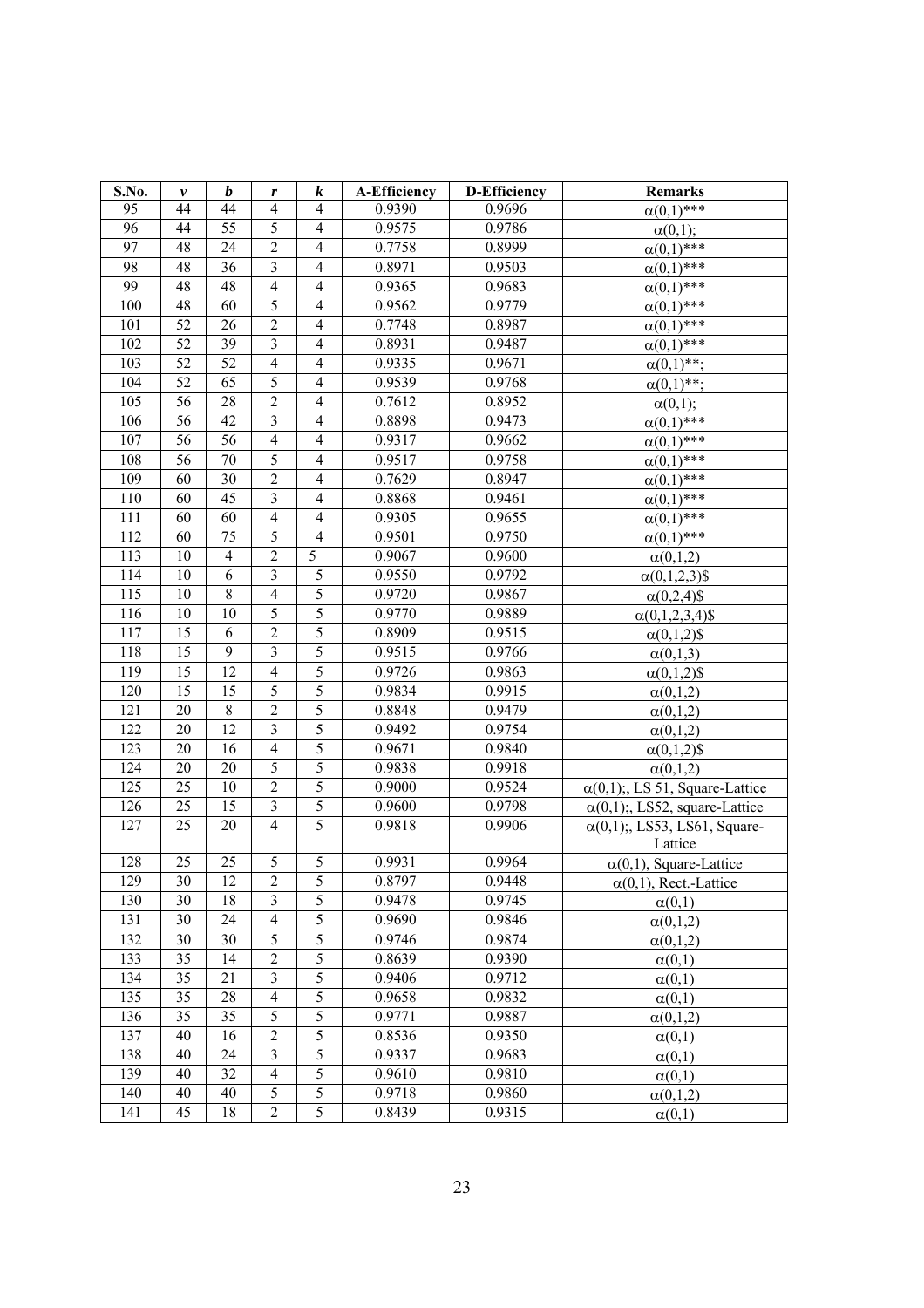| S.No. | $\pmb{\nu}$     | $\boldsymbol{b}$ | r                                               | $\boldsymbol{k}$ | <b>A-Efficiency</b> | <b>D-Efficiency</b> | <b>Remarks</b>                       |
|-------|-----------------|------------------|-------------------------------------------------|------------------|---------------------|---------------------|--------------------------------------|
| 142   | 45              | 27               | 3                                               | 5                | 0.9304              | 0.9666              | $\alpha(0,1)$                        |
| 143   | 45              | 36               | $\overline{4}$                                  | 5                | 0.9592              | 0.9798              | $\alpha(0,1)$                        |
| 144   | 45              | 45               | 5                                               | 5                | 0.9685              | 0.9843              | $\alpha(0,1,2)$                      |
| 145   | 50              | 20               | $\overline{2}$                                  | 5                | 0.8378              | 0.9290              | $\alpha(0,1)$                        |
| 146   | 50              | 30               | $\mathfrak{Z}$                                  | 5                | 0.9271              | 0.9651              | $\alpha(0,1)$                        |
| 147   | 50              | 40               | $\overline{4}$                                  | 5                | 0.9552              | 0.9781              | $\alpha(0,1)$                        |
| 148   | 50              | 50               | 5                                               | 5                | 0.9700              | 0.9851              | $\alpha(0,1)$                        |
| 149   | 55              | 22               | $\overline{2}$                                  | 5                | 0.8341              | 0.9272              | $\alpha(0,1)$                        |
| 150   | 55              | 33               | $\overline{\mathbf{3}}$                         | 5                | 0.9239              | 0.9637              | $\alpha(0,1)$                        |
| 151   | 55              | 44               | $\overline{4}$                                  | $\overline{5}$   | 0.9538              | 0.9773              | $\alpha(0,1)$                        |
| 152   | 55              | 55               | 5                                               | 5                | 0.9677              | 0.9840              | $\alpha(0,1)$                        |
| 153   | 60              | 24               | $\overline{2}$                                  | $\overline{5}$   | 0.8279              | 0.9251              | $\alpha(0,1)$                        |
| 154   | 60              | 36               | $\overline{3}$                                  | $\overline{5}$   | 0.9210              | 0.9625              | $\alpha(0,1)$                        |
| 155   | 60              | 48               | $\overline{4}$                                  | 5                | 0.9509              | 0.9760              | $\alpha(0,1)$                        |
| 156   | 60              | 60               | 5                                               | 5                | 0.9660              | 0.9832              | $\alpha(0,1)$                        |
| 157   | 65              | 26               | $\overline{c}$                                  | 5                | 0.8227              | 0.9234              | $\alpha(0,1)$                        |
| 158   | 65              | 39               | $\overline{3}$                                  | 5                | 0.9210              | 0.9621              | $\alpha(0,1)$                        |
| 159   | 65              | 52               | $\overline{4}$                                  | 5                | 0.9493              | 0.9752              | $\alpha(0,1)$                        |
| 160   | 65              | 65               | 5                                               | 5                | 0.9644              | 0.9824              | $\alpha(0,1)$                        |
| 161   | 70              | 28               | $\sqrt{2}$                                      | 5                | 0.8190              | 0.9220              | $\alpha(0,1)$                        |
| 162   | 70              | 42               | $\overline{\mathbf{3}}$                         | 5                | 0.9179              | 0.9609              | $\alpha(0,1)$                        |
| 163   | 70              | 56               | $\overline{4}$                                  | 5                | 0.9484              | 0.9747              | $\alpha(0,1)$                        |
| 164   | 70              | 70               | $\overline{5}$                                  | 5                | 0.9630              | 0.9817              | $\alpha(0,1)$                        |
| 165   | 75              | 30               | $\sqrt{2}$                                      | 5                | 0.8158              | 0.9208              | $\alpha(0,1)$                        |
| 166   | 75              | 45               | $\overline{\mathbf{3}}$                         | 5                | 0.9153              | 0.9599              | $\alpha(0,1)$                        |
| 167   | $\overline{75}$ | 60               | $\overline{4}$                                  | $\overline{5}$   | 0.9463              | 0.9738              | $\alpha(0,1)$                        |
| 168   | 75              | 75               | 5                                               | $\overline{5}$   | 0.9628              | 0.9815              | $\alpha(0,1)$                        |
| 169   | $\overline{12}$ | $\overline{4}$   | $\overline{2}$                                  | $\overline{6}$   | 0.9308              | 0.9698              | $\alpha(0,1,2)$                      |
| 170   | 12              | 6                | $\overline{\mathbf{3}}$                         | 6                | 0.9614              | 0.9823              | $\alpha(0,1,2,3)$                    |
| 171   | 12              | $\overline{8}$   | $\overline{4}$                                  | 6                | 0.9758              | 0.9885              | $\alpha(0,2,4)$                      |
| 172   | 12              | 10               | 5                                               | 6                | 0.9824              | 0.9915              | $\alpha(0,1,2,3,4)$ \$               |
| 173   | 18              | 6                | $\sqrt{2}$                                      | 6                | 0.9175              | 0.9628              | $\alpha(0,1,2)$                      |
| 174   | 18              | 9                | $\mathfrak{Z}$                                  | 6                | 0.9633              | 0.9822              | $\alpha(0,1,2)$                      |
| 175   | 18              | 12               | $\overline{4}$                                  | 6                | 0.9721              | 0.9866              | $\alpha(0,1,2,3)$ \$                 |
| 176   | 18              | 15               | 5                                               | 6                | 0.9827              | 0.9915              | $\alpha(0,1,2,3)$                    |
| 177   | 24              | 8                | $\overline{c}$                                  | 6                | 0.8975              | 0.9550              | $\alpha(0,1,2)$                      |
| 178   | 24              | 12               | $\overline{\mathbf{3}}$                         | 6                | 0.9529              | 0.9777              | $\alpha(0,1,2)$                      |
| 179   | 24              | 16               | $\overline{4}$                                  | 6                | 0.9699              | 0.9854              | $\alpha(0,1,2,3)$                    |
| 180   | 24              | 20               | 5                                               | 6                | 0.9812              | 0.9907              | $\alpha(0,1,2,3)$                    |
| 181   | 30              | 10               | $\mathfrak{2}% \left( \mathfrak{2}\right) ^{2}$ | 6                | 0.8981              | 0.9544              | $\alpha(0,1,2)$                      |
| 182   | 30              | 15               | $\overline{3}$                                  | 6                | 0.9536              | 0.9778              | $\alpha(0,1,3)$                      |
| 183   | 30              | 20               | $\overline{4}$                                  | 6                | 0.9734              | 0.9870              | $\alpha(0,1,2,3)$                    |
| 184   | 30              | 25               | 5                                               | 6                | 0.9836              | 0.9919              | $\alpha(0,1,2,3)$ \$                 |
| 185   | 36              | 12               | $\overline{2}$                                  | 6                | 0.9074              | 0.9571              | $\alpha(0,1)$ ; LS74, Square-Lattice |
| 186   | 36              | 18               | $\mathfrak{Z}$                                  | 6                | 0.9550              | 0.9782              | $\alpha(0,1,2);$                     |
| 187   | 36              | 24               | $\overline{4}$                                  | 6                | 0.9753              | 0.9877              | $\alpha(0,1,2);$                     |
| 188   | 36              | 30               | 5                                               | 6                | 0.9826              | 0.9913              | $\alpha(0,1,2)$                      |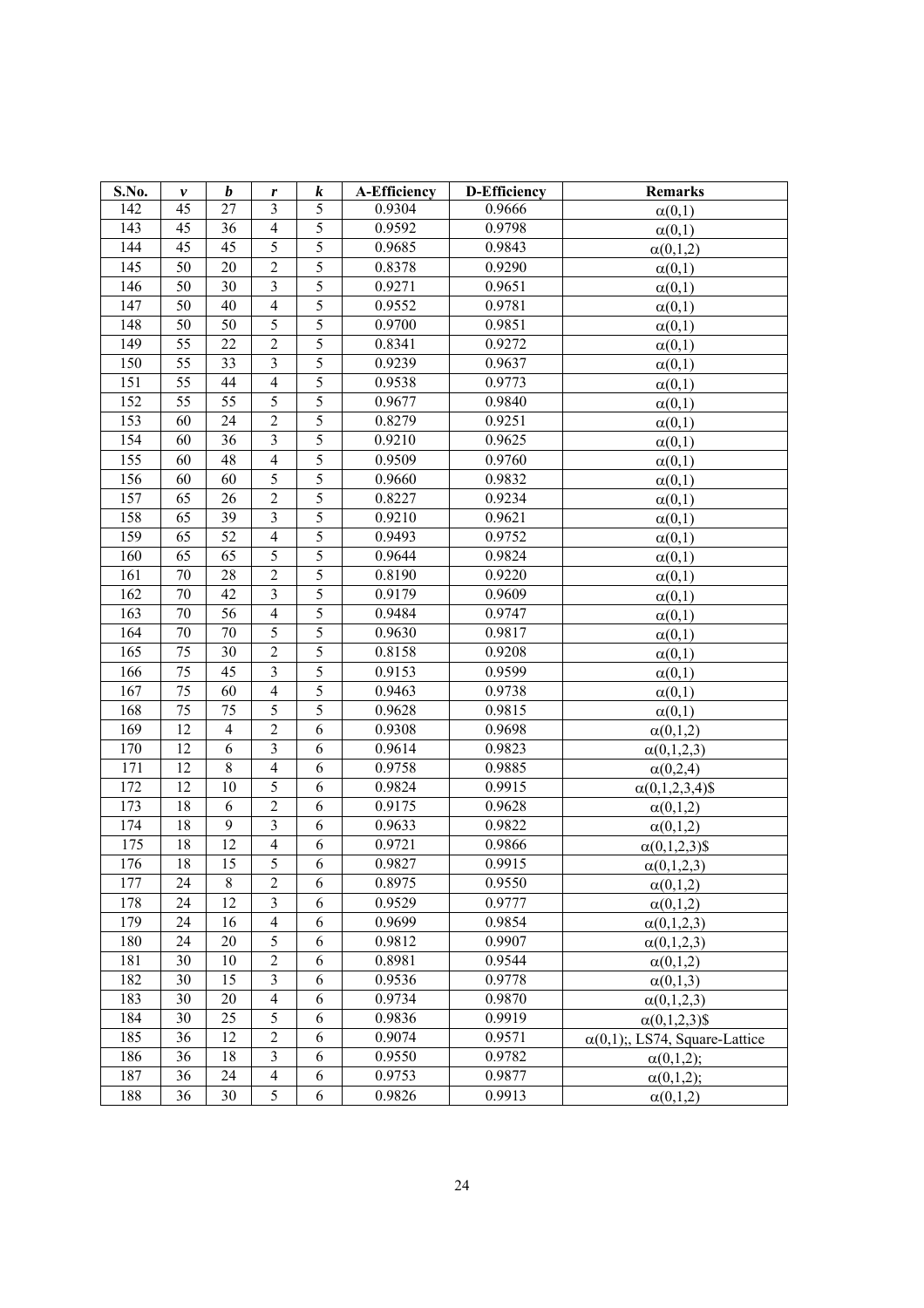| S.No. | v  | $\boldsymbol{b}$ | r                        | $\boldsymbol{k}$ | <b>A-Efficiency</b> | <b>D-Efficiency</b> | <b>Remarks</b>                |
|-------|----|------------------|--------------------------|------------------|---------------------|---------------------|-------------------------------|
| 189   | 42 | 14               | $\overline{c}$           | 6                | 0.8946              | 0.9524              | $\alpha(0,1)$ , Rect.-Lattice |
| 190   | 42 | 21               | $\mathfrak{Z}$           | 6                | 0.9539              | 0.9776              | $\alpha(0,1)$ , Rect.-Lattice |
| 191   | 42 | 28               | $\overline{\mathcal{A}}$ | 6                | 0.9721              | 0.9862              | $\alpha(0,1,2);$              |
| 192   | 42 | 35               | 5                        | 6                | 0.9802              | 0.9901              | $\alpha(0,1,2)$               |
| 193   | 48 | 16               | $\mathfrak{2}$           | 6                | 0.8844              | 0.9488              | $\alpha(0,1)$                 |
| 194   | 48 | 24               | $\overline{3}$           | 6                | 0.9482              | 0.9752              | $\alpha(0,1)$                 |
| 195   | 48 | 32               | $\overline{4}$           | 6                | 0.9682              | 0.9844              | $\alpha(0,1,2)$               |
| 196   | 48 | 40               | 5                        | 6                | 0.9771              | 0.9888              | $\alpha(0,1,2)$               |
| 197   | 54 | 18               | $\overline{c}$           | 6                | 0.8769              | 0.9460              | $\alpha(0,1)$                 |
| 198   | 54 | 27               | $\overline{\mathbf{3}}$  | 6                | 0.9431              | 0.9731              | $\alpha(0,1)$                 |
| 199   | 54 | 36               | $\overline{4}$           | 6                | 0.9671              | 0.9839              | $\alpha(0,1)$                 |
| 200   | 54 | 45               | 5                        | 6                | 0.9760              | 0.9881              | $\alpha(0,1,2)$               |
| 201   | 60 | 20               | $\overline{2}$           | 6                | 0.8707              | 0.9438              | $\alpha(0,1)$                 |
| 202   | 60 | 30               | $\overline{\mathbf{3}}$  | 6                | 0.9414              | 0.9722              | $\alpha(0,1)$                 |
| 203   | 60 | 40               | $\overline{4}$           | 6                | 0.9648              | 0.9828              | $\alpha(0,1)$                 |
| 204   | 60 | 50               | 5                        | 6                | 0.9765              | 0.9884              | $\alpha(0,1)$                 |
| 205   | 66 | 22               | $\overline{2}$           | 6                | 0.8667              | 0.9421              | $\alpha(0,1)$                 |
| 206   | 66 | 33               | $\mathfrak{Z}$           | 6                | 0.9387              | 0.9710              | $\alpha(0,1)$                 |
| 207   | 66 | 44               | $\overline{4}$           | 6                | 0.9621              | 0.9816              | $\alpha(0,1)$                 |
| 208   | 66 | 55               | 5                        | 6                | 0.9736              | 0.9871              | $\alpha(0,1)$                 |
| 209   | 72 | 24               | $\overline{2}$           | 6                | 0.8616              | 0.9405              | $\alpha(0,1)$                 |
| 210   | 72 | 36               | $\mathfrak{Z}$           | 6                | 0.9371              | 0.9702              | $\alpha(0,1)$                 |
| 211   | 72 | 48               | $\overline{4}$           | 6                | 0.9576              | 0.9796              | $\alpha(0,1,2)$               |
| 212   | 72 | 60               | 5                        | 6                | 0.9712              | 0.9859              | $\alpha(0,1,2)$               |
| 213   | 78 | 26               | $\overline{2}$           | 6                | 0.8577              | 0.9391              | $\alpha(0,1)$                 |
| 214   | 78 | 39               | $\overline{3}$           | 6                | 0.9349              | 0.9693              | $\alpha(0,1)$                 |
| 215   | 78 | 52               | $\overline{4}$           | 6                | 0.9585              | 0.9800              | $\alpha(0,1)$                 |
| 216   | 78 | 65               | $\overline{5}$           | 6                | 0.9698              | 0.9853              | $\alpha(0,1,2)$               |
| 217   | 84 | 28               | $\overline{2}$           | 6                | 0.8550              | 0.9380              | $\alpha(0,1)$                 |
| 218   | 84 | 42               | $\overline{\mathbf{3}}$  | 6                | 0.9321              | 0.9682              | $\alpha(0,1)$                 |
| 219   | 84 | 56               | $\overline{4}$           | 6                | 0.9575              | 0.9795              | $\alpha(0,1)$                 |
| 220   | 84 | 70               | 5                        | 6                | 0.9705              | 0.9855              | $\alpha(0,1)$                 |
| 221   | 90 | 30               | $\overline{2}$           | 6                | 0.8529              | 0.9372              | $\alpha(0,1)$ ***             |
| 222   | 90 | 45               | $\overline{3}$           | 6                | 0.9312              | 0.9678              | $\alpha(0,1)$ ***             |
| 223   | 90 | 60               | 4                        | 6                | 0.9564              | 0.9790              | $\alpha(0,1)$ **              |
| 224   | 90 | 75               | 5                        | 6                | 0.9694              | 0.9850              | $\alpha(0,1)$                 |
| 225   | 14 | $\overline{4}$   | $\overline{2}$           | $\overline{7}$   | 0.9337              | 0.9722              | $\alpha(0,1,2)$               |
| 226   | 14 | 6                | $\overline{3}$           | 7                | 0.9684              | 0.9855              | $\alpha(0,1,2,3)$             |
| 227   | 14 | 8                | $\overline{4}$           | $\boldsymbol{7}$ | 0.9803              | 0.9906              | $\alpha(0,2,4)$ \$            |
| 228   | 14 | 10               | 5                        | $\boldsymbol{7}$ | 0.9863              | 0.9933              | $\alpha(0,1,2,3,4)$           |
| 229   | 21 | 6                | $\overline{2}$           | $\overline{7}$   | 0.8993              | 0.9591              | $\alpha(0,1,2)$               |
| 230   | 21 | 9                | $\overline{3}$           | $\boldsymbol{7}$ | 0.9589              | 0.9809              | $\alpha(0,1,2,3)$             |
| 231   | 21 | 12               | $\overline{4}$           | $\overline{7}$   | 0.9758              | 0.9883              | $\alpha(0,1,2,3)$             |
| 232   | 21 | 15               | 5                        | $\overline{7}$   | 0.9845              | 0.9924              | $\alpha(0,1,2,3,4)$           |
| 233   | 28 | $\,8\,$          | $\overline{2}$           | $\boldsymbol{7}$ | 0.9135              | 0.9622              | $\alpha(0,1,2)$ \$            |
| 234   | 28 | 12               | $\mathfrak{Z}$           | $\boldsymbol{7}$ | 0.9603              | 0.9812              | $\alpha(0,1,2)$               |
| 235   | 28 | 16               | $\overline{4}$           | $\boldsymbol{7}$ | 0.9731              | 0.9871              | $\alpha(0,1,2,3)$ \$          |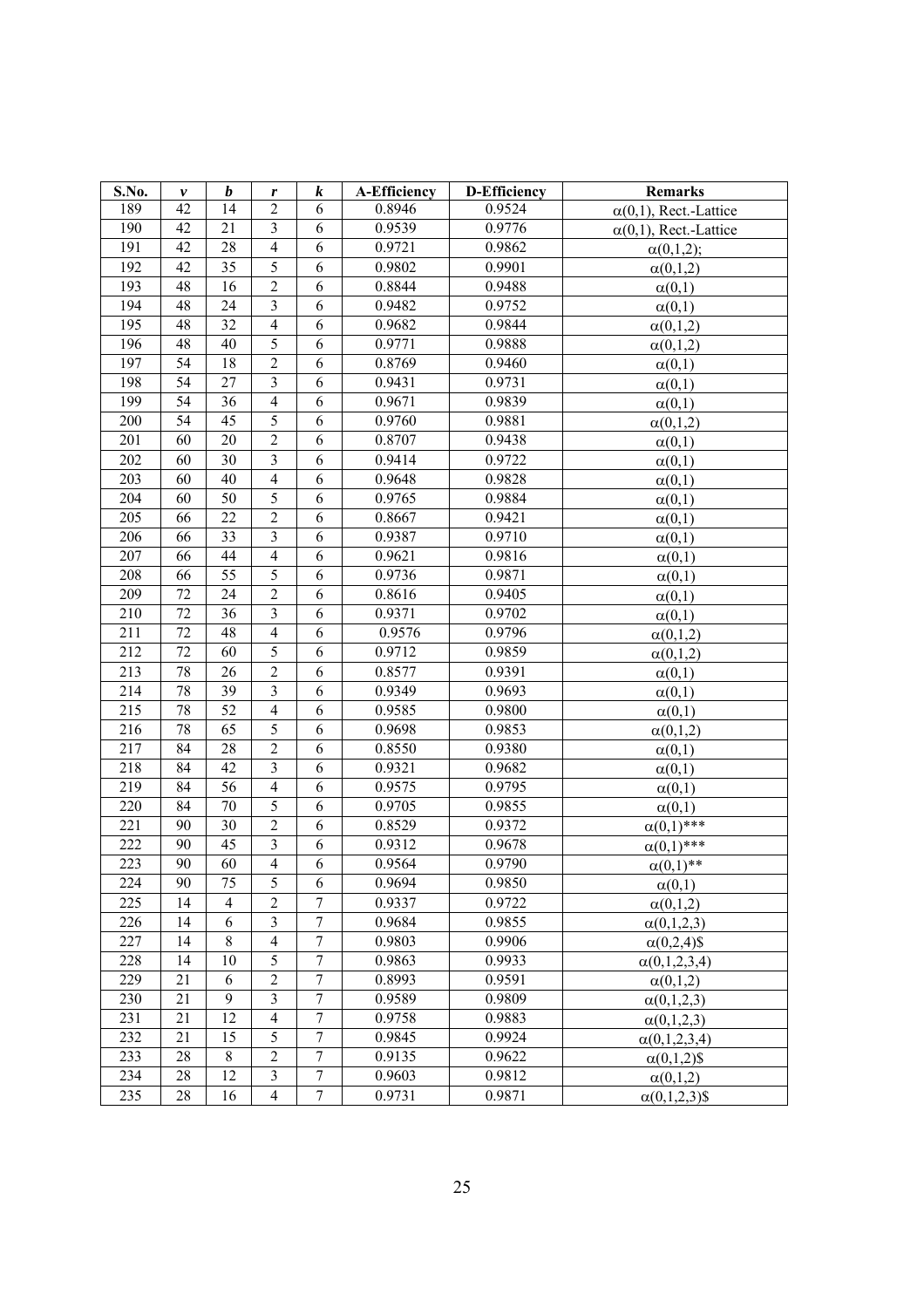| S.No. | v               | b               | r                       | $\boldsymbol{k}$ | <b>A-Efficiency</b> | <b>D-Efficiency</b> | <b>Remarks</b>                        |
|-------|-----------------|-----------------|-------------------------|------------------|---------------------|---------------------|---------------------------------------|
| 236   | 28              | 20              | 5                       | $\tau$           | 0.9823              | 0.9913              | $\alpha(0,1,2,3)$                     |
| 237   | 35              | 10              | $\sqrt{2}$              | $\tau$           | 0.9064              | 0.9592              | $\alpha(0,1,2)$                       |
| 238   | 35              | 15              | $\overline{\mathbf{3}}$ | $\overline{7}$   | 0.9564              | 0.9795              | $\alpha(0,1,2)$                       |
| 239   | 35              | 20              | $\overline{4}$          | $\boldsymbol{7}$ | 0.9740              | 0.9874              | $\alpha(0,1,2,3)$                     |
| 240   | 35              | 25              | 5                       | $\boldsymbol{7}$ | 0.9830              | 0.9916              | $\alpha(0,1,2,3)$                     |
| 241   | 42              | 12              | $\overline{2}$          | $\boldsymbol{7}$ | 0.9082              | 0.9593              | $\alpha(0,1,2)$                       |
| 242   | 42              | 18              | $\overline{3}$          | $\boldsymbol{7}$ | 0.9582              | 0.9801              | $\alpha(0,1,2)$                       |
| 243   | 42              | 24              | $\overline{4}$          | $\boldsymbol{7}$ | 0.9742              | 0.9874              | $\alpha(0,1,2,3)$                     |
| 244   | 42              | 30              | 5                       | $\boldsymbol{7}$ | 0.9816              | 0.9909              | $\alpha(0,1,2)$                       |
| 245   | 49              | 14              | $\overline{2}$          | $\boldsymbol{7}$ | 0.9143              | 0.9610              | $\alpha(0,1)$ ;, LS84, Square-Lattice |
| 246   | 49              | 21              | $\overline{\mathbf{3}}$ | $\overline{7}$   | 0.9624              | 0.9817              | $\alpha(0,1)$ ; LS85, Square-Lattice  |
| 247   | 49              | 28              | $\overline{4}$          | $\boldsymbol{7}$ | 0.9796              | 0.9897              | $\alpha(0,1)$ ;, LS86, Square-Lattice |
| 248   | 49              | 35              | 5                       | $\boldsymbol{7}$ | 0.9884              | 0.9941              | $\alpha(0,1)$ , LS87, Square-Lattice  |
| 249   | 56              | 16              | $\overline{2}$          | $\overline{7}$   | 0.9057              | 0.9580              | $\alpha(0,1)$ , Rect.-Lattice         |
| 250   | 56              | 24              | $\overline{\mathbf{3}}$ | $\overline{7}$   | 0.9573              | 0.9796              | $\alpha(0,1)$                         |
| 251   | 56              | 32              | $\overline{4}$          | $\overline{7}$   | 0.9743              | 0.9874              | $\alpha(0,1,2)$                       |
| 252   | 56              | 40              | 5                       | $\boldsymbol{7}$ | 0.9819              | 0.9910              | $\alpha(0,1,2)$                       |
| 253   | 63              | 18              | $\overline{2}$          | $\overline{7}$   | 0.8987              | 0.9556              | $\alpha(0,1)$                         |
| 254   | 63              | 27              | $\mathfrak{Z}$          | $\boldsymbol{7}$ | 0.9539              | 0.9781              | $\alpha(0,1)$                         |
| 255   | 63              | 36              | $\overline{4}$          | $\boldsymbol{7}$ | 0.9715              | 0.9861              | $\alpha(0,1,2)$                       |
| 256   | 63              | 45              | $\sqrt{5}$              | $\boldsymbol{7}$ | 0.9801              | 0.9902              | $\alpha(0,1,2)$                       |
| 257   | 70              | 20              | $\overline{2}$          | $\boldsymbol{7}$ | 0.8928              | 0.9536              | $\alpha(0,1)$                         |
| 258   | $70\,$          | 30              | $\mathfrak{Z}$          | $\boldsymbol{7}$ | 0.9508              | 0.9768              | $\alpha(0,1)$                         |
| 259   | 70              | 40              | $\overline{4}$          | $\boldsymbol{7}$ | 0.9703              | 0.9856              | $\alpha(0,1)$                         |
| 260   | 70              | 50              | 5                       | $\boldsymbol{7}$ | 0.9793              | 0.9897              | $\alpha(0,1,2)$                       |
| 261   | 77              | 22              | $\overline{2}$          | $\boldsymbol{7}$ | 0.8880              | 0.9519              | $\alpha(0,1)$                         |
| 262   | $\overline{77}$ | $\overline{33}$ | $\overline{\mathbf{3}}$ | $\overline{7}$   | 0.9485              | 0.9758              | $\alpha(0,1)$                         |
| 263   | 77              | 44              | $\overline{4}$          | $\boldsymbol{7}$ | 0.9688              | 0.9848              | $\alpha(0,1)$                         |
| 264   | 77              | 55              | $\overline{5}$          | $\overline{7}$   | 0.9788              | 0.9896              | $\alpha(0,1)$                         |
| 265   | 84              | 24              | $\overline{2}$          | $\overline{7}$   | 0.8852              | 0.9507              | $\alpha(0,1)$                         |
| 266   | 84              | 36              | $\overline{3}$          | $\overline{7}$   | 0.9468              | 0.9750              | $\alpha(0,1)$                         |
| 267   | 84              | 48              | $\overline{4}$          | $\boldsymbol{7}$ | 0.9670              | 0.9841              | $\alpha(0,1)$                         |
| 268   | 84              | 60              | $\overline{5}$          | $\boldsymbol{7}$ | 0.9773              | 0.9889              | $\alpha(0,1)$                         |
| 269   | 91              | 26              | $\overline{2}$          | $\boldsymbol{7}$ | 0.8817              | 0.9496              | $\alpha(0,1)$ ;                       |
| 270   | 91              | 39              | $\overline{3}$          | $\boldsymbol{7}$ | 0.9453              | 0.9744              | $\alpha(0,1)$ ***                     |
| 271   | 91              | 52              | 4                       | 7                | 0.9657              | 0.9835              | $\alpha(0,1)$ ***                     |
| 272   | 91              | 65              | $\overline{5}$          | $\overline{7}$   | 0.9763              | 0.9884              | $\alpha(0,1)$                         |
| 273   | 98              | 28              | $\overline{2}$          | $\boldsymbol{7}$ | 0.8788              | 0.9486              | $\alpha(0,1);$                        |
| 274   | 98              | 42              | $\mathfrak{Z}$          | $\boldsymbol{7}$ | 0.9438              | 0.9737              | $\alpha(0,1)$ **                      |
| 275   | 98              | 56              | $\overline{4}$          | $\overline{7}$   | 0.9649              | 0.9831              | $\alpha(0,1)$ ***                     |
| 276   | 98              | 70              | $\sqrt{5}$              | $\boldsymbol{7}$ | 0.9752              | 0.9879              | $\alpha(0,1)$                         |
| 277   | 105             | 30              | $\overline{2}$          | $\overline{7}$   | 0.8765              | 0.9478              | $\alpha(0,1)$                         |
| 278   | 105             | 45              | $\mathfrak{Z}$          | $\boldsymbol{7}$ | 0.9419              | 0.9730              | $\alpha(0,1)$                         |
| 279   | 105             | 60              | $\overline{4}$          | $\overline{7}$   | 0.9636              | 0.9825              | $\alpha(0,1)$                         |
| 280   | 105             | 75              | $\sqrt{5}$              | $\boldsymbol{7}$ | 0.9744              | 0.9875              | $\alpha(0,1)$                         |
| 281   | 16              | $\overline{4}$  | $\sqrt{2}$              | $\,8\,$          | 0.9454              | 0.9768              | $\alpha(0,1,2)$                       |
| 282   | 16              | 6               | $\overline{3}$          | $8\,$            | 0.9683              | 0.9859              | $\alpha(0,1,2,3)$                     |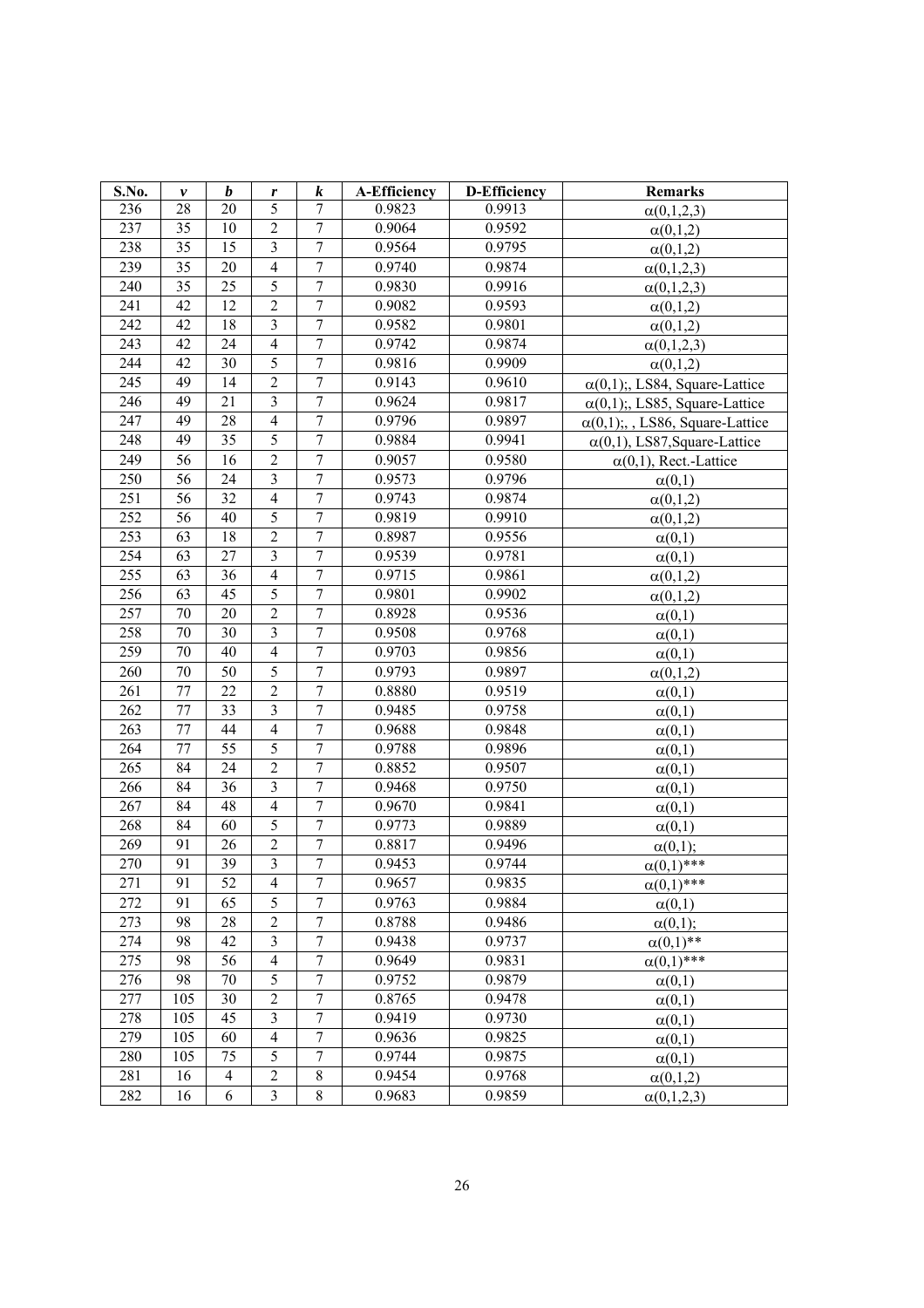| S.No. | v               | $\boldsymbol{b}$ | r                       | $\boldsymbol{k}$ | <b>A-Efficiency</b> | <b>D-Efficiency</b> | <b>Remarks</b>                         |
|-------|-----------------|------------------|-------------------------|------------------|---------------------|---------------------|----------------------------------------|
| 283   | 16              | $\overline{8}$   | $\overline{4}$          | 8                | 0.9794              | 0.9904              | $\alpha(0,2,4)$                        |
| 284   | 16              | 10               | 5                       | 8                | 0.9866              | 0.9936              | $\alpha(0,1,2,3,4)$                    |
| 285   | 24              | 6                | $\overline{2}$          | $\overline{8}$   | 0.9286              | 0.9695              | $\alpha(0,1,2)$                        |
| 286   | 24              | 9                | $\mathfrak{Z}$          | 8                | 0.9664              | 0.9843              | $\alpha(0,1,2,3)$                      |
| 287   | 24              | 12               | $\overline{4}$          | 8                | 0.9772              | 0.9892              | $\alpha(0,1,2,3)$                      |
| 288   | 24              | 15               | 5                       | $8\,$            | 0.9847              | 0.9926              | $\alpha(0,1,2,3,4)$                    |
| 289   | 32              | $8\,$            | $\overline{2}$          | $\,8\,$          | 0.9144              | 0.9641              | $\alpha(0,1,2)$                        |
| 290   | 32              | 12               | $\mathfrak{Z}$          | $\,$ 8 $\,$      | 0.9590              | 0.9812              | $\alpha(0,1,2,3)$                      |
| 291   | 32              | 16               | $\overline{4}$          | 8                | 0.9753              | 0.9882              | $\alpha(0,1,2,3)$                      |
| 292   | 32              | 20               | 5                       | 8                | 0.9843              | 0.9923              | $\alpha(0,1,2,3)$                      |
| 293   | 40              | 10               | $\overline{2}$          | 8                | 0.9170              | 0.9642              | $\alpha(0,1,2)$                        |
| 294   | 40              | 15               | $\overline{3}$          | 8                | 0.9612              | 0.9818              | $\alpha(0,1,2)$                        |
| 295   | 40              | 20               | $\overline{4}$          | 8                | 0.9766              | 0.9887              | $\alpha(0,1,2)$                        |
| 296   | 40              | 25               | 5                       | $\overline{8}$   | 0.9845              | 0.9923              | $\alpha(0,1,2,3)$                      |
| 297   | 48              | 12               | $\overline{2}$          | $\overline{8}$   | 0.9144              | 0.9630              | $\alpha(0,1,2)$                        |
| 298   | 48              | 18               | $\overline{3}$          | 8                | 0.9603              | 0.9813              | $\alpha(0,1,2)$                        |
| 299   | 48              | 24               | $\overline{4}$          | 8                | 0.9737              | 0.9874              | $\alpha(0,1,2,3)$                      |
| 300   | 48              | 30               | 5                       | $\overline{8}$   | 0.9831              | 0.9917              | $\alpha(0,1,2)$                        |
| 301   | 56              | 14               | $\sqrt{2}$              | 8                | 0.9162              | 0.9633              | $\alpha(0,1,2)$                        |
| 302   | 56              | 21               | $\mathfrak{Z}$          | 8                | 0.9612              | 0.9816              | $\alpha(0,1,2)$                        |
| 303   | 56              | 28               | $\overline{4}$          | $8\,$            | 0.9754              | 0.9880              | $\alpha(0,1,2)$                        |
| 304   | 56              | 35               | $\overline{5}$          | $\,8\,$          | 0.9831              | 0.9917              | $\alpha(0,1,2)$                        |
| 305   | 64              | 16               | $\boldsymbol{2}$        | 8                | 0.9205              | 0.9644              | $\alpha(0,1)$ ;, LS102, Square-Lattice |
| 306   | 64              | 24               | $\mathfrak{Z}$          | 8                | 0.9618              | 0.9818              | $\alpha(0,1,2);$                       |
| 307   | 64              | 32               | $\overline{4}$          | 8                | 0.9778              | 0.9891              | $\alpha(0,1,2)$ ***                    |
| 308   | 64              | 40               | 5                       | 8                | 0.9824              | 0.9914              | $\alpha(0,1,2)$                        |
| 309   | $\overline{72}$ | 18               | $\overline{2}$          | $\overline{8}$   | 0.9144              | 0.9623              | $\alpha(0,1)$ , Rect.-Lattice          |
| 310   | 72              | 27               | $\overline{3}$          | 8                | 0.9610              | 0.9814              | $\alpha(0,1)$                          |
| 311   | $\overline{72}$ | 36               | $\overline{4}$          | $\overline{8}$   | 0.9740              | 0.9874              | $\alpha(0,1,2)$                        |
| 312   | 72              | 45               | $\overline{5}$          | $\overline{8}$   | 0.9827              | 0.9915              | $\alpha(0,1,2)$                        |
| 313   | 80              | 20               | $\overline{2}$          | $\overline{8}$   | 0.9093              | 0.9606              | $\alpha(0,1)$                          |
| 314   | 80              | 30               | $\mathfrak{Z}$          | 8                | 0.9582              | 0.9802              | $\alpha(0,1)$                          |
| 315   | 80              | 40               | $\overline{4}$          | 8                | 0.9740              | 0.9874              | $\alpha(0,1,2)$                        |
| 316   | 80              | 50               | 5                       | 8                | 0.9808              | 0.9906              | $\alpha(0,1,2)$                        |
| 317   | 88              | 22               | $\overline{2}$          | 8                | 0.9052              | 0.9592              | $\alpha(0,1)$                          |
| 318   | 88              | 33               | 3                       | 8                | 0.9563              | 0.9794              | $\alpha(0,1)$                          |
| 319   | 88              | 44               | $\overline{4}$          | 8                | 0.9724              | 0.9867              | $\alpha(0,1,2)$                        |
| 320   | 88              | 55               | $\overline{5}$          | 8                | 0.9810              | 0.9907              | $\alpha(0,1,2)$                        |
| 321   | 96              | 24               | $\overline{2}$          | 8                | 0.9020              | 0.9580              | $\alpha(0,1);$                         |
| 322   | 96              | 36               | $\overline{3}$          | $\overline{8}$   | 0.9539              | 0.9785              | $\alpha(0,1)$ ***                      |
| 323   | 96              | 48               | $\overline{4}$          | 8                | 0.9718              | 0.9864              | $\alpha(0,1)$ ***                      |
| 324   | 96              | 60               | $\overline{5}$          | $\overline{8}$   | 0.9807              | 0.9906              | $\alpha(0,1)$                          |
| 325   | 104             | 26               | $\mathfrak{2}$          | 8                | 0.8990              | 0.9570              | $\alpha(0,1)$                          |
| 326   | 104             | 39               | $\overline{\mathbf{3}}$ | $\overline{8}$   | 0.9527              | 0.9780              | $\alpha(0,1)$                          |
| 327   | 104             | 52               | $\overline{4}$          | 8                | 0.9702              | 0.9858              | $\alpha(0,1)$                          |
| 328   | 104             | 65               | 5                       | 8                | 0.9797              | 0.9901              | $\alpha(0,1)$                          |
| 329   | 112             | 28               | $\overline{2}$          | 8                | 0.8966              | 0.9562              | $\alpha(0,1)$                          |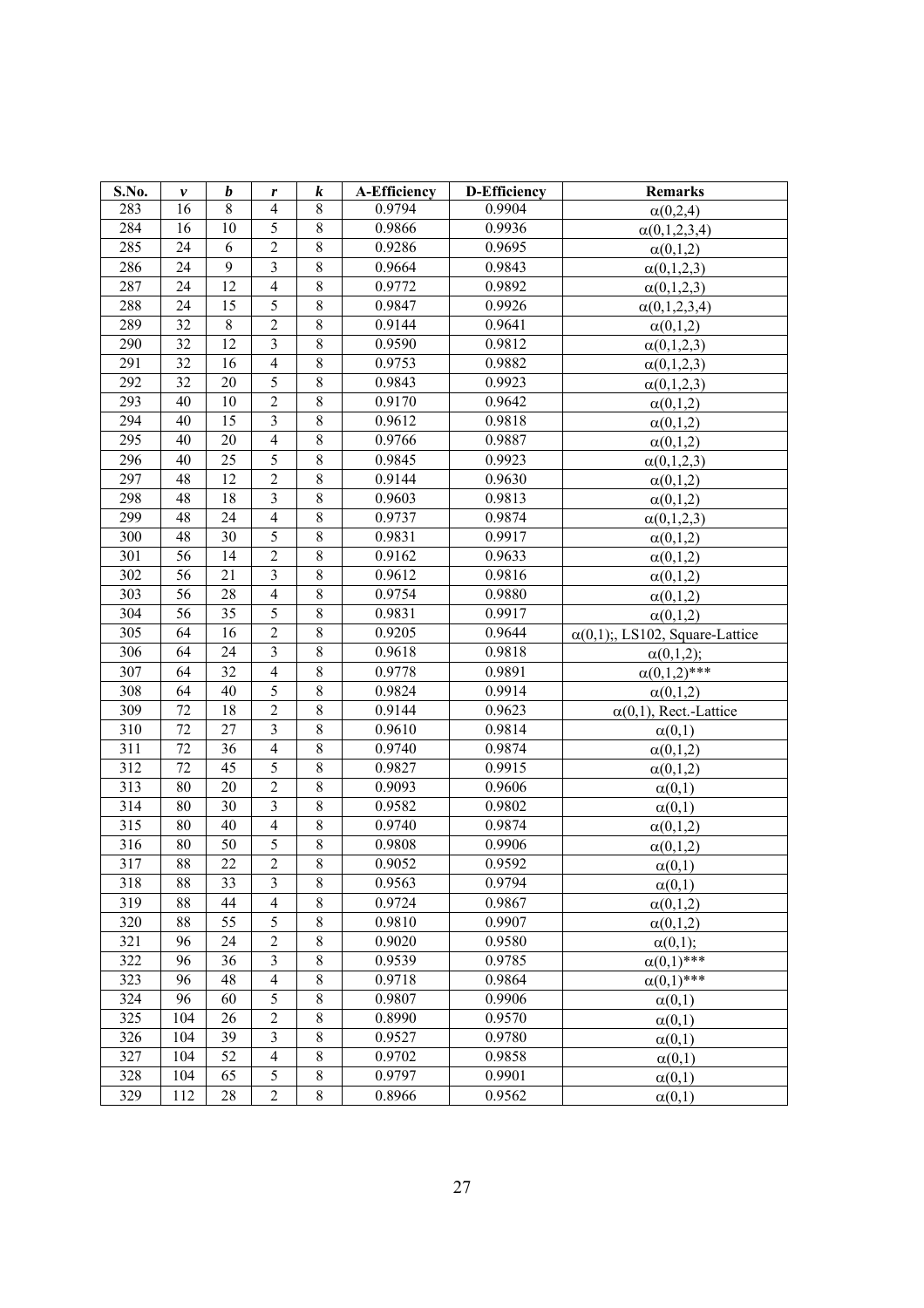| S.No. | $\boldsymbol{\nu}$ | $\boldsymbol{b}$ | $\pmb{r}$               | $\boldsymbol{k}$ | <b>A-Efficiency</b> | <b>D-Efficiency</b> | <b>Remarks</b>                         |
|-------|--------------------|------------------|-------------------------|------------------|---------------------|---------------------|----------------------------------------|
| 330   | 112                | 42               | 3                       | 8                | 0.9513              | 0.9774              | $\alpha(0,1)$                          |
| 331   | 112                | 56               | $\overline{4}$          | $8\,$            | 0.9684              | 0.9849              | $\alpha(0,1,2)$                        |
| 332   | 112                | 70               | $\sqrt{5}$              | $\,$ 8 $\,$      | 0.9783              | 0.9895              | $\alpha(0,1,2)$                        |
| 333   | 120                | 30               | $\overline{2}$          | $8\,$            | 0.8947              | 0.9555              | $\alpha(0,1)$                          |
| 334   | 120                | 45               | $\mathfrak{Z}$          | $\,$ 8 $\,$      | 0.9497              | 0.9768              | $\alpha(0,1)$                          |
| 335   | 120                | 60               | $\overline{4}$          | $8\,$            | 0.9689              | 0.9851              | $\alpha(0,1)$                          |
| 336   | 120                | 75               | $\overline{5}$          | $\,8\,$          | 0.9783              | 0.9894              | $\alpha(0,1)$                          |
| 337   | 18                 | $\overline{4}$   | $\overline{2}$          | 9                | 0.9482              | 0.9786              | $\alpha(0,1,2)$                        |
| 338   | 18                 | 6                | $\overline{3}$          | 9                | 0.9711              | 0.9872              | $\alpha(0,1,2,3)$                      |
| 339   | 18                 | 8                | $\overline{4}$          | 9                | 0.9811              | 0.9912              | $\alpha(0,2,4)$                        |
| 340   | 18                 | 10               | 5                       | 9                | 0.9878              | 0.9942              | $\alpha(0,1,2,3,4)$ \$                 |
| 341   | 27                 | 6                | $\overline{2}$          | 9                | 0.9294              | 0.9709              | $\alpha(0,1,2)$                        |
| 342   | 27                 | 9                | $\overline{3}$          | $\overline{9}$   | 0.9626              | 0.9832              | $\alpha(0,1,2,3)$                      |
| 343   | 27                 | 12               | $\overline{4}$          | 9                | 0.9795              | 0.9903              | $\alpha(0,1,2,3)$                      |
| 344   | 27                 | 15               | $\overline{5}$          | $\mathbf{9}$     | 0.9859              | 0.9932              | $\alpha(0,1,2,3)$                      |
| 345   | 36                 | 8                | $\sqrt{2}$              | 9                | 0.9207              | 0.9673              | $\alpha(0,1,2)$                        |
| 346   | 36                 | 12               | $\overline{3}$          | $\overline{9}$   | 0.9634              | 0.9833              | $\alpha(0,1,2,3)$                      |
| 347   | 36                 | 16               | $\overline{4}$          | 9                | 0.9747              | 0.9881              | $\alpha(0,1,2,4)$                      |
| 348   | 36                 | 20               | 5                       | $\overline{9}$   | 0.9843              | 0.9924              | $\alpha(0,1,2,3)$                      |
| 349   | 45                 | 10               | $\overline{2}$          | 9                | 0.9272              | 0.9687              | $\alpha(0,1,2)$                        |
| 350   | 45                 | 15               | $\mathfrak{Z}$          | 9                | 0.9660              | 0.9840              | $\alpha(0,1,2)$                        |
| 351   | 45                 | 20               | $\overline{4}$          | 9                | 0.9795              | 0.9900              | $\alpha(0,1,2,3)$ \$                   |
| 352   | 45                 | 25               | $\overline{5}$          | 9                | 0.9863              | 0.9932              | $\alpha(0,1,2,3)$                      |
| 353   | 54                 | 12               | $\overline{2}$          | 9                | 0.9221              | 0.9667              | $\alpha(0,1,2)$ \$                     |
| 354   | 54                 | 18               | $\overline{\mathbf{3}}$ | 9                | 0.9632              | 0.9829              | $\alpha(0,1,2)$                        |
| 355   | $\overline{54}$    | 24               | $\overline{4}$          | $\overline{9}$   | 0.9760              | 0.9886              | $\alpha(0,1,2,3)$                      |
| 356   | 54                 | 30               | 5                       | 9                | 0.9840              | 0.9922              | $\alpha(0,1,2,3)$                      |
| 357   | 63                 | 14               | $\overline{2}$          | $\overline{9}$   | 0.9213              | 0.9662              | $\alpha(0,1,2)$                        |
| 358   | 63                 | 21               | $\overline{\mathbf{3}}$ | $\overline{9}$   | 0.9628              | 0.9827              | $\alpha(0,1,2)$                        |
| 359   | 63                 | 28               | $\overline{4}$          | 9                | 0.9703              | 0.9862              | $\alpha(0,1,2,3)$                      |
| 360   | 63                 | 35               | 5                       | 9                | 0.9845              | 0.9924              | $\alpha(0,1,2)$                        |
| 361   | 72                 | 16               | $\sqrt{2}$              | 9                | 0.9229              | 0.9665              | $\alpha(0,1,2)$                        |
| 362   | 72                 | 24               | $\mathfrak{Z}$          | 9                | 0.9641              | 0.9831              | $\alpha(0,1,2)$                        |
| 363   | 72                 | 32               | $\overline{4}$          | 9                | 0.9750              | 0.9881              | $\alpha(0,1,2,3)$                      |
| 364   | 72                 | 40               | 5                       | 9                | 0.9804              | 0.9906              | $\alpha(0,1,2,3)$                      |
| 365   | 81                 | 18               | $\mathfrak{2}$          | 9                | 0.9259              | 0.9673              | $\alpha(0,1)$ ;, LS119, Square-Lattice |
| 366   | 81                 | 27               | $\overline{3}$          | 9                | 0.9662              | 0.9839              | $\alpha(0,1)$ ;, LS120, Square-Lattice |
| 367   | 81                 | 36               | $\overline{4}$          | 9                | 0.9790              | 0.9897              | $\alpha(0,1,2)$ ***                    |
| 368   | 81                 | 45               | 5                       | 9                | 0.9756              | 0.9886              | $\alpha(0,1,2,3)$                      |
| 369   | 90                 | 20               | $\overline{2}$          | 9                | 0.9215              | 0.9658              | $\alpha(0,1)$                          |
| 370   | 90                 | 30               | $\overline{\mathbf{3}}$ | $\overline{9}$   | 0.9618              | 0.9821              | $\alpha(0,1,2)$                        |
| 371   | 90                 | 40               | $\overline{4}$          | 9                | 0.9707              | 0.9862              | $\alpha(0,1,2,3)$                      |
| 372   | 90                 | 50               | $\overline{5}$          | $\overline{9}$   | 0.9780              | 0.9895              | $\alpha(0,1,2,3,4)$                    |
| 373   | 99                 | 22               | $\overline{2}$          | $\overline{9}$   | 0.9177              | 0.9645              | $\alpha(0,1);$                         |
| 374   | 99                 | 33               | $\mathfrak{Z}$          | 9                | 0.9617              | 0.9820              | $\alpha(0,1);$                         |
| 375   | 99                 | 44               | $\overline{4}$          | 9                | 0.9761              | 09885               | $\alpha(0,1,2)$ ***                    |
| 376   | 99                 | 55               | 5                       | $\mathbf{9}$     | 0.9801              | 0.9904              | $\alpha(0,1,2)$                        |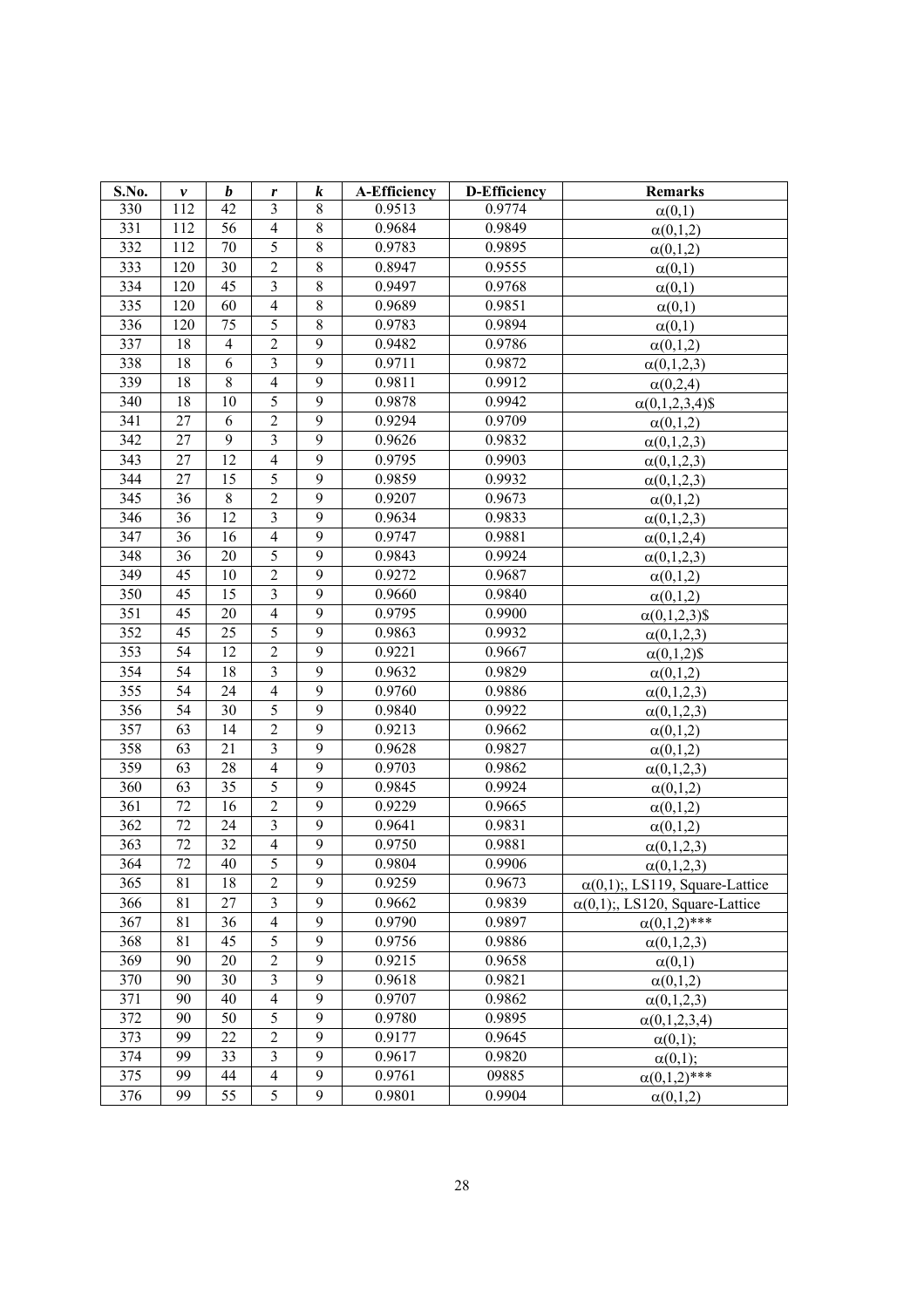| S.No. | $\pmb{\nu}$ | $\boldsymbol{b}$        | $\pmb{r}$               | $\boldsymbol{k}$ | <b>A-Efficiency</b> | <b>D-Efficiency</b> | <b>Remarks</b>      |
|-------|-------------|-------------------------|-------------------------|------------------|---------------------|---------------------|---------------------|
| 377   | 108         | 24                      | $\overline{c}$          | 9                | 0.9146              | 0.9635              | $\alpha(0,1)$       |
| 378   | 108         | 36                      | $\overline{3}$          | $\overline{9}$   | 0.9578              | 0.9805              | $\alpha(0,1,2)$     |
| 379   | 108         | 48                      | $\overline{4}$          | 9                | 0.9721              | 0.9868              | $\alpha(0,1,2)$     |
| 380   | 108         | 60                      | 5                       | $\overline{9}$   | 0.9793              | 0.9900              | $\alpha(0,1,2)$     |
| 381   | 117         | 26                      | $\overline{c}$          | 9                | 0.9119              | 0.9626              | $\alpha(0,1)$       |
| 382   | 117         | 39                      | $\overline{\mathbf{3}}$ | 9                | 0.9510              | 0.9779              | $\alpha(0,1,2)$     |
| 383   | 117         | 52                      | $\overline{4}$          | 9                | 0.9697              | 0.9857              | $\alpha(0,1,2)$     |
| 384   | 117         | 65                      | $\overline{5}$          | 9                | 0.9817              | 0.9911              | $\alpha(0,1,2)$     |
| 385   | 126         | 28                      | $\overline{2}$          | 9                | 0.9097              | 0.9618              | $\alpha(0,1)$       |
| 386   | 126         | 42                      | $\overline{\mathbf{3}}$ | 9                | 0.9565              | 0.9800              | $\alpha(0,1)$       |
| 387   | 126         | 56                      | $\overline{4}$          | 9                | 0.9699              | 0.9859              | $\alpha(0,1,2)$     |
| 388   | 126         | 70                      | 5                       | 9                | 0.9776              | 0.9893              | $\alpha(0,1,2,3)$   |
| 389   | 135         | 30                      | $\overline{2}$          | $\overline{9}$   | 0.9076              | 0.9611              | $\alpha(0,1)$       |
| 390   | 135         | 45                      | $\overline{3}$          | $\overline{9}$   | 0.9554              | 0.9796              | $\alpha(0,1)$       |
| 391   | 135         | 60                      | $\overline{4}$          | 9                | 0.9693              | 0.9856              | $\alpha(0,1,2)$     |
| 392   | 135         | 75                      | 5                       | 9                | 0.9766              | 0.9888              | $\alpha(0,1,2,3)$   |
| 393   | 20          | $\overline{\mathbf{4}}$ | $\overline{2}$          | 10               | 0.9475              | 0.9792              | $\alpha(0,1,2)$     |
| 394   | 20          | 6                       | $\mathfrak{Z}$          | 10               | 0.9744              | 0.9886              | $\alpha(0,1,2,3)$   |
| 395   | 20          | $\,8\,$                 | $\overline{4}$          | 10               | 0.9823              | 0.9919              | $\alpha(0,1,2,3,4)$ |
| 396   | 20          | 10                      | 5                       | 10               | 0.9892              | 0.9948              | $\alpha(0,1,2,3,4)$ |
| 397   | 30          | 6                       | $\overline{2}$          | 10               | 0.9344              | 0.9734              | $\alpha(0,1,2)$     |
| 398   | 30          | 9                       | $\mathfrak{Z}$          | 10               | 0.9683              | 0.9857              | $\alpha(0,1,2,3)$   |
| 399   | 30          | 12                      | $\overline{4}$          | 10               | 0.9815              | 0.9913              | $\alpha(0,1,2,3,4)$ |
| 400   | 30          | 15                      | 5                       | 10               | 0.9873              | 0.9939              | $\alpha(0,1,2,3,5)$ |
| 401   | 40          | 8                       | $\overline{2}$          | 10               | 0.9286              | 0.9707              | $\alpha(0,1,2)$     |
| 402   | 40          | $\overline{12}$         | $\overline{3}$          | 10               | 0.9692              | 0.9858              | $\alpha(0,1,2,3)$   |
| 403   | 40          | 16                      | $\overline{4}$          | 10               | 0.9762              | 0.9889              | $\alpha(0,1,2,4)$   |
| 404   | 40          | 20                      | 5                       | 10               | 0.9860              | 0.9932              | $\alpha(0,1,2,3,4)$ |
| 405   | 50          | 10                      | $\overline{2}$          | 10               | 0.9361              | 0.9724              | $\alpha(0,1,2)$     |
| 406   | 50          | 15                      | $\overline{3}$          | 10               | 0.9661              | 0.9844              | $\alpha(0,1,2)$     |
| 407   | 50          | 20                      | $\overline{4}$          | 10               | 0.9787              | 0.9899              | $\alpha(0,1,2,3)$   |
| 408   | 50          | 25                      | 5                       | 10               | 0.9852              | 0.9928              | $\alpha(0,1,2,3)$   |
| 409   | 60          | 12                      | $\mathfrak{2}$          | 10               | 0.9298              | 0.9701              | $\alpha(0,1,2)$     |
| 410   | 60          | 18                      | $\overline{3}$          | 10               | 0.9668              | 0.9846              | $\alpha(0,1,2)$     |
| 411   | 60          | 24                      | $\overline{4}$          | 10               | 0.9796              | 0.9902              | $\alpha(0,1,2,3)$   |
| 412   | 60          | 30                      | 5                       | 10               | 0.9843              | 0.9924              | $\alpha(0,1,2,3,4)$ |
| 413   | 70          | 14                      | $\overline{2}$          | 10               | 0.9272              | 0.9691              | $\alpha(0,1,2)$     |
| 414   | 70          | 21                      | $\mathfrak{Z}$          | 10               | 0.9655              | 0.9840              | $\alpha(0,1,2)$     |
| 415   | 70          | 28                      | $\overline{4}$          | 10               | 0.9787              | 0.9898              | $\alpha(0,1,2,3)$   |
| 416   | 70          | 35                      | 5                       | 10               | 0.9851              | 0.9927              | $\alpha(0,1,2)$     |
| 417   | 80          | 16                      | $\overline{2}$          | 10               | 0.9271              | 0.9689              | $\alpha(0,1,2)$     |
| 418   | 80          | 24                      | $\mathfrak{Z}$          | 10               | 0.9655              | 0.9840              | $\alpha(0,1,2)$     |
| 419   | 80          | 32                      | $\overline{4}$          | 10               | 0.9788              | 0.9898              | $\alpha(0,1,2)$     |
| 420   | 80          | 40                      | 5                       | 10               | 0.9848              | 0.9926              | $\alpha(0,1,2,3)$   |
| 421   | 90          | 18                      | $\sqrt{2}$              | 10               | 0.9285              | 0.9692              | $\alpha(0,1,2)$     |
| 422   | 90          | 27                      | 3                       | 10               | 0.9664              | 0.9843              | $\alpha(0,1,2)$     |
| 423   | 90          | 36                      | $\overline{4}$          | 10               | 0.9782              | 0.9895              | $\alpha(0,1,2)$     |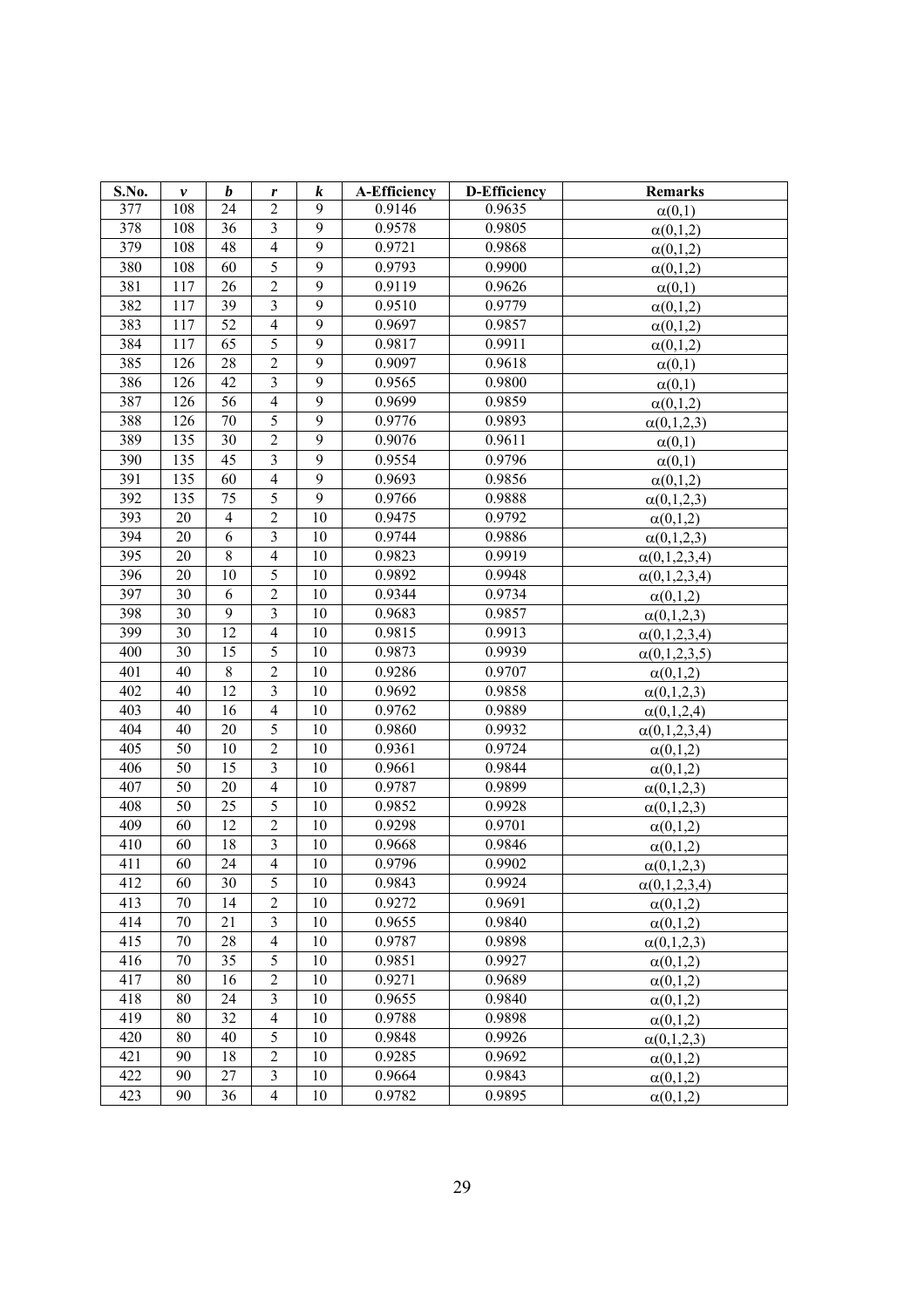| S.No. | $\boldsymbol{v}$ | $\bm{b}$ | $\boldsymbol{r}$        | $\boldsymbol{k}$ | <b>A-Efficiency</b> | <b>D-Efficiency</b> | <b>Remarks</b>                        |
|-------|------------------|----------|-------------------------|------------------|---------------------|---------------------|---------------------------------------|
| 424   | 90               | 45       | $\overline{5}$          | 10               | 0.9834              | 0.9920              | $\alpha(0,1,2)$                       |
| 425   | 100              | 20       | $\overline{2}$          | 10               | 0.9308              | 0.9698              | $\alpha(0,1)$ ; LS137, Square-Lattice |
| 426   | 100              | 30       | $\overline{3}$          | 10               | 0.9667              | 0.9843              | $\alpha(0,1,2);$                      |
| 427   | 100              | 40       | $\overline{4}$          | 10               | 0.9790              | 0.9898              | $\alpha(0,1,2)$ **                    |
| 428   | 100              | 50       | 5                       | 10               | 0.9811              | 0.9910              | $\alpha(0,1,2,3)$                     |
| 429   | 110              | 22       | $\overline{2}$          | 10               | 0.9274              | 0.9686              | $\alpha(0,1)$                         |
| 430   | 110              | 33       | 3                       | 10               | 0.9661              | 0.9841              | $\alpha(0,1)$ , Rect.-Lattice         |
| 431   | 110              | 44       | $\overline{4}$          | 10               | 0.9780              | 0.9894              | $\alpha(0,1,2)$                       |
| 432   | 110              | 55       | 5                       | 10               | 0.9786              | 0.9899              | $\alpha(0,1,2,3)$                     |
| 433   | 120              | 24       | $\overline{2}$          | 10               | 0.9245              | 0.9677              | $\alpha(0,1)$                         |
| 434   | 120              | 36       | $\overline{\mathbf{3}}$ | 10               | 0.9645              | 0.9834              | $\alpha(0,1)$                         |
| 435   | 120              | 48       | $\overline{4}$          | 10               | 0.9783              | 0.9895              | $\alpha(0,1)$                         |
| 436   | 120              | 60       | 5                       | 10               | 0.9837              | 0.9921              | $\alpha(0,1,2)$                       |
| 437   | 130              | 26       | $\overline{2}$          | 10               | 0.9220              | 0.9668              | $\alpha(0,1)$                         |
| 438   | 130              | 39       | $\overline{\mathbf{3}}$ | 10               | 0.9632              | 0.9829              | $\alpha(0,1)$                         |
| 439   | 130              | 52       | $\overline{4}$          | 10               | 0.9744              | 0.9879              | $\alpha(0,1,2)$                       |
| 440   | 130              | 65       | 5                       | 10               | 0.9807              | 0.9907              | $\alpha(0,1,2,3)$                     |
| 441   | 140              | 28       | $\overline{2}$          | 10               | 0.9195              | 0.9661              | $\alpha(0,1)$                         |
| 442   | 140              | 42       | $\overline{3}$          | 10               | 0.9619              | 0.9824              | $\alpha(0,1)$                         |
| 443   | 140              | 56       | $\overline{4}$          | 10               | 0.9721              | 0.9870              | $\alpha(0,1,2)$                       |
| 444   | 140              | 70       | 5                       | 10               | 0.9787              | 0.9899              | $\alpha(0,1,2)$                       |
| 445   | 150              | 30       | $\overline{2}$          | 10               | 0.9109              | 0.9635              | $\alpha(0,1,2)$                       |
| 446   | 150              | 45       | $\overline{3}$          | 10               | 0.9612              | 0.9821              | $\alpha(0,1)$                         |
| 447   | 150              | 60       | $\overline{4}$          | 10               | 0.9714              | 0.9867              | $\alpha(0,1,2)$                       |
| 448   | 150              | 75       | 5                       | 10               | 0.9782              | 0.9897              | $\alpha(0,1,2)$                       |

\$ denotes that for corresponding parameters no resolvable PBIB (2) design exists.

\*\* indicates that the design has been generated using the basic array of Patterson et al. (1978) or dual of these basic arrays.

\*\*\*indicates that the design generated is better than the design obtainable from the basic arrays of Patterson et al. (1978) or corresponding Resolvable PBIB (2) designs of Clatworthy (1973).

; indicates that the design generated has efficiency equal to that of the design obtainable from Basic array or dualization of basic array of Patterson et al. (1978).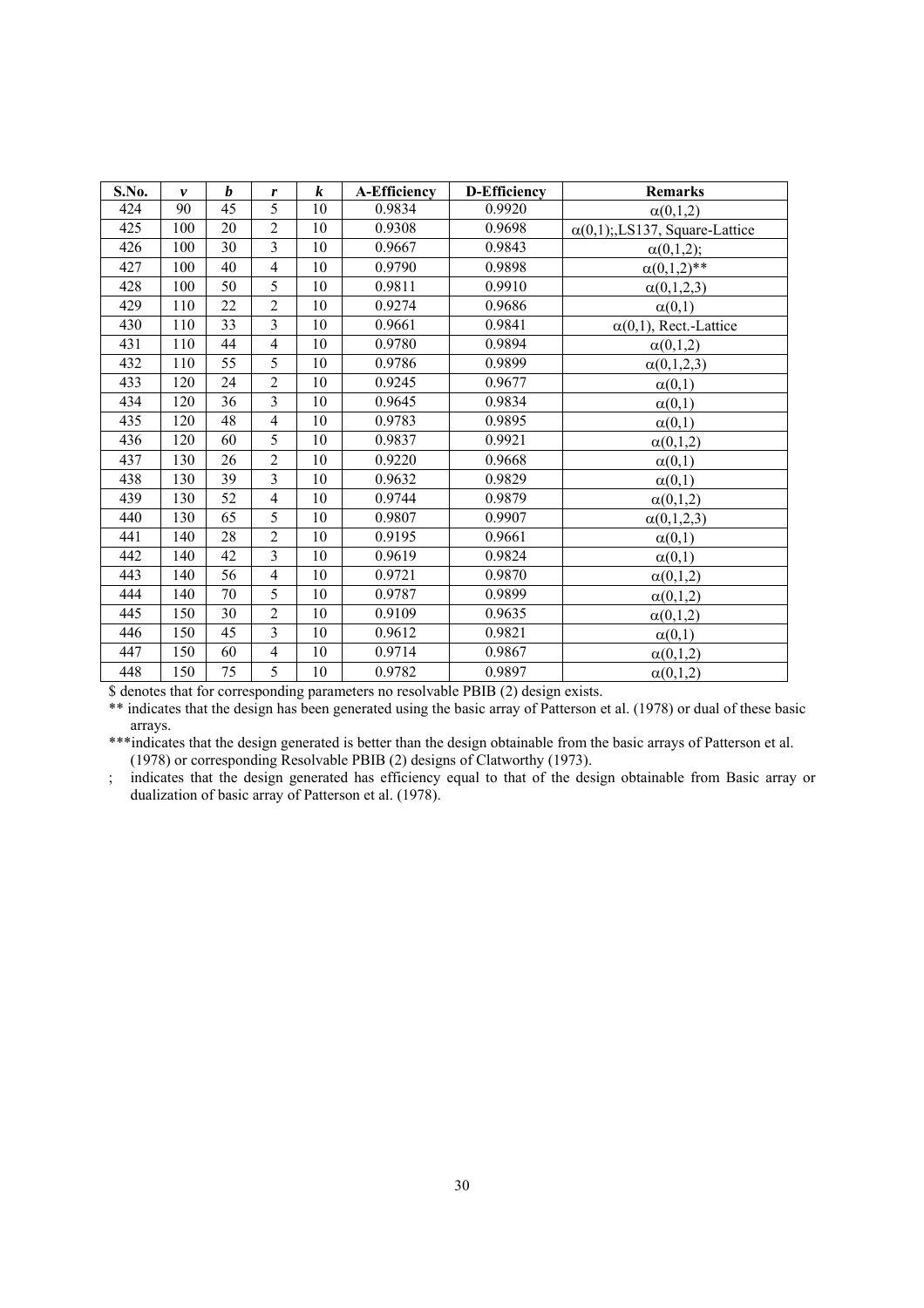| $\boldsymbol{k}$         | S                       | Array for $r = 2$ | Array for $r = 3$  | Array for $r = 4$                  | Array for $r = 5$            |
|--------------------------|-------------------------|-------------------|--------------------|------------------------------------|------------------------------|
|                          |                         | 0 <sub>0</sub>    | $0\ 0\ 0$          | $0\; 0\; 0\; 0$                    | 0 0 0 0 0                    |
| 3                        | $\overline{2}$          | 0 <sub>1</sub>    | 011                | 0 1 1 0                            | 0 1 1 0 1                    |
|                          |                         | 0 <sub>1</sub>    | 0 1 0              | 0101                               | 0 1 0 1 1                    |
|                          |                         | $0\quad 0$        | $0\ 0\ 0$          | 0 0 0 0                            | $0\quad 0\quad 0$<br>$0\,0$  |
| 3                        | $\overline{3}$          | 02                | 021                | 0211                               | 02110                        |
|                          |                         | 0 <sub>1</sub>    | 012                | 0120                               | 0 1 2 0 1                    |
|                          |                         | $0\quad 0$        | $0\quad 0\quad 0$  | 0 0 0 0                            | 0 0 0 0 0                    |
| $\mathfrak{Z}$           | 4                       | 0 <sub>2</sub>    | 023                | 023<br>- 1                         | 023<br>1 0                   |
|                          |                         | 0 <sub>3</sub>    | 031                | 031<br>$\overline{2}$              | 0 3 1 2 3                    |
|                          |                         | $0\,0$            | $0\ 0\ 0$          | 0 0 0 0                            | 0 0 0 0 0                    |
| 3                        | 5                       | 04                | 043                | 0 4 3 2                            | 0 4 3 2 1                    |
|                          |                         | 0 <sub>3</sub>    | 031                | 0 3 1 4                            | 0 3 1 4 2                    |
|                          |                         | $0\quad 0$        | $\overline{0}$ 0 0 | 0 0 0 0                            | 0 0 0 0 0                    |
| 3                        | 6                       | 0 <sub>3</sub>    | 032                | 0 3 2 5                            | 0 3 2 5 4                    |
|                          |                         | 0 <sub>5</sub>    | 053                | 0 5 3 4                            | 05342                        |
|                          |                         | $0\,0$            | $0\ 0\ 0$          | $\mathbf{0}$<br>$0\,0$<br>$\theta$ | $0\,0$<br>$0\,0$<br>$\theta$ |
| 3                        | $\overline{7}$          | 0 <sub>5</sub>    | 052                | 0526                               | 05264                        |
|                          |                         | 04                | 043                | 0432                               | 04321                        |
|                          |                         | $0\,0$            | $0\ 0\ 0$          | 0 0 0 0                            | 0 0 0 0 0                    |
| $\overline{3}$           | 8                       | 0 <sub>2</sub>    | 021                | 0214                               | 02145                        |
|                          |                         | 0 7               | 073                | 0735                               | 07351                        |
|                          |                         | $0\,0$            | $0\quad 0\quad 0$  | $0\,0$<br>0 <sub>0</sub>           | 0 0 0 0 0                    |
| 3                        | 9                       | 04                | 041                | $0\t0\t1$<br>-7                    | 0 3 7 2 8                    |
|                          |                         | 06                | 068                | 0 3 8 2                            | 0 8 5 6 1                    |
|                          |                         | $0\,0$            | 000                | 0 0 0 0                            | 0 0 0 0 0                    |
| 3                        | 10                      | 09                | 097                | 0976                               | 0 9 7 6 1                    |
|                          |                         | 0 7               | 054                | 0548                               | 0 5 4 8 2                    |
|                          |                         | $0\quad 0$        | $0\quad 0\quad 0$  | $0\quad 0$<br>$0\,0$               | 0 0 0 0 0                    |
| 3                        | 11                      | 0 <sub>5</sub>    | 069                | 0281                               | 049610                       |
|                          |                         | 0 <sub>2</sub>    | 048                | 0346                               | 0 3 4 7 2                    |
|                          |                         | $\overline{0}$ 0  | $0\ 0\ 0$          | 0 0 0 0                            | 0 0 0 0 0                    |
| 3                        | 12                      | 09                | 056                | 0 10 5 1                           | 0 10 2 1 7                   |
|                          |                         | 0 <sub>1</sub>    | 098                | 0 7 8 6                            | 0 5 11 7 3                   |
|                          |                         | $0\quad 0$        | $0\ 0\ 0$          | $0\ 0\ 0\ 0$                       | 0 0 0 0 0                    |
| $\mathfrak{Z}$           | 13                      | 06                | 0 7 1 2            | 0 8 2 12                           | 0 6 7 3 8                    |
|                          |                         | 08                | 093                | 0 3 4 1 1                          | 0 9 2 1 12                   |
|                          |                         | $0\,0$            | $0\quad 0\quad 0$  | 0 0 0 0                            | 0 0 0 0 0                    |
| 3                        | 14                      | 010               | 0 8 3              | 0 12 13 10                         | 0 1 5 6 11                   |
|                          |                         | 0 13              | 0 1 1 3            | 0961                               | 0 13 10 7 8                  |
|                          |                         | $0\,0$            | $0\ 0\ 0$          | $0\; 0\; 0\; 0$                    | 0 0 0 0 0                    |
| 3                        | 15                      | 08                | 0 14 4             | 0 14 12 5                          | 0 1 10 7 12                  |
|                          |                         | 06                | 0 13 7             | 0 13 3 7                           | 0 13 2 11 6                  |
|                          |                         | $0\quad 0$        | $0\ 0\ 0$          | 0 0 0 0                            | 0 0 0 0 0                    |
| 4                        | $\mathfrak{2}$          | $0\quad 0$        | $0\ 0\ 1$          | 0 0 1 1                            | 0 0 1 1 0                    |
|                          |                         | 0 <sub>1</sub>    | 010                | 0101                               | 0 1 0 1 0                    |
|                          |                         | 0 <sub>1</sub>    | $0\ 1\ 1$          | 0 1 1 0                            | 0 1 1 0 1                    |
| $\overline{\mathcal{A}}$ | $\overline{\mathbf{3}}$ | $0\quad 0$        | $0\ 0\ 0$          | 0 0 0 0                            | 0 0 0 0 0                    |

**Table 2:**  $\alpha$ -arrays for generating designs with  $v \le 150$ ,  $s \le 15$ ,  $k \le 10$ ,  $r \le 5$ .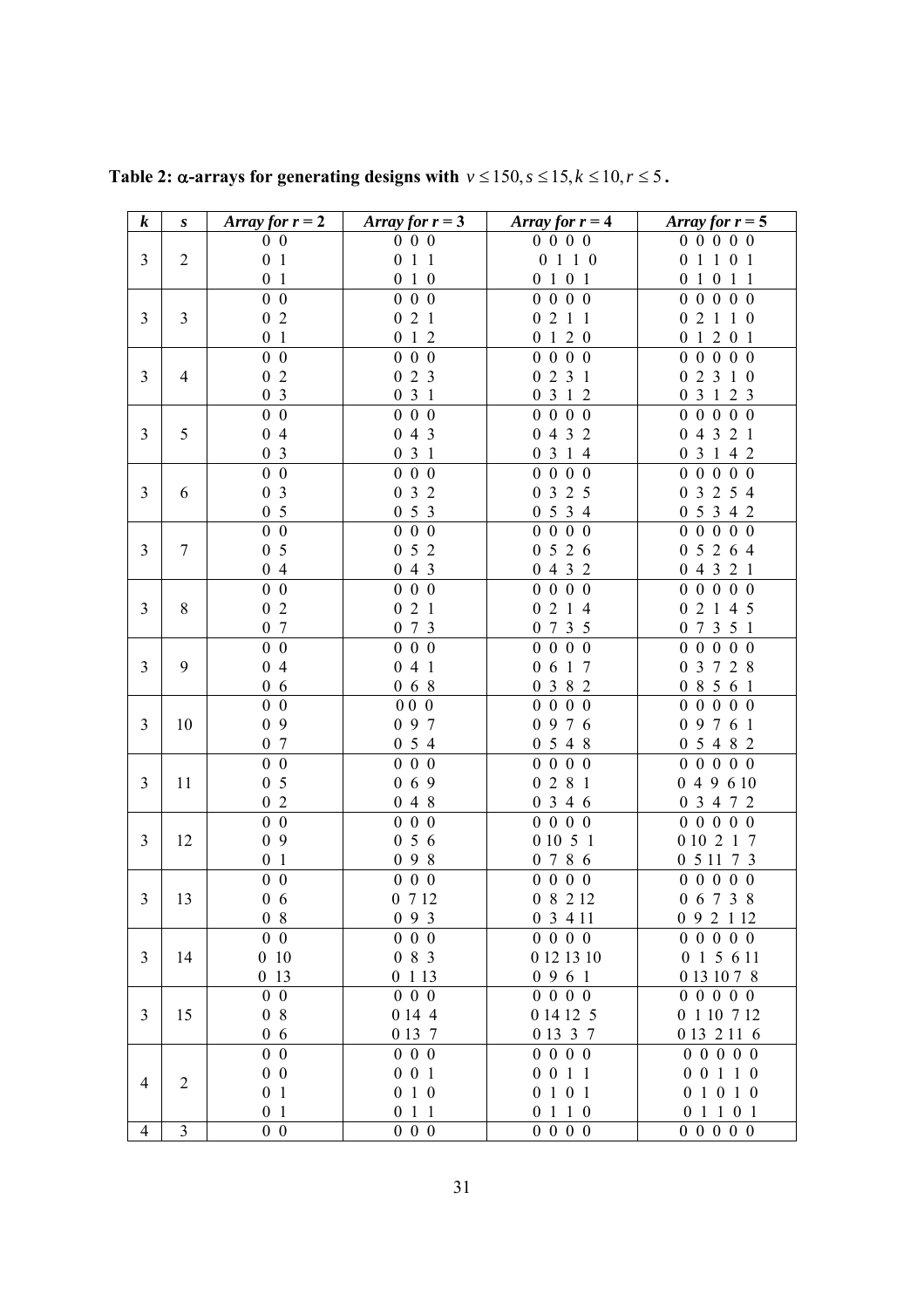|   |                | 0 <sub>2</sub>                              | 012                         | 0210                          | 0 1 0 2 1                        |
|---|----------------|---------------------------------------------|-----------------------------|-------------------------------|----------------------------------|
|   |                | 0 <sub>1</sub>                              | 021                         | 0 1 2 1                       | 0 2 1 2 0                        |
|   |                | $\mathbf{1}$<br>$\boldsymbol{0}$            | 021                         | 0 0 1 2                       | 02211                            |
|   |                | $0\quad 0$                                  | $0\ 0\ 0$                   | 0 0 0 0                       | 0 0 0 0 0                        |
|   |                | $\mathbf{1}$<br>$\boldsymbol{0}$            | 032                         | 1 2 3<br>$\boldsymbol{0}$     | 0 3 1 2 2                        |
| 4 | $\overline{4}$ | $\overline{\mathbf{3}}$<br>$\boldsymbol{0}$ | 013                         | 231<br>$\boldsymbol{0}$       | 0 3 2 0 1                        |
|   |                |                                             |                             |                               |                                  |
|   |                | 0 <sub>2</sub>                              | 021                         | 0132                          | 02313                            |
|   |                | $0\,0$                                      | $0\ 0\ 0$                   | 0 0 0 0                       | 0 0 0 0 0                        |
| 4 | 5              | 04                                          | 023                         | 0142                          | 0 1 2 4 3                        |
|   |                | 0 <sub>3</sub>                              | 032                         | 0413                          | 02431                            |
|   |                | 0 <sub>1</sub>                              | 041                         | 0321                          | 0 3 1 2 4                        |
|   |                | $0\,0$                                      | $0\ 0\ 0$                   | 0 0 0 0                       | 0 0 0 0 0                        |
|   |                | $\mathbf{1}$<br>$\boldsymbol{0}$            | 034                         | 0 3 5 2                       | 0 4 1 5 2                        |
| 4 | 6              | $\overline{c}$<br>$\boldsymbol{0}$          | 015                         | 0213                          | 0 2 3 4 5                        |
|   |                | $\overline{\mathbf{3}}$<br>$\boldsymbol{0}$ | 043                         | 0 1 4 5                       | 0 5 4 3 1                        |
|   |                | $\overline{0}$ 0                            | $0\hskip 4pt 0\hskip 4pt 0$ | 0 0 0 0                       | 0 0 0 0 0                        |
|   |                | 5<br>$\boldsymbol{0}$                       | 032                         |                               |                                  |
| 4 | $\tau$         |                                             |                             | 0 1 6 2                       | 04236                            |
|   |                | $\overline{c}$<br>$\boldsymbol{0}$          | 061                         | 6 3 4<br>$\boldsymbol{0}$     | 0 2 1 5 3                        |
|   |                | 0 <sub>1</sub>                              | 053                         | 0453                          | 0 6 3 1 2                        |
|   |                | $\boldsymbol{0}$<br>$\overline{0}$          | $0\ 0\ 0$                   | $0\ 0\ 0$<br>$\boldsymbol{0}$ | $\mathbf{0}$<br>$0\,0$<br>$0\,0$ |
| 4 | $8\,$          | 0 <sub>5</sub>                              | $0\,$ 3 $\,$ 5              | 0326                          | 0 7 6 3 4                        |
|   |                | $\mathbf{1}$<br>$\boldsymbol{0}$            | 026                         | 0 6 7 4                       | 0 5 1 4 3                        |
|   |                | 0 <sub>3</sub>                              | 054                         | 0413                          | 0 1 7 6 2                        |
|   |                | $0\,0$                                      | $0\ 0\ 0$                   | 0 0 0 0                       | 0 0 0 0 0                        |
|   |                | 0 <sub>5</sub>                              | 047                         | 152<br>$\boldsymbol{0}$       | 02158                            |
| 4 | 9              | $\mathbf{1}$<br>$\boldsymbol{0}$            | 021                         | 3 8 6<br>$\boldsymbol{0}$     | 3 7 8 4<br>$\boldsymbol{0}$      |
|   |                | 0 <sub>3</sub>                              | 035                         | 0 7 6 5                       | 0 8 5 3 1                        |
|   |                | $0\,0$                                      | $0\ 0\ 0$                   | 0 0 0 0                       | 0 0 0 0 0                        |
|   |                | 06                                          | 014                         | 0782                          | 0 8 1 2 4                        |
| 4 | 10             |                                             |                             |                               |                                  |
|   |                | $\mathbf{1}$<br>$\boldsymbol{0}$            | 032                         | 0623                          | 0 9 3 7 8                        |
|   |                | $\overline{3}$<br>$\boldsymbol{0}$          | 075                         | 149<br>$\theta$               | 04251                            |
|   |                | $0\quad 0$                                  | $0\ 0\ 0$                   | 0 0 0 0                       | 0 0 0 0 0                        |
| 4 | 11             | $\mathbf{1}$<br>$\boldsymbol{0}$            | 051                         | 0 7 8 3                       | 0 7 2 6 10                       |
|   |                | 9<br>$\boldsymbol{0}$                       | 0710                        | 0 10 1 9                      | 0 8 1 9 4                        |
|   |                | 0 <sub>5</sub>                              | 024                         | 0 8 6 2                       | 0 3 10 1 8                       |
|   |                | $0\,0$                                      | $0\quad 0\quad 0$           | 0 0 0 0                       | 0 0 0 0 0                        |
|   |                | 0 <sub>7</sub>                              | 0 10 8                      | 0 11 6 7                      | 0 1 6 10 5                       |
| 4 | 12             | 0 <sub>1</sub>                              | 015                         | 09110                         | 0 6 10 11 8                      |
|   |                | 09                                          | $0\,$ 6 $\,$ 7 $\,$         | 0386                          | 0 9 4 3 7                        |
|   |                | $0\,0$                                      | $0\ 0\ 0$                   | 0 0 0 0                       | 0 0 0 0 0                        |
|   |                | 0 <sub>5</sub>                              | 0 1 1 5                     | 0 12 10 4                     | 0 12 10 4 1                      |
| 4 | 13             | 04                                          | 096                         | 0 9 5 11                      | 0 9 5 11 3                       |
|   |                |                                             |                             |                               |                                  |
|   |                | 0 7                                         | 021                         | 0 3 2 1 2                     | 0 3 2 12 7                       |
|   |                | $0\,0$                                      | $0\ 0\ 0$                   | $0\; 0\; 0\; 0$               | 0 0 0 0 0                        |
| 4 | 14             | 0 13                                        | 0 6 13                      | 0 11 1 7                      | 0 7 6 10 4                       |
|   |                | $0\,6$                                      | 0 9 1 2                     | 0 12 5 13                     | 0 11 3 13 2                      |
|   |                | 04                                          | $0\,$ 8 $\,$ 4 $\,$         | 0634                          | 0 13 7 8 9                       |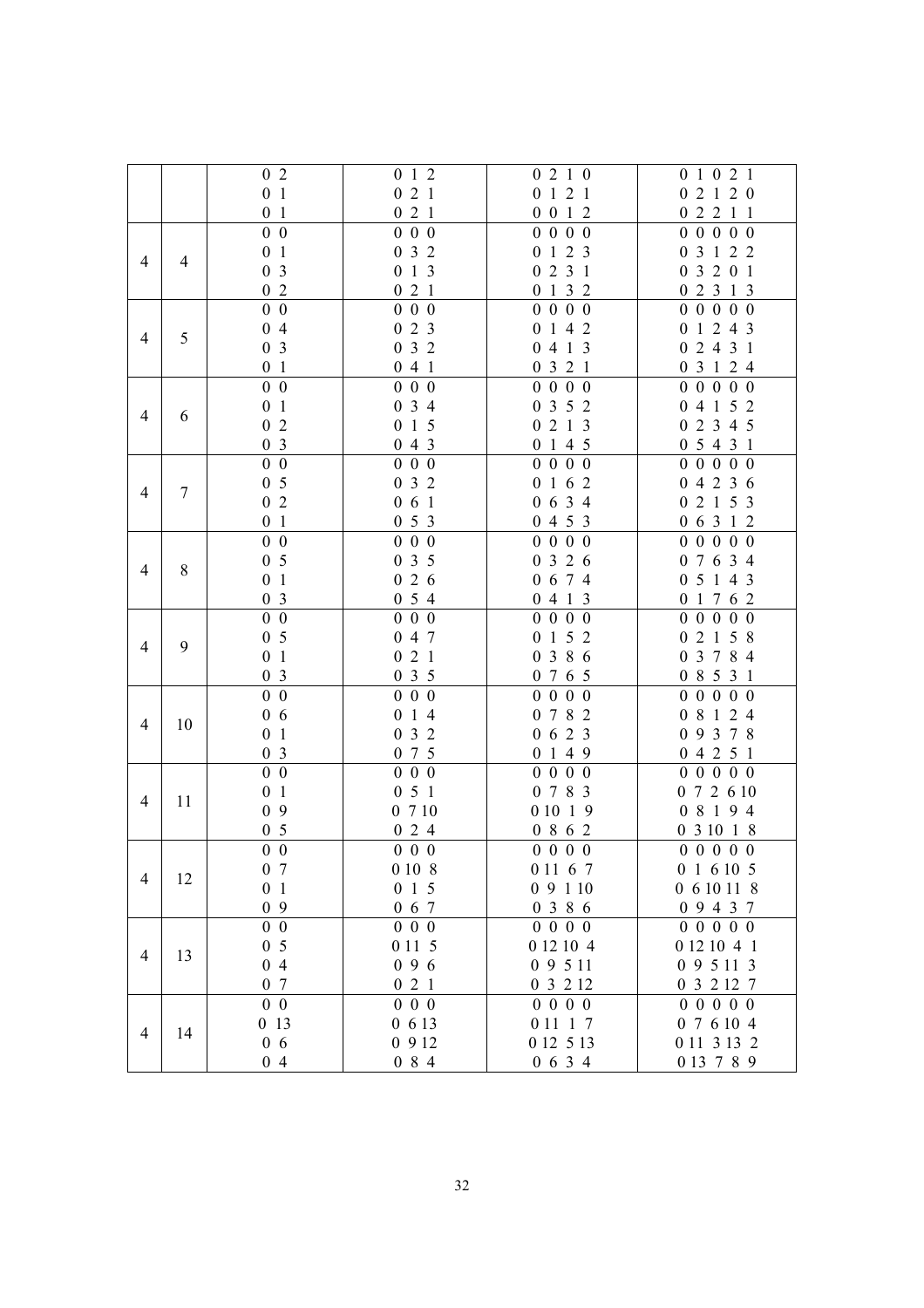|                |                         | $0\,0$                    | $0\,0\,0$                          | $0\; 0\; 0\; 0$                 | 0 0 0 0 0                   |
|----------------|-------------------------|---------------------------|------------------------------------|---------------------------------|-----------------------------|
| $\overline{4}$ |                         | 02                        | 025                                | 0 12 9 1                        | 0 2 7 14 12                 |
|                | 15                      | 0 14                      | 0 3 1 1                            | 0 10 11 5                       | 0 13 2 6 5                  |
|                |                         | 06                        | 0 10 9                             | 0846                            | 0 8 9 3 11                  |
|                |                         | $0\,0$                    | $0\,0\,0$                          | 0 0 0 0                         | 0 0 0 0 0                   |
|                |                         | 0 <sub>1</sub>            | $0\ 0\ 1$                          | 0 0 1 1                         | 0 1 1 1 0                   |
| 5              | $\overline{c}$          | 0 <sub>1</sub>            | 0 1 0                              | 0 1 0 1                         | 0 1 0 0 1                   |
|                |                         | $0\hskip 4pt 0\hskip 4pt$ | 011                                | 0 0 1 1                         | 0 0 1 0 1                   |
|                |                         | 0 <sub>1</sub>            | 0 1 0                              | 0110                            | 0 0 1 1 1                   |
|                |                         | $0\quad 0$                | $0\ 0\ 0$                          | 0 0 0 0                         | 0 0 0 0 0                   |
|                |                         | 0 <sub>1</sub>            | 021                                | 121<br>$\boldsymbol{0}$         | 0 2 1 2 1                   |
| 5              | $\overline{\mathbf{3}}$ | 0 <sub>1</sub>            | 012                                | $1 \t0 \t2$<br>$\boldsymbol{0}$ | 0 0 2 1 1                   |
|                |                         | 02                        | $1\,2$<br>$\boldsymbol{0}$         | 2 1 1<br>$\boldsymbol{0}$       | 0 1 1 0 2                   |
|                |                         | 02                        | 021                                | 0 0 1 2                         | 02012                       |
|                |                         | $0\,0$                    | $0\quad 0\quad 0$                  | 0 0 0 0                         | 0 0 0 0 0                   |
|                |                         | 0 <sub>1</sub>            | 3 <sub>1</sub><br>$\boldsymbol{0}$ | 2 1 3<br>$\boldsymbol{0}$       | 0 3 1 2 0                   |
| 5              | 4                       | 0 <sub>3</sub>            | 032                                | 132<br>$\boldsymbol{0}$         | 3 2 1 2<br>$\boldsymbol{0}$ |
|                |                         | $0\,2$                    | 1 <sub>3</sub><br>$\boldsymbol{0}$ | 3 2 1<br>$\boldsymbol{0}$       | 1 2 0 3<br>$\boldsymbol{0}$ |
|                |                         | 0 <sub>2</sub>            | 023                                | 0 3 1 2                         | 0 2 3 3 1                   |
|                |                         | $0\hskip 4pt 0\hskip 4pt$ | $0\ 0\ 0$                          | 0 0 0 0                         | 0 0 0 0 0                   |
|                |                         | 0 <sub>3</sub>            | 032                                | 0412                            | 0 3 4 2 1                   |
| 5              | 5                       | 0 <sub>1</sub>            | 023                                | 0143                            | 0 1 3 4 2                   |
|                |                         | 04                        | 041                                | 0231                            | 02134                       |
|                |                         | 02                        | 014                                | 0 3 2 4                         | 04213                       |
|                |                         | $0\,0$                    | $0\quad 0\quad 0$                  | $\boldsymbol{0}$<br>$0\,0\,0$   | 0 0 0 0 0                   |
|                |                         | $0\,2$                    | 053                                | 2 5 1<br>$\boldsymbol{0}$       | 0 5 3 2 1                   |
| 5              | 6                       | 0 <sub>3</sub>            | 032                                | 0452                            | 0 1 3 4 2                   |
|                |                         | 0 <sub>5</sub>            | 045                                | 0 3 1 5                         | 02530                       |
|                |                         | 0 <sub>1</sub>            | 014                                | 0 1 3 4                         | 0 1 2 5 4                   |
|                |                         | $0\hskip 4pt 0\hskip 4pt$ | $0\ 0\ 0$                          | 0 0 0 0                         | 0 0 0 0 0                   |
|                |                         | 0 <sub>1</sub>            | 063                                | 0421                            | 0 6 4 1 2                   |
| 5              | 7                       | 0 <sub>5</sub>            | 14<br>$\boldsymbol{0}$             | 0546                            | 1 3 2 5<br>$\boldsymbol{0}$ |
|                |                         | 06                        | 4 2<br>$\boldsymbol{0}$            | 2 3 4<br>$\boldsymbol{0}$       | 2 5 6 1<br>$\boldsymbol{0}$ |
|                |                         | 0 <sub>3</sub>            | 056                                | 0 3 6 2                         | 0 4 1 3 2                   |
|                |                         | $0\hskip 4pt 0\hskip 4pt$ | $0\,0\,0$                          | 0 0 0 0                         | 0 0 0 0 0                   |
|                |                         | 07                        | 071                                | 0 4 5 7                         | 0 2 7 6 3                   |
| 5              | 8                       | 04                        | 026                                | 0321                            | 0 4 6 1 7                   |
|                |                         | 0 <sub>1</sub>            | 014                                | 0263                            | 0 6 2 7 4                   |
|                |                         | 02                        | 052                                | 0 6 1 5                         | 0 5 3 4 2                   |
|                |                         | $0\quad 0$                | $0\quad 0\quad 0$                  | 0 0 0 0                         | 0 0 0 0 0                   |
|                |                         | 0 <sub>5</sub>            | 086                                | 0684                            | 0 2 5 7 6                   |
| 5              | 9                       | 0 7                       | 5 7<br>$\boldsymbol{0}$            | 0 8 5 3                         | 0 1 2 8 4                   |
|                |                         | 06                        | 045                                | 0 3 1 2                         | 0 6 3 7 8                   |
|                |                         | 04                        | 014                                | 0 4 7 6                         | 0 5 1 4 2                   |
|                |                         | $0\quad 0$                | $0\quad 0\quad 0$                  | 0 0 0 0                         | 0 0 0 0 0                   |
|                |                         | 08                        | 048                                | 0 1 9 5                         | 0 8 6 9 4                   |
| 5              | 10                      | 02                        | 027                                | 0968                            | 07346                       |
|                |                         | 09                        | 036                                | 0 6 2 7                         | 0 5 9 7 8                   |
|                |                         | 0 <sub>5</sub>            | 091                                | 0356                            | 0 2 5 1 7                   |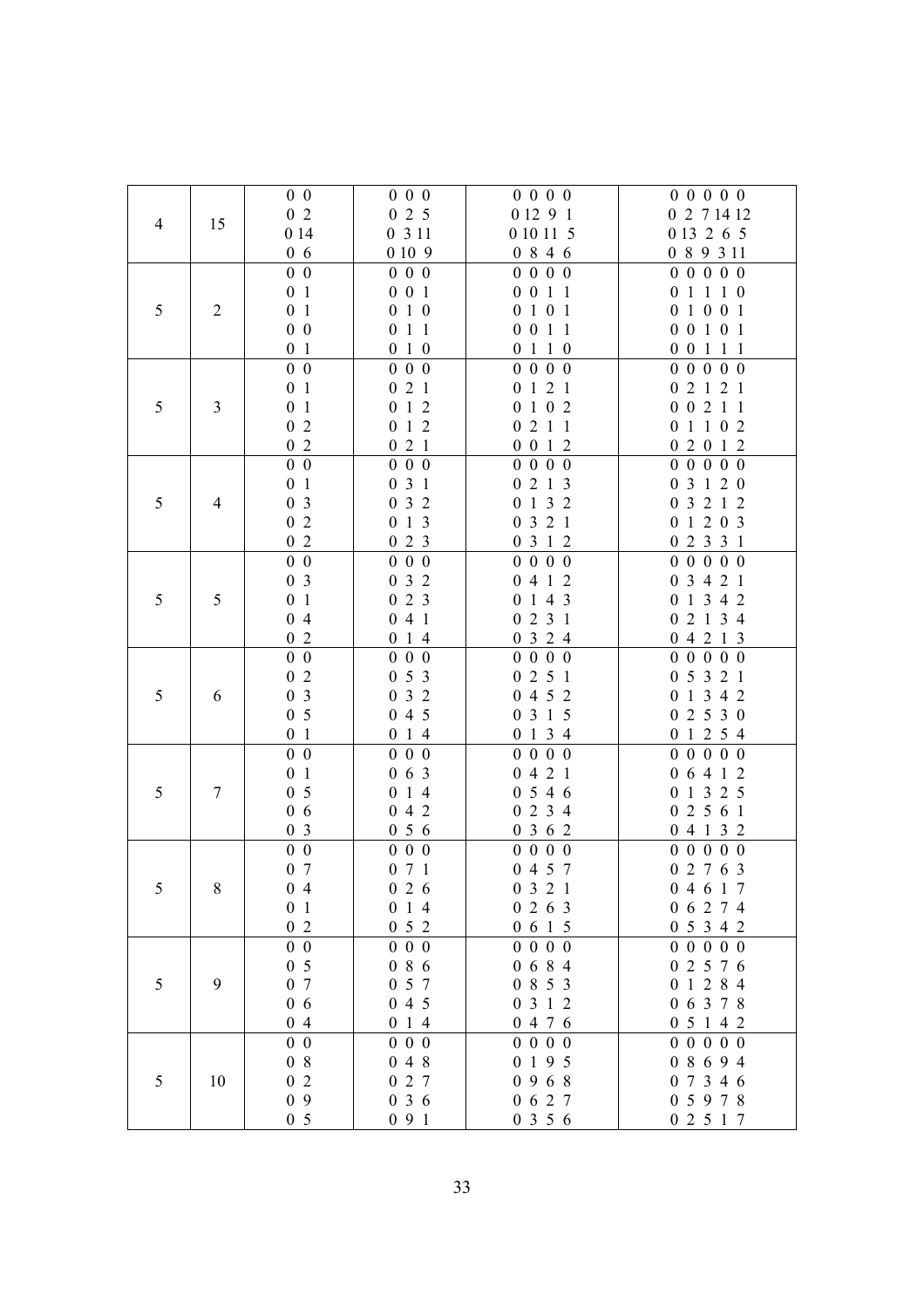|   |                | $0\,0$                           | $0\,0\,0$                          | 0 0 0 0            | 0 0 0 0 0              |
|---|----------------|----------------------------------|------------------------------------|--------------------|------------------------|
|   |                | 09                               | 0 10 1                             | 0941               | 0 6 1 4 3              |
| 5 | 11             | 06                               | 0 7 4                              | 0 10 8 6           | 0 3 2 10 7             |
|   |                | 02                               | 083                                | 0623               | 0 2 5 7 9              |
|   |                | 0 <sub>1</sub>                   | 029                                | 05104              | 0 7 4 8 2              |
|   |                | $0\,0$                           | $0\,0\,0$                          | 0 0 0 0            | 0 0 0 0 0              |
|   |                | 010                              | 049                                | 0 11 2 9           | 0 6 1 8 7              |
| 5 | 12             | 0 1 1                            | 061                                | 0165               | 0 9 6 2 11             |
|   |                | 08                               | 0 11 3                             | 0648               | 0 4 3 7 10             |
|   |                | 0 <sub>5</sub>                   | 0 10 8                             | 0 10 7 1           | 0 1 2 11 4             |
|   |                | $0\,0$                           | $0\ 0\ 0$                          | 0 0 0 0            | 0 0 0 0 0              |
|   |                | 0 12                             | 0 10 12                            | 0 1 6 10           | 0 12 1 8 9             |
| 5 | 13             | 02                               | 0 3 1 1                            | 0 10 11 7          | 0 8 11 12 2            |
|   |                | 0 <sub>3</sub>                   | 026                                | 02125              | 021038                 |
|   |                | 0 7                              | 018                                | 0 12 3 1           | 0 7 3 5 12             |
|   |                | $0\quad 0$                       | $0\,0\,0$                          | 0 0 0 0            | 0 0 0 0 0              |
|   |                | 0 <sub>5</sub>                   | 0 1 1 2                            | 04610              | 0 2 1 3 6 9            |
| 5 | 14             | 09                               | 048                                | 0 8 7 3            | 04351                  |
|   |                | 06                               | 0 1 1 1 3                          | 0 9 3 2            | 0 9 2 12 11            |
|   |                | 02                               | 0510                               | 0 11 1 12          | 0 12 6 11 3            |
|   |                | $0\quad 0$                       | $0\,0\,0$                          | 0 0 0 0            | 0 0 0 0 0              |
|   |                | 08                               | 039                                | 0 8 2 4            | 0 12 13 14 2           |
| 5 | 15             | 0 12                             | 0 2 1 3                            | 07126              | 0 7 9 5 6              |
|   |                | 09                               | 0 12 5                             | 0 3 11 1           | 0 14 10 3 11           |
|   |                | 0 1 3                            | 0 10 14                            | 0 9 13 10          | 0 9 6 4 13             |
|   |                | $0\,0$                           | $0\,0\,0$                          | 0 0 0 0            | 0 0 0 0 0              |
|   |                | $0\,0$                           | 0 1 0                              | 0 1 1 0            | 0 1 0 0 1              |
| 6 | $\overline{c}$ | 0 <sub>1</sub>                   | 0 1 0                              | 0 1 1 0            | 0 1 0 1 0              |
|   |                | $0\,0$                           | $0$ 1 1                            | 0 0 1 1            | 0 0 1 1 0              |
|   |                | 0 <sub>1</sub>                   | $0\ 0\ 1$                          | 0 1 0 1            | 0 0 1 0 1              |
|   |                | 0 <sub>1</sub>                   | 011                                | 0 0 1 1            | 0 0 0 1 1              |
|   |                | $0\,0$                           | $0\,0\,0$                          | $0\; 0\; 0\; 0$    | 0 0 0 0 0              |
|   |                | $0\,0$                           | $\boldsymbol{0}$<br>$1\,2$         | 0102               | 02102                  |
| 6 | 3              | 02                               | 021                                | 0 1 2 0            | 02211                  |
|   |                | 02                               | $0$ 1 1                            | 0122               | 0 1 2 2 0              |
|   |                | 0 <sub>1</sub>                   | $0 \t0 \t2$                        | 0212               | 0 2 1 2 0              |
|   |                | 0 <sub>1</sub>                   | 020                                | 0221               | $0 \t0 \t1 \t2 \t1$    |
|   |                | $0\,0$                           | $0\,0\,0$                          | $0\; 0\; 0\; 0$    | 0 0 0 0 0              |
|   |                | 0 <sub>3</sub>                   | $0\,$ 1 $\,2$                      | 0 3 1 2            | 03122                  |
| 6 | 4              | 0 <sub>1</sub>                   | $0\,$ 2 $\,$ 3 $\,$                | 0231               | 0 2 3 3 1              |
|   |                | 02                               | $0\,$ 3 $\,$ 2 $\,$                | 0213               | 0 1 2 1 3              |
|   |                | 0 <sub>1</sub>                   | 021                                | 0 1 0 3            | 0 0 3 2 1              |
|   |                | 02                               | 013                                | 0 1 2 3            | 0 1 0 2 3              |
|   |                | $0\quad 0$<br>0 <sub>3</sub>     | $0\hskip 4pt 0\hskip 4pt 0$<br>013 | 0 0 0 0<br>0 1 3 2 | 0 0 0 0 0<br>0 2 4 3 1 |
|   |                | 04                               | 042                                | 0214               | 0 3 4 2 1              |
| 6 | 5              |                                  |                                    |                    |                        |
|   |                |                                  |                                    |                    |                        |
|   |                | $0\,2$                           | 034                                | 0423               | 0 1 3 4 2              |
|   |                | 0 <sub>1</sub><br>0 <sub>1</sub> | $0\,$ 2 $\,$ 1<br>013              | 0431<br>0341       | 0 2 1 3 4<br>04213     |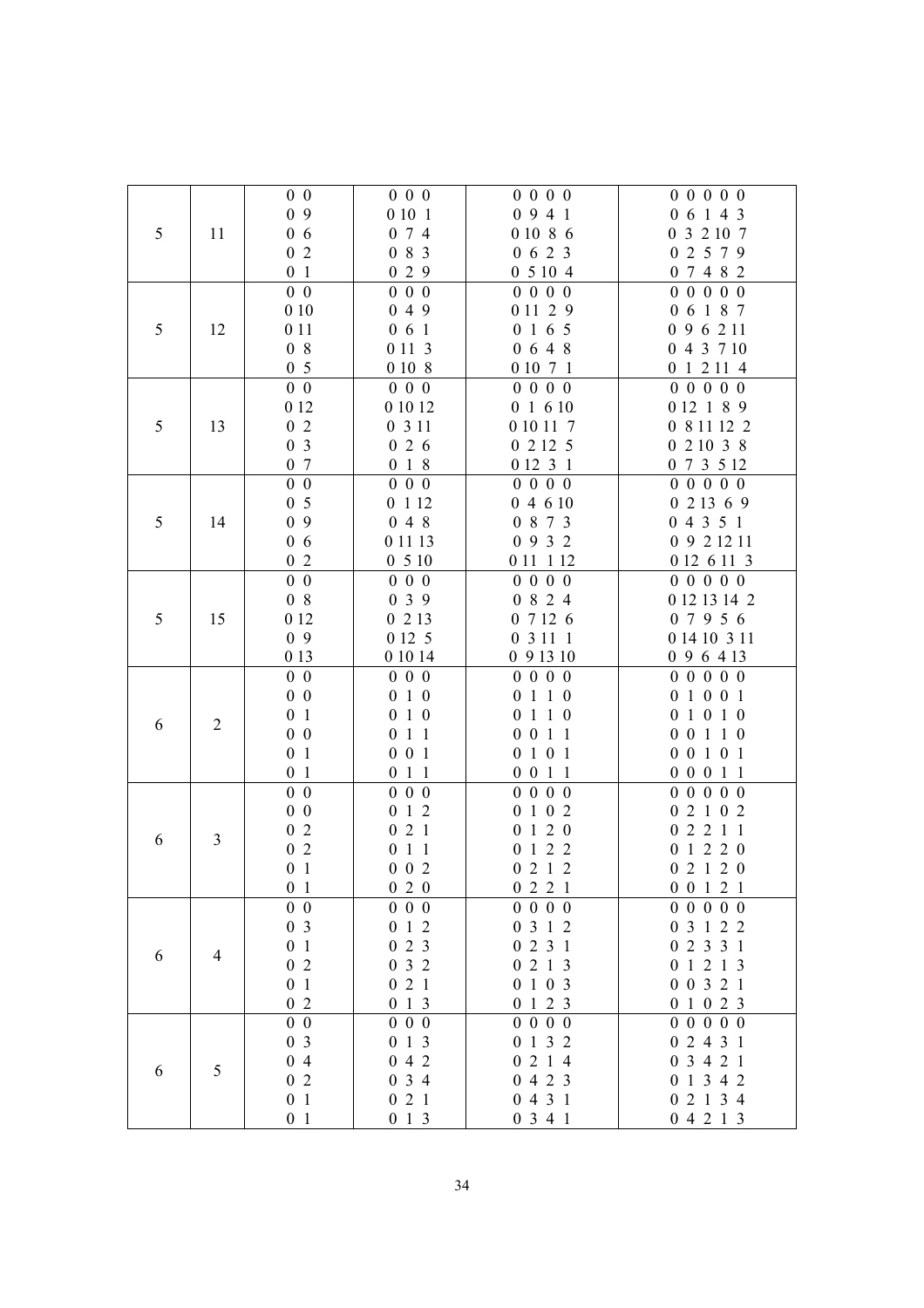|   |    | $0\,0$                                      | $0\,0\,0$                        | 0 0 0 0                       | 0 0 0 0 0                   |
|---|----|---------------------------------------------|----------------------------------|-------------------------------|-----------------------------|
|   |    | 0 <sub>1</sub>                              | 035                              | 3 2 1<br>$\boldsymbol{0}$     | 3 4 1 2<br>$\boldsymbol{0}$ |
| 6 |    | 0 <sub>5</sub>                              | 023                              | 0 5 1 4                       | 2 1 5 3<br>$\boldsymbol{0}$ |
|   | 6  | $0\,2$                                      | 041                              | 0 1 5 3                       | 0 4 1 3 2                   |
|   |    | 04                                          | 054                              | 1 4 2<br>$\boldsymbol{0}$     | 1 5 2 4<br>$\boldsymbol{0}$ |
|   |    | 0 <sub>3</sub>                              | 042                              | 0 2 3 5                       | 0 5 3 4 1                   |
|   |    | $0\quad 0$                                  | $0\ 0\ 0$                        | $\overline{0}$<br>$0\,0\,0$   | 0 0 0 0 0                   |
|   |    | 0 <sub>1</sub>                              | 036                              | 6 1 3<br>$\boldsymbol{0}$     | 0 1 2 6 4                   |
|   |    | 06                                          | 5 2<br>$\overline{0}$            | 4 5 2<br>$\boldsymbol{0}$     | 3 6 5 2<br>$\boldsymbol{0}$ |
| 6 | 7  | $\overline{\mathbf{3}}$<br>$\boldsymbol{0}$ | 064                              | 2 6 5<br>$\boldsymbol{0}$     | 3 1 4 5<br>$\overline{0}$   |
|   |    | 0 <sub>5</sub>                              | 2 1<br>$\boldsymbol{0}$          | 3 2 5<br>$\boldsymbol{0}$     | 2 4 1 3<br>$\overline{0}$   |
|   |    | 04                                          | 045                              | 0 5 3 4                       | 04351                       |
|   |    | $0\,0$                                      | $0\ 0\ 0$                        | 0 0 0 0                       | 0 0 0 0 0                   |
|   |    | 0 <sub>1</sub>                              | 0 7 5                            | 3 6 1<br>$\boldsymbol{0}$     | 2 3 6 1<br>$\overline{0}$   |
|   |    | 0 <sub>5</sub>                              | 032                              | 0 4 7 6                       | 0 6 1 5 3                   |
| 6 | 8  | $0\,2$                                      | 051                              | 152<br>$\boldsymbol{0}$       | 5 2 7 6<br>$\boldsymbol{0}$ |
|   |    | 0 7                                         | 4 7<br>$\overline{0}$            | 7 1 3<br>$\boldsymbol{0}$     | 1724<br>$\boldsymbol{0}$    |
|   |    | 0 <sub>3</sub>                              | 024                              | 2 3 7<br>$\boldsymbol{0}$     | 0 7 3 4 5                   |
|   |    | $\overline{0}$ 0                            | $0\ 0\ 0$                        | 0 0 0 0                       | $0\,0\,0$<br>0 <sub>0</sub> |
|   |    | 08                                          | 025                              | 0 2 7 3                       | 0 6 1 4 7                   |
|   |    | 06                                          | 0 3 7                            | 7 6 4<br>$\boldsymbol{0}$     | 1 3 2 7<br>$\boldsymbol{0}$ |
| 6 | 9  | 0 <sub>3</sub>                              | $1\text{ }6$<br>$\boldsymbol{0}$ | 0648                          | 04263                       |
|   |    | 02                                          | 054                              | 0521                          | 0 2 7 5 6                   |
|   |    | 07                                          | $0\,$ 8 $\,$ 1 $\,$              | 0135                          | 0 6 5 1 8                   |
|   |    | $0\,0$                                      | $\overline{0}$<br>$0\,0$         | $\boldsymbol{0}$<br>$0\,0\,0$ | 0 0 0 0 0                   |
|   |    | 0 <sub>1</sub>                              | 0 7 4                            | 0 4 7 6                       | 0 4 6 1 3                   |
|   | 10 | 0 7                                         | 049                              | 3 2 8<br>$\boldsymbol{0}$     | 05136                       |
| 6 |    | $0\,$ 2                                     | $1\,2$<br>$\boldsymbol{0}$       | 1 5 9<br>$\boldsymbol{0}$     | 0 3 2 9 8                   |
|   |    | 0 <sub>5</sub>                              | 3 7<br>$\boldsymbol{0}$          | 2 8 3                         | 0 7 5 8 4                   |
|   |    | 09                                          |                                  | $\boldsymbol{0}$<br>7 4 1     |                             |
|   |    |                                             | 086                              | $\boldsymbol{0}$              | 0 1 8 4 9                   |
|   |    | $0\quad 0$                                  | $0\,0\,0$                        | 0 0 0 0                       | 0 0 0 0 0                   |
|   |    | 010                                         | 0 10 8                           | 0931                          | 06985                       |
| 6 | 11 | 06                                          | 039                              | 0 5 1 7                       | 1 5 2 3<br>$\boldsymbol{0}$ |
|   |    | 04                                          | 1 3<br>$\boldsymbol{0}$          | 0 7 4 8                       | 2 4 5 9<br>$\boldsymbol{0}$ |
|   |    | 09                                          | 084                              | 0 10 2 4                      | 0 7 6 1 10                  |
|   |    | 0 7                                         | 065                              | 0 8 6 5                       | 0 8 3 7 2                   |
|   |    | $0\,0$                                      | $0\,0\,0$                        | 0 0 0 0                       | 0 0 0 0 0                   |
|   |    | 0 1 1                                       | $0\,6\,5$                        | 0 7 2 8                       | 0 11 9 3 5                  |
| 6 | 12 | 04                                          | $0 \t1 \t2$                      | 0 11 9 1                      | 0 3 8 9 1                   |
|   |    | 0 <sub>1</sub>                              | 0 1 1 4                          | 0 8 3 5                       | 01294                       |
|   |    | 09                                          | 0 8 3                            | 09103                         | 0 2 1 4 7                   |
|   |    | 0 7                                         | 0210                             | 0156                          | 0 5 11 10 9                 |
|   |    | $0\,0$                                      | $0\,0\,0$                        | $0\; 0\; 0\; 0$               | 0 0 0 0 0                   |
|   |    | 0 1 1                                       | 016                              | 0193                          | 0 7 11 12 9                 |
| 6 | 13 | 0 <sub>5</sub>                              | 079                              | 0 4 11 2                      | 0 10 2 3 8                  |
|   |    | 06                                          | 0 5 1 2                          | 09105                         | 0 11 6 8 10                 |
|   |    | 02                                          | 025                              | 0 3 7 6                       | 0 8 1 9 4                   |
|   |    | 0 <sub>1</sub>                              | 0 10 11                          | 061210                        | 02953                       |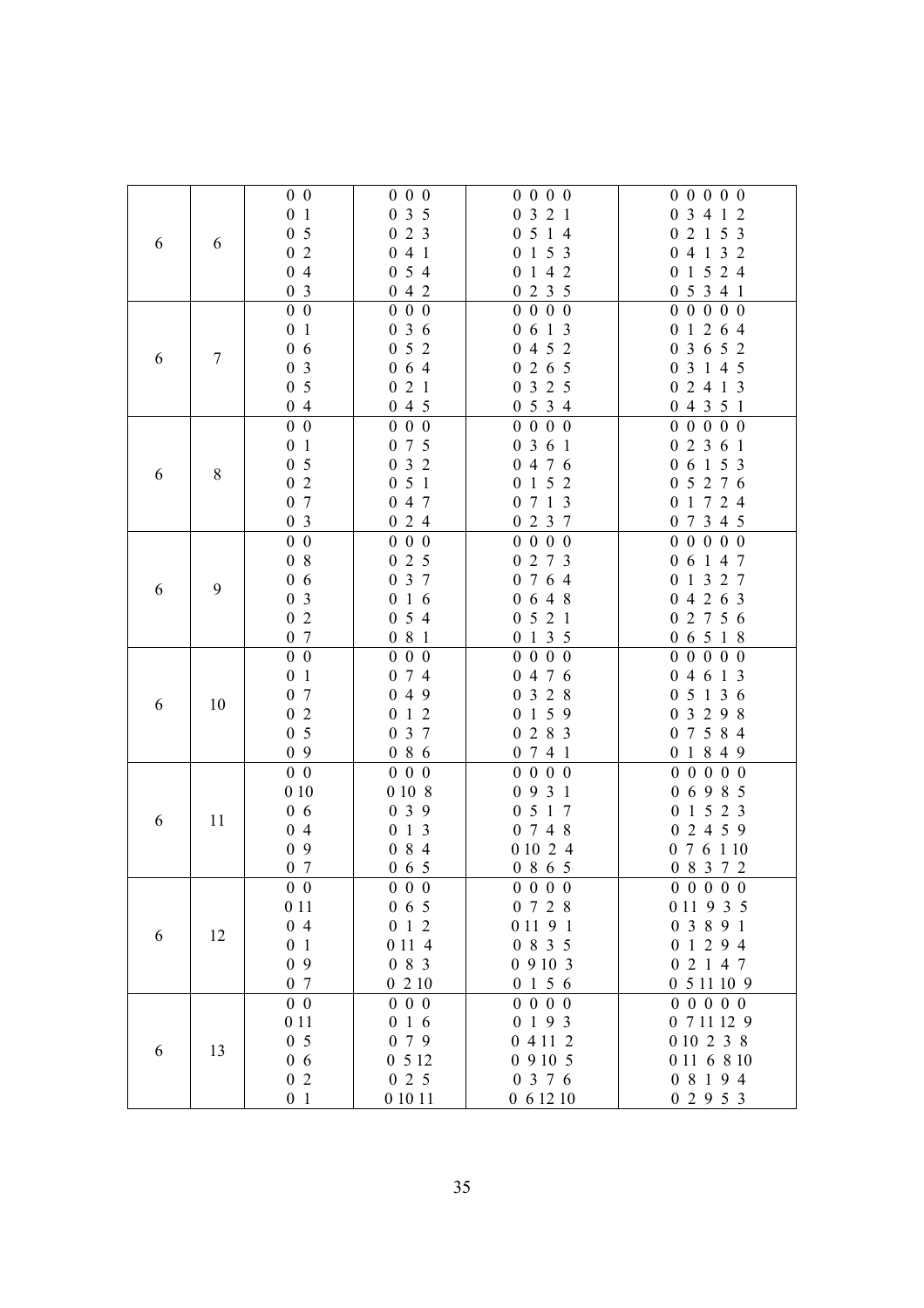|        |                | $0\,0$                    | $0\ 0\ 0$                     | 0 0 0 0                             | 0 0 0 0 0              |
|--------|----------------|---------------------------|-------------------------------|-------------------------------------|------------------------|
|        |                | 0 9                       | 0 4 7                         | 05101                               | 0 12 8 3 4             |
|        |                | 0 <sub>5</sub>            | 0 12 11                       | 0 8 12 2                            | 0 5 4 11 9             |
| 6      | 14             | 06                        | 061                           | 0 1 7 3                             | 0 3 6 4 1              |
|        |                | 0 <sub>3</sub>            | 092                           | 0 13 2 11                           | 0 2 3 9 11             |
|        |                | 0 7                       | 0 10 8                        | 0439                                | 0 6 11 10 13           |
|        |                | $0\quad 0$                | $0\ 0\ 0$                     | 0 0 0 0                             | 0 0 0 0 0              |
|        |                | 0 <sub>1</sub>            | 0 12 6                        | 0 1 8 7                             | 0 1 7 2 5              |
|        |                | 010                       | 038                           | 0 3 12 14                           | 0 10 8 9 4             |
| 6      | 15             | 02                        | 021                           | 0 7 2 5                             | 0 7 12 10 2            |
|        |                | 0 12                      | 0411                          | 0 10 13 11                          | 0 4 13 6 12            |
|        |                | 04                        | 0 5 7                         | 0 14 3 8                            | 0 11 6 3 14            |
|        |                | $0\quad 0$                | $0\ 0\ 0$                     | $0\; 0\; 0\; 0$                     | 0 0 0 0 0              |
|        |                | $0\quad 0$                | 011                           | 0 1 0 1                             | 0 0 1 1 0              |
|        |                | 0 <sub>1</sub>            | $0\ 0\ 1$                     | 0 1 1 0                             | 0 1 1 0 1              |
| $\tau$ | $\overline{c}$ | $0\,0$                    | $0\ 0\ 1$                     | 0 0 1 1                             | 0 1 1 1 0              |
|        |                | 0 <sub>1</sub>            | $1\quad1$<br>$\boldsymbol{0}$ | 0 1 0 1                             | 0 1 0 1 1              |
|        |                | 0 <sub>1</sub>            | $1\,0$<br>$\boldsymbol{0}$    | $1\quad1\quad0$<br>$\boldsymbol{0}$ | 0 0 1 0 1              |
|        |                | 0 <sub>1</sub>            | 0 1 0                         | 0 0 1 1                             | 0 0 0 1 1              |
|        |                | $0\quad 0$                | $0\ 0\ 0$                     | $0\; 0\; 0\; 0$                     | 0 0 0 0 0              |
|        |                | 02                        | $0$ 1 1                       | 0221                                | 0 1 2 0 1              |
|        |                | 0 <sub>2</sub>            | 012                           | 0 0 2 1                             | 02210                  |
| $\tau$ | 3              | 0 <sub>1</sub>            | 021                           | 2 1 2<br>$\boldsymbol{0}$           | 02121                  |
|        |                | 02                        | $0\ 0\ 2$                     | 120<br>$\boldsymbol{0}$             | 0 1 0 2 2              |
|        |                | 0 <sub>1</sub>            | $1\,2$<br>$\boldsymbol{0}$    | $0 \t1 \t2$<br>$\boldsymbol{0}$     | 02012                  |
|        |                | 0 <sub>1</sub>            | 021                           | 0102                                | 0 0 1 1 2              |
|        |                | $0\,0$                    | $0\ 0\ 0$                     | 0 0 0 0                             | 0 0 0 0 0              |
|        |                | 0 <sub>3</sub>            | 013                           | 0213                                | 0 1 2 1 3              |
|        |                | $0\,2$                    | 023                           | 0 0 1 2                             | 0 0 3 1 2              |
| $\tau$ | $\overline{4}$ | 0 <sub>1</sub>            | 031                           | 0 3 1 2                             | 0 1 2 3 2              |
|        |                | $0\,2$                    | 021                           | 0321                                | 0 2 0 3 1              |
|        |                | 0 <sub>3</sub>            | $1\,2$<br>$\boldsymbol{0}$    | 0231                                | 02103                  |
|        |                | 0 <sub>1</sub>            | 032                           | 0132                                | 03120                  |
|        |                | $0\quad 0$                | $0\ 0\ 0$                     | 0 0 0 0                             | 0 0 0 0 0              |
|        |                | 04                        | $0 \; 1 \; 3$                 | 0 1 3 4<br>0143                     | 02431<br>0 1 2 4 3     |
|        |                | 0 <sub>1</sub>            | 014                           |                                     |                        |
| 7      | 5              | 0 <sub>2</sub><br>$0\,$ 2 | 041<br>032                    | 0342<br>0421                        | 02314                  |
|        |                | 0 <sub>3</sub>            | 023                           | 0213                                | 0 1 4 3 2<br>0 4 3 1 2 |
|        |                | 0 <sub>3</sub>            | 021                           | 0412                                | 0 3 1 2 4              |
|        |                | $0\ 0$                    | $0\ 0\ 0$                     | 0 0 0 0                             | 0 0 0 0 0              |
|        |                | 02                        | 023                           | 0 3 4 5                             | 0 4 3 2 5              |
|        |                | 04                        | 035                           | 0215                                | 0 2 5 3 4              |
| $\tau$ | 6              | 0 <sub>3</sub>            | $0\,$ 1 $\,$ 5                | 0513                                | 0 3 4 5 1              |
|        |                | 0 <sub>1</sub>            | 012                           | 0152                                | 0 5 4 1 2              |
|        |                | 0 <sub>5</sub>            | 041                           | 0431                                | 0 3 1 4 2              |
|        |                | 0 <sub>5</sub>            | 054                           | 0524                                | 0 1 3 5 4              |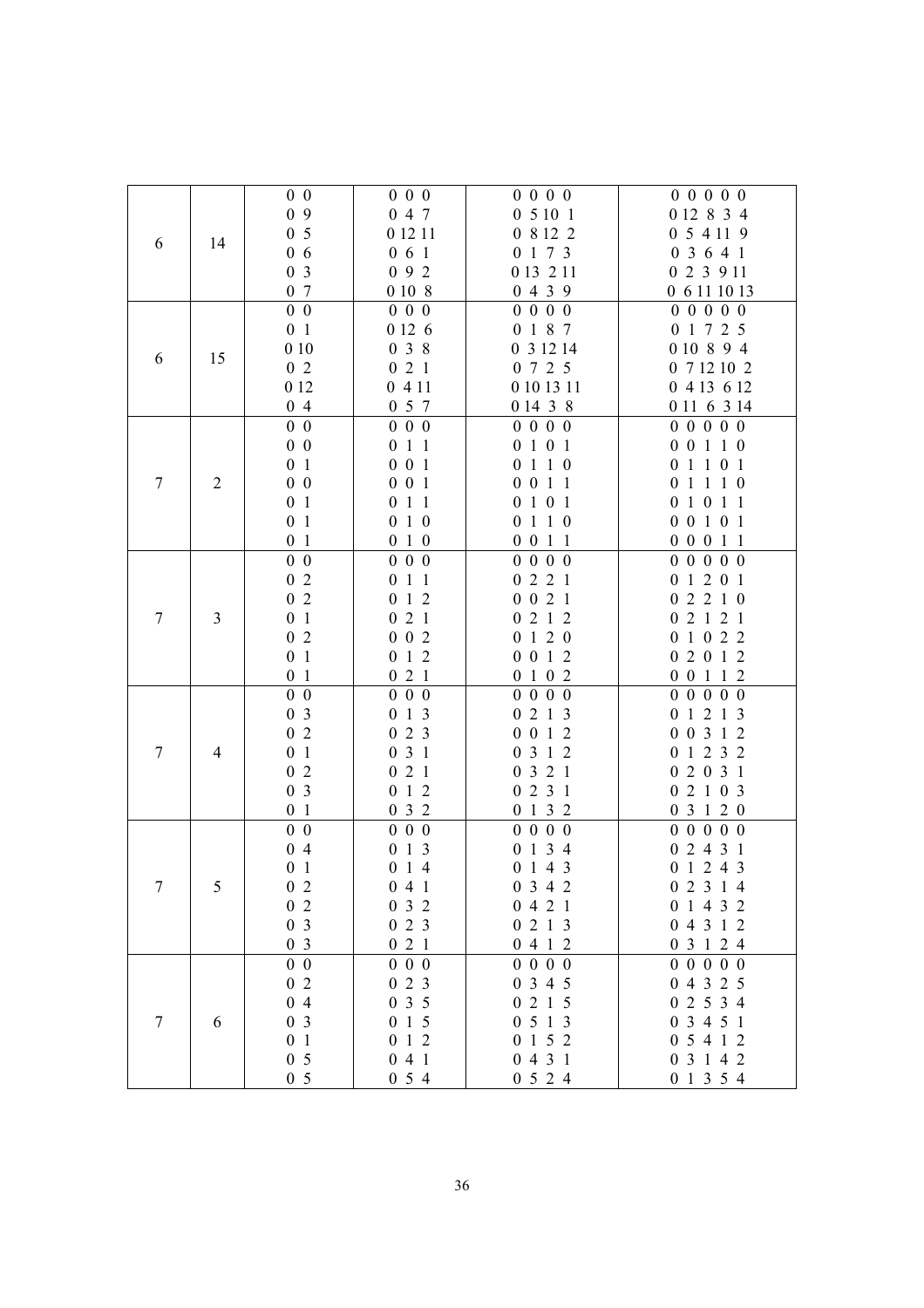|                  |    | $0\,0$         | $0\,0\,0$                  | 0 0 0 0                       | 0 0 0 0 0                   |
|------------------|----|----------------|----------------------------|-------------------------------|-----------------------------|
|                  |    | 0 <sub>5</sub> | 036                        | 1 3 2<br>$\boldsymbol{0}$     | 1 3 2 5<br>$\boldsymbol{0}$ |
|                  |    | 0 <sub>1</sub> | 054                        | 2 6 4<br>$\boldsymbol{0}$     | 2 6 4 3<br>$\boldsymbol{0}$ |
| $\tau$           | 7  | 0 <sub>3</sub> | 023                        | 0326                          | 0 3 2 6 1                   |
|                  |    | 04             | 061                        | 0451                          | 04516                       |
|                  |    | 06             | 042                        | 0513                          | 0 5 1 3 4                   |
|                  |    | 02             | 015                        | 0 6 4 5                       | 0 6 4 5 2                   |
|                  |    | $0\,0$         | $0\ 0\ 0$                  | $0\; 0\; 0\; 0$               | 0 0 0 0 0                   |
|                  |    | 06             | 0 3 7                      | 1 3 2<br>$\boldsymbol{0}$     | 0 5 1 2 3                   |
|                  |    | 04             | 046                        | 2 5 7<br>$\boldsymbol{0}$     | 3 5 4 6<br>$\mathbf{0}$     |
| 7                | 8  | 0 <sub>5</sub> | $0\t0\t0\t3$               | 0564                          | 0 1 6 3 2                   |
|                  |    | 0 <sub>1</sub> | 1 2<br>$\boldsymbol{0}$    | 3 2 5<br>$\boldsymbol{0}$     | 0 5 4 3 1                   |
|                  |    | 0 <sub>3</sub> | 7 5<br>$\boldsymbol{0}$    | 0641                          | 0 6 7 1 5                   |
|                  |    | 0 7            | 054                        | 0412                          | 0 7 2 6 1                   |
|                  |    | $0\quad 0$     | $0\ 0\ 0$                  | 0 0 0 0                       | 0 0 0 0 0                   |
|                  |    | 06             | $1\,5$<br>$\boldsymbol{0}$ | 1 7 5<br>$\boldsymbol{0}$     | 0 6 3 1 7                   |
|                  |    | 0 <sub>3</sub> | 0 5 7                      | 5 1 2<br>$\boldsymbol{0}$     | 0 4 8 5 6                   |
| $\boldsymbol{7}$ | 9  | 04             | 071                        | 8 3 6<br>$\boldsymbol{0}$     | 2 7 8 1<br>$\boldsymbol{0}$ |
|                  |    | $0\,2$         | 2 8<br>$\boldsymbol{0}$    | 1 8 4<br>$\boldsymbol{0}$     | 8 5 7 2<br>$\boldsymbol{0}$ |
|                  |    | 0 7            | 4 3<br>$\boldsymbol{0}$    | 3 4 8<br>$\boldsymbol{0}$     | 1 2 6 4<br>$\boldsymbol{0}$ |
|                  |    | 08             | 086                        | 0463                          | 0 5 4 7 3                   |
|                  |    | $0\,0$         | $0\,0\,0$                  | $0\; 0\; 0\; 0$               | 0 0 0 0 0                   |
|                  |    | 06             | 052                        | 7 2 5<br>$\boldsymbol{0}$     | 0 4 1 5 8                   |
|                  |    | 02             | $1\,6$<br>$\boldsymbol{0}$ | 9 7 6<br>$\boldsymbol{0}$     | 0 6 2 8 5                   |
| $\tau$           | 10 | 0 <sub>1</sub> | 7 5<br>$\mathbf{0}$        | 893<br>$\boldsymbol{0}$       | 06914                       |
|                  |    | 0 7            | 069                        | 5 8 4<br>$\boldsymbol{0}$     | 0 7 5 3 9                   |
|                  |    | 04             | 2 3<br>$\overline{0}$      | 152<br>$\boldsymbol{0}$       | 0 8 7 2 3                   |
|                  |    | 09             | 084                        | 0638                          | 0 1 3 4 2                   |
|                  |    | $0\quad 0$     | $0\quad 0\quad 0$          | $0\ 0\ 0$<br>$\boldsymbol{0}$ | 0 0 0 0 0                   |
|                  |    | 0 7            | 072                        | 0 8 3 6                       | 0 5 2 8 1                   |
|                  |    | 09             | 0 10 4                     | 0427                          | 0 9 8 7 2                   |
| 7                | 11 | 04             | 0310                       | 0 10 1 9                      | 0 3 9 10 6                  |
|                  |    | 06             | 096                        | 05910                         | 0 4 7 3 5                   |
|                  |    | 0 <sub>1</sub> | 089                        | 0 6 7 3                       | 0 8 1 5 3                   |
|                  |    | 010            | 021                        | 0 3 10 5                      | 0 10 6 4 9                  |
|                  |    | $0\,0$         | $0\ 0\ 0$                  | 0 0 0 0                       | 0 0 0 0 0                   |
|                  |    | 04             | 0911                       | 0 3 1 1 1                     | 0 9 3 5 4                   |
|                  |    | 0 7            | 049                        | 0 10 3 2                      | 0 5 7 2 6                   |
| $\overline{7}$   | 12 | 0 <sub>1</sub> | 023                        | 0 9 7 3                       | 0 8 6 9 11                  |
|                  |    | 0 1 1          | 0 11 5                     | 0 11 5 6                      | 0 7 8 6 3                   |
|                  |    | 02             | 0610                       | 0469                          | 0 2 11 7 8                  |
|                  |    | 0 <sub>5</sub> | 0 1 8                      | 0 8 9 7                       | 0 11 2 3 10                 |
|                  |    | $0\,0$         | $0\ 0\ 0$                  | 0 0 0 0                       | 0 0 0 0 0                   |
|                  |    | 0 7            | 0 1 1 1                    | 0 10 1 3                      | 0 3 6 8 2                   |
|                  |    | 0 <sub>3</sub> | 0512                       | 0 11 3 12                     | 0 7 12 6 4                  |
| $\boldsymbol{7}$ | 13 | 0 1 1          | 095                        | 0 12 9 8                      | 0 12 1 5 8                  |
|                  |    | 06             | 043                        | 0971                          | 0 2 10 11 3                 |
|                  |    | 02             | 0 7 8                      | 0 6 12 4                      | 0 10 11 4 1                 |
|                  |    | 0 <sub>1</sub> | 0102                       | 0726                          | 0 11 4 9 5                  |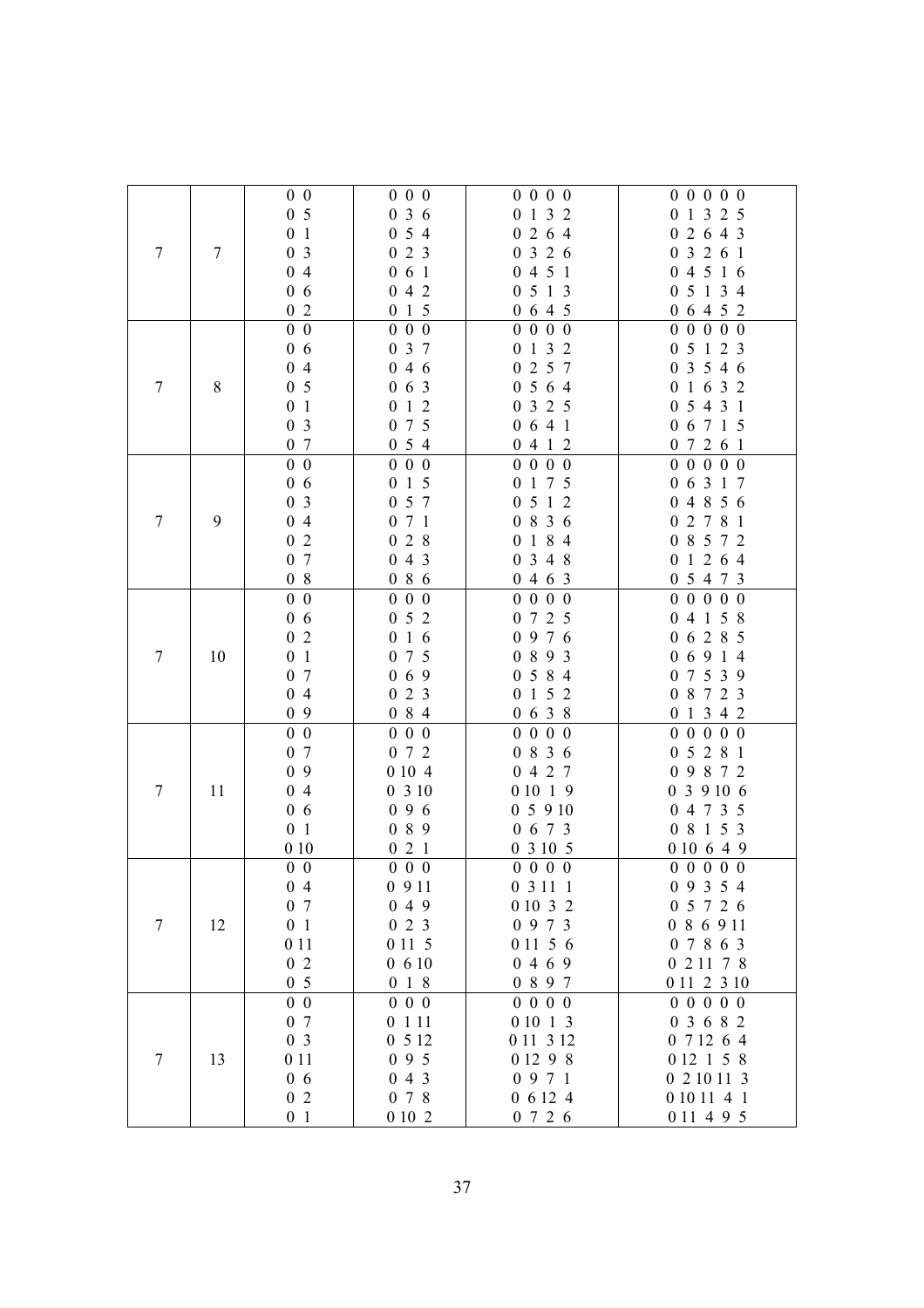|         |                  | $0\,0$                    | $0\,0\,0$                                   | $0\; 0\; 0\; 0$                      | 0 0 0 0 0                 |
|---------|------------------|---------------------------|---------------------------------------------|--------------------------------------|---------------------------|
|         |                  | 06                        | 0 1 8                                       | 0 1 7 10                             | 0 1 10 9 13               |
|         |                  | 0 7                       | 0910                                        | 0635                                 | 0 7 4 8 10                |
| $\tau$  | 14               | 0 <sub>5</sub>            | 0 11 13                                     | 0 8 13 4                             | 0 4 7 3 12                |
|         |                  | 010                       | 026                                         | 0 12 5 13                            | 0 10 3 12 1               |
|         |                  | 0 1 1                     | 0511                                        | 02129                                | 0 12 2 4 11               |
|         |                  | 08                        | 031                                         | 0 10 4 2                             | 0 6 5 13 7                |
|         |                  | $0\,0$                    | $0\,0\,0$                                   | 0 0 0 0                              | 00000                     |
|         |                  | 08                        | 0 13 3                                      | 0 5 14 12                            | 0 10 2 11 14              |
|         |                  | 0 14                      | 0 2 1 2                                     | 0 13 1 6                             | 0 14 7 6 8                |
| 7       | 15               | 04                        | 0 6 14                                      | 0 1 7 10                             | 0 7 13 10 9               |
|         |                  | 0 1 3                     | 0910                                        | 0235                                 | 0 11 5 7 12               |
|         |                  | 02                        | 0411                                        | 0 3 11 7                             | 0 5 4 9 2                 |
|         |                  | 0 <sub>5</sub>            | 015                                         | 0492                                 | 0 1 1 1 1 1 4 6           |
|         |                  | $0\quad 0$                | $0\ 0\ 0$                                   | 0 0 0 0                              | 0 0 0 0 0                 |
|         |                  | 0 <sub>1</sub>            | $\boldsymbol{0}$<br>$1\,1$                  | 0 0 1 1                              | 0 1 1 0 1                 |
|         |                  | 0 <sub>1</sub>            | $0\ 0\ 1$                                   | 0 0 1 1                              | 0 1 0 1 1                 |
|         |                  | $0\,0$                    | $1\quad1$<br>$\boldsymbol{0}$               | $1 \t0 \t1$<br>$\boldsymbol{0}$      | 0 0 1 1 1                 |
| $\,8\,$ | $\boldsymbol{2}$ | 0 <sub>1</sub>            | 0 1 0                                       | 0101                                 | 0 0 1 1 0                 |
|         |                  | $0\,0$                    | $1\,0$<br>$\boldsymbol{0}$                  | 0 1 1 0                              | 0 1 1 0 0                 |
|         |                  | 0 <sub>1</sub>            | $0\ 0\ 1$                                   | 0110                                 | 0 0 0 1 1                 |
|         |                  | $0\,0$                    | 0 1 0                                       | 0 0 1 1                              | 0 1 0 1 0                 |
|         |                  | $0\,0$                    | $0\,0\,0$                                   | $0\; 0\; 0\; 0$                      | 0 0 0 0 0                 |
|         |                  | $0\hskip 4pt 0\hskip 4pt$ | $0\ 0\ 1$                                   | 0 0 2 1                              | 0 1 0 2 2                 |
|         |                  | 0 <sub>1</sub>            | $1\,2$<br>$\boldsymbol{0}$                  | 122<br>$\boldsymbol{0}$              | 0 0 1 2 1                 |
| 8       | $\overline{3}$   | 02                        | 021                                         | $1 \t0 \t2$<br>$\boldsymbol{0}$      | 0 2 1 1 2                 |
|         |                  | $0\,$ 2                   | 022                                         | 2 1 2<br>$\boldsymbol{0}$            | 2 0 2 1<br>$\overline{0}$ |
|         |                  | $0\,2$                    | 021                                         | 221<br>$\boldsymbol{0}$              | 02201                     |
|         |                  | 0 <sub>1</sub>            | 012                                         | 0201                                 | 0 0 2 1 2                 |
|         |                  | 0 <sub>1</sub>            | 010                                         | 0120                                 | 0 1 2 1 0                 |
|         |                  | $0\,0$                    | $0\ 0\ 0$                                   | 0 0 0 0                              | 0 0 0 0 0                 |
|         |                  | 0 <sub>3</sub>            | 031                                         | 1 2 3<br>$\boldsymbol{0}$            | 02031                     |
|         |                  | 0 <sub>3</sub>            | 023                                         | 132<br>$\boldsymbol{0}$              | 0 0 3 2 1                 |
| $\,8\,$ | $\overline{4}$   | $0\,2$                    | 021                                         | 2 3 1<br>$\boldsymbol{0}$            | 0 3 1 2 2                 |
|         |                  | $0\,2$                    | $0 \t1 \t3$                                 | 0321                                 | 2 3 1 3<br>$\overline{0}$ |
|         |                  | 0 <sub>1</sub>            | 012                                         | 0 0 3 1                              | 0 1 3 3 2                 |
|         |                  | 0 <sub>2</sub>            | 0 1 2                                       | 0 2 1 3                              | 0 1 1 2 3                 |
|         |                  | 0 <sub>1</sub>            | 032                                         | 0 3 1 2                              | 0 3 2 0 1                 |
|         |                  | $0\quad 0$                | $0\ 0\ 0$                                   | 0 0 0 0                              | 0 0 0 0 0                 |
|         |                  | 0 <sub>1</sub>            | 0 3 4                                       | 0231                                 | 0 4 1 3 2                 |
|         |                  | 04                        | 042                                         | 0423                                 | 0 1 2 4 3                 |
| 8       | 5                | 0 <sub>3</sub><br>02      | 013<br>1 2                                  | 0 1 3 2<br>2 1 4<br>$\boldsymbol{0}$ | 0 3 2 1 4                 |
|         |                  | $0\,2$                    | $\boldsymbol{0}$<br>2 4<br>$\boldsymbol{0}$ | 0341                                 | 0 2 4 3 1<br>02341        |
|         |                  | 0 <sub>3</sub>            | $0\,$ 2 $\,$ 1                              | 0412                                 | 0 4 3 1 2                 |
|         |                  | 04                        | 031                                         | 0143                                 | 0 1 4 2 3                 |
|         |                  |                           |                                             |                                      |                           |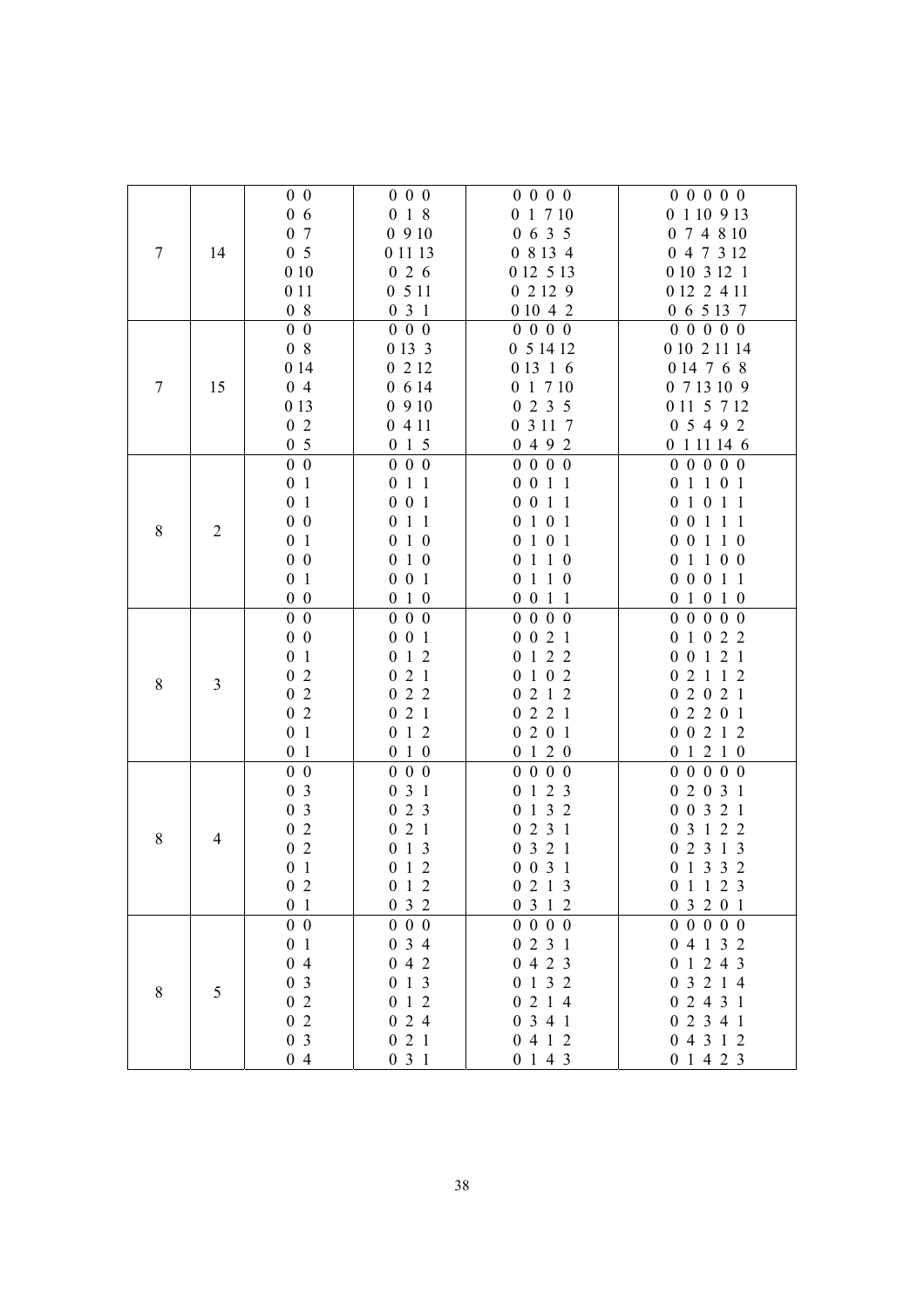|       |       | $0\,0$                             | $0\,0\,0$                                      | $0\; 0\; 0\; 0$               | 0 0 0 0 0                   |
|-------|-------|------------------------------------|------------------------------------------------|-------------------------------|-----------------------------|
|       |       | 0 <sub>5</sub>                     | $1\,5$<br>$\boldsymbol{0}$                     | 2 3 1<br>$\boldsymbol{0}$     | 0 0 3 5 4                   |
|       |       | 04                                 | 4 3<br>$\overline{0}$                          | 3 2 4<br>$\boldsymbol{0}$     | 3 4 5 2<br>$\boldsymbol{0}$ |
|       |       | 02                                 | 041                                            | 0452                          | 5 4 3 1<br>$\overline{0}$   |
| $8\,$ | 6     | 0 <sub>1</sub>                     | 034                                            | 0143                          | 1 4 2 3<br>$\boldsymbol{0}$ |
|       |       | 0 <sub>3</sub>                     | 012                                            | 0 1 3 4                       | 0 4 2 1 3                   |
|       |       | 0 <sub>1</sub>                     | 024                                            | 1 5 2<br>$\boldsymbol{0}$     | 0 2 1 4 5                   |
|       |       | 0 <sub>3</sub>                     | 053                                            | 0 3 1 5                       | 0 3 5 1 4                   |
|       |       | $0\,0$                             | $0\,0\,0$                                      | 0 0 0 0                       | 0 0 0 0 0                   |
|       |       | 0 <sub>1</sub>                     | 021                                            | 0516                          | 0 2 6 3 5                   |
|       |       | 0 <sub>5</sub>                     | 043                                            | 0421                          | 0 2 1 4 3                   |
|       |       | 02                                 | 036                                            | 0563                          | 0 1 3 6 4                   |
| 8     | 7     | 06                                 | 052                                            | 3 2 4<br>$\boldsymbol{0}$     | 0 6 5 2 3                   |
|       |       | 04                                 | 035                                            | 2 5 1<br>$\boldsymbol{0}$     | 0 3 6 5 2                   |
|       |       | 0 <sub>1</sub>                     |                                                | 3 4 5                         |                             |
|       |       |                                    | $1\,2$<br>$\boldsymbol{0}$                     | $\boldsymbol{0}$              | 04216                       |
|       |       | 0 <sub>3</sub>                     | 064                                            | 0632                          | 0 3 4 2 1                   |
|       |       | $0\,0$                             | $0\,0\,0$                                      | 0 0 0 0                       | 0 0 0 0 0                   |
|       |       | 06                                 | 3 7<br>$\boldsymbol{0}$                        | 2 6 1<br>$\boldsymbol{0}$     | 3 7 5 6<br>$\boldsymbol{0}$ |
|       |       | 02                                 | 052                                            | 7 1 2<br>$\boldsymbol{0}$     | 5 7 6 3<br>$\boldsymbol{0}$ |
| 8     | $8\,$ | 0 <sub>5</sub>                     | 053                                            | 0 6 3 7                       | 4 2 3 5<br>$\boldsymbol{0}$ |
|       |       | 0 7                                | $0\,$ 7 $\,$ 6                                 | 0724                          | 0 3 6 1 7                   |
|       |       | 0 <sub>1</sub>                     | 024                                            | 0543                          | 0 1 4 6 2                   |
|       |       | 0 <sub>3</sub>                     | 061                                            | 0456                          | 0 6 3 2 5                   |
|       |       | 04                                 | 045                                            | 0 1 7 5                       | 0 7 5 2 1                   |
|       |       | $0\,0$                             | $0\,0\,0$                                      | $\boldsymbol{0}$<br>$0\,0\,0$ | $0\,0$<br>$0\,0\,0$         |
|       |       | 0 <sub>1</sub>                     | 056                                            | 6 8 2<br>$\boldsymbol{0}$     | 0 1 7 5 8                   |
|       |       | $\overline{2}$<br>$\boldsymbol{0}$ | 8 4<br>$\boldsymbol{0}$                        | 4 7 8<br>$\boldsymbol{0}$     | 2 3 4 6<br>$\boldsymbol{0}$ |
| $8\,$ | 9     | 08                                 | 0 4 7                                          | 0 6 7 5                       | 0 7 1 6 3                   |
|       |       | 06                                 | 072                                            | 0543                          | 0 4 6 1 5                   |
|       |       | 0 7                                | 035                                            | 0724                          | 0 7 5 3 1                   |
|       |       | 0 <sub>5</sub>                     | 1 8<br>$\boldsymbol{0}$                        | 1 6 3<br>$\boldsymbol{0}$     | 0 5 4 6 2                   |
|       |       | 0 <sub>3</sub>                     | $0\t6\t3$                                      | 0316                          | 0 4 8 2 3                   |
|       |       | $0\,0$                             | $0\,0\,0$                                      | $\boldsymbol{0}$<br>$0\,0\,0$ | 0 0 0 0 0                   |
|       |       | 08                                 | 8 5<br>$\boldsymbol{0}$                        | 8 1 2<br>$\boldsymbol{0}$     | 2 6 7 9<br>$\boldsymbol{0}$ |
|       |       | 07                                 | $\sqrt{5}$<br>$\boldsymbol{0}$<br>$\mathbf{1}$ | 2 8 3<br>$\boldsymbol{0}$     | 0 8 1 9 7                   |
|       |       | 0 <sub>1</sub>                     | 072                                            | 0 8 5 1                       | 0 3 2 1 5                   |
| 8     | 10    | 06                                 | 0 4 7                                          | 0947                          | 0 1 8 5 2                   |
|       |       | 09                                 | 026                                            | 0 7 6 4                       | 0 4 9 3 8                   |
|       |       | 0 <sub>5</sub>                     | 098                                            | 0126                          | 0 5 1 7 3                   |
|       |       | 0 <sub>3</sub>                     | 034                                            | 0 3 7 9                       | 09465                       |
|       |       | $0\quad 0$                         | $0\ 0\ 0$                                      | 0 0 0 0                       | 0 0 0 0 0                   |
|       |       | 08                                 | 028                                            | 0 3 7 2                       | 0 4 8 10 1                  |
|       |       | 0 <sub>5</sub>                     | 043                                            | 0795                          | 03426                       |
|       |       | 04                                 | 074                                            | 0546                          | 0 2 7 5 8                   |
| $8\,$ | 11    | 010                                | 0 10 2                                         | 0 10 6 4                      | 0 10 9 4 3                  |
|       |       | 06                                 | 016                                            | 0 4 5 8                       | 0 7 2 3 9                   |
|       |       | 0 <sub>1</sub>                     | 031                                            | 0289                          | 0 8 5 1 2                   |
|       |       | 0 <sub>3</sub>                     | 095                                            | 0916                          | 0 9 1 6 7                   |
|       |       |                                    |                                                |                               |                             |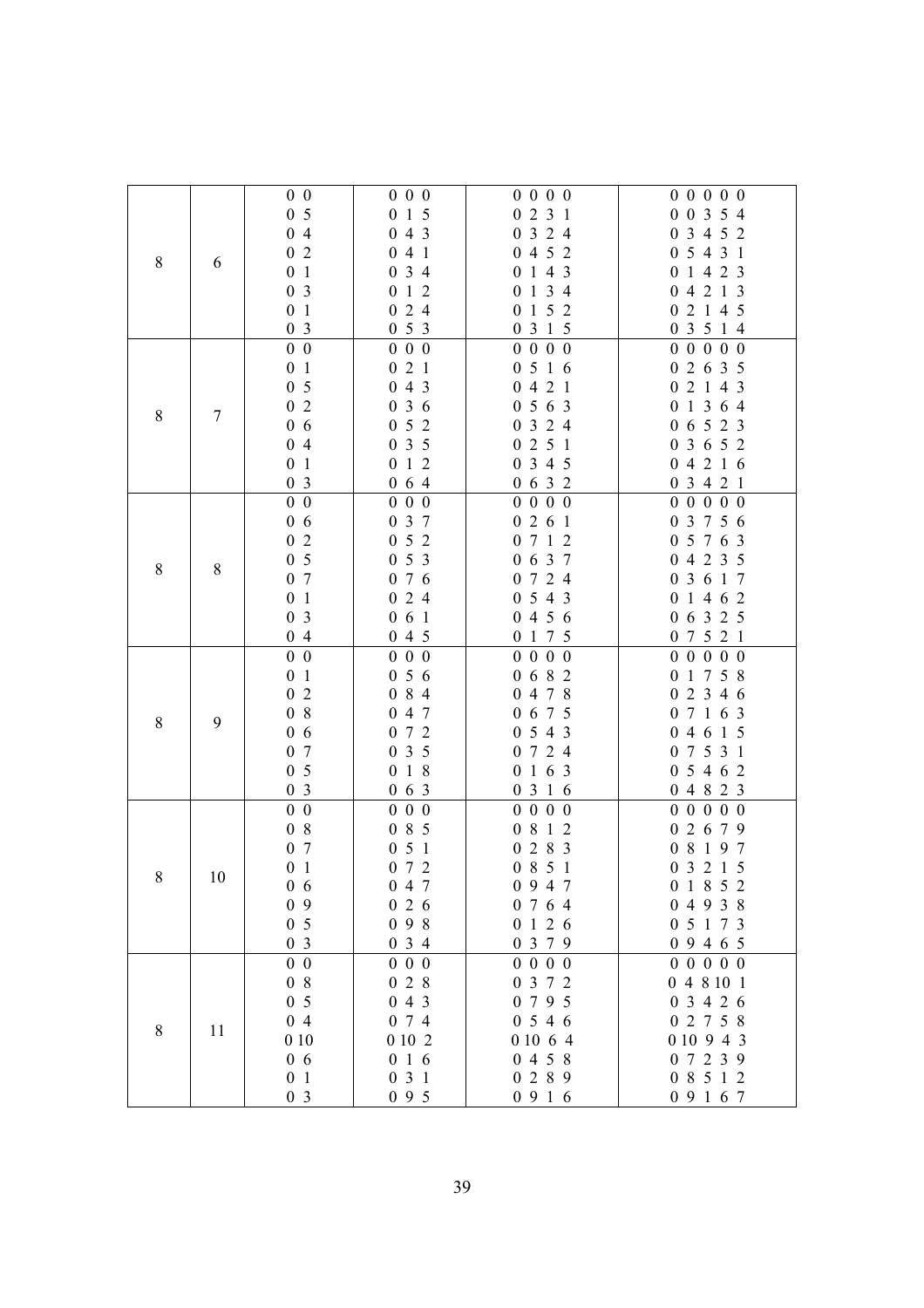|           |                                                                                                                                                                                                                                                                                                                                                                                                                                                                       | $0\,0$         | $0\ 0\ 0$                  | 0 0 0 0                                                                                                                                                                                                                                                                                                                                                                                                                                                                                                        | 0 0 0 0 0                                |
|-----------|-----------------------------------------------------------------------------------------------------------------------------------------------------------------------------------------------------------------------------------------------------------------------------------------------------------------------------------------------------------------------------------------------------------------------------------------------------------------------|----------------|----------------------------|----------------------------------------------------------------------------------------------------------------------------------------------------------------------------------------------------------------------------------------------------------------------------------------------------------------------------------------------------------------------------------------------------------------------------------------------------------------------------------------------------------------|------------------------------------------|
|           |                                                                                                                                                                                                                                                                                                                                                                                                                                                                       |                | $0\hskip 4pt$ 6 10         |                                                                                                                                                                                                                                                                                                                                                                                                                                                                                                                | 0 3 7 9 6                                |
|           |                                                                                                                                                                                                                                                                                                                                                                                                                                                                       |                | 0411                       |                                                                                                                                                                                                                                                                                                                                                                                                                                                                                                                | 0 9 3 4 7                                |
|           |                                                                                                                                                                                                                                                                                                                                                                                                                                                                       |                | 024                        |                                                                                                                                                                                                                                                                                                                                                                                                                                                                                                                | 0 5 1 6 2                                |
| $8\,$     |                                                                                                                                                                                                                                                                                                                                                                                                                                                                       | 010            | 038                        | 02111<br>0538<br>09104<br>0743<br>0 3 9 1<br>0 11 2 5<br>04116<br>0 0 0 0<br>0 2 7 3<br>0 6 4 12<br>0 11 8 2<br>0 10 12 4<br>0 9 10 11<br>0 12 2 8<br>0 7 6 5<br>0 0 0 0<br>0 6 3 12<br>0 4 13 2<br>0 1 3 8<br>0 5 6 13<br>08410<br>0 9 7 5<br>0 12 11 1<br>0 0 0 0<br>0 5 4 11<br>0 1 6 2<br>0 10 2 12<br>0 6 14 4<br>0 13 11 10<br>09121<br>0 3 7 8<br>0 0 0 0<br>0 1 0 1<br>0110<br>$1 \t0 \t1$<br>$\boldsymbol{0}$<br>0 0 1 1<br>$0 \t0 \t1 \t1$<br>$1\quad1\quad0$<br>$\boldsymbol{0}$<br>0 1 1 0<br>0101 | 0 6 11 3 8                               |
|           |                                                                                                                                                                                                                                                                                                                                                                                                                                                                       | 04             | 0101                       |                                                                                                                                                                                                                                                                                                                                                                                                                                                                                                                | 0 11 2 1 5                               |
|           |                                                                                                                                                                                                                                                                                                                                                                                                                                                                       | 0 7            | 0 11 9                     |                                                                                                                                                                                                                                                                                                                                                                                                                                                                                                                | 0 10 8 2 3                               |
|           |                                                                                                                                                                                                                                                                                                                                                                                                                                                                       | 0 <sub>3</sub> | 0 1 7                      |                                                                                                                                                                                                                                                                                                                                                                                                                                                                                                                | 0 7 9 5 11                               |
|           |                                                                                                                                                                                                                                                                                                                                                                                                                                                                       | $0\,0$         | $0\quad 0\quad 0$          |                                                                                                                                                                                                                                                                                                                                                                                                                                                                                                                | $0\quad 0$<br>$0\,0$<br>$\boldsymbol{0}$ |
|           |                                                                                                                                                                                                                                                                                                                                                                                                                                                                       | 010            | 095                        |                                                                                                                                                                                                                                                                                                                                                                                                                                                                                                                | 0 2 7 3 5                                |
|           |                                                                                                                                                                                                                                                                                                                                                                                                                                                                       | 02             | 0 12 11                    |                                                                                                                                                                                                                                                                                                                                                                                                                                                                                                                | 0 6 4 12 8                               |
| $\,8\,$   |                                                                                                                                                                                                                                                                                                                                                                                                                                                                       |                | 0 1 1 3                    |                                                                                                                                                                                                                                                                                                                                                                                                                                                                                                                | 0 11 8 2 7                               |
|           |                                                                                                                                                                                                                                                                                                                                                                                                                                                                       |                | 078                        |                                                                                                                                                                                                                                                                                                                                                                                                                                                                                                                | 0 10 12 4 1                              |
|           |                                                                                                                                                                                                                                                                                                                                                                                                                                                                       |                | 0 1 1 2                    |                                                                                                                                                                                                                                                                                                                                                                                                                                                                                                                | 0 9 10 11 4                              |
|           |                                                                                                                                                                                                                                                                                                                                                                                                                                                                       |                | 052                        |                                                                                                                                                                                                                                                                                                                                                                                                                                                                                                                | 0 12 2 8 11                              |
|           |                                                                                                                                                                                                                                                                                                                                                                                                                                                                       |                | 0 10 4                     |                                                                                                                                                                                                                                                                                                                                                                                                                                                                                                                | 0 7 6 5 12                               |
|           |                                                                                                                                                                                                                                                                                                                                                                                                                                                                       |                | $0\ 0\ 0$                  |                                                                                                                                                                                                                                                                                                                                                                                                                                                                                                                | 0 0 0 0 0                                |
|           |                                                                                                                                                                                                                                                                                                                                                                                                                                                                       |                | 0 1 1 3                    |                                                                                                                                                                                                                                                                                                                                                                                                                                                                                                                | 0 6 3 12 10                              |
|           | 02<br>08<br>0 <sub>1</sub><br>12<br>06<br>13<br>0 1 1<br>0 <sub>5</sub><br>04<br>0 <sub>3</sub><br>$0\,0$<br>06<br>0 <sub>5</sub><br>$0\,2$<br>14<br>0 <sub>1</sub><br>0 12<br>04<br>09<br>$0\quad 0$<br>0 9<br>0 <sub>3</sub><br>0 <sub>1</sub><br>15<br>0 <sub>5</sub><br>06<br>0 13<br>0 14<br>$0\,0$<br>$0\hskip 4pt 0\hskip 4pt$<br>0 <sub>1</sub><br>0 <sub>1</sub><br>$\mathfrak{2}$<br>0 <sub>1</sub><br>0 <sub>1</sub><br>0 <sub>1</sub><br>$0\,0$<br>$0\,0$ |                | 0 10 6                     |                                                                                                                                                                                                                                                                                                                                                                                                                                                                                                                | 0 4 13 2 7                               |
| 8         |                                                                                                                                                                                                                                                                                                                                                                                                                                                                       |                | $0\,$ 8 $\,$ 1 $\,$        |                                                                                                                                                                                                                                                                                                                                                                                                                                                                                                                | 0 1 3 8 2                                |
|           |                                                                                                                                                                                                                                                                                                                                                                                                                                                                       |                | 0 13 3                     |                                                                                                                                                                                                                                                                                                                                                                                                                                                                                                                | 0 5 6 13 12                              |
|           |                                                                                                                                                                                                                                                                                                                                                                                                                                                                       |                | 0 11 5                     |                                                                                                                                                                                                                                                                                                                                                                                                                                                                                                                | 0841013                                  |
|           |                                                                                                                                                                                                                                                                                                                                                                                                                                                                       |                | 0 7 2                      |                                                                                                                                                                                                                                                                                                                                                                                                                                                                                                                | 0 9 7 5 11                               |
|           |                                                                                                                                                                                                                                                                                                                                                                                                                                                                       |                | 0 12 9                     |                                                                                                                                                                                                                                                                                                                                                                                                                                                                                                                | 0121118                                  |
|           |                                                                                                                                                                                                                                                                                                                                                                                                                                                                       |                | $0\quad 0\quad 0$          |                                                                                                                                                                                                                                                                                                                                                                                                                                                                                                                | 0 0 0 0 0                                |
|           |                                                                                                                                                                                                                                                                                                                                                                                                                                                                       |                | 0 12 13                    |                                                                                                                                                                                                                                                                                                                                                                                                                                                                                                                | 0 5 4 11 12                              |
|           |                                                                                                                                                                                                                                                                                                                                                                                                                                                                       |                | 0 6 12                     |                                                                                                                                                                                                                                                                                                                                                                                                                                                                                                                | 0 1 6 2 9                                |
| $\,$ $\,$ |                                                                                                                                                                                                                                                                                                                                                                                                                                                                       |                | 059                        |                                                                                                                                                                                                                                                                                                                                                                                                                                                                                                                | 0 10 2 12 14                             |
|           |                                                                                                                                                                                                                                                                                                                                                                                                                                                                       |                | 018                        |                                                                                                                                                                                                                                                                                                                                                                                                                                                                                                                | 061448                                   |
|           |                                                                                                                                                                                                                                                                                                                                                                                                                                                                       |                | 0914                       |                                                                                                                                                                                                                                                                                                                                                                                                                                                                                                                | 0 13 11 10 1                             |
|           |                                                                                                                                                                                                                                                                                                                                                                                                                                                                       |                | 042                        |                                                                                                                                                                                                                                                                                                                                                                                                                                                                                                                | 0 9 12 1 10                              |
|           |                                                                                                                                                                                                                                                                                                                                                                                                                                                                       |                | 0 13 10                    |                                                                                                                                                                                                                                                                                                                                                                                                                                                                                                                | 0 3 7 8 13                               |
|           |                                                                                                                                                                                                                                                                                                                                                                                                                                                                       |                | $0\ 0\ 0$                  |                                                                                                                                                                                                                                                                                                                                                                                                                                                                                                                | 0 0 0 0 0                                |
|           |                                                                                                                                                                                                                                                                                                                                                                                                                                                                       |                | $0$ 1 1                    |                                                                                                                                                                                                                                                                                                                                                                                                                                                                                                                | 0 1 1 0 0                                |
|           |                                                                                                                                                                                                                                                                                                                                                                                                                                                                       |                | $0\ 0\ 1$                  |                                                                                                                                                                                                                                                                                                                                                                                                                                                                                                                | 0 0 1 1 0                                |
|           |                                                                                                                                                                                                                                                                                                                                                                                                                                                                       |                | 0 1 0                      |                                                                                                                                                                                                                                                                                                                                                                                                                                                                                                                | 0 1 0 1 1                                |
| 9         |                                                                                                                                                                                                                                                                                                                                                                                                                                                                       |                | $0\ 0\ 1$                  |                                                                                                                                                                                                                                                                                                                                                                                                                                                                                                                | 0 0 1 1 1                                |
|           |                                                                                                                                                                                                                                                                                                                                                                                                                                                                       |                | 010                        |                                                                                                                                                                                                                                                                                                                                                                                                                                                                                                                | 0 1 1 1 0                                |
|           |                                                                                                                                                                                                                                                                                                                                                                                                                                                                       |                | $1\,1$<br>$\boldsymbol{0}$ |                                                                                                                                                                                                                                                                                                                                                                                                                                                                                                                | 0 1 1 0 1                                |
|           |                                                                                                                                                                                                                                                                                                                                                                                                                                                                       |                | $0\ 0\ 1$                  |                                                                                                                                                                                                                                                                                                                                                                                                                                                                                                                | 0 1 0 0 1                                |
|           |                                                                                                                                                                                                                                                                                                                                                                                                                                                                       |                | 0 1 1                      |                                                                                                                                                                                                                                                                                                                                                                                                                                                                                                                | 0 1 0 1 0                                |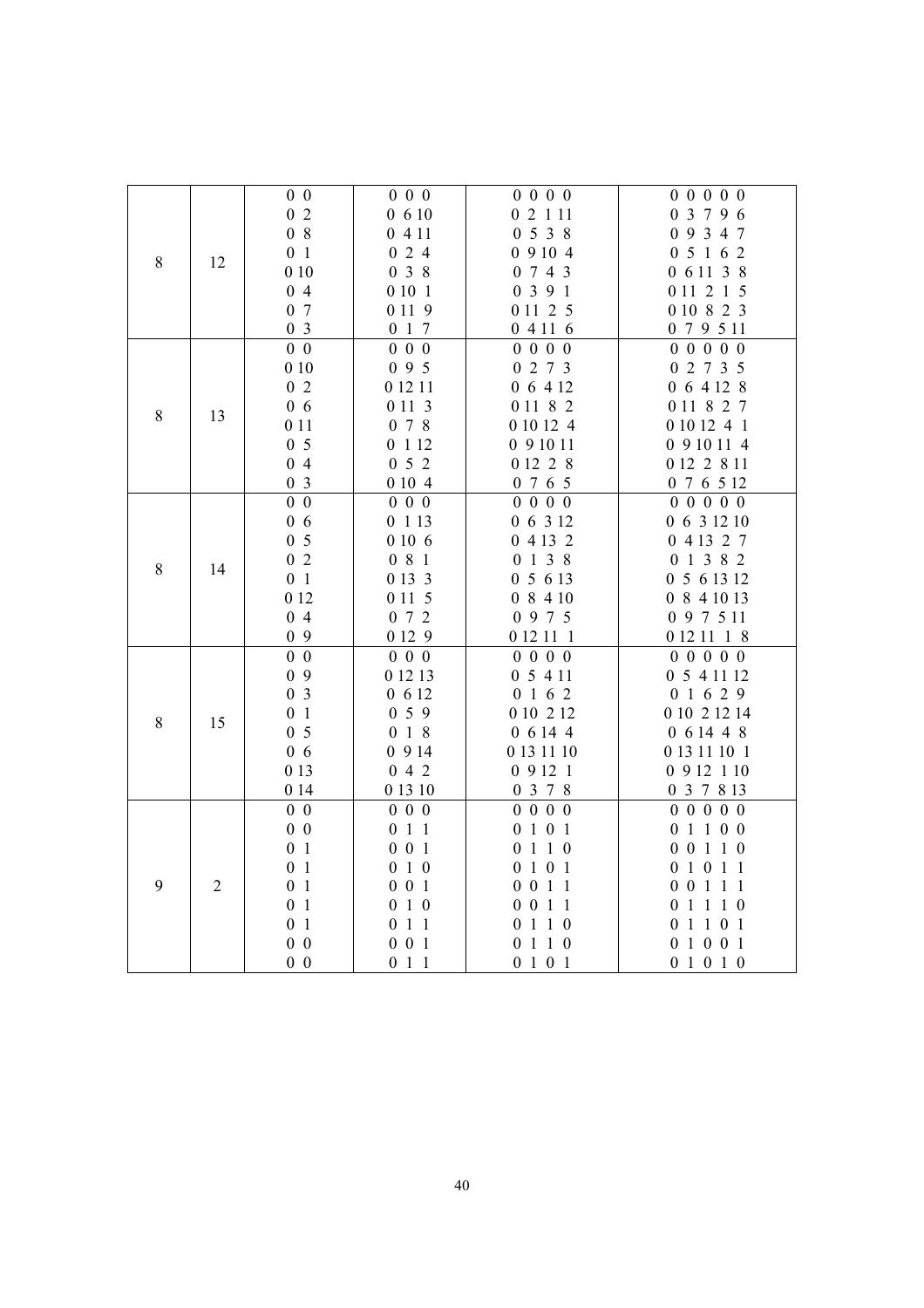|   |                | $0\,0$         | $0\,0\,0$                                          | $0\; 0\; 0\; 0$                 | 0 0 0 0 0                   |
|---|----------------|----------------|----------------------------------------------------|---------------------------------|-----------------------------|
|   |                | $0\,0$         | 021                                                | 0 0 1 2                         | 2 1 0 2<br>$\boldsymbol{0}$ |
|   |                | 0 <sub>1</sub> | $1\,2$<br>$\boldsymbol{0}$                         | 0210                            | 0 0 1 1 2                   |
|   |                | 0 <sub>1</sub> | 021                                                | 0 1 2 1                         | 0 1 2 1 2                   |
| 9 | 3              | 0 <sub>1</sub> | 012                                                | 0112                            | 0 2 2 1 0                   |
|   |                | 02             | 012                                                | 0 0 2 1                         | 0 1 0 2 2                   |
|   |                | 02             | 022                                                | 0201                            | 0 1 2 0 1                   |
|   |                | 02             | 021                                                | 0211                            | 0 2 1 2 1                   |
|   |                | 02             | 0 1 0                                              | 0 1 2 2                         | 02011                       |
|   |                | $0\,0$         | $0\ 0\ 0$                                          | $\boldsymbol{0}$<br>$0\,0\,0$   | 0 0 0 0 0                   |
|   |                | 02             | $0 \t0 \t3$                                        | 3 2 1<br>$\boldsymbol{0}$       | 0 3 2 1 1                   |
|   |                | 0 <sub>3</sub> | 2 1<br>$\boldsymbol{0}$                            | 123<br>$\boldsymbol{0}$         | 0 1 2 0 3                   |
|   |                | $0\,2$         | $1\,2$<br>$\boldsymbol{0}$                         | 3 1 2<br>$\boldsymbol{0}$       | 0 2 3 2 1                   |
| 9 | $\overline{4}$ | 0 <sub>3</sub> | 031                                                | 2 3 1<br>$\boldsymbol{0}$       | 0 1 2 3 0                   |
|   |                | 02             | 023                                                | 2 1 3<br>$\boldsymbol{0}$       | 0 3 1 2 0                   |
|   |                | 0 <sub>1</sub> | $1\,2$<br>$\boldsymbol{0}$                         | 3 1 2<br>$\boldsymbol{0}$       | 0 1 1 3 2                   |
|   |                | 0 <sub>1</sub> | 3 <sub>2</sub><br>$\boldsymbol{0}$                 | 132<br>$\boldsymbol{0}$         | 0 0 3 1 2                   |
|   |                | 0 <sub>1</sub> | 013                                                | 0213                            | 0 2 1 1 3                   |
|   |                | $0\,0$         | $0\ 0\ 0$                                          | 0 0 0 0                         | 0 0 0 0 0                   |
|   |                | 0 <sub>1</sub> | 023                                                | 4 2 1<br>$\boldsymbol{0}$       | 4 2 1 3<br>$\overline{0}$   |
|   |                | 0 <sub>1</sub> | 4 1<br>$\overline{0}$                              | 0214                            | 2 1 4 3<br>$\boldsymbol{0}$ |
|   |                | 04             | 042                                                | 0134                            | 0 1 3 4 2                   |
| 9 | 5              | 04             | 1 3<br>$\boldsymbol{0}$                            | 2 1 3<br>$\boldsymbol{0}$       | 0 2 1 3 4                   |
|   |                | 0 <sub>3</sub> | 14<br>$\boldsymbol{0}$                             | 3 4 2<br>$\boldsymbol{0}$       | 0 3 4 2 1                   |
|   |                | 02             | 032                                                | 3 4 1<br>$\boldsymbol{0}$       | 0 3 4 1 2                   |
|   |                | 0 <sub>3</sub> | 034                                                | 132<br>$\boldsymbol{0}$         | 0 1 3 2 4                   |
|   |                | 02             | 021                                                | 0423                            | 0 4 2 3 1                   |
|   |                | $0\,0$         | $0\ 0\ 0$                                          | 0 0 0 0                         | 0 0 0 0 0                   |
|   |                | 0 <sub>3</sub> | 045                                                | 0453                            | 0 1 2 4 5                   |
|   |                | 0 <sub>5</sub> | 043                                                | 0431                            | 3 2 1 4<br>$\boldsymbol{0}$ |
|   |                | 0 <sub>1</sub> | 14<br>$\boldsymbol{0}$                             | 1 4 5<br>$\boldsymbol{0}$       | 0 5 4 1 3                   |
| 9 | 6              | 02             | $\mathbf{1}$<br>$\overline{2}$<br>$\boldsymbol{0}$ | $1 \t2 \t4$<br>$\boldsymbol{0}$ | 2 3 5 1<br>$\boldsymbol{0}$ |
|   |                | 04             | 035                                                | 0 3 5 2                         | 1 3 2 4<br>$\boldsymbol{0}$ |
|   |                | 0 <sub>3</sub> | 024                                                | 0 2 4 3                         | 4 1 5 3<br>$\boldsymbol{0}$ |
|   |                | $0\,$ 2        | $0\,$ 5 $\,$ 2 $\,$                                | 0524                            | 3 1 2 5<br>$\boldsymbol{0}$ |
|   |                | 04             | 031                                                | 0315                            | 0 1 5 3 2                   |
|   |                | 0 <sub>0</sub> | $0\,0\,0$                                          | $0\; 0\; 0\; 0$                 | 0 0 0 0 0                   |
|   |                | 0 <sub>5</sub> | 025                                                | 0251                            | 0 6 2 5 3                   |
|   |                | 04             | 052                                                | 0523                            | 0 1 3 2 5                   |
|   |                | 0 <sub>1</sub> | 043                                                | 0432                            | 02461                       |
| 9 | $\overline{7}$ | 0 <sub>3</sub> | 031                                                | 0 3 1 4                         | 0 3 1 2 6                   |
|   |                | 06             | 056                                                | 0563                            | 0 5 6 3 4                   |
|   |                | 02             | 1 2<br>$\boldsymbol{0}$                            | 0 1 2 6                         | 04356                       |
|   |                | 04             | 046                                                | 0465                            | 0 1 5 3 2                   |
|   |                | 0 <sub>3</sub> | 064                                                | 0643                            | 0 5 4 1 3                   |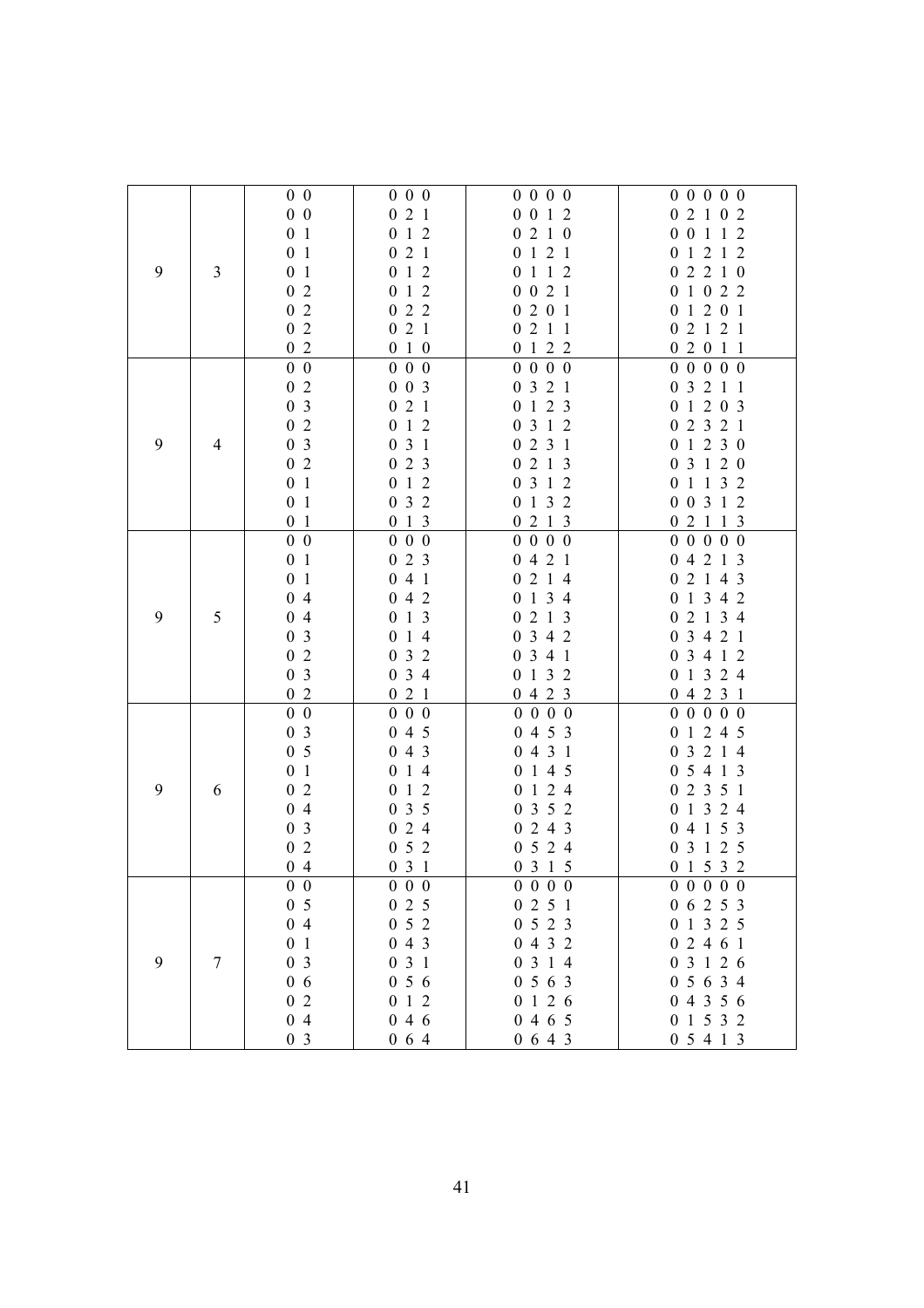|   |    | $0\,0$          | $0\ 0\ 0$                          | 0 0 0 0                          | 0 0 0 0 0                                  |
|---|----|-----------------|------------------------------------|----------------------------------|--------------------------------------------|
|   |    | 06              | 023                                | 0 2 3 5                          | 0 2 3 5 4                                  |
|   |    | 0 7             | 016                                | 0162                             | 0 1 6 2 7                                  |
|   |    | 02              | 054                                | 0 5 4 3                          | 0 5 4 3 6                                  |
| 9 | 8  | 0 <sub>3</sub>  | $0\t0\t0\t 2$                      | 0621                             | 0 6 2 1 3                                  |
|   |    | 04              | 047                                | 0 4 7 5                          | 4 7 5 2<br>$\overline{0}$                  |
|   |    | 0 <sub>5</sub>  | 071                                | 0714                             | 0 7 1 4 4                                  |
|   |    | 0 <sub>1</sub>  | $3\overline{5}$<br>$\mathbf{0}$    | 3 5 7<br>$\boldsymbol{0}$        | 3 5 7 1<br>$\boldsymbol{0}$                |
|   |    | 0 <sub>1</sub>  | 064                                | 0641                             | 0 6 4 1 2                                  |
|   |    | $0\,0$          | $0\ 0\ 0$                          | $0\,0$<br>$0\,0$                 | 0 <sub>0</sub><br>$0\,0$<br>$\overline{0}$ |
|   |    | 0 <sub>3</sub>  | 52<br>$\boldsymbol{0}$             | 0 5 4 7                          | 0 3 1 2 4                                  |
|   |    | 08              | 2 6<br>$\boldsymbol{0}$            | 0452                             | 0 8 3 7 6                                  |
|   |    | 06              | 3 8<br>$\boldsymbol{0}$            | 0 3 7 8                          | 0 6 5 4 8                                  |
| 9 | 9  | 04              | 0 8 7                              | 0716                             | 0 4 7 1 5                                  |
|   |    | 0 <sub>2</sub>  | 045                                | 0631                             | 0 2 8 6 3                                  |
|   |    | 0 <sub>1</sub>  | 1 <sub>3</sub><br>$\boldsymbol{0}$ | 0283                             | 0 <sub>1</sub><br>4 8 2                    |
|   |    | 0 7             | 6 4<br>$\boldsymbol{0}$            | 0124                             | 0 7 6 4 1                                  |
|   |    | 0 <sub>5</sub>  | 071                                | 0865                             | 0 5 2 3 7                                  |
|   |    | $0\ 0$          |                                    |                                  |                                            |
|   |    | 0 7             | $0\ 0\ 0$<br>083                   | $0\; 0\; 0\; 0$<br>0712          | 0 0 0 0 0<br>0 7 1 2 3                     |
|   |    | $0\hskip 4pt$ 8 | 042                                | 0 8 2 3                          | 8 2 3 5<br>$\boldsymbol{0}$                |
|   |    |                 |                                    | 0695                             | 06956                                      |
| 9 |    | 06              | 036<br>071                         |                                  |                                            |
|   | 10 | 0 <sub>1</sub>  |                                    | 147<br>$\boldsymbol{0}$<br>4 5 8 | 0 1 4 7 2                                  |
|   |    | 04              | 057                                | $\boldsymbol{0}$                 | 4 5 8 7<br>$\boldsymbol{0}$                |
|   |    | 0 <sub>5</sub>  | 021                                | 0569                             | 05698                                      |
|   |    | 09              | 095                                | 9 7 6<br>$\overline{0}$          | 0 9 7 6 4                                  |
|   |    | 0 <sub>3</sub>  | 0 1 8                              | 3 8 5<br>$\boldsymbol{0}$        | 0 3 8 5 1                                  |
|   |    | $0\ 0$          | $0\ 0\ 0$                          | $0\ 0\ 0$<br>$\overline{0}$      | $0\ 0\ 0$<br>$0\,0$                        |
|   |    | 08              | 097                                | 0597                             | 0 8 1 3 3                                  |
|   |    | 0 <sub>5</sub>  | 076                                | 0 8 7 6                          | 0 5 7 4 6                                  |
|   |    | 04              | 0 1 3                              | 0913                             | 0 4 3 6 4                                  |
| 9 | 11 | 0 <sub>3</sub>  | 052                                | 0 10 5 2                         | 3 6 2 1<br>$\boldsymbol{0}$                |
|   |    | 0 7             | 069                                | 0 1 6 9                          | 0 7 10 5 8                                 |
|   |    | 0 <sub>1</sub>  | 0310                               | 06310                            | 1975<br>$\boldsymbol{0}$                   |
|   |    | 06              | 081                                | 0781                             | 06295                                      |
|   |    | 02              | 0 10 4                             | 0 3 10 4                         | 0 2 8 10 7                                 |
|   |    | $0\,0$          | $0\,0\,0$                          | $0\; 0\; 0\; 0$                  | 0 0 0 0 0                                  |
|   |    | 0 <sub>1</sub>  | 013                                | 0 8 1 3                          | 0 8 1 3 3                                  |
|   |    | 0 7             | 0 7 4                              | 0 5 7 4                          | 0 5 7 4 6                                  |
|   |    | 0 <sub>3</sub>  | 036                                | 0436                             | 04364                                      |
| 9 | 12 | 06              | $0\,6\,2$                          | 0 11 6 2                         | 0 11 6 2 1                                 |
|   |    | 0 1 1           | 0 11 5                             | 0 7 10 5                         | 0 7 10 5 8                                 |
|   |    | 0 9             | 097                                | 0197                             | 0 1 9 7 5                                  |
|   |    | 04              | 029                                | 0629                             | 06295                                      |
|   |    | 08              | 0810                               | 02810                            | 0 2 8 10 7                                 |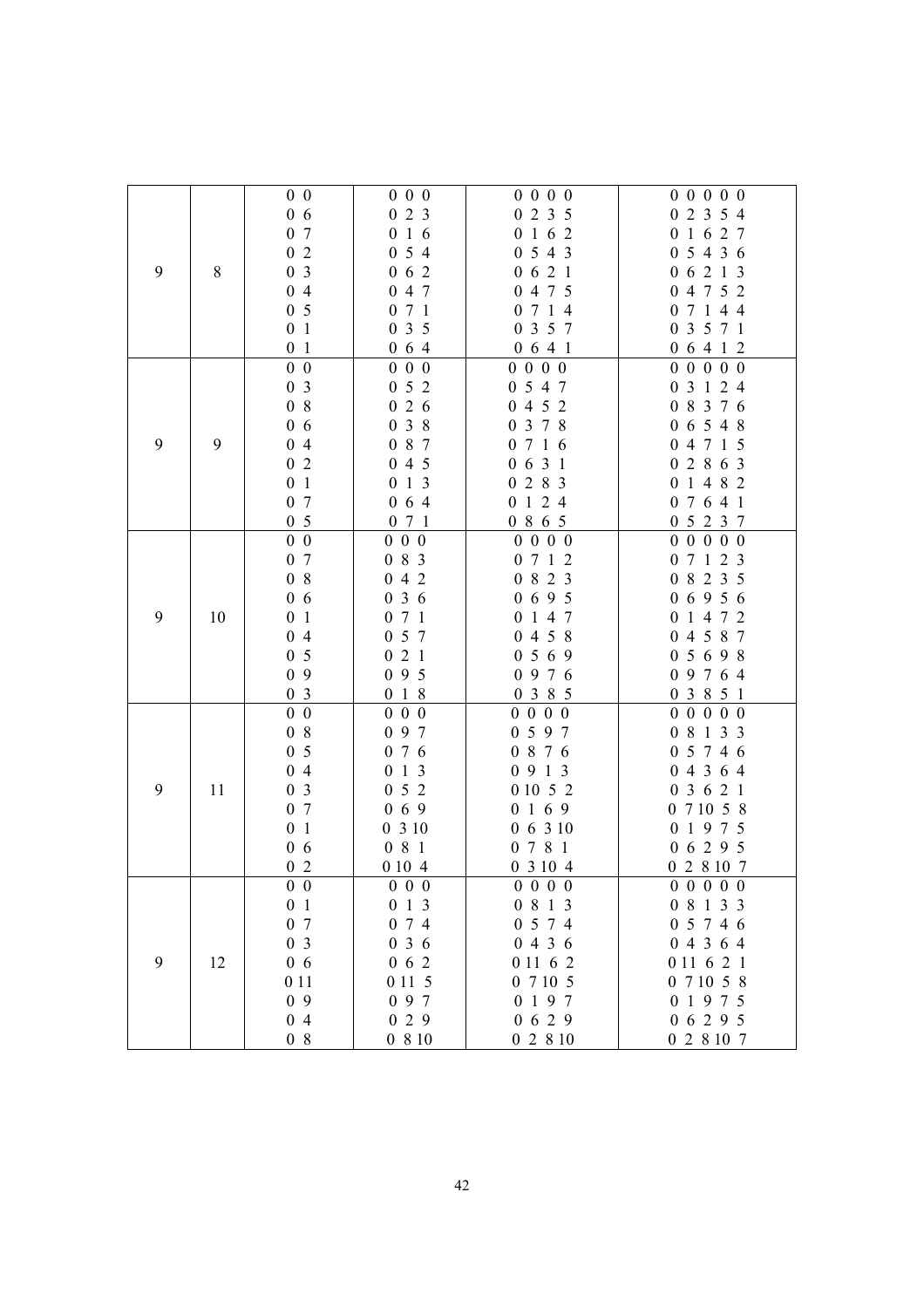|    |                                                                                                                                                                                                                                                                                                                                                                                                                                                                                                                                                                                 | $0\,0$         | $0\,0\,0$         | $0\; 0\; 0\; 0$                 | 0 0 0 0 0   |
|----|---------------------------------------------------------------------------------------------------------------------------------------------------------------------------------------------------------------------------------------------------------------------------------------------------------------------------------------------------------------------------------------------------------------------------------------------------------------------------------------------------------------------------------------------------------------------------------|----------------|-------------------|---------------------------------|-------------|
|    |                                                                                                                                                                                                                                                                                                                                                                                                                                                                                                                                                                                 |                | 012               | 0 1 3 5                         | 0 8 1 6 11  |
|    |                                                                                                                                                                                                                                                                                                                                                                                                                                                                                                                                                                                 |                | 053               | 0548                            | 0 10 8 1 4  |
|    |                                                                                                                                                                                                                                                                                                                                                                                                                                                                                                                                                                                 |                | 045               | 0 4 7 11                        | 0 11 5 6 12 |
| 9  |                                                                                                                                                                                                                                                                                                                                                                                                                                                                                                                                                                                 |                | 0 6 7             | 061210                          | 0 3 2 12 7  |
|    |                                                                                                                                                                                                                                                                                                                                                                                                                                                                                                                                                                                 |                | 0 1 1 8           | 0 11 1 9                        | 0 12 9 11 8 |
|    |                                                                                                                                                                                                                                                                                                                                                                                                                                                                                                                                                                                 |                | 094               | 0927                            | 0 1 4 3 5   |
|    |                                                                                                                                                                                                                                                                                                                                                                                                                                                                                                                                                                                 |                | 0 12 1            | 0 12 6 2                        | 0 6 11 7 1  |
|    |                                                                                                                                                                                                                                                                                                                                                                                                                                                                                                                                                                                 |                | 0 8 10            | 0893                            | 0 7 3 10 9  |
|    |                                                                                                                                                                                                                                                                                                                                                                                                                                                                                                                                                                                 |                | $0\ 0\ 0$         | 0 0 0 0                         | 0 0 0 0 0   |
|    |                                                                                                                                                                                                                                                                                                                                                                                                                                                                                                                                                                                 |                | 031               | 0 3 1 2                         | 0 3 1 2 7   |
|    |                                                                                                                                                                                                                                                                                                                                                                                                                                                                                                                                                                                 |                | 012               | 0 1 2 3                         | 0 1 2 3 13  |
|    |                                                                                                                                                                                                                                                                                                                                                                                                                                                                                                                                                                                 |                | 0210              | 0 2 10 7                        | 0 2 10 7 8  |
| 9  |                                                                                                                                                                                                                                                                                                                                                                                                                                                                                                                                                                                 |                | 0 10 7            | 0 10 7 13                       | 0 10 7 13 1 |
|    |                                                                                                                                                                                                                                                                                                                                                                                                                                                                                                                                                                                 |                | 0 7 13            | 0 7 13 4                        | 0 7 13 4 10 |
|    |                                                                                                                                                                                                                                                                                                                                                                                                                                                                                                                                                                                 |                | 084               | 0 8 4 1                         | 0 8 4 1 2   |
|    |                                                                                                                                                                                                                                                                                                                                                                                                                                                                                                                                                                                 |                | 0 13 8            | 0 13 8 10                       | 0 13 8 10 4 |
|    |                                                                                                                                                                                                                                                                                                                                                                                                                                                                                                                                                                                 |                | 043               | 0438                            | 0 4 3 8 3   |
|    |                                                                                                                                                                                                                                                                                                                                                                                                                                                                                                                                                                                 |                | $0\,0\,0$         | 0 0 0 0                         | 0 0 0 0 0   |
|    |                                                                                                                                                                                                                                                                                                                                                                                                                                                                                                                                                                                 |                | 031               | 0 3 1 2                         | 0 3 1 2 5   |
|    |                                                                                                                                                                                                                                                                                                                                                                                                                                                                                                                                                                                 |                | 012               | 0 1 2 3                         | 0 1 2 3 13  |
|    |                                                                                                                                                                                                                                                                                                                                                                                                                                                                                                                                                                                 |                |                   | 0 2 10 7                        | 0 2 10 7 8  |
| 9  | 0 <sub>1</sub><br>0 <sub>5</sub><br>04<br>06<br>13<br>0 1 1<br>09<br>0 12<br>08<br>$0\quad 0$<br>0 <sub>3</sub><br>0 <sub>1</sub><br>02<br>010<br>14<br>0 7<br>08<br>0 13<br>04<br>$0\,0$<br>0 <sub>3</sub><br>0 <sub>1</sub><br>02<br>0 12<br>15<br>0 7<br>08<br>0 14<br>04<br>$0\,0$<br>$0\quad 0$<br>$0\,0$<br>0 <sub>1</sub><br>0 <sub>1</sub><br>$\overline{2}$<br>0 <sub>1</sub><br>0 <sub>1</sub><br>0 <sub>1</sub><br>$0\,0$<br>0 <sub>1</sub><br>$0\,0$<br>0 <sub>1</sub><br>0 <sub>1</sub><br>0 <sub>1</sub><br>$0\,0$<br>3<br>0 <sub>1</sub><br>02<br>02<br>02<br>02 | 0210<br>0 12 7 | 0 12 7 10         |                                 |             |
|    |                                                                                                                                                                                                                                                                                                                                                                                                                                                                                                                                                                                 |                |                   |                                 | 0 12 7 10 1 |
|    |                                                                                                                                                                                                                                                                                                                                                                                                                                                                                                                                                                                 |                | 0 7 13            | 0 7 13 4                        | 0 7 13 4 10 |
|    |                                                                                                                                                                                                                                                                                                                                                                                                                                                                                                                                                                                 |                | 0 8 4             | 0 8 4 1                         | 0 8 4 1 2   |
|    |                                                                                                                                                                                                                                                                                                                                                                                                                                                                                                                                                                                 |                | 0 14 8<br>043     | 0 14 8 11<br>0438               | 0 14 8 11 4 |
|    |                                                                                                                                                                                                                                                                                                                                                                                                                                                                                                                                                                                 |                |                   |                                 | 04383       |
|    |                                                                                                                                                                                                                                                                                                                                                                                                                                                                                                                                                                                 |                | $0\ 0\ 0$         | 0 0 0 0                         | 0 0 0 0 0   |
|    |                                                                                                                                                                                                                                                                                                                                                                                                                                                                                                                                                                                 |                | 011               | 0 0 1 0                         | 01100       |
|    |                                                                                                                                                                                                                                                                                                                                                                                                                                                                                                                                                                                 |                | 0 1 0             | 0 0 1 1                         | 0 1 0 1 1   |
|    |                                                                                                                                                                                                                                                                                                                                                                                                                                                                                                                                                                                 |                | 0 1 0             | 0110                            | 0 1 0 1 0   |
| 10 |                                                                                                                                                                                                                                                                                                                                                                                                                                                                                                                                                                                 |                | 0 1 0             | 0 1 0 1                         | 0 0 0 1 1   |
|    |                                                                                                                                                                                                                                                                                                                                                                                                                                                                                                                                                                                 |                | $0\ 0\ 1$         | 0 0 1 1                         | 0 0 1 1 1   |
|    |                                                                                                                                                                                                                                                                                                                                                                                                                                                                                                                                                                                 |                | $0\ 0\ 1$         | $1 \t0 \t1$<br>$\boldsymbol{0}$ | 0 1 1 1 0   |
|    |                                                                                                                                                                                                                                                                                                                                                                                                                                                                                                                                                                                 |                | 011<br>$0\ 0\ 1$  | 0 1 0 1                         | 0 0 1 1 0   |
|    |                                                                                                                                                                                                                                                                                                                                                                                                                                                                                                                                                                                 |                |                   | 0110                            | 01101       |
|    |                                                                                                                                                                                                                                                                                                                                                                                                                                                                                                                                                                                 |                | 011               | 0 1 1 0                         | 0 1 0 0 1   |
|    |                                                                                                                                                                                                                                                                                                                                                                                                                                                                                                                                                                                 |                | $0\quad 0\quad 0$ | 0 0 0 0                         | 0 0 0 0 0   |
|    |                                                                                                                                                                                                                                                                                                                                                                                                                                                                                                                                                                                 |                | 021               | 0 0 2 1                         | 02110       |
|    |                                                                                                                                                                                                                                                                                                                                                                                                                                                                                                                                                                                 |                | 022               | 0 1 1 2<br>0 0 2 1              | 02021       |
|    |                                                                                                                                                                                                                                                                                                                                                                                                                                                                                                                                                                                 |                | 0 1 0             |                                 | 02021       |
| 10 |                                                                                                                                                                                                                                                                                                                                                                                                                                                                                                                                                                                 |                | 021               | 0 1 2 0                         | 0 1 1 2 2   |
|    |                                                                                                                                                                                                                                                                                                                                                                                                                                                                                                                                                                                 |                | 012               | 0202<br>0 1 2 2                 | 0 1 2 0 1   |
|    |                                                                                                                                                                                                                                                                                                                                                                                                                                                                                                                                                                                 |                | 012               |                                 | 0 0 2 1 2   |
|    |                                                                                                                                                                                                                                                                                                                                                                                                                                                                                                                                                                                 |                | 012               | 0201                            | 0 1 2 0 2   |
|    |                                                                                                                                                                                                                                                                                                                                                                                                                                                                                                                                                                                 |                | $0\ 0\ 1$         | 0211                            | 0 1 1 2 0   |
|    |                                                                                                                                                                                                                                                                                                                                                                                                                                                                                                                                                                                 |                | 021               | 0 2 1 2                         | 0 0 2 1 1   |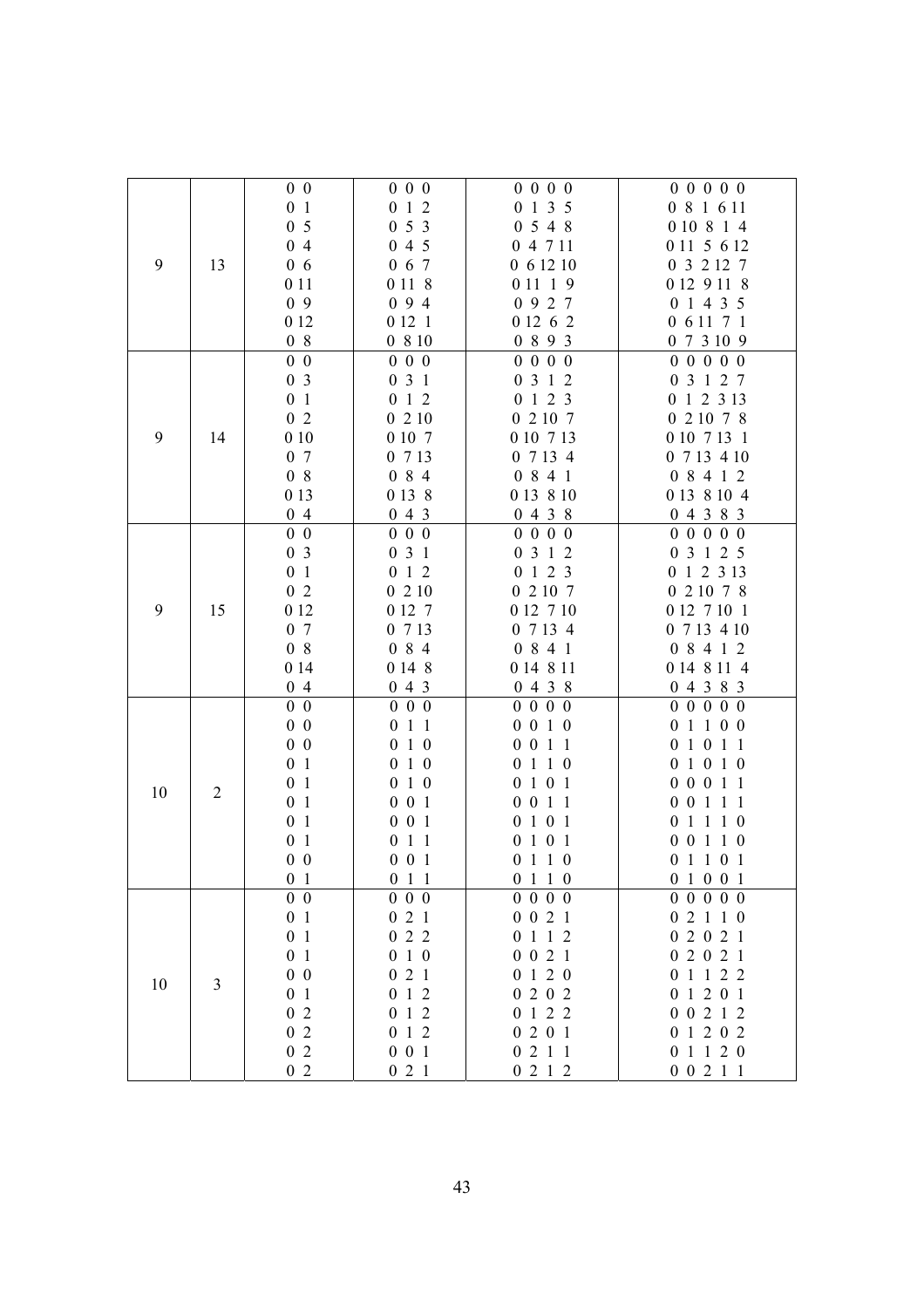|    |       | 0 <sub>0</sub> | $0\,0\,0$                          | $0\; 0\; 0\; 0$           | 0 0 0 0 0               |
|----|-------|----------------|------------------------------------|---------------------------|-------------------------|
|    |       | 0 <sub>1</sub> | 022                                | 0 1 3 2                   | 02013                   |
|    |       | 02             | 031                                | 0 3 1 2                   | 0 0 2 1 3               |
|    |       | 0 <sub>3</sub> | 030                                | 0 1 2 3                   | 02301                   |
|    |       | 02             | 013                                | 0321                      | 0 2 1 3 3               |
| 10 | 4     | 0 <sub>1</sub> | 012                                | 0213                      | 0 1 3 1 2               |
|    |       | 02             | $0\ 0\ 2$                          | 0321                      | 0 2 1 3 2               |
|    |       | 0 <sub>3</sub> | 021                                | 0213                      | 0 3 3 2 1               |
|    |       | 0 <sub>1</sub> | 033                                | 1 3 2<br>$\boldsymbol{0}$ | 0 3 2 2 1               |
|    |       | 0 <sub>3</sub> | 021                                | 0231                      | 0 1 2 3 0               |
|    |       | $0\,0$         | $0\quad 0\quad 0$                  | 0 0 0 0                   | 0 0 0 0 0               |
|    |       | 0 <sub>1</sub> | 0 3 4                              | 1 3 4<br>$\boldsymbol{0}$ | 0 1 3 2 4               |
|    |       | 02             | 024                                | 0213                      | 0 2 1 4 3               |
|    |       | 0 <sub>3</sub> | 042                                | 0 3 1 4                   | 0 3 4 1 2               |
|    |       | 04             | 023                                | 0432                      | 0 4 3 1 2               |
| 10 | 5     | $0\quad0$      | 031                                | 123<br>$\boldsymbol{0}$   | 0 1 2 4 3               |
|    |       | 0 <sub>3</sub> | 043                                | 2 4 1<br>$\boldsymbol{0}$ | 3 1 2 4<br>$\mathbf{0}$ |
|    |       | 02             | 021                                | 0 3 4 2                   | 0 1 3 4 2               |
|    |       | 04             | $1\,2$<br>$\boldsymbol{0}$         | 4 1 3<br>$\boldsymbol{0}$ | 0 4 2 3 1               |
|    |       | 0 <sub>1</sub> | 013                                | 0421                      | 02431                   |
|    |       | $0\,0$         |                                    |                           |                         |
|    |       | 0 <sub>3</sub> | $0\,0\,0$                          | 0 0 0 0<br>0 3 4 2        | 0 0 0 0 0<br>0 5 4 1 3  |
|    |       |                | 041                                |                           |                         |
|    |       | 0 <sub>2</sub> | 4 5<br>$\overline{0}$              | 1 5 4<br>$\boldsymbol{0}$ | 0 5 2 3 4               |
|    |       | 04             | 032                                | 0425                      | 02431                   |
| 10 | 6     | 04             | 052                                | 0345                      | 0 4 1 2 5               |
|    |       | 02             | $1\,5$<br>$\boldsymbol{0}$         | 0 5 1 3                   | 0 4 5 3 2               |
|    |       | 0 <sub>5</sub> | 034                                | 0431                      | 0 3 1 2 5               |
|    |       | 0 <sub>1</sub> | 053                                | 5 2 3<br>$\boldsymbol{0}$ | 0 5 3 1 2               |
|    |       | 0 <sub>1</sub> | 1 <sub>3</sub><br>$\boldsymbol{0}$ | 0251                      | 0 2 1 5 3               |
|    |       | 0 <sub>5</sub> | 021                                | 0 1 3 2                   | 0 1 2 4 3               |
|    |       | $0\quad 0$     | $0\,0\,0$                          | 0 0 0 0                   | 0 0 0 0 0               |
|    |       | 0 <sub>1</sub> | 034                                | 0421                      | 0 6 2 4 1               |
|    |       | 0 <sub>5</sub> | 046                                | 0213                      | 0 2 1 5 6               |
|    |       | 06             | 025                                | 0 5 6 4                   | 0 1 5 2 4               |
| 10 | 7     | 0 <sub>3</sub> | 062                                | 0 6 5 2                   | 0 3 5 6 1               |
|    |       | 04             | 016                                | 0365                      | 0 5 6 4 3               |
|    |       | 0 <sub>2</sub> | 031                                | 0 4 2 5                   | 0 5 3 6 4               |
|    |       | 02             | 052                                | 0634                      | 0 6 1 3 2               |
|    |       | 0 <sub>5</sub> | 054                                | 0136                      | 0 3 4 5 2               |
|    |       | 0 <sub>1</sub> | 013                                | 0241                      | 0 4 3 2 5               |
|    |       | $0\quad 0$     | $0\,0\,0$                          | $0\; 0\; 0\; 0$           | 0 0 0 0 0               |
|    |       | 0 7            | 016                                | 0245                      | 0 3 2 7 6               |
|    |       | 0 <sub>3</sub> | 0 5 7                              | 0 5 6 4                   | 0 5 7 6 3               |
|    |       | 02             | 041                                | 0137                      | 0 5 3 2 4               |
| 10 | $8\,$ | 0 <sub>3</sub> | 015                                | 0 3 7 1                   | 0 7 4 5 1               |
|    |       | 04             | 073                                | 0 3 1 6                   | 0 2 5 1 7               |
|    |       | 0 <sub>1</sub> | 032                                | 0 6 7 2                   | 0 1 5 3 7               |
|    |       | 0 <sub>1</sub> | 023                                | 0 4 1 5                   | 0 1 6 3 4               |
|    |       | 0 <sub>5</sub> | 064                                | 0721                      | 0 4 6 2 5               |
|    |       | 06             | 072                                | 0653                      | 0 6 7 1 2               |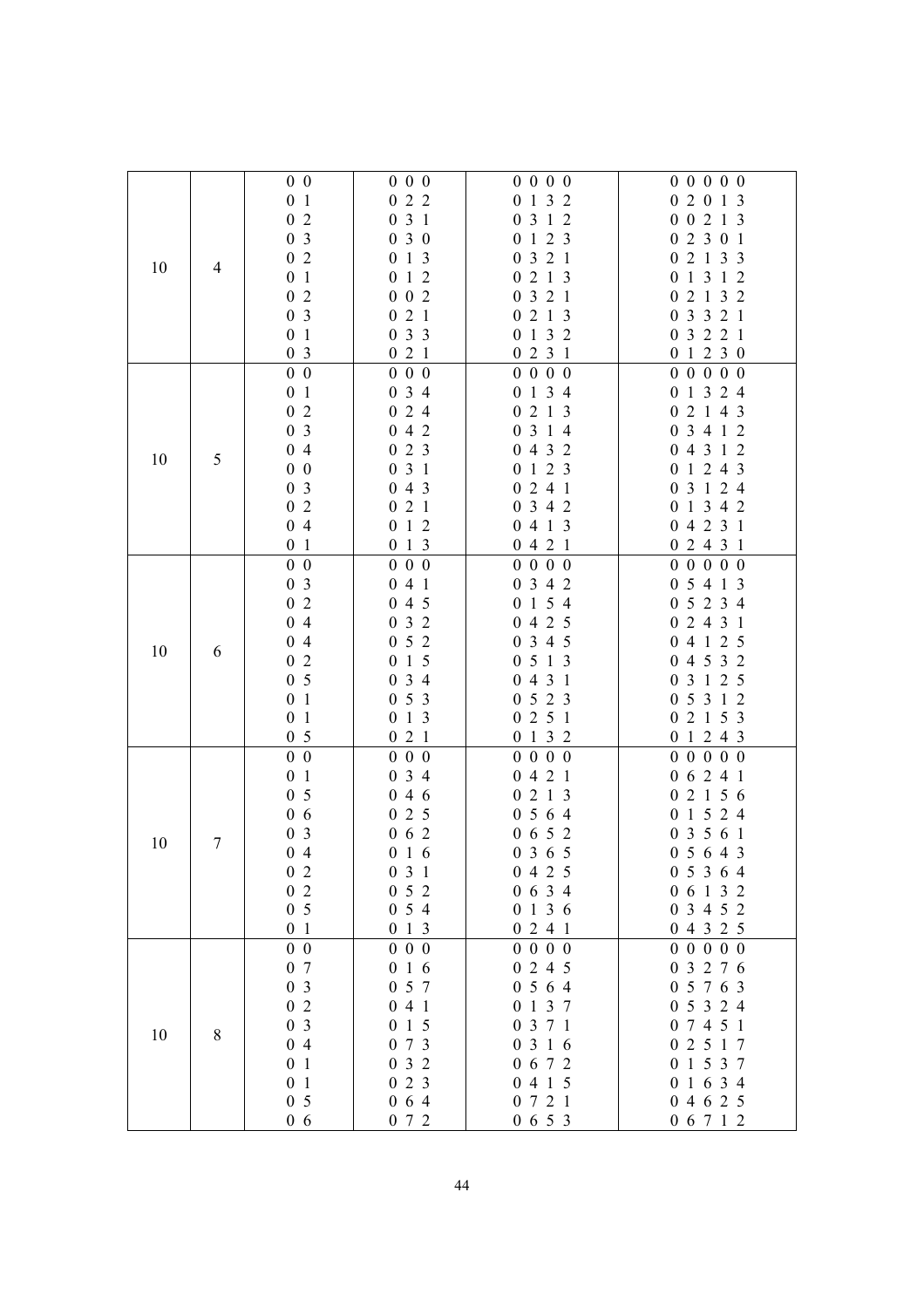|    |    | 0 <sub>0</sub> | $0\,0\,0$             | 0 0 0 0                   | 0 0 0 0 0               |
|----|----|----------------|-----------------------|---------------------------|-------------------------|
|    |    | 08             | 071                   | 0536                      | 0 2 1 8 5               |
|    |    | 06             | 026                   | 0 5 4 2                   | 0 <sub>5</sub><br>1 3 7 |
|    |    | 0 <sub>5</sub> | 035                   | 0 8 7 4                   | 0 5 6 7 4               |
|    |    | 0 <sub>3</sub> | 043                   | 0726                      | 0 1 5 2 6               |
| 10 | 9  | 0 7            | 082                   | 0 3 8 1                   | 0 6 3 8 2               |
|    |    | 04             | 0 1 7                 | 0 8 1 3                   | 0 8 2 4 5               |
|    |    | 0 <sub>1</sub> | 064                   | 0 4 6 7                   | 0 7 6 1 8               |
|    |    | 02             | 056                   | 0 2 5 4                   | 0 4 2 5 7               |
|    |    | 06             | 038                   | 0 6 3 8                   | 0 8 4 3 6               |
|    |    | $0\,0$         | $0\ 0\ 0$             | 0 0 0 0                   | 0 0 0 0 0               |
|    |    | 09             | 081                   | 0 1 9 5                   | 0 1 3 6 7               |
|    |    | 0 <sub>5</sub> | 1 2<br>$\overline{0}$ | 3 6 9<br>$\boldsymbol{0}$ | 02591                   |
|    |    | 0 7            | 043                   | 0 5 7 2                   | 0 3 7 2 6               |
|    |    | 0 <sub>1</sub> | 094                   | 0456                      | 0 4 9 7 5               |
| 10 | 10 | 06             | 0 7 5                 | 0631                      | 0 5 2 3 8               |
|    |    | 0 <sub>2</sub> | 056                   | 0724                      | 0 6 1 4 9               |
|    |    | 08             | 0 3 7                 | 0 8 4 7                   | 0 7 8 5 3               |
|    |    | 04             | 068                   | 0 9 8 2                   | 0 8 4 1 2               |
|    |    | 0 <sub>3</sub> | 029                   | 0263                      | 0 9 6 8 4               |
|    |    | $0\quad 0$     | $0\,0\,0$             | 0 0 0 0                   | 00000                   |
|    |    | 010            | $0 \t1 \t3$           | 0 5 1 4                   | 0 1 3 6 7               |
|    |    | 0 7            | 0 7 5                 | 0 2 3 7                   | 0 2 5 9 10              |
|    |    | 04             | 041                   | 09101                     | 0 3 7 2 6               |
| 10 |    | 0 <sub>5</sub> | 092                   | 0 10 8 6                  | 0 4 10 7 5              |
|    | 11 | 09             | 0 10 4                | 08210                     | 0 5 2 3 8               |
|    |    | 08             | 0 8 7                 | 0683                      | 0 6 1 4 9               |
|    |    | 02             | 028                   | 1 4 5<br>$\boldsymbol{0}$ | 0 7 8 5 3               |
|    |    | 0 <sub>1</sub> | 056                   | 7 6 2<br>$\boldsymbol{0}$ | 0 8 4 10 2              |
|    |    | 06             | 069                   | 0 3 7 1                   | 09681                   |
|    |    | $0\,0$         | $0\,0\,0$             | 0 0 0 0                   | 0 0 0 0 0               |
|    |    | 0 1 1          | 039                   | 0 3 8 5                   | 0 6 1 11 5              |
|    |    | 09             | 0 10 5                | 0 10 2 3                  | 0 11 3 5 2              |
|    |    | 0 <sub>1</sub> | 0710                  | 0 5 7 1                   | 0 10 11 2 7             |
| 10 | 12 | 0 7            | 091                   | 0 6 4 7                   | 0 10 9 6 4              |
|    |    | 0 <sub>3</sub> | 0 8 7                 | 0 8 11 6                  | 0 9 3 10 1              |
|    |    | 0 <sub>5</sub> | 062                   | 04108                     | 0 3 5 1 8               |
|    |    | 010            | 024                   | 0 11 6 10                 | 0 4 2 3 11              |
|    |    | 06             | 016                   | 0954                      | 0 7 10 4 3              |
|    |    | 02             | 0 11 8                | 0 2 3 11                  | 09546                   |
|    |    | $0\quad 0$     | $0\,0\,0$             | 0 0 0 0                   | 0 0 0 0 0               |
|    |    | 06             | 0 12 10               | 0 6 11 5                  | 0 6 1 11 5              |
|    |    | 0 1 1          | 045                   | 0 11 5 2                  | 0 11 3 5 2              |
|    |    | 0 12           | 052                   | 0 12 2 7                  | 0 12 11 2 7             |
| 10 | 13 | 0 <sub>1</sub> | 026                   | 0164                      | 0 1 9 6 4               |
|    |    | 09             | 0 7 3                 | 09101                     | 0 9 3 10 1              |
|    |    | 0 <sub>3</sub> | 069                   | 0 3 1 8                   | 0 3 5 1 8               |
|    |    | 04             | 018                   | 0 4 3 11                  | 0 4 2 3 11              |
|    |    | 0 7            | 0 1 1 4               | 0 7 8 3                   | 0 7 12 8 3              |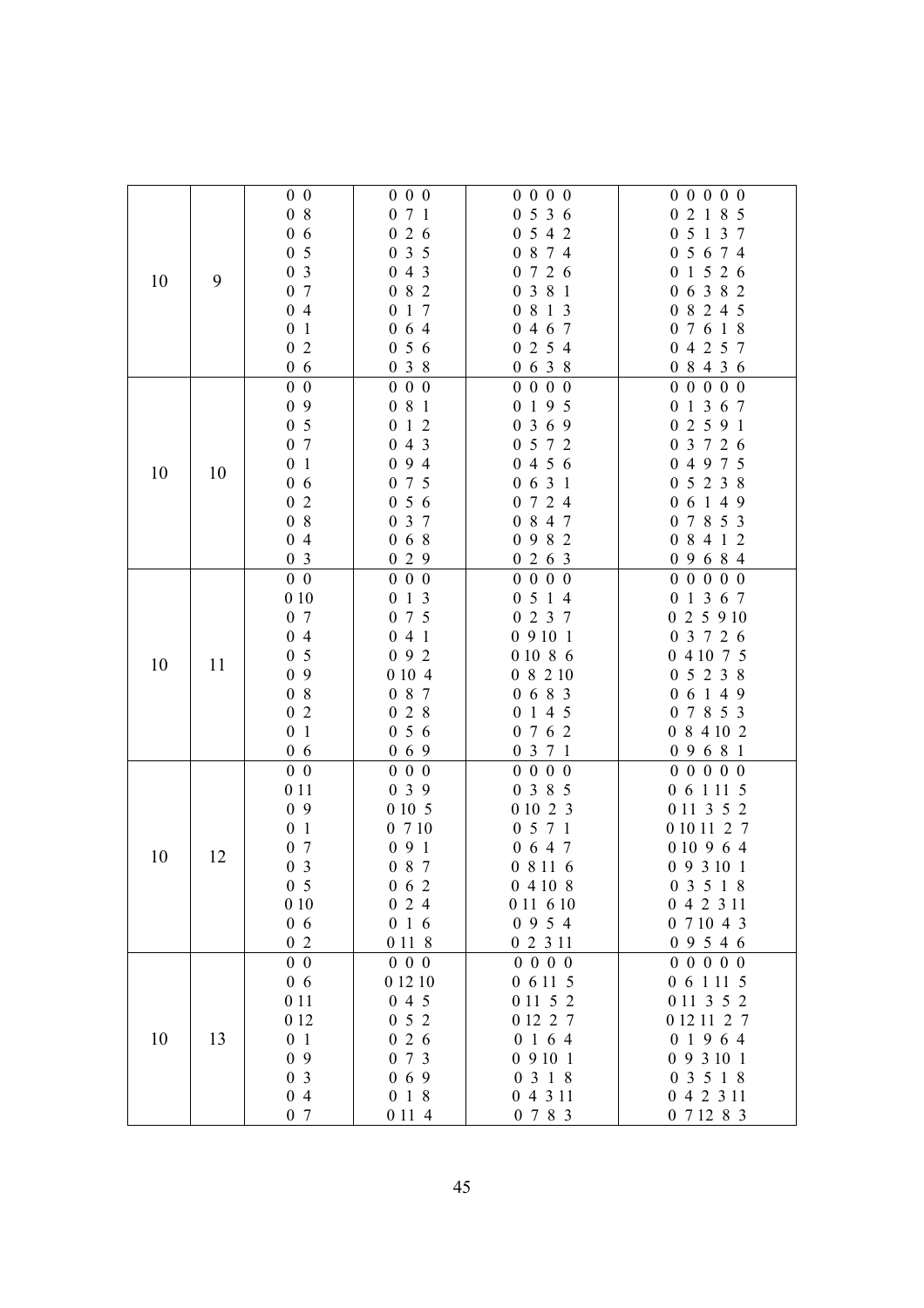|    |    | 08                               | 0 8 7     | 0846         | 0 8 5 4 6   |
|----|----|----------------------------------|-----------|--------------|-------------|
|    |    | $0\quad 0$                       | $0\ 0\ 0$ | 0 0 0 0      | 0 0 0 0 0   |
|    |    | 0 <sub>1</sub>                   | 0912      | 0135         | 0 1 3 5 2   |
|    |    | 0 <sub>2</sub>                   | 0211      | 0 2 5 1      | 02519       |
|    |    | 0 <sub>3</sub>                   | 0 11 7    | 0 3 7 6      | 0 3 7 6 4   |
|    |    | 04                               | 0 12 6    | 0497         | 04976       |
| 10 | 14 | 0 <sub>5</sub>                   | 0510      | 0 5 12 13    | 0 5 12 13 5 |
|    |    | 0 <sub>6</sub>                   | 048       | 06138        | 0 6 13 8 10 |
|    |    | $\overline{7}$<br>$\overline{0}$ | 032       | 0 7 8 10     | 0 7 8 10 13 |
|    |    | 08                               | 0 13 1    | 0 8 10 3     | 0 8 10 3 1  |
|    |    | 09                               | 0 7 13    | 0962         | 0 9 6 2 8   |
|    |    | $0\quad 0$                       | $0\ 0\ 0$ | 0 0 0 0      | 0 0 0 0 0   |
|    |    | 0 <sub>3</sub>                   | 0 11 6    | 0 3 14 5     | 0 1 3 14 5  |
|    |    | 0 <sub>5</sub>                   | 0 14 2    | 0581         | 02581       |
|    |    | 0 <sub>6</sub>                   | 0 12 4    | 0629         | 0 3 7 2 9   |
|    |    | 09                               | 0 10 12   | 0 9 11 7     | 0 4 9 11 7  |
| 10 | 15 | 0 12                             | 071       | 0 12 1 13    | 0 5 12 1 13 |
|    |    | 0 <sub>1</sub>                   | 0 13 9    | 0 1 3 8      | 0 14 1 3 8  |
|    |    | 08                               | 0 3 1 1   | 0 8 13 10    | 0 7 8 13 10 |
|    |    | 0 10                             | 085       | 0 10 5 7     | 0 8 10 5 7  |
|    |    | 06                               | 0 1 1 4   | $0\t6\t4\t2$ | 09642       |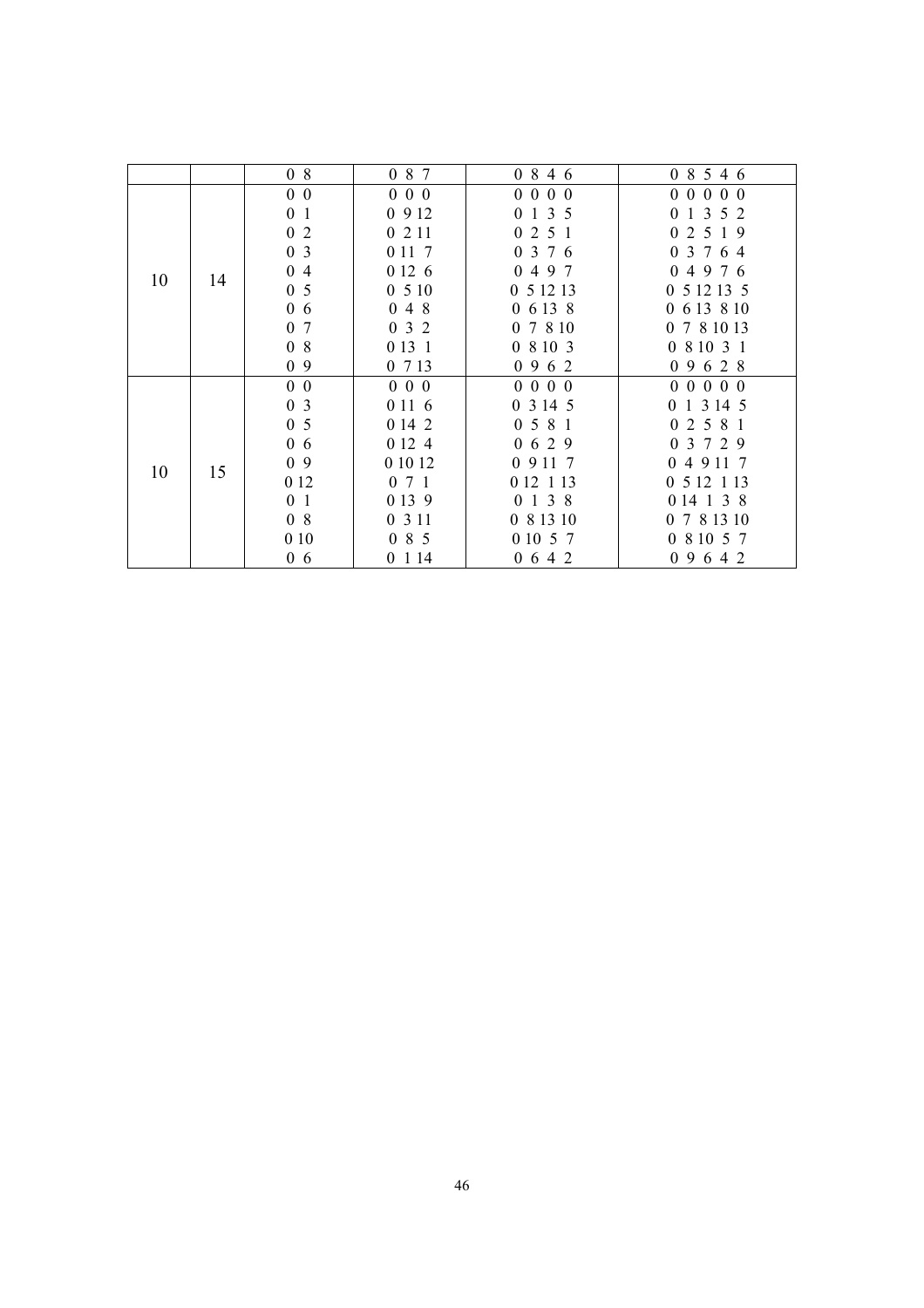## **Table 3: Block layouts of -designs**

## **BLOCK SIZE 3**

1.  $v = 6$ ,  $b = 4$ ,  $r = 2$ ,  $k = 3$ ,  $AE = 0.8333$ ,  $DE = 0.9253$  (0,1,2)\$ Replication 1 B1(1, 3, 5); B2(2, 4, 6). Replication 2 B1(1, 4, 6); B2(2, 3, 5). 2.  $v = 6$ ,  $b = 6$ ,  $r = 3$ ,  $k = 3$ ,  $AE = 0.9294$ ,  $DE = 0.9651$  (0,1,2)\$ Replication 1 and Replication 2 as design in 1. Replication 3 B1( 1, 4, 5); B2( 2, 3, 6). 3.  $v = 6$ ,  $b = 8$ ,  $r = 4$ ,  $k = 3$ ,  $AE = 0.9615$ ,  $DE = 0.9801$  (0,2), SR19 Replication 1, 2 and 3 as Design in 2. Replication 4  $B1(1, 3, 6); B2(2, 4, 5).$ 4.  $v = 6$ ,  $b = 10$ ,  $r = 5$ ,  $k = 3$ ,  $AE = 0.9466$ ,  $DE = 0.9737$   $\alpha(0,2,3)$ Replication 1, 2, 3 and 4 as Design in 3. Replication 5 as Replication 2 of Design in 1. 5.  $v = 9$ ,  $b = 6$ ,  $r = 2$ ,  $k = 3$ ,  $AE = 0.8889$ ,  $DE = 0.9428$   $\alpha(0,1)$ , LS7, Square-Lattice Replication 1 B1( 1, 4, 7); B2( 2, 5, 8); B3( 3, 6, 9). Replication 2 B1( 1, 6, 8); B2( 2, 4, 9); B3( 3, 5, 7). 6.  $v = 9$ ,  $b = 9$ ,  $r = 3$ ,  $k = 3$ ,  $AE = 0.9697$ ,  $DE = 0.9837$  (0,1), SR23, Square-Lattice Replication 1 and Replication 2 as design in 5 Replication 3 B1( 1, 5, 9); B2( 2, 6, 7); B3( 3, 4, 8). 7.  $v = 9$ ,  $b = 12$ ,  $r = 4$ ,  $k = 3$ ,  $AE = 0.9412$ ,  $DE = 0.9710$   $\alpha(0,1,2)$ Replication 1, 2 and 3 as Design in 6. Replication 4 B1(1, 5, 7); B2(2, 6, 8); B3(3, 4, 9). 8.  $v = 9$ ,  $b = 15$ ,  $r = 5$ ,  $k = 3$ ,  $AE = 0.9552$ ,  $DE = 0.9768$  (0,1,2) Replication 1, 2, 3 and 4 as Design in 7. Replication 5 B1( 1, 4, 8); B2( 2, 5, 9); B3( 3, 6, 7). 9.  $v = 12$ ,  $b = 8$ ,  $r = 2$ ,  $k = 3$ ,  $AE = 0.8176$ ,  $DE = 0.9123$   $\alpha(0,1)$ , Rect-Lattice Replication 1 B1( 1, 5, 9); B2( 2, 6, 10); B3( 3, 7, 11); B4( 4, 8, 12).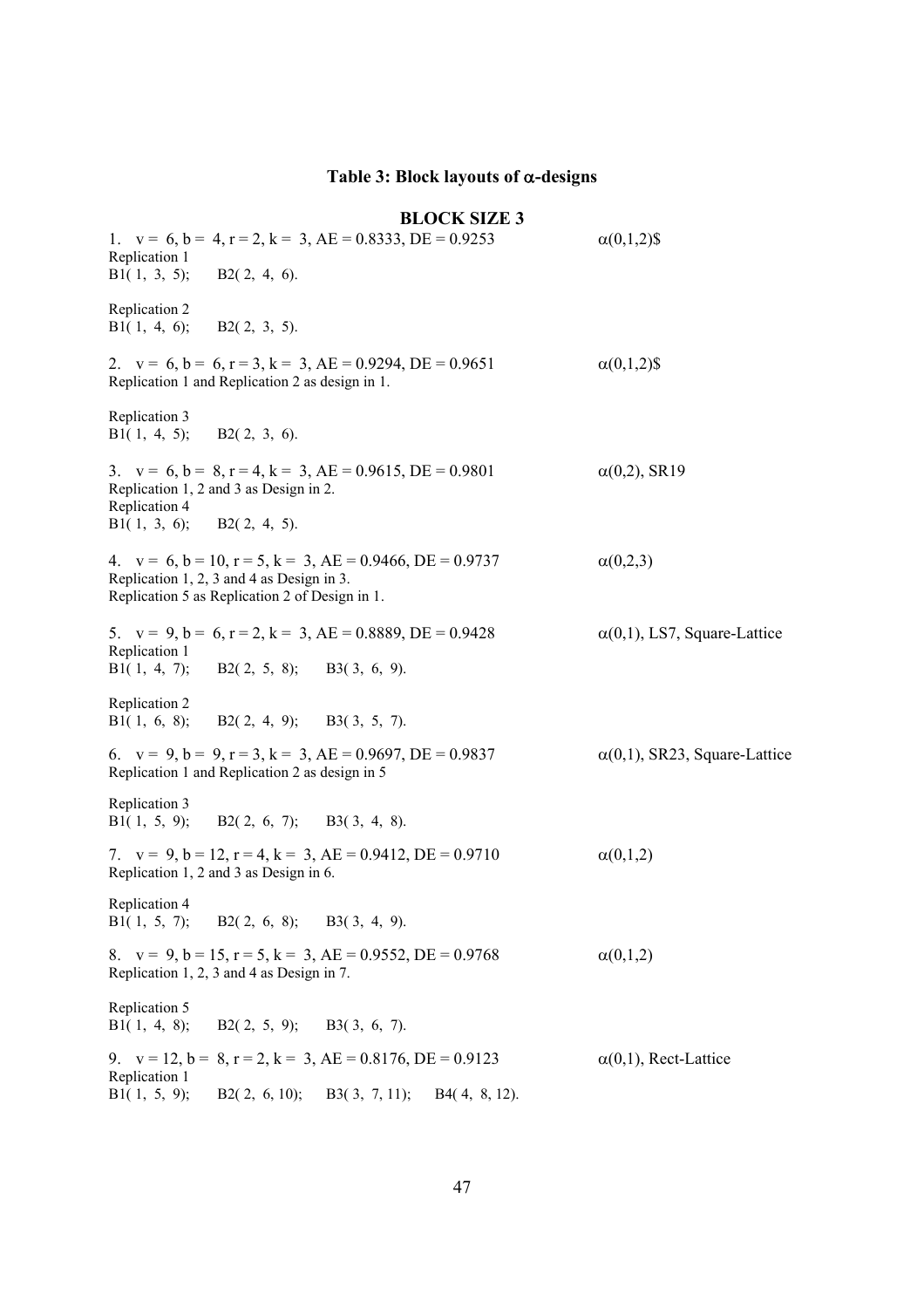Replication 2 B1( 1, 7, 12); B2( 2, 8, 9); B3( 3, 5, 10); B4( 4, 6, 11). 10.  $v = 12$ ,  $b = 12$ ,  $r = 3$ ,  $k = 3$ ,  $AE = 0.9241$ ,  $DE = 0.9628$   $\alpha(0,1)$ Replication 1 and Replication 2 as Design in 9. Replication 3 B1( 1, 8, 10); B2( 2, 5, 11); B3( 3, 6, 12); B4( 4, 7, 9). 11.  $v = 12$ ,  $b = 16$ ,  $r = 4$ ,  $k = 3$ ,  $AE = 0.9513$ ,  $DE = 0.9753$  (0,1,2) Replication 1, 2 and 3 as Design in 10. Replication 4 B1( 1, 6, 11); B2( 2, 7, 12); B3( 3, 8, 9); B4( 4, 5, 10). 12.  $v = 12$ ,  $b = 20$ ,  $r = 5$ ,  $k = 3$ ,  $AE = 0.9592$ ,  $DE = 0.9788$  (0,1,2)\$ Replication 1, 2, 3 and 4 as Design in 11. Replication 5 B1( 1, 5, 12); B2( 2, 6, 9); B3( 3, 7, 10); B4( 4, 8, 11). 13.  $v = 15$ ,  $b = 10$ ,  $r = 2$ ,  $k = 3$ ,  $AE = 0.7645$ ,  $DE = 0.8914$  (0,1); Replication 1 B1( 1, 6, 11); B2( 2, 7, 12); B3( 3, 8, 13); B4( 4, 9, 14); B5( 5, 10, 15). Replication 2 B1( 1, 10, 14); B2( 2, 6, 15); B3( 3, 7, 11); B4( 4, 8, 12); B5( 5, 9, 13). 14.  $v = 15$ ,  $b = 15$ ,  $r = 3$ ,  $k = 3$ ,  $AE = 0.9067$ ,  $DE = 0.9533$   $\alpha(0,1)\$ ; Replication 1 and Replication 2 as Design in 13. Replication 3 B1( 1, 9, 12); B2( 2, 10, 13); B3( 3, 6, 14); B4( 4, 7, 15); B5( 5, 8, 11). 15.  $v = 15$ ,  $b = 20$ ,  $r = 4$ ,  $k = 3$ ,  $AE = 0.9554$ ,  $DE = 0.9767$   $\alpha(0,1)\$ ; Replication 1, 2 and 3 as Design in 14. Replication 4 B1( 1, 8, 15); B2( 2, 9, 11); B3( 3, 10, 12); B4( 4, 6, 13); B5( 5, 7, 14). 16.  $v = 15$ ,  $b = 25$ ,  $r = 5$ ,  $k = 3$ ,  $AE = 0.9800$ ,  $DE = 0.9890$   $\alpha(0,1)$ ;, SR28 Replication 1, 2, 3 and 4 as Design in 15. Replication 5 B1( 1, 7, 13); B2( 2, 8, 14); B3( 3, 9, 15); B4( 4, 10, 11); B5( 5, 6, 12). 17.  $v = 18$ ,  $b = 12$ ,  $r = 2$ ,  $k = 3$ ,  $AE = 0.7410$ ,  $DE = 0.8799$   $\alpha(0,1)$ ; Replication 1 B1( 1, 7, 13); B2( 2, 8, 14); B3( 3, 9, 15); B4( 4, 10, 16); B5( 5, 11, 17); B6( 6, 12, 18). Replication 2 B1( 1, 10, 18); B2( 2, 11, 13); B3( 3, 12, 14); B4( 4, 7, 15); B5( 5, 8, 16); B6( 6, 9, 17).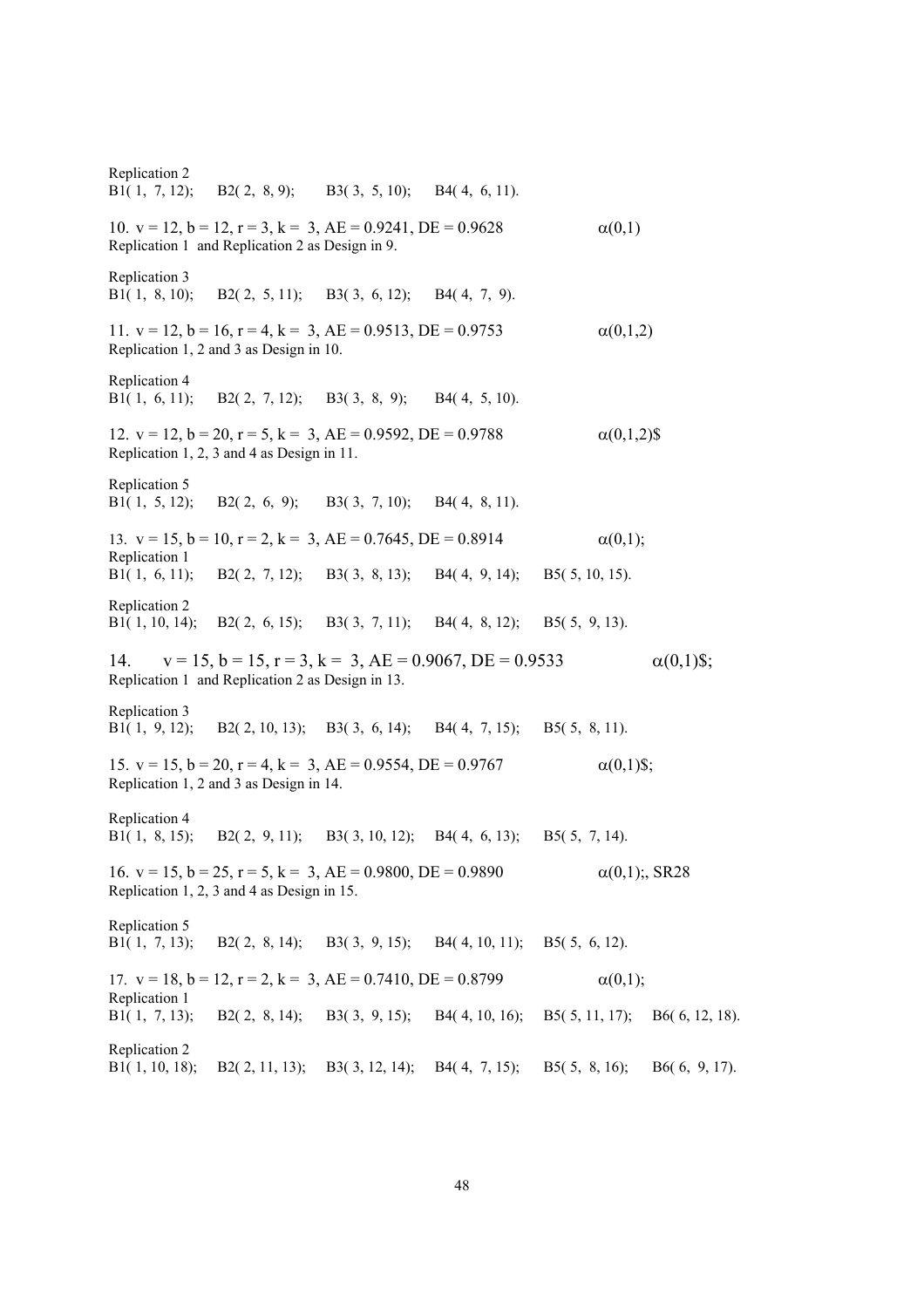18.  $v = 18$ ,  $b = 18$ ,  $r = 3$ ,  $k = 3$ ,  $AE = 0.8915$ ,  $DE = 0.9459$  (0,1); Replication 1 and Replication 2 as Design in 17. Replication 3 B1( 1, 9, 16); B2( 2, 10, 17); B3( 3, 11, 18); B4( 4, 12, 13); B5( 5, 7, 14); B6( 6, 8, 15). 19.  $v = 18$ ,  $b = 24$ ,  $r = 4$ ,  $k = 3$ ,  $AE = 0.9386$ ,  $DE = 0.9689$  (0,1); Replication 1, 2 and 3 as Design in 18. Replication 4 B 1( 1, 12, 17); B 2( 2, 7, 18); B 3( 3, 8, 13); B 4( 4, 9, 14); B 5( 5, 10, 15); B 6( 6, 11, 16). 20.  $v = 18$ ,  $b = 30$ ,  $r = 5$ ,  $k = 3$ ,  $AE = 0.9644$ ,  $DE = 0.9816$  (0,1); Replication 1, 2, 3 and 4 as Design in 19. Replication 5 B1( 1, 11, 15); B2( 2, 12, 16); B3( 3, 7, 17); B4( 4, 8, 18); B5( 5, 9, 13); B6( 6, 10, 14). 21.  $v = 21$ ,  $b = 14$ ,  $r = 2$ ,  $k = 3$ ,  $AE = 0.7353$ ,  $DE = 0.8741$  (a(0,1); Replication 1 B1( 1, 8, 15); B2( 2, 9, 16); B3( 3, 10, 17); B4( 4, 11, 18); B5( 5, 12, 19); B6( 6, 13, 20); B7( 7, 14, 21). Replication 2 B1( 1, 13, 19); B2( 2, 14, 20); B3( 3, 8, 21); B4( 4, 9, 15); B5( 5, 10, 16); B6( 6, 11, 17); B7( 7, 12, 18). 22.  $v = 21$ ,  $b = 21$ ,  $r = 3$ ,  $k = 3$ ,  $AE = 0.8856$ ,  $DE = 0.9421$  (0,1); Replication 1 and Replication 2 as Design in 21. Replication 3 B1( 1, 10, 18); B2( 2, 11, 19); B3( 3, 12, 20); B4( 4, 13, 21); B5( 5, 14, 15); B6( 6, 8, 16); B7( 7, 9, 17). 23.  $v = 21$ ,  $b = 28$ ,  $r = 4$ ,  $k = 3$ ,  $AE = 0.9351$ ,  $DE = 0.9660$   $\alpha(0,1)$ <sup>\*\*</sup>; Replication 1, 2 and 3 as Design in 22. Replication 4 B1( 1, 14, 17); B2( 2, 8, 18); B3( 3, 9, 19); B4( 4, 10, 20); B5( 5, 11, 21); B6( 6, 12, 15); B7( 7, 13, 16). 24.  $v = 21$ ,  $b = 35$ ,  $r = 5$ ,  $k = 3$ ,  $AE = 0.9559$ ,  $DE = 0.9773$   $\alpha(0,1)\$ ; Replication 1, 2, 3 and 4 as Design in 23. Replication 5 B1( 1, 12, 16); B2( 2, 13, 17); B3( 3, 14, 18); B4( 4, 8, 19); B5( 5, 9, 20); B6( 6, 10, 21); B7( 7, 11, 15). 25.  $v = 24$ ,  $b = 16$ ,  $r = 2$ ,  $k = 3$ ,  $AE = 0.7110$ ,  $DE = 0.8651$  (0,1); Replication 1 B1( 1, 9, 17); B2( 2, 10, 18); B3( 3, 11, 19); B4( 4, 12, 20); B5( 5, 13, 21); B6( 6, 14, 22); B7( 7, 15, 23); B8( 8, 16, 24). Replication 2 B1( 1, 11, 24); B2( 2, 12, 17); B3( 3, 13, 18); B4( 4, 14, 19); B5( 5, 15, 20); B6( 6, 16, 21); B7( 7, 9, 22); B8( 8, 10, 23).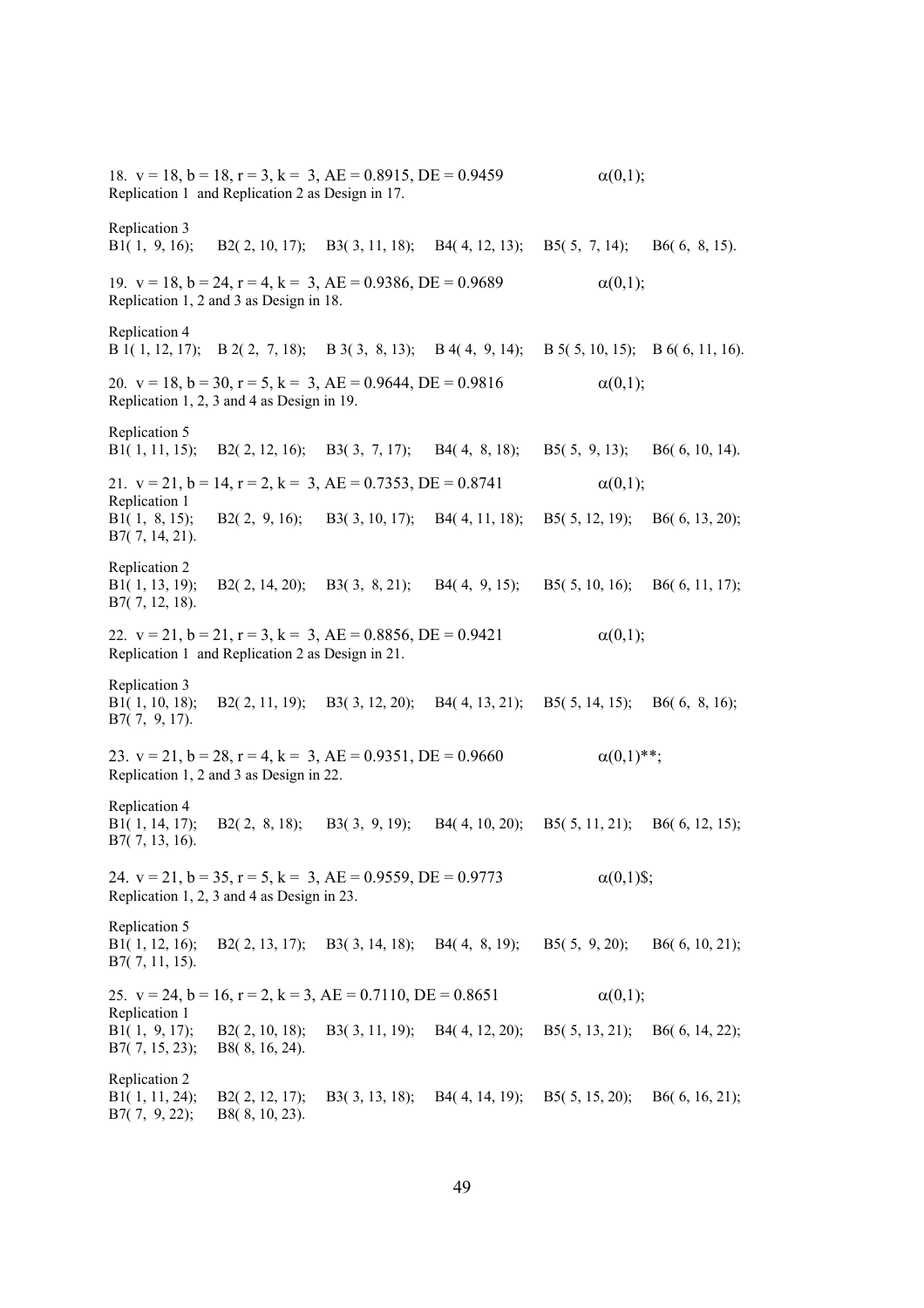26.  $v = 24$ ,  $b = 24$ ,  $r = 3$ ,  $k = 3$ ,  $AE = 0.8712$ ,  $DE = 0.9361$   $\alpha(0,1)$ ; Replication 1 and Replication 2 as Design in 25. Replication 3 B1( 1, 10, 20); B2( 2, 11, 21); B3( 3, 12, 22); B4( 4, 13, 23); B5( 5, 14, 24); B6( 6, 15, 17); B7( 7, 16, 18); B8( 8, 9, 19). 27.  $v = 24$ ,  $b = 32$ ,  $r = 4$ ,  $k = 3$ ,  $AE = 0.9264$ ,  $DE = 0.9619$   $\alpha(0,1)$ \*\*\* Replication 1, 2 and 3 as Design in 26. Replication 4 B1( 1, 13, 22); B2( 2, 14, 23); B3( 3, 15, 24); B4( 4, 16, 17); B5( 5, 9, 18); B6( 6, 10, 19); B7( 7, 11, 20); B8( 8, 12, 21). 28.  $v = 24$ ,  $b = 40$ ,  $r = 5$ ,  $k = 3$ ,  $AE = 0.9488$ ,  $DE = 0.9738$   $\alpha(0,1)$ \*\*\* Replication 1, 2, 3 and 4 as Design in 27. Replication 5 B1( 1, 14, 18); B2( 2, 15, 19); B3( 3, 16, 20); B4( 4, 9, 21); B5( 5, 10, 22); B6( 6, 11, 23); B7( 7, 12, 24); B8( 8, 13, 17). 29.  $v = 27$ ,  $b = 18$ ,  $r = 2$ ,  $k = 3$ ,  $AE = 0.6916$ ,  $DE = 0.8580$   $\alpha(0,1)$ ; Replication 1 B1( 1, 10, 19); B2( 2, 11, 20); B3( 3, 12, 21); B4( 4, 13, 22); B5( 5, 14, 23); B6( 6, 15, 24); B7( 7, 16, 25); B8( 8, 17, 26); B9( 9, 18, 27). Replication 2 B1( 1, 14, 25); B2( 2, 15, 26); B3( 3, 16, 27); B4( 4, 17, 19); B5( 5, 18, 20); B6( 6, 10, 21); B7( 7, 11, 22); B8( 8, 12, 23); B9( 9, 13, 24). 30.  $v = 27$ ,  $b = 27$ ,  $r = 3$ ,  $k = 3$ ,  $AE = 0.8607$ ,  $DE = 0.9315$   $\alpha(0,1)$ \*\*\* Replication 1, and 2 as Design in 29. Replication 3 B1( 1, 11, 27); B2( 2, 12, 19); B3( 3, 13, 20); B4( 4, 14, 21); B5( 5, 15, 22); B6( 6, 16, 23); B7( 7, 17, 24); B8( 8, 18, 25); B9( 9, 10, 26). 31.  $v = 27$ ,  $b = 36$ ,  $r = 4$ ,  $k = 3$ ,  $AE = 0.9243$ ,  $DE = 0.9603$  (0,1); Replication 1 as Design in 30. Replication 2 B 1( 1, 16, 22); B 2( 2, 17, 23); B 3( 3, 18, 24); B 4( 4, 10, 25); B 5( 5, 11, 26); B 6( 6, 12, 27); B 7( 7, 13, 19); B 8( 8, 14, 20); B 9( 9, 15, 21). Replication 3 as Design in 30. Replication 4 B 1( 1, 17, 21); B 2( 2, 18, 22); B 3( 3, 10, 23); B 4( 4, 11, 24); B 5( 5, 12, 25); B 6( 6, 13, 26); B 7( 7, 14, 27); B 8( 8, 15, 19); B 9( 9, 16, 20). 32.  $v = 27$ ,  $b = 45$ ,  $r = 5$ ,  $k = 3$ ,  $AE = 0.9436$ ,  $DE = 0.9711$   $\alpha(0,1)$ \*\*\* Replication 1 B1( 1, 10, 19); B2( 2, 11, 20); B3( 3, 12, 21); B4( 4, 13, 22); B5( 5, 14, 23); B6( 6, 15, 24); B7( 7, 16, 25); B8( 8, 17, 26); B9( 9, 18, 27).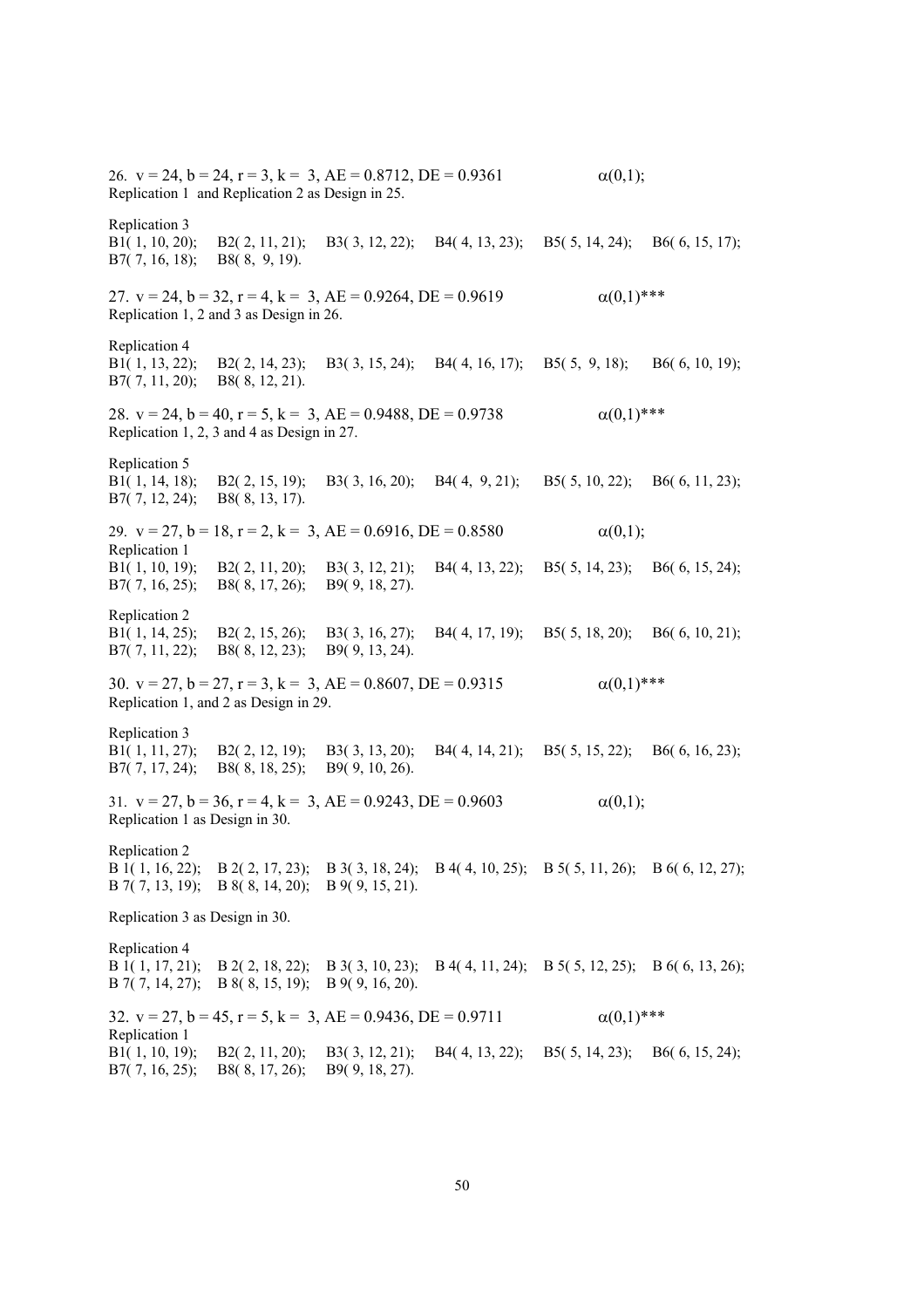Replication 2 B1( 1, 13, 27); B2( 2, 14, 19); B3( 3, 15, 20); B4( 4, 16, 21); B5( 5, 17, 22); B6( 6, 18, 23); B7( 7, 10, 24); B8( 8, 11, 25); B9( 9, 12, 26). Replication 3 B1( 1, 17, 24); B2( 2, 18, 25); B3( 3, 10, 26); B4( 4, 11, 27); B5( 5, 12, 19); B6( 6, 13, 20); B7( 7, 14, 21); B8( 8, 15, 22); B9( 9, 16, 23). Replication 4 B1( 1, 12, 25); B2( 2, 13, 26); B3( 3, 14, 27); B4( 4, 15, 19); B5( 5, 16, 20); B6( 6, 17, 21); B7( 7, 18, 22); B8( 8, 10, 23); B9( 9, 11, 24). Replication 5 B1( 1, 18, 20); B2( 2, 10, 21); B3( 3, 11, 22); B4( 4, 12, 23); B5( 5, 13, 24); B6( 6, 14, 25); B7( 7, 15, 26); B8( 8, 16, 27); B9( 9, 17, 19). 33.  $v = 30$ ,  $b = 20$ ,  $r = 2$ ,  $k = 3$ ,  $AE = 0.6734$ ,  $DE = 0.8519$   $\alpha(0,1)$ \*\*\* Replication 1 B1( 1, 11, 21); B2( 2, 12, 22); B3( 3, 13, 23); B4( 4, 14, 24); B5( 5, 15, 25); B6( 6, 16, 26); B7( 7, 17, 27); B8( 8, 18, 28); B9( 9, 19, 29); B10(10, 20, 30). Replication 2 B1( 1, 20, 28); B2( 2, 11, 29); B3( 3, 12, 30); B4( 4, 13, 21); B5( 5, 14, 22); B6( 6, 15, 23); B7( 7, 16, 24); B8( 8, 17, 25); B9( 9, 18, 26); B10(10, 19, 27). 34.  $v = 30$ ,  $b = 30$ ,  $r = 3$ ,  $k = 3$ ,  $AE = 0.8506$ ,  $DE = 0.9275$   $\alpha(0,1)$ ; Replication 1 as Design in 33. Replication 2 B1( 1, 20, 26); B2( 2, 11, 27); B3( 3, 12, 28); B4( 4, 13, 29); B5( 5, 14, 30); B6( 6, 15, 21); B7( 7, 16, 22); B8( 8, 17, 23); B9( 9, 18, 24); B10(10, 19, 25). Replication 3 B1( 1, 18, 25); B2( 2, 19, 26); B3( 3, 20, 27); B4( 4, 11, 28); B5( 5, 12, 29); B6( 6, 13, 30); B7( 7, 14, 21); B8( 8, 15, 22); B9( 9, 16, 23); B10(10, 17, 24). 35.  $v = 30$ ,  $b = 40$ ,  $r = 4$ ,  $k = 3$ ,  $AE = 0.9170$ ,  $DE = 0.9571$   $\alpha(0,1)^{**}$ ; Replication 1, 2 and 3 as Design in 34. Replication 4 B 1( 1, 17, 29); B 2( 2, 18, 30); B 3( 3, 19, 21); B 4( 4, 20, 22); B 5( 5, 11, 23); B 6( 6, 12, 24); B 7( 7, 13, 25); B 8( 8, 14, 26); B 9( 9, 15, 27); B10(10, 16, 28). 36.  $v = 30$ ,  $b = 50$ ,  $r = 5$ ,  $k = 3$ ,  $AE = 0.9401$ ,  $DE = 0.9692$   $\alpha(0,1)$ \*\*\* Replication 1, 2, 3 and 4 as Design in 35. Replication 5 B1( 1, 12, 23); B2( 2, 13, 24); B3( 3, 14, 25); B4( 4, 15, 26); B5( 5, 16, 27); B6( 6, 17, 28); B7( 7, 18, 29); B8( 8, 19, 30); B9( 9, 20, 21); B10(10, 11, 22). 37.  $v = 33$ ,  $b = 22$ ,  $r = 2$ ,  $k = 3$ ,  $AE = 0.6542$ ,  $DE = 0.8462$  (0,1); Replication 1 B1( 1, 12, 23); B2( 2, 13, 24); B3( 3, 14, 25); B4( 4, 15, 26); B5( 5, 16, 27); B6( 6, 17, 28); B7( 7, 18, 29); B8( 8, 19, 30); B9( 9, 20, 31); B10(10, 21, 32); B11(11, 22, 33).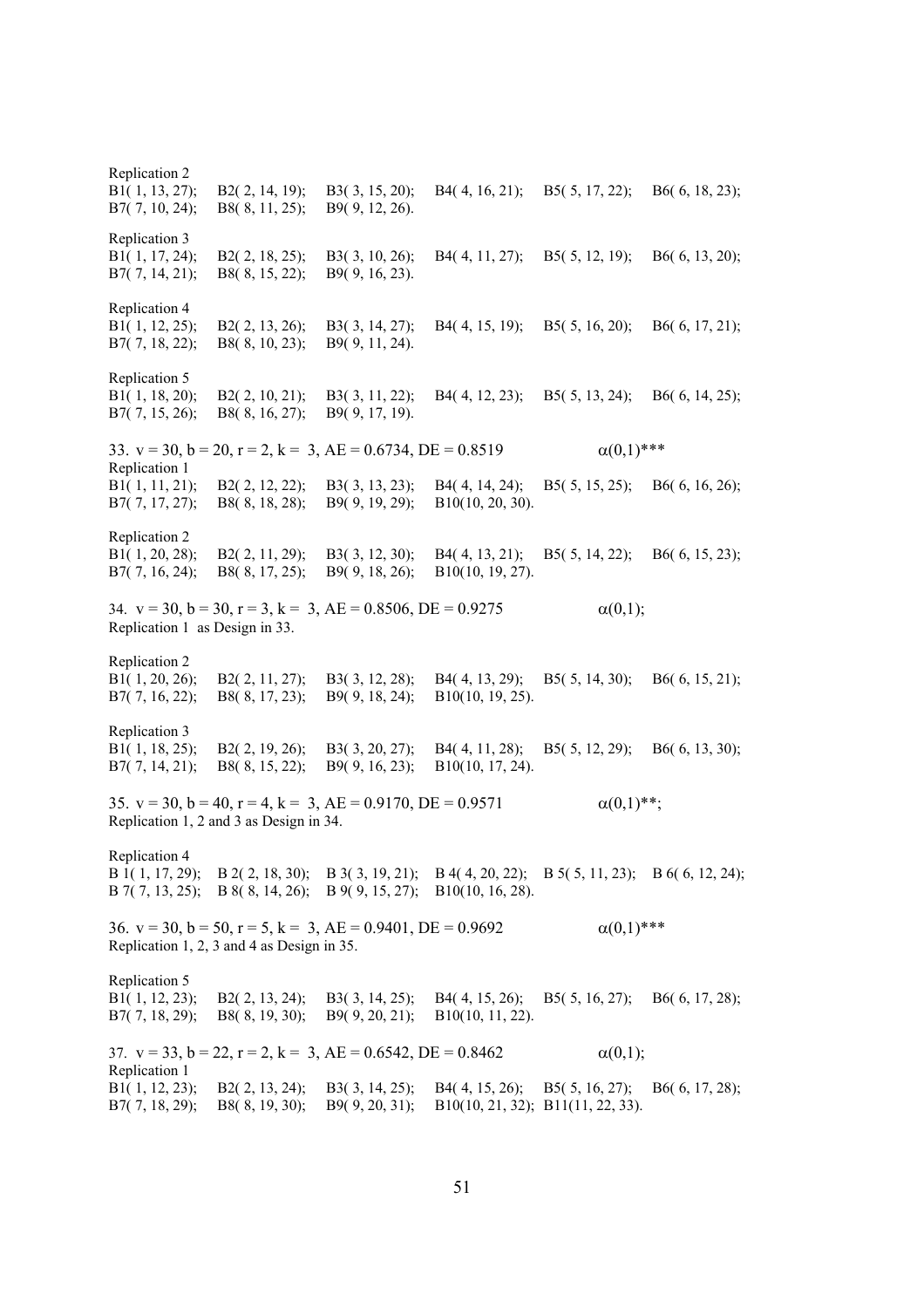Replication 2 B1( 1, 17, 25); B2( 2, 18, 26); B3( 3, 19, 27); B4( 4, 20, 28); B5( 5, 21, 29); B6( 6, 22, 30); B7( 7, 12, 31); B8( 8, 13, 32); B9( 9, 14, 33); B10(10, 15, 23); B11(11, 16, 24). 38.  $v = 33$ ,  $b = 33$ ,  $r = 3$ ,  $k = 3$ ,  $AE = 0.8471$ ,  $DE = 0.9253$  (0,1); Replication 1 B1( 1, 12, 23); B2( 2, 13, 24); B3( 3, 14, 25); B4( 4, 15, 26); B5( 5, 16, 27); B6( 6, 17, 28); B7( 7, 18, 29); B8( 8, 19, 30); B9( 9, 20, 31); B10(10, 21, 32); B11(11, 22, 33). Replication 2 B1( 1, 18, 27); B2( 2, 19, 28); B3( 3, 20, 29); B4( 4, 21, 30); B5( 5, 22, 31); B6( 6, 12, 32); B7( 7, 13, 33); B8( 8, 14, 23); B9( 9, 15, 24); B10(10, 16, 25); B11(11, 17, 26). Replication 3 B1( 1, 21, 31); B2( 2, 22, 32); B3( 3, 12, 33); B4( 4, 13, 23); B5( 5, 14, 24); B6( 6, 15, 25); B7( 7, 16, 26); B8( 8, 17, 27); B9( 9, 18, 28); B10(10, 19, 29); B11(11, 20, 30). 39.  $v = 33$ ,  $b = 44$ ,  $r = 4$ ,  $k = 3$ ,  $AE = 0.9108$ ,  $DE = 0.9544$  (0,1); Replication 1 B1( 1, 12, 23); B2( 2, 13, 24); B3( 3, 14, 25); B4( 4, 15, 26); B5( 5, 16, 27); B6( 6, 17, 28); B7( 7, 18, 29); B8( 8, 19, 30); B9( 9, 20, 31); B10(10, 21, 32); B11(11, 22, 33). Replication 2 B1( 1, 14, 26); B2( 2, 15, 27); B3( 3, 16, 28); B4( 4, 17, 29); B5( 5, 18, 30); B6( 6, 19, 31); B7( 7, 20, 32); B8( 8, 21, 33); B9( 9, 22, 23); B10(10, 12, 24); B11(11, 13, 25). Replication 3 B1( 1, 20, 27); B2( 2, 21, 28); B3( 3, 22, 29); B4( 4, 12, 30); B5( 5, 13, 31); B6( 6, 14, 32); B7( 7, 15, 33); B8( 8, 16, 23); B9( 9, 17, 24); B10(10, 18, 25); B11(11, 19, 26). Replication 4 B1( 1, 13, 29); B2( 2, 14, 30); B3( 3, 15, 31); B4( 4, 16, 32); B5( 5, 17, 33); B6( 6, 18, 23); B7( 7, 19, 24); B8( 8, 20, 25); B9( 9, 21, 26); B10(10, 22, 27); B11(11, 12, 28). 40.  $v = 33$ ,  $b = 55$ ,  $r = 5$ ,  $k = 3$ ,  $AE = 0.9364$ ,  $DE = 0.9674$   $\alpha(0,1)$ \*\*\* Replication 1 B1( 1, 12, 23); B2( 2, 13, 24); B3( 3, 14, 25); B4( 4, 15, 26); B5( 5, 16, 27); B6( 6, 17, 28); B7( 7, 18, 29); B8( 8, 19, 30); B9( 9, 20, 31); B10(10, 21, 32); B11(11, 22, 33). B8( 8, 19, 30); B9( 9, 20, 31); B10(10, 21, 32); B11(11, 22, 33). Replication 2 B1( 1, 16, 26); B2( 2, 17, 27); B3( 3, 18, 28); B4( 4, 19, 29); B5( 5, 20, 30); B6( 6, 21, 31); B7( 7, 22, 32); B8( 8, 12, 33); B9( 9, 13, 23); B10(10, 14, 24); B11(11, 15, 25). Replication 3 B1( 1, 21, 27); B2( 2, 22, 28); B3( 3, 12, 29); B4( 4, 13, 30); B5( 5, 14, 31); B6( 6, 15, 32); B7( 7, 16, 33); B8( 8, 17, 23); B9( 9, 18, 24); B10(10, 19, 25); B11(11, 20, 26). B8( 8, 17, 23); B9( 9, 18, 24); B10(10, 19, 25); B11(11, 20, 26). Replication 4 B1( 1, 18, 30); B2( 2, 19, 31); B3( 3, 20, 32); B4( 4, 21, 33); B5( 5, 22, 23); B6( 6, 12, 24); B7( 7, 13, 25); B8( 8, 14, 26); B9( 9, 15, 27); B10(10, 16, 28); B11(11, 17, 29). B7( 7, 13, 25); B8( 8, 14, 26); B9( 9, 15, 27); B10(10, 16, 28); B11(11, 17, 29). Replication 5 B1( 1, 22, 25); B2( 2, 12, 26); B3( 3, 13, 27); B4( 4, 14, 28); B5( 5, 15, 29); B6( 6, 16, 30); B7( 7, 17, 31); B8( 8, 18, 32); B9( 9, 19, 33); B10(10, 20, 23); B11(11, 21, 24).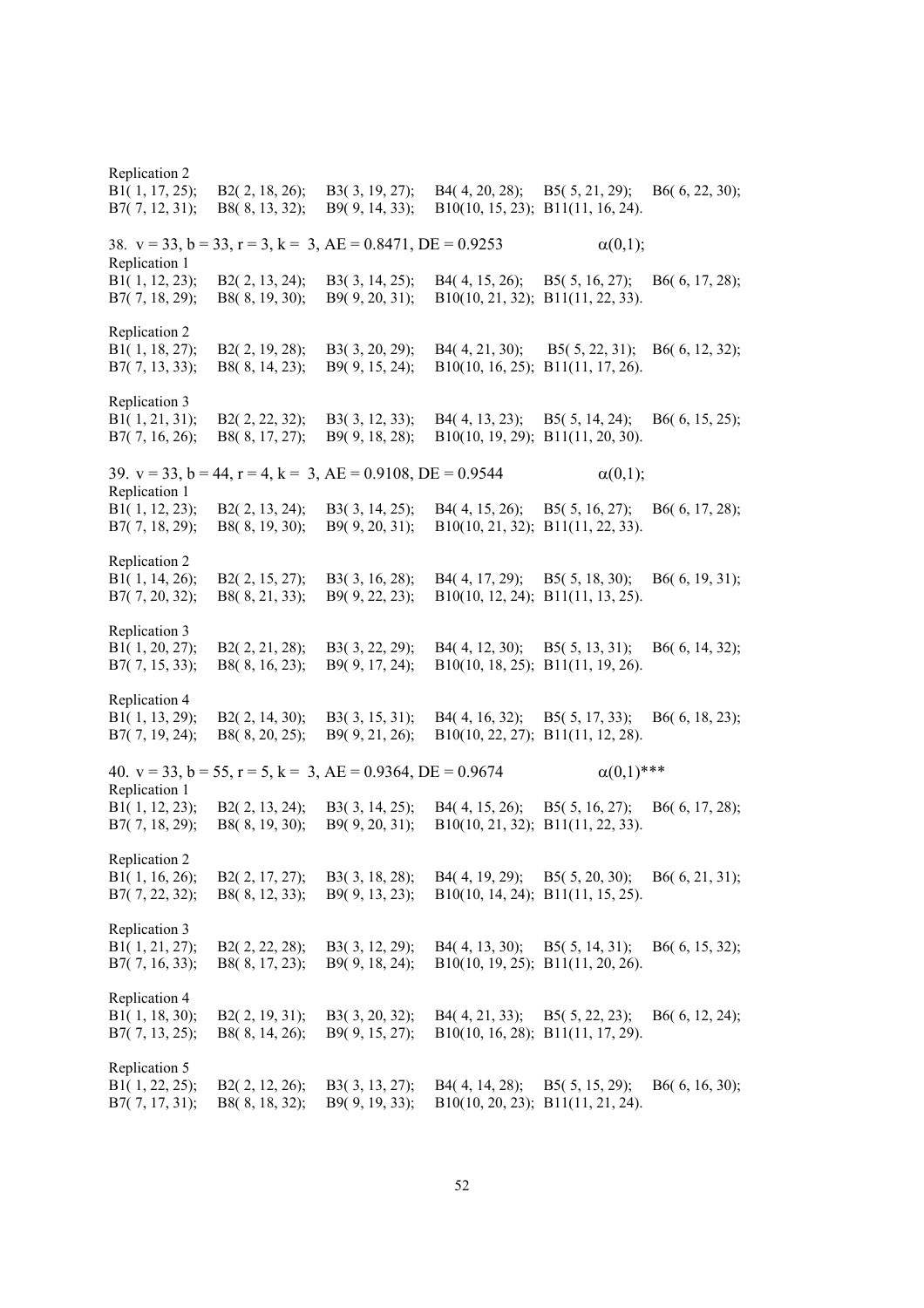41.  $v = 36$ ,  $b = 24$ ,  $r = 2$ ,  $k = 3$ ,  $AE = 0.6509$ ,  $DE = 0.8434$   $\alpha(0,1)$ \*\*\* Replication 1 B1( 1, 13, 25); B2( 2, 14, 26); B3( 3, 15, 27); B4( 4, 16, 28); B5( 5, 17, 29); B6( 6, 18, 30); B7( 7, 19, 31); B8( 8, 20, 32); B9( 9, 21, 33); B10(10, 22, 34); B11(11, 23, 35); B12(12, 24, 36). Replication 2 B1( 1, 22, 26); B2( 2, 23, 27); B3( 3, 24, 28); B4( 4, 13, 29); B5( 5, 14, 30); B6( 6, 15, 31); B7( 7, 16, 32); B8( 8, 17, 33); B9( 9, 18, 34); B10(10, 19, 35); B11(11, 20, 36); B12(12, 21, 25). 42.  $v = 36$ ,  $b = 36$ ,  $r = 3$ ,  $k = 3$ ,  $AE = 0.8403$ ,  $DE = 0.9225$   $\alpha(0,1)$ \*\*\* Replication 1 B 1( 1, 13, 25); B 2( 2, 14, 26); B 3( 3, 15, 27); B 4( 4, 16, 28); B 5( 5, 17, 29); B 6( 6, 18, 30); B 7( 7, 19, 31); B 8( 8, 20, 32); B 9( 9, 21, 33); B10(10, 22, 34); B11(11, 23, 35); B12(12, 24, 36). Replication 2 B 1( 1, 18, 34); B 2( 2, 19, 35); B 3( 3, 20, 36); B 4( 4, 21, 25); B 5( 5, 22, 26); B 6( 6, 23, 27); B 7( 7, 24, 28); B 8( 8, 13, 29); B 9( 9, 14, 30); B10(10, 15, 31); B11(11, 16, 32); B12(12, 17, 33). Replication 3 B 1( 1, 19, 33); B 2( 2, 20, 34); B 3( 3, 21, 35); B 4( 4, 22, 36); B 5( 5, 23, 25); B 6( 6, 24, 26); B 7( 7, 13, 27); B 8( 8, 14, 28); B 9( 9, 15, 29); B10(10, 16, 30); B11(11, 17, 31); B12(12, 18, 32). 43.  $v = 36$ ,  $b = 48$ ,  $r = 4$ ,  $k = 3$ ,  $AE = 0.9052$ ,  $DE = 0.9520$   $\alpha(0,1)$ ; Replication 1 B1( 1, 13, 25); B2( 2, 14, 26); B3( 3, 15, 27); B4( 4, 16, 28); B5( 5, 17, 29); B6( 6, 18, 30); B7( 7, 19, 31); B8( 8, 20, 32); B9( 9, 21, 33); B10(10, 22, 34); B11(11, 23, 35); B12(12, 24, 36). Replication 2 B1( 1, 23, 32); B2( 2, 24, 33); B3( 3, 13, 34); B4( 4, 14, 35); B5( 5, 15, 36); B6( 6, 16, 25); B7( 7, 17, 26); B8( 8, 18, 27); B9( 9, 19, 28); B10(10, 20, 29); B11(11, 21, 30); B12(12, 22, 31). Replication 3 B1( 1, 18, 33); B2( 2, 19, 34); B3( 3, 20, 35); B4( 4, 21, 36); B5( 5, 22, 25); B6( 6, 23, 26); B7( 7, 24, 27); B8( 8, 13, 28); B9( 9, 14, 29); B10(10, 15, 30); B11(11, 16, 31); B12(12, 17, 32). Replication 4 B1( 1, 14, 31); B2( 2, 15, 32); B3( 3, 16, 33); B4( 4, 17, 34); B5( 5, 18, 35); B6( 6, 19, 36); B7( 7, 20, 25); B8( 8, 21, 26); B9( 9, 22, 27); B10(10, 23, 28); B11(11, 24, 29); B12(12, 13, 30). 44.  $v = 36$ ,  $b = 60$ ,  $r = 5$ ,  $k = 3$ ,  $AE = 0.9334$ ,  $DE = 0.9658$   $\alpha(0,1)$ \*\*\* Replication 1 B1( 1, 13, 25); B2( 2, 14, 26); B3( 3, 15, 27); B4( 4, 16, 28); B5( 5, 17, 29); B6( 6, 18, 30); B7( 7, 19, 31); B8( 8, 20, 32); B9( 9, 21, 33); B10(10, 22, 34); B11(11, 23, 35); B12(12, 24, 36). Replication 2 B1( 1, 23, 30); B2( 2, 24, 31); B3( 3, 13, 32); B4( 4, 14, 33); B5( 5, 15, 34); B6( 6, 16, 35); B7( 7, 17, 36); B8( 8, 18, 25); B9( 9, 19, 26); B10(10, 20, 27); B11(11, 21, 28); B12(12, 22, 29). Replication 3 B1( 1, 15, 36); B2( 2, 16, 25); B3( 3, 17, 26); B4( 4, 18, 27); B5( 5, 19, 28); B6( 6, 20, 29); B7( 7, 21, 30); B8( 8, 22, 31); B9( 9, 23, 32); B10(10, 24, 33); B11(11, 13, 34); B12(12, 14, 35). Replication 4 B1( 1, 14, 32); B2( 2, 15, 33); B3( 3, 16, 34); B4( 4, 17, 35); B5( 5, 18, 36); B6( 6, 19, 25); B7( 7, 20, 26); B8( 8, 21, 27); B9( 9, 22, 28); B10(10, 23, 29); B11(11, 24, 30); B12(12, 13, 31).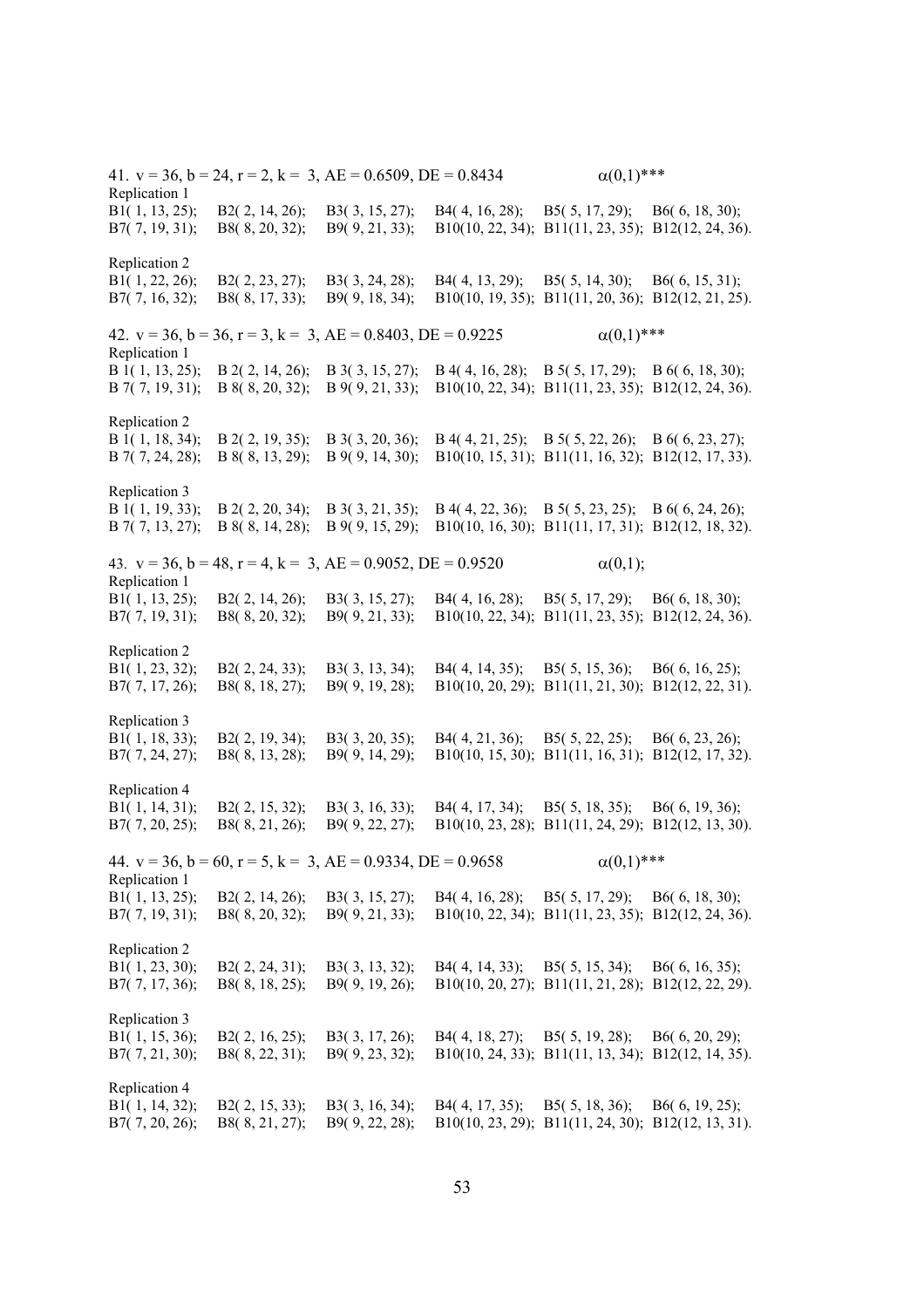Replication 5 B1( 1, 20, 28); B2( 2, 21, 29); B3( 3, 22, 30); B4( 4, 23, 31); B5( 5, 24, 32); B6( 6, 13, 33); B7( 7, 14, 34); B8( 8, 15, 35); B9( 9, 16, 36); B10(10, 17, 25); B11(11, 18, 26); B12(12, 19, 27). 45.  $v = 39$ ,  $b = 26$ ,  $r = 2$ ,  $k = 3$ ,  $AE = 0.6458$ ,  $DE = 0.8406$   $\alpha(0,1)$ ; Replication 1 B1( 1, 14, 27); B2( 2, 15, 28); B3( 3, 16, 29); B4( 4, 17, 30); B5( 5, 18, 31); B6( 6, 19, 32); B7( 7, 20, 33); B8( 8, 21, 34); B9( 9, 22, 35); B10(10, 23, 36); B11(11, 24, 37); B12(12, 25, 38); B13(13, 26, 39). Replication 2 B1( 1, 20, 35); B2( 2, 21, 36); B3( 3, 22, 37); B4( 4, 23, 38); B5( 5, 24, 39); B6( 6, 25, 27); B7( 7, 26, 28); B8( 8, 14, 29); B9( 9, 15, 30); B10(10, 16, 31); B11(11, 17, 32); B12(12, 18, 33); B13(13, 19, 34). 46.  $y = 39$ ,  $b = 39$ ,  $r = 3$ ,  $k = 3$ ,  $AE = 0.8343$ ,  $DE = 0.9202$  (0,1)\*\*\* Replication 1 B1( 1, 14, 27); B2( 2, 15, 28); B3( 3, 16, 29); B4( 4, 17, 30); B5( 5, 18, 31); B6( 6, 19, 32); B7( 7, 20, 33); B8( 8, 21, 34); B9( 9, 22, 35); B10(10, 23, 36); B11(11, 24, 37); B12(12, 25, 38); B13(13, 26, 39). Replication 2 B1( 1, 21, 36); B2( 2, 22, 37); B3( 3, 23, 38); B4( 4, 24, 39); B5( 5, 25, 27); B6( 6, 26, 28); B7( 7, 14, 29); B8( 8, 15, 30); B9( 9, 16, 31); B10(10, 17, 32); B11(11, 18, 33); B12(12, 19, 34); B13(13, 20, 35). Replication 3 B1( 1, 26, 30); B2( 2, 14, 31); B3( 3, 15, 32); B4( 4, 16, 33); B5( 5, 17, 34); B6( 6, 18, 35); B7( 7, 19, 36); B8( 8, 20, 37); B9( 9, 21, 38); B10(10, 22, 39); B11(11, 23, 27); B12(12, 24, 28); B13(13, 25, 29). 47.  $v = 39$ ,  $b = 52$ ,  $r = 4$ ,  $k = 3$ ,  $AE = 0.9011$ ,  $DE = 0.9502$   $\alpha(0,1)$ \*\*\* Replication 1 B 1( 1, 14, 27); B 2( 2, 15, 28); B 3( 3, 16, 29); B 4( 4, 17, 30); B 5( 5, 18, 31); B 6( 6, 19, 32); B 7( 7, 20, 33); B 8( 8, 21, 34); B 9( 9, 22, 35); B10(10, 23, 36); B11(11, 24, 37); B12(12, 25, 38); B13(13, 26, 39). Replication 2 B 1( 1, 22, 30); B 2( 2, 23, 31); B 3( 3, 24, 32); B 4( 4, 25, 33); B 5( 5, 26, 34); B 6( 6, 14, 35); B 7( 7, 15, 36); B 8( 8, 16, 37); B 9( 9, 17, 38); B10(10, 18, 39); B11(11, 19, 27); B12(12, 20, 28); B13(13, 21, 29). Replication 3 B 1( 1, 16, 31); B 2( 2, 17, 32); B 3( 3, 18, 33); B 4( 4, 19, 34); B 5( 5, 20, 35); B 6( 6, 21, 36); B 7( 7, 22, 37); B 8( 8, 23, 38); B 9( 9, 24, 39); B10(10, 25, 27); B11(11, 26, 28); B12(12, 14, 29); B13(13, 15, 30). Replication 4 B 1( 1, 26, 38); B 2( 2, 14, 39); B 3( 3, 15, 27); B 4( 4, 16, 28); B 5( 5, 17, 29); B 6( 6, 18, 30); B 7( 7, 19, 31); B 8( 8, 20, 32); B 9( 9, 21, 33); B10(10, 22, 34); B11(11, 23, 35); B12(12, 24, 36); B13(13, 25, 37).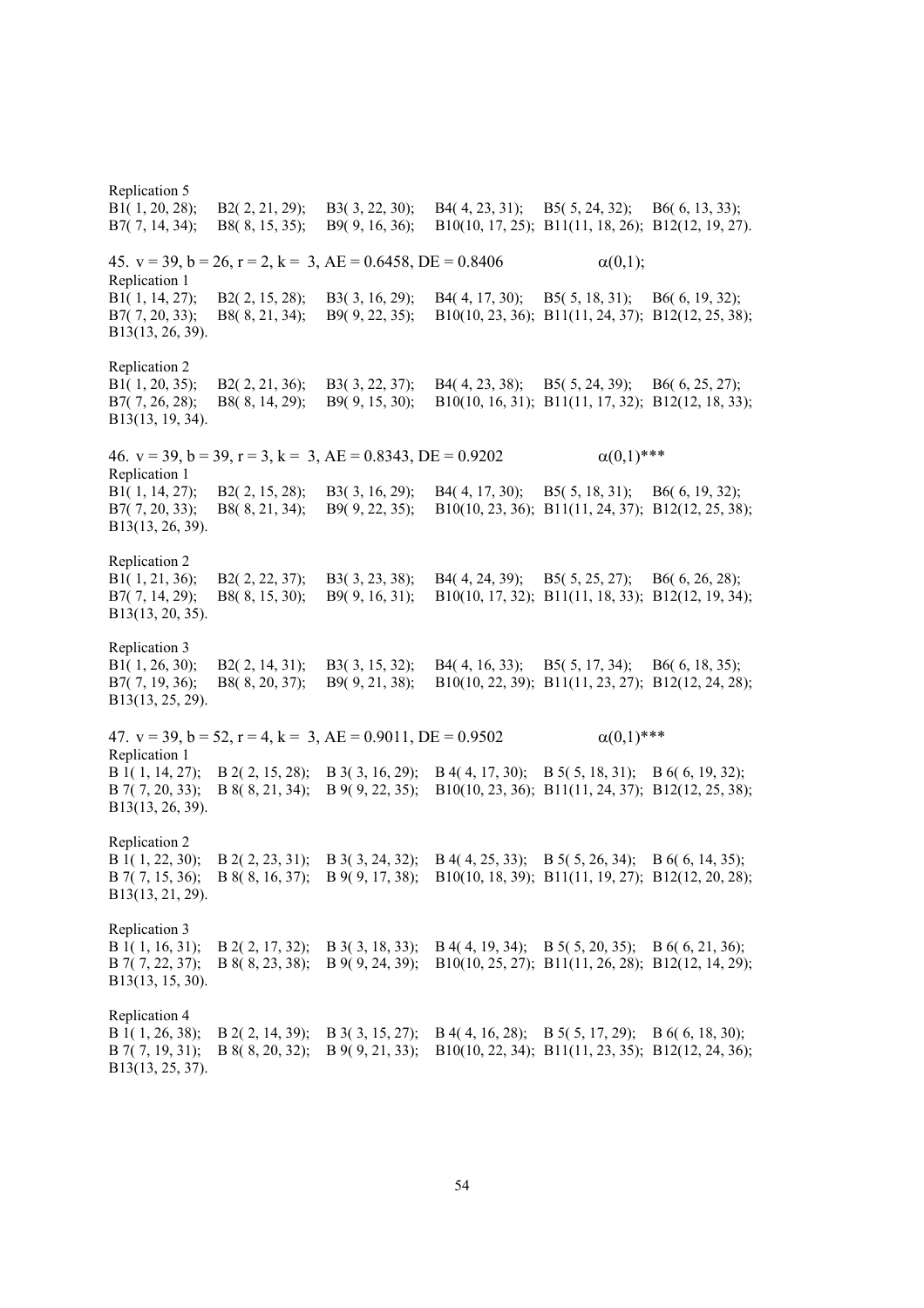48.  $v = 39$ ,  $b = 65$ ,  $r = 5$ ,  $k = 3$ ,  $AE = 0.9327$ ,  $DE = 0.9652$   $\alpha(0,1)$ \*\*\* Replication 1 B1( 1, 14, 27); B2( 2, 15, 28); B3( 3, 16, 29); B4( 4, 17, 30); B5( 5, 18, 31); B6( 6, 19, 32); B7( 7, 20, 33); B8( 8, 21, 34); B9( 9, 22, 35); B10(10, 23, 36); B11(11, 24, 37); B12(12, 25, 38); B13(13, 26, 39). Replication 2 B1( 1, 20, 36); B2( 2, 21, 37); B3( 3, 22, 38); B4( 4, 23, 39); B5( 5, 24, 27); B6( 6, 25, 28); B7( 7, 26, 29); B8( 8, 14, 30); B9( 9, 15, 31); B10(10, 16, 32); B11(11, 17, 33); B12(12, 18, 34); B13(13, 19, 35). Replication 3 B1( 1, 21, 29); B2( 2, 22, 30); B3( 3, 23, 31); B4( 4, 24, 32); B5( 5, 25, 33); B6( 6, 26, 34); B7( 7, 14, 35); B8( 8, 15, 36); B9( 9, 16, 37); B10(10, 17, 38); B11(11, 18, 39); B12(12, 19, 27); B13(13, 20, 28). Replication 4 B1( 1, 17, 28); B2( 2, 18, 29); B3( 3, 19, 30); B4( 4, 20, 31); B5( 5, 21, 32); B6( 6, 22, 33); B7( 7, 23, 34); B8( 8, 24, 35); B9( 9, 25, 36); B10(10, 26, 37); B11(11, 14, 38); B12(12, 15, 39); B13(13, 16, 27). Replication 5 B1( 1, 22, 39); B2( 2, 23, 27); B3( 3, 24, 28); B4( 4, 25, 29); B5( 5, 26, 30); B6( 6, 14, 31); B7( 7, 15, 32); B8( 8, 16, 33); B9( 9, 17, 34); B10(10, 18, 35); B11(11, 19, 36); B12(12, 20, 37); B13(13, 21, 38). 49.  $v = 42$ ,  $b = 28$ ,  $r = 2$ ,  $k = 3$ ,  $AE = 0.6342$ ,  $DE = 0.8371$   $\alpha(0,1)$ ; Replication 1 B1( 1, 15, 29); B2( 2, 16, 30); B3( 3, 17, 31); B4( 4, 18, 32); B5( 5, 19, 33); B6( 6, 20, 34); B7( 7, 21, 35); B8( 8, 22, 36); B9( 9, 23, 37); B10(10, 24, 38); B11(11, 25, 39); B12(12, 26, 40); B13(13, 27, 41); B14(14, 28, 42). Replication 2 B1( 1, 25, 42); B2( 2, 26, 29); B3( 3, 27, 30); B4( 4, 28, 31); B5( 5, 15, 32); B6( 6, 16, 33); B7( 7, 17, 34); B8( 8, 18, 35); B9( 9, 19, 36); B10(10, 20, 37); B11(11, 21, 38); B12(12, 22, 39); B13(13, 23, 40); B14(14, 24, 41). 50.  $v = 42$ ,  $b = 42$ ,  $r = 3$ ,  $k = 3$ ,  $AE = 0.8320$ ,  $DE = 0.9187$  (0,1); Replication 1 B 1( 1, 15, 29); B 2( 2, 16, 30); B 3( 3, 17, 31); B 4( 4, 18, 32); B 5( 5, 19, 33); B 6( 6, 20, 34); B 7( 7, 21, 35); B 8( 8, 22, 36); B 9( 9, 23, 37); B10(10, 24, 38); B11(11, 25, 39); B12(12, 26, 40); B13(13, 27, 41); B14(14, 28, 42). Replication 2 B 1( 1, 23, 30); B 2( 2, 24, 31); B 3( 3, 25, 32); B 4( 4, 26, 33); B 5( 5, 27, 34); B 6( 6, 28, 35); B 7( 7, 15, 36); B 8( 8, 16, 37); B 9( 9, 17, 38); B10(10, 18, 39); B11(11, 19, 40); B12(12, 20, 41); B13(13, 21, 42); B14(14, 22, 29). Replication 3 B 1( 1, 18, 42); B 2( 2, 19, 29); B 3( 3, 20, 30); B 4( 4, 21, 31); B 5( 5, 22, 32); B 6( 6, 23, 33); B 7( 7, 24, 34); B 8( 8, 25, 35); B 9( 9, 26, 36); B10(10, 27, 37); B11(11, 28, 38); B12(12, 15, 39); B13(13, 16, 40); B14(14, 17, 41).

55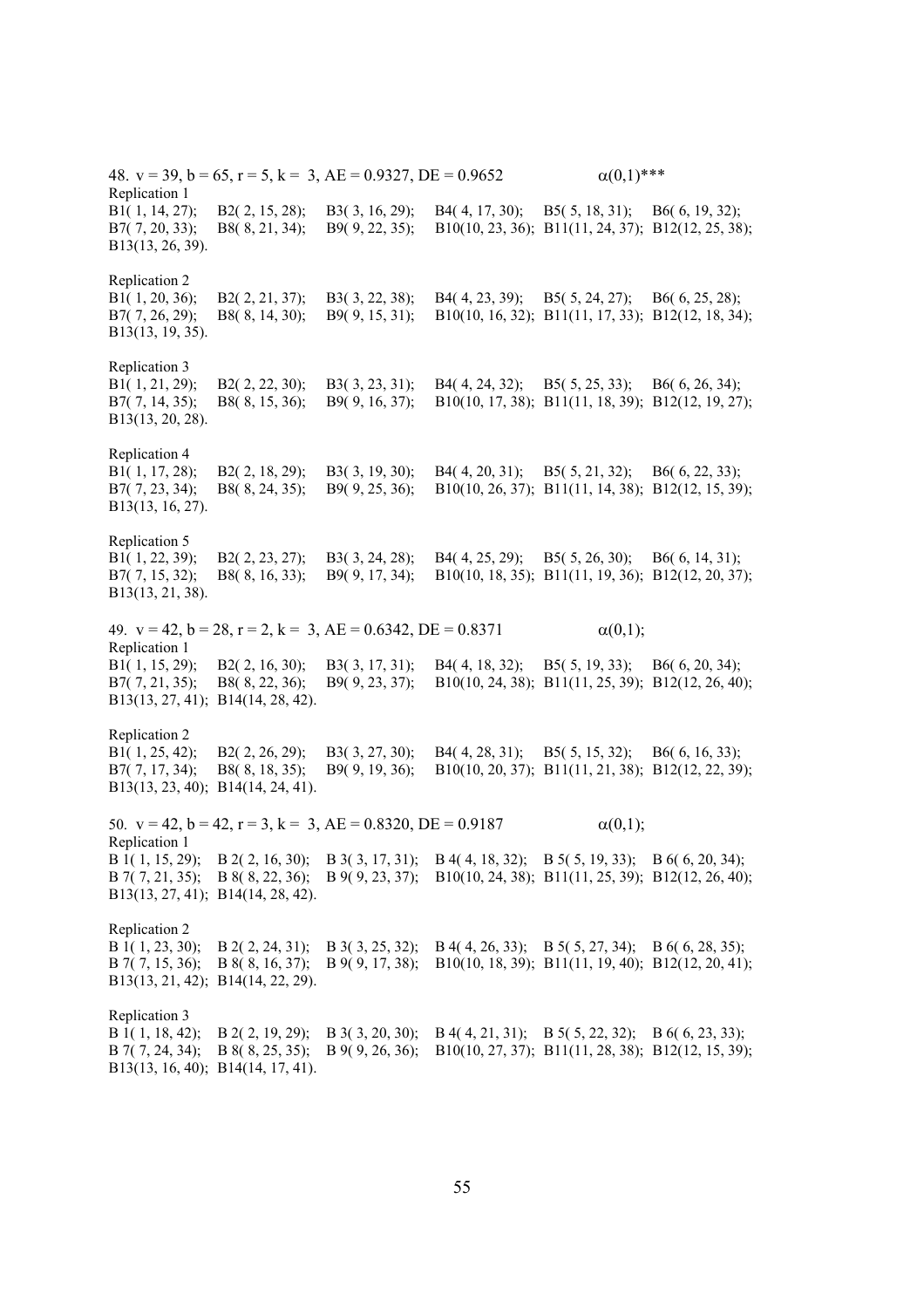51.  $v = 42$ ,  $b = 56$ ,  $r = 4$ ,  $k = 3$ ,  $AE = 0.8969$ ,  $DE = 0.9484$   $\alpha(0,1)$ \*\*\* Replication 1 B1( 1, 15, 29); B2( 2, 16, 30); B3( 3, 17, 31); B4( 4, 18, 32); B5( 5, 19, 33); B6( 6, 20, 34); B7( 7, 21, 35); B8( 8, 22, 36); B9( 9, 23, 37); B10(10, 24, 38); B11(11, 25, 39); B12(12, 26, 40); B13(13, 27, 41); B14(14, 28, 42). Replication 2 B1( 1, 27, 38); B2( 2, 28, 39); B3( 3, 15, 40); B4( 4, 16, 41); B5( 5, 17, 42); B6( 6, 18, 29); B7( 7, 19, 30); B8( 8, 20, 31); B9( 9, 21, 32); B10(10, 22, 33); B11(11, 23, 34); B12(12, 24, 35); B13(13, 25, 36); B14(14, 26, 37). Replication 3 B1( 1, 28, 35); B2( 2, 15, 36); B3( 3, 16, 37); B4( 4, 17, 38); B5( 5, 18, 39); B6( 6, 19, 40); B7( 7, 20, 41); B8( 8, 21, 42); B9( 9, 22, 29); B10(10, 23, 30); B11(11, 24, 31); B12(12, 25, 32); B13(13, 26, 33); B14(14, 27, 34). Replication 4<br>B1(1, 25, 30); B1( 1, 25, 30); B2( 2, 26, 31); B3( 3, 27, 32); B4( 4, 28, 33); B5( 5, 15, 34); B6( 6, 16, 35); B7( 7, 17, 36); B8( 8, 18, 37); B9( 9, 19, 38); B10(10, 20, 39); B11(11, 21, 40); B12(12, 22, 41); B13(13, 23, 42); B14(14, 24, 29). 52.  $v = 42$ ,  $b = 70$ ,  $r = 5$ ,  $k = 3$ ,  $AE = 0.9307$ ,  $DE = 0.9642$   $\alpha(0,1)$ \*\*\* Replication 1 B1( 1, 15, 29); B2( 2, 16, 30); B3( 3, 17, 31); B4( 4, 18, 32); B5( 5, 19, 33); B6( 6, 20, 34); B7( 7, 21, 35); B8( 8, 22, 36); B9( 9, 23, 37); B10(10, 24, 38); B11(11, 25, 39); B12(12, 26, 40); B13(13, 27, 41); B14(14, 28, 42). Replication 2 B1( 1, 16, 42); B2( 2, 17, 29); B3( 3, 18, 30); B4( 4, 19, 31); B5( 5, 20, 32); B6( 6, 21, 33); B7( 7, 22, 34); B8( 8, 23, 35); B9( 9, 24, 36); B10(10, 25, 37); B11(11, 26, 38); B12(12, 27, 39); B13(13, 28, 40); B14(14, 15, 41). Replication 3 B1( 1, 20, 39); B2( 2, 21, 40); B3( 3, 22, 41); B4( 4, 23, 42); B5( 5, 24, 29); B6( 6, 25, 30); B7( 7, 26, 31); B8( 8, 27, 32); B9( 9, 28, 33); B10(10, 15, 34); B11(11, 16, 35); B12(12, 17, 36); B13(13, 18, 37); B14(14, 19, 38). Replication 4 B1( 1, 21, 36); B2( 2, 22, 37); B3( 3, 23, 38); B4( 4, 24, 39); B5( 5, 25, 40); B6( 6, 26, 41); B7( 7, 27, 42); B8( 8, 28, 29); B9( 9, 15, 30); B10(10, 16, 31); B11(11, 17, 32); B12(12, 18, 33); B13(13, 19, 34); B14(14, 20, 35). Replication 5<br>B1(1, 26, 37); B1( 1, 26, 37); B2( 2, 27, 38); B3( 3, 28, 39); B4( 4, 15, 40); B5( 5, 16, 41); B6( 6, 17, 42); B7( 7, 18, 29); B8( 8, 19, 30); B9( 9, 20, 31); B10(10, 21, 32); B11(11, 22, 33); B12(12, 23, 34); B13(13, 24, 35); B14(14, 25, 36). 53.  $v = 45$ ,  $b = 30$ ,  $r = 2$ ,  $k = 3$ ,  $AE = 0.6242$ ,  $DE = 0.8341$   $\alpha(0,1)$ \*\*\* Replication 1 B1( 1, 16, 31); B2( 2, 17, 32); B3( 3, 18, 33); B4( 4, 19, 34); B5( 5, 20, 35); B6( 6, 21, 36); B7( 7, 22, 37); B8( 8, 23, 38); B9( 9, 24, 39); B10(10, 25, 40); B11(11, 26, 41); B12(12, 27, 42); B13(13, 28, 43); B14(14, 29, 44); B15(15, 30, 45).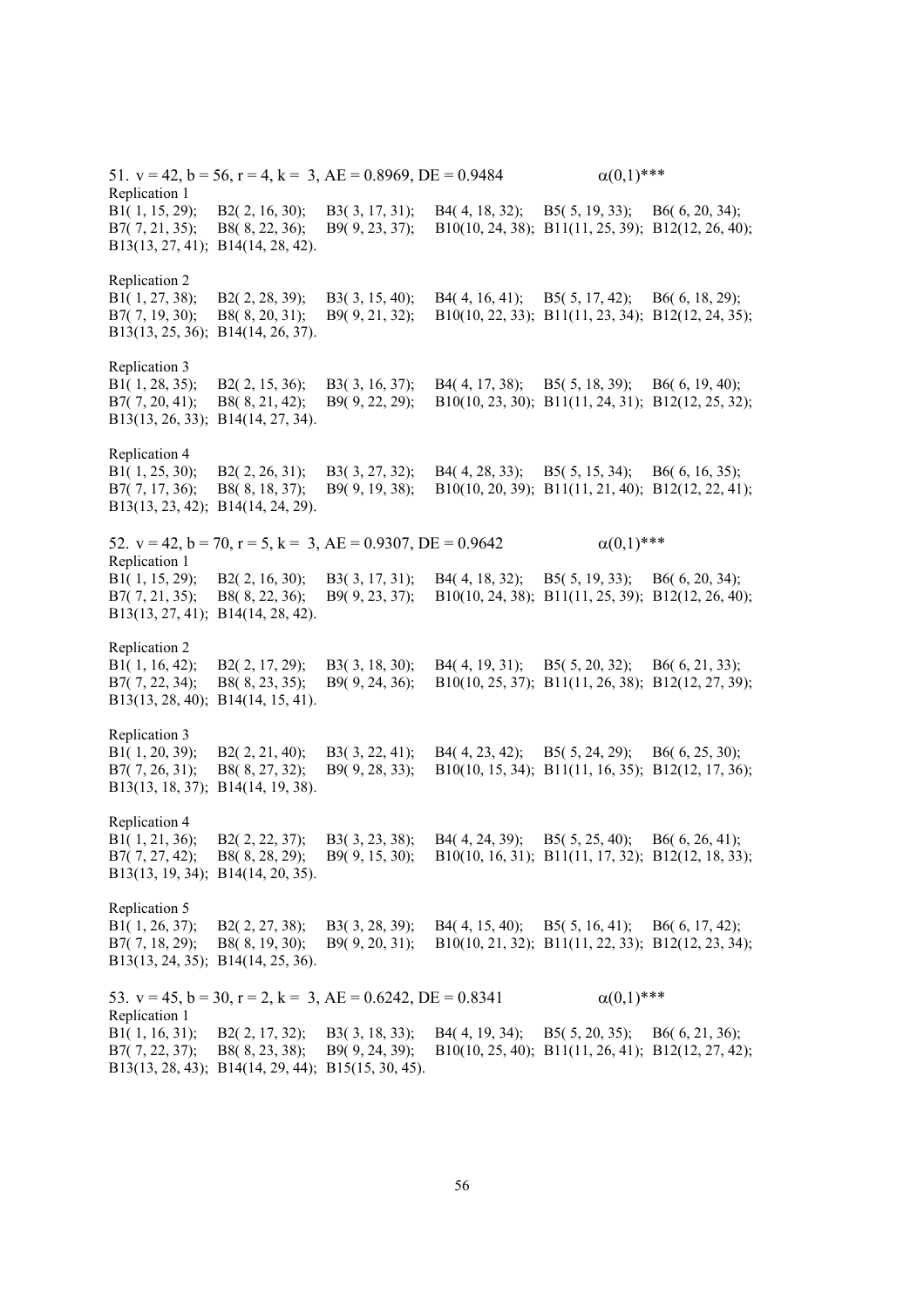Replication 2 B1( 1, 24, 37); B2( 2, 25, 38); B3( 3, 26, 39); B4( 4, 27, 40); B5( 5, 28, 41); B6( 6, 29, 42); B7( 7, 30, 43); B8( 8, 16, 44); B9( 9, 17, 45); B10(10, 18, 31); B11(11, 19, 32); B12(12, 20, 33); B13(13, 21, 34); B14(14, 22, 35); B15(15, 23, 36). 54.  $v = 45$ ,  $b = 45$ ,  $r = 3$ ,  $k = 3$ ,  $AE = 0.8285$ ,  $DE = 0.9172$   $\alpha(0,1)$ \*\*\* Replication 1 B1( 1, 16, 31); B2( 2, 17, 32); B3( 3, 18, 33); B4( 4, 19, 34); B5( 5, 20, 35); B6( 6, 21, 36); B7( 7, 22, 37); B8( 8, 23, 38); B9( 9, 24, 39); B10(10, 25, 40); B11(11, 26, 41); B12(12, 27, 42); B13(13, 28, 43); B14(14, 29, 44); B15(15, 30, 45). Replication 2 B1( 1, 30, 44); B2( 2, 16, 45); B3( 3, 17, 31); B4( 4, 18, 32); B5( 5, 19, 33); B6( 6, 20, 34); B7( 7, 21, 35); B8( 8, 22, 36); B9( 9, 23, 37); B10(10, 24, 38); B11(11, 25, 39); B12(12, 26, 40); B13(13, 27, 41); B14(14, 28, 42); B15(15, 29, 43). Replication 3 B1( 1, 20, 38); B2( 2, 21, 39); B3( 3, 22, 40); B4( 4, 23, 41); B5( 5, 24, 42); B6( 6, 25, 43); B7( 7, 26, 44); B8( 8, 27, 45); B9( 9, 28, 31); B10(10, 29, 32); B11(11, 30, 33); B12(12, 16, 34); B13(13, 17, 35); B14(14, 18, 36); B15(15, 19, 37). 55.  $v = 45$ ,  $b = 60$ ,  $r = 4$ ,  $k = 3$ ,  $AE = 0.8935$ ,  $DE = 0.9469$  (0,1); Replication 1 and 2 as Design in 54. Replication 3 B 1( 1, 28, 34); B 2( 2, 29, 35); B 3( 3, 30, 36); B 4( 4, 16, 37); B 5( 5, 17, 38); B 6( 6, 18, 39); B 7( 7, 19, 40); B 8( 8, 20, 41); B 9( 9, 21, 42); B10(10, 22, 43); B11(11, 23, 44); B12(12, 24, 45); B13(13, 25, 31); B14(14, 26, 32); B15(15, 27, 33). Replication 4 B 1( 1, 21, 38); B 2( 2, 22, 39); B 3( 3, 23, 40); B 4( 4, 24, 41); B 5( 5, 25, 42); B 6( 6, 26, 43); B 7( 7, 27, 44); B 8( 8, 28, 45); B 9( 9, 29, 31); B10(10, 30, 32); B11(11, 16, 33); B12(12, 17, 34); B13(13, 18, 35); B14(14, 19, 36); B15(15, 20, 37). 56.  $v = 45$ ,  $b = 75$ ,  $r = 5$ ,  $k = 3$ ,  $AE = 0.9268$ ,  $DE = 0.9627$   $\alpha(0,1)$ \*\*\* Replication 1 B1( 1, 16, 31); B2( 2, 17, 32); B3( 3, 18, 33); B4( 4, 19, 34); B5( 5, 20, 35); B6( 6, 21, 36); B7( 7, 22, 37); B8( 8, 23, 38); B9( 9, 24, 39); B10(10, 25, 40); B11(11, 26, 41); B12(12, 27, 42); B13(13, 28, 43); B14(14, 29, 44); B15(15, 30, 45); Replication 2 B1( 1, 17, 44); B2( 2, 18, 45); B3( 3, 19, 31); B4( 4, 20, 32); B5( 5, 21, 33); B6( 6, 22, 34); B7( 7, 23, 35); B8( 8, 24, 36); B9( 9, 25, 37); B10(10, 26, 38); B11(11, 27, 39); B12(12, 28, 40); B13(13, 29, 41); B14(14, 30, 42); B15(15, 16, 43); Replication 3 B1( 1, 26, 33); B2( 2, 27, 34); B3( 3, 28, 35); B4( 4, 29, 36); B5( 5, 30, 37); B6( 6, 16, 38); B7( 7, 17, 39); B8( 8, 18, 40); B9( 9, 19, 41); B10(10, 20, 42); B11(11, 21, 43); B12(12, 22, 44); B13(13, 23, 45); B14(14, 24, 31); B15(15, 25, 32);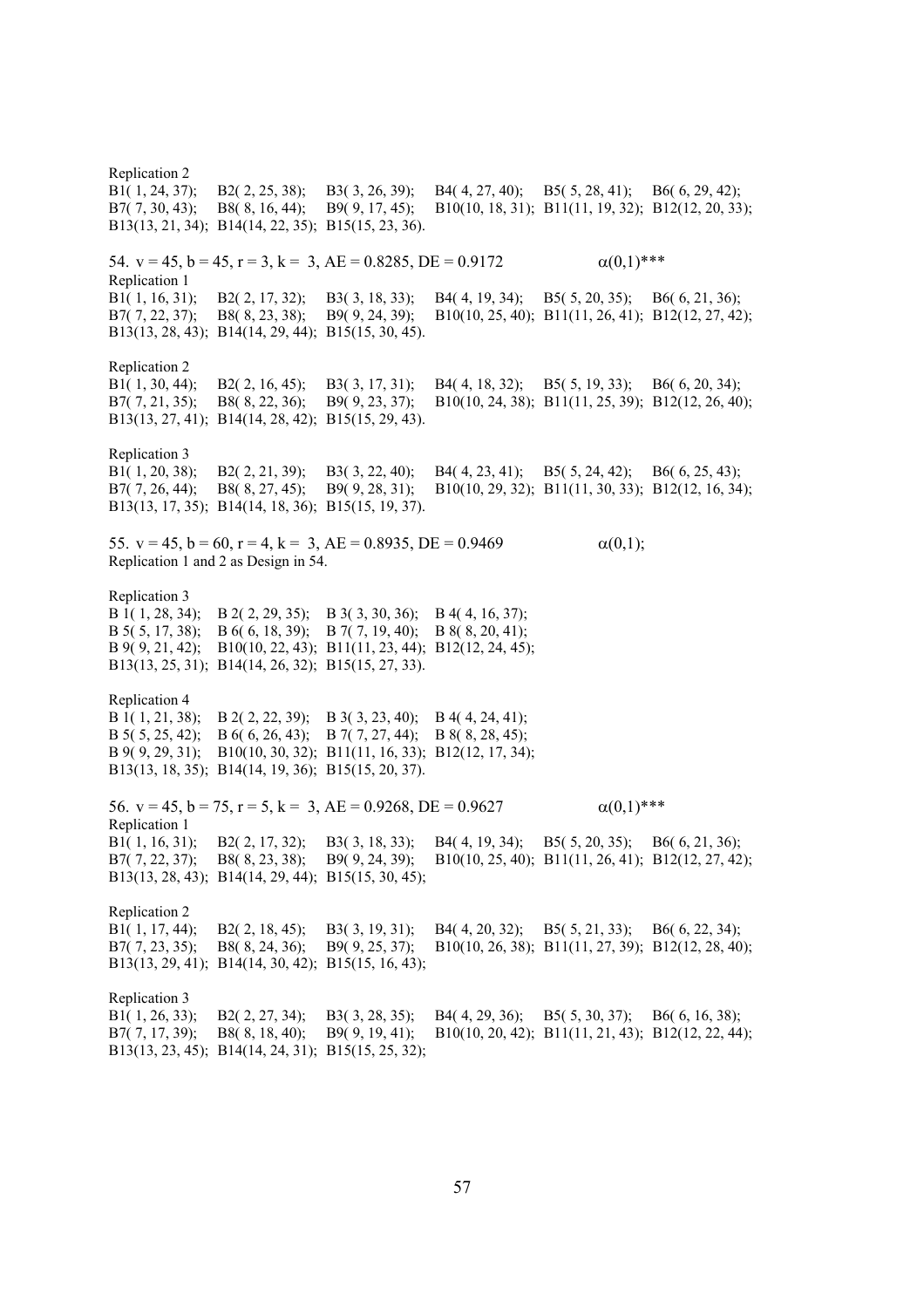| Replication 4<br>B1 $(1, 23, 42);$<br>B7(7, 29, 33); | B2(2, 24, 43); B3(3, 25, 44);<br>$B(8, 30, 34); \quad B9(9, 16, 35);$<br>B13(13, 20, 39); B14(14, 21, 40); B15(15, 22, 41);                                                    |  | B4(4, 26, 45); B5(5, 27, 31); B6(6, 28, 32);                                             | B10(10, 17, 36); B11(11, 18, 37); B12(12, 19, 38); |  |  |  |
|------------------------------------------------------|--------------------------------------------------------------------------------------------------------------------------------------------------------------------------------|--|------------------------------------------------------------------------------------------|----------------------------------------------------|--|--|--|
| Replication 5                                        | B7(7, 19, 43); B8(8, 20, 44); B9(9, 21, 45);<br>B13(13, 25, 34); B14(14, 26, 35); B15(15, 27, 36);                                                                             |  | B1(1,28, 37); B2(2, 29, 38); B3(3, 30, 39); B4(4, 16, 40); B5(5, 17, 41); B6(6, 18, 42); | B10(10, 22, 31); B11(11, 23, 32); B12(12, 24, 33); |  |  |  |
|                                                      |                                                                                                                                                                                |  | <b>BLOCK SIZE 4</b>                                                                      |                                                    |  |  |  |
| Replication 1<br>B1(1, 3, 5, 7); B2(2, 4, 6, 8).     | 57. $v = 8$ , $b = 4$ , $r = 2$ , $k = 4$ , $AE = 0.9074$ , $DE = 0.9571$                                                                                                      |  |                                                                                          | $\alpha(0,1,2)$                                    |  |  |  |
| Replication 2<br>B1(1, 3, 6, 8); B2(2, 4, 5, 7).     |                                                                                                                                                                                |  |                                                                                          |                                                    |  |  |  |
|                                                      | 58. $v = 8$ , $b = 6$ , $r = 3$ , $k = 4$ , $AE = 0.9608$ , $DE = 0.9806$<br>Replication 1 and 2 as design in 57.                                                              |  |                                                                                          | $\alpha(0,1,2)$ , S6                               |  |  |  |
| Replication 3                                        | B1(1, 4, 5, 8); B2(2, 3, 6, 7).<br>59. $v = 8$ , $b = 8$ , $r = 4$ , $k = 4$ , $AE = 0.9800$ , $DE = 0.9898$<br>$\alpha(0,2)$ , SR36<br>Replication 1,2 and 3 as design in 58. |  |                                                                                          |                                                    |  |  |  |
| Replication 4<br>B1(1, 4, 6, 7); B2(2, 3, 5, 8).     |                                                                                                                                                                                |  |                                                                                          |                                                    |  |  |  |
|                                                      | 60. $v = 8$ , $b = 10$ , $r = 5$ , $k = 4$ , $AE = 0.9703$ , $DE = 0.9856$<br>Replication 1,2,3 and 4 as design in 59.                                                         |  |                                                                                          | $\alpha(0,2,3)$ \$                                 |  |  |  |
| Replication 5<br>B1(1, 3, 5, 8); B2(2, 4, 6, 7).     |                                                                                                                                                                                |  |                                                                                          |                                                    |  |  |  |
| Replication 1                                        | 61. $v = 12$ , $b = 6$ , $r = 2$ , $k = 4$ , $AE = 0.8655$ , $DE = 0.9388$<br>B1(1, 4, 7, 10); B2(2, 5, 8, 11); B3(3, 6, 9, 12).                                               |  |                                                                                          | $\alpha(0,1,2)$                                    |  |  |  |
| Replication 2                                        | B1(1, 6, 8, 11); B2(2, 4, 9, 12); B3(3, 5, 7, 10).                                                                                                                             |  |                                                                                          |                                                    |  |  |  |
| Replication 1                                        | 62. $v = 12$ , $b = 9$ , $r = 3$ , $k = 4$ , $AE = 0.9380$ , $DE = 0.9705$<br>B1(1, 4, 7, 10); B2(2, 5, 8, 11); B3(3, 6, 9, 12).                                               |  |                                                                                          | $\alpha(0,1,3)$ \$                                 |  |  |  |
| Replication 2                                        | B1(1, 5, 9, 12); B2(2, 6, 7, 10); B3(3, 4, 8, 11).                                                                                                                             |  |                                                                                          |                                                    |  |  |  |
| Replication 3                                        | B1(1, 6, 8, 11); B2(2, 4, 9, 12); B3(3, 5, 7, 10).                                                                                                                             |  |                                                                                          |                                                    |  |  |  |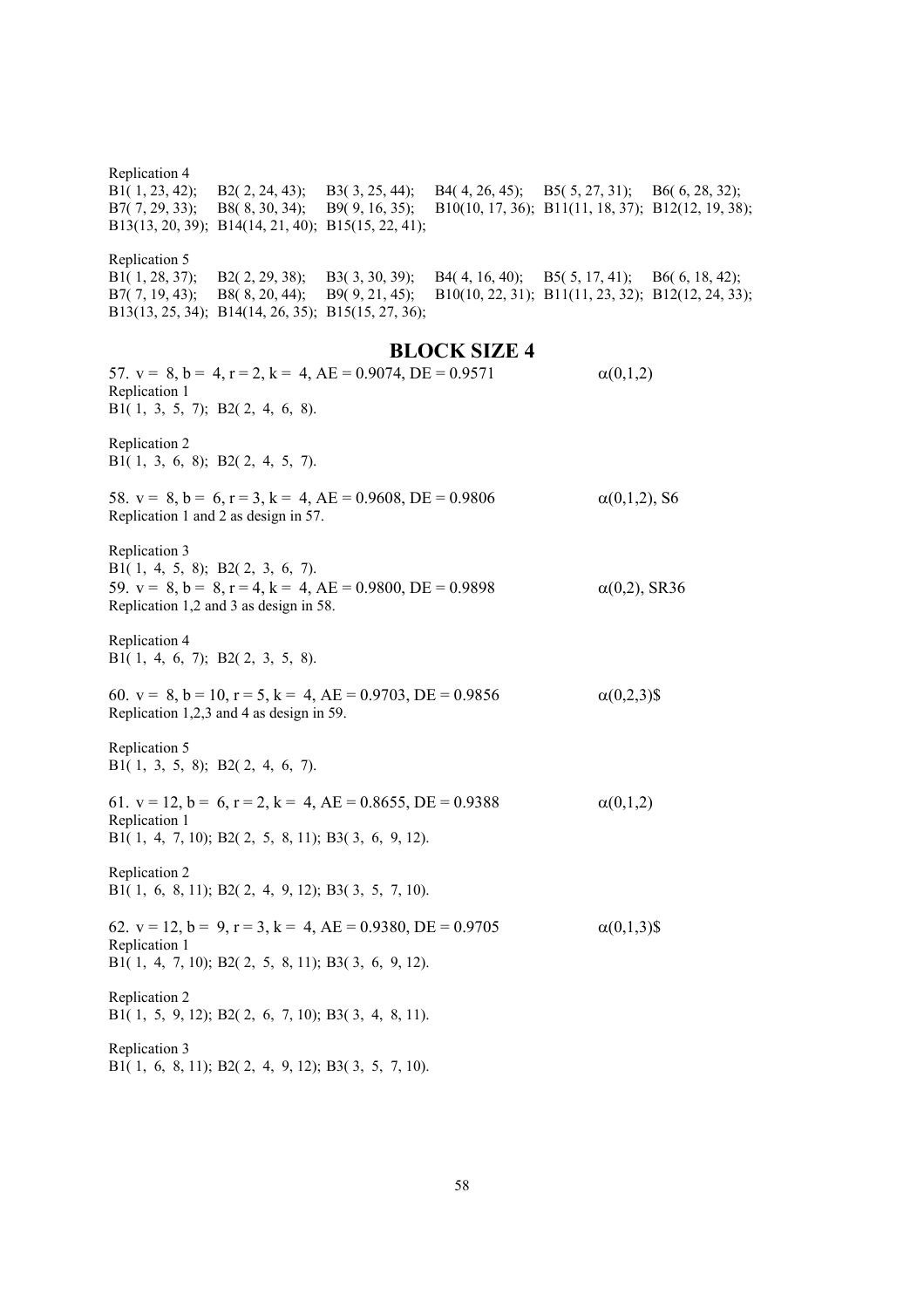63. v = 12, b = 12, r = 4, k = 4, AE = 0.9644, DE = 0.9829  $\alpha(0,1,2)$ \$ Replication 1 B1( 1, 4, 7, 10); B2( 2, 5, 8, 11); B3( 3, 6, 9, 12). Replication 2 B1( 1, 6, 8, 10); B2( 2, 4, 9, 11); B3( 3, 5, 7, 12). Replication 3 B1( 1, 5, 9, 11); B2( 2, 6, 7, 12); B3( 3, 4, 8, 10). Replication 4 B1( 1, 4, 8, 12); B2( 2, 5, 9, 10); B3( 3, 6, 7, 11). 64.  $v = 12$ ,  $b = 15$ ,  $r = 5$ ,  $k = 4$ ,  $AE = 0.9747$ ,  $DE = 0.9870$   $\alpha(0,1,2)$ Replication 1 B1( 1, 4, 7, 10); B2( 2, 5, 8, 11); B3( 3, 6, 9, 12). Replication 2 B1( 1, 5, 9, 12); B2( 2, 6, 7, 10); B3( 3, 4, 8, 11). Replication 3 B1( 1, 4, 8, 12); B2( 2, 5, 9, 10); B3( 3, 6, 7, 11). Replication 4 B1( 1, 6, 9, 11); B2( 2, 4, 7, 12); B3( 3, 5, 8, 10). Replication 5 B1( 1, 5, 7, 11); B2( 2, 6, 8, 12); B3( 3, 4, 9, 10). 65. v = 16, b = 8, r = 2, k = 4, AE = 0.8929, DE = 0.9473  $\alpha(0,1)$ , LS28, Square-Lattice Replication 1 B1( 1, 5, 9, 13); B2( 2, 6, 10, 14); B3( 3, 7, 11, 15); B4( 4, 8, 12, 16). Replication 2 B1( 1, 6, 12, 15); B2( 2, 7, 9, 16); B3( 3, 8, 10, 13); B4( 4, 5, 11, 14). 66.  $v = 16$ ,  $b = 12$ ,  $r = 3$ ,  $k = 4$ ,  $AE = 0.9422$ ,  $DE = 0.9717$   $\alpha(0.1,2)$ \$ Replication 1 B1( 1, 5, 9, 13); B2( 2, 6, 10, 14); B3( 3, 7, 11, 15); B4( 4, 8, 12, 16). Replication 2 B1( 1, 8, 10, 15); B2( 2, 5, 11, 16); B3( 3, 6, 12, 13); B4( 4, 7, 9, 14). Replication 3 B1( 1, 7, 12, 14); B2( 2, 8, 9, 15); B3( 3, 5, 10, 16); B4( 4, 6, 11, 13). 67.  $v = 16$ ,  $b = 16$ ,  $r = 4$ ,  $k = 4$ ,  $AE = 0.9623$ ,  $DE = 0.9816$  (0,1,2) Replication 1 B1( 1, 5, 9, 13); B2( 2, 6, 10, 14); B3( 3, 7, 11, 15); B4( 4, 8, 12, 16). Replication 2 B1( 1, 6, 11, 14); B2( 2, 7, 12, 15); B3( 3, 8, 9, 16); B4( 4, 5, 10, 13). Replication 3 B1( 1, 7, 12, 16); B2( 2, 8, 9, 13); B3( 3, 5, 10, 14); B4( 4, 6, 11, 15).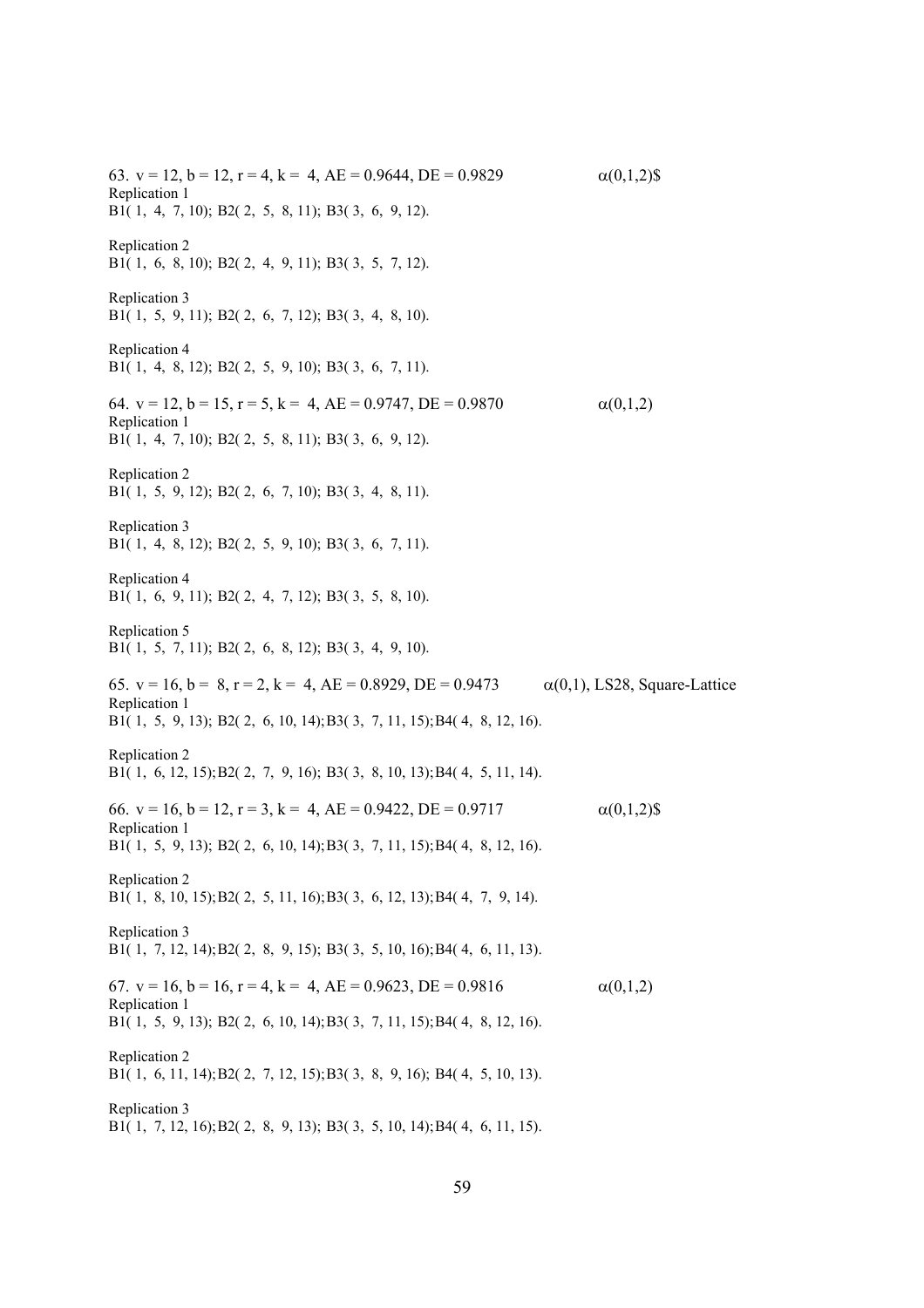Replication 4 B1( 1, 8, 10, 15); B2( 2, 5, 11, 16); B3( 3, 6, 12, 13); B4( 4, 7, 9, 14). 68.  $v = 16$ ,  $b = 20$ ,  $r = 5$ ,  $k = 4$ ,  $AE = 0.9760$ ,  $DE = 0.9878$  (0,1,2) Replication 1 B1( 1, 5, 9, 13); B2( 2, 6, 10, 14); B3( 3, 7, 11, 15); B4( 4, 8, 12, 16). Replication 2 B1( 1, 8, 12, 15); B2( 2, 5, 9, 16); B3( 3, 6, 10, 13); B4( 4, 7, 11, 14). Replication 3 B1( 1, 6, 11, 16); B2( 2, 7, 12, 13); B3( 3, 8, 9, 14); B4( 4, 5, 10, 15). Replication 4 B1( 1, 7, 9, 14); B2( 2, 8, 10, 15); B3( 3, 5, 11, 16); B4( 4, 6, 12, 13). Replication 5 B1( 1, 7, 10, 16); B2( 2, 8, 11, 13); B3( 3, 5, 12, 14); B4( 4, 6, 9, 15). 69.  $v = 20$ ,  $b = 10$ ,  $r = 2$ ,  $k = 4$ ,  $AE = 0.8575$ ,  $DE = 0.9333$   $\alpha(0,1)$ ; Rect-Lattice Replication 1 B1( 1, 6, 11, 16); B2( 2, 7, 12, 17); B3( 3, 8, 13, 18); B4( 4, 9, 14, 19); B5( 5, 10, 15, 20). Replication 2 B1( 1, 10, 14, 17);B2( 2, 6, 15, 18);B3( 3, 7, 11, 19); B4( 4, 8, 12, 20); B5( 5, 9, 13, 16). 70.  $v = 20$ ,  $b = 15$ ,  $r = 3$ ,  $k = 4$ ,  $AE = 0.9433$ ,  $DE = 0.9715$  (0,1);, Rect.-Lattice Replication 1 B1( 1, 6, 11, 16); B2( 2, 7, 12, 17); B3( 3, 8, 13, 18); B4( 4, 9, 14, 19); B5( 5, 10, 15, 20). Replication 2 B1( 1, 8, 14, 20); B2( 2, 9, 15, 16); B3( 3, 10, 11, 17);B4( 4, 6, 12, 18);B5( 5, 7, 13, 19). Replication 3 B1( 1, 9, 13, 17); B2( 2, 10, 14, 18);B3( 3, 6, 15, 19);B4( 4, 7, 11, 20); B5( 5, 8, 12, 16). 71.  $v = 20$ ,  $b = 20$ ,  $r = 4$ ,  $k = 4$ ,  $AE = 0.9735$ ,  $DE = 0.9862$   $\alpha(0,1)$ ; Replication 1 B1( 1, 6, 11, 16); B2( 2, 7, 12, 17); B3( 3, 8, 13, 18); B4( 4, 9, 14, 19); B5( 5, 10, 15, 20). Replication 2 B1( 1, 7, 15, 19); B2( 2, 8, 11, 20); B3( 3, 9, 12, 16); B4( 4, 10, 13, 17);B5( 5, 6, 14, 18). Replication 3 B1( 1, 10, 12, 18);B2( 2, 6, 13, 19);B3( 3, 7, 14, 20); B4( 4, 8, 15, 16); B5( 5, 9, 11, 17). Replication 4 B1( 1, 8, 14, 17); B2( 2, 9, 15, 18); B3( 3, 10, 11, 19);B4( 4, 6, 12, 20);B5( 5, 7, 13, 16). 72.  $v = 20$ ,  $b = 25$ ,  $r = 5$ ,  $k = 4$ ,  $AE = 0.9890$ ,  $DE = 0.9941$   $\alpha(0,1)$ ;, SR46 Replication 1 B1( 1, 6, 11, 16); B2( 2, 7, 12, 17); B3( 3, 8, 13, 18); B4( 4, 9, 14, 19); B5( 5, 10, 15, 20). Replication 2 B1( 1, 7, 13, 19); B2( 2, 8, 14, 20); B3( 3, 9, 15, 16); B4( 4, 10, 11, 17);B5( 5, 6, 12, 18).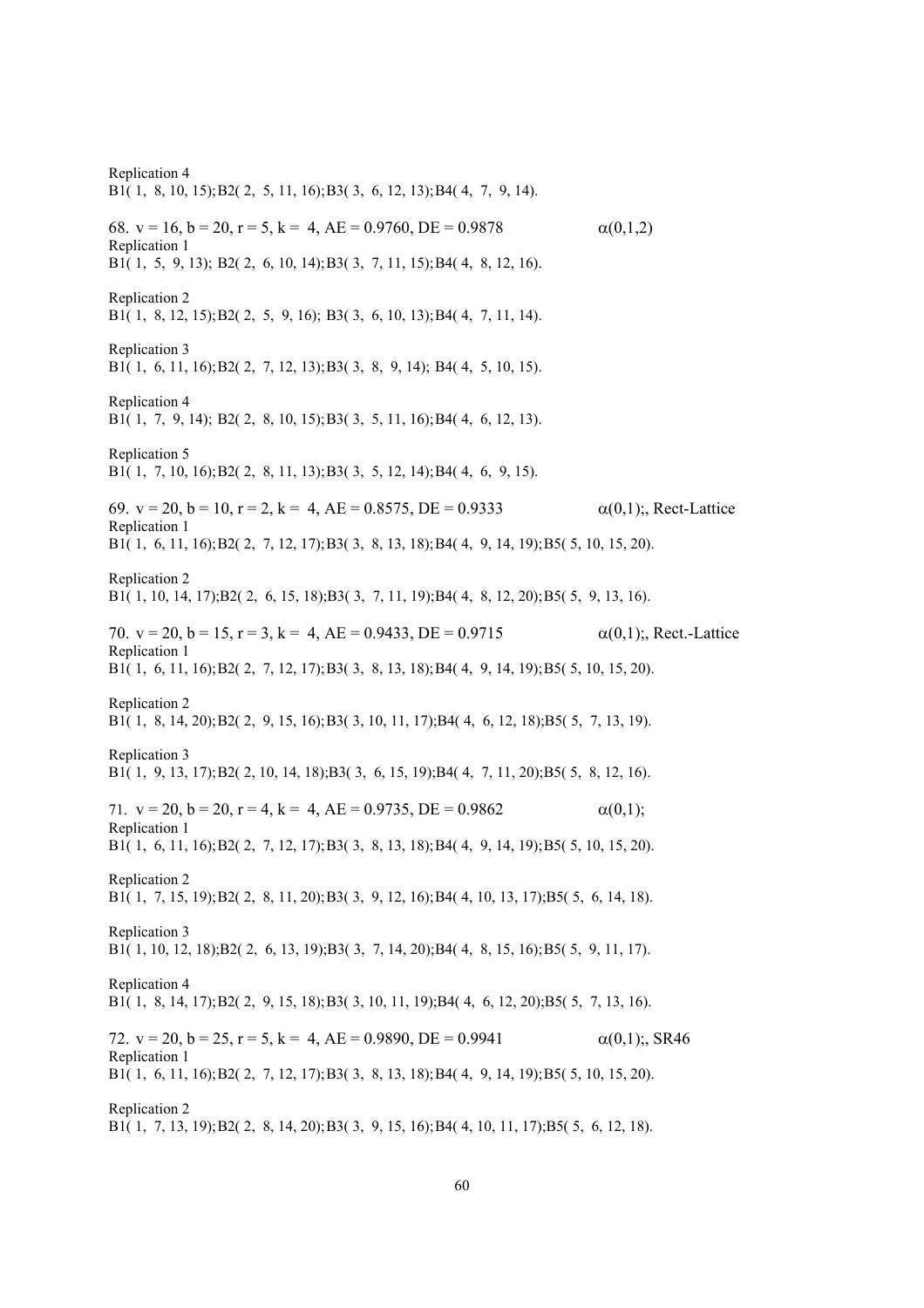| Replication 3<br>B1(1, 8, 15, 17); B2(2, 9, 11, 18); B3(3, 10, 12, 19); B4(4, 6, 13, 20); B5(5, 7, 14, 16). |                                                                             |                                                                                            |                       |  |
|-------------------------------------------------------------------------------------------------------------|-----------------------------------------------------------------------------|--------------------------------------------------------------------------------------------|-----------------------|--|
| Replication 4                                                                                               |                                                                             | B1(1, 10, 14, 18);B2(2, 6, 15, 19);B3(3, 7, 11, 20);B4(4, 8, 12, 16);B5(5, 9, 13, 17).     |                       |  |
| Replication 5                                                                                               |                                                                             | B1(1, 9, 12, 20); B2(2, 10, 13, 16); B3(3, 6, 14, 17); B4(4, 7, 15, 18); B5(5, 8, 11, 19). |                       |  |
|                                                                                                             | 73. $v = 24$ , $b = 12$ , $r = 2$ , $k = 4$ , $AE = 0.8307$ , $DE = 0.9232$ |                                                                                            | $\alpha(0,1);$        |  |
| Replication 1<br>B1(1, 7, 13, 19);<br>$B$ 5( 5, 11, 17, 23);                                                | $B$ 2(2, 8, 14, 20);<br>B $6(6, 12, 18, 24)$ .                              | $B$ 3(3, 9, 15, 21);                                                                       | $B$ 4(4, 10, 16, 22); |  |
| Replication 2<br>B 1(1, 8, 15, 22);<br>B 5(5, 12, 13, 20);                                                  | $B$ 2(2, 9, 16, 23);<br>$B\ 6(6, 7, 14, 21).$                               | B 3(3, 10, 17, 24);                                                                        | B 4(4, 11, 18, 19);   |  |
|                                                                                                             | 74. $v = 24$ , $b = 18$ , $r = 3$ , $k = 4$ , $AE = 0.9283$ , $DE = 0.9649$ |                                                                                            | $\alpha(0,1);$        |  |
| Replication 1<br>B 1(1, 7, 13, 19);<br>B 5(5, 11, 17, 23);                                                  | $B$ 2(2, 8, 14, 20);<br>B 6(6, 12, 18, 24).                                 | $B$ 3(3, 9, 15, 21);                                                                       | $B$ 4(4, 10, 16, 22); |  |
| Replication 2<br>B 1(1, 10, 14, 23);<br>$B$ 5( 5, 8, 18, 21);                                               | $B$ 2(2, 11, 15, 24);<br>$B\ 6(6, 9, 13, 22).$                              | B $3(3, 12, 16, 19)$ ;                                                                     | $B$ 4(4, 7, 17, 20);  |  |
| Replication 3<br>B 1(1, 11, 18, 22);<br>$B$ 4(4, 8, 15, 19);                                                | $B$ 2( 2, 12, 13, 23);<br>B $5(5, 9, 16, 20)$ ;                             | $B_3(3, 7, 14, 24);$<br>$B\ 6(6, 10, 17, 21).$                                             |                       |  |
|                                                                                                             | 75. $v = 24$ , $b = 24$ , $r = 4$ , $k = 4$ , $AE = 0.9619$ , $DE = 0.9809$ |                                                                                            | $\alpha(0,1);$        |  |
| Replication 1<br>B 1(1, 7, 13, 19);<br>$B$ 5( 5, 11, 17, 23);                                               | $B$ 2(2, 8, 14, 20);<br>$B\ 6(6, 12, 18, 24).$                              | $B$ 3(3, 9, 15, 21);                                                                       | $B$ 4(4, 10, 16, 22); |  |
| Replication 2<br>B 1(1, 10, 15, 20);<br>B 5(5, 8, 13, 24);                                                  | $B$ 2(2, 11, 16, 21);<br>$B\ 6(6, 9, 14, 19).$                              | B 3(3, 12, 17, 22);                                                                        | $B$ 4(4, 7, 18, 23);  |  |
| Replication 3<br>B 1(1, 12, 14, 23);<br>$B$ 5( 5, 10, 18, 21);                                              | $B$ 2(2, 7, 15, 24);<br>B 6(6, 11, 13, 22).                                 | $B$ 3(3, 8, 16, 19);                                                                       | $B$ 4(4, 9, 17, 20);  |  |
| Replication 4<br>B 1(1, 9, 16, 24);<br>$B$ 5( 5, 7, 14, 22);                                                | $B$ 2(2, 10, 17, 19);<br>$B\ 6(6, 8, 15, 23).$                              | B $3(3, 11, 18, 20)$ ;                                                                     | $B$ 4(4, 12, 13, 21); |  |
|                                                                                                             | 76. $v = 24$ , $b = 30$ , $r = 5$ , $k = 4$ , $AE = 0.9782$ , $DE = 0.9890$ |                                                                                            | $\alpha(0,1);$        |  |
| Replication 1<br>B1(1, 7, 13, 19);<br>B 5(5, 11, 17, 23);                                                   | $B$ 2(2, 8, 14, 20);<br>B 6(6, 12, 18, 24).                                 | $B$ 3(3, 9, 15, 21);                                                                       | $B$ 4(4, 10, 16, 22); |  |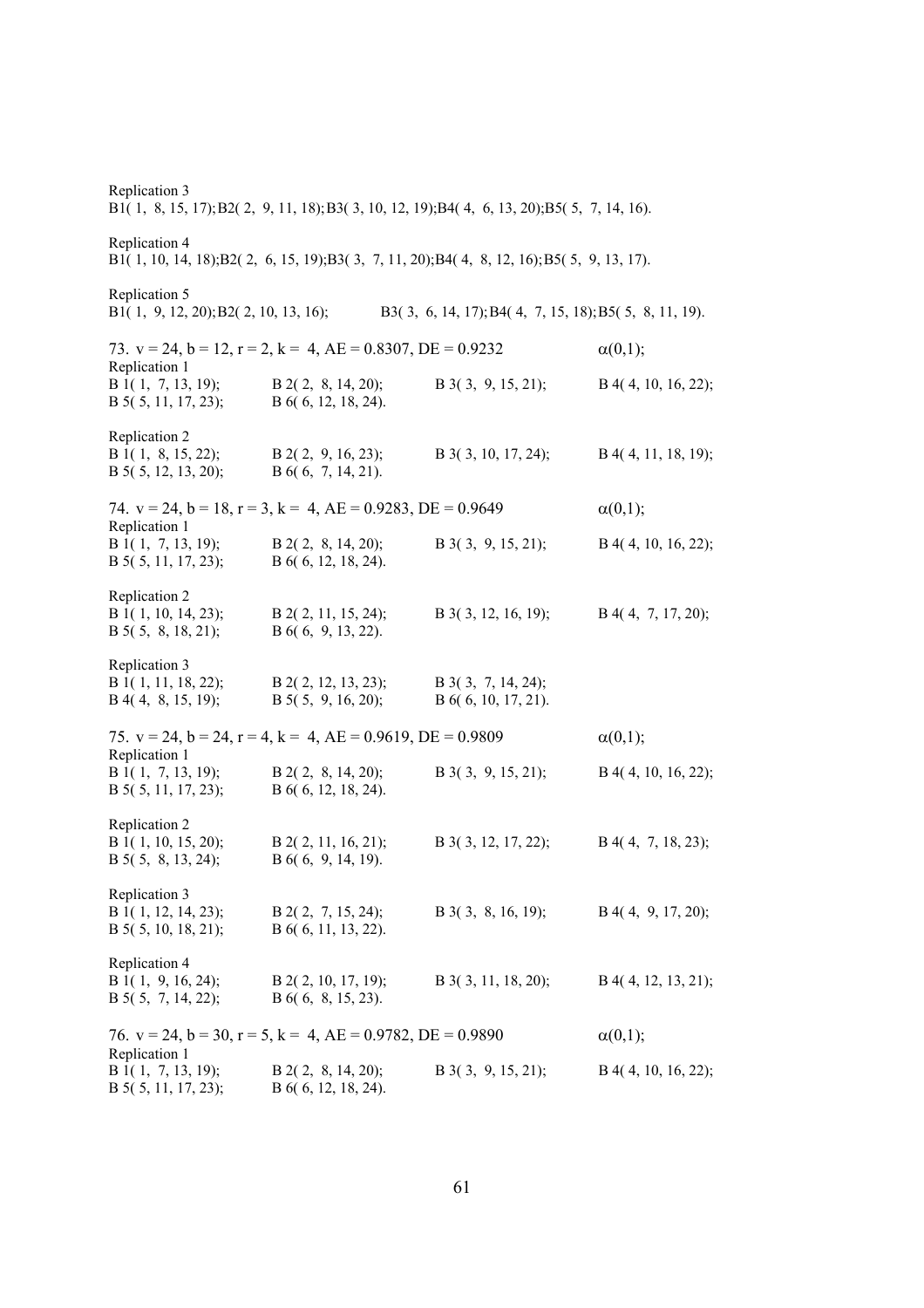| Replication 2<br>B 1(1, 11, 15, 24);<br>$B$ 5( 5, 9, 13, 22);     | B 2(2, 12, 16, 19);<br>$B\ 6(6, 10, 14, 23).$                               | B 3(3, 7, 17, 20);                            | $B$ 4(4, 8, 18, 21);  |
|-------------------------------------------------------------------|-----------------------------------------------------------------------------|-----------------------------------------------|-----------------------|
| Replication 3<br>B 1(1, 8, 16, 23);<br>B 5(5, 12, 14, 21);        | $B$ 2(2, 9, 17, 24);<br>B 6(6, 7, 15, 22).                                  | $B$ 3(3, 10, 18, 19);                         | B 4(4, 11, 13, 20);   |
| Replication 4<br>B 1(1, 12, 17, 22);<br>B 5(5, 10, 15, 20);       | $B$ 2(2, 7, 18, 23);<br>$B\ 6(6, 11, 16, 21).$                              | $B$ 3(3, 8, 13, 24);                          | $B$ 4(4, 9, 14, 19);  |
| Replication 5<br>B 1(1, 9, 18, 20);<br>B 5(5, 7, 16, 24);         | $B$ 2(2, 10, 13, 21);<br>$B\ 6(6, 8, 17, 19).$                              | B 3(3, 11, 14, 22);                           | B 4(4, 12, 15, 23);   |
|                                                                   | 77. $v = 28$ , $b = 14$ , $r = 2$ , $k = 4$ , $AE = 0.8182$ , $DE = 0.9172$ |                                               | $\alpha(0,1)$ ***     |
| Replication 1<br>B1 $(1, 8, 15, 22)$ ;<br>B5(5, 12, 19, 26);      | B2(2, 9, 16, 23);<br>B6(6, 13, 20, 27);                                     | B3(3, 10, 17, 24);<br>B7(7, 14, 21, 28).      | B4(4, 11, 18, 25);    |
| Replication 2<br>B1 $(1, 13, 17, 23)$ ;<br>B5 $(5, 10, 21, 27)$ ; | B2(2, 14, 18, 24);<br>B6 $(6, 11, 15, 28)$ ;                                | B3(3, 8, 19, 25);<br>B7(7, 12, 16, 22).       | B4(4, 9, 20, 26);     |
|                                                                   | 78. $v = 28$ , $b = 21$ , $r = 3$ , $k = 4$ , $AE = 0.9205$ , $DE = 0.9611$ |                                               | $\alpha(0,1)$ ***     |
| Replication 1<br>B1(1, 8, 15, 22);<br>B5 $(5, 12, 19, 26)$ ;      | B2(2, 9, 16, 23);<br>B6(6, 13, 20, 27);                                     | B3(3, 10, 17, 24);<br>B7(7, 14, 21, 28).      | B4(4, 11, 18, 25);    |
| Replication 2<br>B1(1, 11, 21, 27);<br>B5 $(5, 8, 18, 24)$ ;      | B2(2, 12, 15, 28);<br>B6 $(6, 9, 19, 25)$ ;                                 | B3(3, 13, 16, 22);<br>B7(7, 10, 20, 26).      | B4(4, 14, 17, 23);    |
| Replication 3<br>B1 $(1, 10, 16, 25);$<br>B5(5, 14, 20, 22);      | B2(2, 11, 17, 26);<br>B6(6, 8, 21, 23);                                     | B3(3, 12, 18, 27);<br>$B7(7, 9, 15, 24)$ .    | B4(4, 13, 19, 28);    |
|                                                                   | 79. $v = 28$ , $b = 28$ , $r = 4$ , $k = 4$ , $AE = 0.9555$ , $DE = 0.9775$ |                                               | $\alpha(0,1)$ ***     |
| Replication 1<br>B 1(1, 8, 15, 22);<br>B $5(5, 12, 19, 26)$ ;     | $B$ 2(2, 9, 16, 23);<br>$B\ 6(6, 13, 20, 27);$                              | B $3(3, 10, 17, 24)$ ;<br>B 7(7, 14, 21, 28). | $B$ 4(4, 11, 18, 25); |
| Replication 2<br>B 1(1, 9, 21, 26);<br>B 5(5, 13, 18, 23);        | B 2(2, 10, 15, 27);<br>B 6(6, 14, 19, 24);                                  | B 3(3, 11, 16, 28);<br>$B 7(7, 8, 20, 25)$ .  | B 4(4, 12, 17, 22);   |
| Replication 3<br>B 1(1, 14, 18, 27);<br>B $5(5, 11, 15, 24)$ ;    | $B$ 2(2, 8, 19, 28);<br>B 6( $6, 12, 16, 25$ );                             | $B$ 3(3, 9, 20, 22);<br>B 7(7, 13, 17, 26).   | B 4(4, 10, 21, 23);   |
| Replication 4<br>B 1(1, 10, 19, 25);<br>B 5(5, 14, 16, 22);       | $B$ 2(2, 11, 20, 26);<br>$B\ 6(6, 8, 17, 23);$                              | B 3(3, 12, 21, 27);<br>$B$ 7(7, 9, 18, 24).   | B 4(4, 13, 15, 28);   |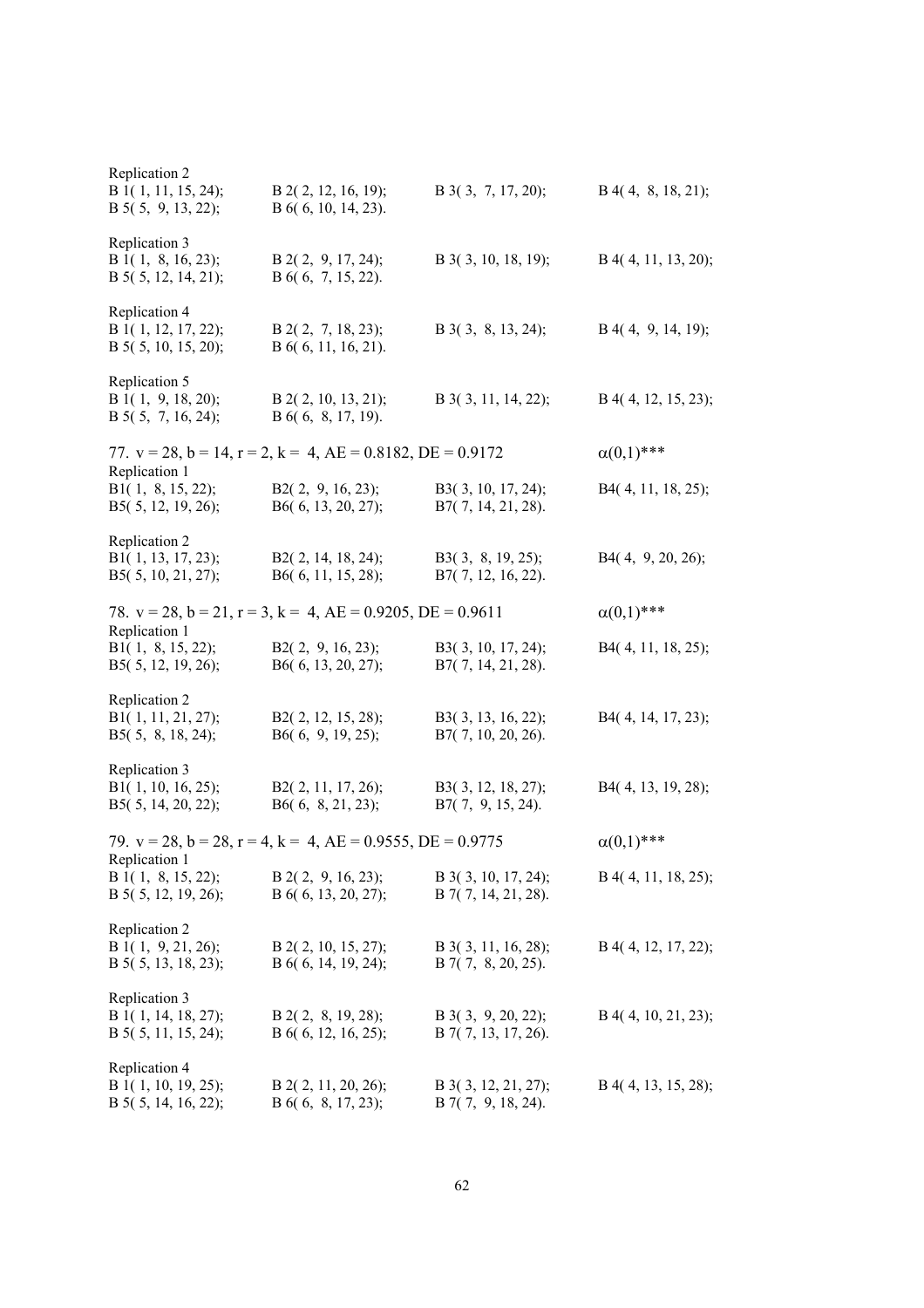| Replication 1                                                    | 80. $v = 28$ , $b = 35$ , $r = 5$ , $k = 4$ , $AE = 0.9730$ , $DE = 0.9862$ |                                              | $\alpha(0,1);$                               |
|------------------------------------------------------------------|-----------------------------------------------------------------------------|----------------------------------------------|----------------------------------------------|
| B 1(1, 8, 15, 22);<br>B 5(5, 12, 19, 26);                        | $B$ 2(2, 9, 16, 23);<br>B 6(6, 13, 20, 27);                                 | B 3(3, 10, 17, 24);<br>B 7(7, 14, 21, 28).   | $B$ 4(4, 11, 18, 25);                        |
| Replication 2<br>B 1(1, 12, 17, 28);<br>B 5(5, 9, 21, 25);       | B 2(2, 13, 18, 22);<br>B 6( $6, 10, 15, 26$ );                              | B 3(3, 14, 19, 23);<br>B 7(7, 11, 16, 27).   | $B$ 4(4, 8, 20, 24);                         |
| Replication 3<br>B 1(1, 10, 16, 25);<br>B 5(5, 14, 20, 22);      | B 2(2, 11, 17, 26);<br>$B\ 6(6, 8, 21, 23);$                                | B 3(3, 12, 18, 27);<br>$B 7(7, 9, 15, 24)$ . | B 4(4, 13, 19, 28);                          |
| Replication 4<br>B 1(1, 11, 20, 23);<br>B 5(5, 8, 17, 27);       | B 2(2, 12, 21, 24);<br>B 6(6, 9, 18, 28);                                   | B 3(3, 13, 15, 25);<br>$B$ 7(7, 10, 19, 22). | B 4(4, 14, 16, 26);                          |
| Replication 5<br>B 1(1, 14, 18, 24);<br>B 5(5, 11, 15, 28);      | $B$ 2(2, 8, 19, 25);<br>B 6(6, 12, 16, 22);                                 | $B$ 3(3, 9, 20, 26);<br>B 7(7, 13, 17, 23).  | B 4(4, 10, 21, 27);                          |
| Replication 1                                                    | 81. $v = 32$ , $b = 16$ , $r = 2$ , $k = 4$ , $AE = 0.8016$ , $DE = 0.9113$ |                                              | $\alpha(0,1);$                               |
| B1 $(1, 9, 17, 25)$ ;<br>B5(5, 13, 21, 29);                      | B2(2, 10, 18, 26);<br>B6(6, 14, 22, 30);                                    | B3(3, 11, 19, 27);<br>$B7(7, 15, 23, 31)$ ;  | B4(4, 12, 20, 28);<br>B8(8, 16, 24, 32).     |
| Replication 2<br>B1(1, 14, 18, 28);<br>B5(5, 10, 22, 32);        | B2(2, 15, 19, 29);<br>B6(6, 11, 23, 25);                                    | B3(3, 16, 20, 30);<br>B7(7, 12, 24, 26);     | B4(4, 9, 21, 31);<br>B8(8, 13, 17, 27).      |
|                                                                  | 82. $v = 32$ , $b = 24$ , $r = 3$ , $k = 4$ , $AE = 0.9123$ , $DE = 0.9575$ |                                              | $\alpha(0,1)$ ***                            |
| Replication 1<br>B1 $(1, 9, 17, 25)$ ;<br>B5 $(5, 13, 21, 29)$ ; | B2(2, 10, 18, 26);<br>B6(6, 14, 22, 30);                                    | B3(3, 11, 19, 27);<br>B7(7, 15, 23, 31);     | B4(4, 12, 20, 28);<br>B8(8, 16, 24, 32).     |
| Replication 2<br>B1(1, 12, 19, 30);<br>B5(5, 16, 23, 26);        | B2(2, 13, 20, 31);<br>B6(6, 9, 24, 27);                                     | B3(3, 14, 21, 32);<br>B7(7, 10, 17, 28);     | B4(4, 15, 22, 25);<br>B8(8, 11, 18, 29).     |
| Replication 3<br>B1(1, 14, 23, 29);<br>B5(5, 10, 19, 25);        | B2(2, 15, 24, 30);<br>B6(6, 11, 20, 26);                                    | B3(3, 16, 17, 31);<br>B7(7, 12, 21, 27);     | B4(4, 9, 18, 32);<br>B8(8, 13, 22, 28).      |
| Replication 1                                                    | 83. $v = 32$ , $b = 32$ , $r = 4$ , $k = 4$ , $AE = 0.9496$ , $DE = 0.9747$ |                                              | $\alpha(0,1);$                               |
| B 1(1, 9, 17, 25);<br>B $5(5, 13, 21, 29)$ ;                     | $B$ 2(2, 10, 18, 26);<br>B 6(6, 14, 22, 30);                                | B 3(3, 11, 19, 27);<br>B 7(7, 15, 23, 31);   | $B$ 4(4, 12, 20, 28);<br>B 8(8, 16, 24, 32). |
| Replication 2<br>B 1(1, 12, 23, 29);<br>B $5(5, 16, 19, 25)$ ;   | B 2(2, 13, 24, 30);<br>B 6(6, 9, 20, 26);                                   | B 3(3, 14, 17, 31);<br>B 7(7, 10, 21, 27);   | B 4(4, 15, 18, 32);<br>B 8(8, 11, 22, 28).   |
| Replication 3<br>B 1(1, 11, 24, 26);<br>B $5(5, 15, 20, 30)$ ;   | B 2(2, 12, 17, 27);<br>B 6(6, 16, 21, 31);                                  | B 3(3, 13, 18, 28);<br>B 7(7, 9, 22, 32);    | B 4(4, 14, 19, 29);<br>B 8(8, 10, 23, 25).   |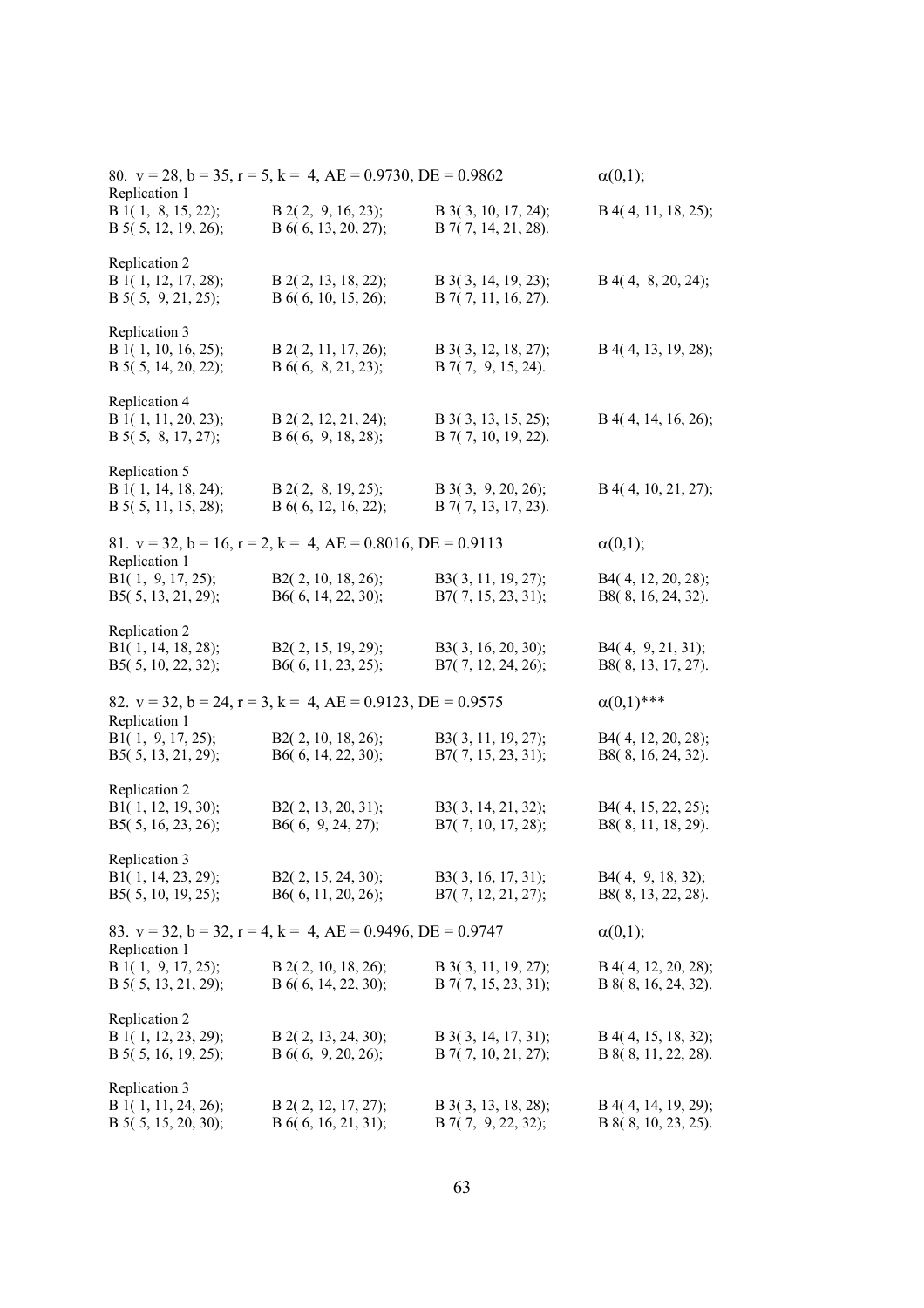| Replication 4                                                                       |                                                                             |                                             |                                            |
|-------------------------------------------------------------------------------------|-----------------------------------------------------------------------------|---------------------------------------------|--------------------------------------------|
| B 1(1, 15, 21, 28);<br>B 5(5, 11, 17, 32);                                          | B 2(2, 16, 22, 29);<br>B 6(6, 12, 18, 25);                                  | $B$ 3(3, 9, 23, 30);<br>B 7(7, 13, 19, 26); | B 4(4, 10, 24, 31);<br>B 8(8, 14, 20, 27). |
| Replication 1                                                                       | 84. $v = 32$ , $b = 40$ , $r = 5$ , $k = 4$ , $AE = 0.9668$ , $DE = 0.9833$ |                                             | $\alpha(0,1)$ ***                          |
| B1 $(1, 9, 17, 25)$ ;<br>B5(5, 13, 21, 29);                                         | B2(2, 10, 18, 26);<br>B6(6, 14, 22, 30);                                    | B3(3, 11, 19, 27);<br>$B7(7, 15, 23, 31)$ ; | B4(4, 12, 20, 28);<br>B8(8, 16, 24, 32).   |
| Replication 2<br>B1(1, 16, 22, 26);<br>B5(5, 12, 18, 30);                           | B2(2, 9, 23, 27);<br>B6(6, 13, 19, 31);                                     | B3(3, 10, 24, 28);<br>B7(7, 14, 20, 32);    | B4(4, 11, 17, 29);<br>B8(8, 15, 21, 25).   |
| Replication 3<br>B1(1, 15, 18, 32);<br>B5(5, 11, 22, 28);                           | B2(2, 16, 19, 25);<br>B6(6, 12, 23, 29);                                    | B3(3, 9, 20, 26);<br>B7(7, 13, 24, 30);     | B4(4, 10, 21, 27);<br>B8(8, 14, 17, 31).   |
| Replication 4<br>B1(1, 12, 21, 31);<br>B5(5, 16, 17, 27);                           | B2(2, 13, 22, 32);<br>B6(6, 9, 18, 28);                                     | B3(3, 14, 23, 25);<br>B7(7, 10, 19, 29);    | B4(4, 15, 24, 26);<br>B8(8, 11, 20, 30).   |
| Replication 5<br>B1(1, 13, 20, 27);<br>B5 $(5, 9, 24, 31)$ ;                        | B2(2, 14, 21, 28);<br>B6(6, 10, 17, 32);                                    | B3(3, 15, 22, 29);<br>B7(7, 11, 18, 25);    | B4(4, 16, 23, 30);<br>B8(8, 12, 19, 26).   |
| Replication 1                                                                       | 85. $v = 36$ , $b = 18$ , $r = 2$ , $k = 4$ , $AE = 0.7899$ , $DE = 0.9069$ |                                             | $\alpha(0,1)$ ***                          |
| B1(1, 10, 19, 28);<br>B5(5, 14, 23, 32);<br>B9(9, 18, 27, 36).                      | B2(2, 11, 20, 29);<br>B6(6, 15, 24, 33);                                    | B3(3, 12, 21, 30);<br>B7(7, 16, 25, 34);    | B4(4, 13, 22, 31);<br>B8(8, 17, 26, 35);   |
| Replication 2<br>B1(1, 15, 20, 31);<br>B5(5, 10, 24, 35);<br>B9(9, 14, 19, 30).     | B2(2, 16, 21, 32);<br>B6(6, 11, 25, 36);                                    | B3(3, 17, 22, 33);<br>B7(7, 12, 26, 28);    | B4(4, 18, 23, 34);<br>B8(8, 13, 27, 29);   |
| Replication 1                                                                       | 86. $v = 36$ , $b = 27$ , $r = 3$ , $k = 4$ , $AE = 0.9112$ , $DE = 0.9563$ |                                             | $\alpha(0,1)$ ***                          |
| B1(1, 10, 19, 28);<br>B5(5, 14, 23, 32);<br>B9(9, 18, 27, 36).                      | B2(2, 11, 20, 29);<br>B6(6, 15, 24, 33);                                    | B3(3, 12, 21, 30);<br>B7(7, 16, 25, 34);    | B4(4, 13, 22, 31);<br>B8(8, 17, 26, 35);   |
| Replication 2<br>B1 $(1, 14, 21, 31)$ ;<br>B5(5, 18, 25, 35);<br>B9(9, 13, 20, 30). | B2(2, 15, 22, 32);<br>B6 $(6, 10, 26, 36)$ ;                                | B3(3, 16, 23, 33);<br>$B7(7, 11, 27, 28)$ ; | B4(4, 17, 24, 34);<br>B8(8, 12, 19, 29);   |
| Replication 3<br>B1(1, 17, 20, 33);<br>B5(5, 12, 24, 28);<br>B9(9, 16, 19, 32).     | B2(2, 18, 21, 34);<br>B6(6, 13, 25, 29);                                    | B3(3, 10, 22, 35);<br>B7(7, 14, 26, 30);    | B4(4, 11, 23, 36);<br>B8(8, 15, 27, 31);   |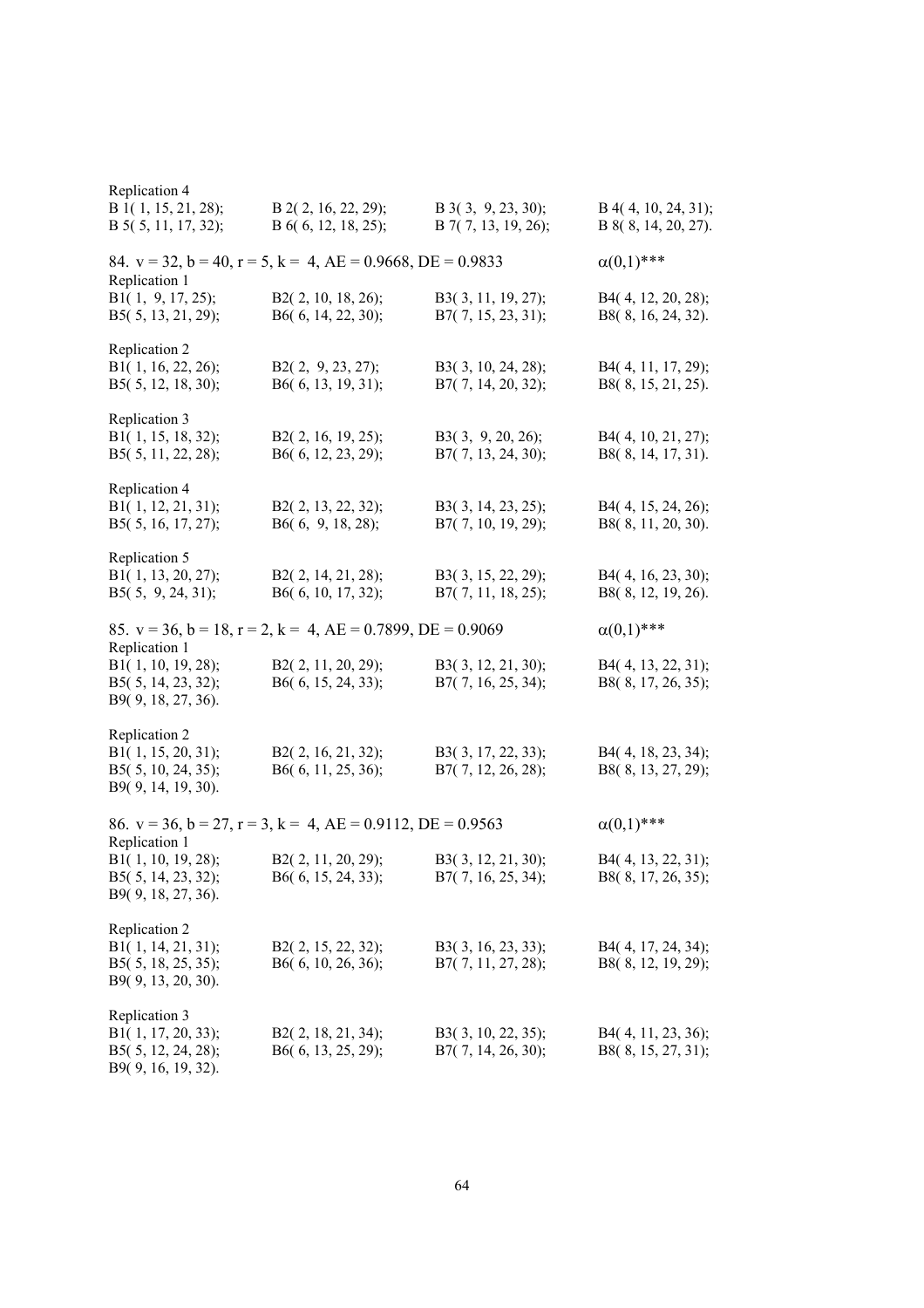| Replication 1                                                                         | 87. $v = 36$ , $b = 36$ , $r = 4$ , $k = 4$ , $AE = 0.9460$ , $DE = 0.9729$ |                                                | $\alpha(0,1)$ ***                            |
|---------------------------------------------------------------------------------------|-----------------------------------------------------------------------------|------------------------------------------------|----------------------------------------------|
| B1(1, 10, 19, 28);<br>B5(5, 14, 23, 32);<br>B9(9, 18, 27, 36).                        | B2(2, 11, 20, 29);<br>B6(6, 15, 24, 33);                                    | B3(3, 12, 21, 30);<br>B7(7, 16, 25, 34);       | B4(4, 13, 22, 31);<br>B8(8, 17, 26, 35);     |
| Replication 2<br>B1(1, 11, 22, 35);<br>B5(5, 15, 26, 30);<br>B9(9, 10, 21, 34).       | B2(2, 12, 23, 36);<br>B6(6, 16, 27, 31);                                    | B3(3, 13, 24, 28);<br>B7(7, 17, 19, 32);       | B4(4, 14, 25, 29);<br>B8(8, 18, 20, 33);     |
| Replication 3<br>B1(1, 15, 27, 34);<br>B5(5, 10, 22, 29);<br>B9(9, 14, 26, 33).       | B2(2, 16, 19, 35);<br>B6(6, 11, 23, 30);                                    | B3(3, 17, 20, 36);<br>B7(7, 12, 24, 31);       | B4(4, 18, 21, 28);<br>B8(8, 13, 25, 32);     |
| Replication 4<br>B1(1, 12, 25, 33);<br>B5(5, 16, 20, 28);<br>B9(9, 11, 24, 32).       | B2(2, 13, 26, 34);<br>B6(6, 17, 21, 29);                                    | B3(3, 14, 27, 35);<br>B7(7, 18, 22, 30);       | B4(4, 15, 19, 36);<br>B8(8, 10, 23, 31);     |
|                                                                                       | 88. $v = 36$ , $b = 45$ , $r = 5$ , $k = 4$ , $AE = 0.9633$ , $DE = 0.9815$ |                                                | $\alpha(0,1)$ ***                            |
| Replication 1<br>B 1(1, 10, 19, 28);<br>B 5(5, 14, 23, 32);<br>B 9(9, 18, 27, 36).    | B 2(2, 11, 20, 29);<br>B 6(6, 15, 24, 33);                                  | B 3(3, 12, 21, 30);<br>B 7(7, 16, 25, 34);     | B 4(4, 13, 22, 31);<br>B 8(8, 17, 26, 35);   |
| Replication 2<br>B 1(1, 12, 22, 36);<br>B 5(5, 16, 26, 31);<br>$B\,9(9, 11, 21, 35).$ | B 2(2, 13, 23, 28);<br>B 6(6, 17, 27, 32);                                  | B 3(3, 14, 24, 29);<br>B 7(7, 18, 19, 33);     | B 4(4, 15, 25, 30);<br>B 8(8, 10, 20, 34);   |
| Replication 3<br>B 1(1, 11, 26, 33);<br>B 5(5, 15, 21, 28);<br>B 9(9, 10, 25, 32).    | B 2(2, 12, 27, 34);<br>B 6(6, 16, 22, 29);                                  | B 3(3, 13, 19, 35);<br>B 7(7, 17, 23, 30);     | B 4(4, 14, 20, 36);<br>B 8(8, 18, 24, 31);   |
| Replication 4<br>B 1(1, 15, 27, 31);<br>B 5(5, 10, 22, 35);<br>B 9(9, 14, 26, 30).    | B 2(2, 16, 19, 32);<br>B 6(6, 11, 23, 36);                                  | B 3(3, 17, 20, 33);<br>B 7(7, 12, 24, 28);     | B 4(4, 18, 21, 34);<br>B 8(8, 13, 25, 29);   |
| Replication 5<br>B 1(1, 18, 23, 29);<br>B 5(5, 13, 27, 33);<br>B 9(9, 17, 22, 28).    | $B$ 2(2, 10, 24, 30);<br>B 6(6, 14, 19, 34);                                | $B$ 3(3, 11, 25, 31);<br>$B$ 7(7, 15, 20, 35); | $B$ 4(4, 12, 26, 32);<br>B 8(8, 16, 21, 36); |
|                                                                                       | 89. $v = 40$ , $b = 20$ , $r = 2$ , $k = 4$ , $AE = 0.7831$ , $DE = 0.9039$ |                                                | $\alpha(0,1)$ ***                            |
| Replication 1<br>B1(1, 11, 21, 31);<br>B5(5, 15, 25, 35);<br>B9(9, 19, 29, 39);       | B2(2, 12, 22, 32);<br>B6(6, 16, 26, 36);<br>$B10(10, 20, 30, 40)$ .         | B3(3, 13, 23, 33);<br>B7(7, 17, 27, 37);       | B4(4, 14, 24, 34);<br>B8(8, 18, 28, 38);     |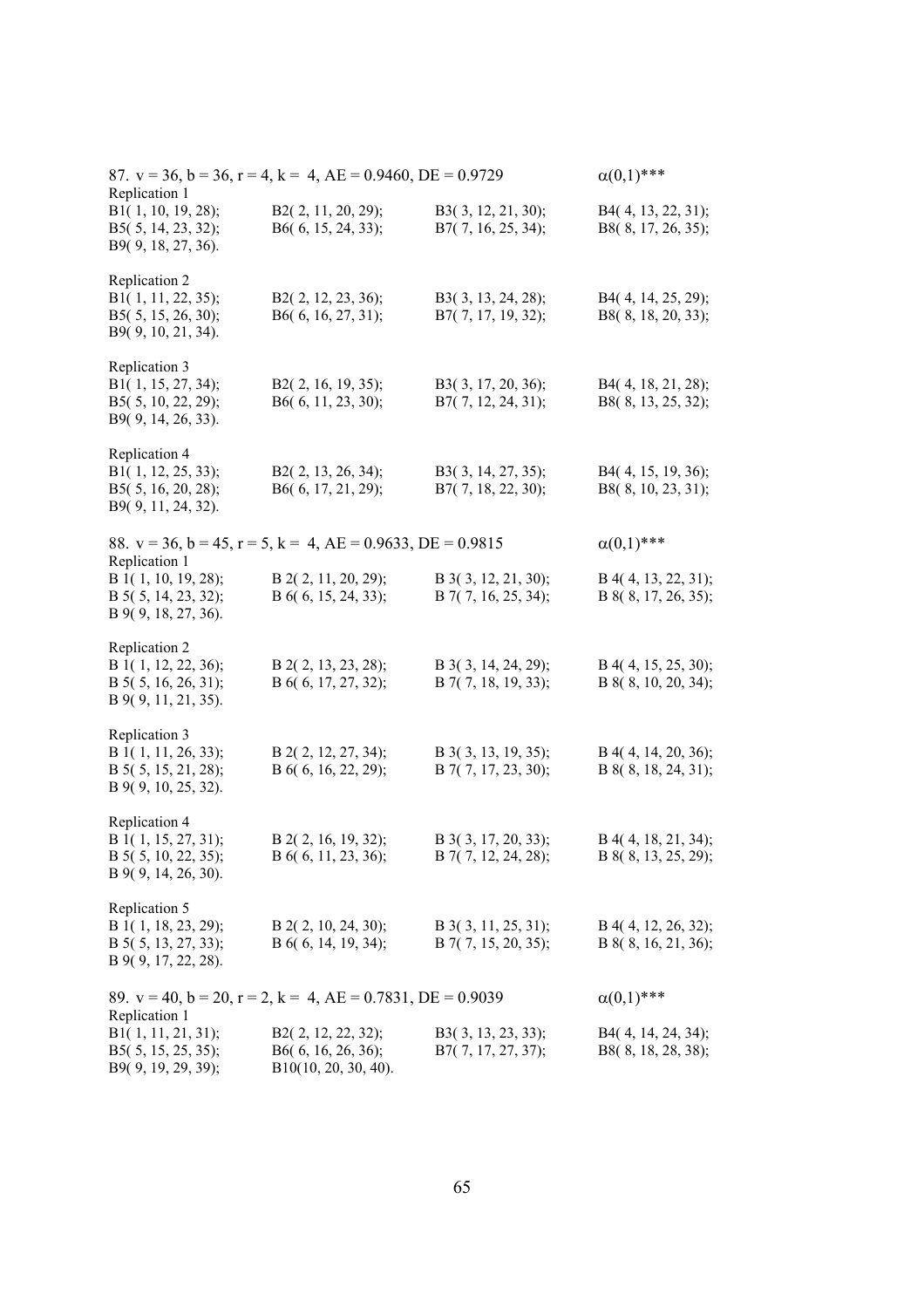| Replication 2                                                                      |                                                                             |                                            |                                              |
|------------------------------------------------------------------------------------|-----------------------------------------------------------------------------|--------------------------------------------|----------------------------------------------|
| B1(1, 17, 22, 34);<br>B5(5, 11, 26, 38);<br>B9(9, 15, 30, 32);                     | B2(2, 18, 23, 35);<br>B6(6, 12, 27, 39);<br>B10(10, 16, 21, 33).            | B3(3, 19, 24, 36);<br>B7(7, 13, 28, 40);   | B4(4, 20, 25, 37);<br>B8(8, 14, 29, 31);     |
| Replication 1                                                                      | 90. $v = 40$ , $b = 30$ , $r = 3$ , $k = 4$ , $AE = 0.9010$ , $DE = 0.9525$ |                                            | $\alpha(0,1)$ ***                            |
| B1(1, 11, 21, 31);<br>B5(5, 15, 25, 35);<br>B9(9, 19, 29, 39);                     | B2(2, 12, 22, 32);<br>B6(6, 16, 26, 36);<br>B10(10, 20, 30, 40).            | B3(3, 13, 23, 33);<br>B7(7, 17, 27, 37);   | B4(4, 14, 24, 34);<br>B8(8, 18, 28, 38);     |
| Replication 2<br>B1(1, 12, 24, 38);<br>B5(5, 16, 28, 32);<br>B9(9, 20, 22, 36);    | B2(2, 13, 25, 39);<br>B6(6, 17, 29, 33);<br>B10(10, 11, 23, 37).            | B3(3, 14, 26, 40);<br>B7(7, 18, 30, 34);   | B4(4, 15, 27, 31);<br>B8(8, 19, 21, 35);     |
| Replication 3<br>B1(1, 15, 23, 36);<br>B5(5, 19, 27, 40);<br>B9(9, 13, 21, 34);    | B2(2, 16, 24, 37);<br>B6(6, 20, 28, 31);<br>B10(10, 14, 22, 35).            | B3(3, 17, 25, 38);<br>B7(7, 11, 29, 32);   | B4(4, 18, 26, 39);<br>B8(8, 12, 30, 33);     |
| Replication 1                                                                      | 91. $v = 40$ , $b = 40$ , $r = 4$ , $k = 4$ , $AE = 0.9420$ , $DE = 0.9710$ |                                            | $\alpha(0,1)$ ***                            |
| B 1(1, 11, 21, 31);<br>B 5(5, 15, 25, 35);<br>B 9(9, 19, 29, 39);                  | B 2(2, 12, 22, 32);<br>B 6(6, 16, 26, 36);<br>$B10(10, 20, 30, 40)$ .       | B 3(3, 13, 23, 33);<br>B 7(7, 17, 27, 37); | B 4(4, 14, 24, 34);<br>B 8(8, 18, 28, 38);   |
| Replication 2<br>B 1(1, 18, 27, 32);<br>B 5(5, 12, 21, 36);<br>B 9(9, 16, 25, 40); | B 2(2, 19, 28, 33);<br>B 6(6, 13, 22, 37);<br>B10(10, 17, 26, 31).          | B 3(3, 20, 29, 34);<br>B 7(7, 14, 23, 38); | $B$ 4(4, 11, 30, 35);<br>B 8(8, 15, 24, 39); |
| Replication 3<br>B 1(1, 19, 23, 35);<br>B 5(5, 13, 27, 39);<br>B 9(9, 17, 21, 33); | B 2(2, 20, 24, 36);<br>B $6(6, 14, 28, 40)$ ;<br>B10(10, 18, 22, 34).       | B 3(3, 11, 25, 37);<br>B 7(7, 15, 29, 31); | B 4(4, 12, 26, 38);<br>B 8(8, 16, 30, 32);   |
| Replication 4<br>B 1(1, 13, 24, 40);<br>B 5(5, 17, 28, 34);<br>B 9(9, 11, 22, 38); | B 2(2, 14, 25, 31);<br>B 6(6, 18, 29, 35);<br>B10(10, 12, 23, 39).          | B 3(3, 15, 26, 32);<br>B 7(7, 19, 30, 36); | B 4(4, 16, 27, 33);<br>B 8(8, 20, 21, 37);   |
| Replication 1                                                                      | 92. $v = 40$ , $b = 50$ , $r = 5$ , $k = 4$ , $AE = 0.9602$ , $DE = 0.9800$ |                                            | $\alpha(0,1)$ ***                            |
| B1(1, 11, 21, 31);<br>B5 $(5, 15, 25, 35);$<br>B9(9, 19, 29, 39);                  | B2(2, 12, 22, 32);<br>B6(6, 16, 26, 36);<br>$B10(10, 20, 30, 40)$ .         | B3(3, 13, 23, 33);<br>B7(7, 17, 27, 37);   | B4(4, 14, 24, 34);<br>B8(8, 18, 28, 38);     |
| Replication 2<br>B1(1, 19, 30, 35);<br>B5(5, 13, 24, 39);<br>B9(9, 17, 28, 33);    | B2(2, 20, 21, 36);<br>B6(6, 14, 25, 40);<br>$B10(10, 18, 29, 34)$ .         | B3(3, 11, 22, 37);<br>B7(7, 15, 26, 31);   | B4(4, 12, 23, 38);<br>B8(8, 16, 27, 32);     |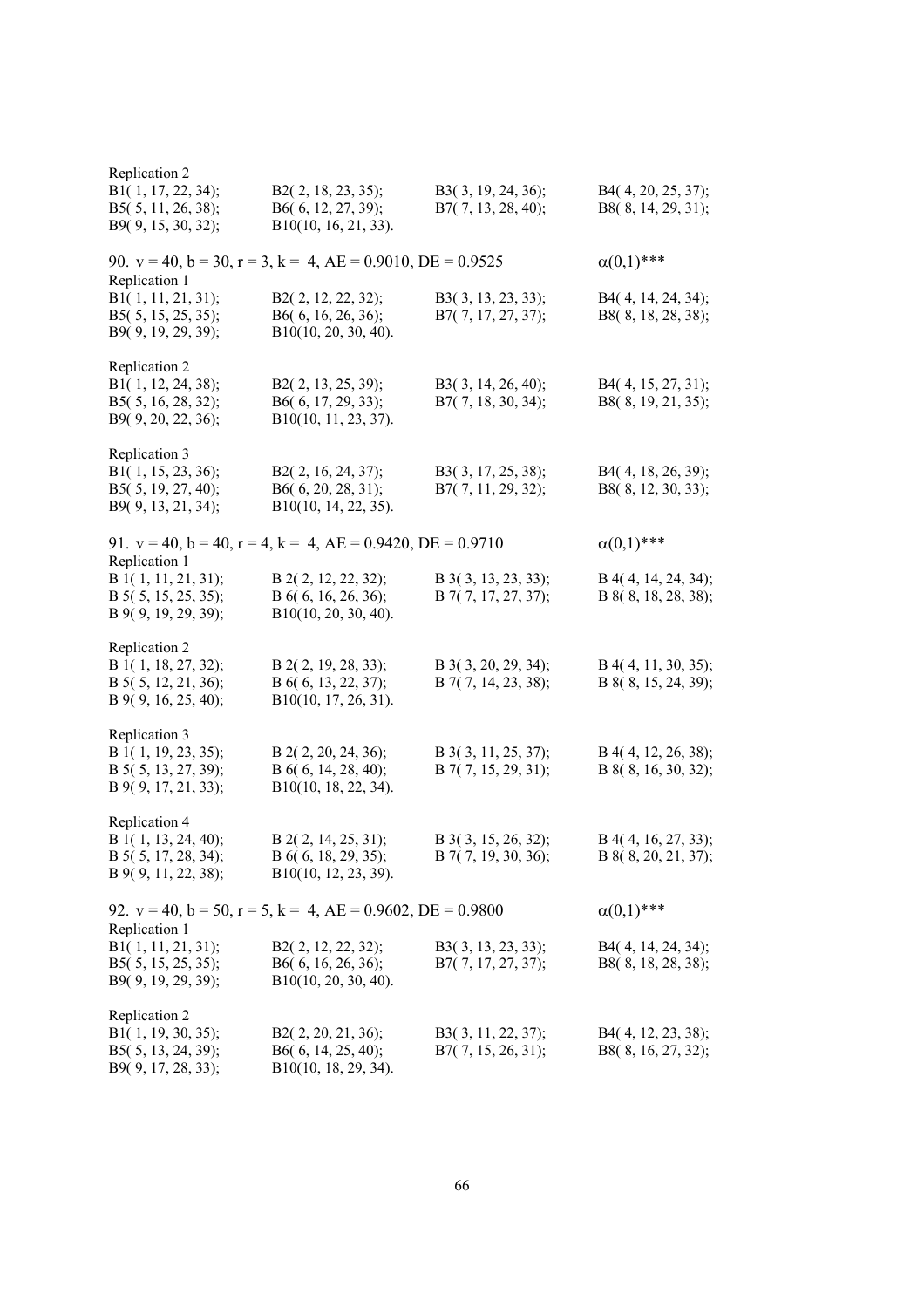| Replication 3<br>B1(1, 12, 24, 33);<br>B5(5, 16, 28, 37);<br>B9(9, 20, 22, 31);          | B2(2, 13, 25, 34);<br>B6(6, 17, 29, 38);<br>B10(10, 11, 23, 32).            | B3(3, 14, 26, 35);<br>B7(7, 18, 30, 39);                                 | B4(4, 15, 27, 36);<br>B8(8, 19, 21, 40);   |
|------------------------------------------------------------------------------------------|-----------------------------------------------------------------------------|--------------------------------------------------------------------------|--------------------------------------------|
| Replication 4<br>B1(1, 13, 28, 36);<br>B5(5, 17, 22, 40);<br>B9(9, 11, 26, 34);          | B2(2, 14, 29, 37);<br>B6(6, 18, 23, 31);<br>B10(10, 12, 27, 35).            | B3(3, 15, 30, 38);<br>B7(7, 19, 24, 32);                                 | B4(4, 16, 21, 39);<br>B8(8, 20, 25, 33);   |
| Replication 5<br>B1(1, 15, 29, 32);<br>B5(5, 19, 23, 36);<br>B9(9, 13, 27, 40);          | B2(2, 16, 30, 33);<br>B6(6, 20, 24, 37);<br>B10(10, 14, 28, 31).            | B3(3, 17, 21, 34);<br>B7(7, 11, 25, 38);                                 | B4(4, 18, 22, 35);<br>B8(8, 12, 26, 39);   |
|                                                                                          | 93. $v = 44$ , $b = 22$ , $r = 2$ , $k = 4$ , $AE = 0.7783$ , $DE = 0.9016$ |                                                                          | $\alpha(0,1)$ ***                          |
| Replication 1<br>B1(1, 12, 23, 34);<br>B5(5, 16, 27, 38);<br>B9(9, 20, 31, 42);          | B2(2, 13, 24, 35);<br>B6(6, 17, 28, 39);<br>B10(10, 21, 32, 43);            | B3(3, 14, 25, 36);<br>B7(7, 18, 29, 40);<br>$B11(11, 22, 33, 44)$ .      | B4(4, 15, 26, 37);<br>B8(8, 19, 30, 41);   |
| Replication 2<br>B1(1, 13, 32, 39);<br>B5(5, 17, 25, 43);<br>B9(9, 21, 29, 36);          | B2(2, 14, 33, 40);<br>B6(6, 18, 26, 44);<br>B10(10, 22, 30, 37);            | B3(3, 15, 23, 41);<br>B7(7, 19, 27, 34);<br>B11(11, 12, 31, 38).         | B4(4, 16, 24, 42);<br>B8(8, 20, 28, 35);   |
|                                                                                          |                                                                             |                                                                          |                                            |
|                                                                                          | 94. $v = 44$ , $b = 33$ , $r = 3$ , $k = 4$ , $AE = 0.9022$ , $DE = 0.9523$ |                                                                          | $\alpha(0,1)$ ***                          |
| Replication 1<br>B1(1, 12, 23, 34);<br>B5(5, 16, 27, 38);<br>B9(9, 20, 31, 42);          | B2(2, 13, 24, 35);<br>B6(6, 17, 28, 39);<br>$B10(10, 21, 32, 43)$ ;         | B3(3, 14, 25, 36);<br>B7(7, 18, 29, 40);<br>B11(11, 22, 33, 44).         | B4(4, 15, 26, 37);<br>B8(8, 19, 30, 41);   |
| Replication 2<br>B1(1, 17, 30, 36);<br>B5(5, 21, 23, 40);<br>B9(9, 14, 27, 44);          | B2(2, 18, 31, 37);<br>B6(6, 22, 24, 41);<br>B10(10, 15, 28, 34);            | B3(3, 19, 32, 38);<br>B7(7, 12, 25, 42);<br>B11(11, 16, 29, 35).         | B4(4, 20, 33, 39);<br>B8(8, 13, 26, 43);   |
| Replication 3<br>B1(1, 13, 33, 38);<br>B5(5, 17, 26, 42);<br>B9(9, 21, 30, 35);          | B2(2, 14, 23, 39);<br>B6(6, 18, 27, 43);<br>B10(10, 22, 31, 36);            | B3(3, 15, 24, 40);<br>B7(7, 19, 28, 44);<br>B11(11, 12, 32, 37).         | B4(4, 16, 25, 41);<br>B8(8, 20, 29, 34);   |
|                                                                                          | 95. $v = 44$ , $b = 44$ , $r = 4$ , $k = 4$ , $AE = 0.9390$ , $DE = 0.9696$ |                                                                          | $\alpha(0,1)$ ***                          |
| Replication 1<br>B 1(1, 12, 23, 34);<br>B $5(5, 16, 27, 38)$ ;<br>$B\,9(9, 20, 31, 42);$ | B 2(2, 13, 24, 35);<br>B $6(6, 17, 28, 39)$ ;<br>B10(10, 21, 32, 43);       | B 3(3, 14, 25, 36);<br>B $7(7, 18, 29, 40)$ ;<br>$B11(11, 22, 33, 44)$ . | B 4(4, 15, 26, 37);<br>B 8(8, 19, 30, 41); |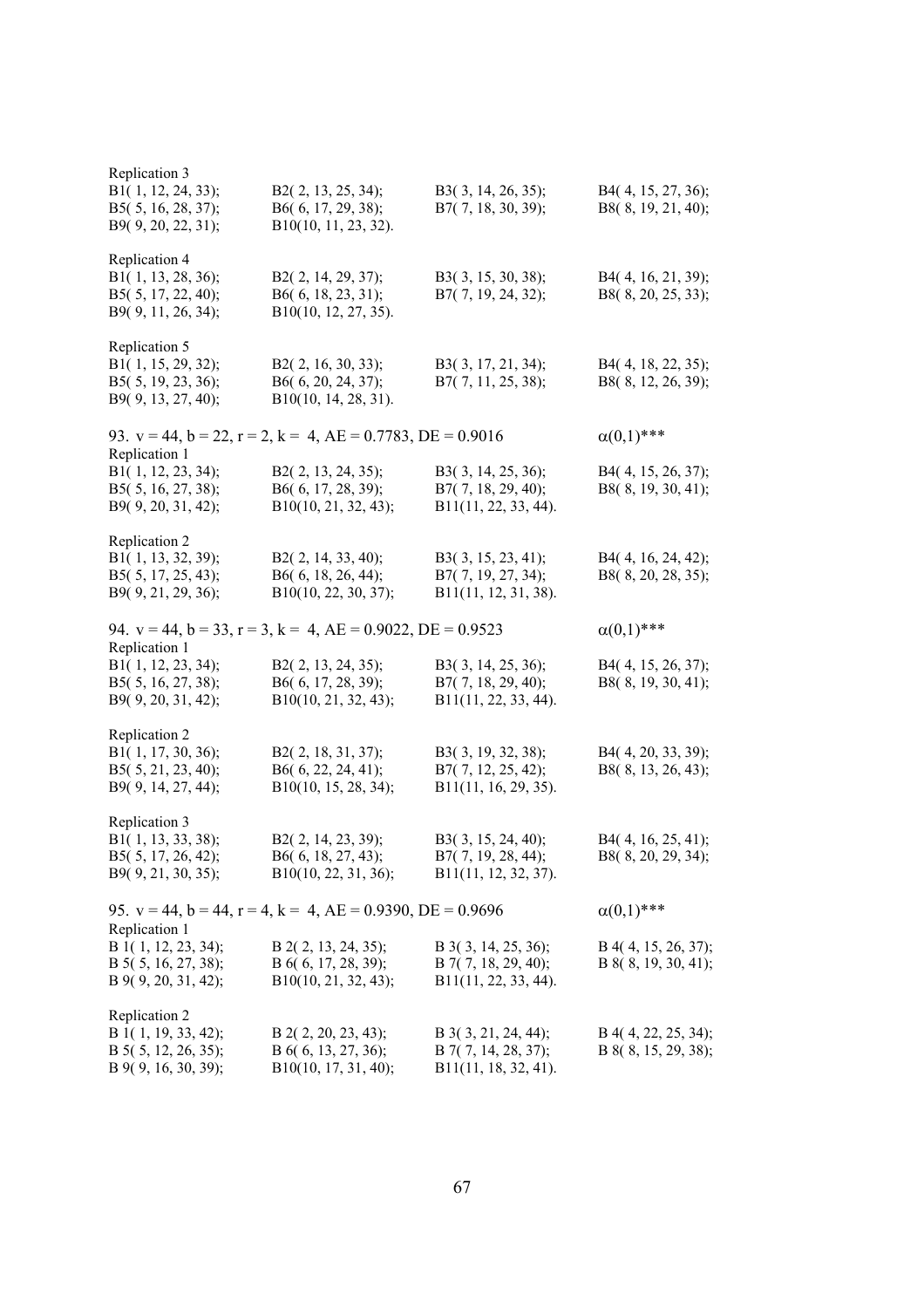| Replication 3<br>B 1(1, 20, 24, 40);<br>$B$ 5( 5, 13, 28, 44);<br>B 9(9, 17, 32, 37); | $B$ 2(2, 21, 25, 41);<br>B 6(6, 14, 29, 34);<br>B10(10, 18, 33, 38);        | B 3(3, 22, 26, 42);<br>$B$ 7(7, 15, 30, 35);<br>B11(11, 19, 23, 39). | B 4(4, 12, 27, 43);<br>B 8(8, 16, 31, 36); |
|---------------------------------------------------------------------------------------|-----------------------------------------------------------------------------|----------------------------------------------------------------------|--------------------------------------------|
| Replication 4<br>B 1(1, 15, 32, 36);<br>B 5(5, 19, 25, 40);<br>B 9(9, 12, 29, 44);    | B 2(2, 16, 33, 37);<br>B 6(6, 20, 26, 41);<br>B10(10, 13, 30, 34);          | B 3(3, 17, 23, 38);<br>B 7(7, 21, 27, 42);<br>B11(11, 14, 31, 35).   | B 4(4, 18, 24, 39);<br>B 8(8, 22, 28, 43); |
| Replication 1                                                                         | 96. $v = 44$ , $b = 55$ , $r = 5$ , $k = 4$ , $AE = 0.9575$ , $DE = 0.9786$ |                                                                      | $\alpha(0,1);$                             |
| B1(1, 12, 23, 34);<br>B5(5, 16, 27, 38);<br>B9(9, 20, 31, 42);                        | B2(2, 13, 24, 35);<br>B6(6, 17, 28, 39);<br>B10(10, 21, 32, 43);            | B3(3, 14, 25, 36);<br>B7(7, 18, 29, 40);<br>B11(11, 22, 33, 44).     | B4(4, 15, 26, 37);<br>B8(8, 19, 30, 41);   |
| Replication 2<br>B1(1, 19, 31, 37);<br>B5(5, 12, 24, 41);<br>B9(9, 16, 28, 34);       | B2(2, 20, 32, 38);<br>B6(6, 13, 25, 42);<br>$B10(10, 17, 29, 35)$ ;         | B3(3, 21, 33, 39);<br>B7(7, 14, 26, 43);<br>B11(11, 18, 30, 36).     | B4(4, 22, 23, 40);<br>B8(8, 15, 27, 44);   |
| Replication 3<br>B1(1, 14, 24, 44);<br>B5(5, 18, 28, 37);<br>B9(9, 22, 32, 41);       | B2(2, 15, 25, 34);<br>B6(6, 19, 29, 38);<br>B10(10, 12, 33, 42);            | B3(3, 16, 26, 35);<br>B7(7, 20, 30, 39);<br>$B11(11, 13, 23, 43)$ .  | B4(4, 17, 27, 36);<br>B8(8, 21, 31, 40);   |
| Replication 4<br>B1(1, 18, 32, 35);<br>B5(5, 22, 25, 39);<br>B9(9, 15, 29, 43);       | B2(2, 19, 33, 36);<br>B6(6, 12, 26, 40);<br>B10(10, 16, 30, 44);            | B3(3, 20, 23, 37);<br>B7(7, 13, 27, 41);<br>B11(11, 17, 31, 34).     | B4(4, 21, 24, 38);<br>B8(8, 14, 28, 42);   |
| Replication 5<br>B1(1, 22, 27, 42);<br>B5(5, 15, 31, 35);<br>B9(9, 19, 24, 39);       | B2(2, 12, 28, 43);<br>B6(6, 16, 32, 36);<br>B10(10, 20, 25, 40);            | B3(3, 13, 29, 44);<br>B7(7, 17, 33, 37);<br>B11(11, 21, 26, 41).     | B4(4, 14, 30, 34);<br>B8(8, 18, 23, 38);   |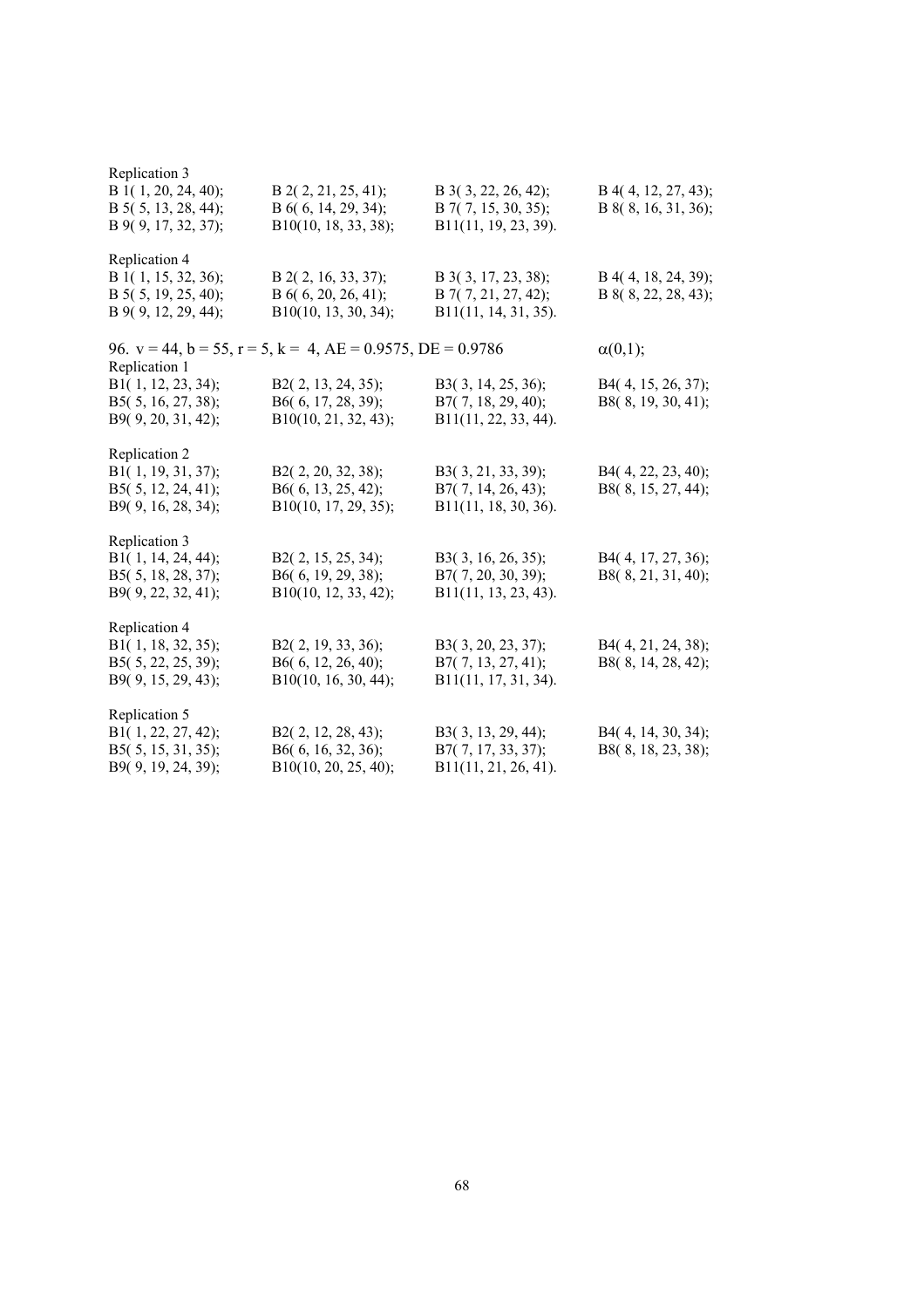| Replication 1                                                                      | 97. $v = 48$ , $b = 24$ , $r = 2$ , $k = 4$ , $AE = 0.7758$ , $DE = 0.8999$ |                                                                       | $\alpha(0,1)$ ***                                                        |
|------------------------------------------------------------------------------------|-----------------------------------------------------------------------------|-----------------------------------------------------------------------|--------------------------------------------------------------------------|
| B1(1, 13, 25, 37);<br>B5(5, 17, 29, 41);<br>B9(9, 21, 33, 45);                     | B2(2, 14, 26, 38);<br>B6(6, 18, 30, 42);<br>B10(10, 22, 34, 46);            | B3(3, 15, 27, 39);<br>B7(7, 19, 31, 43);<br>B11(11, 23, 35, 47);      | B4(4, 16, 28, 40);<br>B8(8, 20, 32, 44);<br>B12(12, 24, 36, 48).         |
| Replication 2<br>B1(1, 20, 26, 46);<br>B5(5, 24, 30, 38);<br>B9(9, 16, 34, 42);    | B2(2, 21, 27, 47);<br>B6(6, 13, 31, 39);<br>B10(10, 17, 35, 43);            | B3(3, 22, 28, 48);<br>B7(7, 14, 32, 40);<br>B11(11, 18, 36, 44);      | B4(4, 23, 29, 37);<br>B8(8, 15, 33, 41);<br>B12(12, 19, 25, 45).         |
| Replication 1                                                                      | 98. $v = 48$ , $b = 36$ , $r = 3$ , $k = 4$ , $AE = 0.8971$ , $DE = 0.9503$ |                                                                       | $\alpha(0,1)$ ***                                                        |
| B1(1, 13, 25, 37);<br>B5(5, 17, 29, 41);<br>B9(9, 21, 33, 45);                     | B2(2, 14, 26, 38);<br>B6(6, 18, 30, 42);<br>B10(10, 22, 34, 46);            | B3(3, 15, 27, 39);<br>B7(7, 19, 31, 43);<br>B11(11, 23, 35, 47);      | B4(4, 16, 28, 40);<br>B8(8, 20, 32, 44);<br>B12(12, 24, 36, 48).         |
| Replication 2<br>B1(1, 23, 26, 43);<br>B5(5, 15, 30, 47);<br>B9(9, 19, 34, 39);    | B2(2, 24, 27, 44);<br>B6(6, 16, 31, 48);<br>B10(10, 20, 35, 40);            | B3(3, 13, 28, 45);<br>B7(7, 17, 32, 37);<br>B11(11, 21, 36, 41);      | B4(4, 14, 29, 46);<br>B8(8, 18, 33, 38);<br>B12(12, 22, 25, 42).         |
| Replication 3<br>B1(1, 21, 30, 44);<br>B5(5, 13, 34, 48);<br>B9(9, 17, 26, 40);    | B2(2, 22, 31, 45);<br>B6(6, 14, 35, 37);<br>B10(10, 18, 27, 41);            | B3(3, 23, 32, 46);<br>B7(7, 15, 36, 38);<br>B11(11, 19, 28, 42);      | B4(4, 24, 33, 47);<br>B8(8, 16, 25, 39);<br>B12(12, 20, 29, 43).         |
| Replication 1                                                                      | 99. $v = 48$ , $b = 48$ , $r = 4$ , $k = 4$ , $AE = 0.9365$ , $DE = 0.9683$ |                                                                       | $\alpha(0,1)$ ***                                                        |
| B 1(1, 13, 25, 37);<br>$B$ 5( 5, 17, 29, 41);<br>B 9(9, 21, 33, 45);               | B 2(2, 14, 26, 38);<br>B 6(6, 18, 30, 42);<br>B10(10, 22, 34, 46);          | B 3(3, 15, 27, 39);<br>$B$ 7(7, 19, 31, 43);<br>B11(11, 23, 35, 47);  | B 4(4, 16, 28, 40);<br>B 8(8, 20, 32, 44);<br>B12(12, 24, 36, 48).       |
| Replication 2<br>B 1(1, 24, 34, 40);<br>B 5(5, 16, 26, 44);<br>B 9(9, 20, 30, 48); | B 2(2, 13, 35, 41);<br>B 6(6, 17, 27, 45);<br>B10(10, 21, 31, 37);          | B 3(3, 14, 36, 42);<br>B 7(7, 18, 28, 46);<br>B11(11, 22, 32, 38);    | B 4(4, 15, 25, 43);<br>B 8(8, 19, 29, 47);<br>B12(12, 23, 33, 39).       |
| Replication 3<br>B 1(1, 19, 26, 45);<br>B 5(5, 23, 30, 37);<br>B 9(9, 15, 34, 41); | B 2(2, 20, 27, 46);<br>B $6(6, 24, 31, 38)$ ;<br>B10(10, 16, 35, 42);       | B 3(3, 21, 28, 47);<br>$B$ 7(7, 13, 32, 39);<br>B11(11, 17, 36, 43);  | $B$ 4(4, 22, 29, 48);<br>B 8(8, 14, 33, 40);<br>B12(12, 18, 25, 44).     |
| Replication 4<br>B 1(1, 20, 35, 43);<br>B 5(5, 24, 27, 47);<br>B 9(9, 16, 31, 39); | $B$ 2(2, 21, 36, 44);<br>B 6(6, 13, 28, 48);<br>$B10(10, 17, 32, 40)$ ;     | B $3(3, 22, 25, 45)$ ;<br>B 7(7, 14, 29, 37);<br>B11(11, 18, 33, 41); | $B$ 4(4, 23, 26, 46);<br>B 8(8, 15, 30, 38);<br>B12(12, 19, 34, 42).     |
| 100.<br>Replication 1                                                              | $v = 48$ , $b = 60$ , $r = 5$ , $k = 4$ , $AE = 0.9562$ , $DE = 0.9779$     |                                                                       | $\alpha(0,1)$ ***                                                        |
| B 1(1, 13, 25, 37);<br>B $5(5, 17, 29, 41)$ ;<br>$B\,9(9, 21, 33, 45);$            | $B$ 2(2, 14, 26, 38);<br>B 6(6, 18, 30, 42);<br>B10(10, 22, 34, 46);        | B 3(3, 15, 27, 39);<br>$B$ 7(7, 19, 31, 43);<br>B11(11, 23, 35, 47);  | B 4(4, 16, 28, 40);<br>B $8(8, 20, 32, 44)$ ;<br>$B12(12, 24, 36, 48)$ . |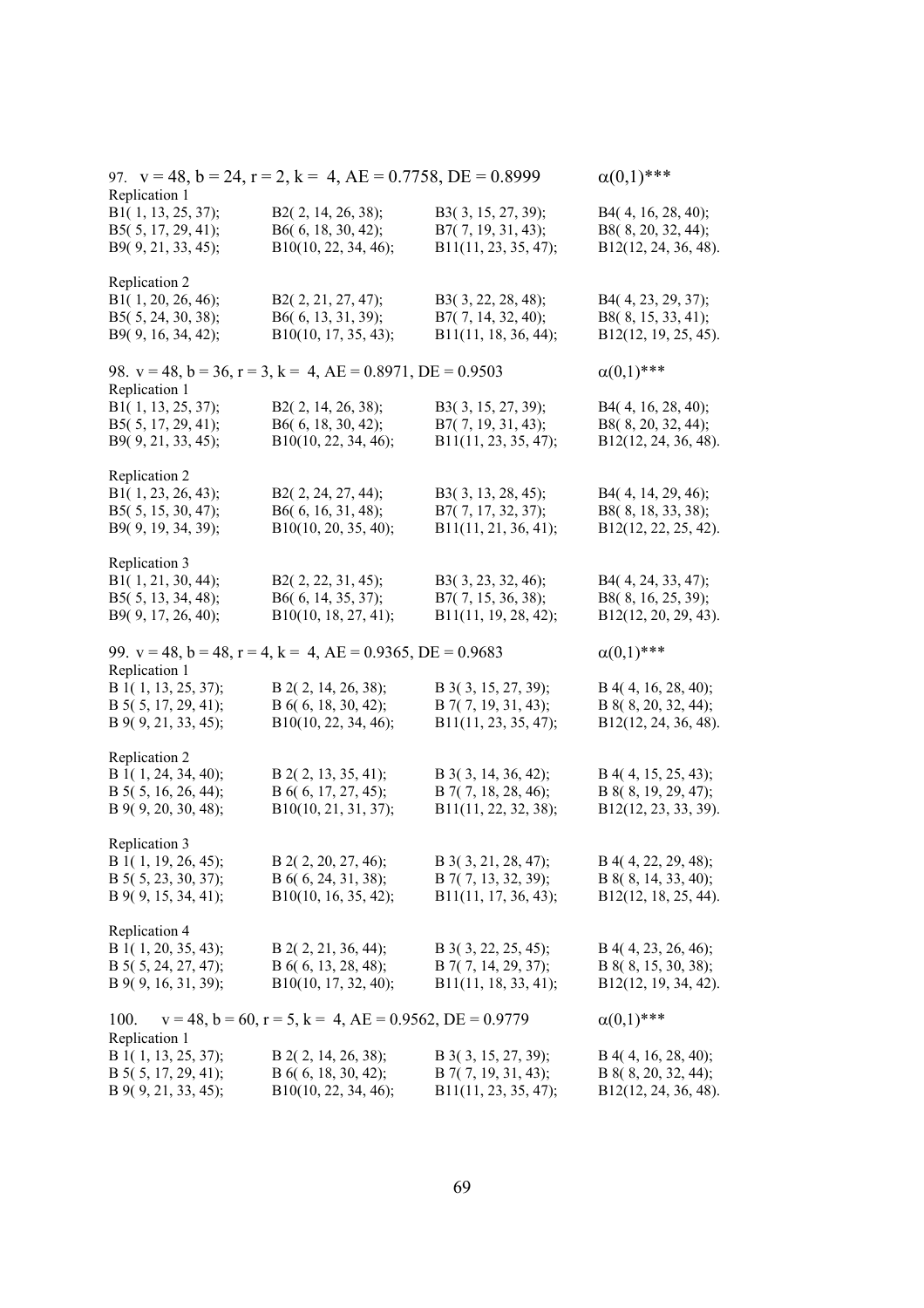| Replication 2                                                                                               |                                                                         |                                                                      |                                                                      |
|-------------------------------------------------------------------------------------------------------------|-------------------------------------------------------------------------|----------------------------------------------------------------------|----------------------------------------------------------------------|
| B 1(1, 14, 31, 46);<br>B 5(5, 18, 35, 38);<br>B 9(9, 22, 27, 42);                                           | B 2(2, 15, 32, 47);<br>B 6(6, 19, 36, 39);<br>$B10(10, 23, 28, 43)$ ;   | B 3(3, 16, 33, 48);<br>$B$ 7(7, 20, 25, 40);<br>B11(11, 24, 29, 44); | B 4(4, 17, 34, 37);<br>B 8(8, 21, 26, 41);<br>B12(12, 13, 30, 45).   |
| Replication 3<br>B 1(1, 19, 35, 41);<br>B 5(5, 23, 27, 45);<br>B 9(9, 15, 31, 37);                          | B 2(2, 20, 36, 42);<br>B 6(6, 24, 28, 46);<br>B10(10, 16, 32, 38);      | B 3(3, 21, 25, 43);<br>B 7(7, 13, 29, 47);<br>B11(11, 17, 33, 39);   | B 4(4, 22, 26, 44);<br>B 8(8, 14, 30, 48);<br>B12(12, 18, 34, 40).   |
| Replication 4<br>B 1(1, 23, 36, 40);<br>B 5(5, 15, 28, 44);<br>B 9(9, 19, 32, 48);                          | $B$ 2(2, 24, 25, 41);<br>B 6(6, 16, 29, 45);<br>B10(10, 20, 33, 37);    | B 3(3, 13, 26, 42);<br>B 7(7, 17, 30, 46);<br>B11(11, 21, 34, 38);   | $B$ 4(4, 14, 27, 43);<br>B 8(8, 18, 31, 47);<br>B12(12, 22, 35, 39). |
| Replication 5<br>B 1(1, 18, 33, 44);<br>B 5(5, 22, 25, 48);<br>B 9(9, 14, 29, 40);                          | $B$ 2(2, 19, 34, 45);<br>B 6(6, 23, 26, 37);<br>B10(10, 15, 30, 41);    | B 3(3, 20, 35, 46);<br>B 7(7, 24, 27, 38);<br>B11(11, 16, 31, 42);   | $B$ 4(4, 21, 36, 47);<br>B 8(8, 13, 28, 39);<br>B12(12, 17, 32, 43). |
| 101.                                                                                                        | $v = 52$ , $b = 26$ , $r = 2$ , $k = 4$ , $AE = 0.7748$ , $DE = 0.8987$ |                                                                      | $\alpha(0,1)$ ***                                                    |
| Replication 1<br>B1(1, 14, 27, 40);<br>B5(5, 18, 31, 44);<br>B9(9, 22, 35, 48);<br>B13(13, 26, 39, 52).     | B2(2, 15, 28, 41);<br>B6(6, 19, 32, 45);<br>B10(10, 23, 36, 49);        | B3(3, 16, 29, 42);<br>B7(7, 20, 33, 46);<br>B11(11, 24, 37, 50);     | B4(4, 17, 30, 43);<br>B8(8, 21, 34, 47);<br>B12(12, 25, 38, 51);     |
| Replication 2<br>B1(1, 19, 31, 47);<br>B5(5, 23, 35, 51);<br>B9(9, 14, 39, 42);<br>B13(13, 18, 30, 46).     | B2(2, 20, 32, 48);<br>B6(6, 24, 36, 52);<br>B10(10, 15, 27, 43);        | B3(3, 21, 33, 49);<br>B7(7, 25, 37, 40);<br>B11(11, 16, 28, 44);     | B4(4, 22, 34, 50);<br>B8(8, 26, 38, 41);<br>B12(12, 17, 29, 45);     |
| 102.                                                                                                        | $v = 52$ , $b = 52$ , $r = 3$ , $k = 4$ , $AE = 0.8931$ , $DE = 0.9487$ |                                                                      | $\alpha(0,1)$ ***                                                    |
| Replication 1<br>B1(1, 14, 27, 40);<br>B5(5, 18, 31, 44);<br>B9(9, 22, 35, 48);<br>B13(13, 26, 39, 52).     | B2(2, 15, 28, 41);<br>B6(6, 19, 32, 45);<br>B10(10, 23, 36, 49);        | B3(3, 16, 29, 42);<br>B7(7, 20, 33, 46);<br>B11(11, 24, 37, 50);     | B4(4, 17, 30, 43);<br>B8(8, 21, 34, 47);<br>B12(12, 25, 38, 51);     |
| Replication 2<br>B1(1, 25, 36, 42);<br>B5(5, 16, 27, 46);<br>B9(9, 20, 31, 50);<br>B13(13, 24, 35, 41).     | B2(2, 26, 37, 43);<br>B6(6, 17, 28, 47);<br>B10(10, 21, 32, 51);        | B3(3, 14, 38, 44);<br>B7(7, 18, 29, 48);<br>B11(11, 22, 33, 52);     | B4(4, 15, 39, 45);<br>B8(8, 19, 30, 49);<br>B12(12, 23, 34, 40);     |
| Replication 3<br>B1 $(1, 19, 33, 41)$ ;<br>B5(5, 23, 37, 45);<br>B9(9, 14, 28, 49);<br>B13(13, 18, 32, 40). | B2(2, 20, 34, 42);<br>B6(6, 24, 38, 46);<br>B10(10, 15, 29, 50);        | B3(3, 21, 35, 43);<br>B7(7, 25, 39, 47);<br>B11(11, 16, 30, 51);     | B4(4, 22, 36, 44);<br>B8(8, 26, 27, 48);<br>B12(12, 17, 31, 52);     |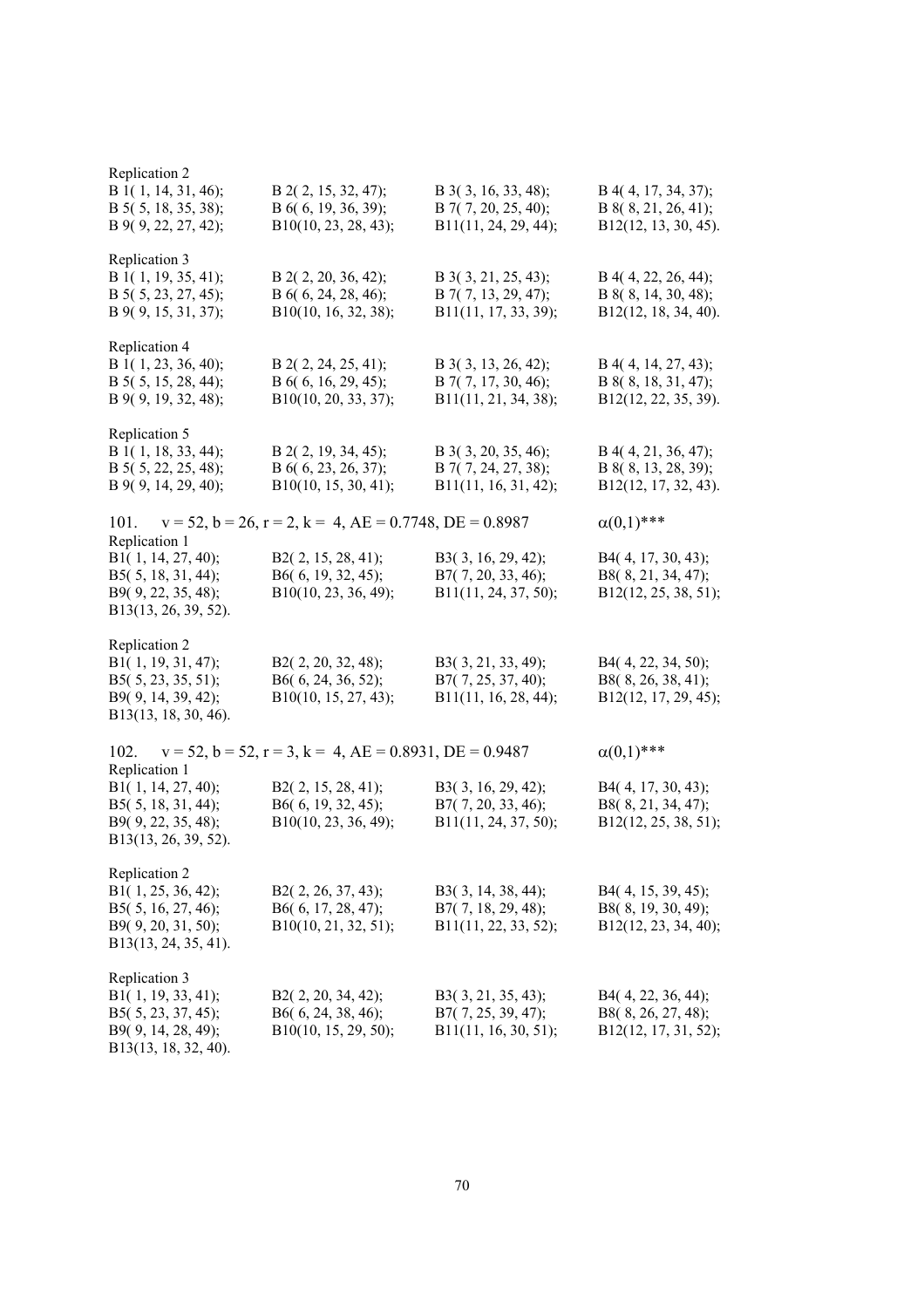| 103.<br>Replication 1                                                                                         | $v = 52$ , $b = 52$ , $r = 4$ , $k = 4$ , $AE = 0.9335$ , $DE = 0.9671$ |                                                                        | $\alpha(0,1)$ **;                                                  |
|---------------------------------------------------------------------------------------------------------------|-------------------------------------------------------------------------|------------------------------------------------------------------------|--------------------------------------------------------------------|
| B 1(1, 14, 27, 40);<br>B 5(5, 18, 31, 44);<br>B 9(9, 22, 35, 48);<br>B13(13, 26, 39, 52).                     | B 2(2, 15, 28, 41);<br>B 6(6, 19, 32, 45);<br>B10(10, 23, 36, 49);      | B 3(3, 16, 29, 42);<br>B 7(7, 20, 33, 46);<br>B11(11, 24, 37, 50);     | B 4(4, 17, 30, 43);<br>B 8(8, 21, 34, 47);<br>B12(12, 25, 38, 51); |
| Replication 2<br>B 1(1, 26, 36, 43);<br>B 5(5, 17, 27, 47);<br>B 9(9, 21, 31, 51);<br>B13(13, 25, 35, 42).    | B 2(2, 14, 37, 44);<br>B 6(6, 18, 28, 48);<br>B10(10, 22, 32, 52);      | B 3(3, 15, 38, 45);<br>$B$ 7(7, 19, 29, 49);<br>B11(11, 23, 33, 40);   | B 4(4, 16, 39, 46);<br>B 8(8, 20, 30, 50);<br>B12(12, 24, 34, 41); |
| Replication 3<br>B 1(1, 24, 32, 42);<br>B 5(5, 15, 36, 46);<br>B 9(9, 19, 27, 50);<br>B13(13, 23, 31, 41).    | B 2(2, 25, 33, 43);<br>B 6(6, 16, 37, 47);<br>$B10(10, 20, 28, 51)$ ;   | B 3(3, 26, 34, 44);<br>$B$ 7(7, 17, 38, 48);<br>B11(11, 21, 29, 52);   | B 4(4, 14, 35, 45);<br>B 8(8, 18, 39, 49);<br>B12(12, 22, 30, 40); |
| Replication 4<br>B 1(1, 18, 38, 52);<br>B $5(5, 22, 29, 43)$ ;<br>B 9(9, 26, 33, 47);<br>B13(13, 17, 37, 51). | B 2(2, 19, 39, 40);<br>B $6(6, 23, 30, 44)$ ;<br>B10(10, 14, 34, 48);   | B 3(3, 20, 27, 41);<br>$B$ 7(7, 24, 31, 45);<br>B11(11, 15, 35, 49);   | B 4(4, 21, 28, 42);<br>B 8(8, 25, 32, 46);<br>B12(12, 16, 36, 50); |
| 104.                                                                                                          | $v = 52$ , $b = 65$ , $r = 5$ , $k = 4$ , $AE = 0.9539$ , $DE = 0.9768$ |                                                                        | $\alpha(0,1)$ **;                                                  |
| Replication 1<br>B 1(1, 14, 27, 40);<br>B 5(5, 18, 31, 44);<br>B 9(9, 22, 35, 48);<br>B13(13, 26, 39, 52).    | $B$ 2(2, 15, 28, 41);<br>B 6(6, 19, 32, 45);<br>B10(10, 23, 36, 49);    | B 3(3, 16, 29, 42);<br>B 7(7, 20, 33, 46);<br>B11(11, 24, 37, 50);     | B 4(4, 17, 30, 43);<br>B 8(8, 21, 34, 47);<br>B12(12, 25, 38, 51); |
| Replication 2<br>B 1(1, 26, 36, 43);<br>B 5(5, 17, 27, 47);<br>B 9(9, 21, 31, 51);<br>B13(13, 25, 35, 42).    | B 2(2, 14, 37, 44);<br>B 6(6, 18, 28, 48);<br>B10(10, 22, 32, 52);      | B 3(3, 15, 38, 45);<br>B 7(7, 19, 29, 49);<br>B11(11, 23, 33, 40);     | B 4(4, 16, 39, 46);<br>B 8(8, 20, 30, 50);<br>B12(12, 24, 34, 41); |
| Replication 3<br>B 1(1, 24, 32, 42);<br>B $5(5, 15, 36, 46)$ ;<br>B 9(9, 19, 27, 50);<br>B13(13, 23, 31, 41). | B 2(2, 25, 33, 43);<br>B 6(6, 16, 37, 47);<br>$B10(10, 20, 28, 51)$ ;   | B 3(3, 26, 34, 44);<br>B 7(7, 17, 38, 48);<br>B11(11, 21, 29, 52);     | B 4(4, 14, 35, 45);<br>B 8(8, 18, 39, 49);<br>B12(12, 22, 30, 40); |
| Replication 4<br>B 1(1, 18, 38, 52);<br>B 5(5, 22, 29, 43);<br>B 9(9, 26, 33, 47);<br>B13(13, 17, 37, 51).    | $B$ 2(2, 19, 39, 40);<br>$B\ 6(6, 23, 30, 44);$<br>B10(10, 14, 34, 48); | $B$ 3(3, 20, 27, 41);<br>$B$ 7(7, 24, 31, 45);<br>B11(11, 15, 35, 49); | B 4(4, 21, 28, 42);<br>B 8(8, 25, 32, 46);<br>B12(12, 16, 36, 50); |
| Replication 5<br>B 1(1, 15, 30, 47);<br>B 5(5, 19, 34, 51);<br>B 9(9, 23, 38, 42);<br>B13(13, 14, 29, 46).    | $B$ 2(2, 16, 31, 48);<br>B 6(6, 20, 35, 52);<br>$B10(10, 24, 39, 43)$ ; | B 3(3, 17, 32, 49);<br>$B$ 7(7, 21, 36, 40);<br>B11(11, 25, 27, 44);   | B 4(4, 18, 33, 50);<br>B 8(8, 22, 37, 41);<br>B12(12, 26, 28, 45); |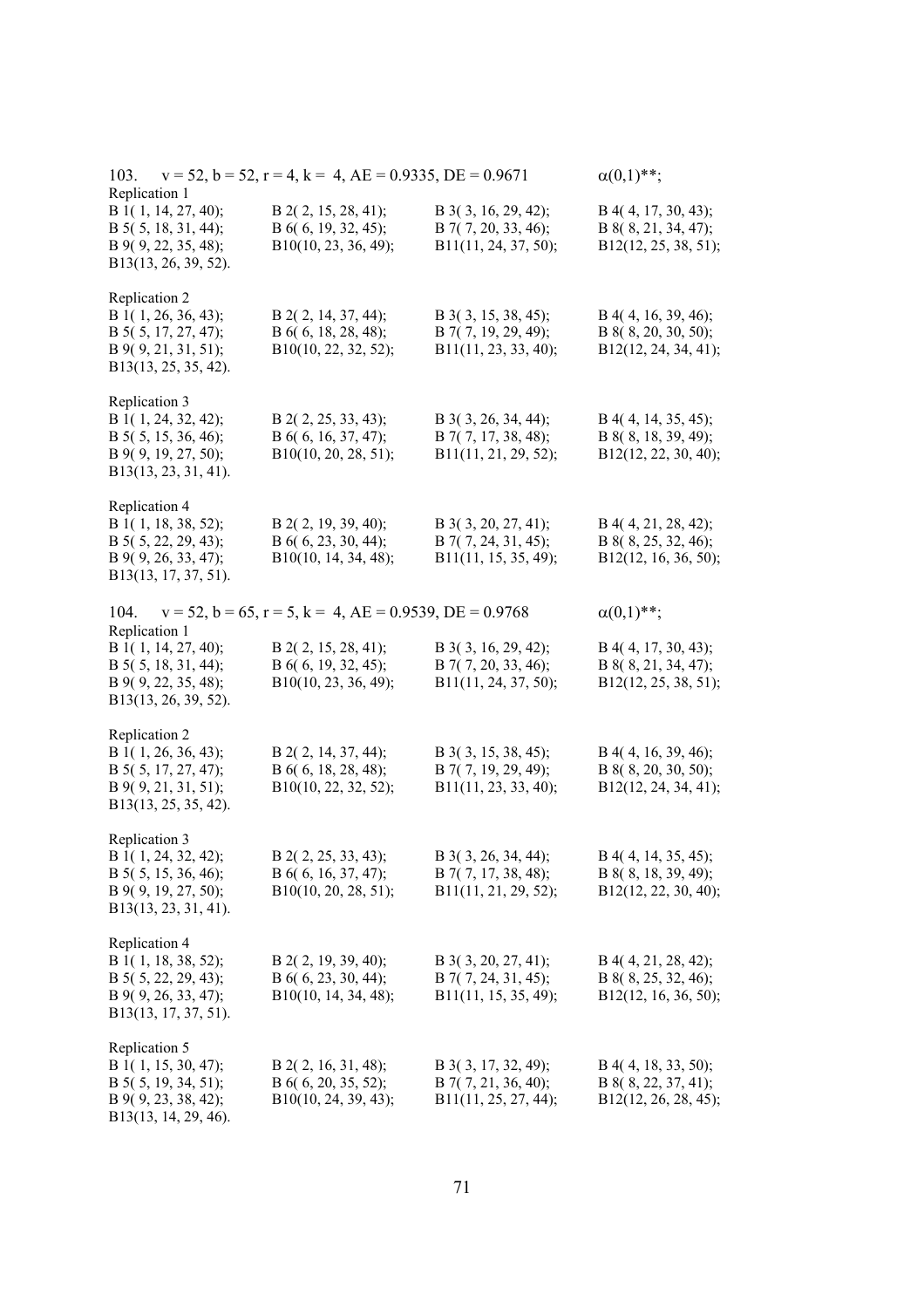| 105.<br>Replication 1                                                                                   | $v = 56$ , $b = 28$ , $r = 2$ , $k = 4$ , $AE = 0.7612$ , $DE = 0.8952$                      |                                                                  | $\alpha(0,1);$                                                   |
|---------------------------------------------------------------------------------------------------------|----------------------------------------------------------------------------------------------|------------------------------------------------------------------|------------------------------------------------------------------|
| B1(1, 15, 29, 43);<br>B5(5, 19, 33, 47);<br>B9(9, 23, 37, 51);<br>B13(13, 27, 41, 55);                  | B2(2, 16, 30, 44);<br>B6(6, 20, 34, 48);<br>B10(10, 24, 38, 52);<br>B14(14, 28, 42, 56).     | B3(3, 17, 31, 45);<br>B7(7, 21, 35, 49);<br>B11(11, 25, 39, 53); | B4(4, 18, 32, 46);<br>B8(8, 22, 36, 50);<br>B12(12, 26, 40, 54); |
| Replication 2<br>B1(1, 28, 35, 47);<br>B5(5, 18, 39, 51);<br>B9(9, 22, 29, 55);<br>B13(13, 26, 33, 45); | B2(2, 15, 36, 48);<br>B6(6, 19, 40, 52);<br>B10(10, 23, 30, 56);<br>B14(14, 27, 34, 46).     | B3(3, 16, 37, 49);<br>B7(7, 20, 41, 53);<br>B11(11, 24, 31, 43); | B4(4, 17, 38, 50);<br>B8(8, 21, 42, 54);<br>B12(12, 25, 32, 44); |
| 106.                                                                                                    | $v = 56$ , $b = 42$ , $r = 3$ , $k = 4$ , $AE = 0.8898$ , $DE = 0.9473$                      |                                                                  | $\alpha(0,1)$ ***                                                |
| Replication 1<br>B1(1, 15, 29, 43);<br>B5(5, 19, 33, 47);<br>B9(9, 23, 37, 51);<br>B13(13, 27, 41, 55); | B2(2, 16, 30, 44);<br>B6(6, 20, 34, 48);<br>B10(10, 24, 38, 52);<br>B14(14, 28, 42, 56).     | B3(3, 17, 31, 45);<br>B7(7, 21, 35, 49);<br>B11(11, 25, 39, 53); | B4(4, 18, 32, 46);<br>B8(8, 22, 36, 50);<br>B12(12, 26, 40, 54); |
| Replication 2<br>B1(1, 21, 38, 51);<br>B5(5, 25, 42, 55);<br>B9(9, 15, 32, 45);<br>B13(13, 19, 36, 49); | B2(2, 22, 39, 52);<br>B6(6, 26, 29, 56);<br>$B10(10, 16, 33, 46)$ ;<br>B14(14, 20, 37, 50).  | B3(3, 23, 40, 53);<br>B7(7, 27, 30, 43);<br>B11(11, 17, 34, 47); | B4(4, 24, 41, 54);<br>B8(8, 28, 31, 44);<br>B12(12, 18, 35, 48); |
| Replication 3<br>B1(1, 28, 41, 47);<br>B5(5, 18, 31, 51);<br>B9(9, 22, 35, 55);<br>B13(13, 26, 39, 45); | B2(2, 15, 42, 48);<br>B6(6, 19, 32, 52);<br>B10(10, 23, 36, 56);<br>B14(14, 27, 40, 46).     | B3(3, 16, 29, 49);<br>B7(7, 20, 33, 53);<br>B11(11, 24, 37, 43); | B4(4, 17, 30, 50);<br>B8(8, 21, 34, 54);<br>B12(12, 25, 38, 44); |
| 107.                                                                                                    | $v = 56$ , $b = 56$ , $r = 4$ , $k = 4$ , $AE = 0.9317$ , $DE = 0.9662$                      |                                                                  | $\alpha(0,1)$ ***                                                |
| Replication 1<br>B1(1, 15, 29, 43);<br>B5(5, 19, 33, 47);<br>B9(9, 23, 37, 51);<br>B13(13, 27, 41, 55); | B2(2, 16, 30, 44);<br>B6(6, 20, 34, 48);<br>B10(10, 24, 38, 52);<br>B14(14, 28, 42, 56).     | B3(3, 17, 31, 45);<br>B7(7, 21, 35, 49);<br>B11(11, 25, 39, 53); | B4(4, 18, 32, 46);<br>B8(8, 22, 36, 50);<br>B12(12, 26, 40, 54); |
| Replication 2<br>B1(1, 26, 41, 49);<br>B5(5, 16, 31, 53);<br>B9(9, 20, 35, 43);<br>B13(13, 24, 39, 47); | B2(2, 27, 42, 50);<br>B6(6, 17, 32, 54);<br>B10(10, 21, 36, 44);<br>B14(14, 25, 40, 48).     | B3(3, 28, 29, 51);<br>B7(7, 18, 33, 55);<br>B11(11, 22, 37, 45); | B4(4, 15, 30, 52);<br>B8(8, 19, 34, 56);<br>B12(12, 23, 38, 46); |
| Replication 3<br>B1(1, 16, 34, 46);<br>B5(5, 20, 38, 50);<br>B9(9, 24, 42, 54);<br>B13(13, 28, 32, 44); | B2(2, 17, 35, 47);<br>B6 $(6, 21, 39, 51)$ ;<br>B10(10, 25, 29, 55);<br>B14(14, 15, 33, 45). | B3(3, 18, 36, 48);<br>B7(7, 22, 40, 52);<br>B11(11, 26, 30, 56); | B4(4, 19, 37, 49);<br>B8(8, 23, 41, 53);<br>B12(12, 27, 31, 43); |
| Replication 4<br>B1(1, 22, 42, 47);<br>B5(5, 26, 32, 51);<br>B9(9, 16, 36, 55);<br>B13(13, 20, 40, 45); | B2(2, 23, 29, 48);<br>B6(6, 27, 33, 52);<br>B10(10, 17, 37, 56);<br>B14(14, 21, 41, 46).     | B3(3, 24, 30, 49);<br>B7(7, 28, 34, 53);<br>B11(11, 18, 38, 43); | B4(4, 25, 31, 50);<br>B8(8, 15, 35, 54);<br>B12(12, 19, 39, 44); |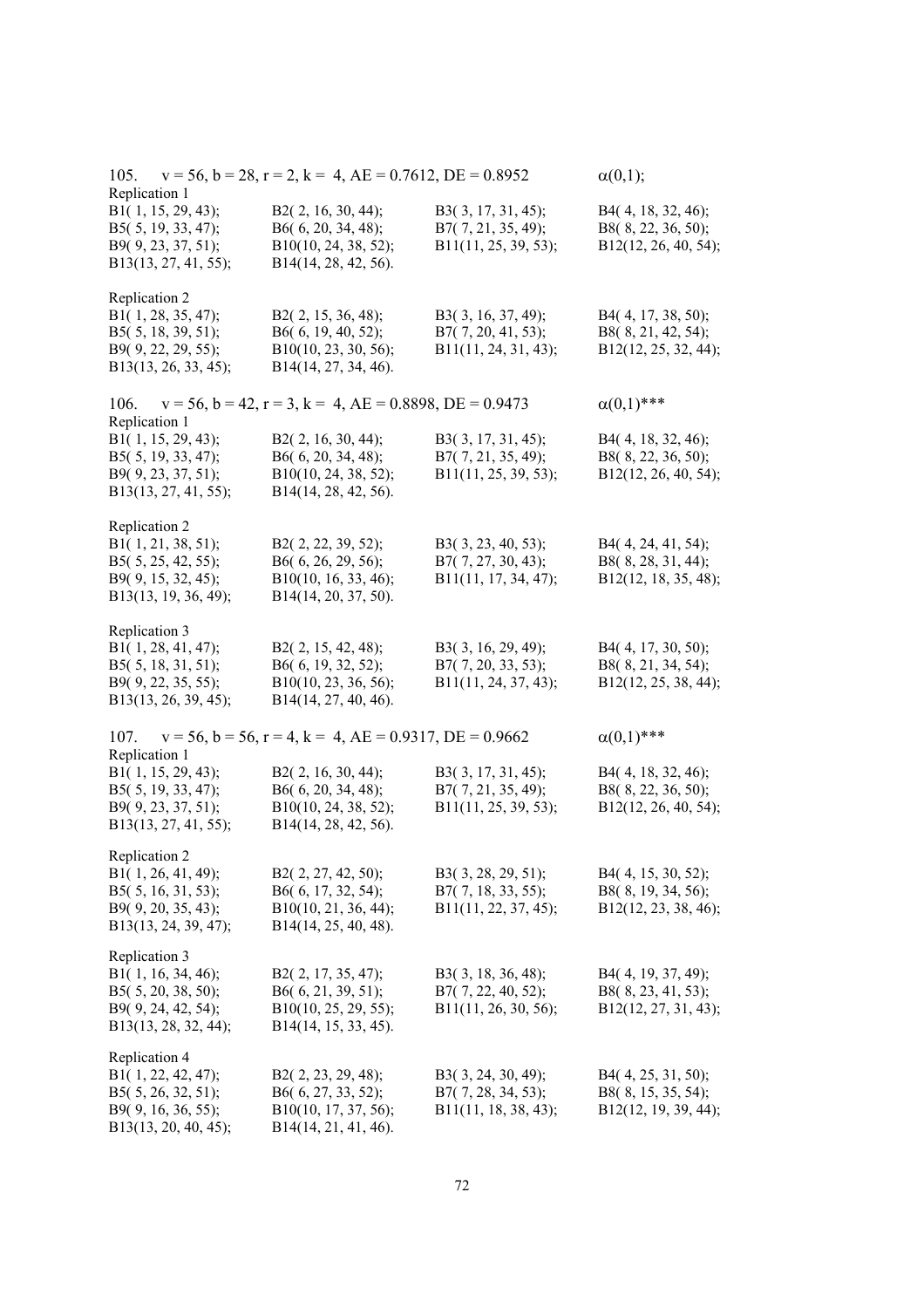| $v = 56$ , $b = 70$ , $r = 5$ , $k = 4$ , $AE = 0.9517$ , $DE = 0.9758$<br>108.<br>Replication 1        | $\alpha(0,1)$ ***                                                                           |                                                                                             |                                                                  |
|---------------------------------------------------------------------------------------------------------|---------------------------------------------------------------------------------------------|---------------------------------------------------------------------------------------------|------------------------------------------------------------------|
| B1(1, 15, 29, 43);<br>B5(5, 19, 33, 47);<br>B9(9, 23, 37, 51);<br>B13(13, 27, 41, 55);                  | B2(2, 16, 30, 44);<br>B6(6, 20, 34, 48);<br>B10(10, 24, 38, 52);<br>B14(14, 28, 42, 56).    | B3(3, 17, 31, 45);<br>B7(7, 21, 35, 49);<br>B11(11, 25, 39, 53);                            | B4(4, 18, 32, 46);<br>B8(8, 22, 36, 50);<br>B12(12, 26, 40, 54); |
| Replication 2<br>B1(1, 22, 40, 56);<br>B5(5, 26, 30, 46);<br>B9(9, 16, 34, 50);<br>B13(13, 20, 38, 54); | B2(2, 23, 41, 43);<br>B6(6, 27, 31, 47);<br>$B10(10, 17, 35, 51)$ ;<br>B14(14, 21, 39, 55). | B3(3, 24, 42, 44);<br>B7(7, 28, 32, 48);<br>B11(11, 18, 36, 52);                            | B4(4, 25, 29, 45);<br>B8(8, 15, 33, 49);<br>B12(12, 19, 37, 53); |
| Replication 3<br>B1(1, 21, 32, 50);<br>B5(5, 25, 36, 54);<br>B9(9, 15, 40, 44);<br>B13(13, 19, 30, 48); | B2(2, 22, 33, 51);<br>B6(6, 26, 37, 55);<br>$B10(10, 16, 41, 45)$ ;<br>B14(14, 20, 31, 49). | B3(3, 23, 34, 52);<br>B7(7, 27, 38, 56);<br>B11(11, 17, 42, 46);                            | B4(4, 24, 35, 53);<br>B8(8, 28, 39, 43);<br>B12(12, 18, 29, 47); |
| Replication 4<br>B1(1, 25, 42, 51);<br>B5(5, 15, 32, 55);<br>B9(9, 19, 36, 45);<br>B13(13, 23, 40, 49); | B2(2, 26, 29, 52);<br>B6(6, 16, 33, 56);<br>B10(10, 20, 37, 46);<br>B14(14, 24, 41, 50).    | B3(3, 27, 30, 53);<br>B7(7, 17, 34, 43);<br>B11(11, 21, 38, 47);                            | B4(4, 28, 31, 54);<br>B8(8, 18, 35, 44);<br>B12(12, 22, 39, 48); |
| Replication 5<br>B1(1, 19, 31, 52);<br>B5(5, 23, 35, 56);<br>B9(9, 27, 39, 46);<br>B13(13, 17, 29, 50); | B2(2, 20, 32, 53);<br>B6(6, 24, 36, 43);<br>B10(10, 28, 40, 47);<br>B14(14, 18, 30, 51).    | B3(3, 21, 33, 54);<br>B7(7, 25, 37, 44);<br>B11(11, 15, 41, 48);                            | B4(4, 22, 34, 55);<br>B8(8, 26, 38, 45);<br>B12(12, 16, 42, 49); |
| 109.                                                                                                    | $v = 60$ , $b = 30$ , $r = 2$ , $k = 4$ , $AE = 0.7629$ , $DE = 0.8947$                     |                                                                                             | $\alpha(0,1)$ ***                                                |
| Replication 1<br>B1(1, 16, 31, 46);<br>B5(5, 20, 35, 50);<br>B9(9, 24, 39, 54);<br>B13(13, 28, 43, 58); | B2(2, 17, 32, 47);<br>B6(6, 21, 36, 51);<br>$B10(10, 25, 40, 55)$ ;<br>B14(14, 29, 44, 59); | B3(3, 18, 33, 48);<br>B7(7, 22, 37, 52);<br>B11(11, 26, 41, 56);<br>B15(15, 30, 45, 60).    | B4(4, 19, 34, 49);<br>B8(8, 23, 38, 53);<br>B12(12, 27, 42, 57); |
| Replication 2<br>B1(1, 18, 45, 52);<br>B5(5, 22, 34, 56);<br>B9(9, 26, 38, 60);<br>B13(13, 30, 42, 49); | B2(2, 19, 31, 53);<br>B6(6, 23, 35, 57);<br>B10(10, 27, 39, 46);<br>B14(14, 16, 43, 50);    | B3(3, 20, 32, 54);<br>B7(7, 24, 36, 58);<br>B11(11, 28, 40, 47);<br>B15(15, 17, 44, 51).    | B4(4, 21, 33, 55);<br>B8(8, 25, 37, 59);<br>B12(12, 29, 41, 48); |
| 110.<br>Replication 1                                                                                   | $v = 60$ , $b = 45$ , $r = 3$ , $k = 4$ , $AE = 0.8868$ , $DE = 0.9461$                     |                                                                                             | $\alpha(0,1)$ ***                                                |
| B1(1, 16, 31, 46);<br>B5(5, 20, 35, 50);<br>B9(9, 24, 39, 54);<br>B13(13, 28, 43, 58);                  | B2(2, 17, 32, 47);<br>B6(6, 21, 36, 51);<br>B10(10, 25, 40, 55);<br>B14(14, 29, 44, 59);    | B3(3, 18, 33, 48);<br>B7(7, 22, 37, 52);<br>B11(11, 26, 41, 56);<br>$B15(15, 30, 45, 60)$ . | B4(4, 19, 34, 49);<br>B8(8, 23, 38, 53);<br>B12(12, 27, 42, 57); |
| Replication 2<br>B1(1, 18, 34, 56);<br>B5(5, 22, 38, 60);<br>B9(9, 26, 42, 49);<br>B13(13, 30, 31, 53); | B2(2, 19, 35, 57);<br>B6(6, 23, 39, 46);<br>B10(10, 27, 43, 50);<br>B14(14, 16, 32, 54);    | B3(3, 20, 36, 58);<br>B7(7, 24, 40, 47);<br>B11(11, 28, 44, 51);<br>B15(15, 17, 33, 55).    | B4(4, 21, 37, 59);<br>B8(8, 25, 41, 48);<br>B12(12, 29, 45, 52); |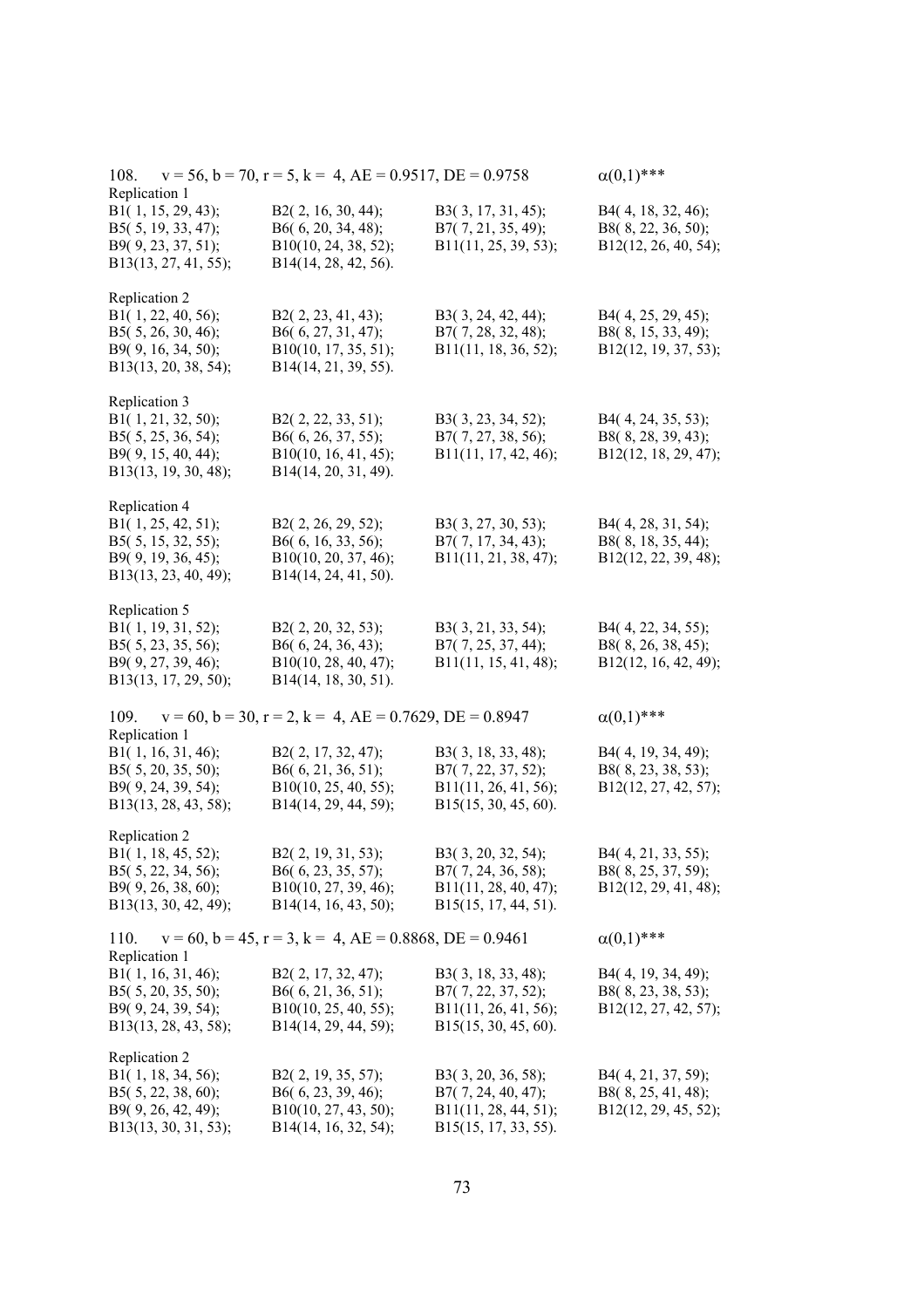| Replication 3<br>B1(1, 21, 42, 55);<br>B5(5, 25, 31, 59);<br>B9(9, 29, 35, 48);<br>B13(13, 18, 39, 52); | B2(2, 22, 43, 56);<br>B6(6, 26, 32, 60);<br>B10(10, 30, 36, 49);<br>B14(14, 19, 40, 53); | B3(3, 23, 44, 57);<br>B7(7, 27, 33, 46);<br>B11(11, 16, 37, 50);<br>B15(15, 20, 41, 54).    | B4(4, 24, 45, 58);<br>B8(8, 28, 34, 47);<br>B12(12, 17, 38, 51); |
|---------------------------------------------------------------------------------------------------------|------------------------------------------------------------------------------------------|---------------------------------------------------------------------------------------------|------------------------------------------------------------------|
| 111.                                                                                                    | $v = 60$ , $b = 60$ , $r = 4$ , $k = 4$ , $AE = 0.9305$ , $DE = 0.9655$                  |                                                                                             | $\alpha(0,1)$ ***                                                |
| Replication 1<br>B1(1, 16, 31, 46);<br>B5(5, 20, 35, 50);<br>B9(9, 24, 39, 54);<br>B13(13, 28, 43, 58); | B2(2, 17, 32, 47);<br>B6(6, 21, 36, 51);<br>B10(10, 25, 40, 55);<br>B14(14, 29, 44, 59); | B3(3, 18, 33, 48);<br>B7(7, 22, 37, 52);<br>B11(11, 26, 41, 56);<br>B15(15, 30, 45, 60).    | B4(4, 19, 34, 49);<br>B8(8, 23, 38, 53);<br>B12(12, 27, 42, 57); |
| Replication 2<br>B1(1, 28, 41, 54);<br>B5(5, 17, 45, 58);<br>B9(9, 21, 34, 47);<br>B13(13, 25, 38, 51); | B2(2, 29, 42, 55);<br>B6(6, 18, 31, 59);<br>B10(10, 22, 35, 48);<br>B14(14, 26, 39, 52); | B3(3, 30, 43, 56);<br>B7(7, 19, 32, 60);<br>B11(11, 23, 36, 49);<br>B15(15, 27, 40, 53).    | B4(4, 16, 44, 57);<br>B8(8, 20, 33, 46);<br>B12(12, 24, 37, 50); |
| Replication 3<br>B1(1, 25, 42, 50);<br>B5(5, 29, 31, 54);<br>B9(9, 18, 35, 58);<br>B13(13, 22, 39, 47); | B2(2, 26, 43, 51);<br>B6(6, 30, 32, 55);<br>B10(10, 19, 36, 59);<br>B14(14, 23, 40, 48); | B3(3, 27, 44, 52);<br>B7(7, 16, 33, 56);<br>B11(11, 20, 37, 60);<br>B15(15, 24, 41, 49).    | B4(4, 28, 45, 53);<br>B8(8, 17, 34, 57);<br>B12(12, 21, 38, 46); |
| Replication 4<br>B1(1, 17, 36, 52);<br>B5(5, 21, 40, 56);<br>B9(9, 25, 44, 60);<br>B13(13, 29, 33, 49); | B2(2, 18, 37, 53);<br>B6(6, 22, 41, 57);<br>B10(10, 26, 45, 46);<br>B14(14, 30, 34, 50); | B3(3, 19, 38, 54);<br>B7(7, 23, 42, 58);<br>B11(11, 27, 31, 47);<br>B15(15, 16, 35, 51).    | B4(4, 20, 39, 55);<br>B8(8, 24, 43, 59);<br>B12(12, 28, 32, 48); |
| 112.                                                                                                    | $v = 60$ , $b = 75$ , $r = 5$ , $k = 4$ , $AE = 0.9501$ , $DE = 0.9750$                  |                                                                                             | $\alpha(0,1)$ ***                                                |
| Replication 1<br>B1(1, 16, 31, 46);<br>B5(5, 20, 35, 50);<br>B9(9, 24, 39, 54);<br>B13(13, 28, 43, 58); | B2(2, 17, 32, 47);<br>B6(6, 21, 36, 51);<br>B10(10, 25, 40, 55);<br>B14(14, 29, 44, 59); | B3(3, 18, 33, 48);<br>B7(7, 22, 37, 52);<br>B11(11, 26, 41, 56);<br>$B15(15, 30, 45, 60)$ . | B4(4, 19, 34, 49);<br>B8(8, 23, 38, 53);<br>B12(12, 27, 42, 57); |
| Replication 2<br>B1(1, 18, 44, 54);<br>B5(5, 22, 33, 58);<br>B9(9, 26, 37, 47);<br>B13(13, 30, 41, 51); | B2(2, 19, 45, 55);<br>B6(6, 23, 34, 59);<br>B10(10, 27, 38, 48);<br>B14(14, 16, 42, 52); | B3(3, 20, 31, 56);<br>B7(7, 24, 35, 60);<br>B11(11, 28, 39, 49);<br>$B15(15, 17, 43, 53)$ . | B4(4, 21, 32, 57);<br>B8(8, 25, 36, 46);<br>B12(12, 29, 40, 50); |
| Replication 3<br>B1(1, 23, 33, 55);<br>B5(5, 27, 37, 59);<br>B9(9, 16, 41, 48);<br>B13(13, 20, 45, 52); | B2(2, 24, 34, 56);<br>B6(6, 28, 38, 60);<br>B10(10, 17, 42, 49);<br>B14(14, 21, 31, 53); | B3(3, 25, 35, 57);<br>B7(7, 29, 39, 46);<br>B11(11, 18, 43, 50);<br>B15(15, 22, 32, 54).    | B4(4, 26, 36, 58);<br>B8(8, 30, 40, 47);<br>B12(12, 19, 44, 51); |
| Replication 4<br>B1(1, 30, 37, 49);<br>B5(5, 19, 41, 53);<br>B9(9, 23, 45, 57);<br>B13(13, 27, 34, 46); | B2(2, 16, 38, 50);<br>B6(6, 20, 42, 54);<br>B10(10, 24, 31, 58);<br>B14(14, 28, 35, 47); | B3(3, 17, 39, 51);<br>B7(7, 21, 43, 55);<br>B11(11, 25, 32, 59);<br>B15(15, 29, 36, 48).    | B4(4, 18, 40, 52);<br>B8(8, 22, 44, 56);<br>B12(12, 26, 33, 60); |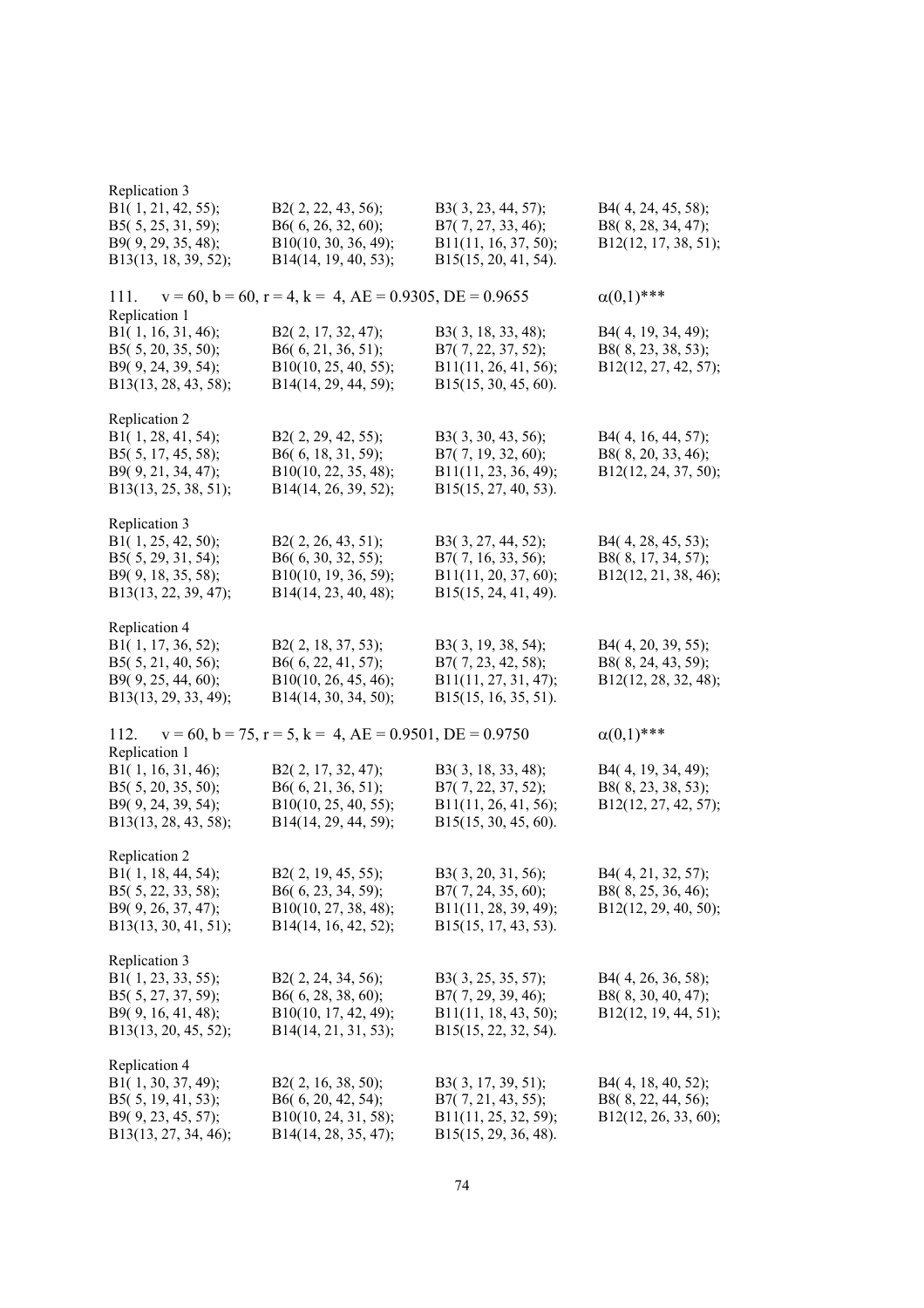| Replication 5<br>B1(1, 28, 36, 57);<br>B5 $(5, 17, 40, 46)$ ;<br>B9(9, 21, 44, 50);<br>B13(13, 25, 33, 54); | $B2(2, 29, 37, 58);$ $B3(3, 30, 38, 59);$<br>$B6(6, 18, 41, 47);$ $B7(7, 19, 42, 48);$<br>$B10(10, 22, 45, 51);$ $B11(11, 23, 31, 52);$<br>B14(14, 26, 34, 55); | B15(15, 27, 35, 56). | B4(4, 16, 39, 60);<br>B8(8, 20, 43, 49);<br>B12(12, 24, 32, 53); |
|-------------------------------------------------------------------------------------------------------------|-----------------------------------------------------------------------------------------------------------------------------------------------------------------|----------------------|------------------------------------------------------------------|
| Replication 1                                                                                               | 113. $v = 10$ , $b = 4$ , $r = 2$ , $k = 5$ , $AE = 0.9067$ , $DE = 0.9600$                                                                                     | <b>BLOCK SIZE 5</b>  | $\alpha(0,1,2)$                                                  |
| B1 $(1, 3, 5, 7, 9)$ ;                                                                                      | B2(2, 4, 6, 8, 10).                                                                                                                                             |                      |                                                                  |
| Replication 2<br>B1(1, 4, 6, 7, 10); B2(2, 3, 5, 8, 9).                                                     |                                                                                                                                                                 |                      |                                                                  |
| Replication 1                                                                                               | 114. $v = 10$ , $b = 6$ , $r = 3$ , $k = 5$ , $AE = 0.9550$ , $DE = 0.9792$                                                                                     |                      | $\alpha(0,1,2,3)$ \$                                             |
| B1 $(1, 3, 5, 7, 9)$ ;                                                                                      | $B2(2, 4, 6, 8, 10)$ .                                                                                                                                          |                      |                                                                  |
| Replication 2<br>B1(1, 3, 6, 8, 10);                                                                        | $B2(2, 4, 5, 7, 9)$ .                                                                                                                                           |                      |                                                                  |
| Replication 3<br>B1 $(1, 4, 5, 8, 9)$ ;                                                                     | $B2(2, 3, 6, 7, 10)$ .                                                                                                                                          |                      |                                                                  |
| Replication 1                                                                                               | 115. $v = 10$ , $b = 8$ , $r = 4$ , $k = 5$ , $AE = 0.9720$ , $DE = 0.9867$                                                                                     |                      | $\alpha(0,2,4)$ \$                                               |
| B1 $(1, 3, 5, 7, 9)$ ;                                                                                      | $B2(2, 4, 6, 8, 10)$ .                                                                                                                                          |                      |                                                                  |
| Replication 2<br>B1(1, 3, 6, 7, 10);                                                                        | $B2(2, 4, 5, 8, 9)$ .                                                                                                                                           |                      |                                                                  |
| Replication 3<br>B1(1, 4, 5, 8, 10); B2(2, 3, 6, 7, 9).                                                     |                                                                                                                                                                 |                      |                                                                  |
| Replication 4<br>B1(1, 4, 6, 8, 9); B2(2, 3, 5, 7, 10).                                                     |                                                                                                                                                                 |                      |                                                                  |
| 116.<br>Replication 1                                                                                       | $v = 10$ , $b = 10$ , $r = 5$ , $k = 5$ , $AE = 0.9770$ , $DE = 0.9889$                                                                                         |                      | $\alpha(0,1,2,3,4)$ \$                                           |
| B1(1, 3, 5, 7, 9); B2(2, 4, 6, 8, 10).                                                                      |                                                                                                                                                                 |                      |                                                                  |
| Replication 2<br>B1(1, 4, 6, 7, 9);                                                                         | $B2(2, 3, 5, 8, 10)$ .                                                                                                                                          |                      |                                                                  |
| Replication 3<br>B1 $(1, 4, 5, 8, 10)$ ;                                                                    | B2(2, 3, 6, 7, 9).                                                                                                                                              |                      |                                                                  |
| Replication 4<br>B1 $(1, 4, 5, 7, 10)$ ;                                                                    | $B2(2, 3, 6, 8, 9)$ .                                                                                                                                           |                      |                                                                  |
| Replication 5<br>B1 $(1, 3, 6, 8, 10)$ ;                                                                    | $B2(2, 4, 5, 7, 9)$ .                                                                                                                                           |                      |                                                                  |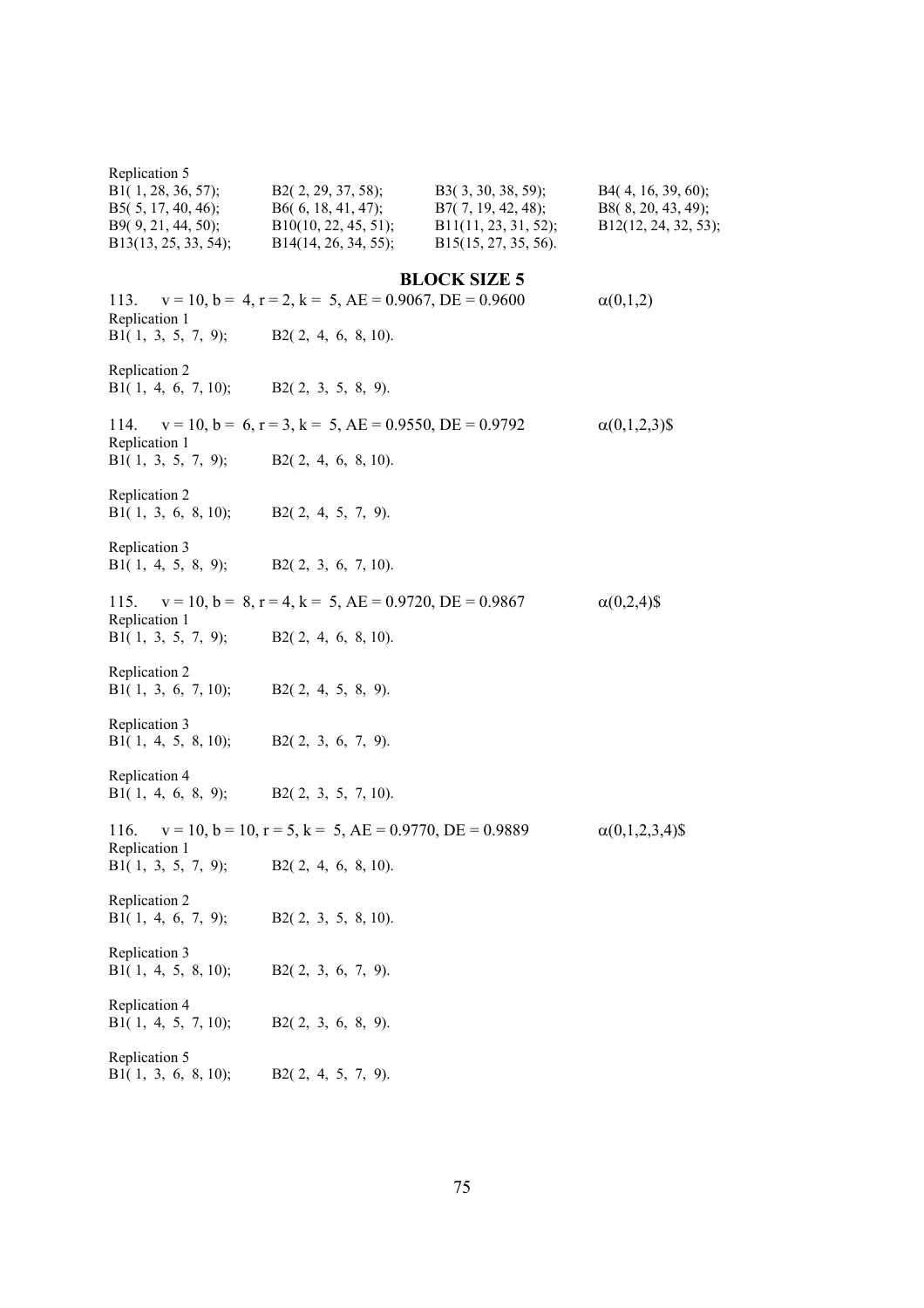117.  $v = 15$ ,  $b = 6$ ,  $r = 2$ ,  $k = 5$ ,  $AE = 0.8909$ ,  $DE = 0.9515$   $\alpha(0,1,2)$ \$ Replication 1 B1( 1, 4, 7, 10, 13); B2( 2, 5, 8, 11, 14); B3( 3, 6, 9, 12, 15). Replication 2 B1( 1, 5, 8, 12, 15); B2( 2, 6, 9, 10, 13); B3( 3, 4, 7, 11, 14). 118.  $v = 15$ ,  $b = 9$ ,  $r = 3$ ,  $k = 5$ ,  $AE = 0.9515$ ,  $DE = 0.9766$   $\alpha(0,1,3)$ Replication 1 B1( 1, 4, 7, 10, 13); B2( 2, 5, 8, 11, 14); B3( 3, 6, 9, 12, 15). Replication 2 B1( 1, 6, 8, 11, 15); B2( 2, 4, 9, 12, 13); B3( 3, 5, 7, 10, 14). Replication 3 B1( 1, 5, 9, 12, 14); B2( 2, 6, 7, 10, 15); B3( 3, 4, 8, 11, 13). 119.  $v = 15$ ,  $b = 12$ ,  $r = 4$ ,  $k = 5$ ,  $AE = 0.9726$ ,  $DE = 0.9863$   $\alpha(0,1,2)$ \$ Replication 1 B1( 1, 4, 7, 10, 13); B2( 2, 5, 8, 11, 14); B3( 3, 6, 9, 12, 15). Replication 2 B1( 1, 5, 8, 12, 13); B2( 2, 6, 9, 10, 14); B3( 3, 4, 7, 11, 15). Replication 3 B1( 1, 6, 7, 11, 14); B2( 2, 4, 8, 12, 15); B3( 3, 5, 9, 10, 13). Replication 4 B1( 1, 5, 9, 11, 15); B2( 2, 6, 7, 12, 13); B3( 3, 4, 8, 10, 14). 120.  $v = 15$ ,  $b = 15$ ,  $r = 5$ ,  $k = 5$ ,  $AE = 0.9834$ ,  $DE = 0.9915$  (0,1,2) Replication 1 B1( 1, 4, 7, 10, 13); B2( 2, 5, 8, 11, 14); B3( 3, 6, 9, 12, 15). Replication 2 B1( 1, 6, 7, 11, 15); B2( 2, 4, 8, 12, 13); B3( 3, 5, 9, 10, 14). Replication 3 B1( 1, 5, 9, 11, 13); B2( 2, 6, 7, 12, 14); B3( 3, 4, 8, 10, 15). Replication 4 B1( 1, 6, 8, 10, 14); B2( 2, 4, 9, 11, 15); B3( 3, 5, 7, 12, 13). Replication 5 B1( 1, 5, 8, 12, 15); B2( 2, 6, 9, 10, 13); B3( 3, 4, 7, 11, 14). 121.  $v = 20$ ,  $b = 8$ ,  $r = 2$ ,  $k = 5$ ,  $AE = 0.8848$ ,  $DE = 0.9479$   $\alpha(0,1,2)$ Replication 1 B1( 1, 5, 9, 13, 17); B2( 2, 6, 10, 14, 18); B3( 3, 7, 11, 15, 19); B4( 4, 8, 12, 16, 20). Replication 2 B1( 1, 6, 12, 15, 19); B2( 2, 7, 9, 16, 20); B3( 3, 8, 10, 13, 17); B4( 4, 5, 11, 14, 18).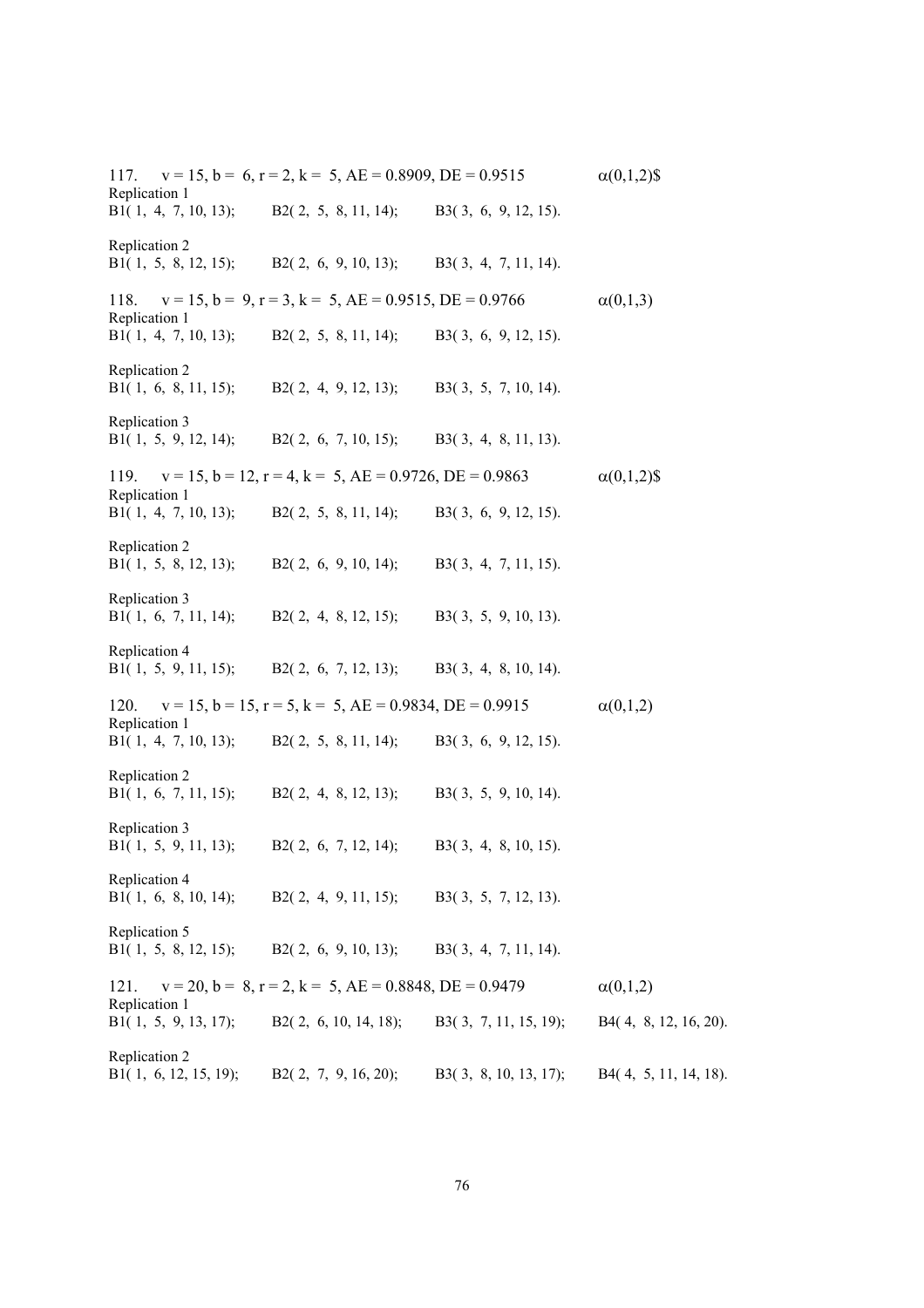122.  $v = 20$ ,  $b = 12$ ,  $r = 3$ ,  $k = 5$ ,  $AE = 0.9492$ ,  $DE = 0.9754$   $\alpha(0,1,2)$ Replication 1 B1( 1, 5, 9, 13, 17); B2( 2, 6, 10, 14, 18); B3( 3, 7, 11, 15, 19); B4( 4, 8, 12, 16, 20). Replication 2 B1( 1, 8, 12, 14, 19); B2( 2, 5, 9, 15, 20); B3( 3, 6, 10, 16, 17); B4( 4, 7, 11, 13, 18). Replication 3 B1( 1, 6, 11, 16, 20); B2( 2, 7, 12, 13, 17); B3( 3, 8, 9, 14, 18); B4( 4, 5, 10, 15, 19). 123.  $v = 20$ ,  $b = 16$ ,  $r = 4$ ,  $k = 5$ ,  $AE = 0.9671$ ,  $DE = 0.9840$   $\alpha(0,1,2)$ \$ Replication 1 B1( 1, 5, 9, 13, 17); B2( 2, 6, 10, 14, 18); B3( 3, 7, 11, 15, 19); B4( 4, 8, 12, 16, 20). Replication 2 B1( 1, 7, 10, 16, 20); B2( 2, 8, 11, 13, 17); B3( 3, 5, 12, 14, 18); B4( 4, 6, 9, 15, 19). Replication 3 B1( 1, 6, 12, 15, 18); B2( 2, 7, 9, 16, 19); B3( 3, 8, 10, 13, 20); B4( 4, 5, 11, 14, 17). Replication 4 B1( 1, 8, 11, 14, 19); B2( 2, 5, 12, 15, 20); B3( 3, 6, 9, 16, 17); B4( 4, 7, 10, 13, 18). 124.  $v = 20$ ,  $b = 20$ ,  $r = 5$ ,  $k = 5$ ,  $AE = 0.9838$ ,  $DE = 0.9918$   $\alpha(0,1,2)$ Replication 1 B1( 1, 5, 9, 13, 17); B2( 2, 6, 10, 14, 18); B3( 3, 7, 11, 15, 19); B4( 4, 8, 12, 16, 20). Replication 2 B1( 1, 8, 12, 14, 19); B2( 2, 5, 9, 15, 20); B3( 3, 6, 10, 16, 17); B4( 4, 7, 11, 13, 18). Replication 3 B1( 1, 6, 11, 15, 20); B2( 2, 7, 12, 16, 17); B3( 3, 8, 9, 13, 18); B4( 4, 5, 10, 14, 19). Replication 4 B1( 1, 7, 10, 13, 20); B2( 2, 8, 11, 14, 17); B3( 3, 5, 12, 15, 18); B4( 4, 6, 9, 16, 19). Replication 5 B1( 1, 5, 11, 16, 18); B2( 2, 6, 12, 13, 19); B3( 3, 7, 9, 14, 20); B4( 4, 8, 10, 15, 17). 125.  $v = 25$ ,  $b = 10$ ,  $r = 2$ ,  $k = 5$ ,  $AE = 0.9000$ ,  $DE = 0.9524$   $\alpha(0,1)$ ;, LS51, Square-Lattice Replication 1 B1( 1, 6, 11, 16, 21); B2( 2, 7, 12, 17, 22); B3( 3, 8, 13, 18, 23); B4( 4, 9, 14, 19, 24); B5( 5, 10, 15, 20, 25). Replication 2 B1( 1, 9, 12, 20, 23); B2( 2, 10, 13, 16, 24); B3( 3, 6, 14, 17, 25); B4( 4, 7, 15, 18, 21); B5( 5, 8, 11, 19, 22). 126.  $v = 25$ ,  $b = 15$ ,  $r = 3$ ,  $k = 5$ ,  $AE = 0.9600$ ,  $DE = 0.9798$   $\alpha(0,1)$ ; LS52, Square-Lattice Replication 1 B1( 1, 6, 11, 16, 21); B2( 2, 7, 12, 17, 22); B3( 3, 8, 13, 18, 23); B4( 4, 9, 14, 19, 24);

B5( 5, 10, 15, 20, 25).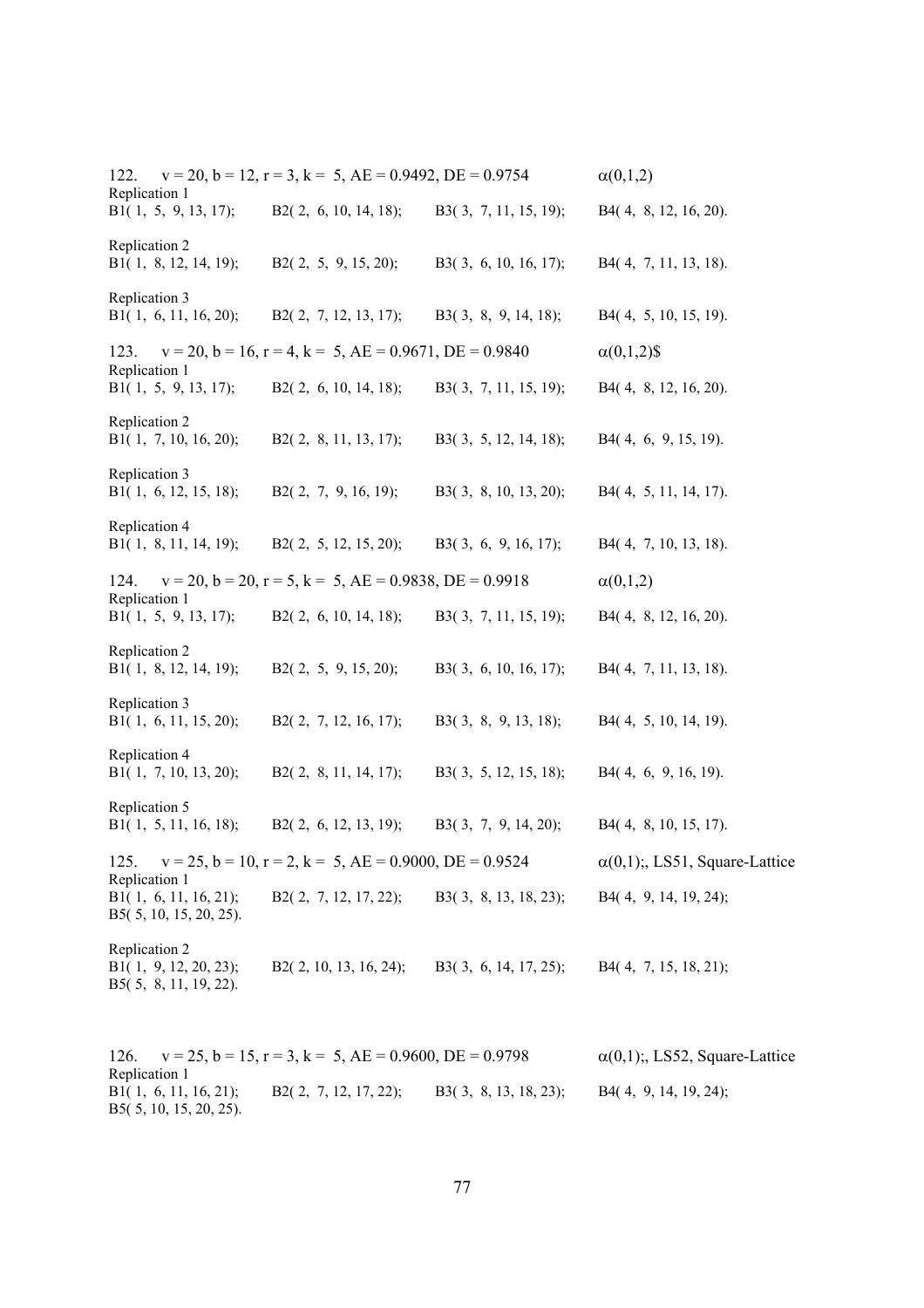Replication 2 B1( 1, 9, 13, 20, 22); B2( 2, 10, 14, 16, 23); B3( 3, 6, 15, 17, 24); B4( 4, 7, 11, 18, 25); B5( 5, 8, 12, 19, 21). Replication 3 B1( 1, 8, 14, 17, 25); B2( 2, 9, 15, 18, 21); B3( 3, 10, 11, 19, 22); B4( 4, 6, 12, 20, 23); B5( 5, 7, 13, 16, 24). 127.  $v = 25$ ,  $b = 20$ ,  $r = 4$ ,  $k = 5$ ,  $AE = 0.9818$ ,  $DE = 0.9906 \alpha(0,1)$ ;, LS53, LS61, Square-Lattice Replication 1 B1( 1, 6, 11, 16, 21); B2( 2, 7, 12, 17, 22); B3( 3, 8, 13, 18, 23); B4( 4, 9, 14, 19, 24); B5( 5, 10, 15, 20, 25). Replication 2 B1( 1, 10, 12, 18, 24); B2( 2, 6, 13, 19, 25); B3( 3, 7, 14, 20, 21); B4( 4, 8, 15, 16, 22); B5( 5, 9, 11, 17, 23). Replication 3 B1( 1, 7, 15, 19, 23); B2( 2, 8, 11, 20, 24); B3( 3, 9, 12, 16, 25); B4( 4, 10, 13, 17, 21); B5( 5, 6, 14, 18, 22). Replication 4 B1( 1, 8, 14, 17, 25); B2( 2, 9, 15, 18, 21); B3( 3, 10, 11, 19, 22); B4( 4, 6, 12, 20, 23); B5( 5, 7, 13, 16, 24). 128.  $v = 25$ ,  $b = 25$ ,  $r = 5$ ,  $k = 5$ ,  $AE = 0.9931$ ,  $DE = 0.9964$   $\alpha(0,1)$ , Square-Lattice Replication 1 B1( 1, 6, 11, 16, 21); B2( 2, 7, 12, 17, 22); B3( 3, 8, 13, 18, 23); B4( 4, 9, 14, 19, 24); B5( 5, 10, 15, 20, 25). Replication 2 B1( 1, 9, 12, 18, 25); B2( 2, 10, 13, 19, 21); B3( 3, 6, 14, 20, 22); B4( 4, 7, 15, 16, 23); B5( 5, 8, 11, 17, 24). Replication 3 B1( 1, 10, 14, 17, 23); B2( 2, 6, 15, 18, 24); B3( 3, 7, 11, 19, 25); B4( 4, 8, 12, 20, 21); B5( 5, 9, 13, 16, 22). Replication 4 B1( 1, 8, 15, 19, 22); B2( 2, 9, 11, 20, 23); B3( 3, 10, 12, 16, 24); B4( 4, 6, 13, 17, 25); B5( 5, 7, 14, 18, 21). Replication 5<br>B1(1, 7, 13, 20, 24); B2( 2, 8, 14, 16, 25); B3( 3, 9, 15, 17, 21); B4( 4, 10, 11, 18, 22); B5( 5, 6, 12, 19, 23). 129.  $v = 30$ ,  $b = 12$ ,  $r = 2$ ,  $k = 5$ ,  $AE = 0.8797$ ,  $DE = 0.9448$   $\alpha(0,1)$ , Rect.-Lattice Replication 1 B1( 1, 7, 13, 19, 25); B2( 2, 8, 14, 20, 26); B3( 3, 9, 15, 21, 27); B4( 4, 10, 16, 22, 28); B5( 5, 11, 17, 23, 29); B6( 6, 12, 18, 24, 30). Replication 2 B1( 1, 9, 16, 24, 26); B2( 2, 10, 17, 19, 27); B3( 3, 11, 18, 20, 28); B4( 4, 12, 13, 21, 29); B5( 5, 7, 14, 22, 30); B6( 6, 8, 15, 23, 25).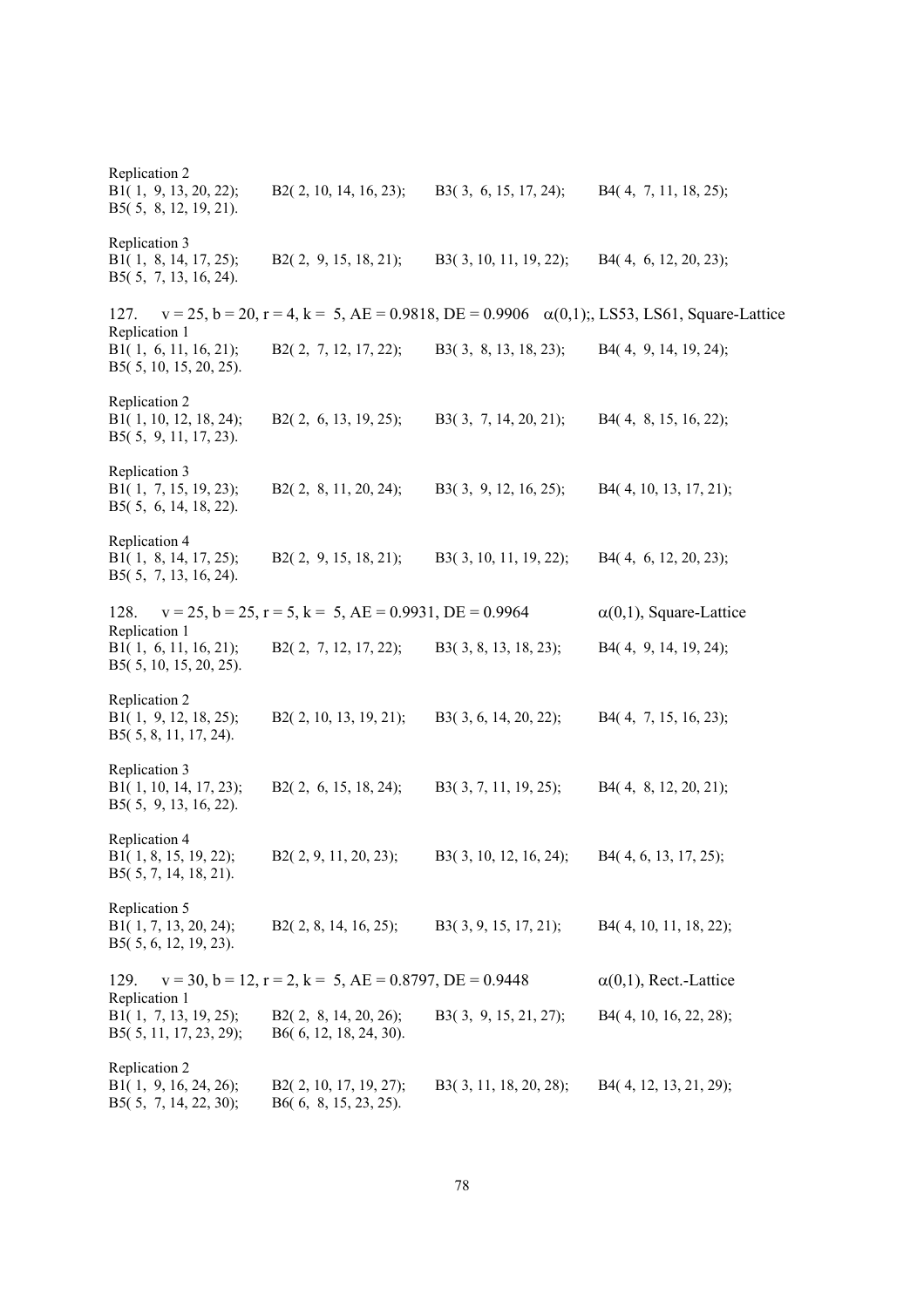130.  $v = 30$ ,  $b = 18$ ,  $r = 3$ ,  $k = 5$ ,  $AE = 0.9478$ ,  $DE = 0.9745$   $\alpha(0,1)$ Replication 1 B1( 1, 7, 13, 19, 25); B2( 2, 8, 14, 20, 26); B3( 3, 9, 15, 21, 27); B4( 4, 10, 16, 22, 28); B5( 5, 11, 17, 23, 29); B6( 6, 12, 18, 24, 30). Replication 2 B1( 1, 12, 16, 23, 26); B2( 2, 7, 17, 24, 27); B3( 3, 8, 18, 19, 28); B4( 4, 9, 13, 20, 29); B5( 5, 10, 14, 21, 30); B6( 6, 11, 15, 22, 25). Replication 3 B1( 1, 10, 15, 24, 29); B2( 2, 11, 16, 19, 30); B3( 3, 12, 17, 20, 25); B4( 4, 7, 18, 21, 26); B5( 5, 8, 13, 22, 27); B6( 6, 9, 14, 23, 28). 131.  $v = 30$ ,  $b = 24$ ,  $r = 4$ ,  $k = 5$ ,  $AE = 0.9690$ ,  $DE = 0.9846$   $\alpha(0,1,2)$ Replication 1 B1( 1, 7, 13, 19, 25); B2( 2, 8, 14, 20, 26); B3( 3, 9, 15, 21, 27); B4( 4, 10, 16, 22, 28); B5( 5, 11, 17, 23, 29); B6( 6, 12, 18, 24, 30). Replication 2 B1( 1, 9, 17, 22, 26); B2( 2, 10, 18, 23, 27); B3( 3, 11, 13, 24, 28); B4( 4, 12, 14, 19, 29); B5( 5, 7, 15, 20, 30); B6( 6, 8, 16, 21, 25). Replication 3 B1( 1, 12, 18, 20, 28); B2( 2, 7, 13, 21, 29); B3( 3, 8, 14, 22, 30); B4( 4, 9, 15, 23, 25); B5( 5, 10, 16, 24, 26); B6( 6, 11, 17, 19, 27). Replication 4 B1( 1, 8, 15, 24, 29); B2( 2, 9, 16, 19, 30); B3( 3, 10, 17, 20, 25); B4( 4, 11, 18, 21, 26); B5( 5, 12, 13, 22, 27); B6( 6, 7, 14, 23, 28). 132.  $v = 30$ ,  $b = 30$ ,  $r = 5$ ,  $k = 5$ ,  $AE = 0.9746$ ,  $DE = 0.9874$   $\alpha(0,1,2)$ Replication 1 B1( 1, 7, 13, 19, 25); B2( 2, 8, 14, 20, 26); B3( 3, 9, 15, 21, 27); B4( 4, 10, 16, 22, 28); B5( 5, 11, 17, 23, 29); B6( 6, 12, 18, 24, 30). Replication 2 B1( 1, 12, 14, 21, 26); B2( 2, 7, 15, 22, 27); B3( 3, 8, 16, 23, 28); B4( 4, 9, 17, 24, 29); B5( 5, 10, 18, 19, 30); B6( 6, 11, 13, 20, 25). Replication 3 B1( 1, 10, 16, 24, 27); B2( 2, 11, 17, 19, 28); B3( 3, 12, 18, 20, 29); B4( 4, 7, 13, 21, 30); B5( 5, 8, 14, 22, 25); B6( 6, 9, 15, 23, 26). Replication 4 B1( 1, 9, 17, 22, 30); B2( 2, 10, 18, 23, 25); B3( 3, 11, 13, 24, 26); B4( 4, 12, 14, 19, 27); B5( 5, 7, 15, 20, 28); B6( 6, 8, 16, 21, 29). Replication 5 B1( 1, 8, 15, 19, 29); B2( 2, 9, 16, 20, 30); B3( 3, 10, 17, 21, 25); B4( 4, 11, 18, 22, 26); B5( 5, 12, 13, 23, 27); B6( 6, 7, 14, 24, 28). 133.  $v = 35$ ,  $b = 14$ ,  $r = 2$ ,  $k = 5$ ,  $AE = 0.8639$ ,  $DE = 0.9390$   $\alpha(0,1)$ Replication 1 B1( 1, 8, 15, 22, 29); B2( 2, 9, 16, 23, 30); B3( 3, 10, 17, 24, 31); B4( 4, 11, 18, 25, 32); B5( 5, 12, 19, 26, 33); B6( 6, 13, 20, 27, 34); B7( 7, 14, 21, 28, 35).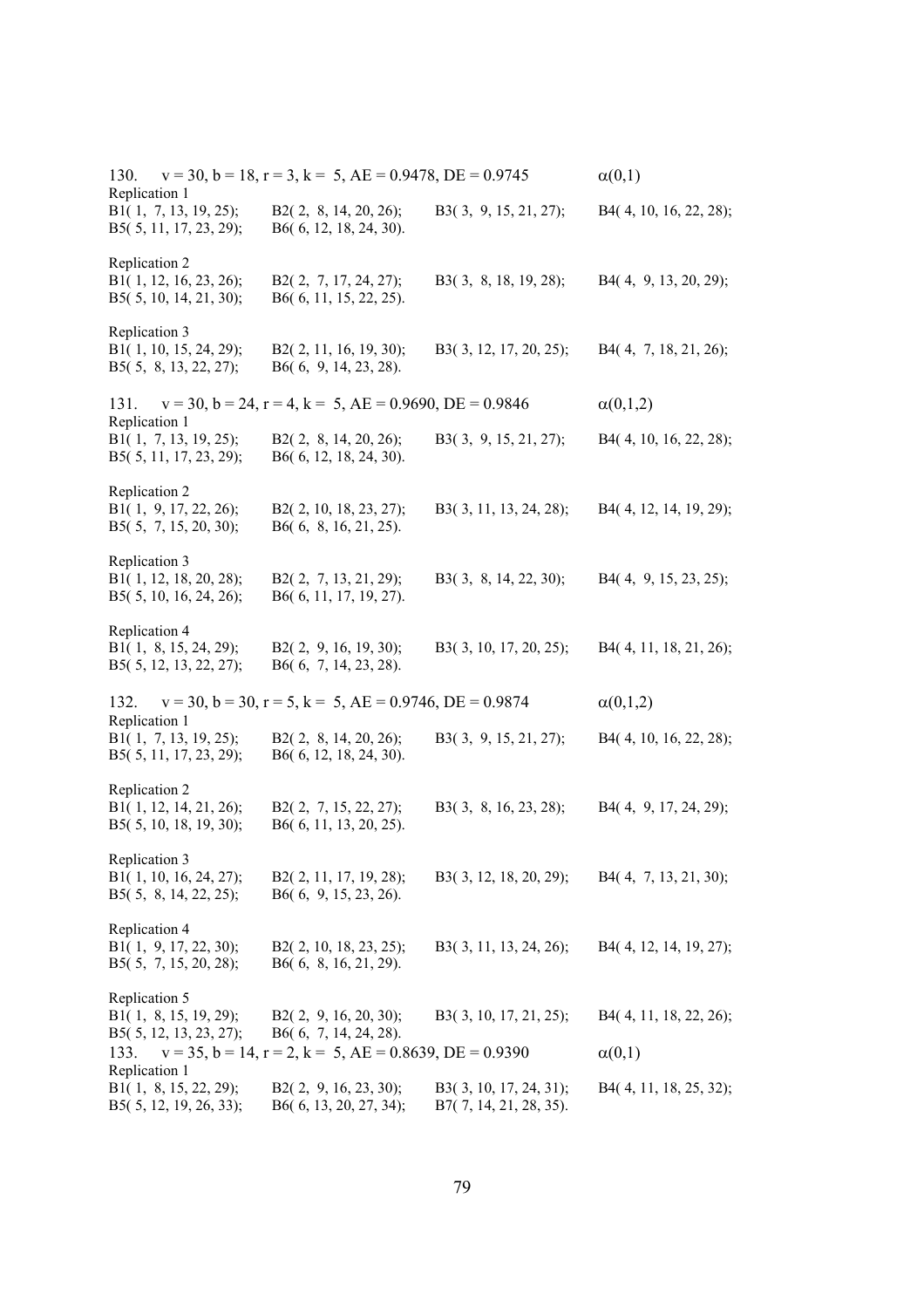Replication 2 B1( 1, 9, 20, 28, 32); B2( 2, 10, 21, 22, 33); B3( 3, 11, 15, 23, 34); B4( 4, 12, 16, 24, 35); B5( 5, 13, 17, 25, 29); B6( 6, 14, 18, 26, 30); B7( 7, 8, 19, 27, 31). 134.  $v = 35$ ,  $b = 21$ ,  $r = 3$ ,  $k = 5$ ,  $AE = 0.9406$ ,  $DE = 0.9712$   $\alpha(0,1)$ Replication 1 B1( 1, 8, 15, 22, 29); B2( 2, 9, 16, 23, 30); B3( 3, 10, 17, 24, 31); B4( 4, 11, 18, 25, 32); B5( 5, 12, 19, 26, 33); B6( 6, 13, 20, 27, 34); B7( 7, 14, 21, 28, 35). Replication 2 B1( 1, 14, 16, 26, 34); B2( 2, 8, 17, 27, 35); B3( 3, 9, 18, 28, 29); B4( 4, 10, 19, 22, 30); B5( 5, 11, 20, 23, 31); B6( 6, 12, 21, 24, 32); B7( 7, 13, 15, 25, 33). Replication 3 B1( 1, 11, 19, 24, 35); B2( 2, 12, 20, 25, 29); B3( 3, 13, 21, 26, 30); B4( 4, 14, 15, 27, 31); B5( 5, 8, 16, 28, 32); B6( 6, 9, 17, 22, 33); B7( 7, 10, 18, 23, 34). 135.  $v = 35$ ,  $b = 28$ ,  $r = 4$ ,  $k = 5$ ,  $AE = 0.9658$ ,  $DE = 0.9832$   $\alpha(0,1)$ Replication 1 B1( 1, 8, 15, 22, 29); B2( 2, 9, 16, 23, 30); B3( 3, 10, 17, 24, 31); B4( 4, 11, 18, 25, 32); B5( 5, 12, 19, 26, 33); B6( 6, 13, 20, 27, 34); B7( 7, 14, 21, 28, 35). Replication 2 B1( 1, 12, 20, 24, 32); B2( 2, 13, 21, 25, 33); B3( 3, 14, 15, 26, 34); B4( 4, 8, 16, 27, 35); B5( 5, 9, 17, 28, 29); B6( 6, 10, 18, 22, 30); B7( 7, 11, 19, 23, 31). Replication 3 B1( 1, 10, 19, 25, 35); B2( 2, 11, 20, 26, 29); B3( 3, 12, 21, 27, 30); B4( 4, 13, 15, 28, 31); B5( 5, 14, 16, 22, 32); B6( 6, 8, 17, 23, 33); B7( 7, 9, 18, 24, 34). Replication 4 B1( 1, 9, 21, 26, 31); B2( 2, 10, 15, 27, 32); B3( 3, 11, 16, 28, 33); B4( 4, 12, 17, 22, 34); B5( 5, 13, 18, 23, 35); B6( 6, 14, 19, 24, 29); B7( 7, 8, 20, 25, 30). 136.  $v = 35$ ,  $b = 35$ ,  $r = 5$ ,  $k = 5$ ,  $AE = 0.9771$ ,  $DE = 0.9887$  (0,1,2) Replication 1 B1( 1, 8, 15, 22, 29); B2( 2, 9, 16, 23, 30); B3( 3, 10, 17, 24, 31); B4( 4, 11, 18, 25, 32); B5( 5, 12, 19, 26, 33); B6( 6, 13, 20, 27, 34); B7( 7, 14, 21, 28, 35). Replication 2 B1( 1, 14, 16, 24, 33); B2( 2, 8, 17, 25, 34); B3( 3, 9, 18, 26, 35); B4( 4, 10, 19, 27, 29); B5( 5, 11, 20, 28, 30); B6( 6, 12, 21, 22, 31); B7( 7, 13, 15, 23, 32). Replication 3 B1( 1, 12, 18, 27, 30); B2( 2, 13, 19, 28, 31); B3( 3, 14, 20, 22, 32); B4( 4, 8, 21, 23, 33); B5( 5, 9, 15, 24, 34); B6( 6, 10, 16, 25, 35); B7( 7, 11, 17, 26, 29). Replication 4 B1( 1, 9, 17, 28, 32); B2( 2, 10, 18, 22, 33); B3( 3, 11, 19, 23, 34); B4( 4, 12, 20, 24, 35); B5( 5, 13, 21, 25, 29); B6( 6, 14, 15, 26, 30); B7( 7, 8, 16, 27, 31). Replication 5 B1( 1, 10, 20, 23, 31); B2( 2, 11, 21, 24, 32); B3( 3, 12, 15, 25, 33); B4( 4, 13, 16, 26, 34); B5( 5, 14, 17, 27, 35); B6( 6, 8, 18, 28, 29); B7( 7, 9, 19, 22, 30).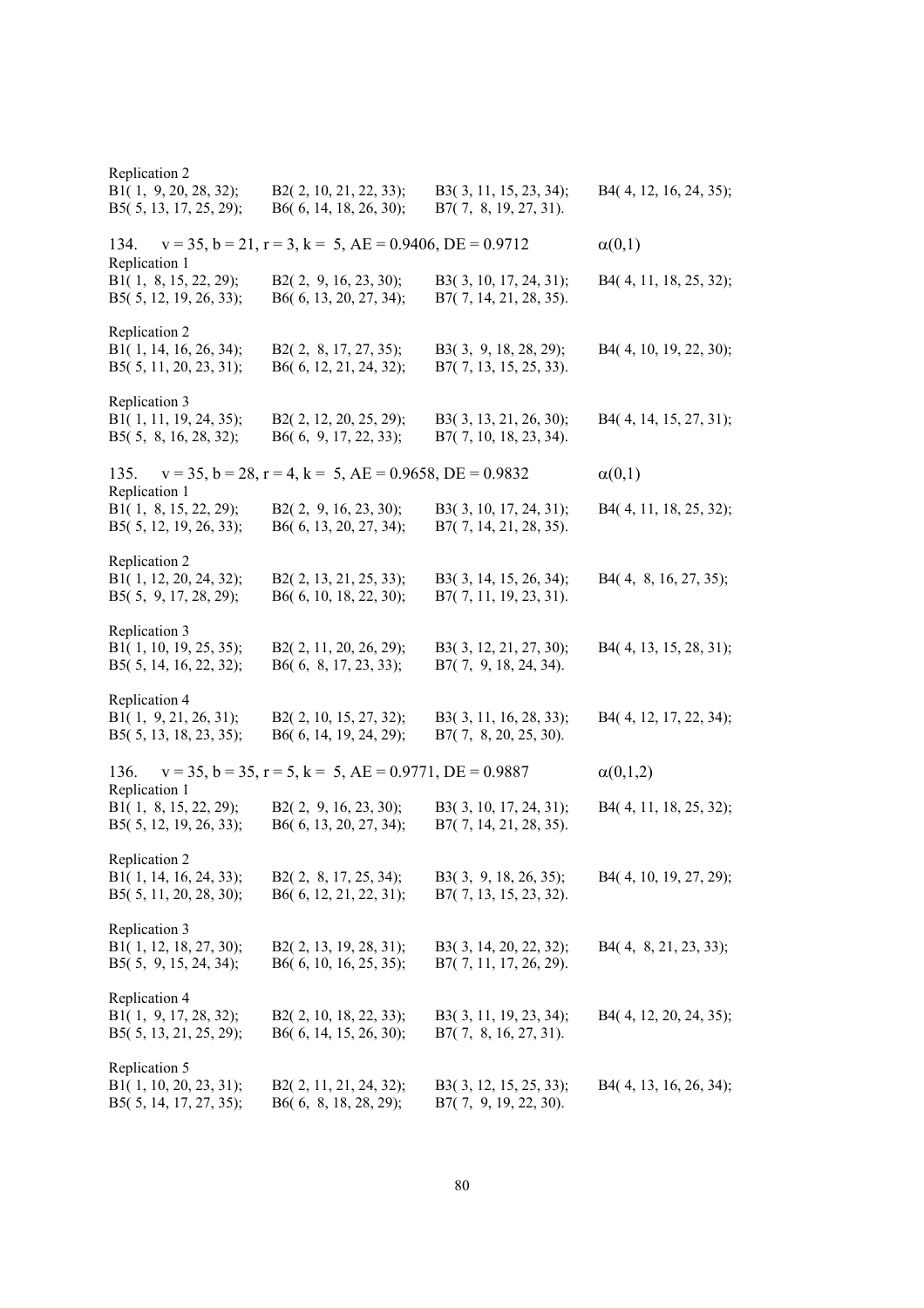137.  $v = 40$ ,  $b = 16$ ,  $r = 2$ ,  $k = 5$ ,  $AE = 0.8536$ ,  $DE = 0.9350$   $\alpha(0,1)$ Replication 1 B1( 1, 9, 17, 25, 33); B2( 2, 10, 18, 26, 34); B3( 3, 11, 19, 27, 35); B4( 4, 12, 20, 28, 36); B5( 5, 13, 21, 29, 37); B6( 6, 14, 22, 30, 38); B7( 7, 15, 23, 31, 39); B8( 8, 16, 24, 32, 40). Replication 2 B1( 1, 16, 21, 26, 35); B2( 2, 9, 22, 27, 36); B3( 3, 10, 23, 28, 37); B4( 4, 11, 24, 29, 38); B5( 5, 12, 17, 30, 39); B6( 6, 13, 18, 31, 40); B7( 7, 14, 19, 32, 33); B8( 8, 15, 20, 25, 34). 138.  $v = 40$ ,  $b = 24$ ,  $r = 3$ ,  $k = 5$ ,  $AE = 0.9337$ ,  $DE = 0.9683$  (0,1) Replication 1 B1( 1, 9, 17, 25, 33); B2( 2, 10, 18, 26, 34); B3( 3, 11, 19, 27, 35); B4( 4, 12, 20, 28, 36); B5( 5, 13, 21, 29, 37); B6( 6, 14, 22, 30, 38); B7( 7, 15, 23, 31, 39); B8( 8, 16, 24, 32, 40). Replication 2 B1( 1, 16, 19, 26, 38); B2( 2, 9, 20, 27, 39); B3( 3, 10, 21, 28, 40); B4( 4, 11, 22, 29, 33); B5( 5, 12, 23, 30, 34); B6( 6, 13, 24, 31, 35); B7( 7, 14, 17, 32, 36); B8( 8, 15, 18, 25, 37). Replication 3 B1( 1, 10, 23, 29, 35); B2( 2, 11, 24, 30, 36); B3( 3, 12, 17, 31, 37); B4( 4, 13, 18, 32, 38); B5( 5, 14, 19, 25, 39); B6( 6, 15, 20, 26, 40); B7( 7, 16, 21, 27, 33); B8( 8, 9, 22, 28, 34). 139.  $v = 40$ ,  $b = 32$ ,  $r = 4$ ,  $k = 5$ ,  $AE = 0.9610$ ,  $DE = 0.9810$   $\alpha(0,1)$ Replication 1 B1( 1, 9, 17, 25, 33); B2( 2, 10, 18, 26, 34); B3( 3, 11, 19, 27, 35); B4( 4, 12, 20, 28, 36); B5( 5, 13, 21, 29, 37); B6( 6, 14, 22, 30, 38); B7( 7, 15, 23, 31, 39); B8( 8, 16, 24, 32, 40). Replication 2 B1( 1, 13, 20, 27, 39); B2( 2, 14, 21, 28, 40); B3( 3, 15, 22, 29, 33); B4( 4, 16, 23, 30, 34); B5( 5, 9, 24, 31, 35); B6( 6, 10, 17, 32, 36); B7( 7, 11, 18, 25, 37); B8( 8, 12, 19, 26, 38). Replication 3 B1( 1, 14, 19, 31, 34); B2( 2, 15, 20, 32, 35); B3( 3, 16, 21, 25, 36); B4( 4, 9, 22, 26, 37); B5( 5, 10, 23, 27, 38); B6( 6, 11, 24, 28, 39); B7( 7, 12, 17, 29, 40); B8( 8, 13, 18, 30, 33). Replication 4 B1( 1, 16, 18, 28, 38); B2( 2, 9, 19, 29, 39); B3( 3, 10, 20, 30, 40); B4( 4, 11, 21, 31, 33); B5( 5, 12, 22, 32, 34); B6( 6, 13, 23, 25, 35); B7( 7, 14, 24, 26, 36); B8( 8, 15, 17, 27, 37). 140.  $v = 40$ ,  $b = 40$ ,  $r = 5$ ,  $k = 5$ ,  $AE = 0.9718$ ,  $DE = 0.9860$   $\alpha(0,1,2)$ Replication 1 B1( 1, 9, 17, 25, 33); B2( 2, 10, 18, 26, 34); B3( 3, 11, 19, 27, 35); B4( 4, 12, 20, 28, 36); B5( 5, 13, 21, 29, 37); B6( 6, 14, 22, 30, 38); B7( 7, 15, 23, 31, 39); B8( 8, 16, 24, 32, 40). Replication 2 B1( 1, 11, 21, 31, 38); B2( 2, 12, 22, 32, 39); B3( 3, 13, 23, 25, 40); B4( 4, 14, 24, 26, 33); B5( 5, 15, 17, 27, 34); B6( 6, 16, 18, 28, 35); B7( 7, 9, 19, 29, 36); B8( 8, 10, 20, 30, 37). Replication 3 B1( 1, 16, 23, 27, 36); B2( 2, 9, 24, 28, 37); B3( 3, 10, 17, 29, 38); B4( 4, 11, 18, 30, 39); B5( 5, 12, 19, 31, 40); B6( 6, 13, 20, 32, 33); B7( 7, 14, 21, 25, 34); B8( 8, 15, 22, 26, 35).

Replication 4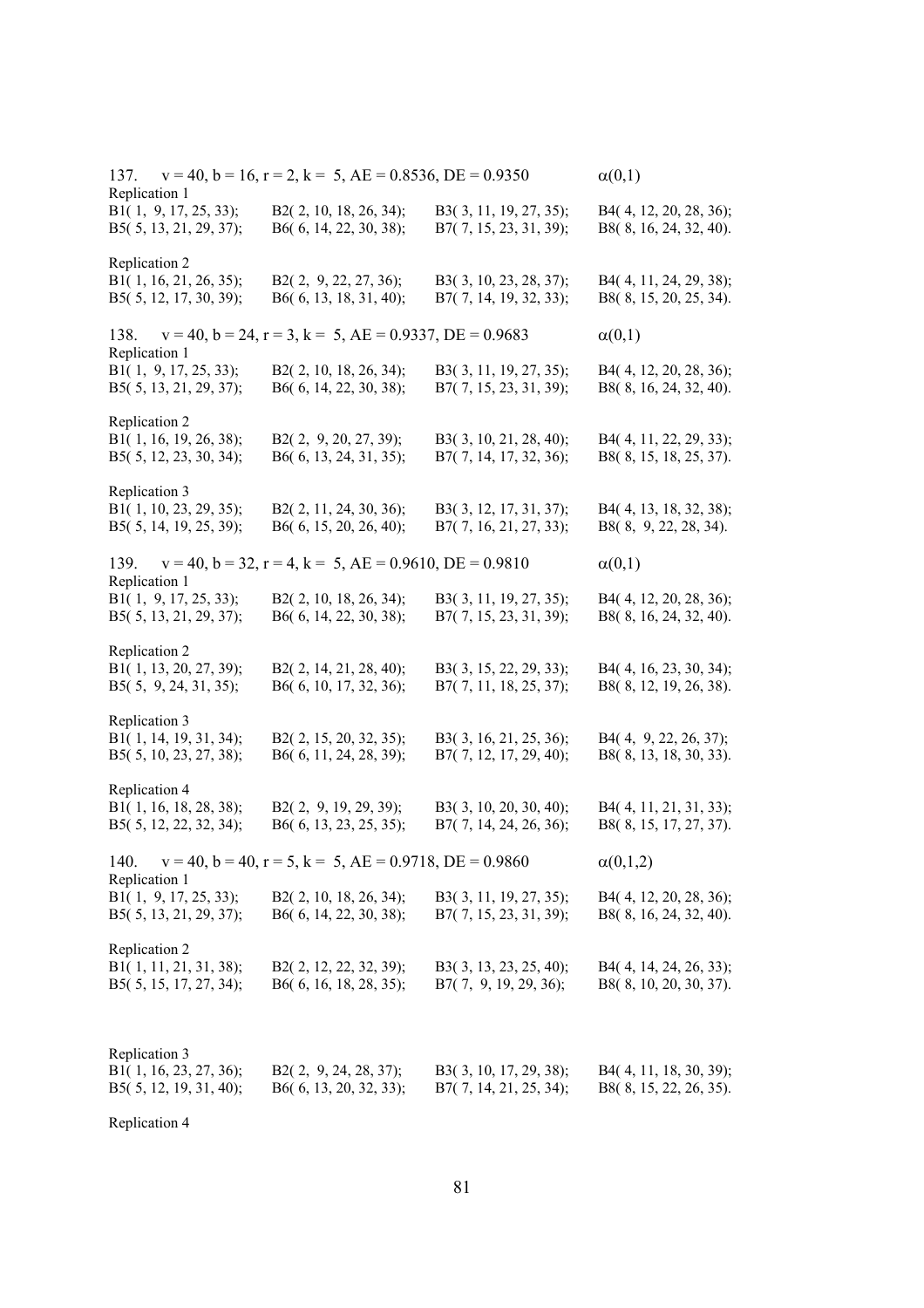B1( 1, 15, 18, 32, 37); B2( 2, 16, 19, 25, 38); B3( 3, 9, 20, 26, 39); B4( 4, 10, 21, 27, 40); B5( 5, 11, 22, 28, 33); B6( 6, 12, 23, 29, 34); B7( 7, 13, 24, 30, 35); B8( 8, 14, 17, 31, 36). Replication 5 B1( 1, 12, 24, 29, 35); B2( 2, 13, 17, 30, 36); B3( 3, 14, 18, 31, 37); B4( 4, 15, 19, 32, 38); B5( 5, 16, 20, 25, 39); B6( 6, 9, 21, 26, 40); B7( 7, 10, 22, 27, 33); B8( 8, 11, 23, 28, 34). 141.  $v = 45$ ,  $b = 18$ ,  $r = 2$ ,  $k = 5$ ,  $AE = 0.8439$ ,  $DE = 0.9315$   $\alpha(0,1)$ Replication 1 B1( 1, 10, 19, 28, 37); B2( 2, 11, 20, 29, 38); B3( 3, 12, 21, 30, 39); B4( 4, 13, 22, 31, 40); B5( 5, 14, 23, 32, 41); B6( 6, 15, 24, 33, 42); B7( 7, 16, 25, 34, 43); B8( 8, 17, 26, 35, 44); B9( 9, 18, 27, 36, 45). Replication 2 B1( 1, 15, 26, 34, 41); B2( 2, 16, 27, 35, 42); B3( 3, 17, 19, 36, 43); B4( 4, 18, 20, 28, 44); B5( 5, 10, 21, 29, 45); B6( 6, 11, 22, 30, 37); B7( 7, 12, 23, 31, 38); B8( 8, 13, 24, 32, 39); B9( 9, 14, 25, 33, 40). 142.  $v = 45$ ,  $b = 27$ ,  $r = 3$ ,  $k = 5$ ,  $AE = 0.9304$ ,  $DE = 0.9666$   $\alpha(0,1)$ Replication 1 B1( 1, 10, 19, 28, 37); B2( 2, 11, 20, 29, 38); B3( 3, 12, 21, 30, 39); B4( 4, 13, 22, 31, 40); B5( 5, 14, 23, 32, 41); B6( 6, 15, 24, 33, 42); B7( 7, 16, 25, 34, 43); B8( 8, 17, 26, 35, 44); B9( 9, 18, 27, 36, 45). Replication 2 B1( 1, 18, 24, 32, 38); B2( 2, 10, 25, 33, 39); B3( 3, 11, 26, 34, 40); B4( 4, 12, 27, 35, 41); B5( 5, 13, 19, 36, 42); B6( 6, 14, 20, 28, 43); B7( 7, 15, 21, 29, 44); B8( 8, 16, 22, 30, 45); B9( 9, 17, 23, 31, 37). Replication 3 B1( 1, 16, 26, 33, 41); B2( 2, 17, 27, 34, 42); B3( 3, 18, 19, 35, 43); B4( 4, 10, 20, 36, 44); B5( 5, 11, 21, 28, 45); B6( 6, 12, 22, 29, 37); B7( 7, 13, 23, 30, 38); B8( 8, 14, 24, 31, 39); B9( 9, 15, 25, 32, 40). 143.  $v = 45$ ,  $b = 36$ ,  $r = 4$ ,  $k = 5$ ,  $AE = 0.9592$ ,  $DE = 0.9798 \alpha(0,1)$ Replication 1<br>B1(1, 10, 19, 28, 37); B2( 2, 11, 20, 29, 38); B3( 3, 12, 21, 30, 39); B4( 4, 13, 22, 31, 40); B5( 5, 14, 23, 32, 41); B6( 6, 15, 24, 33, 42); B7( 7, 16, 25, 34, 43); 0B8( 8, 17, 26, 35, 44); B9( 9, 18, 27, 36, 45). Replication 2 B1( 1, 16, 27, 31, 41); B2( 2, 17, 19, 32, 42); B3( 3, 18, 20, 33, 43); B4( 4, 10, 21, 34, 44); B5( 5, 11, 22, 35, 45); B6( 6, 12, 23, 36, 37); B7( 7, 13, 24, 28, 38); B8( 8, 14, 25, 29, 39); B9( 9, 15, 26, 30, 40). Replication 3 B1( 1, 18, 24, 29, 44); B2( 2, 10, 25, 30, 45); B3( 3, 11, 26, 31, 37); B4( 4, 12, 27, 32, 38); B5( 5, 13, 19, 33, 39); B6( 6, 14, 20, 34, 40); B7( 7, 15, 21, 35, 41); B8( 8, 16, 22, 36, 42); B9( 9, 17, 23, 28, 43). Replication 4 B1( 1, 14, 22, 30, 43); B2( 2, 15, 23, 31, 44); B3( 3, 16, 24, 32, 45); B4( 4, 17, 25, 33, 37); B5( 5, 18, 26, 34, 38); B6( 6, 10, 27, 35, 39); B7( 7, 11, 19, 36, 40); B8( 8, 12, 20, 28, 41); B9( 9, 13, 21, 29, 42).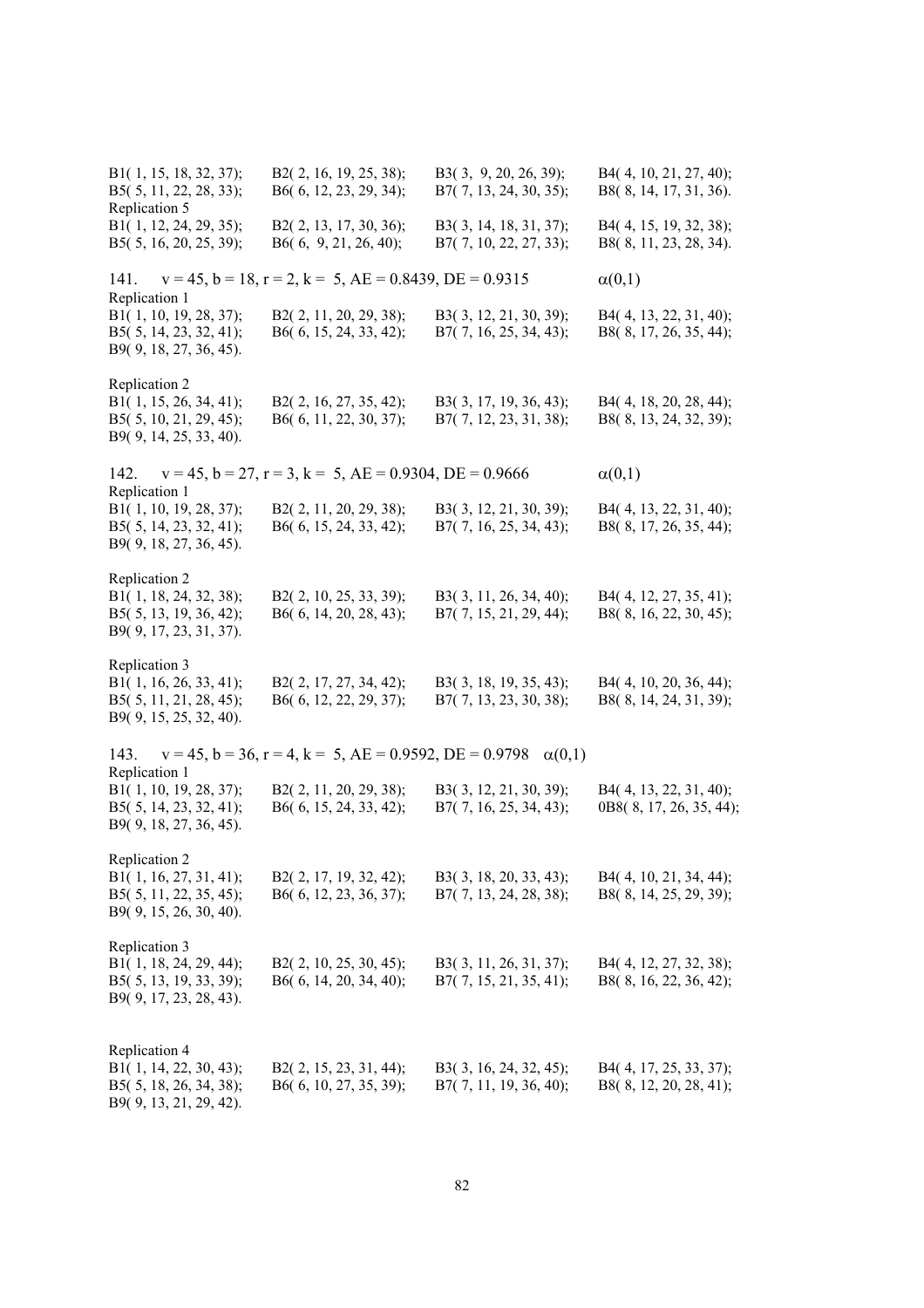| 144.<br>Replication 1                                                                       | $v = 45$ , $b = 45$ , $r = 5$ , $k = 5$ , $AE = 0.9685$ , $DE = 0.9843$         |                                                  | $\alpha(0,1,2)$                                  |
|---------------------------------------------------------------------------------------------|---------------------------------------------------------------------------------|--------------------------------------------------|--------------------------------------------------|
| B1(1, 10, 19, 28, 37);<br>B5(5, 14, 23, 32, 41);<br>B9(9, 18, 27, 36, 45).                  | B2(2, 11, 20, 29, 38);<br>B6(6, 15, 24, 33, 42);                                | B3(3, 12, 21, 30, 39);<br>B7(7, 16, 25, 34, 43); | B4(4, 13, 22, 31, 40);<br>B8(8, 17, 26, 35, 44); |
| Replication 2<br>B1(1, 12, 20, 34, 42);<br>B5(5, 16, 24, 29, 37);<br>B9(9, 11, 19, 33, 41). | B2(2, 13, 21, 35, 43);<br>B6(6, 17, 25, 30, 38);                                | B3(3, 14, 22, 36, 44);<br>B7(7, 18, 26, 31, 39); | B4(4, 15, 23, 28, 45);<br>B8(8, 10, 27, 32, 40); |
| Replication 3<br>B1(1, 15, 21, 31, 38);<br>B5(5, 10, 25, 35, 42);<br>B9(9, 14, 20, 30, 37). | B2(2, 16, 22, 32, 39);<br>B6(6, 11, 26, 36, 43);                                | B3(3, 17, 23, 33, 40);<br>B7(7, 12, 27, 28, 44); | B4(4, 18, 24, 34, 41);<br>B8(8, 13, 19, 29, 45); |
| Replication 4<br>B1(1, 17, 27, 35, 41);<br>B5(5, 12, 22, 30, 45);<br>B9(9, 16, 26, 34, 40). | B2(2, 18, 19, 36, 42);<br>B6(6, 13, 23, 31, 37);                                | B3(3, 10, 20, 28, 43);<br>B7(7, 14, 24, 32, 38); | B4(4, 11, 21, 29, 44);<br>B8(8, 15, 25, 33, 39); |
| Replication 5<br>B1(1, 16, 23, 36, 39);<br>B5(5, 11, 27, 31, 43);<br>B9(9, 15, 22, 35, 38). | B2(2, 17, 24, 28, 40);<br>B6(6, 12, 19, 32, 44);                                | B3(3, 18, 25, 29, 41);<br>B7(7, 13, 20, 33, 45); | B4(4, 10, 26, 30, 42);<br>B8(8, 14, 21, 34, 37); |
| 145.                                                                                        | $v = 50$ , $b = 20$ , $r = 2$ , $k = 5$ , $AE = 0.8378$ , $DE = 0.9290$         |                                                  | $\alpha(0,1)$                                    |
| Replication 1<br>B1(1, 11, 21, 31, 41);<br>B5(5, 15, 25, 35, 45);<br>B9(9, 19, 29, 39, 49); | B2(2, 12, 22, 32, 42);<br>B6(6, 16, 26, 36, 46);<br>B10(10, 20, 30, 40, 50).    | B3(3, 13, 23, 33, 43);<br>B7(7, 17, 27, 37, 47); | B4(4, 14, 24, 34, 44);<br>B8(8, 18, 28, 38, 48); |
| Replication 2<br>B1(1, 19, 23, 40, 46);<br>B5(5, 13, 27, 34, 50);<br>B9(9, 17, 21, 38, 44); | B2(2, 20, 24, 31, 47);<br>B6(6, 14, 28, 35, 41);<br>B10(10, 18, 22, 39, 45).    | B3(3, 11, 25, 32, 48);<br>B7(7, 15, 29, 36, 42); | B4(4, 12, 26, 33, 49);<br>B8(8, 16, 30, 37, 43); |
| 146.<br>Replication 1                                                                       | $v = 50$ , $b = 30$ , $r = 3$ , $k = 5$ , $AE = 0.9271$ , $DE = 0.9651$         |                                                  | $\alpha(0,1)$                                    |
| B1(1, 11, 21, 31, 41);<br>B5(5, 15, 25, 35, 45);<br>B9(9, 19, 29, 39, 49);                  | B2(2, 12, 22, 32, 42);<br>B6(6, 16, 26, 36, 46);<br>$B10(10, 20, 30, 40, 50)$ . | B3(3, 13, 23, 33, 43);<br>B7(7, 17, 27, 37, 47); | B4(4, 14, 24, 34, 44);<br>B8(8, 18, 28, 38, 48); |
| Replication 2<br>B1(1, 15, 23, 34, 50);<br>B5(5, 19, 27, 38, 44);<br>B9(9, 13, 21, 32, 48); | B2(2, 16, 24, 35, 41);<br>B6(6, 20, 28, 39, 45);<br>B10(10, 14, 22, 33, 49).    | B3(3, 17, 25, 36, 42);<br>B7(7, 11, 29, 40, 46); | B4(4, 18, 26, 37, 43);<br>B8(8, 12, 30, 31, 47); |
| Replication 3<br>B1(1, 19, 28, 37, 42);<br>B5(5, 13, 22, 31, 46);<br>B9(9, 17, 26, 35, 50); | B2(2, 20, 29, 38, 43);<br>B6(6, 14, 23, 32, 47);<br>B10(10, 18, 27, 36, 41).    | B3(3, 11, 30, 39, 44);<br>B7(7, 15, 24, 33, 48); | B4(4, 12, 21, 40, 45);<br>B8(8, 16, 25, 34, 49); |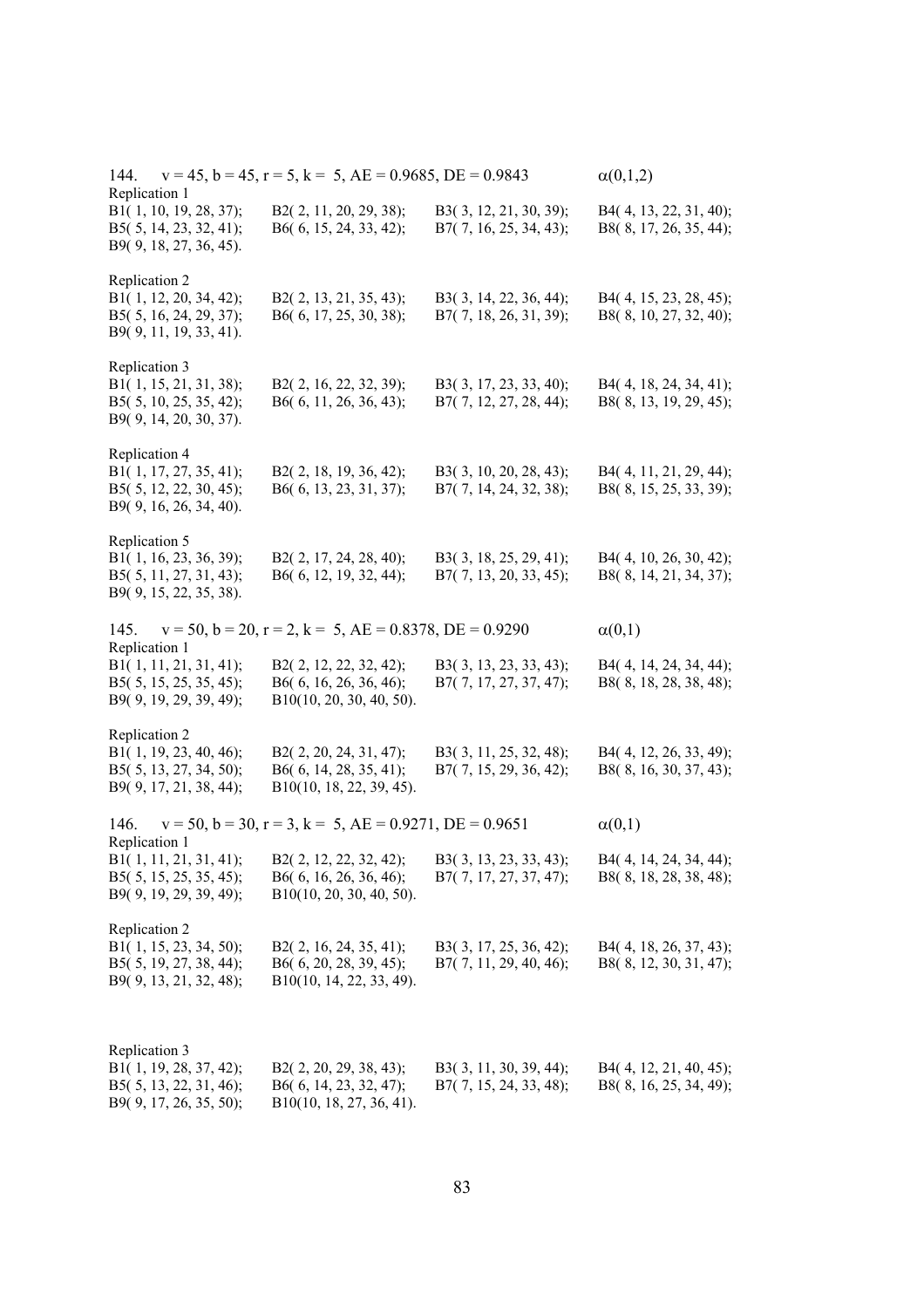| 147.<br>Replication 1                                                                       | $v = 50$ , $b = 40$ , $r = 4$ , $k = 5$ , $AE = 0.9552$ , $DE = 0.9781$      |                                                  | $\alpha(0,1)$                                    |
|---------------------------------------------------------------------------------------------|------------------------------------------------------------------------------|--------------------------------------------------|--------------------------------------------------|
| B1(1, 11, 21, 31, 41);<br>B5(5, 15, 25, 35, 45);<br>B9(9, 19, 29, 39, 49);                  | B2(2, 12, 22, 32, 42);<br>B6(6, 16, 26, 36, 46);<br>B10(10, 20, 30, 40, 50). | B3(3, 13, 23, 33, 43);<br>B7(7, 17, 27, 37, 47); | B4(4, 14, 24, 34, 44);<br>B8(8, 18, 28, 38, 48); |
| Replication 2<br>B1(1, 12, 30, 37, 44);<br>B5(5, 16, 24, 31, 48);<br>B9(9, 20, 28, 35, 42); | B2(2, 13, 21, 38, 45);<br>B6(6, 17, 25, 32, 49);<br>B10(10, 11, 29, 36, 43). | B3(3, 14, 22, 39, 46);<br>B7(7, 18, 26, 33, 50); | B4(4, 15, 23, 40, 47);<br>B8(8, 19, 27, 34, 41); |
| Replication 3<br>B1(1, 20, 27, 33, 46);<br>B5(5, 14, 21, 37, 50);<br>B9(9, 18, 25, 31, 44); | B2(2, 11, 28, 34, 47);<br>B6(6, 15, 22, 38, 41);<br>B10(10, 19, 26, 32, 45). | B3(3, 12, 29, 35, 48);<br>B7(7, 16, 23, 39, 42); | B4(4, 13, 30, 36, 49);<br>B8(8, 17, 24, 40, 43); |
| Replication 4<br>B1(1, 16, 29, 38, 47);<br>B5(5, 20, 23, 32, 41);<br>B9(9, 14, 27, 36, 45); | B2(2, 17, 30, 39, 48);<br>B6(6, 11, 24, 33, 42);<br>B10(10, 15, 28, 37, 46). | B3(3, 18, 21, 40, 49);<br>B7(7, 12, 25, 34, 43); | B4(4, 19, 22, 31, 50);<br>B8(8, 13, 26, 35, 44); |
| 148.                                                                                        | $v = 50$ , $b = 50$ , $r = 5$ , $k = 5$ , $AE = 0.9700$ , $DE = 0.9851$      |                                                  | $\alpha(0,1)$                                    |
| Replication 1<br>B1(1, 11, 21, 31, 41);<br>B5(5, 15, 25, 35, 45);<br>B9(9, 19, 29, 39, 49); | B2(2, 12, 22, 32, 42);<br>B6(6, 16, 26, 36, 46);<br>B10(10, 20, 30, 40, 50). | B3(3, 13, 23, 33, 43);<br>B7(7, 17, 27, 37, 47); | B4(4, 14, 24, 34, 44);<br>B8(8, 18, 28, 38, 48); |
| Replication 2<br>B1(1, 19, 28, 36, 43);<br>B5(5, 13, 22, 40, 47);<br>B9(9, 17, 26, 34, 41); | B2(2, 20, 29, 37, 44);<br>B6(6, 14, 23, 31, 48);<br>B10(10, 18, 27, 35, 42). | B3(3, 11, 30, 38, 45);<br>B7(7, 15, 24, 32, 49); | B4(4, 12, 21, 39, 46);<br>B8(8, 16, 25, 33, 50); |
| Replication 3<br>B1(1, 17, 24, 40, 46);<br>B5(5, 11, 28, 34, 50);<br>B9(9, 15, 22, 38, 44); | B2(2, 18, 25, 31, 47);<br>B6(6, 12, 29, 35, 41);<br>B10(10, 16, 23, 39, 45). | B3(3, 19, 26, 32, 48);<br>B7(7, 13, 30, 36, 42); | B4(4, 20, 27, 33, 49);<br>B8(8, 14, 21, 37, 43); |
| Replication 4<br>B1(1, 20, 25, 38, 42);<br>B5(5, 14, 29, 32, 46);<br>B9(9, 18, 23, 36, 50); | B2(2, 11, 26, 39, 43);<br>B6(6, 15, 30, 33, 47);<br>B10(10, 19, 24, 37, 41). | B3(3, 12, 27, 40, 44);<br>B7(7, 16, 21, 34, 48); | B4(4, 13, 28, 31, 45);<br>B8(8, 17, 22, 35, 49); |
| Replication 5<br>B1(1, 15, 27, 39, 48);<br>B5(5, 19, 21, 33, 42);<br>B9(9, 13, 25, 37, 46); | B2(2, 16, 28, 40, 49);<br>B6(6, 20, 22, 34, 43);<br>B10(10, 14, 26, 38, 47). | B3(3, 17, 29, 31, 50);<br>B7(7, 11, 23, 35, 44); | B4(4, 18, 30, 32, 41);<br>B8(8, 12, 24, 36, 45); |

|                           | 149. $v = 55$ , $b = 22$ , $r = 2$ , $k = 5$ , $AE = 0.8341$ , $DE = 0.9272$ |                           |                            |
|---------------------------|------------------------------------------------------------------------------|---------------------------|----------------------------|
| Replication 1             |                                                                              |                           |                            |
| B1(1, 12, 23, 34, 45);    | B2(2, 13, 24, 35, 46);                                                       | $B3(3, 14, 25, 36, 47)$ ; | $B4(4, 15, 26, 37, 48)$ ;  |
| $B5(5, 16, 27, 38, 49)$ ; | $B6(6, 17, 28, 39, 50)$ ;                                                    | $B7(7, 18, 29, 40, 51)$ ; | B8 $(8, 19, 30, 41, 52)$ ; |
| B9(9, 20, 31, 42, 53);    | $B10(10, 21, 32, 43, 54)$ ; $B11(11, 22, 33, 44, 55)$ .                      |                           |                            |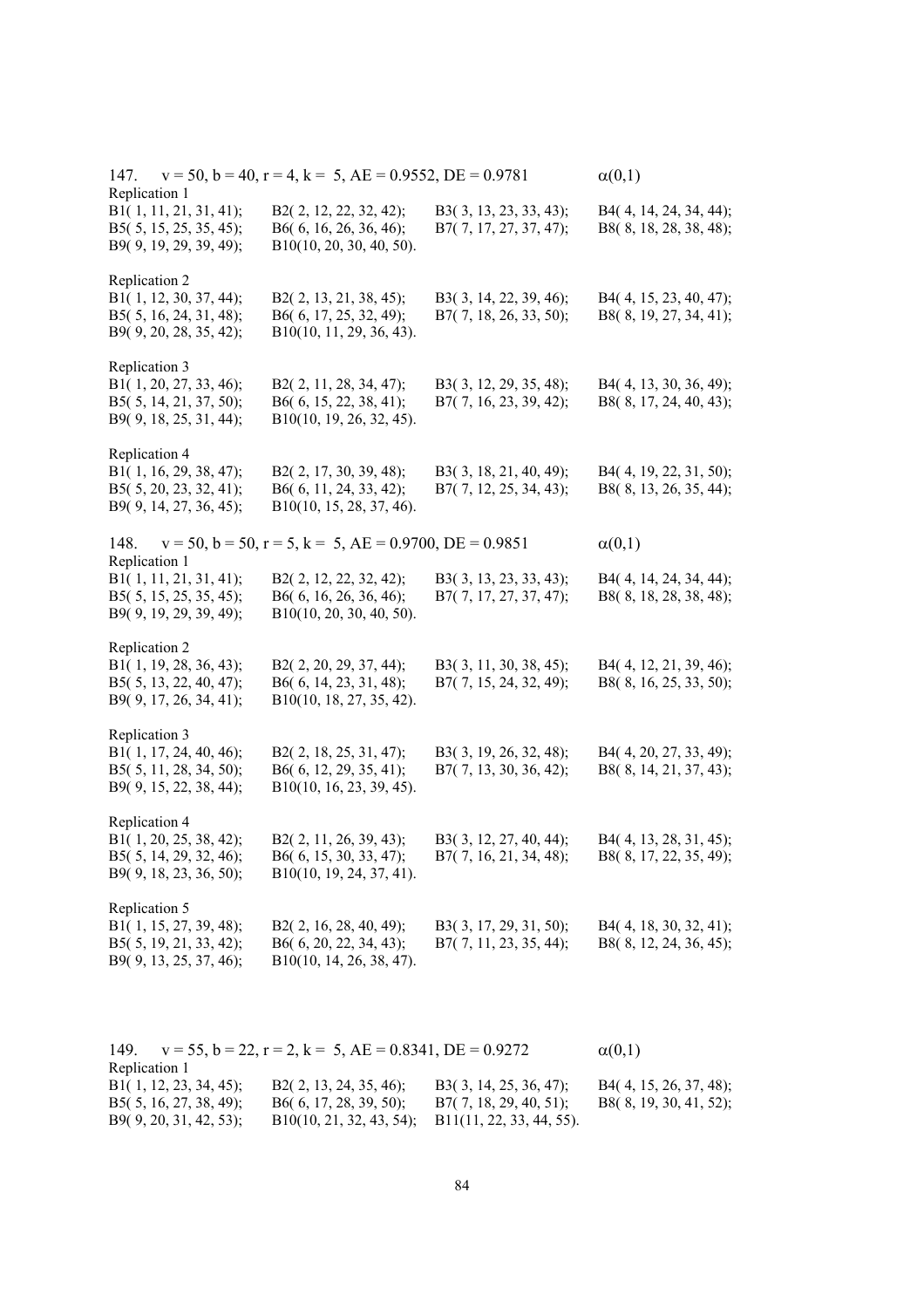| Replication 2                                                                               |                                                                              |                                                                                 |                                                  |
|---------------------------------------------------------------------------------------------|------------------------------------------------------------------------------|---------------------------------------------------------------------------------|--------------------------------------------------|
| B1(1, 21, 29, 36, 46);<br>B5(5, 14, 33, 40, 50);<br>B9(9, 18, 26, 44, 54);                  | B2(2, 22, 30, 37, 47);<br>B6(6, 15, 23, 41, 51);<br>B10(10, 19, 27, 34, 55); | B3(3, 12, 31, 38, 48);<br>B7(7, 16, 24, 42, 52);<br>B11(11, 20, 28, 35, 45).    | B4(4, 13, 32, 39, 49);<br>B8(8, 17, 25, 43, 53); |
| 150.<br>Replication 1                                                                       | $v = 55$ , $b = 33$ , $r = 3$ , $k = 5$ , $AE = 0.9239$ , $DE = 0.9637$      |                                                                                 | $\alpha(0,1)$                                    |
| B1(1, 12, 23, 34, 45);<br>B5(5, 16, 27, 38, 49);<br>B9(9, 20, 31, 42, 53);                  | B2(2, 13, 24, 35, 46);<br>B6(6, 17, 28, 39, 50);<br>B10(10, 21, 32, 43, 54); | B3(3, 14, 25, 36, 47);<br>B7(7, 18, 29, 40, 51);<br>B11(11, 22, 33, 44, 55).    | B4(4, 15, 26, 37, 48);<br>B8(8, 19, 30, 41, 52); |
| Replication 2<br>B1(1, 22, 30, 42, 47);<br>B5(5, 15, 23, 35, 51);<br>B9(9, 19, 27, 39, 55); | B2(2, 12, 31, 43, 48);<br>B6(6, 16, 24, 36, 52);<br>B10(10, 20, 28, 40, 45); | B3(3, 13, 32, 44, 49);<br>B7(7, 17, 25, 37, 53);<br>B11(11, 21, 29, 41, 46).    | B4(4, 14, 33, 34, 50);<br>B8(8, 18, 26, 38, 54); |
| Replication 3<br>B1(1, 13, 27, 37, 54);<br>B5(5, 17, 31, 41, 47);<br>B9(9, 21, 24, 34, 51); | B2(2, 14, 28, 38, 55);<br>B6(6, 18, 32, 42, 48);<br>B10(10, 22, 25, 35, 52); | B3(3, 15, 29, 39, 45);<br>B7(7, 19, 33, 43, 49);<br>B11(11, 12, 26, 36, 53).    | B4(4, 16, 30, 40, 46);<br>B8(8, 20, 23, 44, 50); |
| 151.<br>Replication 1                                                                       | $v = 55$ , $b = 44$ , $r = 4$ , $k = 5$ , $AE = 0.9538$ , $DE = 0.9773$      |                                                                                 | $\alpha(0,1)$                                    |
| B1(1, 12, 23, 34, 45);<br>B5(5, 16, 27, 38, 49);<br>B9(9, 20, 31, 42, 53);                  | B2(2, 13, 24, 35, 46);<br>B6(6, 17, 28, 39, 50);<br>B10(10, 21, 32, 43, 54); | B3(3, 14, 25, 36, 47);<br>B7(7, 18, 29, 40, 51);<br>B11(11, 22, 33, 44, 55).    | B4(4, 15, 26, 37, 48);<br>B8(8, 19, 30, 41, 52); |
| Replication 2<br>B1(1, 21, 33, 40, 50);<br>B5(5, 14, 26, 44, 54);<br>B9(9, 18, 30, 37, 47); | B2(2, 22, 23, 41, 51);<br>B6(6, 15, 27, 34, 55);<br>B10(10, 19, 31, 38, 48); | B3(3, 12, 24, 42, 52);<br>B7(7, 16, 28, 35, 45);<br>B11(11, 20, 32, 39, 49).    | B4(4, 13, 25, 43, 53);<br>B8(8, 17, 29, 36, 46); |
| Replication 3<br>B1(1, 16, 31, 36, 55);<br>B5(5, 20, 24, 40, 48);<br>B9(9, 13, 28, 44, 52); | B2(2, 17, 32, 37, 45);<br>B6(6, 21, 25, 41, 49);<br>B10(10, 14, 29, 34, 53); | B3(3, 18, 33, 38, 46);<br>B7(7, 22, 26, 42, 50);<br>B11(11, 15, 30, 35, 54).    | B4(4, 19, 23, 39, 47);<br>B8(8, 12, 27, 43, 51); |
| Replication 4<br>B1(1, 13, 29, 37, 49);<br>B5(5, 17, 33, 41, 53);<br>B9(9, 21, 26, 34, 46); | B2(2, 14, 30, 38, 50);<br>B6(6, 18, 23, 42, 54);<br>B10(10, 22, 27, 35, 47); | B3(3, 15, 31, 39, 51);<br>B7(7, 19, 24, 43, 55);<br>$B11(11, 12, 28, 36, 48)$ . | B4(4, 16, 32, 40, 52);<br>B8(8, 20, 25, 44, 45); |
| 152.                                                                                        | $v = 55$ , $b = 55$ , $r = 5$ , $k = 5$ , $AE = 0.9677$ , $DE = 0.9840$      |                                                                                 | $\alpha(0,1)$                                    |
| Replication 1<br>B1(1, 12, 23, 34, 45);<br>B5(5, 16, 27, 38, 49);<br>B9(9, 20, 31, 42, 53); | B2(2, 13, 24, 35, 46);<br>B6(6, 17, 28, 39, 50);<br>B10(10, 21, 32, 43, 54); | B3(3, 14, 25, 36, 47);<br>B7(7, 18, 29, 40, 51);<br>B11(11, 22, 33, 44, 55).    | B4(4, 15, 26, 37, 48);<br>B8(8, 19, 30, 41, 52); |
| Replication 2<br>B1(1, 18, 26, 36, 52);<br>B5(5, 22, 30, 40, 45);<br>B9(9, 15, 23, 44, 49); | B2(2, 19, 27, 37, 53);<br>B6(6, 12, 31, 41, 46);<br>B10(10, 16, 24, 34, 50); | B3(3, 20, 28, 38, 54);<br>B7(7, 13, 32, 42, 47);<br>B11(11, 17, 25, 35, 51).    | B4(4, 21, 29, 39, 55);<br>B8(8, 14, 33, 43, 48); |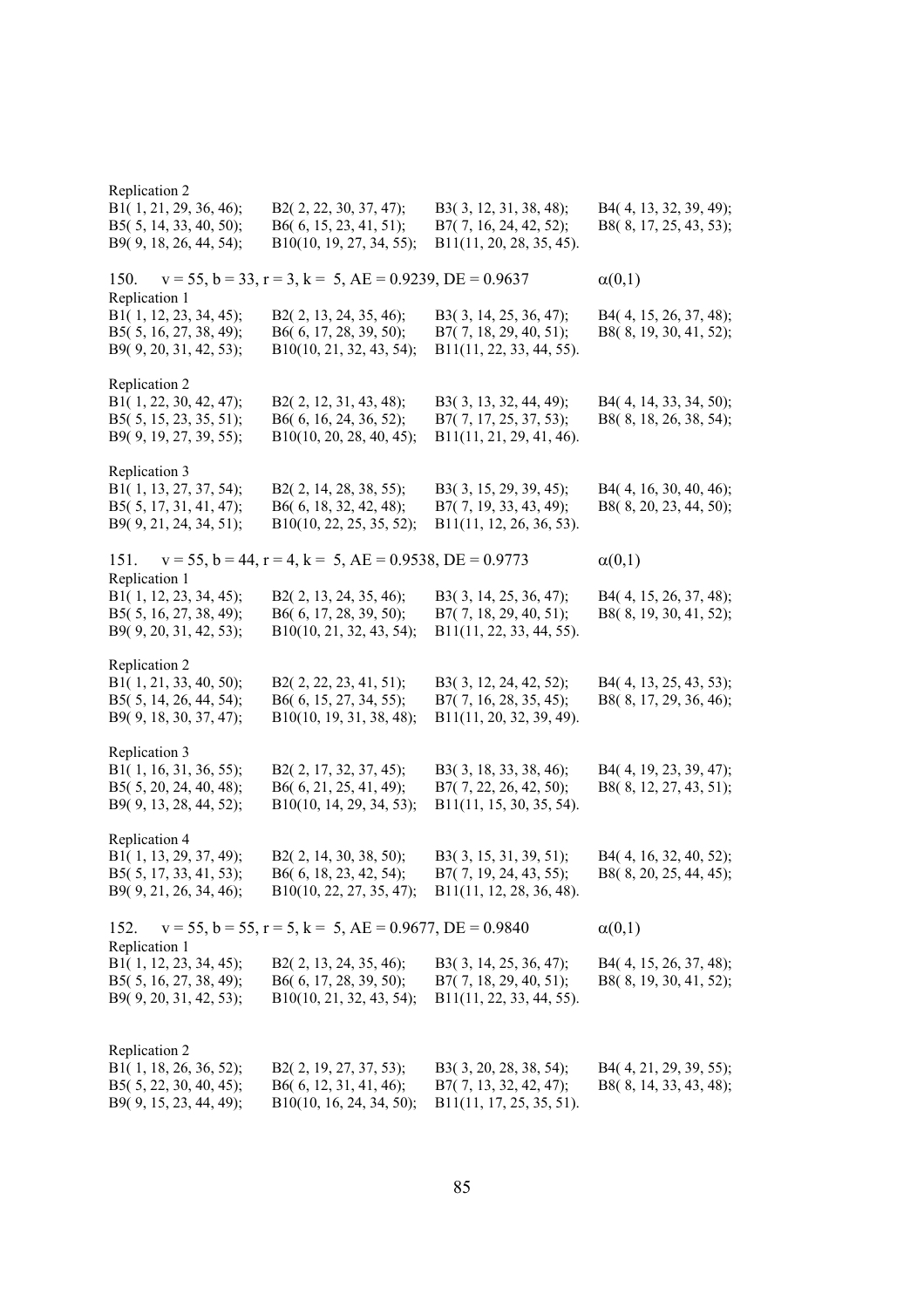| Replication 3<br>B1(1, 13, 25, 39, 49);<br>B5(5, 17, 29, 43, 53);<br>B9(9, 21, 33, 36, 46); | B2(2, 14, 26, 40, 50);<br>B6(6, 18, 30, 44, 54);<br>B10(10, 22, 23, 37, 47); | B3(3, 15, 27, 41, 51);<br>B7(7, 19, 31, 34, 55);<br>B11(11, 12, 24, 38, 48). | B4(4, 16, 28, 42, 52);<br>B8(8, 20, 32, 35, 45);                             |
|---------------------------------------------------------------------------------------------|------------------------------------------------------------------------------|------------------------------------------------------------------------------|------------------------------------------------------------------------------|
| Replication 4<br>B1(1, 16, 33, 41, 53);<br>B5(5, 20, 26, 34, 46);<br>B9(9, 13, 30, 38, 50); | B2(2, 17, 23, 42, 54);<br>B6(6, 21, 27, 35, 47);<br>B10(10, 14, 31, 39, 51); | B3(3, 18, 24, 43, 55);<br>B7(7, 22, 28, 36, 48);<br>B11(11, 15, 32, 40, 52). | B4(4, 19, 25, 44, 45);<br>B8(8, 12, 29, 37, 49);                             |
| Replication 5<br>B1(1, 15, 30, 43, 47);<br>B5(5, 19, 23, 36, 51);<br>B9(9, 12, 27, 40, 55); | B2(2, 16, 31, 44, 48);<br>B6(6, 20, 24, 37, 52);<br>B10(10, 13, 28, 41, 45); | B3(3, 17, 32, 34, 49);<br>B7(7, 21, 25, 38, 53);<br>B11(11, 14, 29, 42, 46). | B4(4, 18, 33, 35, 50);<br>B8(8, 22, 26, 39, 54);                             |
| 153.                                                                                        | $v = 60$ , $b = 24$ , $r = 2$ , $k = 5$ , $AE = 0.8279$ , $DE = 0.9251$      |                                                                              | $\alpha(0,1)$                                                                |
| Replication 1<br>B1(1, 13, 25, 37, 49);<br>B5(5, 17, 29, 41, 53);<br>B9(9, 21, 33, 45, 57); | B2(2, 14, 26, 38, 50);<br>B6(6, 18, 30, 42, 54);<br>B10(10, 22, 34, 46, 58); | B3(3, 15, 27, 39, 51);<br>B7(7, 19, 31, 43, 55);<br>B11(11, 23, 35, 47, 59); | B4(4, 16, 28, 40, 52);<br>B8(8, 20, 32, 44, 56);<br>B12(12, 24, 36, 48, 60). |
| Replication 2<br>B1(1, 23, 36, 45, 54);<br>B5(5, 15, 28, 37, 58);<br>B9(9, 19, 32, 41, 50); | B2(2, 24, 25, 46, 55);<br>B6(6, 16, 29, 38, 59);<br>B10(10, 20, 33, 42, 51); | B3(3, 13, 26, 47, 56);<br>B7(7, 17, 30, 39, 60);<br>B11(11, 21, 34, 43, 52); | B4(4, 14, 27, 48, 57);<br>B8(8, 18, 31, 40, 49);<br>B12(12, 22, 35, 44, 53). |
| 154.                                                                                        | $v = 60$ , $b = 36$ , $r = 3$ , $k = 5$ , $AE = 0.9210$ , $DE = 0.9625$      |                                                                              | $\alpha(0,1)$                                                                |
| Replication 1<br>B1(1, 13, 25, 37, 49);<br>B5(5, 17, 29, 41, 53);<br>B9(9, 21, 33, 45, 57); | B2(2, 14, 26, 38, 50);<br>B6(6, 18, 30, 42, 54);<br>B10(10, 22, 34, 46, 58); | B3(3, 15, 27, 39, 51);<br>B7(7, 19, 31, 43, 55);<br>B11(11, 23, 35, 47, 59); | B4(4, 16, 28, 40, 52);<br>B8(8, 20, 32, 44, 56);<br>B12(12, 24, 36, 48, 60). |
| Replication 2<br>B1(1, 17, 31, 48, 59);<br>B5(5, 21, 35, 40, 51);<br>B9(9, 13, 27, 44, 55); | B2(2, 18, 32, 37, 60);<br>B6(6, 22, 36, 41, 52);<br>B10(10, 14, 28, 45, 56); | B3(3, 19, 33, 38, 49);<br>B7(7, 23, 25, 42, 53);<br>B11(11, 15, 29, 46, 57); | B4(4, 20, 34, 39, 50);<br>B8(8, 24, 26, 43, 54);<br>B12(12, 16, 30, 47, 58). |
| Replication 3<br>B1(1, 22, 26, 40, 57);<br>B5(5, 14, 30, 44, 49);<br>B9(9, 18, 34, 48, 53); | B2(2, 23, 27, 41, 58);<br>B6(6, 15, 31, 45, 50);<br>B10(10, 19, 35, 37, 54); | B3(3, 24, 28, 42, 59);<br>B7(7, 16, 32, 46, 51);<br>B11(11, 20, 36, 38, 55); | B4(4, 13, 29, 43, 60);<br>B8(8, 17, 33, 47, 52);<br>B12(12, 21, 25, 39, 56). |
| 155.                                                                                        | $v = 60$ , $b = 48$ , $r = 4$ , $k = 5$ , $AE = 0.9509$ , $DE = 0.9760$      |                                                                              | $\alpha(0,1)$                                                                |
| Replication 1<br>B1(1, 13, 25, 37, 49);<br>B5(5, 17, 29, 41, 53);<br>B9(9, 21, 33, 45, 57); | B2(2, 14, 26, 38, 50);<br>B6(6, 18, 30, 42, 54);<br>B10(10, 22, 34, 46, 58); | B3(3, 15, 27, 39, 51);<br>B7(7, 19, 31, 43, 55);<br>B11(11, 23, 35, 47, 59); | B4(4, 16, 28, 40, 52);<br>B8(8, 20, 32, 44, 56);<br>B12(12, 24, 36, 48, 60). |
|                                                                                             |                                                                              |                                                                              |                                                                              |
| Replication 2<br>B1(1, 24, 26, 43, 59);<br>B5(5, 16, 30, 47, 51);<br>B9(9, 20, 34, 39, 55); | B2(2, 13, 27, 44, 60);<br>B6(6, 17, 31, 48, 52);<br>B10(10, 21, 35, 40, 56); | B3(3, 14, 28, 45, 49);<br>B7(7, 18, 32, 37, 53);<br>B11(11, 22, 36, 41, 57); | B4(4, 15, 29, 46, 50);<br>B8(8, 19, 33, 38, 54);<br>B12(12, 23, 25, 42, 58). |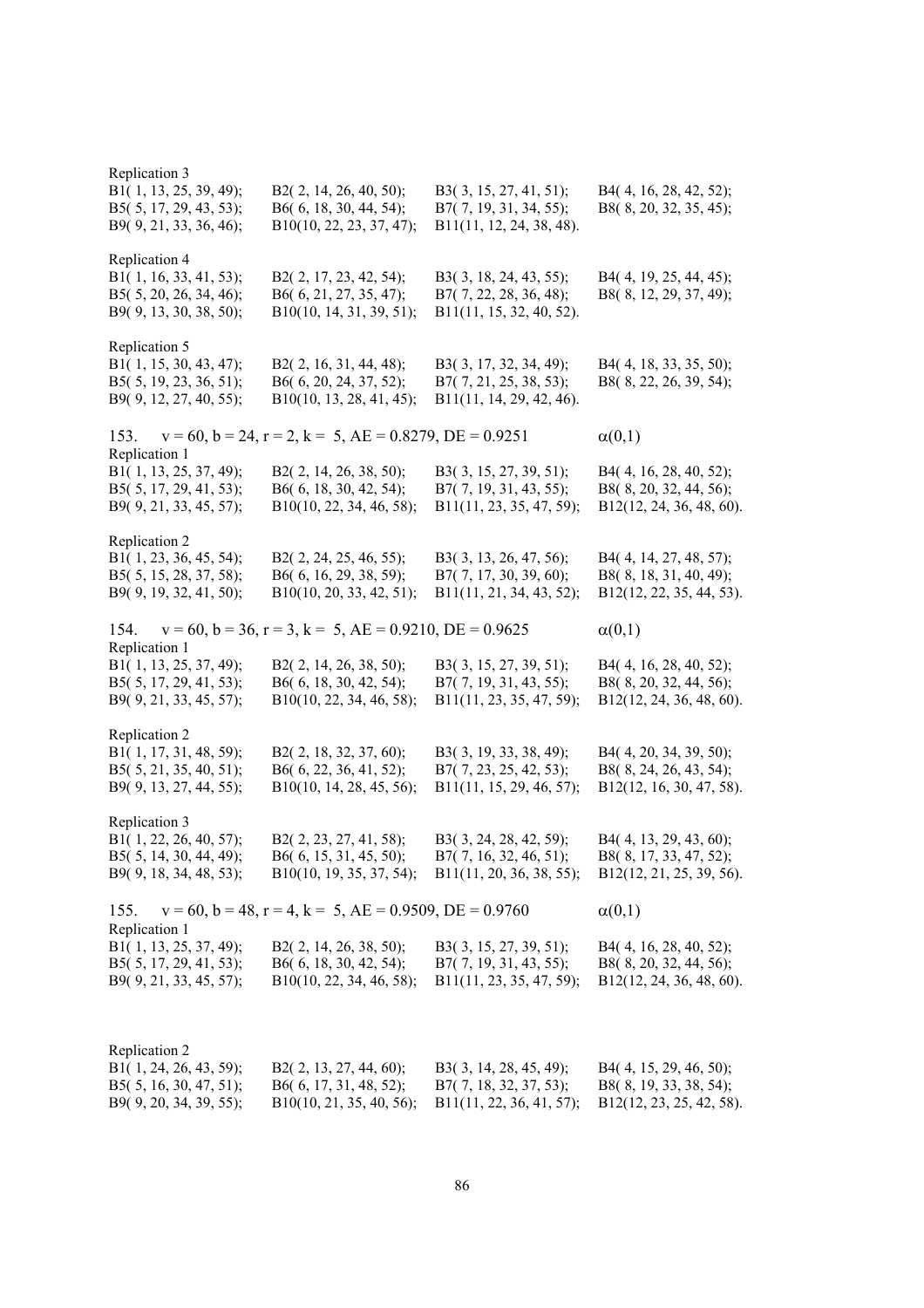| Replication 3                                      |                                                                         |                                                    |                                                    |
|----------------------------------------------------|-------------------------------------------------------------------------|----------------------------------------------------|----------------------------------------------------|
| B1(1, 15, 31, 41, 56);<br>B5(5, 19, 35, 45, 60);   | B2(2, 16, 32, 42, 57);<br>B6(6, 20, 36, 46, 49);                        | B3(3, 17, 33, 43, 58);<br>B7(7, 21, 25, 47, 50);   | B4(4, 18, 34, 44, 59);<br>B8(8, 22, 26, 48, 51);   |
| B9(9, 23, 27, 37, 52);                             | B10(10, 24, 28, 38, 53);                                                | B11(11, 13, 29, 39, 54);                           | B12(12, 14, 30, 40, 55).                           |
| Replication 4                                      |                                                                         |                                                    |                                                    |
| B1(1, 22, 30, 45, 50);                             | B2(2, 23, 31, 46, 51);                                                  | B3(3, 24, 32, 47, 52);                             | B4(4, 13, 33, 48, 53);                             |
| B5(5, 14, 34, 37, 54);<br>B9(9, 18, 26, 41, 58);   | B6(6, 15, 35, 38, 55);<br>B10(10, 19, 27, 42, 59);                      | B7(7, 16, 36, 39, 56);<br>B11(11, 20, 28, 43, 60); | B8(8, 17, 25, 40, 57);<br>B12(12, 21, 29, 44, 49). |
| 156.                                               | $v = 60$ , $b = 60$ , $r = 5$ , $k = 5$ , $AE = 0.9660$ , $DE = 0.9832$ |                                                    | $\alpha(0,1)$                                      |
| Replication 1                                      |                                                                         |                                                    |                                                    |
| B1(1, 13, 25, 37, 49);<br>B5(5, 17, 29, 41, 53);   | B2(2, 14, 26, 38, 50);<br>B6(6, 18, 30, 42, 54);                        | B3(3, 15, 27, 39, 51);<br>B7(7, 19, 31, 43, 55);   | B4(4, 16, 28, 40, 52);<br>B8(8, 20, 32, 44, 56);   |
| B9(9, 21, 33, 45, 57);                             | B10(10, 22, 34, 46, 58);                                                | B11(11, 23, 35, 47, 59);                           | B12(12, 24, 36, 48, 60).                           |
| Replication 2                                      |                                                                         |                                                    |                                                    |
| B1(1, 19, 34, 41, 50);                             | B2(2, 20, 35, 42, 51);                                                  | B3(3, 21, 36, 43, 52);                             | B4(4, 22, 25, 44, 53);                             |
| B5(5, 23, 26, 45, 54);                             | B6(6, 24, 27, 46, 55);                                                  | B7(7, 13, 28, 47, 56);                             | B8(8, 14, 29, 48, 57);                             |
| B9(9, 15, 30, 37, 58);                             | B10(10, 16, 31, 38, 59);                                                | B11(11, 17, 32, 39, 60);                           | B12(12, 18, 33, 40, 49).                           |
| Replication 3                                      |                                                                         |                                                    |                                                    |
| B1(1, 14, 31, 40, 51);                             | B2(2, 15, 32, 41, 52);                                                  | B3(3, 16, 33, 42, 53);                             | B4(4, 17, 34, 43, 54);                             |
| B5(5, 18, 35, 44, 55);                             | B6(6, 19, 36, 45, 56);                                                  | B7(7, 20, 25, 46, 57);                             | B8(8, 21, 26, 47, 58);                             |
| B9(9, 22, 27, 48, 59);                             | B10(10, 23, 28, 37, 60);                                                | B11(11, 24, 29, 38, 49);                           | B12(12, 13, 30, 39, 50).                           |
| Replication 4                                      |                                                                         |                                                    |                                                    |
| B1(1, 21, 27, 44, 60);                             | B2(2, 22, 28, 45, 49);                                                  | B3(3, 23, 29, 46, 50);                             | B4(4, 24, 30, 47, 51);                             |
| B5(5, 13, 31, 48, 52);                             | B6(6, 14, 32, 37, 53);                                                  | B7(7, 15, 33, 38, 54);                             | B8(8, 16, 34, 39, 55);                             |
| B9(9, 17, 35, 40, 56);                             | B10(10, 18, 36, 41, 57);                                                | B11(11, 19, 25, 42, 58);                           | B12(12, 20, 26, 43, 59).                           |
| Replication 5                                      |                                                                         |                                                    |                                                    |
| B1(1, 20, 36, 47, 53);                             | B2(2, 21, 25, 48, 54);                                                  | B3(3, 22, 26, 37, 55);                             | B4(4, 23, 27, 38, 56);                             |
| B5(5, 24, 28, 39, 57);<br>B9(9, 16, 32, 43, 49);   | B6(6, 13, 29, 40, 58);<br>B10(10, 17, 33, 44, 50);                      | B7(7, 14, 30, 41, 59);<br>B11(11, 18, 34, 45, 51); | B8(8, 15, 31, 42, 60);<br>B12(12, 19, 35, 46, 52). |
|                                                    |                                                                         |                                                    |                                                    |
| 157.<br>Replication 1                              | $v = 65$ , $b = 26$ , $r = 2$ , $k = 5$ , $AE = 0.8227$ , $DE = 0.9234$ |                                                    | $\alpha(0,1)$                                      |
| B1(1, 14, 27, 40, 53);                             | B2(2, 15, 28, 41, 54);                                                  | B3(3, 16, 29, 42, 55);                             | B4(4, 17, 30, 43, 56);                             |
| B5(5, 18, 31, 44, 57);                             | B6(6, 19, 32, 45, 58);                                                  | B7(7, 20, 33, 46, 59);                             | B8(8, 21, 34, 47, 60);                             |
| B9(9, 22, 35, 48, 61);                             | $B10(10, 23, 36, 49, 62)$ ;                                             | B11(11, 24, 37, 50, 63);                           | B12(12, 25, 38, 51, 64);                           |
| B13(13, 26, 39, 52, 65).                           |                                                                         |                                                    |                                                    |
| Replication 2                                      |                                                                         |                                                    |                                                    |
| B1(1, 26, 29, 43, 60);                             | B2 $(2, 14, 30, 44, 61);$                                               | B3(3, 15, 31, 45, 62);                             | B4(4, 16, 32, 46, 63);                             |
| B5(5, 17, 33, 47, 64);                             | B6(6, 18, 34, 48, 65);                                                  | B7(7, 19, 35, 49, 53);                             | B8(8, 20, 36, 50, 54);                             |
| B9(9, 21, 37, 51, 55);<br>B13(13, 25, 28, 42, 59). | B10(10, 22, 38, 52, 56);                                                | B11(11, 23, 39, 40, 57);                           | B12(12, 24, 27, 41, 58);                           |
|                                                    |                                                                         |                                                    |                                                    |
| 158.                                               | $v = 65$ , $b = 39$ , $r = 3$ , $k = 5$ , $AE = 0.9210$ , $DE = 0.9621$ |                                                    | $\alpha(0,1)$                                      |
| Replication 1                                      |                                                                         |                                                    |                                                    |
| B1(1, 14, 27, 40, 53);                             | B2 $(2, 15, 28, 41, 54)$ ;                                              | B3(3, 16, 29, 42, 55);                             | B4(4, 17, 30, 43, 56);                             |

B5( 5, 18, 31, 44, 57); B6( 6, 19, 32, 45, 58); B7( 7, 20, 33, 46, 59); B8( 8, 21, 34, 47, 60);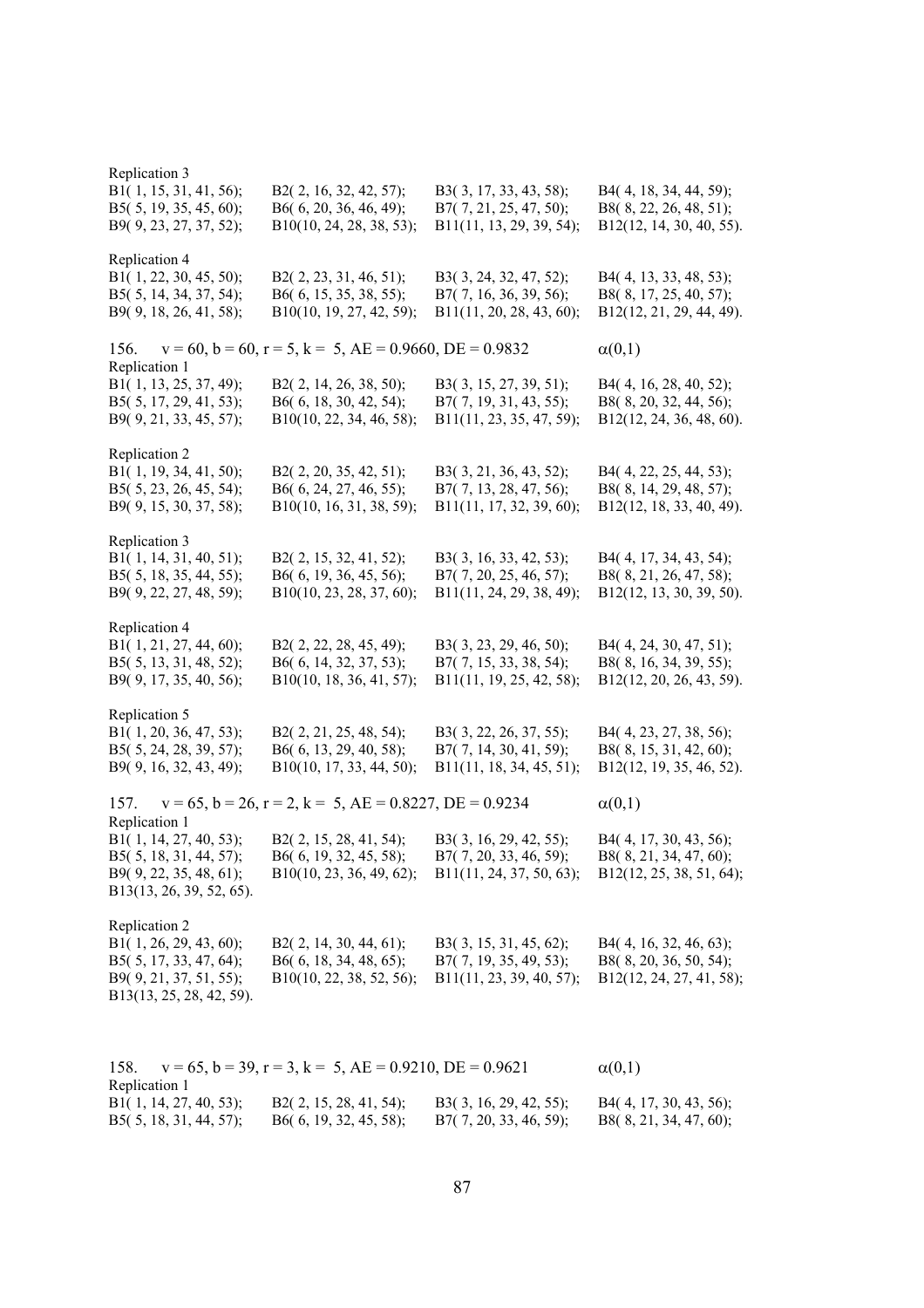| B9(9, 22, 35, 48, 61);<br>B13(13, 26, 39, 52, 65).                                                                      | B10(10, 23, 36, 49, 62);                                                        | B11(11, 24, 37, 50, 63);                                                     | B12(12, 25, 38, 51, 64);                                                     |
|-------------------------------------------------------------------------------------------------------------------------|---------------------------------------------------------------------------------|------------------------------------------------------------------------------|------------------------------------------------------------------------------|
| Replication 2<br>B1(1, 24, 30, 42, 54);<br>B5(5, 15, 34, 46, 58);<br>B9(9, 19, 38, 50, 62);<br>B13(13, 23, 29, 41, 53). | B2(2, 25, 31, 43, 55);<br>B6(6, 16, 35, 47, 59);<br>B10(10, 20, 39, 51, 63);    | B3(3, 26, 32, 44, 56);<br>B7(7, 17, 36, 48, 60);<br>B11(11, 21, 27, 52, 64); | B4(4, 14, 33, 45, 57);<br>B8(8, 18, 37, 49, 61);<br>B12(12, 22, 28, 40, 65); |
| Replication 3<br>B1(1, 26, 38, 46, 61);<br>B5(5, 17, 29, 50, 65);<br>B9(9, 21, 33, 41, 56);<br>B13(13, 25, 37, 45, 60). | B2(2, 14, 39, 47, 62);<br>B6(6, 18, 30, 51, 53);<br>B10(10, 22, 34, 42, 57);    | B3(3, 15, 27, 48, 63);<br>B7(7, 19, 31, 52, 54);<br>B11(11, 23, 35, 43, 58); | B4(4, 16, 28, 49, 64);<br>B8(8, 20, 32, 40, 55);<br>B12(12, 24, 36, 44, 59); |
| 159.                                                                                                                    | $v = 65$ , $b = 52$ , $r = 4$ , $k = 5$ , $AE = 0.9493$ , $DE = 0.9752$         |                                                                              | $\alpha(0,1)$                                                                |
| Replication 1<br>B1(1, 14, 27, 40, 53);<br>B5(5, 18, 31, 44, 57);<br>B9(9, 22, 35, 48, 61);<br>B13(13, 26, 39, 52, 65). | B2(2, 15, 28, 41, 54);<br>B6(6, 19, 32, 45, 58);<br>B10(10, 23, 36, 49, 62);    | B3(3, 16, 29, 42, 55);<br>B7(7, 20, 33, 46, 59);<br>B11(11, 24, 37, 50, 63); | B4(4, 17, 30, 43, 56);<br>B8(8, 21, 34, 47, 60);<br>B12(12, 25, 38, 51, 64); |
| Replication 2<br>B1(1, 15, 37, 42, 65);<br>B5(5, 19, 28, 46, 56);<br>B9(9, 23, 32, 50, 60);<br>B13(13, 14, 36, 41, 64). | B2(2, 16, 38, 43, 53);<br>B6(6, 20, 29, 47, 57);<br>B10(10, 24, 33, 51, 61);    | B3(3, 17, 39, 44, 54);<br>B7(7, 21, 30, 48, 58);<br>B11(11, 25, 34, 52, 62); | B4(4, 18, 27, 45, 55);<br>B8(8, 22, 31, 49, 59);<br>B12(12, 26, 35, 40, 63); |
| Replication 3<br>B1(1, 20, 38, 52, 56);<br>B5(5, 24, 29, 43, 60);<br>B9(9, 15, 33, 47, 64);<br>B13(13, 19, 37, 51, 55). | B2(2, 21, 39, 40, 57);<br>B6(6, 25, 30, 44, 61);<br>B10(10, 16, 34, 48, 65);    | B3(3, 22, 27, 41, 58);<br>B7(7, 26, 31, 45, 62);<br>B11(11, 17, 35, 49, 53); | B4(4, 23, 28, 42, 59);<br>B8(8, 14, 32, 46, 63);<br>B12(12, 18, 36, 50, 54); |
| Replication 4<br>B1(1, 24, 34, 45, 54);<br>B5(5, 15, 38, 49, 58);<br>B9(9, 19, 29, 40, 62);<br>B13(13, 23, 33, 44, 53). | B2(2, 25, 35, 46, 55);<br>B6(6, 16, 39, 50, 59);<br>B10(10, 20, 30, 41, 63);    | B3(3, 26, 36, 47, 56);<br>B7(7, 17, 27, 51, 60);<br>B11(11, 21, 31, 42, 64); | B4(4, 14, 37, 48, 57);<br>B8(8, 18, 28, 52, 61);<br>B12(12, 22, 32, 43, 65); |
| 160.                                                                                                                    | $v = 65$ , $b = 65$ , $r = 5$ , $k = 5$ , $AE = 0.9644$ , $DE = 0.9824$         |                                                                              | $\alpha(0,1)$                                                                |
| Replication 1<br>B1(1, 14, 27, 40, 53);<br>B5(5, 18, 31, 44, 57);<br>B9(9, 22, 35, 48, 61);<br>B13(13, 26, 39, 52, 65). | B2(2, 15, 28, 41, 54);<br>B6(6, 19, 32, 45, 58);<br>B10(10, 23, 36, 49, 62);    | B3(3, 16, 29, 42, 55);<br>B7(7, 20, 33, 46, 59);<br>B11(11, 24, 37, 50, 63); | B4(4, 17, 30, 43, 56);<br>B8(8, 21, 34, 47, 60);<br>B12(12, 25, 38, 51, 64); |
| Replication 2<br>B1(1, 26, 35, 42, 60);<br>B5(5, 17, 39, 46, 64);<br>B9(9, 21, 30, 50, 55);<br>B13(13, 25, 34, 41, 59). | B2 $(2, 14, 36, 43, 61);$<br>B6(6, 18, 27, 47, 65);<br>B10(10, 22, 31, 51, 56); | B3(3, 15, 37, 44, 62);<br>B7(7, 19, 28, 48, 53);<br>B11(11, 23, 32, 52, 57); | B4(4, 16, 38, 45, 63);<br>B8(8, 20, 29, 49, 54);<br>B12(12, 24, 33, 40, 58); |
| Replication 3<br>B1(1, 15, 38, 50, 56);<br>B5(5, 19, 29, 41, 60);                                                       | B2(2, 16, 39, 51, 57);<br>B6(6, 20, 30, 42, 61);                                | B3(3, 17, 27, 52, 58);<br>B7(7, 21, 31, 43, 62);                             | B4(4, 18, 28, 40, 59);<br>B8(8, 22, 32, 44, 63);                             |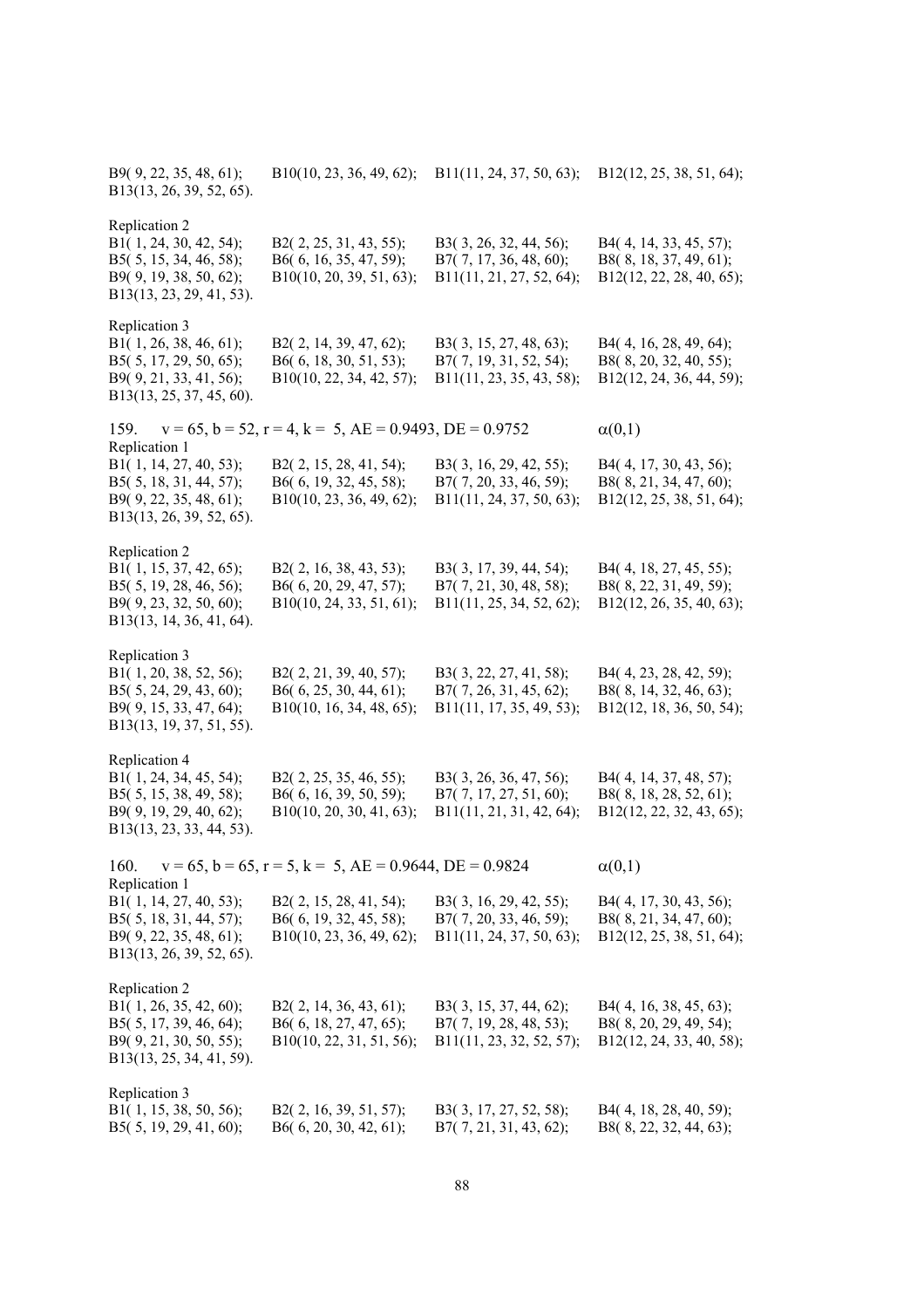| B9(9, 23, 33, 45, 64);<br>B13(13, 14, 37, 49, 55).                                                                      | B10(10, 24, 34, 46, 65);                                                                                 | B11(11, 25, 35, 47, 53);                                                     | B12(12, 26, 36, 48, 54);                                                     |
|-------------------------------------------------------------------------------------------------------------------------|----------------------------------------------------------------------------------------------------------|------------------------------------------------------------------------------|------------------------------------------------------------------------------|
| Replication 4<br>B1(1, 22, 39, 43, 58);<br>B5(5, 26, 30, 47, 62);<br>B9(9, 17, 34, 51, 53);<br>B13(13, 21, 38, 42, 57). | B2(2, 23, 27, 44, 59);<br>B6(6, 14, 31, 48, 63);<br>B10(10, 18, 35, 52, 54);                             | B3(3, 24, 28, 45, 60);<br>B7(7, 15, 32, 49, 64);<br>B11(11, 19, 36, 40, 55); | B4(4, 25, 29, 46, 61);<br>B8(8, 16, 33, 50, 65);<br>B12(12, 20, 37, 41, 56); |
| Replication 5<br>B1(1, 23, 29, 48, 65);<br>B5(5, 14, 33, 52, 56);<br>B9(9, 18, 37, 43, 60);<br>B13(13, 22, 28, 47, 64). | B2(2, 24, 30, 49, 53);<br>B6(6, 15, 34, 40, 57);<br>B10(10, 19, 38, 44, 61);                             | B3(3, 25, 31, 50, 54);<br>B7(7, 16, 35, 41, 58);<br>B11(11, 20, 39, 45, 62); | B4(4, 26, 32, 51, 55);<br>B8(8, 17, 36, 42, 59);<br>B12(12, 21, 27, 46, 63); |
| 161.                                                                                                                    | $v = 70$ , $b = 28$ , $r = 2$ , $k = 5$ , $AE = 0.8190$ , $DE = 0.9220$                                  |                                                                              | $\alpha(0,1)$                                                                |
| Replication 1<br>B1(1, 15, 29, 43, 57);<br>B5(5, 19, 33, 47, 61);<br>B9(9, 23, 37, 51, 65);<br>B13(13, 27, 41, 55, 69); | B2(2, 16, 30, 44, 58);<br>B6(6, 20, 34, 48, 62);<br>B10(10, 24, 38, 52, 66);<br>B14(14, 28, 42, 56, 70). | B3(3, 17, 31, 45, 59);<br>B7(7, 21, 35, 49, 63);<br>B11(11, 25, 39, 53, 67); | B4(4, 18, 32, 46, 60);<br>B8(8, 22, 36, 50, 64);<br>B12(12, 26, 40, 54, 68); |
| Replication 2<br>B1(1, 20, 38, 49, 59);<br>B5(5, 24, 42, 53, 63);<br>B9(9, 28, 32, 43, 67);<br>B13(13, 18, 36, 47, 57); | B2(2, 21, 39, 50, 60);<br>B6(6, 25, 29, 54, 64);<br>B10(10, 15, 33, 44, 68);<br>B14(14, 19, 37, 48, 58). | B3(3, 22, 40, 51, 61);<br>B7(7, 26, 30, 55, 65);<br>B11(11, 16, 34, 45, 69); | B4(4, 23, 41, 52, 62);<br>B8(8, 27, 31, 56, 66);<br>B12(12, 17, 35, 46, 70); |
| 162.<br>Replication 1                                                                                                   | $v = 70$ , $b = 42$ , $r = 3$ , $k = 5$ , $AE = 0.9179$ , $DE = 0.9609$                                  |                                                                              | $\alpha(0,1)$                                                                |
| B1(1, 15, 29, 43, 57);<br>B5(5, 19, 33, 47, 61);<br>B9(9, 23, 37, 51, 65);<br>B13(13, 27, 41, 55, 69);                  | B2(2, 16, 30, 44, 58);<br>B6(6, 20, 34, 48, 62);<br>B10(10, 24, 38, 52, 66);<br>B14(14, 28, 42, 56, 70). | B3(3, 17, 31, 45, 59);<br>B7(7, 21, 35, 49, 63);<br>B11(11, 25, 39, 53, 67); | B4(4, 18, 32, 46, 60);<br>B8(8, 22, 36, 50, 64);<br>B12(12, 26, 40, 54, 68); |
| Replication 2<br>B1(1, 16, 33, 54, 62);<br>B5(5, 20, 37, 44, 66);<br>B9(9, 24, 41, 48, 70);<br>B13(13, 28, 31, 52, 60); | B2(2, 17, 34, 55, 63);<br>B6(6, 21, 38, 45, 67);<br>B10(10, 25, 42, 49, 57);<br>B14(14, 15, 32, 53, 61). | B3(3, 18, 35, 56, 64);<br>B7(7, 22, 39, 46, 68);<br>B11(11, 26, 29, 50, 58); | B4(4, 19, 36, 43, 65);<br>B8(8, 23, 40, 47, 69);<br>B12(12, 27, 30, 51, 59); |
| Replication 3<br>B1(1, 27, 37, 56, 67);<br>B5(5, 17, 41, 46, 57);<br>B9(9, 21, 31, 50, 61);<br>B13(13, 25, 35, 54, 65); | B2(2, 28, 38, 43, 68);<br>B6(6, 18, 42, 47, 58);<br>B10(10, 22, 32, 51, 62);<br>B14(14, 26, 36, 55, 66). | B3(3, 15, 39, 44, 69);<br>B7(7, 19, 29, 48, 59);<br>B11(11, 23, 33, 52, 63); | B4(4, 16, 40, 45, 70);<br>B8(8, 20, 30, 49, 60);<br>B12(12, 24, 34, 53, 64); |

163.  $v = 70$ ,  $b = 56$ ,  $r = 4$ ,  $k = 5$ ,  $AE = 0.9484$ ,  $DE = 0.9747$   $\alpha(0,1)$ Replication 1<br>B1(1, 15, 29, 43, 57); B1( 1, 15, 29, 43, 57); B2( 2, 16, 30, 44, 58); B3( 3, 17, 31, 45, 59); B4( 4, 18, 32, 46, 60); B5( 5, 19, 33, 47, 61); B6( 6, 20, 34, 48, 62); B7( 7, 21, 35, 49, 63); B8( 8, 22, 36, 50, 64);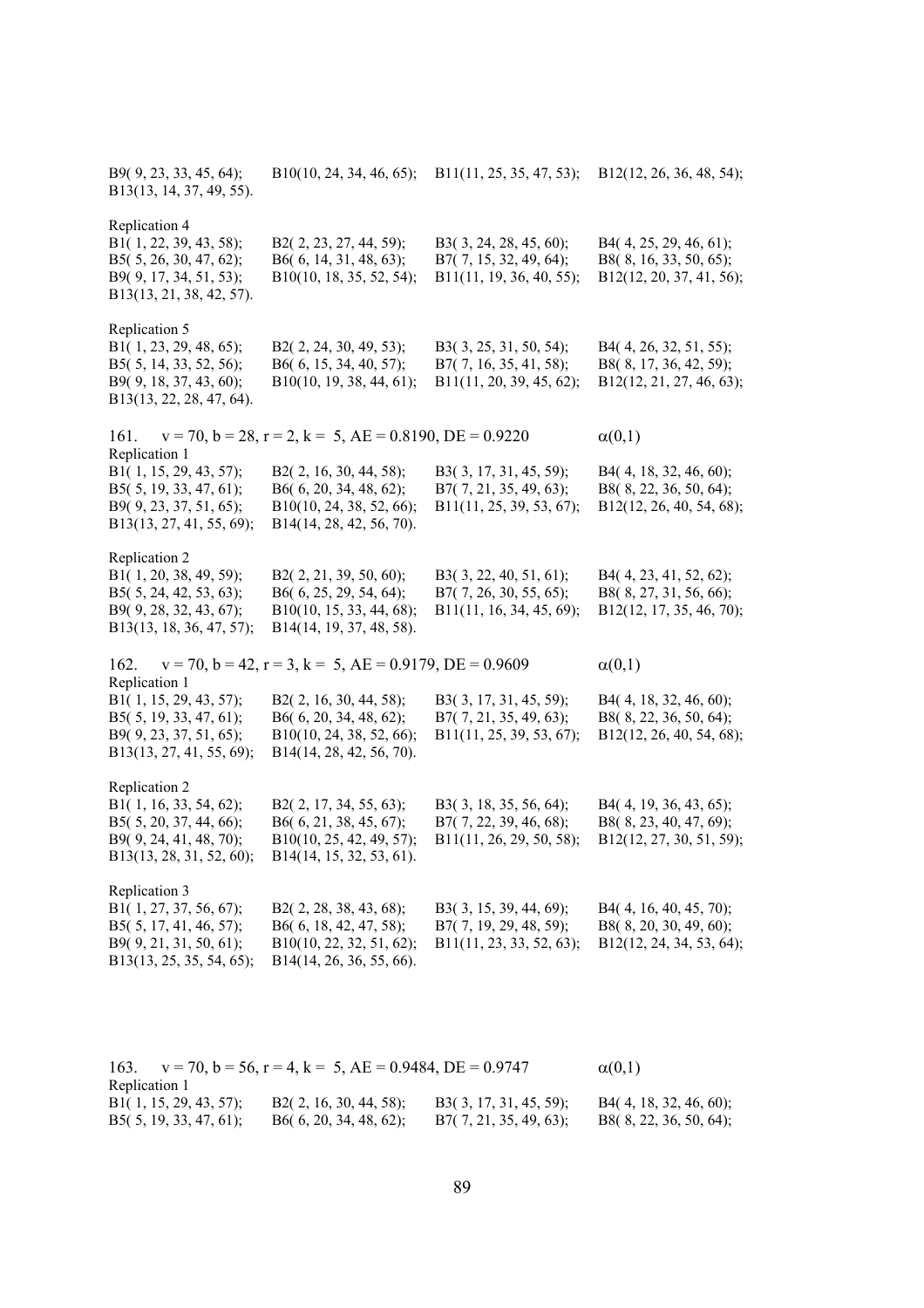| B9(9, 23, 37, 51, 65);<br>B13(13, 27, 41, 55, 69);                                                                      | B10(10, 24, 38, 52, 66);<br>B14(14, 28, 42, 56, 70).                                                        | B11(11, 25, 39, 53, 67);                                                     | B12(12, 26, 40, 54, 68);                                                     |
|-------------------------------------------------------------------------------------------------------------------------|-------------------------------------------------------------------------------------------------------------|------------------------------------------------------------------------------|------------------------------------------------------------------------------|
| Replication 2<br>B1(1, 19, 37, 52, 68);<br>B5(5, 23, 41, 56, 58);<br>B9(9, 27, 31, 46, 62);<br>B13(13, 17, 35, 50, 66); | B2(2, 20, 38, 53, 69);<br>B6(6, 24, 42, 43, 59);<br>B10(10, 28, 32, 47, 63);<br>B14(14, 18, 36, 51, 67).    | B3(3, 21, 39, 54, 70);<br>B7(7, 25, 29, 44, 60);<br>B11(11, 15, 33, 48, 64); | B4(4, 22, 40, 55, 57);<br>B8(8, 26, 30, 45, 61);<br>B12(12, 16, 34, 49, 65); |
| Replication 3<br>B1(1, 21, 36, 46, 58);<br>B5(5, 25, 40, 50, 62);<br>B9(9, 15, 30, 54, 66);<br>B13(13, 19, 34, 44, 70); | B2(2, 22, 37, 47, 59);<br>B6 $(6, 26, 41, 51, 63);$<br>B10(10, 16, 31, 55, 67);<br>B14(14, 20, 35, 45, 57). | B3(3, 23, 38, 48, 60);<br>B7(7, 27, 42, 52, 64);<br>B11(11, 17, 32, 56, 68); | B4(4, 24, 39, 49, 61);<br>B8(8, 28, 29, 53, 65);<br>B12(12, 18, 33, 43, 69); |
| Replication 4<br>B1(1, 25, 32, 45, 69);<br>B5(5, 15, 36, 49, 59);<br>B9(9, 19, 40, 53, 63);<br>B13(13, 23, 30, 43, 67); | B2(2, 26, 33, 46, 70);<br>B6(6, 16, 37, 50, 60);<br>B10(10, 20, 41, 54, 64);<br>B14(14, 24, 31, 44, 68).    | B3(3, 27, 34, 47, 57);<br>B7(7, 17, 38, 51, 61);<br>B11(11, 21, 42, 55, 65); | B4(4, 28, 35, 48, 58);<br>B8(8, 18, 39, 52, 62);<br>B12(12, 22, 29, 56, 66); |
| $v = 70$ , $b = 70$ , $r = 5$ , $k = 5$ , $AE = 0.9630$ , $DE = 0.9818$<br>164.                                         | $\alpha(0,1)$                                                                                               |                                                                              |                                                                              |
| Replication 1<br>B1(1, 15, 29, 43, 57);<br>B5(5, 19, 33, 47, 61);<br>B9(9, 23, 37, 51, 65);<br>B13(13, 27, 41, 55, 69); | B2(2, 16, 30, 44, 58);<br>B6(6, 20, 34, 48, 62);<br>B10(10, 24, 38, 52, 66);<br>B14(14, 28, 42, 56, 70).    | B3(3, 17, 31, 45, 59);<br>B7(7, 21, 35, 49, 63);<br>B11(11, 25, 39, 53, 67); | B4(4, 18, 32, 46, 60);<br>B8(8, 22, 36, 50, 64);<br>B12(12, 26, 40, 54, 68); |
| Replication 2<br>B1(1, 17, 33, 52, 69);<br>B5(5, 21, 37, 56, 59);<br>B9(9, 25, 41, 46, 63);<br>B13(13, 15, 31, 50, 67); | B2(2, 18, 34, 53, 70);<br>B6(6, 22, 38, 43, 60);<br>B10(10, 26, 42, 47, 64);<br>B14(14, 16, 32, 51, 68).    | B3(3, 19, 35, 54, 57);<br>B7(7, 23, 39, 44, 61);<br>B11(11, 27, 29, 48, 65); | B4(4, 20, 36, 55, 58);<br>B8(8, 24, 40, 45, 62);<br>B12(12, 28, 30, 49, 66); |
| Replication 3<br>B1(1, 28, 32, 45, 63);<br>B5(5, 18, 36, 49, 67);<br>B9(9, 22, 40, 53, 57);<br>B13(13, 26, 30, 43, 61); | B2(2, 15, 33, 46, 64);<br>B6(6, 19, 37, 50, 68);<br>B10(10, 23, 41, 54, 58);<br>B14(14, 27, 31, 44, 62).    | B3(3, 16, 34, 47, 65);<br>B7(7, 20, 38, 51, 69);<br>B11(11, 24, 42, 55, 59); | B4(4, 17, 35, 48, 66);<br>B8(8, 21, 39, 52, 70);<br>B12(12, 25, 29, 56, 60); |
| Replication 4<br>B1(1, 21, 34, 55, 68);<br>B5(5, 25, 38, 45, 58);<br>B9(9, 15, 42, 49, 62);<br>B13(13, 19, 32, 53, 66); | B2(2, 22, 35, 56, 69);<br>B6(6, 26, 39, 46, 59);<br>B10(10, 16, 29, 50, 63);<br>B14(14, 20, 33, 54, 67).    | B3(3, 23, 36, 43, 70);<br>B7(7, 27, 40, 47, 60);<br>B11(11, 17, 30, 51, 64); | B4(4, 24, 37, 44, 57);<br>B8(8, 28, 41, 48, 61);<br>B12(12, 18, 31, 52, 65); |
| Replication 5<br>B1(1, 24, 30, 54, 60);<br>B5(5, 28, 34, 44, 64);<br>B9(9, 18, 38, 48, 68);<br>B13(13, 22, 42, 52, 58); | B2(2, 25, 31, 55, 61);<br>B6(6, 15, 35, 45, 65);<br>B10(10, 19, 39, 49, 69);<br>B14(14, 23, 29, 53, 59).    | B3(3, 26, 32, 56, 62);<br>B7(7, 16, 36, 46, 66);<br>B11(11, 20, 40, 50, 70); | B4(4, 27, 33, 43, 63);<br>B8(8, 17, 37, 47, 67);<br>B12(12, 21, 41, 51, 57); |
| $v = 75$ , $b = 30$ , $r = 2$ , $k = 5$ , $AE = 0.8158$ , $DE = 0.9208$<br>165.                                         | $\alpha(0,1)$                                                                                               |                                                                              |                                                                              |
| Replication 1<br>B1(1, 16, 31, 46, 61);<br>B5(5, 20, 35, 50, 65);                                                       | B2(2, 17, 32, 47, 62);<br>B6(6, 21, 36, 51, 66);                                                            | B3(3, 18, 33, 48, 63);<br>B7(7, 22, 37, 52, 67);                             | B4(4, 19, 34, 49, 64);<br>B8(8, 23, 38, 53, 68);                             |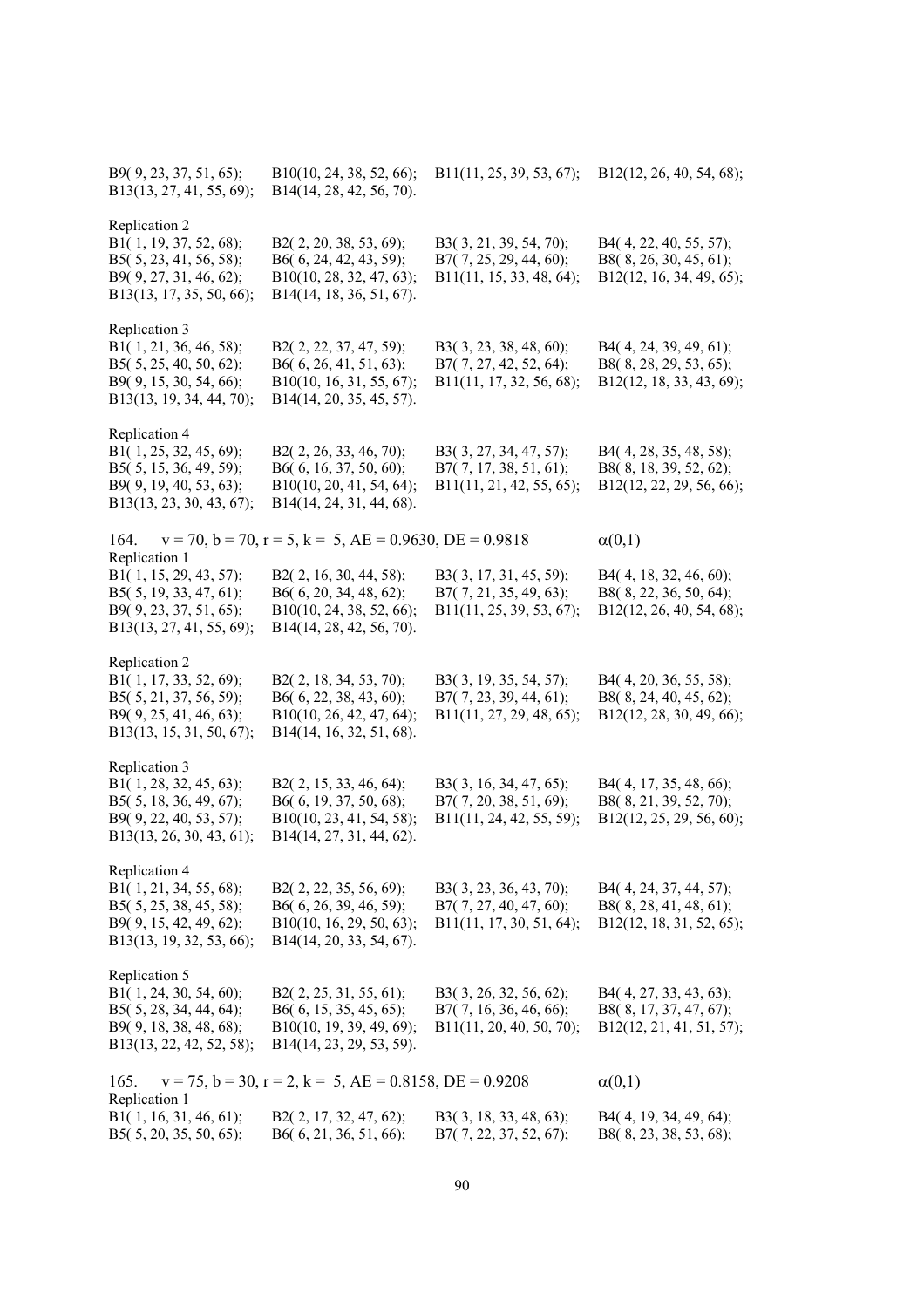| B9(9, 24, 39, 54, 69);<br>B13(13, 28, 43, 58, 73);                                                                              | B10(10, 25, 40, 55, 70);<br>B14(14, 29, 44, 59, 74);                                                                                                                                    | B11(11, 26, 41, 56, 71);<br>B15(15, 30, 45, 60, 75).                                                     | B12(12, 27, 42, 57, 72);                                                                      |
|---------------------------------------------------------------------------------------------------------------------------------|-----------------------------------------------------------------------------------------------------------------------------------------------------------------------------------------|----------------------------------------------------------------------------------------------------------|-----------------------------------------------------------------------------------------------|
| Replication 2<br>B1(1, 24, 43, 55, 74);<br>B5(5, 28, 32, 59, 63);<br>B9(9, 17, 36, 48, 67);<br>B13(13, 21, 40, 52, 71);         | B2(2, 25, 44, 56, 75);<br>B6(6, 29, 33, 60, 64);<br>B10(10, 18, 37, 49, 68);<br>B14(14, 22, 41, 53, 72);                                                                                | B3(3, 26, 45, 57, 61);<br>B7(7, 30, 34, 46, 65);<br>B11(11, 19, 38, 50, 69);<br>B15(15, 23, 42, 54, 73). | B4(4, 27, 31, 58, 62);<br>B8(8, 16, 35, 47, 66);<br>B12(12, 20, 39, 51, 70);                  |
| $v = 75$ , $b = 45$ , $r = 3$ , $k = 5$ , $AE = 0.9153$ , $DE = 0.9599$<br>166.                                                 | $\alpha(0,1)$                                                                                                                                                                           |                                                                                                          |                                                                                               |
| Replication 1<br>B1(1, 16, 31, 46, 61);<br>B5(5, 20, 35, 50, 65);<br>B9(9, 24, 39, 54, 69);<br>B13(13, 28, 43, 58, 73);         | B2(2, 17, 32, 47, 62);<br>B6(6, 21, 36, 51, 66);<br>B10(10, 25, 40, 55, 70);<br>B14(14, 29, 44, 59, 74);                                                                                | B3(3, 18, 33, 48, 63);<br>B7(7, 22, 37, 52, 67);<br>B11(11, 26, 41, 56, 71);<br>B15(15, 30, 45, 60, 75). | B4(4, 19, 34, 49, 64);<br>B8(8, 23, 38, 53, 68);<br>B12(12, 27, 42, 57, 72);                  |
| Replication 2<br>B1(1, 19, 33, 58, 71);<br>B5(5, 23, 37, 47, 75);<br>B9(9, 27, 41, 51, 64);<br>B13(13, 16, 45, 55, 68);         | B2(2, 20, 34, 59, 72);<br>B6(6, 24, 38, 48, 61);<br>B10(10, 28, 42, 52, 65);<br>B14(14, 17, 31, 56, 69);                                                                                | B3(3, 21, 35, 60, 73);<br>B7(7, 25, 39, 49, 62);<br>B11(11, 29, 43, 53, 66);<br>B15(15, 18, 32, 57, 70). | B4(4, 22, 36, 46, 74);<br>B8(8, 26, 40, 50, 63);<br>B12(12, 30, 44, 54, 67);                  |
| Replication 3<br>B1(1, 25, 44, 51, 75);<br>B5(5, 29, 33, 55, 64);<br>B9(9, 18, 37, 59, 68);<br>B13(13, 22, 41, 48, 72);         | B2(2, 26, 45, 52, 61);<br>B6(6, 30, 34, 56, 65);<br>B10(10, 19, 38, 60, 69);<br>B14(14, 23, 42, 49, 73);                                                                                | B3(3, 27, 31, 53, 62);<br>B7(7, 16, 35, 57, 66);<br>B11(11, 20, 39, 46, 70);<br>B15(15, 24, 43, 50, 74). | B4(4, 28, 32, 54, 63);<br>B8(8, 17, 36, 58, 67);<br>B12(12, 21, 40, 47, 71);                  |
| $v = 75$ , $b = 60$ , $r = 4$ , $k = 5$ , $AE = 0.9463$ , $DE = 0.9738$<br>167.<br>Replication 1                                | $\alpha(0,1)$                                                                                                                                                                           |                                                                                                          |                                                                                               |
| B1(1, 16, 31, 46, 61);<br>B5(5, 20, 35, 50, 65);<br>B9(9, 24, 39, 54, 69);<br>B13(13, 28, 43, 58, 73);                          | B2(2, 17, 32, 47, 62);<br>B6(6, 21, 36, 51, 66);<br>B10(10, 25, 40, 55, 70);<br>B14(14, 29, 44, 59, 74);                                                                                | B3(3, 18, 33, 48, 63);<br>B7(7, 22, 37, 52, 67);<br>B11(11, 26, 41, 56, 71);<br>B15(15, 30, 45, 60, 75). | B4(4, 19, 34, 49, 64);<br>B8(8, 23, 38, 53, 68);<br>B12(12, 27, 42, 57, 72);                  |
| Replication 2<br>B1(1, 24, 38, 49, 70);<br>B5(5, 28, 42, 53, 74);<br>B9(9, 17, 31, 57, 63);<br>B13(13, 21, 35, 46, 67);         | B2(2, 25, 39, 50, 71);<br>B6(6, 29, 43, 54, 75);<br>B10(10, 18, 32, 58, 64);<br>B14(14, 22, 36, 47, 68);                                                                                | B3(3, 26, 40, 51, 72);<br>B7(7, 30, 44, 55, 61);<br>B11(11, 19, 33, 59, 65);<br>B15(15, 23, 37, 48, 69). | B4(4, 27, 41, 52, 73);<br>B8(8, 16, 45, 56, 62);<br>B12(12, 20, 34, 60, 66);                  |
| Replication 3<br>B1(1, 18, 43, 57, 74);<br>B5(5, 22, 32, 46, 63);<br>B9(9, 26, 36, 50, 67);<br>B13(13, 30, 40, 54, 71);         | B2(2, 19, 44, 58, 75);<br>B6(6, 23, 33, 47, 64);<br>B10(10, 27, 37, 51, 68);<br>B14(14, 16, 41, 55, 72);                                                                                | B3(3, 20, 45, 59, 61);<br>B7(7, 24, 34, 48, 65);<br>B11(11, 28, 38, 52, 69);<br>B15(15, 17, 42, 56, 73). | B4(4, 21, 31, 60, 62);<br>B8(8, 25, 35, 49, 66);<br>B12(12, 29, 39, 53, 70);                  |
| Replication 4<br>B1(1, 20, 37, 47, 71);<br>B5(5, 24, 41, 51, 75);<br>B9(9, 28, 45, 55, 64);<br>B13(13, 17, 34, 59, 68);<br>168. | B2(2, 21, 38, 48, 72);<br>B6 $(6, 25, 42, 52, 61)$ ;<br>B10(10, 29, 31, 56, 65);<br>B14(14, 18, 35, 60, 69);<br>$v = 75$ , $b = 75$ , $r = 5$ , $k = 5$ , $AE = 0.9628$ , $DE = 0.9815$ | B3(3, 22, 39, 49, 73);<br>B7(7, 26, 43, 53, 62);<br>B11(11, 30, 32, 57, 66);<br>B15(15, 19, 36, 46, 70). | B4(4, 23, 40, 50, 74);<br>B8(8, 27, 44, 54, 63);<br>B12(12, 16, 33, 58, 67);<br>$\alpha(0,1)$ |
| Replication 1<br>B1(1, 16, 31, 46, 61);<br>B5 $(5, 20, 35, 50, 65);$                                                            | B2(2, 17, 32, 47, 62);<br>B6(6, 21, 36, 51, 66);                                                                                                                                        | B3(3, 18, 33, 48, 63);<br>B7(7, 22, 37, 52, 67);                                                         | B4(4, 19, 34, 49, 64);<br>B8(8, 23, 38, 53, 68);                                              |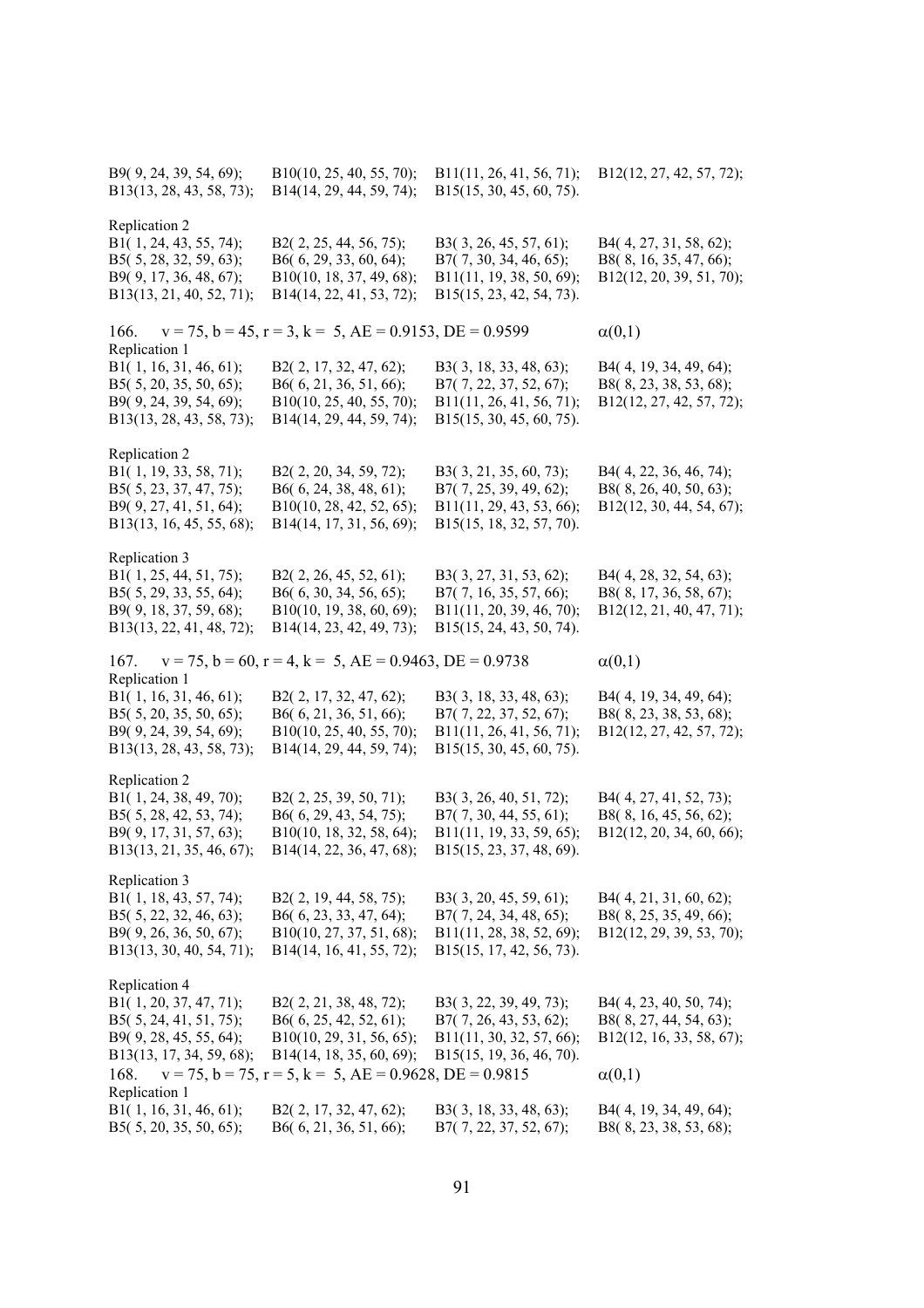| B9(9, 24, 39, 54, 69);<br>B13(13, 28, 43, 58, 73);                                                                      | B10(10, 25, 40, 55, 70);<br>B14(14, 29, 44, 59, 74);                                                     | B11(11, 26, 41, 56, 71);<br>B15(15, 30, 45, 60, 75).                                                     | B12(12, 27, 42, 57, 72);                                                     |
|-------------------------------------------------------------------------------------------------------------------------|----------------------------------------------------------------------------------------------------------|----------------------------------------------------------------------------------------------------------|------------------------------------------------------------------------------|
| Replication 2<br>B1(1, 28, 38, 60, 70);<br>B5(5, 17, 42, 49, 74);<br>B9(9, 21, 31, 53, 63);<br>B13(13, 25, 35, 57, 67); | B2(2, 29, 39, 46, 71);<br>B6(6, 18, 43, 50, 75);<br>B10(10, 22, 32, 54, 64);<br>B14(14, 26, 36, 58, 68); | B3(3, 30, 40, 47, 72);<br>B7(7, 19, 44, 51, 61);<br>B11(11, 23, 33, 55, 65);<br>B15(15, 27, 37, 59, 69). | B4(4, 16, 41, 48, 73);<br>B8(8, 20, 45, 52, 62);<br>B12(12, 24, 34, 56, 66); |
| Replication 3<br>B1(1, 29, 40, 56, 67);<br>B5(5, 18, 44, 60, 71);<br>B9(9, 22, 33, 49, 75);<br>B13(13, 26, 37, 53, 64); | B2(2, 30, 41, 57, 68);<br>B6(6, 19, 45, 46, 72);<br>B10(10, 23, 34, 50, 61);<br>B14(14, 27, 38, 54, 65); | B3(3, 16, 42, 58, 69);<br>B7(7, 20, 31, 47, 73);<br>B11(11, 24, 35, 51, 62);<br>B15(15, 28, 39, 55, 66). | B4(4, 17, 43, 59, 70);<br>B8(8, 21, 32, 48, 74);<br>B12(12, 25, 36, 52, 63); |
| Replication 4<br>B1(1, 30, 36, 49, 65);<br>B5(5, 19, 40, 53, 69);<br>B9(9, 23, 44, 57, 73);<br>B13(13, 27, 33, 46, 62); | B2(2, 16, 37, 50, 66);<br>B6(6, 20, 41, 54, 70);<br>B10(10, 24, 45, 58, 74);<br>B14(14, 28, 34, 47, 63); | B3(3, 17, 38, 51, 67);<br>B7(7, 21, 42, 55, 71);<br>B11(11, 25, 31, 59, 75);<br>B15(15, 29, 35, 48, 64). | B4(4, 18, 39, 52, 68);<br>B8(8, 22, 43, 56, 72);<br>B12(12, 26, 32, 60, 61); |
| Replication 5<br>B1(1, 18, 37, 57, 74);<br>B5(5, 22, 41, 46, 63);<br>B9(9, 26, 45, 50, 67);<br>B13(13, 30, 34, 54, 71); | B2(2, 19, 38, 58, 75);<br>B6(6, 23, 42, 47, 64);<br>B10(10, 27, 31, 51, 68);<br>B14(14, 16, 35, 55, 72); | B3(3, 20, 39, 59, 61);<br>B7(7, 24, 43, 48, 65);<br>B11(11, 28, 32, 52, 69);<br>B15(15, 17, 36, 56, 73). | B4(4, 21, 40, 60, 62);<br>B8(8, 25, 44, 49, 66);<br>B12(12, 29, 33, 53, 70); |
| $v = 12$ , $b = 4$ , $r = 2$ , $k = 6$ , $AE = 0.9308$ , $DE = 0.9698$<br>169.                                          | $\alpha(0,1,2)$                                                                                          |                                                                                                          |                                                                              |
| Replication 1<br>B1(1, 3, 5, 7, 9, 11);                                                                                 | B2(2, 4, 6, 8, 10, 12).                                                                                  |                                                                                                          |                                                                              |
| Replication 2<br>B1(1, 3, 6, 7, 10, 12); B2(2, 4, 5, 8, 9, 11).                                                         |                                                                                                          |                                                                                                          |                                                                              |
| 170.                                                                                                                    | $v = 12$ , $b = 6$ , $r = 3$ , $k = 6$ , $AE = 0.9614$ , $DE = 0.9823$                                   |                                                                                                          | $\alpha(0,1,2,3)$                                                            |
| Replication 1<br>B1(1, 3, 5, 7, 9, 11);                                                                                 | B2(2, 4, 6, 10, 8, 12).                                                                                  |                                                                                                          |                                                                              |
| Replication 2<br>B1(1, 4, 6, 8, 9, 12); B2(2, 3, 5, 7, 10, 11).                                                         |                                                                                                          |                                                                                                          |                                                                              |
| Replication 3<br>B1(1, 3, 5, 8, 10, 12); B2(2, 4, 6, 7, 9, 11).                                                         |                                                                                                          |                                                                                                          |                                                                              |
| 171.<br>Replication 1<br>B1(1, 3, 5, 7, 9, 11);                                                                         | $v = 12$ , $b = 8$ , $r = 4$ , $k = 6$ , $AE = 0.9758$ , $DE = 0.9885$<br>B2(2, 4, 6, 8, 10, 12).        |                                                                                                          | $\alpha(0,2,4)$                                                              |
| Replication 2                                                                                                           |                                                                                                          |                                                                                                          |                                                                              |
| B1(1, 4, 6, 7, 10, 11); B2(2, 3, 5, 8, 9, 12).<br>Replication 3<br>B1(1, 4, 6, 8, 9, 12); B2(2, 3, 5, 7, 10, 11).       |                                                                                                          |                                                                                                          |                                                                              |
|                                                                                                                         |                                                                                                          |                                                                                                          |                                                                              |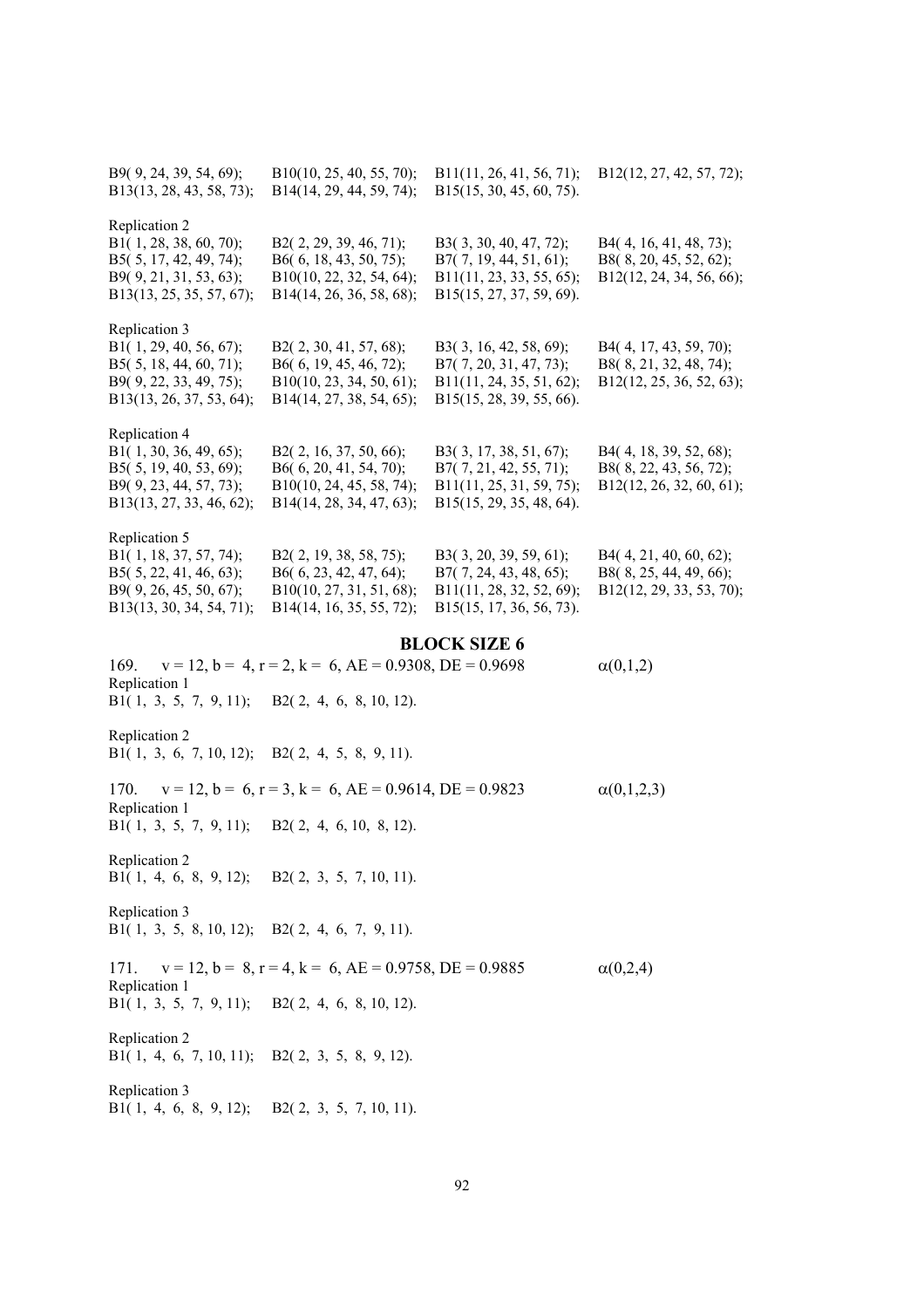Replication 4 B1( 1, 3, 5, 8, 10, 12); B2( 2, 4, 6, 7, 9, 11). 172.  $v = 12$ ,  $b = 10$ ,  $r = 5$ ,  $k = 6$ ,  $AE = 0.9824$ ,  $DE = 0.9915$   $\alpha(0,1,2,3,4)$ \$ Replication 1 B1( 1, 3, 5, 7, 9, 11); B2( 2, 4, 6, 8, 10, 12). Replication 2 B1( 1, 4, 6, 7, 9, 11); B2( 2, 3, 5, 8, 10, 12). Replication 3 B1( 1, 3, 5, 8, 10, 11); B2( 2, 4, 6, 7, 9, 12). Replication 4 B1( 1, 3, 6, 8, 9, 12); B2( 2, 4, 5, 7, 10, 11). Replication 5 B1( 1, 4, 5, 7, 10, 12); B2( 2, 3, 6, 8, 9, 11). 173.  $v = 18$ ,  $b = 6$ ,  $r = 2$ ,  $k = 6$ ,  $AE = 0.9175$ ,  $DE = 0.9628$   $\alpha(0,1,2)$ Replication 1 B1( 1, 4, 7, 10, 13, 16); B2( 2, 5, 8, 11, 14, 17); B3( 3, 6, 9, 12, 15, 18). Replication 2 B1( 1, 4, 9, 12, 14, 17); B2( 2, 5, 7, 10, 15, 18); B3( 3, 6, 8, 11, 13, 16). 174.  $v = 18$ ,  $b = 9$ ,  $r = 3$ ,  $k = 6$ ,  $AE = 0.9633$ ,  $DE = 0.9822$   $\alpha(0,1,2)$ Replication 1 B1( 1, 4, 7, 10, 13, 16); B2( 2, 5, 8, 11, 14, 17); B3( 3, 6, 9, 12, 15, 18). Replication 2 B1( 1, 5, 9, 11, 13, 18); B2( 2, 6, 7, 12, 14, 16); B3( 3, 4, 8, 10, 15, 17). Replication 3 B1( 1, 6, 8, 11, 15, 16); B2( 2, 4, 9, 12, 13, 17); B3( 3, 5, 7, 10, 14, 18). 175.  $v = 18$ ,  $b = 12$ ,  $r = 4$ ,  $k = 6$ ,  $AE = 0.9721$ ,  $DE = 0.9866$   $\alpha(0,1,2,3)$ Replication 1 B1( 1, 4, 7, 10, 13, 16); B2( 2, 5, 8, 11, 14, 17); B3( 3, 6, 9, 12, 15, 18). Replication 2 B1( 1, 5, 8, 11, 15, 18); B2( 2, 6, 9, 12, 13, 16); B3( 3, 4, 7, 10, 14, 17). Replication 3 B1( 1, 4, 9, 12, 14, 18); B2( 2, 5, 7, 10, 15, 16); B3( 3, 6, 8, 11, 13, 17). Replication 4 B1( 1, 6, 7, 12, 15, 17); B2( 2, 4, 8, 10, 13, 18); B3( 3, 5, 9, 11, 14, 16).

176.  $v = 18$ ,  $b = 15$ ,  $r = 5$ ,  $k = 6$ ,  $AE = 0.9827$ ,  $DE = 0.9915$   $\alpha(0,1,2,3)$ Replication 1 B1( 1, 4, 7, 10, 13, 16); B2( 2, 5, 8, 11, 14, 17); B3( 3, 6, 9, 12, 15, 18).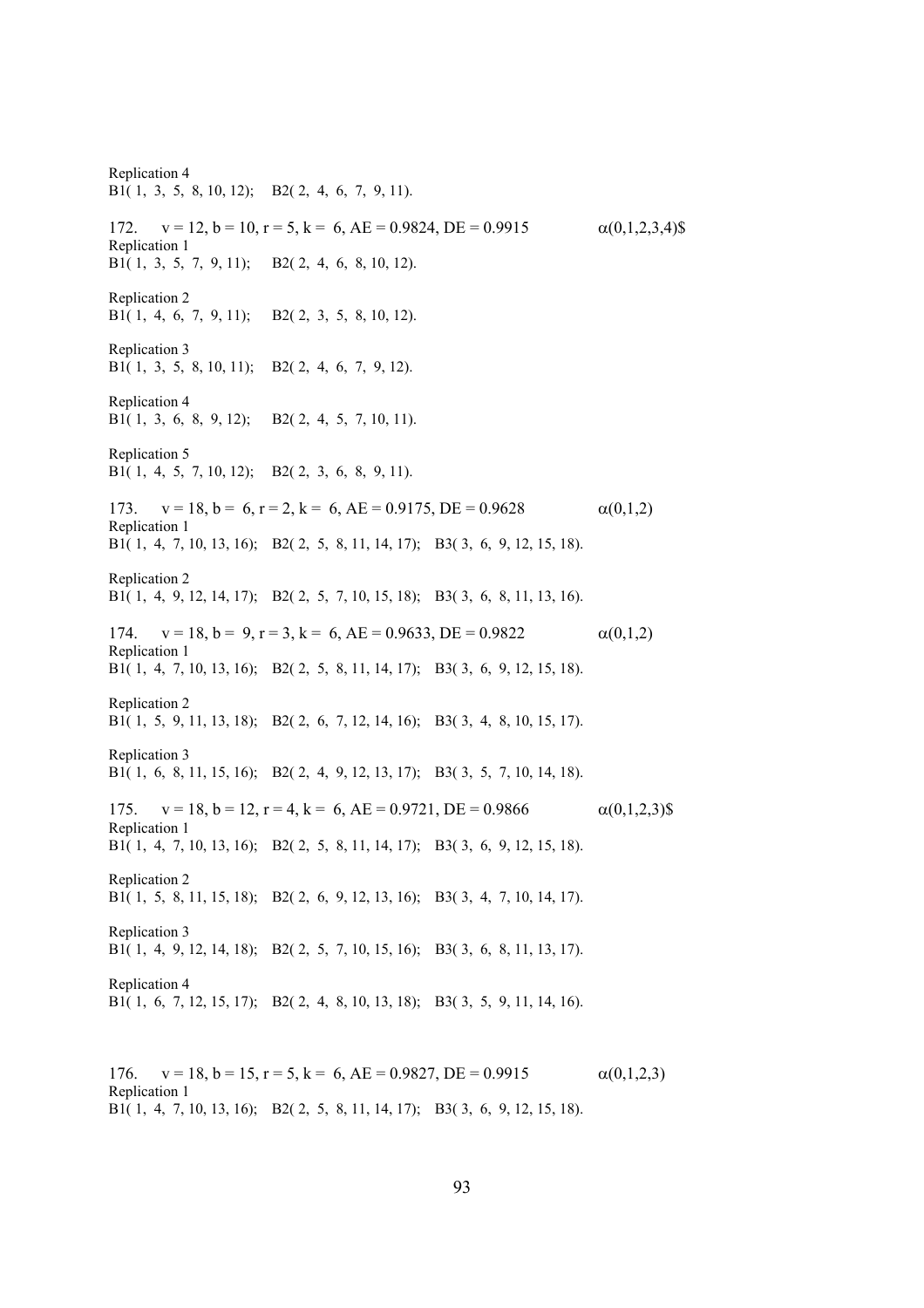Replication 2 B1( 1, 6, 9, 11, 15, 16); B2( 2, 4, 7, 12, 13, 17); B3( 3, 5, 8, 10, 14, 18). Replication 3 B1( 1, 5, 9, 12, 14, 17); B2( 2, 6, 7, 10, 15, 18); B3( 3, 4, 8, 11, 13, 16). Replication 4 B1( 1, 4, 8, 12, 15, 18); B2( 2, 5, 9, 10, 13, 16); B3( 3, 6, 7, 11, 14, 17). Replication 5 B1( 1, 6, 8, 10, 13, 17); B2( 2, 4, 9, 11, 14, 18); B3( 3, 5, 7, 12, 15, 16). 177.  $v = 24$ ,  $b = 8$ ,  $r = 2$ ,  $k = 6$ ,  $AE = 0.8975$ ,  $DE = 0.9550$   $\alpha(0,1,2)$ Replication 1 B1( 1, 5, 9, 13, 17, 21); B2( 2, 6, 10, 14, 18, 22); B3( 3, 7, 11, 15, 19, 23); B4( 4, 8, 12, 16, 20, 24). Replication 2 B1( 1, 8, 10, 15, 18, 23); B2( 2, 5, 11, 16, 19, 24); B3( 3, 6, 12, 13, 20, 21); B4( 4, 7, 9, 14, 17, 22). 178.  $v = 24$ ,  $b = 12$ ,  $r = 3$ ,  $k = 6$ ,  $AE = 0.9529$ ,  $DE = 0.9777$   $\alpha(0,1,2)$ Replication 1 B1( 1, 5, 9, 13, 17, 21); B2( 2, 6, 10, 14, 18, 22); B3( 3, 7, 11, 15, 19, 23); B4( 4, 8, 12, 16, 20, 24). Replication 2 B1( 1, 6, 11, 16, 19, 22); B2( 2, 7, 12, 13, 20, 23); B3( 3, 8, 9, 14, 17, 24); B4( 4, 5, 10, 15, 18, 21). Replication 3 B1( 1, 7, 12, 15, 18, 24); B2( 2, 8, 9, 16, 19, 21); B3( 3, 5, 10, 13, 20, 22); B4( 4, 6, 11, 14, 17, 23). 179.  $v = 24$ ,  $b = 16$ ,  $r = 4$ ,  $k = 6$ ,  $AE = 0.9699$ ,  $DE = 0.9854$   $\alpha(0,1,2,3)$ Replication 1 B1( 1, 5, 9, 13, 17, 21); B2( 2, 6, 10, 14, 18, 22); B3( 3, 7, 11, 15, 19, 23); B4( 4, 8, 12, 16, 20, 24). Replication 2 B1( 1, 8, 11, 15, 18, 22); B2( 2, 5, 12, 16, 19, 23); B3( 3, 6, 9, 13, 20, 24); B4( 4, 7, 10, 14, 17, 21). Replication 3 B1( 1, 6, 12, 14, 17, 23); B2( 2, 7, 9, 15, 18, 24); B3( 3, 8, 10, 16, 19, 21); B4( 4, 5, 11, 13, 20, 22). Replication 4 B1( 1, 7, 10, 16, 20, 24); B2( 2, 8, 11, 13, 17, 21); B3( 3, 5, 12, 14, 18, 22); B4( 4, 6, 9, 15, 19, 23). 180.  $v = 24$ ,  $b = 20$ ,  $r = 5$ ,  $k = 6$ ,  $AE = 0.9812$ ,  $DE = 0.9907$  (0,1,2,3) Replication 1 B1( 1, 5, 9, 13, 17, 21); B2( 2, 6, 10, 14, 18, 22); B3( 3, 7, 11, 15, 19, 23); B4( 4, 8, 12, 16, 20, 24). Replication 2 B1( 1, 8, 11, 14, 17, 22); B2( 2, 5, 12, 15, 18, 23); B3( 3, 6, 9, 16, 19, 24); B4( 4, 7, 10, 13, 20, 21). Replication 3 B1( 1, 6, 12, 15, 20, 21); B2( 2, 7, 9, 16, 17, 22); B3( 3, 8, 10, 13, 18, 23); B4( 4, 5, 11, 14, 19, 24). Replication 4 B1( 1, 7, 12, 14, 19, 23); B2( 2, 8, 9, 15, 20, 24); B3( 3, 5, 10, 16, 17, 21); B4( 4, 6, 11, 13, 18, 22).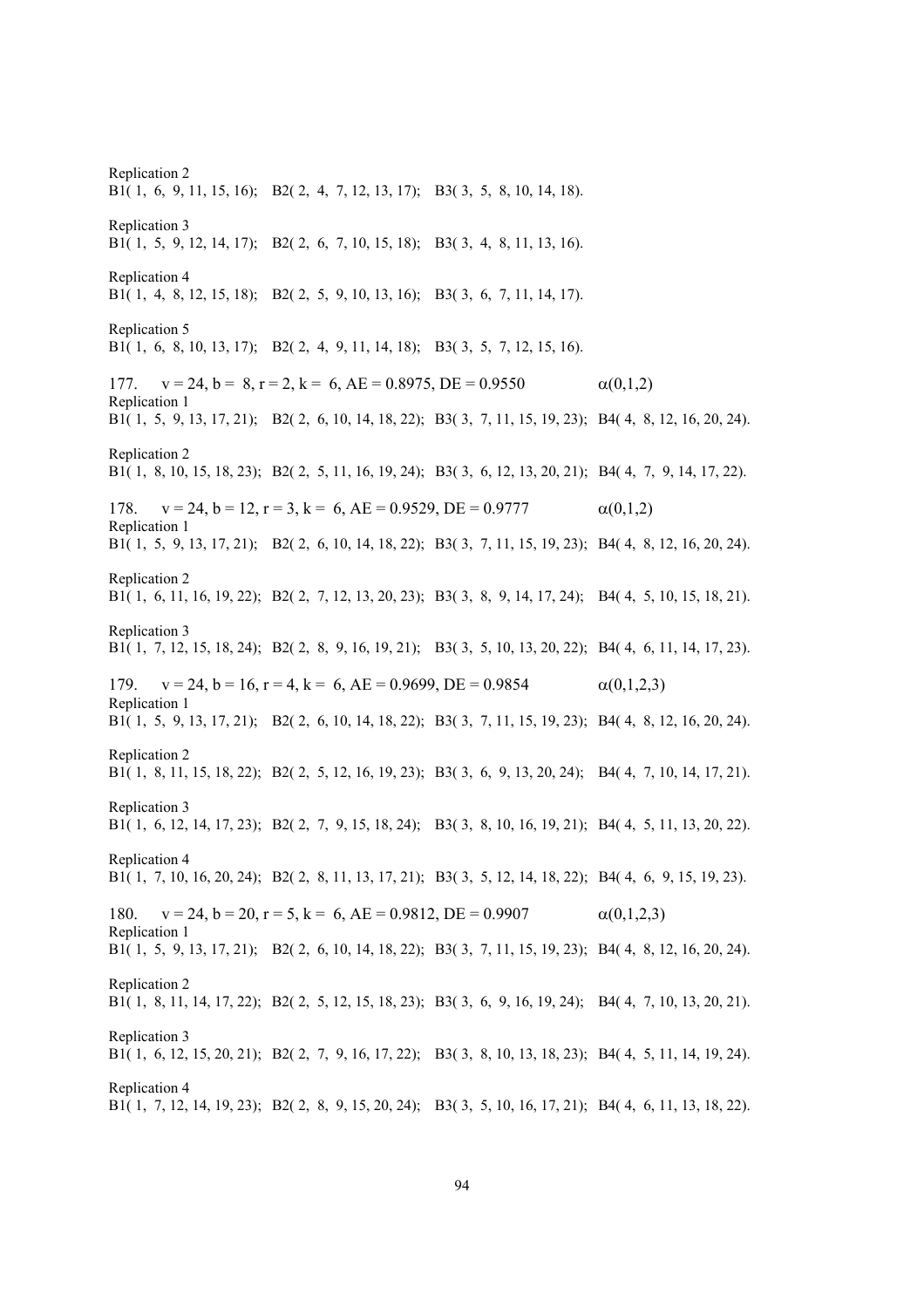Replication 5 B1( 1, 7, 10, 16, 18, 24); B2( 2, 8, 11, 13, 19, 21); B3( 3, 5, 12, 14, 20, 22); B4( 4, 6, 9, 15, 17, 23). 181.  $v = 30$ ,  $b = 10$ ,  $r = 2$ ,  $k = 6$ ,  $AE = 0.8981$ ,  $DE = 0.9544$   $\alpha(0,1,2)$ Replication 1 B1( 1, 6, 11, 16, 21, 26); B2( 2, 7, 12, 17, 22, 27); B3( 3, 8, 13, 18, 23, 28); B4( 4, 9, 14, 19, 24, 29); B5( 5, 10, 15, 20, 25, 30). Replication 2 B1( 1, 9, 15, 18, 22, 27); B2( 2, 10, 11, 19, 23, 28); B3( 3, 6, 12, 20, 24, 29); B4( 4, 7, 13, 16, 25, 30); B5( 5, 8, 14, 17, 21, 26). 182.  $v = 30$ ,  $b = 15$ ,  $r = 3$ ,  $k = 6$ ,  $AE = 0.9536$ ,  $DE = 0.9778$   $\alpha(0,1,3)$ Replication 1 B1( 1, 6, 11, 16, 21, 26); B2( 2, 7, 12, 17, 22, 27); B3( 3, 8, 13, 18, 23, 28); B4( 4, 9, 14, 19, 24, 29); B5( 5, 10, 15, 20, 25, 30). Replication 2 B1( 1, 7, 15, 19, 23, 27); B2( 2, 8, 11, 20, 24, 28); B3( 3, 9, 12, 16, 25, 29); B4( 4, 10, 13, 17, 21, 30); B5( 5, 6, 14, 18, 22, 26). Replication 3 B1( 1, 9, 13, 20, 22, 29); B2( 2, 10, 14, 16, 23, 30); B3( 3, 6, 15, 17, 24, 26); B4( 4, 7, 11, 18, 25, 27); B5( 5, 8, 12, 19, 21, 28). 183.  $v = 30$ ,  $b = 20$ ,  $r = 4$ ,  $k = 6$ ,  $AE = 0.9734$ ,  $DE = 0.9870$   $\alpha(0,1,2,3)$ Replication 1 B1( 1, 6, 11, 16, 21, 26); B2( 2, 7, 12, 17, 22, 27); B3( 3, 8, 13, 18, 23, 28); B4( 4, 9, 14, 19, 24, 29); B5( 5, 10, 15, 20, 25, 30). Replication 2 B1( 1, 7, 13, 20, 25, 29); B2( 2, 8, 14, 16, 21, 30); B3( 3, 9, 15, 17, 22, 26); B4( 4, 10, 11, 18, 23, 27); B5( 5, 6, 12, 19, 24, 28). Replication 3 B1( 1, 9, 12, 18, 24, 30); B2( 2, 10, 13, 19, 25, 26); B3( 3, 6, 14, 20, 21, 27); B4( 4, 7, 15, 16, 22, 28); B5( 5, 8, 11, 17, 23, 29). Replication 4 B1( 1, 8, 15, 19, 22, 27); B2( 2, 9, 11, 20, 23, 28); B3( 3, 10, 12, 16, 24, 29); B4( 4, 6, 13, 17, 25, 30); B5( 5, 7, 14, 18, 21, 26). 184.  $v = 30$ ,  $b = 25$ ,  $r = 5$ ,  $k = 6$ ,  $AE = 0.9836$ ,  $DE = 0.9919$   $\alpha(0.1,2,3)$ \$ Replication 1 B1( 1, 6, 11, 16, 21, 26); B2( 2, 7, 12, 17, 22, 27); B3( 3, 8, 13, 18, 23, 28); B4( 4, 9, 14, 19, 24, 29); B5( 5, 10, 15, 20, 25, 30). Replication 2 B1( 1, 8, 14, 17, 23, 30); B2( 2, 9, 15, 18, 24, 26); B3( 3, 10, 11, 19, 25, 27); B4( 4, 6, 12, 20, 21, 28); B5( 5, 7, 13, 16, 22, 29). Replication 3 B1( 1, 10, 15, 19, 22, 28); B2( 2, 6, 11, 20, 23, 29); B3( 3, 7, 12, 16, 24, 30); B4( 4, 8, 13, 17, 25, 26); B5( 5, 9, 14, 18, 21, 27).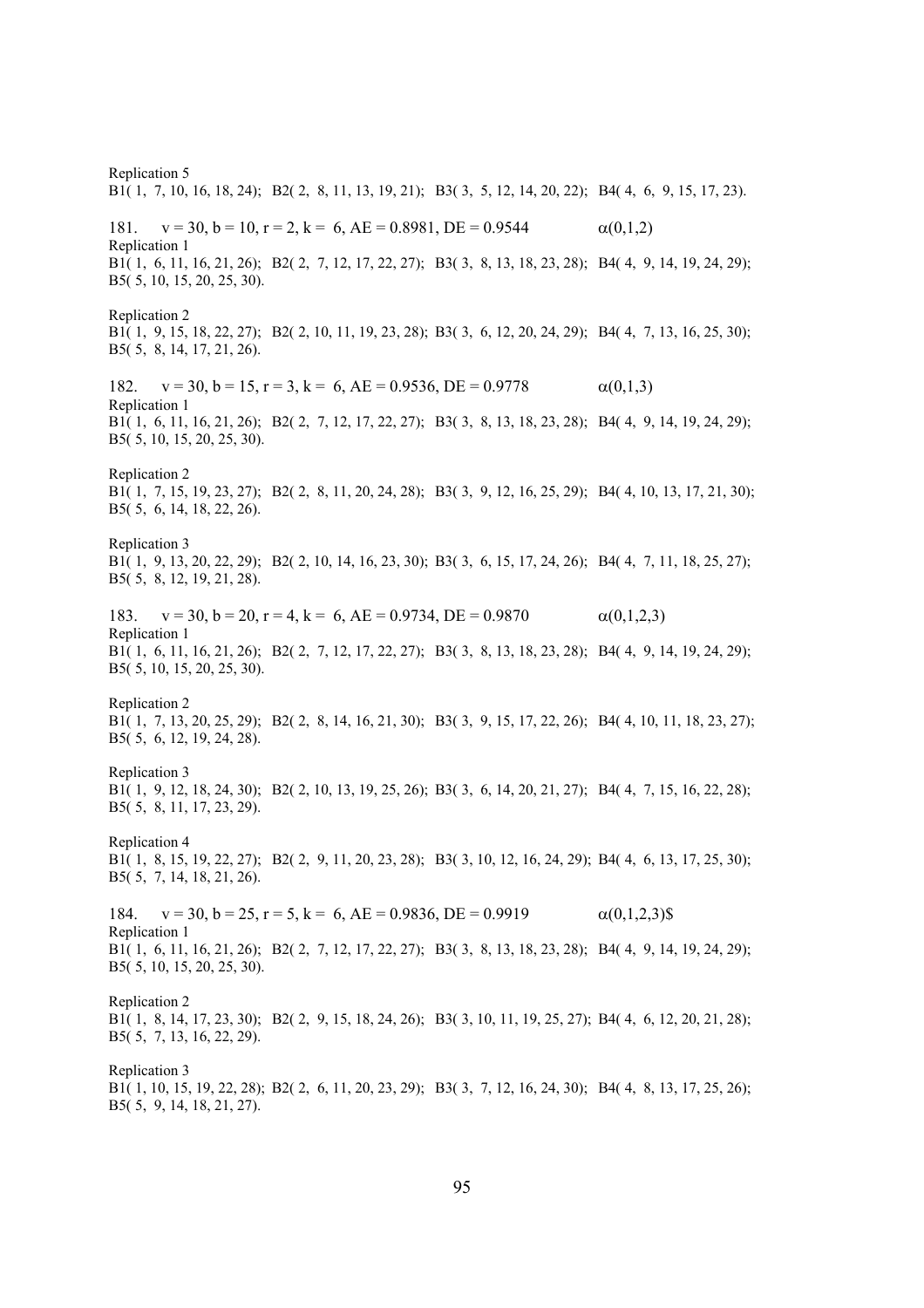Replication 4 B1( 1, 9, 13, 20, 24, 27); B2( 2, 10, 14, 16, 25, 28); B3( 3, 6, 15, 17, 21, 29); B4( 4, 7, 11, 18, 22, 30); B5( 5, 8, 12, 19, 23, 26). Replication 5 B1( 1, 7, 12, 18, 25, 29); B2( 2, 8, 13, 19, 21, 30); B3( 3, 9, 14, 20, 22, 26); B4( 4, 10, 15, 16, 23, 27); B5( 5, 6, 11, 17, 24, 28). 185.  $v = 36$ ,  $b = 12$ ,  $r = 2$ ,  $k = 6$ ,  $AE = 0.9074$ ,  $DE = 0.9571$   $\alpha(0,1)$ ; LS74, Square-Lattice Replication 1 B1( 1, 7, 13, 19, 25, 31); B2( 2, 8, 14, 20, 26, 32); B3( 3, 9, 15, 21, 27, 33); B4( 4, 10, 16, 22, 28, 34); B5( 5, 11, 17, 23, 29, 35); B6( 6, 12, 18, 24, 30, 36). Replication 2 B1( 1, 8, 18, 21, 29, 34); B2( 2, 9, 13, 22, 30, 35); B3( 3, 10, 14, 23, 25, 36); B4( 4, 11, 15, 24, 26, 31); B5( 5, 12, 16, 19, 27, 32); B6( 6, 7, 17, 20, 28, 33).  $186. \text{v} = 36. \text{b} = 18. \text{r} = 3. \text{k} = 6. \text{AE} = 0.9550, \text{DE} = 0.9782$  (0.1.2); Replication 1 B1( 1, 7, 13, 19, 25, 31); B2( 2, 8, 14, 20, 26, 32); B3( 3, 9, 15, 21, 27, 33); B4( 4, 10, 16, 22, 28, 34); B5( 5, 11, 17, 23, 29, 35); B6( 6, 12, 18, 24, 30, 36). Replication 2 B1( 1, 10, 15, 23, 30, 35); B2( 2, 11, 16, 24, 25, 36); B3( 3, 12, 17, 19, 26, 31); B4( 4, 7, 18, 20, 27, 32); B5( 5, 8, 13, 21, 28, 33); B6( 6, 9, 14, 22, 29, 34). Replication 3 B1( 1, 12, 16, 20, 29, 33); B2( 2, 7, 17, 21, 30, 34); B3( 3, 8, 18, 22, 25, 35); B4( 4, 9, 13, 23, 26, 36); B5( 5, 10, 14, 24, 27, 31); B6( 6, 11, 15, 19, 28, 32). 187.v = 36, b = 24, r = 4, k = 6, AE = 0.9753, DE = 0.9877  $\alpha(0,1,2)$ ; Replication 1 B1( 1, 7, 13, 19, 25, 31); B2( 2, 8, 14, 20, 26, 32); B3( 3, 9, 15, 21, 27, 33); B4( 4, 10, 16, 22, 28, 34); B5( 5, 11, 17, 23, 29, 35); B6( 6, 12, 18, 24, 30, 36). Replication 2 B1( 1, 10, 18, 20, 26, 33); B2( 2, 11, 13, 21, 27, 34); B3( 3, 12, 14, 22, 28, 35); B4( 4, 7, 15, 23, 29, 36); B5( 5, 8, 16, 24, 30, 31); B6( 6, 9, 17, 19, 25, 32). Replication 3 B1( 1, 9, 14, 24, 29, 34); B2( 2, 10, 15, 19, 30, 35); B3( 3, 11, 16, 20, 25, 36); B4( 4, 12, 17, 21, 26, 31); B5( 5, 7, 18, 22, 27, 32); B6( 6, 8, 13, 23, 28, 33). Replication 4 B1( 1, 8, 17, 22, 27, 36); B2( 2, 9, 18, 23, 28, 31); B3( 3, 10, 13, 24, 29, 32); B4( 4, 11, 14, 19, 30, 33); B5( 5, 12, 15, 20, 25, 34); B6( 6, 7, 16, 21, 26, 35). 188.  $v = 36$ ,  $b = 30$ ,  $r = 5$ ,  $k = 6$ ,  $AE = 0.9826$ ,  $DE = 0.9913$   $\alpha(0,1,2)$ Replication 1 B1( 1, 7, 13, 19, 25, 31); B2( 2, 8, 14, 20, 26, 32); B3( 3, 9, 15, 21, 27, 33); B4( 4, 10, 16, 22, 28, 34); B5( 5, 11, 17, 23, 29, 35); B6( 6, 12, 18, 24, 30, 36). Replication 2 B1( 1, 10, 15, 23, 26, 36); B2( 2, 11, 16, 24, 27, 31); B3( 3, 12, 17, 19, 28, 32); B4( 4, 7, 18, 20, 29, 33);

B5( 5, 8, 13, 21, 30, 34); B6( 6, 9, 14, 22, 25, 35).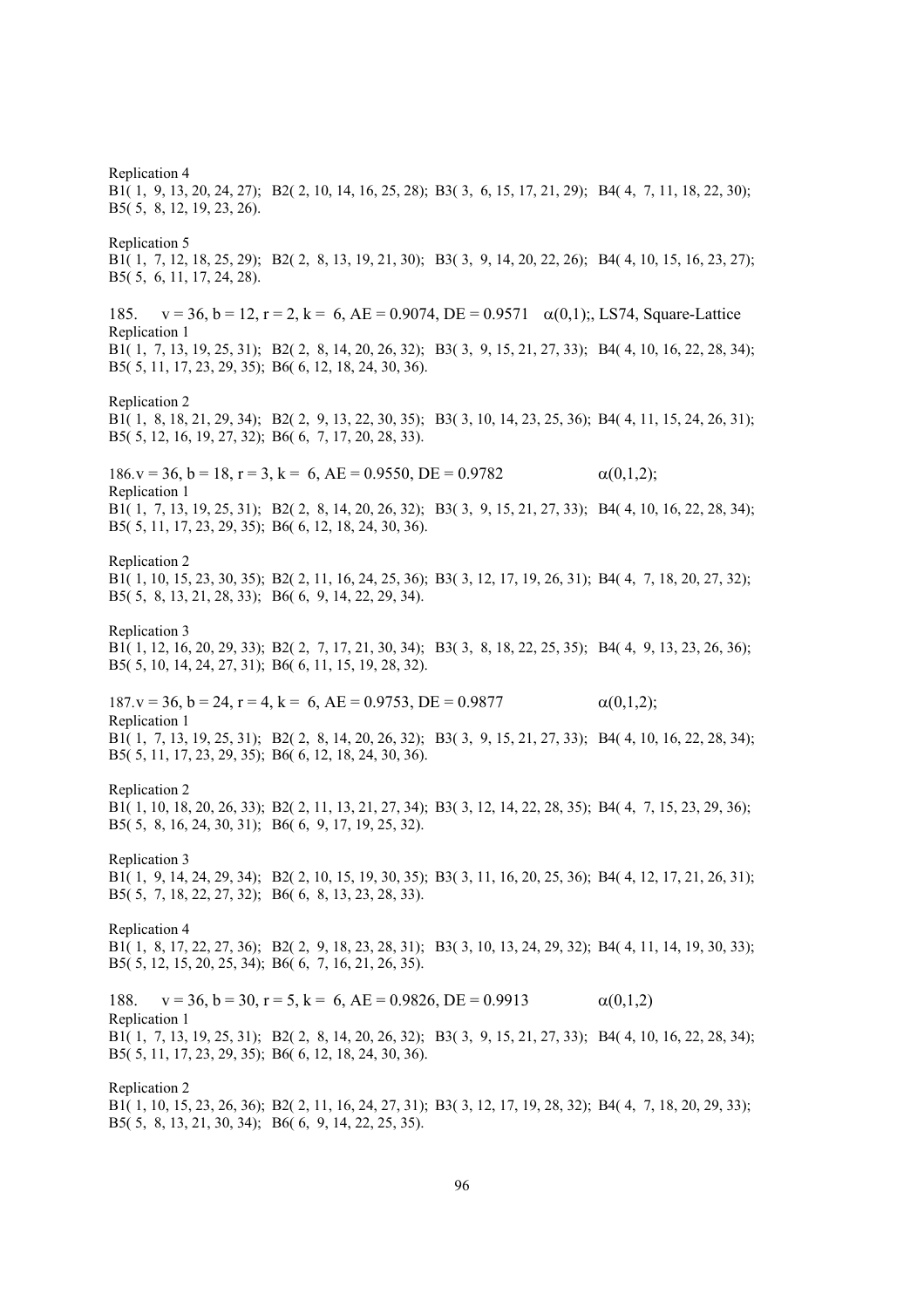Replication 3 B1( 1, 11, 14, 20, 30, 34); B2( 2, 12, 15, 21, 25, 35); B3( 3, 7, 16, 22, 26, 36); B4( 4, 8, 17, 23, 27, 31); B5( 5, 9, 18, 24, 28, 32); B6( 6, 10, 13, 19, 29, 33). Replication 4 B1( 1, 8, 18, 22, 27, 35); B2( 2, 9, 13, 23, 28, 36); B3( 3, 10, 14, 24, 29, 31); B4( 4, 11, 15, 19, 30, 32); B5( 5, 12, 16, 20, 25, 33); B6( 6, 7, 17, 21, 26, 34). Replication 5 B1( 1, 9, 16, 21, 29, 32); B2( 2, 10, 17, 22, 30, 33); B3( 3, 11, 18, 23, 25, 34); B4( 4, 12, 13, 24, 26, 35); B5( 5, 7, 14, 19, 27, 36); B6( 6, 8, 15, 20, 28, 31). 189.  $v = 42$ ,  $b = 14$ ,  $r = 2$ ,  $k = 6$ ,  $AE = 0.8946$ ,  $DE = 0.9524$   $\alpha(0,1)$ , Rect.-Lattice Replication 1 B1( 1, 8, 15, 22, 29, 36); B2( 2, 9, 16, 23, 30, 37); B3( 3, 10, 17, 24, 31, 38); B4( 4, 11, 18, 25, 32, 39); B5( 5, 12, 19, 26, 33, 40); B6( 6, 13, 20, 27, 34, 41); B7( 7, 14, 21, 28, 35, 42). Replication 2 B1( 1, 9, 21, 25, 34, 40); B2( 2, 10, 15, 26, 35, 41); B3( 3, 11, 16, 27, 29, 42); B4( 4, 12, 17, 28, 30, 36); B5( 5, 13, 18, 22, 31, 37); B6( 6, 14, 19, 23, 32, 38); B7( 7, 8, 20, 24, 33, 39). 190.  $v = 42$ ,  $b = 21$ ,  $r = 3$ ,  $k = 6$ ,  $AE = 0.9539$ ,  $DE = 0.9776$   $\alpha(0,1)$ , Rect-Lattice Replication 1 B1( 1, 8, 15, 22, 29, 36); B2( 2, 9, 16, 23, 30, 37); B3( 3, 10, 17, 24, 31, 38); B4( 4, 11, 18, 25, 32, 39); B5( 5, 12, 19, 26, 33, 40); B6( 6, 13, 20, 27, 34, 41); B7( 7, 14, 21, 28, 35, 42). Replication 2 B1( 1, 11, 20, 28, 31, 40); B2( 2, 12, 21, 22, 32, 41); B3( 3, 13, 15, 23, 33, 42); B4( 4, 14, 16, 24, 34, 36); B5( 5, 8, 17, 25, 35, 37); B6( 6, 9, 18, 26, 29, 38); B7( 7, 10, 19, 27, 30, 39). Replication 3 B1( 1, 14, 17, 26, 30, 41); B2( 2, 8, 18, 27, 31, 42); B3( 3, 9, 19, 28, 32, 36); B4( 4, 10, 20, 22, 33, 37); B5( 5, 11, 21, 23, 34, 38); B6( 6, 12, 15, 24, 35, 39); B7( 7, 13, 16, 25, 29, 40). 191.  $v = 42$ ,  $b = 28$ ,  $r = 4$ ,  $k = 6$ ,  $AE = 0.9721$ ,  $DE = 0.9862$   $\alpha(0,1,2)$ Replication 1 B1( 1, 8, 15, 22, 29, 36); B2( 2, 9, 16, 23, 30, 37); B3( 3, 10, 17, 24, 31, 38); B4( 4, 11, 18, 25, 32, 39); B5( 5, 12, 19, 26, 33, 40); B6( 6, 13, 20, 27, 34, 41); B7( 7, 14, 21, 28, 35, 42). Replication 2 B1( 1, 14, 19, 24, 32, 41); B2( 2, 8, 20, 25, 33, 42); B3( 3, 9, 21, 26, 34, 36); B4( 4, 10, 15, 27, 35, 37); B5( 5, 11, 16, 28, 29, 38); B6( 6, 12, 17, 22, 30, 39); B7( 7, 13, 18, 23, 31, 40). Replication 3 B1( 1, 9, 20, 28, 31, 39); B2( 2, 10, 21, 22, 32, 40); B3( 3, 11, 15, 23, 33, 41); B4( 4, 12, 16, 24, 34, 42); B5( 5, 13, 17, 25, 35, 36); B6( 6, 14, 18, 26, 29, 37); B7( 7, 8, 19, 27, 30, 38). Replication 4 B1( 1, 11, 17, 27, 34, 40); B2( 2, 12, 18, 28, 35, 41); B3( 3, 13, 19, 22, 29, 42); B4( 4, 14, 20, 23, 30, 36); B5( 5, 8, 21, 24, 31, 37); B6( 6, 9, 15, 25, 32, 38); B7( 7, 10, 16, 26, 33, 39). 192.  $v = 42$ ,  $b = 35$ ,  $r = 5$ ,  $k = 6$ ,  $AE = 0.9802$ ,  $DE = 0.9901$   $\alpha(0,1,2)$ Replication 1 B1( 1, 8, 15, 22, 29, 36); B2( 2, 9, 16, 23, 30, 37); B3( 3, 10, 17, 24, 31, 38); B4( 4, 11, 18, 25, 32, 39); B5( 5, 12, 19, 26, 33, 40); B6( 6, 13, 20, 27, 34, 41); B7( 7, 14, 21, 28, 35, 42).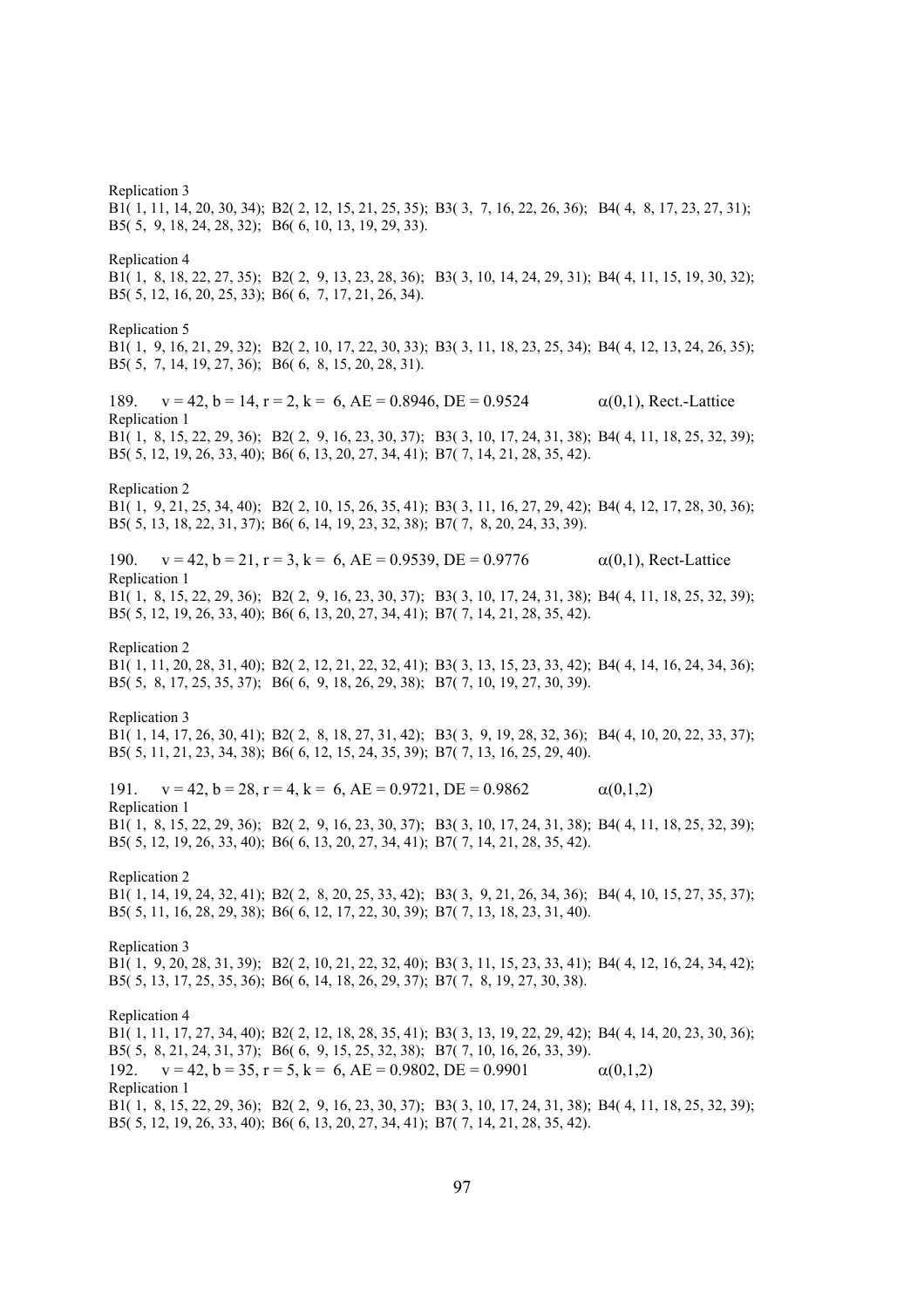Replication 2 B1( 1, 9, 18, 25, 31, 40); B2( 2, 10, 19, 26, 32, 41); B3( 3, 11, 20, 27, 33, 42); B4( 4, 12, 21, 28, 34, 36); B5( 5, 13, 15, 22, 35, 37); B6( 6, 14, 16, 23, 29, 38); B7( 7, 8, 17, 24, 30, 39). Replication 3 B1( 1, 10, 21, 23, 33, 39); B2( 2, 11, 15, 24, 34, 40); B3( 3, 12, 16, 25, 35, 41); B4( 4, 13, 17, 26, 29, 42); B5( 5, 14, 18, 27, 30, 36); B6( 6, 8, 19, 28, 31, 37); B7( 7, 9, 20, 22, 32, 38). Replication 4 B1( 1, 14, 20, 26, 30, 41); B2( 2, 8, 21, 27, 31, 42); B3( 3, 9, 15, 28, 32, 36); B4( 4, 10, 16, 22, 33, 37); B5( 5, 11, 17, 23, 34, 38); B6( 6, 12, 18, 24, 35, 39); B7( 7, 13, 19, 25, 29, 40). Replication 5 B1( 1, 12, 17, 27, 32, 37); B2( 2, 13, 18, 28, 33, 38); B3( 3, 14, 19, 22, 34, 39); B4( 4, 8, 20, 23, 35, 40); B5( 5, 9, 21, 24, 29, 41); B6( 6, 10, 15, 25, 30, 42); B7( 7, 11, 16, 26, 31, 36). 193.  $v = 48$ ,  $b = 16$ ,  $r = 2$ ,  $k = 6$ ,  $AE = 0.8844$ ,  $DE = 0.9488$  (0,1) Replication 1 B1( 1, 9, 17, 25, 33, 41); B2( 2, 10, 18, 26, 34, 42); B3( 3, 11, 19, 27, 35, 43); B4( 4, 12, 20, 28, 36, 44); B5( 5, 13, 21, 29, 37, 45); B6( 6, 14, 22, 30, 38, 46); B7( 7, 15, 23, 31, 39, 47); B8( 8, 16, 24, 32, 40, 48). Replication 2 B1( 1, 10, 22, 27, 40, 44); B2( 2, 11, 23, 28, 33, 45); B3( 3, 12, 24, 29, 34, 46); B4( 4, 13, 17, 30, 35, 47); B5( 5, 14, 18, 31, 36, 48); B6( 6, 15, 19, 32, 37, 41); B7( 7, 16, 20, 25, 38, 42); B8( 8, 9, 21, 26, 39, 43). 194.  $v = 48$ ,  $b = 24$ ,  $r = 3$ ,  $k = 6$ ,  $AE = 0.9482$ ,  $DE = 0.9752$   $\alpha(0,1)$ Replication 1 B1( 1, 9, 17, 25, 33, 41); B2( 2, 10, 18, 26, 34, 42); B3( 3, 11, 19, 27, 35, 43); B4( 4, 12, 20, 28, 36, 44); B5( 5, 13, 21, 29, 37, 45); B6( 6, 14, 22, 30, 38, 46); B7( 7, 15, 23, 31, 39, 47); B8( 8, 16, 24, 32, 40, 48). Replication 2 B1( 1, 16, 20, 30, 37, 43); B2( 2, 9, 21, 31, 38, 44); B3( 3, 10, 22, 32, 39, 45); B4( 4, 11, 23, 25, 40, 46); B5( 5, 12, 24, 26, 33, 47); B6( 6, 13, 17, 27, 34, 48); B7( 7, 14, 18, 28, 35, 41); B8( 8, 15, 19, 29, 36, 42). Replication 3 B1( 1, 14, 19, 26, 40, 45); B2( 2, 15, 20, 27, 33, 46); B3( 3, 16, 21, 28, 34, 47); B4( 4, 9, 22, 29, 35, 48); B5( 5, 10, 23, 30, 36, 41); B6( 6, 11, 24, 31, 37, 42); B7( 7, 12, 17, 32, 38, 43); B8( 8, 13, 18, 25, 39, 44). 195.  $v = 48$ ,  $b = 32$ ,  $r = 4$ ,  $k = 6$ ,  $AE = 0.9682$ ,  $DE = 0.9844$   $\alpha(0,1,2)$ Replication 1 B1( 1, 9, 17, 25, 33, 41); B2( 2, 10, 18, 26, 34, 42); B3( 3, 11, 19, 27, 35, 43); B4( 4, 12, 20, 28, 36, 44); B5( 5, 13, 21, 29, 37, 45); B6( 6, 14, 22, 30, 38, 46); B7( 7, 15, 23, 31, 39, 47); B8( 8, 16, 24, 32, 40, 48). Replication 2 B1( 1, 12, 21, 26, 40, 43); B2( 2, 13, 22, 27, 33, 44); B3( 3, 14, 23, 28, 34, 45); B4( 4, 15, 24, 29, 35, 46); B5( 5, 16, 17, 30, 36, 47); B6( 6, 9, 18, 31, 37, 48); B7( 7, 10, 19, 32, 38, 41); B8( 8, 11, 20, 25, 39, 42). Replication 3 B1( 1, 15, 24, 30, 34, 44); B2( 2, 16, 17, 31, 35, 45); B3( 3, 9, 18, 32, 36, 46); B4( 4, 10, 19, 25, 37, 47); B5( 5, 11, 20, 26, 38, 48); B6( 6, 12, 21, 27, 39, 41); B7( 7, 13, 22, 28, 40, 42); B8( 8, 14, 23, 29, 33, 43). Replication 4 B1( 1, 10, 23, 27, 36, 48); B2( 2, 11, 24, 28, 37, 41); B3( 3, 12, 17, 29, 38, 42); B4( 4, 13, 18, 30, 39, 43); B5( 5, 14, 19, 31, 40, 44); B6( 6, 15, 20, 32, 33, 45); B7( 7, 16, 21, 25, 34, 46); B8( 8, 9, 22, 26, 35, 47).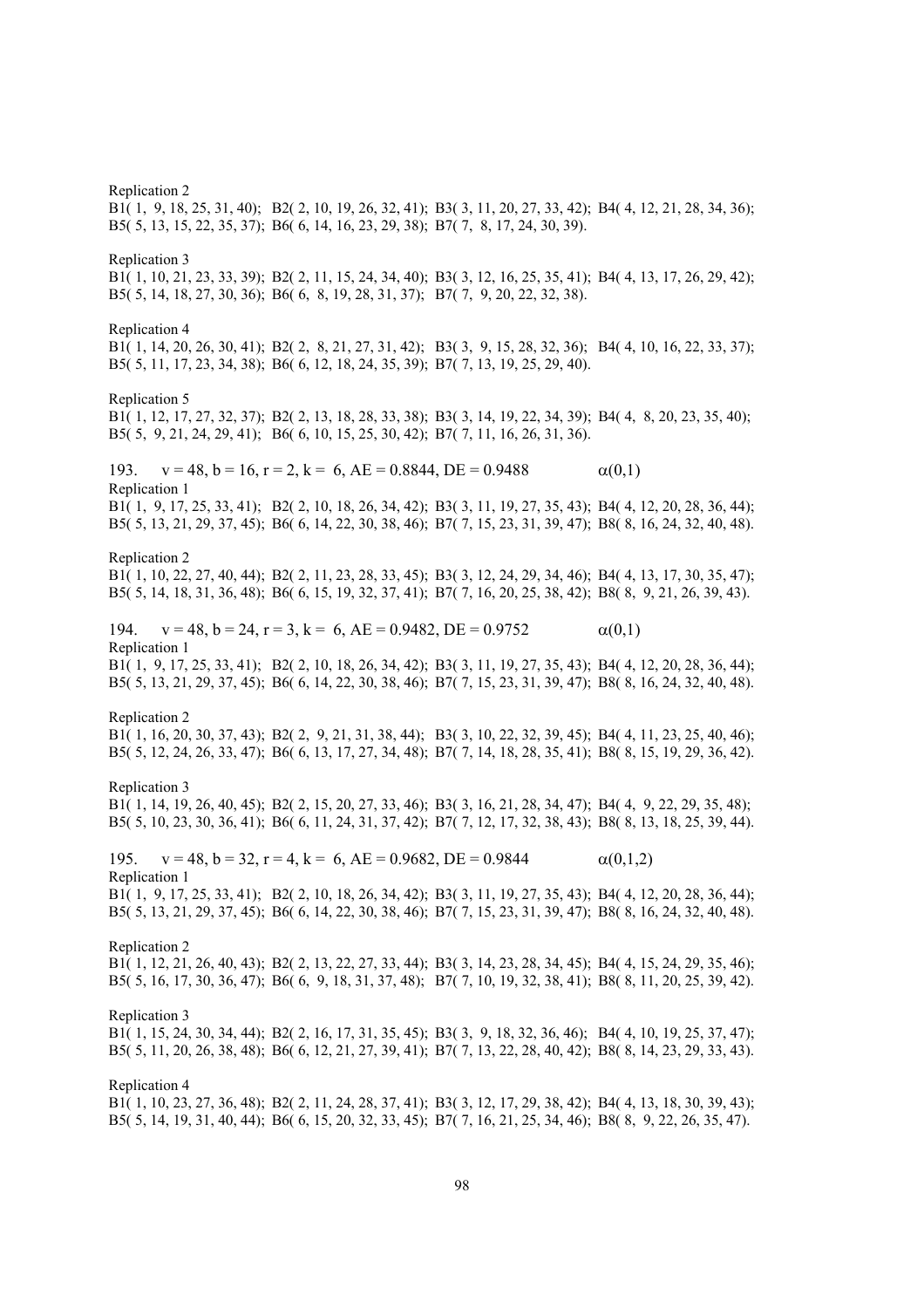196.  $v = 48$ ,  $b = 40$ ,  $r = 5$ ,  $k = 6$ ,  $AE = 0.9771$ ,  $DE = 0.9888$   $\alpha(0,1,2)$ Replication 1 B1( 1, 9, 17, 25, 33, 41); B2( 2, 10, 18, 26, 34, 42); B3( 3, 11, 19, 27, 35, 43); B4( 4, 12, 20, 28, 36, 44); B5( 5, 13, 21, 29, 37, 45); B6( 6, 14, 22, 30, 38, 46); B7( 7, 15, 23, 31, 39, 47); B8( 8, 16, 24, 32, 40, 48). Replication 2 B1( 1, 11, 23, 30, 34, 48); B2( 2, 12, 24, 31, 35, 41); B3( 3, 13, 17, 32, 36, 42); B4( 4, 14, 18, 25, 37, 43); B5( 5, 15, 19, 26, 38, 44); B6( 6, 16, 20, 27, 39, 45); B7( 7, 9, 21, 28, 40, 46); B8( 8, 10, 22, 29, 33, 47). Replication 3 B1( 1, 12, 18, 27, 40, 44); B2( 2, 13, 19, 28, 33, 45); B3( 3, 14, 20, 29, 34, 46); B4( 4, 15, 21, 30, 35, 47); B5( 5, 16, 22, 31, 36, 48); B6( 6, 9, 23, 32, 37, 41); B7( 7, 10, 24, 25, 38, 42); B8( 8, 11, 17, 26, 39, 43). Replication 4 B1( 1, 15, 22, 32, 35, 45); B2( 2, 16, 23, 25, 36, 46); B3( 3, 9, 24, 26, 37, 47); B4( 4, 10, 17, 27, 38, 48); B5( 5, 11, 18, 28, 39, 41); B6( 6, 12, 19, 29, 40, 42); B7( 7, 13, 20, 30, 33, 43); B8( 8, 14, 21, 31, 34, 44). Replication 5 B1( 1, 10, 20, 31, 37, 46); B2( 2, 11, 21, 32, 38, 47); B3( 3, 12, 22, 25, 39, 48); B4( 4, 13, 23, 26, 40, 41); B5( 5, 14, 24, 27, 33, 42); B6( 6, 15, 17, 28, 34, 43); B7( 7, 16, 18, 29, 35, 44); B8( 8, 9, 19, 30, 36, 45). 197.  $v = 54$ ,  $b = 18$ ,  $r = 2$ ,  $k = 6$ ,  $AE = 0.8769$ ,  $DE = 0.9460$  (0,1) Replication 1 B1( 1, 10, 19, 28, 37, 46); B2( 2, 11, 20, 29, 38, 47); B3( 3, 12, 21, 30, 39, 48); B4( 4, 13, 22, 31, 40, 49); B5( 5, 14, 23, 32, 41, 50); B6( 6, 15, 24, 33, 42, 51); B7( 7, 16, 25, 34, 43, 52); B8( 8, 17, 26, 35, 44, 53); B9( 9, 18, 27, 36, 45, 54). Replication 2 B1( 1, 18, 25, 31, 39, 53); B2( 2, 10, 26, 32, 40, 54); B3( 3, 11, 27, 33, 41, 46); B4( 4, 12, 19, 34, 42, 47); B5( 5, 13, 20, 35, 43, 48); B6( 6, 14, 21, 36, 44, 49); B7( 7, 15, 22, 28, 45, 50); B8( 8, 16, 23, 29, 37, 51); B9( 9, 17, 24, 30, 38, 52). 198.  $v = 54$ ,  $b = 27$ ,  $r = 3$ ,  $k = 6$ ,  $AE = 0.9431$ ,  $DE = 0.9731$  (0,1) Replication 1 B1( 1, 10, 19, 28, 37, 46); B2( 2, 11, 20, 29, 38, 47); B3( 3, 12, 21, 30, 39, 48); B4( 4, 13, 22, 31, 40, 49); B5( 5, 14, 23, 32, 41, 50); B6( 6, 15, 24, 33, 42, 51); B7( 7, 16, 25, 34, 43, 52); B8( 8, 17, 26, 35, 44, 53); B9( 9, 18, 27, 36, 45, 54). Replication 2 B1( 1, 12, 22, 29, 42, 54); B2( 2, 13, 23, 30, 43, 46); B3( 3, 14, 24, 31, 44, 47); B4( 4, 15, 25, 32, 45, 48); B5( 5, 16, 26, 33, 37, 49); B6( 6, 17, 27, 34, 38, 50); B7( 7, 18, 19, 35, 39, 51); B8( 8, 10, 20, 36, 40, 52); B9( 9, 11, 21, 28, 41, 53). Replication 3 B1( 1, 15, 26, 34, 41, 47); B2( 2, 16, 27, 35, 42, 48); B3( 3, 17, 19, 36, 43, 49); B4( 4, 18, 20, 28, 44, 50); B5( 5, 10, 21, 29, 45, 51); B6( 6, 11, 22, 30, 37, 52); B7( 7, 12, 23, 31, 38, 53); B8( 8, 13, 24, 32, 39, 54); B9( 9, 14, 25, 33, 40, 46).

199.  $v = 54$ ,  $b = 36$ ,  $r = 4$ ,  $k = 6$ ,  $AE = 0.9671$ ,  $DE = 0.9839$   $\alpha(0,1)$ Replication 1 B1( 1, 10, 19, 28, 37, 46); B2( 2, 11, 20, 29, 38, 47); B3( 3, 12, 21, 30, 39, 48); B4( 4, 13, 22, 31, 40, 49); B5( 5, 14, 23, 32, 41, 50); B6( 6, 15, 24, 33, 42, 51); B7( 7, 16, 25, 34, 43, 52); B8( 8, 17, 26, 35, 44, 53);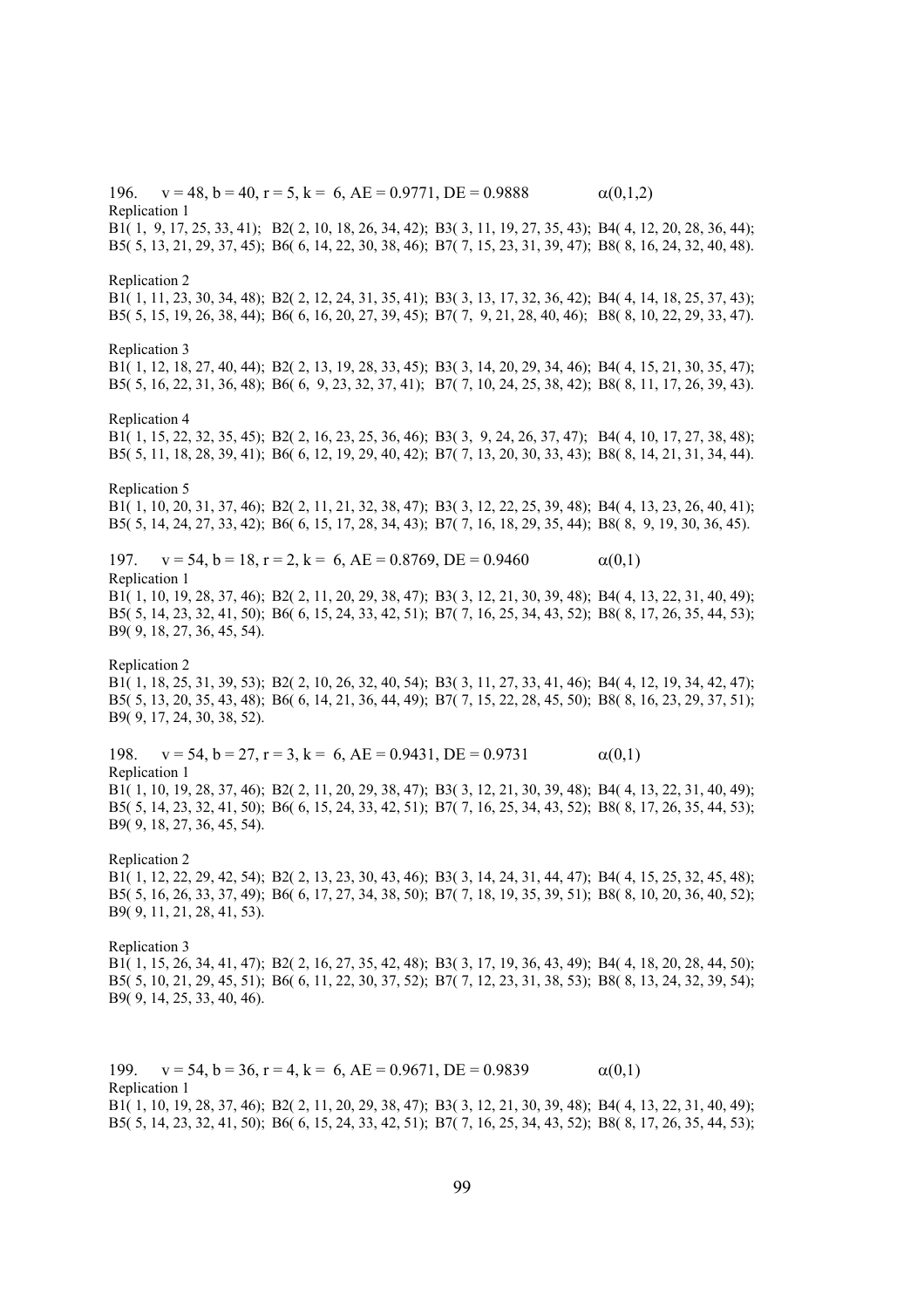B9( 9, 18, 27, 36, 45, 54).

Replication 2 B1( 1, 12, 26, 34, 42, 47); B2( 2, 13, 27, 35, 43, 48); B3( 3, 14, 19, 36, 44, 49); B4( 4, 15, 20, 28, 45, 50); B5( 5, 16, 21, 29, 37, 51); B6( 6, 17, 22, 30, 38, 52); B7( 7, 18, 23, 31, 39, 53); B8( 8, 10, 24, 32, 40, 54); B9( 9, 11, 25, 33, 41, 46). Replication 3 B1( 1, 17, 25, 32, 39, 49); B2( 2, 18, 26, 33, 40, 50); B3( 3, 10, 27, 34, 41, 51); B4( 4, 11, 19, 35, 42, 52); B5( 5, 12, 20, 36, 43, 53); B6( 6, 13, 21, 28, 44, 54); B7( 7, 14, 22, 29, 45, 46); B8( 8, 15, 23, 30, 37, 47); B9( 9, 16, 24, 31, 38, 48). Replication 4 B1( 1, 13, 23, 36, 38, 51); B2( 2, 14, 24, 28, 39, 52); B3( 3, 15, 25, 29, 40, 53); B4( 4, 16, 26, 30, 41, 54); B5( 5, 17, 27, 31, 42, 46); B6( 6, 18, 19, 32, 43, 47); B7( 7, 10, 20, 33, 44, 48); B8( 8, 11, 21, 34, 45, 49); B9( 9, 12, 22, 35, 37, 50). 200.  $v = 54$ ,  $b = 45$ ,  $r = 5$ ,  $k = 6$ ,  $AE = 0.9760$ ,  $DE = 0.9881$   $\alpha(0,1,2)$ Replication 1 B1( 1, 10, 19, 28, 37, 46); B2( 2, 11, 20, 29, 38, 47); B3( 3, 12, 21, 30, 39, 48); B4( 4, 13, 22, 31, 40, 49); B5( 5, 14, 23, 32, 41, 50); B6( 6, 15, 24, 33, 42, 51); B7( 7, 16, 25, 34, 43, 52); B8( 8, 17, 26, 35, 44, 53); B9( 9, 18, 27, 36, 45, 54). Replication 2 B1( 1, 16, 20, 32, 39, 52); B2( 2, 17, 21, 33, 40, 53); B3( 3, 18, 22, 34, 41, 54); B4( 4, 10, 23, 35, 42, 46); B5( 5, 11, 24, 36, 43, 47); B6( 6, 12, 25, 28, 44, 48); B7( 7, 13, 26, 29, 45, 49); B8( 8, 14, 27, 30, 37, 50); B9( 9, 15, 19, 31, 38, 51). Replication 3 B1( 1, 11, 22, 30, 44, 51); B2( 2, 12, 23, 31, 45, 52); B3( 3, 13, 24, 32, 37, 53); B4( 4, 14, 25, 33, 38, 54); B5( 5, 15, 26, 34, 39, 46); B6( 6, 16, 27, 35, 40, 47); B7( 7, 17, 19, 36, 41, 48); B8( 8, 18, 20, 28, 42, 49); B9( 9, 10, 21, 29, 43, 50). Replication 4 B1( 1, 14, 21, 34, 42, 47); B2( 2, 15, 22, 35, 43, 48); B3( 3, 16, 23, 36, 44, 49); B4( 4, 17, 24, 28, 45, 50); B5( 5, 18, 25, 29, 37, 51); B6( 6, 10, 26, 30, 38, 52); B7( 7, 11, 27, 31, 39, 53); B8( 8, 12, 19, 32, 40, 54); B9( 9, 13, 20, 33, 41, 46). Replication 5 B1( 1, 17, 26, 31, 43, 54); B2( 2, 18, 27, 32, 44, 46); B3( 3, 10, 19, 33, 45, 47); B4( 4, 11, 20, 34, 37, 48); B5( 5, 12, 21, 35, 38, 49); B6( 6, 13, 22, 36, 39, 50); B7( 7, 14, 23, 28, 40, 51); B8( 8, 15, 24, 29, 41, 52); B9( 9, 16, 25, 30, 42, 53). 201.  $v = 60$ ,  $b = 20$ ,  $r = 2$ ,  $k = 6$ ,  $AE = 0.8707$ ,  $DE = 0.9438$   $\alpha(0,1)$ Replication 1 B1( 1, 11, 21, 31, 41, 51); B2( 2, 12, 22, 32, 42, 52); B3( 3, 13, 23, 33, 43, 53); B4( 4, 14, 24, 34, 44, 54); B5( 5, 15, 25, 35, 45, 55); B6( 6, 16, 26, 36, 46, 56); B7( 7, 17, 27, 37, 47, 57); B8( 8, 18, 28, 38, 48, 58); B9( 9, 19, 29, 39, 49, 59); B10(10, 20, 30, 40, 50, 60).

Replication 2 B1( 1, 12, 28, 33, 46, 60); B2( 2, 13, 29, 34, 47, 51); B3( 3, 14, 30, 35, 48, 52); B4( 4, 15, 21, 36, 49, 53); B5( 5, 16, 22, 37, 50, 54); B6( 6, 17, 23, 38, 41, 55); B7( 7, 18, 24, 39, 42, 56); B8( 8, 19, 25, 40, 43, 57); B9( 9, 20, 26, 31, 44, 58); B10(10, 11, 27, 32, 45, 59).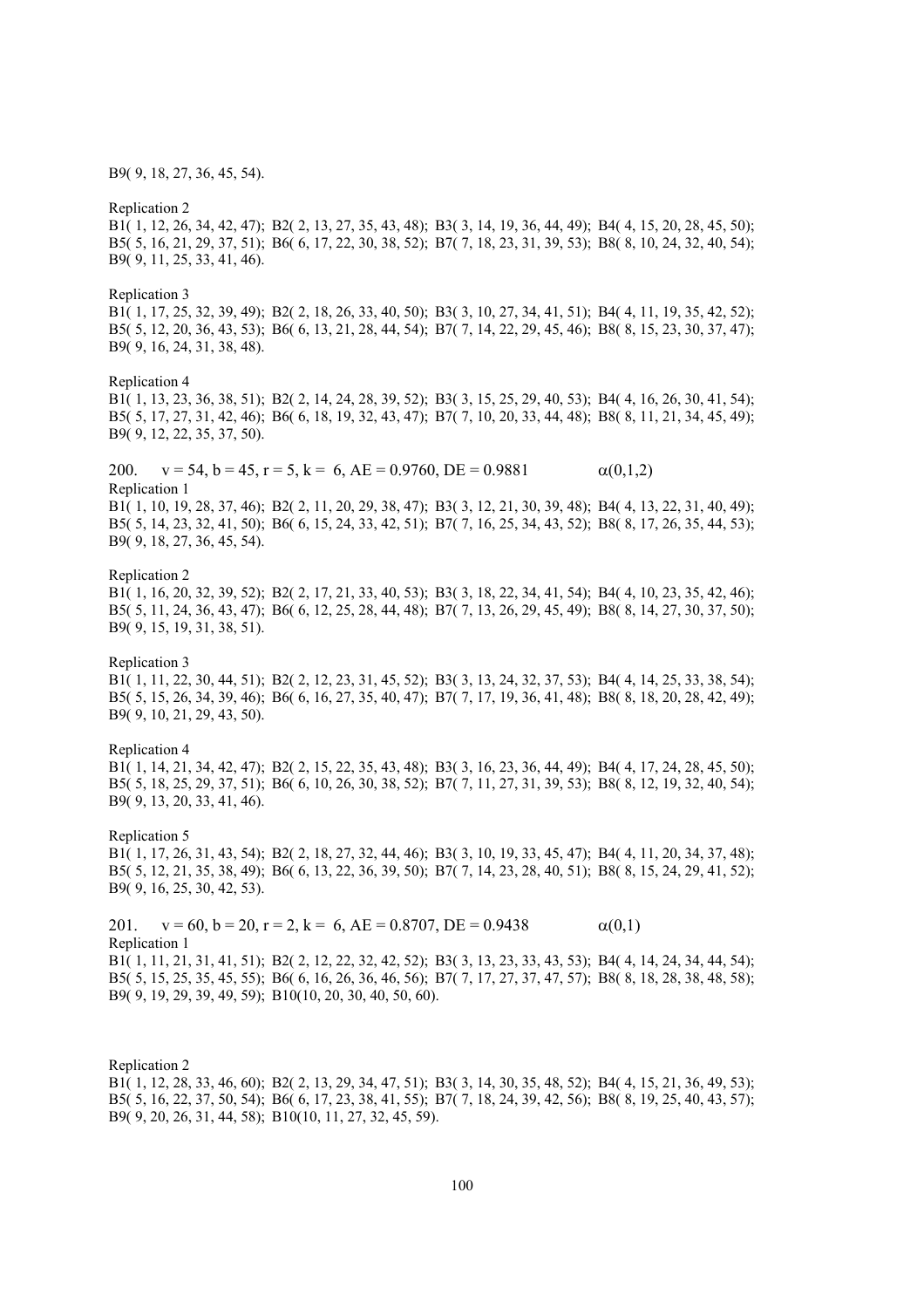202.  $v = 60$ ,  $b = 30$ ,  $r = 3$ ,  $k = 6$ ,  $AE = 0.9414$ ,  $DE = 0.9722$   $\alpha(0,1)$ Replication 1 B1( 1, 11, 21, 31, 41, 51); B2( 2, 12, 22, 32, 42, 52); B3( 3, 13, 23, 33, 43, 53); B4( 4, 14, 24, 34, 44, 54); B5( 5, 15, 25, 35, 45, 55); B6( 6, 16, 26, 36, 46, 56); B7( 7, 17, 27, 37, 47, 57); B8( 8, 18, 28, 38, 48, 58); B9( 9, 19, 29, 39, 49, 59); B10(10, 20, 30, 40, 50, 60). Replication 2 B1( 1, 18, 25, 32, 44, 59); B2( 2, 19, 26, 33, 45, 60); B3( 3, 20, 27, 34, 46, 51); B4( 4, 11, 28, 35, 47, 52); B5( 5, 12, 29, 36, 48, 53); B6( 6, 13, 30, 37, 49, 54); B7( 7, 14, 21, 38, 50, 55); B8( 8, 15, 22, 39, 41, 56); B9( 9, 16, 23, 40, 42, 57); B10(10, 17, 24, 31, 43, 58). Replication 3 B1( 1, 15, 30, 33, 48, 57); B2( 2, 16, 21, 34, 49, 58); B3( 3, 17, 22, 35, 50, 59); B4( 4, 18, 23, 36, 41, 60); B5( 5, 19, 24, 37, 42, 51); B6( 6, 20, 25, 38, 43, 52); B7( 7, 11, 26, 39, 44, 53); B8( 8, 12, 27, 40, 45, 54); B9( 9, 13, 28, 31, 46, 55); B10(10, 14, 29, 32, 47, 56). 203.  $v = 60$ ,  $b = 40$ ,  $r = 4$ ,  $k = 6$ ,  $AE = 0.9648$ ,  $DE = 0.9828$  (0,1) Replication 1 B1( 1, 11, 21, 31, 41, 51); B2( 2, 12, 22, 32, 42, 52); B3( 3, 13, 23, 33, 43, 53); B4( 4, 14, 24, 34, 44, 54); B5( 5, 15, 25, 35, 45, 55); B6( 6, 16, 26, 36, 46, 56); B7( 7, 17, 27, 37, 47, 57); B8( 8, 18, 28, 38, 48, 58); B9( 9, 19, 29, 39, 49, 59); B10(10, 20, 30, 40, 50, 60). Replication 2 B1( 1, 15, 24, 32, 43, 58); B2( 2, 16, 25, 33, 44, 59); B3( 3, 17, 26, 34, 45, 60); B4( 4, 18, 27, 35, 46, 51); B5( 5, 19, 28, 36, 47, 52); B6( 6, 20, 29, 37, 48, 53); B7( 7, 11, 30, 38, 49, 54); B8( 8, 12, 21, 39, 50, 55); B9( 9, 13, 22, 40, 41, 56); B10(10, 14, 23, 31, 42, 57). Replication 3 B1( 1, 18, 23, 36, 49, 55); B2( 2, 19, 24, 37, 50, 56); B3( 3, 20, 25, 38, 41, 57); B4( 4, 11, 26, 39, 42, 58); B5( 5, 12, 27, 40, 43, 59); B6( 6, 13, 28, 31, 44, 60); B7( 7, 14, 29, 32, 45, 51); B8( 8, 15, 30, 33, 46, 52); B9( 9, 16, 21, 34, 47, 53); B10(10, 17, 22, 35, 48, 54). Replication 4 B1( 1, 17, 29, 40, 44, 52); B2( 2, 18, 30, 31, 45, 53); B3( 3, 19, 21, 32, 46, 54); B4( 4, 20, 22, 33, 47, 55); B5( 5, 11, 23, 34, 48, 56); B6( 6, 12, 24, 35, 49, 57); B7( 7, 13, 25, 36, 50, 58); B8( 8, 14, 26, 37, 41, 59); B9( 9, 15, 27, 38, 42, 60); B10(10, 16, 28, 39, 43, 51). 204.  $v = 60$ ,  $b = 50$ ,  $r = 5$ ,  $k = 6$ ,  $AE = 0.9765$ ,  $DE = 0.9884$   $\alpha(0,1)$ Replication 1 B1( 1, 11, 21, 31, 41, 51); B2( 2, 12, 22, 32, 42, 52); B3( 3, 13, 23, 33, 43, 53); B4( 4, 14, 24, 34, 44, 54); B5( 5, 15, 25, 35, 45, 55); B6( 6, 16, 26, 36, 46, 56); B7( 7, 17, 27, 37, 47, 57); B8( 8, 18, 28, 38, 48, 58); B9( 9, 19, 29, 39, 49, 59); B10(10, 20, 30, 40, 50, 60). Replication 2 B1( 1, 15, 26, 34, 48, 52); B2( 2, 16, 27, 35, 49, 53); B3( 3, 17, 28, 36, 50, 54); B4( 4, 18, 29, 37, 41, 55); B5( 5, 19, 30, 38, 42, 56); B6( 6, 20, 21, 39, 43, 57); B7( 7, 11, 22, 40, 44, 58); B8( 8, 12, 23, 31, 45, 59); B9( 9, 13, 24, 32, 46, 60); B10(10, 14, 25, 33, 47, 51).

Replication 3 B1( 1, 17, 22, 33, 46, 59); B2( 2, 18, 23, 34, 47, 60); B3( 3, 19, 24, 35, 48, 51); B4( 4, 20, 25, 36, 49, 52); B5( 5, 11, 26, 37, 50, 53); B6( 6, 12, 27, 38, 41, 54); B7( 7, 13, 28, 39, 42, 55); B8( 8, 14, 29, 40, 43, 56); B9( 9, 15, 30, 31, 44, 57); B10(10, 16, 21, 32, 45, 58).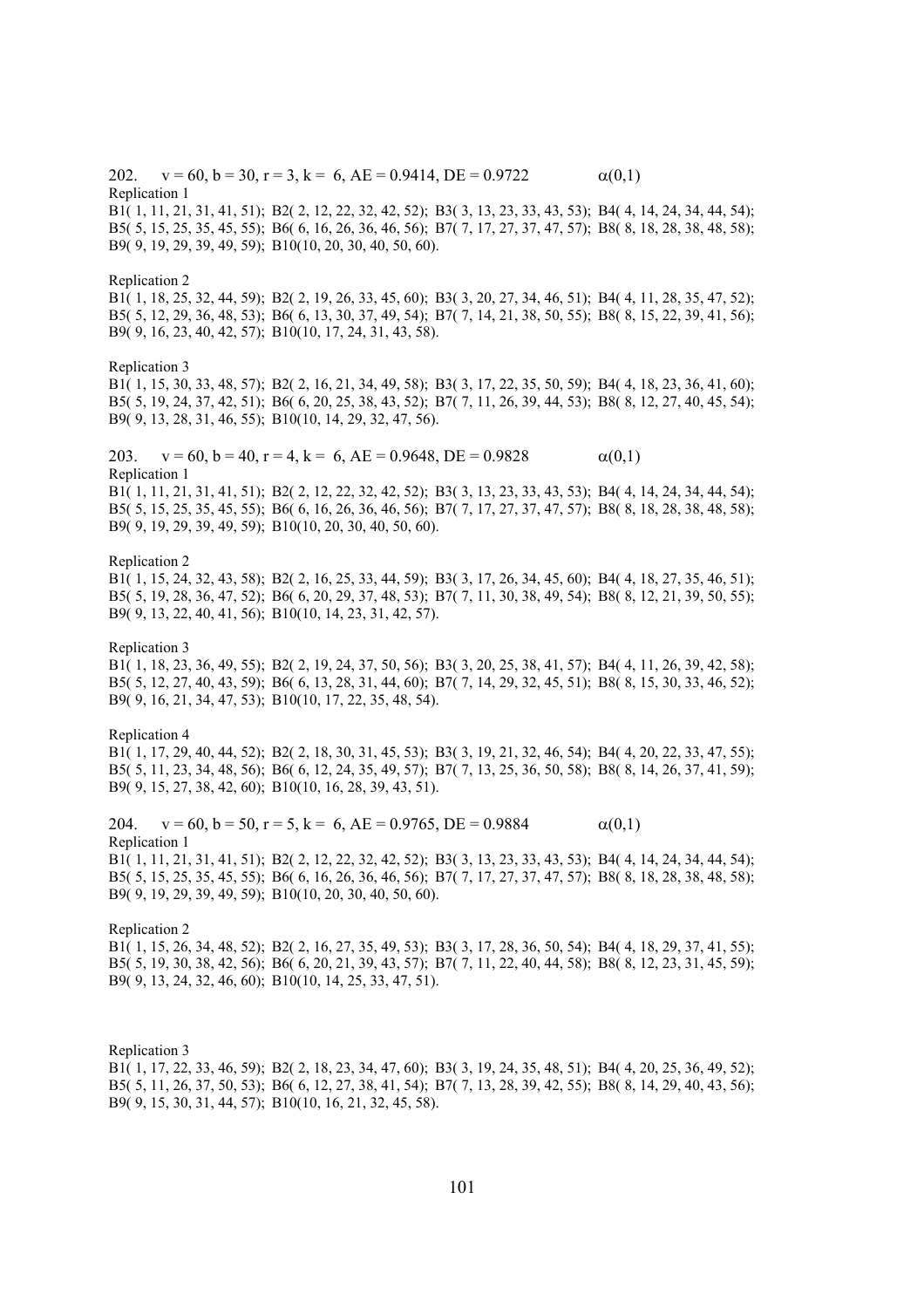Replication 4 B1( 1, 12, 24, 40, 49, 55); B2( 2, 13, 25, 31, 50, 56); B3( 3, 14, 26, 32, 41, 57); B4( 4, 15, 27, 33, 42, 58); B5( 5, 16, 28, 34, 43, 59); B6( 6, 17, 29, 35, 44, 60); B7( 7, 18, 30, 36, 45, 51); B8( 8, 19, 21, 37, 46, 52); B9( 9, 20, 22, 38, 47, 53); B10(10, 11, 23, 39, 48, 54). Replication 5 B1( 1, 14, 27, 39, 45, 60); B2( 2, 15, 28, 40, 46, 51); B3( 3, 16, 29, 31, 47, 52); B4( 4, 17, 30, 32, 48, 53); B5( 5, 18, 21, 33, 49, 54); B6( 6, 19, 22, 34, 50, 55); B7( 7, 20, 23, 35, 41, 56); B8( 8, 11, 24, 36, 42, 57); B9( 9, 12, 25, 37, 43, 58); B10(10, 13, 26, 38, 44, 59). 205.  $v = 66$ ,  $b = 22$ ,  $r = 2$ ,  $k = 6$ ,  $AE = 0.8667$ ,  $DE = 0.9421$   $\alpha(0,1)$ Replication 1 B1( 1, 12, 23, 34, 45, 56); B2( 2, 13, 24, 35, 46, 57); B3( 3, 14, 25, 36, 47, 58); B4( 4, 15, 26, 37, 48, 59); B5( 5, 16, 27, 38, 49, 60); B6( 6, 17, 28, 39, 50, 61); B7( 7, 18, 29, 40, 51, 62); B8( 8, 19, 30, 41, 52, 63); B9( 9, 20, 31, 42, 53, 64); B10(10, 21, 32, 43, 54, 65); B11(11, 22, 33, 44, 55, 66). Replication 2 B1( 1, 22, 29, 38, 54, 63); B2( 2, 12, 30, 39, 55, 64); B3( 3, 13, 31, 40, 45, 65); B4( 4, 14, 32, 41, 46, 66); B5( 5, 15, 33, 42, 47, 56); B6( 6, 16, 23, 43, 48, 57); B7( 7, 17, 24, 44, 49, 58); B8( 8, 18, 25, 34, 50, 59); B9( 9, 19, 26, 35, 51, 60); B10(10, 20, 27, 36, 52, 61); B11(11, 21, 28, 37, 53, 62). 206.  $v = 66$ ,  $b = 33$ ,  $r = 3$ ,  $k = 6$ ,  $AE = 0.9387$ ,  $DE = 0.9710$  (0,1) Replication 1 B1( 1, 12, 23, 34, 45, 56); B2( 2, 13, 24, 35, 46, 57); B3( 3, 14, 25, 36, 47, 58); B4( 4, 15, 26, 37, 48, 59); B5( 5, 16, 27, 38, 49, 60); B6( 6, 17, 28, 39, 50, 61); B7( 7, 18, 29, 40, 51, 62); B8( 8, 19, 30, 41, 52, 63); B9( 9, 20, 31, 42, 53, 64); B10(10, 21, 32, 43, 54, 65); B11(11, 22, 33, 44, 55, 66). Replication 2 B1( 1, 22, 26, 35, 53, 62); B2( 2, 12, 27, 36, 54, 63); B3( 3, 13, 28, 37, 55, 64); B4( 4, 14, 29, 38, 45, 65); B5( 5, 15, 30, 39, 46, 66); B6( 6, 16, 31, 40, 47, 56); B7( 7, 17, 32, 41, 48, 57); B8( 8, 18, 33, 42, 49, 58); B9( 9, 19, 23, 43, 50, 59); B10(10, 20, 24, 44, 51, 60); B11(11, 21, 25, 34, 52, 61). Replication 3 B1( 1, 20, 32, 37, 49, 61); B2( 2, 21, 33, 38, 50, 62); B3( 3, 22, 23, 39, 51, 63); B4( 4, 12, 24, 40, 52, 64); B5( 5, 13, 25, 41, 53, 65); B6( 6, 14, 26, 42, 54, 66); B7( 7, 15, 27, 43, 55, 56); B8( 8, 16, 28, 44, 45, 57); B9( 9, 17, 29, 34, 46, 58); B10(10, 18, 30, 35, 47, 59); B11(11, 19, 31, 36, 48, 60). 207.  $v = 66$ ,  $b = 44$ ,  $r = 4$ ,  $k = 6$ ,  $AE = 0.9621$ ,  $DE = 0.9816$   $\alpha(0,1)$ Replication 1 B 1( 1, 12, 23, 34, 45, 56); B 2( 2, 13, 24, 35, 46, 57); B 3( 3, 14, 25, 36, 47, 58); B 4( 4, 15, 26, 37, 48, 59); B5( 5, 16, 27, 38, 49, 60); B 6( 6, 17, 28, 39, 50, 61); B 7( 7, 18, 29, 40, 51, 62); B 8( 8, 19, 30, 41, 52, 63); B9( 9, 20, 31, 42, 53, 64); B10(10, 21, 32, 43, 54, 65); B11(11, 22, 33, 44, 55, 66). Replication 2 B 1( 1, 21, 28, 41, 55, 64); B 2( 2, 22, 29, 42, 45, 65); B 3( 3, 12, 30, 43, 46, 66); B 4( 4, 13, 31, 44, 47, 56); B5( 5, 14, 32, 34, 48, 57); B 6( 6, 15, 33, 35, 49, 58); B 7( 7, 16, 23, 36, 50, 59); B 8( 8, 17, 24, 37, 51, 60); B9( 9, 18, 25, 38, 52, 61); B10(10, 19, 26, 39, 53, 62); B11(11, 20, 27, 40, 54, 63).

Replication 3 B 1( 1, 15, 24, 38, 47, 62); B 2( 2, 16, 25, 39, 48, 63); B 3( 3, 17, 26, 40, 49, 64); B 4( 4, 18, 27, 41, 50, 65); B5( 5, 19, 28, 42, 51, 66); B 6( 6, 20, 29, 43, 52, 56); B 7( 7, 21, 30, 44, 53, 57); B 8( 8, 22, 31, 34, 54, 58); B9( 9, 12, 32, 35, 55, 59); B10(10, 13, 33, 36, 45, 60); B11(11, 14, 23, 37, 46, 61).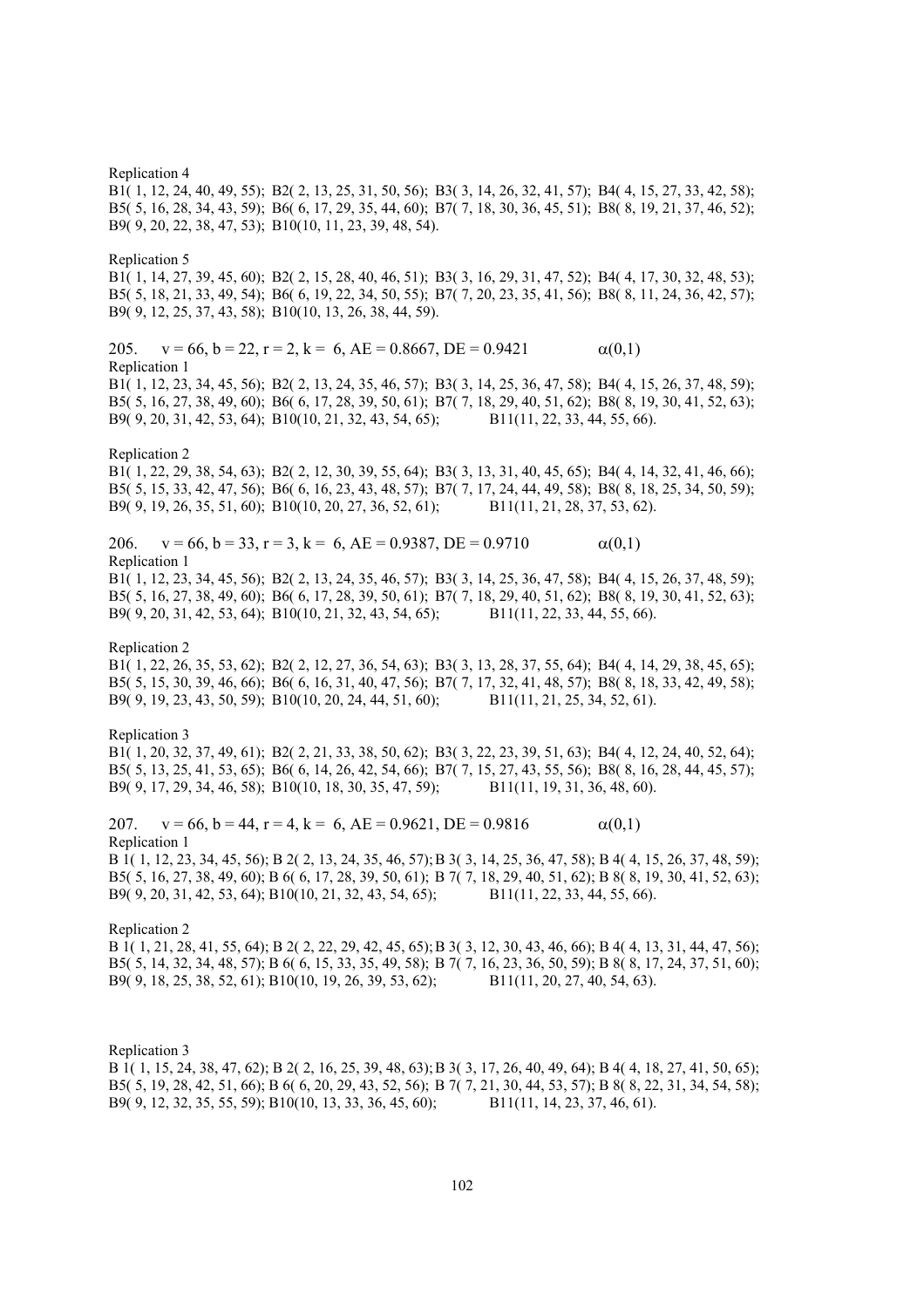Replication 4

B 1( 1, 13, 30, 42, 49, 61); B 2( 2, 14, 31, 43, 50, 62); B 3( 3, 15, 32, 44, 51, 63); B 4( 4, 16, 33, 34, 52, 64); B5( 5, 17, 23, 35, 53, 65); B 6( 6, 18, 24, 36, 54, 66); B 7( 7, 19, 25, 37, 55, 56); B 8( 8, 20, 26, 38, 45, 57); B9( 9, 21, 27, 39, 46, 58); B10(10, 22, 28, 40, 47, 59); B11(11, 12, 29, 41, 48, 60).

208.  $v = 66$ ,  $b = 55$ ,  $r = 5$ ,  $k = 6$ ,  $AE = 0.9736$ ,  $DE = 0.9871$   $\alpha(0,1)$ Replication 1

B 1( 1, 12, 23, 34, 45, 56); B 2( 2, 13, 24, 35, 46, 57); B 3( 3, 14, 25, 36, 47, 58); B 4( 4, 15, 26, 37, 48, 59); B5( 5, 16, 27, 38, 49, 60); B 6( 6, 17, 28, 39, 50, 61); B 7( 7, 18, 29, 40, 51, 62); B 8( 8, 19, 30, 41, 52, 63); B9( 9, 20, 31, 42, 53, 64); B10(10, 21, 32, 43, 54, 65); B11(11, 22, 33, 44, 55, 66).

## Replication 2

B 1( 1, 18, 24, 36, 52, 64); B 2( 2, 19, 25, 37, 53, 65); B 3( 3, 20, 26, 38, 54, 66); B 4( 4, 21, 27, 39, 55, 56); B5( 5, 22, 28, 40, 45, 57); B 6( 6, 12, 29, 41, 46, 58); B 7( 7, 13, 30, 42, 47, 59); B 8( 8, 14, 31, 43, 48, 60); B9( 9, 15, 32, 44, 49, 61); B10(10, 16, 33, 34, 50, 62); B11(11, 17, 23, 35, 51, 63).

## Replication 3

B 1( 1, 21, 28, 38, 51, 59); B 2( 2, 22, 29, 39, 52, 60); B 3( 3, 12, 30, 40, 53, 61); B 4( 4, 13, 31, 41, 54, 62); B5( 5, 14, 32, 42, 55, 63); B 6( 6, 15, 33, 43, 45, 64); B 7( 7, 16, 23, 44, 46, 65); B 8( 8, 17, 24, 34, 47, 66); B9( 9, 18, 25, 35, 48, 56); B10(10, 19, 26, 36, 49, 57); B11(11, 20, 27, 37, 50, 58).

Replication 4

B 1( 1, 20, 25, 39, 46, 63); B 2( 2, 21, 26, 40, 47, 64); B 3( 3, 22, 27, 41, 48, 65); B 4( 4, 12, 28, 42, 49, 66); B5( 5, 13, 29, 43, 50, 56); B 6( 6, 14, 30, 44, 51, 57); B 7( 7, 15, 31, 34, 52, 58); B 8( 8, 16, 32, 35, 53, 59); B9( 9, 17, 33, 36, 54, 60); B10(10, 18, 23, 37, 55, 61); B11(11, 19, 24, 38, 45, 62).

Replication 5

B 1( 1, 17, 26, 43, 55, 58); B 2( 2, 18, 27, 44, 45, 59); B 3( 3, 19, 28, 34, 46, 60); B 4( 4, 20, 29, 35, 47, 61); B5( 5, 21, 30, 36, 48, 62); B 6( 6, 22, 31, 37, 49, 63); B 7( 7, 12, 32, 38, 50, 64); B 8( 8, 13, 33, 39, 51, 65); B9( 9, 14, 23, 40, 52, 66); B10(10, 15, 24, 41, 53, 56); B11(11, 16, 25, 42, 54, 57).

209.  $v = 72$ ,  $b = 24$ ,  $r = 2$ ,  $k = 6$ ,  $AE = 0.8616$ ,  $DE = 0.9405$   $\alpha(0,1)$ Replication 1 B1( 1, 13, 25, 37, 49, 61); B2( 2, 14, 26, 38, 50, 62); B3( 3, 15, 27, 39, 51, 63); B4( 4, 16, 28, 40, 52, 64); B5( 5, 17, 29, 41, 53, 65); B6( 6, 18, 30, 42, 54, 66); B7( 7, 19, 31, 43, 55, 67); B8( 8, 20, 32, 44, 56, 68); B9( 9, 21, 33, 45, 57, 69); B10(10, 22, 34, 46, 58, 70); B11(11, 23, 35, 47, 59, 71);

B12(12, 24, 36, 48, 60, 72).

Replication 2 B1( 1, 24, 29, 38, 58, 68); B2( 2, 13, 30, 39, 59, 69); B3( 3, 14, 31, 40, 60, 70); B4( 4, 15, 32, 41, 49, 71); B5( 5, 16, 33, 42, 50, 72); B6( 6, 17, 34, 43, 51, 61); B7( 7, 18, 35, 44, 52, 62); B8( 8, 19, 36, 45, 53, 63); B9( 9, 20, 25, 46, 54, 64); B10(10, 21, 26, 47, 55, 65); B11(11, 22, 27, 48, 56, 66); B12(12, 23, 28, 37, 57, 67).

210.  $v = 72$ ,  $b = 36$ ,  $r = 3$ ,  $k = 6$ ,  $AE = 0.9371$ ,  $DE = 0.9702$   $\alpha(0,1)$ Replication 1 B1( 1, 13, 25, 37, 49, 61); B2( 2, 14, 26, 38, 50, 62); B3( 3, 15, 27, 39, 51, 63); B4( 4, 16, 28, 40, 52, 64); B5( 5, 17, 29, 41, 53, 65); B6( 6, 18, 30, 42, 54, 66); B7( 7, 19, 31, 43, 55, 67); B8( 8, 20, 32, 44, 56, 68); B9( 9, 21, 33, 45, 57, 69); B10(10, 22, 34, 46, 58, 70); B11(11, 23, 35, 47, 59, 71); B12(12, 24, 36, 48, 60, 72).

Replication 2 B1( 1, 19, 26, 48, 57, 63); B2( 2, 20, 27, 37, 58, 64); B3( 3, 21, 28, 38, 59, 65); B4( 4, 22, 29, 39, 60, 66); B5( 5, 23, 30, 40, 49, 67); B6( 6, 24, 31, 41, 50, 68); B7( 7, 13, 32, 42, 51, 69); B8( 8, 14, 33, 43, 52, 70); B9( 9, 15, 34, 44, 53, 71); B10(10, 16, 35, 45, 54, 72); B11(11, 17, 36, 46, 55, 61);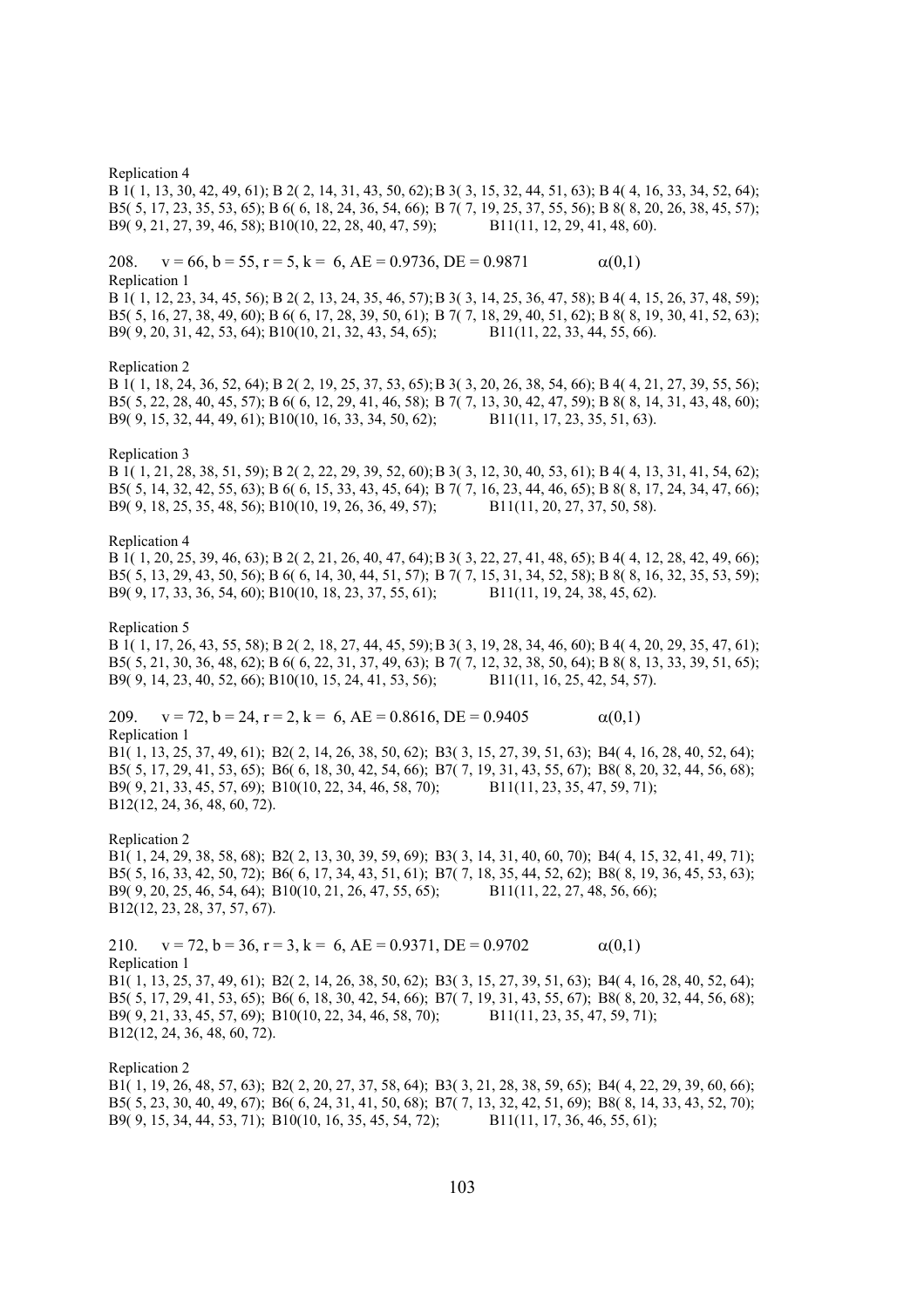B12(12, 18, 25, 47, 56, 62).

Replication 3

B1( 1, 18, 27, 41, 52, 71); B2( 2, 19, 28, 42, 53, 72); B3( 3, 20, 29, 43, 54, 61); B4( 4, 21, 30, 44, 55, 62); B5( 5, 22, 31, 45, 56, 63); B6( 6, 23, 32, 46, 57, 64); B7( 7, 24, 33, 47, 58, 65); B8( 8, 13, 34, 48, 59, 66); B9( 9, 14, 35, 37, 60, 67); B10(10, 15, 36, 38, 49, 68); B11(11, 16, 25, 39, 50, 69); B12(12, 17, 26, 40, 51, 70).

211.  $v = 72$ ,  $b = 48$ ,  $r = 4$ ,  $k = 6$ ,  $AE = 0.9576$ ,  $DE = 0.9796$   $\alpha(0,1,2)$ 

Replication 1

B 1( 1, 13, 25, 37, 49, 61); B 2( 2, 14, 26, 38, 50, 62); B 3( 3, 15, 27, 39, 51, 63); B 4( 4, 16, 28, 40, 52, 64); B5( 5, 17, 29, 41, 53, 65); B 6( 6, 18, 30, 42, 54, 66); B 7( 7, 19, 31, 43, 55, 67); B 8( 8, 20, 32, 44, 56, 68); B9( 9, 21, 33, 45, 57, 69); B10(10, 22, 34, 46, 58, 70); B11(11, 23, 35, 47, 59, 71); B12(12, 24, 36, 48, 60, 72).

Replication 2

B 1( 1, 20, 36, 45, 58, 62); B 2( 2, 21, 25, 46, 59, 63); B 3( 3, 22, 26, 47, 60, 64); B 4( 4, 23, 27, 48, 49, 65); B5( 5, 24, 28, 37, 50, 66); B 6( 6, 13, 29, 38, 51, 67); B 7( 7, 14, 30, 39, 52, 68); B 8( 8, 15, 31, 40, 53, 69); B9( 9, 16, 32, 41, 54, 70); B10(10, 17, 33, 42, 55, 71); B11(11, 18, 34, 43, 56, 72); B12(12, 19, 35, 44, 57, 61).

Replication 3

B 1( 1, 15, 34, 40, 59, 66); B 2( 2, 16, 35, 41, 60, 67); B 3( 3, 17, 36, 42, 49, 68); B 4( 4, 18, 25, 43, 50, 69); B5( 5, 19, 26, 44, 51, 70); B 6( 6, 20, 27, 45, 52, 71); B 7( 7, 21, 28, 46, 53, 72); B 8( 8, 22, 29, 47, 54, 61); B9( 9, 23, 30, 48, 55, 62); B10(10, 24, 31, 37, 56, 63); B11(11, 13, 32, 38, 57, 64); B12(12, 14, 33, 39, 58, 65).

Replication 4

B 1( 1, 21, 26, 42, 52, 67); B 2( 2, 22, 27, 43, 53, 68); B 3( 3, 23, 28, 44, 54, 69); B 4( 4, 24, 29, 45, 55, 70); B5( 5, 13, 30, 46, 56, 71); B 6( 6, 14, 31, 47, 57, 72); B 7( 7, 15, 32, 48, 58, 61); B 8( 8, 16, 33, 37, 59, 62); B9( 9, 17, 34, 38, 60, 63); B10(10, 18, 35, 39, 49, 64); B11(11, 19, 36, 40, 50, 65); B12(12, 20, 25, 41, 51, 66).

212.  $v = 72$ ,  $b = 60$ ,  $r = 5$ ,  $k = 6$ ,  $AE = 0.9712$ ,  $DE = 0.9859$   $\alpha(0,1,2)$ Replication 1 B 1( 1, 13, 25, 37, 49, 61); B 2( 2, 14, 26, 38, 50, 62); B 3( 3, 15, 27, 39, 51, 63); B 4( 4, 16, 28, 40, 52, 64); B5( 5, 17, 29, 41, 53, 65); B 6( 6, 18, 30, 42, 54, 66); B 7( 7, 19, 31, 43, 55, 67); B 8( 8, 20, 32, 44, 56, 68); B9( 9, 21, 33, 45, 57, 69); B10(10, 22, 34, 46, 58, 70); B11(11, 23, 35, 47, 59, 71); B12(12, 24, 36, 48, 60, 72).

Replication 2

B 1( 1, 24, 28, 38, 51, 66); B 2( 2, 13, 29, 39, 52, 67); B 3( 3, 14, 30, 40, 53, 68); B 4( 4, 15, 31, 41, 54, 69); B5( 5, 16, 32, 42, 55, 70); B 6( 6, 17, 33, 43, 56, 71); B 7( 7, 18, 34, 44, 57, 72); B 8( 8, 19, 35, 45, 58, 61); B9( 9, 20, 36, 46, 59, 62); B10(10, 21, 25, 47, 60, 63); B11(11, 22, 26, 48, 49, 64); B12(12, 23, 27, 37, 50, 65).

Replication 3

B 1( 1, 22, 33, 39, 50, 72); B 2( 2, 23, 34, 40, 51, 61); B 3( 3, 24, 35, 41, 52, 62); B 4( 4, 13, 36, 42, 53, 63); B5( 5, 14, 25, 43, 54, 64); B 6( 6, 15, 26, 44, 55, 65); B 7( 7, 16, 27, 45, 56, 66); B 8( 8, 17, 28, 46, 57, 67); B9( 9, 18, 29, 47, 58, 68); B10(10, 19, 30, 48, 59, 69); B11(11, 20, 31, 37, 60, 70); B12(12, 21, 32, 38, 49, 71).

Replication 4

B 1( 1, 16, 34, 46, 53, 71); B 2( 2, 17, 35, 47, 54, 72); B 3( 3, 18, 36, 48, 55, 61); B 4( 4, 19, 25, 37, 56, 62); B5( 5, 20, 26, 38, 57, 63); B 6( 6, 21, 27, 39, 58, 64); B 7( 7, 22, 28, 40, 59, 65); B 8( 8, 23, 29, 41, 60, 66); B9( 9, 24, 30, 42, 49, 67); B10(10, 13, 31, 43, 50, 68); B11(11, 14, 32, 44, 51, 69);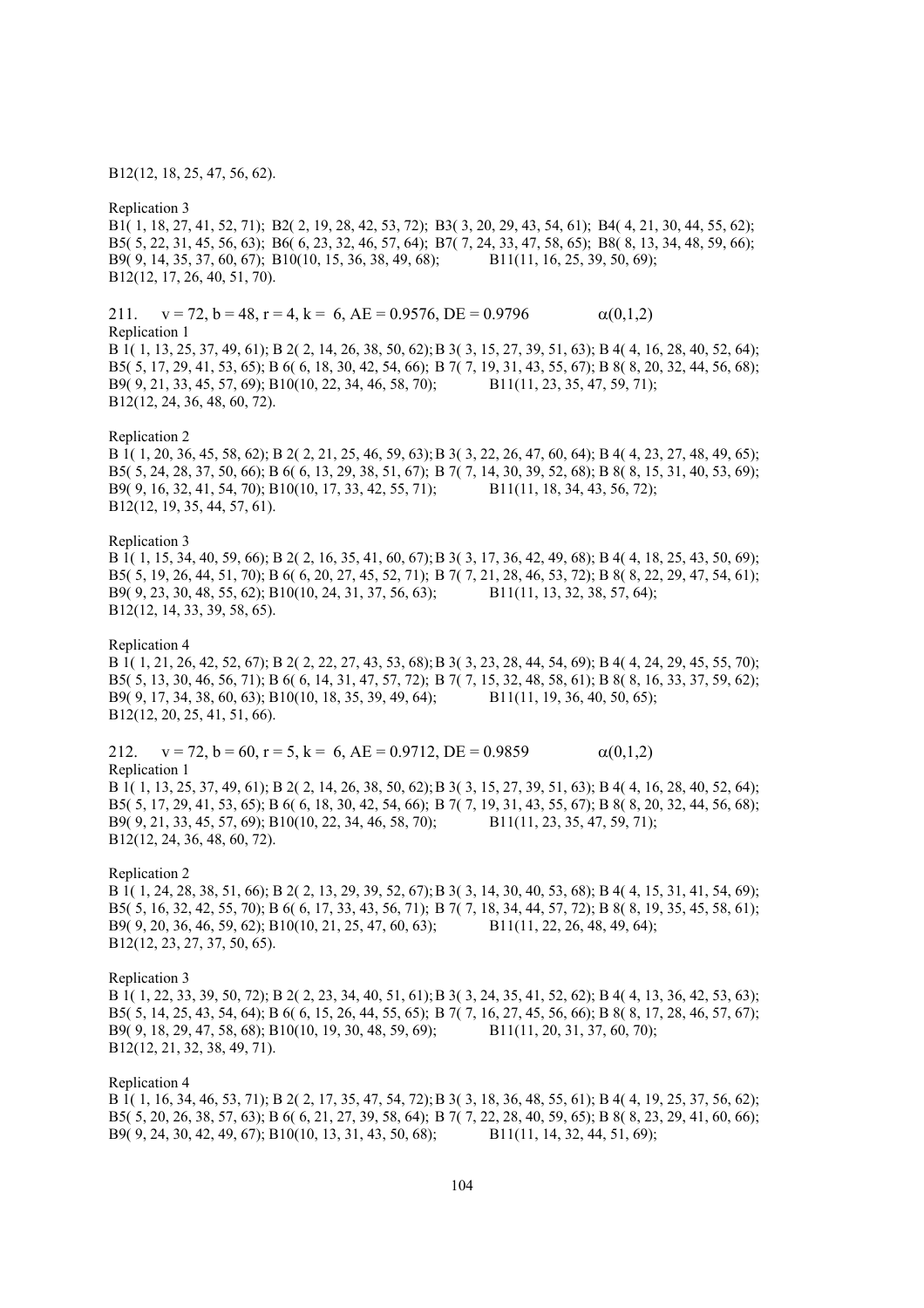B12(12, 15, 33, 45, 52, 70).

Replication 5

B 1( 1, 18, 26, 41, 56, 70); B 2( 2, 19, 27, 42, 57, 71); B 3( 3, 20, 28, 43, 58, 72); B 4( 4, 21, 29, 44, 59, 61); B5( 5, 22, 30, 45, 60, 62); B 6( 6, 23, 31, 46, 49, 63); B 7( 7, 24, 32, 47, 50, 64); B 8( 8, 13, 33, 48, 51, 65); B9( 9, 14, 34, 37, 52, 66); B10(10, 15, 35, 38, 53, 67); B11(11, 16, 36, 39, 54, 68); B12(12, 17, 25, 40, 55, 69).

213.  $v = 78$ ,  $b = 26$ ,  $r = 2$ ,  $k = 6$ ,  $AE = 0.8577$ ,  $DE = 0.9391$   $\alpha(0,1)$ Replication 1 B1( 1, 14, 27, 40, 53, 66); B2( 2, 15, 28, 41, 54, 67); B3( 3, 16, 29, 42, 55, 68); B4( 4, 17, 30, 43, 56, 69); B5( 5, 18, 31, 44, 57, 70); B6( 6, 19, 32, 45, 58, 71); B7( 7, 20, 33, 46, 59, 72); B8( 8, 21, 34, 47, 60, 73); B9( 9, 22, 35, 48, 61, 74); B10(10, 23, 36, 49, 62, 75); B11(11, 24, 37, 50, 63, 76); B12(12, 25, 38, 51, 64, 77); B13(13, 26, 39, 52, 65, 78).

Replication 2

B1( 1, 25, 32, 46, 55, 67); B2( 2, 26, 33, 47, 56, 68); B3( 3, 14, 34, 48, 57, 69); B4( 4, 15, 35, 49, 58, 70); B5( 5, 16, 36, 50, 59, 71); B6( 6, 17, 37, 51, 60, 72); B7( 7, 18, 38, 52, 61, 73); B8( 8, 19, 39, 40, 62, 74); B9( 9, 20, 27, 41, 63, 75); B10(10, 21, 28, 42, 64, 76); B11(11, 22, 29, 43, 65, 77); B12(12, 23, 30, 44, 53, 78); B13(13, 24, 31, 45, 54, 66).

214.  $v = 78$ ,  $b = 39$ ,  $r = 3$ ,  $k = 6$ ,  $AE = 0.9349$ ,  $DE = 0.9693$  (0,1) Replication 1 B1( 1, 14, 27, 40, 53, 66); B2( 2, 15, 28, 41, 54, 67); B3( 3, 16, 29, 42, 55, 68); B4( 4, 17, 30, 43, 56, 69); B5( 5, 18, 31, 44, 57, 70); B6( 6, 19, 32, 45, 58, 71); B7( 7, 20, 33, 46, 59, 72); B8( 8, 21, 34, 47, 60, 73); B9( 9, 22, 35, 48, 61, 74); B10(10, 23, 36, 49, 62, 75); B11(11, 24, 37, 50, 63, 76); B12(12, 25, 38, 51, 64, 77); B13(13, 26, 39, 52, 65, 78).

Replication 2

B1( 1, 15, 34, 45, 55, 76); B2( 2, 16, 35, 46, 56, 77); B3( 3, 17, 36, 47, 57, 78); B4( 4, 18, 37, 48, 58, 66); B5( 5, 19, 38, 49, 59, 67); B6( 6, 20, 39, 50, 60, 68); B7( 7, 21, 27, 51, 61, 69); B8( 8, 22, 28, 52, 62, 70); B9( 9, 23, 29, 40, 63, 71); B10(10, 24, 30, 41, 64, 72); B11(11, 25, 31, 42, 65, 73); B12(12, 26, 32, 43, 53, 74); B13(13, 14, 33, 44, 54, 75).

Replication 3

B1( 1, 20, 36, 52, 58, 77); B2( 2, 21, 37, 40, 59, 78); B3( 3, 22, 38, 41, 60, 66); B4( 4, 23, 39, 42, 61, 67); B5( 5, 24, 27, 43, 62, 68); B6( 6, 25, 28, 44, 63, 69); B7( 7, 26, 29, 45, 64, 70); B8( 8, 14, 30, 46, 65, 71); B9( 9, 15, 31, 47, 53, 72); B10(10, 16, 32, 48, 54, 73); B11(11, 17, 33, 49, 55, 74); B12(12, 18, 34, 50, 56, 75); B13(13, 19, 35, 51, 57, 76).

215.  $v = 78$ ,  $b = 52$ ,  $r = 4$ ,  $k = 6$ ,  $AE = 0.9585$ ,  $DE = 0.9800$   $\alpha(0,1)$ Replication 1 B 1( 1, 14, 27, 40, 53, 66); B 2( 2, 15, 28, 41, 54, 67); B 3( 3, 16, 29, 42, 55, 68); B 4( 4, 17, 30, 43, 56, 69); B5( 5, 18, 31, 44, 57, 70); B 6( 6, 19, 32, 45, 58, 71); B 7( 7, 20, 33, 46, 59, 72); B 8( 8, 21, 34, 47, 60, 73); B9( 9, 22, 35, 48, 61, 74); B10(10, 23, 36, 49, 62, 75); B11(11, 24, 37, 50, 63, 76); B12(12, 25, 38, 51, 64, 77); B13(13, 26, 39, 52, 65, 78).

Replication 2 B 1( 1, 15, 31, 49, 56, 72); B 2( 2, 16, 32, 50, 57, 73); B 3( 3, 17, 33, 51, 58, 74); B 4( 4, 18, 34, 52, 59, 75); B5( 5, 19, 35, 40, 60, 76); B 6( 6, 20, 36, 41, 61, 77); B 7( 7, 21, 37, 42, 62, 78); B 8( 8, 22, 38, 43, 63, 66); B9( 9, 23, 39, 44, 64, 67); B10(10, 24, 27, 45, 65, 68); B11(11, 25, 28, 46, 53, 69); B12(12, 26, 29, 47, 54, 70); B13(13, 14, 30, 48, 55, 71).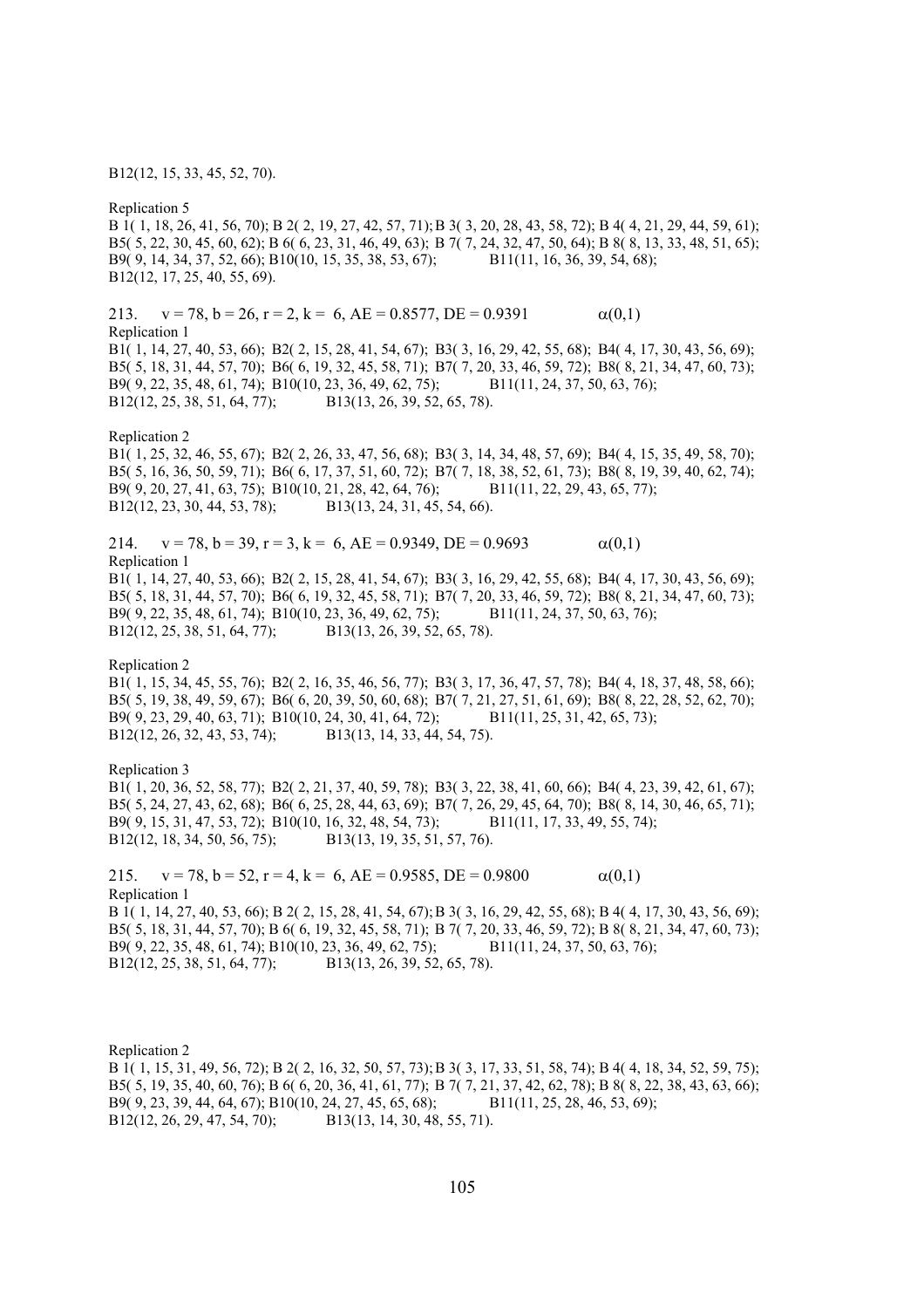Replication 3

B 1( 1, 23, 38, 50, 60, 78); B 2( 2, 24, 39, 51, 61, 66); B 3( 3, 25, 27, 52, 62, 67); B 4( 4, 26, 28, 40, 63, 68); B5( 5, 14, 29, 41, 64, 69); B 6( 6, 15, 30, 42, 65, 70); B 7( 7, 16, 31, 43, 53, 71); B 8( 8, 17, 32, 44, 54, 72); B9( 9, 18, 33, 45, 55, 73); B10(10, 19, 34, 46, 56, 74); B11(11, 20, 35, 47, 57, 75); B12(12, 21, 36, 48, 58, 76); B13(13, 22, 37, 49, 59, 77).

Replication 4 B 1( 1, 17, 29, 45, 59, 76); B 2( 2, 18, 30, 46, 60, 77); B 3( 3, 19, 31, 47, 61, 78); B 4( 4, 20, 32, 48, 62, 66); B5( 5, 21, 33, 49, 63, 67); B 6( 6, 22, 34, 50, 64, 68); B 7( 7, 23, 35, 51, 65, 69); B 8( 8, 24, 36, 52, 53, 70); B9( 9, 25, 37, 40, 54, 71); B10(10, 26, 38, 41, 55, 72); B11(11, 14, 39, 42, 56, 73); B12(12, 15, 27, 43, 57, 74); B13(13, 16, 28, 44, 58, 75).

216.  $v = 78$ ,  $b = 65$ ,  $r = 5$ ,  $k = 6$ ,  $AE = 0.9698$ ,  $DE = 0.9853$  (0,1,2) Replication 1 B 1( 1, 14, 27, 40, 53, 66); B 2( 2, 15, 28, 41, 54, 67); B 3( 3, 16, 29, 42, 55, 68); B 4( 4, 17, 30, 43, 56, 69); B5( 5, 18, 31, 44, 57, 70); B 6( 6, 19, 32, 45, 58, 71); B 7( 7, 20, 33, 46, 59, 72); B 8( 8, 21, 34, 47, 60, 73); B9( 9, 22, 35, 48, 61, 74); B10(10, 23, 36, 49, 62, 75); B11(11, 24, 37, 50, 63, 76); B12(12, 25, 38, 51, 64, 77); B13(13, 26, 39, 52, 65, 78).

Replication 2

B 1( 1, 21, 37, 51, 61, 68); B 2( 2, 22, 38, 52, 62, 69); B 3( 3, 23, 39, 40, 63, 70); B 4( 4, 24, 27, 41, 64, 71); B5( 5, 25, 28, 42, 65, 72); B 6( 6, 26, 29, 43, 53, 73); B 7( 7, 14, 30, 44, 54, 74); B 8( 8, 15, 31, 45, 55, 75); B9( 9, 16, 32, 46, 56, 76); B10(10, 17, 33, 47, 57, 77); B11(11, 18, 34, 48, 58, 78); B12(12, 19, 35, 49, 59, 66); B13(13, 20, 36, 50, 60, 67).

Replication 3

B 1( 1, 25, 29, 46, 54, 75); B 2( 2, 26, 30, 47, 55, 76); B 3( 3, 14, 31, 48, 56, 77); B 4( 4, 15, 32, 49, 57, 78); B5( 5, 16, 33, 50, 58, 66); B 6( 6, 17, 34, 51, 59, 67); B 7( 7, 18, 35, 52, 60, 68); B 8( 8, 19, 36, 40, 61, 69); B9( 9, 20, 37, 41, 62, 70); B10(10, 21, 38, 42, 63, 71); B11(11, 22, 39, 43, 64, 72); B12(12, 23, 27, 44, 65, 73); B13(13, 24, 28, 45, 53, 74).

Replication 4

B 1( 1, 26, 30, 48, 62, 71); B 2( 2, 14, 31, 49, 63, 72); B 3( 3, 15, 32, 50, 64, 73); B 4( 4, 16, 33, 51, 65, 74); B5( 5, 17, 34, 52, 53, 75); B 6( 6, 18, 35, 40, 54, 76); B 7( 7, 19, 36, 41, 55, 77); B 8( 8, 20, 37, 42, 56, 78); B9( 9, 21, 38, 43, 57, 66); B10(10, 22, 39, 44, 58, 67); B11(11, 23, 27, 45, 59, 68); B12(12, 24, 28, 46, 60, 69); B13(13, 25, 29, 47, 61, 70).

Replication 5 B 1( 1, 23, 35, 50, 57, 69); B 2( 2, 24, 36, 51, 58, 70); B 3( 3, 25, 37, 52, 59, 71); B 4( 4, 26, 38, 40, 60, 72); B5( 5, 14, 39, 41, 61, 73); B 6( 6, 15, 27, 42, 62, 74); B 7( 7, 16, 28, 43, 63, 75); B 8( 8, 17, 29, 44, 64, 76); B9( 9, 18, 30, 45, 65, 77); B10(10, 19, 31, 46, 53, 78); B11(11, 20, 32, 47, 54, 66); B12(12, 21, 33, 48, 55, 67); B13(13, 22, 34, 49, 56, 68).

217.  $v = 84$ ,  $b = 28$ ,  $r = 2$ ,  $k = 6$ ,  $AE = 0.8550$ ,  $DE = 0.9380$   $\alpha(0,1)$ Replication 1 B1( 1, 15, 29, 43, 57, 71); B2( 2, 16, 30, 44, 58, 72); B3( 3, 17, 31, 45, 59, 73); B4( 4, 18, 32, 46, 60, 74); B5( 5, 19, 33, 47, 61, 75); B6( 6, 20, 34, 48, 62, 76); B7( 7, 21, 35, 49, 63, 77); B8( 8, 22, 36, 50, 64, 78); B9( 9, 23, 37, 51, 65, 79); B10(10, 24, 38, 52, 66, 80); B11(11, 25, 39, 53, 67, 81); B12(12, 26, 40, 54, 68, 82); B13(13, 27, 41, 55, 69, 83); B14(14, 28, 42, 56, 70, 84).

Replication 2 B1( 1, 24, 34, 49, 60, 78); B2( 2, 25, 35, 50, 61, 79); B3( 3, 26, 36, 51, 62, 80); B4( 4, 27, 37, 52, 63, 81); B5( 5, 28, 38, 53, 64, 82); B6( 6, 15, 39, 54, 65, 83); B7( 7, 16, 40, 55, 66, 84); B8( 8, 17, 41, 56, 67, 71); B9( 9, 18, 42, 43, 68, 72); B10(10, 19, 29, 44, 69, 73); B11(11, 20, 30, 45, 70, 74); B12(12, 21, 31, 46, 57, 75); B13(13, 22, 32, 47, 58, 76); B14(14, 23, 33, 48, 59, 77).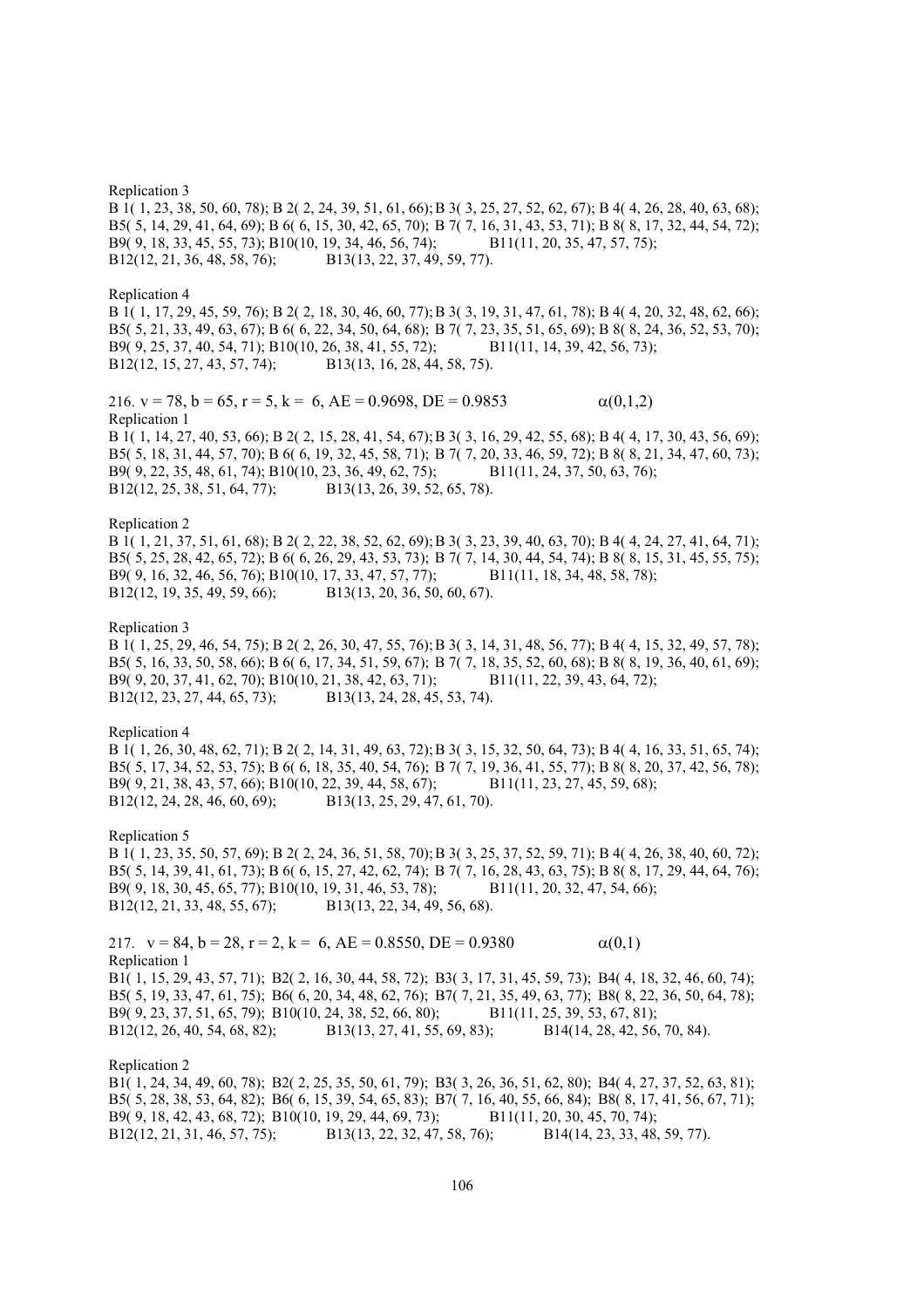218.  $v = 84$ ,  $b = 42$ ,  $r = 3$ ,  $k = 6$ ,  $AE = 0.9321$ ,  $DE = 0.9682$   $\alpha(0,1)$ Replication 1 B1( 1, 15, 29, 43, 57, 71); B2( 2, 16, 30, 44, 58, 72); B3( 3, 17, 31, 45, 59, 73); B4( 4, 18, 32, 46, 60, 74); B5( 5, 19, 33, 47, 61, 75); B6( 6, 20, 34, 48, 62, 76); B7( 7, 21, 35, 49, 63, 77); B8( 8, 22, 36, 50, 64, 78); B9( 9, 23, 37, 51, 65, 79); B10(10, 24, 38, 52, 66, 80); B11(11, 25, 39, 53, 67, 81); B12(12, 26, 40, 54, 68, 82); B13(13, 27, 41, 55, 69, 83); B14(14, 28, 42, 56, 70, 84).

### Replication 2

B1 ( 1, 19, 41, 49, 66, 81); B2 ( 2, 20, 42, 50, 67, 82); B3 ( 3, 21, 29, 51, 68, 83); B4 ( 4, 22, 30, 52, 69, 84); B5 ( 5, 23, 31, 53, 70, 71); B6 ( 6, 24, 32, 54, 57, 72); B7 ( 7, 25, 33, 55, 58, 73); B8 ( 8, 26, 34, 56, 59, 74); B9 ( 9, 27, 35, 43, 60, 75); B10(10, 28, 36, 44, 61, 76); B11(11, 15, 37, 45, 62, 77); B12(12, 16, 38, 46, 63, 78); B13(13, 17, 39, 47, 64, 79); B14(14, 18, 40, 48, 65, 80).

# Replication 3

B1 ( 1, 22, 40, 44, 59, 79); B2 ( 2, 23, 41, 45, 60, 80); B3 ( 3, 24, 42, 46, 61, 81); B4 ( 4, 25, 29, 47, 62, 82); B5 ( 5, 26, 30, 48, 63, 83); B6 ( 6, 27, 31, 49, 64, 84); B7 ( 7, 28, 32, 50, 65, 71); B8 ( 8, 15, 33, 51, 66, 72); B9 ( 9, 16, 34, 52, 67, 73); B10(10, 17, 35, 53, 68, 74); B11(11, 18, 36, 54, 69, 75); B12(12, 19, 37, 55, 70, 76); B13(13, 20, 38, 56, 57, 77); B14(14, 21, 39, 43, 58, 78).

219.  $v = 84$ ,  $b = 56$ ,  $r = 4$ ,  $k = 6$ ,  $AE = 0.9575$ ,  $DE = 0.9795$  (0,1) Replication 1

B 1( 1, 15, 29, 43, 57, 71); B 2( 2, 16, 30, 44, 58, 72); B 3( 3, 17, 31, 45, 59, 73); B 4( 4, 18, 32, 46, 60, 74); B5( 5, 19, 33, 47, 61, 75); B 6( 6, 20, 34, 48, 62, 76); B 7( 7, 21, 35, 49, 63, 77); B 8( 8, 22, 36, 50, 64, 78); B9( 9, 23, 37, 51, 65, 79); B10(10, 24, 38, 52, 66, 80); B11(11, 25, 39, 53, 67, 81); B12(12, 26, 40, 54, 68, 82); B13(13, 27, 41, 55, 69, 83); B14(14, 28, 42, 56, 70, 84).

# Replication 2

B 1( 1, 20, 37, 44, 70, 75); B 2( 2, 21, 38, 45, 57, 76); B 3( 3, 22, 39, 46, 58, 77); B 4( 4, 23, 40, 47, 59, 78); B5( 5, 24, 41, 48, 60, 79); B 6( 6, 25, 42, 49, 61, 80); B 7( 7, 26, 29, 50, 62, 81); B 8( 8, 27, 30, 51, 63, 82); B9( 9, 28, 31, 52, 64, 83); B10(10, 15, 32, 53, 65, 84); B11(11, 16, 33, 54, 66, 71); B12(12, 17, 34, 55, 67, 72); B13(13, 18, 35, 56, 68, 73); B14(14, 19, 36, 43, 69, 74).

### Replication 3

B 1( 1, 25, 41, 50, 59, 74); B 2( 2, 26, 42, 51, 60, 75); B 3( 3, 27, 29, 52, 61, 76); B 4( 4, 28, 30, 53, 62, 77); B5( 5, 15, 31, 54, 63, 78); B 6( 6, 16, 32, 55, 64, 79); B 7( 7, 17, 33, 56, 65, 80); B 8( 8, 18, 34, 43, 66, 81); B9( 9, 19, 35, 44, 67, 82); B10(10, 20, 36, 45, 68, 83); B11(11, 21, 37, 46, 69, 84); B12(12, 22, 38, 47, 70, 71); B13(13, 23, 39, 48, 57, 72); B14(14, 24, 40, 49, 58, 73).

### Replication 4

B 1( 1, 16, 31, 46, 68, 80); B 2( 2, 17, 32, 47, 69, 81); B 3( 3, 18, 33, 48, 70, 82); B 4( 4, 19, 34, 49, 57, 83); B5( 5, 20, 35, 50, 58, 84); B 6( 6, 21, 36, 51, 59, 71); B 7( 7, 22, 37, 52, 60, 72); B 8( 8, 23, 38, 53, 61, 73); B9( 9, 24, 39, 54, 62, 74); B10(10, 25, 40, 55, 63, 75); B11(11, 26, 41, 56, 64, 76);<br>B12(12, 27, 42, 43, 65, 77); B13(13, 28, 29, 44, 66, 78); B14(14, 15, 30, 45, 67, 79) B13(13, 28, 29, 44, 66, 78); B14(14, 15, 30, 45, 67, 79).

220.  $v = 84$ ,  $b = 70$ ,  $r = 5$ ,  $k = 6$ ,  $AE = 0.9705$ ,  $DE = 0.9855$  (d(0,1)) Replication 1

B 1( 1, 15, 29, 43, 57, 71); B 2( 2, 16, 30, 44, 58, 72); B 3( 3, 17, 31, 45, 59, 73); B 4( 4, 18, 32, 46, 60, 74); B5( 5, 19, 33, 47, 61, 75); B 6( 6, 20, 34, 48, 62, 76); B 7( 7, 21, 35, 49, 63, 77); B 8( 8, 22, 36, 50, 64, 78); B9( 9, 23, 37, 51, 65, 79); B10(10, 24, 38, 52, 66, 80); B11(11, 25, 39, 53, 67, 81);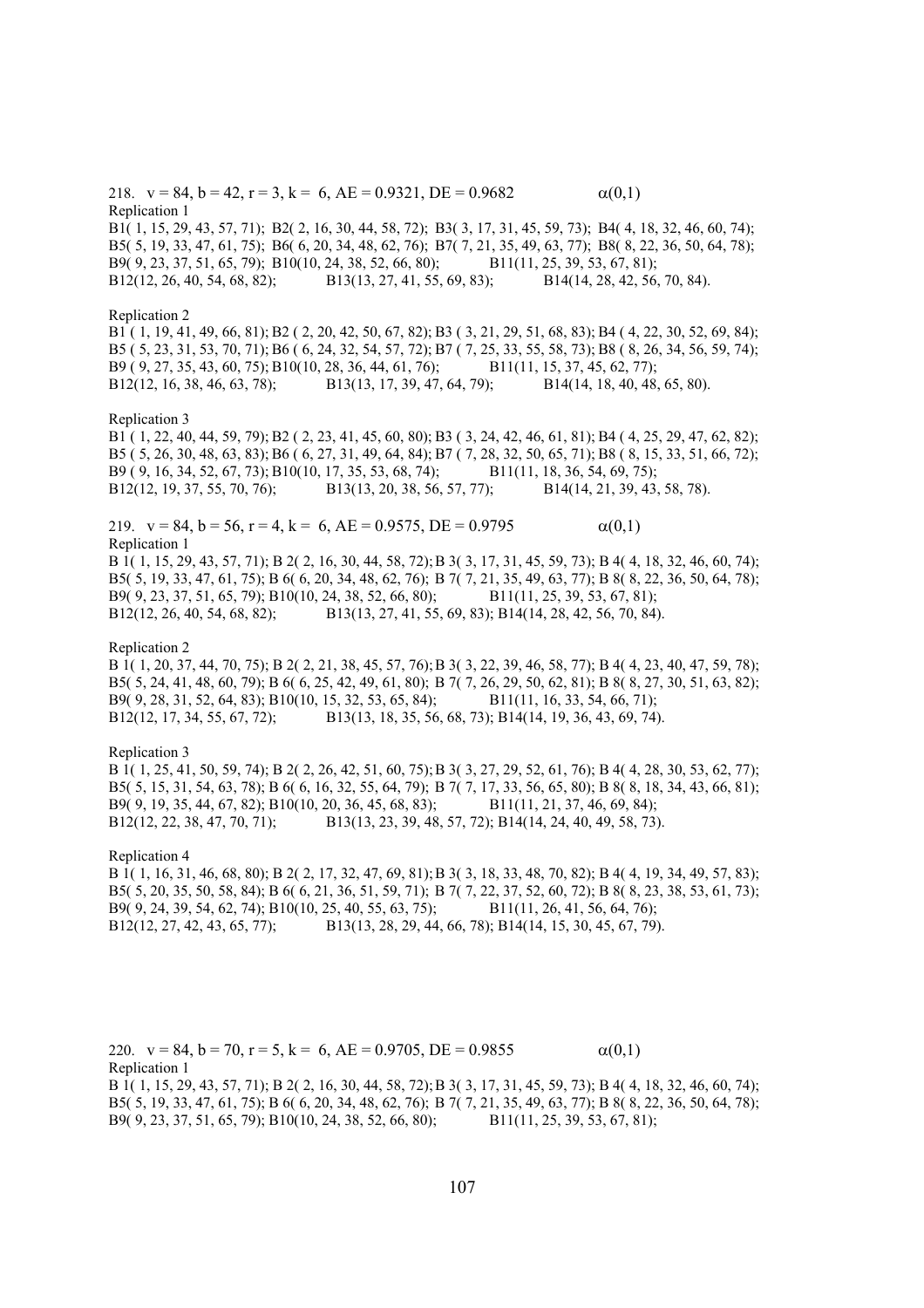Replication 2

B 1( 1, 27, 34, 46, 59, 77); B 2( 2, 28, 35, 47, 60, 78); B 3( 3, 15, 36, 48, 61, 79); B 4( 4, 16, 37, 49, 62, 80); B5( 5, 17, 38, 50, 63, 81); B 6( 6, 18, 39, 51, 64, 82); B 7( 7, 19, 40, 52, 65, 83); B 8( 8, 20, 41, 53, 66, 84); B9( 9, 21, 42, 54, 67, 71); B10(10, 22, 29, 55, 68, 72); B11(11, 23, 30, 56, 69, 73); B12(12, 24, 31, 43, 70, 74); B13(13, 25, 32, 44, 57, 75); B14(14, 26, 33, 45, 58, 76).

### Replication 3

B 1( 1, 23, 33, 49, 60, 82); B 2( 2, 24, 34, 50, 61, 83); B 3( 3, 25, 35, 51, 62, 84); B 4( 4, 26, 36, 52, 63, 71); B5( 5, 27, 37, 53, 64, 72); B 6( 6, 28, 38, 54, 65, 73); B 7( 7, 15, 39, 55, 66, 74); B 8( 8, 16, 40, 56, 67, 75); B9( 9, 17, 41, 43, 68, 76); B10(10, 18, 42, 44, 69, 77); B11(11, 19, 29, 45, 70, 78); B12(12, 20, 30, 46, 57, 79); B13(13, 21, 31, 47, 58, 80); B14(14, 22, 32, 48, 59, 81).

# Replication 4

B 1( 1, 18, 40, 47, 66, 81); B 2( 2, 19, 41, 48, 67, 82); B 3( 3, 20, 42, 49, 68, 83); B 4( 4, 21, 29, 50, 69, 84); B5( 5, 22, 30, 51, 70, 71); B 6( 6, 23, 31, 52, 57, 72); B 7( 7, 24, 32, 53, 58, 73); B 8( 8, 25, 33, 54, 59, 74); B9( 9, 26, 34, 55, 60, 75); B10(10, 27, 35, 56, 61, 76); B11(11, 28, 36, 43, 62, 77); B12(12, 15, 37, 44, 63, 78); B13(13, 16, 38, 45, 64, 79); B14(14, 17, 39, 46, 65, 80).

# Replication 5

B 1( 1, 19, 38, 44, 68, 84); B 2( 2, 20, 39, 45, 69, 71); B 3( 3, 21, 40, 46, 70, 72); B 4( 4, 22, 41, 47, 57, 73); B5( 5, 23, 42, 48, 58, 74); B 6( 6, 24, 29, 49, 59, 75); B 7( 7, 25, 30, 50, 60, 76); B 8( 8, 26, 31, 51, 61, 77); B9( 9, 27, 32, 52, 62, 78); B10(10, 28, 33, 53, 63, 79); B11(11, 15, 34, 54, 64, 80); B12(12, 16, 35, 55, 65, 81); B13(13, 17, 36, 56, 66, 82); B14(14, 18, 37, 43, 67, 83).

221.  $v = 90$ ,  $b = 30$ ,  $r = 2$ ,  $k = 6$ ,  $AE = 0.8529$ ,  $DE = 0.9372$   $\alpha(0,1)$ \*\*\* Replication 1

B1( 1, 16, 31, 46, 61, 76); B2( 2, 17, 32, 47, 62, 77); B3( 3, 18, 33, 48, 63, 78); B4( 4, 19, 34, 49, 64, 79); B5( 5, 20, 35, 50, 65, 80); B6( 6, 21, 36, 51, 66, 81); B7( 7, 22, 37, 52, 67, 82); B8( 8, 23, 38, 53, 68, 83); B9( 9, 24, 39, 54, 69, 84); B10(10, 25, 40, 55, 70, 85); B11(11, 26, 41, 56, 71, 86); B12(12, 27, 42, 57, 72, 87); B13(13, 28, 43, 58, 73, 88); B14(14, 29, 44, 59, 74, 89); B15(15, 30, 45, 60, 75, 90).

#### Replication 2

B1( 1, 17, 41, 48, 73, 80); B2( 2, 18, 42, 49, 74, 81); B3( 3, 19, 43, 50, 75, 82); B4( 4, 20, 44, 51, 61, 83); B5( 5, 21, 45, 52, 62, 84); B6( 6, 22, 31, 53, 63, 85); B7( 7, 23, 32, 54, 64, 86); B8( 8, 24, 33, 55, 65, 87); B9( 9, 25, 34, 56, 66, 88); B10(10, 26, 35, 57, 67, 89); B11(11, 27, 36, 58, 68, 90); B12(12, 28, 37, 59, 69, 76); B13(13, 29, 38, 60, 70, 77); B14(14, 30, 39, 46, 71, 78); B15(15, 16, 40, 47, 72, 79).

222.  $y = 90$ ,  $b = 45$ ,  $r = 3$ ,  $k = 6$ ,  $AE = 0.9312$ ,  $DE = 0.9678$  (0,1)\*\*\* Replication 1 B1( 1, 16, 31, 46, 61, 76); B2( 2, 17, 32, 47, 62, 77); B3( 3, 18, 33, 48, 63, 78); B4( 4, 19, 34, 49, 64, 79); B5( 5, 20, 35, 50, 65, 80); B6( 6, 21, 36, 51, 66, 81); B7( 7, 22, 37, 52, 67, 82); B8( 8, 23, 38, 53, 68, 83); B9( 9, 24, 39, 54, 69, 84); B10(10, 25, 40, 55, 70, 85); B11(11, 26, 41, 56, 71, 86); B12(12, 27, 42, 57, 72, 87); B13(13, 28, 43, 58, 73, 88); B14(14, 29, 44, 59, 74, 89); B15(15, 30, 45, 60, 75, 90).

Replication 2 B1( 1, 28, 34, 48, 65, 81); B2( 2, 29, 35, 49, 66, 82); B3( 3, 30, 36, 50, 67, 83); B4( 4, 16, 37, 51, 68, 84); B5( 5, 17, 38, 52, 69, 85); B6( 6, 18, 39, 53, 70, 86); B7( 7, 19, 40, 54, 71, 87); B8( 8, 20, 41, 55, 72, 88); B9( 9, 21, 42, 56, 73, 89); B10(10, 22, 43, 57, 74, 90); B11(11, 23, 44, 58, 75, 76); B12(12, 24, 45, 59, 61, 77); B13(13, 25, 31, 60, 62, 78); B14(14, 26, 32, 46, 63, 79); B15(15, 27, 33, 47, 64, 80).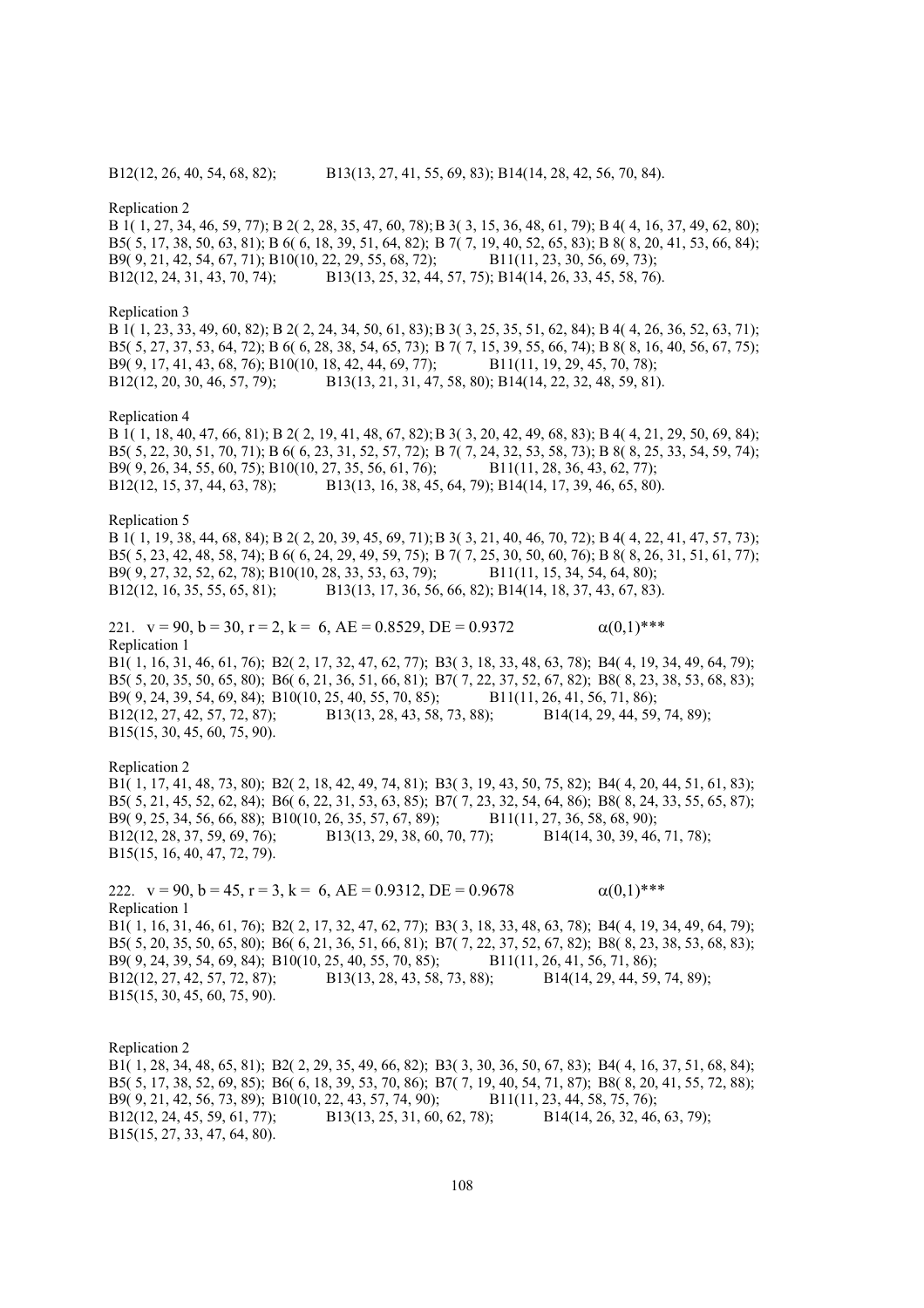Replication 3 B1( 1, 22, 39, 47, 72, 83); B2( 2, 23, 40, 48, 73, 84); B3( 3, 24, 41, 49, 74, 85); B4( 4, 25, 42, 50, 75, 86); B5( 5, 26, 43, 51, 61, 87); B6( 6, 27, 44, 52, 62, 88); B7( 7, 28, 45, 53, 63, 89); B8( 8, 29, 31, 54, 64, 90); B9( 9, 30, 32, 55, 65, 76); B10(10, 16, 33, 56, 66, 77); B11(11, 17, 34, 57, 67, 78); B12(12, 18, 35, 58, 68, 79); B13(13, 19, 36, 59, 69, 80); B14(14, 20, 37, 60, 70, 81); B15(15, 21, 38, 46, 71, 82).

223.  $v = 90$ ,  $b = 60$ ,  $r = 4$ ,  $k = 6$ ,  $AE = 0.9564$ ,  $DE = 0.9790$   $\alpha(0.1)$ \*\*; Replication 1

B 1( 1, 16, 31, 46, 61, 76); B 2( 2, 17, 32, 47, 62, 77); B 3( 3, 18, 33, 48, 63, 78); B 4( 4, 19, 34, 49, 64, 79); B 5( 5, 20, 35, 50, 65, 80); B 6( 6, 21, 36, 51, 66, 81); B 7( 7, 22, 37, 52, 67, 82); B 8( 8, 23, 38, 53, 68, 83); B 9( 9, 24, 39, 54, 69, 84); B10(10, 25, 40, 55, 70, 85);B11(11, 26, 41, 56, 71, 86);B12(12, 27, 42, 57, 72, 87); B13(13, 28, 43, 58, 73, 88);B14(14, 29, 44, 59, 74, 89);B15(15, 30, 45, 60, 75, 90).

#### Replication 2

B 1( 1, 17, 34, 53, 71, 90); B 2( 2, 18, 35, 54, 72, 76); B 3( 3, 19, 36, 55, 73, 77); B 4( 4, 20, 37, 56, 74, 78); B 5( 5, 21, 38, 57, 75, 79); B 6( 6, 22, 39, 58, 61, 80); B 7( 7, 23, 40, 59, 62, 81); B 8( 8, 24, 41, 60, 63, 82); B 9( 9, 25, 42, 46, 64, 83); B10(10, 26, 43, 47, 65, 84);B11(11, 27, 44, 48, 66, 85);B12(12, 28, 45, 49, 67, 86); B13(13, 29, 31, 50, 68, 87); B14(14, 30, 32, 51, 69, 88); B15(15, 16, 33, 52, 70, 89).

# Replication 3

B 1( 1, 24, 43, 48, 74, 79); B 2( 2, 25, 44, 49, 75, 80); B 3( 3, 26, 45, 50, 61, 81); B 4( 4, 27, 31, 51, 62, 82); B 5( 5, 28, 32, 52, 63, 83); B 6( 6, 29, 33, 53, 64, 84); B 7( 7, 30, 34, 54, 65, 85); B 8( 8, 16, 35, 55, 66, 86); B 9( 9, 17, 36, 56, 67, 87); B10(10, 18, 37, 57, 68, 88);B11(11, 19, 38, 58, 69, 89);B12(12, 20, 39, 59, 70, 90); B13(13, 21, 40, 60, 71, 76);B14(14, 22, 41, 46, 72, 77);B15(15, 23, 42, 47, 73, 78).

# Replication 4

B 1( 1, 23, 45, 51, 72, 84); B 2( 2, 24, 31, 52, 73, 85); B 3( 3, 25, 32, 53, 74, 86); B 4( 4, 26, 33, 54, 75, 87); B 5( 5, 27, 34, 55, 61, 88); B 6( 6, 28, 35, 56, 62, 89); B 7( 7, 29, 36, 57, 63, 90); B 8( 8, 30, 37, 58, 64, 76); B 9( 9, 16, 38, 59, 65, 77); B10(10, 17, 39, 60, 66, 78);B11(11, 18, 40, 46, 67, 79);B12(12, 19, 41, 47, 68, 80); B13(13, 20, 42, 48, 69, 81); B14(14, 21, 43, 49, 70, 82); B15(15, 22, 44, 50, 71, 83).

224.  $v = 90$ ,  $b = 75$ ,  $r = 5$ ,  $k = 6$ ,  $AE = 0.9694$ ,  $DE = 0.9850$   $\alpha(0,1)$ Replication 1

B 1( 1, 16, 31, 46, 61, 76); B 2( 2, 17, 32, 47, 62, 77); B 3( 3, 18, 33, 48, 63, 78); B 4( 4, 19, 34, 49, 64, 79); B 5( 5, 20, 35, 50, 65, 80); B 6( 6, 21, 36, 51, 66, 81); B 7( 7, 22, 37, 52, 67, 82); B 8( 8, 23, 38, 53, 68, 83); B 9( 9, 24, 39, 54, 69, 84); B10(10, 25, 40, 55, 70, 85);B11(11, 26, 41, 56, 71, 86); B12(12, 27, 42, 57, 72, 87); B13(13, 28, 43, 58, 73, 88); B14(14, 29, 44, 59, 74, 89); B15(15, 30, 45, 60, 75, 90).

Replication 2

B 1( 1, 17, 41, 53, 65, 87); B 2( 2, 18, 42, 54, 66, 88); B 3( 3, 19, 43, 55, 67, 89); B 4( 4, 20, 44, 56, 68, 90); B 5( 5, 21, 45, 57, 69, 76); B 6( 6, 22, 31, 58, 70, 77); B 7( 7, 23, 32, 59, 71, 78); B 8( 8, 24, 33, 60, 72, 79); B 9( 9, 25, 34, 46, 73, 80); B10(10, 26, 35, 47, 74, 81);B11(11, 27, 36, 48, 75, 82); B12(12, 28, 37, 49, 61, 83);B13(13, 29, 38, 50, 62, 84); B14(14, 30, 39, 51, 63, 85);B15(15, 16, 40, 52, 64, 86).

Replication 3

B 1( 1, 23, 39, 58, 74, 82); B 2( 2, 24, 40, 59, 75, 83); B 3( 3, 25, 41, 60, 61, 84); B 4( 4, 26, 42, 46, 62, 85); B 5( 5, 27, 43, 47, 63, 86); B 6( 6, 28, 44, 48, 64, 87); B 7( 7, 29, 45, 49, 65, 88); B 8( 8, 30, 31, 50, 66, 89); B 9( 9, 16, 32, 51, 67, 90); B10(10, 17, 33, 52, 68, 76);B11(11, 18, 34, 53, 69, 77); B12(12, 19, 35, 54, 70, 78);B13(13, 20, 36, 55, 71, 79); B14(14, 21, 37, 56, 72, 80); B15(15, 22, 38, 57, 73, 81).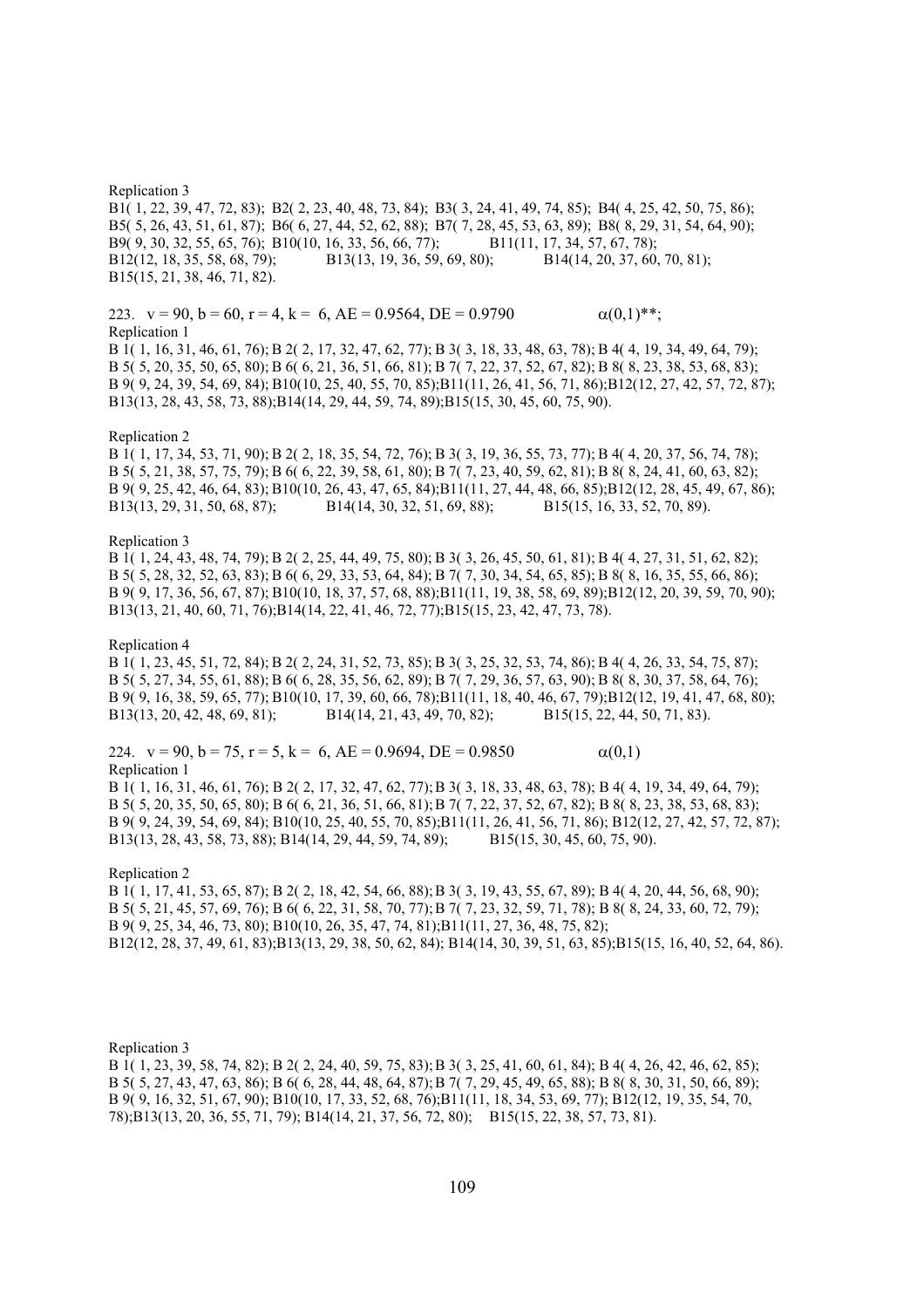Replication 4

B 1( 1, 18, 40, 56, 67, 79); B 2( 2, 19, 41, 57, 68, 80); B 3( 3, 20, 42, 58, 69, 81); B 4( 4, 21, 43, 59, 70, 82); B 5( 5, 22, 44, 60, 71, 83); B 6( 6, 23, 45, 46, 72, 84); B 7( 7, 24, 31, 47, 73, 85); B 8( 8, 25, 32, 48, 74, 86); B 9( 9, 26, 33, 49, 75, 87); B10(10, 27, 34, 50, 61, 88);B11(11, 28, 35, 51, 62, 89); B12(12, 29, 36, 52, 63, 90); B13(13, 30, 37, 53, 64, 76); B14(14, 16, 38, 54, 65, 77); B15(15, 17, 39, 55, 66, 78).

Replication 5

B 1( 1, 21, 35, 48, 73, 90); B 2( 2, 22, 36, 49, 74, 76); B 3( 3, 23, 37, 50, 75, 77); B 4( 4, 24, 38, 51, 61, 78); B 5( 5, 25, 39, 52, 62, 79); B 6( 6, 26, 40, 53, 63, 80); B 7( 7, 27, 41, 54, 64, 81); B 8( 8, 28, 42, 55, 65, 82); B 9( 9, 29, 43, 56, 66, 83); B10(10, 30, 44, 57, 67, 84);B11(11, 16, 45, 58, 68, 85); B12(12, 17, 31, 59, 69, 86); B13(13, 18, 32, 60, 70, 87); B14(14, 19, 33, 46, 71, 88); B15(15, 20, 34, 47, 72, 89).

# **BLOCK SIZE 7**

| 225. $v = 14$ , $b = 4$ , $r = 2$ , $k = 7$ , $AE = 0.9337$ , $DE = 0.9722$<br>Replication 1 |                               | $\alpha(0,1,2)$     |
|----------------------------------------------------------------------------------------------|-------------------------------|---------------------|
| B1 $(1, 3, 5, 7, 9, 11, 13)$ ;                                                               | B2(2, 4, 6, 8, 10, 12, 14).   |                     |
| Replication 2<br>B1 $(1, 3, 6, 7, 10, 12, 14)$ ;                                             | B2(2, 4, 5, 8, 9, 11, 13).    |                     |
| 226. $v = 14$ , $b = 6$ , $r = 3$ , $k = 7$ , $AE = 0.9684$ , $DE = 0.9855$                  |                               | $\alpha(0,1,2,3)$   |
| Replication 1<br>B1(1, 3, 5, 7, 9, 11, 13);                                                  | B2(2, 4, 6, 8, 10, 12, 14).   |                     |
| Replication 2<br>B1 $(1, 4, 5, 7, 10, 12, 14)$ ;                                             | B2(2, 3, 6, 8, 9, 11, 13).    |                     |
| Replication 3<br>B1(1, 4, 6, 8, 10, 11, 13);                                                 | $B2(2, 3, 5, 7, 9, 12, 14)$ . |                     |
| 227. $v = 14$ , $b = 8$ , $r = 4$ , $k = 7$ , $AE = 0.9803$ , $DE = 0.9906$                  |                               | $\alpha(0,2,4)$     |
| Replication 1<br>B1 $(1, 3, 5, 7, 9, 11, 13)$ ;                                              | B2(2, 4, 6, 8, 10, 12, 14).   |                     |
| Replication 2<br>B1(1, 4, 6, 7, 10, 12, 13);                                                 | $B2(2, 3, 5, 8, 9, 11, 14)$ . |                     |
| Replication 3<br>B1(1, 3, 6, 8, 9, 12, 14);                                                  | B2(2, 4, 5, 7, 10, 11, 13).   |                     |
| Replication 4<br>B1(1, 4, 5, 8, 10, 11, 14);                                                 | B2(2, 3, 6, 7, 9, 12, 13).    |                     |
| 228. $v = 14$ , $b = 10$ , $r = 5$ , $k = 7$ , $AE = 0.9863$ , $DE = 0.9933$                 |                               | $\alpha(0,1,2,3,4)$ |
| Replication 1<br>B1(1, 3, 5, 7, 9, 11, 13);                                                  | B2(2, 4, 6, 8, 10, 12, 14).   |                     |
| Replication 2<br>B1 $(1, 3, 6, 8, 10, 11, 13)$ ;                                             | $B2(2, 4, 5, 7, 9, 12, 14)$ . |                     |
| Replication 3<br>B1(1, 4, 6, 8, 9, 12, 13);                                                  | B2(2, 3, 5, 7, 10, 11, 14).   |                     |
| Replication 4<br>B1(1, 4, 5, 8, 10, 11, 14);                                                 | B2(2, 3, 6, 7, 9, 12, 13).    |                     |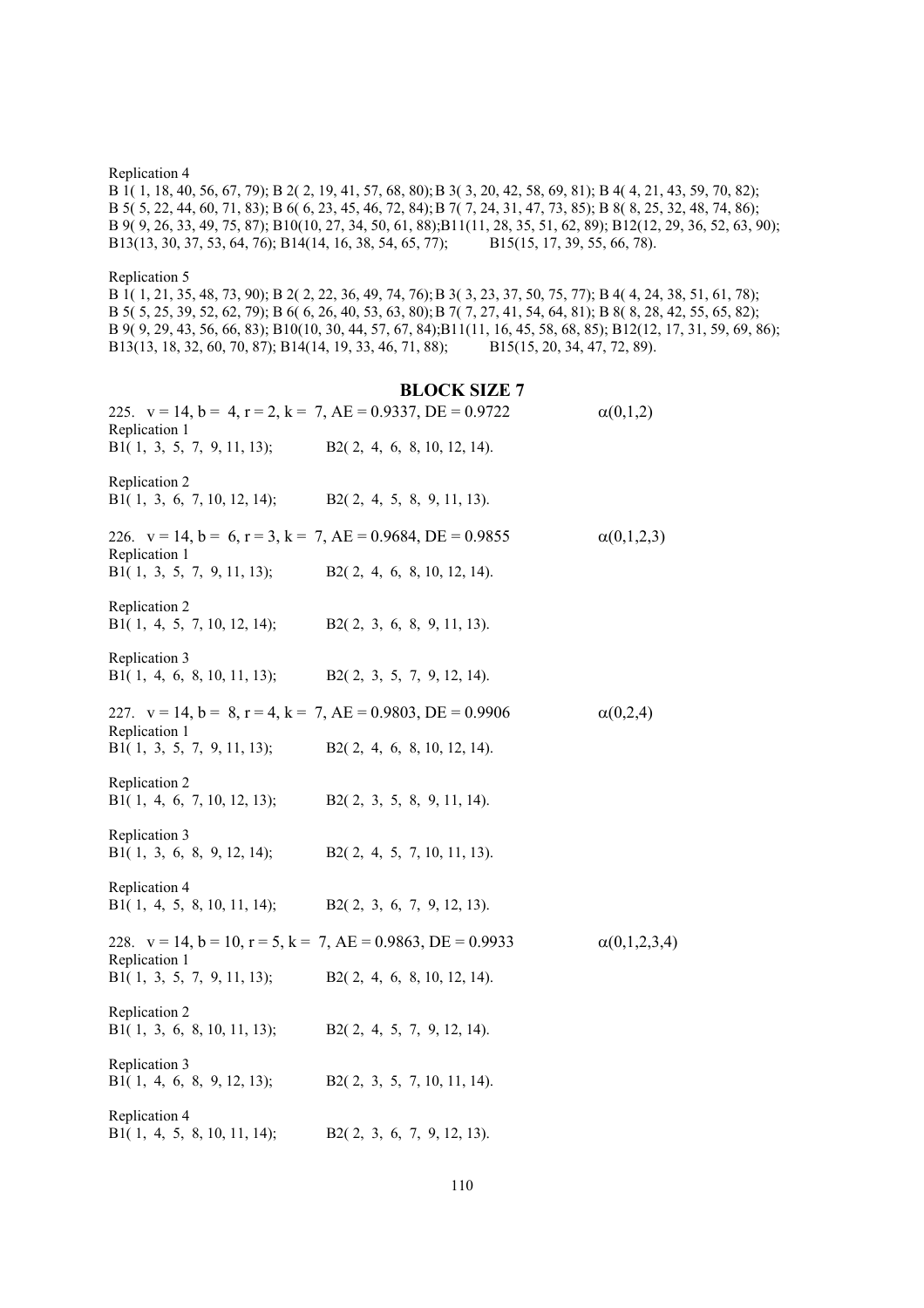| Replication 5<br>B1(1, 3, 6, 7, 10, 12, 14);                                   | B2(2, 4, 5, 8, 9, 11, 13).                                                   |                                                    |
|--------------------------------------------------------------------------------|------------------------------------------------------------------------------|----------------------------------------------------|
|                                                                                | 229. $v = 21$ , $b = 6$ , $r = 2$ , $k = 7$ , $AE = 0.8993$ , $DE = 0.9591$  | $\alpha(0,1,2)$                                    |
| Replication 1<br>B1(1, 4, 7, 10, 13, 16, 19);                                  | B2(2, 5, 8, 11, 14, 17, 20);                                                 | B3(3, 6, 9, 12, 15, 18, 21).                       |
| Replication 2<br>B1(1, 6, 9, 11, 15, 17, 20); B2(2, 4, 7, 12, 13, 18, 21);     |                                                                              | B3(3, 5, 8, 10, 14, 16, 19).                       |
|                                                                                | 230. $v = 21$ , $b = 9$ , $r = 3$ , $k = 7$ , $AE = 0.9589$ , $DE = 0.9809$  | $\alpha(0,1,2,3)$                                  |
| Replication 1<br>B1(1, 4, 7, 10, 13, 16, 19);                                  | B2(2, 5, 8, 11, 14, 17, 20);                                                 | B3(3, 6, 9, 12, 15, 18, 21).                       |
| Replication 2<br>B1(1, 5, 8, 12, 13, 17, 21);                                  | B2 $(2, 6, 9, 10, 14, 18, 19)$ ;                                             | B3(3, 4, 7, 11, 15, 16, 20).                       |
| Replication 3<br>B1(1, 5, 9, 11, 15, 18, 20);                                  | B2(2, 6, 7, 12, 13, 16, 21);                                                 | B3(3, 4, 8, 10, 14, 17, 19).                       |
|                                                                                | 231. $v = 21$ , $b = 12$ , $r = 4$ , $k = 7$ , $AE = 0.9758$ , $DE = 0.9883$ | $\alpha(0,1,2,3)$                                  |
| Replication 1<br>B1(1, 4, 7, 10, 13, 16, 19);                                  | B2 $(2, 5, 8, 11, 14, 17, 20)$ ;                                             | B3(3, 6, 9, 12, 15, 18, 21).                       |
| Replication 2<br>B1(1, 6, 7, 12, 14, 16, 20);                                  | $B2(2, 4, 8, 10, 15, 17, 21)$ ;                                              | B3(3, 5, 9, 11, 13, 18, 19).                       |
| Replication 3<br>B1(1, 6, 9, 11, 15, 17, 19);                                  | B2 $(2, 4, 7, 12, 13, 18, 20)$ ;                                             | $B3(3, 5, 8, 10, 14, 16, 21)$ .                    |
| Replication 4<br>B1(1, 5, 8, 12, 13, 18, 21);                                  | B2(2, 6, 9, 10, 14, 16, 19);                                                 | B3(3, 4, 7, 11, 15, 17, 20).                       |
|                                                                                | 232. $v = 21$ , $b = 15$ , $r = 5$ , $k = 7$ , $AE = 0.9845$ , $DE = 0.9924$ | $\alpha(0,1,2,3,4)$                                |
| Replication 1<br>B1(1, 4, 7, 10, 13, 16, 19);                                  | B2(2, 5, 8, 11, 14, 17, 20);                                                 | B3(3, 6, 9, 12, 15, 18, 21).                       |
| Replication 2<br>B1(1, 5, 9, 12, 14, 18, 19);                                  | B2 $(2, 6, 7, 10, 15, 16, 20)$ ;                                             | $B3(3, 4, 8, 11, 13, 17, 21)$ .                    |
| Replication 3<br>B1(1, 6, 9, 11, 13, 16, 20);                                  | B2(2, 4, 7, 12, 14, 17, 21);                                                 | B3(3, 5, 8, 10, 15, 18, 19).                       |
| Replication 4<br>B1(1, 4, 8, 12, 15, 17, 20);                                  | B2(2, 5, 9, 10, 13, 18, 21);                                                 | B3(3, 6, 7, 11, 14, 16, 19).                       |
| Replication 5<br>B1(1, 5, 7, 11, 15, 18, 21); B2(2, 6, 8, 12, 13, 16, 19);     | 233. $v = 28$ , $b = 8$ , $r = 2$ , $k = 7$ , $AE = 0.9135$ , $DE = 0.9622$  | B3(3, 4, 9, 10, 14, 17, 20).<br>$\alpha(0,1,2)$ \$ |
| Replication 1<br>B1(1, 5, 9, 13, 17, 21, 25);<br>B4(4, 8, 12, 16, 20, 24, 28). | B2 $(2, 6, 10, 14, 18, 22, 26)$ ;                                            | B3(3, 7, 11, 15, 19, 23, 27);                      |

Replication 2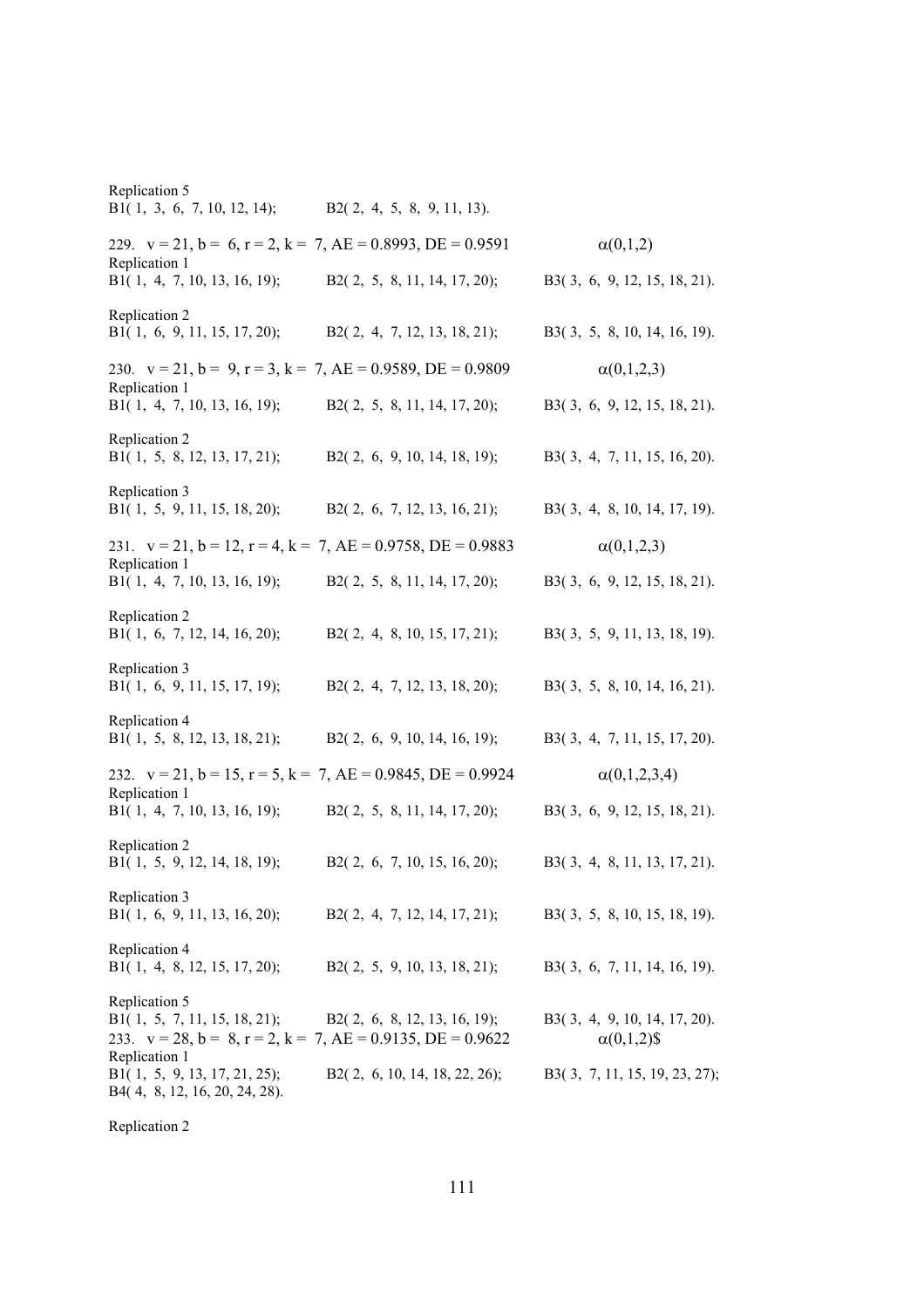| B1(1, 8, 11, 14, 19, 24, 26);<br>B4(4, 7, 10, 13, 18, 23, 25).                  | B2 $(2, 5, 12, 15, 20, 21, 27)$ ; | B3(3, 6, 9, 16, 17, 22, 28);  |
|---------------------------------------------------------------------------------|-----------------------------------|-------------------------------|
| 234. $v = 28$ , $b = 12$ , $r = 3$ , $k = 7$ , $AE = 0.9603$ , $DE = 0.9812$    |                                   | $\alpha(0,1,2)$               |
| Replication 1<br>B1(1, 5, 9, 13, 17, 21, 25);<br>B4(4, 8, 12, 16, 20, 24, 28).  | B2(2, 6, 10, 14, 18, 22, 26);     | B3(3, 7, 11, 15, 19, 23, 27); |
| Replication 2<br>B1(1, 6, 11, 16, 19, 22, 28);<br>B4(4, 5, 10, 15, 18, 21, 27). | B2(2, 7, 12, 13, 20, 23, 25);     | B3(3, 8, 9, 14, 17, 24, 26);  |
| Replication 3<br>B1(1, 8, 12, 14, 18, 23, 27);<br>B4(4, 7, 11, 13, 17, 22, 26). | B2 $(2, 5, 9, 15, 19, 24, 28)$ ;  | B3(3, 6, 10, 16, 20, 21, 25); |
| 235. $v = 28$ , $b = 16$ , $r = 4$ , $k = 7$ , $AE = 0.9731$ , $DE = 0.9871$    |                                   | $\alpha(0,1,2,3)$ \$          |
| Replication 1<br>B1(1, 5, 9, 13, 17, 21, 25);<br>B4(4, 8, 12, 16, 20, 24, 28).  | B2 $(2, 6, 10, 14, 18, 22, 26)$ ; | B3(3, 7, 11, 15, 19, 23, 27); |
| Replication 2<br>B1(1, 7, 9, 16, 20, 23, 26);<br>B4(4, 6, 12, 15, 19, 22, 25).  | B2(2, 8, 10, 13, 17, 24, 27);     | B3(3, 5, 11, 14, 18, 21, 28); |
| Replication 3<br>B1(1, 6, 10, 14, 19, 24, 28);<br>B4(4, 5, 9, 13, 18, 23, 27).  | B2(2, 7, 11, 15, 20, 21, 25);     | B3(3, 8, 12, 16, 17, 22, 26); |
| Replication 4<br>B1(1, 8, 11, 15, 18, 22, 27);<br>B4(4, 7, 10, 14, 17, 21, 26). | B2 $(2, 5, 12, 16, 19, 23, 28)$ ; | B3(3, 6, 9, 13, 20, 24, 25);  |
| 236. $v = 28$ , $b = 20$ , $r = 5$ , $k = 7$ , $AE = 0.9823$ , $DE = 0.9913$    |                                   | $\alpha(0,1,2,3)$             |
| Replication 1<br>B1(1, 5, 9, 13, 17, 21, 25);<br>B4(4, 8, 12, 16, 20, 24, 28).  | B2 $(2, 6, 10, 14, 18, 22, 26)$ ; | B3(3, 7, 11, 15, 19, 23, 27); |
| Replication 2<br>B1(1, 6, 9, 14, 19, 23, 28);<br>B4(4, 5, 12, 13, 18, 22, 27).  | B2(2, 7, 10, 15, 20, 24, 25);     | B3(3, 8, 11, 16, 17, 21, 26); |
| Replication 3<br>B1(1, 7, 12, 15, 17, 22, 26);<br>B4(4, 6, 11, 14, 20, 21, 25). | B2(2, 8, 9, 16, 18, 23, 27);      | B3(3, 5, 10, 13, 19, 24, 28); |
| Replication 4<br>B1(1, 6, 10, 16, 20, 21, 27);<br>B4(4, 5, 9, 15, 19, 24, 26).  | B2(2, 7, 11, 13, 17, 22, 28);     | B3(3, 8, 12, 14, 18, 23, 25); |
| Replication 5<br>B1(1, 8, 11, 15, 18, 24, 25);<br>B4(4, 7, 10, 14, 17, 23, 28). | B2 $(2, 5, 12, 16, 19, 21, 26)$ ; | B3(3, 6, 9, 13, 20, 22, 27);  |
| 237. $v = 35$ , $b = 10$ , $r = 2$ , $k = 7$ , $AE = 0.9064$ , $DE = 0.9592$    |                                   | $\alpha(0,1,2)$               |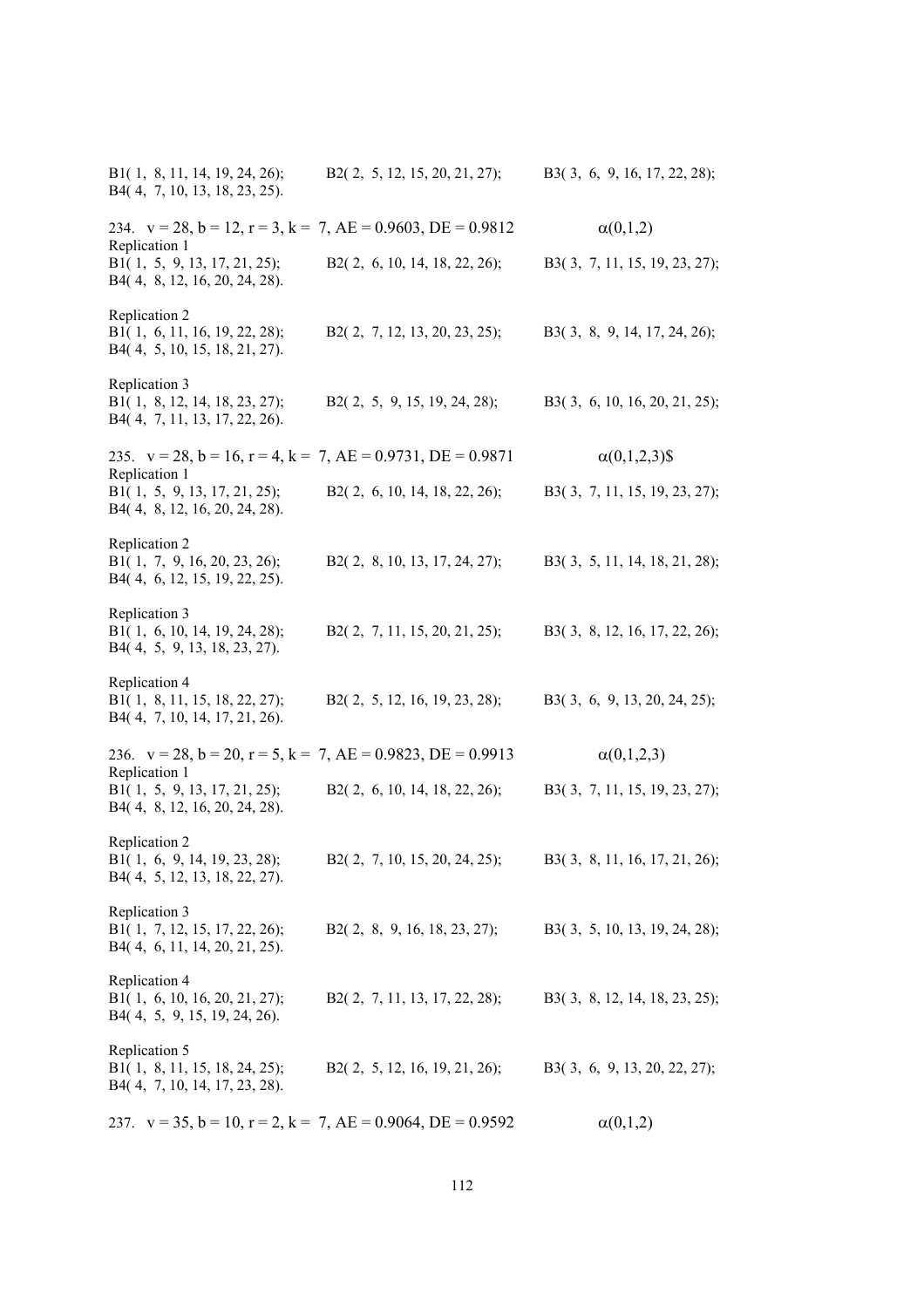| Replication 1<br>B1(1, 6, 11, 16, 21, 26, 31);<br>B4(4, 9, 14, 19, 24, 29, 34);               | B2(2, 7, 12, 17, 22, 27, 32);<br>B5(5, 10, 15, 20, 25, 30, 35).    | B3(3, 8, 13, 18, 23, 28, 33);  |
|-----------------------------------------------------------------------------------------------|--------------------------------------------------------------------|--------------------------------|
| Replication 2<br>B1(1, 10, 12, 18, 23, 29, 34);<br>B4(4, 8, 15, 16, 21, 27, 32);              | B2 $(2, 6, 13, 19, 24, 30, 35)$ ;<br>B5(5, 9, 11, 17, 22, 28, 33). | B3(3, 7, 14, 20, 25, 26, 31);  |
| 238. $v = 35$ , $b = 15$ , $r = 3$ , $k = 7$ , $AE = 0.9564$ , $DE = 0.9795$<br>Replication 1 |                                                                    | $\alpha(0,1,2)$                |
| B1(1, 6, 11, 16, 21, 26, 31);<br>B4(4, 9, 14, 19, 24, 29, 34);                                | B2(2, 7, 12, 17, 22, 27, 32);<br>B5(5, 10, 15, 20, 25, 30, 35).    | B3(3, 8, 13, 18, 23, 28, 33);  |
| Replication 2<br>B1(1, 7, 12, 20, 24, 28, 33);<br>B4(4, 10, 15, 18, 22, 26, 31);              | B2(2, 8, 13, 16, 25, 29, 34);<br>B5(5, 6, 11, 19, 23, 27, 32).     | B3(3, 9, 14, 17, 21, 30, 35);  |
| Replication 3<br>B1(1, 9, 15, 17, 23, 29, 32);<br>B4(4, 7, 13, 20, 21, 27, 35);               | B2(2, 10, 11, 18, 24, 30, 33);<br>B5(5, 8, 14, 16, 22, 28, 31).    | B3(3, 6, 12, 19, 25, 26, 34);  |
| 239. $v = 35$ , $b = 20$ , $r = 4$ , $k = 7$ , $AE = 0.9740$ , $DE = 0.9874$<br>Replication 1 |                                                                    | $\alpha(0,1,2,3)$              |
| B1(1, 6, 11, 16, 21, 26, 31);<br>B4(4, 9, 14, 19, 24, 29, 34);                                | B2(2, 7, 12, 17, 22, 27, 32);<br>B5(5, 10, 15, 20, 25, 30, 35).    | B3(3, 8, 13, 18, 23, 28, 33);  |
| Replication 2<br>B1(1, 7, 12, 19, 25, 28, 35);<br>B4(4, 10, 15, 17, 23, 26, 33);              | B2(2, 8, 13, 20, 21, 29, 31);<br>B5(5, 6, 11, 18, 24, 27, 34).     | B3(3, 9, 14, 16, 22, 30, 32);  |
| Replication 3                                                                                 |                                                                    |                                |
| B1(1, 9, 15, 20, 23, 27, 32);<br>B4(4, 7, 13, 18, 21, 30, 35);                                | B2(2, 10, 11, 16, 24, 28, 33);<br>B5(5, 8, 14, 19, 22, 26, 31).    | B3(3, 6, 12, 17, 25, 29, 34);  |
| Replication 4<br>B1(1, 10, 14, 18, 22, 29, 33);<br>B4(4, 8, 12, 16, 25, 27, 31);              | B2 $(2, 6, 15, 19, 23, 30, 34)$ ;<br>B5(5, 9, 13, 17, 21, 28, 32). | B3(3, 7, 11, 20, 24, 26, 35);  |
| 240. $v = 35$ , $b = 25$ , $r = 5$ , $k = 7$ , $AE = 0.9830$ , $DE = 0.9916$                  |                                                                    | $\alpha(0,1,2,3)$              |
| Replication 1<br>B1(1, 6, 11, 16, 21, 26, 31);<br>B4(4, 9, 14, 19, 24, 29, 34);               | B2(2, 7, 12, 17, 22, 27, 32);<br>B5(5, 10, 15, 20, 25, 30, 35).    | B3(3, 8, 13, 18, 23, 28, 33);  |
| Replication 2<br>B1(1, 8, 12, 18, 22, 30, 34);<br>B4(4, 6, 15, 16, 25, 28, 32);               | B2(2, 9, 13, 19, 23, 26, 35);<br>B5(5, 7, 11, 17, 21, 29, 33).     | B3(3, 10, 14, 20, 24, 27, 31); |
| Replication 3<br>B1(1, 10, 13, 19, 25, 29, 32);<br>B4(4, 8, 11, 17, 23, 27, 35);              | B2(2, 6, 14, 20, 21, 30, 33);<br>B5(5, 9, 12, 18, 24, 28, 31).     | B3(3, 7, 15, 16, 22, 26, 34);  |
| Replication 4<br>B1(1, 9, 15, 17, 24, 27, 33);                                                | B2(2, 10, 11, 18, 25, 28, 34);                                     | B3(3, 6, 12, 19, 21, 29, 35);  |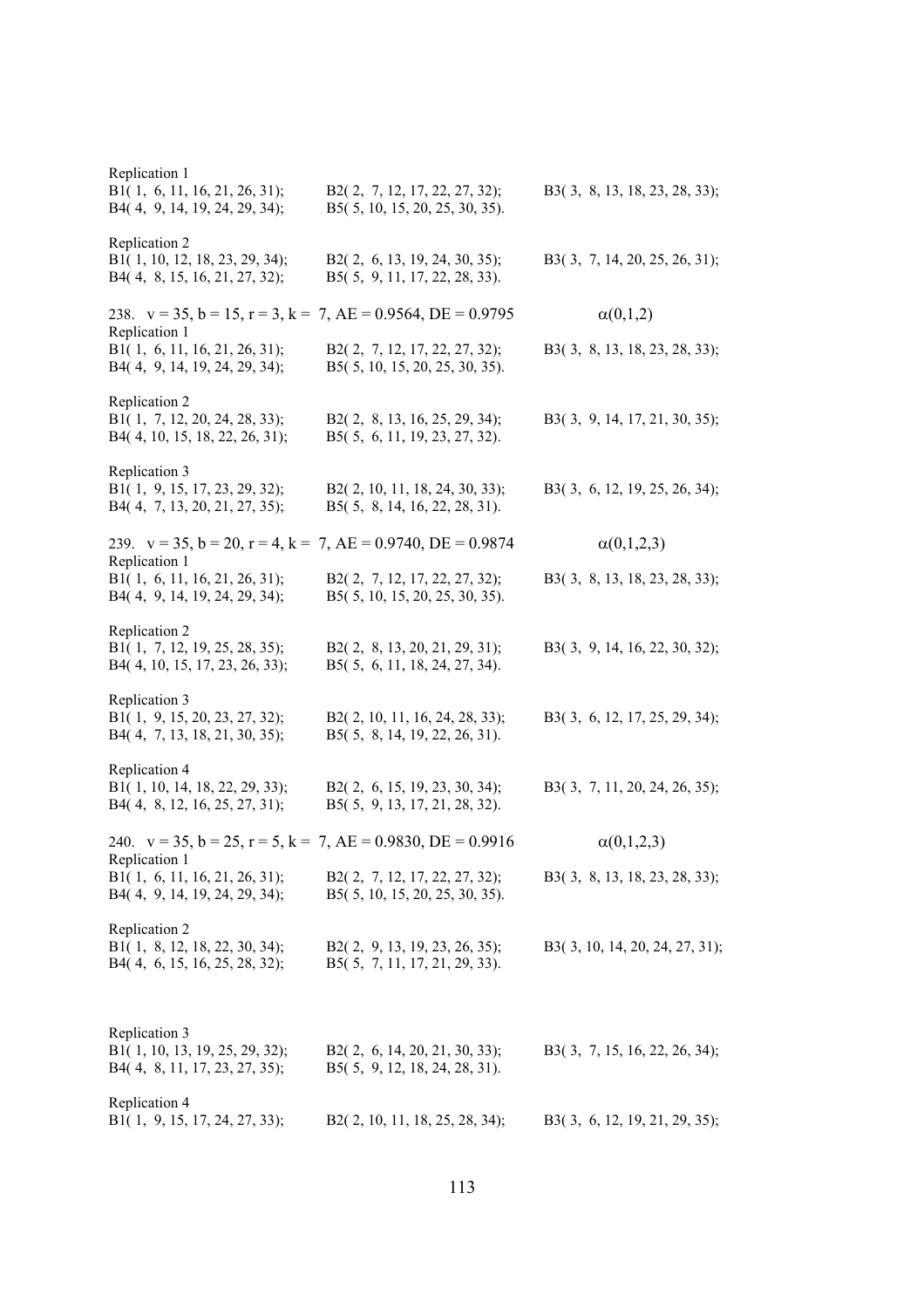B4( 4, 7, 13, 20, 22, 30, 31); B5( 5, 8, 14, 16, 23, 26, 32). Replication 5 B1( 1, 7, 14, 20, 23, 28, 35); B2( 2, 8, 15, 16, 24, 29, 31); B3( 3, 9, 11, 17, 25, 30, 32); B4( 4, 10, 12, 18, 21, 26, 33); B5( 5, 6, 13, 19, 22, 27, 34). 241.  $v = 42$ ,  $b = 12$ ,  $r = 2$ ,  $k = 7$ ,  $AE = 0.9082$ ,  $DE = 0.9593$   $\alpha(0,1,2)$ Replication 1 B1( 1, 7, 13, 19, 25, 31, 37); B2( 2, 8, 14, 20, 26, 32, 38); B3( 3, 9, 15, 21, 27, 33, 39); B4( 4, 10, 16, 22, 28, 34, 40); B5( 5, 11, 17, 23, 29, 35, 41); B6( 6, 12, 18, 24, 30, 36, 42). Replication 2 B1( 1, 9, 17, 22, 26, 36, 42); B2( 2, 10, 18, 23, 27, 31, 37); B3( 3, 11, 13, 24, 28, 32, 38); B4( 4, 12, 14, 19, 29, 33, 39); B5( 5, 7, 15, 20, 30, 34, 40); B6( 6, 8, 16, 21, 25, 35, 41). 242.  $v = 42$ ,  $b = 18$ ,  $r = 3$ ,  $k = 7$ ,  $AE = 0.9582$ ,  $DE = 0.9801$   $\alpha(0,1,2)$ Replication 1 B1( 1, 7, 13, 19, 25, 31, 37); B2( 2, 8, 14, 20, 26, 32, 38); B3( 3, 9, 15, 21, 27, 33, 39); B4( 4, 10, 16, 22, 28, 34, 40); B5( 5, 11, 17, 23, 29, 35, 41); B6( 6, 12, 18, 24, 30, 36, 42). Replication 2 B1( 1, 9, 16, 20, 26, 35, 42); B2( 2, 10, 17, 21, 27, 36, 37); B3( 3, 11, 18, 22, 28, 31, 38); B4( 4, 12, 13, 23, 29, 32, 39); B5( 5, 7, 14, 24, 30, 33, 40); B6( 6, 8, 15, 19, 25, 34, 41). Replication 3 B1( 1, 10, 18, 24, 27, 32, 41); B2( 2, 11, 13, 19, 28, 33, 42); B3( 3, 12, 14, 20, 29, 34, 37); B4( 4, 7, 15, 21, 30, 35, 38); B5( 5, 8, 16, 22, 25, 36, 39); B6( 6, 9, 17, 23, 26, 31, 40). 243.  $v = 42$ ,  $b = 24$ ,  $r = 4$ ,  $k = 7$ ,  $AE = 0.9742$ ,  $DE = 0.9874$   $\alpha(0,1,2,3)$ Replication 1 B1( 1, 7, 13, 19, 25, 31, 37); B2( 2, 8, 14, 20, 26, 32, 38); B3( 3, 9, 15, 21, 27, 33, 39); B4( 4, 10, 16, 22, 28, 34, 40); B5( 5, 11, 17, 23, 29, 35, 41); B6( 6, 12, 18, 24, 30, 36, 42). Replication 2 B1( 1, 10, 15, 24, 26, 35, 42); B2( 2, 11, 16, 19, 27, 36, 37); B3( 3, 12, 17, 20, 28, 31, 38); B4( 4, 7, 18, 21, 29, 32, 39); B5( 5, 8, 13, 22, 30, 33, 40); B6( 6, 9, 14, 23, 25, 34, 41). Replication 3 B1( 1, 11, 14, 20, 30, 34, 39); B2( 2, 12, 15, 21, 25, 35, 40); B3( 3, 7, 16, 22, 26, 36, 41); B4( 4, 8, 17, 23, 27, 31, 42); B5( 5, 9, 18, 24, 28, 32, 37); B6( 6, 10, 13, 19, 29, 33, 38). Replication 4 B1( 1, 12, 18, 22, 27, 32, 41); B2( 2, 7, 13, 23, 28, 33, 42); B3( 3, 8, 14, 24, 29, 34, 37); B4( 4, 9, 15, 19, 30, 35, 38); B5( 5, 10, 16, 20, 25, 36, 39); B6( 6, 11, 17, 21, 26, 31, 40). 244.  $v = 42$ ,  $b = 30$ ,  $r = 5$ ,  $k = 7$ ,  $AE = 0.9816$ ,  $DE = 0.9909$   $\alpha(0,1,2)$ Replication 1 B1( 1, 7, 13, 19, 25, 31, 37); B2( 2, 8, 14, 20, 26, 32, 38); B3( 3, 9, 15, 21, 27, 33, 39); B4( 4, 10, 16, 22, 28, 34, 40); B5( 5, 11, 17, 23, 29, 35, 41); B6( 6, 12, 18, 24, 30, 36, 42). Replication 2 B1( 1, 11, 15, 22, 30, 34, 38); B2( 2, 12, 16, 23, 25, 35, 39); B3( 3, 7, 17, 24, 26, 36, 40); B4( 4, 8, 18, 19, 27, 31, 41); B5( 5, 9, 13, 20, 28, 32, 42); B6( 6, 10, 14, 21, 29, 33, 37).

Replication 3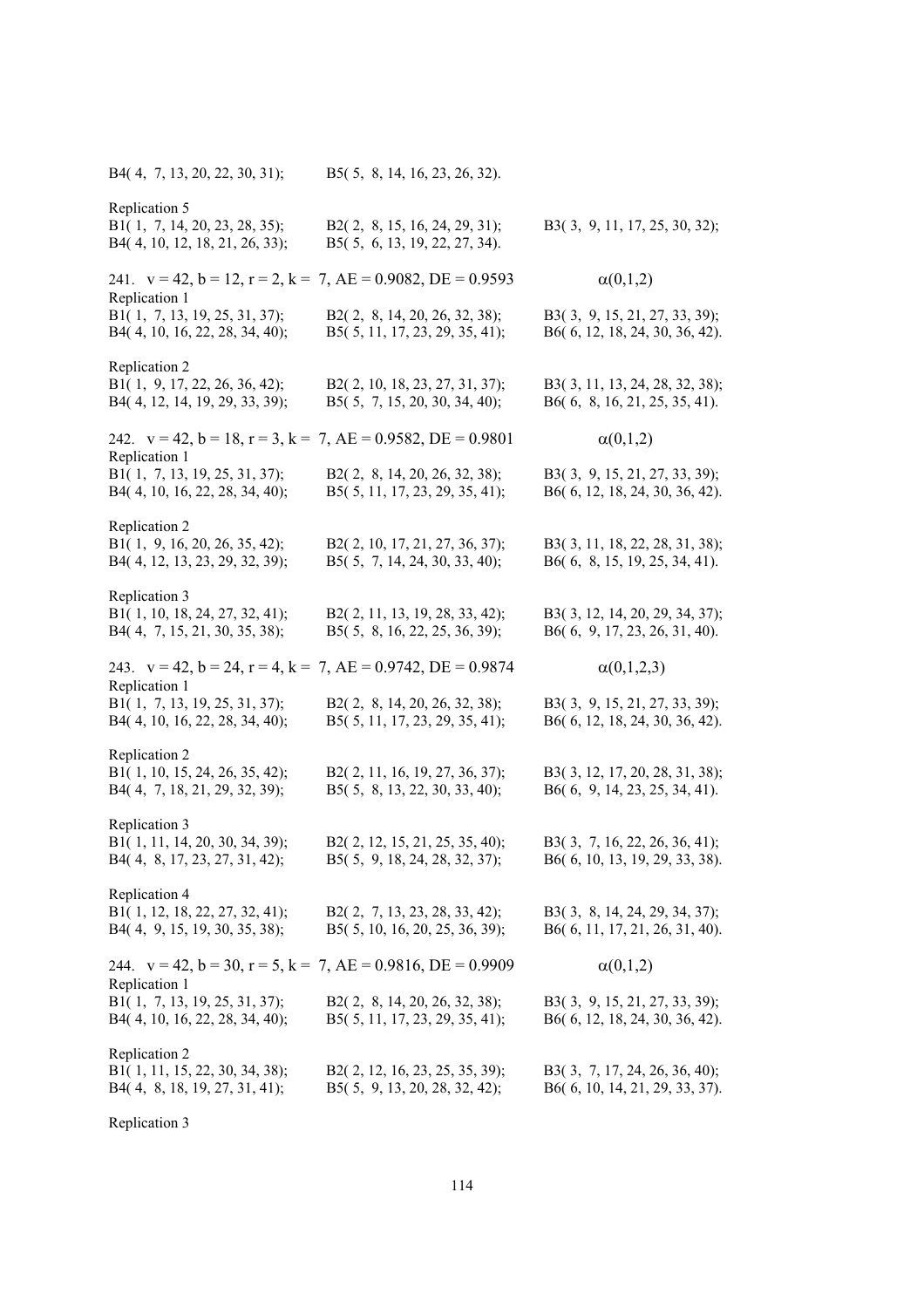| B1(1, 10, 18, 23, 29, 32, 40);<br>B4(4, 7, 15, 20, 26, 35, 37);                                                      | B2(2, 11, 13, 24, 30, 33, 41);<br>B5(5, 8, 16, 21, 27, 36, 38);  | B3(3, 12, 14, 19, 25, 34, 42);<br>B6(6, 9, 17, 22, 28, 31, 39).  |
|----------------------------------------------------------------------------------------------------------------------|------------------------------------------------------------------|------------------------------------------------------------------|
| Replication 4<br>B1(1, 9, 16, 24, 26, 35, 42);<br>B4(4, 12, 13, 21, 29, 32, 39);                                     | B2(2, 10, 17, 19, 27, 36, 37);<br>B5(5, 7, 14, 22, 30, 33, 40);  | B3(3, 11, 18, 20, 28, 31, 38);<br>B6(6, 8, 15, 23, 25, 34, 41).  |
| Replication 5<br>B1(1, 12, 17, 20, 27, 33, 41);<br>B4(4, 9, 14, 23, 30, 36, 38);                                     | B2(2, 7, 18, 21, 28, 34, 42);<br>B5(5, 10, 15, 24, 25, 31, 39);  | B3(3, 8, 13, 22, 29, 35, 37);<br>B6(6, 11, 16, 19, 26, 32, 40).  |
| 245. $v = 49$ , $b = 14$ , $r = 2$ , $k = 7$ , $AE = 0.9143$ , $DE = 0.9610$<br>Replication 1                        |                                                                  | $\alpha(0,1)$ ;, LS84, Square-Lattice                            |
| B1(1, 8, 15, 22, 29, 36, 43);<br>B4(4, 11, 18, 25, 32, 39, 46);<br>B7(7, 14, 21, 28, 35, 42, 49).                    | B2(2, 9, 16, 23, 30, 37, 44);<br>B5(5, 12, 19, 26, 33, 40, 47);  | B3(3, 10, 17, 24, 31, 38, 45);<br>B6(6, 13, 20, 27, 34, 41, 48); |
| Replication 2<br>B1(1, 13, 16, 25, 33, 42, 45);<br>B4(4, 9, 19, 28, 29, 38, 48);<br>B7(7, 12, 15, 24, 32, 41, 44).   | B2(2, 14, 17, 26, 34, 36, 46);<br>B5(5, 10, 20, 22, 30, 39, 49); | B3(3, 8, 18, 27, 35, 37, 47);<br>B6(6, 11, 21, 23, 31, 40, 43);  |
| 246. $v = 49$ , $b = 21$ , $r = 3$ , $k = 7$ , $AE = 0.9624$ , $DE = 0.9817$<br>Replication 1                        |                                                                  | $\alpha(0,1)$ ;, LS85, Square-Lattice                            |
| B1(1, 8, 15, 22, 29, 36, 43);<br>B4(4, 11, 18, 25, 32, 39, 46);<br>B7(7, 14, 21, 28, 35, 42, 49).                    | B2(2, 9, 16, 23, 30, 37, 44);<br>B5(5, 12, 19, 26, 33, 40, 47);  | B3(3, 10, 17, 24, 31, 38, 45);<br>B6(6, 13, 20, 27, 34, 41, 48); |
| Replication 2<br>B1(1, 11, 20, 24, 35, 40, 44);<br>B4(4, 14, 16, 27, 31, 36, 47);<br>B7(7, 10, 19, 23, 34, 39, 43).  | B2(2, 12, 21, 25, 29, 41, 45);<br>B5(5, 8, 17, 28, 32, 37, 48);  | B3(3, 13, 15, 26, 30, 42, 46);<br>B6(6, 9, 18, 22, 33, 38, 49);  |
| Replication 3<br>B1(1, 14, 19, 25, 30, 38, 48);<br>B4(4, 10, 15, 28, 33, 41, 44);<br>B7(7, 13, 18, 24, 29, 37, 47).  | B2(2, 8, 20, 26, 31, 39, 49);<br>B5(5, 11, 16, 22, 34, 42, 45);  | B3(3, 9, 21, 27, 32, 40, 43);<br>B6(6, 12, 17, 23, 35, 36, 46);  |
| 247. $v = 49$ , $b = 28$ , $r = 4$ , $k = 7$ , $AE = 0.9796$ , $DE = 0.9897$<br>Replication 1                        |                                                                  | $\alpha(0,1)$ ;, Square Lattice, LS86                            |
| B1(1, 8, 15, 22, 29, 36, 43);<br>B4(4, 11, 18, 25, 32, 39, 46);<br>B7(7, 14, 21, 28, 35, 42, 49).                    | B2(2, 9, 16, 23, 30, 37, 44);<br>B5(5, 12, 19, 26, 33, 40, 47);  | B3(3, 10, 17, 24, 31, 38, 45);<br>B6(6, 13, 20, 27, 34, 41, 48); |
| Replication 2<br>B1(1, 9, 17, 25, 33, 41, 49);<br>B4(29, 37, 45, 4, 12, 20, 28);<br>$B7(8, 16, 24, 32, 40, 48, 7)$ . | B2(43, 2, 10, 18, 26, 34, 42);<br>B5(22, 30, 38, 46, 5, 13, 21); | B3(36, 44, 3, 11, 19, 27, 35);<br>B6(15, 23, 31, 39, 47, 6, 14); |
| Replication 3<br>B1(1, 37, 24, 11, 47, 34, 21);<br>B4(43, 30, 17, 4, 40, 27, 14);<br>B7(36, 23, 10, 46, 33, 20, 7).  | B2(15, 2, 38, 25, 12, 48, 35);<br>B5(8, 44, 31, 18, 5, 41, 28);  | B3(29, 16, 3, 39, 26, 13, 49);<br>B6(22, 9, 45, 32, 19, 6, 42);  |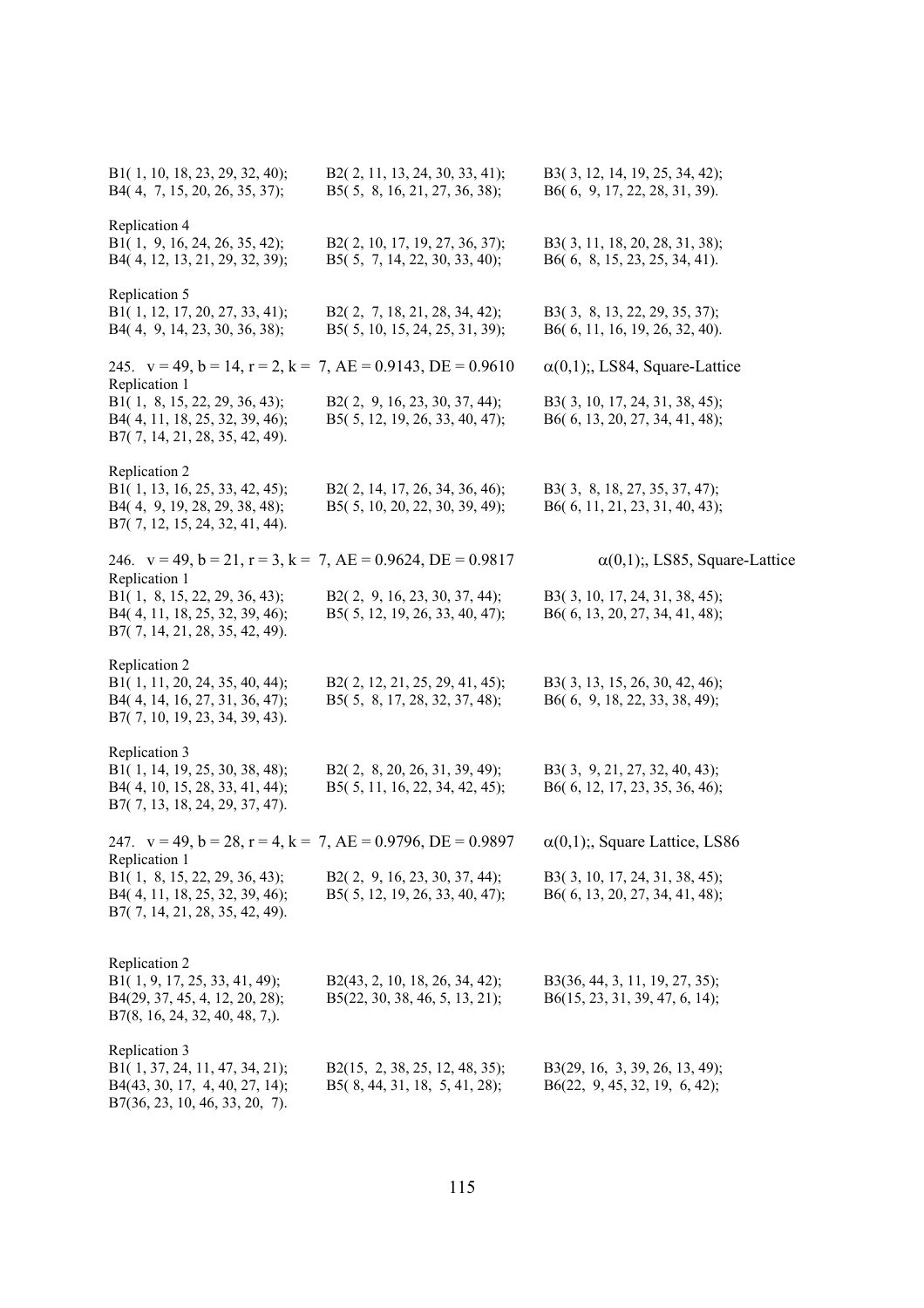| Replication 4<br>B1(1, 30, 10, 39, 19, 48, 28);<br>B3(43, 23, 3, 32, 12, 41, 21);<br>B4(15, 44, 24, 4, 33, 13, 42); | B2(22, 2, 31, 11, 40, 20, 49);                                   |                                                                  |
|---------------------------------------------------------------------------------------------------------------------|------------------------------------------------------------------|------------------------------------------------------------------|
| B5(36, 16, 45, 25, 5, 34, 14);<br>B7(29, 9, 38, 18, 47, 27, 7).                                                     | B6(8, 37, 17, 46, 26, 6, 35);                                    |                                                                  |
| 248. $v = 49$ , $b = 35$ , $r = 5$ , $k = 7$ , $AE = 0.9884$ , $DE = 0.9941$<br>Replication 1                       |                                                                  | $\alpha(0,1)$ , Square-Lattice, LS87                             |
| B1(1, 8, 15, 22, 29, 36, 43);<br>B4(4, 11, 18, 25, 32, 39, 46);<br>B7(7, 14, 21, 28, 35, 42, 49).                   | B2(2, 9, 16, 23, 30, 37, 44);<br>B5(5, 12, 19, 26, 33, 40, 47);  | B3(3, 10, 17, 24, 31, 38, 45);<br>B6(6, 13, 20, 27, 34, 41, 48); |
| Replication 2<br>B1(1, 9, 17, 25, 33, 41, 49);                                                                      |                                                                  |                                                                  |
| B4(29, 37, 45, 4, 12, 20, 28);<br>B7(8, 16, 24, 32, 40, 48, 7).                                                     | B2(43, 2, 10, 18, 26, 34, 42);<br>B5(22, 30, 38, 46, 5, 13, 21); | B3(36, 44, 3, 11, 19, 27, 35);<br>B6(15, 23, 31, 39, 47, 6, 14); |
| Replication 3                                                                                                       |                                                                  |                                                                  |
| B1(1, 37, 24, 11, 47, 34, 21);<br>B4(43, 30, 17, 4, 40, 27, 14);<br>B7(36, 23, 10, 46, 33, 20, 7).                  | B2(15, 2, 38, 25, 12, 48, 35);<br>B5(8, 44, 31, 18, 5, 41, 28);  | B3(29, 16, 3, 39, 26, 13, 49);<br>B6(22, 9, 45, 32, 19, 6, 42);  |
| Replication 4<br>B1(1, 30, 10, 39, 19, 48, 28);                                                                     | B2(22, 2, 31, 11, 40, 20, 49);                                   | B3(43, 23, 3, 32, 12, 41, 21);                                   |
| B4(15, 44, 24, 4, 33, 13, 42);<br>$B7(29, 9, 38, 18, 47, 27, 7)$ .                                                  | B5(36, 16, 45, 25, 5, 34, 14);                                   | B6(8, 37, 17, 46, 26, 6, 35);                                    |
| Replication 5                                                                                                       |                                                                  |                                                                  |
| B1(1, 13, 18, 23, 35, 40, 45);<br>B4(4, 9, 21, 26, 31, 36, 48);<br>B7(7, 12, 17, 22, 34, 39, 44).                   | B2(2, 14, 19, 24, 29, 41, 46);<br>B5(5, 10, 15, 27, 32, 37, 49); | B3(3, 8, 20, 25, 30, 42, 47);<br>B6(6, 11, 16, 28, 33, 38, 43);  |
| 249. $v = 56$ , $b = 16$ , $r = 2$ , $k = 7$ , $AE = 0.9057$ , $DE = 0.9580$                                        |                                                                  | $\alpha(0,1)$ , Rect.-Lattice                                    |
| Replication 1<br>B1(1, 9, 17, 25, 33, 41, 49);                                                                      | B2(2, 10, 18, 26, 34, 42, 50);                                   | B3(3, 11, 19, 27, 35, 43, 51);                                   |
| B4(4, 12, 20, 28, 36, 44, 52);<br>B7(7, 15, 23, 31, 39, 47, 55);                                                    | B5(5, 13, 21, 29, 37, 45, 53);<br>B8(8, 16, 24, 32, 40, 48, 56). | B6(6, 14, 22, 30, 38, 46, 54);                                   |
| Replication 2                                                                                                       |                                                                  | B3(3, 9, 23, 32, 36, 46, 50);                                    |
| B1(1, 15, 21, 30, 34, 44, 56);<br>B4(4, 10, 24, 25, 37, 47, 51);                                                    | B2(2, 16, 22, 31, 35, 45, 49);<br>B5(5, 11, 17, 26, 38, 48, 52); | B6(6, 12, 18, 27, 39, 41, 53);                                   |
| B7(7, 13, 19, 28, 40, 42, 54);                                                                                      | B8(8, 14, 20, 29, 33, 43, 55).                                   |                                                                  |
| 250. $v = 56$ , $b = 24$ , $r = 3$ , $k = 7$ , $AE = 0.9573$ , $DE = 0.9796$<br>Replication 1                       |                                                                  | $\alpha(0,1)$                                                    |
| B1(1, 9, 17, 25, 33, 41, 49);                                                                                       | B2(2, 10, 18, 26, 34, 42, 50);                                   | B3(3, 11, 19, 27, 35, 43, 51);                                   |
| B4(4, 12, 20, 28, 36, 44, 52);<br>B7(7, 15, 23, 31, 39, 47, 55);                                                    | B5(5, 13, 21, 29, 37, 45, 53);<br>B8(8, 16, 24, 32, 40, 48, 56). | B6(6, 14, 22, 30, 38, 46, 54);                                   |
| Replication 2                                                                                                       |                                                                  |                                                                  |
| B1(1, 12, 21, 31, 34, 48, 54);<br>B4(4, 15, 24, 26, 37, 43, 49);                                                    | B2(2, 13, 22, 32, 35, 41, 55);<br>B5(5, 16, 17, 27, 38, 44, 50); | B3(3, 14, 23, 25, 36, 42, 56);<br>B6(6, 9, 18, 28, 39, 45, 51);  |
| B7(7, 10, 19, 29, 40, 46, 52);                                                                                      | B8(8, 11, 20, 30, 33, 47, 53).                                   |                                                                  |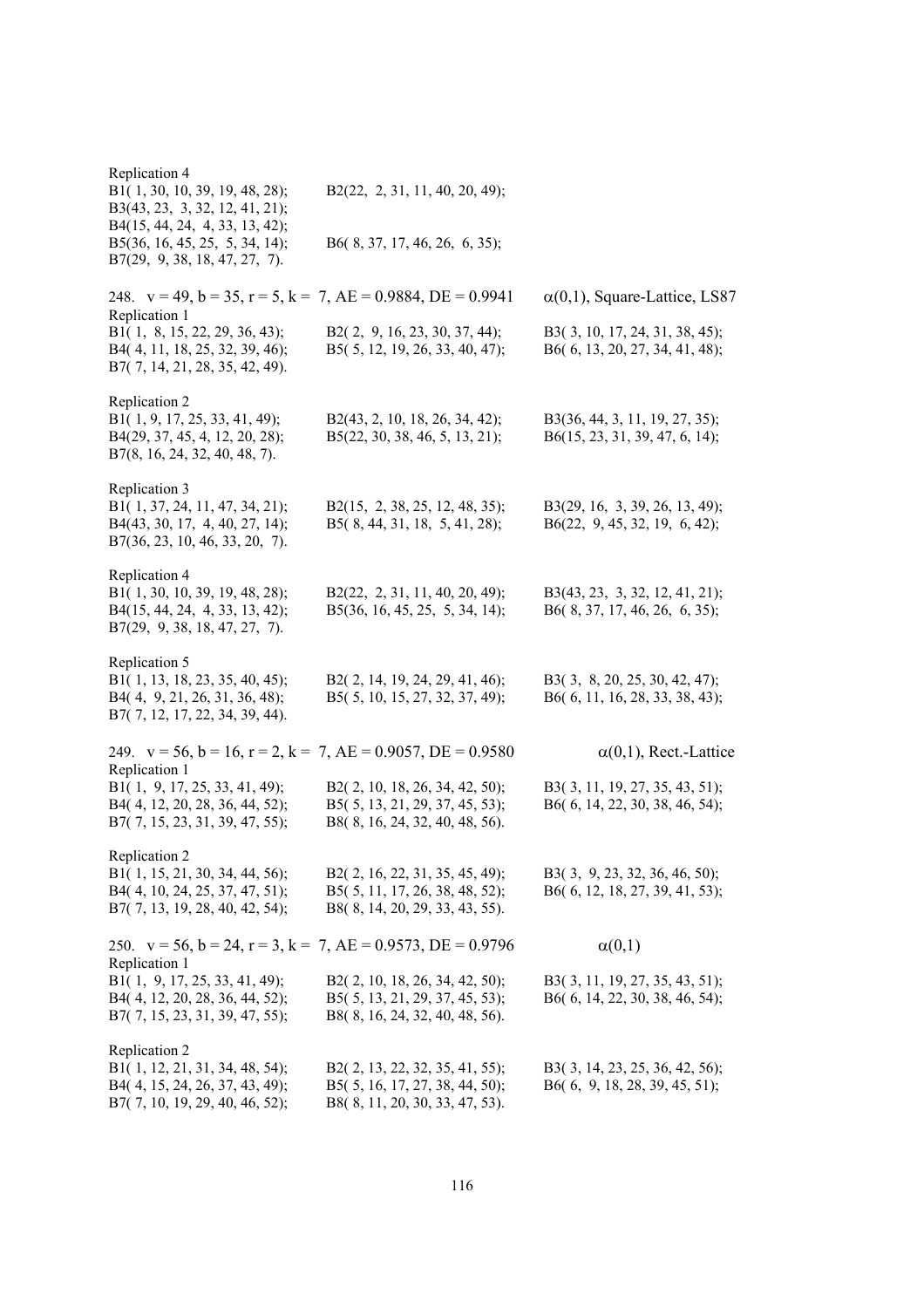| Replication 3<br>B1(1, 16, 23, 28, 35, 46, 53);<br>B4(4, 11, 18, 31, 38, 41, 56);<br>B7(7, 14, 21, 26, 33, 44, 51); | B2(2, 9, 24, 29, 36, 47, 54);<br>B5(5, 12, 19, 32, 39, 42, 49);<br>B8(8, 15, 22, 27, 34, 45, 52).  | B3(3, 10, 17, 30, 37, 48, 55);<br>B6(6, 13, 20, 25, 40, 43, 50); |
|---------------------------------------------------------------------------------------------------------------------|----------------------------------------------------------------------------------------------------|------------------------------------------------------------------|
| 251. $v = 56$ , $b = 32$ , $r = 4$ , $k = 7$ , $AE = 0.9743$ , $DE = 0.9874$                                        |                                                                                                    | $\alpha(0,1,2)$                                                  |
| Replication 1<br>B1(1, 9, 17, 25, 33, 41, 49);<br>B4(4, 12, 20, 28, 36, 44, 52);<br>B7(7, 15, 23, 31, 39, 47, 55);  | B2(2, 10, 18, 26, 34, 42, 50);<br>B5(5, 13, 21, 29, 37, 45, 53);<br>B8(8, 16, 24, 32, 40, 48, 56). | B3(3, 11, 19, 27, 35, 43, 51);<br>B6(6, 14, 22, 30, 38, 46, 54); |
| Replication 2<br>B1(1, 10, 19, 30, 36, 47, 53);<br>B4(4, 13, 22, 25, 39, 42, 56);<br>B7(7, 16, 17, 28, 34, 45, 51); | B2(2, 11, 20, 31, 37, 48, 54);<br>B5(5, 14, 23, 26, 40, 43, 49);<br>B8(8, 9, 18, 29, 35, 46, 52).  | B3(3, 12, 21, 32, 38, 41, 55);<br>B6(6, 15, 24, 27, 33, 44, 50); |
| Replication 3<br>B1(1, 12, 22, 31, 35, 45, 50);<br>B4(4, 15, 17, 26, 38, 48, 53);<br>B7(7, 10, 20, 29, 33, 43, 56); | B2(2, 13, 23, 32, 36, 46, 51);<br>B5(5, 16, 18, 27, 39, 41, 54);<br>B8(8, 11, 21, 30, 34, 44, 49). | B3(3, 14, 24, 25, 37, 47, 52);<br>B6(6, 9, 19, 28, 40, 42, 55);  |
| Replication 4<br>B1(1, 11, 24, 29, 38, 42, 51);<br>B4(4, 14, 19, 32, 33, 45, 54);<br>B7(7, 9, 22, 27, 36, 48, 49);  | B2(2, 12, 17, 30, 39, 43, 52);<br>B5(5, 15, 20, 25, 34, 46, 55);<br>B8(8, 10, 23, 28, 37, 41, 50). | B3(3, 13, 18, 31, 40, 44, 53);<br>B6(6, 16, 21, 26, 35, 47, 56); |
| 252. $v = 56$ , $b = 40$ , $r = 5$ , $k = 7$ , $AE = 0.9819$ , $DE = 0.9910$<br>Replication 1                       |                                                                                                    | $\alpha(0,1,2)$                                                  |
| B1(1, 9, 17, 25, 33, 41, 49);<br>B4(4, 12, 20, 28, 36, 44, 52);<br>B7(7, 15, 23, 31, 39, 47, 55);                   | B2(2, 10, 18, 26, 34, 42, 50);<br>B5(5, 13, 21, 29, 37, 45, 53);<br>B8(8, 16, 24, 32, 40, 48, 56). | B3(3, 11, 19, 27, 35, 43, 51);<br>B6(6, 14, 22, 30, 38, 46, 54); |
| Replication 2<br>B1(1, 14, 20, 26, 38, 47, 56);<br>B4(4, 9, 23, 29, 33, 42, 51);<br>B7(7, 12, 18, 32, 36, 45, 54);  | B2(2, 15, 21, 27, 39, 48, 49);<br>B5(5, 10, 24, 30, 34, 43, 52);<br>B8(8, 13, 19, 25, 37, 46, 55). | B3(3, 16, 22, 28, 40, 41, 50);<br>B6(6, 11, 17, 31, 35, 44, 53); |
| Replication 3<br>B1(1, 10, 22, 31, 37, 48, 51);<br>B4(4, 13, 17, 26, 40, 43, 54);<br>B7(7, 16, 20, 29, 35, 46, 49); | B2(2, 11, 23, 32, 38, 41, 52);<br>B5(5, 14, 18, 27, 33, 44, 55);<br>B8(8, 9, 21, 30, 36, 47, 50).  | B3(3, 12, 24, 25, 39, 42, 53);<br>B6(6, 15, 19, 28, 34, 45, 56); |
| Replication 4<br>B1(1, 11, 21, 28, 36, 42, 55);<br>B4(4, 14, 24, 31, 39, 45, 50);<br>B7(7, 9, 19, 26, 34, 48, 53);  | B2(2, 12, 22, 29, 37, 43, 56);<br>B5(5, 15, 17, 32, 40, 46, 51);<br>B8(8, 10, 20, 27, 35, 41, 54). | B3(3, 13, 23, 30, 38, 44, 49);<br>B6(6, 16, 18, 25, 33, 47, 52); |
| Replication 5<br>B1(1, 12, 23, 27, 34, 46, 50);<br>B4(4, 15, 18, 30, 37, 41, 53);<br>B7(7, 10, 21, 25, 40, 44, 56); | B2(2, 13, 24, 28, 35, 47, 51);<br>B5(5, 16, 19, 31, 38, 42, 54);<br>B8(8, 11, 22, 26, 33, 45, 49). | B3(3, 14, 17, 29, 36, 48, 52);<br>B6(6, 9, 20, 32, 39, 43, 55);  |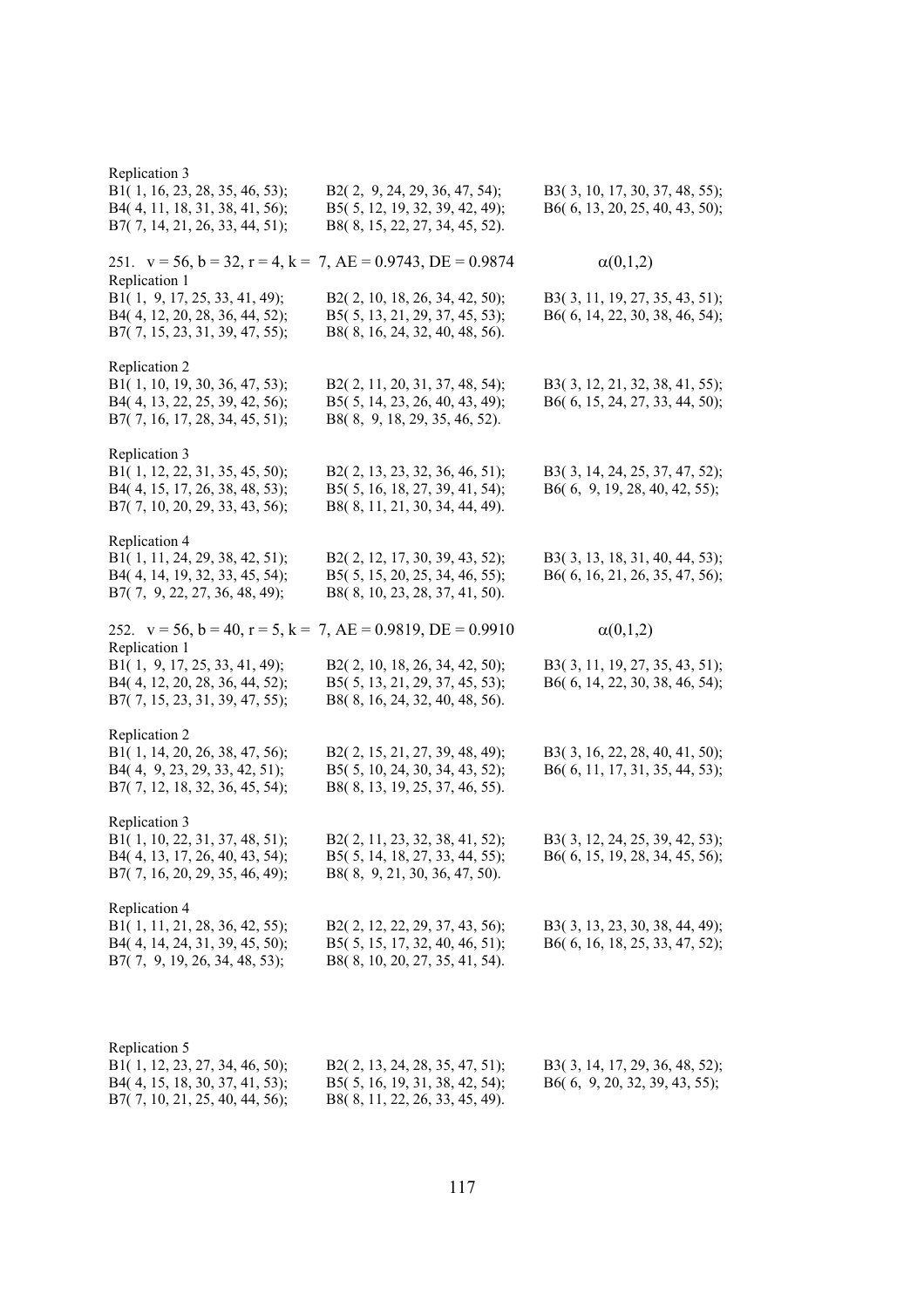| 253. $v = 63$ , $b = 18$ , $r = 2$ , $k = 7$ , $AE = 0.8987$ , $DE = 0.9556$ |                                | $\alpha(0,1)$                  |
|------------------------------------------------------------------------------|--------------------------------|--------------------------------|
| Replication 1                                                                |                                |                                |
| B1(1, 10, 19, 28, 37, 46, 55);                                               | B2(2, 11, 20, 29, 38, 47, 56); | B3(3, 12, 21, 30, 39, 48, 57); |
| B4(4, 13, 22, 31, 40, 49, 58);                                               | B5(5, 14, 23, 32, 41, 50, 59); | B6(6, 15, 24, 33, 42, 51, 60); |
| B7(7, 16, 25, 34, 43, 52, 61);                                               | B8(8, 17, 26, 35, 44, 53, 62); | B9(9, 18, 27, 36, 45, 54, 63). |
|                                                                              |                                |                                |
| Replication 2                                                                |                                |                                |
| B1(1, 16, 22, 32, 39, 53, 63);                                               | B2(2, 17, 23, 33, 40, 54, 55); | B3(3, 18, 24, 34, 41, 46, 56); |
| B4(4, 10, 25, 35, 42, 47, 57);                                               | B5(5, 11, 26, 36, 43, 48, 58); | B6(6, 12, 27, 28, 44, 49, 59); |
| B7(7, 13, 19, 29, 45, 50, 60);                                               | B8(8, 14, 20, 30, 37, 51, 61); | B9(9, 15, 21, 31, 38, 52, 62). |
|                                                                              |                                |                                |
| 254. $v = 63$ , $b = 27$ , $r = 3$ , $k = 7$ , $AE = 0.9539$ , $DE = 0.9781$ |                                | $\alpha(0,1)$                  |
| Replication 1                                                                |                                |                                |
| B1(1, 10, 19, 28, 37, 46, 55);                                               | B2(2, 11, 20, 29, 38, 47, 56); | B3(3, 12, 21, 30, 39, 48, 57); |
| B4(4, 13, 22, 31, 40, 49, 58);                                               | B5(5, 14, 23, 32, 41, 50, 59); | B6(6, 15, 24, 33, 42, 51, 60); |
| B7(7, 16, 25, 34, 43, 52, 61);                                               | B8(8, 17, 26, 35, 44, 53, 62); | B9(9, 18, 27, 36, 45, 54, 63). |
|                                                                              |                                |                                |
| Replication 2                                                                |                                |                                |
|                                                                              | B2(2, 12, 25, 36, 40, 51, 55); |                                |
| B1(1, 11, 24, 35, 39, 50, 63);                                               |                                | B3(3, 13, 26, 28, 41, 52, 56); |
| B4(4, 14, 27, 29, 42, 53, 57);                                               | B5(5, 15, 19, 30, 43, 54, 58); | B6(6, 16, 20, 31, 44, 46, 59); |
| B7(7, 17, 21, 32, 45, 47, 60);                                               | B8(8, 18, 22, 33, 37, 48, 61); | B9(9, 10, 23, 34, 38, 49, 62). |
|                                                                              |                                |                                |
| Replication 3                                                                |                                |                                |
| B1(1, 15, 26, 29, 45, 49, 61);                                               | B2(2, 16, 27, 30, 37, 50, 62); | B3(3, 17, 19, 31, 38, 51, 63); |
| B4(4, 18, 20, 32, 39, 52, 55);                                               | B5(5, 10, 21, 33, 40, 53, 56); | B6(6, 11, 22, 34, 41, 54, 57); |
| B7(7, 12, 23, 35, 42, 46, 58);                                               | B8(8, 13, 24, 36, 43, 47, 59); | B9(9, 14, 25, 28, 44, 48, 60). |
|                                                                              |                                |                                |
| 255. $v = 63$ , $b = 36$ , $r = 4$ , $k = 7$ , $AE = 0.9715$ , $DE = 0.9861$ |                                | $\alpha(0,1,2)$                |
| Replication 1                                                                |                                |                                |
| B1(1, 10, 19, 28, 37, 46, 55);                                               | B2(2, 11, 20, 29, 38, 47, 56); | B3(3, 12, 21, 30, 39, 48, 57); |
| B4(4, 13, 22, 31, 40, 49, 58);                                               | B5(5, 14, 23, 32, 41, 50, 59); | B6(6, 15, 24, 33, 42, 51, 60); |
| B7(7, 16, 25, 34, 43, 52, 61);                                               | B8(8, 17, 26, 35, 44, 53, 62); | B9(9, 18, 27, 36, 45, 54, 63). |
|                                                                              |                                |                                |
| Replication 2                                                                |                                |                                |
| B1(1, 11, 24, 36, 38, 49, 59);                                               | B2(2, 12, 25, 28, 39, 50, 60); | B3(3, 13, 26, 29, 40, 51, 61); |
|                                                                              |                                |                                |
| B4(4, 14, 27, 30, 41, 52, 62);                                               | B5(5, 15, 19, 31, 42, 53, 63); | B6(6, 16, 20, 32, 43, 54, 55); |
| B7(7, 17, 21, 33, 44, 46, 56);                                               | B8(8, 18, 22, 34, 45, 47, 57); | B9(9, 10, 23, 35, 37, 48, 58). |
|                                                                              |                                |                                |
| Replication 3                                                                |                                |                                |
| B1(1, 17, 20, 31, 45, 50, 61);                                               | B2(2, 18, 21, 32, 37, 51, 62); | B3(3, 10, 22, 33, 38, 52, 63); |
| B4(4, 11, 23, 34, 39, 53, 55);                                               | B5(5, 12, 24, 35, 40, 54, 56); | B6(6, 13, 25, 36, 41, 46, 57); |
| B7(7, 14, 26, 28, 42, 47, 58);                                               | B8(8, 15, 27, 29, 43, 48, 59); | B9(9, 16, 19, 30, 44, 49, 60). |
|                                                                              |                                |                                |
| Replication 4                                                                |                                |                                |
| B1(1, 15, 21, 34, 41, 54, 58);                                               | B2(2, 16, 22, 35, 42, 46, 59); | B3(3, 17, 23, 36, 43, 47, 60); |
| B4(4, 18, 24, 28, 44, 48, 61);                                               | B5(5, 10, 25, 29, 45, 49, 62); | B6(6, 11, 26, 30, 37, 50, 63); |
| B7(7, 12, 27, 31, 38, 51, 55);                                               | B8(8, 13, 19, 32, 39, 52, 56); | B9(9, 14, 20, 33, 40, 53, 57). |
|                                                                              |                                |                                |
|                                                                              |                                |                                |
|                                                                              |                                |                                |
| 256. $v = 63$ , $b = 45$ , $r = 5$ , $k = 7$ , $AE = 0.9801$ , $DE = 0.9902$ |                                | $\alpha(0,1,2)$                |
| Replication 1                                                                |                                |                                |
| B1(1, 10, 19, 28, 37, 46, 55);                                               | B2(2, 11, 20, 29, 38, 47, 56); | B3(3, 12, 21, 30, 39, 48, 57); |
| B4(4, 13, 22, 31, 40, 49, 58);                                               | B5(5, 14, 23, 32, 41, 50, 59); | B6(6, 15, 24, 33, 42, 51, 60); |
|                                                                              | B8(8, 17, 26, 35, 44, 53, 62); | B9(9, 18, 27, 36, 45, 54, 63). |
| B7(7, 16, 25, 34, 43, 52, 61);                                               |                                |                                |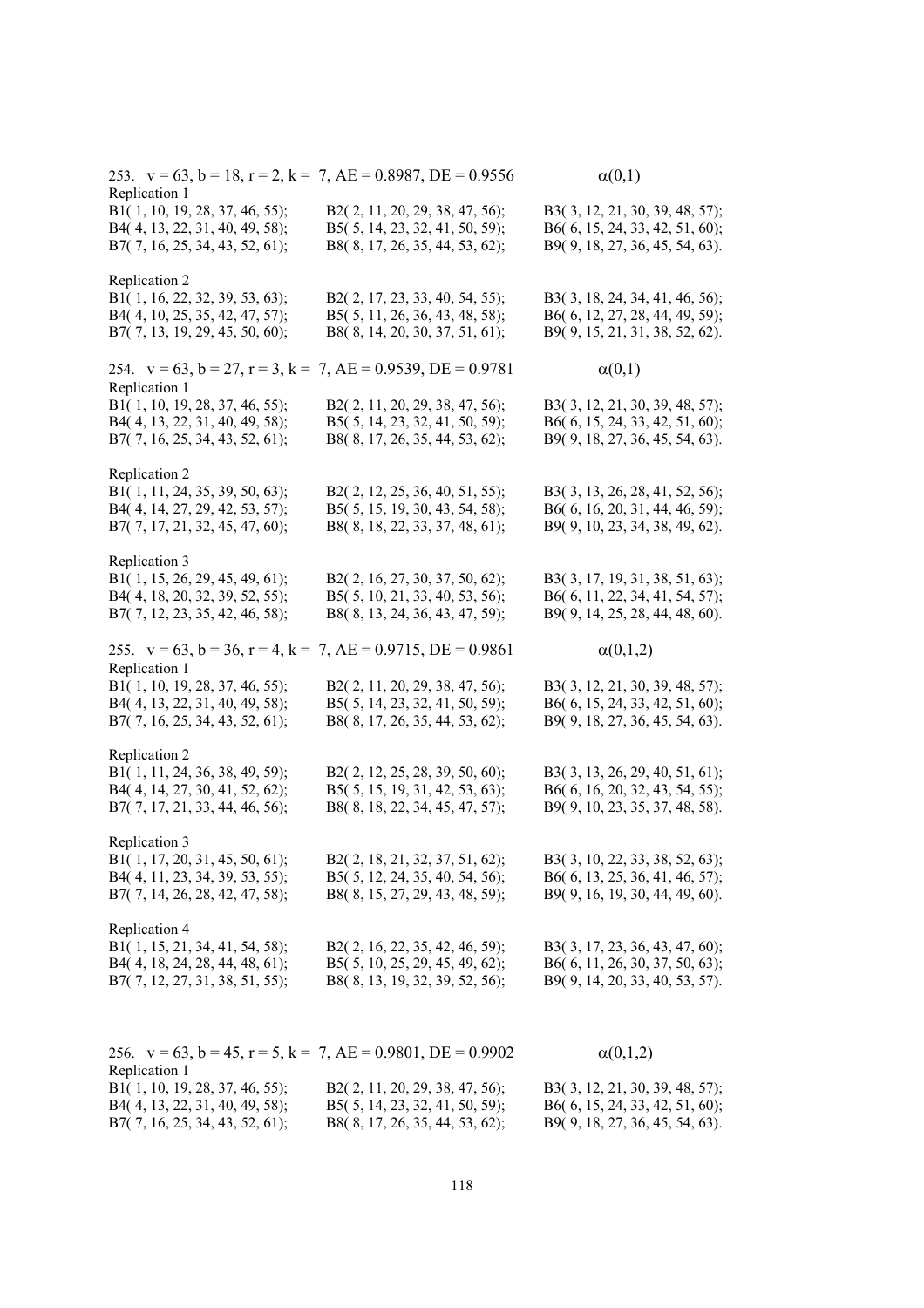| Replication 2<br>B1(1, 16, 23, 30, 45, 47, 60);<br>B4(4, 10, 26, 33, 39, 50, 63);<br>B7(7, 13, 20, 36, 42, 53, 57);                                     | B2(2, 17, 24, 31, 37, 48, 61);<br>B5(5, 11, 27, 34, 40, 51, 55);<br>B8(8, 14, 21, 28, 43, 54, 58); | B3(3, 18, 25, 32, 38, 49, 62);<br>B6(6, 12, 19, 35, 41, 52, 56);<br>B9(9, 15, 22, 29, 44, 46, 59). |
|---------------------------------------------------------------------------------------------------------------------------------------------------------|----------------------------------------------------------------------------------------------------|----------------------------------------------------------------------------------------------------|
| Replication 3<br>B1(1, 13, 27, 35, 42, 48, 59);<br>B4(4, 16, 21, 29, 45, 51, 62);<br>B7(7, 10, 24, 32, 39, 54, 56);                                     | B2(2, 14, 19, 36, 43, 49, 60);<br>B5(5, 17, 22, 30, 37, 52, 63);<br>B8(8, 11, 25, 33, 40, 46, 57); | B3(3, 15, 20, 28, 44, 50, 61);<br>B6(6, 18, 23, 31, 38, 53, 55);<br>B9(9, 12, 26, 34, 41, 47, 58). |
| Replication 4<br>B1(1, 11, 24, 36, 44, 52, 62);<br>B4(4, 14, 27, 30, 38, 46, 56);<br>B7(7, 17, 21, 33, 41, 49, 59);                                     | B2(2, 12, 25, 28, 45, 53, 63);<br>B5(5, 15, 19, 31, 39, 47, 57);<br>B8(8, 18, 22, 34, 42, 50, 60); | B3(3, 13, 26, 29, 37, 54, 55);<br>B6(6, 16, 20, 32, 40, 48, 58);<br>B9(9, 10, 23, 35, 43, 51, 61). |
| Replication 5<br>B1(1, 17, 25, 29, 39, 50, 58);<br>B4(4, 11, 19, 32, 42, 53, 61);<br>B7(7, 14, 22, 35, 45, 47, 55);                                     | B2(2, 18, 26, 30, 40, 51, 59);<br>B5(5, 12, 20, 33, 43, 54, 62);<br>B8(8, 15, 23, 36, 37, 48, 56); | B3(3, 10, 27, 31, 41, 52, 60);<br>B6(6, 13, 21, 34, 44, 46, 63);<br>B9(9, 16, 24, 28, 38, 49, 57). |
| 257. $v = 70$ , $b = 20$ , $r = 2$ , $k = 7$ , $AE = 0.8928$ , $DE = 0.9536$                                                                            |                                                                                                    | $\alpha(0,1)$                                                                                      |
| Replication 1<br>B1(1, 11, 21, 31, 41, 51, 61);<br>B4(4, 14, 24, 34, 44, 54, 64);<br>B7(7, 17, 27, 37, 47, 57, 67);<br>B10(10, 20, 30, 40, 50, 60, 70). | B2(2, 12, 22, 32, 42, 52, 62);<br>B5(5, 15, 25, 35, 45, 55, 65);<br>B8(8, 18, 28, 38, 48, 58, 68); | B3(3, 13, 23, 33, 43, 53, 63);<br>B6(6, 16, 26, 36, 46, 56, 66);<br>B9(9, 19, 29, 39, 49, 59, 69); |
| Replication 2<br>B1(1, 17, 23, 32, 48, 55, 70);<br>B4(4, 20, 26, 35, 41, 58, 63);<br>B7(7, 13, 29, 38, 44, 51, 66);<br>B10(10, 16, 22, 31, 47, 54, 69). | B2(2, 18, 24, 33, 49, 56, 61);<br>B5(5, 11, 27, 36, 42, 59, 64);<br>B8(8, 14, 30, 39, 45, 52, 67); | B3(3, 19, 25, 34, 50, 57, 62);<br>B6(6, 12, 28, 37, 43, 60, 65);<br>B9(9, 15, 21, 40, 46, 53, 68); |
| 258. $v = 70$ , $b = 30$ , $r = 3$ , $k = 7$ , $AE = 0.9508$ , $DE = 0.9768$<br>Replication 1                                                           |                                                                                                    | $\alpha(0,1)$                                                                                      |
| B1(1, 11, 21, 31, 41, 51, 61);<br>B4(4, 14, 24, 34, 44, 54, 64);<br>B7(7, 17, 27, 37, 47, 57, 67);<br>B10(10, 20, 30, 40, 50, 60, 70).                  | B2(2, 12, 22, 32, 42, 52, 62);<br>B5(5, 15, 25, 35, 45, 55, 65);<br>B8(8, 18, 28, 38, 48, 58, 68); | B3(3, 13, 23, 33, 43, 53, 63);<br>B6(6, 16, 26, 36, 46, 56, 66);<br>B9(9, 19, 29, 39, 49, 59, 69); |
| Replication 2<br>B1(1, 16, 22, 38, 47, 53, 69);<br>B4(4, 19, 25, 31, 50, 56, 62);<br>B7(7, 12, 28, 34, 43, 59, 65);<br>B10(10, 15, 21, 37, 46, 52, 68). | B2(2, 17, 23, 39, 48, 54, 70);<br>B5(5, 20, 26, 32, 41, 57, 63);<br>B8(8, 13, 29, 35, 44, 60, 66); | B3(3, 18, 24, 40, 49, 55, 61);<br>B6(6, 11, 27, 33, 42, 58, 64);<br>B9(9, 14, 30, 36, 45, 51, 67); |
| Replication 3<br>B1(1, 13, 27, 36, 50, 54, 65);<br>B4(4, 16, 30, 39, 43, 57, 68);<br>B7(7, 19, 23, 32, 46, 60, 61);<br>B10(10, 12, 26, 35, 49, 53, 64). | B2(2, 14, 28, 37, 41, 55, 66);<br>B5(5, 17, 21, 40, 44, 58, 69);<br>B8(8, 20, 24, 33, 47, 51, 62); | B3(3, 15, 29, 38, 42, 56, 67);<br>B6(6, 18, 22, 31, 45, 59, 70);<br>B9(9, 11, 25, 34, 48, 52, 63); |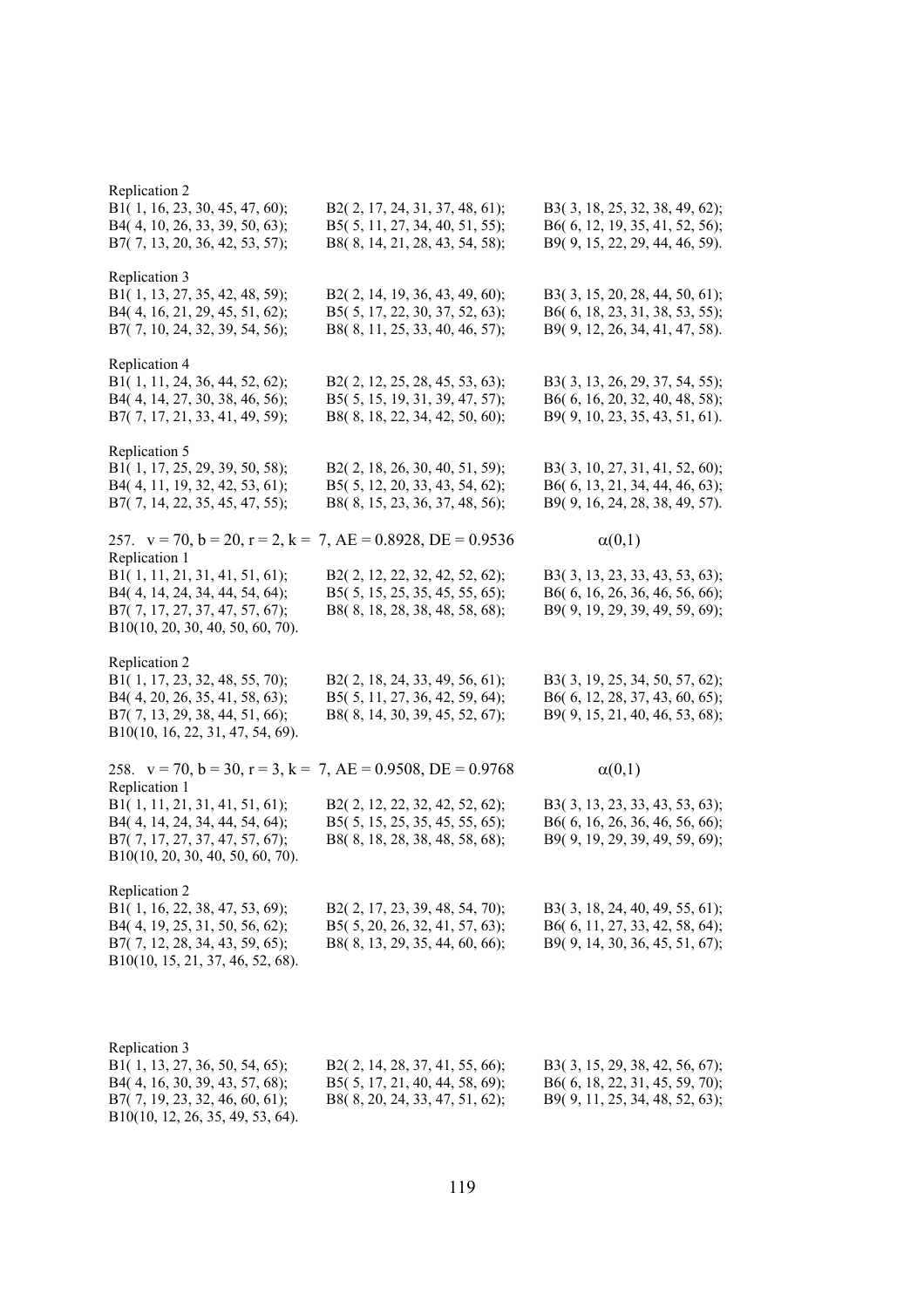| 259. $v = 70$ , $b = 40$ , $r = 4$ , $k = 7$ , $AE = 0.9703$ , $DE = 0.9856$<br>Replication 1                                                                                                                                           |                                                                                                    | $\alpha(0,1)$                                                                                                         |
|-----------------------------------------------------------------------------------------------------------------------------------------------------------------------------------------------------------------------------------------|----------------------------------------------------------------------------------------------------|-----------------------------------------------------------------------------------------------------------------------|
| B1(1, 11, 21, 31, 41, 51, 61);<br>B4(4, 14, 24, 34, 44, 54, 64);<br>B7(7, 17, 27, 37, 47, 57, 67);<br>B10(10, 20, 30, 40, 50, 60, 70).                                                                                                  | B2(2, 12, 22, 32, 42, 52, 62);<br>B5(5, 15, 25, 35, 45, 55, 65);<br>B8(8, 18, 28, 38, 48, 58, 68); | B3(3, 13, 23, 33, 43, 53, 63);<br>B6(6, 16, 26, 36, 46, 56, 66);<br>B9(9, 19, 29, 39, 49, 59, 69);                    |
| Replication 2<br>B1(1, 18, 30, 39, 46, 52, 67);<br>B4(4, 11, 23, 32, 49, 55, 70);<br>B7(7, 14, 26, 35, 42, 58, 63);<br>B10(10, 17, 29, 38, 45, 51, 66).                                                                                 | B2(2, 19, 21, 40, 47, 53, 68);<br>B5(5, 12, 24, 33, 50, 56, 61);<br>B8(8, 15, 27, 36, 43, 59, 64); | B3(3, 20, 22, 31, 48, 54, 69);<br>B6(6, 13, 25, 34, 41, 57, 62);<br>B9(9, 16, 28, 37, 44, 60, 65);                    |
| Replication 3<br>B1(1, 13, 28, 40, 49, 56, 64);<br>B4(4, 16, 21, 33, 42, 59, 67);<br>B7(7, 19, 24, 36, 45, 52, 70);<br>B10(10, 12, 27, 39, 48, 55, 63).                                                                                 | B2(2, 14, 29, 31, 50, 57, 65);<br>B5(5, 17, 22, 34, 43, 60, 68);<br>B8(8, 20, 25, 37, 46, 53, 61); | B3(3, 15, 30, 32, 41, 58, 66);<br>B6(6, 18, 23, 35, 44, 51, 69);<br>B9(9, 11, 26, 38, 47, 54, 62);                    |
| Replication 4<br>B1(1, 16, 27, 34, 45, 53, 69);<br>B4(4, 19, 30, 37, 48, 56, 62);<br>B7(7, 12, 23, 40, 41, 59, 65);<br>B10(10, 15, 26, 33, 44, 52, 68).                                                                                 | B2(2, 17, 28, 35, 46, 54, 70);<br>B5(5, 20, 21, 38, 49, 57, 63);<br>B8(8, 13, 24, 31, 42, 60, 66); | B3(3, 18, 29, 36, 47, 55, 61);<br>B6(6, 11, 22, 39, 50, 58, 64);<br>B9(9, 14, 25, 32, 43, 51, 67);                    |
| 260. $v = 70$ , $b = 50$ , $r = 5$ , $k = 7$ , $AE = 0.9793$ , $DE = 0.9898$<br>Replication 1<br>B1(1, 11, 21, 31, 41, 51, 61);<br>B4(4, 14, 24, 34, 44, 54, 64);<br>B7(7, 17, 27, 37, 47, 57, 67);<br>B10(10, 20, 30, 40, 50, 60, 70). | B2(2, 12, 22, 32, 42, 52, 62);<br>B5(5, 15, 25, 35, 45, 55, 65);<br>B8(8, 18, 28, 38, 48, 58, 68); | $\alpha(0,1,2)$<br>B3(3, 13, 23, 33, 43, 53, 63);<br>B6(6, 16, 26, 36, 46, 56, 66);<br>B9(9, 19, 29, 39, 49, 59, 69); |
| Replication 2<br>B1(1, 15, 27, 37, 48, 59, 62);<br>B4(4, 18, 30, 40, 41, 52, 65);<br>B7(7, 11, 23, 33, 44, 55, 68);<br>B10(10, 14, 26, 36, 47, 58, 61).                                                                                 | B2(2, 16, 28, 38, 49, 60, 63);<br>B5(5, 19, 21, 31, 42, 53, 66);<br>B8(8, 12, 24, 34, 45, 56, 69); | B3(3, 17, 29, 39, 50, 51, 64);<br>B6(6, 20, 22, 32, 43, 54, 67);<br>B9(9, 13, 25, 35, 46, 57, 70);                    |
| Replication 3<br>B1(1, 12, 23, 40, 46, 58, 64);<br>B4(4, 15, 26, 33, 49, 51, 67);<br>B7(7, 18, 29, 36, 42, 54, 70);<br>B10(10, 11, 22, 39, 45, 57, 63).                                                                                 | B2(2, 13, 24, 31, 47, 59, 65);<br>B5(5, 16, 27, 34, 50, 52, 68);<br>B8(8, 19, 30, 37, 43, 55, 61); | B3(3, 14, 25, 32, 48, 60, 66);<br>B6(6, 17, 28, 35, 41, 53, 69);<br>B9(9, 20, 21, 38, 44, 56, 62);                    |
| Replication 4<br>B1(1, 16, 29, 32, 44, 53, 65);<br>B4(4, 19, 22, 35, 47, 56, 68);<br>B7(7, 12, 25, 38, 50, 59, 61);<br>B10(10, 15, 28, 31, 43, 52, 64).                                                                                 | B2(2, 17, 30, 33, 45, 54, 66);<br>B5(5, 20, 23, 36, 48, 57, 69);<br>B8(8, 13, 26, 39, 41, 60, 62); | B3(3, 18, 21, 34, 46, 55, 67);<br>B6(6, 11, 24, 37, 49, 58, 70);<br>B9(9, 14, 27, 40, 42, 51, 63);                    |
| Replication 5<br>B1(1, 19, 26, 35, 50, 54, 63);<br>B4(4, 12, 29, 38, 43, 57, 66);<br>B7(7, 15, 22, 31, 46, 60, 69);<br>B10(10, 18, 25, 34, 49, 53, 62).                                                                                 | B2(2, 20, 27, 36, 41, 55, 64);<br>B5(5, 13, 30, 39, 44, 58, 67);<br>B8(8, 16, 23, 32, 47, 51, 70); | B3(3, 11, 28, 37, 42, 56, 65);<br>B6(6, 14, 21, 40, 45, 59, 68);<br>B9(9, 17, 24, 33, 48, 52, 61);                    |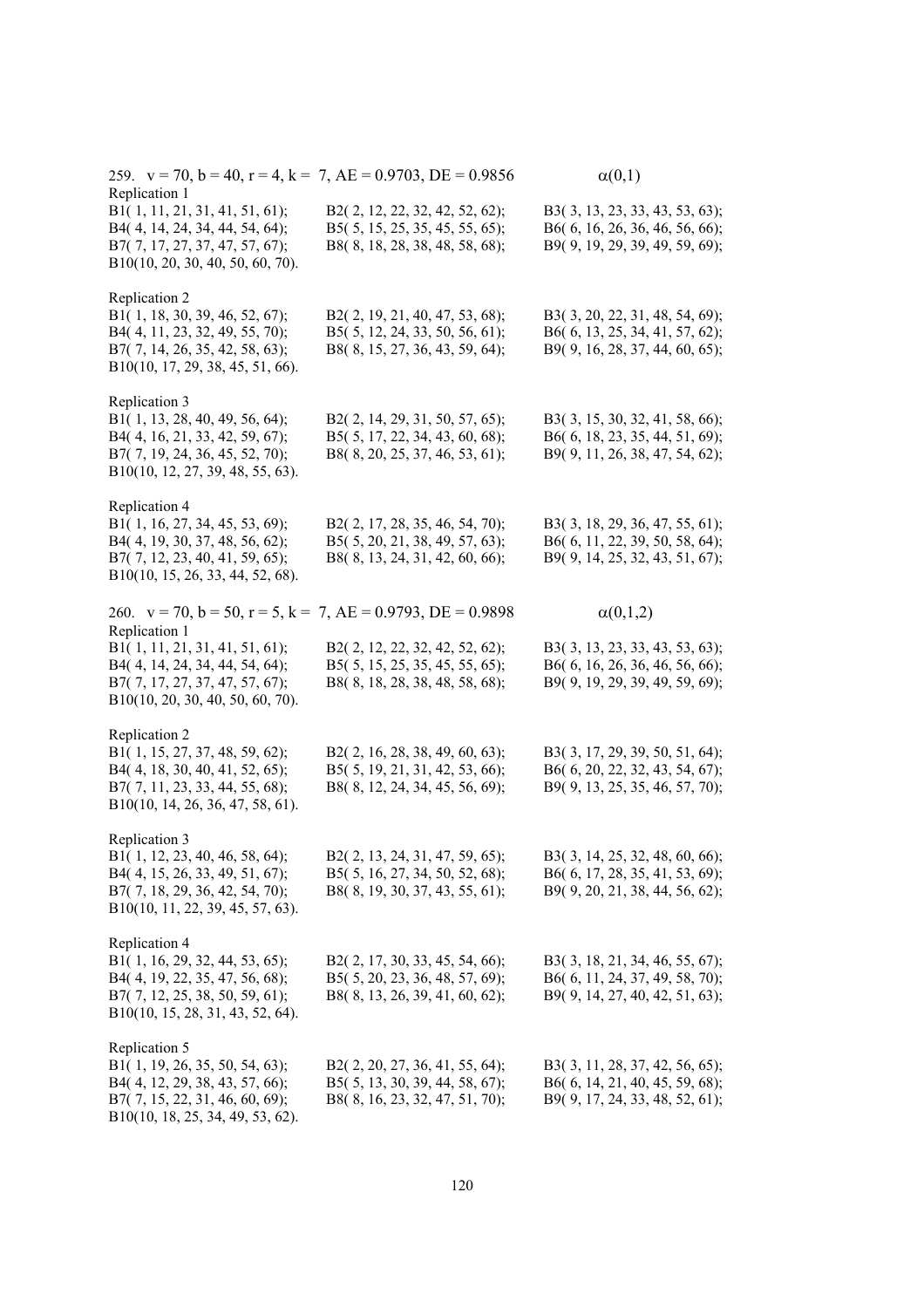| 261. $v = 77$ , $b = 22$ , $r = 2$ , $k = 7$ , $AE = 0.8880$ , $DE = 0.9519$<br>Replication 1 |                                                                  | $\alpha(0,1)$                                                    |
|-----------------------------------------------------------------------------------------------|------------------------------------------------------------------|------------------------------------------------------------------|
| B1(1, 12, 23, 34, 45, 56, 67);                                                                | B2(2, 13, 24, 35, 46, 57, 68);                                   | B3(3, 14, 25, 36, 47, 58, 69);                                   |
| B4(4, 15, 26, 37, 48, 59, 70);                                                                | B5(5, 16, 27, 38, 49, 60, 71);                                   | B6(6, 17, 28, 39, 50, 61, 72);                                   |
| B7(7, 18, 29, 40, 51, 62, 73);                                                                | B8(8, 19, 30, 41, 52, 63, 74);                                   | B9(9, 20, 31, 42, 53, 64, 75);                                   |
| B10(10, 21, 32, 43, 54, 65, 76);                                                              | B11(11, 22, 33, 44, 55, 66, 77).                                 |                                                                  |
|                                                                                               |                                                                  |                                                                  |
| Replication 2                                                                                 |                                                                  |                                                                  |
| B1(1, 19, 32, 38, 51, 57, 77);                                                                | B2(2, 20, 33, 39, 52, 58, 67);                                   | B3(3, 21, 23, 40, 53, 59, 68);                                   |
| B4(4, 22, 24, 41, 54, 60, 69);                                                                | B5(5, 12, 25, 42, 55, 61, 70);<br>B8(8, 15, 28, 34, 47, 64, 73); | B6(6, 13, 26, 43, 45, 62, 71);<br>B9(9, 16, 29, 35, 48, 65, 74); |
| B7(7, 14, 27, 44, 46, 63, 72);<br>B10(10, 17, 30, 36, 49, 66, 75);                            | B11(11, 18, 31, 37, 50, 56, 76).                                 |                                                                  |
|                                                                                               |                                                                  |                                                                  |
| 262. $v = 77$ , $b = 33$ , $r = 3$ , $k = 7$ , $AE = 0.9485$ , $DE = 0.9758$                  |                                                                  | $\alpha(0,1)$                                                    |
| Replication 1                                                                                 |                                                                  |                                                                  |
| B1(1, 12, 23, 34, 45, 56, 67);                                                                | B2(2, 13, 24, 35, 46, 57, 68);                                   | B3(3, 14, 25, 36, 47, 58, 69);                                   |
| B4(4, 15, 26, 37, 48, 59, 70);                                                                | B5(5, 16, 27, 38, 49, 60, 71);                                   | B6(6, 17, 28, 39, 50, 61, 72);                                   |
| B7(7, 18, 29, 40, 51, 62, 73);                                                                | B8(8, 19, 30, 41, 52, 63, 74);                                   | B9(9, 20, 31, 42, 53, 64, 75);                                   |
| B10(10, 21, 32, 43, 54, 65, 76);                                                              | B11(11, 22, 33, 44, 55, 66, 77).                                 |                                                                  |
| Replication 2                                                                                 |                                                                  |                                                                  |
| B1(1, 19, 33, 37, 54, 64, 69);                                                                | B2(2, 20, 23, 38, 55, 65, 70);                                   | B3(3, 21, 24, 39, 45, 66, 71);                                   |
| B4(4, 22, 25, 40, 46, 56, 72);                                                                | B5(5, 12, 26, 41, 47, 57, 73);                                   | B6(6, 13, 27, 42, 48, 58, 74);                                   |
| B7(7, 14, 28, 43, 49, 59, 75);                                                                | B8(8, 15, 29, 44, 50, 60, 76);                                   | B9(9, 16, 30, 34, 51, 61, 77);                                   |
| B10(10, 17, 31, 35, 52, 62, 67);                                                              | B11(11, 18, 32, 36, 53, 63, 68).                                 |                                                                  |
|                                                                                               |                                                                  |                                                                  |
| Replication 3                                                                                 |                                                                  |                                                                  |
| B1(1, 14, 27, 44, 51, 65, 68);                                                                | B2(2, 15, 28, 34, 52, 66, 69);                                   | B3(3, 16, 29, 35, 53, 56, 70);                                   |
| B4(4, 17, 30, 36, 54, 57, 71);                                                                | B5(5, 18, 31, 37, 55, 58, 72);                                   | B6(6, 19, 32, 38, 45, 59, 73);                                   |
| B7(7, 20, 33, 39, 46, 60, 74);                                                                | B8(8, 21, 23, 40, 47, 61, 75);                                   | B9(9, 22, 24, 41, 48, 62, 76);                                   |
| B10(10, 12, 25, 42, 49, 63, 77);                                                              | B11(11, 13, 26, 43, 50, 64, 67).                                 |                                                                  |
| 263. $v = 77$ , $b = 44$ , $r = 4$ , $k = 7$ , $AE = 0.9688$ , $DE = 0.9848$                  |                                                                  | $\alpha(0,1)$                                                    |
| Replication 1                                                                                 |                                                                  |                                                                  |
| B1(1, 12, 23, 34, 45, 56, 67);                                                                | B2(2, 13, 24, 35, 46, 57, 68);                                   | B3(3, 14, 25, 36, 47, 58, 69);                                   |
| B4(4, 15, 26, 37, 48, 59, 70);                                                                | B5(5, 16, 27, 38, 49, 60, 71);                                   | B6(6, 17, 28, 39, 50, 61, 72);                                   |
| B7(7, 18, 29, 40, 51, 62, 73);                                                                | B8(8, 19, 30, 41, 52, 63, 74);                                   | B9(9, 20, 31, 42, 53, 64, 75);                                   |
| B10(10, 21, 32, 43, 54, 65, 76);                                                              | B11(11, 22, 33, 44, 55, 66, 77).                                 |                                                                  |
| Replication 2                                                                                 |                                                                  |                                                                  |
| B1(1, 20, 27, 44, 50, 62, 70);                                                                | B2(2, 21, 28, 34, 51, 63, 71);                                   | B3(3, 22, 29, 35, 52, 64, 72);                                   |
| B4(4, 12, 30, 36, 53, 65, 73);                                                                | B5(5, 13, 31, 37, 54, 66, 74);                                   | B6(6, 14, 32, 38, 55, 56, 75);                                   |
| B7(7, 15, 33, 39, 45, 57, 76);                                                                | B8(8, 16, 23, 40, 46, 58, 77);                                   | B9(9, 17, 24, 41, 47, 59, 67);                                   |
| B10(10, 18, 25, 42, 48, 60, 68);                                                              | B11(11, 19, 26, 43, 49, 61, 69).                                 |                                                                  |
|                                                                                               |                                                                  |                                                                  |
| Replication 3                                                                                 |                                                                  |                                                                  |
| B1(1, 15, 25, 35, 54, 63, 77);                                                                | B2 $(2, 16, 26, 36, 55, 64, 67);$                                | B3(3, 17, 27, 37, 45, 65, 68);                                   |
| B4(4, 18, 28, 38, 46, 66, 69);                                                                | B5(5, 19, 29, 39, 47, 56, 70);                                   | B6(6, 20, 30, 40, 48, 57, 71);                                   |
| B7(7, 21, 31, 41, 49, 58, 72);                                                                | B8(8, 22, 32, 42, 50, 59, 73);                                   | B9(9, 12, 33, 43, 51, 60, 74);                                   |
| B10(10, 13, 23, 44, 52, 61, 75);                                                              | B11(11, 14, 24, 34, 53, 62, 76).                                 |                                                                  |
| Replication 4                                                                                 |                                                                  |                                                                  |
| B1(1, 18, 30, 43, 55, 59, 72);                                                                | B2(2, 19, 31, 44, 45, 60, 73);                                   | B3(3, 20, 32, 34, 46, 61, 74);                                   |
| B4(4, 21, 33, 35, 47, 62, 75);                                                                | B5(5, 22, 23, 36, 48, 63, 76);                                   | B6(6, 12, 24, 37, 49, 64, 77);                                   |
| B7(7, 13, 25, 38, 50, 65, 67);                                                                | B8(8, 14, 26, 39, 51, 66, 68);                                   | B9(9, 15, 27, 40, 52, 56, 69);                                   |
| B10(10, 16, 28, 41, 53, 57, 70);                                                              | B11(11, 17, 29, 42, 54, 58, 71).                                 |                                                                  |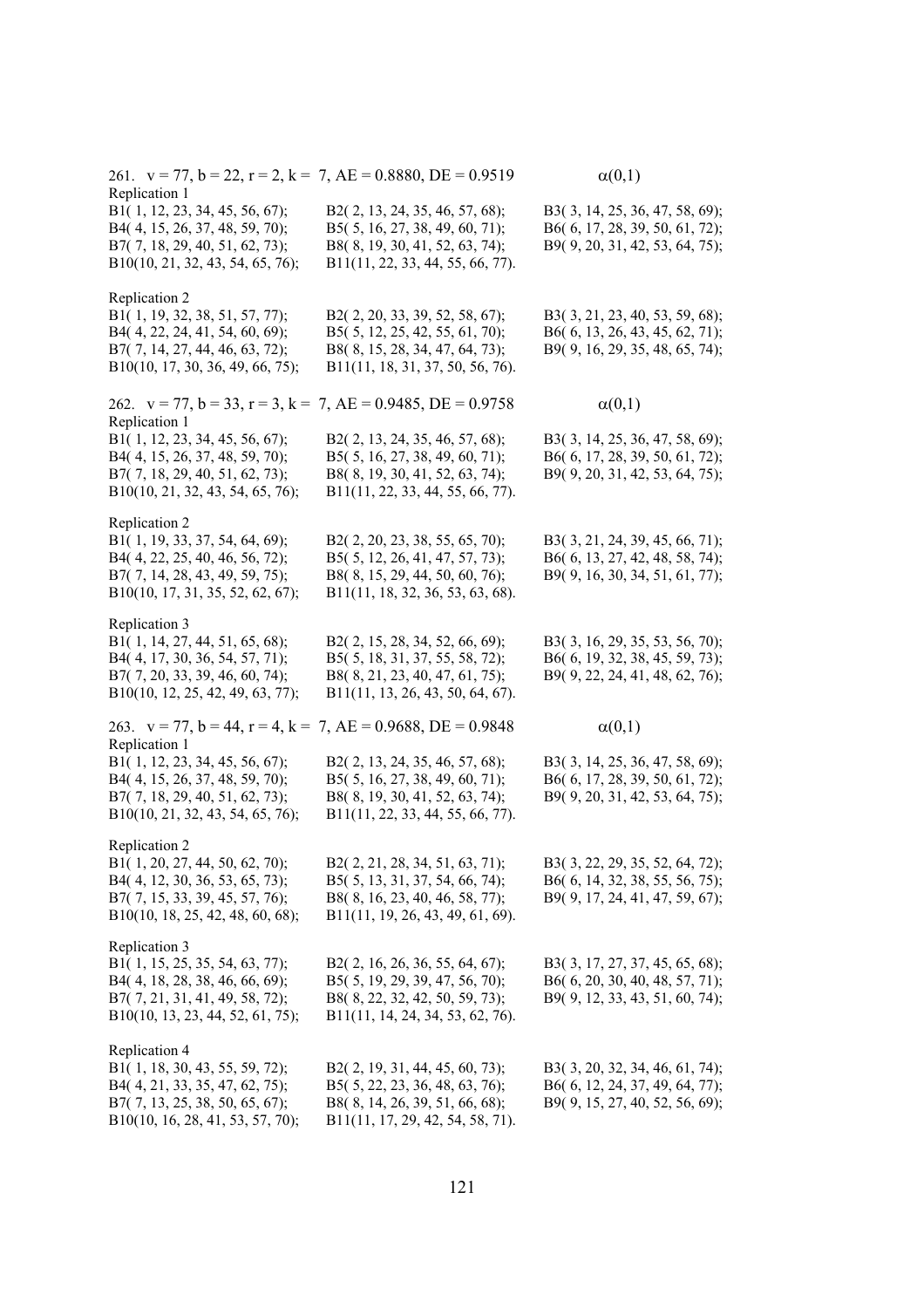| 264. $v = 77$ , $b = 55$ , $r = 5$ , $k = 7$ , $AE = 0.9788$ , $DE = 0.9896$                                                                            |                                                                                                                                        | $\alpha(0,1)$                                                                                                                          |
|---------------------------------------------------------------------------------------------------------------------------------------------------------|----------------------------------------------------------------------------------------------------------------------------------------|----------------------------------------------------------------------------------------------------------------------------------------|
| Replication 1<br>B1(1, 12, 23, 34, 45, 56, 67);<br>B4(4, 15, 26, 37, 48, 59, 70);<br>B7(7, 18, 29, 40, 51, 62, 73);<br>B10(10, 21, 32, 43, 54, 65, 76); | B2(2, 13, 24, 35, 46, 57, 68);<br>B5(5, 16, 27, 38, 49, 60, 71);<br>B8(8, 19, 30, 41, 52, 63, 74);<br>B11(11, 22, 33, 44, 55, 66, 77). | B3(3, 14, 25, 36, 47, 58, 69);<br>B6(6, 17, 28, 39, 50, 61, 72);<br>B9(9, 20, 31, 42, 53, 64, 75);                                     |
| Replication 2<br>B1(1, 17, 32, 37, 49, 64, 77);<br>B4(4, 20, 24, 40, 52, 56, 69);<br>B7(7, 12, 27, 43, 55, 59, 72);<br>B10(10, 15, 30, 35, 47, 62, 75); | B2(2, 18, 33, 38, 50, 65, 67);<br>B5(5, 21, 25, 41, 53, 57, 70);<br>B8(8, 13, 28, 44, 45, 60, 73);<br>B11(11, 16, 31, 36, 48, 63, 76). | B3(3, 19, 23, 39, 51, 66, 68);<br>B6(6, 22, 26, 42, 54, 58, 71);<br>B9(9, 14, 29, 34, 46, 61, 74);                                     |
| Replication 3<br>B1(1, 14, 31, 43, 52, 57, 73);<br>B4(4, 17, 23, 35, 55, 60, 76);<br>B7(7, 20, 26, 38, 47, 63, 68);<br>B10(10, 12, 29, 41, 50, 66, 71); | B2(2, 15, 32, 44, 53, 58, 74);<br>B5(5, 18, 24, 36, 45, 61, 77);<br>B8(8, 21, 27, 39, 48, 64, 69);<br>B11(11, 13, 30, 42, 51, 56, 72). | B3(3, 16, 33, 34, 54, 59, 75);<br>B6(6, 19, 25, 37, 46, 62, 67);<br>B9(9, 22, 28, 40, 49, 65, 70);                                     |
| Replication 4<br>B1(1, 20, 30, 44, 48, 61, 71);<br>B4(4, 12, 33, 36, 51, 64, 74);<br>B7(7, 15, 25, 39, 54, 56, 77);<br>B10(10, 18, 28, 42, 46, 59, 69); | B2(2, 21, 31, 34, 49, 62, 72);<br>B5(5, 13, 23, 37, 52, 65, 75);<br>B8(8, 16, 26, 40, 55, 57, 67);<br>B11(11, 19, 29, 43, 47, 60, 70). | B3(3, 22, 32, 35, 50, 63, 73);<br>B6(6, 14, 24, 38, 53, 66, 76);<br>B9(9, 17, 27, 41, 45, 58, 68);                                     |
| Replication 5<br>B1(1, 13, 25, 40, 50, 59, 76);<br>B4(4, 16, 28, 43, 53, 62, 68);<br>B7(7, 19, 31, 35, 45, 65, 71);<br>B10(10, 22, 23, 38, 48, 57, 74); | B2(2, 14, 26, 41, 51, 60, 77);<br>B5(5, 17, 29, 44, 54, 63, 69);<br>B8(8, 20, 32, 36, 46, 66, 72);<br>B11(11, 12, 24, 39, 49, 58, 75). | B3(3, 15, 27, 42, 52, 61, 67);<br>B6(6, 18, 30, 34, 55, 64, 70);<br>B9(9, 21, 33, 37, 47, 56, 73);                                     |
| 265. $v = 84$ , $b = 24$ , $r = 2$ , $k = 7$ , $AE = 0.8852$ , $DE = 0.9508$<br>Replication 1                                                           |                                                                                                                                        | $\alpha(0,1)$                                                                                                                          |
| B1(1, 13, 25, 37, 49, 61, 73);<br>B4(4, 16, 28, 40, 52, 64, 76);<br>B7(7, 19, 31, 43, 55, 67, 79);<br>B10(10, 22, 34, 46, 58, 70, 82);                  | B2(2, 14, 26, 38, 50, 62, 74);<br>B5(5, 17, 29, 41, 53, 65, 77);<br>B8(8, 20, 32, 44, 56, 68, 80);<br>B11(11, 23, 35, 47, 59, 71, 83); | B3(3, 15, 27, 39, 51, 63, 75);<br>B6(6, 18, 30, 42, 54, 66, 78);<br>B9(9, 21, 33, 45, 57, 69, 81);<br>B12(12, 24, 36, 48, 60, 72, 84). |
| Replication 2<br>B1(1, 17, 32, 38, 60, 63, 78);<br>B4(4, 20, 35, 41, 51, 66, 81);<br>B7(7, 23, 26, 44, 54, 69, 84);<br>B10(10, 14, 29, 47, 57, 72, 75); | B2(2, 18, 33, 39, 49, 64, 79);<br>B5(5, 21, 36, 42, 52, 67, 82);<br>B8(8, 24, 27, 45, 55, 70, 73);<br>B11(11, 15, 30, 48, 58, 61, 76); | B3(3, 19, 34, 40, 50, 65, 80);<br>B6(6, 22, 25, 43, 53, 68, 83);<br>B9(9, 13, 28, 46, 56, 71, 74);<br>B12(12, 16, 31, 37, 59, 62, 77). |
|                                                                                                                                                         |                                                                                                                                        |                                                                                                                                        |

| 266. $v = 84$ , $b = 36$ , $r = 3$ , $k = 7$ , $AE = 0.9468$ , $DE = 0.9750$ |                                    | $\alpha(0,1)$                     |
|------------------------------------------------------------------------------|------------------------------------|-----------------------------------|
| Replication 1                                                                |                                    |                                   |
| B1(1, 13, 25, 37, 49, 61, 73);                                               | B2(2, 14, 26, 38, 50, 62, 74);     | B3(3, 15, 27, 39, 51, 63, 75);    |
| B4(4, 16, 28, 40, 52, 64, 76);                                               | B5 $(5, 17, 29, 41, 53, 65, 77)$ ; | $B6(6, 18, 30, 42, 54, 66, 78)$ ; |
| B7(7, 19, 31, 43, 55, 67, 79);                                               | B8(8, 20, 32, 44, 56, 68, 80);     | B9(9, 21, 33, 45, 57, 69, 81);    |
| B10(10, 22, 34, 46, 58, 70, 82);                                             | B11(11, 23, 35, 47, 59, 71, 83);   | B12(12, 24, 36, 48, 60, 72, 84).  |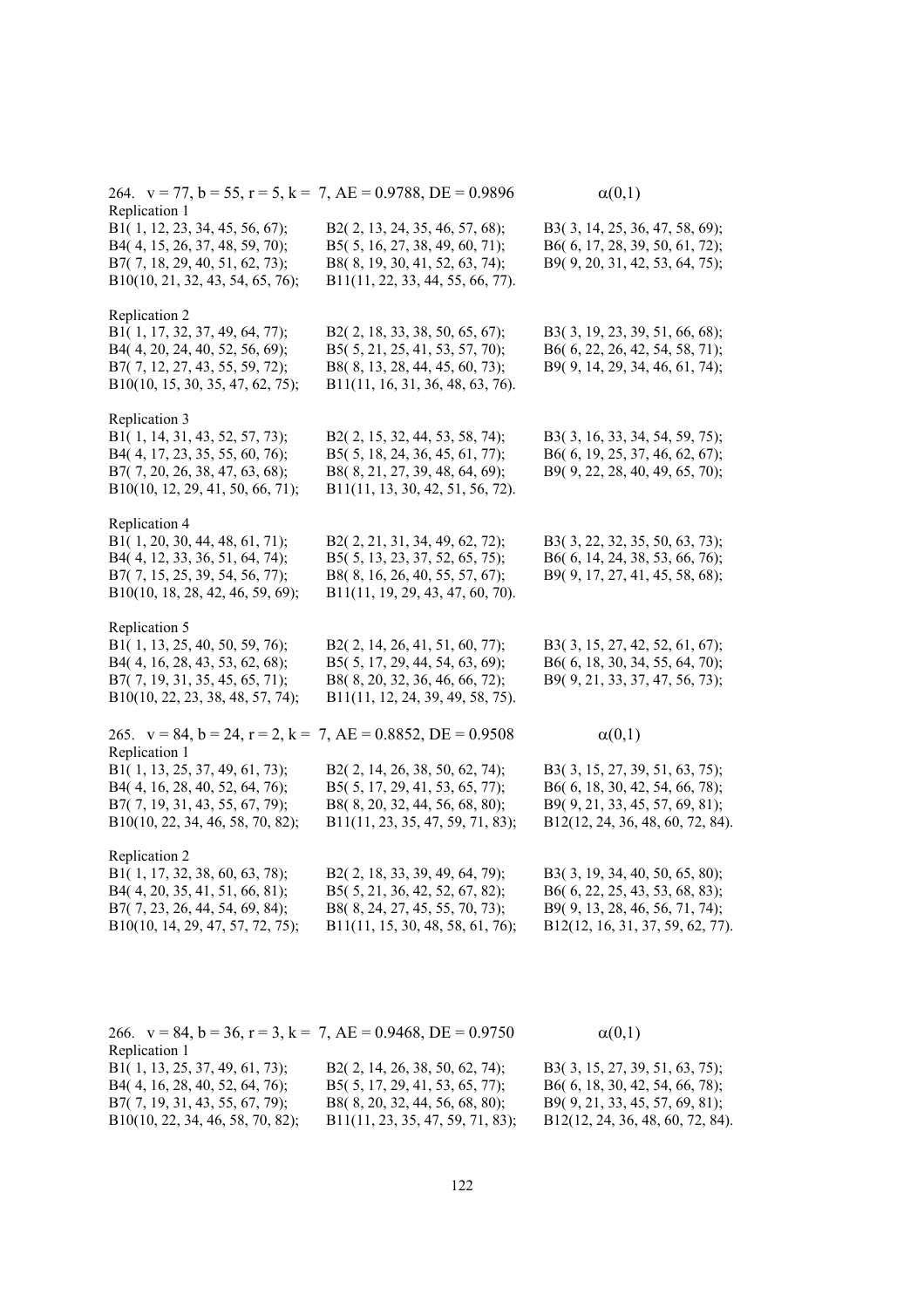| Replication 2<br>B1(1, 22, 29, 39, 60, 67, 74);<br>B4(4, 13, 32, 42, 51, 70, 77);<br>B7(7, 16, 35, 45, 54, 61, 80);<br>B10(10, 19, 26, 48, 57, 64, 83); | B2(2, 23, 30, 40, 49, 68, 75);<br>B5(5, 14, 33, 43, 52, 71, 78);<br>B8(8, 17, 36, 46, 55, 62, 81);<br>B11(11, 20, 27, 37, 58, 65, 84); | B3(3, 24, 31, 41, 50, 69, 76);<br>B6(6, 15, 34, 44, 53, 72, 79);<br>B9(9, 18, 25, 47, 56, 63, 82);<br>B12(12, 21, 28, 38, 59, 66, 73). |
|---------------------------------------------------------------------------------------------------------------------------------------------------------|----------------------------------------------------------------------------------------------------------------------------------------|----------------------------------------------------------------------------------------------------------------------------------------|
| Replication 3<br>B1(1, 24, 34, 40, 54, 71, 81);<br>B4(4, 15, 25, 43, 57, 62, 84);<br>B7(7, 18, 28, 46, 60, 65, 75);<br>B10(10, 21, 31, 37, 51, 68, 78); | B2(2, 13, 35, 41, 55, 72, 82);<br>B5(5, 16, 26, 44, 58, 63, 73);<br>B8(8, 19, 29, 47, 49, 66, 76);<br>B11(11, 22, 32, 38, 52, 69, 79); | B3(3, 14, 36, 42, 56, 61, 83);<br>B6(6, 17, 27, 45, 59, 64, 74);<br>B9(9, 20, 30, 48, 50, 67, 77);<br>B12(12, 23, 33, 39, 53, 70, 80). |
| 267. $v = 84$ , $b = 48$ , $r = 4$ , $k = 7$ , $AE = 0.9670$ , $DE = 0.9841$                                                                            |                                                                                                                                        | $\alpha(0,1)$                                                                                                                          |
| Replication 1<br>B1(1, 13, 25, 37, 49, 61, 73);<br>B4(4, 16, 28, 40, 52, 64, 76);<br>B7(7, 19, 31, 43, 55, 67, 79);<br>B10(10, 22, 34, 46, 58, 70, 82); | B2(2, 14, 26, 38, 50, 62, 74);<br>B5(5, 17, 29, 41, 53, 65, 77);<br>B8(8, 20, 32, 44, 56, 68, 80);<br>B11(11, 23, 35, 47, 59, 71, 83); | B3(3, 15, 27, 39, 51, 63, 75);<br>B6(6, 18, 30, 42, 54, 66, 78);<br>B9(9, 21, 33, 45, 57, 69, 81);<br>B12(12, 24, 36, 48, 60, 72, 84). |
| Replication 2<br>B1(1, 16, 35, 46, 60, 65, 81);<br>B4(4, 19, 26, 37, 51, 68, 84);<br>B7(7, 22, 29, 40, 54, 71, 75);<br>B10(10, 13, 32, 43, 57, 62, 78); | B2(2, 17, 36, 47, 49, 66, 82);<br>B5(5, 20, 27, 38, 52, 69, 73);<br>B8(8, 23, 30, 41, 55, 72, 76);<br>B11(11, 14, 33, 44, 58, 63, 79); | B3(3, 18, 25, 48, 50, 67, 83);<br>B6(6, 21, 28, 39, 53, 70, 74);<br>B9(9, 24, 31, 42, 56, 61, 77);<br>B12(12, 15, 34, 45, 59, 64, 80). |
| Replication 3<br>B1(1, 24, 28, 44, 54, 67, 82);<br>B4(4, 15, 31, 47, 57, 70, 73);<br>B7(7, 18, 34, 38, 60, 61, 76);<br>B10(10, 21, 25, 41, 51, 64, 79); | B2(2, 13, 29, 45, 55, 68, 83);<br>B5(5, 16, 32, 48, 58, 71, 74);<br>B8(8, 19, 35, 39, 49, 62, 77);<br>B11(11, 22, 26, 42, 52, 65, 80); | B3(3, 14, 30, 46, 56, 69, 84);<br>B6(6, 17, 33, 37, 59, 72, 75);<br>B9(9, 20, 36, 40, 50, 63, 78);<br>B12(12, 23, 27, 43, 53, 66, 81). |
| Replication 4<br>B1(1, 14, 27, 40, 55, 70, 80);<br>B4(4, 17, 30, 43, 58, 61, 83);<br>B7(7, 20, 33, 46, 49, 64, 74);<br>B10(10, 23, 36, 37, 52, 67, 77); | B2(2, 15, 28, 41, 56, 71, 81);<br>B5(5, 18, 31, 44, 59, 62, 84);<br>B8(8, 21, 34, 47, 50, 65, 75);<br>B11(11, 24, 25, 38, 53, 68, 78); | B3(3, 16, 29, 42, 57, 72, 82);<br>B6(6, 19, 32, 45, 60, 63, 73);<br>B9(9, 22, 35, 48, 51, 66, 76);<br>B12(12, 13, 26, 39, 54, 69, 79). |
| 268. $v = 84$ , $b = 60$ , $r = 5$ , $k = 7$ , $AE = 0.9773$ , $DE = 0.9889$                                                                            |                                                                                                                                        | $\alpha(0,1)$                                                                                                                          |
| Replication 1<br>B1(1, 13, 25, 37, 49, 61, 73);<br>B4(4, 16, 28, 40, 52, 64, 76);<br>B7(7, 19, 31, 43, 55, 67, 79);<br>B10(10, 22, 34, 46, 58, 70, 82); | B2(2, 14, 26, 38, 50, 62, 74);<br>B5(5, 17, 29, 41, 53, 65, 77);<br>B8(8, 20, 32, 44, 56, 68, 80);<br>B11(11, 23, 35, 47, 59, 71, 83); | B3(3, 15, 27, 39, 51, 63, 75);<br>B6(6, 18, 30, 42, 54, 66, 78);<br>B9(9, 21, 33, 45, 57, 69, 81);<br>B12(12, 24, 36, 48, 60, 72, 84). |
| Replication 2<br>B1(1, 22, 30, 45, 56, 63, 84);<br>B4(4, 13, 33, 48, 59, 66, 75);<br>B7(7, 16, 36, 39, 50, 69, 78);<br>B10(10, 19, 27, 42, 53, 72, 81); | B2(2, 23, 31, 46, 57, 64, 73);<br>B5(5, 14, 34, 37, 60, 67, 76);<br>B8(8, 17, 25, 40, 51, 70, 79);<br>B11(11, 20, 28, 43, 54, 61, 82); | B3(3, 24, 32, 47, 58, 65, 74);<br>B6(6, 15, 35, 38, 49, 68, 77);<br>B9(9, 18, 26, 41, 52, 71, 80);<br>B12(12, 21, 29, 44, 55, 62, 83). |
| Replication 3<br>B1(1, 16, 32, 43, 57, 72, 75);<br>B4(4, 19, 35, 46, 60, 63, 78);<br>B7(7, 22, 26, 37, 51, 66, 81);<br>B10(10, 13, 29, 40, 54, 69, 84); | B2(2, 17, 33, 44, 58, 61, 76);<br>B5(5, 20, 36, 47, 49, 64, 79);<br>B8(8, 23, 27, 38, 52, 67, 82);<br>B11(11, 14, 30, 41, 55, 70, 73); | B3(3, 18, 34, 45, 59, 62, 77);<br>B6(6, 21, 25, 48, 50, 65, 80);<br>B9(9, 24, 28, 39, 53, 68, 83);<br>B12(12, 15, 31, 42, 56, 71, 74). |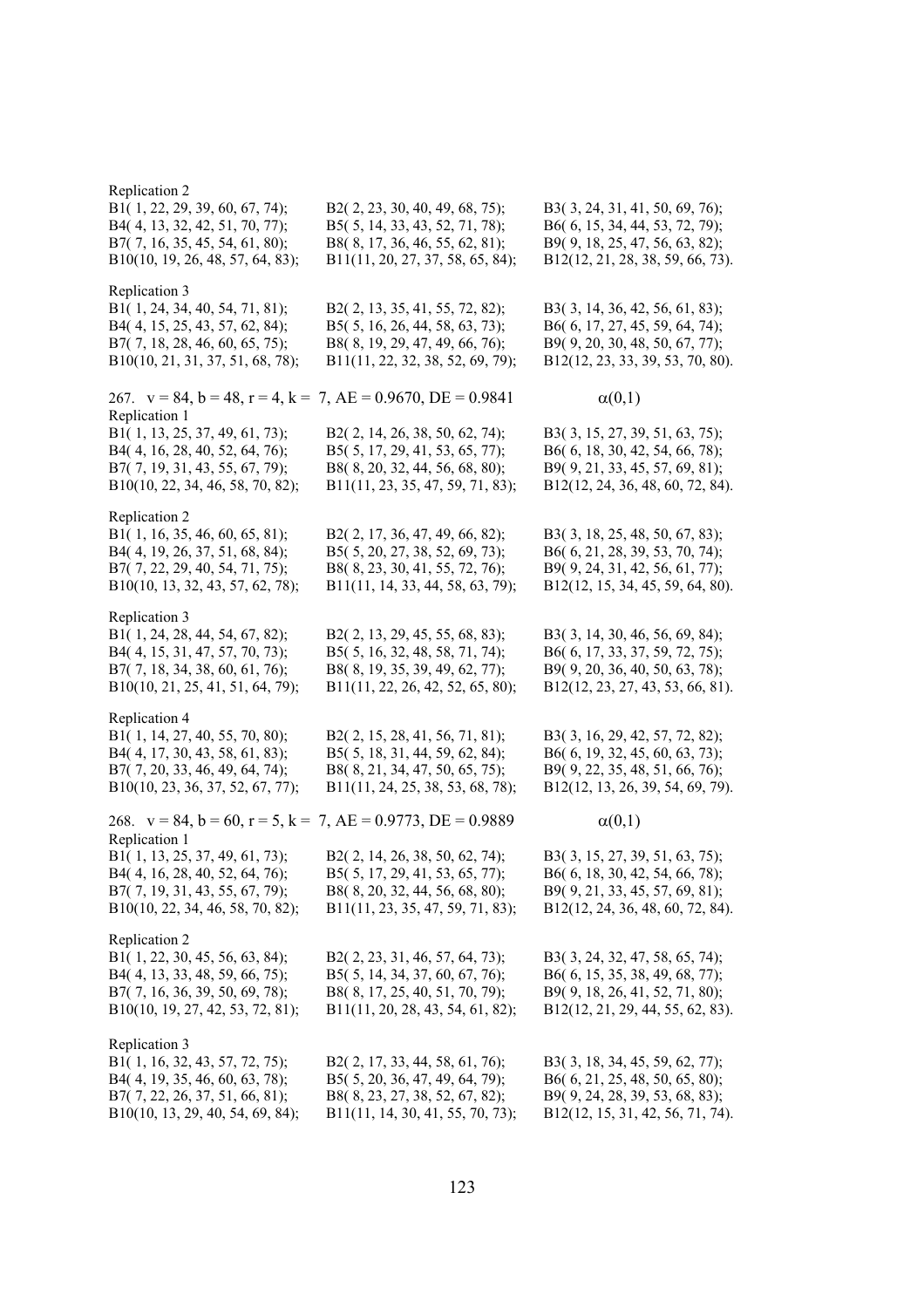| Replication 4<br>B1(1, 18, 27, 46, 55, 68, 76);<br>B4(4, 21, 30, 37, 58, 71, 79);<br>B7(7, 24, 33, 40, 49, 62, 82);<br>B10(10, 15, 36, 43, 52, 65, 73);                    | B2(2, 19, 28, 47, 56, 69, 77);<br>B5(5, 22, 31, 38, 59, 72, 80);<br>B8(8, 13, 34, 41, 50, 63, 83);<br>B11(11, 16, 25, 44, 53, 66, 74); | B3(3, 20, 29, 48, 57, 70, 78);<br>B6(6, 23, 32, 39, 60, 61, 81);<br>B9(9, 14, 35, 42, 51, 64, 84);<br>B12(12, 17, 26, 45, 54, 67, 75). |
|----------------------------------------------------------------------------------------------------------------------------------------------------------------------------|----------------------------------------------------------------------------------------------------------------------------------------|----------------------------------------------------------------------------------------------------------------------------------------|
| Replication 5<br>B1(1, 17, 31, 48, 52, 69, 83);<br>B4(4, 20, 34, 39, 55, 72, 74);<br>B7(7, 23, 25, 42, 58, 63, 77);<br>B10(10, 14, 28, 45, 49, 66, 80);                    | B2(2, 18, 32, 37, 53, 70, 84);<br>B5(5, 21, 35, 40, 56, 61, 75);<br>B8(8, 24, 26, 43, 59, 64, 78);<br>B11(11, 15, 29, 46, 50, 67, 81); | B3(3, 19, 33, 38, 54, 71, 73);<br>B6(6, 22, 36, 41, 57, 62, 76);<br>B9(9, 13, 27, 44, 60, 65, 79);<br>B12(12, 16, 30, 47, 51, 68, 82). |
| 269. $v = 91$ , $b = 26$ , $r = 2$ , $k = 7$ , $AE = 0.8817$ , $DE = 0.9496$<br>Replication 1                                                                              |                                                                                                                                        | $\alpha(0,1);$                                                                                                                         |
| B1(1, 14, 27, 40, 53, 66, 79);<br>B4(4, 17, 30, 43, 56, 69, 82);<br>B7(7, 20, 33, 46, 59, 72, 85);<br>B10(10, 23, 36, 49, 62, 75, 88);<br>B13(13, 26, 39, 52, 65, 78, 91). | B2(2, 15, 28, 41, 54, 67, 80);<br>B5(5, 18, 31, 44, 57, 70, 83);<br>B8(8, 21, 34, 47, 60, 73, 86);<br>B11(11, 24, 37, 50, 63, 76, 89); | B3(3, 16, 29, 42, 55, 68, 81);<br>B6(6, 19, 32, 45, 58, 71, 84);<br>B9(9, 22, 35, 48, 61, 74, 87);<br>B12(12, 25, 38, 51, 64, 77, 90); |
| Replication 2<br>B1(1, 21, 30, 51, 59, 68, 80);                                                                                                                            | B2(2, 22, 31, 52, 60, 69, 81);                                                                                                         | B3(3, 23, 32, 40, 61, 70, 82);<br>B6(6, 26, 35, 43, 64, 73, 85);                                                                       |
| B4(4, 24, 33, 41, 62, 71, 83);<br>B7(7, 14, 36, 44, 65, 74, 86);<br>B10(10, 17, 39, 47, 55, 77, 89);<br>B13(13, 20, 29, 50, 58, 67, 79).                                   | B5(5, 25, 34, 42, 63, 72, 84);<br>B8(8, 15, 37, 45, 53, 75, 87);<br>B11(11, 18, 27, 48, 56, 78, 90);                                   | B9(9, 16, 38, 46, 54, 76, 88);<br>B12(12, 19, 28, 49, 57, 66, 91);                                                                     |
| 270. $v = 91$ , $b = 39$ , $r = 3$ , $k = 7$ , $AE = 0.9453$ , $DE = 0.9744$<br>Replication 1                                                                              |                                                                                                                                        | $\alpha(0,1)$ ***                                                                                                                      |
| B1(1, 14, 27, 40, 53, 66, 79);<br>B4(4, 17, 30, 43, 56, 69, 82);<br>B7(7, 20, 33, 46, 59, 72, 85);<br>B10(10, 23, 36, 49, 62, 75, 88);<br>B13(13, 26, 39, 52, 65, 78, 91). | B2(2, 15, 28, 41, 54, 67, 80);<br>B5(5, 18, 31, 44, 57, 70, 83);<br>B8(8, 21, 34, 47, 60, 73, 86);<br>B11(11, 24, 37, 50, 63, 76, 89); | B3(3, 16, 29, 42, 55, 68, 81);<br>B6(6, 19, 32, 45, 58, 71, 84);<br>B9(9, 22, 35, 48, 61, 74, 87);<br>B12(12, 25, 38, 51, 64, 77, 90); |
| Replication 2<br>B1(1, 15, 32, 49, 57, 73, 89);                                                                                                                            | B2(2, 16, 33, 50, 58, 74, 90);                                                                                                         | B3(3, 17, 34, 51, 59, 75, 91);                                                                                                         |
| B4(4, 18, 35, 52, 60, 76, 79);<br>B7(7, 21, 38, 42, 63, 66, 82);<br>B10(10, 24, 28, 45, 53, 69, 85);<br>B13(13, 14, 31, 48, 56, 72, 88).                                   | B5(5, 19, 36, 40, 61, 77, 80);<br>B8(8, 22, 39, 43, 64, 67, 83);<br>B11(11, 25, 29, 46, 54, 70, 86);                                   | B6(6, 20, 37, 41, 62, 78, 81);<br>B9(9, 23, 27, 44, 65, 68, 84);<br>B12(12, 26, 30, 47, 55, 71, 87);                                   |
| Replication 3<br>B1(1, 25, 39, 45, 56, 74, 81);                                                                                                                            | B2(2, 26, 27, 46, 57, 75, 82);                                                                                                         | B3(3, 14, 28, 47, 58, 76, 83);                                                                                                         |
| B4(4, 15, 29, 48, 59, 77, 84);<br>B7(7, 18, 32, 51, 62, 67, 87);                                                                                                           | B5(5, 16, 30, 49, 60, 78, 85);<br>B8(8, 19, 33, 52, 63, 68, 88);                                                                       | B6(6, 17, 31, 50, 61, 66, 86);<br>B9(9, 20, 34, 40, 64, 69, 89);                                                                       |
| B10(10, 21, 35, 41, 65, 70, 90);<br>B13(13, 24, 38, 44, 55, 73, 80).                                                                                                       | B11(11, 22, 36, 42, 53, 71, 91);                                                                                                       | B12(12, 23, 37, 43, 54, 72, 79);                                                                                                       |
| Replication 1                                                                                                                                                              | 271. $v = 91$ , $b = 52$ , $r = 4$ , $k = 7$ , $AE = 0.9657$ , $DE = 0.9835$                                                           | $\alpha(0,1)$ ***                                                                                                                      |
| B1(1, 14, 27, 40, 53, 66, 79);                                                                                                                                             | B2(2, 15, 28, 41, 54, 67, 80);                                                                                                         | B3(3, 16, 29, 42, 55, 68, 81);                                                                                                         |
| B4(4, 17, 30, 43, 56, 69, 82);<br>B7(7, 20, 33, 46, 59, 72, 85);                                                                                                           | B5(5, 18, 31, 44, 57, 70, 83);<br>B8(8, 21, 34, 47, 60, 73, 86);                                                                       | B6(6, 19, 32, 45, 58, 71, 84);<br>B9(9, 22, 35, 48, 61, 74, 87);                                                                       |
| B10(10, 23, 36, 49, 62, 75, 88);                                                                                                                                           | B11(11, 24, 37, 50, 63, 76, 89);                                                                                                       | B12(12, 25, 38, 51, 64, 77, 90);                                                                                                       |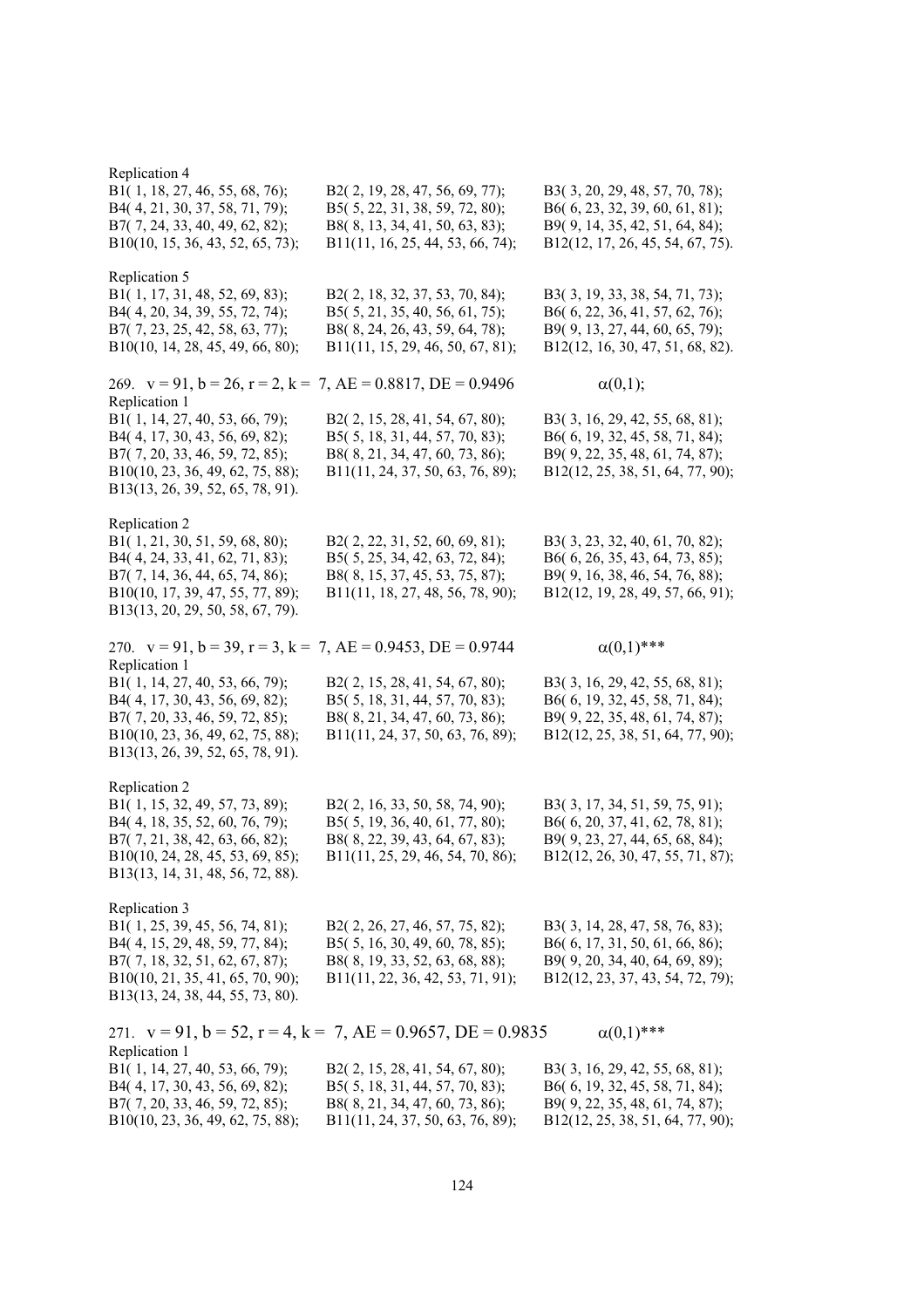#### B13(13, 26, 39, 52, 65, 78, 91).

Replication 2 B1( 1, 24, 38, 52, 62, 72, 86); B2( 2, 25, 39, 40, 63, 73, 87); B3( 3, 26, 27, 41, 64, 74, 88); B4( 4, 14, 28, 42, 65, 75, 89); B5( 5, 15, 29, 43, 53, 76, 90); B6( 6, 16, 30, 44, 54, 77, 91); B7( 7, 17, 31, 45, 55, 78, 79); B8( 8, 18, 32, 46, 56, 66, 80); B9( 9, 19, 33, 47, 57, 67, 81); B10(10, 20, 34, 48, 58, 68, 82); B11(11, 21, 35, 49, 59, 69, 83); B12(12, 22, 36, 50, 60, 70, 84); B13(13, 23, 37, 51, 61, 71, 85). Replication 3 B1( 1, 15, 30, 49, 60, 78, 81); B2( 2, 16, 31, 50, 61, 66, 82); B3( 3, 17, 32, 51, 62, 67, 83); B4( 4, 18, 33, 52, 63, 68, 84); B5( 5, 19, 34, 40, 64, 69, 85); B6( 6, 20, 35, 41, 65, 70, 86); B7( 7, 21, 36, 42, 53, 71, 87); B8( 8, 22, 37, 43, 54, 72, 88); B9( 9, 23, 38, 44, 55, 73, 89); B10(10, 24, 39, 45, 56, 74, 90); B11(11, 25, 27, 46, 57, 75, 91); B12(12, 26, 28, 47, 58, 76, 79); B13(13, 14, 29, 48, 59, 77, 80). Replication 4<br>B1(1, 17, 39, 48, 54, 70, 85); B2( 2, 18, 27, 49, 55, 71, 86); B3( 3, 19, 28, 50, 56, 72, 87); B4( 4, 20, 29, 51, 57, 73, 88); B5( 5, 21, 30, 52, 58, 74, 89); B6( 6, 22, 31, 40, 59, 75, 90); B7( 7, 23, 32, 41, 60, 76, 91); B8( 8, 24, 33, 42, 61, 77, 79); B9( 9, 25, 34, 43, 62, 78, 80); B10(10, 26, 35, 44, 63, 66, 81); B11(11, 14, 36, 45, 64, 67, 82); B12(12, 15, 37, 46, 65, 68, 83); B13(13, 16, 38, 47, 53, 69, 84). 272.  $v = 91$ ,  $b = 65$ ,  $r = 5$ ,  $k = 7$ ,  $AE = 0.9763$ ,  $DE = 0.9884$  (0,1) Replication 1 B1( 1, 14, 27, 40, 53, 66, 79); B2( 2, 15, 28, 41, 54, 67, 80); B3( 3, 16, 29, 42, 55, 68, 81); B4( 4, 17, 30, 43, 56, 69, 82); B5( 5, 18, 31, 44, 57, 70, 83); B6( 6, 19, 32, 45, 58, 71, 84); B7( 7, 20, 33, 46, 59, 72, 85); B8( 8, 21, 34, 47, 60, 73, 86); B9( 9, 22, 35, 48, 61, 74, 87); B10(10, 23, 36, 49, 62, 75, 88); B11(11, 24, 37, 50, 63, 76, 89); B12(12, 25, 38, 51, 64, 77, 90); B13(13, 26, 39, 52, 65, 78, 91). Replication 2 B1( 1, 17, 34, 52, 55, 76, 90); B2( 2, 18, 35, 40, 56, 77, 91); B3( 3, 19, 36, 41, 57, 78, 79); B4( 4, 20, 37, 42, 58, 66, 80); B5( 5, 21, 38, 43, 59, 67, 81); B6( 6, 22, 39, 44, 60, 68, 82); B7( 7, 23, 27, 45, 61, 69, 83); B8( 8, 24, 28, 46, 62, 70, 84); B9( 9, 25, 29, 47, 63, 71, 85); B10(10, 26, 30, 48, 64, 72, 86); B11(11, 14, 31, 49, 65, 73, 87); B12(12, 15, 32, 50, 53, 74, 88); B13(13, 16, 33, 51, 54, 75, 89). Replication 3 B1( 1, 20, 39, 41, 63, 77, 83); B2( 2, 21, 27, 42, 64, 78, 84); B3( 3, 22, 28, 43, 65, 66, 85); B4( 4, 23, 29, 44, 53, 67, 86); B5( 5, 24, 30, 45, 54, 68, 87); B6( 6, 25, 31, 46, 55, 69, 88); B7( 7, 26, 32, 47, 56, 70, 89); B8( 8, 14, 33, 48, 57, 71, 90); B9( 9, 15, 34, 49, 58, 72, 91); B10(10, 16, 35, 50, 59, 73, 79); B11(11, 17, 36, 51, 60, 74, 80); B12(12, 18, 37, 52, 61, 75, 81); B13(13, 19, 38, 40, 62, 76, 82).

| Replication 4                    |                                   |                                  |
|----------------------------------|-----------------------------------|----------------------------------|
| B1(1, 22, 33, 45, 64, 70, 88);   | $B2(2, 23, 34, 46, 65, 71, 89)$ ; | B3(3, 24, 35, 47, 53, 72, 90);   |
| B4(4, 25, 36, 48, 54, 73, 91);   | $B5(5, 26, 37, 49, 55, 74, 79)$ ; | B6(6, 14, 38, 50, 56, 75, 80);   |
| B7(7, 15, 39, 51, 57, 76, 81);   | B8(8, 16, 27, 52, 58, 77, 82);    | B9(9, 17, 28, 40, 59, 78, 83);   |
| B10(10, 18, 29, 41, 60, 66, 84); | B11(11, 19, 30, 42, 61, 67, 85);  | B12(12, 20, 31, 43, 62, 68, 86); |
| B13(13, 21, 32, 44, 63, 69, 87). |                                   |                                  |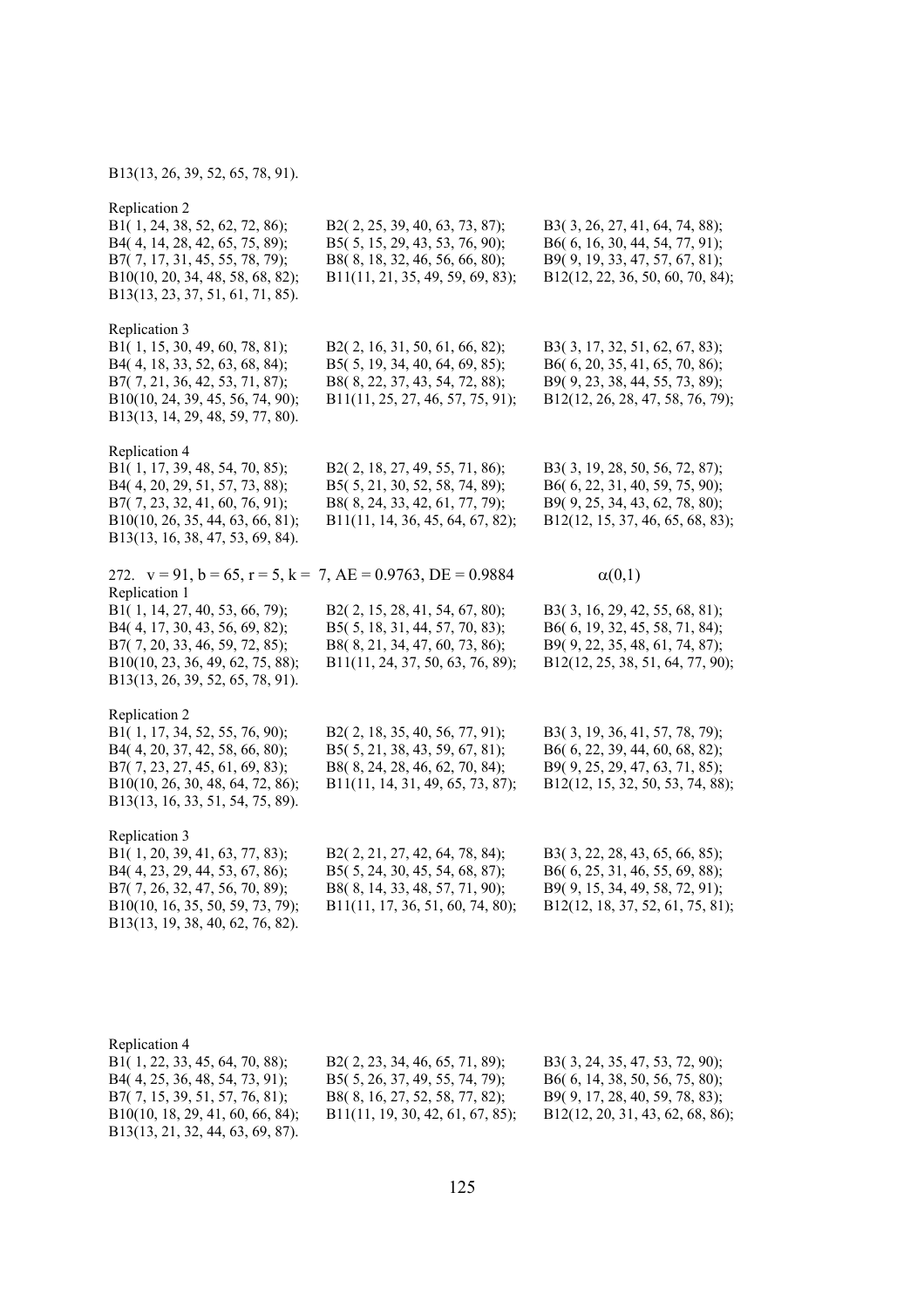| Replication 5<br>B1(1, 16, 31, 48, 56, 67, 84);<br>B4(4, 19, 34, 51, 59, 70, 87);<br>B7(7, 22, 37, 41, 62, 73, 90);<br>B10(10, 25, 27, 44, 65, 76, 80);<br>B13(13, 15, 30, 47, 55, 66, 83).    | B2(2, 17, 32, 49, 57, 68, 85);<br>B5(5, 20, 35, 52, 60, 71, 88);<br>B8(8, 23, 38, 42, 63, 74, 91);<br>B11(11, 26, 28, 45, 53, 77, 81);                                        | B3(3, 18, 33, 50, 58, 69, 86);<br>B6(6, 21, 36, 40, 61, 72, 89);<br>B9(9, 24, 39, 43, 64, 75, 79);<br>B12(12, 14, 29, 46, 54, 78, 82);    |
|------------------------------------------------------------------------------------------------------------------------------------------------------------------------------------------------|-------------------------------------------------------------------------------------------------------------------------------------------------------------------------------|-------------------------------------------------------------------------------------------------------------------------------------------|
| 273. $v = 98$ , $b = 28$ , $r = 2$ , $k = 7$ , $AE = 0.8788$ , $DE = 0.9486$<br>Replication 1                                                                                                  |                                                                                                                                                                               | $\alpha(0,1);$                                                                                                                            |
| B1(1, 15, 29, 43, 57, 71, 85);<br>B4(4, 18, 32, 46, 60, 74, 88);<br>B7(7, 21, 35, 49, 63, 77, 91);<br>B10(10, 24, 38, 52, 66, 80, 94);<br>B13(13, 27, 41, 55, 69, 83, 97);                     | B2(2, 16, 30, 44, 58, 72, 86);<br>B5(5, 19, 33, 47, 61, 75, 89);<br>B8(8, 22, 36, 50, 64, 78, 92);<br>B11(11, 25, 39, 53, 67, 81, 95);<br>B14(14, 28, 42, 56, 70, 84, 98).    | B3(3, 17, 31, 45, 59, 73, 87);<br>B6(6, 20, 34, 48, 62, 76, 90);<br>B9(9, 23, 37, 51, 65, 79, 93);<br>B12(12, 26, 40, 54, 68, 82, 96);    |
| Replication 2<br>B1(1, 21, 36, 48, 67, 82, 93);<br>B4(4, 24, 39, 51, 70, 71, 96);<br>B7(7, 27, 42, 54, 59, 74, 85);<br>B10(10, 16, 31, 43, 62, 77, 88);<br>B13(13, 19, 34, 46, 65, 80, 91);    | B2(2, 22, 37, 49, 68, 83, 94);<br>B5(5, 25, 40, 52, 57, 72, 97);<br>B8(8, 28, 29, 55, 60, 75, 86);<br>B11(11, 17, 32, 44, 63, 78, 89);<br>B14(14, 20, 35, 47, 66, 81, 92).    | B3(3, 23, 38, 50, 69, 84, 95);<br>B6(6, 26, 41, 53, 58, 73, 98);<br>B9(9, 15, 30, 56, 61, 76, 87);<br>B12(12, 18, 33, 45, 64, 79, 90);    |
| 274. $v = 98$ , $b = 42$ , $r = 3$ , $k = 7$ , $AE = 0.9438$ , $DE = 0.9737$<br>Replication 1                                                                                                  |                                                                                                                                                                               | $\alpha(0,1)$ **                                                                                                                          |
|                                                                                                                                                                                                |                                                                                                                                                                               |                                                                                                                                           |
| B 1(1, 15, 29, 43, 57, 71, 85);<br>B 4(4, 18, 32, 46, 60, 74, 88);<br>B 7(7, 21, 35, 49, 63, 77, 91);<br>B10(10, 24, 38, 52, 66, 80, 94);<br>B13(13, 27, 41, 55, 69, 83, 97);                  | B 2(2, 16, 30, 44, 58, 72, 86);<br>B 5(5, 19, 33, 47, 61, 75, 89);<br>B 8(8, 22, 36, 50, 64, 78, 92);<br>B11(11, 25, 39, 53, 67, 81, 95);<br>B14(14, 28, 42, 56, 70, 84, 98). | B 3(3, 17, 31, 45, 59, 73, 87);<br>B 6(6, 20, 34, 48, 62, 76, 90);<br>B 9(9, 23, 37, 51, 65, 79, 93);<br>B12(12, 26, 40, 54, 68, 82, 96); |
| Replication 2<br>B 1(1, 16, 38, 54, 59, 76, 88);<br>B 4(4, 19, 41, 43, 62, 79, 91);<br>B 7(7, 22, 30, 46, 65, 82, 94);<br>B10(10, 25, 33, 49, 68, 71, 97);<br>B13(13, 28, 36, 52, 57, 74, 86); | B 2(2, 17, 39, 55, 60, 77, 89);<br>B 5(5, 20, 42, 44, 63, 80, 92);<br>B 8(8, 23, 31, 47, 66, 83, 95);<br>B11(11, 26, 34, 50, 69, 72, 98);<br>B14(14, 15, 37, 53, 58, 75, 87). | B 3(3, 18, 40, 56, 61, 78, 90);<br>B 6(6, 21, 29, 45, 64, 81, 93);<br>B 9(9, 24, 32, 48, 67, 84, 96);<br>B12(12, 27, 35, 51, 70, 73, 85); |

|                                  | 275. $v = 98$ , $b = 56$ , $r = 4$ , $k = 7$ , $AE = 0.9649$ , $DE = 0.9831$ | $\alpha(0,1)$ ***                |
|----------------------------------|------------------------------------------------------------------------------|----------------------------------|
| Replication 1                    |                                                                              |                                  |
| B1(1, 15, 29, 43, 57, 71, 85);   | B2(2, 16, 30, 44, 58, 72, 86);                                               | B3(3, 17, 31, 45, 59, 73, 87);   |
| B4(4, 18, 32, 46, 60, 74, 88);   | B5( $5, 19, 33, 47, 61, 75, 89$ );                                           | B6(6, 20, 34, 48, 62, 76, 90);   |
| B7(7, 21, 35, 49, 63, 77, 91);   | B8(8, 22, 36, 50, 64, 78, 92);                                               | B9(9, 23, 37, 51, 65, 79, 93);   |
| B10(10, 24, 38, 52, 66, 80, 94); | B11(11, 25, 39, 53, 67, 81, 95);                                             | B12(12, 26, 40, 54, 68, 82, 96); |
| B13(13, 27, 41, 55, 69, 83, 97); | B14(14, 28, 42, 56, 70, 84, 98).                                             |                                  |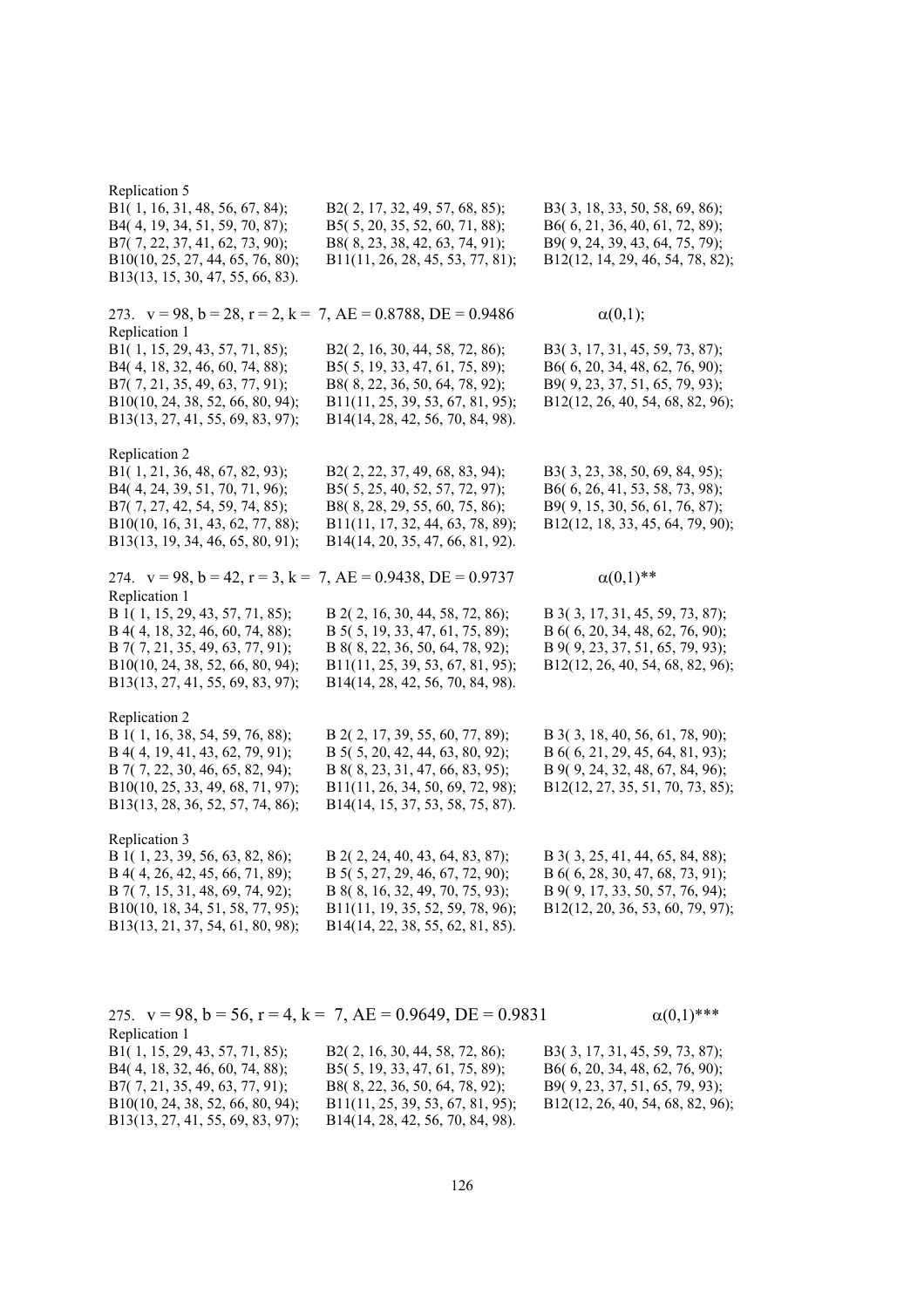| Replication 2<br>B1(1, 16, 35, 51, 69, 73, 95);<br>B4(4, 19, 38, 54, 58, 76, 98);<br>B7(7, 22, 41, 43, 61, 79, 87);<br>B10(10, 25, 30, 46, 64, 82, 90);<br>B13(13, 28, 33, 49, 67, 71, 93); | B2(2, 17, 36, 52, 70, 74, 96);<br>B5(5, 20, 39, 55, 59, 77, 85);<br>B8(8, 23, 42, 44, 62, 80, 88);<br>B11(11, 26, 31, 47, 65, 83, 91);<br>B14(14, 15, 34, 50, 68, 72, 94). | B3(3, 18, 37, 53, 57, 75, 97);<br>B6(6, 21, 40, 56, 60, 78, 86);<br>B9(9, 24, 29, 45, 63, 81, 89);<br>B12(12, 27, 32, 48, 66, 84, 92); |
|---------------------------------------------------------------------------------------------------------------------------------------------------------------------------------------------|----------------------------------------------------------------------------------------------------------------------------------------------------------------------------|----------------------------------------------------------------------------------------------------------------------------------------|
| Replication 3<br>B1(1, 22, 32, 56, 62, 83, 89);<br>B4(4, 25, 35, 45, 65, 72, 92);<br>B7(7, 28, 38, 48, 68, 75, 95);<br>B10(10, 17, 41, 51, 57, 78, 98);<br>B13(13, 20, 30, 54, 60, 81, 87); | B2(2, 23, 33, 43, 63, 84, 90);<br>B5(5, 26, 36, 46, 66, 73, 93);<br>B8(8, 15, 39, 49, 69, 76, 96);<br>B11(11, 18, 42, 52, 58, 79, 85);<br>B14(14, 21, 31, 55, 61, 82, 88). | B3(3, 24, 34, 44, 64, 71, 91);<br>B6(6, 27, 37, 47, 67, 74, 94);<br>B9(9, 16, 40, 50, 70, 77, 97);<br>B12(12, 19, 29, 53, 59, 80, 86); |
| Replication 4<br>B1(1, 25, 34, 47, 70, 80, 87);<br>B4(4, 28, 37, 50, 59, 83, 90);<br>B7(7, 17, 40, 53, 62, 72, 93);<br>B10(10, 20, 29, 56, 65, 75, 96);<br>B13(13, 23, 32, 45, 68, 78, 85); | B2(2, 26, 35, 48, 57, 81, 88);<br>B5(5, 15, 38, 51, 60, 84, 91);<br>B8(8, 18, 41, 54, 63, 73, 94);<br>B11(11, 21, 30, 43, 66, 76, 97);<br>B14(14, 24, 33, 46, 69, 79, 86). | B3(3, 27, 36, 49, 58, 82, 89);<br>B6(6, 16, 39, 52, 61, 71, 92);<br>B9(9, 19, 42, 55, 64, 74, 95);<br>B12(12, 22, 31, 44, 67, 77, 98); |
| 276. $v = 98$ , $b = 70$ , $r = 5$ , $k = 7$ , $AE = 0.9752$ , $DE = 0.9879$                                                                                                                |                                                                                                                                                                            | $\alpha(0,1)$                                                                                                                          |
| Replication 1<br>B1(1, 15, 29, 43, 57, 71, 85);<br>B4(4, 18, 32, 46, 60, 74, 88);<br>B7(7, 21, 35, 49, 63, 77, 91);<br>B10(10, 24, 38, 52, 66, 80, 94);<br>B13(13, 27, 41, 55, 69, 83, 97); | B2(2, 16, 30, 44, 58, 72, 86);<br>B5(5, 19, 33, 47, 61, 75, 89);<br>B8(8, 22, 36, 50, 64, 78, 92);<br>B11(11, 25, 39, 53, 67, 81, 95);<br>B14(14, 28, 42, 56, 70, 84, 98). | B3(3, 17, 31, 45, 59, 73, 87);<br>B6(6, 20, 34, 48, 62, 76, 90);<br>B9(9, 23, 37, 51, 65, 79, 93);<br>B12(12, 26, 40, 54, 68, 82, 96); |
| Replication 2<br>B1(1, 16, 36, 47, 67, 83, 91);<br>B4(4, 19, 39, 50, 70, 72, 94);<br>B7(7, 22, 42, 53, 59, 75, 97);<br>B10(10, 25, 31, 56, 62, 78, 86);<br>B13(13, 28, 34, 45, 65, 81, 89); | B2(2, 17, 37, 48, 68, 84, 92);<br>B5(5, 20, 40, 51, 57, 73, 95);<br>B8(8, 23, 29, 54, 60, 76, 98);<br>B11(11, 26, 32, 43, 63, 79, 87);<br>B14(14, 15, 35, 46, 66, 82, 90). | B3(3, 18, 38, 49, 69, 71, 93);<br>B6(6, 21, 41, 52, 58, 74, 96);<br>B9(9, 24, 30, 55, 61, 77, 85);<br>B12(12, 27, 33, 44, 64, 80, 88); |
| Replication 3<br>B1(1, 25, 33, 50, 60, 73, 90);<br>B4(4, 28, 36, 53, 63, 76, 93);<br>B7(7, 17, 39, 56, 66, 79, 96);<br>B10(10, 20, 42, 45, 69, 82, 85);<br>B13(13, 23, 31, 48, 58, 71, 88); | B2(2, 26, 34, 51, 61, 74, 91);<br>B5(5, 15, 37, 54, 64, 77, 94);<br>B8(8, 18, 40, 43, 67, 80, 97);<br>B11(11, 21, 29, 46, 70, 83, 86);<br>B14(14, 24, 32, 49, 59, 72, 89). | B3(3, 27, 35, 52, 62, 75, 92);<br>B6(6, 16, 38, 55, 65, 78, 95);<br>B9(9, 19, 41, 44, 68, 81, 98);<br>B12(12, 22, 30, 47, 57, 84, 87); |
|                                                                                                                                                                                             |                                                                                                                                                                            |                                                                                                                                        |

| Replication 4                     |                                    |                                  |
|-----------------------------------|------------------------------------|----------------------------------|
| B1(1, 24, 37, 46, 69, 75, 98);    | B2(2, 25, 38, 47, 70, 76, 85);     | B3(3, 26, 39, 48, 57, 77, 86);   |
| B4(4, 27, 40, 49, 58, 78, 87);    | B5( $5, 28, 41, 50, 59, 79, 88$ ); | B6(6, 15, 42, 51, 60, 80, 89);   |
| $B7(7, 16, 29, 52, 61, 81, 90)$ ; | B8(8, 17, 30, 53, 62, 82, 91);     | B9(9, 18, 31, 54, 63, 83, 92);   |
| B10(10, 19, 32, 55, 64, 84, 93);  | B11(11, 20, 33, 56, 65, 71, 94);   | B12(12, 21, 34, 43, 66, 72, 95); |
| B13(13, 22, 35, 44, 67, 73, 96);  | B14(14, 23, 36, 45, 68, 74, 97).   |                                  |

Replication 5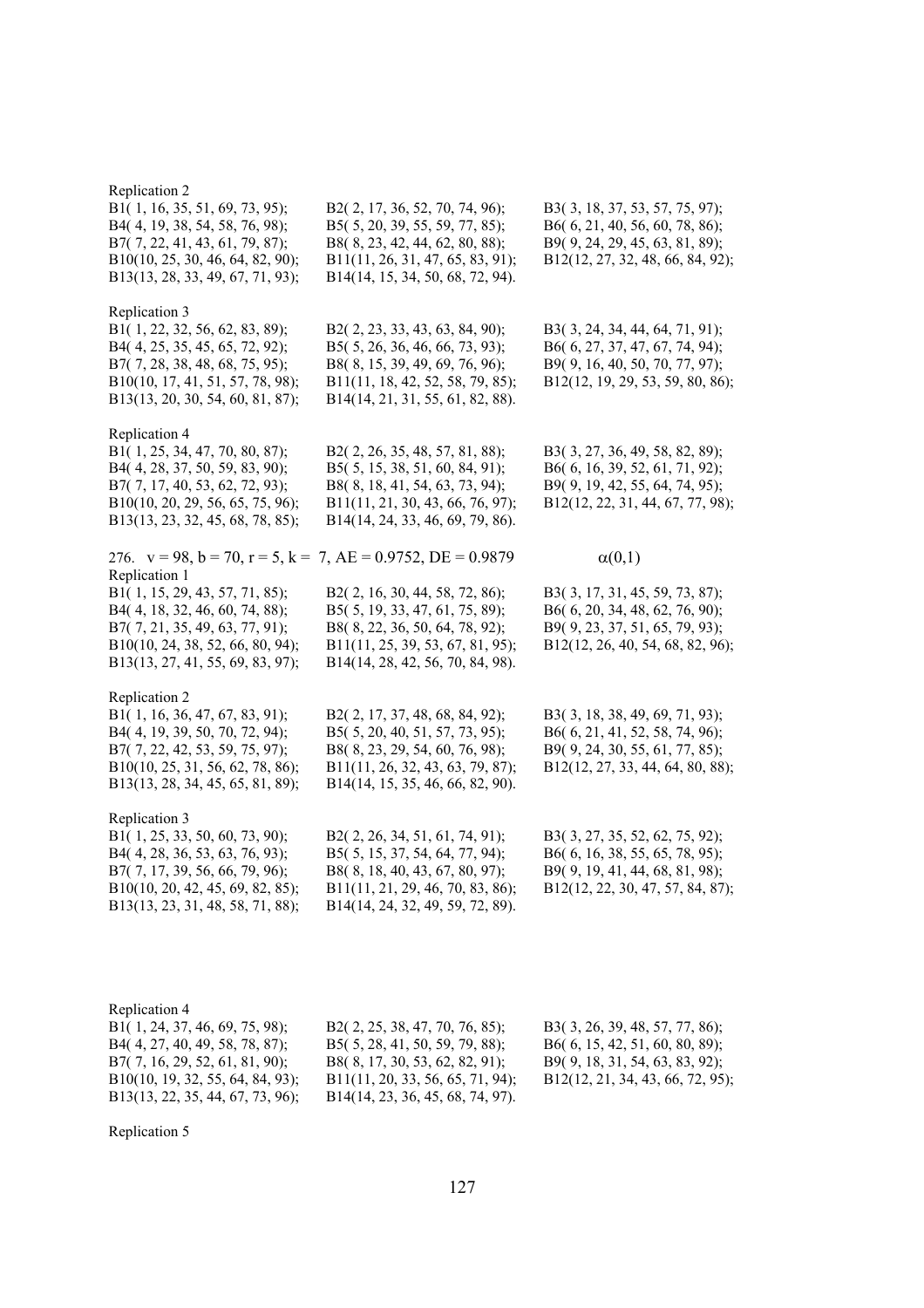| B2(2, 15, 40, 56, 59, 83, 93);<br>B5(5, 18, 29, 45, 62, 72, 96);<br>B8(8, 21, 32, 48, 65, 75, 85);<br>B11(11, 24, 35, 51, 68, 78, 88);<br>B14(14, 27, 38, 54, 57, 81, 91). | B3(3, 16, 41, 43, 60, 84, 94);<br>B6(6, 19, 30, 46, 63, 73, 97);<br>B9(9, 22, 33, 49, 66, 76, 86);<br>B12(12, 25, 36, 52, 69, 79, 89); |
|----------------------------------------------------------------------------------------------------------------------------------------------------------------------------|----------------------------------------------------------------------------------------------------------------------------------------|
| 277. $v = 105$ , $b = 30$ , $r = 2$ , $k = 7$ , $AE = 0.8765$ , $DE = 0.9478$                                                                                              | $\alpha(0,1)$                                                                                                                          |
| B2(2, 17, 32, 47, 62, 77, 92);                                                                                                                                             | B3(3, 18, 33, 48, 63, 78, 93);                                                                                                         |
| B5(5, 20, 35, 50, 65, 80, 95);                                                                                                                                             | B6(6, 21, 36, 51, 66, 81, 96);                                                                                                         |
| B8(8, 23, 38, 53, 68, 83, 98);                                                                                                                                             | B9(9, 24, 39, 54, 69, 84, 99);                                                                                                         |
| B11(11, 26, 41, 56, 71, 86, 101);                                                                                                                                          | B12(12, 27, 42, 57, 72, 87, 102);                                                                                                      |
| B14(14, 29, 44, 59, 74, 89, 104);                                                                                                                                          | B15(15, 30, 45, 60, 75, 90, 105).                                                                                                      |
| B2(2, 25, 31, 51, 75, 79, 97);                                                                                                                                             | B3(3, 26, 32, 52, 61, 80, 98);                                                                                                         |
| B5(5, 28, 34, 54, 63, 82, 100);                                                                                                                                            | B6(6, 29, 35, 55, 64, 83, 101);                                                                                                        |
| B8(8, 16, 37, 57, 66, 85, 103);                                                                                                                                            | B9(9, 17, 38, 58, 67, 86, 104);                                                                                                        |
| B11(11, 19, 40, 60, 69, 88, 91);                                                                                                                                           | B12(12, 20, 41, 46, 70, 89, 92);                                                                                                       |
| B14(14, 22, 43, 48, 72, 76, 94);                                                                                                                                           | B15(15, 23, 44, 49, 73, 77, 95).                                                                                                       |
| 278. $v = 105$ , $b = 45$ , $r = 3$ , $k = 7$ , $AE = 0.9419$ , $DE = 0.9730$                                                                                              | $\alpha(0,1)$                                                                                                                          |
| B2(2, 17, 32, 47, 62, 77, 92);                                                                                                                                             | B3(3, 18, 33, 48, 63, 78, 93);                                                                                                         |
| B5(5, 20, 35, 50, 65, 80, 95);                                                                                                                                             | B6(6, 21, 36, 51, 66, 81, 96);                                                                                                         |
| B8(8, 23, 38, 53, 68, 83, 98);                                                                                                                                             | B9(9, 24, 39, 54, 69, 84, 99);                                                                                                         |
| B11(11, 26, 41, 56, 71, 86, 101);                                                                                                                                          | B12(12, 27, 42, 57, 72, 87, 102);                                                                                                      |
| B14(14, 29, 44, 59, 74, 89, 104);                                                                                                                                          | B15(15, 30, 45, 60, 75, 90, 105).                                                                                                      |
| B2(2, 30, 34, 53, 71, 81, 93);                                                                                                                                             | B3(3, 16, 35, 54, 72, 82, 94);                                                                                                         |
| B5(5, 18, 37, 56, 74, 84, 96);                                                                                                                                             | B6(6, 19, 38, 57, 75, 85, 97);                                                                                                         |
| B8(8, 21, 40, 59, 62, 87, 99);                                                                                                                                             | B9(9, 22, 41, 60, 63, 88, 100);                                                                                                        |
| B11(11, 24, 43, 47, 65, 90, 102);                                                                                                                                          | B12(12, 25, 44, 48, 66, 76, 103);                                                                                                      |
| B14(14, 27, 31, 50, 68, 78, 105);                                                                                                                                          | B15(15, 28, 32, 51, 69, 79, 91).                                                                                                       |
| B2(2, 20, 44, 46, 72, 88, 97);                                                                                                                                             | B3(3, 21, 45, 47, 73, 89, 98);                                                                                                         |
| B5(5, 23, 32, 49, 75, 76, 100);                                                                                                                                            | B6(6, 24, 33, 50, 61, 77, 101);                                                                                                        |
| B8(8, 26, 35, 52, 63, 79, 103);                                                                                                                                            | B9(9, 27, 36, 53, 64, 80, 104);                                                                                                        |
| B11(11, 29, 38, 55, 66, 82, 91);                                                                                                                                           | B12(12, 30, 39, 56, 67, 83, 92);                                                                                                       |
| B14(14, 17, 41, 58, 69, 85, 94);                                                                                                                                           | B15(15, 18, 42, 59, 70, 86, 95).                                                                                                       |
|                                                                                                                                                                            |                                                                                                                                        |

| 279. $v = 105$ , $b = 60$ , $r = 4$ , $k = 7$ , $AE = 0.9636$ , $DE = 0.9825$ | $\alpha(0,1)$                     |
|-------------------------------------------------------------------------------|-----------------------------------|
|                                                                               |                                   |
| B2(2, 17, 32, 47, 62, 77, 92);                                                | B3(3, 18, 33, 48, 63, 78, 93);    |
| B5( $5, 20, 35, 50, 65, 80, 95$ );                                            | B6(6, 21, 36, 51, 66, 81, 96);    |
| B8(8, 23, 38, 53, 68, 83, 98);                                                | B9(9, 24, 39, 54, 69, 84, 99);    |
| B11(11, 26, 41, 56, 71, 86, 101);                                             | B12(12, 27, 42, 57, 72, 87, 102); |
| B14(14, 29, 44, 59, 74, 89, 104);                                             | B15(15, 30, 45, 60, 75, 90, 105). |
|                                                                               |                                   |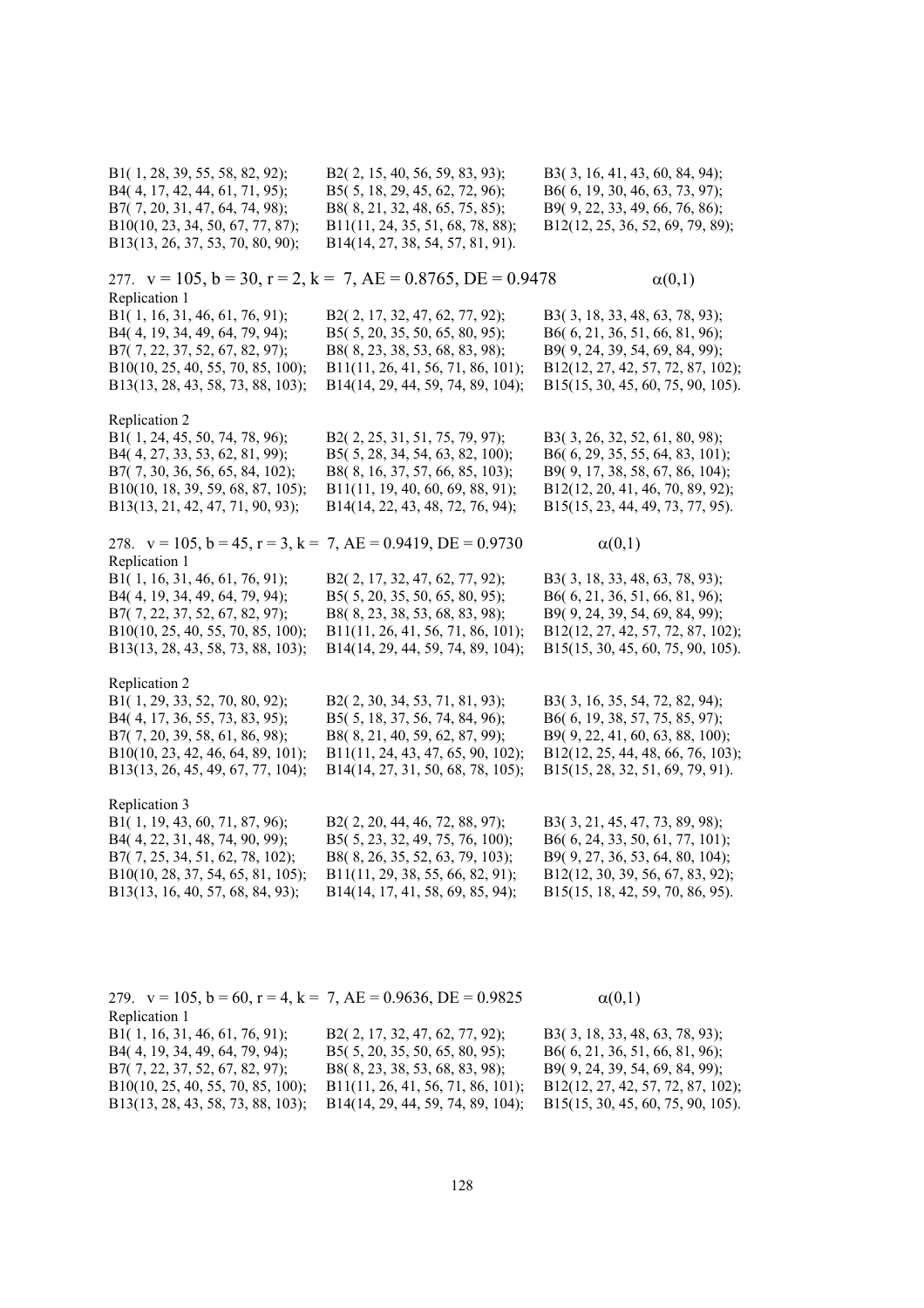Replication 2 B1( 1, 21, 44, 47, 63, 79, 95); B2( 2, 22, 45, 48, 64, 80, 96); B3( 3, 23, 31, 49, 65, 81, 97); B4( 4, 24, 32, 50, 66, 82, 98); B5( 5, 25, 33, 51, 67, 83, 99); B6( 6, 26, 34, 52, 68, 84, 100); B7( 7, 27, 35, 53, 69, 85, 101); B8( 8, 28, 36, 54, 70, 86, 102); B9( 9, 29, 37, 55, 71, 87, 103); B10(10, 30, 38, 56, 72, 88, 104); B11(11, 16, 39, 57, 73, 89, 105); B12(12, 17, 40, 58, 74, 90, 91); B13(13, 18, 41, 59, 75, 76, 92); B14(14, 19, 42, 60, 61, 77, 93); B15(15, 20, 43, 46, 62, 78, 94). Replication 3 B1( 1, 30, 32, 53, 64, 87, 100); B2( 2, 16, 33, 54, 65, 88, 101); B3( 3, 17, 34, 55, 66, 89, 102); B4( 4, 18, 35, 56, 67, 90, 103); B5( 5, 19, 36, 57, 68, 76, 104); B6( 6, 20, 37, 58, 69, 77, 105); B7( 7, 21, 38, 59, 70, 78, 91); B8( 8, 22, 39, 60, 71, 79, 92); B9( 9, 23, 40, 46, 72, 80, 93); B10(10, 24, 41, 47, 73, 81, 94); B11(11, 25, 42, 48, 74, 82, 95); B12(12, 26, 43, 49, 75, 83, 96); B13(13, 27, 44, 50, 61, 84, 97); B14(14, 28, 45, 51, 62, 85, 98); B15(15, 29, 31, 52, 63, 86, 99). Replication 4 B1( 1, 28, 37, 56, 66, 83, 93); B2( 2, 29, 38, 57, 67, 84, 94); B3( 3, 30, 39, 58, 68, 85, 95); B4( 4, 16, 40, 59, 69, 86, 96); B5( 5, 17, 41, 60, 70, 87, 97); B6( 6, 18, 42, 46, 71, 88, 98); B7( 7, 19, 43, 47, 72, 89, 99); B8( 8, 20, 44, 48, 73, 90, 100); B9( 9, 21, 45, 49, 74, 76, 101); B10(10, 22, 31, 50, 75, 77, 102); B11(11, 23, 32, 51, 61, 78, 103); B12(12, 24, 33, 52, 62, 79, 104); B13(13, 25, 34, 53, 63, 80, 105); B14(14, 26, 35, 54, 64, 81, 91); B15(15, 27, 36, 55, 65, 82, 92). 280.  $v = 105$ ,  $b = 75$ ,  $r = 5$ ,  $k = 7$ ,  $AE = 0.9744$ ,  $DE = 0.9875$   $\alpha(0,1)$ Replication 1 B1( 1, 16, 31, 46, 61, 76, 91); B2( 2, 17, 32, 47, 62, 77, 92); B3( 3, 18, 33, 48, 63, 78, 93); B4( 4, 19, 34, 49, 64, 79, 94); B5( 5, 20, 35, 50, 65, 80, 95); B6( 6, 21, 36, 51, 66, 81, 96); B7( 7, 22, 37, 52, 67, 82, 97); B8( 8, 23, 38, 53, 68, 83, 98); B9( 9, 24, 39, 54, 69, 84, 99); B10(10, 25, 40, 55, 70, 85, 100); B11(11, 26, 41, 56, 71, 86, 101); B12(12, 27, 42, 57, 72, 87, 102); B13(13, 28, 43, 58, 73, 88, 103); B14(14, 29, 44, 59, 74, 89, 104); B15(15, 30, 45, 60, 75, 90, 105). Replication 2 B1( 1, 26, 45, 53, 72, 81, 92); B2( 2, 27, 31, 54, 73, 82, 93); B3( 3, 28, 32, 55, 74, 83, 94); B4( 4, 29, 33, 56, 75, 84, 95); B5( 5, 30, 34, 57, 61, 85, 96); B6( 6, 16, 35, 58, 62, 86, 97); B7( 7, 17, 36, 59, 63, 87, 98); B8( 8, 18, 37, 60, 64, 88, 99); B9( 9, 19, 38, 46, 65, 89, 100); B10(10, 20, 39, 47, 66, 90, 101); B11(11, 21, 40, 48, 67, 76, 102); B12(12, 22, 41, 49, 68, 77, 103); B13(13, 23, 42, 50, 69, 78, 104); B14(14, 24, 43, 51, 70, 79, 105); B15(15, 25, 44, 52, 71, 80, 91). Replication 3 B1( 1, 18, 38, 59, 66, 80, 102); B2( 2, 19, 39, 60, 67, 81, 103); B3( 3, 20, 40, 46, 68, 82, 104); B4( 4, 21, 41, 47, 69, 83, 105); B5( 5, 22, 42, 48, 70, 84, 91); B6( 6, 23, 43, 49, 71, 85, 92); B7( 7, 24, 44, 50, 72, 86, 93); B8( 8, 25, 45, 51, 73, 87, 94); B9( 9, 26, 31, 52, 74, 88, 95); B10(10, 27, 32, 53, 75, 89, 96); B11(11, 28, 33, 54, 61, 90, 97); B12(12, 29, 34, 55, 62, 76, 98); B13(13, 30, 35, 56, 63, 77, 99); B14(14, 16, 36, 57, 64, 78, 100); B15(15, 17, 37, 58, 65, 79, 101). Replication 4 B1( 1, 27, 37, 56, 68, 85, 105); B2( 2, 28, 38, 57, 69, 86, 91); B3( 3, 29, 39, 58, 70, 87, 92); B4( 4, 30, 40, 59, 71, 88, 93); B5( 5, 16, 41, 60, 72, 89, 94); B6( 6, 17, 42, 46, 73, 90, 95); B7( 7, 18, 43, 47, 74, 76, 96); B8( 8, 19, 44, 48, 75, 77, 97); B9( 9, 20, 45, 49, 61, 78, 98); B10(10, 21, 31, 50, 62, 79, 99); B11(11, 22, 32, 51, 63, 80, 100); B12(12, 23, 33, 52, 64, 81, 101); B13(13, 24, 34, 53, 65, 82, 102); B14(14, 25, 35, 54, 66, 83, 103); B15(15, 26, 36, 55, 67, 84, 104). Replication 5 B1( 1, 30, 39, 55, 73, 78, 97); B2( 2, 16, 40, 56, 74, 79, 98); B3( 3, 17, 41, 57, 75, 80, 99); B4( 4, 18, 42, 58, 61, 81, 100); B5( 5, 19, 43, 59, 62, 82, 101); B6( 6, 20, 44, 60, 63, 83, 102); B7( 7, 21, 45, 46, 64, 84, 103); B8( 8, 22, 31, 47, 65, 85, 104); B9( 9, 23, 32, 48, 66, 86, 105); B10(10, 24, 33, 49, 67, 87, 91); B11(11, 25, 34, 50, 68, 88, 92); B12(12, 26, 35, 51, 69, 89, 93); B13(13, 27, 36, 52, 70, 90, 94); B14(14, 28, 37, 53, 71, 76, 95); B15(15, 29, 38, 54, 72, 77, 96).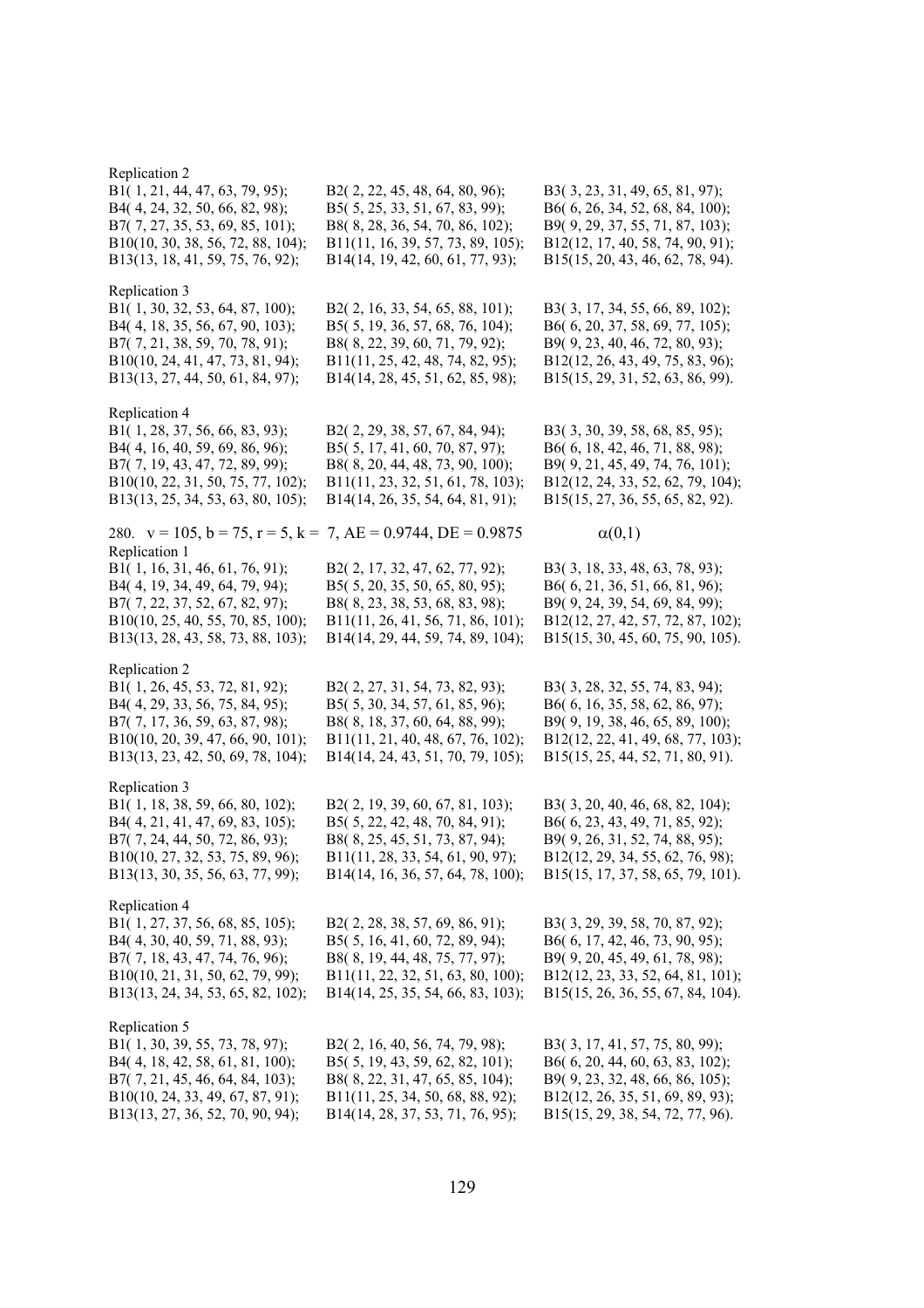| 281. $v = 16$ , $b = 4$ , $r = 2$ , $k = 8$ , $AE = 0.9454$ , $DE = 0.9768$<br>Replication 1<br>B1(1, 3, 5, 7, 9, 11, 13, 15); B2(2, 4, 6, 8, 10, 12, 14, 16).  |                                                                                                    | $\alpha(0,1,2)$                                     |
|-----------------------------------------------------------------------------------------------------------------------------------------------------------------|----------------------------------------------------------------------------------------------------|-----------------------------------------------------|
| Replication 2<br>B1(1, 4, 6, 7, 10, 11, 14, 15); B2(2, 3, 5, 8, 9, 12, 13, 16).                                                                                 |                                                                                                    |                                                     |
| 282. $v = 16$ , $b = 6$ , $r = 3$ , $k = 8$ , $AE = 0.9683$ , $DE = 0.9859$<br>Replication 1<br>B1(1, 3, 5, 7, 9, 11, 13, 15); B2(2, 4, 6, 8, 10, 12, 14, 16).  |                                                                                                    | $\alpha(0,1,2,3)$                                   |
| Replication 2<br>B1(1, 4, 5, 8, 10, 12, 13, 16);                                                                                                                | B2(2, 3, 6, 7, 9, 11, 14, 15).                                                                     |                                                     |
| Replication 3<br>B1(1, 4, 6, 8, 9, 11, 14, 15); B2(2, 3, 5, 7, 10, 12, 13, 16).                                                                                 |                                                                                                    |                                                     |
| 283. $v = 16$ , $b = 8$ , $r = 4$ , $k = 8$ , $AE = 0.9794$ , $DE = 0.9904$<br>Replication 1<br>B1(1, 3, 5, 7, 9, 11, 13, 15); B2(2, 4, 6, 8, 10, 12, 14, 16).  |                                                                                                    | $\alpha(0,2,4)$                                     |
| Replication 2<br>B1(1, 3, 5, 8, 10, 12, 14, 15); B2(2, 4, 6, 7, 9, 11, 13, 16).                                                                                 |                                                                                                    |                                                     |
| Replication 3<br>B1(1, 4, 6, 7, 9, 12, 14, 16); B2(2, 3, 5, 8, 10, 11, 13, 15).                                                                                 |                                                                                                    |                                                     |
| Replication 4<br>B1(1, 4, 6, 8, 10, 11, 13, 16); B2(2, 3, 5, 7, 9, 12, 14, 15).                                                                                 |                                                                                                    |                                                     |
| 284. $v = 16$ , $b = 10$ , $r = 5$ , $k = 8$ , $AE = 0.9866$ , $DE = 0.9936$<br>Replication 1<br>B1(1, 3, 5, 7, 9, 11, 13, 15); B2(2, 4, 6, 8, 10, 12, 14, 16). |                                                                                                    | $\alpha(0,1,2,3,4)$                                 |
| Replication 2<br>B1(1, 4, 6, 7, 9, 12, 13, 16); B2(2, 3, 5, 8, 10, 11, 14, 15).                                                                                 |                                                                                                    |                                                     |
| Replication 3<br>B1(1, 4, 5, 8, 10, 12, 13, 15);                                                                                                                | B2(2, 3, 6, 7, 9, 11, 14, 16).                                                                     |                                                     |
| Replication 4<br>B1(1, 3, 6, 8, 10, 11, 14, 16);                                                                                                                | B2(2, 4, 5, 7, 9, 12, 13, 15).                                                                     |                                                     |
| Replication 5<br>B1(1, 4, 6, 8, 9, 11, 14, 15); B2(2, 3, 5, 7, 10, 12, 13, 16).                                                                                 |                                                                                                    |                                                     |
| 285. $v = 24$ , $b = 6$ , $r = 2$ , $k = 8$ , $AE = 0.9286$ , $DE = 0.9695$<br>Replication 1<br>B1(1, 4, 7, 10, 13, 16, 19, 22);                                | B2(2, 5, 8, 11, 14, 17, 20, 23);                                                                   | $\alpha(0,1,2)$<br>B3(3, 6, 9, 12, 15, 18, 21, 24). |
| Replication 2                                                                                                                                                   | B1(1, 4, 8, 12, 15, 18, 20, 23); B2(2, 5, 9, 10, 13, 16, 21, 24); B3(3, 6, 7, 11, 14, 17, 19, 22). |                                                     |
| 286. $v = 24$ , $b = 9$ , $r = 3$ , $k = 8$ , $AE = 0.9664$ , $DE = 0.9843$                                                                                     |                                                                                                    | $\alpha(0,1,2,3)$                                   |

# **BLOCK SIZE 8**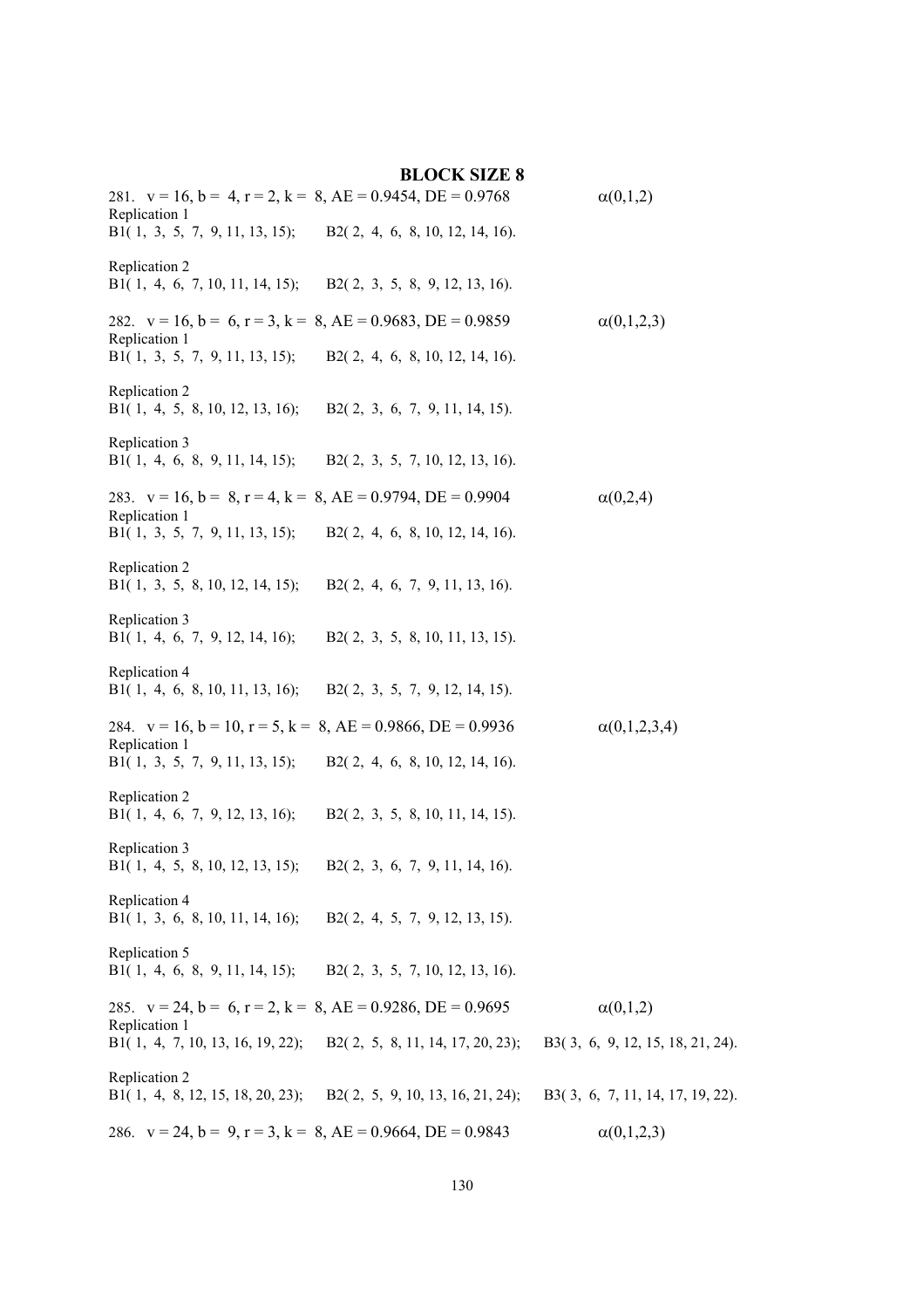Replication 1 B1( 1, 4, 7, 10, 13, 16, 19, 22); B2( 2, 5, 8, 11, 14, 17, 20, 23); B3( 3, 6, 9, 12, 15, 18, 21, 24). Replication 2 B1( 1, 4, 8, 12, 15, 18, 20, 23); B2( 2, 5, 9, 10, 13, 16, 21, 24); B3( 3, 6, 7, 11, 14, 17, 19, 22). Replication 3 B1( 1, 5, 9, 11, 15, 17, 21, 22); B2( 2, 6, 7, 12, 13, 18, 19, 23); B3( 3, 4, 8, 10, 14, 16, 20, 24). 287.  $v = 24$ ,  $b = 12$ ,  $r = 4$ ,  $k = 8$ ,  $AE = 0.9772$ ,  $DE = 0.9892$   $\alpha(0,1,2,3)$ Replication 1 B1( 1, 4, 7, 10, 13, 16, 19, 22); B2( 2, 5, 8, 11, 14, 17, 20, 23); B3( 3, 6, 9, 12, 15, 18, 21, 24). Replication 2 B1( 1, 4, 8, 11, 15, 18, 21, 23); B2( 2, 5, 9, 12, 13, 16, 19, 24); B3( 3, 6, 7, 10, 14, 17, 20, 22). Replication 3 B1( 1, 6, 9, 10, 14, 18, 19, 24); B2( 2, 4, 7, 11, 15, 16, 20, 22); B3( 3, 5, 8, 12, 13, 17, 21, 23). Replication 4 B1( 1, 5, 9, 12, 15, 17, 20, 22); B2( 2, 6, 7, 10, 13, 18, 21, 23); B3( 3, 4, 8, 11, 14, 16, 19, 24). 288.  $v = 24$ ,  $b = 15$ ,  $r = 5$ ,  $k = 8$ ,  $AE = 0.9847$ ,  $DE = 0.9926$   $\alpha(0,1,2,3,4)$ Replication 1 B1( 1, 4, 7, 10, 13, 16, 19, 22); B2( 2, 5, 8, 11, 14, 17, 20, 23); B3( 3, 6, 9, 12, 15, 18, 21, 24). Replication 2 B1( 1, 5, 7, 12, 15, 18, 19, 23); B2( 2, 6, 8, 10, 13, 16, 20, 24); B3( 3, 4, 9, 11, 14, 17, 21, 22). Replication 3 B1( 1, 4, 8, 11, 13, 18, 21, 24); B2( 2, 5, 9, 12, 14, 16, 19, 22); B3( 3, 6, 7, 10, 15, 17, 20, 23). Replication 4 B1( 1, 6, 9, 11, 15, 16, 20, 23); B2( 2, 4, 7, 12, 13, 17, 21, 24); B3( 3, 5, 8, 10, 14, 18, 19, 22). Replication 5 B1( 1, 6, 8, 12, 14, 17, 21, 22); B2( 2, 4, 9, 10, 15, 18, 19, 23); B3( 3, 5, 7, 11, 13, 16, 20, 24). 289.  $v = 32$ ,  $b = 8$ ,  $r = 2$ ,  $k = 8$ ,  $AE = 0.9144$ ,  $DE = 0.9641$  (0,1,2) Replication 1 B1( 1, 5, 9, 13, 17, 21, 25, 29); B2( 2, 6, 10, 14, 18, 22, 26, 30); B3( 3, 7, 11, 15, 19, 23, 27, 31); B4( 4, 8, 12, 16, 20, 24, 28, 32). Replication 2 B1( 1, 8, 12, 15, 19, 22, 27, 30); B2( 2, 5, 9, 16, 20, 23, 28, 31); B3( 3, 6, 10, 13, 17, 24, 25, 32); B4( 4, 7, 11, 14, 18, 21, 26, 29). 290.  $v = 32$ ,  $b = 12$ ,  $r = 3$ ,  $k = 8$ ,  $AE = 0.9590$ ,  $DE = 0.9812$   $\alpha(0,1,2,3)$ Replication 1 B1( 1, 5, 9, 13, 17, 21, 25, 29); B2( 2, 6, 10, 14, 18, 22, 26, 30); B3( 3, 7, 11, 15, 19, 23, 27, 31); B4( 4, 8, 12, 16, 20, 24, 28, 32). Replication 2 B1( 1, 8, 11, 15, 18, 22, 26, 32); B2( 2, 5, 12, 16, 19, 23, 27, 29); B3( 3, 6, 9, 13, 20, 24, 28, 30); B4( 4, 7, 10, 14, 17, 21, 25, 31).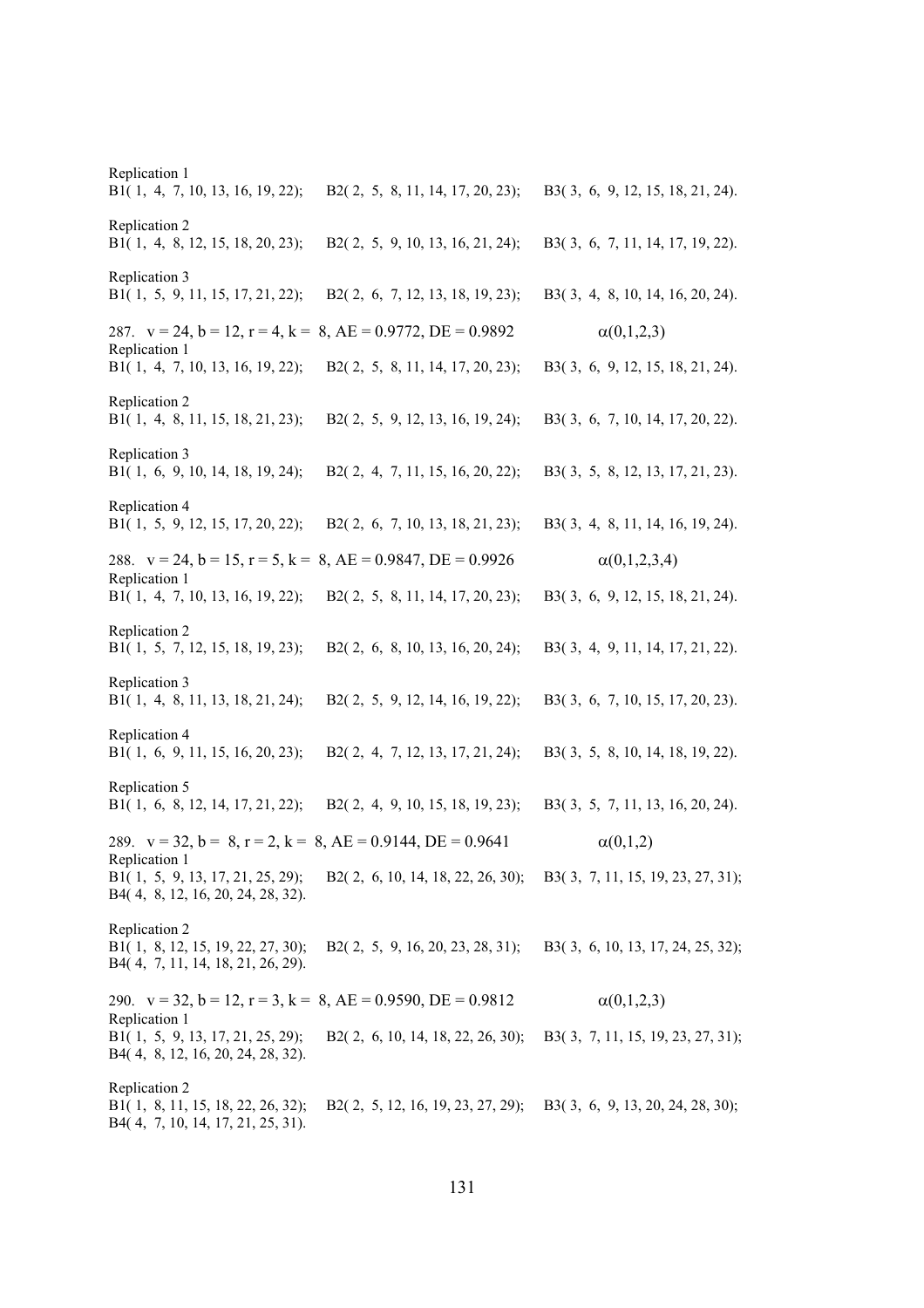Replication 3 B1( 1, 6, 12, 14, 20, 23, 27, 31); B2( 2, 7, 9, 15, 17, 24, 28, 32); B3( 3, 8, 10, 16, 18, 21, 25, 29); B4( 4, 5, 11, 13, 19, 22, 26, 30). 291.  $v = 32$ ,  $b = 16$ ,  $r = 4$ ,  $k = 8$ ,  $AE = 0.9753$ ,  $DE = 0.9882$   $\alpha(0,1,2,3)$ Replication 1 B1( 1, 5, 9, 13, 17, 21, 25, 29); B2( 2, 6, 10, 14, 18, 22, 26, 30); B3( 3, 7, 11, 15, 19, 23, 27, 31); B4( 4, 8, 12, 16, 20, 24, 28, 32). Replication 2 B1( 1, 6, 10, 15, 20, 21, 27, 32); B2( 2, 7, 11, 16, 17, 22, 28, 29); B3( 3, 8, 12, 13, 18, 23, 25, 30); B4( 4, 5, 9, 14, 19, 24, 26, 31). Replication 3 B1( 1, 7, 12, 16, 19, 24, 26, 30); B2( 2, 8, 9, 13, 20, 21, 27, 31); B3( 3, 5, 10, 14, 17, 22, 28, 32); B4( 4, 6, 11, 15, 18, 23, 25, 29). Replication 4 B1( 1, 8, 11, 14, 18, 22, 28, 31); B2( 2, 5, 12, 15, 19, 23, 25, 32); B3( 3, 6, 9, 16, 20, 24, 26, 29); B4( 4, 7, 10, 13, 17, 21, 27, 30). 292.  $v = 32$ ,  $b = 20$ ,  $r = 5$ ,  $k = 8$ ,  $AE = 0.9843$ ,  $DE = 0.9923$   $\alpha(0,1,2,3)$ Replication 1 B1( 1, 5, 9, 13, 17, 21, 25, 29); B2( 2, 6, 10, 14, 18, 22, 26, 30); B3( 3, 7, 11, 15, 19, 23, 27, 31); B4( 4, 8, 12, 16, 20, 24, 28, 32). Replication 2 B1( 1, 7, 9, 16, 19, 22, 26, 32); B2( 2, 8, 10, 13, 20, 23, 27, 29); B3( 3, 5, 11, 14, 17, 24, 28, 30); B4( 4, 6, 12, 15, 18, 21, 25, 31). Replication 3 B1( 1, 5, 12, 14, 20, 24, 26, 31); B2( 2, 6, 9, 15, 17, 21, 27, 32); B3( 3, 7, 10, 16, 18, 22, 28, 29); B4( 4, 8, 11, 13, 19, 23, 25, 30). Replication 4 B1( 1, 8, 11, 15, 18, 24, 27, 29); B2( 2, 5, 12, 16, 19, 21, 28, 30); B3( 3, 6, 9, 13, 20, 22, 25, 31); B4( 4, 7, 10, 14, 17, 23, 26, 32). Replication 5 B1( 1, 6, 10, 15, 20, 23, 28, 30); B2( 2, 7, 11, 16, 17, 24, 25, 31); B3( 3, 8, 12, 13, 18, 21, 26, 32); B4( 4, 5, 9, 14, 19, 22, 27, 29). 293.  $v = 40$ ,  $b = 10$ ,  $r = 2$ ,  $k = 8$ ,  $AE = 0.9170$ ,  $DE = 0.9642$   $\alpha(0,1,2)$ Replication 1 B1( 1, 6, 11, 16, 21, 26, 31, 36); B2( 2, 7, 12, 17, 22, 27, 32, 37); B3( 3, 8, 13, 18, 23, 28, 33, 38); B4( 4, 9, 14, 19, 24, 29, 34, 39); B5( 5, 10, 15, 20, 25, 30, 35, 40). Replication 2 B1( 1, 7, 15, 19, 23, 28, 34, 40); B2( 2, 8, 11, 20, 24, 29, 35, 36); B3( 3, 9, 12, 16, 25, 30, 31, 37); B4( 4, 10, 13, 17, 21, 26, 32, 38); B5( 5, 6, 14, 18, 22, 27, 33, 39). 294.  $v = 40$ ,  $b = 15$ ,  $r = 3$ ,  $k = 8$ ,  $AE = 0.9612$ ,  $DE = 0.9818$   $\alpha(0,1,2)$ Replication 1 B1( 1, 6, 11, 16, 21, 26, 31, 36); B2( 2, 7, 12, 17, 22, 27, 32, 37); B3( 3, 8, 13, 18, 23, 28, 33, 38);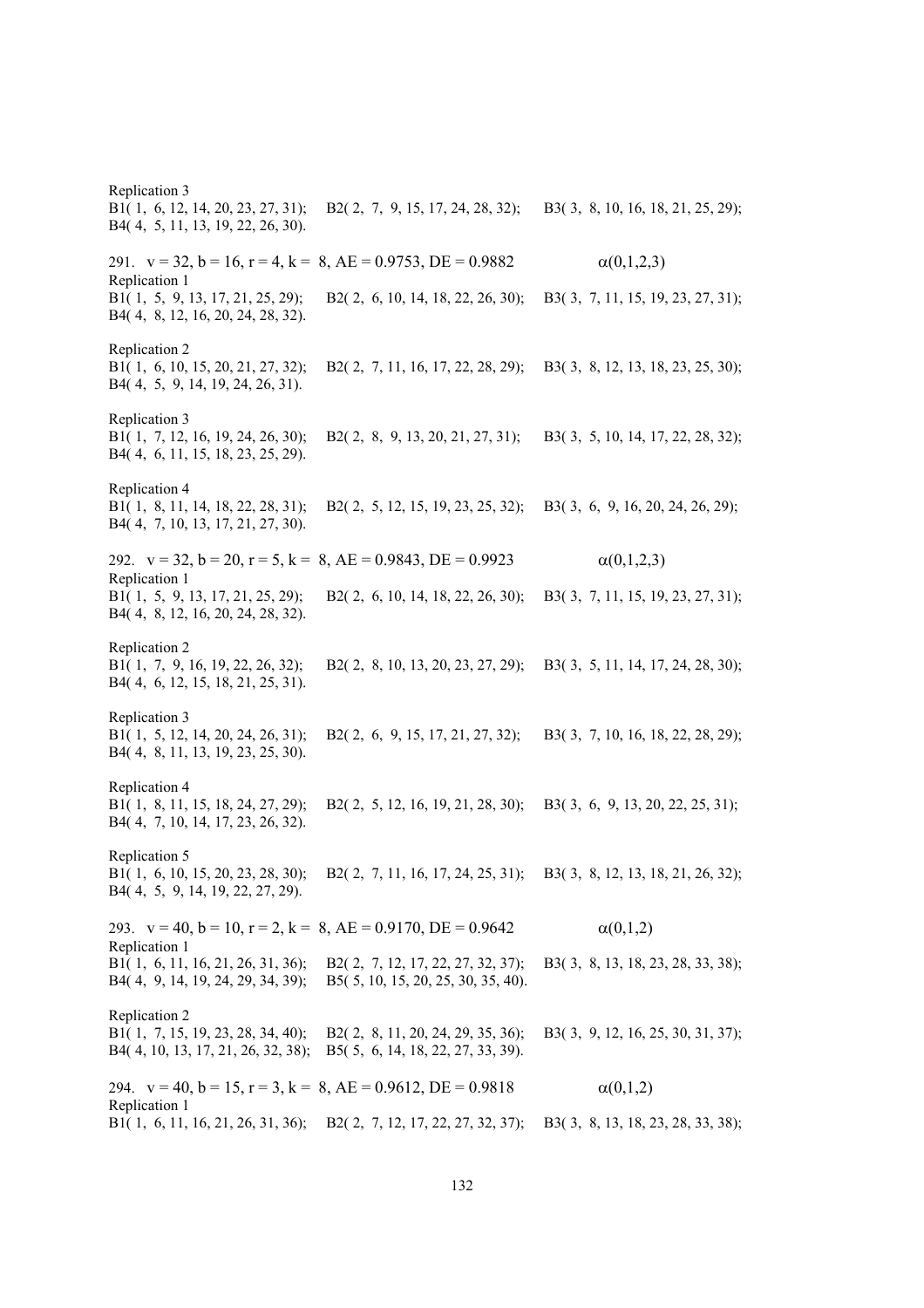B4( 4, 9, 14, 19, 24, 29, 34, 39); B5( 5, 10, 15, 20, 25, 30, 35, 40). Replication 2 B1( 1, 9, 15, 17, 22, 28, 33, 39); B2( 2, 10, 11, 18, 23, 29, 34, 40); B3( 3, 6, 12, 19, 24, 30, 35, 36); B4( 4, 7, 13, 20, 25, 26, 31, 37); B5( 5, 8, 14, 16, 21, 27, 32, 38). Replication 3 B1( 1, 10, 13, 19, 23, 30, 32, 37); B2( 2, 6, 14, 20, 24, 26, 33, 38); B3( 3, 7, 15, 16, 25, 27, 34, 39); B4( 4, 8, 11, 17, 21, 28, 35, 40); B5( 5, 9, 12, 18, 22, 29, 31, 36). 295.  $v = 40$ ,  $b = 20$ ,  $r = 4$ ,  $k = 8$ ,  $AE = 0.9766$ ,  $DE = 0.9887$  (0,1,2) Replication 1 B1( 1, 6, 11, 16, 21, 26, 31, 36); B2( 2, 7, 12, 17, 22, 27, 32, 37); B3( 3, 8, 13, 18, 23, 28, 33, 38); B4( 4, 9, 14, 19, 24, 29, 34, 39); B5( 5, 10, 15, 20, 25, 30, 35, 40). Replication 2 B1( 1, 8, 15, 17, 23, 29, 35, 37); B2( 2, 9, 11, 18, 24, 30, 31, 38); B3( 3, 10, 12, 19, 25, 26, 32, 39); B4( 4, 6, 13, 20, 21, 27, 33, 40); B5( 5, 7, 14, 16, 22, 28, 34, 36). Replication 3 B1( 1, 9, 13, 19, 22, 30, 32, 40); B2( 2, 10, 14, 20, 23, 26, 33, 36); B3( 3, 6, 15, 16, 24, 27, 34, 37); B4( 4, 7, 11, 17, 25, 28, 35, 38); B5( 5, 8, 12, 18, 21, 29, 31, 39). Replication 4 B1( 1, 7, 14, 18, 25, 27, 33, 39); B2( 2, 8, 15, 19, 21, 28, 34, 40); B3( 3, 9, 11, 20, 22, 29, 35, 36); B4( 4, 10, 12, 16, 23, 30, 31, 37); B5( 5, 6, 13, 17, 24, 26, 32, 38). 296.  $v = 40$ ,  $b = 25$ ,  $r = 5$ ,  $k = 8$ ,  $AE = 0.9845$ ,  $DE = 0.9923$   $\alpha(0,1,2,3)$ Replication 1 B1( 1, 6, 11, 16, 21, 26, 31, 36); B2( 2, 7, 12, 17, 22, 27, 32, 37); B3( 3, 8, 13, 18, 23, 28, 33, 38); B4( 4, 9, 14, 19, 24, 29, 34, 39); B5( 5, 10, 15, 20, 25, 30, 35, 40). Replication 2 B1( 1, 10, 12, 19, 23, 28, 35, 37); B2( 2, 6, 13, 20, 24, 29, 31, 38); B3( 3, 7, 14, 16, 25, 30, 32, 39); B4( 4, 8, 15, 17, 21, 26, 33, 40); B5( 5, 9, 11, 18, 22, 27, 34, 36). Replication 3 B1( 1, 7, 13, 18, 25, 29, 34, 40); B2( 2, 8, 14, 19, 21, 30, 35, 36); B3( 3, 9, 15, 20, 22, 26, 31, 37); B4( 4, 10, 11, 16, 23, 27, 32, 38); B5( 5, 6, 12, 17, 24, 28, 33, 39). Replication 4 B1( 1, 9, 15, 17, 24, 30, 32, 38); B2( 2, 10, 11, 18, 25, 26, 33, 39); B3( 3, 6, 12, 19, 21, 27, 34, 40); B4( 4, 7, 13, 20, 22, 28, 35, 36); B5( 5, 8, 14, 16, 23, 29, 31, 37). Replication 5 B1( 1, 8, 14, 20, 22, 27, 33, 39); B2( 2, 9, 15, 16, 23, 28, 34, 40); B3( 3, 10, 11, 17, 24, 29, 35, 36); B4( 4, 6, 12, 18, 25, 30, 31, 37); B5( 5, 7, 13, 19, 21, 26, 32, 38). 297.  $v = 48$ ,  $b = 12$ ,  $r = 2$ ,  $k = 8$ ,  $AE = 0.9144$ ,  $DE = 0.9630$   $\alpha(0,1,2)$ Replication 1 B1( 1, 7, 13, 19, 25, 31, 37, 43); B2( 2, 8, 14, 20, 26, 32, 38, 44); B3( 3, 9, 15, 21, 27, 33, 39, 45); B4( 4, 10, 16, 22, 28, 34, 40, 46); B5( 5, 11, 17, 23, 29, 35, 41, 47); B6( 6, 12, 18, 24, 30, 36, 42, 48). Replication 2 B1( 1, 12, 17, 21, 26, 34, 38, 46); B2( 2, 7, 18, 22, 27, 35, 39, 47); B3( 3, 8, 13, 23, 28, 36, 40, 48); B4( 4, 9, 14, 24, 29, 31, 41, 43); B5( 5, 10, 15, 19, 30, 32, 42, 44); B6( 6, 11, 16, 20, 25, 33, 37, 45).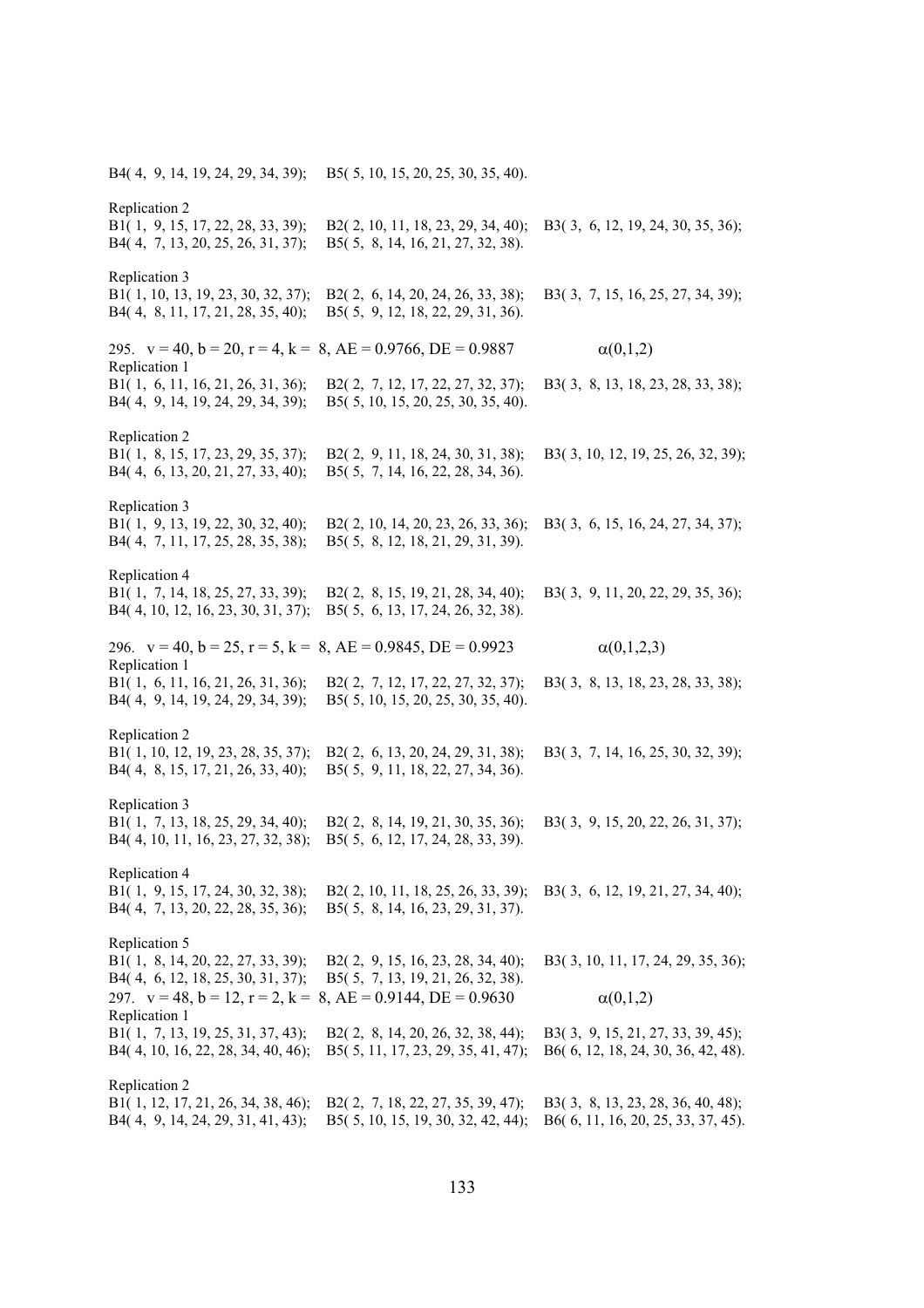298.  $v = 48$ ,  $b = 18$ ,  $r = 3$ ,  $k = 8$ ,  $AE = 0.9603$ ,  $DE = 0.9813$   $\alpha(0,1,2)$ Replication 1 B1( 1, 7, 13, 19, 25, 31, 37, 43); B2( 2, 8, 14, 20, 26, 32, 38, 44); B3( 3, 9, 15, 21, 27, 33, 39, 45); B4( 4, 10, 16, 22, 28, 34, 40, 46); B5( 5, 11, 17, 23, 29, 35, 41, 47); B6( 6, 12, 18, 24, 30, 36, 42, 48). Replication 2 B1( 1, 8, 17, 23, 28, 32, 39, 48); B2( 2, 9, 18, 24, 29, 33, 40, 43); B3( 3, 10, 13, 19, 30, 34, 41, 44); B4( 4, 11, 14, 20, 25, 35, 42, 45); B5( 5, 12, 15, 21, 26, 36, 37, 46); B6( 6, 7, 16, 22, 27, 31, 38, 47). Replication 3 B1( 1, 12, 16, 20, 29, 33, 41, 46); B2( 2, 7, 17, 21, 30, 34, 42, 47); B3( 3, 8, 18, 22, 25, 35, 37, 48); B4( 4, 9, 13, 23, 26, 36, 38, 43); B5( 5, 10, 14, 24, 27, 31, 39, 44); B6( 6, 11, 15, 19, 28, 32, 40, 45). 299.  $v = 48$ ,  $b = 24$ ,  $r = 4$ ,  $k = 8$ ,  $AE = 0.9737$ ,  $DE = 0.9874$   $\alpha(0,1,2,3)$ Replication 1 B1( 1, 7, 13, 19, 25, 31, 37, 43); B2( 2, 8, 14, 20, 26, 32, 38, 44); B3( 3, 9, 15, 21, 27, 33, 39, 45); B4( 4, 10, 16, 22, 28, 34, 40, 46); B5( 5, 11, 17, 23, 29, 35, 41, 47); B6( 6, 12, 18, 24, 30, 36, 42, 48). Replication 2 B1( 1, 9, 16, 23, 26, 32, 38, 46); B2( 2, 10, 17, 24, 27, 33, 39, 47); B3( 3, 11, 18, 19, 28, 34, 40, 48); B4( 4, 12, 13, 20, 29, 35, 41, 43); B5( 5, 7, 14, 21, 30, 36, 42, 44); B6( 6, 8, 15, 22, 25, 31, 37, 45). Replication 3 B1( 1, 10, 15, 24, 29, 34, 42, 44); B2( 2, 11, 16, 19, 30, 35, 37, 45); B3( 3, 12, 17, 20, 25, 36, 38, 46); B4( 4, 7, 18, 21, 26, 31, 39, 47); B5( 5, 8, 13, 22, 27, 32, 40, 48); B6( 6, 9, 14, 23, 28, 33, 41, 43). Replication 4 B1( 1, 8, 17, 21, 28, 35, 39, 48); B2( 2, 9, 18, 22, 29, 36, 40, 43); B3( 3, 10, 13, 23, 30, 31, 41, 44); B4( 4, 11, 14, 24, 25, 32, 42, 45); B5( 5, 12, 15, 19, 26, 33, 37, 46); B6( 6, 7, 16, 20, 27, 34, 38, 47). 300.  $v = 48$ ,  $b = 30$ ,  $r = 5$ ,  $k = 8$ ,  $AE = 0.9831$ ,  $DE = 0.9917$   $\alpha(0,1,2)$ Replication 1 B1( 1, 7, 13, 19, 25, 31, 37, 43); B2( 2, 8, 14, 20, 26, 32, 38, 44); B3( 3, 9, 15, 21, 27, 33, 39, 45); B4( 4, 10, 16, 22, 28, 34, 40, 46); B5( 5, 11, 17, 23, 29, 35, 41, 47); B6( 6, 12, 18, 24, 30, 36, 42, 48). Replication 2 B1( 1, 7, 16, 24, 26, 35, 39, 46); B2( 2, 8, 17, 19, 27, 36, 40, 47); B3( 3, 9, 18, 20, 28, 31, 41, 48); B4( 4, 10, 13, 21, 29, 32, 42, 43); B5( 5, 11, 14, 22, 30, 33, 37, 44); B6( 6, 12, 15, 23, 25, 34, 38, 45). Replication 3 B1( 1, 10, 17, 23, 29, 33, 38, 48); B2( 2, 11, 18, 24, 30, 34, 39, 43); B3( 3, 12, 13, 19, 25, 35, 40, 44); B4( 4, 7, 14, 20, 26, 36, 41, 45); B5( 5, 8, 15, 21, 27, 31, 42, 46); B6( 6, 9, 16, 22, 28, 32, 37, 47). Replication 4 B1( 1, 12, 18, 22, 27, 32, 41, 44); B2( 2, 7, 13, 23, 28, 33, 42, 45); B3( 3, 8, 14, 24, 29, 34, 37, 46); B4( 4, 9, 15, 19, 30, 35, 38, 47); B5( 5, 10, 16, 20, 25, 36, 39, 48); B6( 6, 11, 17, 21, 26, 31, 40, 43). Replication 5 B1( 1, 11, 15, 20, 28, 34, 42, 47); B2( 2, 12, 16, 21, 29, 35, 37, 48); B3( 3, 7, 17, 22, 30, 36, 38, 43); B4( 4, 8, 18, 23, 25, 31, 39, 44); B5( 5, 9, 13, 24, 26, 32, 40, 45); B6( 6, 10, 14, 19, 27, 33, 41, 46). 301.  $v = 56$ ,  $b = 14$ ,  $r = 2$ ,  $k = 8$ ,  $AE = 0.9162$ ,  $DE = 0.9633$  (0,1,2) Replication 1 B1( 1, 8, 15, 22, 29, 36, 43, 50); B2( 2, 9, 16, 23, 30, 37, 44, 51); B3( 3, 10, 17, 24, 31, 38, 45, 52);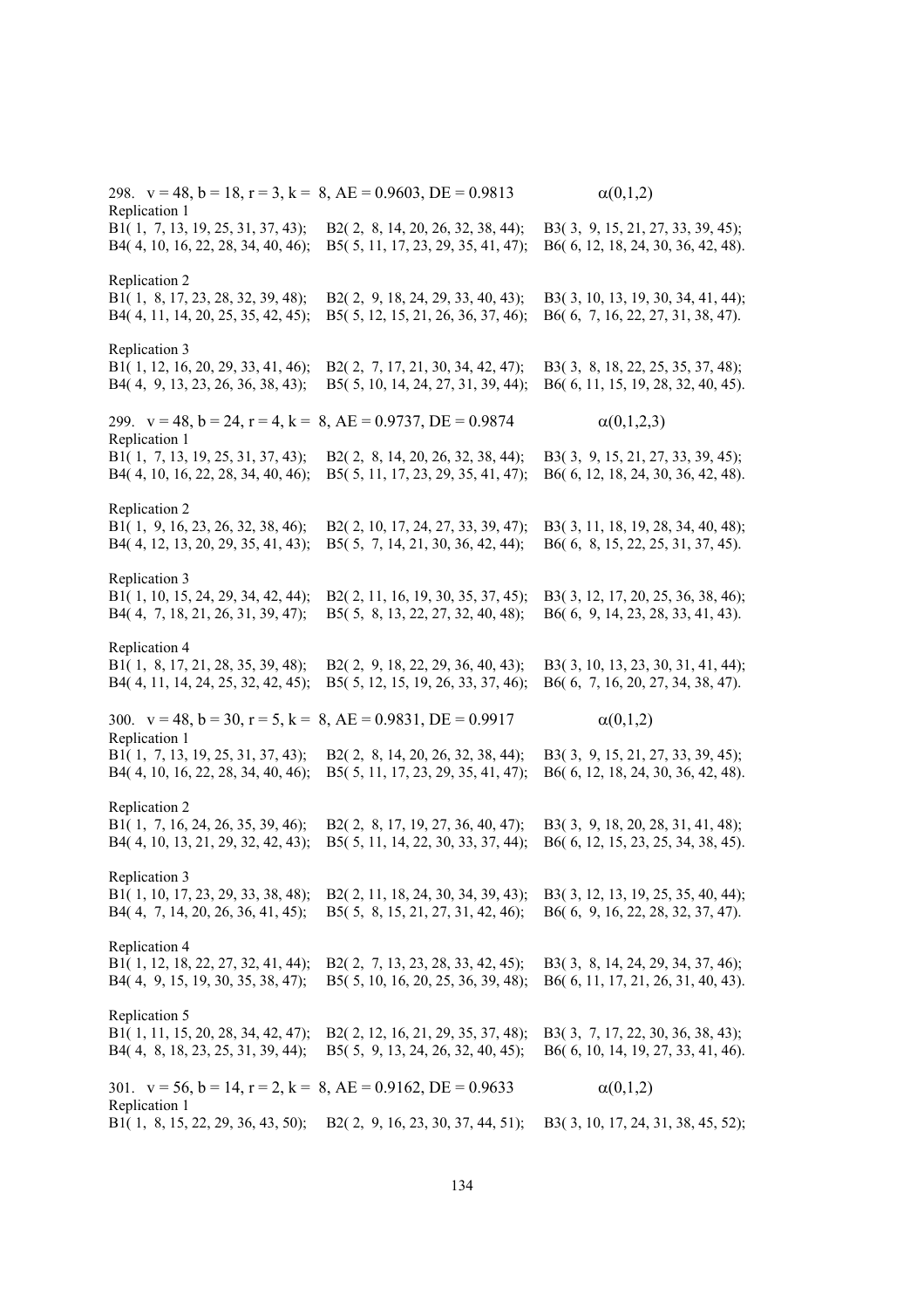B4( 4, 11, 18, 25, 32, 39, 46, 53); B5( 5, 12, 19, 26, 33, 40, 47, 54); B6( 6, 13, 20, 27, 34, 41, 48, 55); B7( 7, 14, 21, 28, 35, 42, 49, 56). Replication 2 B1( 1, 9, 20, 24, 35, 40, 44, 53); B2( 2, 10, 21, 25, 29, 41, 45, 54); B3( 3, 11, 15, 26, 30, 42, 46, 55); B4( 4, 12, 16, 27, 31, 36, 47, 56); B5( 5, 13, 17, 28, 32, 37, 48, 50); B6( 6, 14, 18, 22, 33, 38, 49, 51); B7( 7, 8, 19, 23, 34, 39, 43, 52). 302.  $v = 56$ ,  $b = 21$ ,  $r = 3$ ,  $k = 8$ ,  $AE = 0.9612$ ,  $DE = 0.9816$   $\alpha(0,1,2)$ Replication 1 B1( 1, 8, 15, 22, 29, 36, 43, 50); B2( 2, 9, 16, 23, 30, 37, 44, 51); B3( 3, 10, 17, 24, 31, 38, 45, 52); B4( 4, 11, 18, 25, 32, 39, 46, 53); B5( 5, 12, 19, 26, 33, 40, 47, 54); B6( 6, 13, 20, 27, 34, 41, 48, 55); B7( 7, 14, 21, 28, 35, 42, 49, 56). Replication 2 B1( 1, 10, 19, 25, 34, 39, 44, 56); B2( 2, 11, 20, 26, 35, 40, 45, 50); B3( 3, 12, 21, 27, 29, 41, 46, 51); B4( 4, 13, 15, 28, 30, 42, 47, 52); B5( 5, 14, 16, 22, 31, 36, 48, 53); B6( 6, 8, 17, 23, 32, 37, 49, 54); B7( 7, 9, 18, 24, 33, 38, 43, 55). Replication 3 B1( 1, 9, 18, 28, 31, 41, 45, 54); B2( 2, 10, 19, 22, 32, 42, 46, 55); B3( 3, 11, 20, 23, 33, 36, 47, 56); B4( 4, 12, 21, 24, 34, 37, 48, 50); B5( 5, 13, 15, 25, 35, 38, 49, 51); B6( 6, 14, 16, 26, 29, 39, 43, 52); B7( 7, 8, 17, 27, 30, 40, 44, 53). 303.  $v = 56$ ,  $b = 28$ ,  $r = 4$ ,  $k = 8$ ,  $AE = 0.9754$ ,  $DE = 0.9880$   $\alpha(0,1,2)$ Replication 1 B1( 1, 8, 15, 22, 29, 36, 43, 50); B2( 2, 9, 16, 23, 30, 37, 44, 51); B3( 3, 10, 17, 24, 31, 38, 45, 52); B4( 4, 11, 18, 25, 32, 39, 46, 53); B5( 5, 12, 19, 26, 33, 40, 47, 54); B6( 6, 13, 20, 27, 34, 41, 48, 55); B7( 7, 14, 21, 28, 35, 42, 49, 56). Replication 2 B1( 1, 13, 19, 27, 32, 38, 46, 56); B2( 2, 14, 20, 28, 33, 39, 47, 50); B3( 3, 8, 21, 22, 34, 40, 48, 51); B4( 4, 9, 15, 23, 35, 41, 49, 52); B5( 5, 10, 16, 24, 29, 42, 43, 53); B6( 6, 11, 17, 25, 30, 36, 44, 54); B7( 7, 12, 18, 26, 31, 37, 45, 55). Replication 3 B1( 1, 9, 17, 28, 31, 41, 47, 53); B2( 2, 10, 18, 22, 32, 42, 48, 54); B3( 3, 11, 19, 23, 33, 36, 49, 55); B4( 4, 12, 20, 24, 34, 37, 43, 56); B5( 5, 13, 21, 25, 35, 38, 44, 50); B6( 6, 14, 15, 26, 29, 39, 45, 51); B7( 7, 8, 16, 27, 30, 40, 46, 52). Replication 4 B1( 1, 14, 16, 25, 33, 37, 48, 52); B2( 2, 8, 17, 26, 34, 38, 49, 53); B3( 3, 9, 18, 27, 35, 39, 43, 54); B4( 4, 10, 19, 28, 29, 40, 44, 55); B5( 5, 11, 20, 22, 30, 41, 45, 56); B6( 6, 12, 21, 23, 31, 42, 46, 50); B7( 7, 13, 15, 24, 32, 36, 47, 51). 304.  $v = 56$ ,  $b = 35$ ,  $r = 5$ ,  $k = 8$ ,  $AE = 0.9831$ ,  $DE = 0.9917$   $\alpha(0,1,2)$ Replication 1 B1( 1, 8, 15, 22, 29, 36, 43, 50); B2( 2, 9, 16, 23, 30, 37, 44, 51); B3( 3, 10, 17, 24, 31, 38, 45, 52); B4( 4, 11, 18, 25, 32, 39, 46, 53); B5( 5, 12, 19, 26, 33, 40, 47, 54); B6( 6, 13, 20, 27, 34, 41, 48, 55); B7( 7, 14, 21, 28, 35, 42, 49, 56).

Replication 2

B1( 1, 10, 17, 23, 35, 39, 47, 53); B2( 2, 11, 18, 24, 29, 40, 48, 54); B3( 3, 12, 19, 25, 30, 41, 49, 55);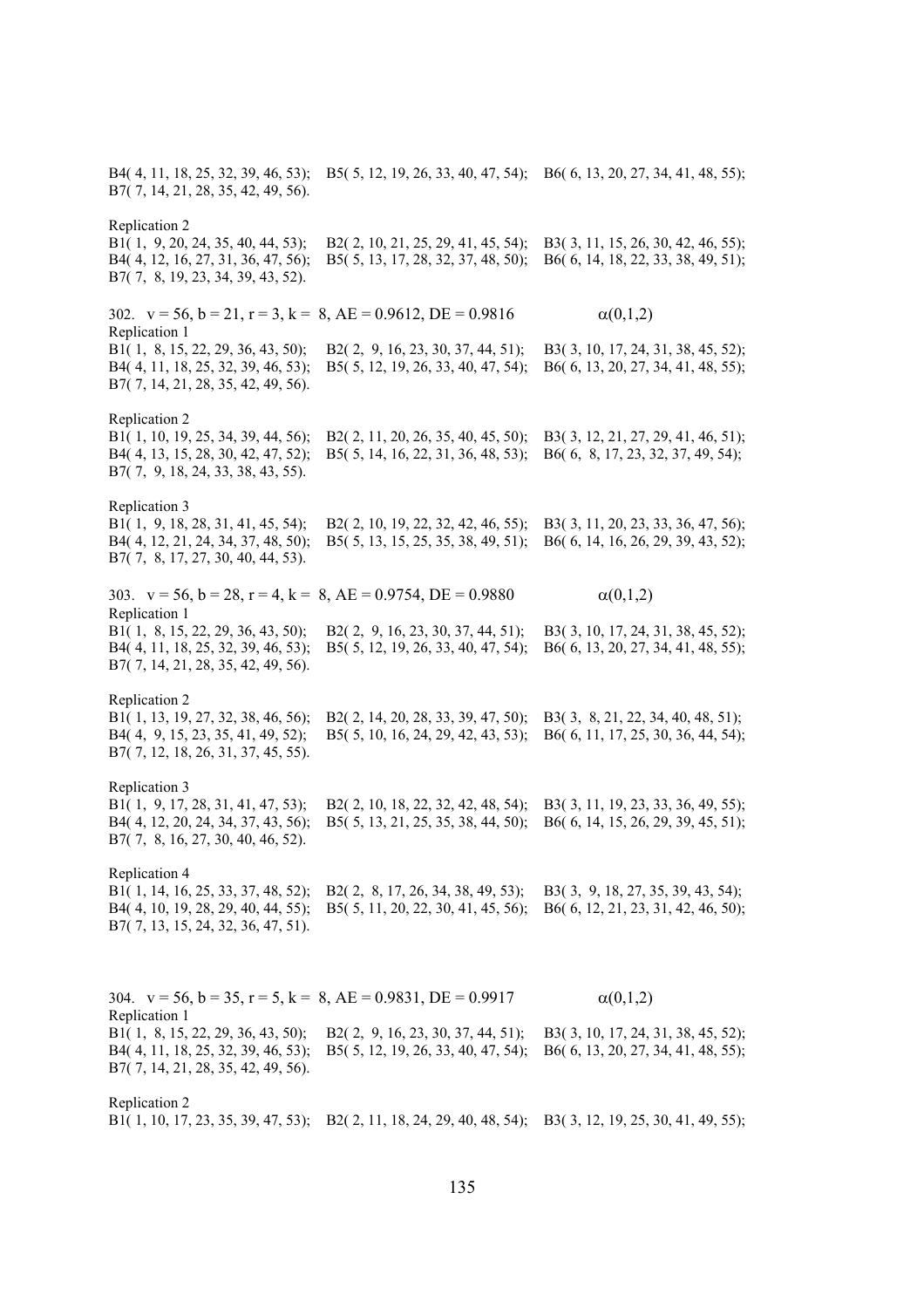B4( 4, 13, 20, 26, 31, 42, 43, 56); B5( 5, 14, 21, 27, 32, 36, 44, 50); B6( 6, 8, 15, 28, 33, 37, 45, 51); B7( 7, 9, 16, 22, 34, 38, 46, 52). Replication 3 B1( 1, 14, 16, 25, 34, 42, 45, 54); B2( 2, 8, 17, 26, 35, 36, 46, 55); B3( 3, 9, 18, 27, 29, 37, 47, 56); B4( 4, 10, 19, 28, 30, 38, 48, 50); B5( 5, 11, 20, 22, 31, 39, 49, 51); B6( 6, 12, 21, 23, 32, 40, 43, 52); B7( 7, 13, 15, 24, 33, 41, 44, 53). Replication 4 B1( 1, 11, 19, 28, 31, 41, 44, 52); B2( 2, 12, 20, 22, 32, 42, 45, 53); B3( 3, 13, 21, 23, 33, 36, 46, 54); B4( 4, 14, 15, 24, 34, 37, 47, 55); B5( 5, 8, 16, 25, 35, 38, 48, 56); B6( 6, 9, 17, 26, 29, 39, 49, 50); B7( 7, 10, 18, 27, 30, 40, 43, 51). Replication 5 B1( 1, 13, 18, 26, 32, 38, 49, 51); B2( 2, 14, 19, 27, 33, 39, 43, 52); B3( 3, 8, 20, 28, 34, 40, 44, 53); B4( 4, 9, 21, 22, 35, 41, 45, 54); B5( 5, 10, 15, 23, 29, 42, 46, 55); B6( 6, 11, 16, 24, 30, 36, 47, 56); B7( 7, 12, 17, 25, 31, 37, 48, 50). 305.  $v = 64$ ,  $b = 16$ ,  $r = 2$ ,  $k = 8$ ,  $AE = 0.9205$ ,  $DE = 0.9644$   $\alpha(0,1)$ ;, LS102, Square-Lattice Replication 1 B1( 1, 9, 17, 25, 33, 41, 49, 57); B2( 2, 10, 18, 26, 34, 42, 50, 58); B3( 3, 11, 19, 27, 35, 43, 51, 59); B4( 4, 12, 20, 28, 36, 44, 52, 60); B5( 5, 13, 21, 29, 37, 45, 53, 61); B6( 6, 14, 22, 30, 38, 46, 54, 62); B7( 7, 15, 23, 31, 39, 47, 55, 63); B8( 8, 16, 24, 32, 40, 48, 56, 64). Replication 2 B1( 1, 15, 19, 30, 40, 42, 52, 61); B2( 2, 16, 20, 31, 33, 43, 53, 62); B3( 3, 9, 21, 32, 34, 44, 54, 63); B4( 4, 10, 22, 25, 35, 45, 55, 64); B5( 5, 11, 23, 26, 36, 46, 56, 57); B6( 6, 12, 24, 27, 37, 47, 49, 58); B7( 7, 13, 17, 28, 38, 48, 50, 59); B8( 8, 14, 18, 29, 39, 41, 51, 60). 306.  $v = 64$ ,  $b = 24$ ,  $r = 3$ ,  $k = 8$ ,  $AE = 0.9618$ ,  $DE = 0.9818$  (0,1,2); Replication 1 B1( 1, 9, 17, 25, 33, 41, 49, 57); B2( 2, 10, 18, 26, 34, 42, 50, 58); B3( 3, 11, 19, 27, 35, 43, 51, 59); B4( 4, 12, 20, 28, 36, 44, 52, 60); B5( 5, 13, 21, 29, 37, 45, 53, 61); B6( 6, 14, 22, 30, 38, 46, 54, 62); B7( 7, 15, 23, 31, 39, 47, 55, 63); B8( 8, 16, 24, 32, 40, 48, 56, 64). Replication 2 B1( 1, 12, 22, 30, 40, 43, 55, 61); B2( 2, 13, 23, 31, 33, 44, 56, 62); B3( 3, 14, 24, 32, 34, 45, 49, 63); B4( 4, 15, 17, 25, 35, 46, 50, 64); B5( 5, 16, 18, 26, 36, 47, 51, 57); B6( 6, 9, 19, 27, 37, 48, 52, 58); B7( 7, 10, 20, 28, 38, 41, 53, 59); B8( 8, 11, 21, 29, 39, 42, 54, 60). Replication 3 B1( 1, 16, 19, 28, 39, 45, 50, 62); B2( 2, 9, 20, 29, 40, 46, 51, 63); B3( 3, 10, 21, 30, 33, 47, 52, 64); B4( 4, 11, 22, 31, 34, 48, 53, 57); B5( 5, 12, 23, 32, 35, 41, 54, 58); B6( 6, 13, 24, 25, 36, 42, 55, 59); B7( 7, 14, 17, 26, 37, 43, 56, 60); B8( 8, 15, 18, 27, 38, 44, 49, 61). 307.  $v = 64$ ,  $b = 32$ ,  $r = 4$ ,  $k = 8$ ,  $AE = 0.9778$ ,  $DE = 0.9891$  (0,1,2)\*\*\* Replication 1 B1( 1, 9, 17, 25, 33, 41, 49, 57); B2( 2, 10, 18, 26, 34, 42, 50, 58); B3( 3, 11, 19, 27, 35, 43, 51, 59); B4( 4, 12, 20, 28, 36, 44, 52, 60); B5( 5, 13, 21, 29, 37, 45, 53, 61); B6( 6, 14, 22, 30, 38, 46, 54, 62); B7( 7, 15, 23, 31, 39, 47, 55, 63); B8( 8, 16, 24, 32, 40, 48, 56, 64). Replication 2

B1( 1, 11, 24, 31, 40, 46, 53, 58); B2( 2, 12, 17, 32, 33, 47, 54, 59); B3( 3, 13, 18, 25, 34, 48, 55, 60);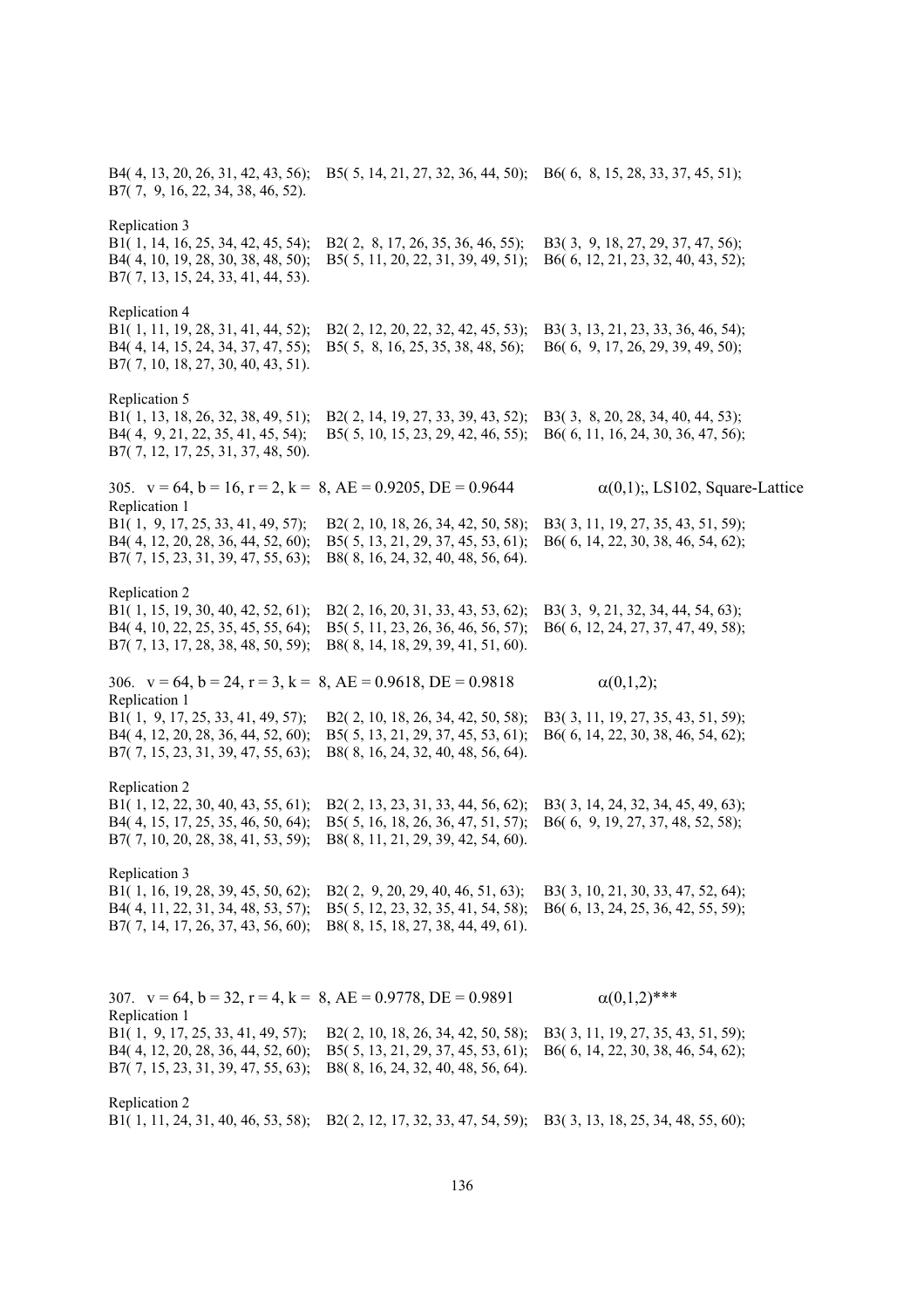B4( 4, 14, 19, 26, 35, 41, 56, 61); B5( 5, 15, 20, 27, 36, 42, 49, 62); B6( 6, 16, 21, 28, 37, 43, 50, 63); B7( 7, 9, 22, 29, 38, 44, 51, 64); B8( 8, 10, 23, 30, 39, 45, 52, 57). Replication 3 B1( 1, 15, 18, 28, 35, 45, 54, 64); B2( 2, 16, 19, 29, 36, 46, 55, 57); B3( 3, 9, 20, 30, 37, 47, 56, 58); B4( 4, 10, 21, 31, 38, 48, 49, 59); B5( 5, 11, 22, 32, 39, 41, 50, 60); B6( 6, 12, 23, 25, 40, 42, 51, 61); B7( 7, 13, 24, 26, 33, 43, 52, 62); B8( 8, 14, 17, 27, 34, 44, 53, 63). Replication 4 B 1( 1, 10, 19, 32, 37, 44, 55, 62); B2( 2, 11, 20, 25, 38, 45, 56, 63); B3( 3, 12, 21, 26, 39, 46, 49, 64); B4( 4, 13, 22, 27, 40, 47, 50, 57); B5( 5, 14, 23, 28, 33, 48, 51, 58); B6( 6, 15, 24, 29, 34, 41, 52, 59); B7( 7, 16, 17, 30, 35, 42, 53, 60); B8( 8, 9, 18, 31, 36, 43, 54, 61). 308.  $v = 64$ ,  $b = 40$ ,  $r = 5$ ,  $k = 8$ ,  $AE = 0.9824$ ,  $DE = 0.9914$   $\alpha(0,1,2)$ Replication 1 B1( 1, 9, 17, 25, 33, 41, 49, 57); B2( 2, 10, 18, 26, 34, 42, 50, 58); B3( 3, 11, 19, 27, 35, 43, 51, 59); B4( 4, 12, 20, 28, 36, 44, 52, 60); B5( 5, 13, 21, 29, 37, 45, 53, 61); B6( 6, 14, 22, 30, 38, 46, 54, 62); B7( 7, 15, 23, 31, 39, 47, 55, 63); B8( 8, 16, 24, 32, 40, 48, 56, 64). Replication 2 B1( 1, 12, 22, 29, 36, 42, 55, 64); B2( 2, 13, 23, 30, 37, 43, 56, 57); B3( 3, 14, 24, 31, 38, 44, 49, 58); B4( 4, 15, 17, 32, 39, 45, 50, 59); B5( 5, 16, 18, 25, 40, 46, 51, 60); B6( 6, 9, 19, 26, 33, 47, 52, 61); B7( 7, 10, 20, 27, 34, 48, 53, 62); B8( 8, 11, 21, 28, 35, 41, 54, 63). Replication 3 B1( 1, 16, 24, 27, 39, 45, 52, 62); B2( 2, 9, 17, 28, 40, 46, 53, 63); B3( 3, 10, 18, 29, 33, 47, 54, 64); B4( 4, 11, 19, 30, 34, 48, 55, 57); B5( 5, 12, 20, 31, 35, 41, 56, 58); B6( 6, 13, 21, 32, 36, 42, 49, 59); B7( 7, 14, 22, 25, 37, 43, 50, 60); B8( 8, 15, 23, 26, 38, 44, 51, 61). Replication 4 B1( 1, 14, 23, 28, 34, 47, 51, 59); B2( 2, 15, 24, 29, 35, 48, 52, 60); B3( 3, 16, 17, 30, 36, 41, 53, 61); B4( 4, 9, 18, 31, 37, 42, 54, 62); B5( 5, 10, 19, 32, 38, 43, 55, 63); B6( 6, 11, 20, 25, 39, 44, 56, 64); B7( 7, 12, 21, 26, 40, 45, 49, 57); B8( 8, 13, 22, 27, 33, 46, 50, 58). Replication 5 B1( 1, 15, 20, 30, 40, 43, 54, 58); B2( 2, 16, 21, 31, 33, 44, 55, 59); B3( 3, 9, 22, 32, 34, 45, 56, 60); B4( 4, 10, 23, 25, 35, 46, 49, 61); B5( 5, 11, 24, 26, 36, 47, 50, 62); B6( 6, 12, 17, 27, 37, 48, 51, 63); B7( 7, 13, 18, 28, 38, 41, 52, 64); B8( 8, 14, 19, 29, 39, 42, 53, 57). 309.  $v = 72$ ,  $b = 18$ ,  $r = 2$ ,  $k = 8$ ,  $AE = 0.9144$ ,  $DE = 0.9623$   $\alpha(0,1)$ , Rect.-Lattice Replication 1 B1( 1, 10, 19, 28, 37, 46, 55, 64); B2( 2, 11, 20, 29, 38, 47, 56, 65); B3( 3, 12, 21, 30, 39, 48, 57, 66); B4( 4, 13, 22, 31, 40, 49, 58, 67); B5( 5, 14, 23, 32, 41, 50, 59, 68); B6( 6, 15, 24, 33, 42, 51, 60, 69); B7( 7, 16, 25, 34, 43, 52, 61, 70); B8( 8, 17, 26, 35, 44, 53, 62, 71); B9( 9, 18, 27, 36, 45, 54, 63, 72). Replication 2 B1( 1, 11, 21, 36, 43, 53, 60, 67); B2( 2, 12, 22, 28, 44, 54, 61, 68); B3( 3, 13, 23, 29, 45, 46, 62, 69); B4( 4, 14, 24, 30, 37, 47, 63, 70); B5( 5, 15, 25, 31, 38, 48, 55, 71); B6( 6, 16, 26, 32, 39, 49, 56, 72); B7( 7, 17, 27, 33, 40, 50, 57, 64); B8( 8, 18, 19, 34, 41, 51, 58, 65); B9( 9, 10, 20, 35, 42, 52, 59, 66). 310.  $v = 72$ ,  $b = 27$ ,  $r = 3$ ,  $k = 8$ ,  $AE = 0.9610$ ,  $DE = 0.9814$  (0,1)

B1( 1, 10, 19, 28, 37, 46, 55, 64); B2( 2, 11, 20, 29, 38, 47, 56, 65); B3( 3, 12, 21, 30, 39, 48, 57, 66);

Replication 1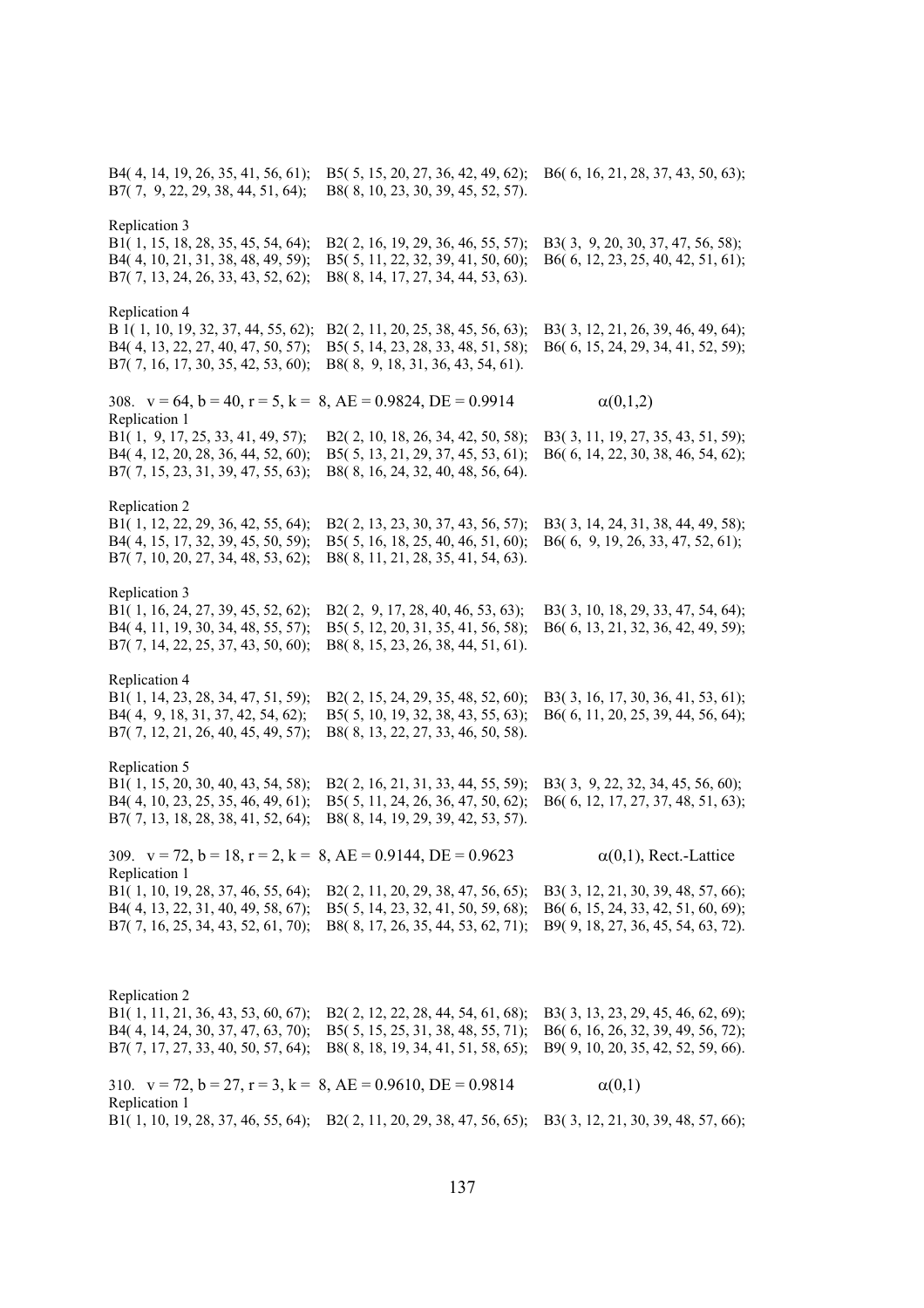B4( 4, 13, 22, 31, 40, 49, 58, 67); B5( 5, 14, 23, 32, 41, 50, 59, 68); B6( 6, 15, 24, 33, 42, 51, 60, 69); B7( 7, 16, 25, 34, 43, 52, 61, 70); B8( 8, 17, 26, 35, 44, 53, 62, 71); B9( 9, 18, 27, 36, 45, 54, 63, 72). Replication 2 B1( 1, 15, 27, 32, 44, 49, 56, 70); B2( 2, 16, 19, 33, 45, 50, 57, 71); B3( 3, 17, 20, 34, 37, 51, 58, 72); B4( 4, 18, 21, 35, 38, 52, 59, 64); B5( 5, 10, 22, 36, 39, 53, 60, 65); B6( 6, 11, 23, 28, 40, 54, 61, 66); B7( 7, 12, 24, 29, 41, 46, 62, 67); B8( 8, 13, 25, 30, 42, 47, 63, 68); B9( 9, 14, 26, 31, 43, 48, 55, 69). Replication 3 B1( 1, 16, 23, 35, 39, 51, 63, 67); B2( 2, 17, 24, 36, 40, 52, 55, 68); B3( 3, 18, 25, 28, 41, 53, 56, 69); B4( 4, 10, 26, 29, 42, 54, 57, 70); B5( 5, 11, 27, 30, 43, 46, 58, 71); B6( 6, 12, 19, 31, 44, 47, 59, 72); B7( 7, 13, 20, 32, 45, 48, 60, 64); B8( 8, 14, 21, 33, 37, 49, 61, 65); B9( 9, 15, 22, 34, 38, 50, 62, 66). 311.  $v = 72$ ,  $b = 36$ ,  $r = 4$ ,  $k = 8$ ,  $AE = 0.9740$ ,  $DE = 0.9874$   $\alpha(0,1,2)$ Replication 1 B1( 1, 10, 19, 28, 37, 46, 55, 64); B2( 2, 11, 20, 29, 38, 47, 56, 65); B3( 3, 12, 21, 30, 39, 48, 57, 66); B4( 4, 13, 22, 31, 40, 49, 58, 67); B5( 5, 14, 23, 32, 41, 50, 59, 68); B6( 6, 15, 24, 33, 42, 51, 60, 69); B7( 7, 16, 25, 34, 43, 52, 61, 70); B8( 8, 17, 26, 35, 44, 53, 62, 71); B9( 9, 18, 27, 36, 45, 54, 63, 72). Replication 2 B1( 1, 16, 23, 34, 42, 53, 56, 67); B2( 2, 17, 24, 35, 43, 54, 57, 68); B3( 3, 18, 25, 36, 44, 46, 58, 69); B4( 4, 10, 26, 28, 45, 47, 59, 70); B5( 5, 11, 27, 29, 37, 48, 60, 71); B6( 6, 12, 19, 30, 38, 49, 61, 72); B7( 7, 13, 20, 31, 39, 50, 62, 64); B8( 8, 14, 21, 32, 40, 51, 63, 65); B9( 9, 15, 22, 33, 41, 52, 55, 66). Replication 3 B1( 1, 18, 26, 35, 41, 48, 61, 65); B2( 2, 10, 27, 36, 42, 49, 62, 66); B3( 3, 11, 19, 28, 43, 50, 63, 67); B4( 4, 12, 20, 29, 44, 51, 55, 68); B5( 5, 13, 21, 30, 45, 52, 56, 69); B6( 6, 14, 22, 31, 37, 53, 57, 70); B7( 7, 15, 23, 32, 38, 54, 58, 71); B8( 8, 16, 24, 33, 39, 46, 59, 72); B9( 9, 17, 25, 34, 40, 47, 60, 64). Replication 4 B1( 1, 12, 27, 33, 40, 50, 58, 70); B2( 2, 13, 19, 34, 41, 51, 59, 71); B3( 3, 14, 20, 35, 42, 52, 60, 72); B4( 4, 15, 21, 36, 43, 53, 61, 64); B5( 5, 16, 22, 28, 44, 54, 62, 65); B6( 6, 17, 23, 29, 45, 46, 63, 66); B7( 7, 18, 24, 30, 37, 47, 55, 67); B8( 8, 10, 25, 31, 38, 48, 56, 68); B9( 9, 11, 26, 32, 39, 49, 57, 69). 312.  $v = 72$ ,  $b = 45$ ,  $r = 5$ ,  $k = 8$ ,  $AE = 0.9827$ ,  $DE = 0.9915$   $\alpha(0,1,2)$ Replication 1 B1( 1, 10, 19, 28, 37, 46, 55, 64); B2( 2, 11, 20, 29, 38, 47, 56, 65); B3( 3, 12, 21, 30, 39, 48, 57, 66); B4( 4, 13, 22, 31, 40, 49, 58, 67); B5( 5, 14, 23, 32, 41, 50, 59, 68); B6( 6, 15, 24, 33, 42, 51, 60, 69); B7( 7, 16, 25, 34, 43, 52, 61, 70); B8( 8, 17, 26, 35, 44, 53, 62, 71); B9( 9, 18, 27, 36, 45, 54, 63, 72). Replication 2 B1( 1, 11, 21, 35, 41, 53, 60, 68); B2( 2, 12, 22, 36, 42, 54, 61, 69); B3( 3, 13, 23, 28, 43, 46, 62, 70); B4( 4, 14, 24, 29, 44, 47, 63, 71); B5( 5, 15, 25, 30, 45, 48, 55, 72); B6( 6, 16, 26, 31, 37, 49, 56, 64); B7( 7, 17, 27, 32, 38, 50, 57, 65); B8( 8, 18, 19, 33, 39, 51, 58, 66); B9( 9, 10, 20, 34, 40, 52, 59, 67). Replication 3 B1( 1, 17, 22, 29, 43, 51, 59, 72); B2( 2, 18, 23, 30, 44, 52, 60, 64); B3( 3, 10, 24, 31, 45, 53, 61, 65); B4( 4, 11, 25, 32, 37, 54, 62, 66); B5( 5, 12, 26, 33, 38, 46, 63, 67); B6( 6, 13, 27, 34, 39, 47, 55, 68); B7( 7, 14, 19, 35, 40, 48, 56, 69); B8( 8, 15, 20, 36, 41, 49, 57, 70); B9( 9, 16, 21, 28, 42, 50, 58, 71). Replication 4 B1( 1, 15, 23, 34, 38, 49, 61, 66); B2( 2, 16, 24, 35, 39, 50, 62, 67); B3( 3, 17, 25, 36, 40, 51, 63, 68); B4( 4, 18, 26, 28, 41, 52, 55, 69); B5( 5, 10, 27, 29, 42, 53, 56, 70); B6( 6, 11, 19, 30, 43, 54, 57, 71);

B7( 7, 12, 20, 31, 44, 46, 58, 72); B8( 8, 13, 21, 32, 45, 47, 59, 64); B9( 9, 14, 22, 33, 37, 48, 60, 65).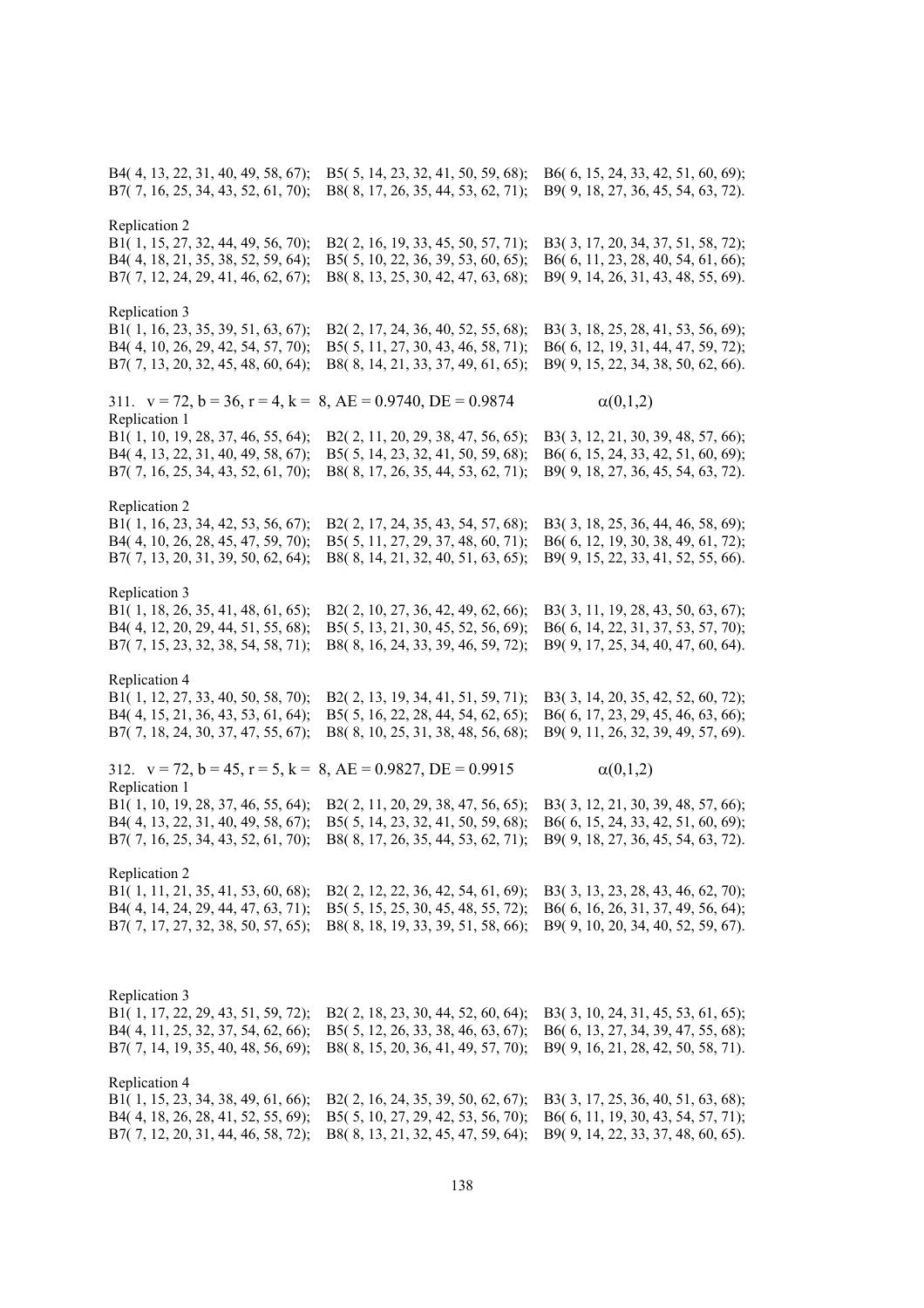Replication 5 B1( 1, 18, 25, 31, 42, 47, 57, 67); B2( 2, 10, 26, 32, 43, 48, 58, 68); B3( 3, 11, 27, 33, 44, 49, 59, 69); B4( 4, 12, 19, 34, 45, 50, 60, 70); B5( 5, 13, 20, 35, 37, 51, 61, 71); B6( 6, 14, 21, 36, 38, 52, 62, 72); B7( 7, 15, 22, 28, 39, 53, 63, 64); B8( 8, 16, 23, 29, 40, 54, 55, 65); B9( 9, 17, 24, 30, 41, 46, 56, 66). 313.  $v = 80$ ,  $b = 20$ ,  $r = 2$ ,  $k = 8$ ,  $AE = 0.9093$ ,  $DE = 0.9606$   $\alpha(0,1)$ Replication 1 B1( 1, 11, 21, 31, 41, 51, 61, 71); B2( 2, 12, 22, 32, 42, 52, 62, 72); B3( 3, 13, 23, 33, 43, 53, 63, 73); B4( 4, 14, 24, 34, 44, 54, 64, 74); B5( 5, 15, 25, 35, 45, 55, 65, 75); B6( 6, 16, 26, 36, 46, 56, 66, 76); B7( 7, 17, 27, 37, 47, 57, 67, 77); B8( 8, 18, 28, 38, 48, 58, 68, 78); B9( 9, 19, 29, 39, 49, 59, 69, 79); B10(10, 20, 30, 40, 50, 60, 70, 80). Replication 2 B1( 1, 19, 28, 32, 47, 60, 66, 74); B2( 2, 20, 29, 33, 48, 51, 67, 75); B3( 3, 11, 30, 34, 49, 52, 68, 76); B4( 4, 12, 21, 35, 50, 53, 69, 77); B5( 5, 13, 22, 36, 41, 54, 70, 78); B6( 6, 14, 23, 37, 42, 55, 61, 79); B7( 7, 15, 24, 38, 43, 56, 62, 80); B8( 8, 16, 25, 39, 44, 57, 63, 71); B9( 9, 17, 26, 40, 45, 58, 64, 72); B10(10, 18, 27, 31, 46, 59, 65, 73). 314.  $v = 80$ ,  $b = 30$ ,  $r = 3$ ,  $k = 8$ ,  $AE = 0.9582$ ,  $DE = 0.9802$   $\alpha(0,1)$ Replication 1 B1( 1, 11, 21, 31, 41, 51, 61, 71); B2( 2, 12, 22, 32, 42, 52, 62, 72); B3( 3, 13, 23, 33, 43, 53, 63, 73); B4( 4, 14, 24, 34, 44, 54, 64, 74); B5( 5, 15, 25, 35, 45, 55, 65, 75); B6( 6, 16, 26, 36, 46, 56, 66, 76); B7( 7, 17, 27, 37, 47, 57, 67, 77); B8( 8, 18, 28, 38, 48, 58, 68, 78); B9( 9, 19, 29, 39, 49, 59, 69, 79); B10(10, 20, 30, 40, 50, 60, 70, 80). Replication 2 B1( 1, 19, 26, 38, 45, 53, 70, 74); B2( 2, 20, 27, 39, 46, 54, 61, 75); B3( 3, 11, 28, 40, 47, 55, 62, 76); B4( 4, 12, 29, 31, 48, 56, 63, 77); B5( 5, 13, 30, 32, 49, 57, 64, 78); B6( 6, 14, 21, 33, 50, 58, 65, 79); B7( 7, 15, 22, 34, 41, 59, 66, 80); B8( 8, 16, 23, 35, 42, 60, 67, 71); B9( 9, 17, 24, 36, 43, 51, 68, 72); B10(10, 18, 25, 37, 44, 52, 69, 73). Replication 3 B1( 1, 16, 22, 33, 48, 57, 69, 75); B2( 2, 17, 23, 34, 49, 58, 70, 76); B3( 3, 18, 24, 35, 50, 59, 61, 77); B4( 4, 19, 25, 36, 41, 60, 62, 78); B5( 5, 20, 26, 37, 42, 51, 63, 79); B6( 6, 11, 27, 38, 43, 52, 64, 80); B7( 7, 12, 28, 39, 44, 53, 65, 71); B8( 8, 13, 29, 40, 45, 54, 66, 72); B9( 9, 14, 30, 31, 46, 55, 67, 73); B10(10, 15, 21, 32, 47, 56, 68, 74). 315.  $v = 80$ ,  $b = 40$ ,  $r = 4$ ,  $k = 8$ ,  $AE = 0.9740$ ,  $DE = 0.9874$   $\alpha(0,1,2)$ Replication 1 B1( 1, 11, 21, 31, 41, 51, 61, 71); B2( 2, 12, 22, 32, 42, 52, 62, 72); B3( 3, 13, 23, 33, 43, 53, 63, 73); B4( 4, 14, 24, 34, 44, 54, 64, 74); B5( 5, 15, 25, 35, 45, 55, 65, 75); B6( 6, 16, 26, 36, 46, 56, 66, 76); B7( 7, 17, 27, 37, 47, 57, 67, 77); B8( 8, 18, 28, 38, 48, 58, 68, 78); B9( 9, 19, 29, 39, 49, 59, 69, 79); B10(10, 20, 30, 40, 50, 60, 70, 80). Replication 2 B1( 1, 19, 23, 39, 50, 58, 62, 74); B2( 2, 20, 24, 40, 41, 59, 63, 75); B3( 3, 11, 25, 31, 42, 60, 64, 76); B4( 4, 12, 26, 32, 43, 51, 65, 77); B5( 5, 13, 27, 33, 44, 52, 66, 78); B6( 6, 14, 28, 34, 45, 53, 67, 79); B7( 7, 15, 29, 35, 46, 54, 68, 80); B8( 8, 16, 30, 36, 47, 55, 69, 71); B9( 9, 17, 21, 37, 48, 56, 70, 72); B10(10, 18, 22, 38, 49, 57, 61, 73).

Replication 3 B1( 1, 12, 29, 36, 45, 57, 63, 78); B2( 2, 13, 30, 37, 46, 58, 64, 79); B3( 3, 14, 21, 38, 47, 59, 65, 80); B4( 4, 15, 22, 39, 48, 60, 66, 71); B5( 5, 16, 23, 40, 49, 51, 67, 72); B6( 6, 17, 24, 31, 50, 52, 68, 73);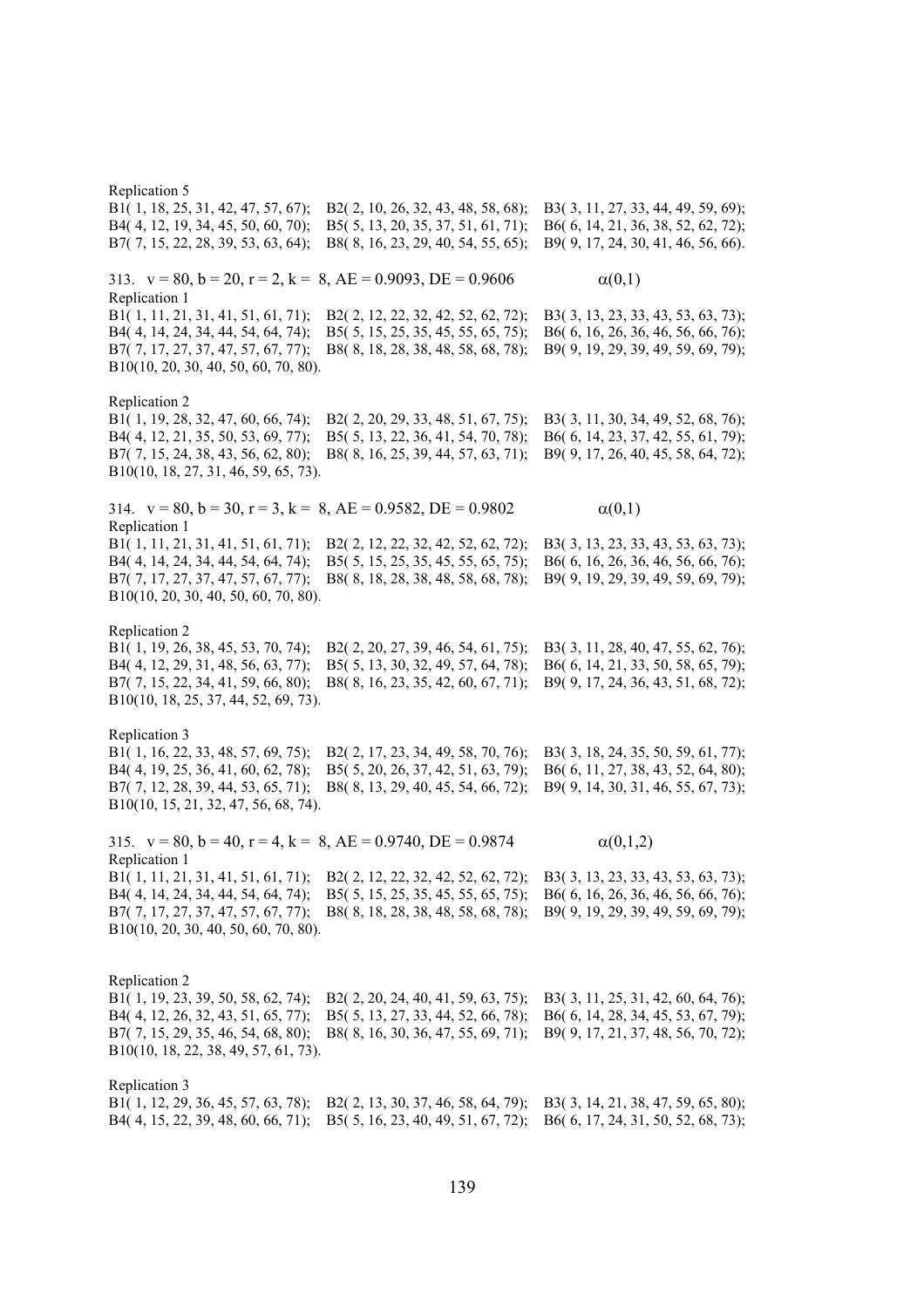B7( 7, 18, 25, 32, 41, 53, 69, 74); B8( 8, 19, 26, 33, 42, 54, 70, 75); B9( 9, 20, 27, 34, 43, 55, 61, 76); B10(10, 11, 28, 35, 44, 56, 62, 77).

#### Replication 4

B1( 1, 13, 24, 32, 48, 55, 67, 80); B2( 2, 14, 25, 33, 49, 56, 68, 71); B3( 3, 15, 26, 34, 50, 57, 69, 72); B4( 4, 16, 27, 35, 41, 58, 70, 73); B5( 5, 17, 28, 36, 42, 59, 61, 74); B6( 6, 18, 29, 37, 43, 60, 62, 75); B7( 7, 19, 30, 38, 44, 51, 63, 76); B8( 8, 20, 21, 39, 45, 52, 64, 77); B9( 9, 11, 22, 40, 46, 53, 65, 78); B10(10, 12, 23, 31, 47, 54, 66, 79).

316.  $v = 80$ ,  $b = 50$ ,  $r = 5$ ,  $k = 8$ ,  $AE = 0.9808$ ,  $DE = 0.9906$  (0,1,2) Replication 1 B1( 1, 11, 21, 31, 41, 51, 61, 71); B2( 2, 12, 22, 32, 42, 52, 62, 72); B3( 3, 13, 23, 33, 43, 53, 63, 73); B4( 4, 14, 24, 34, 44, 54, 64, 74); B5( 5, 15, 25, 35, 45, 55, 65, 75); B6( 6, 16, 26, 36, 46, 56, 66, 76); B7( 7, 17, 27, 37, 47, 57, 67, 77); B8( 8, 18, 28, 38, 48, 58, 68, 78); B9( 9, 19, 29, 39, 49, 59, 69, 79); B10(10, 20, 30, 40, 50, 60, 70, 80).

# Replication 2

B1( 1, 13, 29, 34, 42, 55, 66, 80); B2( 2, 14, 30, 35, 43, 56, 67, 71); B3( 3, 15, 21, 36, 44, 57, 68, 72); B4( 4, 16, 22, 37, 45, 58, 69, 73); B5( 5, 17, 23, 38, 46, 59, 70, 74); B6( 6, 18, 24, 39, 47, 60, 61, 75); B7( 7, 19, 25, 40, 48, 51, 62, 76); B8( 8, 20, 26, 31, 49, 52, 63, 77); B9( 9, 11, 27, 32, 50, 53, 64, 78); B10(10, 12, 28, 33, 41, 54, 65, 79).

Replication 3<br>B1(1, 17, 22, 33, 49, 60, 62, 75); B1( 1, 17, 22, 33, 49, 60, 62, 75); B2( 2, 18, 23, 34, 50, 51, 63, 76); B3( 3, 19, 24, 35, 41, 52, 64, 77);<br>B4( 4, 20, 25, 36, 42, 53, 65, 78); B5( 5, 11, 26, 37, 43, 54, 66, 79); B6( 6, 12, 27, 38, 44, 55, 67, 80); B5( 5, 11, 26, 37, 43, 54, 66, 79); B6( 6, 12, 27, 38, 44, 55, 67, 80); B7( 7, 13, 28, 39, 45, 56, 68, 71); B8( 8, 14, 29, 40, 46, 57, 69, 72); B9( 9, 15, 30, 31, 47, 58, 70, 73); B10(10, 16, 21, 32, 48, 59, 61, 74).

#### Replication 4

B1( 1, 18, 30, 32, 46, 54, 68, 77); B2( 2, 19, 21, 33, 47, 55, 69, 78); B3( 3, 20, 22, 34, 48, 56, 70, 79); B4( 4, 11, 23, 35, 49, 57, 61, 80); B5( 5, 12, 24, 36, 50, 58, 62, 71); B6( 6, 13, 25, 37, 41, 59, 63, 72); B7( 7, 14, 26, 38, 42, 60, 64, 73); B8( 8, 15, 27, 39, 43, 51, 65, 74); B9( 9, 16, 28, 40, 44, 52, 66, 75); B10(10, 17, 29, 31, 45, 53, 67, 76).

# Replication 5

B1( 1, 20, 28, 36, 43, 59, 64, 76); B2( 2, 11, 29, 37, 44, 60, 65, 77); B3( 3, 12, 30, 38, 45, 51, 66, 78); B4( 4, 13, 21, 39, 46, 52, 67, 79); B5( 5, 14, 22, 40, 47, 53, 68, 80); B6( 6, 15, 23, 31, 48, 54, 69, 71); B7( 7, 16, 24, 32, 49, 55, 70, 72); B8( 8, 17, 25, 33, 50, 56, 61, 73); B9( 9, 18, 26, 34, 41, 57, 62, 74); B10(10, 19, 27, 35, 42, 58, 63, 75).

317.  $v = 88$ ,  $b = 22$ ,  $r = 2$ ,  $k = 8$ ,  $AE = 0.9052$ ,  $DE = 0.9592$  (0,1) Replication 1 B1( 1, 12, 23, 34, 45, 56, 67, 78); B2( 2, 13, 24, 35, 46, 57, 68, 79); B3( 3, 14, 25, 36, 47, 58, 69, 80); B4( 4, 15, 26, 37, 48, 59, 70, 81); B5( 5, 16, 27, 38, 49, 60, 71, 82); B6( 6, 17, 28, 39, 50, 61, 72, 83); B7( 7, 18, 29, 40, 51, 62, 73, 84); B8( 8, 19, 30, 41, 52, 63, 74, 85); B9( 9, 20, 31, 42, 53, 64, 75, 86); B10(10, 21, 32, 43, 54, 65, 76, 87); B11(11, 22, 33, 44, 55, 66, 77, 88).

Replication 2

B1( 1, 20, 28, 38, 55, 62, 68, 81); B2( 2, 21, 29, 39, 45, 63, 69, 82); B3( 3, 22, 30, 40, 46, 64, 70, 83); B4( 4, 12, 31, 41, 47, 65, 71, 84); B5( 5, 13, 32, 42, 48, 66, 72, 85); B6( 6, 14, 33, 43, 49, 56, 73, 86); B7( 7, 15, 23, 44, 50, 57, 74, 87); B8( 8, 16, 24, 34, 51, 58, 75, 88); B9( 9, 17, 25, 35, 52, 59, 76, 78); B10(10, 18, 26, 36, 53, 60, 77, 79); B11(11, 19, 27, 37, 54, 61, 67, 80).

318.  $v = 88$ ,  $b = 33$ ,  $r = 3$ ,  $k = 8$ ,  $AE = 0.9563$ ,  $DE = 0.9794$  (0,1) Replication 1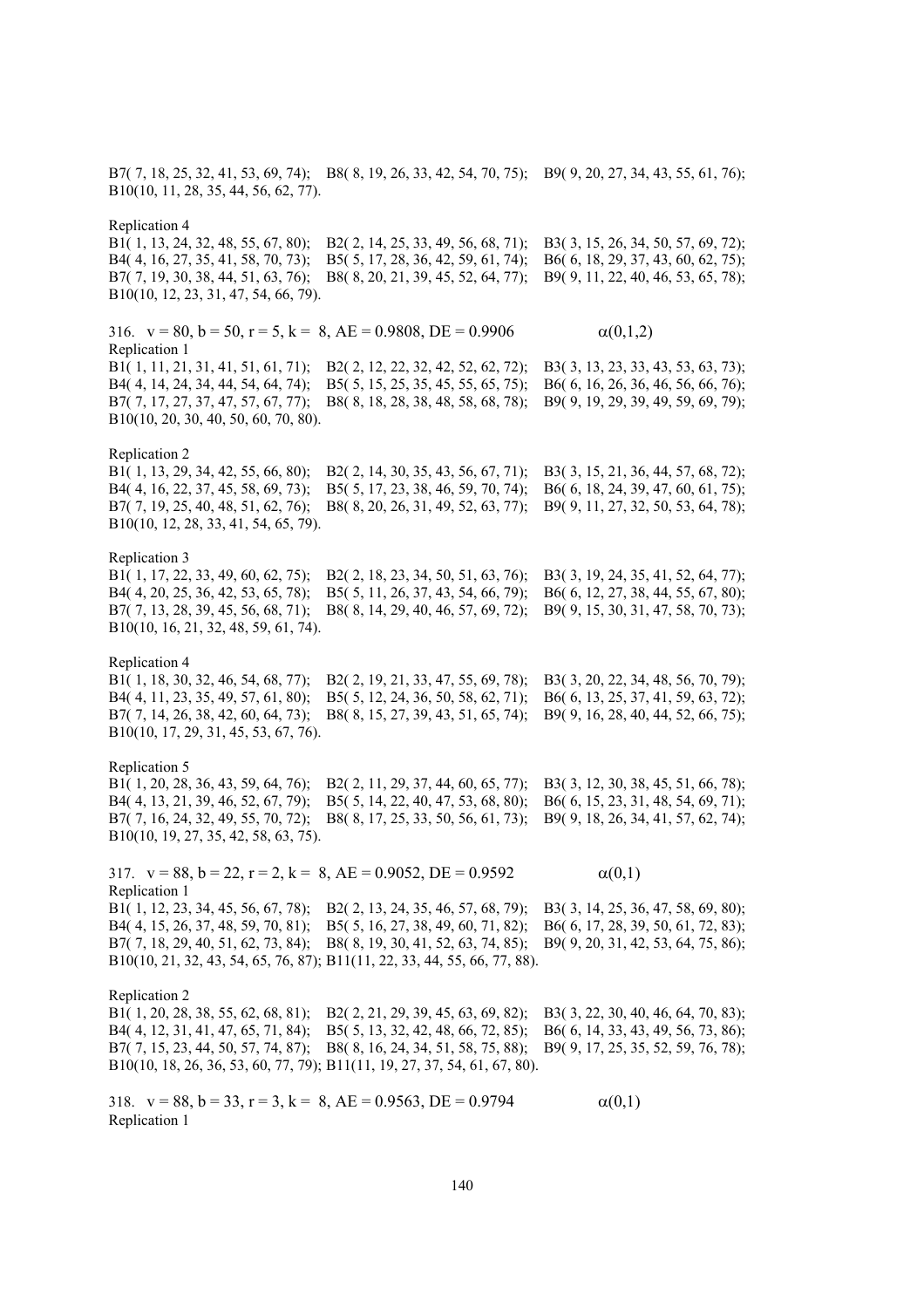B1( 1, 12, 23, 34, 45, 56, 67, 78); B2( 2, 13, 24, 35, 46, 57, 68, 79); B3( 3, 14, 25, 36, 47, 58, 69, 80); B4( 4, 15, 26, 37, 48, 59, 70, 81); B5( 5, 16, 27, 38, 49, 60, 71, 82); B6( 6, 17, 28, 39, 50, 61, 72, 83); B7( 7, 18, 29, 40, 51, 62, 73, 84); B8( 8, 19, 30, 41, 52, 63, 74, 85); B9( 9, 20, 31, 42, 53, 64, 75, 86); B10(10, 21, 32, 43, 54, 65, 76, 87); B11(11, 22, 33, 44, 55, 66, 77, 88).

Replication 2

B1( 1, 14, 27, 41, 55, 57, 70, 87); B2( 2, 15, 28, 42, 45, 58, 71, 88); B3( 3, 16, 29, 43, 46, 59, 72, 78); B4( 4, 17, 30, 44, 47, 60, 73, 79); B5( 5, 18, 31, 34, 48, 61, 74, 80); B6( 6, 19, 32, 35, 49, 62, 75, 81); B7( 7, 20, 33, 36, 50, 63, 76, 82); B8( 8, 21, 23, 37, 51, 64, 77, 83); B9( 9, 22, 24, 38, 52, 65, 67, 84); B10(10, 12, 25, 39, 53, 66, 68, 85); B11(11, 13, 26, 40, 54, 56, 69, 86).

# Replication 3

B1( 1, 20, 26, 38, 47, 62, 68, 83); B2( 2, 21, 27, 39, 48, 63, 69, 84); B3( 3, 22, 28, 40, 49, 64, 70, 85); B4( 4, 12, 29, 41, 50, 65, 71, 86); B5( 5, 13, 30, 42, 51, 66, 72, 87); B6( 6, 14, 31, 43, 52, 56, 73, 88); B7( 7, 15, 32, 44, 53, 57, 74, 78); B8( 8, 16, 33, 34, 54, 58, 75, 79); B9( 9, 17, 23, 35, 55, 59, 76, 80); B10(10, 18, 24, 36, 45, 60, 77, 81); B11(11, 19, 25, 37, 46, 61, 67, 82).

319.  $v = 88$ ,  $b = 44$ ,  $r = 4$ ,  $k = 8$ ,  $AE = 0.9724$ ,  $DE = 0.9867$   $\alpha(0,1,2)$ Replication 1

B1( 1, 12, 23, 34, 45, 56, 67, 78); B2( 2, 13, 24, 35, 46, 57, 68, 79); B3( 3, 14, 25, 36, 47, 58, 69, 80); B4( 4, 15, 26, 37, 48, 59, 70, 81); B5( 5, 16, 27, 38, 49, 60, 71, 82); B6( 6, 17, 28, 39, 50, 61, 72, 83); B7( 7, 18, 29, 40, 51, 62, 73, 84); B8( 8, 19, 30, 41, 52, 63, 74, 85); B9( 9, 20, 31, 42, 53, 64, 75, 86); B10(10, 21, 32, 43, 54, 65, 76, 87); B11(11, 22, 33, 44, 55, 66, 77, 88).

# Replication 2

B1( 1, 15, 30, 39, 55, 60, 69, 87); B2( 2, 16, 31, 40, 45, 61, 70, 88); B3( 3, 17, 32, 41, 46, 62, 71, 78); B4( 4, 18, 33, 42, 47, 63, 72, 79); B5( 5, 19, 23, 43, 48, 64, 73, 80); B6( 6, 20, 24, 44, 49, 65, 74, 81); B7( 7, 21, 25, 34, 50, 66, 75, 82); B8( 8, 22, 26, 35, 51, 56, 76, 83); B9( 9, 12, 27, 36, 52, 57, 77, 84); B10(10, 13, 28, 37, 53, 58, 67, 85); B11(11, 14, 29, 38, 54, 59, 68, 86).

#### Replication 3

B1( 1, 19, 32, 38, 51, 61, 75, 79); B2( 2, 20, 33, 39, 52, 62, 76, 80); B3( 3, 21, 23, 40, 53, 63, 77, 81); B4( 4, 22, 24, 41, 54, 64, 67, 82); B5( 5, 12, 25, 42, 55, 65, 68, 83); B6( 6, 13, 26, 43, 45, 66, 69, 84); B7( 7, 14, 27, 44, 46, 56, 70, 85); B8( 8, 15, 28, 34, 47, 57, 71, 86); B9( 9, 16, 29, 35, 48, 58, 72, 87); B10(10, 17, 30, 36, 49, 59, 73, 88); B11(11, 18, 31, 37, 50, 60, 74, 78).

Replication 4

B1( 1, 14, 28, 40, 49, 64, 76, 84); B2( 2, 15, 29, 41, 50, 65, 77, 85); B3( 3, 16, 30, 42, 51, 66, 67, 86); B4( 4, 17, 31, 43, 52, 56, 68, 87); B5( 5, 18, 32, 44, 53, 57, 69, 88); B6( 6, 19, 33, 34, 54, 58, 70, 78); B7( 7, 20, 23, 35, 55, 59, 71, 79); B8( 8, 21, 24, 36, 45, 60, 72, 80); B9( 9, 22, 25, 37, 46, 61, 73, 81); B10(10, 12, 26, 38, 47, 62, 74, 82); B11(11, 13, 27, 39, 48, 63, 75, 83).

320.  $v = 88$ ,  $b = 55$ ,  $r = 5$ ,  $k = 8$ ,  $AE = 0.9810$ ,  $DE = 0.9907$   $\alpha(0,1,2)$ Replication 1 B1( 1, 12, 23, 34, 45, 56, 67, 78); B2( 2, 13, 24, 35, 46, 57, 68, 79); B3( 3, 14, 25, 36, 47, 58, 69, 80); B4( 4, 15, 26, 37, 48, 59, 70, 81); B5( 5, 16, 27, 38, 49, 60, 71, 82); B6( 6, 17, 28, 39, 50, 61, 72, 83); B7( 7, 18, 29, 40, 51, 62, 73, 84); B8( 8, 19, 30, 41, 52, 63, 74, 85); B9( 9, 20, 31, 42, 53, 64, 75, 86); B10(10, 21, 32, 43, 54, 65, 76, 87); B11(11, 22, 33, 44, 55, 66, 77, 88).

Replication 2 B1( 1, 16, 26, 36, 55, 63, 75, 87); B2( 2, 17, 27, 37, 45, 64, 76, 88); B3( 3, 18, 28, 38, 46, 65, 77, 78);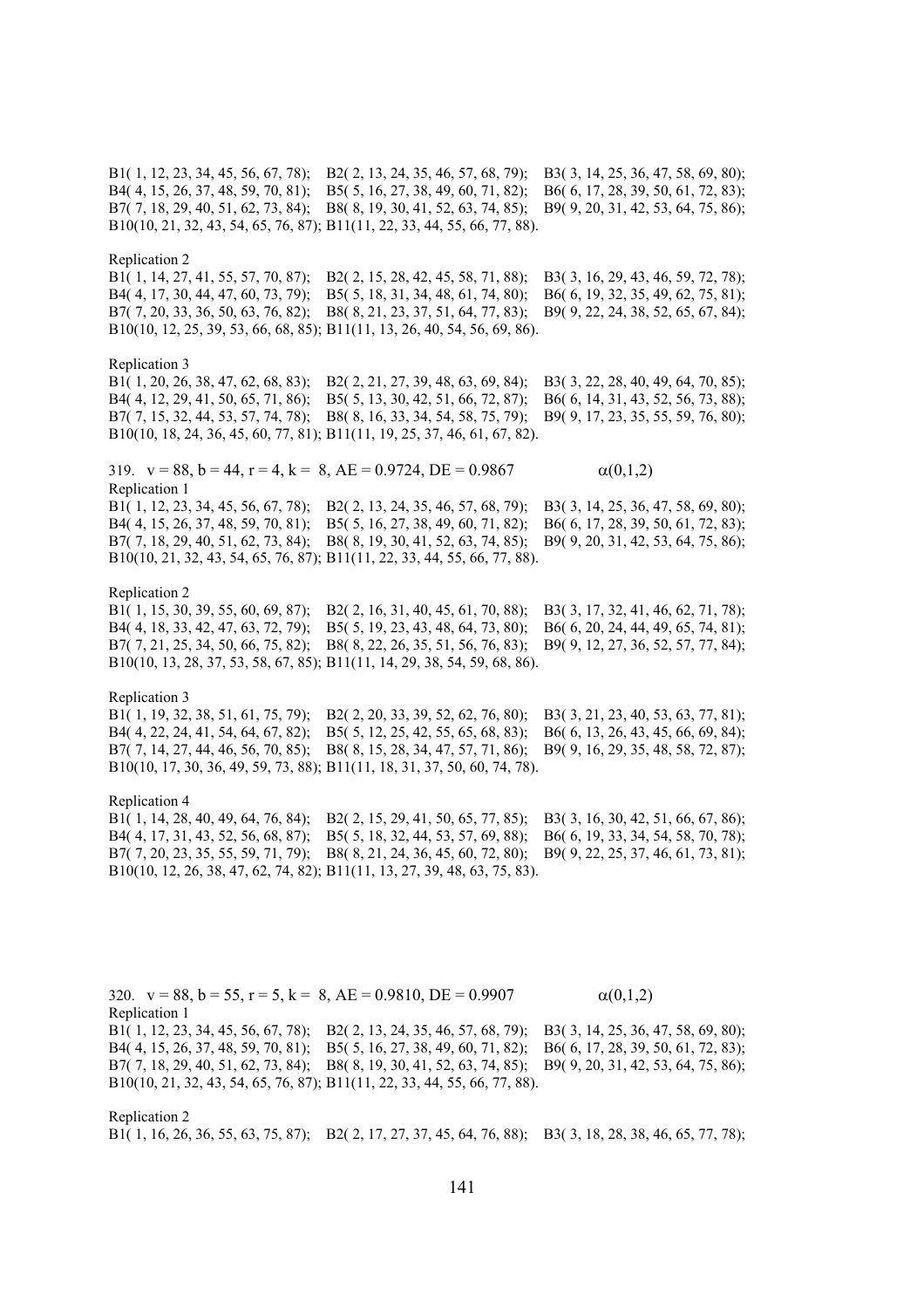B4( 4, 19, 29, 39, 47, 66, 67, 79); B5( 5, 20, 30, 40, 48, 56, 68, 80); B6( 6, 21, 31, 41, 49, 57, 69, 81); B7( 7, 22, 32, 42, 50, 58, 70, 82); B8( 8, 12, 33, 43, 51, 59, 71, 83); B9( 9, 13, 23, 44, 52, 60, 72, 84); B10(10, 14, 24, 34, 53, 61, 73, 85); B11(11, 15, 25, 35, 54, 62, 74, 86).

Replication 3

B1( 1, 20, 27, 41, 54, 58, 72, 79); B2( 2, 21, 28, 42, 55, 59, 73, 80); B3( 3, 22, 29, 43, 45, 60, 74, 81); B4( 4, 12, 30, 44, 46, 61, 75, 82); B5( 5, 13, 31, 34, 47, 62, 76, 83); B6( 6, 14, 32, 35, 48, 63, 77, 84); B7( 7, 15, 33, 36, 49, 64, 67, 85); B8( 8, 16, 23, 37, 50, 65, 68, 86); B9( 9, 17, 24, 38, 51, 66, 69, 87); B10(10, 18, 25, 39, 52, 56, 70, 88); B11(11, 19, 26, 40, 53, 57, 71, 78).

#### Replication 4

B1( 1, 22, 25, 39, 49, 59, 68, 84); B2( 2, 12, 26, 40, 50, 60, 69, 85); B3( 3, 13, 27, 41, 51, 61, 70, 86); B4( 4, 14, 28, 42, 52, 62, 71, 87); B5( 5, 15, 29, 43, 53, 63, 72, 88); B6( 6, 16, 30, 44, 54, 64, 73, 78); B7( 7, 17, 31, 34, 55, 65, 74, 79); B8( 8, 18, 32, 35, 45, 66, 75, 80); B9( 9, 19, 33, 36, 46, 56, 76, 81); B10(10, 20, 23, 37, 47, 57, 77, 82); B11(11, 21, 24, 38, 48, 58, 67, 83).

#### Replication 5

B1( 1, 13, 29, 42, 48, 65, 69, 85); B2( 2, 14, 30, 43, 49, 66, 70, 86); B3( 3, 15, 31, 44, 50, 56, 71, 87); B4( 4, 16, 32, 34, 51, 57, 72, 88); B5( 5, 17, 33, 35, 52, 58, 73, 78); B6( 6, 18, 23, 36, 53, 59, 74, 79); B7( 7, 19, 24, 37, 54, 60, 75, 80); B8( 8, 20, 25, 38, 55, 61, 76, 81); B9( 9, 21, 26, 39, 45, 62, 77, 82); B10(10, 22, 27, 40, 46, 63, 67, 83); B11(11, 12, 28, 41, 47, 64, 68, 84).

321.  $v = 96$ ,  $b = 24$ ,  $r = 2$ ,  $k = 8$ ,  $AE = 0.9020$ ,  $DE = 0.9580$  (0,1); Replication 1

B1( 1, 13, 25, 37, 49, 61, 73, 85); B2( 2, 14, 26, 38, 50, 62, 74, 86); B3( 3, 15, 27, 39, 51, 63, 75, 87); B4( 4, 16, 28, 40, 52, 64, 76, 88); B5( 5, 17, 29, 41, 53, 65, 77, 89); B6( 6, 18, 30, 42, 54, 66, 78, 90); B7( 7, 19, 31, 43, 55, 67, 79, 91); B8( 8, 20, 32, 44, 56, 68, 80, 92); B9( 9, 21, 33, 45, 57, 69, 81, 93); B10(10, 22, 34, 46, 58, 70, 82, 94); B11(11, 23, 35, 47, 59, 71, 83, 95); B12(12, 24, 36, 48, 60, 72, 84, 96).

Replication 2

B1( 1, 15, 33, 38, 59, 65, 80, 88); B2( 2, 16, 34, 39, 60, 66, 81, 89); B3( 3, 17, 35, 40, 49, 67, 82, 90); B4( 4, 18, 36, 41, 50, 68, 83, 91); B5( 5, 19, 25, 42, 51, 69, 84, 92); B6( 6, 20, 26, 43, 52, 70, 73, 93); B7( 7, 21, 27, 44, 53, 71, 74, 94); B8( 8, 22, 28, 45, 54, 72, 75, 95); B9( 9, 23, 29, 46, 55, 61, 76, 96); B10(10, 24, 30, 47, 56, 62, 77, 85); B11(11, 13, 31, 48, 57, 63, 78, 86); B12(12, 14, 32, 37, 58, 64, 79, 87).

322.  $v = 96$ ,  $b = 36$ ,  $r = 3$ ,  $k = 8$ ,  $AE = 0.9539$ ,  $DE = 0.9785$   $\alpha(0,1)$ \*\*\* Replication 1 B1( 1, 13, 25, 37, 49, 61, 73, 85); B2( 2, 14, 26, 38, 50, 62, 74, 86); B3( 3, 15, 27, 39, 51, 63, 75, 87); B4( 4, 16, 28, 40, 52, 64, 76, 88); B5( 5, 17, 29, 41, 53, 65, 77, 89); B6( 6, 18, 30, 42, 54, 66, 78, 90); B7( 7, 19, 31, 43, 55, 67, 79, 91); B8( 8, 20, 32, 44, 56, 68, 80, 92); B9( 9, 21, 33, 45, 57, 69, 81, 93); B10(10, 22, 34, 46, 58, 70, 82, 94); B11(11, 23, 35, 47, 59, 71, 83, 95);B12(12, 24, 36, 48, 60, 72, 84, 96).

Replication 2 B1( 1, 19, 29, 39, 52, 71, 84, 86); B2( 2, 20, 30, 40, 53, 72, 73, 87); B3( 3, 21, 31, 41, 54, 61, 74, 88); B4( 4, 22, 32, 42, 55, 62, 75, 89); B5( 5, 23, 33, 43, 56, 63, 76, 90); B6( 6, 24, 34, 44, 57, 64, 77, 91); B7( 7, 13, 35, 45, 58, 65, 78, 92); B8( 8, 14, 36, 46, 59, 66, 79, 93); B9( 9, 15, 25, 47, 60, 67, 80, 94); B10(10, 16, 26, 48, 49, 68, 81, 95); B11(11, 17, 27, 37, 50, 69, 82, 96);B12(12, 18, 28, 38, 51, 70, 83, 85).

Replication 3 B1( 1, 23, 36, 41, 57, 62, 82, 92); B2( 2, 24, 25, 42, 58, 63, 83, 93); B3( 3, 13, 26, 43, 59, 64, 84, 94); B4( 4, 14, 27, 44, 60, 65, 73, 95); B5( 5, 15, 28, 45, 49, 66, 74, 96); B6( 6, 16, 29, 46, 50, 67, 75, 85);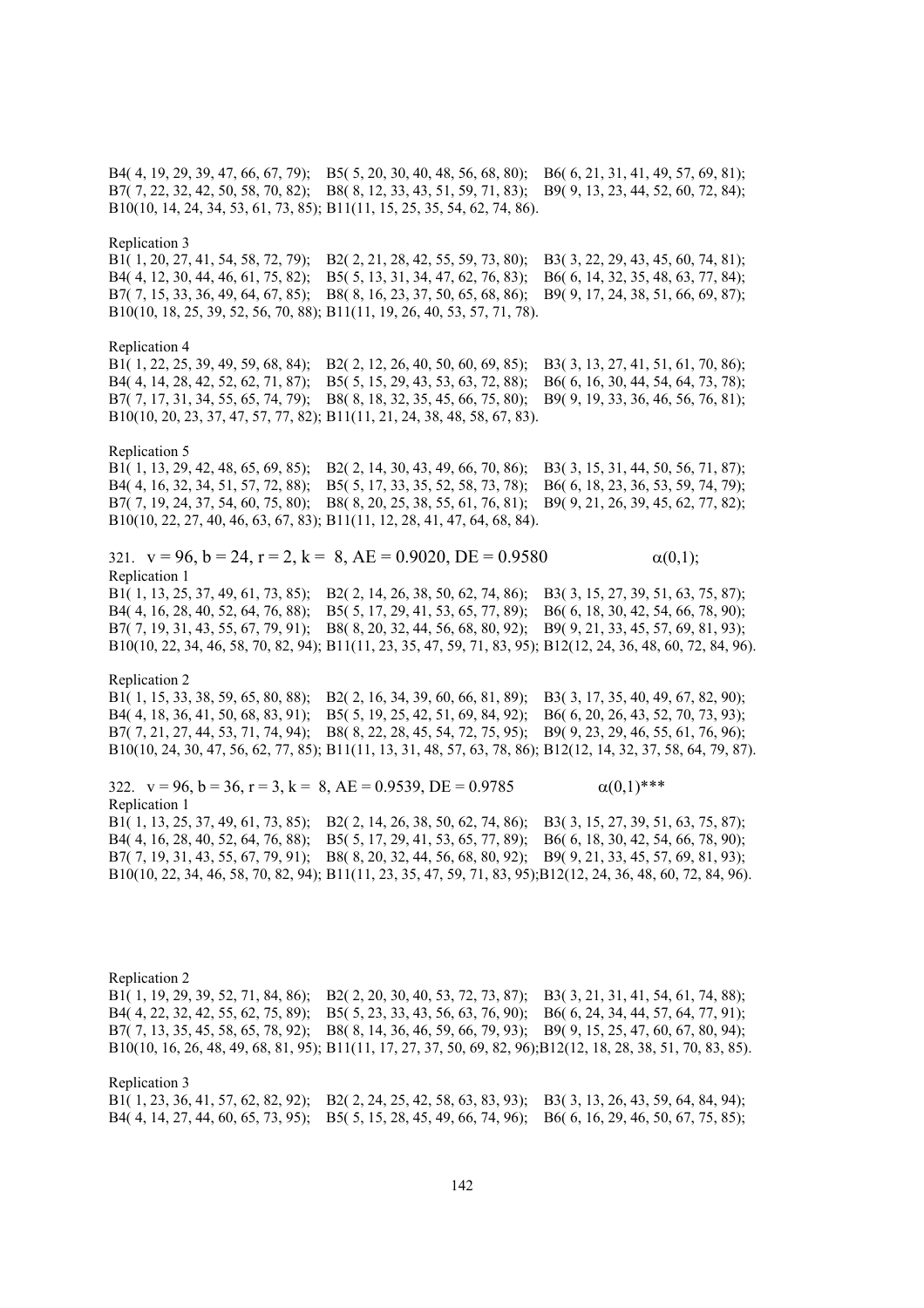B7( 7, 17, 30, 47, 51, 68, 76, 86); B8( 8, 18, 31, 48, 52, 69, 77, 87); B9( 9, 19, 32, 37, 53, 70, 78, 88); B10(10, 20, 33, 38, 54, 71, 79, 89); B11(11, 21, 34, 39, 55, 72, 80, 90);B12(12, 22, 35, 40, 56, 61, 81, 91).

323.  $v = 96$ ,  $b = 48$ ,  $r = 4$ ,  $k = 8$ ,  $AE = 0.9718$ ,  $DE = 0.9864$  (0,1)\*\*\* Replication 1

B1( 1, 13, 25, 37, 49, 61, 73, 85); B2( 2, 14, 26, 38, 50, 62, 74, 86); B3( 3, 15, 27, 39, 51, 63, 75, 87); B4( 4, 16, 28, 40, 52, 64, 76, 88); B5( 5, 17, 29, 41, 53, 65, 77, 89); B6( 6, 18, 30, 42, 54, 66, 78, 90); B7( 7, 19, 31, 43, 55, 67, 79, 91); B8( 8, 20, 32, 44, 56, 68, 80, 92); B9( 9, 21, 33, 45, 57, 69, 81, 93); B10(10, 22, 34, 46, 58, 70, 82, 94); B11(11, 23, 35, 47, 59, 71, 83, 95);B12(12, 24, 36, 48, 60, 72, 84, 96).

#### Replication 2

B1( 1, 15, 30, 46, 56, 64, 84, 89); B2( 2, 16, 31, 47, 57, 65, 73, 90); B3( 3, 17, 32, 48, 58, 66, 74, 91); B4( 4, 18, 33, 37, 59, 67, 75, 92); B5( 5, 19, 34, 38, 60, 68, 76, 93); B6( 6, 20, 35, 39, 49, 69, 77, 94); B7( 7, 21, 36, 40, 50, 70, 78, 95); B8( 8, 22, 25, 41, 51, 71, 79, 96); B9( 9, 23, 26, 42, 52, 72, 80, 85); B10(10, 24, 27, 43, 53, 61, 81, 86); B11(11, 13, 28, 44, 54, 62, 82, 87);B12(12, 14, 29, 45, 55, 63, 83, 88).

# Replication 3

B1( 1, 14, 28, 47, 53, 70, 75, 96); B2( 2, 15, 29, 48, 54, 71, 76, 85); B3( 3, 16, 30, 37, 55, 72, 77, 86); B4( 4, 17, 31, 38, 56, 61, 78, 87); B5( 5, 18, 32, 39, 57, 62, 79, 88); B6( 6, 19, 33, 40, 58, 63, 80, 89); B7( 7, 20, 34, 41, 59, 64, 81, 90); B8( 8, 21, 35, 42, 60, 65, 82, 91); B9( 9, 22, 36, 43, 49, 66, 83, 92); B10(10, 23, 25, 44, 50, 67, 84, 93); B11(11, 24, 26, 45, 51, 68, 73, 94);B12(12, 13, 27, 46, 52, 69, 74, 95).

# Replication 4

B1( 1, 24, 33, 41, 52, 62, 78, 91); B2( 2, 13, 34, 42, 53, 63, 79, 92); B3( 3, 14, 35, 43, 54, 64, 80, 93); B4( 4, 15, 36, 44, 55, 65, 81, 94); B5( 5, 16, 25, 45, 56, 66, 82, 95); B6( 6, 17, 26, 46, 57, 67, 83, 96); B7( 7, 18, 27, 47, 58, 68, 84, 85); B8( 8, 19, 28, 48, 59, 69, 73, 86); B9( 9, 20, 29, 37, 60, 70, 74, 87); B10(10, 21, 30, 38, 49, 71, 75, 88); B11(11, 22, 31, 39, 50, 72, 76, 89);B12(12, 23, 32, 40, 51, 61, 77, 90).

324.  $v = 96$ ,  $b = 60$ ,  $r = 5$ ,  $k = 8$ ,  $AE = 0.9807$ ,  $DE = 0.9906$   $\alpha(0,1)$ Replication 1

B1( 1, 13, 25, 37, 49, 61, 73, 85); B2( 2, 14, 26, 38, 50, 62, 74, 86); B3( 3, 15, 27, 39, 51, 63, 75, 87); B4( 4, 16, 28, 40, 52, 64, 76, 88); B5( 5, 17, 29, 41, 53, 65, 77, 89); B6( 6, 18, 30, 42, 54, 66, 78, 90); B7( 7, 19, 31, 43, 55, 67, 79, 91); B8( 8, 20, 32, 44, 56, 68, 80, 92); B9( 9, 21, 33, 45, 57, 69, 81, 93); B10(10, 22, 34, 46, 58, 70, 82, 94); B11(11, 23, 35, 47, 59, 71, 83, 95); B12(12, 24, 36, 48, 60, 72, 84, 96).

# Replication 2

B1( 1, 16, 34, 42, 55, 72, 83, 92); B2( 2, 17, 35, 43, 56, 61, 84, 93); B3( 3, 18, 36, 44, 57, 62, 73, 94); B4( 4, 19, 25, 45, 58, 63, 74, 95); B5( 5, 20, 26, 46, 59, 64, 75, 96); B6( 6, 21, 27, 47, 60, 65, 76, 85); B7( 7, 22, 28, 48, 49, 66, 77, 86); B8( 8, 23, 29, 37, 50, 67, 78, 87); B9( 9, 24, 30, 38, 51, 68, 79, 88); B10(10, 13, 31, 39, 52, 69, 80, 89); B11(11, 14, 32, 40, 53, 70, 81, 90); B12(12, 15, 33, 41, 54, 71, 82, 91).

# Replication 3

B1( 1, 20, 28, 38, 60, 63, 81, 94); B2( 2, 21, 29, 39, 49, 64, 82, 95); B3( 3, 22, 30, 40, 50, 65, 83, 96); B4( 4, 23, 31, 41, 51, 66, 84, 85); B5( 5, 24, 32, 42, 52, 67, 73, 86); B6( 6, 13, 33, 43, 53, 68, 74, 87); B7( 7, 14, 34, 44, 54, 69, 75, 88); B8( 8, 15, 35, 45, 55, 70, 76, 89); B9( 9, 16, 36, 46, 56, 71, 77, 90); B10(10, 17, 25, 47, 57, 72, 78, 91); B11(11, 18, 26, 48, 58, 61, 79, 92); B12(12, 19, 27, 37, 59, 62, 80, 93).

#### Replication 4

B1( 1, 22, 29, 43, 52, 62, 75, 90); B2( 2, 23, 30, 44, 53, 63, 76, 91); B3( 3, 24, 31, 45, 54, 64, 77, 92); B4( 4, 13, 32, 46, 55, 65, 78, 93); B5( 5, 14, 33, 47, 56, 66, 79, 94); B6( 6, 15, 34, 48, 57, 67, 80, 95); B7( 7, 16, 35, 37, 58, 68, 81, 96); B8( 8, 17, 36, 38, 59, 69, 82, 85); B9( 9, 18, 25, 39, 60, 70, 83, 86); B10(10, 19, 26, 40, 49, 71, 84, 87); B11(11, 20, 27, 41, 50, 72, 73, 88); B12(12, 21, 28, 42, 51, 61, 74, 89).

Replication 5

B1( 1, 19, 32, 39, 57, 66, 76, 96); B2( 2, 20, 33, 40, 58, 67, 77, 85); B3( 3, 21, 34, 41, 59, 68, 78, 86); B4( 4, 22, 35, 42, 60, 69, 79, 87); B5( 5, 23, 36, 43, 49, 70, 80, 88); B6( 6, 24, 25, 44, 50, 71, 81, 89);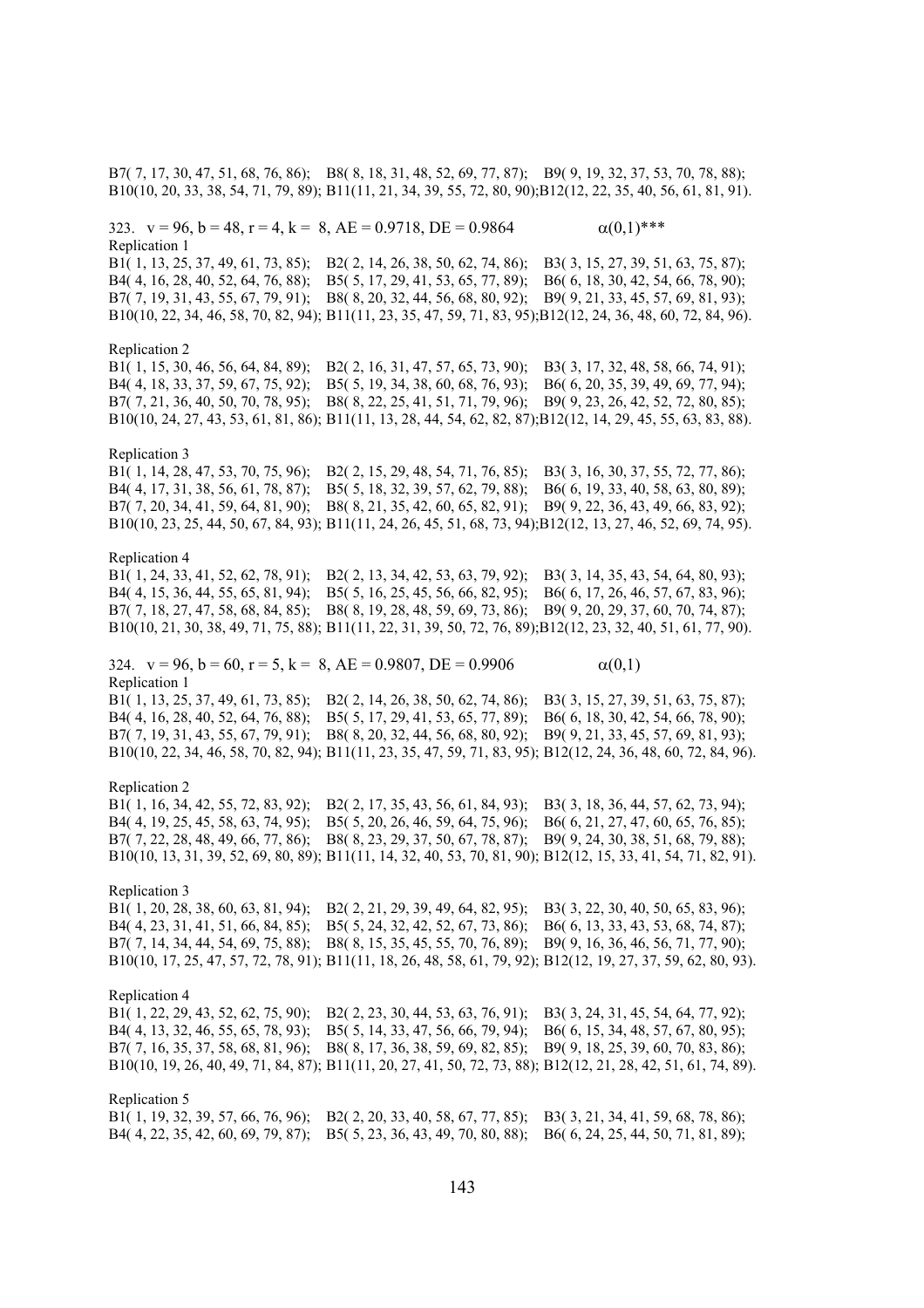B7( 7, 13, 26, 45, 51, 72, 82, 90); B8( 8, 14, 27, 46, 52, 61, 83, 91); B9( 9, 15, 28, 47, 53, 62, 84, 92); B10(10, 16, 29, 48, 54, 63, 73, 93); B11(11, 17, 30, 37, 55, 64, 74, 94); B12(12, 18, 31, 38, 56, 65, 75, 95). 325.  $v = 104$ ,  $b = 26$ ,  $r = 2$ ,  $k = 8$ ,  $AE = 0.8990$ ,  $DE = 0.9570$   $\alpha(0,1)$ Replication 1 B1( 1, 14, 27, 40, 53, 66, 79, 92); B2( 2, 15, 28, 41, 54, 67, 80, 93); B3( 3, 16, 29, 42, 55, 68, 81, 94); B4( 4, 17, 30, 43, 56, 69, 82, 95); B5( 5, 18, 31, 44, 57, 70, 83, 96); B6( 6, 19, 32, 45, 58, 71, 84, 97); B7( 7, 20, 33, 46, 59, 72, 85, 98); B8( 8, 21, 34, 47, 60, 73, 86, 99); B9( 9, 22, 35, 48, 61, 74, 87, 100);<br>B10(10, 23, 36, 49, 62, 75, 88, 101); B11(11, 24, 37, 50, 63, 76, 89, 102); B11(11, 24, 37, 50, 63, 76, 89, 102); B12(12, 25, 38, 51, 64, 77, 90, 103); B13(13, 26, 39, 52, 65, 78, 91, 104). Replication 2 B1( 1, 24, 29, 46, 64, 71, 83, 95); B2( 2, 25, 30, 47, 65, 72, 84, 96); B3( 3, 26, 31, 48, 53, 73, 85, 97); B4( 4, 14, 32, 49, 54, 74, 86, 98); B5( 5, 15, 33, 50, 55, 75, 87, 99); B6( 6, 16, 34, 51, 56, 76, 88, 100); B7( 7, 17, 35, 52, 57, 77, 89, 101); B8( 8, 18, 36, 40, 58, 78, 90, 102); B9( 9, 19, 37, 41, 59, 66, 91, 103); B10(10, 20, 38, 42, 60, 67, 79, 104); B11(11, 21, 39, 43, 61, 68, 80, 92); B12(12, 22, 27, 44, 62, 69, 81, 93); B13(13, 23, 28, 45, 63, 70, 82, 94). 326.  $v = 104$ ,  $b = 39$ ,  $r = 3$ ,  $k = 8$ ,  $AE = 0.9527$ ,  $DE = 0.9780$  (0,1) Replication 1 B1( 1, 14, 27, 40, 53, 66, 79, 92); B2( 2, 15, 28, 41, 54, 67, 80, 93); B3( 3, 16, 29, 42, 55, 68, 81, 94); B4( 4, 17, 30, 43, 56, 69, 82, 95); B5( 5, 18, 31, 44, 57, 70, 83, 96); B6( 6, 19, 32, 45, 58, 71, 84, 97); B7( 7, 20, 33, 46, 59, 72, 85, 98); B8( 8, 21, 34, 47, 60, 73, 86, 99); B9( 9, 22, 35, 48, 61, 74, 87, 100); B10(10, 23, 36, 49, 62, 75, 88, 101); B11(11, 24, 37, 50, 63, 76, 89, 102); B12(12, 25, 38, 51, 64, 77, 90, 103); B13(13, 26, 39, 52, 65, 78, 91, 104). Replication 2 B1( 1, 23, 39, 51, 60, 67, 84, 102); B2( 2, 24, 27, 52, 61, 68, 85, 103); B3( 3, 25, 28, 40, 62, 69, 86, 104); B4( 4, 26, 29, 41, 63, 70, 87, 92); B5( 5, 14, 30, 42, 64, 71, 88, 93); B6( 6, 15, 31, 43, 65, 72, 89, 94); B7( 7, 16, 32, 44, 53, 73, 90, 95); B8( 8, 17, 33, 45, 54, 74, 91, 96); B9( 9, 18, 34, 46, 55, 75, 79, 97); B10(10, 19, 35, 47, 56, 76, 80, 98);B11(11, 20, 36, 48, 57, 77, 81, 99); B12(12, 21, 37, 49, 58, 78, 82, 100); B13(13, 22, 38, 50, 59, 66, 83, 101). Replication 3 B1( 1, 19, 38, 43, 61, 78, 81, 96); B2( 2, 20, 39, 44, 62, 66, 82, 97); B3( 3, 21, 27, 45, 63, 67, 83, 98); B4( 4, 22, 28, 46, 64, 68, 84, 99); B5( 5, 23, 29, 47, 65, 69, 85, 100); B6( 6, 24, 30, 48, 53, 70, 86, 101); B7( 7, 25, 31, 49, 54, 71, 87, 102); B8( 8, 26, 32, 50, 55, 72, 88, 103); B9( 9, 14, 33, 51, 56, 73, 89, 104); B10(10, 15, 34, 52, 57, 74, 90, 92);B11(11, 16, 35, 40, 58, 75, 91, 93);B12(12, 17, 36, 41, 59, 76, 79, 94); B13(13, 18, 37, 42, 60, 77, 80, 95). 327.  $v = 104$ ,  $b = 52$ ,  $r = 4$ ,  $k = 8$ ,  $AE = 0.9702$ ,  $DE = 0.9858$   $\alpha(0,1)$ Replication 1 B 1( 1, 14, 27, 40, 53, 66, 79, 92); B 2( 2, 15, 28, 41, 54, 67, 80, 93); B 3( 3, 16, 29, 42, 55, 68, 81, 94); B 4( 4, 17, 30, 43, 56, 69, 82, 95); B 5( 5, 18, 31, 44, 57, 70, 83, 96); B 6( 6, 19, 32, 45, 58, 71, 84, 97); B 7( 7, 20, 33, 46, 59, 72, 85, 98); B 8( 8, 21, 34, 47, 60, 73, 86, 99); B 9( 9, 22, 35, 48, 61, 74, 87, 100); B10(10, 23, 36, 49, 62, 75, 88, 101); B11(11, 24, 37, 50, 63, 76, 89, 102); B12(12, 25, 38, 51, 64, 77, 90, 103); B13(13, 26, 39, 52, 65, 78, 91, 104). Replication 2 B 1( 1, 16, 33, 51, 63, 75, 91, 99); B 2( 2, 17, 34, 52, 64, 76, 79, 100); B 3( 3, 18, 35, 40, 65, 77, 80, 101); B 4( 4, 19, 36, 41, 53, 78, 81, 102); B 5( 5, 20, 37, 42, 54, 66, 82, 103); B 6( 6, 21, 38, 43, 55, 67, 83, 104); B 7( 7, 22, 39, 44, 56, 68, 84, 92); B 8( 8, 23, 27, 45, 57, 69, 85, 93); B 9( 9, 24, 28, 46, 58, 70, 86, 94);

B10(10, 25, 29, 47, 59, 71, 87, 95); B11(11, 26, 30, 48, 60, 72, 88, 96); B12(12, 14, 31, 49, 61, 73, 89, 97); B13(13, 15, 32, 50, 62, 74, 90, 98).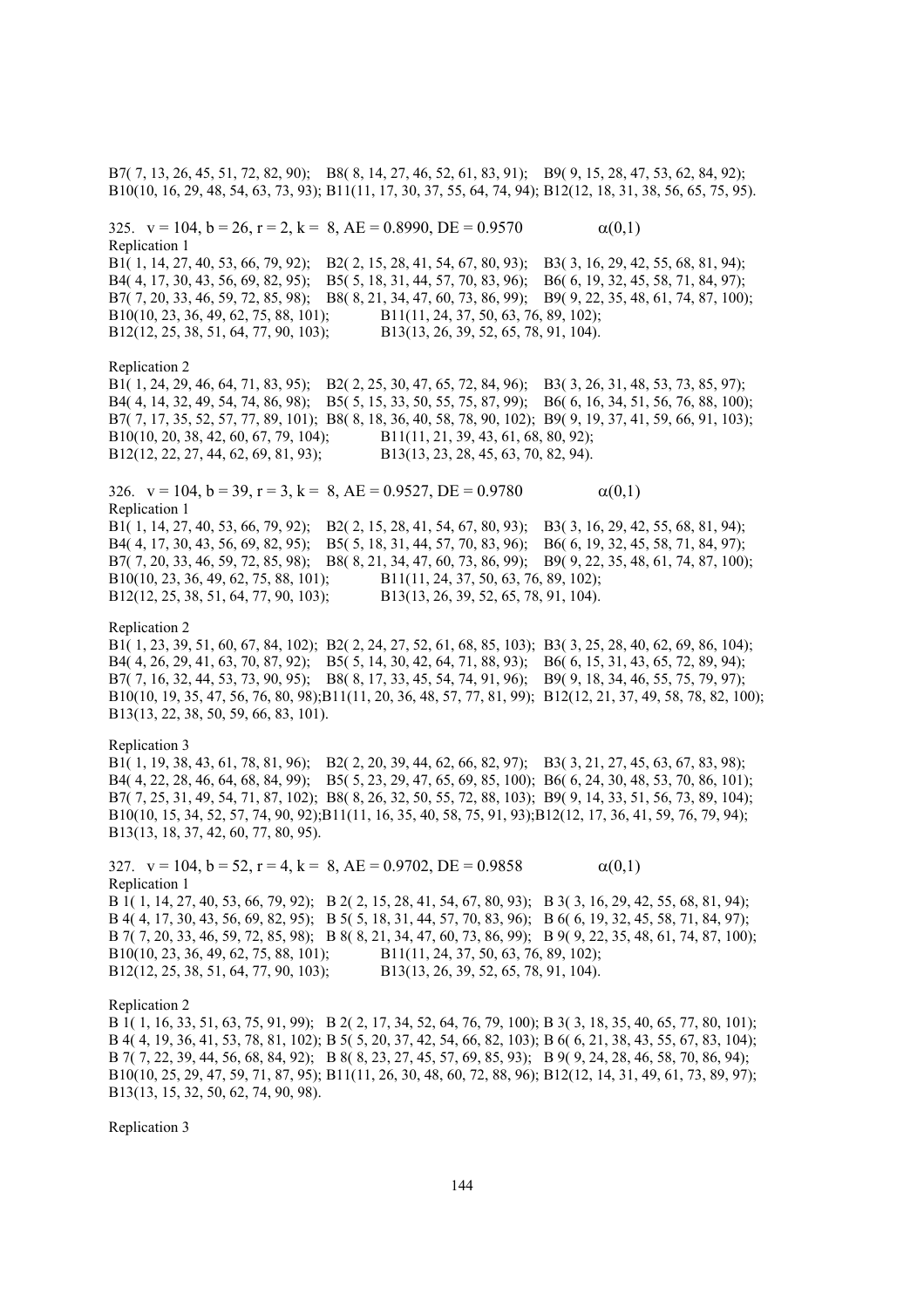B 1( 1, 21, 31, 48, 65, 76, 81, 98); B 2( 2, 22, 32, 49, 53, 77, 82, 99); B 3( 3, 23, 33, 50, 54, 78, 83, 100); B 4( 4, 24, 34, 51, 55, 66, 84, 101); B 5( 5, 25, 35, 52, 56, 67, 85, 102); B 6( 6, 26, 36, 40, 57, 68, 86, 103); B 7( 7, 14, 37, 41, 58, 69, 87, 104); B 8( 8, 15, 38, 42, 59, 70, 88, 92); B 9( 9, 16, 39, 43, 60, 71, 89, 93); B10(10, 17, 27, 44, 61, 72, 90, 94); B11(11, 18, 28, 45, 62, 73, 91, 95); B12(12, 19, 29, 46, 63, 74, 79, 96); B13(13, 20, 30, 47, 64, 75, 80, 97).

#### Replication 4

B 1( 1, 17, 39, 42, 57, 77, 87, 97); B 2( 2, 18, 27, 43, 58, 78, 88, 98); B 3( 3, 19, 28, 44, 59, 66, 89, 99); B 4( 4, 20, 29, 45, 60, 67, 90, 100); B 5( 5, 21, 30, 46, 61, 68, 91, 101); B 6( 6, 22, 31, 47, 62, 69, 79, 102); B 7( 7, 23, 32, 48, 63, 70, 80, 103); B 8( 8, 24, 33, 49, 64, 71, 81, 104); B 9( 9, 25, 34, 50, 65, 72, 82, 92); B10(10, 26, 35, 51, 53, 73, 83, 93); B11(11, 14, 36, 52, 54, 74, 84, 94); B12(12, 15, 37, 40, 55, 75, 85, 95); B13(13, 16, 38, 41, 56, 76, 86, 96).

328.  $v = 104$ ,  $b = 65$ ,  $r = 5$ ,  $k = 8$ ,  $AE = 0.9797$ ,  $DE = 0.9901$   $\alpha(0,1)$ Replication 1 B1( 1, 14, 27, 40, 53, 66, 79, 92); B2( 2, 15, 28, 41, 54, 67, 80, 93); B3( 3, 16, 29, 42, 55, 68, 81, 94); B4( 4, 17, 30, 43, 56, 69, 82, 95); B5( 5, 18, 31, 44, 57, 70, 83, 96); B6( 6, 19, 32, 45, 58, 71, 84, 97); B7( 7, 20, 33, 46, 59, 72, 85, 98); B8( 8, 21, 34, 47, 60, 73, 86, 99); B9( 9, 22, 35, 48, 61, 74, 87, 100);<br>B10(10, 23, 36, 49, 62, 75, 88, 101); B11(11, 24, 37, 50, 63, 76, 89, 102); B11(11, 24, 37, 50, 63, 76, 89, 102); B12(12, 25, 38, 51, 64, 77, 90, 103); B13(13, 26, 39, 52, 65, 78, 91, 104).

## Replication 2

B1( 1, 16, 33, 51, 63, 75, 91, 99); B2( 2, 17, 34, 52, 64, 76, 79, 100); B3( 3, 18, 35, 40, 65, 77, 80, 101); B4( 4, 19, 36, 41, 53, 78, 81, 102); B5( 5, 20, 37, 42, 54, 66, 82, 103); B6( 6, 21, 38, 43, 55, 67, 83, 104); B7( 7, 22, 39, 44, 56, 68, 84, 92); B8( 8, 23, 27, 45, 57, 69, 85, 93); B9( 9, 24, 28, 46, 58, 70, 86, 94); B10(10, 25, 29, 47, 59, 71, 87, 95); B11(11, 26, 30, 48, 60, 72, 88, 96); B12(12, 14, 31, 49, 61, 73, 89, 97); B13(13, 15, 32, 50, 62, 74, 90, 98).

## Replication 3

B1( 1, 21, 31, 48, 65, 76, 81, 98); B2( 2, 22, 32, 49, 53, 77, 82, 99); B3( 3, 23, 33, 50, 54, 78, 83, 100); B4( 4, 24, 34, 51, 55, 66, 84, 101); B5( 5, 25, 35, 52, 56, 67, 85, 102); B6( 6, 26, 36, 40, 57, 68, 86, 103); B7( 7, 14, 37, 41, 58, 69, 87, 104); B8( 8, 15, 38, 42, 59, 70, 88, 92); B9( 9, 16, 39, 43, 60, 71, 89, 93); B10(10, 17, 27, 44, 61, 72, 90, 94); B11(11, 18, 28, 45, 62, 73, 91, 95); B12(12, 19, 29, 46, 63, 74, 79, 96); B13(13, 20, 30, 47, 64, 75, 80, 97).

# Replication 4

B1( 1, 17, 39, 42, 57, 77, 87, 97); B2( 2, 18, 27, 43, 58, 78, 88, 98); B3( 3, 19, 28, 44, 59, 66, 89, 99); B4( 4, 20, 29, 45, 60, 67, 90, 100); B5( 5, 21, 30, 46, 61, 68, 91, 101); B6( 6, 22, 31, 47, 62, 69, 79, 102); B7( 7, 23, 32, 48, 63, 70, 80, 103); B8( 8, 24, 33, 49, 64, 71, 81, 104); B9( 9, 25, 34, 50, 65, 72, 82, 92); B10(10, 26, 35, 51, 53, 73, 83, 93); B11(11, 14, 36, 52, 54, 74, 84, 94); B12(12, 15, 37, 40, 55, 75, 85, 95); B13(13, 16, 38, 41, 56, 76, 86, 96).

Replication 5 B1( 1, 19, 35, 47, 54, 70, 90, 104); B2( 2, 20, 36, 48, 55, 71, 91, 92); B3( 3, 21, 37, 49, 56, 72, 79, 93); B4( 4, 22, 38, 50, 57, 73, 80, 94); B5( 5, 23, 39, 51, 58, 74, 81, 95); B6( 6, 24, 27, 52, 59, 75, 82, 96); B7( 7, 25, 28, 40, 60, 76, 83, 97); B8( 8, 26, 29, 41, 61, 77, 84, 98); B9( 9, 14, 30, 42, 62, 78, 85, 99); B10(10, 15, 31, 43, 63, 66, 86, 100); B11(11, 16, 32, 44, 64, 67, 87, 101); B12(12, 17, 33, 45, 65, 68, 88, 102); B13(13, 18, 34, 46, 53, 69, 89, 103). 329.  $v = 112$ ,  $b = 28$ ,  $r = 2$ ,  $k = 8$ ,  $AE = 0.8966$ ,  $DE = 0.9562$   $\alpha(0,1)$ Replication 1 B1( 1, 15, 29, 43, 57, 71, 85, 99); B2( 2, 16, 30, 44, 58, 72, 86, 100); B3( 3, 17, 31, 45, 59, 73, 87, 101); B4( 4, 18, 32, 46, 60, 74, 88, 102); B5( 5, 19, 33, 47, 61, 75, 89, 103); B6( 6, 20, 34, 48, 62, 76, 90, 104); B7( 7, 21, 35, 49, 63, 77, 91, 105); B8( 8, 22, 36, 50, 64, 78, 92, 106); B9( 9, 23, 37, 51, 65, 79, 93, 107); B10(10, 24, 38, 52, 66, 80, 94, 108); B11(11, 25, 39, 53, 67, 81, 95, 109); B12(12, 26, 40, 54, 68, 82, 96, 110); B13(13, 27, 41, 55, 69, 83, 97, 111); B14(14, 28, 42, 56, 70, 84, 98, 112).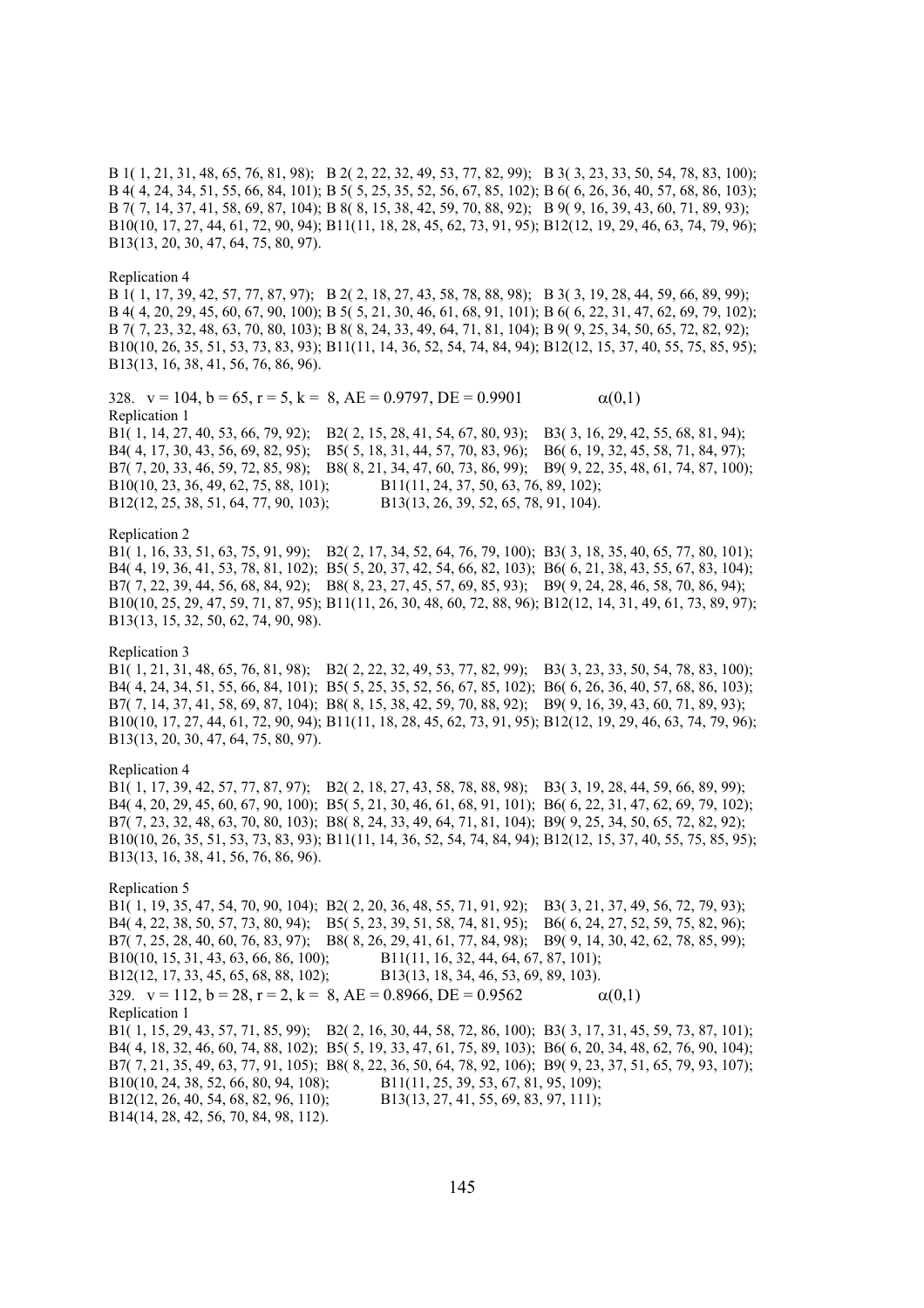Replication 2 B1( 1, 21, 34, 45, 58, 83, 89, 108); B2( 2, 22, 35, 46, 59, 84, 90, 109); B3( 3, 23, 36, 47, 60, 71, 91, 110); B4( 4, 24, 37, 48, 61, 72, 92, 111); B5( 5, 25, 38, 49, 62, 73, 93, 112); B6( 6, 26, 39, 50, 63, 74, 94, 99); B7( 7, 27, 40, 51, 64, 75, 95, 100); B8( 8, 28, 41, 52, 65, 76, 96, 101); B9( 9, 15, 42, 53, 66, 77, 97, 102); B10(10, 16, 29, 54, 67, 78, 98, 103); B11(11, 17, 30, 55, 68, 79, 85, 104); B12(12, 18, 31, 56, 69, 80, 86, 105); B13(13, 19, 32, 43, 70, 81, 87, 106); B14(14, 20, 33, 44, 57, 82, 88, 107). 330.  $v = 112$ ,  $b = 42$ ,  $r = 3$ ,  $k = 8$ ,  $AE = 0.9513$ ,  $DE = 0.9774$  (0,1) Replication 1 B1( 1, 15, 29, 43, 57, 71, 85, 99); B2( 2, 16, 30, 44, 58, 72, 86, 100); B3( 3, 17, 31, 45, 59, 73, 87, 101); B4( 4, 18, 32, 46, 60, 74, 88, 102); B5( 5, 19, 33, 47, 61, 75, 89, 103); B6( 6, 20, 34, 48, 62, 76, 90, 104); B7( 7, 21, 35, 49, 63, 77, 91, 105); B8( 8, 22, 36, 50, 64, 78, 92, 106); B9( 9, 23, 37, 51, 65, 79, 93, 107);B10(10, 24, 38, 52, 66, 80, 94, 108); B11(11, 25, 39, 53, 67, 81, 95, 109); B12(12, 26, 40, 54, 68, 82, 96, 110); B13(13, 27, 41, 55, 69, 83, 97, 111); B14(14, 28, 42, 56, 70, 84, 98, 112). Replication 2 B1( 1, 16, 39, 51, 70, 82, 92, 111); B2( 2, 17, 40, 52, 57, 83, 93, 112); B3( 3, 18, 41, 53, 58, 84, 94, 99); B4( 4, 19, 42, 54, 59, 71, 95, 100); B5( 5, 20, 29, 55, 60, 72, 96, 101); B6( 6, 21, 30, 56, 61, 73, 97, 102); B7( 7, 22, 31, 43, 62, 74, 98, 103); B8( 8, 23, 32, 44, 63, 75, 85, 104); B9( 9, 24, 33, 45, 64, 76, 86, 105); B10(10, 25, 34, 46, 65, 77, 87, 106);B11(11, 26, 35, 47, 66, 78, 88, 107);B12(12, 27, 36, 48, 67, 79, 89, 108); B13(13, 28, 37, 49, 68, 80, 90, 109); B14(14, 15, 38, 50, 69, 81, 91, 110). Replication 3 B1( 1, 28, 35, 44, 60, 76, 87, 108); B2( 2, 15, 36, 45, 61, 77, 88, 109); B3( 3, 16, 37, 46, 62, 78, 89, 110); B4( 4, 17, 38, 47, 63, 79, 90, 111); B5( 5, 18, 39, 48, 64, 80, 91, 112); B6( 6, 19, 40, 49, 65, 81, 92, 99); B7( 7, 20, 41, 50, 66, 82, 93, 100); B8( 8, 21, 42, 51, 67, 83, 94, 101); B9( 9, 22, 29, 52, 68, 84, 95, 102); B10(10, 23, 30, 53, 69, 71, 96, 103);B11(11, 24, 31, 54, 70, 72, 97, 104);B12(12, 25, 32, 55, 57, 73, 98, 105); B13(13, 26, 33, 56, 58, 74, 85, 106); B14(14, 27, 34, 43, 59, 75, 86, 107). 331.  $v = 112$ ,  $b = 56$ ,  $r = 4$ ,  $k = 8$ ,  $AE = 0.9684$ ,  $DE = 0.9849$   $\alpha(0,1,2)$ Replication 1 B 1( 1, 15, 29, 43, 57, 71, 85, 99); B 2( 2, 16, 30, 44, 58, 72, 86, 100); B 3( 3, 17, 31, 45, 59, 73, 87, 101); B 4( 4, 18, 32, 46, 60, 74, 88, 102); B 5( 5, 19, 33, 47, 61, 75, 89, 103); B 6( 6, 20, 34, 48, 62, 76, 90, 104); B 7( 7, 21, 35, 49, 63, 77, 91, 105); B 8( 8, 22, 36, 50, 64, 78, 92, 106); B 9( 9, 23, 37, 51, 65, 79, 93, 107); B10(10, 24, 38, 52, 66, 80, 94, 108); B11(11, 25, 39, 53, 67, 81, 95, 109); B12(12, 26, 40, 54, 68, 82, 96, 110); B13(13, 27, 41, 55, 69, 83, 97, 111); B14(14, 28, 42, 56, 70, 84, 98, 112). Replication 2 B 1( 1, 21, 33, 44, 62, 79, 94, 111); B 2( 2, 22, 34, 45, 63, 80, 95, 112); B 3( 3, 23, 35, 46, 64, 81, 96, 99); B 4( 4, 24, 36, 47, 65, 82, 97, 100); B 5( 5, 25, 37, 48, 66, 83, 98, 101); B 6( 6, 26, 38, 49, 67, 84, 85, 102); B 7( 7, 27, 39, 50, 68, 71, 86, 103); B 8( 8, 28, 40, 51, 69, 72, 87, 104); B 9( 9, 15, 41, 52, 70, 73, 88, 105); B10(10, 16, 42, 53, 57, 74, 89, 106);B11(11, 17, 29, 54, 58, 75, 90, 107);B12(12, 18, 30, 55, 59, 76, 91, 108); B13(13, 19, 31, 56, 60, 77, 92, 109); B14(14, 20, 32, 43, 61, 78, 93, 110). Replication 3 B 1( 1, 18, 42, 46, 63, 75, 92, 110); B 2( 2, 19, 29, 47, 64, 76, 93, 111); B 3( 3, 20, 30, 48, 65, 77, 94, 112); B 4( 4, 21, 31, 49, 66, 78, 95, 99); B 5( 5, 22, 32, 50, 67, 79, 96, 100); B 6( 6, 23, 33, 51, 68, 80, 97, 101); B 7( 7, 24, 34, 52, 69, 81, 98, 102); B 8( 8, 25, 35, 53, 70, 82, 85, 103); B 9( 9, 26, 36, 54, 57, 83, 86, 104); B10(10, 27, 37, 55, 58, 84, 87, 105);B11(11, 28, 38, 56, 59, 71, 88, 106);B12(12, 15, 39, 43, 60, 72, 89, 107); B13(13, 16, 40, 44, 61, 73, 90, 108); B14(14, 17, 41, 45, 62, 74, 91, 109).

Replication 4

B 1( 1, 27, 31, 51, 70, 81, 90, 100); B 2( 2, 28, 32, 52, 57, 82, 91, 101); B 3( 3, 15, 33, 53, 58, 83, 92, 102);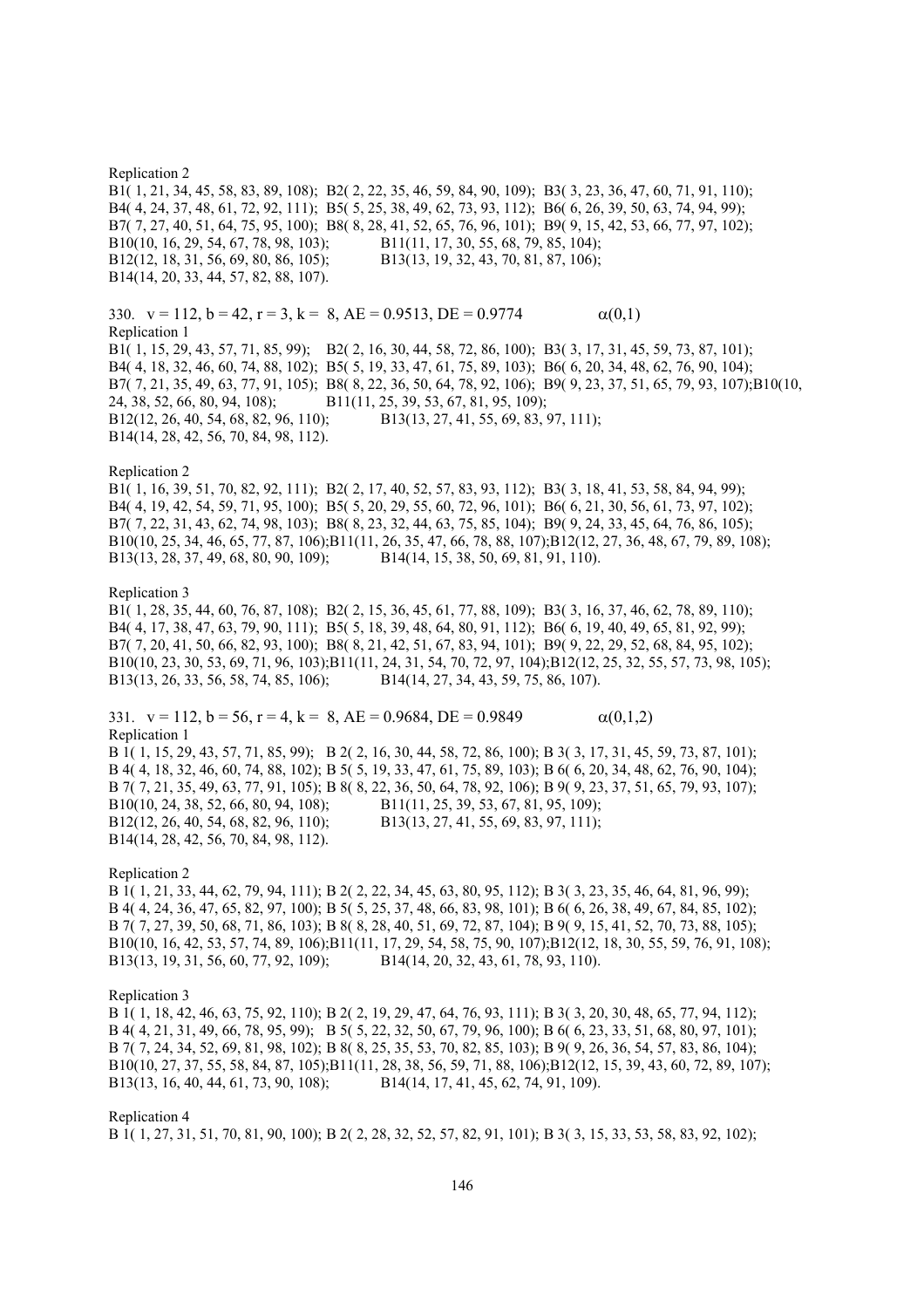B 4( 4, 16, 34, 54, 59, 84, 93, 103); B 5( 5, 17, 35, 55, 60, 71, 94, 104); B 6( 6, 18, 36, 56, 61, 72, 95, 105); B 7( 7, 19, 37, 43, 62, 73, 96, 106); B 8( 8, 20, 38, 44, 63, 74, 97, 107); B 9( 9, 21, 39, 45, 64, 75, 98, 108); B10(10, 22, 40, 46, 65, 76, 85, 109);B11(11, 23, 41, 47, 66, 77, 86, 110);B12(12, 24, 42, 48, 67, 78, 87, 111); B13(13, 25, 29, 49, 68, 79, 88, 112); B14(14, 26, 30, 50, 69, 80, 89, 99).

332.  $v = 112$ ,  $b = 70$ ,  $r = 5$ ,  $k = 8$ ,  $AE = 0.9783$ ,  $DE = 0.9894$   $\alpha(0,1,2)$ Replication 1

B1( 1, 15, 29, 43, 57, 71, 85, 99); B2( 2, 16, 30, 44, 58, 72, 86, 100); B3( 3, 17, 31, 45, 59, 73, 87, 101); B4( 4, 18, 32, 46, 60, 74, 88, 102); B5( 5, 19, 33, 47, 61, 75, 89, 103); B6( 6, 20, 34, 48, 62, 76, 90, 104); B7( 7, 21, 35, 49, 63, 77, 91, 105); B8( 8, 22, 36, 50, 64, 78, 92, 106); B9( 9, 23, 37, 51, 65, 79, 93, 107); B10(10, 24, 38, 52, 66, 80, 94, 108);B11(11, 25, 39, 53, 67, 81, 95, 109);B12(12, 26, 40, 54, 68, 82, 96, 110); B13(13, 27, 41, 55, 69, 83, 97, 111); B14(14, 28, 42, 56, 70, 84, 98, 112).

## Replication 2

B1( 1, 21, 33, 44, 62, 79, 94, 111); B2( 2, 22, 34, 45, 63, 80, 95, 112); B3( 3, 23, 35, 46, 64, 81, 96, 99); B4( 4, 24, 36, 47, 65, 82, 97, 100); B5( 5, 25, 37, 48, 66, 83, 98, 101); B6( 6, 26, 38, 49, 67, 84, 85, 102); B7( 7, 27, 39, 50, 68, 71, 86, 103); B8( 8, 28, 40, 51, 69, 72, 87, 104); B9( 9, 15, 41, 52, 70, 73, 88, 105); B10(10, 16, 42, 53, 57, 74, 89, 106);B11(11, 17, 29, 54, 58, 75, 90, 107);B12(12, 18, 30, 55, 59, 76, 91, 108); B13(13, 19, 31, 56, 60, 77, 92, 109); B14(14, 20, 32, 43, 61, 78, 93, 110).

## Replication 3

B1( 1, 18, 42, 46, 63, 75, 92, 110); B2( 2, 19, 29, 47, 64, 76, 93, 111); B3( 3, 20, 30, 48, 65, 77, 94, 112); B4( 4, 21, 31, 49, 66, 78, 95, 99); B5( 5, 22, 32, 50, 67, 79, 96, 100); B6( 6, 23, 33, 51, 68, 80, 97, 101); B7( 7, 24, 34, 52, 69, 81, 98, 102); B8( 8, 25, 35, 53, 70, 82, 85, 103); B9( 9, 26, 36, 54, 57, 83, 86, 104); B10(10, 27, 37, 55, 58, 84, 87, 105);B11(11, 28, 38, 56, 59, 71, 88, 106);B12(12, 15, 39, 43, 60, 72, 89, 107); B13(13, 16, 40, 44, 61, 73, 90, 108); B14(14, 17, 41, 45, 62, 74, 91, 109).

## Replication 4

B1( 1, 27, 31, 51, 70, 81, 90, 100); B2( 2, 28, 32, 52, 57, 82, 91, 101); B3( 3, 15, 33, 53, 58, 83, 92, 102); B4( 4, 16, 34, 54, 59, 84, 93, 103); B5( 5, 17, 35, 55, 60, 71, 94, 104); B6( 6, 18, 36, 56, 61, 72, 95, 105); B7( 7, 19, 37, 43, 62, 73, 96, 106); B8( 8, 20, 38, 44, 63, 74, 97, 107); B9( 9, 21, 39, 45, 64, 75, 98, 108); B10(10, 22, 40, 46, 65, 76, 85, 109);B11(11, 23, 41, 47, 66, 77, 86, 110);B12(12, 24, 42, 48, 67, 78, 87, 111); B13(13, 25, 29, 49, 68, 79, 88, 112); B14(14, 26, 30, 50, 69, 80, 89, 99).

## Replication 5

B1( 1, 25, 36, 45, 69, 84, 96, 107); B2( 2, 26, 37, 46, 70, 71, 97, 108); B3( 3, 27, 38, 47, 57, 72, 98, 109); B4( 4, 28, 39, 48, 58, 73, 85, 110); B5( 5, 15, 40, 49, 59, 74, 86, 111); B6( 6, 16, 41, 50, 60, 75, 87, 112); B7( 7, 17, 42, 51, 61, 76, 88, 99); B8( 8, 18, 29, 52, 62, 77, 89, 100); B9( 9, 19, 30, 53, 63, 78, 90, 101); B10(10, 20, 31, 54, 64, 79, 91, 102);B11(11, 21, 32, 55, 65, 80, 92, 103);B12(12, 22, 33, 56, 66, 81, 93, 104); B13(13, 23, 34, 43, 67, 82, 94, 105); B14(14, 24, 35, 44, 68, 83, 95, 106).

333.  $v = 120$ ,  $b = 30$ ,  $r = 2$ ,  $k = 8$ ,  $AE = 0.8947$ ,  $DE = 0.9555$  (a(0,1)) Replication 1 B1( 1, 16, 31, 46, 61, 76, 91, 106); B2( 2, 17, 32, 47, 62, 77, 92, 107); B3( 3, 18, 33, 48, 63, 78, 93, 108); B4( 4, 19, 34, 49, 64, 79, 94, 109); B5( 5, 20, 35, 50, 65, 80, 95, 110); B6( 6, 21, 36, 51, 66, 81, 96, 111); B7( 7, 22, 37, 52, 67, 82, 97, 112); B8( 8, 23, 38, 53, 68, 83, 98, 113); B9( 9, 24, 39, 54, 69, 84, 99, 114); B10(10, 25, 40, 55, 70, 85, 100, 115); B11(11, 26, 41, 56, 71, 86, 101, 116); B12(12, 27, 42, 57, 72, 87, 102, 117); B13(13, 28, 43, 58, 73, 88, 103, 118); B14(14, 29, 44, 59, 74, 89, 104, 119); B15(15, 30, 45, 60, 75, 90, 105, 120).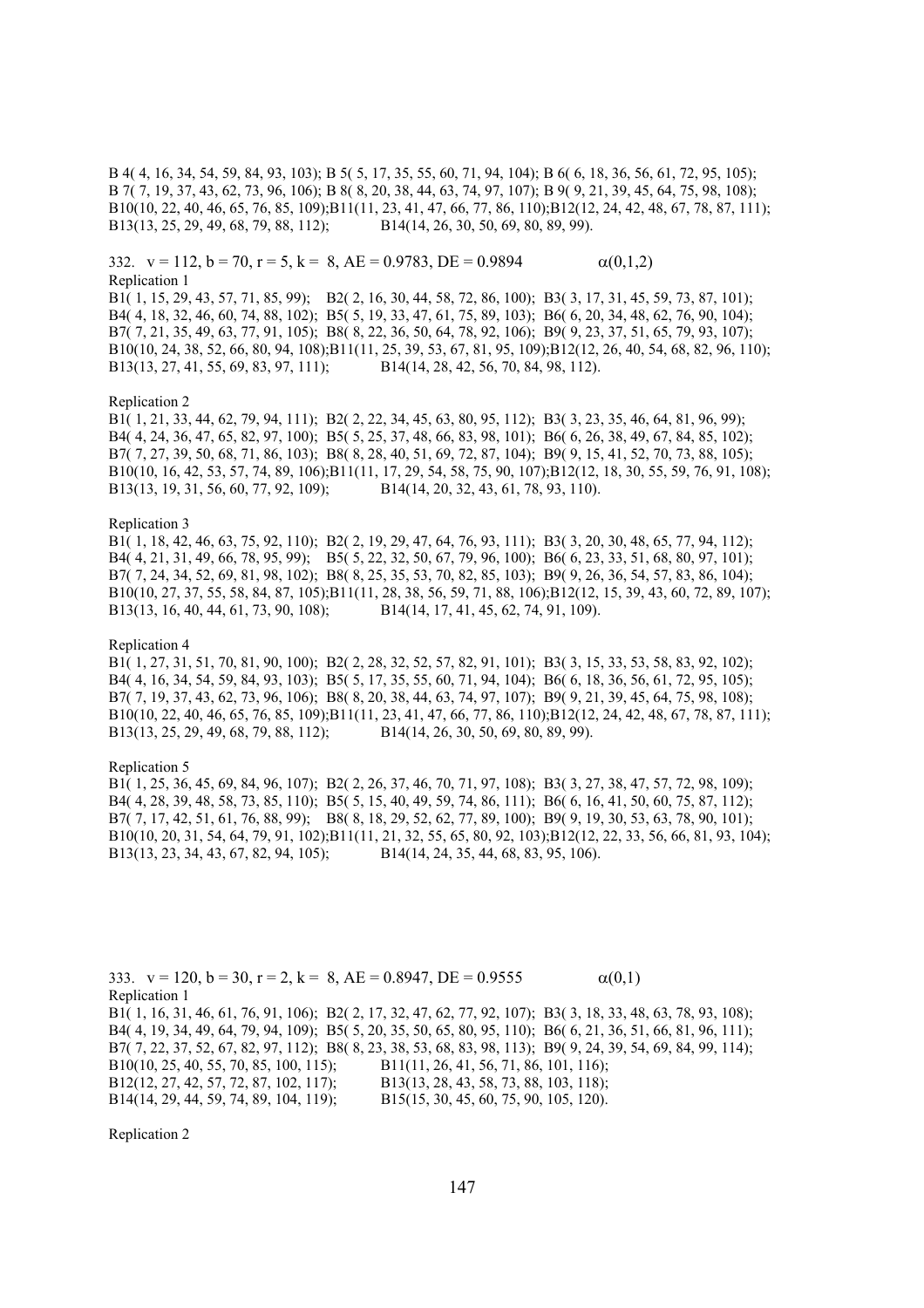B1( 1, 25, 34, 47, 66, 82, 104, 120); B2( 2, 26, 35, 48, 67, 83, 105, 106); B3( 3, 27, 36, 49, 68, 84, 91, 107); B4( 4, 28, 37, 50, 69, 85, 92, 108); B5( 5, 29, 38, 51, 70, 86, 93, 109); B6( 6, 30, 39, 52, 71, 87, 94, 110); B7( 7, 16, 40, 53, 72, 88, 95, 111); B8( 8, 17, 41, 54, 73, 89, 96, 112); B9( 9, 18, 42, 55, 74, 90, 97, 113); B10(10, 19, 43, 56, 75, 76, 98, 114); B11(11, 20, 44, 57, 61, 77, 99, 115); B12(12, 21, 45, 58, 62, 78, 100, 116); B13(13, 22, 31, 59, 63, 79, 101, 117); B14(14, 23, 32, 60, 64, 80, 102, 118); B15(15, 24, 33, 46, 65, 81, 103, 119). 334.  $v = 120$ ,  $b = 45$ ,  $r = 3$ ,  $k = 8$ ,  $AE = 0.9497$ ,  $DE = 0.9768$   $\alpha(0,1)$ Replication 1 B1( 1, 16, 31, 46, 61, 76, 91, 106); B2( 2, 17, 32, 47, 62, 77, 92, 107); B3( 3, 18, 33, 48, 63, 78, 93, 108); B4( 4, 19, 34, 49, 64, 79, 94, 109); B5( 5, 20, 35, 50, 65, 80, 95, 110); B6( 6, 21, 36, 51, 66, 81, 96, 111); B7( 7, 22, 37, 52, 67, 82, 97, 112); B8( 8, 23, 38, 53, 68, 83, 98, 113); B9( 9, 24, 39, 54, 69, 84, 99, 114); B10(10, 25, 40, 55, 70, 85, 100, 115); B11(11, 26, 41, 56, 71, 86, 101, 116); B12(12, 27, 42, 57, 72, 87, 102, 117); B13(13, 28, 43, 58, 73, 88, 103, 118); B14(14, 29, 44, 59, 74, 89, 104, 119); B15(15, 30, 45, 60, 75, 90, 105, 120). Replication 2 B1( 1, 28, 37, 51, 62, 85, 95, 119); B2( 2, 29, 38, 52, 63, 86, 96, 120); B3( 3, 30, 39, 53, 64, 87, 97, 106); B4( 4, 16, 40, 54, 65, 88, 98, 107); B5( 5, 17, 41, 55, 66, 89, 99, 108); B6( 6, 18, 42, 56, 67, 90, 100, 109); B7( 7, 19, 43, 57, 68, 76, 101, 110); B8( 8, 20, 44, 58, 69, 77, 102, 111); B9( 9, 21, 45, 59, 70, 78, 103, 112); B10(10, 22, 31, 60, 71, 79, 104, 113); B11(11, 23, 32, 46, 72, 80, 105, 114); B12(12, 24, 33, 47, 73, 81, 91, 115); B13(13, 25, 34, 48, 74, 82, 92, 116); B14(14, 26, 35, 49, 75, 83, 93, 117); B15(15, 27, 36, 50, 61, 84, 94, 118). Replication 3 B1( 1, 29, 43, 55, 69, 90, 93, 116); B2( 2, 30, 44, 56, 70, 76, 94, 117); B3( 3, 16, 45, 57, 71, 77, 95, 118); B4( 4, 17, 31, 58, 72, 78, 96, 119); B5( 5, 18, 32, 59, 73, 79, 97, 120); B6( 6, 19, 33, 60, 74, 80, 98, 106); B7( 7, 20, 34, 46, 75, 81, 99, 107);B8( 8, 21, 35, 47, 61, 82, 100, 108); B9( 9, 22, 36, 48, 62, 83, 101, 109); B10(10, 23, 37, 49, 63, 84, 102, 110); B11(11, 24, 38, 50, 64, 85, 103, 111); B12(12, 25, 39, 51, 65, 86, 104, 112); B13(13, 26, 40, 52, 66, 87, 105, 113); B14(14, 27, 41, 53, 67, 88, 91, 114); B15(15, 28, 42, 54, 68, 89, 92, 115). 335.  $v = 120$ ,  $b = 60$ ,  $r = 4$ ,  $k = 8$ ,  $AE = 0.9689$ ,  $DE = 0.9851$   $\alpha(0,1)$ Replication 1 B 1( 1, 16, 31, 46, 61, 76, 91, 106); B 2( 2, 17, 32, 47, 62, 77, 92, 107); B 3( 3, 18, 33, 48, 63, 78, 93, 108); B 4( 4, 19, 34, 49, 64, 79, 94, 109); B 5( 5, 20, 35, 50, 65, 80, 95, 110); B 6( 6, 21, 36, 51, 66, 81, 96, 111); B 7( 7, 22, 37, 52, 67, 82, 97, 112); B 8( 8, 23, 38, 53, 68, 83, 98, 113); B 9( 9, 24, 39, 54, 69, 84, 99, 114); B10(10, 25, 40, 55, 70, 85, 100, 115); B11(11, 26, 41, 56, 71, 86, 101, 116); B12(12, 27, 42, 57, 72, 87, 102, 117); B13(13, 28, 43, 58, 73, 88, 103, 118); B14(14, 29, 44, 59, 74, 89, 104, 119); B15(15, 30, 45, 60, 75, 90, 105, 120).

Replication 2 B 1( 1, 21, 32, 56, 67, 89, 100, 109);B 2( 2, 22, 33, 57, 68, 90, 101, 110);B 3( 3, 23, 34, 58, 69, 76, 102, 111); B 4( 4, 24, 35, 59, 70, 77, 103, 112);B 5( 5, 25, 36, 60, 71, 78, 104, 113);B 6( 6, 26, 37, 46, 72, 79, 105, 114); B 7( 7, 27, 38, 47, 73, 80, 91, 115); B 8( 8, 28, 39, 48, 74, 81, 92, 116); B 9( 9, 29, 40, 49, 75, 82, 93, 117); B10(10, 30, 41, 50, 61, 83, 94, 118); B11(11, 16, 42, 51, 62, 84, 95, 119); B12(12, 17, 43, 52, 63, 85, 96, 120); B13(13, 18, 44, 53, 64, 86, 97, 106); B14(14, 19, 45, 54, 65, 87, 98, 107); B15(15, 20, 31, 55, 66, 88, 99, 108).

Replication 3

B 1( 1, 20, 37, 48, 75, 87, 103, 113);B 2( 2, 21, 38, 49, 61, 88, 104, 114);B 3( 3, 22, 39, 50, 62, 89, 105, 115); B 4( 4, 23, 40, 51, 63, 90, 91, 116); B 5( 5, 24, 41, 52, 64, 76, 92, 117); B 6( 6, 25, 42, 53, 65, 77, 93, 118);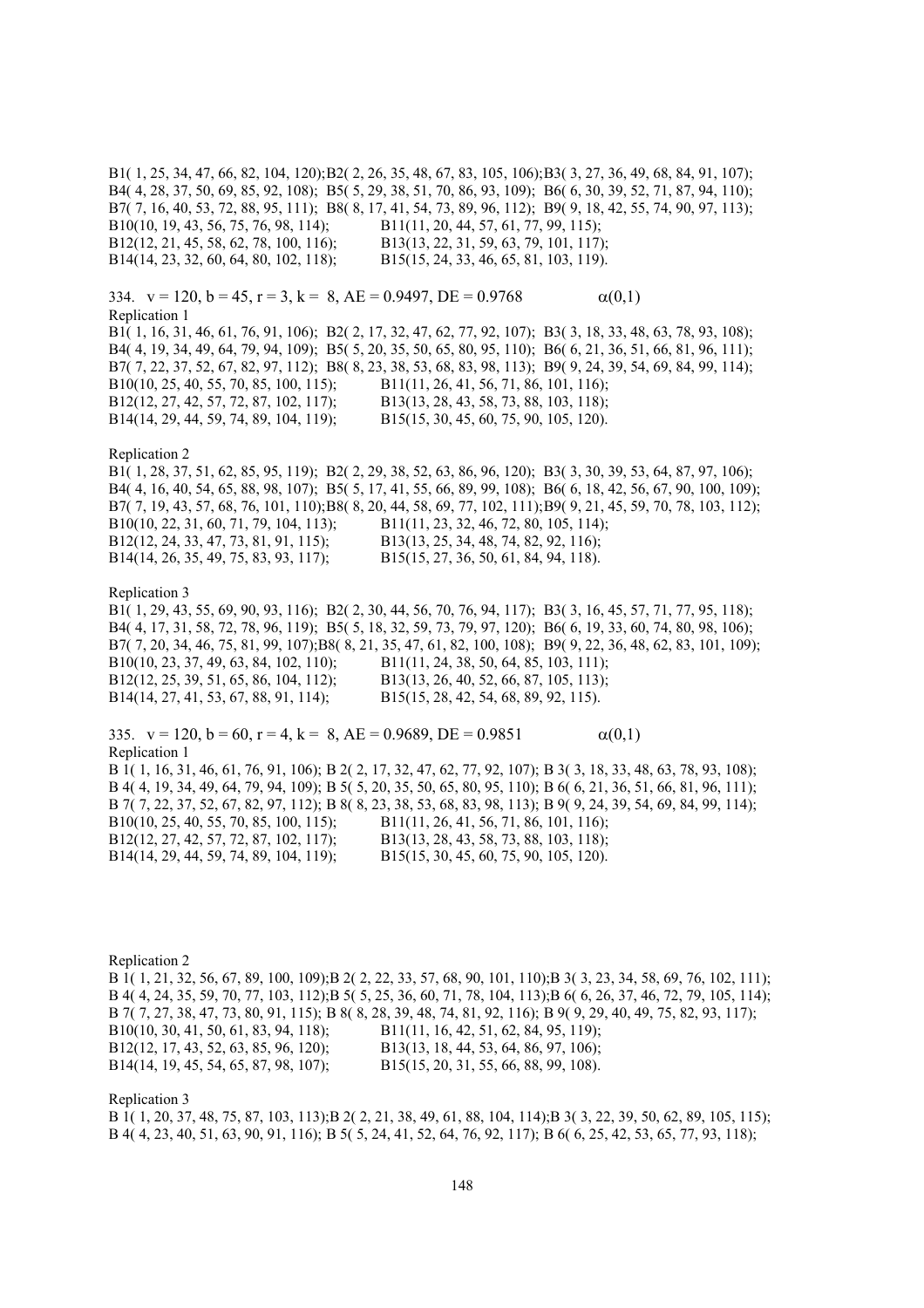B 7( 7, 26, 43, 54, 66, 78, 94, 119); B 8( 8, 27, 44, 55, 67, 79, 95, 120); B 9( 9, 28, 45, 56, 68, 80, 96, 106); B10(10, 29, 31, 57, 69, 81, 97, 107); B11(11, 30, 32, 58, 70, 82, 98, 108); B12(12, 16, 33, 59, 71, 83, 99, 109); B13(13, 17, 34, 60, 72, 84, 100, 110); B14(14, 18, 35, 46, 73, 85, 101, 111); B15(15, 19, 36, 47, 74, 86, 102, 112). Replication 4 B 1( 1, 27, 33, 58, 65, 86, 92, 114); B 2( 2, 28, 34, 59, 66, 87, 93, 115); B 3( 3, 29, 35, 60, 67, 88, 94, 116); B 4( 4, 30, 36, 46, 68, 89, 95, 117); B 5( 5, 16, 37, 47, 69, 90, 96, 118); B 6( 6, 17, 38, 48, 70, 76, 97, 119); B 7( 7, 18, 39, 49, 71, 77, 98, 120); B 8( 8, 19, 40, 50, 72, 78, 99, 106); B 9( 9, 20, 41, 51, 73, 79, 100, 107); B10(10, 21, 42, 52, 74, 80, 101, 108); B11(11, 22, 43, 53, 75, 81, 102, 109); B12(12, 23, 44, 54, 61, 82, 103, 110); B13(13, 24, 45, 55, 62, 83, 104, 111); B14(14, 25, 31, 56, 63, 84, 105, 112); B15(15, 26, 32, 57, 64, 85, 91, 113). 336.  $v = 120$ ,  $b = 75$ ,  $r = 5$ ,  $k = 8$ ,  $AE = 0.9783$ ,  $DE = 0.9894$   $\alpha(0,1)$ Replication 1 B1( 1, 16, 31, 46, 61, 76, 91, 106); B2( 2, 17, 32, 47, 62, 77, 92, 107); B3( 3, 18, 33, 48, 63, 78, 93, 108); B4( 4, 19, 34, 49, 64, 79, 94, 109); B5( 5, 20, 35, 50, 65, 80, 95, 110); B6( 6, 21, 36, 51, 66, 81, 96, 111); B7( 7, 22, 37, 52, 67, 82, 97, 112); B8( 8, 23, 38, 53, 68, 83, 98, 113); B9( 9, 24, 39, 54, 69, 84, 99, 114); B10(10, 25, 40, 55, 70, 85, 100, 115); B11(11, 26, 41, 56, 71, 86, 101, 116); B12(12, 27, 42, 57, 72, 87, 102, 117); B13(13, 28, 43, 58, 73, 88, 103, 118); B14(14, 29, 44, 59, 74, 89, 104, 119); B15(15, 30, 45, 60, 75, 90, 105, 120). Replication 2 B1( 1, 21, 32, 56, 67, 89, 100, 109); B2( 2, 22, 33, 57, 68, 90, 101, 110); B3( 3, 23, 34, 58, 69, 76, 102, 111); B4( 4, 24, 35, 59, 70, 77, 103, 112); B5( 5, 25, 36, 60, 71, 78, 104, 113); B6( 6, 26, 37, 46, 72, 79, 105, 114); B7( 7, 27, 38, 47, 73, 80, 91, 115); B8( 8, 28, 39, 48, 74, 81, 92, 116); B9( 9, 29, 40, 49, 75, 82, 93, 117); B10(10, 30, 41, 50, 61, 83, 94, 118); B11(11, 16, 42, 51, 62, 84, 95, 119); B12(12, 17, 43, 52, 63, 85, 96, 120); B13(13, 18, 44, 53, 64, 86, 97, 106); B14(14, 19, 45, 54, 65, 87, 98, 107); B15(15, 20, 31, 55, 66, 88, 99, 108). Replication 3 B1( 1, 20, 37, 48, 75, 87, 103, 113); B2( 2, 21, 38, 49, 61, 88, 104, 114); B3( 3, 22, 39, 50, 62, 89, 105, 115); B4( 4, 23, 40, 51, 63, 90, 91, 116); B5( 5, 24, 41, 52, 64, 76, 92, 117); B6( 6, 25, 42, 53, 65, 77, 93, 118); B7( 7, 26, 43, 54, 66, 78, 94, 119); B8( 8, 27, 44, 55, 67, 79, 95, 120); B9( 9, 28, 45, 56, 68, 80, 96, 106); B10(10, 29, 31, 57, 69, 81, 97, 107); B11(11, 30, 32, 58, 70, 82, 98, 108); B12(12, 16, 33, 59, 71, 83, 99, 109); B13(13, 17, 34, 60, 72, 84, 100, 110); B14(14, 18, 35, 46, 73, 85, 101, 111); B15(15, 19, 36, 47, 74, 86, 102, 112). Replication 4 B1( 1, 27, 33, 58, 65, 86, 92, 114); B2( 2, 28, 34, 59, 66, 87, 93, 115); B3( 3, 29, 35, 60, 67, 88, 94, 116); B4( 4, 30, 36, 46, 68, 89, 95, 117); B5( 5, 16, 37, 47, 69, 90, 96, 118); B6( 6, 17, 38, 48, 70, 76, 97, 119); B7( 7, 18, 39, 49, 71, 77, 98, 120); B8( 8, 19, 40, 50, 72, 78, 99, 106); B9( 9, 20, 41, 51, 73, 79, 100, 107); B10(10, 21, 42, 52, 74, 80, 101, 108); B11(11, 22, 43, 53, 75, 81, 102, 109); B12(12, 23, 44, 54, 61, 82, 103, 110); B13(13, 24, 45, 55, 62, 83, 104, 111); B14(14, 25, 31, 56, 63, 84, 105, 112); B15(15, 26, 32, 57, 64, 85, 91, 113). Replication 5 B1( 1, 28, 40, 60, 69, 77, 101, 119); B2( 2, 29, 41, 46, 70, 78, 102, 120); B3( 3, 30, 42, 47, 71, 79, 103, 106); B4( 4, 16, 43, 48, 72, 80, 104, 107); B5( 5, 17, 44, 49, 73, 81, 105, 108); B6( 6, 18, 45, 50, 74, 82, 91, 109); B7( 7, 19, 31, 51, 75, 83, 92, 110); B8( 8, 20, 32, 52, 61, 84, 93, 111); B9( 9, 21, 33, 53, 62, 85, 94, 112); B10(10, 22, 34, 54, 63, 86, 95, 113); B11(11, 23, 35, 55, 64, 87, 96, 114); B12(12, 24, 36, 56, 65, 88, 97, 115); B13(13, 25, 37, 57, 66, 89, 98, 116); B14(14, 26, 38, 58, 67, 90, 99, 117); B15(15, 27, 39, 59, 68, 76, 100, 118).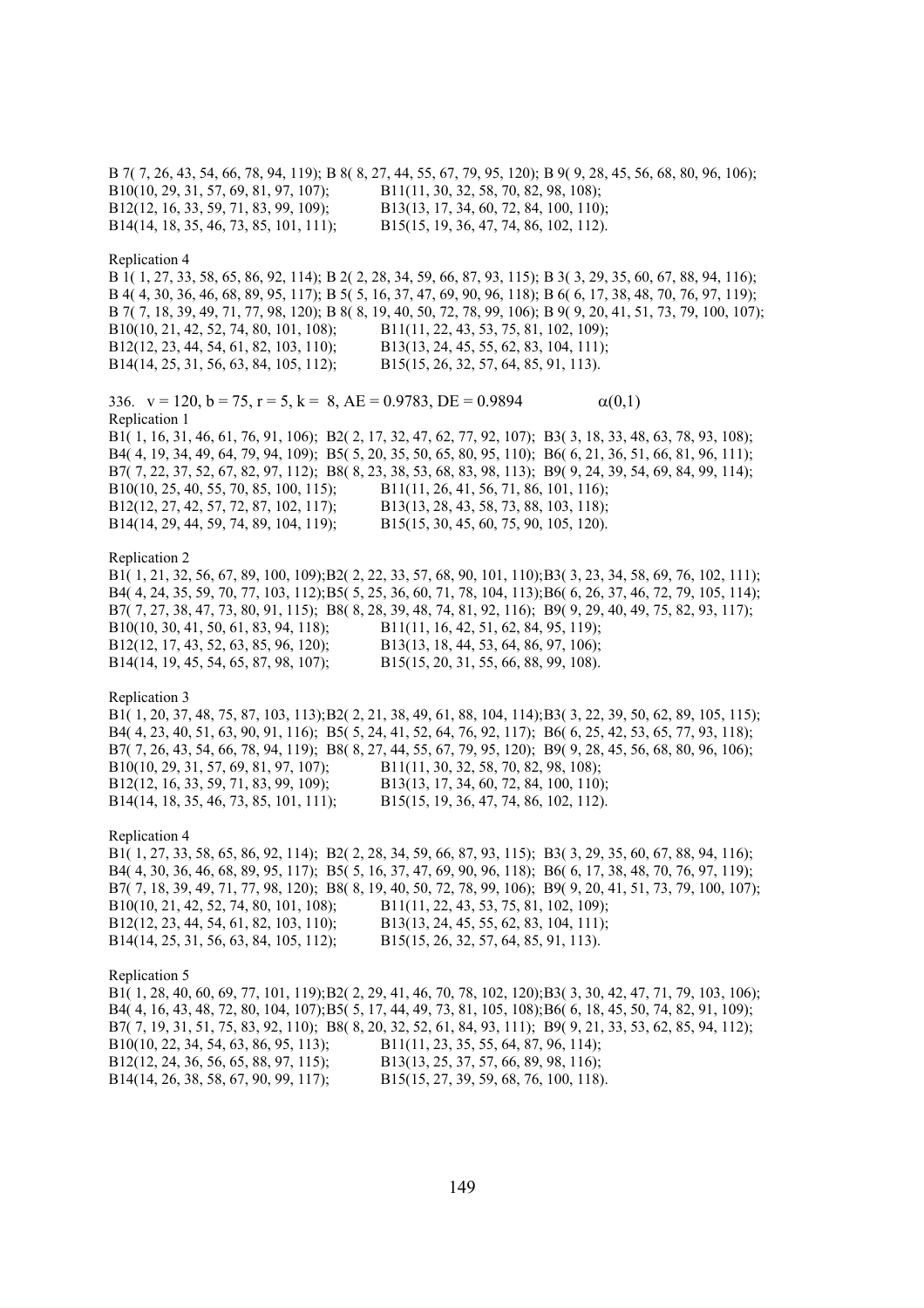| <b>BLOCK SIZE 9</b>                                                                                                                                                    |                        |
|------------------------------------------------------------------------------------------------------------------------------------------------------------------------|------------------------|
| 337. $v = 18$ , $b = 4$ , $r = 2$ , $k = 9$ , $AE = 0.9482$ , $DE = 0.9786$<br>Replication 1<br>B1(1, 3, 5, 7, 9, 11, 13, 15, 17); B2(2, 4, 6, 8, 10, 12, 14, 16, 18). | $\alpha(0,1,2)$        |
|                                                                                                                                                                        |                        |
| Replication 2<br>B1(1, 3, 6, 8, 10, 12, 14, 15, 17); B2(2, 4, 5, 7, 9, 11, 13, 16, 18).                                                                                |                        |
| 338. $v = 18$ , $b = 6$ , $r = 3$ , $k = 9$ , $AE = 0.9711$ , $DE = 0.9872$<br>Replication 1                                                                           | $\alpha(0,1,2,3)$      |
| B1(1, 3, 5, 7, 9, 11, 13, 15, 17); B2(2, 4, 6, 8, 10, 12, 14, 16, 18).                                                                                                 |                        |
| Replication 2<br>B1(1, 4, 5, 8, 9, 12, 14, 15, 18); B2(2, 3, 6, 7, 10, 11, 13, 16, 17).                                                                                |                        |
| Replication 3<br>B1(1, 4, 6, 7, 10, 11, 14, 16, 18); B2(2, 3, 5, 8, 9, 12, 13, 15, 17).                                                                                |                        |
| 339. $v = 18$ , $b = 8$ , $r = 4$ , $k = 9$ , $AE = 0.9811$ , $DE = 0.9912$                                                                                            | $\alpha(0,2,4)$        |
| Replication 1<br>B1(1, 3, 5, 7, 9, 11, 13, 15, 17); B2(2, 4, 6, 8, 10, 12, 14, 16, 18).                                                                                |                        |
| Replication 2<br>B1(1, 4, 6, 8, 9, 11, 14, 16, 18); B2(2, 3, 5, 7, 10, 12, 13, 15, 17).                                                                                |                        |
| Replication 3<br>B1(1, 3, 6, 7, 10, 12, 14, 16, 17); B2(2, 4, 5, 8, 9, 11, 13, 15, 18).                                                                                |                        |
| Replication 4<br>B1(1, 4, 5, 8, 10, 12, 13, 15, 18); B2(2, 3, 6, 7, 9, 11, 14, 16, 17).                                                                                |                        |
| 340. $v = 18$ , $b = 10$ , $r = 5$ , $k = 9$ , $AE = 0.9878$ , $DE = 0.9942$                                                                                           | $\alpha(0,1,2,3,4)$ \$ |
| Replication 1<br>B1(1, 3, 5, 7, 9, 11, 13, 15, 17); B2(2, 4, 6, 8, 10, 12, 14, 16, 18).                                                                                |                        |
| Replication 2<br>B1(1, 4, 5, 8, 9, 12, 14, 16, 18); B2(2, 3, 6, 7, 10, 11, 13, 15, 17).                                                                                |                        |
| Replication 3<br>B1(1, 4, 6, 7, 10, 12, 14, 15, 17); B2(2, 3, 5, 8, 9, 11, 13, 16, 18).                                                                                |                        |
| Replication 4<br>B1(1, 3, 6, 8, 10, 12, 13, 15, 18); B2(2, 4, 5, 7, 9, 11, 14, 16, 17).                                                                                |                        |
| Replication 5<br>B1(1, 3, 5, 8, 10, 11, 14, 16, 17); B2(2, 4, 6, 7, 9, 12, 13, 15, 18).                                                                                |                        |
| 341. $v = 27$ , $b = 6$ , $r = 2$ , $k = 9$ , $AE = 0.9294$ , $DE = 0.9709$                                                                                            | $\alpha(0,1,2)$        |
| Replication 1<br>B1(1, 4, 7, 10, 13, 16, 19, 22, 25); B2(2, 5, 8, 11, 14, 17, 20, 23, 26); B3(3, 6, 9, 12, 15, 18, 21, 24, 27).                                        |                        |
| Replication 2                                                                                                                                                          |                        |
| B1(1, 4, 8, 11, 14, 18, 21, 24, 27); B2(2, 5, 9, 12, 15, 16, 19, 22, 25); B3(3, 6, 7, 10, 13, 17, 20, 23, 26).                                                         |                        |
| 342. $v = 27$ , $b = 9$ , $r = 3$ , $k = 9$ , $AE = 0.9626$ , $DE = 0.9832$                                                                                            | $\alpha(0,1,2,3)$      |

150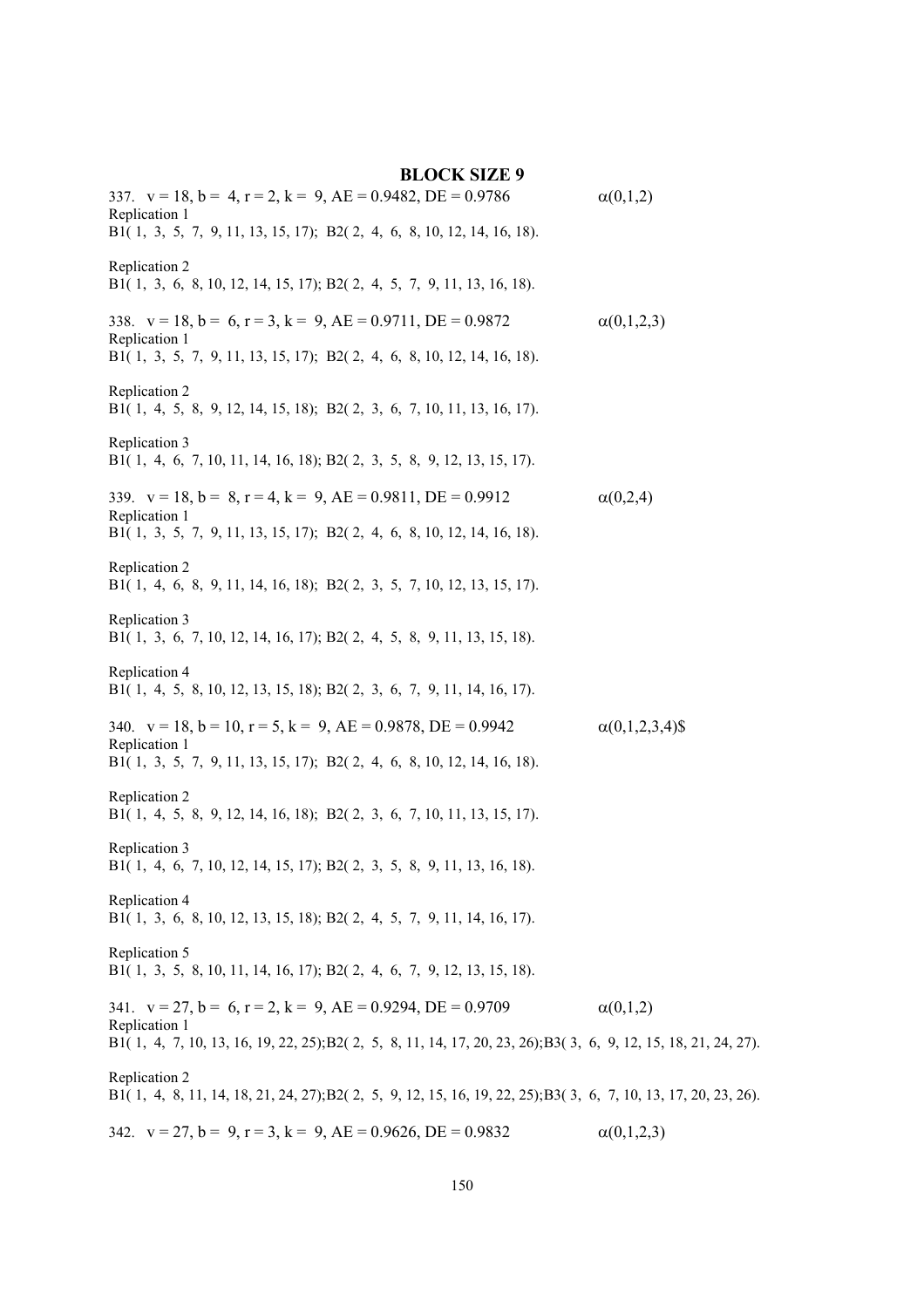Replication 1 B1( 1, 4, 7, 10, 13, 16, 19, 22, 25); B2( 2, 5, 8, 11, 14, 17, 20, 23, 26); B3( 3, 6, 9, 12, 15, 18, 21, 24, 27). Replication 2 B1( 1, 6, 8, 12, 14, 17, 21, 24, 26); B2( 2, 4, 9, 10, 15, 18, 19, 22, 27); B3( 3, 5, 7, 11, 13, 16, 20, 23, 25). Replication 3 B1( 1, 5, 9, 11, 15, 18, 21, 23, 25); B2( 2, 6, 7, 12, 13, 16, 19, 24, 26); B3( 3, 4, 8, 10, 14, 17, 20, 22, 27). 343.  $v = 27$ ,  $b = 12$ ,  $r = 4$ ,  $k = 9$ ,  $AE = 0.9795$ ,  $DE = 0.9903$  (0,1,2,3) Replication 1 B1( 1, 4, 7, 10, 13, 16, 19, 22, 25); B2( 2, 5, 8, 11, 14, 17, 20, 23, 26); B3( 3, 6, 9, 12, 15, 18, 21, 24, 27). Replication 2 B1( 1, 4, 9, 11, 14, 16, 21, 24, 26); B2( 2, 5, 7, 12, 15, 17, 19, 22, 27); B3( 3, 6, 8, 10, 13, 18, 20, 23, 25). Replication 3 B1( 1, 5, 8, 12, 14, 18, 19, 23, 27); B2( 2, 6, 9, 10, 15, 16, 20, 24, 25); B3( 3, 4, 7, 11, 13, 17, 21, 22, 26). Replication 4 B1( 1, 6, 7, 11, 15, 17, 20, 23, 27); B2( 2, 4, 8, 12, 13, 18, 21, 24, 25); B3( 3, 5, 9, 10, 14, 16, 19, 22, 26). 344.  $v = 27$ ,  $b = 15$ ,  $r = 5$ ,  $k = 9$ ,  $AE = 0.9859$ ,  $DE = 0.9932$   $\alpha(0,1,2,3)$ Replication 1 B1( 1, 4, 7, 10, 13, 16, 19, 22, 25); B2( 2, 5, 8, 11, 14, 17, 20, 23, 26); B3( 3, 6, 9, 12, 15, 18, 21, 24, 27). Replication 2 B1( 1, 6, 7, 11, 15, 17, 20, 24, 27); B2( 2, 4, 8, 12, 13, 18, 21, 22, 25); B3( 3, 5, 9, 10, 14, 16, 19, 23, 26). Replication 3 B1( 1, 5, 8, 12, 15, 16, 21, 23, 25); B2( 2, 6, 9, 10, 13, 17, 19, 24, 26); B3( 3, 4, 7, 11, 14, 18, 20, 22, 27). Replication 4 B1( 1, 4, 8, 11, 14, 18, 19, 24, 26); B2( 2, 5, 9, 12, 15, 16, 20, 22, 27); B3( 3, 6, 7, 10, 13, 17, 21, 23, 25). Replication 5 B1( 1, 6, 9, 12, 13, 18, 20, 23, 26); B2( 2, 4, 7, 10, 14, 16, 21, 24, 27); B3( 3, 5, 8, 11, 15, 17, 19, 22, 25). 345.  $v = 36$ ,  $b = 8$ ,  $r = 2$ ,  $k = 9$ ,  $AE = 0.9207$ ,  $DE = 0.9673$  (0,1,2) Replication 1 B1( 1, 5, 9, 13, 17, 21, 25, 29, 33); B2( 2, 6, 10, 14, 18, 22, 26, 30, 34); B3( 3, 7, 11, 15, 19, 23, 27, 31, 35); B4( 4, 8, 12, 16, 20, 24, 28, 32, 36). Replication 2 B1( 1, 7, 12, 15, 20, 23, 26, 30, 34); B2( 2, 8, 9, 16, 17, 24, 27, 31, 35); B3( 3, 5, 10, 13, 18, 21, 28, 32, 36); B4( 4, 6, 11, 14, 19, 22, 25, 29, 33). 346.  $v = 36$ ,  $b = 12$ ,  $r = 3$ ,  $k = 9$ ,  $AE = 0.9634$ ,  $DE = 0.9833$  (0,1,2,3) Replication 1 B1( 1, 5, 9, 13, 17, 21, 25, 29, 33); B2( 2, 6, 10, 14, 18, 22, 26, 30, 34); B3( 3, 7, 11, 15, 19, 23, 27, 31, 35); B4( 4, 8, 12, 16, 20, 24, 28, 32, 36). Replication 2 B1( 1, 5, 11, 14, 20, 23, 26, 32, 34); B2( 2, 6, 12, 15, 17, 24, 27, 29, 35); B3( 3, 7, 9, 16, 18, 21, 28, 30, 36); B4( 4, 8, 10, 13, 19, 22, 25, 31, 33).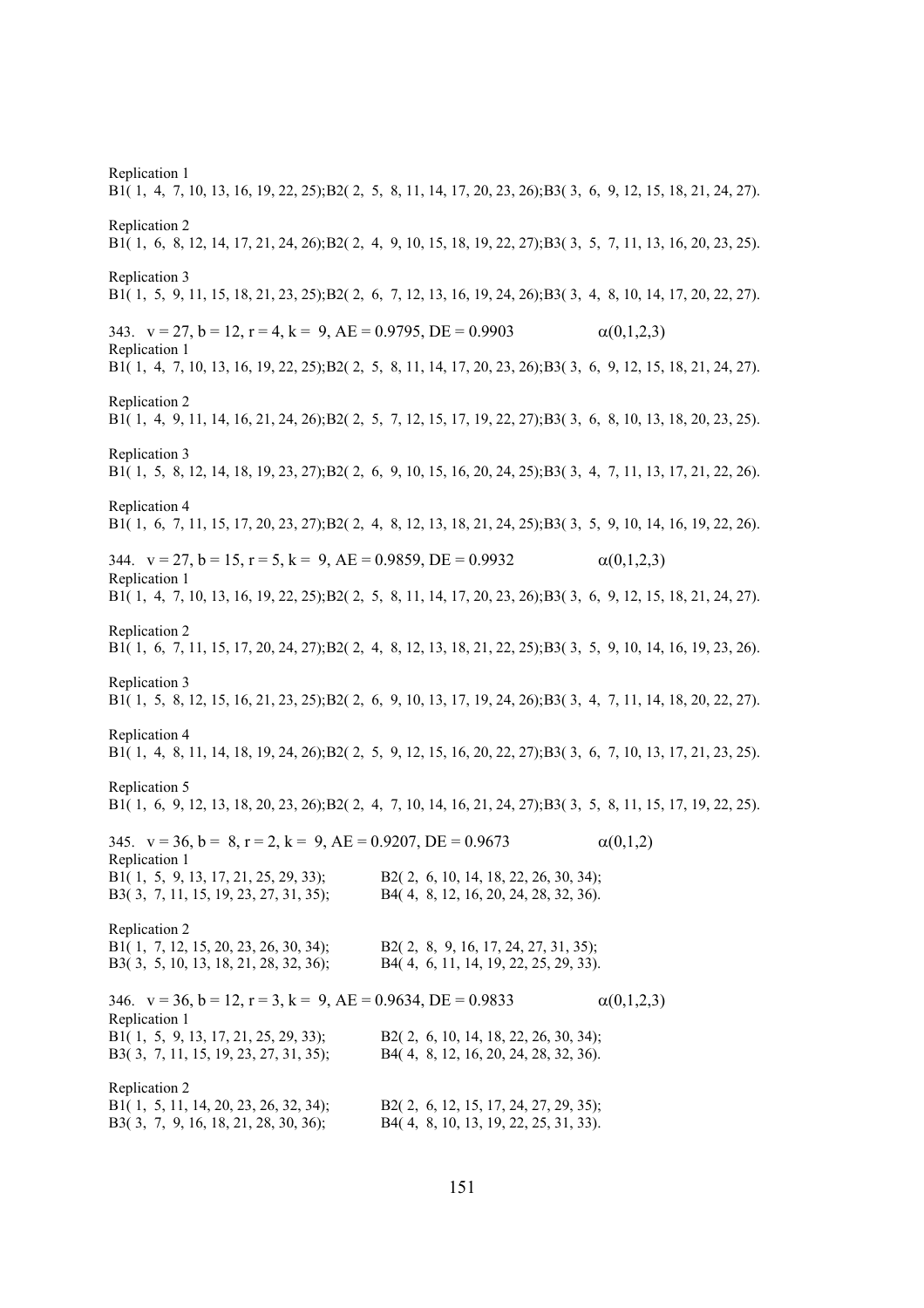Replication 3 B1( 1, 8, 10, 15, 18, 24, 27, 31, 36); B2( 2, 5, 11, 16, 19, 21, 28, 32, 33); B3( 3, 6, 12, 13, 20, 22, 25, 29, 34); B4( 4, 7, 9, 14, 17, 23, 26, 30, 35). 347.  $v = 36$ ,  $b = 16$ ,  $r = 4$ ,  $k = 9$ ,  $AE = 0.9747$ ,  $DE = 0.9881$   $\alpha(0,1,2,4)$ Replication 1 B1( 1, 5, 9, 13, 17, 21, 25, 29, 33); B2( 2, 6, 10, 14, 18, 22, 26, 30, 34); B3( 3, 7, 11, 15, 19, 23, 27, 31, 35); B4( 4, 8, 12, 16, 20, 24, 28, 32, 36). Replication 2 B1( 1, 8, 10, 16, 19, 23, 28, 30, 35); B2( 2, 5, 11, 13, 20, 24, 25, 31, 36); B3( 3, 6, 12, 14, 17, 21, 26, 32, 33); B4( 4, 7, 9, 15, 18, 22, 27, 29, 34). Replication 3 B1( 1, 7, 11, 14, 20, 22, 26, 32, 34); B2( 2, 8, 12, 15, 17, 23, 27, 29, 35); B3( 3, 5, 9, 16, 18, 24, 28, 30, 36); B4( 4, 6, 10, 13, 19, 21, 25, 31, 33). Replication 4 B1( 1, 6, 12, 15, 18, 24, 27, 31, 36); B2( 2, 7, 9, 16, 19, 21, 28, 32, 33); B3( 3, 8, 10, 13, 20, 22, 25, 29, 34); B4( 4, 5, 11, 14, 17, 23, 26, 30, 35). 348.  $v = 36$ ,  $b = 20$ ,  $r = 5$ ,  $k = 9$ ,  $AE = 0.9843$ ,  $DE = 0.9924$   $\alpha(0,1,2,3)$ Replication 1 B1( 1, 5, 9, 13, 17, 21, 25, 29, 33); B2( 2, 6, 10, 14, 18, 22, 26, 30, 34); B3( 3, 7, 11, 15, 19, 23, 27, 31, 35); B4( 4, 8, 12, 16, 20, 24, 28, 32, 36). Replication 2 B1( 1, 8, 10, 15, 18, 24, 26, 29, 35); B2( 2, 5, 11, 16, 19, 21, 27, 30, 36); B3( 3, 6, 12, 13, 20, 22, 28, 31, 33); B4( 4, 7, 9, 14, 17, 23, 25, 32, 34). Replication 3 B1( 1, 7, 11, 16, 19, 22, 26, 32, 34); B2( 2, 8, 12, 13, 20, 23, 27, 29, 35); B3( 3, 5, 9, 14, 17, 24, 28, 30, 36); B4( 4, 6, 10, 15, 18, 21, 25, 31, 33). Replication 4 B1( 1, 6, 9, 15, 20, 23, 28, 30, 34); B2( 2, 7, 10, 16, 17, 24, 25, 31, 35); B3( 3, 8, 11, 13, 18, 21, 26, 32, 36); B4( 4, 5, 12, 14, 19, 22, 27, 29, 33). Replication 5 B1( 1, 6, 12, 14, 17, 21, 27, 31, 36); B2( 2, 7, 9, 15, 18, 22, 28, 32, 33); B3( 3, 8, 10, 16, 19, 23, 25, 29, 34); B4( 4, 5, 11, 13, 20, 24, 26, 30, 35). 349.  $v = 45$ ,  $b = 10$ ,  $r = 2$ ,  $k = 9$ ,  $AE = 0.9272$ ,  $DE = 0.9687$   $\alpha(0,1,2)$ Replication 1 B1( 1, 6, 11, 16, 21, 26, 31, 36, 41); B2( 2, 7, 12, 17, 22, 27, 32, 37, 42); B3( 3, 8, 13, 18, 23, 28, 33, 38, 43); B4( 4, 9, 14, 19, 24, 29, 34, 39, 44); B5( 5, 10, 15, 20, 25, 30, 35, 40, 45).

| B1(1, 7, 12, 20, 25, 29, 33, 39, 43); | B2 $(2, 8, 13, 16, 21, 30, 34, 40, 44);$ |
|---------------------------------------|------------------------------------------|
| B3(3, 9, 14, 17, 22, 26, 35, 36, 45); | B4(4, 10, 15, 18, 23, 27, 31, 37, 41);   |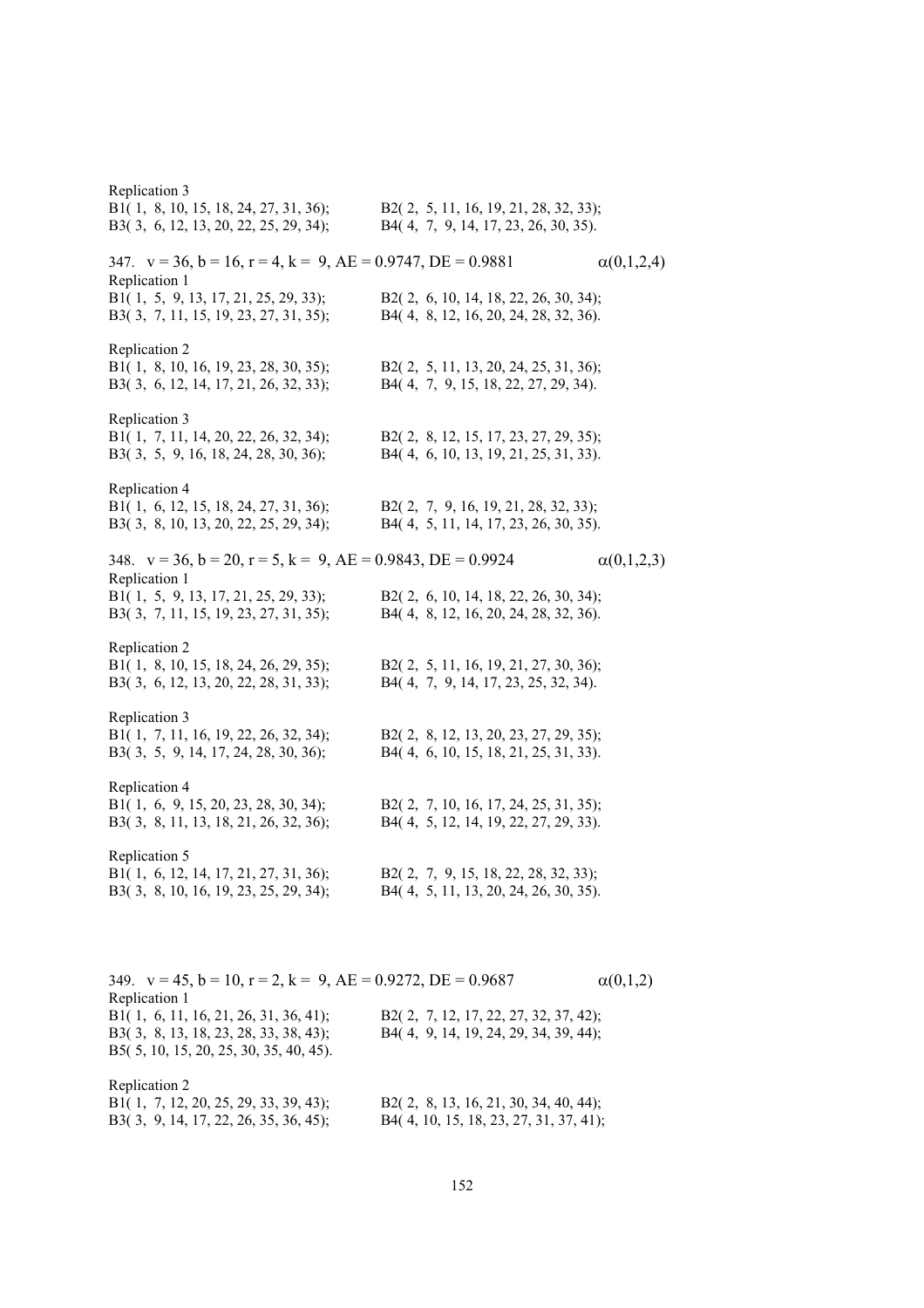B5( 5, 6, 11, 19, 24, 28, 32, 38, 42).

| 350. $v = 45$ , $b = 15$ , $r = 3$ , $k = 9$ , $AE = 0.9660$ , $DE = 0.9840$<br>Replication 1                                                |                                                                                  | $\alpha(0,1,2)$      |
|----------------------------------------------------------------------------------------------------------------------------------------------|----------------------------------------------------------------------------------|----------------------|
| B1(1, 6, 11, 16, 21, 26, 31, 36, 41);<br>B3(3, 8, 13, 18, 23, 28, 33, 38, 43);<br>B5(5, 10, 15, 20, 25, 30, 35, 40, 45).                     | B2(2, 7, 12, 17, 22, 27, 32, 37, 42);<br>B4(4, 9, 14, 19, 24, 29, 34, 39, 44);   |                      |
| Replication 2<br>B1(1, 8, 15, 20, 22, 27, 34, 39, 43);<br>B3(3, 10, 12, 17, 24, 29, 31, 36, 45);<br>B5(5, 7, 14, 19, 21, 26, 33, 38, 42).    | B2(2, 9, 11, 16, 23, 28, 35, 40, 44);<br>B4(4, 6, 13, 18, 25, 30, 32, 37, 41);   |                      |
| Replication 3<br>B1(1, 9, 12, 18, 24, 30, 33, 40, 42);<br>B3(3, 6, 14, 20, 21, 27, 35, 37, 44);<br>B5(5, 8, 11, 17, 23, 29, 32, 39, 41).     | B2(2, 10, 13, 19, 25, 26, 34, 36, 43);<br>B4(4, 7, 15, 16, 22, 28, 31, 38, 45);  |                      |
| 351. $v = 45$ , $b = 20$ , $r = 4$ , $k = 9$ , $AE = 0.9795$ , $DE = 0.9900$                                                                 |                                                                                  | $\alpha(0,1,2,3)$ \$ |
| Replication 1<br>B1(1, 6, 11, 16, 21, 26, 31, 36, 41);<br>B3(3, 8, 13, 18, 23, 28, 33, 38, 43);<br>B5(5, 10, 15, 20, 25, 30, 35, 40, 45).    | B2(2, 7, 12, 17, 22, 27, 32, 37, 42);<br>B4(4, 9, 14, 19, 24, 29, 34, 39, 44);   |                      |
| Replication 2<br>B1(1, 10, 13, 17, 23, 29, 34, 37, 45);<br>B3(3, 7, 15, 19, 25, 26, 31, 39, 42);<br>B5(5, 9, 12, 16, 22, 28, 33, 36, 44).    | B2(2, 6, 14, 18, 24, 30, 35, 38, 41);<br>B4(4, 8, 11, 20, 21, 27, 32, 40, 43);   |                      |
| Replication 3<br>B1(1, 8, 12, 19, 22, 30, 35, 39, 43);<br>B3(3, 10, 14, 16, 24, 27, 32, 36, 45);<br>B5(5, 7, 11, 18, 21, 29, 34, 38, 42).    | B2(2, 9, 13, 20, 23, 26, 31, 40, 44);<br>B4(4, 6, 15, 17, 25, 28, 33, 37, 41);   |                      |
| Replication 4<br>B1(1, 7, 15, 20, 24, 28, 32, 38, 44);<br>B3(3, 9, 12, 17, 21, 30, 34, 40, 41);<br>B5(5, 6, 14, 19, 23, 27, 31, 37, 43).     | B2(2, 8, 11, 16, 25, 29, 33, 39, 45);<br>B4(4, 10, 13, 18, 22, 26, 35, 36, 42);  |                      |
| 352. $v = 45$ , $b = 25$ , $r = 5$ , $k = 9$ , $AE = 0.9863$ , $DE = 0.9932$                                                                 |                                                                                  | $\alpha(0,1,2,3)$    |
| Replication 1<br>B 1(1, 6, 11, 16, 21, 26, 31, 36, 41);<br>B 3(3, 8, 13, 18, 23, 28, 33, 38, 43);<br>B 5(5, 10, 15, 20, 25, 30, 35, 40, 45). | B 2(2, 7, 12, 17, 22, 27, 32, 37, 42);<br>B 4(4, 9, 14, 19, 24, 29, 34, 39, 44); |                      |
| Replication 2<br>B 1(1, 10, 13, 17, 23, 29, 34, 37, 45);<br>B 3(3, 7, 15, 19, 25, 26, 31, 39, 42);<br>B 5(5, 9, 12, 16, 22, 28, 33, 36, 44). | B 2(2, 6, 14, 18, 24, 30, 35, 38, 41);<br>B 4(4, 8, 11, 20, 21, 27, 32, 40, 43); |                      |
| Replication 3<br>B 1(1, 8, 12, 19, 22, 30, 35, 39, 43);<br>B 3(3, 10, 14, 16, 24, 27, 32, 36, 45);<br>B 5(5, 7, 11, 18, 21, 29, 34, 38, 42). | B 2(2, 9, 13, 20, 23, 26, 31, 40, 44);<br>B 4(4, 6, 15, 17, 25, 28, 33, 37, 41); |                      |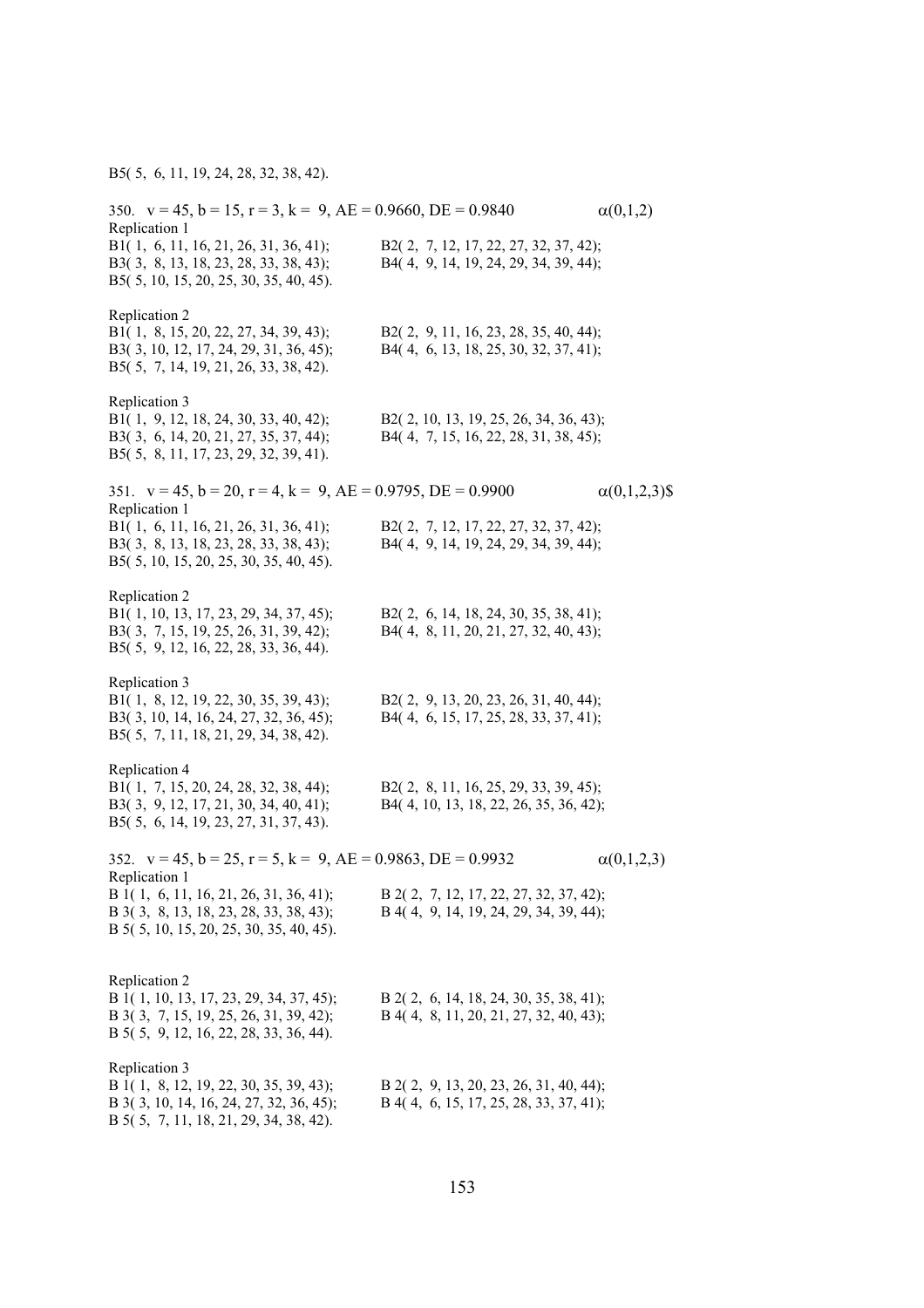Replication 4 B 1( 1, 7, 15, 20, 24, 28, 32, 38, 44); B 2( 2, 8, 11, 16, 25, 29, 33, 39, 45); B 3( 3, 9, 12, 17, 21, 30, 34, 40, 41); B 4( 4, 10, 13, 18, 22, 26, 35, 36, 42); B 5( 5, 6, 14, 19, 23, 27, 31, 37, 43). Replication 5 B 1( 1, 9, 14, 18, 25, 27, 33, 40, 42); B 2( 2, 10, 15, 19, 21, 28, 34, 36, 43); B 3( 3, 6, 11, 20, 22, 29, 35, 37, 44); B 4( 4, 7, 12, 16, 23, 30, 31, 38, 45); B 5( 5, 8, 13, 17, 24, 26, 32, 39, 41). 353.  $v = 54$ ,  $b = 12$ ,  $r = 2$ ,  $k = 9$ ,  $AE = 0.9221$ ,  $DE = 0.9667$  (0,1,2)\$ Replication 1 B1( 1, 7, 13, 19, 25, 31, 37, 43, 49); B2( 2, 8, 14, 20, 26, 32, 38, 44, 50); B3( 3, 9, 15, 21, 27, 33, 39, 45, 51); B4( 4, 10, 16, 22, 28, 34, 40, 46, 52); B5( 5, 11, 17, 23, 29, 35, 41, 47, 53); B6( 6, 12, 18, 24, 30, 36, 42, 48, 54). Replication 2 B1( 1, 10, 18, 20, 27, 35, 40, 45, 53); B2( 2, 11, 13, 21, 28, 36, 41, 46, 54); B3( 3, 12, 14, 22, 29, 31, 42, 47, 49); B4( 4, 7, 15, 23, 30, 32, 37, 48, 50); B5( 5, 8, 16, 24, 25, 33, 38, 43, 51); B6( 6, 9, 17, 19, 26, 34, 39, 44, 52). 354.  $v = 54$ ,  $b = 18$ ,  $r = 3$ ,  $k = 9$ ,  $AE = 0.9632$ ,  $DE = 0.9829$   $\alpha(0,1,2)$ Replication 1 B1( 1, 7, 13, 19, 25, 31, 37, 43, 49); B2( 2, 8, 14, 20, 26, 32, 38, 44, 50); B3( 3, 9, 15, 21, 27, 33, 39, 45, 51); B4( 4, 10, 16, 22, 28, 34, 40, 46, 52); B5( 5, 11, 17, 23, 29, 35, 41, 47, 53); B6( 6, 12, 18, 24, 30, 36, 42, 48, 54). Replication 2 B1( 1, 11, 17, 20, 26, 34, 39, 48, 52); B2( 2, 12, 18, 21, 27, 35, 40, 43, 53); B3( 3, 7, 13, 22, 28, 36, 41, 44, 54); B4( 4, 8, 14, 23, 29, 31, 42, 45, 49); B5( 5, 9, 15, 24, 30, 32, 37, 46, 50); B6( 6, 10, 16, 19, 25, 33, 38, 47, 51). Replication 3 B1( 1, 12, 16, 23, 27, 36, 41, 45, 50); B2( 2, 7, 17, 24, 28, 31, 42, 46, 51); B3( 3, 8, 18, 19, 29, 32, 37, 47, 52); B4( 4, 9, 13, 20, 30, 33, 38, 48, 53); B5( 5, 10, 14, 21, 25, 34, 39, 43, 54); B6( 6, 11, 15, 22, 26, 35, 40, 44, 49). 355.  $v = 54$ ,  $b = 24$ ,  $r = 4$ ,  $k = 9$ ,  $AE = 0.9760$ ,  $DE = 0.9886$   $\alpha(0,1,2,3)$ Replication 1 B 1( 1, 7, 13, 19, 25, 31, 37, 43, 49); B 2( 2, 8, 14, 20, 26, 32, 38, 44, 50); B 3( 3, 9, 15, 21, 27, 33, 39, 45, 51); B 4( 4, 10, 16, 22, 28, 34, 40, 46, 52); B 5( 5, 11, 17, 23, 29, 35, 41, 47, 53); B 6( 6, 12, 18, 24, 30, 36, 42, 48, 54). Replication 2 B 1( 1, 11, 17, 20, 26, 34, 39, 48, 52); B 2( 2, 12, 18, 21, 27, 35, 40, 43, 53); B 3( 3, 7, 13, 22, 28, 36, 41, 44, 54); B 4( 4, 8, 14, 23, 29, 31, 42, 45, 49); B 5( 5, 9, 15, 24, 30, 32, 37, 46, 50); B 6( 6, 10, 16, 19, 25, 33, 38, 47, 51). Replication 3 B 1( 1, 12, 16, 23, 27, 36, 41, 45, 50); B 2( 2, 7, 17, 24, 28, 31, 42, 46, 51); B 3( 3, 8, 18, 19, 29, 32, 37, 47, 52); B 4( 4, 9, 13, 20, 30, 33, 38, 48, 53); B 5( 5, 10, 14, 21, 25, 34, 39, 43, 54); B 6( 6, 11, 15, 22, 26, 35, 40, 44, 49).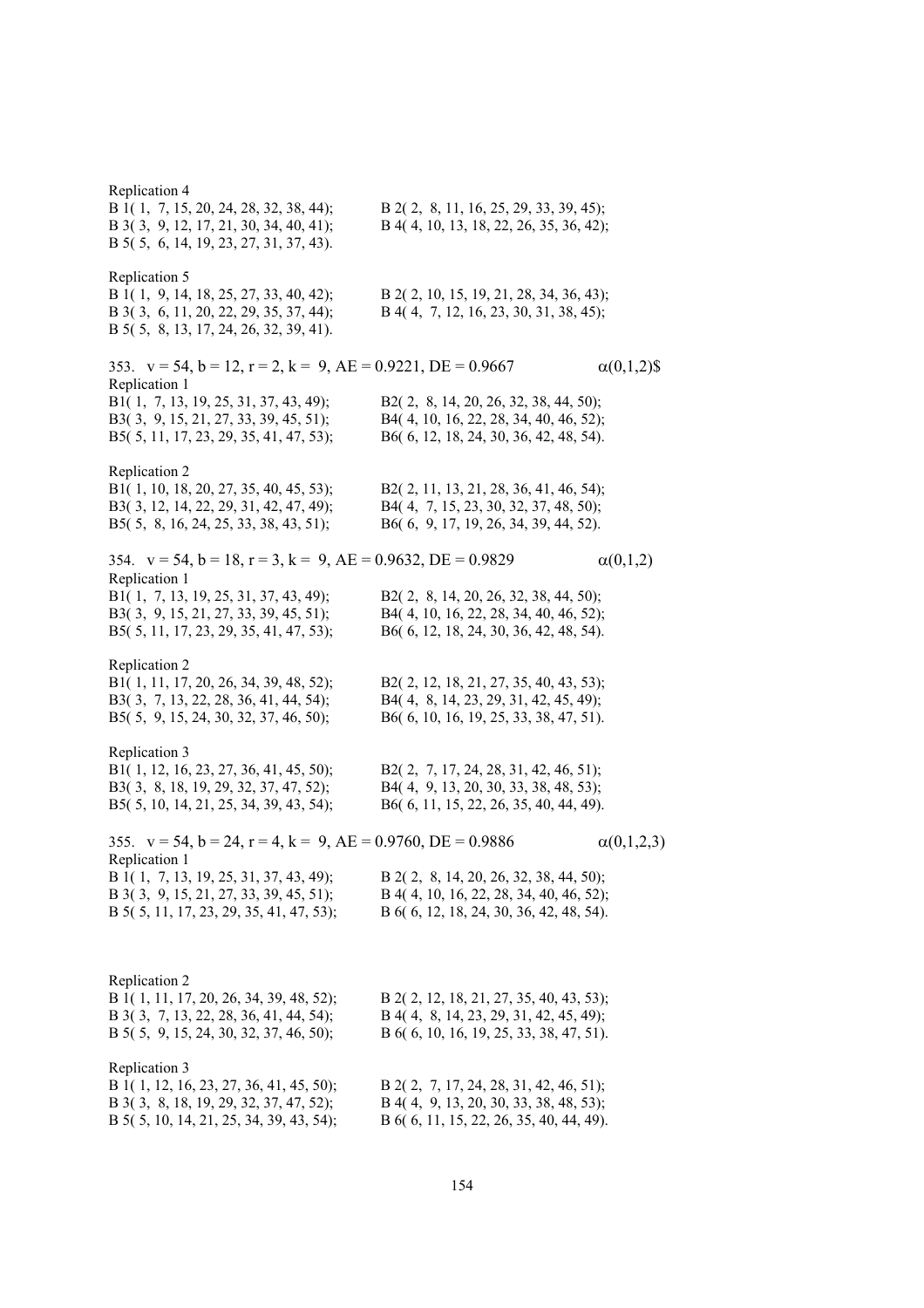Replication 4 B 1( 1, 10, 14, 24, 29, 33, 40, 47, 54); B 2( 2, 11, 15, 19, 30, 34, 41, 48, 49); B 3( 3, 12, 16, 20, 25, 35, 42, 43, 50); B 4( 4, 7, 17, 21, 26, 36, 37, 44, 51); B 5( 5, 8, 18, 22, 27, 31, 38, 45, 52); B 6( 6, 9, 13, 23, 28, 32, 39, 46, 53). 356.  $v = 54$ ,  $b = 30$ ,  $r = 5$ ,  $k = 9$ ,  $AE = 0.9840$ ,  $DE = 0.9922$   $\alpha(0,1,2,3)$ Replication 1 B 1( 1, 7, 13, 19, 25, 31, 37, 43, 49); B 2( 2, 8, 14, 20, 26, 32, 38, 44, 50); B 3( 3, 9, 15, 21, 27, 33, 39, 45, 51); B 4( 4, 10, 16, 22, 28, 34, 40, 46, 52); B 5( 5, 11, 17, 23, 29, 35, 41, 47, 53); B 6( 6, 12, 18, 24, 30, 36, 42, 48, 54). Replication 2 B 1( 1, 8, 16, 24, 27, 32, 41, 46, 50); B 2( 2, 9, 17, 19, 28, 33, 42, 47, 51); B 3( 3, 10, 18, 20, 29, 34, 37, 48, 52); B 4( 4, 11, 13, 21, 30, 35, 38, 43, 53); B 5( 5, 12, 14, 22, 25, 36, 39, 44, 54); B 6( 6, 7, 15, 23, 26, 31, 40, 45, 49). Replication 3 B 1( 1, 9, 15, 23, 28, 34, 38, 44, 54); B 2( 2, 10, 16, 24, 29, 35, 39, 45, 49); B 3( 3, 11, 17, 19, 30, 36, 40, 46, 50); B 4( 4, 12, 18, 20, 25, 31, 41, 47, 51); B 5( 5, 7, 13, 21, 26, 32, 42, 48, 52); B 6( 6, 8, 14, 22, 27, 33, 37, 43, 53). Replication 4 B 1( 1, 11, 14, 20, 30, 33, 42, 45, 52); B 2( 2, 12, 15, 21, 25, 34, 37, 46, 53); B 3( 3, 7, 16, 22, 26, 35, 38, 47, 54); B 4( 4, 8, 17, 23, 27, 36, 39, 48, 49); B 5( 5, 9, 18, 24, 28, 31, 40, 43, 50); B 6( 6, 10, 13, 19, 29, 32, 41, 44, 51). Replication 5 B 1( 1, 12, 17, 22, 26, 35, 40, 48, 51); B 2( 2, 7, 18, 23, 27, 36, 41, 43, 52); B 3( 3, 8, 13, 24, 28, 31, 42, 44, 53); B 4( 4, 9, 14, 19, 29, 32, 37, 45, 54); B 5( 5, 10, 15, 20, 30, 33, 38, 46, 49); B 6( 6, 11, 16, 21, 25, 34, 39, 47, 50). 357.  $v = 63$ ,  $b = 14$ ,  $r = 2$ ,  $k = 9$ ,  $AE = 0.9213$ ,  $DE = 0.9662$   $\alpha(0,1,2)$ Replication 1 B1( 1, 8, 15, 22, 29, 36, 43, 50, 57); B2( 2, 9, 16, 23, 30, 37, 44, 51, 58); B3( 3, 10, 17, 24, 31, 38, 45, 52, 59); B4( 4, 11, 18, 25, 32, 39, 46, 53, 60); B5( 5, 12, 19, 26, 33, 40, 47, 54, 61); B6( 6, 13, 20, 27, 34, 41, 48, 55, 62); B7( 7, 14, 21, 28, 35, 42, 49, 56, 63). Replication 2 B1( 1, 13, 19, 23, 32, 42, 45, 54, 60); B2( 2, 14, 20, 24, 33, 36, 46, 55, 61); B3( 3, 8, 21, 25, 34, 37, 47, 56, 62); B4( 4, 9, 15, 26, 35, 38, 48, 50, 63); B5( 5, 10, 16, 27, 29, 39, 49, 51, 57); B6( 6, 11, 17, 28, 30, 40, 43, 52, 58); B7( 7, 12, 18, 22, 31, 41, 44, 53, 59). 358.  $v = 63$ ,  $b = 21$ ,  $r = 3$ ,  $k = 9$ ,  $AE = 0.9628$ ,  $DE = 0.9827$   $\alpha(0,1,2)$ Replication 1 B1( 1, 8, 15, 22, 29, 36, 43, 50, 57); B2( 2, 9, 16, 23, 30, 37, 44, 51, 58); B3( 3, 10, 17, 24, 31, 38, 45, 52, 59); B4( 4, 11, 18, 25, 32, 39, 46, 53, 60); B5( 5, 12, 19, 26, 33, 40, 47, 54, 61); B6( 6, 13, 20, 27, 34, 41, 48, 55, 62); B7( 7, 14, 21, 28, 35, 42, 49, 56, 63). Replication 2 B1( 1, 10, 20, 26, 32, 41, 44, 54, 63); B2( 2, 11, 21, 27, 33, 42, 45, 55, 57);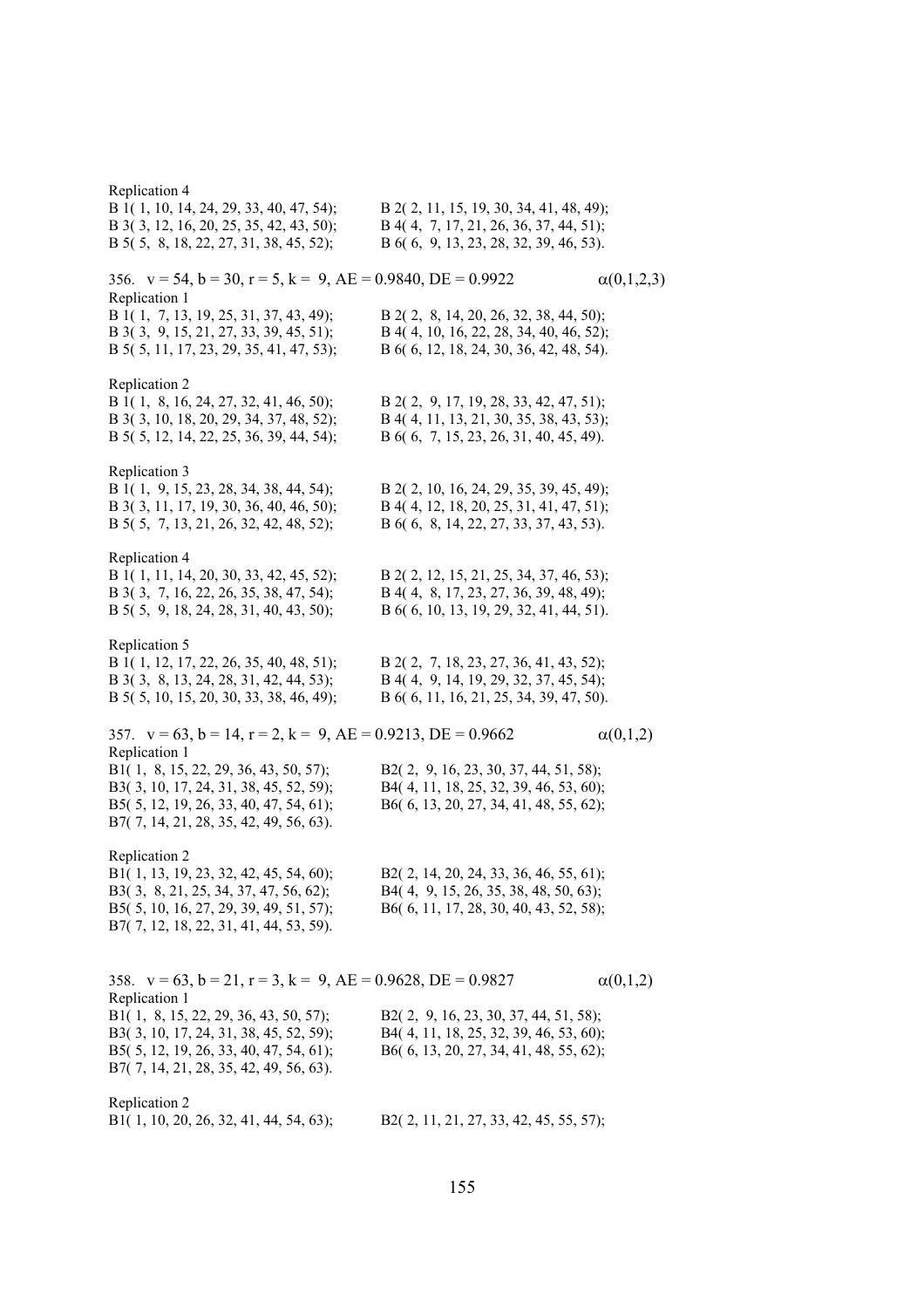| B3(3, 12, 15, 28, 34, 36, 46, 56, 58);<br>B5(5, 14, 17, 23, 29, 38, 48, 51, 60);<br>B7(7, 9, 19, 25, 31, 40, 43, 53, 62).                                                                                                                                                | B4(4, 13, 16, 22, 35, 37, 47, 50, 59);<br>B6(6, 8, 18, 24, 30, 39, 49, 52, 61);                                               |                   |
|--------------------------------------------------------------------------------------------------------------------------------------------------------------------------------------------------------------------------------------------------------------------------|-------------------------------------------------------------------------------------------------------------------------------|-------------------|
| Replication 3<br>B1(1, 13, 17, 25, 30, 42, 45, 56, 61);<br>B3(3, 8, 19, 27, 32, 37, 47, 51, 63);<br>B5(5, 10, 21, 22, 34, 39, 49, 53, 58);<br>B7(7, 12, 16, 24, 29, 41, 44, 55, 60).                                                                                     | B2(2, 14, 18, 26, 31, 36, 46, 50, 62);<br>B4(4, 9, 20, 28, 33, 38, 48, 52, 57);<br>B6(6, 11, 15, 23, 35, 40, 43, 54, 59);     |                   |
| 359. $v = 63$ , $b = 28$ , $r = 4$ , $k = 9$ , $AE = 0.9703$ , $DE = 0.9862$<br>Replication 1<br>B 1(1, 8, 15, 22, 29, 36, 43, 50, 57);<br>B 3(3, 10, 17, 24, 31, 38, 45, 52, 59);<br>B 5(5, 12, 19, 26, 33, 40, 47, 54, 61);<br>B 7(7, 14, 21, 28, 35, 42, 49, 56, 63). | B 2(2, 9, 16, 23, 30, 37, 44, 51, 58);<br>B 4(4, 11, 18, 25, 32, 39, 46, 53, 60);<br>B 6(6, 13, 20, 27, 34, 41, 48, 55, 62);  | $\alpha(0,1,2,3)$ |
| Replication 2<br>B 1(1, 10, 20, 26, 32, 41, 44, 54, 63);<br>B 3(3, 12, 15, 28, 34, 36, 46, 56, 58);<br>B 5(5, 14, 17, 23, 29, 38, 48, 51, 60);<br>B 7(7, 9, 19, 25, 31, 40, 43, 53, 62).                                                                                 | B 2(2, 11, 21, 27, 33, 42, 45, 55, 57);<br>B 4(4, 13, 16, 22, 35, 37, 47, 50, 59);<br>B 6(6, 8, 18, 24, 30, 39, 49, 52, 61);  |                   |
| Replication 3<br>B 1(1, 13, 17, 25, 30, 42, 45, 56, 61);<br>B 3(3, 8, 19, 27, 32, 37, 47, 51, 63);<br>B 5(5, 10, 21, 22, 34, 39, 49, 53, 58);<br>B 7(7, 12, 16, 24, 29, 41, 44, 55, 60).                                                                                 | B 2(2, 14, 18, 26, 31, 36, 46, 50, 62);<br>B 4(4, 9, 20, 28, 33, 38, 48, 52, 57);<br>B 6(6, 11, 15, 23, 35, 40, 43, 54, 59);  |                   |
| Replication 4<br>B 1(1, 9, 18, 24, 33, 39, 49, 55, 60);<br>B 3(3, 11, 20, 26, 35, 41, 44, 50, 62);<br>B 5(5, 13, 15, 28, 30, 36, 46, 52, 57);<br>B 7(7, 8, 17, 23, 32, 38, 48, 54, 59).                                                                                  | B 2(2, 10, 19, 25, 34, 40, 43, 56, 61);<br>B 4(4, 12, 21, 27, 29, 42, 45, 51, 63);<br>B 6(6, 14, 16, 22, 31, 37, 47, 53, 58); |                   |
| 360. $v = 63$ , $b = 35$ , $r = 5$ , $k = 9$ , $AE = 0.9845$ , $DE = 0.9924$<br>Replication 1<br>B 1(1, 8, 15, 22, 29, 36, 43, 50, 57);<br>B 3(3, 10, 17, 24, 31, 38, 45, 52, 59);<br>B 5(5, 12, 19, 26, 33, 40, 47, 54, 61);<br>B 7(7, 14, 21, 28, 35, 42, 49, 56, 63). | B 2(2, 9, 16, 23, 30, 37, 44, 51, 58);<br>B 4(4, 11, 18, 25, 32, 39, 46, 53, 60);<br>B 6(6, 13, 20, 27, 34, 41, 48, 55, 62);  | $\alpha(0,1,2)$   |
| Replication 2<br>B 1(1, 14, 16, 24, 32, 41, 47, 51, 62);<br>B 3(3, 9, 18, 26, 34, 36, 49, 53, 57);<br>B 5(5, 11, 20, 28, 29, 38, 44, 55, 59);<br>B 7(7, 13, 15, 23, 31, 40, 46, 50, 61).                                                                                 | B 2(2, 8, 17, 25, 33, 42, 48, 52, 63);<br>B 4(4, 10, 19, 27, 35, 37, 43, 54, 58);<br>B 6(6, 12, 21, 22, 30, 39, 45, 56, 60);  |                   |
| Replication 3<br>B 1(1, 10, 18, 26, 30, 42, 46, 55, 61);<br>B 3(3, 12, 20, 28, 32, 37, 48, 50, 63);<br>B 5(5, 14, 15, 23, 34, 39, 43, 52, 58);<br>B 7(7, 9, 17, 25, 29, 41, 45, 54, 60).                                                                                 | B 2(2, 11, 19, 27, 31, 36, 47, 56, 62);<br>B 4(4, 13, 21, 22, 33, 38, 49, 51, 57);<br>B 6(6, 8, 16, 24, 35, 40, 44, 53, 59);  |                   |
| Replication 4<br>B 1(1, 13, 17, 28, 31, 39, 48, 53, 58);                                                                                                                                                                                                                 | B 2(2, 14, 18, 22, 32, 40, 49, 54, 59);                                                                                       |                   |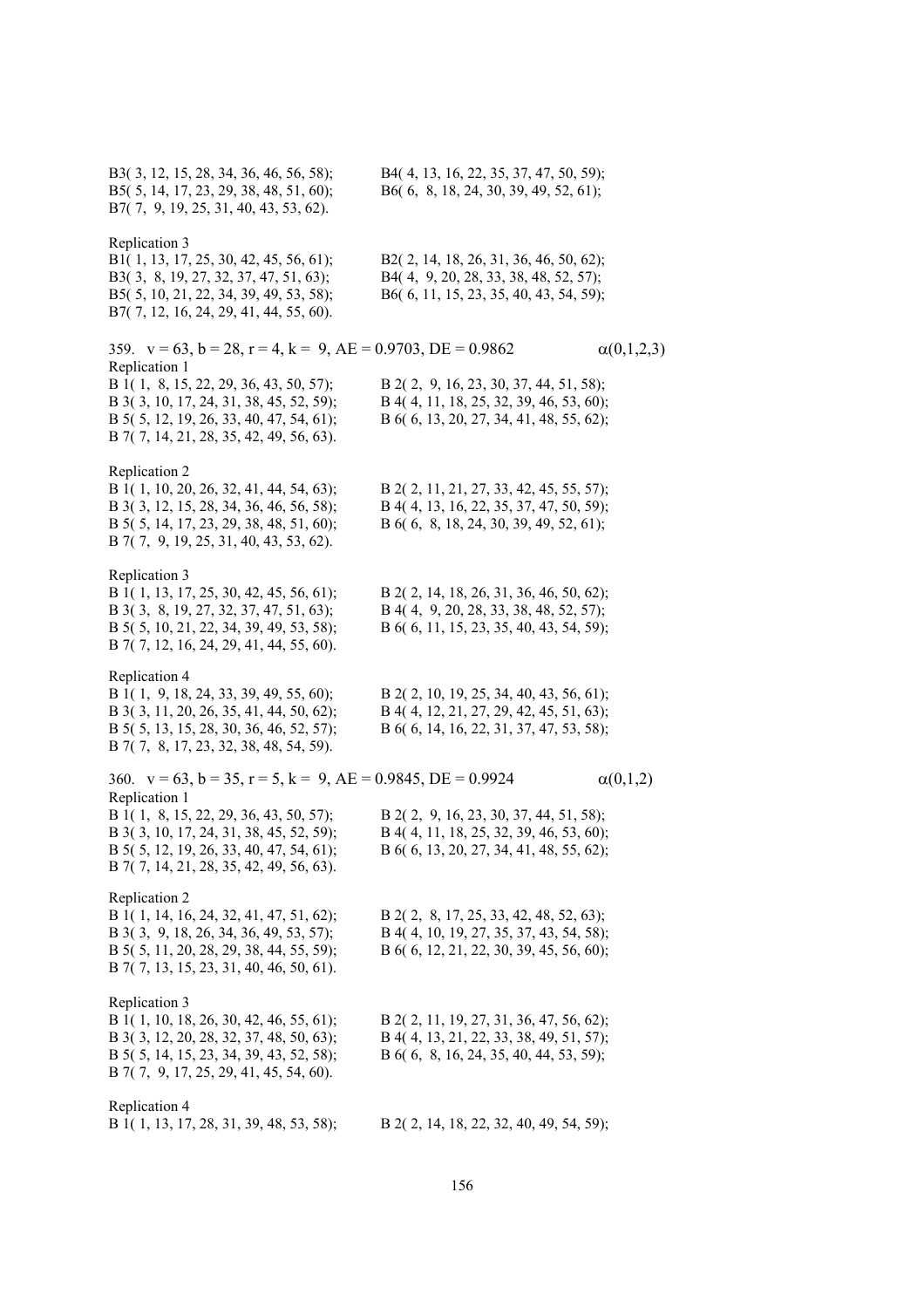B 3( 3, 8, 19, 23, 33, 41, 43, 55, 60); B 4( 4, 9, 20, 24, 34, 42, 44, 56, 61); B 5( 5, 10, 21, 25, 35, 36, 45, 50, 62); B 6( 6, 11, 15, 26, 29, 37, 46, 51, 63); B 7( 7, 12, 16, 27, 30, 38, 47, 52, 57). Replication 5 B 1( 1, 11, 20, 23, 35, 40, 49, 52, 60); B 2( 2, 12, 21, 24, 29, 41, 43, 53, 61); B 3( 3, 13, 15, 25, 30, 42, 44, 54, 62); B 4( 4, 14, 16, 26, 31, 36, 45, 55, 63); B 5( 5, 8, 17, 27, 32, 37, 46, 56, 57); B 6( 6, 9, 18, 28, 33, 38, 47, 50, 58); B 7( 7, 10, 19, 22, 34, 39, 48, 51, 59). 361.  $v = 72$ ,  $b = 16$ ,  $r = 2$ ,  $k = 9$ ,  $AE = 0.9229$ ,  $DE = 0.9665$  (0,1,2) Replication 1 B1( 1, 9, 17, 25, 33, 41, 49, 57, 65); B2( 2, 10, 18, 26, 34, 42, 50, 58, 66); B3( 3, 11, 19, 27, 35, 43, 51, 59, 67); B4( 4, 12, 20, 28, 36, 44, 52, 60, 68); B5( 5, 13, 21, 29, 37, 45, 53, 61, 69); B6( 6, 14, 22, 30, 38, 46, 54, 62, 70); B7( 7, 15, 23, 31, 39, 47, 55, 63, 71); B8( 8, 16, 24, 32, 40, 48, 56, 64, 72). Replication 2 B1( 1, 15, 24, 27, 36, 45, 54, 58, 66); B2( 2, 16, 17, 28, 37, 46, 55, 59, 67); B3( 3, 9, 18, 29, 38, 47, 56, 60, 68); B4( 4, 10, 19, 30, 39, 48, 49, 61, 69); B5( 5, 11, 20, 31, 40, 41, 50, 62, 70); B6( 6, 12, 21, 32, 33, 42, 51, 63, 71); B7( 7, 13, 22, 25, 34, 43, 52, 64, 72); B8( 8, 14, 23, 26, 35, 44, 53, 57, 65). 362.  $v = 72$ ,  $b = 24$ ,  $r = 3$ ,  $k = 9$ ,  $AE = 0.9641$ ,  $DE = 0.9831$   $\alpha(0,1,2)$ Replication 1 B1( 1, 9, 17, 25, 33, 41, 49, 57, 65); B2( 2, 10, 18, 26, 34, 42, 50, 58, 66); B3( 3, 11, 19, 27, 35, 43, 51, 59, 67); B4( 4, 12, 20, 28, 36, 44, 52, 60, 68); B5( 5, 13, 21, 29, 37, 45, 53, 61, 69); B6( 6, 14, 22, 30, 38, 46, 54, 62, 70); B7( 7, 15, 23, 31, 39, 47, 55, 63, 71); B8( 8, 16, 24, 32, 40, 48, 56, 64, 72). Replication 2 B1( 1, 11, 18, 30, 39, 45, 56, 60, 71); B2( 2, 12, 19, 31, 40, 46, 49, 61, 72); B3( 3, 13, 20, 32, 33, 47, 50, 62, 65); B4( 4, 14, 21, 25, 34, 48, 51, 63, 66); B5( 5, 15, 22, 26, 35, 41, 52, 64, 67); B6( 6, 16, 23, 27, 36, 42, 53, 57, 68); B7( 7, 9, 24, 28, 37, 43, 54, 58, 69); B8( 8, 10, 17, 29, 38, 44, 55, 59, 70). Replication 3 B1( 1, 12, 23, 29, 35, 48, 50, 62, 69); B2( 2, 13, 24, 30, 36, 41, 51, 63, 70); B3( 3, 14, 17, 31, 37, 42, 52, 64, 71); B4( 4, 15, 18, 32, 38, 43, 53, 57, 72); B5( 5, 16, 19, 25, 39, 44, 54, 58, 65); B6( 6, 9, 20, 26, 40, 45, 55, 59, 66); B7( 7, 10, 21, 27, 33, 46, 56, 60, 67); B8( 8, 11, 22, 28, 34, 47, 49, 61, 68).

| 363. $v = 72$ , $b = 32$ , $r = 4$ , $k = 9$ , $AE = 0.9750$ , $DE = 0.9881$ |                                          | $\alpha(0,1,2,3)$ |
|------------------------------------------------------------------------------|------------------------------------------|-------------------|
| Replication 1                                                                |                                          |                   |
| B 1(1, 9, 17, 25, 33, 41, 49, 57, 65);                                       | B 2(2, 10, 18, 26, 34, 42, 50, 58, 66);  |                   |
| B 3(3, 11, 19, 27, 35, 43, 51, 59, 67);                                      | B 4(4, 12, 20, 28, 36, 44, 52, 60, 68);  |                   |
| B 5(5, 13, 21, 29, 37, 45, 53, 61, 69);                                      | B 6( 6, 14, 22, 30, 38, 46, 54, 62, 70); |                   |
| B 7(7, 15, 23, 31, 39, 47, 55, 63, 71);                                      | B 8(8, 16, 24, 32, 40, 48, 56, 64, 72).  |                   |
| Replication 2<br><b>D</b> 1/1 11 10 00 00 15 56 60 51)                       | D 3/3 13 10 31 10 16 10 61 53)           |                   |

B 1( 1, 11, 18, 30, 39, 45, 56, 60, 71); B 2( 2, 12, 19, 31, 40, 46, 49, 61, 72);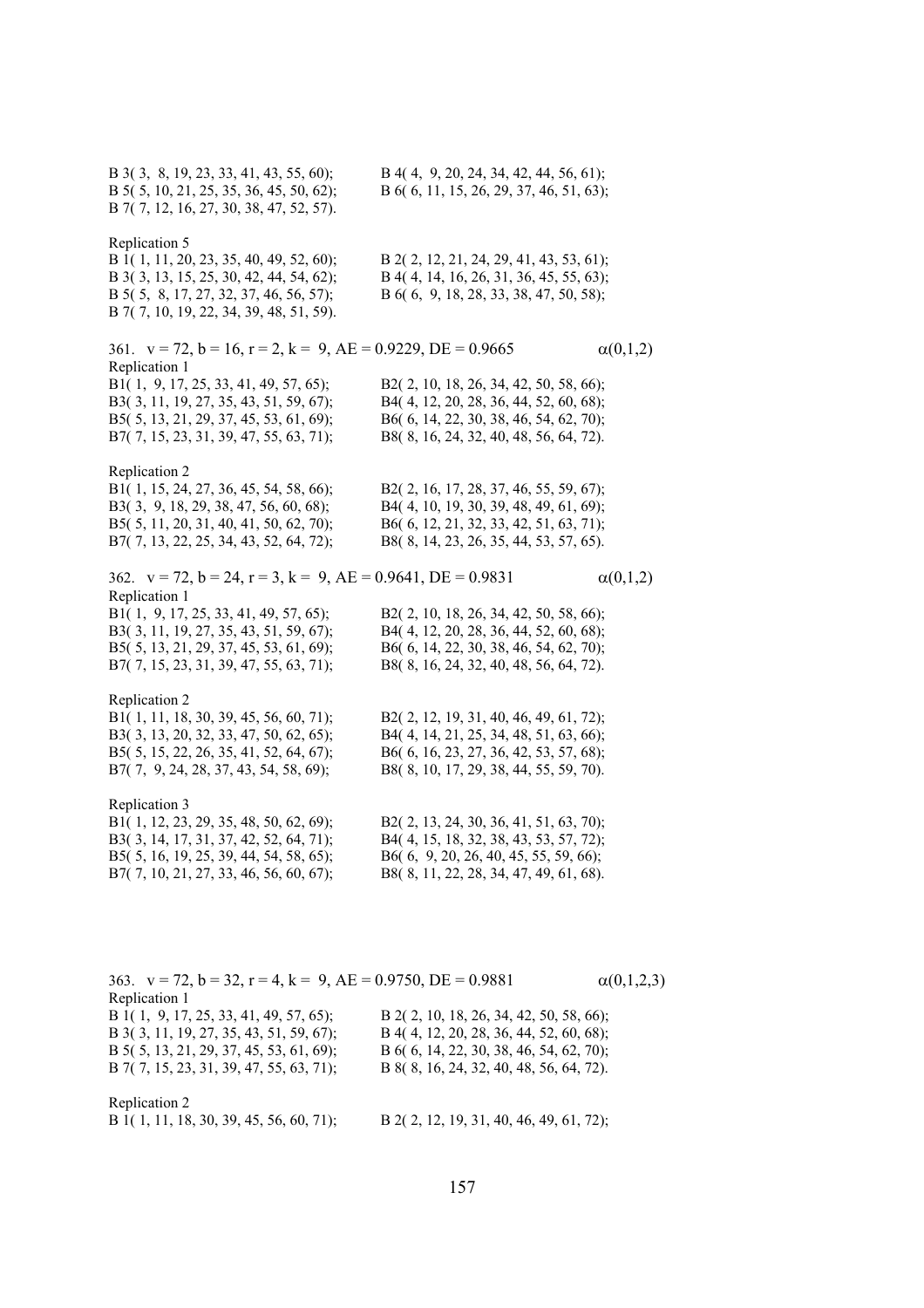| B 3(3, 13, 20, 32, 33, 47, 50, 62, 65);<br>B 5(5, 15, 22, 26, 35, 41, 52, 64, 67);<br>B 7(7, 9, 24, 28, 37, 43, 54, 58, 69);                                                                                                                                                                                    | B 4(4, 14, 21, 25, 34, 48, 51, 63, 66);<br>B 6(6, 16, 23, 27, 36, 42, 53, 57, 68);<br>B 8(8, 10, 17, 29, 38, 44, 55, 59, 70).                                                                                  |
|-----------------------------------------------------------------------------------------------------------------------------------------------------------------------------------------------------------------------------------------------------------------------------------------------------------------|----------------------------------------------------------------------------------------------------------------------------------------------------------------------------------------------------------------|
| Replication 3<br>B 1(1, 12, 23, 29, 35, 48, 50, 62, 69);<br>B 3(3, 14, 17, 31, 37, 42, 52, 64, 71);<br>B 5(5, 16, 19, 25, 39, 44, 54, 58, 65);<br>B 7(7, 10, 21, 27, 33, 46, 56, 60, 67);                                                                                                                       | B 2(2, 13, 24, 30, 36, 41, 51, 63, 70);<br>B 4(4, 15, 18, 32, 38, 43, 53, 57, 72);<br>B 6(6, 9, 20, 26, 40, 45, 55, 59, 66);<br>B 8(8, 11, 22, 28, 34, 47, 49, 61, 68).                                        |
| Replication 4<br>B 1(1, 14, 19, 28, 34, 46, 53, 64, 66);<br>B 3(3, 16, 21, 30, 36, 48, 55, 58, 68);<br>B 5(5, 10, 23, 32, 38, 42, 49, 60, 70);<br>B 7(7, 12, 17, 26, 40, 44, 51, 62, 72);                                                                                                                       | B 2(2, 15, 20, 29, 35, 47, 54, 57, 67);<br>B 4(4, 9, 22, 31, 37, 41, 56, 59, 69);<br>B 6(6, 11, 24, 25, 39, 43, 50, 61, 71);<br>B 8(8, 13, 18, 27, 33, 45, 52, 63, 65).                                        |
| 364. $v = 72$ , $b = 40$ , $r = 5$ , $k = 9$ , $AE = 0.9804$ , $DE = 0.9906$<br>Replication 1<br>B 1(1, 9, 17, 25, 33, 41, 49, 57, 65);<br>B 3(3, 11, 19, 27, 35, 43, 51, 59, 67);<br>B 5(5, 13, 21, 29, 37, 45, 53, 61, 69);<br>B 7(7, 15, 23, 31, 39, 47, 55, 63, 71);                                        | $\alpha(0,1,2,3)$<br>B 2(2, 10, 18, 26, 34, 42, 50, 58, 66);<br>B 4(4, 12, 20, 28, 36, 44, 52, 60, 68);<br>B 6(6, 14, 22, 30, 38, 46, 54, 62, 70);<br>B 8(8, 16, 24, 32, 40, 48, 56, 64, 72).                  |
| Replication 2<br>B 1(1, 11, 18, 30, 39, 45, 56, 60, 71);<br>B 3(3, 13, 20, 32, 33, 47, 50, 62, 65);<br>B 5(5, 15, 22, 26, 35, 41, 52, 64, 67);<br>B 7(7, 9, 24, 28, 37, 43, 54, 58, 69);                                                                                                                        | B 2(2, 12, 19, 31, 40, 46, 49, 61, 72);<br>B 4(4, 14, 21, 25, 34, 48, 51, 63, 66);<br>B 6(6, 16, 23, 27, 36, 42, 53, 57, 68);<br>B 8(8, 10, 17, 29, 38, 44, 55, 59, 70).                                       |
| Replication 3<br>B 1(1, 12, 23, 29, 35, 48, 50, 62, 69);<br>B 3(3, 14, 17, 31, 37, 42, 52, 64, 71);<br>B 5(5, 16, 19, 25, 39, 44, 54, 58, 65);<br>B 7(7, 10, 21, 27, 33, 46, 56, 60, 67);                                                                                                                       | B 2(2, 13, 24, 30, 36, 41, 51, 63, 70);<br>B 4(4, 15, 18, 32, 38, 43, 53, 57, 72);<br>B 6(6, 9, 20, 26, 40, 45, 55, 59, 66);<br>B 8(8, 11, 22, 28, 34, 47, 49, 61, 68).                                        |
| Replication 4<br>B 1(1, 14, 19, 28, 34, 46, 53, 64, 66);<br>B 3(3, 16, 21, 30, 36, 48, 55, 58, 68);<br>B 5(5, 10, 23, 32, 38, 42, 49, 60, 70);<br>B 7(7, 12, 17, 26, 40, 44, 51, 62, 72);                                                                                                                       | B 2(2, 15, 20, 29, 35, 47, 54, 57, 67);<br>B 4(4, 9, 22, 31, 37, 41, 56, 59, 69);<br>B 6(6, 11, 24, 25, 39, 43, 50, 61, 71);<br>B 8(8, 13, 18, 27, 33, 45, 52, 63, 65).                                        |
| Replication 5<br>B 1(1, 13, 24, 31, 36, 43, 53, 58, 67);<br>B 3(3, 15, 18, 25, 38, 45, 55, 60, 69);<br>B 5(5, 9, 20, 27, 40, 47, 49, 62, 71);<br>B 7(7, 11, 22, 29, 34, 41, 51, 64, 65);                                                                                                                        | B 2(2, 14, 17, 32, 37, 44, 54, 59, 68);<br>B 4(4, 16, 19, 26, 39, 46, 56, 61, 70);<br>B 6(6, 10, 21, 28, 33, 48, 50, 63, 72);<br>B 8(8, 12, 23, 30, 35, 42, 52, 57, 66).                                       |
| 365. $v = 81$ , $b = 18$ , $r = 2$ , $k = 9$ , $AE = 0.9259$ , $DE = 0.9673$<br>Replication 1<br>B1(1, 10, 19, 28, 37, 46, 55, 64, 73);<br>B3(3, 12, 21, 30, 39, 48, 57, 66, 75);<br>B5(5, 14, 23, 32, 41, 50, 59, 68, 77);<br>B7(7, 16, 25, 34, 43, 52, 61, 70, 79);<br>B9(9, 18, 27, 36, 45, 54, 63, 72, 81). | $\alpha(0,1)$ ;, LS119, square-Lattice<br>B2(2, 11, 20, 29, 38, 47, 56, 65, 74);<br>B4(4, 13, 22, 31, 40, 49, 58, 67, 76);<br>B6(6, 15, 24, 33, 42, 51, 60, 69, 78);<br>B8(8, 17, 26, 35, 44, 53, 62, 71, 80); |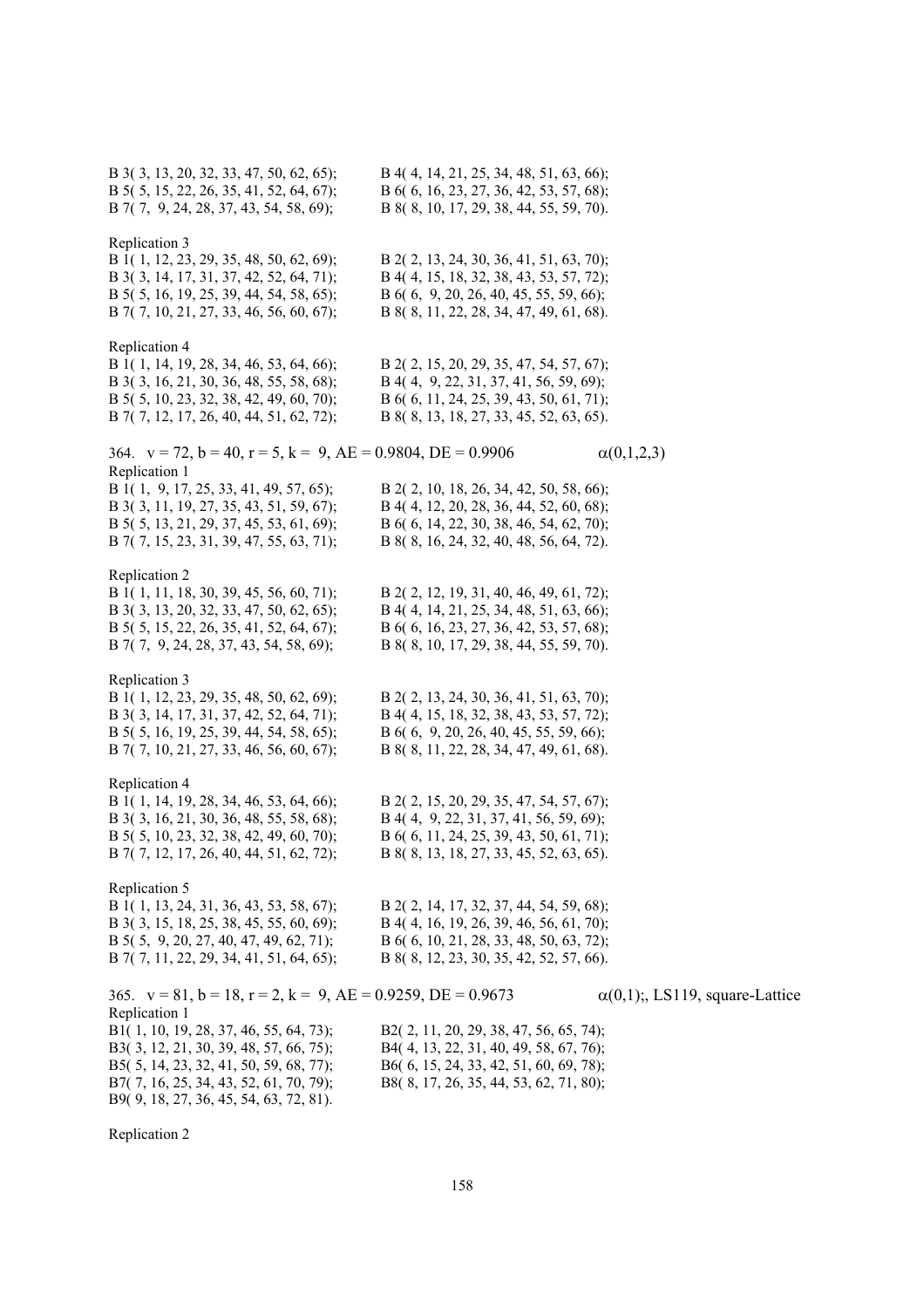B1( 1, 13, 27, 34, 41, 48, 56, 71, 78); B2( 2, 14, 19, 35, 42, 49, 57, 72, 79); B3( 3, 15, 20, 36, 43, 50, 58, 64, 80); B4( 4, 16, 21, 28, 44, 51, 59, 65, 81); B5( 5, 17, 22, 29, 45, 52, 60, 66, 73); B6( 6, 18, 23, 30, 37, 53, 61, 67, 74); B7( 7, 10, 24, 31, 38, 54, 62, 68, 75); B8( 8, 11, 25, 32, 39, 46, 63, 69, 76); B9( 9, 12, 26, 33, 40, 47, 55, 70, 77). 366.  $v = 81$ ,  $b = 27$ ,  $r = 3$ ,  $k = 9$ ,  $AE = 0.9662$ ,  $DE = 0.9839$   $\alpha(0,1)$ ;, Square-Lattice, LS120 Replication 1 B 1( 1, 10, 19, 28, 37, 46, 55, 64, 73); B 2( 2, 11, 20, 29, 38, 47, 56, 65, 74); B 3( 3, 12, 21, 30, 39, 48, 57, 66, 75); B 4( 4, 13, 22, 31, 40, 49, 58, 67, 76); B 5( 5, 14, 23, 32, 41, 50, 59, 68, 77); B 6( 6, 15, 24, 33, 42, 51, 60, 69, 78); B 7( 7, 16, 25, 34, 43, 52, 61, 70, 79); B 8( 8, 17, 26, 35, 44, 53, 62, 71, 80); B 9( 9, 18, 27, 36, 45, 54, 63, 72, 81). Replication 2 B 1( 1, 15, 21, 31, 45, 50, 56, 70, 80); B 2( 2, 16, 22, 32, 37, 51, 57, 71, 81); B 3( 3, 17, 23, 33, 38, 52, 58, 72, 73); B 4( 4, 18, 24, 34, 39, 53, 59, 64, 74); B 5( 5, 10, 25, 35, 40, 54, 60, 65, 75); B 6( 6, 11, 26, 36, 41, 46, 61, 66, 76); B 7( 7, 12, 27, 28, 42, 47, 62, 67, 77); B 8( 8, 13, 19, 29, 43, 48, 63, 68, 78); B 9( 9, 14, 20, 30, 44, 49, 55, 69, 79). Replication 3 B 1( 1, 12, 25, 36, 44, 51, 58, 68, 74); B 2( 2, 13, 26, 28, 45, 52, 59, 69, 75); B 3( 3, 14, 27, 29, 37, 53, 60, 70, 76); B 4( 4, 15, 19, 30, 38, 54, 61, 71, 77); B 5( 5, 16, 20, 31, 39, 46, 62, 72, 78); B 6( 6, 17, 21, 32, 40, 47, 63, 64, 79); B 7( 7, 18, 22, 33, 41, 48, 55, 65, 80); B 8( 8, 10, 23, 34, 42, 49, 56, 66, 81); B 9( 9, 11, 24, 35, 43, 50, 57, 67, 73). 367.  $v = 81$ ,  $b = 36$ ,  $r = 4$ ,  $k = 9$ ,  $AE = 0.9790$ ,  $DE = 0.9897$   $\alpha(0.1,2)$ \*\*\* Replication 1 B 1( 1, 10, 19, 28, 37, 46, 55, 64, 73); B 2( 2, 11, 20, 29, 38, 47, 56, 65, 74); B 3( 3, 12, 21, 30, 39, 48, 57, 66, 75); B 4( 4, 13, 22, 31, 40, 49, 58, 67, 76); B 5( 5, 14, 23, 32, 41, 50, 59, 68, 77); B 6( 6, 15, 24, 33, 42, 51, 60, 69, 78); B 7( 7, 16, 25, 34, 43, 52, 61, 70, 79); B 8( 8, 17, 26, 35, 44, 53, 62, 71, 80); B 9( 9, 18, 27, 36, 45, 54, 63, 72, 81). Replication 2 B 1( 1, 15, 23, 31, 44, 52, 57, 65, 81); B 2( 2, 16, 24, 32, 45, 53, 58, 66, 73); B 3( 3, 17, 25, 33, 37, 54, 59, 67, 74); B 4( 4, 18, 26, 34, 38, 46, 60, 68, 75); B 5( 5, 10, 27, 35, 39, 47, 61, 69, 76); B 6( 6, 11, 19, 36, 40, 48, 62, 70, 77); B 7( 7, 12, 20, 28, 41, 49, 63, 71, 78); B 8( 8, 13, 21, 29, 42, 50, 55, 72, 79); B 9( 9, 14, 22, 30, 43, 51, 56, 64, 80). Replication 3 B 1( 1, 14, 24, 35, 38, 49, 63, 66, 79); B 2( 2, 15, 25, 36, 39, 50, 55, 67, 80); B 3( 3, 16, 26, 28, 40, 51, 56, 68, 81); B 4( 4, 17, 27, 29, 41, 52, 57, 69, 73); B 5( 5, 18, 19, 30, 42, 53, 58, 70, 74); B 6( 6, 10, 20, 31, 43, 54, 59, 71, 75); B 7( 7, 11, 21, 32, 44, 46, 60, 72, 76); B 8( 8, 12, 22, 33, 45, 47, 61, 64, 77); B 9( 9, 13, 23, 34, 37, 48, 62, 65, 78). Replication 4 B 1( 1, 17, 21, 36, 43, 47, 58, 68, 78); B 2( 2, 18, 22, 28, 44, 48, 59, 69, 79); B 3( 3, 10, 23, 29, 45, 49, 60, 70, 80); B 4( 4, 11, 24, 30, 37, 50, 61, 71, 81);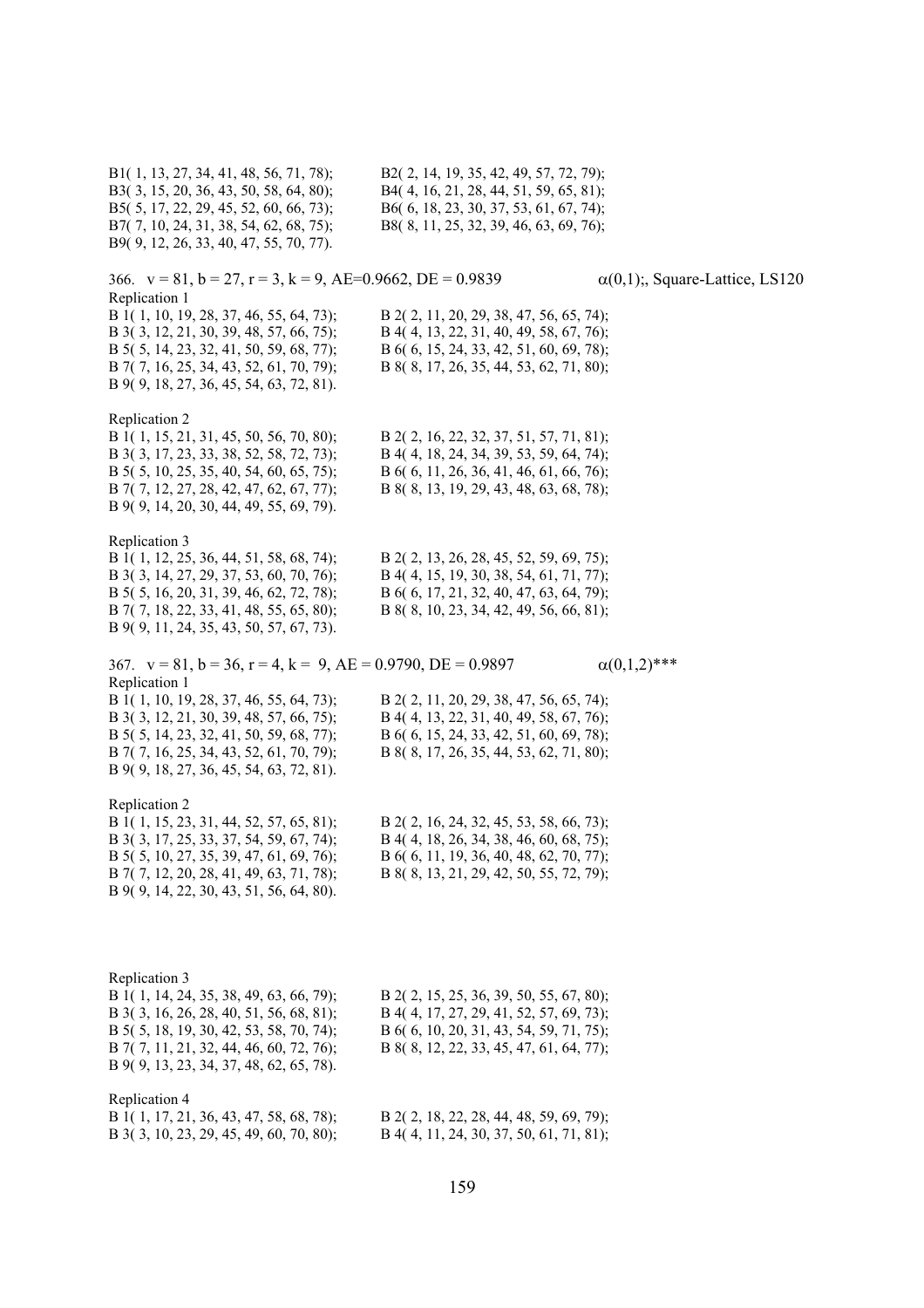B 5( 5, 12, 25, 31, 38, 51, 62, 72, 73); B 6( 6, 13, 26, 32, 39, 52, 63, 64, 74); B 7( 7, 14, 27, 33, 40, 53, 55, 65, 75); B 8( 8, 15, 19, 34, 41, 54, 56, 66, 76); B 9( 9, 16, 20, 35, 42, 46, 57, 67, 77). 368.  $v = 81$ ,  $b = 45$ ,  $r = 5$ ,  $k = 9$ ,  $AE = 0.9756$ ,  $DE = 0.9886$  (0,1,2,3) Replication 1 B 1( 1, 10, 19, 28, 37, 46, 55, 64, 73); B 2( 2, 11, 20, 29, 38, 47, 56, 65, 74); B 3( 3, 12, 21, 30, 39, 48, 57, 66, 75); B 4( 4, 13, 22, 31, 40, 49, 58, 67, 76); B 5( 5, 14, 23, 32, 41, 50, 59, 68, 77); B 6( 6, 15, 24, 33, 42, 51, 60, 69, 78); B 7( 7, 16, 25, 34, 43, 52, 61, 70, 79); B 8( 8, 17, 26, 35, 44, 53, 62, 71, 80); B 9( 9, 18, 27, 36, 45, 54, 63, 72, 81). Replication 2 B 1( 1, 13, 27, 34, 41, 48, 56, 71, 78); B 2( 2, 14, 19, 35, 42, 49, 57, 72, 79); B 3( 3, 15, 20, 36, 43, 50, 58, 64, 80); B 4( 4, 16, 21, 28, 44, 51, 59, 65, 81); B 5( 5, 17, 22, 29, 45, 52, 60, 66, 73); B 6( 6, 18, 23, 30, 37, 53, 61, 67, 74); B 7( 7, 10, 24, 31, 38, 54, 62, 68, 75); B 8( 8, 11, 25, 32, 39, 46, 63, 69, 76); B 9( 9, 12, 26, 33, 40, 47, 55, 70, 77). Replication 3 B 1( 1, 11, 22, 33, 44, 54, 59, 70, 75); B 2( 2, 12, 23, 34, 45, 46, 60, 71, 76); B 3( 3, 13, 24, 35, 37, 47, 61, 72, 77); B 4( 4, 14, 25, 36, 38, 48, 62, 64, 78); B 5( 5, 15, 26, 28, 39, 49, 63, 65, 79); B 6( 6, 16, 27, 29, 40, 50, 55, 66, 80); B 7( 7, 17, 19, 30, 41, 51, 56, 67, 81); B 8( 8, 18, 20, 31, 42, 52, 57, 68, 73); B 9( 9, 10, 21, 32, 43, 53, 58, 69, 74). Replication 4 B 1( 1, 12, 26, 32, 38, 52, 63, 68, 76); B 2( 2, 13, 27, 33, 39, 53, 55, 69, 77); B 3( 3, 14, 19, 34, 40, 54, 56, 70, 78); B 4( 4, 15, 20, 35, 41, 46, 57, 71, 79); B 5( 5, 16, 21, 36, 42, 47, 58, 72, 80); B 6( 6, 17, 22, 28, 43, 48, 59, 64, 81); B 7( 7, 18, 23, 29, 44, 49, 60, 65, 73); B 8( 8, 10, 24, 30, 45, 50, 61, 66, 74); B 9( 9, 11, 25, 31, 37, 51, 62, 67, 75). Replication 5 B 1( 1, 14, 25, 36, 42, 49, 57, 65, 80); B 2( 2, 15, 26, 28, 43, 50, 58, 66, 81); B 3( 3, 16, 27, 29, 44, 51, 59, 67, 73); B 4( 4, 17, 19, 30, 45, 52, 60, 68, 74); B 5( 5, 18, 20, 31, 37, 53, 61, 69, 75); B 6( 6, 10, 21, 32, 38, 54, 62, 70, 76); B 7( 7, 11, 22, 33, 39, 46, 63, 71, 77); B 8( 8, 12, 23, 34, 40, 47, 55, 72, 78); B 9( 9, 13, 24, 35, 41, 48, 56, 64, 79). 369.  $v = 90$ ,  $b = 20$ ,  $r = 2$ ,  $k = 9$ ,  $AE = 0.9215$ ,  $DE = 0.9658$  (0,1) Replication 1 B1( 1, 11, 21, 31, 41, 51, 61, 71, 81); B2( 2, 12, 22, 32, 42, 52, 62, 72, 82); B3( 3, 13, 23, 33, 43, 53, 63, 73, 83); B4( 4, 14, 24, 34, 44, 54, 64, 74, 84); B5( 5, 15, 25, 35, 45, 55, 65, 75, 85); B6( 6, 16, 26, 36, 46, 56, 66, 76, 86); B7( 7, 17, 27, 37, 47, 57, 67, 77, 87); B8( 8, 18, 28, 38, 48, 58, 68, 78, 88); B9( 9, 19, 29, 39, 49, 59, 69, 79, 89); B10(10, 20, 30, 40, 50, 60, 70, 80, 90). Replication 2 B1( 1, 18, 29, 37, 42, 55, 66, 80, 84); B2( 2, 19, 30, 38, 43, 56, 67, 71, 85); B3( 3, 20, 21, 39, 44, 57, 68, 72, 86); B4( 4, 11, 22, 40, 45, 58, 69, 73, 87); B5( 5, 12, 23, 31, 46, 59, 70, 74, 88); B6( 6, 13, 24, 32, 47, 60, 61, 75, 89); B7( 7, 14, 25, 33, 48, 51, 62, 76, 90); B8( 8, 15, 26, 34, 49, 52, 63, 77, 81); B9( 9, 16, 27, 35, 50, 53, 64, 78, 82); B10(10, 17, 28, 36, 41, 54, 65, 79, 83). 370.  $v = 90$ ,  $b = 30$ ,  $r = 3$ ,  $k = 9$ ,  $AE = 0.9618$ ,  $DE = 0.9821$   $\alpha(0,1,2)$ Replication 1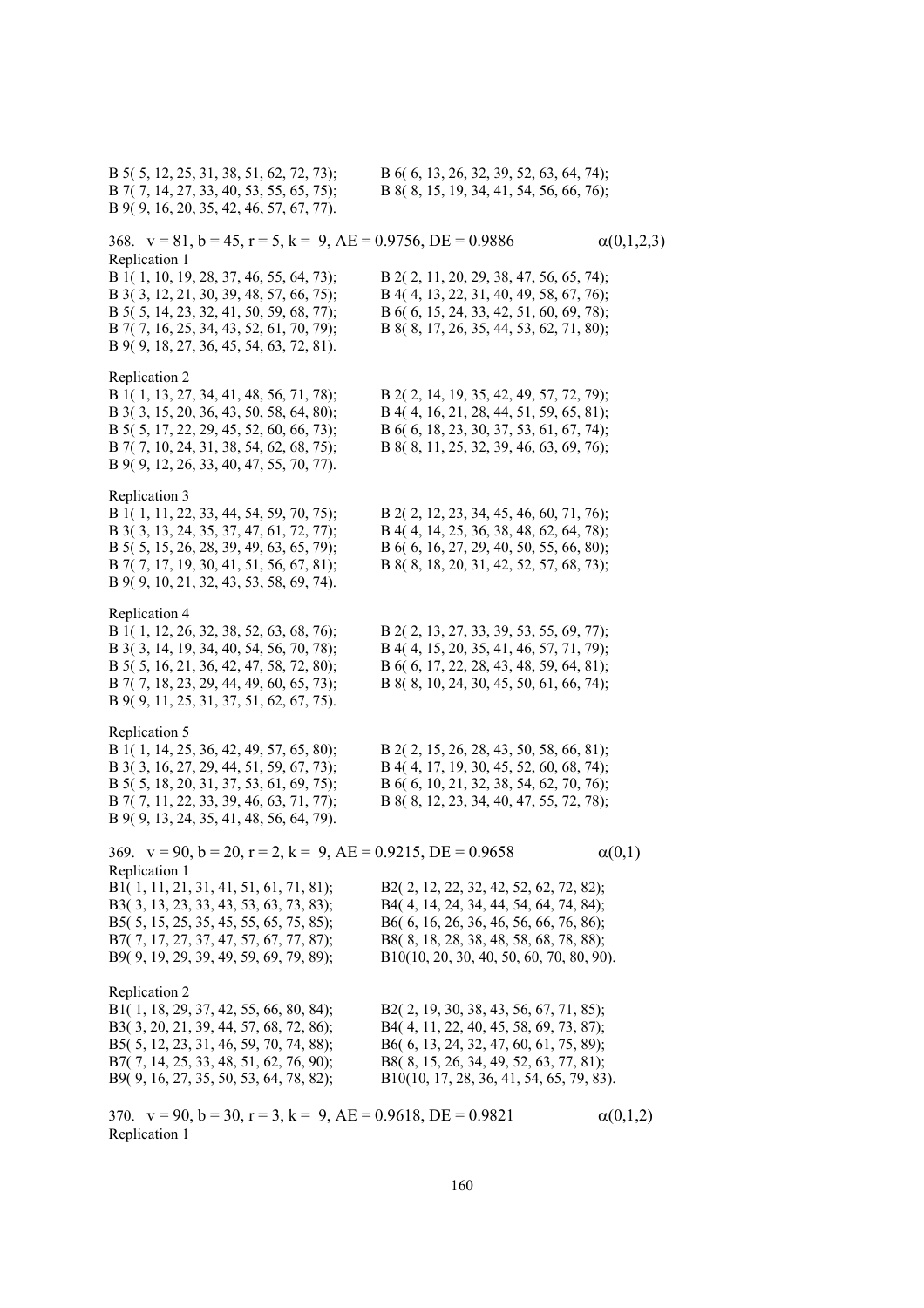B 1( 1, 11, 21, 31, 41, 51, 61, 71, 81); B 2( 2, 12, 22, 32, 42, 52, 62, 72, 82); B 3( 3, 13, 23, 33, 43, 53, 63, 73, 83); B 4( 4, 14, 24, 34, 44, 54, 64, 74, 84); B 5( 5, 15, 25, 35, 45, 55, 65, 75, 85); B 6( 6, 16, 26, 36, 46, 56, 66, 76, 86); B 7( 7, 17, 27, 37, 47, 57, 67, 77, 87); B 8( 8, 18, 28, 38, 48, 58, 68, 78, 88); B 9( 9, 19, 29, 39, 49, 59, 69, 79, 89); B10(10, 20, 30, 40, 50, 60, 70, 80, 90); Replication 2 B 1( 1, 18, 29, 37, 46, 55, 62, 77, 90); B 2( 2, 19, 30, 38, 47, 56, 63, 78, 81); B 3( 3, 20, 21, 39, 48, 57, 64, 79, 82); B 4( 4, 11, 22, 40, 49, 58, 65, 80, 83); B 5( 5, 12, 23, 31, 50, 59, 66, 71, 84); B 6( 6, 13, 24, 32, 41, 60, 67, 72, 85); B 7( 7, 14, 25, 33, 42, 51, 68, 73, 86); B 8( 8, 15, 26, 34, 43, 52, 69, 74, 87); B 9( 9, 16, 27, 35, 44, 53, 70, 75, 88); B10(10, 17, 28, 36, 45, 54, 61, 76, 89); Replication 3 B 1( 1, 13, 26, 35, 47, 54, 68, 80, 82); B 2( 2, 14, 27, 36, 48, 55, 69, 71, 83); B 3( 3, 15, 28, 37, 49, 56, 70, 72, 84); B 4( 4, 16, 29, 38, 50, 57, 61, 73, 85); B 5( 5, 17, 30, 39, 41, 58, 62, 74, 86); B 6( 6, 18, 21, 40, 42, 59, 63, 75, 87); B 7( 7, 19, 22, 31, 43, 60, 64, 76, 88); B 8( 8, 20, 23, 32, 44, 51, 65, 77, 89); B 9( 9, 11, 24, 33, 45, 52, 66, 78, 90); B10(10, 12, 25, 34, 46, 53, 67, 79, 81); 371.  $v = 90$ ,  $b = 40$ ,  $r = 4$ ,  $k = 9$ ,  $AE = 0.9707$ ,  $DE = 0.9862$  (0,1,2,3) Replication 1 B 1( 1, 11, 21, 31, 41, 51, 61, 71, 81); B 2( 2, 12, 22, 32, 42, 52, 62, 72, 82); B 3( 3, 13, 23, 33, 43, 53, 63, 73, 83);<br>B 4( 4, 14, 24, 34, 44, 54, 64, 74, 84);<br>B 5( 5, 15, 25, 35, 45, 55, 65, 75, 85);<br>B 6( 6, 16, 26, 36, 46, 56, 66, 76, 86); B 6( 6, 16, 26, 36, 46, 56, 66, 76, 86); B 7( 7, 17, 27, 37, 47, 57, 67, 77, 87); B 8( 8, 18, 28, 38, 48, 58, 68, 78, 88); B 9( 9, 19, 29, 39, 49, 59, 69, 79, 89); B10(10, 20, 30, 40, 50, 60, 70, 80, 90). Replication 2 B 1( 1, 18, 29, 37, 42, 55, 66, 80, 84); B 2( 2, 19, 30, 38, 43, 56, 67, 71, 85); B 3( 3, 20, 21, 39, 44, 57, 68, 72, 86); B 4( 4, 11, 22, 40, 45, 58, 69, 73, 87); B 5( 5, 12, 23, 31, 46, 59, 70, 74, 88); B 6( 6, 13, 24, 32, 47, 60, 61, 75, 89); B 7( 7, 14, 25, 33, 48, 51, 62, 76, 90); B 8( 8, 15, 26, 34, 49, 52, 63, 77, 81); B 9( 9, 16, 27, 35, 50, 53, 64, 78, 82); B10(10, 17, 28, 36, 41, 54, 65, 79, 83). Replication 3 B 1( 1, 12, 23, 40, 45, 56, 67, 78, 89); B 2( 2, 13, 24, 31, 46, 57, 68, 79, 90); B 3( 3, 14, 25, 32, 47, 58, 69, 80, 81); B 4( 4, 15, 26, 33, 48, 59, 70, 71, 82); B 5( 5, 16, 27, 34, 49, 60, 61, 72, 83); B 6( 6, 17, 28, 35, 50, 51, 62, 73, 84); B 7( 7, 18, 29, 36, 41, 52, 63, 74, 85); B 8( 8, 19, 30, 37, 42, 53, 64, 75, 86); B 9( 9, 20, 21, 38, 43, 54, 65, 76, 87); B10(10, 11, 22, 39, 44, 55, 66, 77, 88). Replication 4 B 1( 1, 13, 24, 36, 48, 59, 70, 77, 86); B 2( 2, 14, 25, 37, 49, 60, 61, 78, 87); B 3( 3, 15, 26, 38, 50, 51, 62, 79, 88); B 4( 4, 16, 27, 39, 41, 52, 63, 80, 89); B 5( 5, 17, 28, 40, 42, 53, 64, 71, 90); B 6( 6, 18, 29, 31, 43, 54, 65, 72, 81); B 7( 7, 19, 30, 32, 44, 55, 66, 73, 82); B 8( 8, 20, 21, 33, 45, 56, 67, 74, 83); B 9( 9, 11, 22, 34, 46, 57, 68, 75, 84); B10(10, 12, 23, 35, 47, 58, 69, 76, 85). 372.  $v = 90$ ,  $b = 50$ ,  $r = 5$ ,  $k = 9$ ,  $AE = 0.9780$ ,  $DE = 0.9895$  (0,1,2,3,4) Replication 1

B 1( 1, 11, 21, 31, 41, 51, 61, 71, 81); B 2( 2, 12, 22, 32, 42, 52, 62, 72, 82);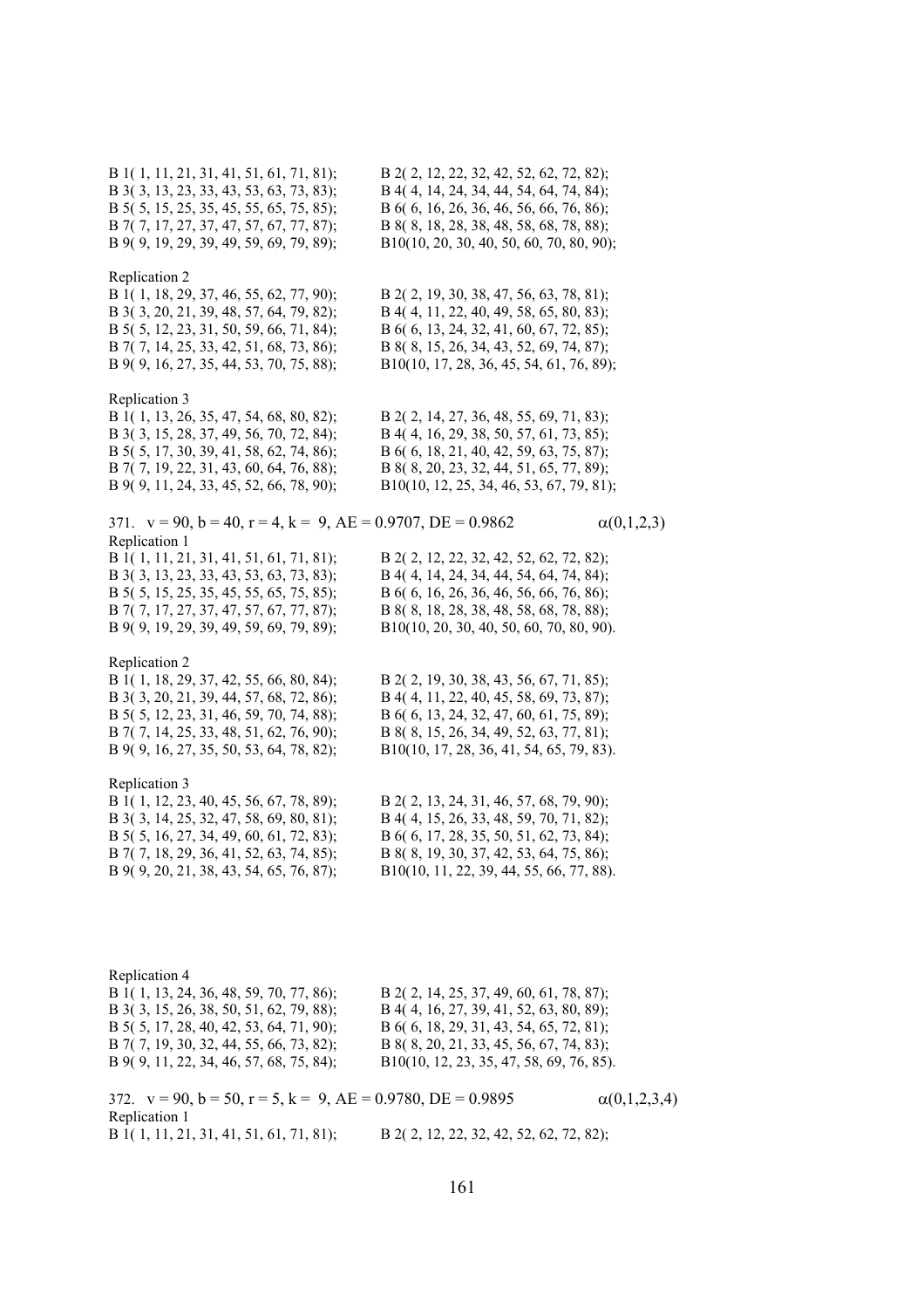B 3( 3, 13, 23, 33, 43, 53, 63, 73, 83); B 4( 4, 14, 24, 34, 44, 54, 64, 74, 84); B 5( 5, 15, 25, 35, 45, 55, 65, 75, 85); B 6( 6, 16, 26, 36, 46, 56, 66, 76, 86); B 7( 7, 17, 27, 37, 47, 57, 67, 77, 87); B 8( 8, 18, 28, 38, 48, 58, 68, 78, 88); B 9( 9, 19, 29, 39, 49, 59, 69, 79, 89); B10(10, 20, 30, 40, 50, 60, 70, 80, 90). Replication 2 B 1( 1, 18, 29, 37, 42, 55, 66, 80, 84); B 2( 2, 19, 30, 38, 43, 56, 67, 71, 85); B 3( 3, 20, 21, 39, 44, 57, 68, 72, 86); B 4( 4, 11, 22, 40, 45, 58, 69, 73, 87); B 5( 5, 12, 23, 31, 46, 59, 70, 74, 88); B 6( 6, 13, 24, 32, 47, 60, 61, 75, 89); B 7( 7, 14, 25, 33, 48, 51, 62, 76, 90); B 8( 8, 15, 26, 34, 49, 52, 63, 77, 81); B 9( 9, 16, 27, 35, 50, 53, 64, 78, 82); B10(10, 17, 28, 36, 41, 54, 65, 79, 83). Replication 3 B 1( 1, 12, 23, 40, 45, 56, 67, 78, 89); B 2( 2, 13, 24, 31, 46, 57, 68, 79, 90); B 3( 3, 14, 25, 32, 47, 58, 69, 80, 81); B 4( 4, 15, 26, 33, 48, 59, 70, 71, 82); B 5( 5, 16, 27, 34, 49, 60, 61, 72, 83); B 6( 6, 17, 28, 35, 50, 51, 62, 73, 84); B 7( 7, 18, 29, 36, 41, 52, 63, 74, 85); B 8( 8, 19, 30, 37, 42, 53, 64, 75, 86); B 9( 9, 20, 21, 38, 43, 54, 65, 76, 87); B10(10, 11, 22, 39, 44, 55, 66, 77, 88). Replication 4 B 1( 1, 13, 24, 36, 48, 59, 70, 77, 86); B 2( 2, 14, 25, 37, 49, 60, 61, 78, 87); B 3( 3, 15, 26, 38, 50, 51, 62, 79, 88); B 4( 4, 16, 27, 39, 41, 52, 63, 80, 89); B 5( 5, 17, 28, 40, 42, 53, 64, 71, 90); B 6( 6, 18, 29, 31, 43, 54, 65, 72, 81); B 7( 7, 19, 30, 32, 44, 55, 66, 73, 82); B 8( 8, 20, 21, 33, 45, 56, 67, 74, 83); B 9( 9, 11, 22, 34, 46, 57, 68, 75, 84); B10(10, 12, 23, 35, 47, 58, 69, 76, 85). Replication 5 B 1( 1, 14, 26, 37, 43, 58, 69, 75, 82); B 2( 2, 15, 27, 38, 44, 59, 70, 76, 83); B 3( 3, 16, 28, 39, 45, 60, 61, 77, 84); B 4( 4, 17, 29, 40, 46, 51, 62, 78, 85); B 5( 5, 18, 30, 31, 47, 52, 63, 79, 86); B 6( 6, 19, 21, 32, 48, 53, 64, 80, 87); B 7( 7, 20, 22, 33, 49, 54, 65, 71, 88); B 8( 8, 11, 23, 34, 50, 55, 66, 72, 89); B 9( 9, 12, 24, 35, 41, 56, 67, 73, 90); B10(10, 13, 25, 36, 42, 57, 68, 74, 81). 373.  $v = 99$ ,  $b = 22$ ,  $r = 2$ ,  $k = 9$ ,  $AE = 0.9177$ ,  $DE = 0.9645$  (0,1); Replication 1

B3( 3, 14, 25, 36, 47, 58, 69, 80, 91); B4( 4, 15, 26, 37, 48, 59, 70, 81, 92); B5( 5, 16, 27, 38, 49, 60, 71, 82, 93); B6( 6, 17, 28, 39, 50, 61, 72, 83, 94); B7( 7, 18, 29, 40, 51, 62, 73, 84, 95); B8( 8, 19, 30, 41, 52, 63, 74, 85, 96); B9( 9, 20, 31, 42, 53, 64, 75, 86, 97); B10(10, 21, 32, 43, 54, 65, 76, 87, 98); B11(11, 22, 33, 44, 55, 66, 77, 88, 99).

B1( 1, 12, 23, 34, 45, 56, 67, 78, 89); B2( 2, 13, 24, 35, 46, 57, 68, 79, 90);

Replication 2 B1( 1, 20, 28, 38, 48, 63, 68, 84, 91); B2( 2, 21, 29, 39, 49, 64, 69, 85, 92); B3( 3, 22, 30, 40, 50, 65, 70, 86, 93); B4( 4, 12, 31, 41, 51, 66, 71, 87, 94); B5( 5, 13, 32, 42, 52, 56, 72, 88, 95); B6( 6, 14, 33, 43, 53, 57, 73, 78, 96); B7( 7, 15, 23, 44, 54, 58, 74, 79, 97); B8( 8, 16, 24, 34, 55, 59, 75, 80, 98); B9( 9, 17, 25, 35, 45, 60, 76, 81, 99); B10(10, 18, 26, 36, 46, 61, 77, 82, 89); B11(11, 19, 27, 37, 47, 62, 67, 83, 90).

374.  $v = 99$ ,  $b = 33$ ,  $r = 3$ ,  $k = 9$ ,  $AE = 0.9617$ ,  $DE = 0.9820$   $\alpha(0,1)$ ; Replication 1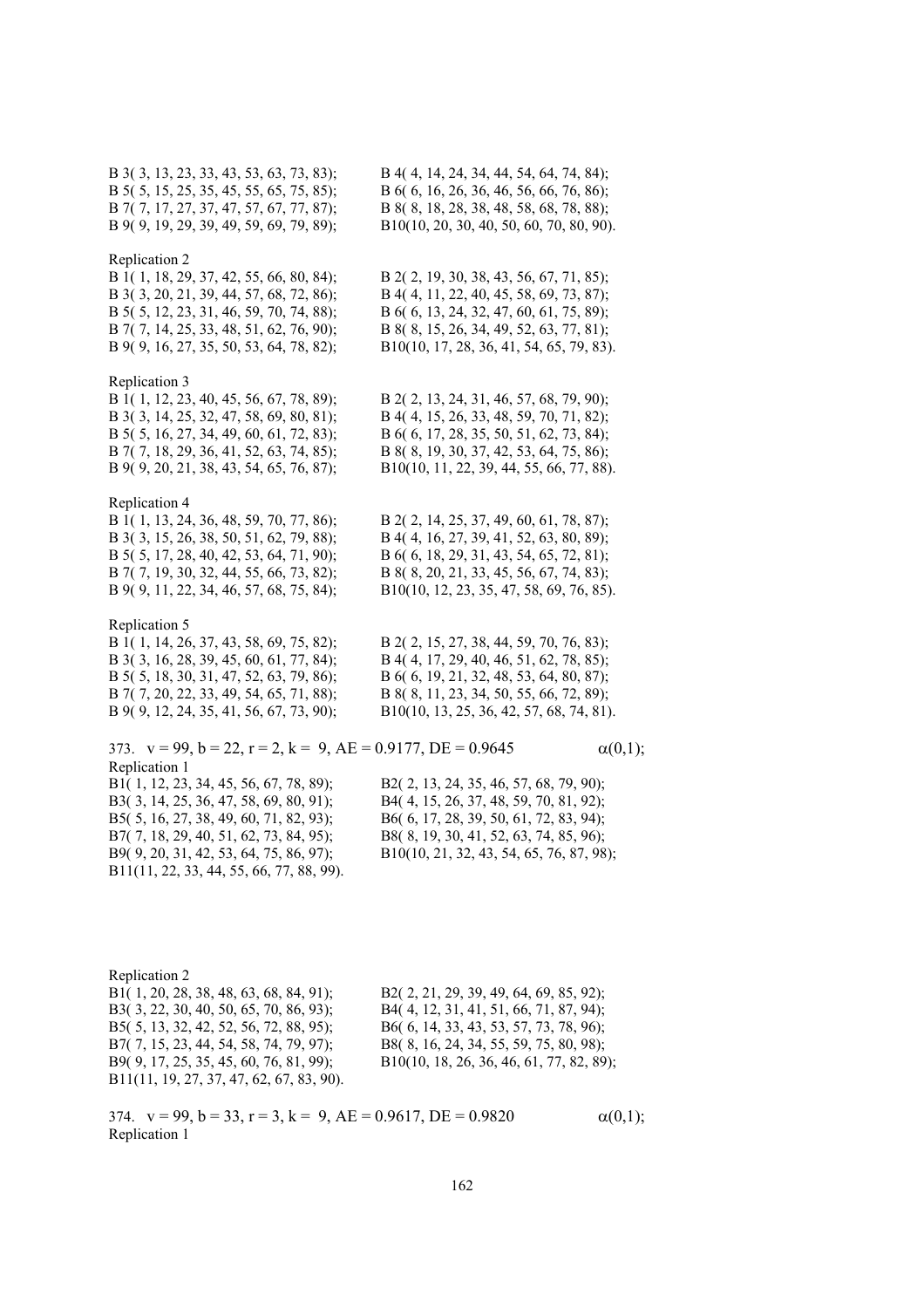B 1( 1, 12, 23, 34, 45, 56, 67, 78, 89); B 2( 2, 13, 24, 35, 46, 57, 68, 79, 90); B 3( 3, 14, 25, 36, 47, 58, 69, 80, 91); B 4( 4, 15, 26, 37, 48, 59, 70, 81, 92); B 5( 5, 16, 27, 38, 49, 60, 71, 82, 93); B 6( 6, 17, 28, 39, 50, 61, 72, 83, 94); B 7( 7, 18, 29, 40, 51, 62, 73, 84, 95); B 8( 8, 19, 30, 41, 52, 63, 74, 85, 96); B 9( 9, 20, 31, 42, 53, 64, 75, 86, 97); B10(10, 21, 32, 43, 54, 65, 76, 87, 98); B11(11, 22, 33, 44, 55, 66, 77, 88, 99). Replication 2 B 1( 1, 21, 30, 35, 50, 62, 70, 86, 99); B 2( 2, 22, 31, 36, 51, 63, 71, 87, 89); B 3( 3, 12, 32, 37, 52, 64, 72, 88, 90); B 4( 4, 13, 33, 38, 53, 65, 73, 78, 91); B 5( 5, 14, 23, 39, 54, 66, 74, 79, 92); B 6( 6, 15, 24, 40, 55, 56, 75, 80, 93); B 7( 7, 16, 25, 41, 45, 57, 76, 81, 94); B 8( 8, 17, 26, 42, 46, 58, 77, 82, 95); B 9( 9, 18, 27, 43, 47, 59, 67, 83, 96); B10(10, 19, 28, 44, 48, 60, 68, 84, 97); B11(11, 20, 29, 34, 49, 61, 69, 85, 98). Replication 3 B 1( 1, 19, 29, 37, 47, 65, 77, 79, 93); B 2( 2, 20, 30, 38, 48, 66, 67, 80, 94); B 3( 3, 21, 31, 39, 49, 56, 68, 81, 95); B 4( 4, 22, 32, 40, 50, 57, 69, 82, 96); B 5( 5, 12, 33, 41, 51, 58, 70, 83, 97); B 6( 6, 13, 23, 42, 52, 59, 71, 84, 98); B 7( 7, 14, 24, 43, 53, 60, 72, 85, 99); B 8( 8, 15, 25, 44, 54, 61, 73, 86, 89); B 9( 9, 16, 26, 34, 55, 62, 74, 87, 90); B10(10, 17, 27, 35, 45, 63, 75, 88, 91); B11(11, 18, 28, 36, 46, 64, 76, 78, 92). 375.  $v = 99$ ,  $b = 44$ ,  $r = 4$ ,  $k = 9$ ,  $AE = 0.9761$ ,  $DE = 0.9885$   $\alpha$  (0,1,2)\*\*\* Replication 1 B 1( 1, 12, 23, 34, 45, 56, 67, 78, 89); B 2( 2, 13, 24, 35, 46, 57, 68, 79, 90); B 3( 3, 14, 25, 36, 47, 58, 69, 80, 91); B 4( 4, 15, 26, 37, 48, 59, 70, 81, 92); B 5( 5, 16, 27, 38, 49, 60, 71, 82, 93); B 6( 6, 17, 28, 39, 50, 61, 72, 83, 94); B 7( 7, 18, 29, 40, 51, 62, 73, 84, 95); B 8( 8, 19, 30, 41, 52, 63, 74, 85, 96); B 9( 9, 20, 31, 42, 53, 64, 75, 86, 97); B10(10, 21, 32, 43, 54, 65, 76, 87, 98); B11(11, 22, 33, 44, 55, 66, 77, 88, 99). Replication 2 B 1( 1, 17, 31, 43, 55, 57, 73, 85, 92); B 2( 2, 18, 32, 44, 45, 58, 74, 86, 93); B 3( 3, 19, 33, 34, 46, 59, 75, 87, 94); B 4( 4, 20, 23, 35, 47, 60, 76, 88, 95); B 5( 5, 21, 24, 36, 48, 61, 77, 78, 96); B 6( 6, 22, 25, 37, 49, 62, 67, 79, 97); B 7( 7, 12, 26, 38, 50, 63, 68, 80, 98); B 8( 8, 13, 27, 39, 51, 64, 69, 81, 99); B 9( 9, 14, 28, 40, 52, 65, 70, 82, 89); B10(10, 15, 29, 41, 53, 66, 71, 83, 90); B11(11, 16, 30, 42, 54, 56, 72, 84, 91). Replication 3 B 1( 1, 21, 30, 35, 50, 62, 70, 86, 99); B 2( 2, 22, 31, 36, 51, 63, 71, 87, 89); B 3( 3, 12, 32, 37, 52, 64, 72, 88, 90); B 4( 4, 13, 33, 38, 53, 65, 73, 78, 91); B 5( 5, 14, 23, 39, 54, 66, 74, 79, 92); B 6( 6, 15, 24, 40, 55, 56, 75, 80, 93); B 7( 7, 16, 25, 41, 45, 57, 76, 81, 94); B 8( 8, 17, 26, 42, 46, 58, 77, 82, 95); B 9( 9, 18, 27, 43, 47, 59, 67, 83, 96); B10(10, 19, 28, 44, 48, 60, 68, 84, 97); B11(11, 20, 29, 34, 49, 61, 69, 85, 98). Replication 4 B 1( 1, 19, 29, 37, 47, 65, 77, 79, 93); B 2( 2, 20, 30, 38, 48, 66, 67, 80, 94); B 3( 3, 21, 31, 39, 49, 56, 68, 81, 95); B 4( 4, 22, 32, 40, 50, 57, 69, 82, 96); B 5( 5, 12, 33, 41, 51, 58, 70, 83, 97); B 6( 6, 13, 23, 42, 52, 59, 71, 84, 98); B 7( 7, 14, 24, 43, 53, 60, 72, 85, 99); B 8( 8, 15, 25, 44, 54, 61, 73, 86, 89); B 9( 9, 16, 26, 34, 55, 62, 74, 87, 90); B10(10, 17, 27, 35, 45, 63, 75, 88, 91); B11(11, 18, 28, 36, 46, 64, 76, 78, 92).

376. 
$$
v = 99
$$
,  $b = 55$ ,  $r = 5$ ,  $k = 9$ ,  $AE = 0.9801$ ,  $DE = 0.9904$   $\alpha(0,1,2)$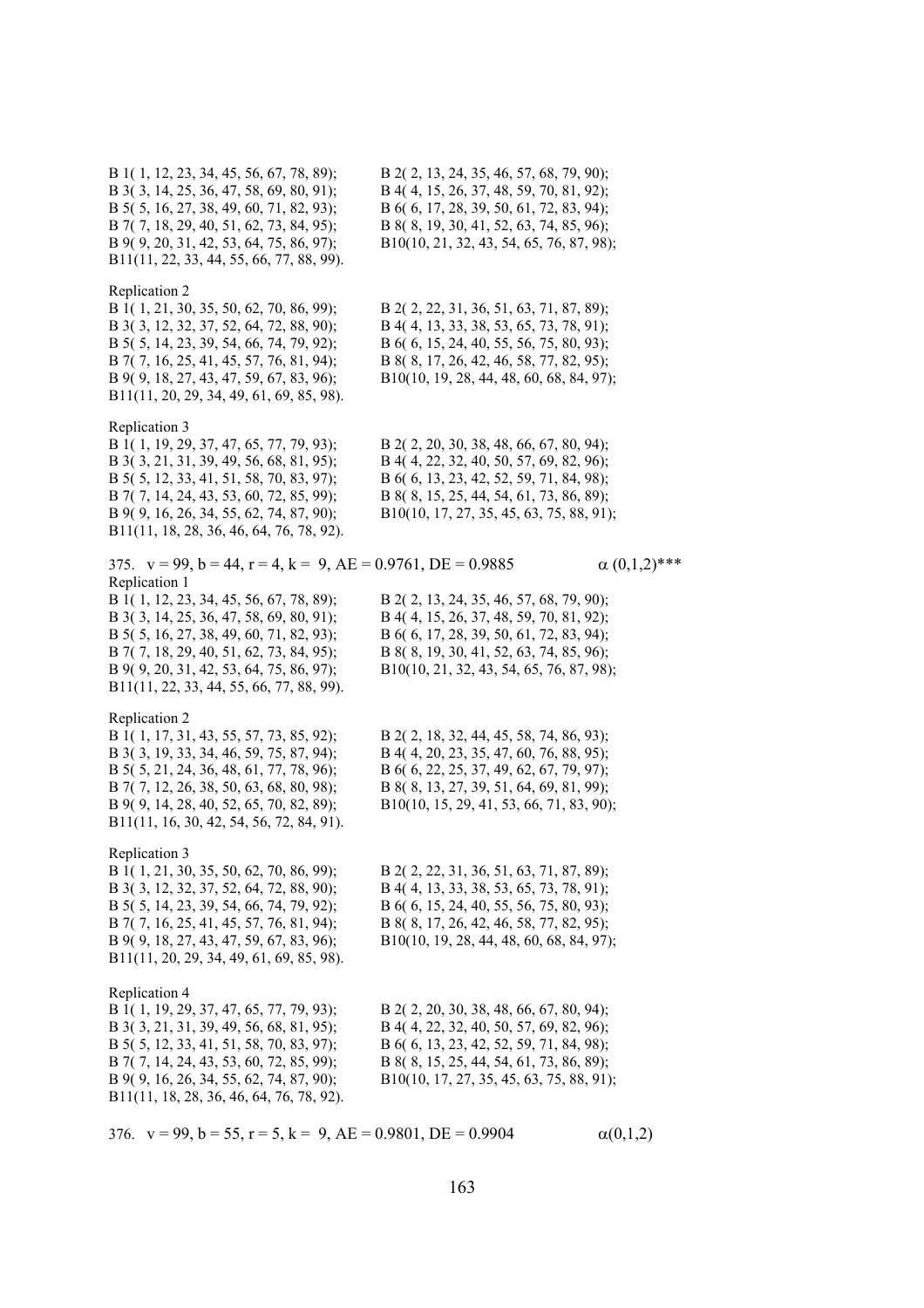## Replication 1

B 1( 1, 12, 23, 34, 45, 56, 67, 78, 89); B 2( 2, 13, 24, 35, 46, 57, 68, 79, 90); B 3( 3, 14, 25, 36, 47, 58, 69, 80, 91); B 4( 4, 15, 26, 37, 48, 59, 70, 81, 92); B 5( 5, 16, 27, 38, 49, 60, 71, 82, 93); B 6( 6, 17, 28, 39, 50, 61, 72, 83, 94); B 7( 7, 18, 29, 40, 51, 62, 73, 84, 95); B 8( 8, 19, 30, 41, 52, 63, 74, 85, 96); B 9( 9, 20, 31, 42, 53, 64, 75, 86, 97); B10(10, 21, 32, 43, 54, 65, 76, 87, 98); B11(11, 22, 33, 44, 55, 66, 77, 88, 99).

### Replication 2

B11(11, 19, 27, 37, 47, 62, 67, 83, 90).

Replication 3<br>B 1(1, 13, 30, 37, 51, 66, 76, 80, 97); B 3( 3, 15, 32, 39, 53, 57, 67, 82, 99); B 4( 4, 16, 33, 40, 54, 58, 68, 83, 89); B 5( 5, 17, 23, 41, 55, 59, 69, 84, 90); B 6( 6, 18, 24, 42, 45, 60, 70, 85, 91); B 7( 7, 19, 25, 43, 46, 61, 71, 86, 92); B 8( 8, 20, 26, 44, 47, 62, 72, 87, 93); B 9( 9, 21, 27, 34, 48, 63, 73, 88, 94); B10(10, 22, 28, 35, 49, 64, 74, 78, 95); B11(11, 12, 29, 36, 50, 65, 75, 79, 96).

### Replication 4

B 3( 3, 17, 29, 42, 49, 63, 76, 78, 90); B 4( 4, 18, 30, 43, 50, 64, 77, 79, 91); B 5( 5, 19, 31, 44, 51, 65, 67, 80, 92); B 6( 6, 20, 32, 34, 52, 66, 68, 81, 93); B 7( 7, 21, 33, 35, 53, 56, 69, 82, 94); B 8( 8, 22, 23, 36, 54, 57, 70, 83, 95); B11(11, 14, 26, 39, 46, 60, 73, 86, 98).

## Replication 5

B11(11, 14, 28, 37, 45, 63, 71, 82, 95).

B 1( 1, 20, 28, 38, 48, 63, 68, 84, 91); B 2( 2, 21, 29, 39, 49, 64, 69, 85, 92); B 3( 3, 22, 30, 40, 50, 65, 70, 86, 93); B 4( 4, 12, 31, 41, 51, 66, 71, 87, 94); B 5( 5, 13, 32, 42, 52, 56, 72, 88, 95); B 6( 6, 14, 33, 43, 53, 57, 73, 78, 96); B 7( 7, 15, 23, 44, 54, 58, 74, 79, 97); B 8( 8, 16, 24, 34, 55, 59, 75, 80, 98); B 9( 9, 17, 25, 35, 45, 60, 76, 81, 99); B10(10, 18, 26, 36, 46, 61, 77, 82, 89);

B 2( 2, 14, 31, 38, 52, 56, 77, 81, 98);

B 1( 1, 15, 27, 40, 47, 61, 74, 87, 99); B 2( 2, 16, 28, 41, 48, 62, 75, 88, 89); B 9( 9, 12, 24, 37, 55, 58, 71, 84, 96); B10(10, 13, 25, 38, 45, 59, 72, 85, 97);

B 1( 1, 15, 29, 38, 46, 64, 72, 83, 96); B 2( 2, 16, 30, 39, 47, 65, 73, 84, 97); B 3( 3, 17, 31, 40, 48, 66, 74, 85, 98); B 4( 4, 18, 32, 41, 49, 56, 75, 86, 99); B 5( 5, 19, 33, 42, 50, 57, 76, 87, 89); B 6( 6, 20, 23, 43, 51, 58, 77, 88, 90); B 7( 7, 21, 24, 44, 52, 59, 67, 78, 91); B 8( 8, 22, 25, 34, 53, 60, 68, 79, 92); B 9( 9, 12, 26, 35, 54, 61, 69, 80, 93); B10(10, 13, 27, 36, 55, 62, 70, 81, 94);

377.  $v = 108$ ,  $b = 24$ ,  $r = 2$ ,  $k = 9$ ,  $AE = 0.9146$ ,  $DE = 0.9635$   $\alpha(0,1)$ Replication 1 B 1( 1, 13, 25, 37, 49, 61, 73, 85, 97); B 2( 2, 14, 26, 38, 50, 62, 74, 86, 98); B 3( 3, 15, 27, 39, 51, 63, 75, 87, 99); B 4( 4, 16, 28, 40, 52, 64, 76, 88, 100); B 5( 5, 17, 29, 41, 53, 65, 77, 89, 101); B 6( 6, 18, 30, 42, 54, 66, 78, 90, 102); B 7( 7, 19, 31, 43, 55, 67, 79, 91, 103); B 8( 8, 20, 32, 44, 56, 68, 80, 92, 104); B 9( 9, 21, 33, 45, 57, 69, 81, 93, 105); B10(10, 22, 34, 46, 58, 70, 82, 94, 106); B11(11, 23, 35, 47, 59, 71, 83, 95, 107); B12(12, 24, 36, 48, 60, 72, 84, 96, 108).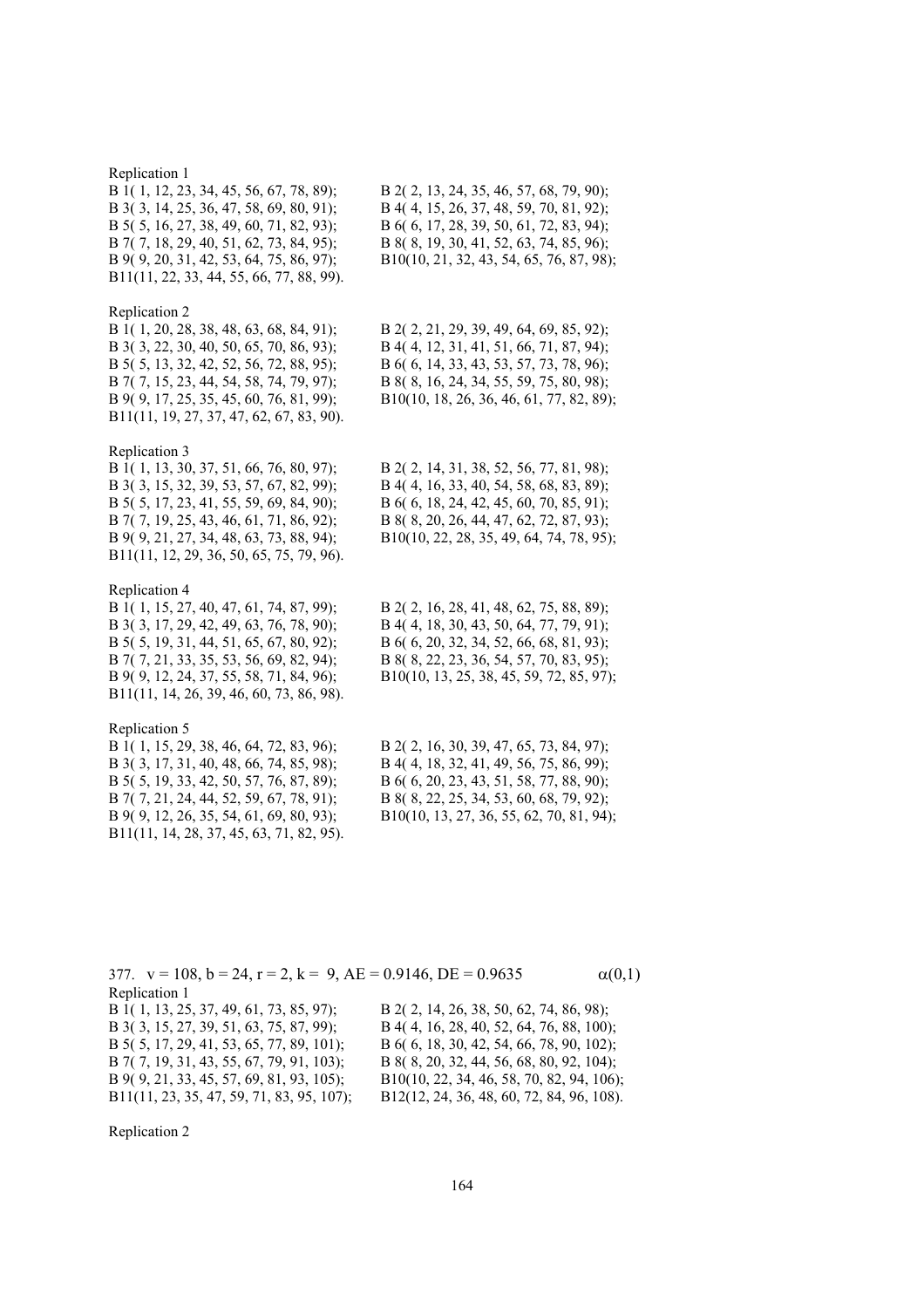B 1( 1, 14, 32, 40, 55, 72, 82, 89, 105); B 2( 2, 15, 33, 41, 56, 61, 83, 90, 106); B 3( 3, 16, 34, 42, 57, 62, 84, 91, 107); B 4( 4, 17, 35, 43, 58, 63, 73, 92, 108); B 5( 5, 18, 36, 44, 59, 64, 74, 93, 97); B 6( 6, 19, 25, 45, 60, 65, 75, 94, 98); B 7( 7, 20, 26, 46, 49, 66, 76, 95, 99); B 8( 8, 21, 27, 47, 50, 67, 77, 96, 100); B 9( 9, 22, 28, 48, 51, 68, 78, 85, 101); B10(10, 23, 29, 37, 52, 69, 79, 86, 102); B11(11, 24, 30, 38, 53, 70, 80, 87, 103); B12(12, 13, 31, 39, 54, 71, 81, 88, 104). 378.  $v = 108$ ,  $b = 36$ ,  $r = 3$ ,  $k = 9$ ,  $AE = 0.9578$ ,  $DE = 0.9805$   $\alpha(0,1,2)$ Replication 1 B 1( 1, 13, 25, 37, 49, 61, 73, 85, 97); B 2( 2, 14, 26, 38, 50, 62, 74, 86, 98); B 3( 3, 15, 27, 39, 51, 63, 75, 87, 99);<br>B 4( 4, 16, 28, 40, 52, 64, 76, 88, 100);<br>B 5( 5, 17, 29, 41, 53, 65, 77, 89, 101);<br>B 6( 6, 18, 30, 42, 54, 66, 78, 90, 102); B 6( 6, 18, 30, 42, 54, 66, 78, 90, 102); B 7( 7, 19, 31, 43, 55, 67, 79, 91, 103); B 8( 8, 20, 32, 44, 56, 68, 80, 92, 104); B 9( 9, 21, 33, 45, 57, 69, 81, 93, 105); B10(10, 22, 34, 46, 58, 70, 82, 94, 106); B11(11, 23, 35, 47, 59, 71, 83, 95, 107); B12(12, 24, 36, 48, 60, 72, 84, 96, 108). Replication 2 B 1( 1, 14, 32, 40, 55, 72, 82, 87, 105); B 2( 2, 15, 33, 41, 56, 61, 83, 88, 106); B 3( 3, 16, 34, 42, 57, 62, 84, 89, 107); B 4( 4, 17, 35, 43, 58, 63, 73, 90, 108); B 5( 5, 18, 36, 44, 59, 64, 74, 91, 97); B 6( 6, 19, 25, 45, 60, 65, 75, 92, 98); B 7( 7, 20, 26, 46, 49, 66, 76, 93, 99); B 8( 8, 21, 27, 47, 50, 67, 77, 94, 100); B 9( 9, 22, 28, 48, 51, 68, 78, 95, 101); B10(10, 23, 29, 37, 52, 69, 79, 96, 102); B11(11, 24, 30, 38, 53, 70, 80, 85, 103); B12(12, 13, 31, 39, 54, 71, 81, 86, 104). Replication 3 B 1( 1, 16, 29, 43, 51, 66, 80, 94, 107); B 2( 2, 17, 30, 44, 52, 67, 81, 95, 108); B 3( 3, 18, 31, 45, 53, 68, 82, 96, 97); B 4( 4, 19, 32, 46, 54, 69, 83, 85, 98); B 5( 5, 20, 33, 47, 55, 70, 84, 86, 99); B 6( 6, 21, 34, 48, 56, 71, 73, 87, 100); B 7( 7, 22, 35, 37, 57, 72, 74, 88, 101); B 8( 8, 23, 36, 38, 58, 61, 75, 89, 102); B 9( 9, 24, 25, 39, 59, 62, 76, 90, 103); B10(10, 13, 26, 40, 60, 63, 77, 91, 104); B11(11, 14, 27, 41, 49, 64, 78, 92, 105); B12(12, 15, 28, 42, 50, 65, 79, 93, 106). 379.  $v = 108$ ,  $b = 48$ ,  $r = 4$ ,  $k = 9$ ,  $AE = 0.9721$ ,  $DE = 0.9868$   $\alpha(0,1,2)$ Replication 1 B 1( 1, 13, 25, 37, 49, 61, 73, 85, 97); B 2( 2, 14, 26, 38, 50, 62, 74, 86, 98); B 3( 3, 15, 27, 39, 51, 63, 75, 87, 99); B 4( 4, 16, 28, 40, 52, 64, 76, 88, 100); B 5( 5, 17, 29, 41, 53, 65, 77, 89, 101); B 6( 6, 18, 30, 42, 54, 66, 78, 90, 102); B 7( 7, 19, 31, 43, 55, 67, 79, 91, 103); B 8( 8, 20, 32, 44, 56, 68, 80, 92, 104); B 9( 9, 21, 33, 45, 57, 69, 81, 93, 105); B10(10, 22, 34, 46, 58, 70, 82, 94, 106); B11(11, 23, 35, 47, 59, 71, 83, 95, 107); B12(12, 24, 36, 48, 60, 72, 84, 96, 108). Replication 2 B 1( 1, 21, 30, 41, 60, 68, 74, 91, 99); B 2( 2, 22, 31, 42, 49, 69, 75, 92, 100); B 3( 3, 23, 32, 43, 50, 70, 76, 93, 101); B 4( 4, 24, 33, 44, 51, 71, 77, 94, 102); B 5( 5, 13, 34, 45, 52, 72, 78, 95, 103); B 6( 6, 14, 35, 46, 53, 61, 79, 96, 104); B 7( 7, 15, 36, 47, 54, 62, 80, 85, 105); B 8( 8, 16, 25, 48, 55, 63, 81, 86, 106); B 9( 9, 17, 26, 37, 56, 64, 82, 87, 107); B10(10, 18, 27, 38, 57, 65, 83, 88, 108); B11(11, 19, 28, 39, 58, 66, 84, 89, 97); B12(12, 20, 29, 40, 59, 67, 73, 90, 98).

# Replication 3

B 3( 3, 16, 34, 42, 57, 61, 84, 89, 107); B 4( 4, 17, 35, 43, 58, 62, 73, 90, 108);

B 1( 1, 14, 32, 40, 55, 71, 82, 87, 105); B 2( 2, 15, 33, 41, 56, 72, 83, 88, 106);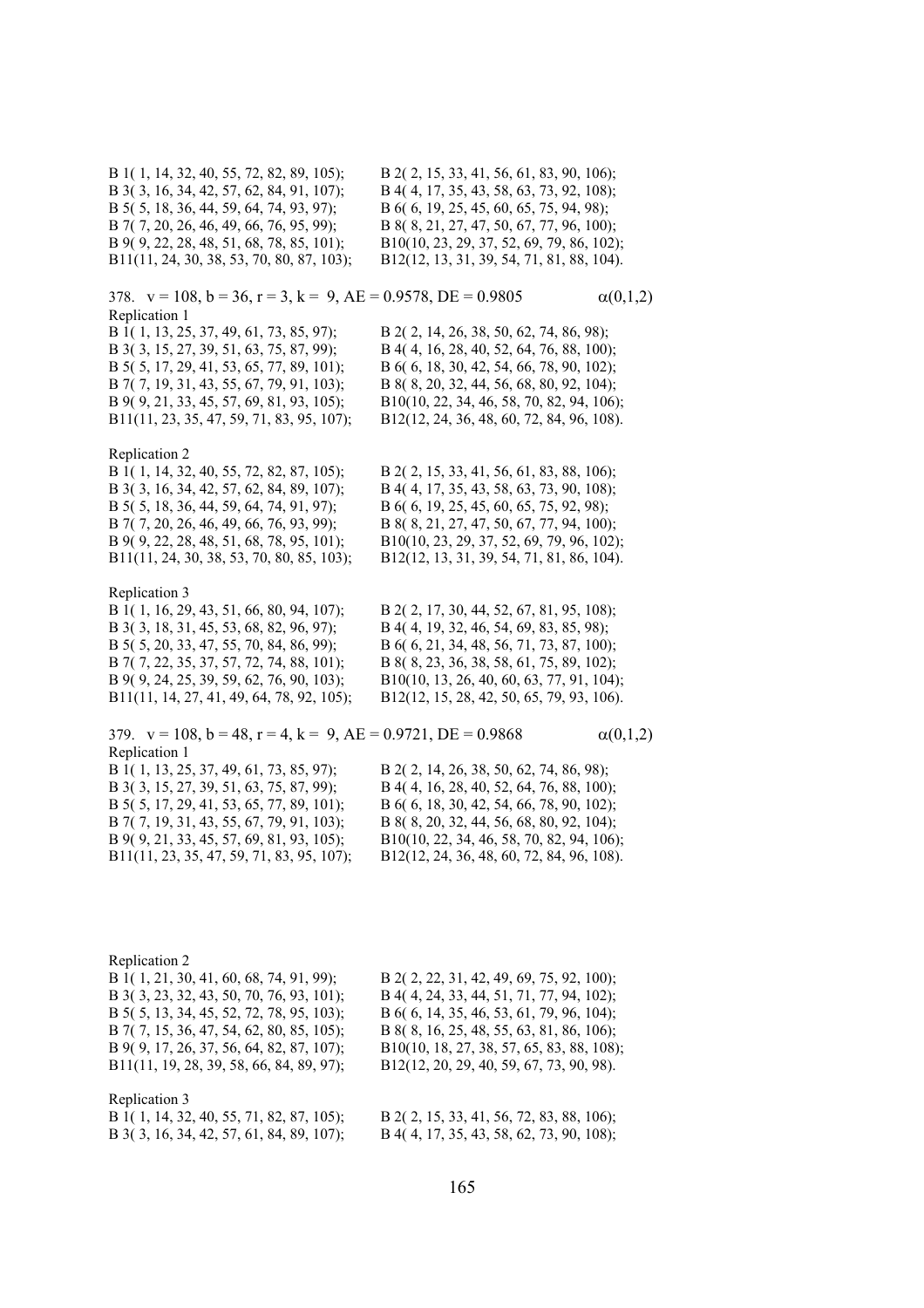B 5( 5, 18, 36, 44, 59, 63, 74, 91, 97); B 6( 6, 19, 25, 45, 60, 64, 75, 92, 98); B 7( 7, 20, 26, 46, 49, 65, 76, 93, 99); B 8( 8, 21, 27, 47, 50, 66, 77, 94, 100); B 9( 9, 22, 28, 48, 51, 67, 78, 95, 101); B10(10, 23, 29, 37, 52, 68, 79, 96, 102); B11(11, 24, 30, 38, 53, 69, 80, 85, 103); B12(12, 13, 31, 39, 54, 70, 81, 86, 104). Replication 4 B 1( 1, 16, 29, 43, 51, 66, 80, 94, 107); B 2( 2, 17, 30, 44, 52, 67, 81, 95, 108); B 3( 3, 18, 31, 45, 53, 68, 82, 96, 97); B 4( 4, 19, 32, 46, 54, 69, 83, 85, 98); B 5( 5, 20, 33, 47, 55, 70, 84, 86, 99); B 6( 6, 21, 34, 48, 56, 71, 73, 87, 100); B 7( 7, 22, 35, 37, 57, 72, 74, 88, 101); B 8( 8, 23, 36, 38, 58, 61, 75, 89, 102); B 9( 9, 24, 25, 39, 59, 62, 76, 90, 103); B10(10, 13, 26, 40, 60, 63, 77, 91, 104); B11(11, 14, 27, 41, 49, 64, 78, 92, 105); B12(12, 15, 28, 42, 50, 65, 79, 93, 106). 380.  $v = 108$ ,  $b = 60$ ,  $r = 5$ ,  $k = 9$ ,  $AE = 0.9793$ ,  $DE = 0.9900$   $\alpha(0,1,2)$ Replication 1 B 1( 1, 13, 25, 37, 49, 61, 73, 85, 97); B 2( 2, 14, 26, 38, 50, 62, 74, 86, 98); B 3( 3, 15, 27, 39, 51, 63, 75, 87, 99); B 4( 4, 16, 28, 40, 52, 64, 76, 88, 100); B 5( 5, 17, 29, 41, 53, 65, 77, 89, 101); B 6( 6, 18, 30, 42, 54, 66, 78, 90, 102); B 7( 7, 19, 31, 43, 55, 67, 79, 91, 103); B 8( 8, 20, 32, 44, 56, 68, 80, 92, 104); B 9( 9, 21, 33, 45, 57, 69, 81, 93, 105); B10(10, 22, 34, 46, 58, 70, 82, 94, 106); B11(11, 23, 35, 47, 59, 71, 83, 95, 107); B12(12, 24, 36, 48, 60, 72, 84, 96, 108). Replication 2 B 1( 1, 21, 30, 41, 60, 68, 74, 91, 99); B 2( 2, 22, 31, 42, 49, 69, 75, 92, 100); B 3( 3, 23, 32, 43, 50, 70, 76, 93, 101); B 4( 4, 24, 33, 44, 51, 71, 77, 94, 102); B 5( 5, 13, 34, 45, 52, 72, 78, 95, 103); B 6( 6, 14, 35, 46, 53, 61, 79, 96, 104); B 7( 7, 15, 36, 47, 54, 62, 80, 85, 105); B 8( 8, 16, 25, 48, 55, 63, 81, 86, 106); B 9( 9, 17, 26, 37, 56, 64, 82, 87, 107); B10(10, 18, 27, 38, 57, 65, 83, 88, 108); B11(11, 19, 28, 39, 58, 66, 84, 89, 97); B12(12, 20, 29, 40, 59, 67, 73, 90, 98). Replication 3 B 1( 1, 14, 32, 40, 55, 71, 82, 87, 105); B 2( 2, 15, 33, 41, 56, 72, 83, 88, 106); B 3( 3, 16, 34, 42, 57, 61, 84, 89, 107); B 4( 4, 17, 35, 43, 58, 62, 73, 90, 108); B 5( 5, 18, 36, 44, 59, 63, 74, 91, 97);<br>B 6( 6, 19, 25, 45, 60, 64, 75, 92, 98);<br>B 7( 7, 20, 26, 46, 49, 65, 76, 93, 99);<br>B 8( 8, 21, 27, 47, 50, 66, 77, 94, 100) B 8( 8, 21, 27, 47, 50, 66, 77, 94, 100); B 9( 9, 22, 28, 48, 51, 67, 78, 95, 101); B10(10, 23, 29, 37, 52, 68, 79, 96, 102); B11(11, 24, 30, 38, 53, 69, 80, 85, 103); B12(12, 13, 31, 39, 54, 70, 81, 86, 104). Replication 4 B 1( 1, 16, 29, 43, 51, 66, 80, 94, 107); B 2( 2, 17, 30, 44, 52, 67, 81, 95, 108); B 3( 3, 18, 31, 45, 53, 68, 82, 96, 97); B 4( 4, 19, 32, 46, 54, 69, 83, 85, 98); B 5( 5, 20, 33, 47, 55, 70, 84, 86, 99); B 6( 6, 21, 34, 48, 56, 71, 73, 87, 100); B 7( 7, 22, 35, 37, 57, 72, 74, 88, 101); B 8( 8, 23, 36, 38, 58, 61, 75, 89, 102); B 9( 9, 24, 25, 39, 59, 62, 76, 90, 103); B10(10, 13, 26, 40, 60, 63, 77, 91, 104); B11(11, 14, 27, 41, 49, 64, 78, 92, 105); B12(12, 15, 28, 42, 50, 65, 79, 93, 106). Replication 5 B 1( 1, 16, 31, 41, 50, 69, 78, 90, 104); B 2( 2, 17, 32, 42, 51, 70, 79, 91, 105); B 3( 3, 18, 33, 43, 52, 71, 80, 92, 106); B 4( 4, 19, 34, 44, 53, 72, 81, 93, 107); B 5( 5, 20, 35, 45, 54, 61, 82, 94, 108); B 6( 6, 21, 36, 46, 55, 62, 83, 95, 97); B 7( 7, 22, 25, 47, 56, 63, 84, 96, 98); B 8( 8, 23, 26, 48, 57, 64, 73, 85, 99); B 9( 9, 24, 27, 37, 58, 65, 74, 86, 100); B10(10, 13, 28, 38, 59, 66, 75, 87, 101); B11(11, 14, 29, 39, 60, 67, 76, 88, 102); B12(12, 15, 30, 40, 49, 68, 77, 89, 103).

381.  $v = 117$ ,  $b = 26$ ,  $r = 2$ ,  $k = 9$ ,  $AE = 0.9119$ ,  $DE = 0.9626$   $\alpha(0,1)$ Replication 1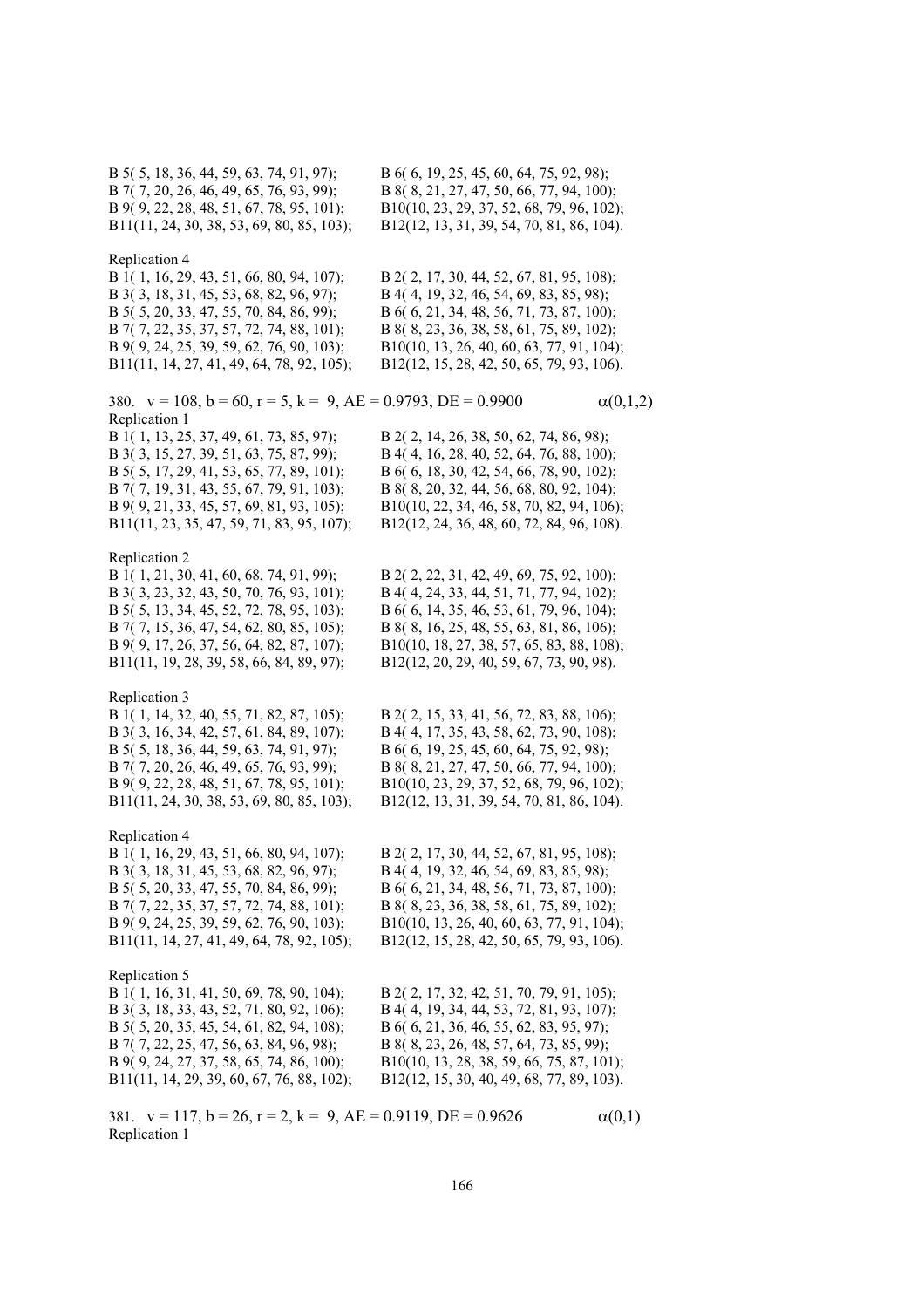B 1( 1, 14, 27, 40, 53, 66, 79, 92, 105); B 2( 2, 15, 28, 41, 54, 67, 80, 93, 106); B 3( 3, 16, 29, 42, 55, 68, 81, 94, 107); B 4( 4, 17, 30, 43, 56, 69, 82, 95, 108); B 5( 5, 18, 31, 44, 57, 70, 83, 96, 109); B 6( 6, 19, 32, 45, 58, 71, 84, 97, 110); B 7( 7, 20, 33, 46, 59, 72, 85, 98, 111); B 8( 8, 21, 34, 47, 60, 73, 86, 99, 112); B 9( 9, 22, 35, 48, 61, 74, 87, 100, 113); B10(10, 23, 36, 49, 62, 75, 88, 101, 114); B11(11, 24, 37, 50, 63, 76, 89, 102, 115); B12(12, 25, 38, 51, 64, 77, 90, 103, 116); B13(13, 26, 39, 52, 65, 78, 91, 104, 117). Replication 2 B 1( 1, 15, 32, 44, 59, 77, 88, 104, 113); B 2( 2, 16, 33, 45, 60, 78, 89, 92, 114); B 3( 3, 17, 34, 46, 61, 66, 90, 93, 115); B 4( 4, 18, 35, 47, 62, 67, 91, 94, 116); B 5( 5, 19, 36, 48, 63, 68, 79, 95, 117); B 6( 6, 20, 37, 49, 64, 69, 80, 96, 105); B 7( 7, 21, 38, 50, 65, 70, 81, 97, 106); B 8( 8, 22, 39, 51, 53, 71, 82, 98, 107); B 9( 9, 23, 27, 52, 54, 72, 83, 99, 108); B10(10, 24, 28, 40, 55, 73, 84, 100, 109); B11(11, 25, 29, 41, 56, 74, 85, 101, 110); B12(12, 26, 30, 42, 57, 75, 86, 102, 111); B13(13, 14, 31, 43, 58, 76, 87, 103, 112). 382.  $v = 117$ ,  $b = 39$ ,  $r = 3$ ,  $k = 9$ ,  $AE = 0.9510$ ,  $DE = 0.9779$   $\alpha(0,1,2)$ Replication 1 B 1( 1, 14, 27, 40, 53, 66, 79, 92, 105); B 2( 2, 15, 28, 41, 54, 67, 80, 93, 106); B 3( 3, 16, 29, 42, 55, 68, 81, 94, 107); B 4( 4, 17, 30, 43, 56, 69, 82, 95, 108); B 5( 5, 18, 31, 44, 57, 70, 83, 96, 109); B 6( 6, 19, 32, 45, 58, 71, 84, 97, 110); B 7( 7, 20, 33, 46, 59, 72, 85, 98, 111); B 8( 8, 21, 34, 47, 60, 73, 86, 99, 112); B 9( 9, 22, 35, 48, 61, 74, 87, 100, 113); B10(10, 23, 36, 49, 62, 75, 88, 101, 114); B11(11, 24, 37, 50, 63, 76, 89, 102, 115); B12(12, 25, 38, 51, 64, 77, 90, 103, 116); B13(13, 26, 39, 52, 65, 78, 91, 104, 117). Replication 2 B 1( 1, 15, 32, 44, 59, 77, 88, 104, 113); B 2( 2, 16, 33, 45, 60, 78, 89, 92, 114); B 3( 3, 17, 34, 46, 61, 66, 90, 93, 115); B 4( 4, 18, 35, 47, 62, 67, 91, 94, 116); B 5( 5, 19, 36, 48, 63, 68, 79, 95, 117); B 6( 6, 20, 37, 49, 64, 69, 80, 96, 105); B 7( 7, 21, 38, 50, 65, 70, 81, 97, 106); B 8( 8, 22, 39, 51, 53, 71, 82, 98, 107); B 9( 9, 23, 27, 52, 54, 72, 83, 99, 108); B10(10, 24, 28, 40, 55, 73, 84, 100, 109); B11(11, 25, 29, 41, 56, 74, 85, 101, 110); B12(12, 26, 30, 42, 57, 75, 86, 102, 111); B13(13, 14, 31, 43, 58, 76, 87, 103, 112). Replication 3 B 1( 1, 16, 30, 45, 60, 74, 83, 93, 115); B 2( 2, 17, 31, 46, 61, 75, 84, 94, 116); B 3( 3, 18, 32, 47, 62, 76, 85, 95, 117); B 4( 4, 19, 33, 48, 63, 77, 86, 96, 105); B 5( 5, 20, 34, 49, 64, 78, 87, 97, 106); B 6( 6, 21, 35, 50, 65, 66, 88, 98, 107); B 7( 7, 22, 36, 51, 53, 67, 89, 99, 108); B 8( 8, 23, 37, 52, 54, 68, 90, 100, 109); B 9( 9, 24, 38, 40, 55, 69, 91, 101, 110); B10(10, 25, 39, 41, 56, 70, 79, 102, 111); B11(11, 26, 27, 42, 57, 71, 80, 103, 112); B12(12, 14, 28, 43, 58, 72, 81, 104, 113); B13(13, 15, 29, 44, 59, 73, 82, 92, 114). 383.  $v = 117$ ,  $b = 52$ ,  $r = 4$ ,  $k = 9$ ,  $AE = 0.9697$ ,  $DE = 0.9857$   $\alpha(0,1,2)$ Replication 1 B 1( 1, 14, 27, 40, 53, 66, 79, 92, 105); B 2( 2, 15, 28, 41, 54, 67, 80, 93, 106); B 3( 3, 16, 29, 42, 55, 68, 81, 94, 107); B 4( 4, 17, 30, 43, 56, 69, 82, 95, 108); B 5( 5, 18, 31, 44, 57, 70, 83, 96, 109); B 6( 6, 19, 32, 45, 58, 71, 84, 97, 110); B 7( 7, 20, 33, 46, 59, 72, 85, 98, 111); B 8( 8, 21, 34, 47, 60, 73, 86, 99, 112); B 9( 9, 22, 35, 48, 61, 74, 87, 100, 113); B10(10, 23, 36, 49, 62, 75, 88, 101, 114); B11(11, 24, 37, 50, 63, 76, 89, 102, 115); B12(12, 25, 38, 51, 64, 77, 90, 103, 116); B13(13, 26, 39, 52, 65, 78, 91, 104, 117).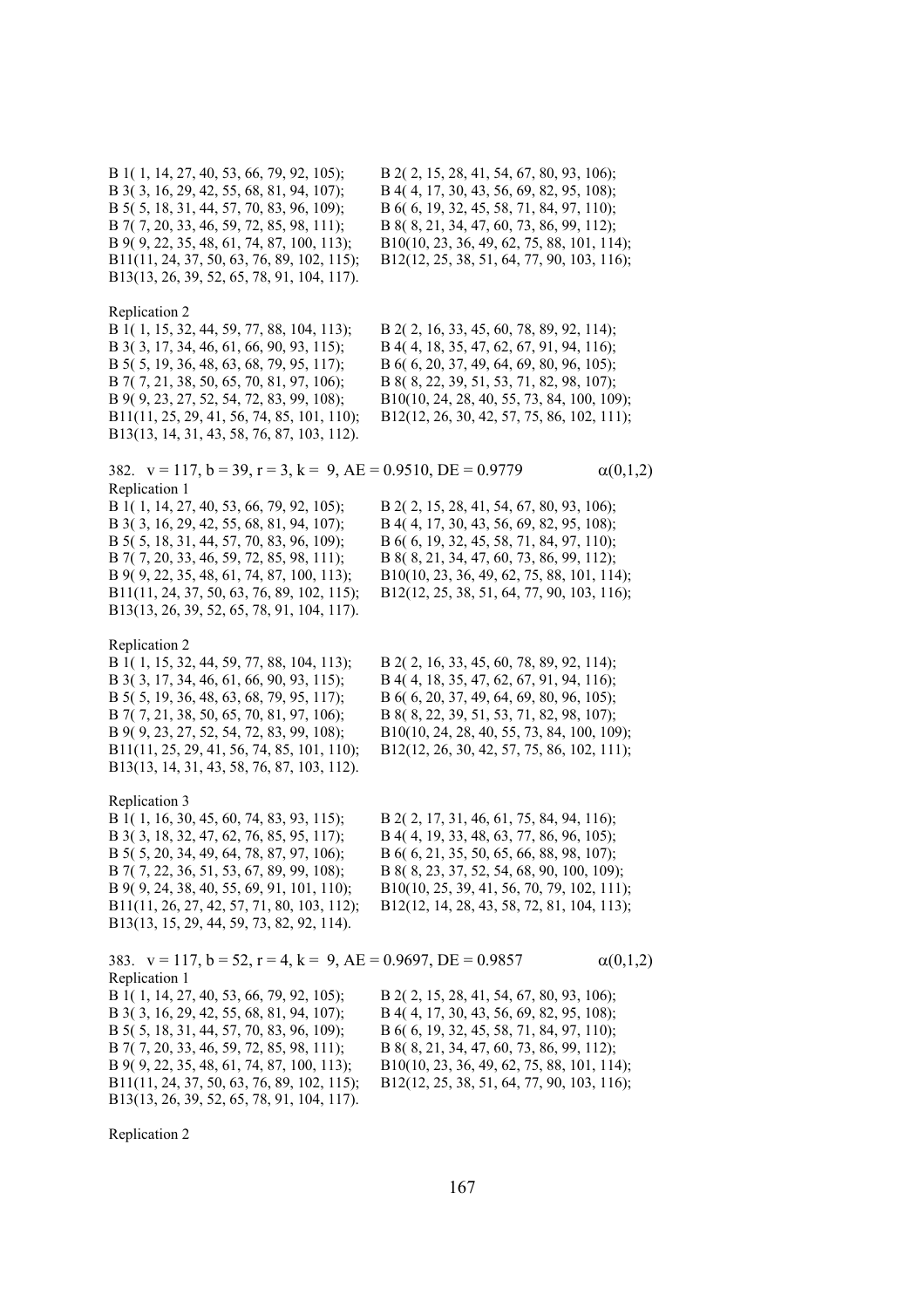B 1( 1, 15, 32, 44, 59, 77, 88, 104, 113); B 2( 2, 16, 33, 45, 60, 78, 89, 92, 114); B 3( 3, 17, 34, 46, 61, 66, 90, 93, 115); B 4( 4, 18, 35, 47, 62, 67, 91, 94, 116); B 5( 5, 19, 36, 48, 63, 68, 79, 95, 117); B 6( 6, 20, 37, 49, 64, 69, 80, 96, 105); B 7( 7, 21, 38, 50, 65, 70, 81, 97, 106); B 8( 8, 22, 39, 51, 53, 71, 82, 98, 107); B 9( 9, 23, 27, 52, 54, 72, 83, 99, 108); B10(10, 24, 28, 40, 55, 73, 84, 100, 109); B11(11, 25, 29, 41, 56, 74, 85, 101, 110); B12(12, 26, 30, 42, 57, 75, 86, 102, 111); B13(13, 14, 31, 43, 58, 76, 87, 103, 112).

#### Replication 3

B 3( 3, 19, 33, 49, 54, 69, 83, 100, 116); B 4( 4, 20, 34, 50, 55, 70, 84, 101, 117); B 5( 5, 21, 35, 51, 56, 71, 85, 102, 105); B 6( 6, 22, 36, 52, 57, 72, 86, 103, 106); B 7( 7, 23, 37, 40, 58, 73, 87, 104, 107); B 8( 8, 24, 38, 41, 59, 74, 88, 92, 108); B 9( 9, 25, 39, 42, 60, 75, 89, 93, 109); B10(10, 26, 27, 43, 61, 76, 90, 94, 110); B11(11, 14, 28, 44, 62, 77, 91, 95, 111); B12(12, 15, 29, 45, 63, 78, 79, 96, 112); B13(13, 16, 30, 46, 64, 66, 80, 97, 113).

## Replication 4

B 3( 3, 21, 37, 40, 65, 77, 88, 96, 110); B 4( 4, 22, 38, 41, 53, 78, 89, 97, 111); B 5( 5, 23, 39, 42, 54, 66, 90, 98, 112); B 6( 6, 24, 27, 43, 55, 67, 91, 99, 113); B 7( 7, 25, 28, 44, 56, 68, 79, 100, 114); B 8( 8, 26, 29, 45, 57, 69, 80, 101, 115); B 9( 9, 14, 30, 46, 58, 70, 81, 102, 116); B10(10, 15, 31, 47, 59, 71, 82, 103, 117); B11(11, 16, 32, 48, 60, 72, 83, 104, 105); B12(12, 17, 33, 49, 61, 73, 84, 92, 106); B13(13, 18, 34, 50, 62, 74, 85, 93, 107).

B 1( 1, 17, 31, 47, 65, 67, 81, 98, 114); B 2( 2, 18, 32, 48, 53, 68, 82, 99, 115);

B 1( 1, 19, 35, 51, 63, 75, 86, 94, 108); B 2( 2, 20, 36, 52, 64, 76, 87, 95, 109);

384.  $v = 117$ ,  $b = 65$ ,  $r = 5$ ,  $k = 9$ ,  $AE = 0.9817$ ,  $DE = 0.9911$   $\alpha(0,1,2)$ Replication 1 B 1( 1, 14, 27, 40, 53, 66, 79, 92, 105); B 2( 2, 15, 28, 41, 54, 67, 80, 93, 106); B 3( 3, 16, 29, 42, 55, 68, 81, 94, 107); B 4( 4, 17, 30, 43, 56, 69, 82, 95, 108); B 5( 5, 18, 31, 44, 57, 70, 83, 96, 109); B 6( 6, 19, 32, 45, 58, 71, 84, 97, 110); B 7( 7, 20, 33, 46, 59, 72, 85, 98, 111); B 8( 8, 21, 34, 47, 60, 73, 86, 99, 112); B 9( 9, 22, 35, 48, 61, 74, 87, 100, 113); B10(10, 23, 36, 49, 62, 75, 88, 101, 114); B11(11, 24, 37, 50, 63, 76, 89, 102, 115); B12(12, 25, 38, 51, 64, 77, 90, 103, 116); B13(13, 26, 39, 52, 65, 78, 91, 104, 117). Replication 2 B 1( 1, 22, 37, 51, 56, 78, 80, 98, 112); B 2( 2, 23, 38, 52, 57, 66, 81, 99, 113); B 3( 3, 24, 39, 40, 58, 67, 82, 100, 114); B 4( 4, 25, 27, 41, 59, 68, 83, 101, 115); B 5( 5, 26, 28, 42, 60, 69, 84, 102, 116); B 6( 6, 14, 29, 43, 61, 70, 85, 103, 117); B 7( 7, 15, 30, 44, 62, 71, 86, 104, 105); B 8( 8, 16, 31, 45, 63, 72, 87, 92, 106); B 9( 9, 17, 32, 46, 64, 73, 88, 93, 107); B10(10, 18, 33, 47, 65, 74, 89, 94, 108); B11(11, 19, 34, 48, 53, 75, 90, 95, 109); B12(12, 20, 35, 49, 54, 76, 91, 96, 110); B13(13, 21, 36, 50, 55, 77, 79, 97, 111). Replication 3

B 1( 1, 15, 35, 45, 55, 75, 83, 103, 108); B 2( 2, 16, 36, 46, 56, 76, 84, 104, 109); B 3( 3, 17, 37, 47, 57, 77, 85, 92, 110); B 4( 4, 18, 38, 48, 58, 78, 86, 93, 111); B 5( 5, 19, 39, 49, 59, 66, 87, 94, 112); B 6( 6, 20, 27, 50, 60, 67, 88, 95, 113); B 7( 7, 21, 28, 51, 61, 68, 89, 96, 114); B 8( 8, 22, 29, 52, 62, 69, 90, 97, 115); B 9( 9, 23, 30, 40, 63, 70, 91, 98, 116); B10(10, 24, 31, 41, 64, 71, 79, 99, 117); B11(11, 25, 32, 42, 65, 72, 80, 100, 105); B12(12, 26, 33, 43, 53, 73, 81, 101, 106); B13(13, 14, 34, 44, 54, 74, 82, 102, 107).

### Replication 4

B 1( 1, 20, 28, 46, 65, 77, 82, 99, 115); B 2( 2, 21, 29, 47, 53, 78, 83, 100, 116);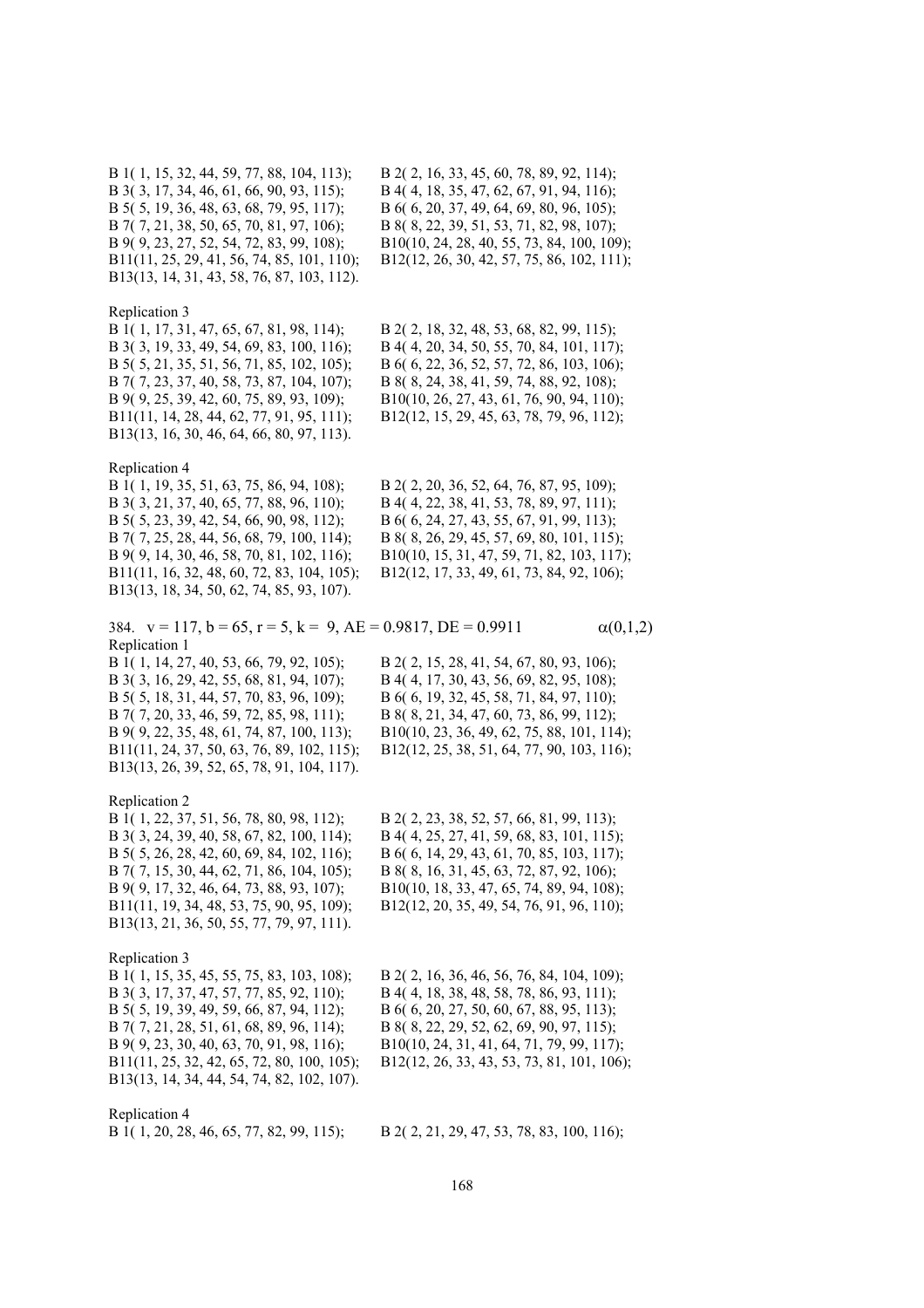B 3( 3, 22, 30, 48, 54, 66, 84, 101, 117); B 4( 4, 23, 31, 49, 55, 67, 85, 102, 105); B 5( 5, 24, 32, 50, 56, 68, 86, 103, 106); B 6( 6, 25, 33, 51, 57, 69, 87, 104, 107); B 7( 7, 26, 34, 52, 58, 70, 88, 92, 108); B 8( 8, 14, 35, 40, 59, 71, 89, 93, 109); B 9( 9, 15, 36, 41, 60, 72, 90, 94, 110); B10(10, 16, 37, 42, 61, 73, 91, 95, 111); B11(11, 17, 38, 43, 62, 74, 79, 96, 112); B12(12, 18, 39, 44, 63, 75, 80, 97, 113); B13(13, 19, 27, 45, 64, 76, 81, 98, 114).

# Replication 5

B 3( 3, 14, 33, 41, 62, 76, 86, 95, 116); B 4( 4, 15, 34, 42, 63, 77, 87, 96, 117); B 5( 5, 16, 35, 43, 64, 78, 88, 97, 105); B 6( 6, 17, 36, 44, 65, 66, 89, 98, 106); B13(13, 24, 30, 51, 59, 73, 83, 92, 113).

B 1( 1, 25, 31, 52, 60, 74, 84, 93, 114); B 2( 2, 26, 32, 40, 61, 75, 85, 94, 115);

B 7( 7, 18, 37, 45, 53, 67, 90, 99, 107); B 8( 8, 19, 38, 46, 54, 68, 91, 100, 108); B 9( 9, 20, 39, 47, 55, 69, 79, 101, 109); B10(10, 21, 27, 48, 56, 70, 80, 102, 110); B11(11, 22, 28, 49, 57, 71, 81, 103, 111); B12(12, 23, 29, 50, 58, 72, 82, 104, 112);

385.  $v = 126$ ,  $b = 28$ ,  $r = 2$ ,  $k = 9$ ,  $AE = 0.9097$ ,  $DE = 0.9618$  (0,1) Replication 1

B 1( 1, 15, 29, 43, 57, 71, 85, 99, 113); B 2( 2, 16, 30, 44, 58, 72, 86, 100, 114); B 3( 3, 17, 31, 45, 59, 73, 87, 101, 115); B 4( 4, 18, 32, 46, 60, 74, 88, 102, 116); B 5( 5, 19, 33, 47, 61, 75, 89, 103, 117); B 6( 6, 20, 34, 48, 62, 76, 90, 104, 118); B 7( 7, 21, 35, 49, 63, 77, 91, 105, 119); B 8( 8, 22, 36, 50, 64, 78, 92, 106, 120); B 9( 9, 23, 37, 51, 65, 79, 93, 107, 121); B10(10, 24, 38, 52, 66, 80, 94, 108, 122); B11(11, 25, 39, 53, 67, 81, 95, 109, 123); B12(12, 26, 40, 54, 68, 82, 96, 110, 124); B13(13, 27, 41, 55, 69, 83, 97, 111, 125); B14(14, 28, 42, 56, 70, 84, 98, 112, 126).

Replication 2

B 1( 1, 18, 30, 45, 67, 78, 93, 112, 117); B 2( 2, 19, 31, 46, 68, 79, 94, 99, 118); B 3( 3, 20, 32, 47, 69, 80, 95, 100, 119); B 4( 4, 21, 33, 48, 70, 81, 96, 101, 120); B 5( 5, 22, 34, 49, 57, 82, 97, 102, 121); B 6( 6, 23, 35, 50, 58, 83, 98, 103, 122); B 7( 7, 24, 36, 51, 59, 84, 85, 104, 123); B 8( 8, 25, 37, 52, 60, 71, 86, 105, 124); B 9( 9, 26, 38, 53, 61, 72, 87, 106, 125); B10(10, 27, 39, 54, 62, 73, 88, 107, 126); B11(11, 28, 40, 55, 63, 74, 89, 108, 113); B12(12, 15, 41, 56, 64, 75, 90, 109, 114); B13(13, 16, 42, 43, 65, 76, 91, 110, 115); B14(14, 17, 29, 44, 66, 77, 92, 111, 116).

386.  $v = 126$ ,  $b = 42$ ,  $r = 3$ ,  $k = 9$ ,  $AE = 0.9565$ ,  $DE = 0.9800$   $\alpha(0,1)$ Replication 1 B 1( 1, 15, 29, 43, 57, 71, 85, 99, 113); B 2( 2, 16, 30, 44, 58, 72, 86, 100, 114); B 3( 3, 17, 31, 45, 59, 73, 87, 101, 115); B 4( 4, 18, 32, 46, 60, 74, 88, 102, 116); B 5( 5, 19, 33, 47, 61, 75, 89, 103, 117); B 6( 6, 20, 34, 48, 62, 76, 90, 104, 118); B 7( 7, 21, 35, 49, 63, 77, 91, 105, 119); B 8( 8, 22, 36, 50, 64, 78, 92, 106, 120); B 9( 9, 23, 37, 51, 65, 79, 93, 107, 121); B10(10, 24, 38, 52, 66, 80, 94, 108, 122); B11(11, 25, 39, 53, 67, 81, 95, 109, 123); B12(12, 26, 40, 54, 68, 82, 96, 110, 124); B13(13, 27, 41, 55, 69, 83, 97, 111, 125); B14(14, 28, 42, 56, 70, 84, 98, 112, 126). Replication 2

B 1( 1, 18, 30, 45, 67, 78, 93, 112, 117); B 2( 2, 19, 31, 46, 68, 79, 94, 99, 118); B 3( 3, 20, 32, 47, 69, 80, 95, 100, 119); B 4( 4, 21, 33, 48, 70, 81, 96, 101, 120); B 5( 5, 22, 34, 49, 57, 82, 97, 102, 121); B 6( 6, 23, 35, 50, 58, 83, 98, 103, 122); B 7( 7, 24, 36, 51, 59, 84, 85, 104, 123); B 8( 8, 25, 37, 52, 60, 71, 86, 105, 124); B 9( 9, 26, 38, 53, 61, 72, 87, 106, 125); B10(10, 27, 39, 54, 62, 73, 88, 107, 126); B11(11, 28, 40, 55, 63, 74, 89, 108, 113); B12(12, 15, 41, 56, 64, 75, 90, 109, 114); B13(13, 16, 42, 43, 65, 76, 91, 110, 115); B14(14, 17, 29, 44, 66, 77, 92, 111, 116).

Replication 3

B 1( 1, 16, 31, 53, 64, 84, 89, 107, 116); B 2( 2, 17, 32, 54, 65, 71, 90, 108, 117);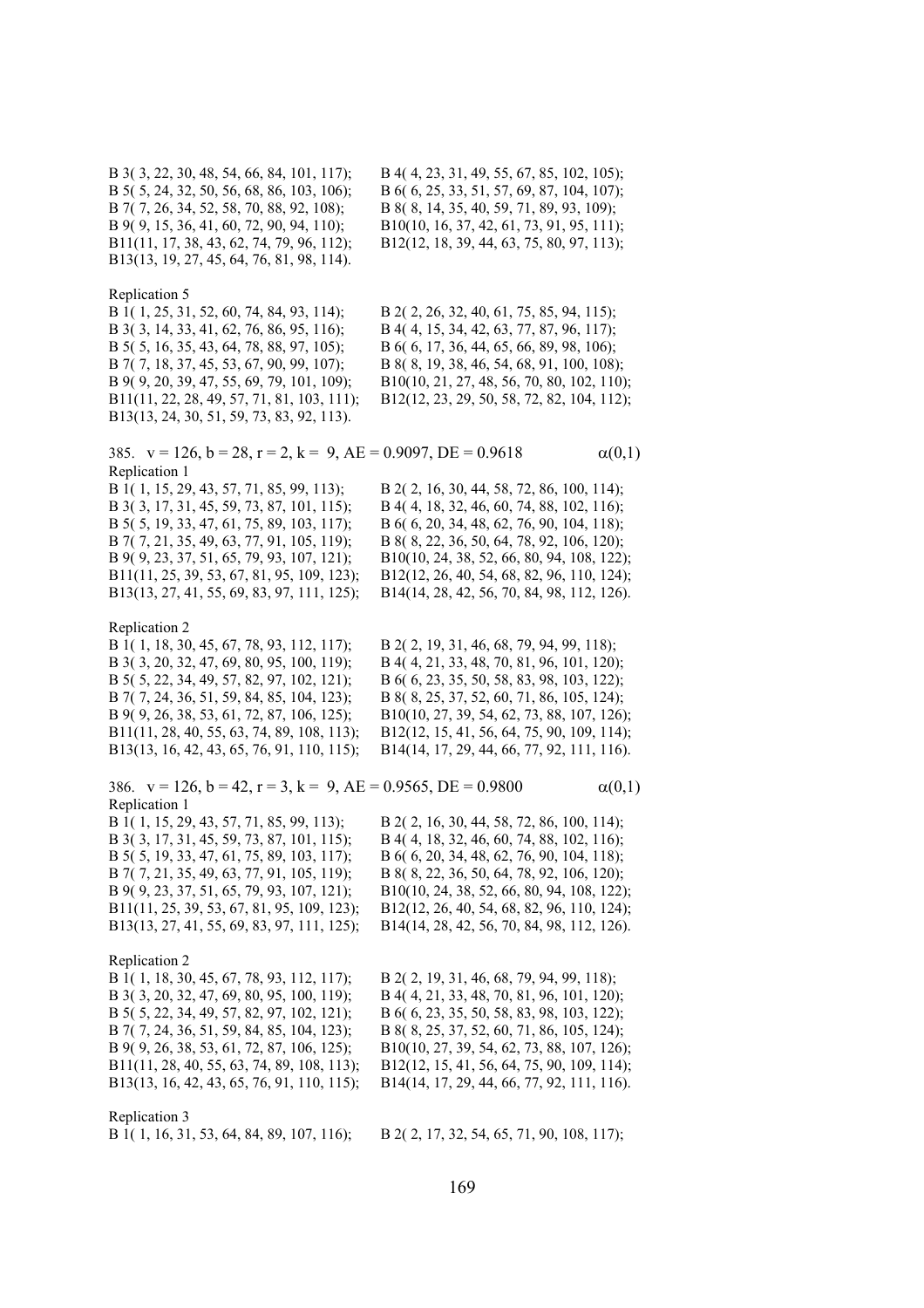B 3( 3, 18, 33, 55, 66, 72, 91, 109, 118); B 4( 4, 19, 34, 56, 67, 73, 92, 110, 119); B 5( 5, 20, 35, 43, 68, 74, 93, 111, 120); B 6( 6, 21, 36, 44, 69, 75, 94, 112, 121); B 7( 7, 22, 37, 45, 70, 76, 95, 99, 122); B 8( 8, 23, 38, 46, 57, 77, 96, 100, 123); B 9( 9, 24, 39, 47, 58, 78, 97, 101, 124); B10(10, 25, 40, 48, 59, 79, 98, 102, 125); B11(11, 26, 41, 49, 60, 80, 85, 103, 126); B12(12, 27, 42, 50, 61, 81, 86, 104, 113);

B13(13, 28, 29, 51, 62, 82, 87, 105, 114); B14(14, 15, 30, 52, 63, 83, 88, 106, 115).

387.  $v = 126$ ,  $b = 56$ ,  $r = 4$ ,  $k = 9$ ,  $AE = 0.9699$ ,  $DE = 0.9859$   $\alpha(0,1,2)$ Replication 1 B 1( 1, 15, 29, 43, 57, 71, 85, 99, 113); B 2( 2, 16, 30, 44, 58, 72, 86, 100, 114); B 3( 3, 17, 31, 45, 59, 73, 87, 101, 115); B 4( 4, 18, 32, 46, 60, 74, 88, 102, 116); B 5( 5, 19, 33, 47, 61, 75, 89, 103, 117); B 6( 6, 20, 34, 48, 62, 76, 90, 104, 118); B 7( 7, 21, 35, 49, 63, 77, 91, 105, 119); B 8( 8, 22, 36, 50, 64, 78, 92, 106, 120); B 9( 9, 23, 37, 51, 65, 79, 93, 107, 121); B10(10, 24, 38, 52, 66, 80, 94, 108, 122); B11(11, 25, 39, 53, 67, 81, 95, 109, 123); B12(12, 26, 40, 54, 68, 82, 96, 110, 124); B13(13, 27, 41, 55, 69, 83, 97, 111, 125); B14(14, 28, 42, 56, 70, 84, 98, 112, 126). Replication 2 B 1( 1, 18, 30, 45, 67, 78, 93, 112, 117); B 2( 2, 19, 31, 46, 68, 79, 94, 99, 118); B 3( 3, 20, 32, 47, 69, 80, 95, 100, 119); B 4( 4, 21, 33, 48, 70, 81, 96, 101, 120); B 5( 5, 22, 34, 49, 57, 82, 97, 102, 121); B 6( 6, 23, 35, 50, 58, 83, 98, 103, 122); B 7( 7, 24, 36, 51, 59, 84, 85, 104, 123); B 8( 8, 25, 37, 52, 60, 71, 86, 105, 124); B 9( 9, 26, 38, 53, 61, 72, 87, 106, 125); B10(10, 27, 39, 54, 62, 73, 88, 107, 126); B11(11, 28, 40, 55, 63, 74, 89, 108, 113); B12(12, 15, 41, 56, 64, 75, 90, 109, 114); B13(13, 16, 42, 43, 65, 76, 91, 110, 115); B14(14, 17, 29, 44, 66, 77, 92, 111, 116). Replication 3 B 1( 1, 16, 31, 53, 64, 84, 89, 107, 116); B 2( 2, 17, 32, 54, 65, 71, 90, 108, 117);

B 3( 3, 18, 33, 55, 66, 72, 91, 109, 118); B 4( 4, 19, 34, 56, 67, 73, 92, 110, 119); B 5( 5, 20, 35, 43, 68, 74, 93, 111, 120); B 6( 6, 21, 36, 44, 69, 75, 94, 112, 121); B 7( 7, 22, 37, 45, 70, 76, 95, 99, 122); B 8( 8, 23, 38, 46, 57, 77, 96, 100, 123); B 9( 9, 24, 39, 47, 58, 78, 97, 101, 124); B10(10, 25, 40, 48, 59, 79, 98, 102, 125); B11(11, 26, 41, 49, 60, 80, 85, 103, 126); B12(12, 27, 42, 50, 61, 81, 86, 104, 113); B13(13, 28, 29, 51, 62, 82, 87, 105, 114); B14(14, 15, 30, 52, 63, 83, 88, 106, 115).

## Replication 4

B 1( 1, 17, 32, 50, 70, 75, 86, 109, 121); B 2( 2, 18, 33, 51, 57, 76, 87, 110, 122); B 3( 3, 19, 34, 52, 58, 77, 88, 111, 123); B 4( 4, 20, 35, 53, 59, 78, 89, 112, 124); B 5( 5, 21, 36, 54, 60, 79, 90, 99, 125); B 6( 6, 22, 37, 55, 61, 80, 91, 100, 126); B 7( 7, 23, 38, 56, 62, 81, 92, 101, 113); B 8( 8, 24, 39, 43, 63, 82, 93, 102, 114); B 9( 9, 25, 40, 44, 64, 83, 94, 103, 115); B10(10, 26, 41, 45, 65, 84, 95, 104, 116); B11(11, 27, 42, 46, 66, 71, 96, 105, 117); B12(12, 28, 29, 47, 67, 72, 97, 106, 118); B13(13, 15, 30, 48, 68, 73, 98, 107, 119); B14(14, 16, 31, 49, 69, 74, 85, 108, 120).

388.  $v = 126$ ,  $b = 70$ ,  $r = 5$ ,  $k = 9$ ,  $AE = 0.9776$ ,  $DE = 0.9893$  (0,1,2,3) Replication 1 B 1( 1, 15, 29, 43, 57, 71, 85, 99, 113); B 2( 2, 16, 30, 44, 58, 72, 86, 100, 114); B 3( 3, 17, 31, 45, 59, 73, 87, 101, 115); B 4( 4, 18, 32, 46, 60, 74, 88, 102, 116); B 5( 5, 19, 33, 47, 61, 75, 89, 103, 117); B 6( 6, 20, 34, 48, 62, 76, 90, 104, 118); B 7( 7, 21, 35, 49, 63, 77, 91, 105, 119); B 8( 8, 22, 36, 50, 64, 78, 92, 106, 120); B 9( 9, 23, 37, 51, 65, 79, 93, 107, 121); B10(10, 24, 38, 52, 66, 80, 94, 108, 122); B11(11, 25, 39, 53, 67, 81, 95, 109, 123); B12(12, 26, 40, 54, 68, 82, 96, 110, 124); B13(13, 27, 41, 55, 69, 83, 97, 111, 125); B14(14, 28, 42, 56, 70, 84, 98, 112, 126).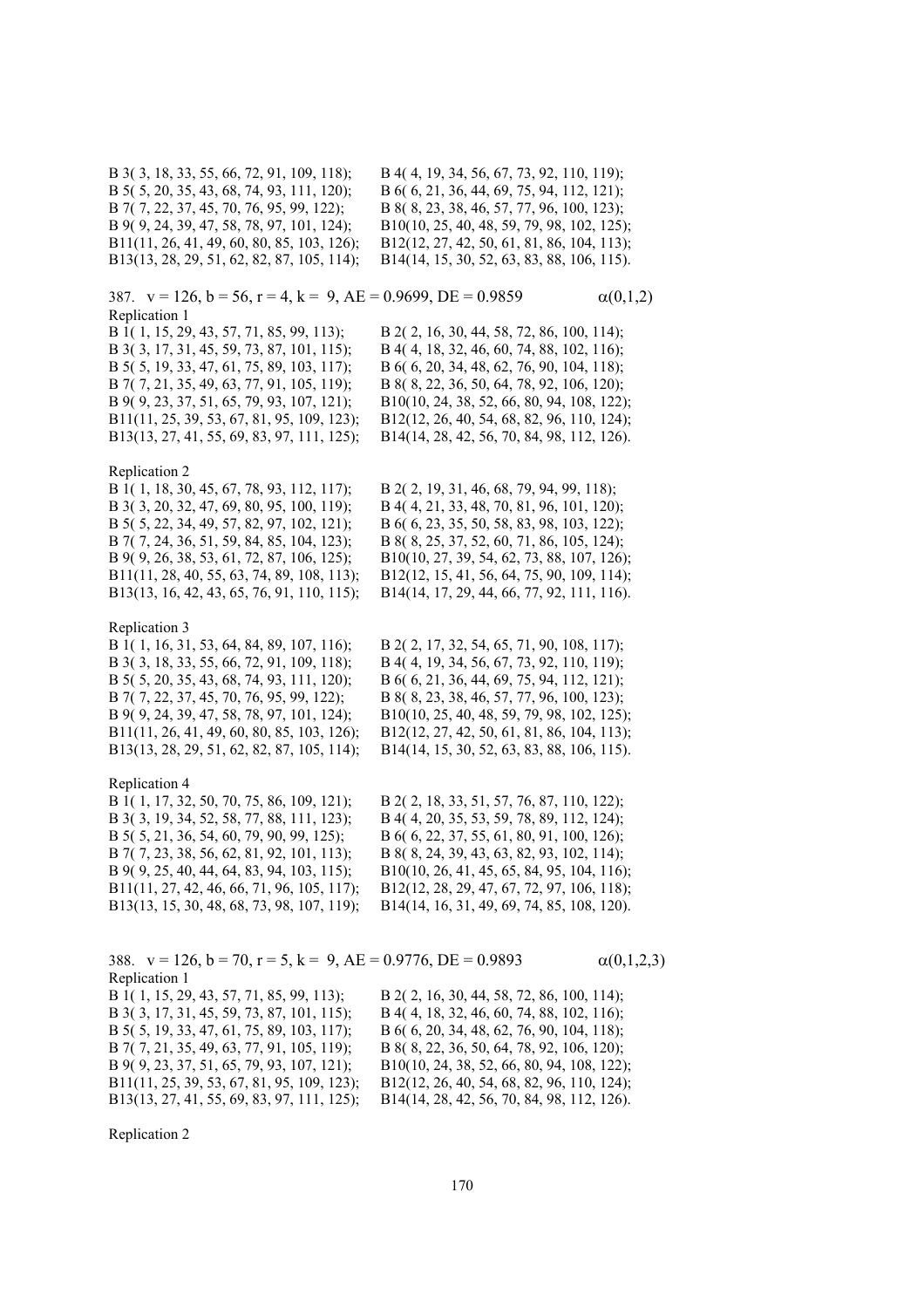B 1( 1, 18, 30, 45, 67, 78, 93, 112, 117); B 2( 2, 19, 31, 46, 68, 79, 94, 99, 118); B 3( 3, 20, 32, 47, 69, 80, 95, 100, 119); B 4( 4, 21, 33, 48, 70, 81, 96, 101, 120); B 5( 5, 22, 34, 49, 57, 82, 97, 102, 121); B 6( 6, 23, 35, 50, 58, 83, 98, 103, 122); B 7( 7, 24, 36, 51, 59, 84, 85, 104, 123); B 8( 8, 25, 37, 52, 60, 71, 86, 105, 124); B 9( 9, 26, 38, 53, 61, 72, 87, 106, 125); B10(10, 27, 39, 54, 62, 73, 88, 107, 126); B11(11, 28, 40, 55, 63, 74, 89, 108, 113); B12(12, 15, 41, 56, 64, 75, 90, 109, 114); B13(13, 16, 42, 43, 65, 76, 91, 110, 115); B14(14, 17, 29, 44, 66, 77, 92, 111, 116).

#### Replication 3

B 1( 1, 16, 31, 53, 64, 84, 89, 107, 116); B 2( 2, 17, 32, 54, 65, 71, 90, 108, 117); B 3( 3, 18, 33, 55, 66, 72, 91, 109, 118); B 4( 4, 19, 34, 56, 67, 73, 92, 110, 119); B 5( 5, 20, 35, 43, 68, 74, 93, 111, 120); B 6( 6, 21, 36, 44, 69, 75, 94, 112, 121); B 7( 7, 22, 37, 45, 70, 76, 95, 99, 122); B 8( 8, 23, 38, 46, 57, 77, 96, 100, 123); B 9( 9, 24, 39, 47, 58, 78, 97, 101, 124); B10(10, 25, 40, 48, 59, 79, 98, 102, 125); B11(11, 26, 41, 49, 60, 80, 85, 103, 126); B12(12, 27, 42, 50, 61, 81, 86, 104, 113); B13(13, 28, 29, 51, 62, 82, 87, 105, 114); B14(14, 15, 30, 52, 63, 83, 88, 106, 115).

#### Replication 4

B 1( 1, 17, 32, 50, 70, 75, 86, 109, 121); B 2( 2, 18, 33, 51, 57, 76, 87, 110, 122); B 3( 3, 19, 34, 52, 58, 77, 88, 111, 123); B 4( 4, 20, 35, 53, 59, 78, 89, 112, 124); B 5( 5, 21, 36, 54, 60, 79, 90, 99, 125); B 6( 6, 22, 37, 55, 61, 80, 91, 100, 126); B 7( 7, 23, 38, 56, 62, 81, 92, 101, 113); B 8( 8, 24, 39, 43, 63, 82, 93, 102, 114); B 9( 9, 25, 40, 44, 64, 83, 94, 103, 115); B10(10, 26, 41, 45, 65, 84, 95, 104, 116); B11(11, 27, 42, 46, 66, 71, 96, 105, 117); B12(12, 28, 29, 47, 67, 72, 97, 106, 118); B13(13, 15, 30, 48, 68, 73, 98, 107, 119); B14(14, 16, 31, 49, 69, 74, 85, 108, 120).

### Replication 5

B 3( 3, 24, 30, 53, 60, 83, 89, 105, 118); B 4( 4, 25, 31, 54, 61, 84, 90, 106, 119); B 5( 5, 26, 32, 55, 62, 71, 91, 107, 120); B 6( 6, 27, 33, 56, 63, 72, 92, 108, 121); B 7( 7, 28, 34, 43, 64, 73, 93, 109, 122); B 8( 8, 15, 35, 44, 65, 74, 94, 110, 123); B13(13, 20, 40, 49, 70, 79, 85, 101, 114); B14(14, 21, 41, 50, 57, 80, 86, 102, 115).

B 1( 1, 22, 42, 51, 58, 81, 87, 103, 116); B 2( 2, 23, 29, 52, 59, 82, 88, 104, 117); B 9( 9, 16, 36, 45, 66, 75, 95, 111, 124); B10(10, 17, 37, 46, 67, 76, 96, 112, 125); B11(11, 18, 38, 47, 68, 77, 97, 99, 126); B12(12, 19, 39, 48, 69, 78, 98, 100, 113);

| 389. $v = 135$ , $b = 30$ , $r = 2$ , $k = 9$ , $AE = 0.9076$ , $DE = 0.9611$ |                                           | $\alpha(0,1)$ |
|-------------------------------------------------------------------------------|-------------------------------------------|---------------|
| Replication 1                                                                 |                                           |               |
| B 1(1, 16, 31, 46, 61, 76, 91, 106, 121);                                     | B 2(2, 17, 32, 47, 62, 77, 92, 107, 122); |               |
| B 3(3, 18, 33, 48, 63, 78, 93, 108, 123);                                     | B 4(4, 19, 34, 49, 64, 79, 94, 109, 124); |               |
| B 5(5, 20, 35, 50, 65, 80, 95, 110, 125);                                     | B 6(6, 21, 36, 51, 66, 81, 96, 111, 126); |               |
| B 7(7, 22, 37, 52, 67, 82, 97, 112, 127);                                     | B 8(8, 23, 38, 53, 68, 83, 98, 113, 128); |               |

B 9( 9, 24, 39, 54, 69, 84, 99, 114, 129); B10(10, 25, 40, 55, 70, 85, 100, 115, 130); B11(11, 26, 41, 56, 71, 86, 101, 116, 131); B12(12, 27, 42, 57, 72, 87, 102, 117, 132); B13(13, 28, 43, 58, 73, 88, 103, 118, 133); B14(14, 29, 44, 59, 74, 89, 104, 119, 134); B15(15, 30, 45, 60, 75, 90, 105, 120, 135).

## Replication 2

B 3( 3, 21, 34, 50, 75, 85, 101, 107, 127); B 4( 4, 22, 35, 51, 61, 86, 102, 108, 128); B 5( 5, 23, 36, 52, 62, 87, 103, 109, 129); B 6( 6, 24, 37, 53, 63, 88, 104, 110, 130); B 7( 7, 25, 38, 54, 64, 89, 105, 111, 131); B 8( 8, 26, 39, 55, 65, 90, 91, 112, 132); B 9( 9, 27, 40, 56, 66, 76, 92, 113, 133); B10(10, 28, 41, 57, 67, 77, 93, 114, 134); B11(11, 29, 42, 58, 68, 78, 94, 115, 135); B12(12, 30, 43, 59, 69, 79, 95, 116, 121); B13(13, 16, 44, 60, 70, 80, 96, 117, 122); B14(14, 17, 45, 46, 71, 81, 97, 118, 123); B15(15, 18, 31, 47, 72, 82, 98, 119, 124).

B 1( 1, 19, 32, 48, 73, 83, 99, 120, 125); B 2( 2, 20, 33, 49, 74, 84, 100, 106, 126);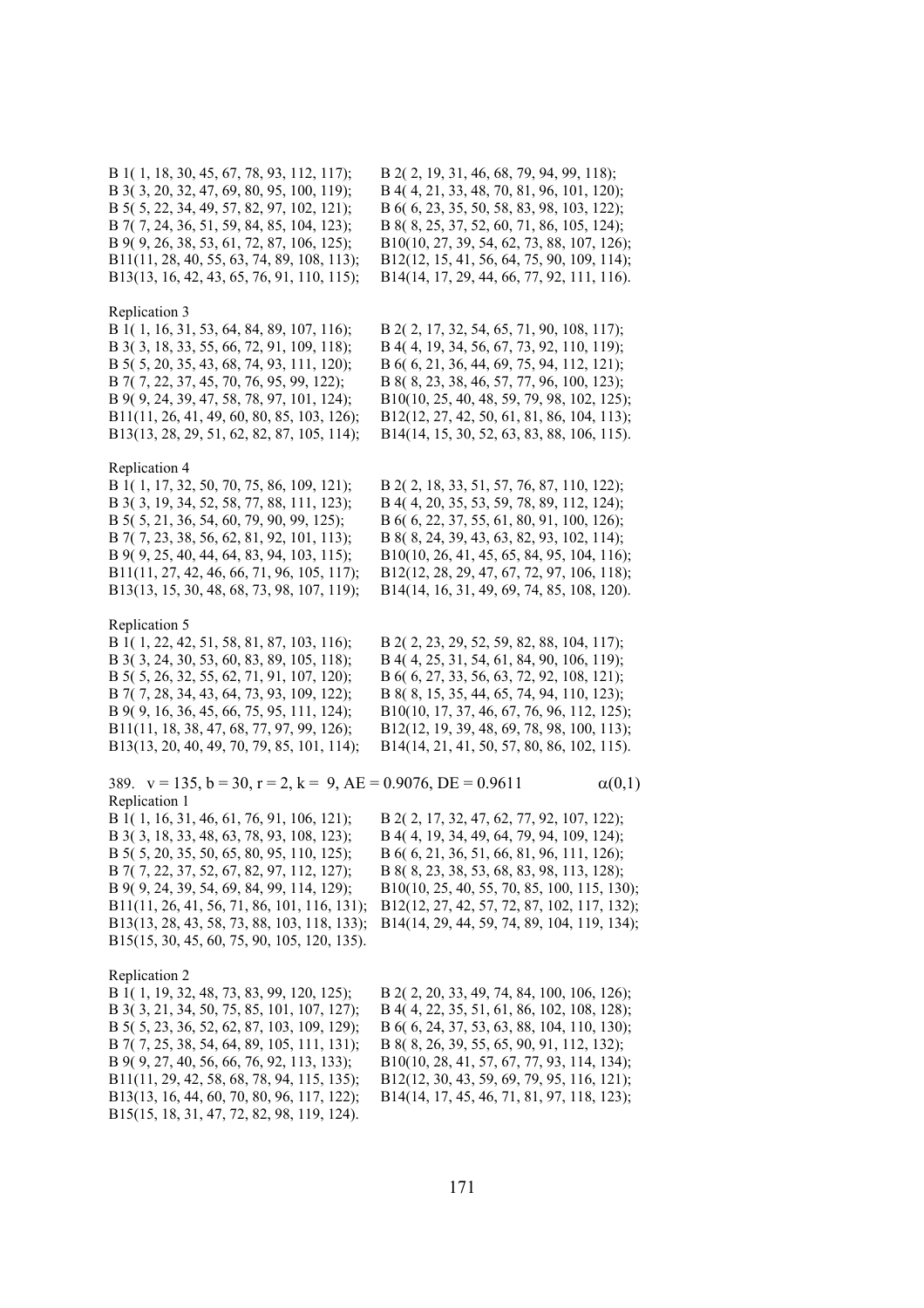390.  $v = 135$ ,  $b = 45$ ,  $r = 3$ ,  $k = 9$ ,  $AE = 0.9554$ ,  $DE = 0.9796$   $\alpha(0,1)$ Replication 1

B 1( 1, 16, 31, 46, 61, 76, 91, 106, 121); B 2( 2, 17, 32, 47, 62, 77, 92, 107, 122); B 3( 3, 18, 33, 48, 63, 78, 93, 108, 123); B 4( 4, 19, 34, 49, 64, 79, 94, 109, 124); B 5( 5, 20, 35, 50, 65, 80, 95, 110, 125); B 6( 6, 21, 36, 51, 66, 81, 96, 111, 126); B 7( 7, 22, 37, 52, 67, 82, 97, 112, 127); B 8( 8, 23, 38, 53, 68, 83, 98, 113, 128); B 9( 9, 24, 39, 54, 69, 84, 99, 114, 129); B10(10, 25, 40, 55, 70, 85, 100, 115, 130); B11(11, 26, 41, 56, 71, 86, 101, 116, 131); B12(12, 27, 42, 57, 72, 87, 102, 117, 132); B13(13, 28, 43, 58, 73, 88, 103, 118, 133); B14(14, 29, 44, 59, 74, 89, 104, 119, 134); B15(15, 30, 45, 60, 75, 90, 105, 120, 135).

#### Replication 2

B 1( 1, 19, 32, 48, 73, 83, 99, 120, 125); B 2( 2, 20, 33, 49, 74, 84, 100, 106, 126); B 3( 3, 21, 34, 50, 75, 85, 101, 107, 127); B 4( 4, 22, 35, 51, 61, 86, 102, 108, 128); B 5( 5, 23, 36, 52, 62, 87, 103, 109, 129); B 6( 6, 24, 37, 53, 63, 88, 104, 110, 130); B 7( 7, 25, 38, 54, 64, 89, 105, 111, 131); B 8( 8, 26, 39, 55, 65, 90, 91, 112, 132); B 9( 9, 27, 40, 56, 66, 76, 92, 113, 133); B10(10, 28, 41, 57, 67, 77, 93, 114, 134); B11(11, 29, 42, 58, 68, 78, 94, 115, 135); B12(12, 30, 43, 59, 69, 79, 95, 116, 121); B13(13, 16, 44, 60, 70, 80, 96, 117, 122); B14(14, 17, 45, 46, 71, 81, 97, 118, 123); B15(15, 18, 31, 47, 72, 82, 98, 119, 124).

Replication 3

B 3( 3, 19, 35, 58, 70, 76, 97, 116, 126); B 4( 4, 20, 36, 59, 71, 77, 98, 117, 127);<br>B 5( 5, 21, 37, 60, 72, 78, 99, 118, 128); B 6( 6, 22, 38, 46, 73, 79, 100, 119, 129) B 7( 7, 23, 39, 47, 74, 80, 101, 120, 130); B 8( 8, 24, 40, 48, 75, 81, 102, 106, 131); B 9( 9, 25, 41, 49, 61, 82, 103, 107, 132); B10(10, 26, 42, 50, 62, 83, 104, 108, 133); B11(11, 27, 43, 51, 63, 84, 105, 109, 134); B12(12, 28, 44, 52, 64, 85, 91, 110, 135); B13(13, 29, 45, 53, 65, 86, 92, 111, 121); B14(14, 30, 31, 54, 66, 87, 93, 112, 122); B15(15, 16, 32, 55, 67, 88, 94, 113, 123).

B 1( 1, 17, 33, 56, 68, 89, 95, 114, 124); B 2( 2, 18, 34, 57, 69, 90, 96, 115, 125); B 5( 5, 21, 37, 60, 72, 78, 99, 118, 128); B 6( 6, 22, 38, 46, 73, 79, 100, 119, 129);

391.  $v = 135$ ,  $b = 60$ ,  $r = 4$ ,  $k = 9$ ,  $AE = 0.9693$ ,  $DE = 0.9856$   $\alpha(0,1,2)$ Replication 1 B 1( 1, 16, 31, 46, 61, 76, 91, 106, 121); B 2( 2, 17, 32, 47, 62, 77, 92, 107, 122); B 3( 3, 18, 33, 48, 63, 78, 93, 108, 123); B 4( 4, 19, 34, 49, 64, 79, 94, 109, 124); B 5( 5, 20, 35, 50, 65, 80, 95, 110, 125); B 6( 6, 21, 36, 51, 66, 81, 96, 111, 126); B 7( 7, 22, 37, 52, 67, 82, 97, 112, 127); B 8( 8, 23, 38, 53, 68, 83, 98, 113, 128); B 9( 9, 24, 39, 54, 69, 84, 99, 114, 129); B10(10, 25, 40, 55, 70, 85, 100, 115, 130); B11(11, 26, 41, 56, 71, 86, 101, 116, 131); B12(12, 27, 42, 57, 72, 87, 102, 117, 132); B13(13, 28, 43, 58, 73, 88, 103, 118, 133); B14(14, 29, 44, 59, 74, 89, 104, 119, 134); B15(15, 30, 45, 60, 75, 90, 105, 120, 135).

Replication 2

B15(15, 18, 31, 47, 72, 82, 98, 119, 124).

B 1( 1, 19, 32, 48, 73, 83, 99, 120, 125); B 2( 2, 20, 33, 49, 74, 84, 100, 106, 126); B 3( 3, 21, 34, 50, 75, 85, 101, 107, 127); B 4( 4, 22, 35, 51, 61, 86, 102, 108, 128); B 5( 5, 23, 36, 52, 62, 87, 103, 109, 129); B 6( 6, 24, 37, 53, 63, 88, 104, 110, 130); B 7( 7, 25, 38, 54, 64, 89, 105, 111, 131); B 8( 8, 26, 39, 55, 65, 90, 91, 112, 132); B 9( 9, 27, 40, 56, 66, 76, 92, 113, 133); B10(10, 28, 41, 57, 67, 77, 93, 114, 134); B11(11, 29, 42, 58, 68, 78, 94, 115, 135); B12(12, 30, 43, 59, 69, 79, 95, 116, 121); B13(13, 16, 44, 60, 70, 80, 96, 117, 122); B14(14, 17, 45, 46, 71, 81, 97, 118, 123);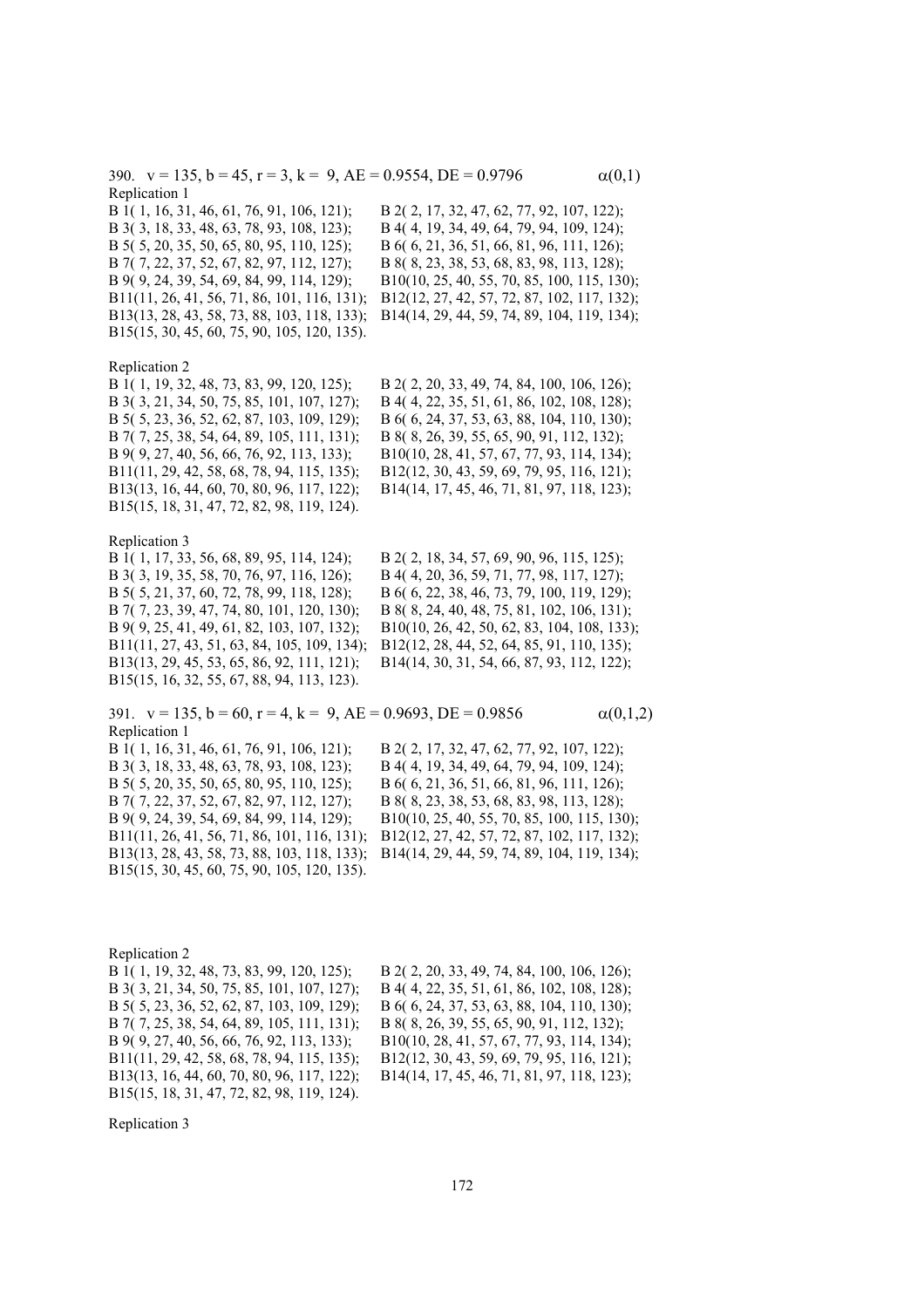B 1( 1, 17, 33, 56, 68, 89, 95, 114, 124); B 2( 2, 18, 34, 57, 69, 90, 96, 115, 125); B 3( 3, 19, 35, 58, 70, 76, 97, 116, 126); B 4( 4, 20, 36, 59, 71, 77, 98, 117, 127); B 5( 5, 21, 37, 60, 72, 78, 99, 118, 128); B 6( 6, 22, 38, 46, 73, 79, 100, 119, 129); B 7( 7, 23, 39, 47, 74, 80, 101, 120, 130); B 8( 8, 24, 40, 48, 75, 81, 102, 106, 131); B 9( 9, 25, 41, 49, 61, 82, 103, 107, 132); B10(10, 26, 42, 50, 62, 83, 104, 108, 133); B11(11, 27, 43, 51, 63, 84, 105, 109, 134); B12(12, 28, 44, 52, 64, 85, 91, 110, 135); B13(13, 29, 45, 53, 65, 86, 92, 111, 121); B14(14, 30, 31, 54, 66, 87, 93, 112, 122); B15(15, 16, 32, 55, 67, 88, 94, 113, 123).

Replication 4

B 1( 1, 18, 34, 53, 71, 80, 92, 117, 129); B 2( 2, 19, 35, 54, 72, 81, 93, 118, 130); B 3( 3, 20, 36, 55, 73, 82, 94, 119, 131); B 4( 4, 21, 37, 56, 74, 83, 95, 120, 132); B 5( 5, 22, 38, 57, 75, 84, 96, 106, 133); B 6( 6, 23, 39, 58, 61, 85, 97, 107, 134); B 7( 7, 24, 40, 59, 62, 86, 98, 108, 135); B 8( 8, 25, 41, 60, 63, 87, 99, 109, 121); B 9( 9, 26, 42, 46, 64, 88, 100, 110, 122); B10(10, 27, 43, 47, 65, 89, 101, 111, 123); B11(11, 28, 44, 48, 66, 90, 102, 112, 124); B12(12, 29, 45, 49, 67, 76, 103, 113, 125); B13(13, 30, 31, 50, 68, 77, 104, 114, 126); B14(14, 16, 32, 51, 69, 78, 105, 115, 127); B15(15, 17, 33, 52, 70, 79, 91, 116, 128).

392.  $v = 135$ ,  $b = 75$ ,  $r = 5$ ,  $k = 9$ ,  $AE = 0.9766$ ,  $DE = 0.9888$   $\alpha(0,1,2,3)$ Replication 1

B 3( 3, 18, 33, 48, 63, 78, 93, 108, 123); B 4( 4, 19, 34, 49, 64, 79, 94, 109, 124); B 5( 5, 20, 35, 50, 65, 80, 95, 110, 125); B 6( 6, 21, 36, 51, 66, 81, 96, 111, 126); B 7( 7, 22, 37, 52, 67, 82, 97, 112, 127); B 8( 8, 23, 38, 53, 68, 83, 98, 113, 128); B15(15, 30, 45, 60, 75, 90, 105, 120, 135).

B 1( 1, 16, 31, 46, 61, 76, 91, 106, 121); B 2( 2, 17, 32, 47, 62, 77, 92, 107, 122); B 9( 9, 24, 39, 54, 69, 84, 99, 114, 129); B10(10, 25, 40, 55, 70, 85, 100, 115, 130); B11(11, 26, 41, 56, 71, 86, 101, 116, 131); B12(12, 27, 42, 57, 72, 87, 102, 117, 132); B13(13, 28, 43, 58, 73, 88, 103, 118, 133); B14(14, 29, 44, 59, 74, 89, 104, 119, 134);

Replication 2

B 3( 3, 21, 34, 50, 75, 85, 101, 107, 127); B 4( 4, 22, 35, 51, 61, 86, 102, 108, 128); B 5( 5, 23, 36, 52, 62, 87, 103, 109, 129); B 6( 6, 24, 37, 53, 63, 88, 104, 110, 130); B 7( 7, 25, 38, 54, 64, 89, 105, 111, 131); B 8( 8, 26, 39, 55, 65, 90, 91, 112, 132); B 9( 9, 27, 40, 56, 66, 76, 92, 113, 133); B10(10, 28, 41, 57, 67, 77, 93, 114, 134);<br>B11(11, 29, 42, 58, 68, 78, 94, 115, 135); B12(12, 30, 43, 59, 69, 79, 95, 116, 121); B13(13, 16, 44, 60, 70, 80, 96, 117, 122); B14(14, 17, 45, 46, 71, 81, 97, 118, 123); B15(15, 18, 31, 47, 72, 82, 98, 119, 124).

B 1( 1, 19, 32, 48, 73, 83, 99, 120, 125); B 2( 2, 20, 33, 49, 74, 84, 100, 106, 126); B11(11, 29, 42, 58, 68, 78, 94, 115, 135); B12(12, 30, 43, 59, 69, 79, 95, 116, 121);

Replication 3

B 1( 1, 17, 33, 56, 68, 89, 95, 114, 124); B 2( 2, 18, 34, 57, 69, 90, 96, 115, 125); B 3( 3, 19, 35, 58, 70, 76, 97, 116, 126); B 4( 4, 20, 36, 59, 71, 77, 98, 117, 127); B 5( 5, 21, 37, 60, 72, 78, 99, 118, 128); B 6( 6, 22, 38, 46, 73, 79, 100, 119, 129); B 7( 7, 23, 39, 47, 74, 80, 101, 120, 130); B 8( 8, 24, 40, 48, 75, 81, 102, 106, 131); B 9( 9, 25, 41, 49, 61, 82, 103, 107, 132); B10(10, 26, 42, 50, 62, 83, 104, 108, 133); B11(11, 27, 43, 51, 63, 84, 105, 109, 134); B12(12, 28, 44, 52, 64, 85, 91, 110, 135); B13(13, 29, 45, 53, 65, 86, 92, 111, 121); B14(14, 30, 31, 54, 66, 87, 93, 112, 122); B15(15, 16, 32, 55, 67, 88, 94, 113, 123).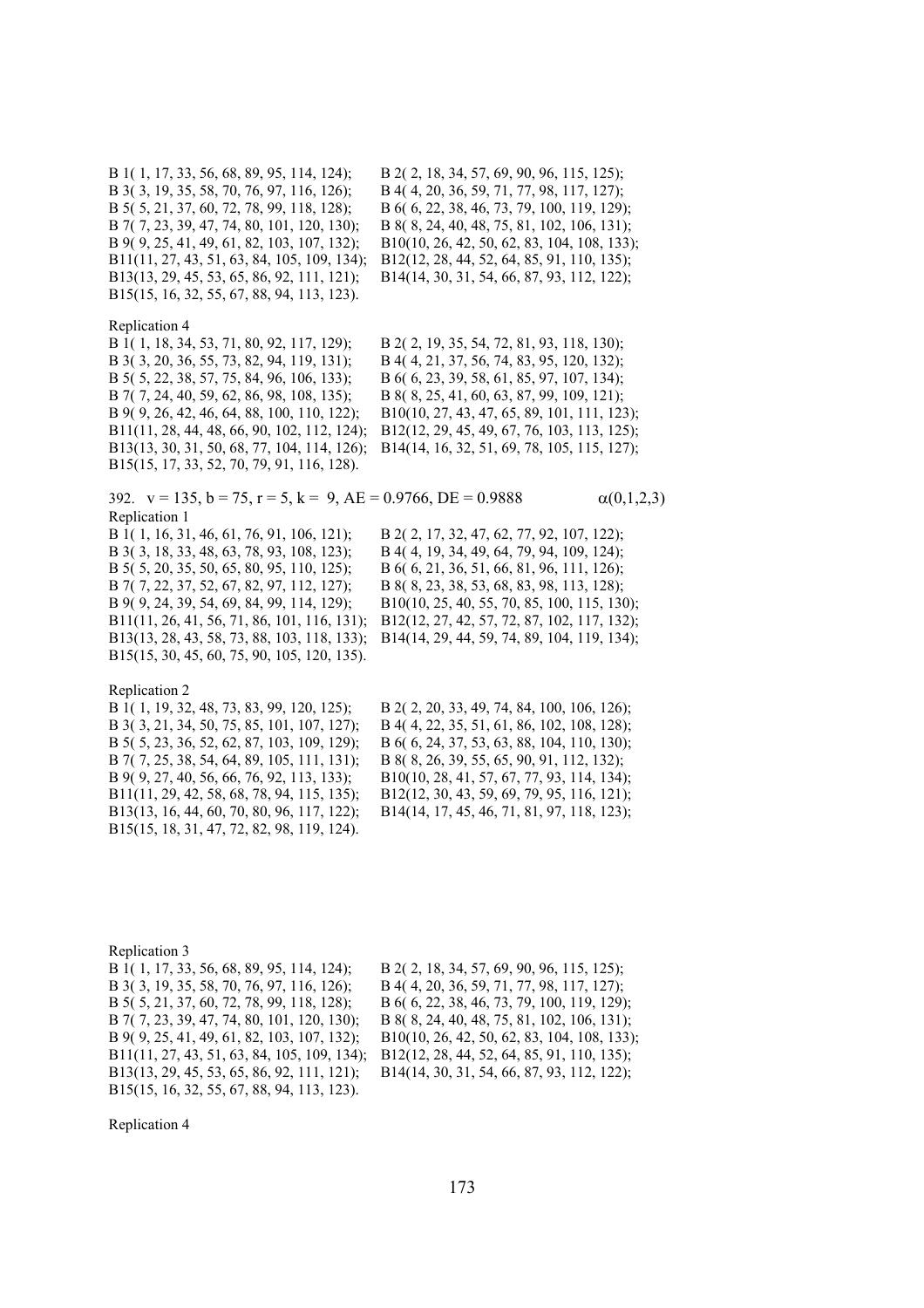B 1( 1, 18, 34, 53, 71, 80, 92, 117, 129); B 2( 2, 19, 35, 54, 72, 81, 93, 118, 130); B 3( 3, 20, 36, 55, 73, 82, 94, 119, 131); B 4( 4, 21, 37, 56, 74, 83, 95, 120, 132); B 5( 5, 22, 38, 57, 75, 84, 96, 106, 133); B 6( 6, 23, 39, 58, 61, 85, 97, 107, 134); B 7( 7, 24, 40, 59, 62, 86, 98, 108, 135); B 8( 8, 25, 41, 60, 63, 87, 99, 109, 121); B 9( 9, 26, 42, 46, 64, 88, 100, 110, 122); B10(10, 27, 43, 47, 65, 89, 101, 111, 123); B11(11, 28, 44, 48, 66, 90, 102, 112, 124); B12(12, 29, 45, 49, 67, 76, 103, 113, 125); B13(13, 30, 31, 50, 68, 77, 104, 114, 126); B14(14, 16, 32, 51, 69, 78, 105, 115, 127); B15(15, 17, 33, 52, 70, 79, 91, 116, 128).

Replication 5<br>B 1(1, 21, 44, 54, 62, 86, 93, 110, 124); B 3( 3, 23, 31, 56, 64, 88, 95, 112, 126); B 4( 4, 24, 32, 57, 65, 89, 96, 113, 127); B 5( 5, 25, 33, 58, 66, 90, 97, 114, 128); B 6( 6, 26, 34, 59, 67, 76, 98, 115, 129); B 7( 7, 27, 35, 60, 68, 77, 99, 116, 130); B 8( 8, 28, 36, 46, 69, 78, 100, 117, 131);<br>B 9( 9, 29, 37, 47, 70, 79, 101, 118, 132); B 10(10, 30, 38, 48, 71, 80, 102, 119, 133) B11(11, 16, 39, 49, 72, 81, 103, 120, 134); B12(12, 17, 40, 50, 73, 82, 104, 106, 135);<br>B13(13, 18, 41, 51, 74, 83, 105, 107, 121); B14(14, 19, 42, 52, 75, 84, 91, 108, 122); B15(15, 20, 43, 53, 61, 85, 92, 109, 123).

B 2( 2, 22, 45, 55, 63, 87, 94, 111, 125); B10(10, 30, 38, 48, 71, 80, 102, 119, 133); B14(14, 19, 42, 52, 75, 84, 91, 108, 122);

# **BLOCK SIZE 10**

| 393. $v = 20$ , $b = 4$ , $r = 2$ , $k = 10$ , $AE = 0.9475$ , $DE = 0.9792$<br>Replication 1<br>B1(1, 3, 5, 7, 9, 11, 13, 15, 17, 19); | B2(2, 4, 6, 8, 10, 12, 14, 16, 18, 20).   | $\alpha(0,1,2)$     |
|-----------------------------------------------------------------------------------------------------------------------------------------|-------------------------------------------|---------------------|
| Replication 2                                                                                                                           |                                           |                     |
| B1(1, 3, 5, 8, 10, 12, 14, 16, 17, 20); B2(2, 4, 6, 7, 9, 11, 13, 15, 18, 19).                                                          |                                           |                     |
| 394. $v = 20$ , $b = 6$ , $r = 3$ , $k = 10$ , $AE = 0.9744$ , $DE = 0.9886$<br>Replication 1                                           |                                           | $\alpha(0,1,2,3)$   |
| B 1(1, 3, 5, 7, 9, 11, 13, 15, 17, 19); B 2(2, 4, 6, 8, 10, 12, 14, 16, 18, 20).                                                        |                                           |                     |
| Replication 2<br>B 1(1, 4, 6, 8, 10, 11, 13, 16, 17, 20);                                                                               | B 2(2, 3, 5, 7, 9, 12, 14, 15, 18, 19).   |                     |
| Replication 3<br>B 1(1, 4, 5, 7, 9, 12, 14, 16, 18, 20); B 2(2, 3, 6, 8, 10, 11, 13, 15, 17, 19).                                       |                                           |                     |
| 395. $v = 20$ , $b = 8$ , $r = 4$ , $k = 10$ , $AE = 0.9823$ , $DE = 0.9919$<br>Replication 1                                           |                                           | $\alpha(0,1,2,3,4)$ |
| B1(1, 3, 5, 7, 9, 11, 13, 15, 17, 19);                                                                                                  | B2(2, 4, 6, 8, 10, 12, 14, 16, 18, 20).   |                     |
| Replication 2<br>B1(1, 3, 5, 8, 10, 11, 14, 16, 18, 20);                                                                                | B2(2, 4, 6, 7, 9, 12, 13, 15, 17, 19).    |                     |
| Replication 3<br>B1(1, 4, 6, 8, 9, 12, 13, 15, 18, 20);                                                                                 | $B2(2, 3, 5, 7, 10, 11, 14, 16, 17, 19).$ |                     |
| Replication 4<br>B1(1, 3, 6, 7, 10, 12, 14, 16, 17, 19); B2(2, 4, 5, 8, 9, 11, 13, 15, 18, 20).                                         |                                           |                     |
| 396. $v = 20$ , $b = 10$ , $r = 5$ , $k = 10$ , $AE = 0.9892$ , $DE = 0.9948$<br>Replication 1                                          |                                           | $\alpha(0,1,2,3,4)$ |
| B1(1, 3, 5, 7, 9, 11, 13, 15, 17, 19); B2(2, 4, 6, 8, 10, 12, 14, 16, 18, 20).                                                          |                                           |                     |
| Replication 2                                                                                                                           |                                           |                     |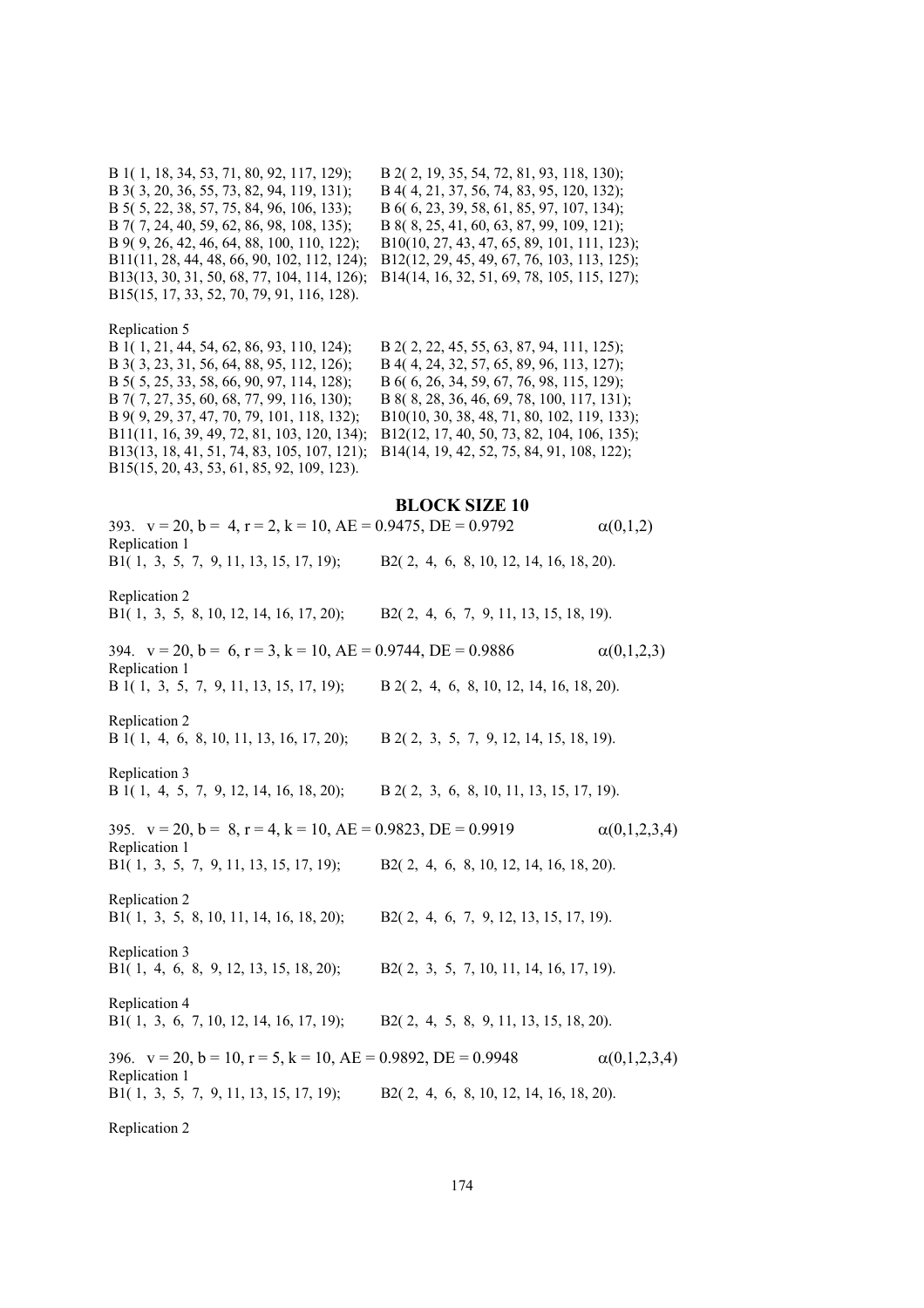B1( 1, 4, 6, 8, 9, 11, 14, 15, 18, 20); B2( 2, 3, 5, 7, 10, 12, 13, 16, 17, 19). Replication 3 B1( 1, 4, 5, 7, 9, 12, 14, 16, 18, 19); B2( 2, 3, 6, 8, 10, 11, 13, 15, 17, 20). Replication 4 B1( 1, 3, 6, 8, 10, 12, 14, 16, 17, 19); B2( 2, 4, 5, 7, 9, 11, 13, 15, 18, 20). Replication 5 B1( 1, 3, 6, 7, 10, 12, 13, 15, 18, 20); B2( 2, 4, 5, 8, 9, 11, 14, 16, 17, 19). 397.  $v = 30$ ,  $b = 6$ ,  $r = 2$ ,  $k = 10$ ,  $AE = 0.9344$ ,  $DE = 0.9734$   $\alpha(0,1,2)$ Replication 1 B1( 1, 4, 7, 10, 13, 16, 19, 22, 25, 28); B2( 2, 5, 8, 11, 14, 17, 20, 23, 26, 29); B3( 3, 6, 9, 12, 15, 18, 21, 24, 27, 30). Replication 2 B1( 1, 5, 8, 11, 13, 17, 21, 24, 27, 30); B2( 2, 6, 9, 12, 14, 18, 19, 22, 25, 28); B3( 3, 4, 7, 10, 15, 16, 20, 23, 26, 29). 398.  $v = 30$ ,  $b = 9$ ,  $r = 3$ ,  $k = 10$ ,  $AE = 0.9683$ ,  $DE = 0.9857$  (0,1,2,3) Replication 1 B1( 1, 4, 7, 10, 13, 16, 19, 22, 25, 28); B2( 2, 5, 8, 11, 14, 17, 20, 23, 26, 29); B3( 3, 6, 9, 12, 15, 18, 21, 24, 27, 30). Replication 2 B1( 1, 6, 9, 11, 15, 17, 20, 23, 25, 30); B2( 2, 4, 7, 12, 13, 18, 21, 24, 26, 28); B3( 3, 5, 8, 10, 14, 16, 19, 22, 27, 29). Replication 3 B1( 1, 5, 9, 10, 14, 18, 21, 24, 26, 29); B2( 2, 6, 7, 11, 15, 16, 19, 22, 27, 30); B3( 3, 4, 8, 12, 13, 17, 20, 23, 25, 28). 399.  $v = 30$ ,  $b = 12$ ,  $r = 4$ ,  $k = 10$ ,  $AE = 0.9815$ ,  $DE = 0.9913$   $\alpha(0,1,2,3,4)$ Replication 1 B1( 1, 4, 7, 10, 13, 16, 19, 22, 25, 28); B2( 2, 5, 8, 11, 14, 17, 20, 23, 26, 29); B3( 3, 6, 9, 12, 15, 18, 21, 24, 27, 30). Replication 2 B1( 1, 4, 8, 10, 14, 18, 20, 24, 27, 30); B2( 2, 5, 9, 11, 15, 16, 21, 22, 25, 28); B3( 3, 6, 7, 12, 13, 17, 19, 23, 26, 29). Replication 3 B1( 1, 6, 8, 12, 15, 16, 21, 22, 26, 29); B2( 2, 4, 9, 10, 13, 17, 19, 23, 27, 30); B3( 3, 5, 7, 11, 14, 18, 20, 24, 25, 28). Replication 4 B1( 1, 5, 9, 11, 13, 18, 21, 23, 26, 30); B2( 2, 6, 7, 12, 14, 16, 19, 24, 27, 28); B3( 3, 4, 8, 10, 15, 17, 20, 22, 25, 29). 400.  $v = 30$ ,  $b = 15$ ,  $r = 5$ ,  $k = 10$ ,  $AE = 0.9873$ ,  $DE = 0.9939$   $\alpha(0,1,2,3,5)$ Replication 1 B1( 1, 4, 7, 10, 13, 16, 19, 22, 25, 28); B2( 2, 5, 8, 11, 14, 17, 20, 23, 26, 29);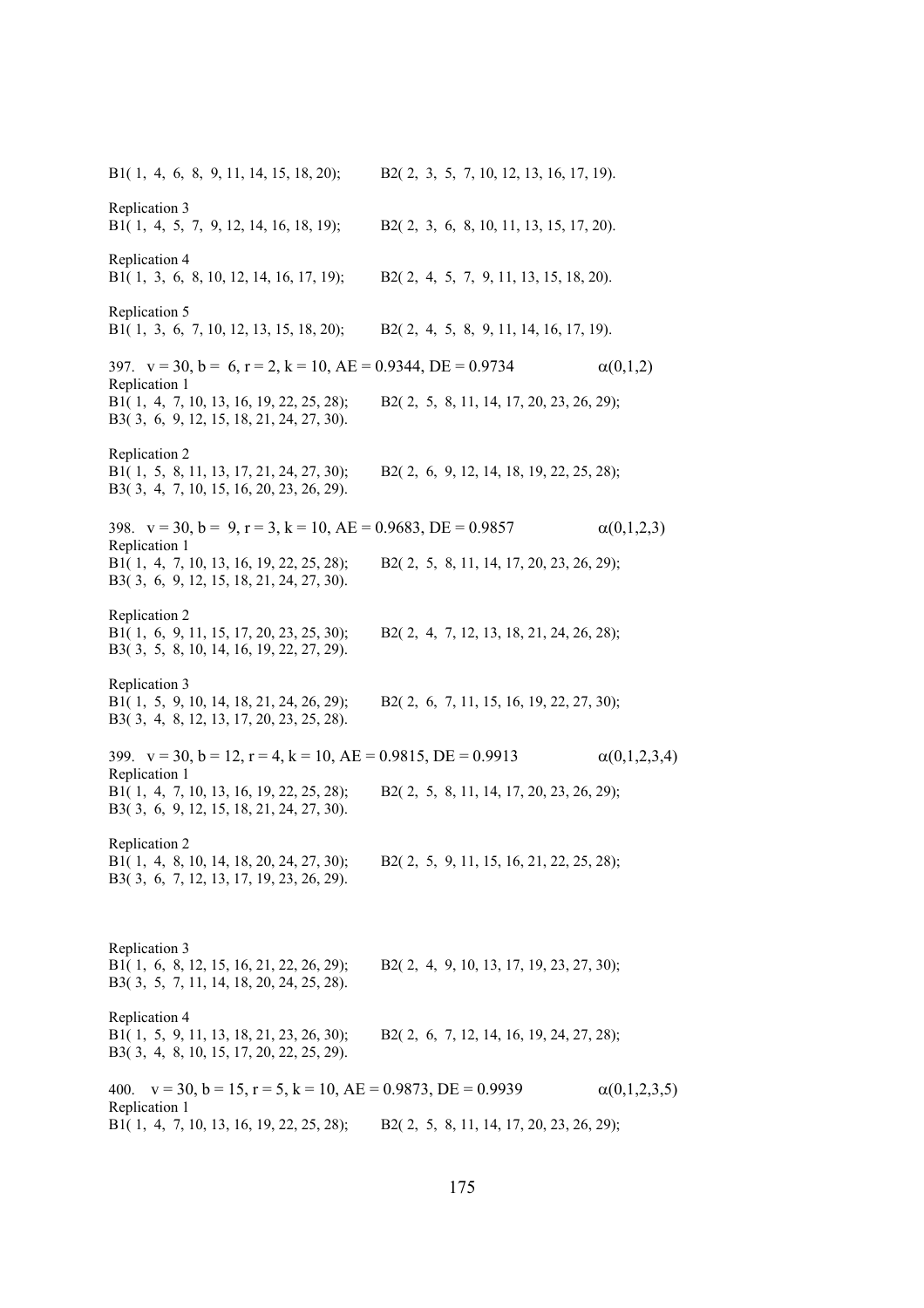B3( 3, 6, 9, 12, 15, 18, 21, 24, 27, 30). Replication 2 B1( 1, 6, 9, 12, 14, 17, 19, 23, 26, 28); B2( 2, 4, 7, 10, 15, 18, 20, 24, 27, 29); B3( 3, 5, 8, 11, 13, 16, 21, 22, 25, 30). Replication 3 B1( 1, 5, 7, 10, 14, 18, 21, 24, 26, 30); B2( 2, 6, 8, 11, 15, 16, 19, 22, 27, 28); B3( 3, 4, 9, 12, 13, 17, 20, 23, 25, 29). Replication 4 B1( 1, 5, 9, 12, 15, 16, 20, 22, 27, 29); B2( 2, 6, 7, 10, 13, 17, 21, 23, 25, 30); B3( 3, 4, 8, 11, 14, 18, 19, 24, 26, 28). Replication 5 B1( 1, 4, 8, 11, 15, 17, 21, 24, 25, 29); B2( 2, 5, 9, 12, 13, 18, 19, 22, 26, 30); B3( 3, 6, 7, 10, 14, 16, 20, 23, 27, 28). 401.  $v = 40$ ,  $b = 8$ ,  $r = 2$ ,  $k = 10$ ,  $AE = 0.9286$ ,  $DE = 0.9707$   $\alpha(0,1,2)$ Replication 1 B1( 1, 5, 9, 13, 17, 21, 25, 29, 33, 37); B2( 2, 6, 10, 14, 18, 22, 26, 30, 34, 38); B3( 3, 7, 11, 15, 19, 23, 27, 31, 35, 39); B4( 4, 8, 12, 16, 20, 24, 28, 32, 36, 40). Replication 2 B1( 1, 6, 11, 16, 19, 22, 27, 32, 34, 40); B2( 2, 7, 12, 13, 20, 23, 28, 29, 35, 37); B3( 3, 8, 9, 14, 17, 24, 25, 30, 36, 38); B4( 4, 5, 10, 15, 18, 21, 26, 31, 33, 39). 402.  $v = 40$ ,  $b = 12$ ,  $r = 3$ ,  $k = 10$ ,  $AE = 0.9692$ ,  $DE = 0.9858$   $\alpha(0,1,2,3)$ Replication 1 B1( 1, 5, 9, 13, 17, 21, 25, 29, 33, 37); B2( 2, 6, 10, 14, 18, 22, 26, 30, 34, 38); B3( 3, 7, 11, 15, 19, 23, 27, 31, 35, 39); B4( 4, 8, 12, 16, 20, 24, 28, 32, 36, 40). Replication 2 B1( 1, 7, 12, 16, 18, 22, 25, 31, 36, 39); B2( 2, 8, 9, 13, 19, 23, 26, 32, 33, 40); B3( 3, 5, 10, 14, 20, 24, 27, 29, 34, 37); B4( 4, 6, 11, 15, 17, 21, 28, 30, 35, 38). Replication 3 B1( 1, 7, 10, 13, 20, 23, 27, 30, 36, 38); B2( 2, 8, 11, 14, 17, 24, 28, 31, 33, 39); B3( 3, 5, 12, 15, 18, 21, 25, 32, 34, 40); B4( 4, 6, 9, 16, 19, 22, 26, 29, 35, 37). 403.  $v = 40$ ,  $b = 16$ ,  $r = 4$ ,  $k = 10$ ,  $AE = 0.9762$ ,  $DE = 0.9889$  (0,1,2,4) Replication 1 B1( 1, 5, 9, 13, 17, 21, 25, 29, 33, 37); B2( 2, 6, 10, 14, 18, 22, 26, 30, 34, 38); B3( 3, 7, 11, 15, 19, 23, 27, 31, 35, 39); B4( 4, 8, 12, 16, 20, 24, 28, 32, 36, 40). Replication 2 B1( 1, 6, 12, 14, 20, 23, 28, 31, 34, 39); B2( 2, 7, 9, 15, 17, 24, 25, 32, 35, 40); B3( 3, 8, 10, 16, 18, 21, 26, 29, 36, 37); B4( 4, 5, 11, 13, 19, 22, 27, 30, 33, 38). Replication 3 B1( 1, 8, 10, 15, 19, 22, 27, 30, 36, 40); B2( 2, 5, 11, 16, 20, 23, 28, 31, 33, 37); B3( 3, 6, 12, 13, 17, 24, 25, 32, 34, 38); B4( 4, 7, 9, 14, 18, 21, 26, 29, 35, 39). Replication 4 B1( 1, 7, 11, 16, 18, 24, 26, 32, 35, 38); B2( 2, 8, 12, 13, 19, 21, 27, 29, 36, 39);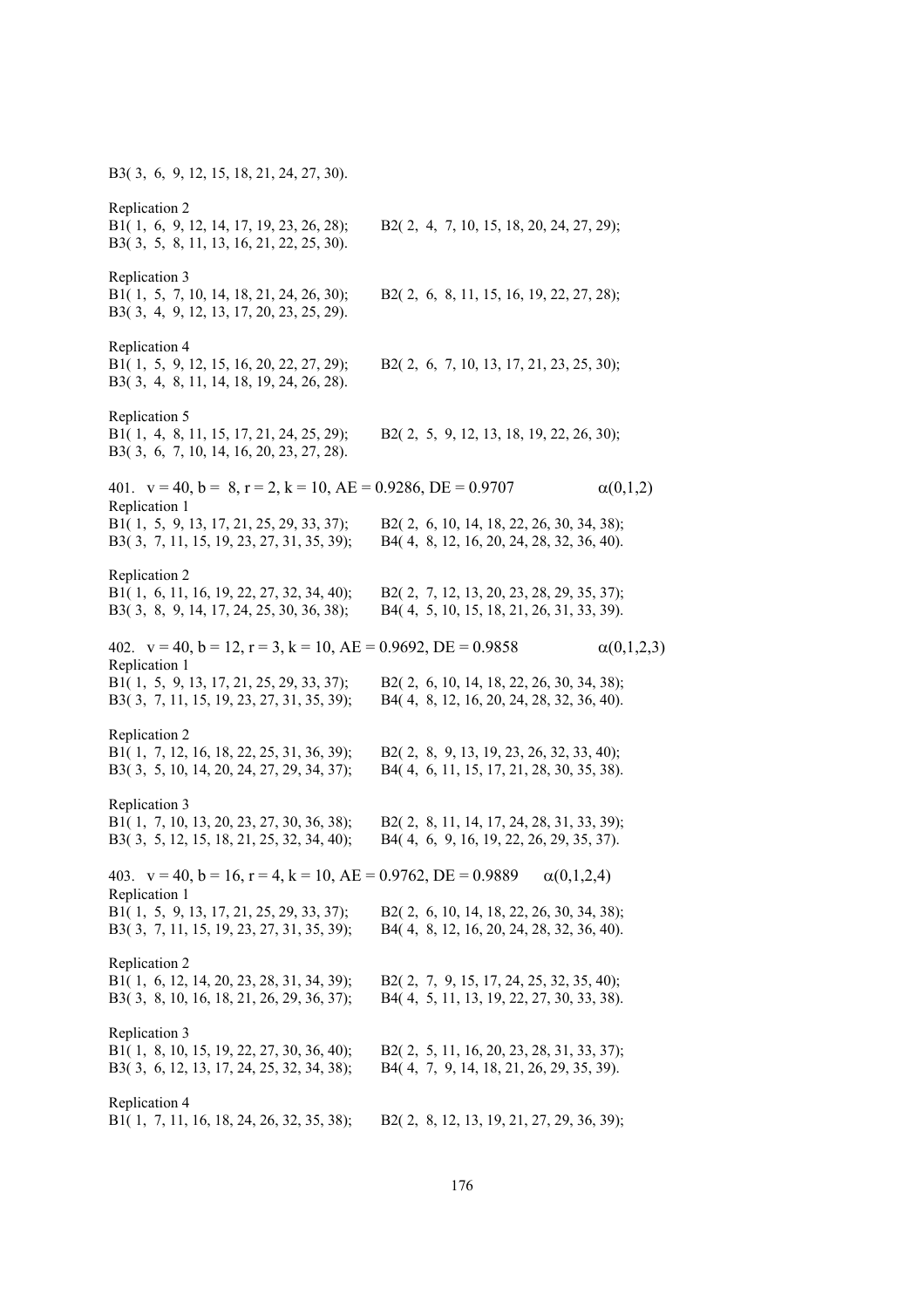B3( 3, 5, 9, 14, 20, 22, 28, 30, 33, 40); B4( 4, 6, 10, 15, 17, 23, 25, 31, 34, 37).

404.  $v = 40$ ,  $b = 20$ ,  $r = 5$ ,  $k = 10$ ,  $AE = 0.9860$ ,  $DE = 0.9932$   $\alpha(0,1,2,3,4)$ Replication 1 B1( 1, 5, 9, 13, 17, 21, 25, 29, 33, 37); B2( 2, 6, 10, 14, 18, 22, 26, 30, 34, 38); B3( 3, 7, 11, 15, 19, 23, 27, 31, 35, 39); B4( 4, 8, 12, 16, 20, 24, 28, 32, 36, 40). Replication 2 B1( 1, 7, 9, 15, 19, 22, 27, 32, 36, 38); B2( 2, 8, 10, 16, 20, 23, 28, 29, 33, 39); B3( 3, 5, 11, 13, 17, 24, 25, 30, 34, 40); B4( 4, 6, 12, 14, 18, 21, 26, 31, 35, 37). Replication 3 B1( 1, 5, 11, 16, 18, 24, 26, 32, 35, 39); B2( 2, 6, 12, 13, 19, 21, 27, 29, 36, 40); B3( 3, 7, 9, 14, 20, 22, 28, 30, 33, 37); B4( 4, 8, 10, 15, 17, 23, 25, 31, 34, 38). Replication 4 B1( 1, 6, 10, 13, 20, 22, 28, 31, 35, 40); B2( 2, 7, 11, 14, 17, 23, 25, 32, 36, 37); B3( 3, 8, 12, 15, 18, 24, 26, 29, 33, 38); B4( 4, 5, 9, 16, 19, 21, 27, 30, 34, 39). Replication 5 B1( 1, 8, 12, 14, 20, 23, 27, 30, 34, 37); B2( 2, 5, 9, 15, 17, 24, 28, 31, 35, 38); B3( 3, 6, 10, 16, 18, 21, 25, 32, 36, 39); B4( 4, 7, 11, 13, 19, 22, 26, 29, 33, 40). 405.  $v = 50$ ,  $b = 10$ ,  $r = 2$ ,  $k = 10$ ,  $AE = 0.9360$ ,  $DE = 0.9724$   $\alpha(0,1,2)$ Replication 1 B1 (1, 6, 11, 16, 21, 26, 31, 36, 41, 46); B2(2, 7, 12, 17, 22, 27, 32, 37, 42, 47); B3 (3, 8, 13, 18, 23, 28, 33, 38, 43, 48); B4(4, 9, 14, 19, 24, 29, 34, 39, 44, 49); B5(5, 10, 15, 20, 25, 30, 35, 40, 45, 50). Replication 2 B1(1, 7, 13, 19, 25, 26, 34, 38, 45, 47); B2(2, 8, 14, 20, 21, 27, 35, 39, 41, 48); B3(3, 9, 15, 16, 22, 28, 31, 40, 42, 49); B4(4, 10, 11, 17, 23, 29, 32, 36, 43, 50); B5(5, 6, 12, 18, 24, 30, 33, 37, 44, 46). 406.  $v = 50$ ,  $b = 15$ ,  $r = 3$ ,  $k = 10$ ,  $AE = 0.9661$ ,  $DE = 0.9844$   $\alpha(0,1,2)$ Replication 1 B1( 1, 6, 11, 16, 21, 26, 31, 36, 41, 46); B2( 2, 7, 12, 17, 22, 27, 32, 37, 42, 47); B3( 3, 8, 13, 18, 23, 28, 33, 38, 43, 48); B4( 4, 9, 14, 19, 24, 29, 34, 39, 44, 49); B5( 5, 10, 15, 20, 25, 30, 35, 40, 45, 50). Replication 2 B1( 1, 9, 13, 20, 23, 29, 35, 38, 42, 47); B2( 2, 10, 14, 16, 24, 30, 31, 39, 43, 48); B3( 3, 6, 15, 17, 25, 26, 32, 40, 44, 49); B4( 4, 7, 11, 18, 21, 27, 33, 36, 45, 50); B5( 5, 8, 12, 19, 22, 28, 34, 37, 41, 46). Replication 3 B1( 1, 10, 15, 18, 24, 27, 34, 37, 43, 49); B2( 2, 6, 11, 19, 25, 28, 35, 38, 44, 50); B3( 3, 7, 12, 20, 21, 29, 31, 39, 45, 46); B4( 4, 8, 13, 16, 22, 30, 32, 40, 41, 47); B5( 5, 9, 14, 17, 23, 26, 33, 36, 42, 48). 407.  $v = 50$ ,  $b = 20$ ,  $r = 4$ ,  $k = 10$ ,  $AE = 0.9787$ ,  $DE = 0.9899$   $\alpha(0,1,2,3)$ Replication 1 B1( 1, 6, 11, 16, 21, 26, 31, 36, 41, 46); B2( 2, 7, 12, 17, 22, 27, 32, 37, 42, 47); B3( 3, 8, 13, 18, 23, 28, 33, 38, 43, 48); B4( 4, 9, 14, 19, 24, 29, 34, 39, 44, 49); B5( 5, 10, 15, 20, 25, 30, 35, 40, 45, 50).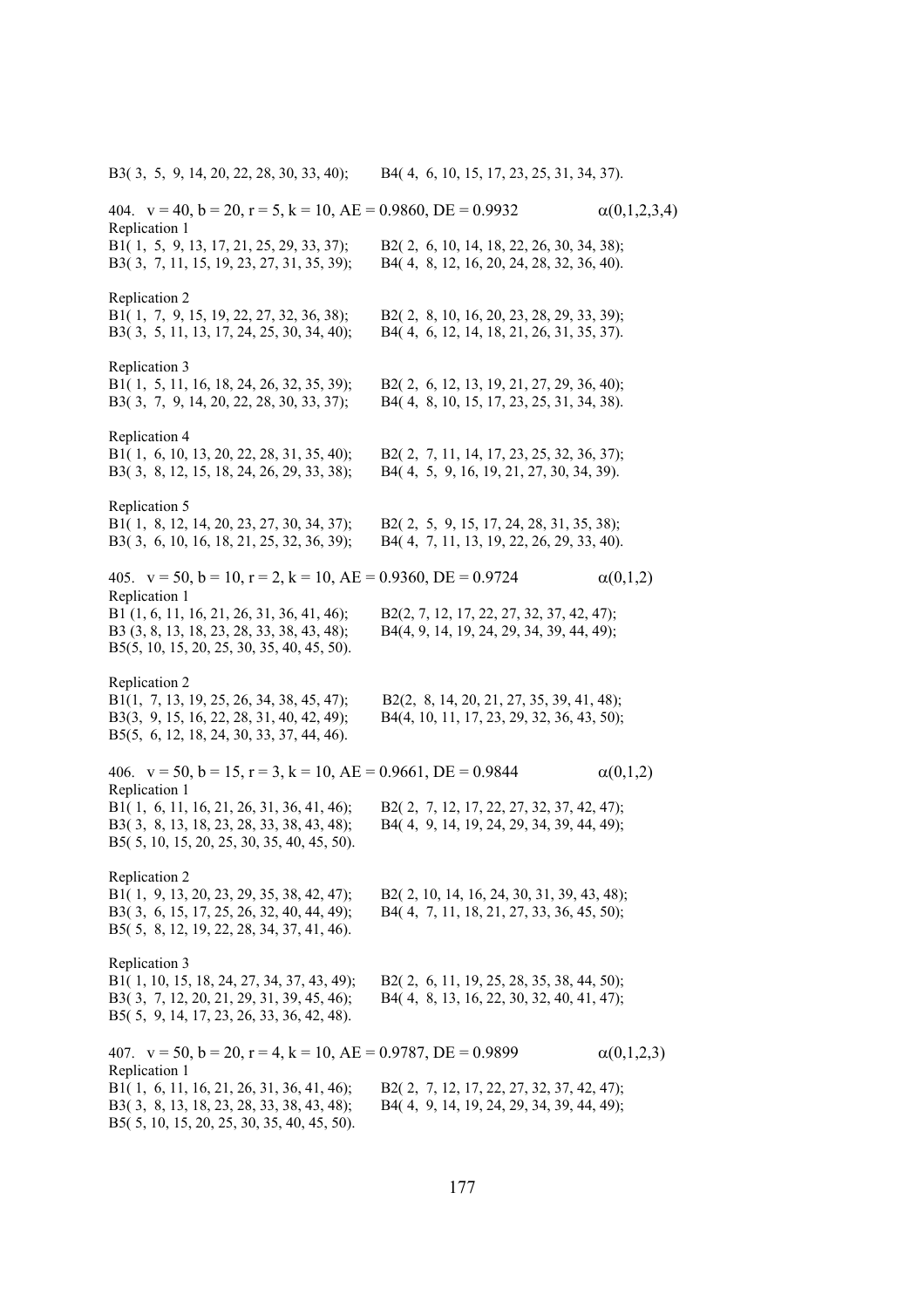Replication 2 B1( 1, 7, 13, 19, 25, 27, 33, 39, 45, 50); B2( 2, 8, 14, 20, 21, 28, 34, 40, 41, 46); B3( 3, 9, 15, 16, 22, 29, 35, 36, 42, 47); B4( 4, 10, 11, 17, 23, 30, 31, 37, 43, 48); B5( 5, 6, 12, 18, 24, 26, 32, 38, 44, 49). Replication 3 B1( 1, 9, 12, 17, 24, 28, 35, 40, 42, 48); B2( 2, 10, 13, 18, 25, 29, 31, 36, 43, 49); B3( 3, 6, 14, 19, 21, 30, 32, 37, 44, 50); B4( 4, 7, 15, 20, 22, 26, 33, 38, 45, 46); B5( 5, 8, 11, 16, 23, 27, 34, 39, 41, 47). Replication 4 B1( 1, 10, 14, 20, 23, 29, 32, 38, 44, 47); B2( 2, 6, 15, 16, 24, 30, 33, 39, 45, 48); B3( 3, 7, 11, 17, 25, 26, 34, 40, 41, 49); B4( 4, 8, 12, 18, 21, 27, 35, 36, 42, 50); B5( 5, 9, 13, 19, 22, 28, 31, 37, 43, 46). 408.  $v = 50$ ,  $b = 25$ ,  $r = 5$ ,  $k = 10$ ,  $AE = 0.9852$ ,  $DE = 0.9928$   $\alpha(0,1,2,3)$ Replication 1 B1( 1, 6, 11, 16, 21, 26, 31, 36, 41, 46); B2( 2, 7, 12, 17, 22, 27, 32, 37, 42, 47); B3( 3, 8, 13, 18, 23, 28, 33, 38, 43, 48); B4( 4, 9, 14, 19, 24, 29, 34, 39, 44, 49); B5( 5, 10, 15, 20, 25, 30, 35, 40, 45, 50). Replication 2 B1( 1, 7, 13, 19, 25, 27, 34, 37, 45, 48); B2( 2, 8, 14, 20, 21, 28, 35, 38, 41, 49); B3( 3, 9, 15, 16, 22, 29, 31, 39, 42, 50); B4( 4, 10, 11, 17, 23, 30, 32, 40, 43, 46); B5( 5, 6, 12, 18, 24, 26, 33, 36, 44, 47). Replication 3 B1( 1, 9, 12, 20, 24, 28, 32, 39, 43, 50); B2( 2, 10, 13, 16, 25, 29, 33, 40, 44, 46); B3( 3, 6, 14, 17, 21, 30, 34, 36, 45, 47); B4( 4, 7, 15, 18, 22, 26, 35, 37, 41, 48); B5( 5, 8, 11, 19, 23, 27, 31, 38, 42, 49). Replication 4 B1( 1, 8, 15, 17, 22, 30, 33, 40, 44, 49); B2( 2, 9, 11, 18, 23, 26, 34, 36, 45, 50); B3( 3, 10, 12, 19, 24, 27, 35, 37, 41, 46); B4( 4, 6, 13, 20, 25, 28, 31, 38, 42, 47); B5( 5, 7, 14, 16, 21, 29, 32, 39, 43, 48). Replication 5 B1( 1, 10, 14, 18, 23, 29, 35, 38, 42, 47); B2( 2, 6, 15, 19, 24, 30, 31, 39, 43, 48); B3( 3, 7, 11, 20, 25, 26, 32, 40, 44, 49); B4( 4, 8, 12, 16, 21, 27, 33, 36, 45, 50); B5( 5, 9, 13, 17, 22, 28, 34, 37, 41, 46). 409.  $v = 60$ ,  $b = 12$ ,  $r = 2$ ,  $k = 10$ ,  $AE = 0.9298$ ,  $DE = 0.9701$   $\alpha(0,1,2)$ Replication 1 B1( 1, 7, 13, 19, 25, 31, 37, 43, 49, 55); B2( 2, 8, 14, 20, 26, 32, 38, 44, 50, 56); B3( 3, 9, 15, 21, 27, 33, 39, 45, 51, 57); B4( 4, 10, 16, 22, 28, 34, 40, 46, 52, 58); B5( 5, 11, 17, 23, 29, 35, 41, 47, 53, 59); B6( 6, 12, 18, 24, 30, 36, 42, 48, 54, 60). Replication 2 B1( 1, 10, 15, 23, 29, 33, 42, 44, 50, 60); B2( 2, 11, 16, 24, 30, 34, 37, 45, 51, 55); B3( 3, 12, 17, 19, 25, 35, 38, 46, 52, 56); B4( 4, 7, 18, 20, 26, 36, 39, 47, 53, 57); B5( 5, 8, 13, 21, 27, 31, 40, 48, 54, 58); B6( 6, 9, 14, 22, 28, 32, 41, 43, 49, 59).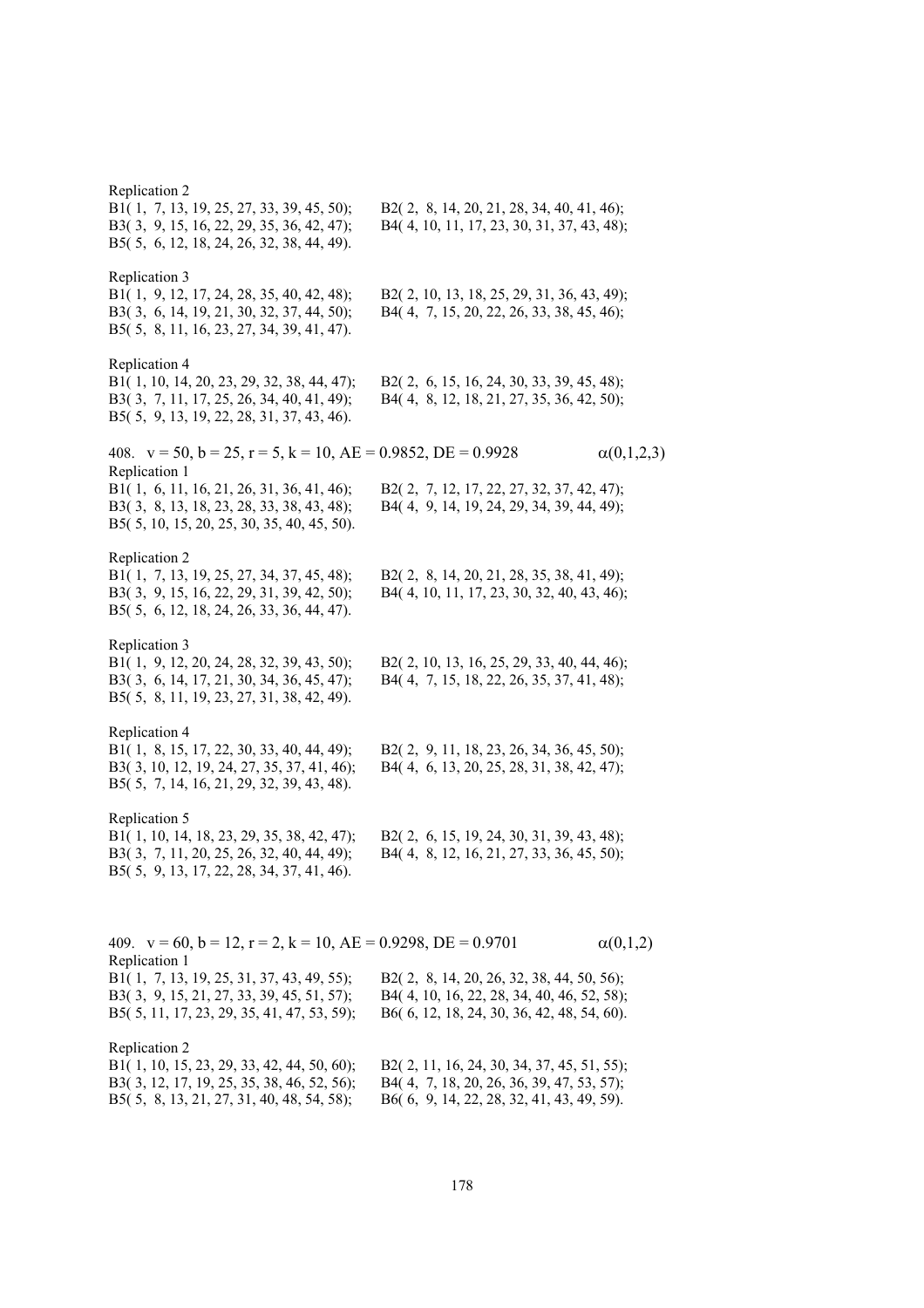410.  $v = 60$ ,  $b = 18$ ,  $r = 3$ ,  $k = 10$ ,  $AE = 0.9668$ ,  $DE = 0.9846$   $\alpha(0,1,2)$ Replication 1 B1( 1, 7, 13, 19, 25, 31, 37, 43, 49, 55); B2( 2, 8, 14, 20, 26, 32, 38, 44, 50, 56); B3( 3, 9, 15, 21, 27, 33, 39, 45, 51, 57); B4( 4, 10, 16, 22, 28, 34, 40, 46, 52, 58); B5( 5, 11, 17, 23, 29, 35, 41, 47, 53, 59); B6( 6, 12, 18, 24, 30, 36, 42, 48, 54, 60). Replication 2 B1( 1, 11, 17, 22, 30, 32, 40, 48, 50, 57); B2( 2, 12, 18, 23, 25, 33, 41, 43, 51, 58); B3( 3, 7, 13, 24, 26, 34, 42, 44, 52, 59); B4( 4, 8, 14, 19, 27, 35, 37, 45, 53, 60); B5( 5, 9, 15, 20, 28, 36, 38, 46, 54, 55); B6( 6, 10, 16, 21, 29, 31, 39, 47, 49, 56). Replication 3 B1( 1, 8, 18, 21, 27, 36, 41, 46, 52, 56); B2( 2, 9, 13, 22, 28, 31, 42, 47, 53, 57); B3( 3, 10, 14, 23, 29, 32, 37, 48, 54, 58); B4( 4, 11, 15, 24, 30, 33, 38, 43, 49, 59); B5( 5, 12, 16, 19, 25, 34, 39, 44, 50, 60); B6( 6, 7, 17, 20, 26, 35, 40, 45, 51, 55). 411.  $v = 60$ ,  $b = 24$ ,  $r = 4$ ,  $k = 10$ ,  $AE = 0.9796$ ,  $DE = 0.9902$   $\alpha(0,1,2,3)$ Replication 1 B1( 1, 7, 13, 19, 25, 31, 37, 43, 49, 55); B2( 2, 8, 14, 20, 26, 32, 38, 44, 50, 56); B3( 3, 9, 15, 21, 27, 33, 39, 45, 51, 57); B4( 4, 10, 16, 22, 28, 34, 40, 46, 52, 58); B5( 5, 11, 17, 23, 29, 35, 41, 47, 53, 59); B6( 6, 12, 18, 24, 30, 36, 42, 48, 54, 60). Replication 2 B1( 1, 10, 14, 23, 28, 36, 41, 48, 51, 56); B2( 2, 11, 15, 24, 29, 31, 42, 43, 52, 57); B3( 3, 12, 16, 19, 30, 32, 37, 44, 53, 58); B4( 4, 7, 17, 20, 25, 33, 38, 45, 54, 59); B5( 5, 8, 18, 21, 26, 34, 39, 46, 49, 60); B6( 6, 9, 13, 22, 27, 35, 40, 47, 50, 55). Replication 3 B1( 1, 11, 18, 21, 29, 32, 40, 45, 54, 58); B2( 2, 12, 13, 22, 30, 33, 41, 46, 49, 59); B3( 3, 7, 14, 23, 25, 34, 42, 47, 50, 60); B4( 4, 8, 15, 24, 26, 35, 37, 48, 51, 55); B5( 5, 9, 16, 19, 27, 36, 38, 43, 52, 56); B6( 6, 10, 17, 20, 28, 31, 39, 44, 53, 57). Replication 4 B1( 1, 9, 17, 24, 30, 34, 38, 46, 50, 57); B2( 2, 10, 18, 19, 25, 35, 39, 47, 51, 58); B3( 3, 11, 13, 20, 26, 36, 40, 48, 52, 59); B4( 4, 12, 14, 21, 27, 31, 41, 43, 53, 60); B5( 5, 7, 15, 22, 28, 32, 42, 44, 54, 55); B6( 6, 8, 16, 23, 29, 33, 37, 45, 49, 56). 412.  $v = 60$ ,  $b = 30$ ,  $r = 5$ ,  $k = 10$ ,  $AE = 0.9843$ ,  $DE = 0.9924$   $\alpha(0,1,2,3,4)$ Replication 1 B1( 1, 7, 13, 19, 25, 31, 37, 43, 49, 55); B2( 2, 8, 14, 20, 26, 32, 38, 44, 50, 56); B3( 3, 9, 15, 21, 27, 33, 39, 45, 51, 57); B4( 4, 10, 16, 22, 28, 34, 40, 46, 52, 58); B5( 5, 11, 17, 23, 29, 35, 41, 47, 53, 59); B6( 6, 12, 18, 24, 30, 36, 42, 48, 54, 60). Replication 2 B1( 1, 12, 18, 21, 29, 35, 40, 48, 51, 56); B2( 2, 7, 13, 22, 30, 36, 41, 43, 52, 57); B3( 3, 8, 14, 23, 25, 31, 42, 44, 53, 58); B4( 4, 9, 15, 24, 26, 32, 37, 45, 54, 59); B5( 5, 10, 16, 19, 27, 33, 38, 46, 49, 60); B6( 6, 11, 17, 20, 28, 34, 39, 47, 50, 55). Replication 3 B1( 1, 11, 15, 23, 26, 36, 38, 46, 50, 57); B2( 2, 12, 16, 24, 27, 31, 39, 47, 51, 58); B3( 3, 7, 17, 19, 28, 32, 40, 48, 52, 59); B4( 4, 8, 18, 20, 29, 33, 41, 43, 53, 60); B5( 5, 9, 13, 21, 30, 34, 42, 44, 54, 55); B6( 6, 10, 14, 22, 25, 35, 37, 45, 49, 56).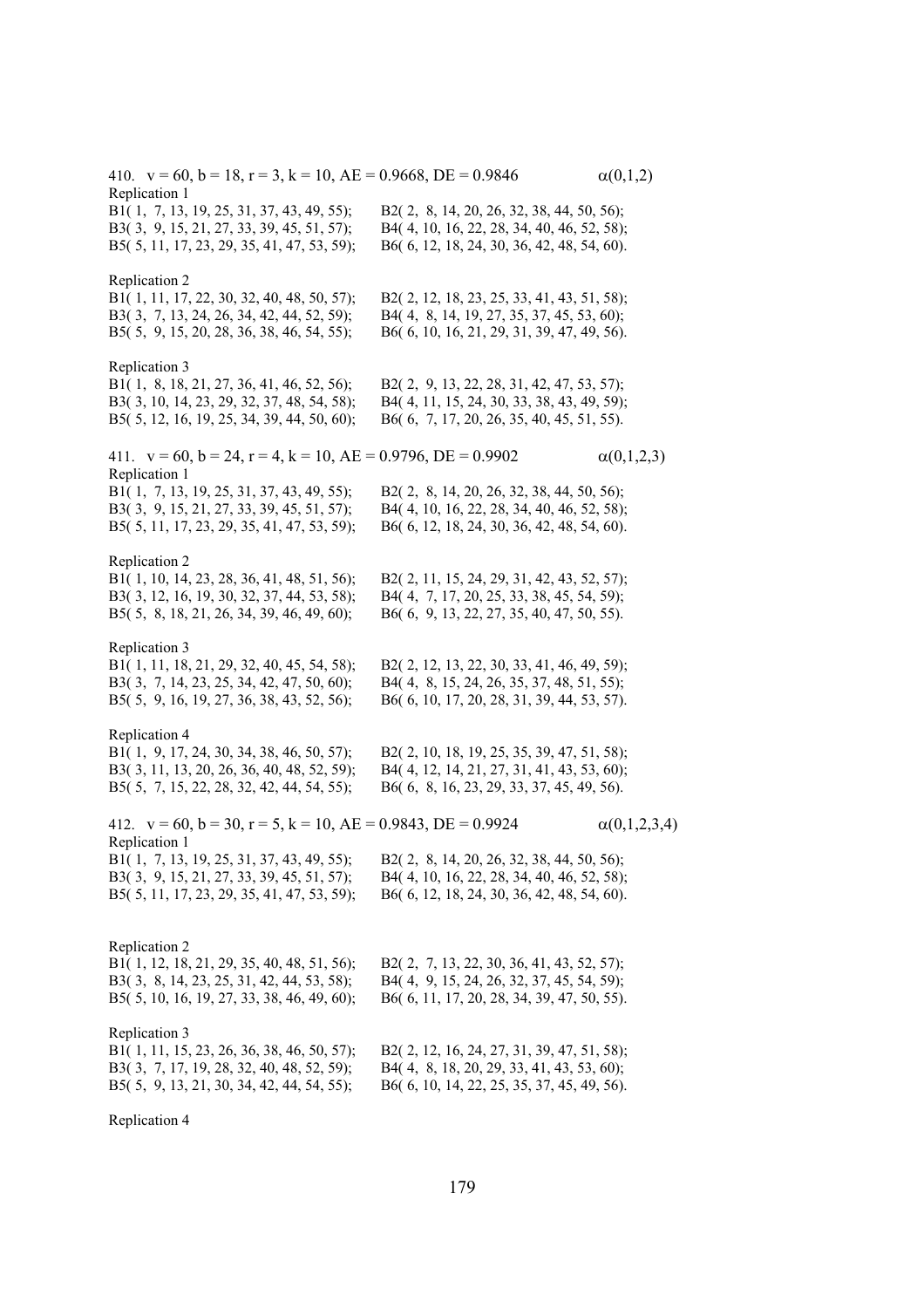B1( 1, 8, 16, 22, 27, 34, 39, 44, 54, 59); B2( 2, 9, 17, 23, 28, 35, 40, 45, 49, 60); B3( 3, 10, 18, 24, 29, 36, 41, 46, 50, 55); B4( 4, 11, 13, 19, 30, 31, 42, 47, 51, 56); B5( 5, 12, 14, 20, 25, 32, 37, 48, 52, 57); B6( 6, 7, 15, 21, 26, 33, 38, 43, 53, 58). Replication 5 B1( 1, 10, 17, 20, 30, 33, 42, 45, 52, 58); B2( 2, 11, 18, 21, 25, 34, 37, 46, 53, 59); B3( 3, 12, 13, 22, 26, 35, 38, 47, 54, 60); B4( 4, 7, 14, 23, 27, 36, 39, 48, 49, 55); B5( 5, 8, 15, 24, 28, 31, 40, 43, 50, 56); B6( 6, 9, 16, 19, 29, 32, 41, 44, 51, 57). 413.  $v = 70$ ,  $b = 14$ ,  $r = 2$ ,  $k = 10$ ,  $AE = 0.9272$ ,  $DE = 0.9691$  (0,1,2) Replication 1 B1( 1, 8, 15, 22, 29, 36, 43, 50, 57, 64); B2( 2, 9, 16, 23, 30, 37, 44, 51, 58, 65); B3( 3, 10, 17, 24, 31, 38, 45, 52, 59, 66); B4( 4, 11, 18, 25, 32, 39, 46, 53, 60, 67); B5( 5, 12, 19, 26, 33, 40, 47, 54, 61, 68); B6( 6, 13, 20, 27, 34, 41, 48, 55, 62, 69); B7( 7, 14, 21, 28, 35, 42, 49, 56, 63, 70). Replication 2 B1( 1, 9, 20, 28, 32, 40, 45, 52, 62, 65); B2( 2, 10, 21, 22, 33, 41, 46, 53, 63, 66); B3( 3, 11, 15, 23, 34, 42, 47, 54, 57, 67); B4( 4, 12, 16, 24, 35, 36, 48, 55, 58, 68); B5( 5, 13, 17, 25, 29, 37, 49, 56, 59, 69); B6( 6, 14, 18, 26, 30, 38, 43, 50, 60, 70); B7( 7, 8, 19, 27, 31, 39, 44, 51, 61, 64). 414.  $v = 70$ ,  $b = 21$ ,  $r = 3$ ,  $k = 10$ ,  $AE = 0.9655$ ,  $DE = 0.9840$   $\alpha(0,1,2)$ Replication 1 B1( 1, 8, 15, 22, 29, 36, 43, 50, 57, 64); B2( 2, 9, 16, 23, 30, 37, 44, 51, 58, 65); B3( 3, 10, 17, 24, 31, 38, 45, 52, 59, 66); B4( 4, 11, 18, 25, 32, 39, 46, 53, 60, 67); B5( 5, 12, 19, 26, 33, 40, 47, 54, 61, 68); B6( 6, 13, 20, 27, 34, 41, 48, 55, 62, 69); B7( 7, 14, 21, 28, 35, 42, 49, 56, 63, 70). Replication 2 B1( 1, 11, 19, 24, 35, 37, 46, 55, 62, 65); B2( 2, 12, 20, 25, 29, 38, 47, 56, 63, 66); B3( 3, 13, 21, 26, 30, 39, 48, 50, 57, 67); B4( 4, 14, 15, 27, 31, 40, 49, 51, 58, 68); B5( 5, 8, 16, 28, 32, 41, 43, 52, 59, 69); B6( 6, 9, 17, 22, 33, 42, 44, 53, 60, 70); B7( 7, 10, 18, 23, 34, 36, 45, 54, 61, 64). Replication 3 B1( 1, 12, 21, 27, 31, 42, 44, 52, 61, 67); B2( 2, 13, 15, 28, 32, 36, 45, 53, 62, 68); B3( 3, 14, 16, 22, 33, 37, 46, 54, 63, 69); B4( 4, 8, 17, 23, 34, 38, 47, 55, 57, 70); B5( 5, 9, 18, 24, 35, 39, 48, 56, 58, 64); B6( 6, 10, 19, 25, 29, 40, 49, 50, 59, 65); B7( 7, 11, 20, 26, 30, 41, 43, 51, 60, 66). 415.  $v = 70$ ,  $b = 28$ ,  $r = 4$ ,  $k = 10$ ,  $AE = 0.9787$ ,  $DE = 0.9898$   $\alpha(0,1,2,3)$ Replication 1 B1( 1, 8, 15, 22, 29, 36, 43, 50, 57, 64); B2( 2, 9, 16, 23, 30, 37, 44, 51, 58, 65); B3( 3, 10, 17, 24, 31, 38, 45, 52, 59, 66); B4( 4, 11, 18, 25, 32, 39, 46, 53, 60, 67); B5( 5, 12, 19, 26, 33, 40, 47, 54, 61, 68); B6( 6, 13, 20, 27, 34, 41, 48, 55, 62, 69); B7( 7, 14, 21, 28, 35, 42, 49, 56, 63, 70). Replication 2 B1( 1, 12, 17, 27, 35, 39, 47, 56, 58, 66); B2( 2, 13, 18, 28, 29, 40, 48, 50, 59, 67); B3( 3, 14, 19, 22, 30, 41, 49, 51, 60, 68); B4( 4, 8, 20, 23, 31, 42, 43, 52, 61, 69); B5( 5, 9, 21, 24, 32, 36, 44, 53, 62, 70); B6( 6, 10, 15, 25, 33, 37, 45, 54, 63, 64);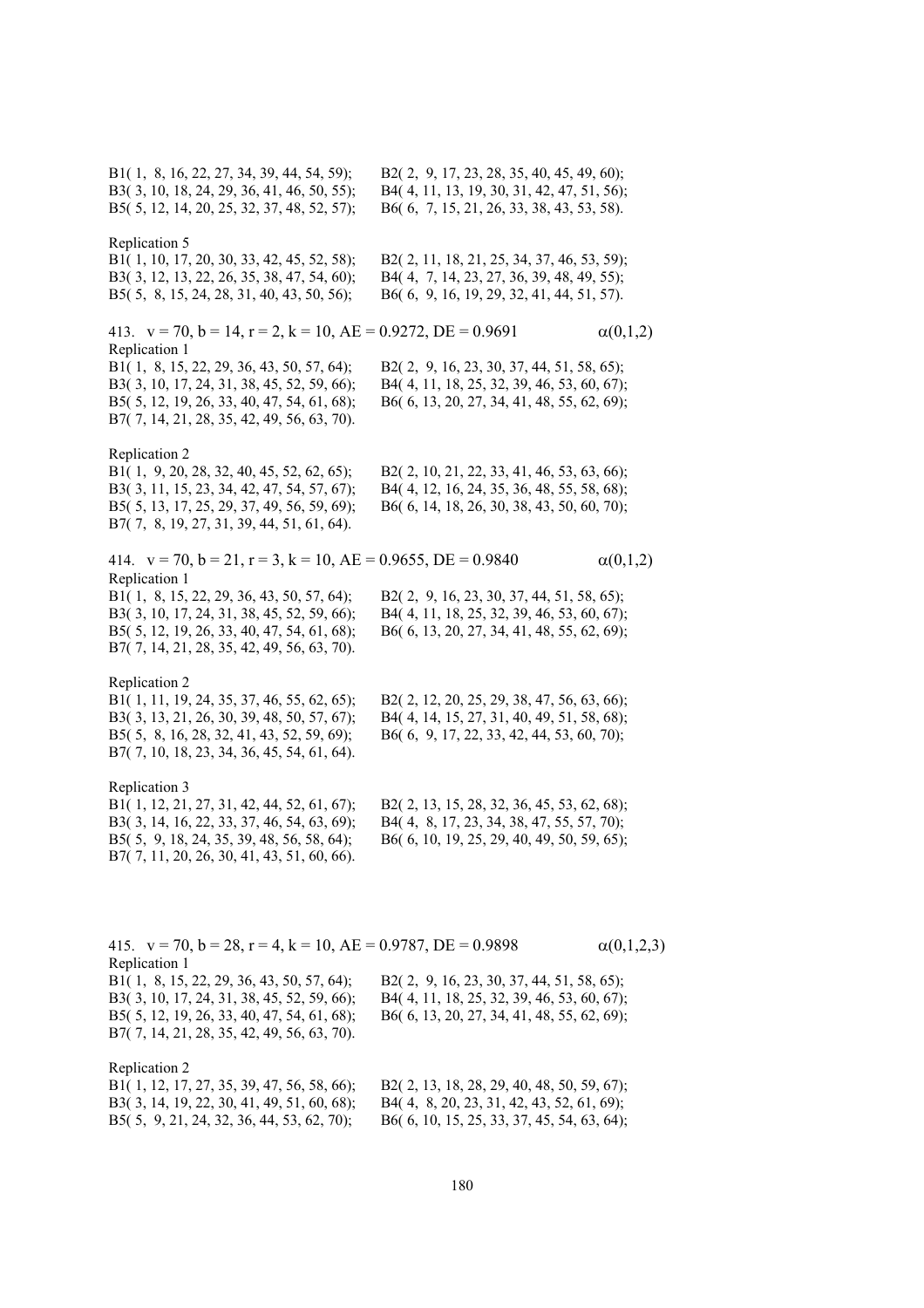B7( 7, 11, 16, 26, 34, 38, 46, 55, 57, 65).

Rep<br>B1(

| Replication 3<br>B1(1, 10, 16, 28, 34, 42, 45, 53, 60, 68);<br>B3(3, 12, 18, 23, 29, 37, 47, 55, 62, 70);<br>B5(5, 14, 20, 25, 31, 39, 49, 50, 57, 65);<br>B7(7, 9, 15, 27, 33, 41, 44, 52, 59, 67). | B2(2, 11, 17, 22, 35, 36, 46, 54, 61, 69);<br>B4(4, 13, 19, 24, 30, 38, 48, 56, 63, 64);<br>B6(6, 8, 21, 26, 32, 40, 43, 51, 58, 66);                                                |                 |
|------------------------------------------------------------------------------------------------------------------------------------------------------------------------------------------------------|--------------------------------------------------------------------------------------------------------------------------------------------------------------------------------------|-----------------|
| Replication 4<br>B1(1, 9, 18, 26, 31, 41, 48, 54, 63, 65);<br>B3(3, 11, 20, 28, 33, 36, 43, 56, 58, 67);<br>B5(5, 13, 15, 23, 35, 38, 45, 51, 60, 69);<br>B7(7, 8, 17, 25, 30, 40, 47, 53, 62, 64).  | B2(2, 10, 19, 27, 32, 42, 49, 55, 57, 66);<br>B4(4, 12, 21, 22, 34, 37, 44, 50, 59, 68);<br>B6(6, 14, 16, 24, 29, 39, 46, 52, 61, 70);                                               |                 |
| 416. $v = 70$ , $b = 35$ , $r = 5$ , $k = 10$ , $AE = 0.9851$ , $DE = 0.9927$<br>Replication 1                                                                                                       |                                                                                                                                                                                      | $\alpha(0,1,2)$ |
| B1(1, 8, 15, 22, 29, 36, 43, 50, 57, 64);<br>B3(3, 10, 17, 24, 31, 38, 45, 52, 59, 66);<br>B5(5, 12, 19, 26, 33, 40, 47, 54, 61, 68);<br>B7(7, 14, 21, 28, 35, 42, 49, 56, 63, 70).                  | B2(2, 9, 16, 23, 30, 37, 44, 51, 58, 65);<br>B4(4, 11, 18, 25, 32, 39, 46, 53, 60, 67);<br>B6(6, 13, 20, 27, 34, 41, 48, 55, 62, 69);                                                |                 |
| Replication 2<br>B1(1, 14, 17, 23, 32, 41, 48, 56, 60, 68);<br>B3(3, 9, 19, 25, 34, 36, 43, 51, 62, 70);<br>B5(5, 11, 21, 27, 29, 38, 45, 53, 57, 65);<br>B7(7, 13, 16, 22, 31, 40, 47, 55, 59, 67). | B2(2, 8, 18, 24, 33, 42, 49, 50, 61, 69);<br>B4(4, 10, 20, 26, 35, 37, 44, 52, 63, 64);<br>B6(6, 12, 15, 28, 30, 39, 46, 54, 58, 66);                                                |                 |
| Replication 3<br>B1(1, 10, 16, 27, 34, 42, 46, 51, 61, 67);<br>B3(3, 12, 18, 22, 29, 37, 48, 53, 63, 69);<br>B5(5, 14, 20, 24, 31, 39, 43, 55, 58, 64);<br>B7(7, 9, 15, 26, 33, 41, 45, 50, 60, 66). | B2(2, 11, 17, 28, 35, 36, 47, 52, 62, 68);<br>B4(4, 13, 19, 23, 30, 38, 49, 54, 57, 70);<br>B6(6, 8, 21, 25, 32, 40, 44, 56, 59, 65);                                                |                 |
| Replication 4<br>B1(1, 12, 20, 24, 35, 40, 49, 53, 62, 66);<br>B3(3, 14, 15, 26, 30, 42, 44, 55, 57, 68);<br>B5(5, 9, 17, 28, 32, 37, 46, 50, 59, 70);<br>B7(7, 11, 19, 23, 34, 39, 48, 52, 61, 65). | B2(2, 13, 21, 25, 29, 41, 43, 54, 63, 67);<br>B4(4, 8, 16, 27, 31, 36, 45, 56, 58, 69);<br>B6(6, 10, 18, 22, 33, 38, 47, 51, 60, 64);                                                |                 |
| Replication 5<br>B1(1, 9, 21, 26, 30, 39, 47, 52, 59, 69);<br>B3(3, 11, 16, 28, 32, 41, 49, 54, 61, 64);<br>B5(5, 13, 18, 23, 34, 36, 44, 56, 63, 66);<br>B7(7, 8, 20, 25, 29, 38, 46, 51, 58, 68).  | B2(2, 10, 15, 27, 31, 40, 48, 53, 60, 70);<br>B4(4, 12, 17, 22, 33, 42, 43, 55, 62, 65);<br>B6(6, 14, 19, 24, 35, 37, 45, 50, 57, 67);                                               |                 |
| 417. $v = 80$ , $b = 16$ , $r = 2$ , $k = 10$ , $AE = 0.9271$ , $DE = 0.9689$<br>Replication 1                                                                                                       |                                                                                                                                                                                      | $\alpha(0,1,2)$ |
| B1(1, 9, 17, 25, 33, 41, 49, 57, 65, 73);<br>B3(3, 11, 19, 27, 35, 43, 51, 59, 67, 75);<br>B5(5, 13, 21, 29, 37, 45, 53, 61, 69, 77);<br>B7(7, 15, 23, 31, 39, 47, 55, 63, 71, 79);                  | B2(2, 10, 18, 26, 34, 42, 50, 58, 66, 74);<br>B4(4, 12, 20, 28, 36, 44, 52, 60, 68, 76);<br>B6(6, 14, 22, 30, 38, 46, 54, 62, 70, 78);<br>B8(8, 16, 24, 32, 40, 48, 56, 64, 72, 80). |                 |
| Replication 2<br>B1(1, 16, 20, 27, 36, 45, 50, 58, 70, 79);<br>B3(3, 10, 22, 29, 38, 47, 52, 60, 72, 73);<br>B5(5, 12, 24, 31, 40, 41, 54, 62, 66, 75);                                              | B2(2, 9, 21, 28, 37, 46, 51, 59, 71, 80);<br>B4(4, 11, 23, 30, 39, 48, 53, 61, 65, 74);<br>B6(6, 13, 17, 32, 33, 42, 55, 63, 67, 76);                                                |                 |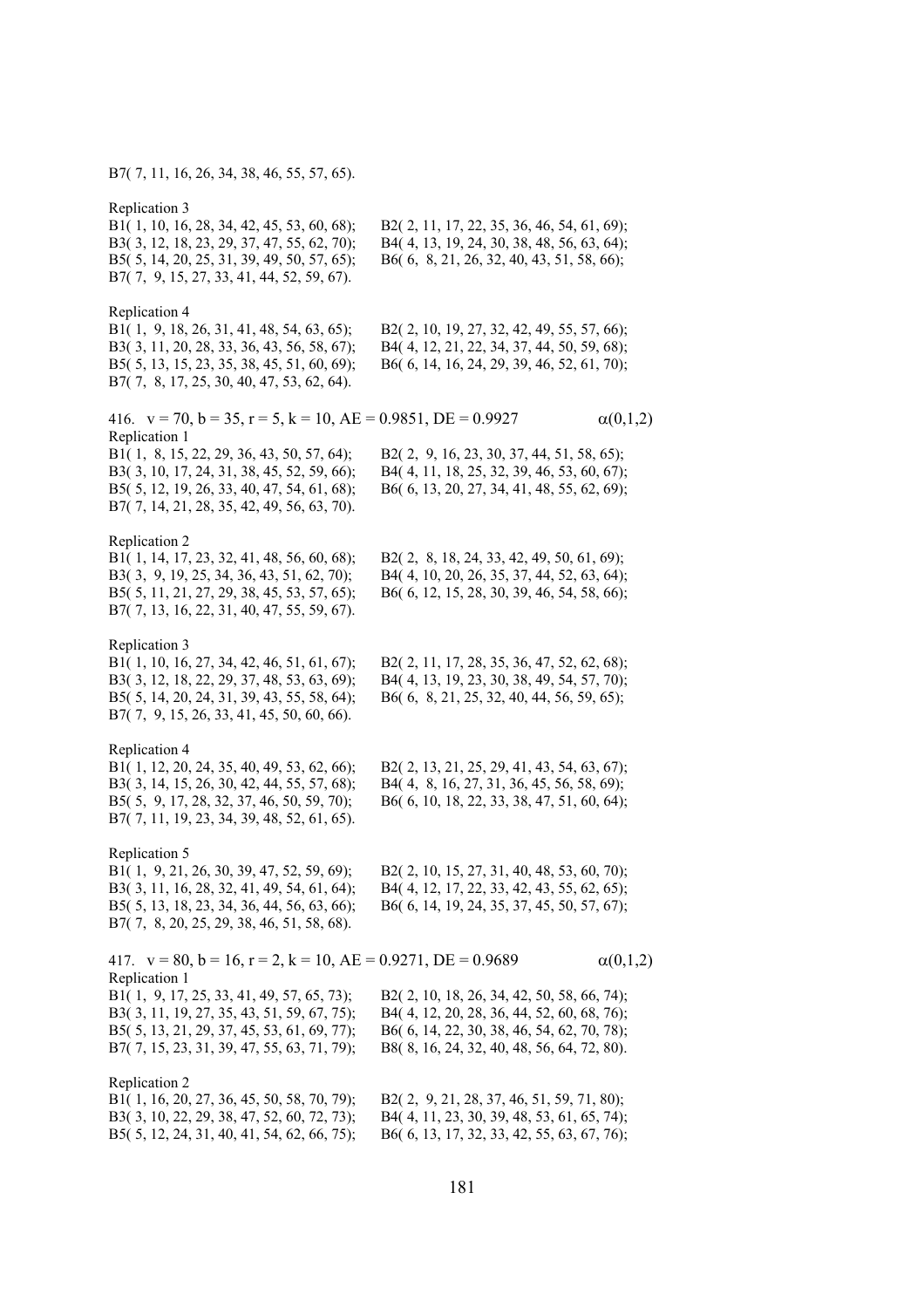B7( 7, 14, 18, 25, 34, 43, 56, 64, 68, 77); B8( 8, 15, 19, 26, 35, 44, 49, 57, 69, 78).

418.  $v = 80$ ,  $b = 24$ ,  $r = 3$ ,  $k = 10$ ,  $AE = 0.9655$ ,  $DE = 0.9840$   $\alpha(0,1,2)$ Replication 1 B1( 1, 9, 17, 25, 33, 41, 49, 57, 65, 73); B2( 2, 10, 18, 26, 34, 42, 50, 58, 66, 74); B3( 3, 11, 19, 27, 35, 43, 51, 59, 67, 75); B4( 4, 12, 20, 28, 36, 44, 52, 60, 68, 76); B5( 5, 13, 21, 29, 37, 45, 53, 61, 69, 77); B6( 6, 14, 22, 30, 38, 46, 54, 62, 70, 78); B7( 7, 15, 23, 31, 39, 47, 55, 63, 71, 79); B8( 8, 16, 24, 32, 40, 48, 56, 64, 72, 80). Replication 2 B1( 1, 10, 22, 29, 34, 48, 52, 59, 71, 80); B2( 2, 11, 23, 30, 35, 41, 53, 60, 72, 73); B3( 3, 12, 24, 31, 36, 42, 54, 61, 65, 74); B4( 4, 13, 17, 32, 37, 43, 55, 62, 66, 75); B5( 5, 14, 18, 25, 38, 44, 56, 63, 67, 76); B6( 6, 15, 19, 26, 39, 45, 49, 64, 68, 77); B7( 7, 16, 20, 27, 40, 46, 50, 57, 69, 78); B8( 8, 9, 21, 28, 33, 47, 51, 58, 70, 79). Replication 3 B1( 1, 15, 24, 26, 38, 44, 51, 60, 69, 75); B2( 2, 16, 17, 27, 39, 45, 52, 61, 70, 76); B3( 3, 9, 18, 28, 40, 46, 53, 62, 71, 77); B4( 4, 10, 19, 29, 33, 47, 54, 63, 72, 78); B5( 5, 11, 20, 30, 34, 48, 55, 64, 65, 79); B6( 6, 12, 21, 31, 35, 41, 56, 57, 66, 80); B7( 7, 13, 22, 32, 36, 42, 49, 58, 67, 73); B8( 8, 14, 23, 25, 37, 43, 50, 59, 68, 74). 419.  $v = 80$ ,  $b = 32$ ,  $r = 4$ ,  $k = 10$ ,  $AE = 0.9788$ ,  $DE = 0.9898$   $\alpha(0,1,2)$ Replication 1 B1( 1, 9, 17, 25, 33, 41, 49, 57, 65, 73); B2( 2, 10, 18, 26, 34, 42, 50, 58, 66, 74); B3( 3, 11, 19, 27, 35, 43, 51, 59, 67, 75); B4( 4, 12, 20, 28, 36, 44, 52, 60, 68, 76); B5( 5, 13, 21, 29, 37, 45, 53, 61, 69, 77); B6( 6, 14, 22, 30, 38, 46, 54, 62, 70, 78); B7( 7, 15, 23, 31, 39, 47, 55, 63, 71, 79); B8( 8, 16, 24, 32, 40, 48, 56, 64, 72, 80). Replication 2 B1( 1, 11, 22, 26, 36, 44, 55, 61, 72, 79); B2( 2, 12, 23, 27, 37, 45, 56, 62, 65, 80); B3( 3, 13, 24, 28, 38, 46, 49, 63, 66, 73); B4( 4, 14, 17, 29, 39, 47, 50, 64, 67, 74); B5( 5, 15, 18, 30, 40, 48, 51, 57, 68, 75); B6( 6, 16, 19, 31, 33, 41, 52, 58, 69, 76); B7( 7, 9, 20, 32, 34, 42, 53, 59, 70, 77); B8( 8, 10, 21, 25, 35, 43, 54, 60, 71, 78). Replication 3 B1( 1, 13, 23, 28, 40, 42, 56, 58, 67, 78); B2( 2, 14, 24, 29, 33, 43, 49, 59, 68, 79); B3( 3, 15, 17, 30, 34, 44, 50, 60, 69, 80); B4( 4, 16, 18, 31, 35, 45, 51, 61, 70, 73); B5( 5, 9, 19, 32, 36, 46, 52, 62, 71, 74); B6( 6, 10, 20, 25, 37, 47, 53, 63, 72, 75); B7( 7, 11, 21, 26, 38, 48, 54, 64, 65, 76); B8( 8, 12, 22, 27, 39, 41, 55, 57, 66, 77). Replication 4 B1( 1, 14, 21, 32, 34, 47, 51, 62, 66, 76); B2( 2, 15, 22, 25, 35, 48, 52, 63, 67, 77); B3( 3, 16, 23, 26, 36, 41, 53, 64, 68, 78); B4( 4, 9, 24, 27, 37, 42, 54, 57, 69, 79); B5( 5, 10, 17, 28, 38, 43, 55, 58, 70, 80); B6( 6, 11, 18, 29, 39, 44, 56, 59, 71, 73); B7( 7, 12, 19, 30, 40, 45, 49, 60, 72, 74); B8( 8, 13, 20, 31, 33, 46, 50, 61, 65, 75).

420.  $v = 80$ ,  $b = 40$ ,  $r = 5$ ,  $k = 10$ ,  $AE = 0.9848$ ,  $DE = 0.9926$   $\alpha(0,1,2,3)$ Replication 1 B1( 1, 9, 17, 25, 33, 41, 49, 57, 65, 73); B2( 2, 10, 18, 26, 34, 42, 50, 58, 66, 74); B3( 3, 11, 19, 27, 35, 43, 51, 59, 67, 75); B4( 4, 12, 20, 28, 36, 44, 52, 60, 68, 76); B5( 5, 13, 21, 29, 37, 45, 53, 61, 69, 77); B6( 6, 14, 22, 30, 38, 46, 54, 62, 70, 78);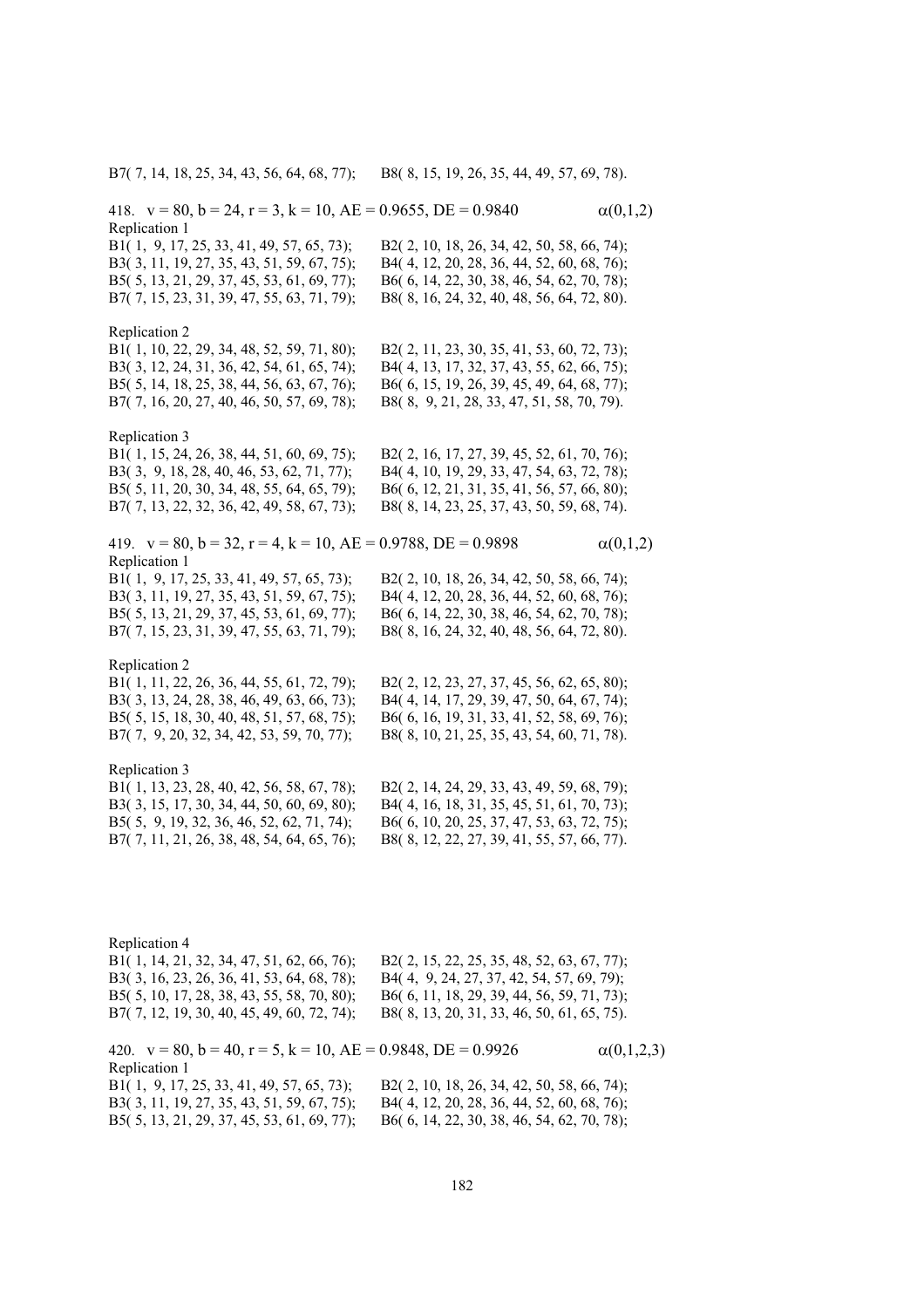B7( 7, 15, 23, 31, 39, 47, 55, 63, 71, 79); B8( 8, 16, 24, 32, 40, 48, 56, 64, 72, 80).

Replication 2 B1( 1, 12, 22, 30, 40, 43, 50, 58, 69, 79); B2( 2, 13, 23, 31, 33, 44, 51, 59, 70, 80); B3( 3, 14, 24, 32, 34, 45, 52, 60, 71, 73); B4( 4, 15, 17, 25, 35, 46, 53, 61, 72, 74); B5( 5, 16, 18, 26, 36, 47, 54, 62, 65, 75); B6( 6, 9, 19, 27, 37, 48, 55, 63, 66, 76); B7( 7, 10, 20, 28, 38, 41, 56, 64, 67, 77); B8( 8, 11, 21, 29, 39, 42, 49, 57, 68, 78). Replication 3 B1( 1, 11, 24, 28, 37, 46, 54, 63, 71, 80); B2( 2, 12, 17, 29, 38, 47, 55, 64, 72, 73); B3( 3, 13, 18, 30, 39, 48, 56, 57, 65, 74); B4( 4, 14, 19, 31, 40, 41, 49, 58, 66, 75); B5( 5, 15, 20, 32, 33, 42, 50, 59, 67, 76); B6( 6, 16, 21, 25, 34, 43, 51, 60, 68, 77); B7( 7, 9, 22, 26, 35, 44, 52, 61, 69, 78); B8( 8, 10, 23, 27, 36, 45, 53, 62, 70, 79). Replication 4 B1( 1, 16, 23, 27, 38, 42, 52, 60, 67, 74); B2( 2, 9, 24, 28, 39, 43, 53, 61, 68, 75);

B3( 3, 10, 17, 29, 40, 44, 54, 62, 69, 76); B4( 4, 11, 18, 30, 33, 45, 55, 63, 70, 77); B5( 5, 12, 19, 31, 34, 46, 56, 64, 71, 78); B6( 6, 13, 20, 32, 35, 47, 49, 57, 72, 79); B7( 7, 14, 21, 25, 36, 48, 50, 58, 65, 80); B8( 8, 15, 22, 26, 37, 41, 51, 59, 66, 73).

Replication 5

B1( 1, 15, 20, 29, 34, 48, 56, 61, 70, 75); B2( 2, 16, 21, 30, 35, 41, 49, 62, 71, 76); B3( 3, 9, 22, 31, 36, 42, 50, 63, 72, 77); B4( 4, 10, 23, 32, 37, 43, 51, 64, 65, 78); B5( 5, 11, 24, 25, 38, 44, 52, 57, 66, 79); B6( 6, 12, 17, 26, 39, 45, 53, 58, 67, 80); B7( 7, 13, 18, 27, 40, 46, 54, 59, 68, 73); B8( 8, 14, 19, 28, 33, 47, 55, 60, 69, 74).

421.  $v = 90$ ,  $b = 18$ ,  $r = 2$ ,  $k = 10$ ,  $AE = 0.9285$ ,  $DE = 0.9692$   $\alpha(0,1,2)$ Replication 1 B1( 1, 10, 19, 28, 37, 46, 55, 64, 73, 82); B2( 2, 11, 20, 29, 38, 47, 56, 65, 74, 83); B3( 3, 12, 21, 30, 39, 48, 57, 66, 75, 84); B4( 4, 13, 22, 31, 40, 49, 58, 67, 76, 85); B5( 5, 14, 23, 32, 41, 50, 59, 68, 77, 86); B6( 6, 15, 24, 33, 42, 51, 60, 69, 78, 87); B7( 7, 16, 25, 34, 43, 52, 61, 70, 79, 88); B8( 8, 17, 26, 35, 44, 53, 62, 71, 80, 89); B9( 9, 18, 27, 36, 45, 54, 63, 72, 81, 90).

Replication 2

| B1(1, 18, 25, 33, 40, 53, 59, 65, 75, 88); | B2(2, 10, 26, 34, 41, 54, 60, 66, 76, 89);  |
|--------------------------------------------|---------------------------------------------|
| B3(3, 11, 27, 35, 42, 46, 61, 67, 77, 90); | B4(4, 12, 19, 36, 43, 47, 62, 68, 78, 82);  |
| B5(5, 13, 20, 28, 44, 48, 63, 69, 79, 83); | B6( 6, 14, 21, 29, 45, 49, 55, 70, 80, 84); |
| B7(7, 15, 22, 30, 37, 50, 56, 71, 81, 85); | B8(8, 16, 23, 31, 38, 51, 57, 72, 73, 86);  |
| B9(9, 17, 24, 32, 39, 52, 58, 64, 74, 87). |                                             |

422.  $v = 90$ ,  $b = 27$ ,  $r = 3$ ,  $k = 10$ ,  $AE = 0.9664$ ,  $DE = 0.9843$   $\alpha(0,1,2)$ Replication 1 B1( 1, 10, 19, 28, 37, 46, 55, 64, 73, 82); B2( 2, 11, 20, 29, 38, 47, 56, 65, 74, 83); B3( 3, 12, 21, 30, 39, 48, 57, 66, 75, 84); B4( 4, 13, 22, 31, 40, 49, 58, 67, 76, 85); B5( 5, 14, 23, 32, 41, 50, 59, 68, 77, 86); B6( 6, 15, 24, 33, 42, 51, 60, 69, 78, 87); B7( 7, 16, 25, 34, 43, 52, 61, 70, 79, 88); B8( 8, 17, 26, 35, 44, 53, 62, 71, 80, 89); B9( 9, 18, 27, 36, 45, 54, 63, 72, 81, 90). Replication 2  $B1(1, 17, 21, 31, 41, 54, 56, 70, 78, 85)$ ; B2( 2, 18, 22, 32, 42, 46, 57, 71, 79, 86)

| BI(1, 17, 21, 31, 41, 34, 30, 70, 78, 83), | $D\angle$ (2, 10, 22, 32, 42, 40, 37, 71, 79, 60), |
|--------------------------------------------|----------------------------------------------------|
| B3(3, 10, 23, 33, 43, 47, 58, 72, 80, 87); | B4(4, 11, 24, 34, 44, 48, 59, 64, 81, 88);         |
| B5(5, 12, 25, 35, 45, 49, 60, 65, 73, 89); | B6( 6, 13, 26, 36, 37, 50, 61, 66, 74, 90);        |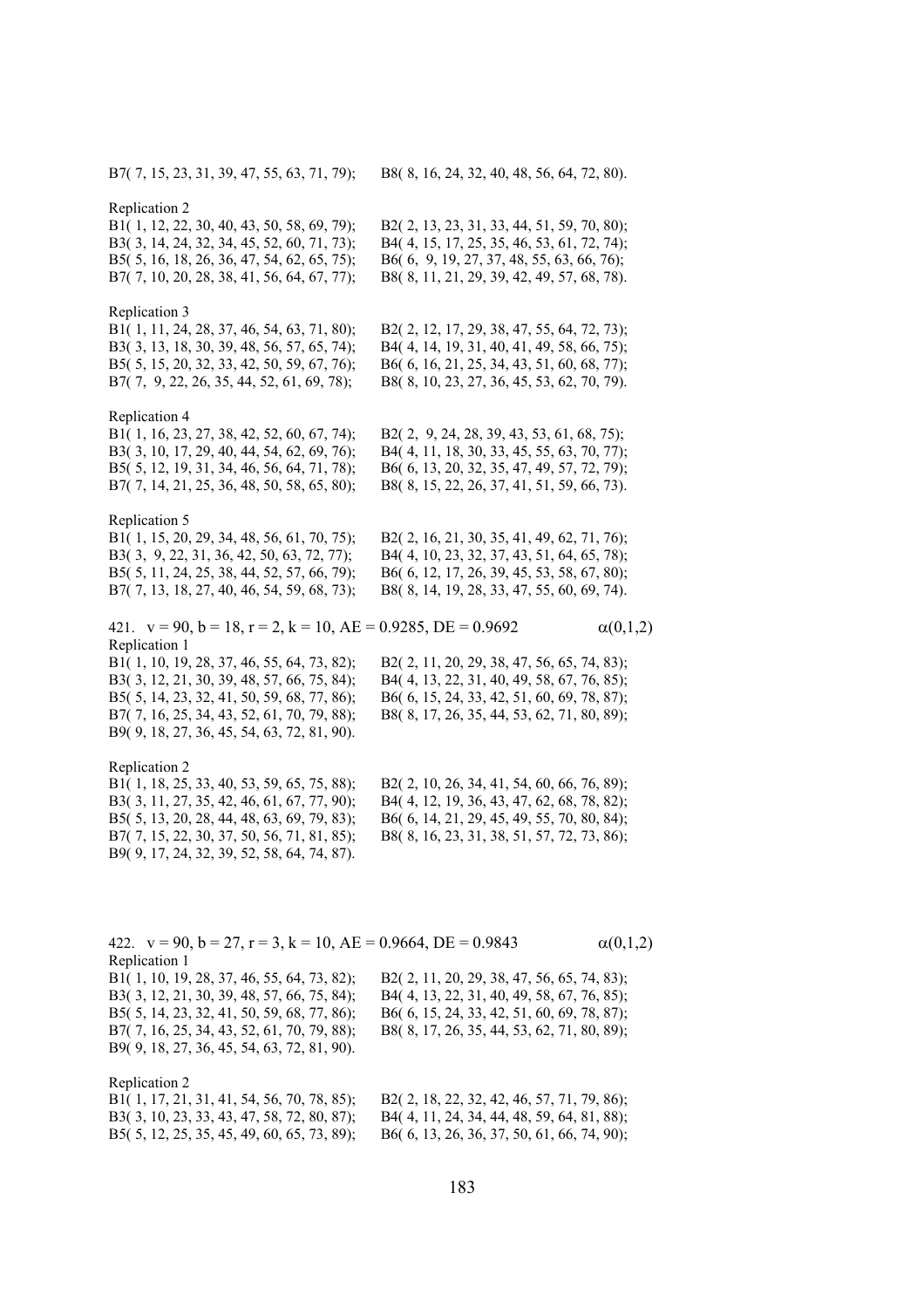B7( 7, 14, 27, 28, 38, 51, 62, 67, 75, 82); B8( 8, 15, 19, 29, 39, 52, 63, 68, 76, 83); B9( 9, 16, 20, 30, 40, 53, 55, 69, 77, 84). Replication 3 B1( 1, 11, 25, 33, 40, 48, 62, 68, 79, 90); B2( 2, 12, 26, 34, 41, 49, 63, 69, 80, 82); B3( 3, 13, 27, 35, 42, 50, 55, 70, 81, 83); B4( 4, 14, 19, 36, 43, 51, 56, 71, 73, 84); B5( 5, 15, 20, 28, 44, 52, 57, 72, 74, 85); B6( 6, 16, 21, 29, 45, 53, 58, 64, 75, 86); B7( 7, 17, 22, 30, 37, 54, 59, 65, 76, 87); B8( 8, 18, 23, 31, 38, 46, 60, 66, 77, 88); B9( 9, 10, 24, 32, 39, 47, 61, 67, 78, 89). 423.  $v = 90$ ,  $b = 36$ ,  $r = 4$ ,  $k = 10$ ,  $AE = 0.9782$ ,  $DE = 0.9895$   $\alpha(0,1,2)$ Replication 1 B1( 1, 10, 19, 28, 37, 46, 55, 64, 73, 82); B2( 2, 11, 20, 29, 38, 47, 56, 65, 74, 83); B3( 3, 12, 21, 30, 39, 48, 57, 66, 75, 84); B4( 4, 13, 22, 31, 40, 49, 58, 67, 76, 85); B5( 5, 14, 23, 32, 41, 50, 59, 68, 77, 86); B6( 6, 15, 24, 33, 42, 51, 60, 69, 78, 87); B7( 7, 16, 25, 34, 43, 52, 61, 70, 79, 88); B8( 8, 17, 26, 35, 44, 53, 62, 71, 80, 89); B9( 9, 18, 27, 36, 45, 54, 63, 72, 81, 90). Replication 2 B1( 1, 15, 24, 36, 44, 49, 63, 68, 75, 88); B2( 2, 16, 25, 28, 45, 50, 55, 69, 76, 89); B3( 3, 17, 26, 29, 37, 51, 56, 70, 77, 90); B4( 4, 18, 27, 30, 38, 52, 57, 71, 78, 82); B5( 5, 10, 19, 31, 39, 53, 58, 72, 79, 83); B6( 6, 11, 20, 32, 40, 54, 59, 64, 80, 84); B7( 7, 12, 21, 33, 41, 46, 60, 65, 81, 85); B8( 8, 13, 22, 34, 42, 47, 61, 66, 73, 86); B9( 9, 14, 23, 35, 43, 48, 62, 67, 74, 87). Replication 3 B1( 1, 13, 23, 35, 39, 54, 56, 70, 78, 85); B2( 2, 14, 24, 36, 40, 46, 57, 71, 79, 86); B3( 3, 15, 25, 28, 41, 47, 58, 72, 80, 87); B4( 4, 16, 26, 29, 42, 48, 59, 64, 81, 88); B5( 5, 17, 27, 30, 43, 49, 60, 65, 73, 89); B6( 6, 18, 19, 31, 44, 50, 61, 66, 74, 90); B7( 7, 10, 20, 32, 45, 51, 62, 67, 75, 82); B8( 8, 11, 21, 33, 37, 52, 63, 68, 76, 83); B9( 9, 12, 22, 34, 38, 53, 55, 69, 77, 84). Replication 4 B1( 1, 16, 21, 32, 43, 47, 58, 71, 77, 90); B2( 2, 17, 22, 33, 44, 48, 59, 72, 78, 82); B3( 3, 18, 23, 34, 45, 49, 60, 64, 79, 83); B4( 4, 10, 24, 35, 37, 50, 61, 65, 80, 84); B5( 5, 11, 25, 36, 38, 51, 62, 66, 81, 85); B6( 6, 12, 26, 28, 39, 52, 63, 67, 73, 86); B7( 7, 13, 27, 29, 40, 53, 55, 68, 74, 87); B8( 8, 14, 19, 30, 41, 54, 56, 69, 75, 88); B9( 9, 15, 20, 31, 42, 46, 57, 70, 76, 89).

424.  $v = 90$ ,  $b = 45$ ,  $r = 5$ ,  $k = 10$ ,  $AE = 0.9834$ ,  $DE = 0.9920$   $\alpha(0,1,2)$ Replication 1 B1( 1, 10, 19, 28, 37, 46, 55, 64, 73, 82); B2( 2, 11, 20, 29, 38, 47, 56, 65, 74, 83); B3( 3, 12, 21, 30, 39, 48, 57, 66, 75, 84); B4( 4, 13, 22, 31, 40, 49, 58, 67, 76, 85); B5( 5, 14, 23, 32, 41, 50, 59, 68, 77, 86); B6( 6, 15, 24, 33, 42, 51, 60, 69, 78, 87); B7( 7, 16, 25, 34, 43, 52, 61, 70, 79, 88); B8( 8, 17, 26, 35, 44, 53, 62, 71, 80, 89); B9( 9, 18, 27, 36, 45, 54, 63, 72, 81, 90). Replication 2

| B1(1, 12, 24, 33, 38, 52, 63, 71, 77, 90);  | B2(2, 13, 25, 34, 39, 53, 55, 72, 78, 82);  |
|---------------------------------------------|---------------------------------------------|
| B3(3, 14, 26, 35, 40, 54, 56, 64, 79, 83);  | B4(4, 15, 27, 36, 41, 46, 57, 65, 80, 84);  |
| B5( 5, 16, 19, 28, 42, 47, 58, 66, 81, 85); | B6( 6, 17, 20, 29, 43, 48, 59, 67, 73, 86); |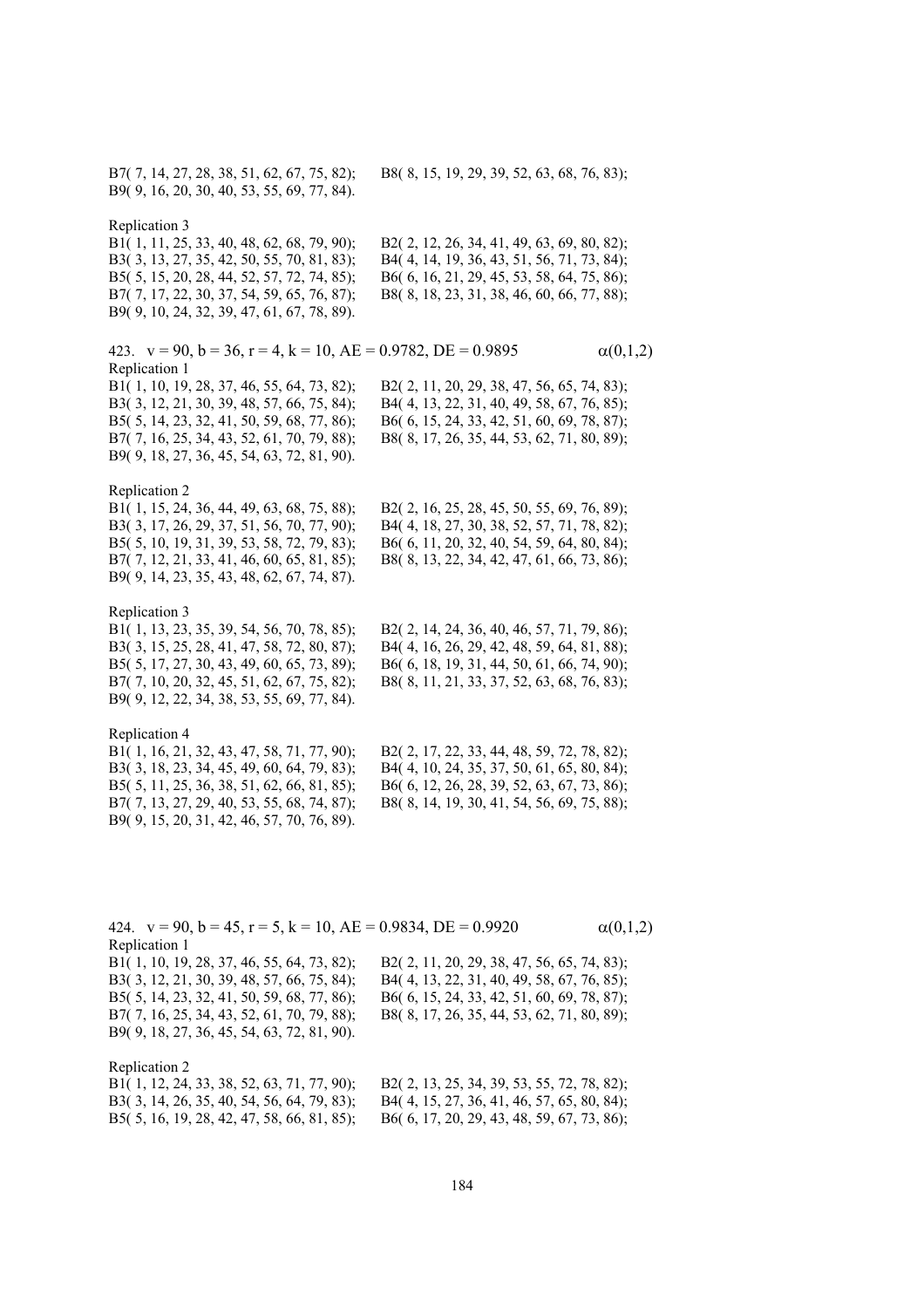B7( 7, 18, 21, 30, 44, 49, 60, 68, 74, 87); B8( 8, 10, 22, 31, 45, 50, 61, 69, 75, 88); B9( 9, 11, 23, 32, 37, 51, 62, 70, 76, 89). Replication 3 B1( 1, 11, 20, 34, 42, 49, 57, 70, 75, 86); B2( 2, 12, 21, 35, 43, 50, 58, 71, 76, 87); B3( 3, 13, 22, 36, 44, 51, 59, 72, 77, 88); B4( 4, 14, 23, 28, 45, 52, 60, 64, 78, 89); B5( 5, 15, 24, 29, 37, 53, 61, 65, 79, 90); B6( 6, 16, 25, 30, 38, 54, 62, 66, 80, 82); B7( 7, 17, 26, 31, 39, 46, 63, 67, 81, 83); B8( 8, 18, 27, 32, 40, 47, 55, 68, 73, 84); B9( 9, 10, 19, 33, 41, 48, 56, 69, 74, 85). Replication 4 B1( 1, 18, 22, 35, 39, 54, 59, 65, 78, 85); B2( 2, 10, 23, 36, 40, 46, 60, 66, 79, 86); B3( 3, 11, 24, 28, 41, 47, 61, 67, 80, 87); B4( 4, 12, 25, 29, 42, 48, 62, 68, 81, 88); B5( 5, 13, 26, 30, 43, 49, 63, 69, 73, 89); B6( 6, 14, 27, 31, 44, 50, 55, 70, 74, 90); B7( 7, 15, 19, 32, 45, 51, 56, 71, 75, 82); B8( 8, 16, 20, 33, 37, 52, 57, 72, 76, 83); B9( 9, 17, 21, 34, 38, 53, 58, 64, 77, 84). Replication 5 B1( 1, 15, 26, 32, 43, 48, 60, 72, 80, 88); B2( 2, 16, 27, 33, 44, 49, 61, 64, 81, 89); B3( 3, 17, 19, 34, 45, 50, 62, 65, 73, 90); B4( 4, 18, 20, 35, 37, 51, 63, 66, 74, 82); B5( 5, 10, 21, 36, 38, 52, 55, 67, 75, 83); B6( 6, 11, 22, 28, 39, 53, 56, 68, 76, 84); B7( 7, 12, 23, 29, 40, 54, 57, 69, 77, 85); B8( 8, 13, 24, 30, 41, 46, 58, 70, 78, 86); B9( 9, 14, 25, 31, 42, 47, 59, 71, 79, 87). 425.  $v = 100$ ,  $b = 20$ ,  $r = 2$ ,  $k = 10$ ,  $AE = 0.9308$ ,  $DE = 0.9698$   $\alpha(0,1)$ ;, LS137, Square-Lattice Replication 1 B1( 1, 11, 21, 31, 41, 51, 61, 71, 81, 91); B2( 2, 12, 22, 32, 42, 52, 62, 72, 82, 92); B3( 3, 13, 23, 33, 43, 53, 63, 73, 83, 93); B4( 4, 14, 24, 34, 44, 54, 64, 74, 84, 94); B5( 5, 15, 25, 35, 45, 55, 65, 75, 85, 95); B6( 6, 16, 26, 36, 46, 56, 66, 76, 86, 96); B7( 7, 17, 27, 37, 47, 57, 67, 77, 87, 97); B8( 8, 18, 28, 38, 48, 58, 68, 78, 88, 98); B9( 9, 19, 29, 39, 49, 59, 69, 79, 89, 99); B10(10, 20, 30, 40, 50, 60, 70, 80, 90, 100). Replication 2 B1( 1, 20, 26, 38, 42, 57, 63, 79, 85, 94); B2( 2, 11, 27, 39, 43, 58, 64, 80, 86, 95); B3( 3, 12, 28, 40, 44, 59, 65, 71, 87, 96); B4( 4, 13, 29, 31, 45, 60, 66, 72, 88, 97); B5( 5, 14, 30, 32, 46, 51, 67, 73, 89, 98); B6( 6, 15, 21, 33, 47, 52, 68, 74, 90, 99); B7( 7, 16, 22, 34, 48, 53, 69, 75, 81, 100); B8( 8, 17, 23, 35, 49, 54, 70, 76, 82, 91); B9( 9, 18, 24, 36, 50, 55, 61, 77, 83, 92); B10(10, 19, 25, 37, 41, 56, 62, 78, 84, 93).

426.  $v = 100$ ,  $b = 30$ ,  $r = 3$ ,  $k = 10$ ,  $AE = 0.9667$ ,  $DE = 0.9843$   $\alpha(0,1,2)$ ; Replication 1 B 1( 1, 11, 21, 31, 41, 51, 61, 71, 81, 91); B 2( 2, 12, 22, 32, 42, 52, 62, 72, 82, 92); B 3( 3, 13, 23, 33, 43, 53, 63, 73, 83, 93); B 4( 4, 14, 24, 34, 44, 54, 64, 74, 84, 94); B 5( 5, 15, 25, 35, 45, 55, 65, 75, 85, 95); B 6( 6, 16, 26, 36, 46, 56, 66, 76, 86, 96); B 7( 7, 17, 27, 37, 47, 57, 67, 77, 87, 97); B 8( 8, 18, 28, 38, 48, 58, 68, 78, 88, 98); B 9( 9, 19, 29, 39, 49, 59, 69, 79, 89, 99); B10(10, 20, 30, 40, 50, 60, 70, 80, 90, 100). Replication 2

| B 1(1, 19, 22, 35, 50, 58, 66, 74, 87, 93);  | B 2(2, 20, 23, 36, 41, 59, 67, 75, 88, 94);  |
|----------------------------------------------|----------------------------------------------|
| B 3(3, 11, 24, 37, 42, 60, 68, 76, 89, 95);  | B 4(4, 12, 25, 38, 43, 51, 69, 77, 90, 96);  |
| B 5( 5, 13, 26, 39, 44, 52, 70, 78, 81, 97); | B 6( 6, 14, 27, 40, 45, 53, 61, 79, 82, 98); |
| B 7(7, 15, 28, 31, 46, 54, 62, 80, 83, 99);  | B 8(8, 16, 29, 32, 47, 55, 63, 71, 84, 100); |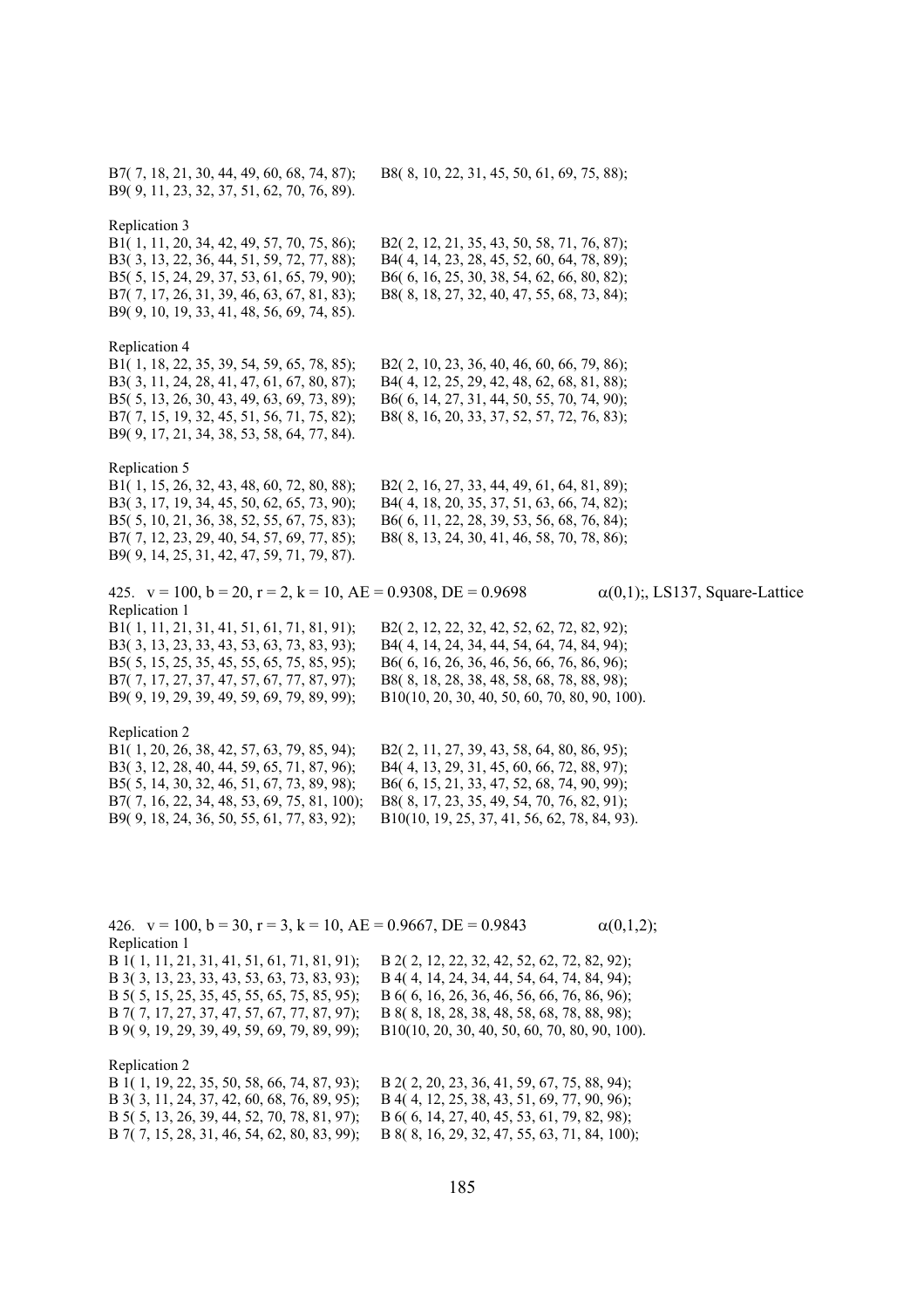B 9( 9, 17, 30, 33, 48, 56, 64, 72, 85, 91); B10(10, 18, 21, 34, 49, 57, 65, 73, 86, 92).

Replication 3 B 1( 1, 12, 23, 34, 45, 56, 67, 78, 89, 100); B 2( 2, 13, 24, 35, 46, 57, 68, 79, 90, 91); B 3( 3, 14, 25, 36, 47, 58, 69, 80, 81, 92); B 4( 4, 15, 26, 37, 48, 59, 70, 71, 82, 93); B 5( 5, 16, 27, 38, 49, 60, 61, 72, 83, 94); B 6( 6, 17, 28, 39, 50, 51, 62, 73, 84, 95); B 7( 7, 18, 29, 40, 41, 52, 63, 74, 85, 96); B 8( 8, 19, 30, 31, 42, 53, 64, 75, 86, 97); B 9( 9, 20, 21, 32, 43, 54, 65, 76, 87, 98); B10(10, 11, 22, 33, 44, 55, 66, 77, 88, 99). 427.  $v = 100$ ,  $b = 40$ ,  $r = 4$ ,  $k = 10$ ,  $AE = 0.9790$ ,  $DE = 0.9898$   $\alpha(0,1,2)$ <sup>\*\*</sup>; Replication 1 B 1( 1, 11, 21, 31, 41, 51, 61, 71, 81, 91); B 2( 2, 12, 22, 32, 42, 52, 62, 72, 82, 92); B 3( 3, 13, 23, 33, 43, 53, 63, 73, 83, 93); B 4( 4, 14, 24, 34, 44, 54, 64, 74, 84, 94); B 5( 5, 15, 25, 35, 45, 55, 65, 75, 85, 95); B 6( 6, 16, 26, 36, 46, 56, 66, 76, 86, 96); B 7( 7, 17, 27, 37, 47, 57, 67, 77, 87, 97); B 8( 8, 18, 28, 38, 48, 58, 68, 78, 88, 98); B 9( 9, 19, 29, 39, 49, 59, 69, 79, 89, 99); B 10(10, 20, 30, 40, 50, 60, 70, 80, 90, 100); Replication 2 B 1( 1, 12, 24, 36, 45, 57, 68, 79, 90, 93); B 2( 2, 13, 25, 37, 46, 58, 69, 80, 81, 94); B 3( 3, 14, 26, 38, 47, 59, 70, 71, 82, 95); B 4( 4, 15, 27, 39, 48, 60, 61, 72, 83, 96); B 5( 5, 16, 28, 40, 49, 51, 62, 73, 84, 97); B 6( 6, 17, 29, 31, 50, 52, 63, 74, 85, 98); B 7( 7, 18, 30, 32, 41, 53, 64, 75, 86, 99); B 8( 8, 19, 21, 33, 42, 54, 65, 76, 87, 100); B 9( 9, 20, 22, 34, 43, 55, 66, 77, 88, 91); B10(10, 11, 23, 35, 44, 56, 67, 78, 89, 92); Replication 3 B 1( 1, 20, 27, 38, 46, 54, 63, 75, 89, 97); B 2( 2, 11, 28, 39, 47, 55, 64, 76, 90, 98); B 3( 3, 12, 29, 40, 48, 56, 65, 77, 81, 99); B 4( 4, 13, 30, 31, 49, 57, 66, 78, 82, 100); B 5( 5, 14, 21, 32, 50, 58, 67, 79, 83, 91); B 6( 6, 15, 22, 33, 41, 59, 68, 80, 84, 92); B 7( 7, 16, 23, 34, 42, 60, 69, 71, 85, 93); B 8( 8, 17, 24, 35, 43, 51, 70, 72, 86, 94); B 9( 9, 18, 25, 36, 44, 52, 61, 73, 87, 95); B10(10, 19, 26, 37, 45, 53, 62, 74, 88, 96); Replication 4 B 1( 1, 16, 30, 33, 47, 52, 65, 78, 83, 94); B 2( 2, 17, 21, 34, 48, 53, 66, 79, 84, 95); B 3( 3, 18, 22, 35, 49, 54, 67, 80, 85, 96); B 4( 4, 19, 23, 36, 50, 55, 68, 71, 86, 97); B 5( 5, 20, 24, 37, 41, 56, 69, 72, 87, 98); B 6( 6, 11, 25, 38, 42, 57, 70, 73, 88, 99); B 7( 7, 12, 26, 39, 43, 58, 61, 74, 89, 100); B 8( 8, 13, 27, 40, 44, 59, 62, 75, 90, 91);

B 9( 9, 14, 28, 31, 45, 60, 63, 76, 81, 92); B10(10, 15, 29, 32, 46, 51, 64, 77, 82, 93).

428.  $v = 100$ ,  $b = 50$ ,  $r = 5$ ,  $k = 10$ ,  $AE = 0.9811$ ,  $DE = 0.9910$   $\alpha(0,1,2,3)$ Replication 1 B 1( 1, 11, 21, 31, 41, 51, 61, 71, 81, 91); B 2( 2, 12, 22, 32, 42, 52, 62, 72, 82, 92); B 3( 3, 13, 23, 33, 43, 53, 63, 73, 83, 93); B 4( 4, 14, 24, 34, 44, 54, 64, 74, 84, 94); B 5( 5, 15, 25, 35, 45, 55, 65, 75, 85, 95); B 6( 6, 16, 26, 36, 46, 56, 66, 76, 86, 96); B 7( 7, 17, 27, 37, 47, 57, 67, 77, 87, 97); B 8( 8, 18, 28, 38, 48, 58, 68, 78, 88, 98); B 9( 9, 19, 29, 39, 49, 59, 69, 79, 89, 99); B10(10, 20, 30, 40, 50, 60, 70, 80, 90, 100). Replication 2 B 1( 1, 12, 23, 34, 45, 56, 67, 78, 89, 100); B 2( 2, 13, 24, 35, 46, 57, 68, 79, 90, 91);

B 3( 3, 14, 25, 36, 47, 58, 69, 80, 81, 92); B 4( 4, 15, 26, 37, 48, 59, 70, 71, 82, 93); B 5( 5, 16, 27, 38, 49, 60, 61, 72, 83, 94); B 6( 6, 17, 28, 39, 50, 51, 62, 73, 84, 95); B 7( 7, 18, 29, 40, 41, 52, 63, 74, 85, 96); B 8( 8, 19, 30, 31, 42, 53, 64, 75, 86, 97); B 9( 9, 20, 21, 32, 43, 54, 65, 76, 87, 98); B10(10, 11, 22, 33, 44, 55, 66, 77, 88, 99).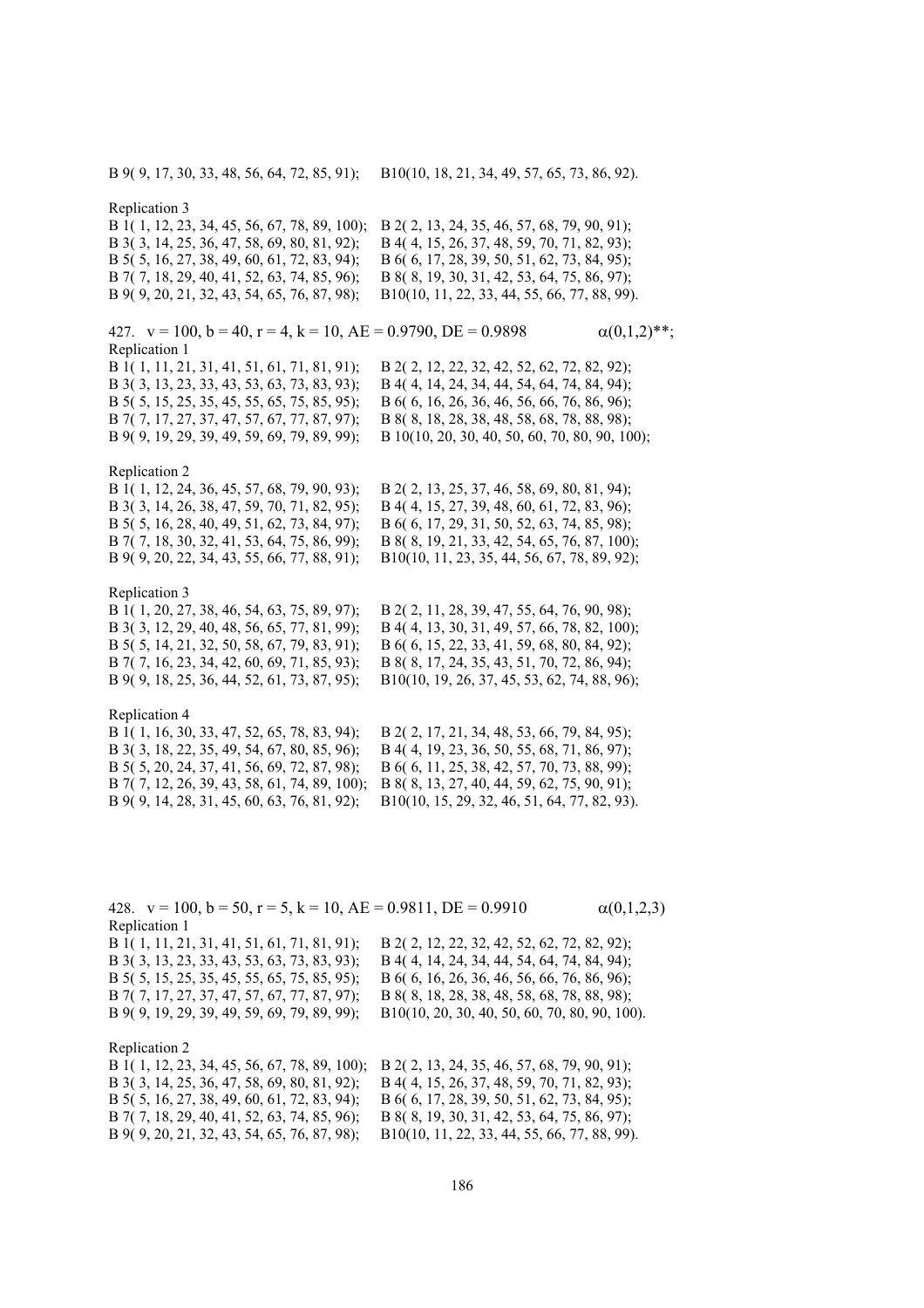# Replication 3

| B 1(1, 14, 26, 38, 50, 53, 62, 79, 85, 97);                                    | B 2(2, 15, 27, 39, 41, 54, 63, 80, 86, 98);   |
|--------------------------------------------------------------------------------|-----------------------------------------------|
| B 3(3, 16, 28, 40, 42, 55, 64, 71, 87, 99);                                    | B 4(4, 17, 29, 31, 43, 56, 65, 72, 88, 100);  |
| B 5(5, 18, 30, 32, 44, 57, 66, 73, 89, 91);                                    | B 6(6, 19, 21, 33, 45, 58, 67, 74, 90, 92);   |
| B 7(7, 20, 22, 34, 46, 59, 68, 75, 81, 93);                                    | B 8(8, 11, 23, 35, 47, 60, 69, 76, 82, 94);   |
| B 9(9, 12, 24, 36, 48, 51, 70, 77, 83, 95);                                    | B10(10, 13, 25, 37, 49, 52, 61, 78, 84, 96).  |
|                                                                                |                                               |
| Replication 4                                                                  |                                               |
| B 1(1, 17, 30, 33, 48, 54, 65, 76, 82, 99);                                    | B 2(2, 18, 21, 34, 49, 55, 66, 77, 83, 100);  |
| B 3(3, 19, 22, 35, 50, 56, 67, 78, 84, 91);                                    | B 4(4, 20, 23, 36, 41, 57, 68, 79, 85, 92);   |
| B 5(5, 11, 24, 37, 42, 58, 69, 80, 86, 93);                                    | B 6(6, 12, 25, 38, 43, 59, 70, 71, 87, 94);   |
| B 7(7, 13, 26, 39, 44, 60, 61, 72, 88, 95);                                    | B 8(8, 14, 27, 40, 45, 51, 62, 73, 89, 96);   |
| B 9(9, 15, 28, 31, 46, 52, 63, 74, 90, 97);                                    | B10(10, 16, 29, 32, 47, 53, 64, 75, 81, 98).  |
|                                                                                |                                               |
| Replication 5                                                                  |                                               |
| B 1(1, 18, 22, 37, 46, 59, 70, 74, 83, 95);                                    | B 2(2, 19, 23, 38, 47, 60, 61, 75, 84, 96);   |
| B 3(3, 20, 24, 39, 48, 51, 62, 76, 85, 97);                                    | B 4(4, 11, 25, 40, 49, 52, 63, 77, 86, 98);   |
| B 5(5, 12, 26, 31, 50, 53, 64, 78, 87, 99);                                    | B 6(6, 13, 27, 32, 41, 54, 65, 79, 88, 100);  |
| B 7(7, 14, 28, 33, 42, 55, 66, 80, 89, 91);                                    | B 8(8, 15, 29, 34, 43, 56, 67, 71, 90, 92);   |
| B 9(9, 16, 30, 35, 44, 57, 68, 72, 81, 93);                                    | B10(10, 17, 21, 36, 45, 58, 69, 73, 82, 94).  |
|                                                                                |                                               |
| 429. $v = 110$ , $b = 22$ , $r = 2$ , $k = 10$ , $AE = 0.9274$ , $DE = 0.9686$ | $\alpha(0,1)$                                 |
| Replication 1                                                                  |                                               |
| B1(1, 12, 23, 34, 45, 56, 67, 78, 89, 100);                                    | B2(2, 13, 24, 35, 46, 57, 68, 79, 90, 101);   |
| B3(3, 14, 25, 36, 47, 58, 69, 80, 91, 102);                                    | B4(4, 15, 26, 37, 48, 59, 70, 81, 92, 103);   |
| B5(5, 16, 27, 38, 49, 60, 71, 82, 93, 104);                                    | B6(6, 17, 28, 39, 50, 61, 72, 83, 94, 105);   |
| B7(7, 18, 29, 40, 51, 62, 73, 84, 95, 106);                                    | B8(8, 19, 30, 41, 52, 63, 74, 85, 96, 107);   |
| B9(9, 20, 31, 42, 53, 64, 75, 86, 97, 108);                                    | B10(10, 21, 32, 43, 54, 65, 76, 87, 98, 109); |
| B11(11, 22, 33, 44, 55, 66, 77, 88, 99, 110).                                  |                                               |
|                                                                                |                                               |
| Replication 2                                                                  |                                               |
| B1(1, 22, 30, 38, 50, 65, 75, 80, 90, 106);                                    | B2(2, 12, 31, 39, 51, 66, 76, 81, 91, 107);   |
| B3(3, 13, 32, 40, 52, 56, 77, 82, 92, 108);                                    | B4(4, 14, 33, 41, 53, 57, 67, 83, 93, 109);   |
|                                                                                |                                               |

B5( 5, 15, 23, 42, 54, 58, 68, 84, 94, 110); B6( 6, 16, 24, 43, 55, 59, 69, 85, 95, 100); B7( 7, 17, 25, 44, 45, 60, 70, 86, 96, 101); B8( 8, 18, 26, 34, 46, 61, 71, 87, 97, 102); B9( 9, 19, 27, 35, 47, 62, 72, 88, 98, 103); B10(10, 20, 28, 36, 48, 63, 73, 78, 99, 104); B11(11, 21, 29, 37, 49, 64, 74, 79, 89, 105).

430.  $v = 110$ ,  $b = 33$ ,  $r = 3$ ,  $k = 10$ ,  $AE = 0.9661$ ,  $DE = 0.9841$   $\alpha(0,1)$ , Rect.- Lattice Replication 1

B1( 1, 12, 23, 34, 45, 56, 67, 78, 89, 100); B2( 2, 13, 24, 35, 46, 57, 68, 79, 90, 101); B3( 3, 14, 25, 36, 47, 58, 69, 80, 91, 102); B4( 4, 15, 26, 37, 48, 59, 70, 81, 92, 103); B5( 5, 16, 27, 38, 49, 60, 71, 82, 93, 104); B6( 6, 17, 28, 39, 50, 61, 72, 83, 94, 105); B7( 7, 18, 29, 40, 51, 62, 73, 84, 95, 106); B8( 8, 19, 30, 41, 52, 63, 74, 85, 96, 107); B9( 9, 20, 31, 42, 53, 64, 75, 86, 97, 108); B10(10, 21, 32, 43, 54, 65, 76, 87, 98, 109); B11(11, 22, 33, 44, 55, 66, 77, 88, 99, 110).

Replication 2 B1( 1, 13, 30, 38, 54, 66, 75, 80, 94, 106); B2( 2, 14, 31, 39, 55, 56, 76, 81, 95, 107); B3( 3, 15, 32, 40, 45, 57, 77, 82, 96, 108); B4( 4, 16, 33, 41, 46, 58, 67, 83, 97, 109); B5( 5, 17, 23, 42, 47, 59, 68, 84, 98, 110); B7( 7, 19, 25, 44, 49, 61, 70, 86, 89, 101); B8( 8, 20, 26, 34, 50, 62, 71, 87, 90, 102);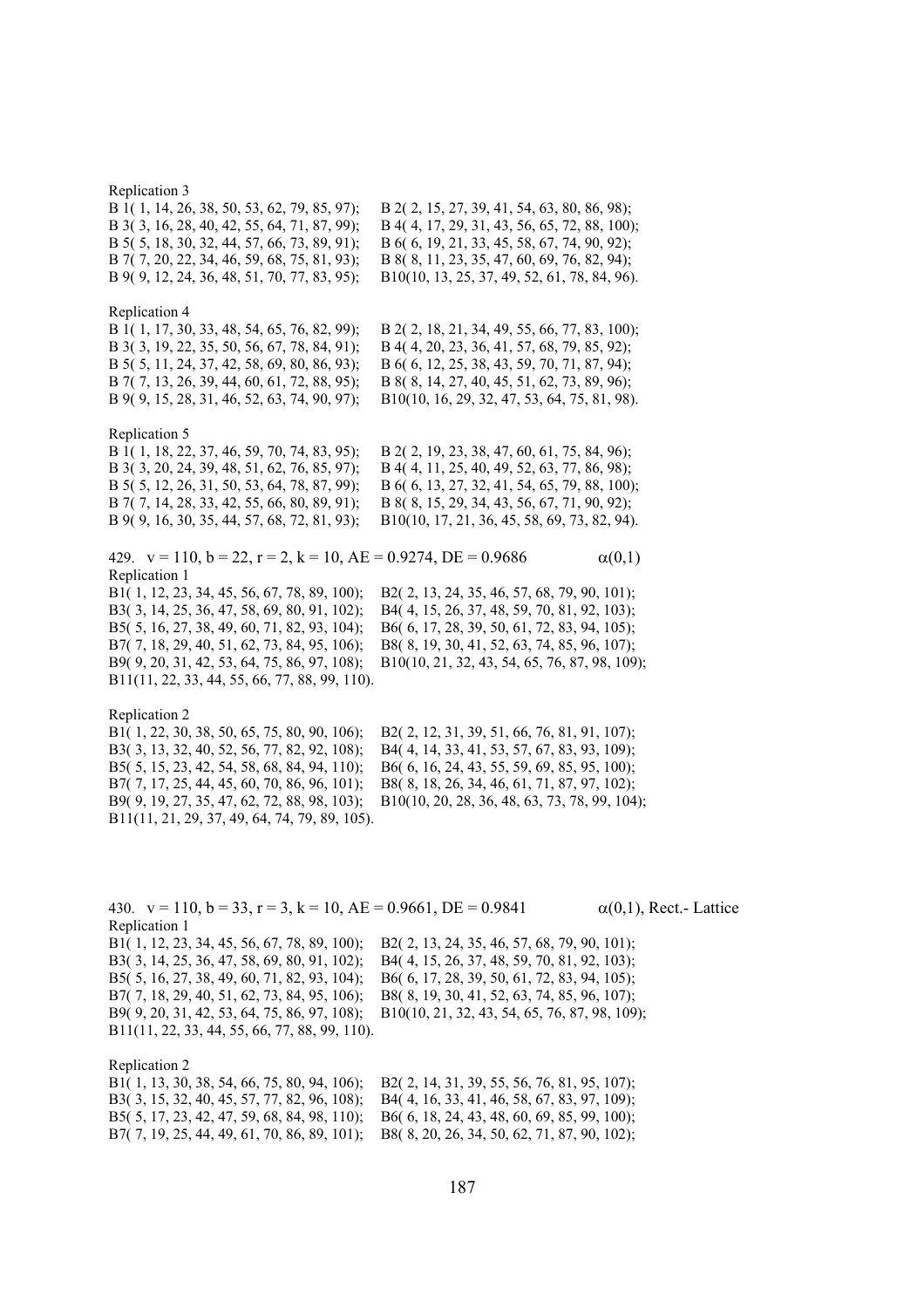B9( 9, 21, 27, 35, 51, 63, 72, 88, 91, 103); B10(10, 22, 28, 36, 52, 64, 73, 78, 92, 104); B11(11, 12, 29, 37, 53, 65, 74, 79, 93, 105).

Replication 3

B1( 1, 15, 28, 35, 47, 60, 74, 86, 95, 109); B2( 2, 16, 29, 36, 48, 61, 75, 87, 96, 110); B3( 3, 17, 30, 37, 49, 62, 76, 88, 97, 100); B4( 4, 18, 31, 38, 50, 63, 77, 78, 98, 101); B5( 5, 19, 32, 39, 51, 64, 67, 79, 99, 102); B6( 6, 20, 33, 40, 52, 65, 68, 80, 89, 103); B7( 7, 21, 23, 41, 53, 66, 69, 81, 90, 104); B8( 8, 22, 24, 42, 54, 56, 70, 82, 91, 105); B9( 9, 12, 25, 43, 55, 57, 71, 83, 92, 106); B10(10, 13, 26, 44, 45, 58, 72, 84, 93, 107); B11(11, 14, 27, 34, 46, 59, 73, 85, 94, 108).

431.  $v = 110$ ,  $b = 44$ ,  $r = 4$ ,  $k = 10$ ,  $AE = 0.9780$ ,  $DE = 0.9894$   $\alpha(0,1,2)$ Replication 1 B1( 1, 12, 23, 34, 45, 56, 67, 78, 89, 100); B2( 2, 13, 24, 35, 46, 57, 68, 79, 90, 101); B3( 3, 14, 25, 36, 47, 58, 69, 80, 91, 102); B4( 4, 15, 26, 37, 48, 59, 70, 81, 92, 103); B5( 5, 16, 27, 38, 49, 60, 71, 82, 93, 104); B6( 6, 17, 28, 39, 50, 61, 72, 83, 94, 105); B7( 7, 18, 29, 40, 51, 62, 73, 84, 95, 106); B8( 8, 19, 30, 41, 52, 63, 74, 85, 96, 107); B9( 9, 20, 31, 42, 53, 64, 75, 86, 97, 108); B10(10, 21, 32, 43, 54, 65, 76, 87, 98, 109); B11(11, 22, 33, 44, 55, 66, 77, 88, 99, 110).

Replication 2

B3( 3, 19, 27, 34, 46, 66, 75, 81, 98, 105); B4( 4, 20, 28, 35, 47, 56, 76, 82, 99, 106); B5( 5, 21, 29, 36, 48, 57, 77, 83, 89, 107); B6( 6, 22, 30, 37, 49, 58, 67, 84, 90, 108); B7( 7, 12, 31, 38, 50, 59, 68, 85, 91, 109); B8( 8, 13, 32, 39, 51, 60, 69, 86, 92, 110); B11(11, 16, 24, 42, 54, 63, 72, 78, 95, 102).

B1( 1, 17, 25, 43, 55, 64, 73, 79, 96, 103); B2( 2, 18, 26, 44, 45, 65, 74, 80, 97, 104); B9( 9, 14, 33, 40, 52, 61, 70, 87, 93, 100); B10(10, 15, 23, 41, 53, 62, 71, 88, 94, 101);

# Replication 3

B1( 1, 13, 26, 44, 53, 58, 75, 82, 95, 107); B2( 2, 14, 27, 34, 54, 59, 76, 83, 96, 108); B3( 3, 15, 28, 35, 55, 60, 77, 84, 97, 109); B4( 4, 16, 29, 36, 45, 61, 67, 85, 98, 110); B5( 5, 17, 30, 37, 46, 62, 68, 86, 99, 100); B6( 6, 18, 31, 38, 47, 63, 69, 87, 89, 101); B7( 7, 19, 32, 39, 48, 64, 70, 88, 90, 102); B8( 8, 20, 33, 40, 49, 65, 71, 78, 91, 103); B9( 9, 21, 23, 41, 50, 66, 72, 79, 92, 104); B10(10, 22, 24, 42, 51, 56, 73, 80, 93, 105); B11(11, 12, 25, 43, 52, 57, 74, 81, 94, 106).

Replication 4 B1( 1, 16, 30, 35, 51, 66, 70, 83, 91, 101); B2( 2, 17, 31, 36, 52, 56, 71, 84, 92, 102); B3( 3, 18, 32, 37, 53, 57, 72, 85, 93, 103); B4( 4, 19, 33, 38, 54, 58, 73, 86, 94, 104); B5( 5, 20, 23, 39, 55, 59, 74, 87, 95, 105); B6( 6, 21, 24, 40, 45, 60, 75, 88, 96, 106); B7( 7, 22, 25, 41, 46, 61, 76, 78, 97, 107); B8( 8, 12, 26, 42, 47, 62, 77, 79, 98, 108); B9( 9, 13, 27, 43, 48, 63, 67, 80, 99, 109); B10(10, 14, 28, 44, 49, 64, 68, 81, 89, 110); B11(11, 15, 29, 34, 50, 65, 69, 82, 90, 100).

432.  $v = 110$ ,  $b = 55$ ,  $r = 5$ ,  $k = 10$ ,  $AE = 0.9786$ ,  $DE = 0.9899$   $\alpha(0,1,2,3)$ Replication 1 B 1( 1, 12, 23, 34, 45, 56, 67, 78, 89, 100); B 2( 2, 13, 24, 35, 46, 57, 68, 79, 90, 101);

B 3( 3, 14, 25, 36, 47, 58, 69, 80, 91, 102); B 4( 4, 15, 26, 37, 48, 59, 70, 81, 92, 103); B 5( 5, 16, 27, 38, 49, 60, 71, 82, 93, 104); B 6( 6, 17, 28, 39, 50, 61, 72, 83, 94, 105); B 7( 7, 18, 29, 40, 51, 62, 73, 84, 95, 106); B 8( 8, 19, 30, 41, 52, 63, 74, 85, 96, 107);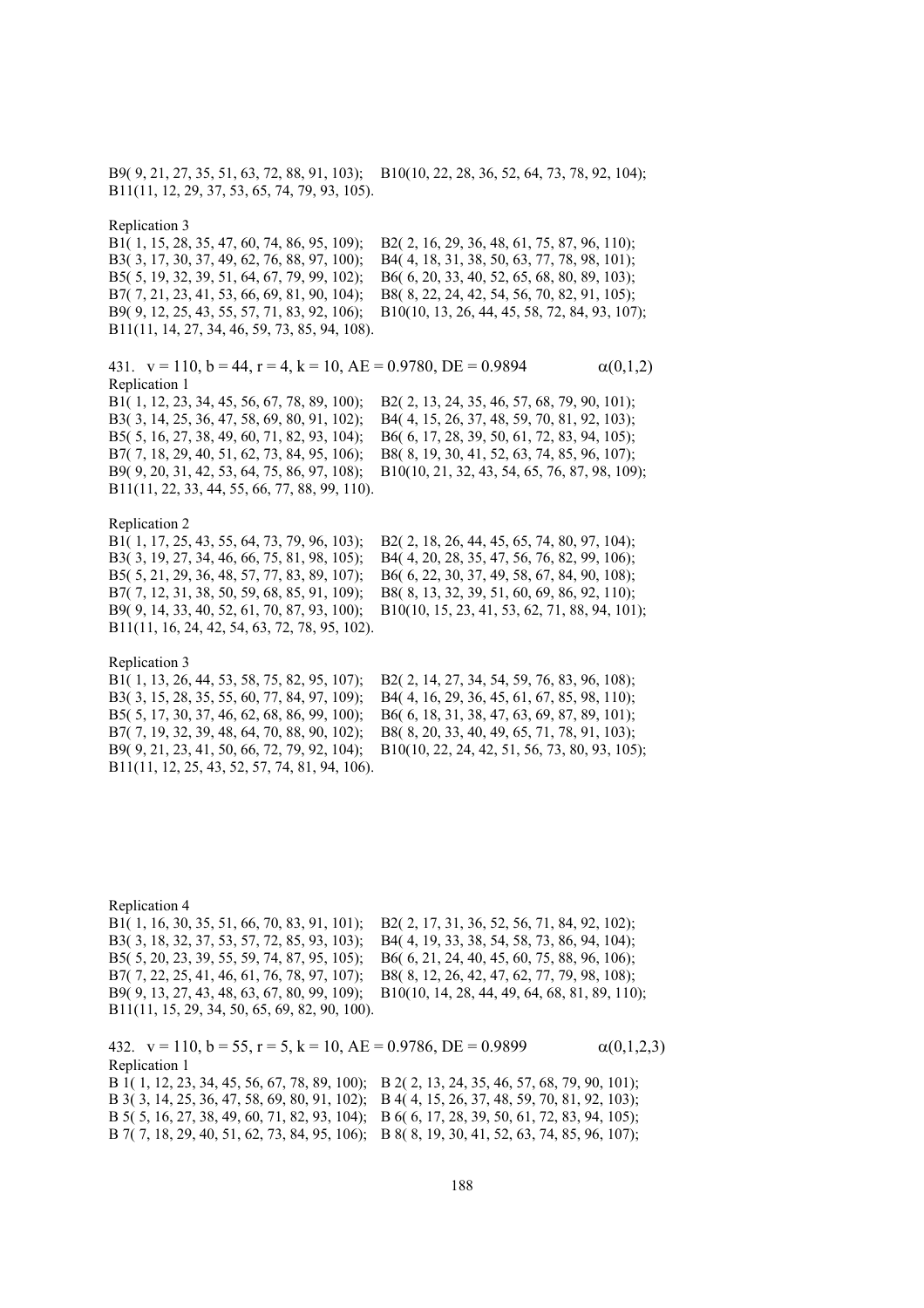B 9( 9, 20, 31, 42, 53, 64, 75, 86, 97, 108); B10(10, 21, 32, 43, 54, 65, 76, 87, 98, 109); B11(11, 22, 33, 44, 55, 66, 77, 88, 99, 110).

### Replication 2

B 1( 1, 13, 25, 37, 49, 61, 73, 85, 97, 109); B 2( 2, 14, 26, 38, 50, 62, 74, 86, 98, 110); B 3( 3, 15, 27, 39, 51, 63, 75, 87, 99, 100); B 4( 4, 16, 28, 40, 52, 64, 76, 88, 89, 101); B 5( 5, 17, 29, 41, 53, 65, 77, 78, 90, 102); B 6( 6, 18, 30, 42, 54, 66, 67, 79, 91, 103); B 7( 7, 19, 31, 43, 55, 56, 68, 80, 92, 104); B 8( 8, 20, 32, 44, 45, 57, 69, 81, 93, 105); B 9( 9, 21, 33, 34, 46, 58, 70, 82, 94, 106); B10(10, 22, 23, 35, 47, 59, 71, 83, 95, 107); B11(11, 12, 24, 36, 48, 60, 72, 84, 96, 108).

# Replication 3

B 1( 1, 15, 28, 41, 55, 58, 68, 86, 93, 106); B 2( 2, 16, 29, 42, 45, 59, 69, 87, 94, 107); B 3( 3, 17, 30, 43, 46, 60, 70, 88, 95, 108); B 4( 4, 18, 31, 44, 47, 61, 71, 78, 96, 109); B 5( 5, 19, 32, 34, 48, 62, 72, 79, 97, 110); B 6( 6, 20, 33, 35, 49, 63, 73, 80, 98, 100); B 7( 7, 21, 23, 36, 50, 64, 74, 81, 99, 101); B 8( 8, 22, 24, 37, 51, 65, 75, 82, 89, 102); B 9( 9, 12, 25, 38, 52, 66, 76, 83, 90, 103); B10(10, 13, 26, 39, 53, 56, 77, 84, 91, 104); B11(11, 14, 27, 40, 54, 57, 67, 85, 92, 105).

# Replication 4

B 1( 1, 18, 32, 36, 52, 59, 71, 83, 99, 108); B 2( 2, 19, 33, 37, 53, 60, 72, 84, 89, 109); B 3( 3, 20, 23, 38, 54, 61, 73, 85, 90, 110); B 4( 4, 21, 24, 39, 55, 62, 74, 86, 91, 100); B 5( 5, 22, 25, 40, 45, 63, 75, 87, 92, 101); B 6( 6, 12, 26, 41, 46, 64, 76, 88, 93, 102); B 7( 7, 13, 27, 42, 47, 65, 77, 78, 94, 103); B 8( 8, 14, 28, 43, 48, 66, 67, 79, 95, 104); B 9( 9, 15, 29, 44, 49, 56, 68, 80, 96, 105); B10(10, 16, 30, 34, 50, 57, 69, 81, 97, 106); B11(11, 17, 31, 35, 51, 58, 70, 82, 98, 107).

# Replication 5

B 1( 1, 19, 33, 40, 50, 64, 76, 81, 91, 101); B 2( 2, 20, 23, 41, 51, 65, 77, 82, 92, 102); B 3( 3, 21, 24, 42, 52, 66, 67, 83, 93, 103); B 4( 4, 22, 25, 43, 53, 56, 68, 84, 94, 104); B 5( 5, 12, 26, 44, 54, 57, 69, 85, 95, 105); B 6( 6, 13, 27, 34, 55, 58, 70, 86, 96, 106); B 7( 7, 14, 28, 35, 45, 59, 71, 87, 97, 107); B 8( 8, 15, 29, 36, 46, 60, 72, 88, 98, 108); B 9( 9, 16, 30, 37, 47, 61, 73, 78, 99, 109); B10(10, 17, 31, 38, 48, 62, 74, 79, 89, 110); B11(11, 18, 32, 39, 49, 63, 75, 80, 90, 100).

433.  $v = 120$ ,  $b = 24$ ,  $r = 2$ ,  $k = 10$ ,  $AE = 0.9245$ ,  $DE = 0.9677$   $\alpha(0,1)$ Replication 1 B1( 1, 13, 25, 37, 49, 61, 73, 85, 97, 109); B2( 2, 14, 26, 38, 50, 62, 74, 86, 98, 110); B3( 3, 15, 27, 39, 51, 63, 75, 87, 99, 111); B4( 4, 16, 28, 40, 52, 64, 76, 88, 100, 112); B5( 5, 17, 29, 41, 53, 65, 77, 89, 101, 113); B6( 6, 18, 30, 42, 54, 66, 78, 90, 102, 114); B7( 7, 19, 31, 43, 55, 67, 79, 91, 103, 115); B8( 8, 20, 32, 44, 56, 68, 80, 92, 104, 116); B9( 9, 21, 33, 45, 57, 69, 81, 93, 105, 117); B10(10, 22, 34, 46, 58, 70, 82, 94, 106, 118); B11(11, 23, 35, 47, 59, 71, 83, 95, 107, 119); B12(12, 24, 36, 48, 60, 72, 84, 96, 108, 120). Replication 2

B1( 1, 24, 34, 38, 56, 64, 78, 95, 103, 111); B2( 2, 13, 35, 39, 57, 65, 79, 96, 104, 112); B3( 3, 14, 36, 40, 58, 66, 80, 85, 105, 113); B4( 4, 15, 25, 41, 59, 67, 81, 86, 106, 114); B5( 5, 16, 26, 42, 60, 68, 82, 87, 107, 115); B6( 6, 17, 27, 43, 49, 69, 83, 88, 108, 116); B7( 7, 18, 28, 44, 50, 70, 84, 89, 97, 117); B8( 8, 19, 29, 45, 51, 71, 73, 90, 98, 118);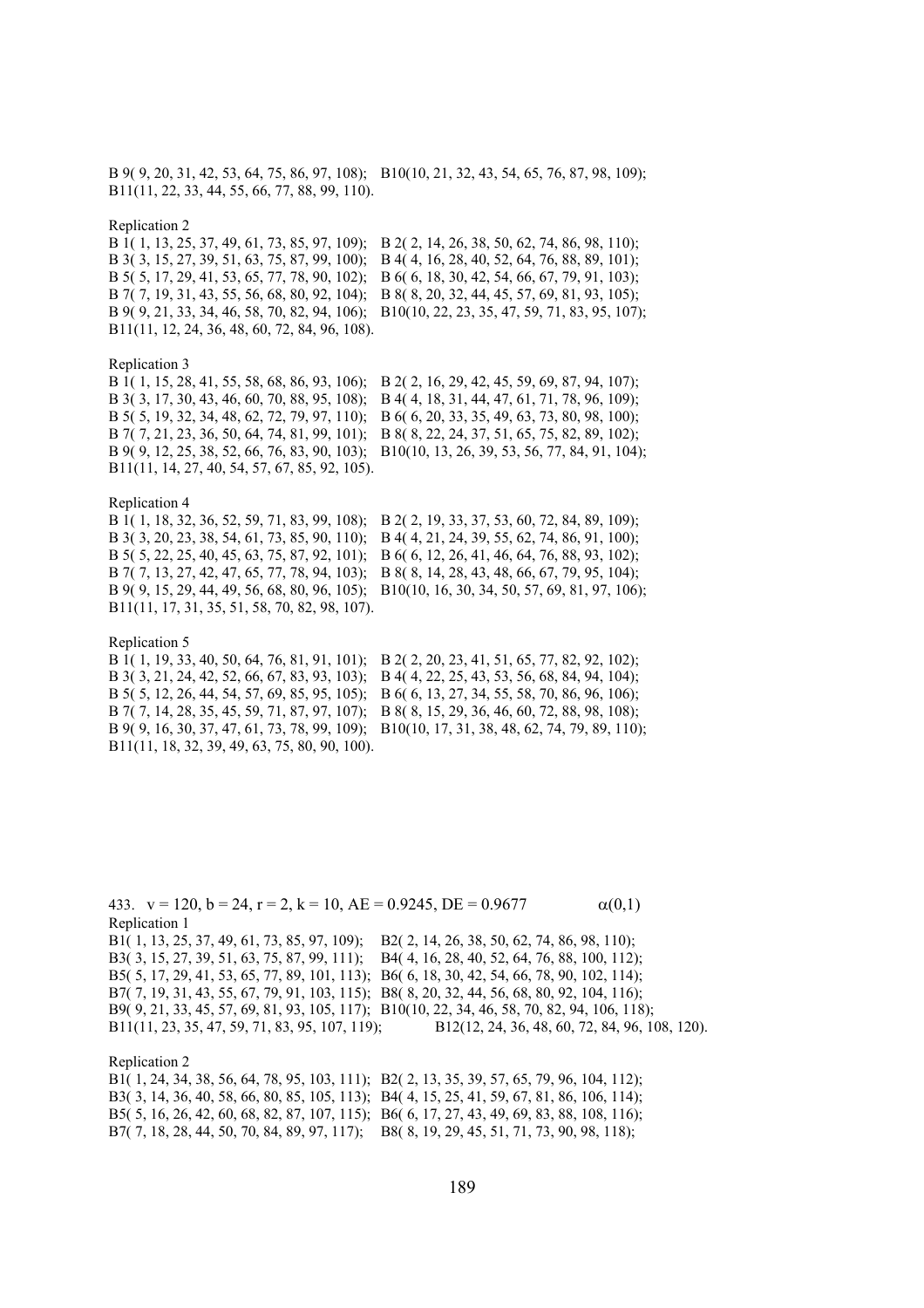B9( 9, 20, 30, 46, 52, 72, 74, 91, 99, 119); B10(10, 21, 31, 47, 53, 61, 75, 92, 100, 120); B11(11, 22, 32, 48, 54, 62, 76, 93, 101, 109); B12(12, 23, 33, 37, 55, 63, 77, 94, 102, 110). 434.  $v = 120$ ,  $b = 36$ ,  $r = 3$ ,  $k = 10$ ,  $AE = 0.9645$ ,  $DE = 0.9834$   $\alpha(0,1)$ Replication 1 B1( 1, 13, 25, 37, 49, 61, 73, 85, 97, 109); B2( 2, 14, 26, 38, 50, 62, 74, 86, 98, 110); B3( 3, 15, 27, 39, 51, 63, 75, 87, 99, 111); B4( 4, 16, 28, 40, 52, 64, 76, 88, 100, 112); B5( 5, 17, 29, 41, 53, 65, 77, 89, 101, 113); B6( 6, 18, 30, 42, 54, 66, 78, 90, 102, 114); B7( 7, 19, 31, 43, 55, 67, 79, 91, 103, 115); B8( 8, 20, 32, 44, 56, 68, 80, 92, 104, 116); B9( 9, 21, 33, 45, 57, 69, 81, 93, 105, 117); B10(10, 22, 34, 46, 58, 70, 82, 94, 106, 118); B11(11, 23, 35, 47, 59, 71, 83, 95, 107, 119); B12(12, 24, 36, 48, 60, 72, 84, 96, 108, 120). Replication 2 B1( 1, 16, 35, 44, 58, 69, 79, 87, 98, 120); B2( 2, 17, 36, 45, 59, 70, 80, 88, 99, 109); B3( 3, 18, 25, 46, 60, 71, 81, 89, 100, 110); B4( 4, 19, 26, 47, 49, 72, 82, 90, 101, 111); B5( 5, 20, 27, 48, 50, 61, 83, 91, 102, 112); B6( 6, 21, 28, 37, 51, 62, 84, 92, 103, 113); B7( 7, 22, 29, 38, 52, 63, 73, 93, 104, 114); B8( 8, 23, 30, 39, 53, 64, 74, 94, 105, 115); B9( 9, 24, 31, 40, 54, 65, 75, 95, 106, 116); B10(10, 13, 32, 41, 55, 66, 76, 96, 107, 117); B11(11, 14, 33, 42, 56, 67, 77, 85, 108, 118); B12(12, 15, 34, 43, 57, 68, 78, 86, 97, 119). Replication 3 B1( 1, 22, 30, 47, 50, 68, 75, 89, 103, 117); B2( 2, 23, 31, 48, 51, 69, 76, 90, 104, 118); B3( 3, 24, 32, 37, 52, 70, 77, 91, 105, 119); B4( 4, 13, 33, 38, 53, 71, 78, 92, 106, 120); B5( 5, 14, 34, 39, 54, 72, 79, 93, 107, 109); B6( 6, 15, 35, 40, 55, 61, 80, 94, 108, 110); B7( 7, 16, 36, 41, 56, 62, 81, 95, 97, 111); B8( 8, 17, 25, 42, 57, 63, 82, 96, 98, 112); B9( 9, 18, 26, 43, 58, 64, 83, 85, 99, 113); B10(10, 19, 27, 44, 59, 65, 84, 86, 100, 114); B11(11, 20, 28, 45, 60, 66, 73, 87, 101, 115); B12(12, 21, 29, 46, 49, 67, 74, 88, 102, 116). 435.  $v = 120$ ,  $b = 48$ ,  $r = 4$ ,  $k = 10$ ,  $AE = 0.9783$ ,  $DE = 0.9895$  (0,1) Replication 1 B1( 1, 13, 25, 37, 49, 61, 73, 85, 97, 109); B2( 2, 14, 26, 38, 50, 62, 74, 86, 98, 110); B3( 3, 15, 27, 39, 51, 63, 75, 87, 99, 111); B4( 4, 16, 28, 40, 52, 64, 76, 88, 100, 112); B5( 5, 17, 29, 41, 53, 65, 77, 89, 101, 113); B6( 6, 18, 30, 42, 54, 66, 78, 90, 102, 114); B7( 7, 19, 31, 43, 55, 67, 79, 91, 103, 115); B8( 8, 20, 32, 44, 56, 68, 80, 92, 104, 116); B9( 9, 21, 33, 45, 57, 69, 81, 93, 105, 117); B10(10, 22, 34, 46, 58, 70, 82, 94, 106, 118);

Replication 2 B1( 1, 16, 35, 42, 55, 69, 77, 96, 106, 111); B2( 2, 17, 36, 43, 56, 70, 78, 85, 107, 112); B3( 3, 18, 25, 44, 57, 71, 79, 86, 108, 113); B4( 4, 19, 26, 45, 58, 72, 80, 87, 97, 114); B5( 5, 20, 27, 46, 59, 61, 81, 88, 98, 115); B6( 6, 21, 28, 47, 60, 62, 82, 89, 99, 116); B7( 7, 22, 29, 48, 49, 63, 83, 90, 100, 117); B8( 8, 23, 30, 37, 50, 64, 84, 91, 101, 118); B9( 9, 24, 31, 38, 51, 65, 73, 92, 102, 119); B10(10, 13, 32, 39, 52, 66, 74, 93, 103, 120); B11(11, 14, 33, 40, 53, 67, 75, 94, 104, 109); B12(12, 15, 34, 41, 54, 68, 76, 95, 105, 110). Replication 3 B1( 1, 21, 27, 44, 53, 72, 83, 91, 102, 112); B2( 2, 22, 28, 45, 54, 61, 84, 92, 103, 113); B3( 3, 23, 29, 46, 55, 62, 73, 93, 104, 114); B4( 4, 24, 30, 47, 56, 63, 74, 94, 105, 115); B5( 5, 13, 31, 48, 57, 64, 75, 95, 106, 116); B6( 6, 14, 32, 37, 58, 65, 76, 96, 107, 117); B7( 7, 15, 33, 38, 59, 66, 77, 85, 108, 118); B8( 8, 16, 34, 39, 60, 67, 78, 86, 97, 119); B9( 9, 17, 35, 40, 49, 68, 79, 87, 98, 120); B10(10, 18, 36, 41, 50, 69, 80, 88, 99, 109);

B11(11, 23, 35, 47, 59, 71, 83, 95, 107, 119); B12(12, 24, 36, 48, 60, 72, 84, 96, 108, 120).

B11(11, 19, 25, 42, 51, 70, 81, 89, 100, 110); B12(12, 20, 26, 43, 52, 71, 82, 90, 101, 111).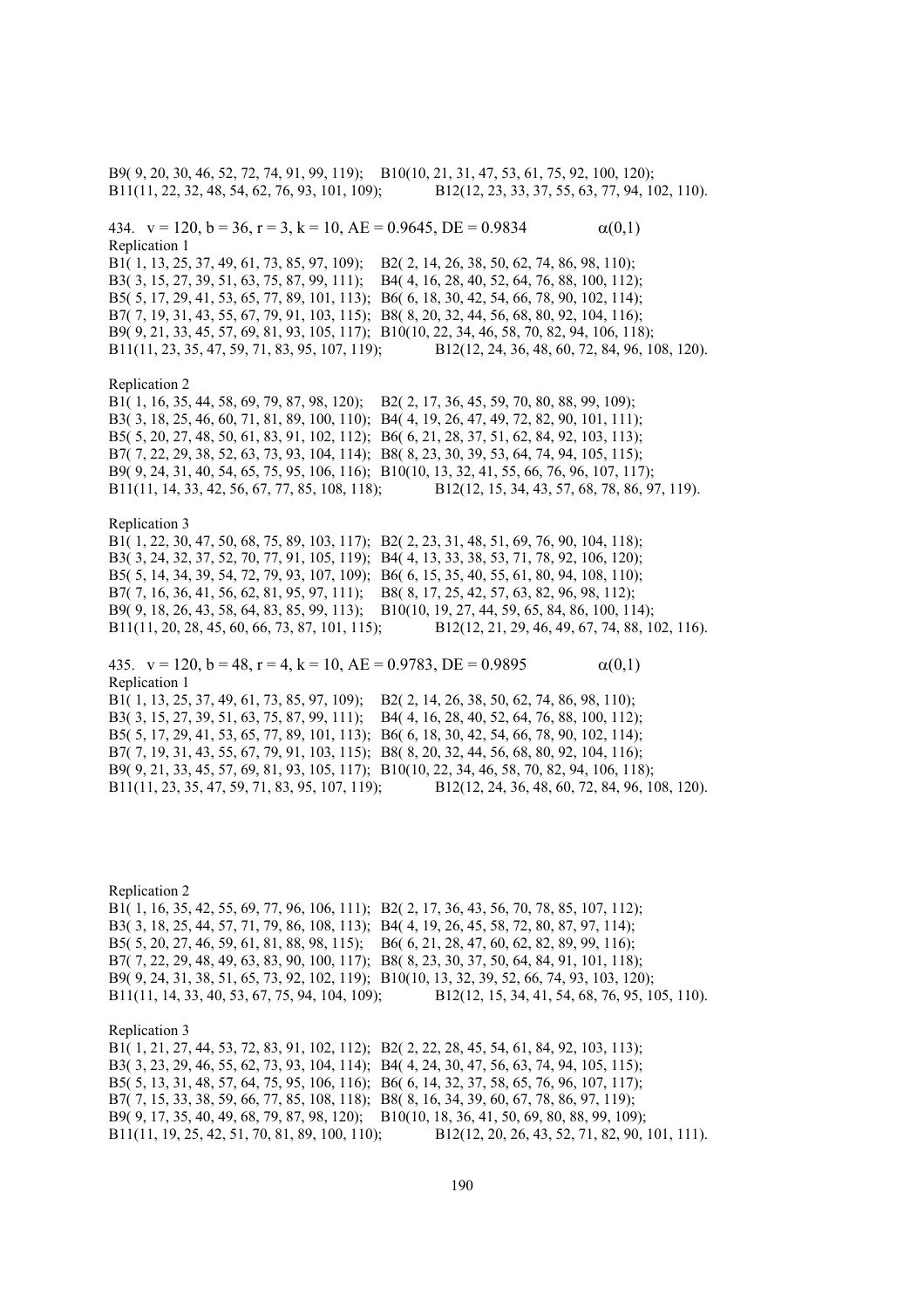## Replication 4

B1( 1, 18, 28, 38, 56, 67, 81, 95, 101, 120); B2( 2, 19, 29, 39, 57, 68, 82, 96, 102, 109); B3( 3, 20, 30, 40, 58, 69, 83, 85, 103, 110); B4( 4, 21, 31, 41, 59, 70, 84, 86, 104, 111); B5( 5, 22, 32, 42, 60, 71, 73, 87, 105, 112); B6( 6, 23, 33, 43, 49, 72, 74, 88, 106, 113); B7( 7, 24, 34, 44, 50, 61, 75, 89, 107, 114); B8( 8, 13, 35, 45, 51, 62, 76, 90, 108, 115); B9( 9, 14, 36, 46, 52, 63, 77, 91, 97, 116); B10(10, 15, 25, 47, 53, 64, 78, 92, 98, 117); B11(11, 16, 26, 48, 54, 65, 79, 93, 99, 118); B12(12, 17, 27, 37, 55, 66, 80, 94, 100, 119).

436.  $v = 120$ ,  $b = 60$ ,  $r = 5$ ,  $k = 10$ ,  $AE = 0.9837$ ,  $DE = 0.9921$   $\alpha(0,1,2)$ Replication 1

B 1( 1, 13, 25, 37, 49, 61, 73, 85, 97, 109); B 2( 2, 14, 26, 38, 50, 62, 74, 86, 98, 110); B 3( 3, 15, 27, 39, 51, 63, 75, 87, 99, 111); B 4( 4, 16, 28, 40, 52, 64, 76, 88, 100, 112); B 5( 5, 17, 29, 41, 53, 65, 77, 89, 101, 113); B 6( 6, 18, 30, 42, 54, 66, 78, 90, 102, 114); B 7( 7, 19, 31, 43, 55, 67, 79, 91, 103, 115); B 8( 8, 20, 32, 44, 56, 68, 80, 92, 104, 116); B 9( 9, 21, 33, 45, 57, 69, 81, 93, 105, 117); B10(10, 22, 34, 46, 58, 70, 82, 94, 106, 118); B11(11, 23, 35, 47, 59, 71, 83, 95, 107, 119); B12(12, 24, 36, 48, 60, 72, 84, 96, 108, 120).

### Replication 2

B 1( 1, 19, 36, 47, 59, 70, 76, 89, 104, 118); B 2( 2, 20, 25, 48, 60, 71, 77, 90, 105, 119); B 3( 3, 21, 26, 37, 49, 72, 78, 91, 106, 120); B 4( 4, 22, 27, 38, 50, 61, 79, 92, 107, 109); B 5( 5, 23, 28, 39, 51, 62, 80, 93, 108, 110); B 6( 6, 24, 29, 40, 52, 63, 81, 94, 97, 111); B 7( 7, 13, 30, 41, 53, 64, 82, 95, 98, 112); B 8( 8, 14, 31, 42, 54, 65, 83, 96, 99, 113); B 9( 9, 15, 32, 43, 55, 66, 84, 85, 100, 114); B10(10, 16, 33, 44, 56, 67, 73, 86, 101, 115); B11(11, 17, 34, 45, 57, 68, 74, 87, 102, 116); B12(12, 18, 35, 46, 58, 69, 75, 88, 103, 117).

# Replication 3

B 1( 1, 14, 28, 48, 58, 64, 78, 87, 107, 114); B 2( 2, 15, 29, 37, 59, 65, 79, 88, 108, 115); B 3( 3, 16, 30, 38, 60, 66, 80, 89, 97, 116); B 4( 4, 17, 31, 39, 49, 67, 81, 90, 98, 117); B 5( 5, 18, 32, 40, 50, 68, 82, 91, 99, 118); B 6( 6, 19, 33, 41, 51, 69, 83, 92, 100, 119); B 7( 7, 20, 34, 42, 52, 70, 84, 93, 101, 120); B 8( 8, 21, 35, 43, 53, 71, 73, 94, 102, 109); B 9( 9, 22, 36, 44, 54, 72, 74, 95, 103, 110); B10(10, 23, 25, 45, 55, 61, 75, 96, 104, 111); B11(11, 24, 26, 46, 56, 62, 76, 85, 105, 112); B12(12, 13, 27, 47, 57, 63, 77, 86, 106, 113).

# Replication 4

B 1( 1, 24, 30, 39, 55, 71, 74, 88, 101, 113); B 2( 2, 13, 31, 40, 56, 72, 75, 89, 102, 114); B 3( 3, 14, 32, 41, 57, 61, 76, 90, 103, 115); B 4( 4, 15, 33, 42, 58, 62, 77, 91, 104, 116); B 5( 5, 16, 34, 43, 59, 63, 78, 92, 105, 117); B 6( 6, 17, 35, 44, 60, 64, 79, 93, 106, 118); B 7( 7, 18, 36, 45, 49, 65, 80, 94, 107, 119); B 8( 8, 19, 25, 46, 50, 66, 81, 95, 108, 120); B 9( 9, 20, 26, 47, 51, 67, 82, 96, 97, 109); B10(10, 21, 27, 48, 52, 68, 83, 85, 98, 110); B11(11, 22, 28, 37, 53, 69, 84, 86, 99, 111); B12(12, 23, 29, 38, 54, 70, 73, 87, 100, 112).

## Replication 5

B 1( 1, 18, 27, 44, 53, 62, 81, 96, 100, 115); B 2( 2, 19, 28, 45, 54, 63, 82, 85, 101, 116); B 3( 3, 20, 29, 46, 55, 64, 83, 86, 102, 117); B 4( 4, 21, 30, 47, 56, 65, 84, 87, 103, 118); B 5( 5, 22, 31, 48, 57, 66, 73, 88, 104, 119); B 6( 6, 23, 32, 37, 58, 67, 74, 89, 105, 120); B 7( 7, 24, 33, 38, 59, 68, 75, 90, 106, 109); B 8( 8, 13, 34, 39, 60, 69, 76, 91, 107, 110); B 9( 9, 14, 35, 40, 49, 70, 77, 92, 108, 111); B10(10, 15, 36, 41, 50, 71, 78, 93, 97, 112); B11(11, 16, 25, 42, 51, 72, 79, 94, 98, 113); B12(12, 17, 26, 43, 52, 61, 80, 95, 99, 114).

437.  $v = 130$ ,  $b = 26$ ,  $r = 2$ ,  $k = 10$ ,  $AE = 0.9220$ ,  $DE = 0.9668$  (0,1) Replication 1 B 1( 1, 14, 27, 40, 53, 66, 79, 92, 105, 118); B 2( 2, 15, 28, 41, 54, 67, 80, 93, 106, 119); B 3( 3, 16, 29, 42, 55, 68, 81, 94, 107, 120); B 4( 4, 17, 30, 43, 56, 69, 82, 95, 108, 121); B 5( 5, 18, 31, 44, 57, 70, 83, 96, 109, 122); B 6( 6, 19, 32, 45, 58, 71, 84, 97, 110, 123);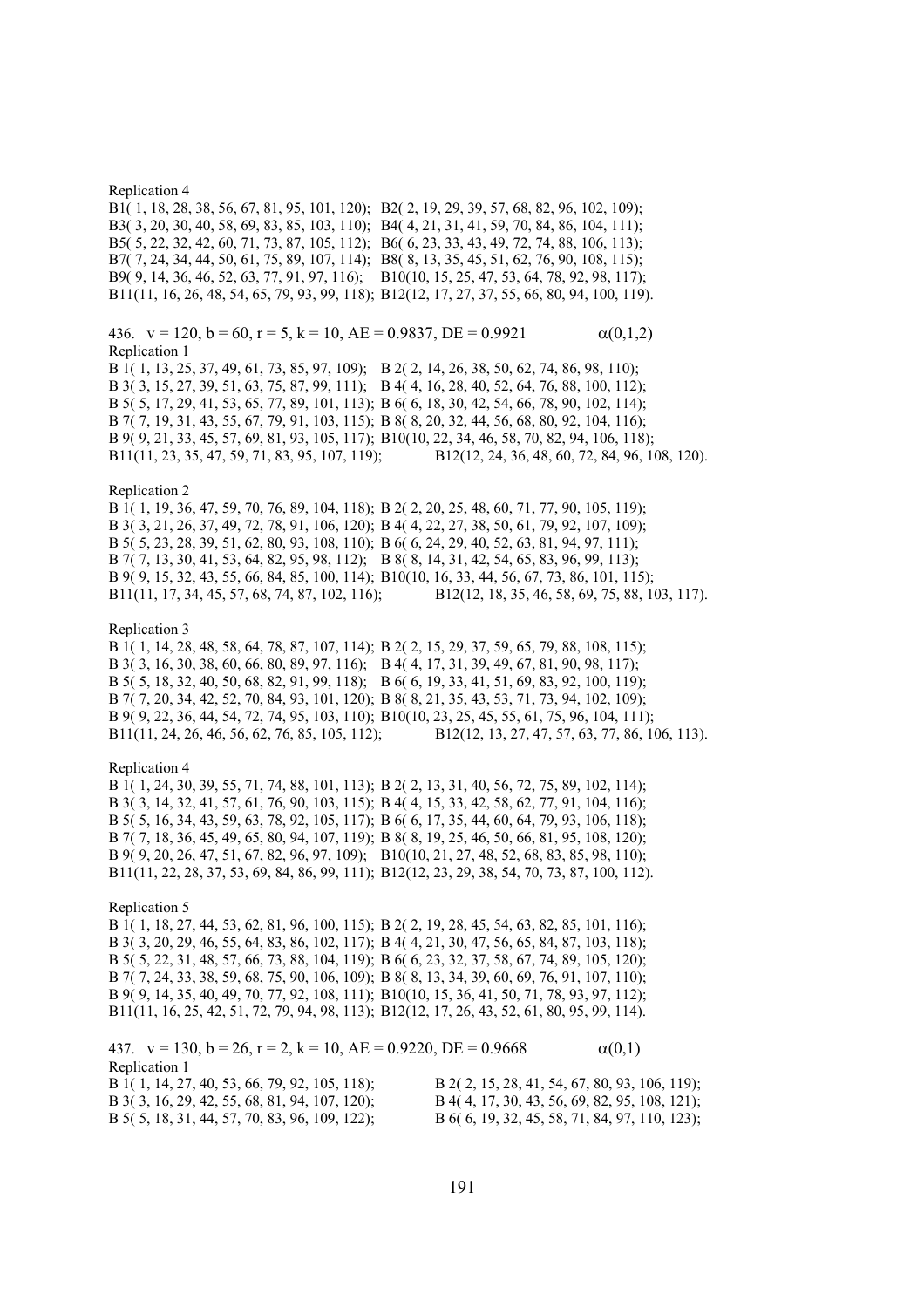B 7( 7, 20, 33, 46, 59, 72, 85, 98, 111, 124); B 8( 8, 21, 34, 47, 60, 73, 86, 99, 112, 125); B 9( 9, 22, 35, 48, 61, 74, 87, 100, 113, 126); B10(10, 23, 36, 49, 62, 75, 88, 101, 114, 127); B11(11, 24, 37, 50, 63, 76, 89, 102, 115, 128); B12(12, 25, 38, 51, 64, 77, 90, 103, 116, 129); B13(13, 26, 39, 52, 65, 78, 91, 104, 117, 130). Replication 2 B 1( 1, 20, 38, 52, 54, 75, 82, 96, 112, 126); B 2( 2, 21, 39, 40, 55, 76, 83, 97, 113, 127); B 3( 3, 22, 27, 41, 56, 77, 84, 98, 114, 128); B 4( 4, 23, 28, 42, 57, 78, 85, 99, 115, 129); B 5( 5, 24, 29, 43, 58, 66, 86, 100, 116, 130); B 6( 6, 25, 30, 44, 59, 67, 87, 101, 117, 118); B 7( 7, 26, 31, 45, 60, 68, 88, 102, 105, 119); B 8( 8, 14, 32, 46, 61, 69, 89, 103, 106, 120); B 9( 9, 15, 33, 47, 62, 70, 90, 104, 107, 121); B10(10, 16, 34, 48, 63, 71, 91, 92, 108, 122); B11(11, 17, 35, 49, 64, 72, 79, 93, 109, 123); B12(12, 18, 36, 50, 65, 73, 80, 94, 110, 124); B13(13, 19, 37, 51, 53, 74, 81, 95, 111, 125). 438.  $v = 130$ ,  $b = 39$ ,  $r = 3$ ,  $k = 10$ ,  $AE = 0.9632$ ,  $DE = 0.9829$   $\alpha(0,1)$ Replication 1 B1( 1, 14, 27, 40, 53, 66, 79, 92, 105, 118); B2( 2, 15, 28, 41, 54, 67, 80, 93, 106, 119); B3( 3, 16, 29, 42, 55, 68, 81, 94, 107, 120); B4( 4, 17, 30, 43, 56, 69, 82, 95, 108, 121); B5( 5, 18, 31, 44, 57, 70, 83, 96, 109, 122); B6( 6, 19, 32, 45, 58, 71, 84, 97, 110, 123); B7( 7, 20, 33, 46, 59, 72, 85, 98, 111, 124); B8( 8, 21, 34, 47, 60, 73, 86, 99, 112, 125); B9( 9, 22, 35, 48, 61, 74, 87, 100, 113, 126); B10(10, 23, 36, 49, 62, 75, 88, 101, 114, 127); B11(11, 24, 37, 50, 63, 76, 89, 102, 115, 128); B12(12, 25, 38, 51, 64, 77, 90, 103, 116, 129); B13(13, 26, 39, 52, 65, 78, 91, 104, 117, 130). Replication 2 B1( 1, 26, 31, 45, 55, 73, 85, 93, 116, 126); B2( 2, 14, 32, 46, 56, 74, 86, 94, 117, 127); B3( 3, 15, 33, 47, 57, 75, 87, 95, 105, 128); B4( 4, 16, 34, 48, 58, 76, 88, 96, 106, 129); B5( 5, 17, 35, 49, 59, 77, 89, 97, 107, 130); B6( 6, 18, 36, 50, 60, 78, 90, 98, 108, 118); B7( 7, 19, 37, 51, 61, 66, 91, 99, 109, 119); B8( 8, 20, 38, 52, 62, 67, 79, 100, 110, 120); B9( 9, 21, 39, 40, 63, 68, 80, 101, 111, 121); B10(10, 22, 27, 41, 64, 69, 81, 102, 112, 122); B11(11, 23, 28, 42, 65, 70, 82, 103, 113, 123); B12(12, 24, 29, 43, 53, 71, 83, 104, 114, 124); B13(13, 25, 30, 44, 54, 72, 84, 92, 115, 125). Replication 3 B1( 1, 24, 32, 42, 59, 69, 88, 100, 109, 125); B2( 2, 25, 33, 43, 60, 70, 89, 101, 110, 126); B3( 3, 26, 34, 44, 61, 71, 90, 102, 111, 127); B4( 4, 14, 35, 45, 62, 72, 91, 103, 112, 128); B5( 5, 15, 36, 46, 63, 73, 79, 104, 113, 129); B6( 6, 16, 37, 47, 64, 74, 80, 92, 114, 130); B7( 7, 17, 38, 48, 65, 75, 81, 93, 115, 118); B8( 8, 18, 39, 49, 53, 76, 82, 94, 116, 119); B9( 9, 19, 27, 50, 54, 77, 83, 95, 117, 120); B10(10, 20, 28, 51, 55, 78, 84, 96, 105, 121); B11(11, 21, 29, 52, 56, 66, 85, 97, 106, 122); B12(12, 22, 30, 40, 57, 67, 86, 98, 107, 123); B13(13, 23, 31, 41, 58, 68, 87, 99, 108, 124). 439.  $v = 130$ ,  $b = 52$ ,  $r = 4$ ,  $k = 10$ ,  $AE = 0.9744$ ,  $DE = 0.9879$   $\alpha(0,1,2)$ Replication 1 B 1( 1, 14, 27, 40, 53, 66, 79, 92, 105, 118); B 2( 2, 15, 28, 41, 54, 67, 80, 93, 106, 119); B 3( 3, 16, 29, 42, 55, 68, 81, 94, 107, 120); B 4( 4, 17, 30, 43, 56, 69, 82, 95, 108, 121); B 5( 5, 18, 31, 44, 57, 70, 83, 96, 109, 122); B 6( 6, 19, 32, 45, 58, 71, 84, 97, 110, 123); B 7( 7, 20, 33, 46, 59, 72, 85, 98, 111, 124); B 8( 8, 21, 34, 47, 60, 73, 86, 99, 112, 125); B 9( 9, 22, 35, 48, 61, 74, 87, 100, 113, 126); B10(10, 23, 36, 49, 62, 75, 88, 101, 114, 127); B11(11, 24, 37, 50, 63, 76, 89, 102, 115, 128); B12(12, 25, 38, 51, 64, 77, 90, 103, 116, 129); B13(13, 26, 39, 52, 65, 78, 91, 104, 117, 130). Replication 2<br>B 1(1, 20, 38, 52, 54, 75, 82, 96, 112, 126); B 2( 2, 21, 39, 40, 55, 76, 83, 97, 113, 127); B 3( 3, 22, 27, 41, 56, 77, 84, 98, 114, 128); B 4( 4, 23, 28, 42, 57, 78, 85, 99, 115, 129); B 5( 5, 24, 29, 43, 58, 66, 86, 100, 116, 130); B 6( 6, 25, 30, 44, 59, 67, 87, 101, 117, 118);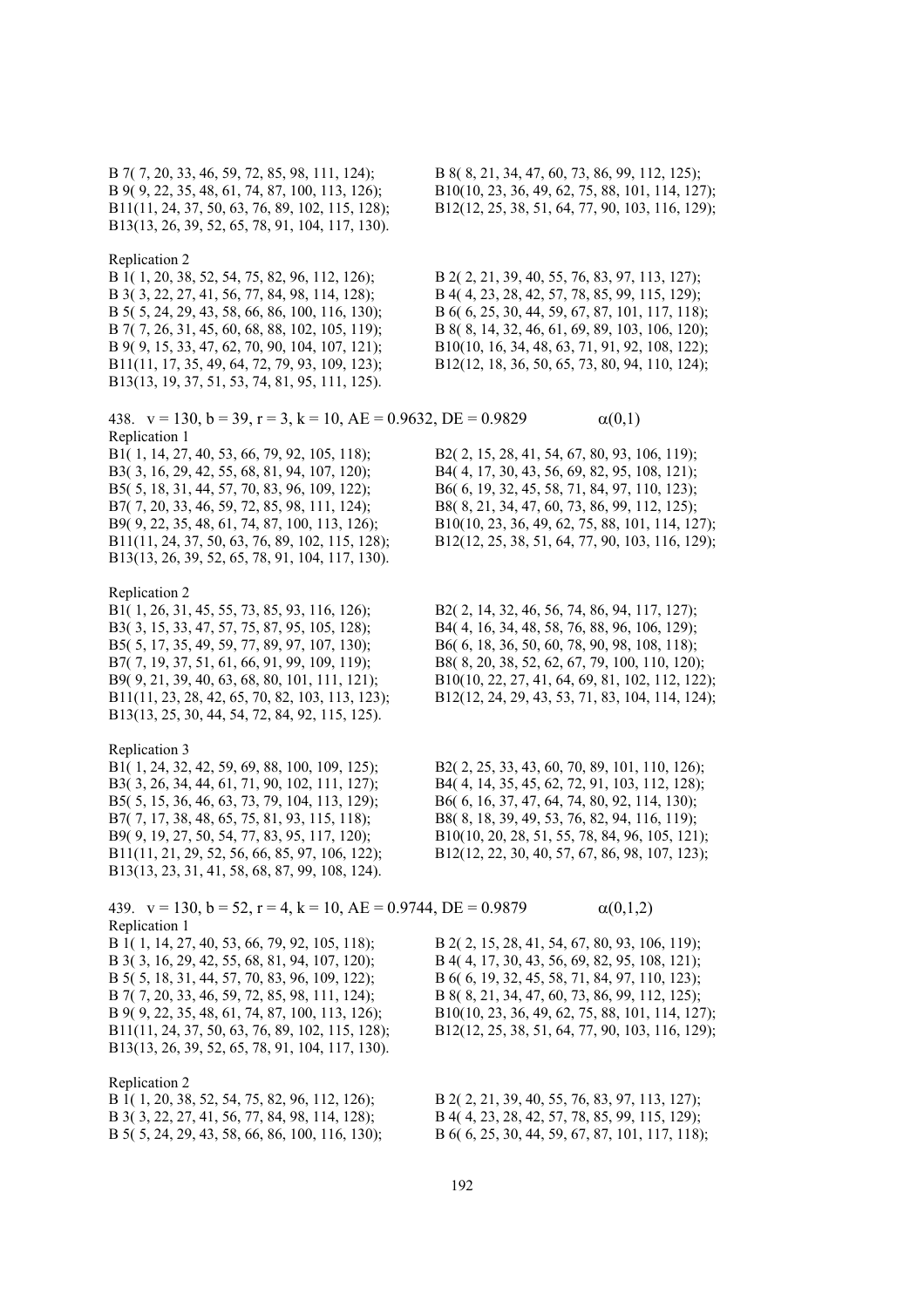B 7( 7, 26, 31, 45, 60, 68, 88, 102, 105, 119); B 8( 8, 14, 32, 46, 61, 69, 89, 103, 106, 120); B13(13, 19, 37, 51, 53, 74, 81, 95, 111, 125).

### Replication 3

B 3( 3, 14, 34, 44, 61, 78, 82, 97, 115, 124); B 4( 4, 15, 35, 45, 62, 66, 83, 98, 116, 125); B 5( 5, 16, 36, 46, 63, 67, 84, 99, 117, 126); B 6( 6, 17, 37, 47, 64, 68, 85, 100, 105, 127); B11(11, 22, 29, 52, 56, 73, 90, 92, 110, 119); B12(12, 23, 30, 40, 57, 74, 91, 93, 111, 120); B13(13, 24, 31, 41, 58, 75, 79, 94, 112, 121).

Replication 4

B 3( 3, 21, 31, 49, 59, 69, 89, 92, 110, 126); B 4( 4, 22, 32, 50, 60, 70, 90, 93, 111, 127); B 5( 5, 23, 33, 51, 61, 71, 91, 94, 112, 128); B 6( 6, 24, 34, 52, 62, 72, 79, 95, 113, 129); B 7( 7, 25, 35, 40, 63, 73, 80, 96, 114, 130); B 8( 8, 26, 36, 41, 64, 74, 81, 97, 115, 118); B 9( 9, 14, 37, 42, 65, 75, 82, 98, 116, 119); B10(10, 15, 38, 43, 53, 76, 83, 99, 117, 120); B11(11, 16, 39, 44, 54, 77, 84, 100, 105, 121); B12(12, 17, 27, 45, 55, 78, 85, 101, 106, 122); B13(13, 18, 28, 46, 56, 66, 86, 102, 107, 123).

440.  $v = 130$ ,  $b = 65$ ,  $r = 5$ ,  $k = 10$ ,  $AE = 0.9807$ ,  $DE = 0.9907$   $\alpha(0,1,2,3)$ Replication 1 B 1( 1, 14, 27, 40, 53, 66, 79, 92, 105, 118); B 2( 2, 15, 28, 41, 54, 67, 80, 93, 106, 119);

B 3( 3, 16, 29, 42, 55, 68, 81, 94, 107, 120); B 4( 4, 17, 30, 43, 56, 69, 82, 95, 108, 121); B 5( 5, 18, 31, 44, 57, 70, 83, 96, 109, 122); B 6( 6, 19, 32, 45, 58, 71, 84, 97, 110, 123); B 7( 7, 20, 33, 46, 59, 72, 85, 98, 111, 124); B 8( 8, 21, 34, 47, 60, 73, 86, 99, 112, 125); B 9( 9, 22, 35, 48, 61, 74, 87, 100, 113, 126); B10(10, 23, 36, 49, 62, 75, 88, 101, 114, 127); B11(11, 24, 37, 50, 63, 76, 89, 102, 115, 128); B12(12, 25, 38, 51, 64, 77, 90, 103, 116, 129); B13(13, 26, 39, 52, 65, 78, 91, 104, 117, 130).

### Replication 2

B 3( 3, 22, 27, 41, 56, 77, 84, 98, 114, 128); B 4( 4, 23, 28, 42, 57, 78, 85, 99, 115, 129); B 5( 5, 24, 29, 43, 58, 66, 86, 100, 116, 130); B 6( 6, 25, 30, 44, 59, 67, 87, 101, 117, 118); B 7( 7, 26, 31, 45, 60, 68, 88, 102, 105, 119); B 8( 8, 14, 32, 46, 61, 69, 89, 103, 106, 120); B 9( 9, 15, 33, 47, 62, 70, 90, 104, 107, 121); B10(10, 16, 34, 48, 63, 71, 91, 92, 108, 122); B11(11, 17, 35, 49, 64, 72, 79, 93, 109, 123); B12(12, 18, 36, 50, 65, 73, 80, 94, 110, 124); B13(13, 19, 37, 51, 53, 74, 81, 95, 111, 125).

# Replication 3

B 1( 1, 15, 30, 51, 62, 69, 84, 94, 117, 123); B 2( 2, 16, 31, 52, 63, 70, 85, 95, 105, 124); B 3( 3, 17, 32, 40, 64, 71, 86, 96, 106, 125); B 4( 4, 18, 33, 41, 65, 72, 87, 97, 107, 126); B 5( 5, 19, 34, 42, 53, 73, 88, 98, 108, 127); B 6( 6, 20, 35, 43, 54, 74, 89, 99, 109, 128); B 7( 7, 21, 36, 44, 55, 75, 90, 100, 110, 129); B 8( 8, 22, 37, 45, 56, 76, 91, 101, 111, 130); B11(11, 25, 27, 48, 59, 66, 81, 104, 114, 120); B12(12, 26, 28, 49, 60, 67, 82, 92, 115, 121); B13(13, 14, 29, 50, 61, 68, 83, 93, 116, 122).

Replication 4

B 9( 9, 15, 33, 47, 62, 70, 90, 104, 107, 121); B10(10, 16, 34, 48, 63, 71, 91, 92, 108, 122); B11(11, 17, 35, 49, 64, 72, 79, 93, 109, 123); B12(12, 18, 36, 50, 65, 73, 80, 94, 110, 124);

B 1( 1, 25, 32, 42, 59, 76, 80, 95, 113, 122); B 2( 2, 26, 33, 43, 60, 77, 81, 96, 114, 123); B 7( 7, 18, 38, 48, 65, 69, 86, 101, 106, 128); B 8( 8, 19, 39, 49, 53, 70, 87, 102, 107, 129); B 9( 9, 20, 27, 50, 54, 71, 88, 103, 108, 130); B10(10, 21, 28, 51, 55, 72, 89, 104, 109, 118);

B 1( 1, 19, 29, 47, 57, 67, 87, 103, 108, 124); B 2( 2, 20, 30, 48, 58, 68, 88, 104, 109, 125);

B 1( 1, 20, 38, 52, 54, 75, 82, 96, 112, 126); B 2( 2, 21, 39, 40, 55, 76, 83, 97, 113, 127);

B 9( 9, 23, 38, 46, 57, 77, 79, 102, 112, 118); B10(10, 24, 39, 47, 58, 78, 80, 103, 113, 119);

B 1( 1, 25, 32, 42, 59, 76, 80, 95, 113, 122); B 2( 2, 26, 33, 43, 60, 77, 81, 96, 114, 123); B 3( 3, 14, 34, 44, 61, 78, 82, 97, 115, 124); B 4( 4, 15, 35, 45, 62, 66, 83, 98, 116, 125); B 5( 5, 16, 36, 46, 63, 67, 84, 99, 117, 126); B 6( 6, 17, 37, 47, 64, 68, 85, 100, 105, 127); B 7( 7, 18, 38, 48, 65, 69, 86, 101, 106, 128); B 8( 8, 19, 39, 49, 53, 70, 87, 102, 107, 129);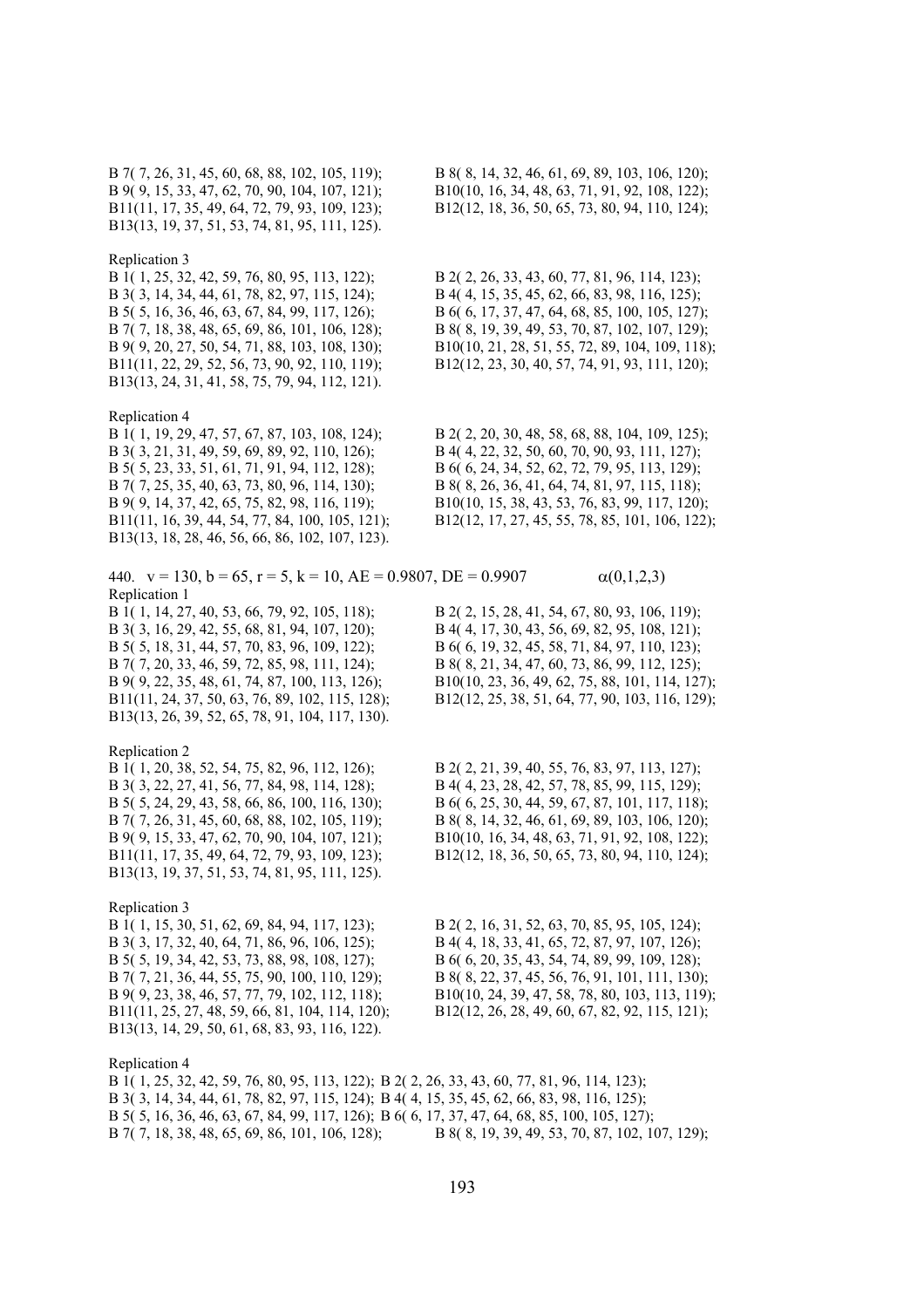B11(11, 22, 29, 52, 56, 73, 90, 92, 110, 119); B12(12, 23, 30, 40, 57, 74, 91, 93, 111, 120); B13(13, 24, 31, 41, 58, 75, 79, 94, 112, 121).

B 9( 9, 20, 27, 50, 54, 71, 88, 103, 108, 130); B10(10, 21, 28, 51, 55, 72, 89, 104, 109, 118);

Replication 5

B 1( 1, 19, 29, 47, 57, 67, 87, 103, 108, 124); B 2( 2, 20, 30, 48, 58, 68, 88, 104, 109, 125); B 3( 3, 21, 31, 49, 59, 69, 89, 92, 110, 126); B 4( 4, 22, 32, 50, 60, 70, 90, 93, 111, 127); B 5( 5, 23, 33, 51, 61, 71, 91, 94, 112, 128); B 6( 6, 24, 34, 52, 62, 72, 79, 95, 113, 129); B 7( 7, 25, 35, 40, 63, 73, 80, 96, 114, 130); B 8( 8, 26, 36, 41, 64, 74, 81, 97, 115, 118); B 9( 9, 14, 37, 42, 65, 75, 82, 98, 116, 119); B10(10, 15, 38, 43, 53, 76, 83, 99, 117, 120); B11(11, 16, 39, 44, 54, 77, 84, 100, 105, 121); B12(12, 17, 27, 45, 55, 78, 85, 101, 106, 122); B13(13, 18, 28, 46, 56, 66, 86, 102, 107, 123).

441.  $v = 140$ ,  $b = 28$ ,  $r = 2$ ,  $k = 10$ ,  $AE = 0.9195$ ,  $DE = 0.9661$   $\alpha(0,1)$ Replication 1 B 1( 1, 15, 29, 43, 57, 71, 85, 99, 113, 127); B 2( 2, 16, 30, 44, 58, 72, 86, 100, 114, 128);

B 3( 3, 17, 31, 45, 59, 73, 87, 101, 115, 129); B 4( 4, 18, 32, 46, 60, 74, 88, 102, 116, 130); B 5( 5, 19, 33, 47, 61, 75, 89, 103, 117, 131); B 6( 6, 20, 34, 48, 62, 76, 90, 104, 118, 132); B 7( 7, 21, 35, 49, 63, 77, 91, 105, 119, 133); B 8( 8, 22, 36, 50, 64, 78, 92, 106, 120, 134); B 9( 9, 23, 37, 51, 65, 79, 93, 107, 121, 135); B10(10, 24, 38, 52, 66, 80, 94, 108, 122, 136); B11(11, 25, 39, 53, 67, 81, 95, 109, 123, 137); B12(12, 26, 40, 54, 68, 82, 96, 110, 124, 138); B13(13, 27, 41, 55, 69, 83, 97, 111, 125, 139); B14(14, 28, 42, 56, 70, 84, 98, 112, 126, 140).

# Replication 2

B 3( 3, 18, 33, 48, 63, 78, 93, 108, 123, 138); B 4( 4, 19, 34, 49, 64, 79, 94, 109, 124, 139); B 5( 5, 20, 35, 50, 65, 80, 95, 110, 125, 140); B 6( 6, 21, 36, 51, 66, 81, 96, 111, 126, 127); B 7( 7, 22, 37, 52, 67, 82, 97, 112, 113, 128); B 8( 8, 23, 38, 53, 68, 83, 98, 99, 114, 129);

442.  $v = 140$ ,  $b = 42$ ,  $r = 3$ ,  $k = 10$ ,  $AE = 0.9619$ ,  $DE = 0.9824$   $\alpha(0,1)$ Replication 1 B1( 1, 15, 29, 43, 57, 71, 85, 99, 113, 127); B2( 2, 16, 30, 44, 58, 72, 86, 100, 114, 128); B3( 3, 17, 31, 45, 59, 73, 87, 101, 115, 129); B4( 4, 18, 32, 46, 60, 74, 88, 102, 116, 130); B5( 5, 19, 33, 47, 61, 75, 89, 103, 117, 131); B6( 6, 20, 34, 48, 62, 76, 90, 104, 118, 132); B7( 7, 21, 35, 49, 63, 77, 91, 105, 119, 133); B8( 8, 22, 36, 50, 64, 78, 92, 106, 120, 134); B9( 9, 23, 37, 51, 65, 79, 93, 107, 121, 135); B10(10, 24, 38, 52, 66, 80, 94, 108, 122, 136); B11(11, 25, 39, 53, 67, 81, 95, 109, 123, 137); B12(12, 26, 40, 54, 68, 82, 96, 110, 124, 138);

Replication 2<br>B1(1, 24, 31, 54, 69, 76, 89, 102, 126, 134); B3( 3, 26, 33, 56, 57, 78, 91, 104, 114, 136); B4( 4, 27, 34, 43, 58, 79, 92, 105, 115, 137); B5( 5, 28, 35, 44, 59, 80, 93, 106, 116, 138); B6( 6, 15, 36, 45, 60, 81, 94, 107, 117, 139); B7( 7, 16, 37, 46, 61, 82, 95, 108, 118, 140); B8( 8, 17, 38, 47, 62, 83, 96, 109, 119, 127); B11(11, 20, 41, 50, 65, 72, 85, 112, 122, 130); B12(12, 21, 42, 51, 66, 73, 86, 99, 123, 131);

Replication 3 B1( 1, 27, 40, 50, 63, 81, 93, 101, 114, 140); B2( 2, 28, 41, 51, 64, 82, 94, 102, 115, 127); B7( 7, 19, 32, 56, 69, 73, 85, 107, 120, 132); B8( 8, 20, 33, 43, 70, 74, 86, 108, 121, 133);

B 1( 1, 16, 31, 46, 61, 76, 91, 106, 121, 136); B 2( 2, 17, 32, 47, 62, 77, 92, 107, 122, 137);

B 9( 9, 24, 39, 54, 69, 84, 85, 100, 115, 130); B10(10, 25, 40, 55, 70, 71, 86, 101, 116, 131); B11(11, 26, 41, 56, 57, 72, 87, 102, 117, 132); B12(12, 27, 42, 43, 58, 73, 88, 103, 118, 133); B13(13, 28, 29, 44, 59, 74, 89, 104, 119, 134); B14(14, 15, 30, 45, 60, 75, 90, 105, 120, 135).

B13(13, 27, 41, 55, 69, 83, 97, 111, 125, 139); B14(14, 28, 42, 56, 70, 84, 98, 112, 126, 140).

B2( 2, 25, 32, 55, 70, 77, 90, 103, 113, 135); B9( 9, 18, 39, 48, 63, 84, 97, 110, 120, 128); B10(10, 19, 40, 49, 64, 71, 98, 111, 121, 129); B13(13, 22, 29, 52, 67, 74, 87, 100, 124, 132); B14(14, 23, 30, 53, 68, 75, 88, 101, 125, 133).

B3( 3, 15, 42, 52, 65, 83, 95, 103, 116, 128); B4( 4, 16, 29, 53, 66, 84, 96, 104, 117, 129); B5( 5, 17, 30, 54, 67, 71, 97, 105, 118, 130); B6( 6, 18, 31, 55, 68, 72, 98, 106, 119, 131);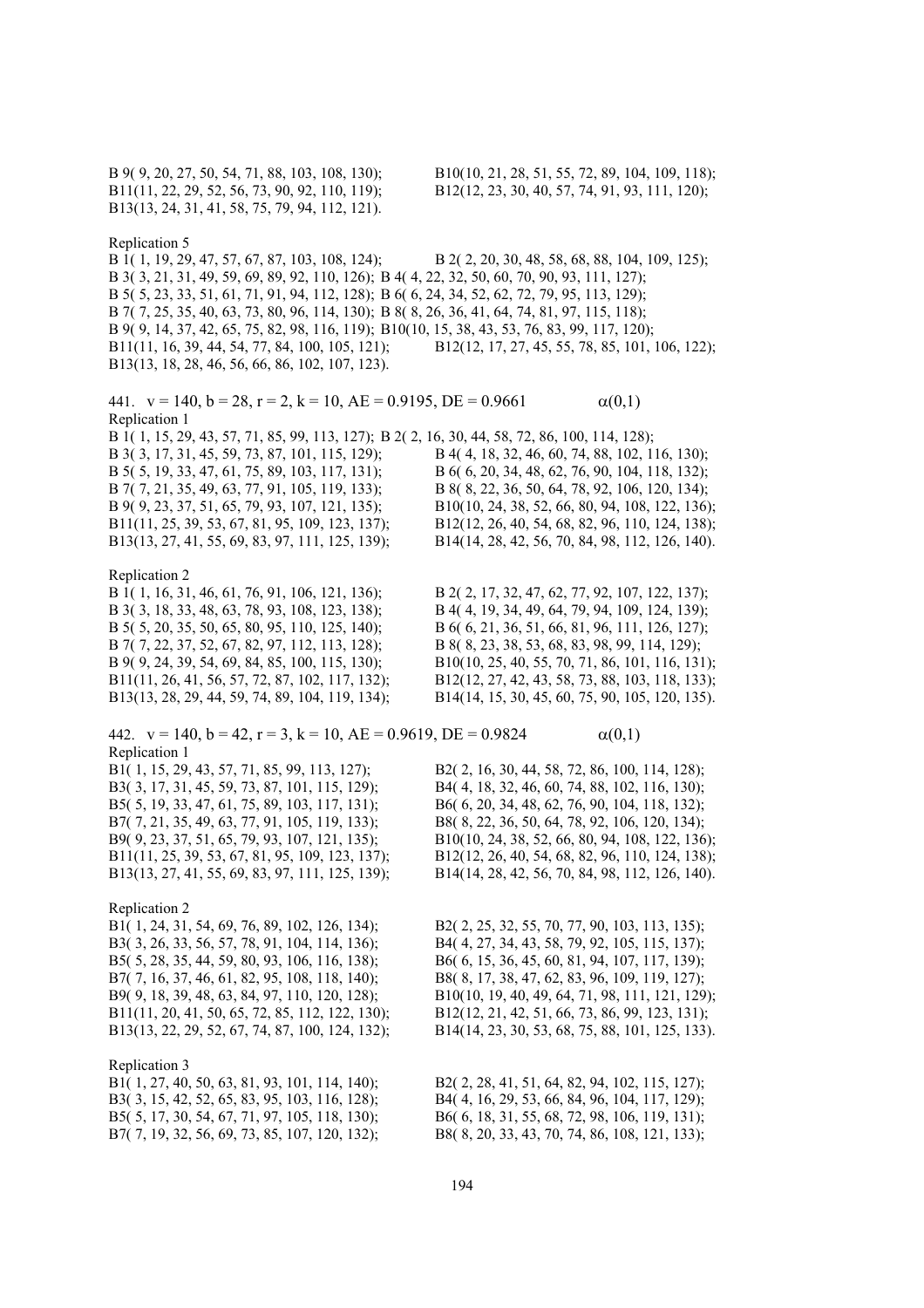B11(11, 23, 36, 46, 59, 77, 89, 111, 124, 136); B12(12, 24, 37, 47, 60, 78, 90, 112, 125, 137); B13(13, 25, 38, 48, 61, 79, 91, 99, 126, 138); B14(14, 26, 39, 49, 62, 80, 92, 100, 113, 139).

B9( 9, 21, 34, 44, 57, 75, 87, 109, 122, 134); B10(10, 22, 35, 45, 58, 76, 88, 110, 123, 135);

443.  $v = 140$ ,  $b = 56$ ,  $r = 4$ ,  $k = 10$ ,  $AE = 0.9721$ ,  $DE = 0.9870$   $\alpha(0,1,2)$ Replication 1

B 3( 3, 17, 31, 45, 59, 73, 87, 101, 115, 129); B 4( 4, 18, 32, 46, 60, 74, 88, 102, 116, 130); B 5( 5, 19, 33, 47, 61, 75, 89, 103, 117, 131); B 6( 6, 20, 34, 48, 62, 76, 90, 104, 118, 132); B 7( 7, 21, 35, 49, 63, 77, 91, 105, 119, 133); B 8( 8, 22, 36, 50, 64, 78, 92, 106, 120, 134); B 9( 9, 23, 37, 51, 65, 79, 93, 107, 121, 135); B10(10, 24, 38, 52, 66, 80, 94, 108, 122, 136); B11(11, 25, 39, 53, 67, 81, 95, 109, 123, 137); B12(12, 26, 40, 54, 68, 82, 96, 110, 124, 138); B13(13, 27, 41, 55, 69, 83, 97, 111, 125, 139); B14(14, 28, 42, 56, 70, 84, 98, 112, 126, 140).

## Replication 2

B 3( 3, 18, 33, 48, 63, 78, 93, 108, 123, 138); B 4( 4, 19, 34, 49, 64, 79, 94, 109, 124, 139); B 5( 5, 20, 35, 50, 65, 80, 95, 110, 125, 140); B 6( 6, 21, 36, 51, 66, 81, 96, 111, 126, 127); B 7( 7, 22, 37, 52, 67, 82, 97, 112, 113, 128); B 8( 8, 23, 38, 53, 68, 83, 98, 99, 114, 129); B 9( 9, 24, 39, 54, 69, 84, 85, 100, 115, 130); B10(10, 25, 40, 55, 70, 71, 86, 101, 116, 131); B11(11, 26, 41, 56, 57, 72, 87, 102, 117, 132); B12(12, 27, 42, 43, 58, 73, 88, 103, 118, 133); B13(13, 28, 29, 44, 59, 74, 89, 104, 119, 134); B14(14, 15, 30, 45, 60, 75, 90, 105, 120, 135).

### Replication 3

B 3( 3, 20, 36, 52, 68, 71, 86, 109, 125, 135); B 4( 4, 21, 37, 53, 69, 72, 87, 110, 126, 136); B 5( 5, 22, 38, 54, 70, 73, 88, 111, 113, 137); B 6( 6, 23, 39, 55, 57, 74, 89, 112, 114, 138); B 7( 7, 24, 40, 56, 58, 75, 90, 99, 115, 139); B 8( 8, 25, 41, 43, 59, 76, 91, 100, 116, 140); B 9( 9, 26, 42, 44, 60, 77, 92, 101, 117, 127); B10(10, 27, 29, 45, 61, 78, 93, 102, 118, 128); B11(11, 28, 30, 46, 62, 79, 94, 103, 119, 129); B12(12, 15, 31, 47, 63, 80, 95, 104, 120, 130);

## Replication 4

B 3( 3, 22, 32, 51, 66, 72, 95, 111, 118, 131); B 4( 4, 23, 33, 52, 67, 73, 96, 112, 119, 132); B 5( 5, 24, 34, 53, 68, 74, 97, 99, 120, 133); B 6( 6, 25, 35, 54, 69, 75, 98, 100, 121, 134); B 7( 7, 26, 36, 55, 70, 76, 85, 101, 122, 135); B 8( 8, 27, 37, 56, 57, 77, 86, 102, 123, 136); B 9( 9, 28, 38, 43, 58, 78, 87, 103, 124, 137); B10(10, 15, 39, 44, 59, 79, 88, 104, 125, 138); B11(11, 16, 40, 45, 60, 80, 89, 105, 126, 139); B12(12, 17, 41, 46, 61, 81, 90, 106, 113, 140);

444.  $v = 140$ ,  $b = 70$ ,  $r = 5$ ,  $k = 10$ ,  $AE = 0.9787$ ,  $DE = 0.9899$   $\alpha(0,1,2)$ Replication 1

B 3( 3, 17, 31, 45, 59, 73, 87, 101, 115, 129); B 4( 4, 18, 32, 46, 60, 74, 88, 102, 116, 130); B 5( 5, 19, 33, 47, 61, 75, 89, 103, 117, 131); B 6( 6, 20, 34, 48, 62, 76, 90, 104, 118, 132); B 7( 7, 21, 35, 49, 63, 77, 91, 105, 119, 133); B 8( 8, 22, 36, 50, 64, 78, 92, 106, 120, 134);

# Replication 2

B 1( 1, 16, 31, 46, 61, 76, 91, 106, 121, 136); B 2( 2, 17, 32, 47, 62, 77, 92, 107, 122, 137);

B 1( 1, 15, 29, 43, 57, 71, 85, 99, 113, 127); B 2( 2, 16, 30, 44, 58, 72, 86, 100, 114, 128);

B 1( 1, 16, 31, 46, 61, 76, 91, 106, 121, 136); B 2( 2, 17, 32, 47, 62, 77, 92, 107, 122, 137);

B 1( 1, 18, 34, 50, 66, 83, 98, 107, 123, 133); B 2( 2, 19, 35, 51, 67, 84, 85, 108, 124, 134); B13(13, 16, 32, 48, 64, 81, 96, 105, 121, 131); B14(14, 17, 33, 49, 65, 82, 97, 106, 122, 132).

B 1( 1, 20, 30, 49, 64, 84, 93, 109, 116, 129); B 2( 2, 21, 31, 50, 65, 71, 94, 110, 117, 130); B13(13, 18, 42, 47, 62, 82, 91, 107, 114, 127); B14(14, 19, 29, 48, 63, 83, 92, 108, 115, 128).

B 1( 1, 15, 29, 43, 57, 71, 85, 99, 113, 127); B 2( 2, 16, 30, 44, 58, 72, 86, 100, 114, 128); B 9( 9, 23, 37, 51, 65, 79, 93, 107, 121, 135); B10(10, 24, 38, 52, 66, 80, 94, 108, 122, 136); B11(11, 25, 39, 53, 67, 81, 95, 109, 123, 137); B12(12, 26, 40, 54, 68, 82, 96, 110, 124, 138); B13(13, 27, 41, 55, 69, 83, 97, 111, 125, 139); B14(14, 28, 42, 56, 70, 84, 98, 112, 126, 140).

B 3( 3, 18, 33, 48, 63, 78, 93, 108, 123, 138); B 4( 4, 19, 34, 49, 64, 79, 94, 109, 124, 139); B 5( 5, 20, 35, 50, 65, 80, 95, 110, 125, 140); B 6( 6, 21, 36, 51, 66, 81, 96, 111, 126, 127);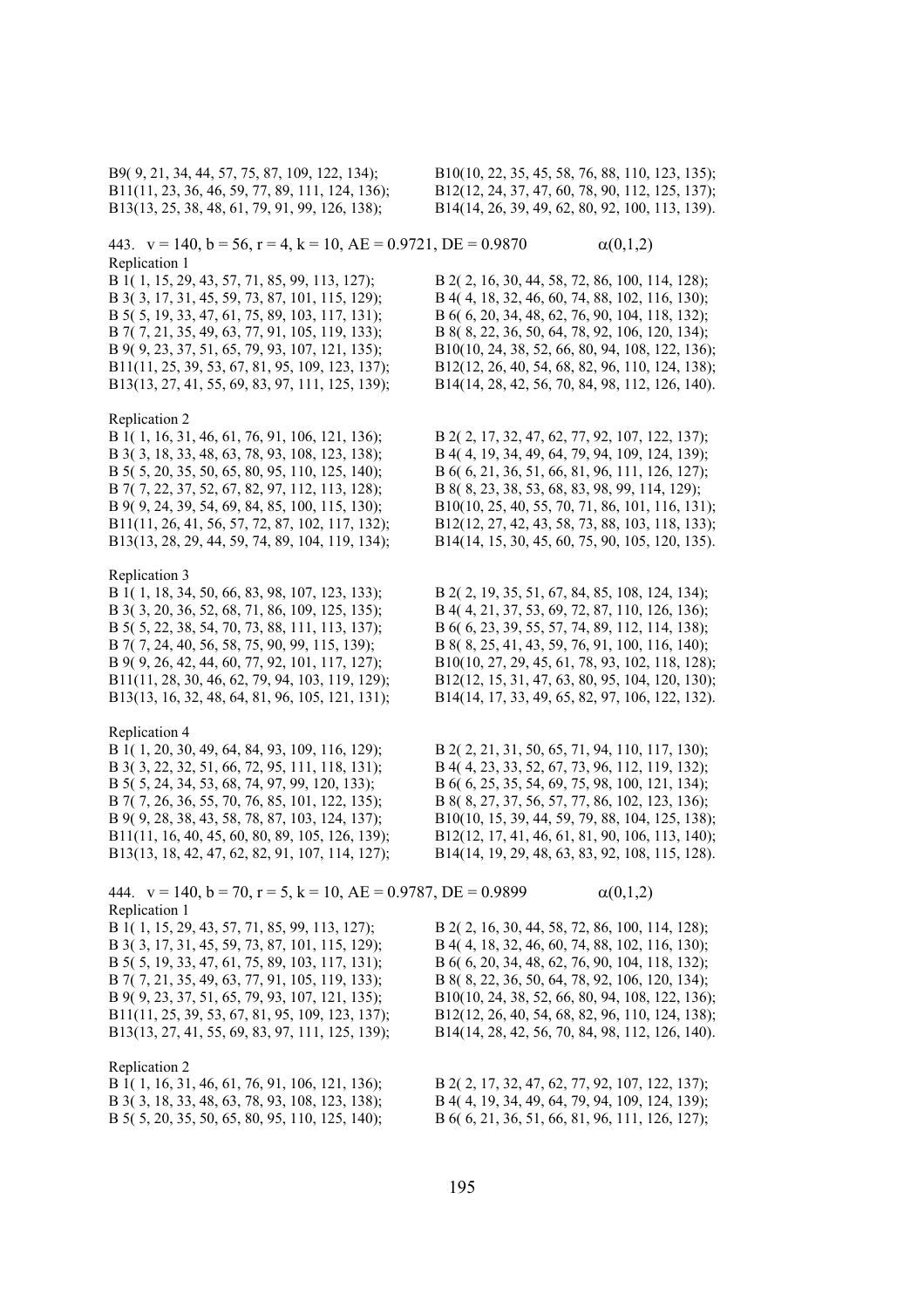### Replication 3

B 3( 3, 20, 36, 52, 68, 71, 86, 109, 125, 135); B 4( 4, 21, 37, 53, 69, 72, 87, 110, 126, 136); B 5( 5, 22, 38, 54, 70, 73, 88, 111, 113, 137); B 6( 6, 23, 39, 55, 57, 74, 89, 112, 114, 138); B 7( 7, 24, 40, 56, 58, 75, 90, 99, 115, 139); B 8( 8, 25, 41, 43, 59, 76, 91, 100, 116, 140); B 9( 9, 26, 42, 44, 60, 77, 92, 101, 117, 127); B10(10, 27, 29, 45, 61, 78, 93, 102, 118, 128); B11(11, 28, 30, 46, 62, 79, 94, 103, 119, 129); B12(12, 15, 31, 47, 63, 80, 95, 104, 120, 130); B13(13, 16, 32, 48, 64, 81, 96, 105, 121, 131); B14(14, 17, 33, 49, 65, 82, 97, 106, 122, 132).

### Replication 4

B 3( 3, 22, 32, 51, 66, 72, 95, 111, 118, 131); B 4( 4, 23, 33, 52, 67, 73, 96, 112, 119, 132); B 5( 5, 24, 34, 53, 68, 74, 97, 99, 120, 133); B 6( 6, 25, 35, 54, 69, 75, 98, 100, 121, 134); B 7( 7, 26, 36, 55, 70, 76, 85, 101, 122, 135); B 8( 8, 27, 37, 56, 57, 77, 86, 102, 123, 136);

Replication 5

B 3( 3, 19, 40, 49, 65, 78, 97, 100, 116, 137); B 4( 4, 20, 41, 50, 66, 79, 98, 101, 117, 138); B 5( 5, 21, 42, 51, 67, 80, 85, 102, 118, 139); B 6( 6, 22, 29, 52, 68, 81, 86, 103, 119, 140); B 7( 7, 23, 30, 53, 69, 82, 87, 104, 120, 127); B 8( 8, 24, 31, 54, 70, 83, 88, 105, 121, 128);

445.  $v = 150$ ,  $b = 30$ ,  $r = 2$ ,  $k = 10$ ,  $AE = 0.9109$ ,  $DE = 0.9635$   $\alpha(0,1,2)$ Replication 1 B 1( 1, 16, 31, 46, 61, 76, 91, 106, 121, 136); B 2( 2, 17, 32, 47, 62, 77, 92, 107, 122, 137); B 3( 3, 18, 33, 48, 63, 78, 93, 108, 123, 138); B 4( 4, 19, 34, 49, 64, 79, 94, 109, 124, 139); B 5( 5, 20, 35, 50, 65, 80, 95, 110, 125, 140); B 6( 6, 21, 36, 51, 66, 81, 96, 111, 126, 141); B 7( 7, 22, 37, 52, 67, 82, 97, 112, 127, 142); B 8( 8, 23, 38, 53, 68, 83, 98, 113, 128, 143); B 9( 9, 24, 39, 54, 69, 84, 99, 114, 129, 144); B10(10, 25, 40, 55, 70, 85, 100, 115, 130, 145); B11(11, 26, 41, 56, 71, 86, 101, 116, 131, 146); B12(12, 27, 42, 57, 72, 87, 102, 117, 132, 147); B13(13, 28, 43, 58, 73, 88, 103, 118, 133, 148); B14(14, 29, 44, 59, 74, 89, 104, 119, 134, 149); B15(15, 30, 45, 60, 75, 90, 105, 120, 135, 150).

# Replication 2

B 1( 1, 19, 36, 52, 70, 88, 92, 114, 131, 142); B 2( 2, 20, 37, 53, 71, 89, 93, 115, 132, 143); B 3( 3, 21, 38, 54, 72, 90, 94, 116, 133, 144); B 4( 4, 22, 39, 55, 73, 76, 95, 117, 134, 145); B 5( 5, 23, 40, 56, 74, 77, 96, 118, 135, 146); B 6( 6, 24, 41, 57, 75, 78, 97, 119, 121, 147); B 7( 7, 25, 42, 58, 61, 79, 98, 120, 122, 148); B 8( 8, 26, 43, 59, 62, 80, 99, 106, 123, 149); B15(15, 18, 35, 51, 69, 87, 91, 113, 130, 141).

446.  $v = 150$ ,  $b = 45$ ,  $r = 3$ ,  $k = 10$ ,  $AE = 0.9612$ ,  $DE = 0.9821$   $\alpha(0,1)$ Replication 1

B 7( 7, 22, 37, 52, 67, 82, 97, 112, 113, 128); B 8( 8, 23, 38, 53, 68, 83, 98, 99, 114, 129); B 9( 9, 24, 39, 54, 69, 84, 85, 100, 115, 130); B10(10, 25, 40, 55, 70, 71, 86, 101, 116, 131); B11(11, 26, 41, 56, 57, 72, 87, 102, 117, 132); B12(12, 27, 42, 43, 58, 73, 88, 103, 118, 133); B13(13, 28, 29, 44, 59, 74, 89, 104, 119, 134); B14(14, 15, 30, 45, 60, 75, 90, 105, 120, 135).

B 1( 1, 18, 34, 50, 66, 83, 98, 107, 123, 133); B 2( 2, 19, 35, 51, 67, 84, 85, 108, 124, 134);

B 1( 1, 20, 30, 49, 64, 84, 93, 109, 116, 129); B 2( 2, 21, 31, 50, 65, 71, 94, 110, 117, 130); B 9( 9, 28, 38, 43, 58, 78, 87, 103, 124, 137); B10(10, 15, 39, 44, 59, 79, 88, 104, 125, 138); B11(11, 16, 40, 45, 60, 80, 89, 105, 126, 139); B12(12, 17, 41, 46, 61, 81, 90, 106, 113, 140); B13(13, 18, 42, 47, 62, 82, 91, 107, 114, 127); B14(14, 19, 29, 48, 63, 83, 92, 108, 115, 128).

B 1( 1, 17, 38, 47, 63, 76, 95, 112, 114, 135); B 2( 2, 18, 39, 48, 64, 77, 96, 99, 115, 136); B 9( 9, 25, 32, 55, 57, 84, 89, 106, 122, 129); B10(10, 26, 33, 56, 58, 71, 90, 107, 123, 130); B11(11, 27, 34, 43, 59, 72, 91, 108, 124, 131); B12(12, 28, 35, 44, 60, 73, 92, 109, 125, 132); B13(13, 15, 36, 45, 61, 74, 93, 110, 126, 133); B14(14, 16, 37, 46, 62, 75, 94, 111, 113, 134).

B 9( 9, 27, 44, 60, 63, 81, 100, 107, 124, 150); B10(10, 28, 45, 46, 64, 82, 101, 108, 125, 136); B11(11, 29, 31, 47, 65, 83, 102, 109, 126, 137); B12(12, 30, 32, 48, 66, 84, 103, 110, 127, 138); B13(13, 16, 33, 49, 67, 85, 104, 111, 128, 139); B14(14, 17, 34, 50, 68, 86, 105, 112, 129, 140);

B1( 1, 16, 31, 46, 61, 76, 91, 106, 121, 136); B2( 2, 17, 32, 47, 62, 77, 92, 107, 122, 137);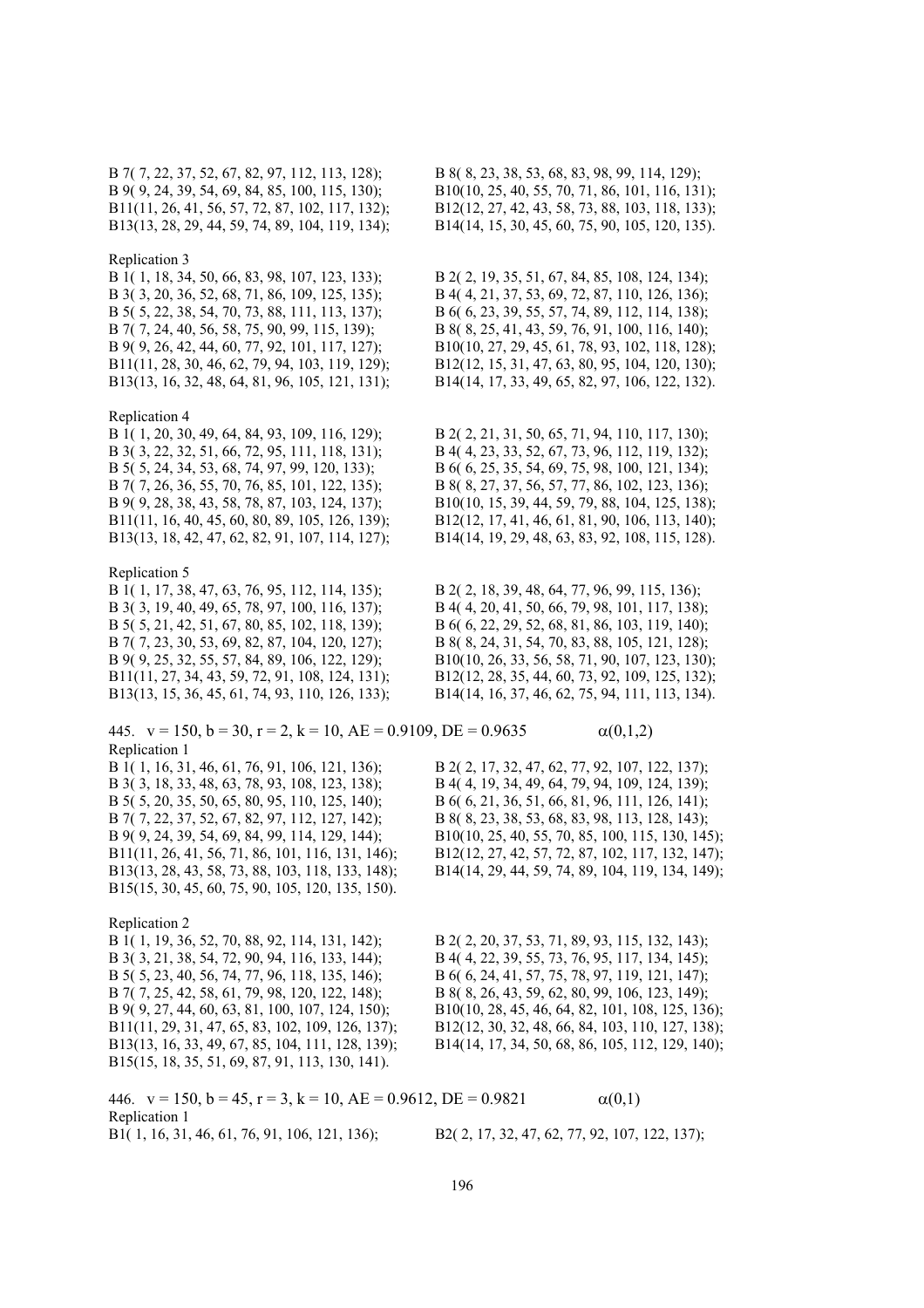B5( 5, 20, 35, 50, 65, 80, 95, 110, 125, 140); B6( 6, 21, 36, 51, 66, 81, 96, 111, 126, 141); B7( 7, 22, 37, 52, 67, 82, 97, 112, 127, 142); B8( 8, 23, 38, 53, 68, 83, 98, 113, 128, 143); B15(15, 30, 45, 60, 75, 90, 105, 120, 135, 150).

### Replication 2

B3( 3, 29, 32, 60, 73, 85, 91, 111, 131, 139); B4( 4, 30, 33, 46, 74, 86, 92, 112, 132, 140); B5( 5, 16, 34, 47, 75, 87, 93, 113, 133, 141); B6( 6, 17, 35, 48, 61, 88, 94, 114, 134, 142); B7( 7, 18, 36, 49, 62, 89, 95, 115, 135, 143); B8( 8, 19, 37, 50, 63, 90, 96, 116, 121, 144); B9( 9, 20, 38, 51, 64, 76, 97, 117, 122, 145); B10(10, 21, 39, 52, 65, 77, 98, 118, 123, 146); B11(11, 22, 40, 53, 66, 78, 99, 119, 124, 147); B12(12, 23, 41, 54, 67, 79, 100, 120, 125, 148); B13(13, 24, 42, 55, 68, 80, 101, 106, 126, 149); B14(14, 25, 43, 56, 69, 81, 102, 107, 127, 150); B15(15, 26, 44, 57, 70, 82, 103, 108, 128, 136).

# Replication 3

B3( 3, 24, 35, 52, 75, 79, 102, 119, 128, 137); B4( 4, 25, 36, 53, 61, 80, 103, 120, 129, 138); B5( 5, 26, 37, 54, 62, 81, 104, 106, 130, 139); B6( 6, 27, 38, 55, 63, 82, 105, 107, 131, 140); B7( 7, 28, 39, 56, 64, 83, 91, 108, 132, 141); B8( 8, 29, 40, 57, 65, 84, 92, 109, 133, 142); B9( 9, 30, 41, 58, 66, 85, 93, 110, 134, 143); B10(10, 16, 42, 59, 67, 86, 94, 111, 135, 144); B11(11, 17, 43, 60, 68, 87, 95, 112, 121, 145); B12(12, 18, 44, 46, 69, 88, 96, 113, 122, 146); B13(13, 19, 45, 47, 70, 89, 97, 114, 123, 147); B14(14, 20, 31, 48, 71, 90, 98, 115, 124, 148); B15(15, 21, 32, 49, 72, 76, 99, 116, 125, 149).

447.  $v = 150$ ,  $b = 60$ ,  $r = 4$ ,  $k = 10$ ,  $AE = 0.9714$ ,  $DE = 0.9867 \alpha(0,1,2)$ Replication 1

B 3( 3, 18, 33, 48, 63, 78, 93, 108, 123, 138); B 4( 4, 19, 34, 49, 64, 79, 94, 109, 124, 139); B 5( 5, 20, 35, 50, 65, 80, 95, 110, 125, 140); B 6( 6, 21, 36, 51, 66, 81, 96, 111, 126, 141); B 7( 7, 22, 37, 52, 67, 82, 97, 112, 127, 142); B 8( 8, 23, 38, 53, 68, 83, 98, 113, 128, 143); B15(15, 30, 45, 60, 75, 90, 105, 120, 135, 150).

B3( 3, 18, 33, 48, 63, 78, 93, 108, 123, 138); B4( 4, 19, 34, 49, 64, 79, 94, 109, 124, 139); B9( 9, 24, 39, 54, 69, 84, 99, 114, 129, 144); B10(10, 25, 40, 55, 70, 85, 100, 115, 130, 145); B11(11, 26, 41, 56, 71, 86, 101, 116, 131, 146); B12(12, 27, 42, 57, 72, 87, 102, 117, 132, 147); B13(13, 28, 43, 58, 73, 88, 103, 118, 133, 148); B14(14, 29, 44, 59, 74, 89, 104, 119, 134, 149);

B1( 1, 27, 45, 58, 71, 83, 104, 109, 129, 137); B2( 2, 28, 31, 59, 72, 84, 105, 110, 130, 138);

B1( 1, 22, 33, 50, 73, 77, 100, 117, 126, 150); B2( 2, 23, 34, 51, 74, 78, 101, 118, 127, 136);

B 1( 1, 16, 31, 46, 61, 76, 91, 106, 121, 136); B 2( 2, 17, 32, 47, 62, 77, 92, 107, 122, 137); B 9( 9, 24, 39, 54, 69, 84, 99, 114, 129, 144); B10(10, 25, 40, 55, 70, 85, 100, 115, 130, 145); B11(11, 26, 41, 56, 71, 86, 101, 116, 131, 146); B12(12, 27, 42, 57, 72, 87, 102, 117, 132, 147); B13(13, 28, 43, 58, 73, 88, 103, 118, 133, 148); B14(14, 29, 44, 59, 74, 89, 104, 119, 134, 149);

Replication 2 B 1( 1, 19, 36, 52, 70, 88, 92, 114, 131, 142); B 2( 2, 20, 37, 53, 71, 89, 93, 115, 132, 143); B 3( 3, 21, 38, 54, 72, 90, 94, 116, 133, 144); B 4( 4, 22, 39, 55, 73, 76, 95, 117, 134, 145); B 5( 5, 23, 40, 56, 74, 77, 96, 118, 135, 146); B 6( 6, 24, 41, 57, 75, 78, 97, 119, 121, 147); B 7( 7, 25, 42, 58, 61, 79, 98, 120, 122, 148); B 8( 8, 26, 43, 59, 62, 80, 99, 106, 123, 149); B 9( 9, 27, 44, 60, 63, 81, 100, 107, 124, 150); B10(10, 28, 45, 46, 64, 82, 101, 108, 125, 136); B11(11, 29, 31, 47, 65, 83, 102, 109, 126, 137); B12(12, 30, 32, 48, 66, 84, 103, 110, 127, 138); B13(13, 16, 33, 49, 67, 85, 104, 111, 128, 139); B14(14, 17, 34, 50, 68, 86, 105, 112, 129, 140); B15(15, 18, 35, 51, 69, 87, 91, 113, 130, 141).

Replication 3 B 1( 1, 30, 39, 48, 72, 77, 94, 119, 126, 140); B 2( 2, 16, 40, 49, 73, 78, 95, 120, 127, 141); B 3( 3, 17, 41, 50, 74, 79, 96, 106, 128, 142); B 4( 4, 18, 42, 51, 75, 80, 97, 107, 129, 143); B 5( 5, 19, 43, 52, 61, 81, 98, 108, 130, 144); B 6( 6, 20, 44, 53, 62, 82, 99, 109, 131, 145);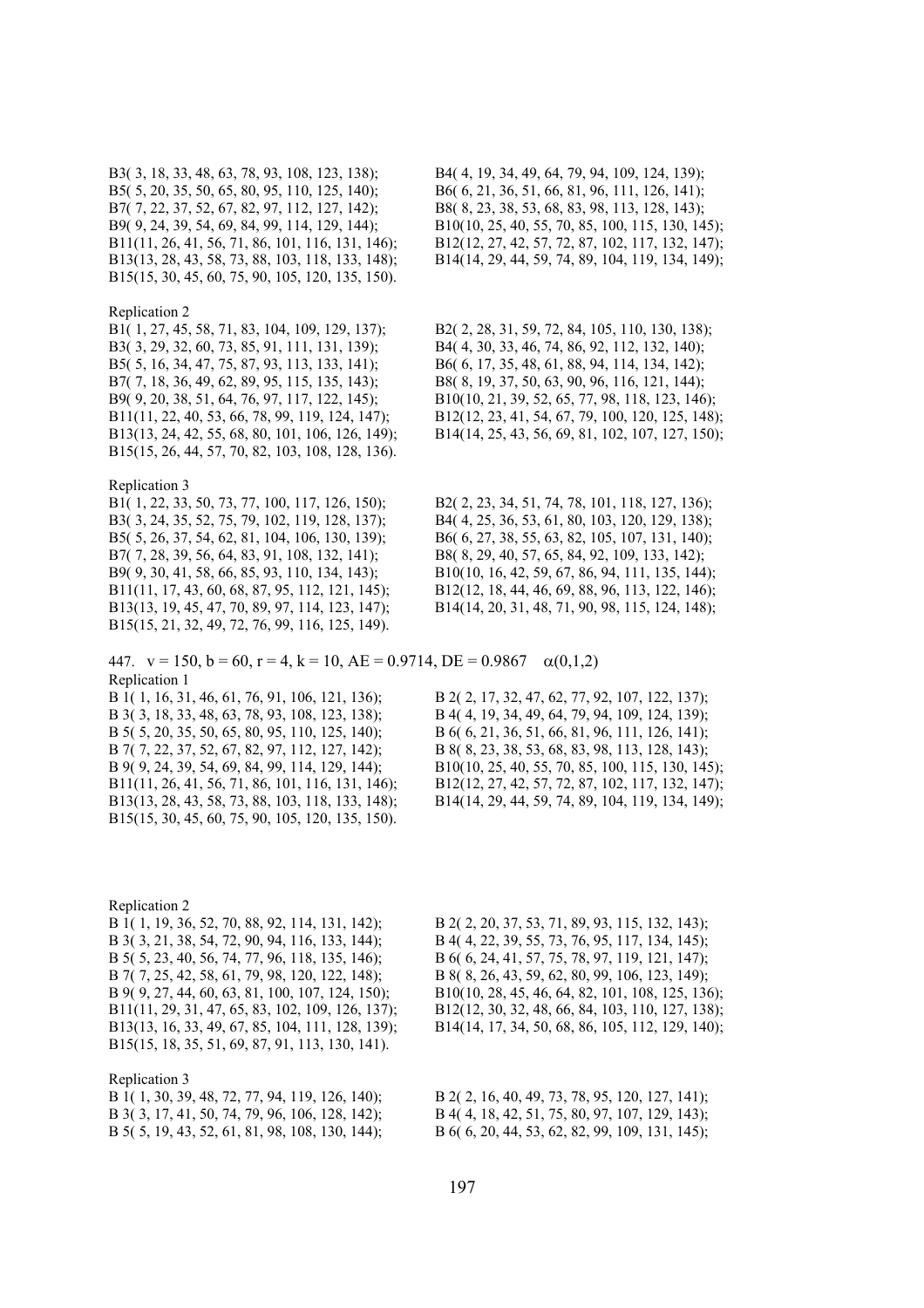B13(13, 27, 36, 60, 69, 89, 91, 116, 123, 137); B14(14, 28, 37, 46, 70, 90, 92, 117, 124, 138); B15(15, 29, 38, 47, 71, 76, 93, 118, 125, 139).

## Replication 4

B 3( 3, 23, 34, 57, 70, 76, 101, 118, 130, 140); B 4( 4, 24, 35, 58, 71, 77, 102, 119, 131, 141); B 5( 5, 25, 36, 59, 72, 78, 103, 120, 132, 142); B 6( 6, 26, 37, 60, 73, 79, 104, 106, 133, 143); B 7( 7, 27, 38, 46, 74, 80, 105, 107, 134, 144); B 8( 8, 28, 39, 47, 75, 81, 91, 108, 135, 145); B 9( 9, 29, 40, 48, 61, 82, 92, 109, 121, 146); B10(10, 30, 41, 49, 62, 83, 93, 110, 122, 147); B11(11, 16, 42, 50, 63, 84, 94, 111, 123, 148); B12(12, 17, 43, 51, 64, 85, 95, 112, 124, 149); B13(13, 18, 44, 52, 65, 86, 96, 113, 125, 150); B14(14, 19, 45, 53, 66, 87, 97, 114, 126, 136); B15(15, 20, 31, 54, 67, 88, 98, 115, 127, 137).

448.  $v = 150$ ,  $b = 75$ ,  $r = 5$ ,  $k = 10$ ,  $AE = 0.9782$ ,  $DE = 0.9897$   $\alpha(0,1,2)$ Replication 1<br>B 1(1, 16, 31, 46, 61, 76, 91, 106, 121, 136);

B 3( 3, 18, 33, 48, 63, 78, 93, 108, 123, 138); B 4( 4, 19, 34, 49, 64, 79, 94, 109, 124, 139); B 5( 5, 20, 35, 50, 65, 80, 95, 110, 125, 140); B 6( 6, 21, 36, 51, 66, 81, 96, 111, 126, 141); B 7( 7, 22, 37, 52, 67, 82, 97, 112, 127, 142); B 8( 8, 23, 38, 53, 68, 83, 98, 113, 128, 143); B15(15, 30, 45, 60, 75, 90, 105, 120, 135, 150).

# Replication 2

Replication 4

B 3( 3, 19, 35, 51, 67, 83, 92, 115, 131, 147); B 4( 4, 20, 36, 52, 68, 84, 93, 116, 132, 148); B 5( 5, 21, 37, 53, 69, 85, 94, 117, 133, 149); B 6( 6, 22, 38, 54, 70, 86, 95, 118, 134, 150); B 7( 7, 23, 39, 55, 71, 87, 96, 119, 135, 136); B 8( 8, 24, 40, 56, 72, 88, 97, 120, 121, 137); B 9( 9, 25, 41, 57, 73, 89, 98, 106, 122, 138); B10(10, 26, 42, 58, 74, 90, 99, 107, 123, 139); B15(15, 16, 32, 48, 64, 80, 104, 112, 128, 144).

B 7( 7, 21, 45, 54, 63, 83, 100, 110, 132, 146); B 8( 8, 22, 31, 55, 64, 84, 101, 111, 133, 147); B 9( 9, 23, 32, 56, 65, 85, 102, 112, 134, 148); B10(10, 24, 33, 57, 66, 86, 103, 113, 135, 149); B11(11, 25, 34, 58, 67, 87, 104, 114, 121, 150); B12(12, 26, 35, 59, 68, 88, 105, 115, 122, 136);

B 1( 1, 21, 32, 55, 68, 89, 99, 116, 128, 138); B 2( 2, 22, 33, 56, 69, 90, 100, 117, 129, 139);

B 2( 2, 17, 32, 47, 62, 77, 92, 107, 122, 137); B 9( 9, 24, 39, 54, 69, 84, 99, 114, 129, 144); B10(10, 25, 40, 55, 70, 85, 100, 115, 130, 145); B11(11, 26, 41, 56, 71, 86, 101, 116, 131, 146); B12(12, 27, 42, 57, 72, 87, 102, 117, 132, 147); B13(13, 28, 43, 58, 73, 88, 103, 118, 133, 148); B14(14, 29, 44, 59, 74, 89, 104, 119, 134, 149);

B 1( 1, 17, 33, 49, 65, 81, 105, 113, 129, 145); B 2( 2, 18, 34, 50, 66, 82, 91, 114, 130, 146); B11(11, 27, 43, 59, 75, 76, 100, 108, 124, 140); B12(12, 28, 44, 60, 61, 77, 101, 109, 125, 141); B13(13, 29, 45, 46, 62, 78, 102, 110, 126, 142); B14(14, 30, 31, 47, 63, 79, 103, 111, 127, 143);

Replication 3 B 1( 1, 19, 36, 53, 70, 88, 92, 114, 131, 142); B 2( 2, 20, 37, 54, 71, 89, 93, 115, 132, 143); B 3( 3, 21, 38, 55, 72, 90, 94, 116, 133, 144); B 4( 4, 22, 39, 56, 73, 76, 95, 117, 134, 145); B 5( 5, 23, 40, 57, 74, 77, 96, 118, 135, 146); B 6( 6, 24, 41, 58, 75, 78, 97, 119, 121, 147); B 7( 7, 25, 42, 59, 61, 79, 98, 120, 122, 148); B 8( 8, 26, 43, 60, 62, 80, 99, 106, 123, 149); B 9( 9, 27, 44, 46, 63, 81, 100, 107, 124, 150); B10(10, 28, 45, 47, 64, 82, 101, 108, 125, 136); B11(11, 29, 31, 48, 65, 83, 102, 109, 126, 137); B12(12, 30, 32, 49, 66, 84, 103, 110, 127, 138); B13(13, 16, 33, 50, 67, 85, 104, 111, 128, 139); B14(14, 17, 34, 51, 68, 86, 105, 112, 129, 140); B15(15, 18, 35, 52, 69, 87, 91, 113, 130, 141).

| Replication 4 |  |  |  |  |                                                 |
|---------------|--|--|--|--|-------------------------------------------------|
|               |  |  |  |  | B 1(1, 30, 39, 48, 72, 77, 94, 119, 126, 140);  |
|               |  |  |  |  | B 3(3, 17, 41, 50, 74, 79, 96, 106, 128, 142);  |
|               |  |  |  |  | B 5( 5, 19, 43, 52, 61, 81, 98, 108, 130, 144); |

B 2( 2, 16, 40, 49, 73, 78, 95, 120, 127, 141); B 4( 4, 18, 42, 51, 75, 80, 97, 107, 129, 143); B 6( 6, 20, 44, 53, 62, 82, 99, 109, 131, 145);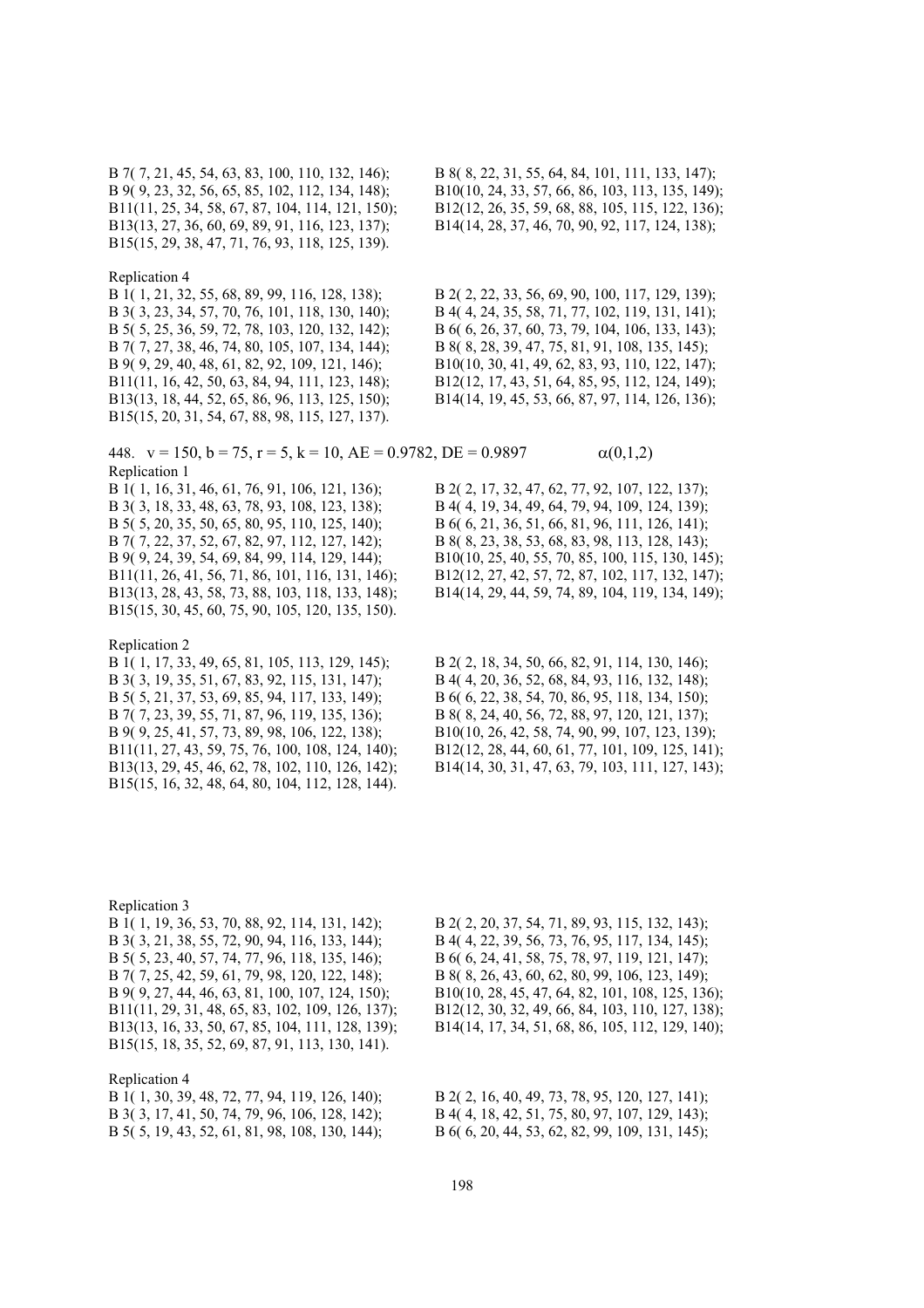B13(13, 27, 36, 60, 69, 89, 91, 116, 123, 137); B14(14, 28, 37, 46, 70, 90, 92, 117, 124, 138); B15(15, 29, 38, 47, 71, 76, 93, 118, 125, 139).

## Replication 5

B 7( 7, 27, 38, 46, 74, 80, 105, 107, 134, 144); B 8( 8, 28, 39, 47, 75, 81, 91, 108, 135, 145); B15(15, 20, 31, 54, 67, 88, 98, 115, 127, 137).

B 7( 7, 21, 45, 54, 63, 83, 100, 110, 132, 146); B 8( 8, 22, 31, 55, 64, 84, 101, 111, 133, 147); B 9( 9, 23, 32, 56, 65, 85, 102, 112, 134, 148); B10(10, 24, 33, 57, 66, 86, 103, 113, 135, 149); B11(11, 25, 34, 58, 67, 87, 104, 114, 121, 150); B12(12, 26, 35, 59, 68, 88, 105, 115, 122, 136);

B 1( 1, 21, 32, 55, 68, 89, 99, 116, 128, 138); B 2( 2, 22, 33, 56, 69, 90, 100, 117, 129, 139); B 3( 3, 23, 34, 57, 70, 76, 101, 118, 130, 140); B 4( 4, 24, 35, 58, 71, 77, 102, 119, 131, 141); B 5( 5, 25, 36, 59, 72, 78, 103, 120, 132, 142); B 6( 6, 26, 37, 60, 73, 79, 104, 106, 133, 143); B 9( 9, 29, 40, 48, 61, 82, 92, 109, 121, 146); B10(10, 30, 41, 49, 62, 83, 93, 110, 122, 147); B11(11, 16, 42, 50, 63, 84, 94, 111, 123, 148); B12(12, 17, 43, 51, 64, 85, 95, 112, 124, 149); B13(13, 18, 44, 52, 65, 86, 96, 113, 125, 150); B14(14, 19, 45, 53, 66, 87, 97, 114, 126, 136);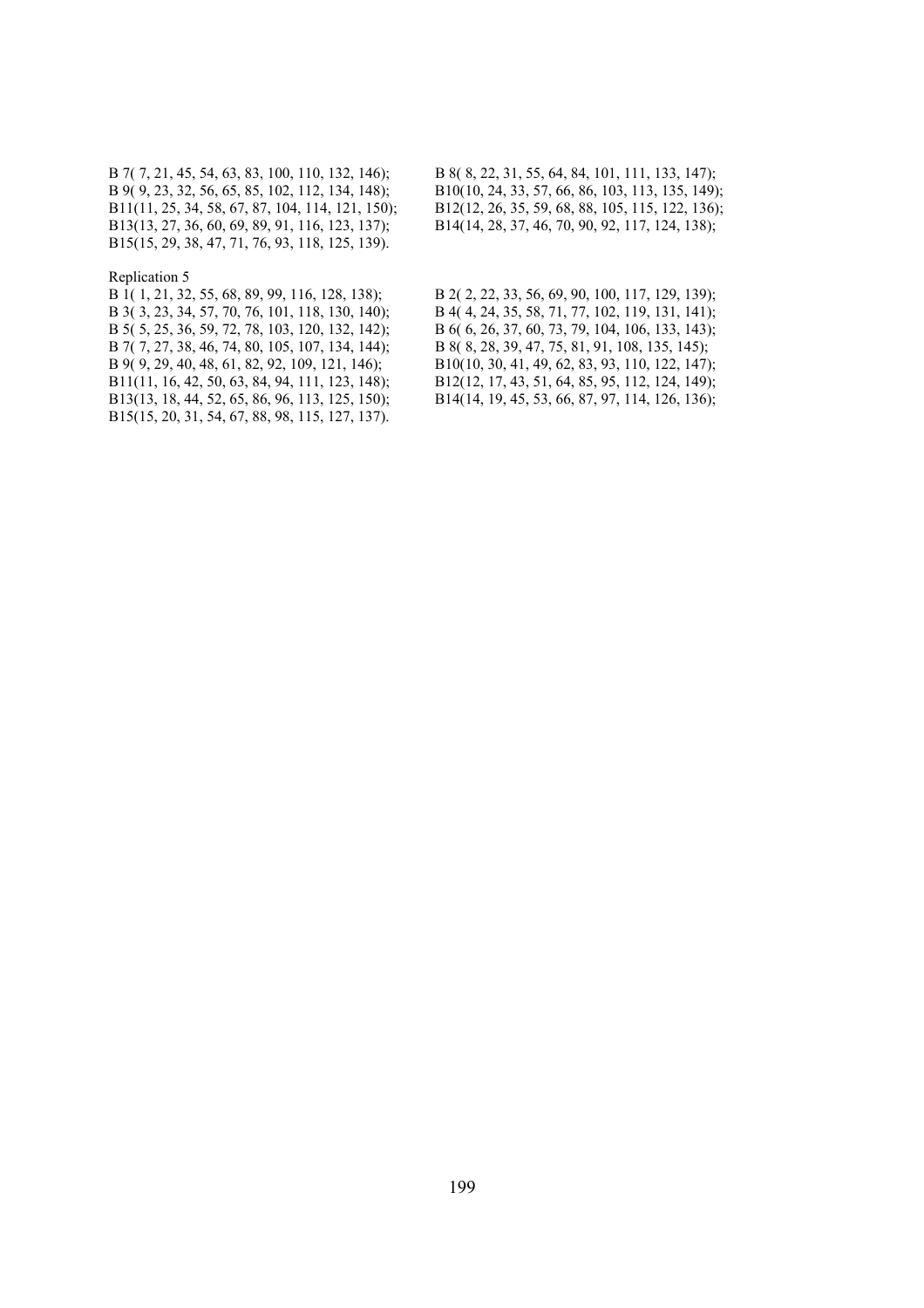**S.No. S.No. of the Corresponding -design**  *v b r k* **A-Efficiency D-Efficiency Remarks**  1 64 12 15 5 4 0.9380 0.9690 S11 2 176 18 15 5 6 0.9475 0.9752 S38 3 288 24 15 5 8 0.9566 0.9801 S69 4 400 30 15 5 10 0.9633 0.9835 S114 5 7 9 12 4 3 0.8889 0.9428 LS8 6 67 16 16 4 4 0.8929 0.9473 LS30 7 | 127 | 25 | 20 | 4 | 5 | 0.9000 | 0.9524 | LS54 8 187 36 24 4 6 0.9074 0.9571 LS76 9 247 | 49 | 28 | 4 | 7 | 0.9143 | 0.9610 | LS89 10 367 81 36 4 9 0.9259 0.9673 LS126 11 | 427 | 100 | 40 | 4 | 10 | 0.9308 | 0.9698 | LS140 12 307  $\begin{array}{|c|c|c|c|c|c|c|c|c|} \hline 64 & 32 & 4 & 8 & 0.9759 & 0.9883 & \alpha-Design \\\hline \end{array}$ 13 367 81 36 4 9 0.9782 0.9894 α-Design 14 375 99 44 4 9 0.9755 0.9882 α-Design 15 322 96 36 3 8 0.9537 0.9785 α-Design 16 323 96 48 4 8 0.9717 0.9864 α-Design 17 270 91 39 3 7 0.9450 0.9743 α-Design 18 271 91 52 4 7 0.9656 0.9835 α-Design 19 276 98 56 4 7 0.9643 0.9829 α-Design 20 221 90 30 2 6 0.8510 0.9369 α-Design 21 | 222 | 90 | 45 | 3 | 6 | 0.9308 | 0.9676 | α-Design 22 92 40 50 5 4 09593 0.9797 α-Design 23  $\vert$  91  $\vert$  40  $\vert$  40  $\vert$  4  $\vert$  4  $\vert$  0.9411  $\vert$  0.9707  $\vert$   $\alpha$ -Design 24 90 40 30 3 4 0.8996 0.9522 α-Design 25 | 89 | 40 | 20 | 2 | 4 | 0.7663 | 0.9008 | α-Design 26 79 28 28 4 4 0.9551 0.9775 α-Design 27 | 78 | 28 | 21 | 3 | 4 | 0.9193 | 0.9608 | α-Design 28 77 28 14 2 4 0.8039 0.9146 α-Design 29 84 32 40 5 4 0.9660 0.9830 α-Design 30 82 32 24 3 4 0.9091 0.9565 α-Design 31 | 88 | 36 | 45 | 5 | 4 | 0.9631 | 0.9814 | α-Design 32 | 87 | 36 | 36 | 4 | 4 | 0.9455 | 0.9727 | α-Design 33 86 36 27 3 4 0.9070 0.9551 α-Design 34 | 85 | 36 | 18 | 2 | 4 | 0.7499 | 0.9000 | α-Design 35 95 44 44 4 4 0.9389 0.9695 α-Design 36 94 44 33 3 4 0.8943 0.9499 α-Design 37  $\begin{vmatrix} 93 \\ 44 \end{vmatrix}$  22  $\begin{vmatrix} 2 \\ 4 \end{vmatrix}$  0.7010  $\begin{vmatrix} 0.8890 \\ 0.8890 \end{vmatrix}$   $\alpha$ -Design 38 100 48 60 5 4 0.9550 0.9774 α-Design 39 | 99 | 48 | 48 | 4 | 0.9363 | 0.9683 | α-Design 40 98 48 36 3 4 0.8893 0.9480 α-Design 41 | 97 | 48 | 24 | 2 | 4 | 0.6784 | 0.8844 | α-Design 42 102 52 39 3 4 0.8910 0.9482 α-Design 43 | 101 | 52 | 26 | 2 | 4 | 0.7394 | 0.8922 | α-Design

**Table 4: The list of resolvable designs available in literature that are less Efficient than the corresponding -designs**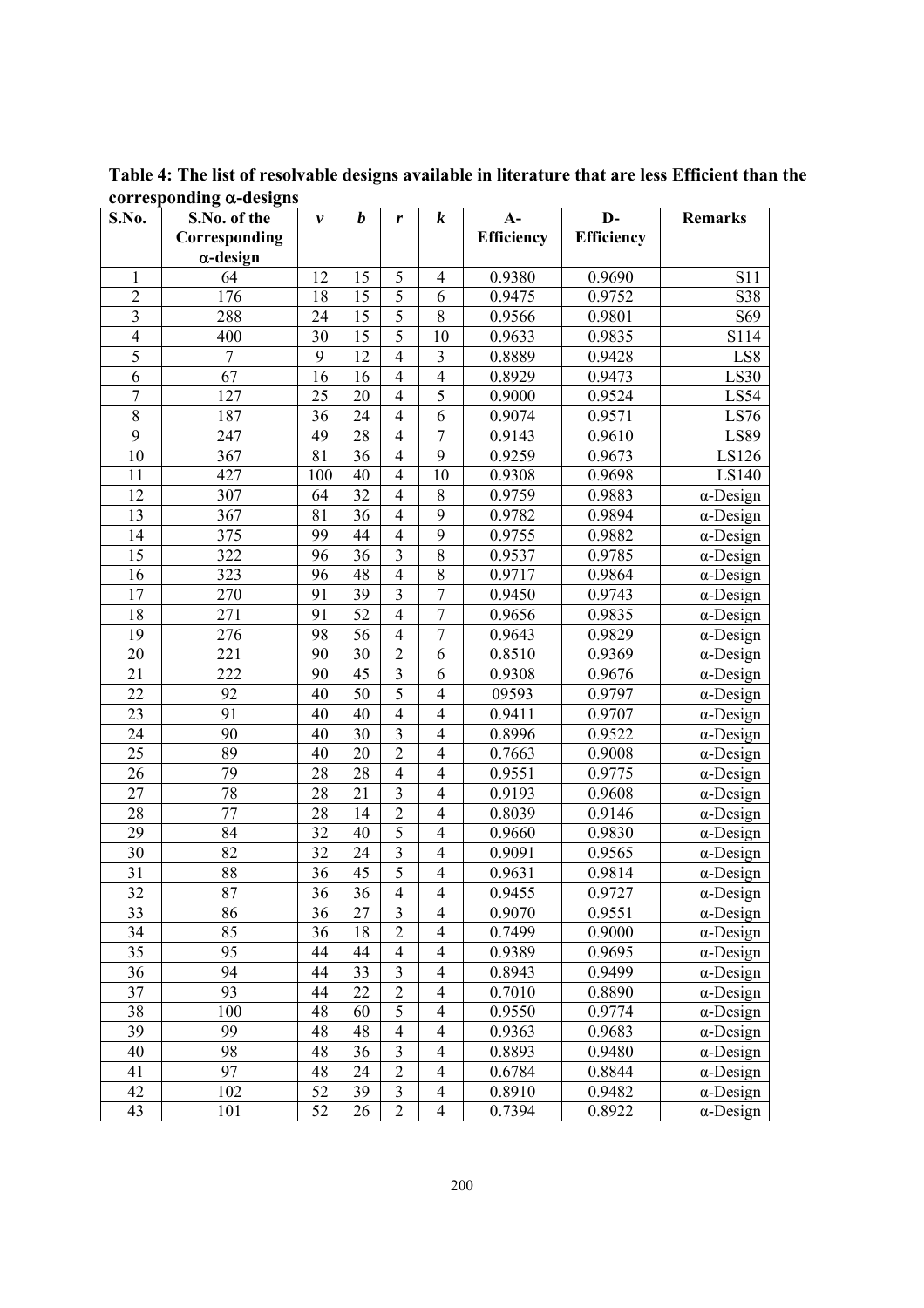| S.No.           | S.No. of the     | $\boldsymbol{\nu}$ | b               | r              | k                       | A-Efficiency | <b>D-Efficiency</b> | <b>Remarks</b>   |
|-----------------|------------------|--------------------|-----------------|----------------|-------------------------|--------------|---------------------|------------------|
|                 | Corresponding    |                    |                 |                |                         |              |                     |                  |
|                 | $\alpha$ -Design |                    |                 |                |                         |              |                     |                  |
| 44              | 108              | 56                 | 70              | 5              | $\overline{4}$          | 0.9512       | 0.9756              | $\alpha$ -Design |
| 45              | 107              | 56                 | 56              | $\overline{4}$ | $\overline{4}$          | 0.9304       | 0.9658              | $\alpha$ -Design |
| 46              | 106              | 56                 | $\overline{42}$ | $\overline{3}$ | $\overline{4}$          | 0.8857       | 0.9461              | $\alpha$ -Design |
| $\overline{47}$ | $\overline{112}$ | 60                 | $\overline{75}$ | $\overline{5}$ | $\overline{4}$          | 0.9493       | 0.9748              | $\alpha$ -Design |
| 48              | 111              | 60                 | 60              | $\overline{4}$ | $\overline{4}$          | 0.9277       | 0.9647              | $\alpha$ -Design |
| 49              | 110              | 60                 | 45              | $\overline{3}$ | $\overline{4}$          | 0.8819       | 0.9447              | $\alpha$ -Design |
| 50              | 109              | 60                 | 30              | $\overline{2}$ | $\overline{4}$          | 0.6178       | 0.8734              | $\alpha$ -Design |
| 51              | 36               | 30                 | 50              | 5              | $\overline{3}$          | 0.9397       | 0.9692              | $\alpha$ -Design |
| 52              | 33               | 30                 | 20              | $\overline{2}$ | $\overline{3}$          | 0.6050       | 0.8391              | $\alpha$ -Design |
| 53              | 28               | 24                 | 40              | 5              | $\overline{3}$          | 0.9482       | 0.9736              | $\alpha$ -Design |
| 54              | 27               | 24                 | 32              | $\overline{4}$ | $\overline{3}$          | 0.9260       | 0.9613              | $\alpha$ -Design |
| 55              | 32               | 27                 | 45              | $\overline{5}$ | $\overline{3}$          | 0.9432       | 0.9710              | $\alpha$ -Design |
| 56              | 30               | 27                 | 27              | $\overline{3}$ | $\overline{3}$          | 0.8586       | 0.9310              | $\alpha$ -Design |
| 57              | 40               | 33                 | 55              | 5              | $\overline{3}$          | 0.9362       | 0.9672              | $\alpha$ -Design |
| 58              | 44               | 36                 | 60              | $\overline{5}$ | $\overline{3}$          | 0.9297       | 0.9647              | $\alpha$ -Design |
| 59              | 42               | 36                 | 36              | $\overline{3}$ | $\overline{3}$          | 0.8378       | 0.9219              | $\alpha$ -Design |
| 60              | 41               | 36                 | 24              | $\overline{2}$ | $\overline{3}$          | 0.4894       | 0.8133              | $\alpha$ -Design |
| 61              | 48               | 39                 | 65              | 5              | $\overline{3}$          | 0.9299       | 0.9644              | $\alpha$ -Design |
| 62              | 47               | 39                 | 52              | $\overline{4}$ | $\overline{3}$          | 0.9007       | 0.9501              | $\alpha$ -Design |
| 63              | 46               | 39                 | 39              | $\overline{3}$ | $\overline{3}$          | 0.8321       | 0.9196              | $\alpha$ -Design |
| 64              | 52               | 42                 | 70              | $\overline{5}$ | $\overline{\mathbf{3}}$ | 0.9290       | 0.9637              | $\alpha$ -Design |
| 65              | 51               | 42                 | 56              | $\overline{4}$ | $\overline{\mathbf{3}}$ | 0.8957       | 0.9481              | $\alpha$ -Design |
| 66              | 49               | 42                 | 28              | $\overline{2}$ | $\overline{3}$          | 0.6023       | 0.8327              | $\alpha$ -Design |
| 67              | 56               | 45                 | 75              | 5              | $\overline{3}$          | 0.9236       | 0.9615              | $\alpha$ -Design |
| 68              | 54               | 45                 | 45              | $\overline{3}$ | $\overline{3}$          | 0.8273       | 0.9170              | $\alpha$ -Design |
| 69              | 53               | 45                 | 30              | $\overline{2}$ | $\overline{\mathbf{3}}$ | 0.5864       | 0.8290              | $\alpha$ -Design |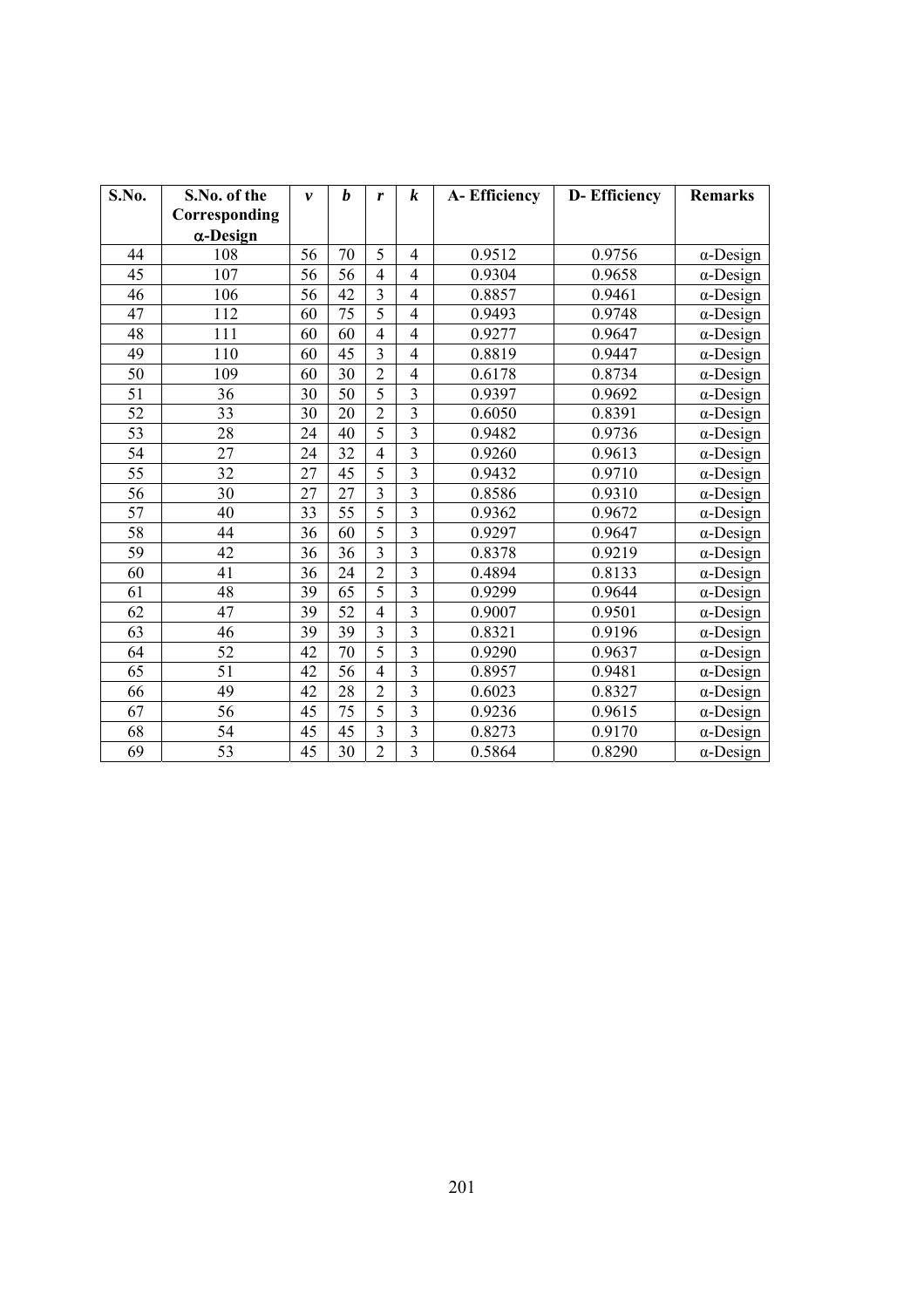| S.No.          | V  | . .<br>$\mathbf b$ | r                       | $\bf k$        | <b>Type</b>     | S. No. of the corresponding $\alpha$ -design |
|----------------|----|--------------------|-------------------------|----------------|-----------------|----------------------------------------------|
| $\mathbf{1}$   | 12 | 10                 | 5                       | 6              | S <sub>28</sub> | 172                                          |
| $\overline{2}$ | 18 | 10                 | $\overline{5}$          | 9              | S86             | 340                                          |
| 3              | 6  | $\overline{4}$     | $\overline{2}$          | 3              | <b>SR18</b>     | 1                                            |
| $\overline{4}$ | 12 | 9                  | $\overline{3}$          | $\overline{4}$ | <b>SR41</b>     | 62                                           |
| 5              | 10 | $\overline{8}$     | $\overline{4}$          | 5              | <b>SR52</b>     | $115(2-reso)$                                |
| 6              | 20 | 16                 | $\overline{4}$          | 5              | <b>SR58</b>     | 123                                          |
| $\overline{7}$ | 12 | 8                  | $\overline{4}$          | 6              | <b>SR66</b>     | $171(2-reso)$                                |
| 8              | 30 | 25                 | 5                       | 6              | <b>SR75</b>     | 184                                          |
| 9              | 14 | 8                  | $\overline{4}$          | 7              | <b>SR80</b>     | 227                                          |
| 10             | 6  | 6                  | $\overline{3}$          | 3              | R42             | $\overline{2}$                               |
| 11             | 12 | 20                 | $\overline{5}$          | $\overline{3}$ | R70             | 12                                           |
| 12             | 8  | 10                 | 5                       | $\overline{4}$ | R97             | 60                                           |
| 13             | 12 | 12                 | $\overline{4}$          | $\overline{4}$ | R109            | 63                                           |
| 14             | 10 | 10                 | 5                       | 5              | R139            | 116                                          |
| 15             | 15 | 20                 | $\overline{4}$          | 3              | T14             | $15(2$ -reso)                                |
| 16             | 15 | 15                 | $\overline{\mathbf{3}}$ | $\overline{3}$ | T <sub>16</sub> | 14                                           |
| 17             | 21 | 35                 | $\overline{5}$          | $\overline{3}$ | <b>T20</b>      | 24                                           |
| 18             | 10 | 6                  | $\overline{3}$          | $\overline{5}$ | T44             | 114                                          |
| 19             | 15 | 6                  | $\overline{2}$          | $\overline{5}$ | T48             | 117                                          |
| 20             | 15 | 12                 | $\overline{4}$          | 5              | T49             | $119(2-reso)$                                |
| 21             | 28 | 8                  | $\overline{2}$          | $\overline{7}$ | T72             | 233                                          |
| 22             | 28 | 16                 | $\overline{4}$          | $\overline{7}$ | T73             | $235(2-reso)$                                |
| 23             | 45 | 10                 | $\overline{2}$          | 9              | T86             | 349                                          |
| 24             | 45 | 20                 | $\overline{4}$          | 9              | T87             | 351 (2-reso)                                 |
| 25             | 16 | 12                 | $\overline{3}$          | $\overline{4}$ | M16             | 66                                           |

Table 5: List of PBIB(2) designs whose resolvable solutions are unknown although α-design **with corresponding parameter exists**